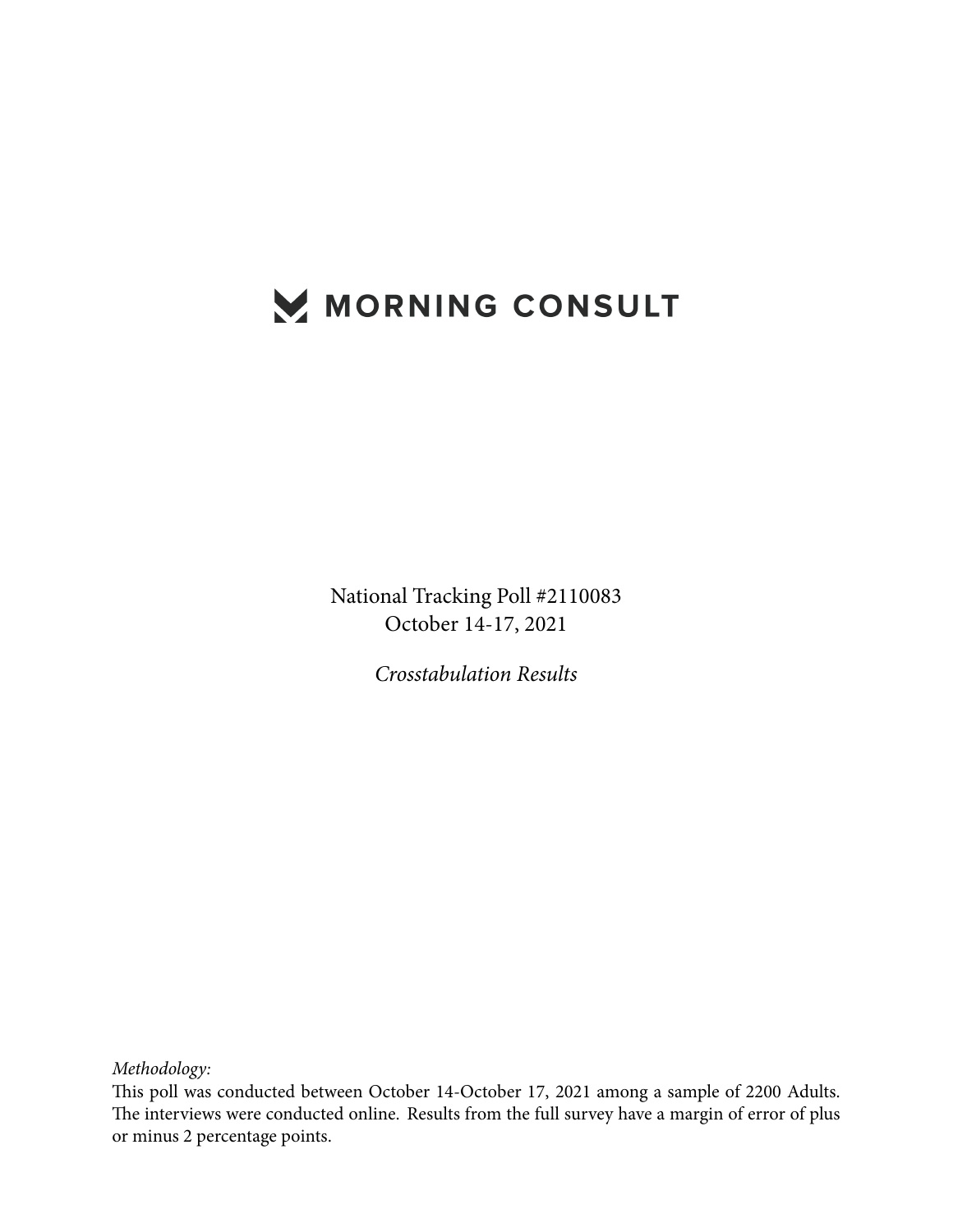## **Table Index**

| -1             | Table MCTE1: When selecting an internet service provider (ISP) for your current residence,<br>were you able to select from multiple providers or was only one provider available?                 | 6  |
|----------------|---------------------------------------------------------------------------------------------------------------------------------------------------------------------------------------------------|----|
| $\overline{2}$ | Table MCTE2: Do you plan to change your internet service provider (ISP) in the near future?                                                                                                       | 10 |
| 3              | Table MCTE3_1: When you're considering which at-home internet service provider to select,<br>how important are each of the following factors? Price $\dots \dots \dots \dots \dots \dots \dots$   | 14 |
| $\overline{4}$ | Table MCTE3_2: When you're considering which at-home internet service provider to select,<br>how important are each of the following factors? Download speeds                                     | 18 |
| 5              | Table MCTE3_3: When you're considering which at-home internet service provider to select,<br>how important are each of the following factors? Upload speeds $\dots \dots \dots \dots \dots \dots$ | 22 |
| 6              | Table MCTE3_4: When you're considering which at-home internet service provider to select,<br>how important are each of the following factors? Reliability of the service $\dots \dots \dots$      | 26 |
| 7              | Table MCTE3_5: When you're considering which at-home internet service provider to select,                                                                                                         | 30 |
| 8              | Table MCTE3_6: When you're considering which at-home internet service provider to select,<br>how important are each of the following factors? Bundling options                                    | 34 |
| 9              | Table MCTE4_1: About how many times have you lost internet service during the following?<br>Rainstorms<br>and the state of the state of the                                                       | 38 |
| 10             | Table MCTE4_2: About how many times have you lost internet service during the following?<br>Electrical thunderstorms                                                                              | 42 |
| 11             | Table MCTE4_3: About how many times have you lost internet service during the following?<br>Tornadoes.                                                                                            | 46 |
| 12             | Table MCTE4_4: About how many times have you lost internet service during the following?<br>Hurricanes                                                                                            | 50 |
| 13             | Table MCTE4_5: About how many times have you lost internet service during the following?                                                                                                          | 54 |
| 14             | Table MCTE4_6: About how many times have you lost internet service during the following?                                                                                                          | 58 |
| 15             | Table MCTE4_7: About how many times have you lost internet service during the following?                                                                                                          | 62 |
| 16             | Table MCTE4_8: About how many times have you lost internet service during the following?                                                                                                          | 66 |
| 17             | Table MCTE4_9: About how many times have you lost internet service during the following?                                                                                                          | 70 |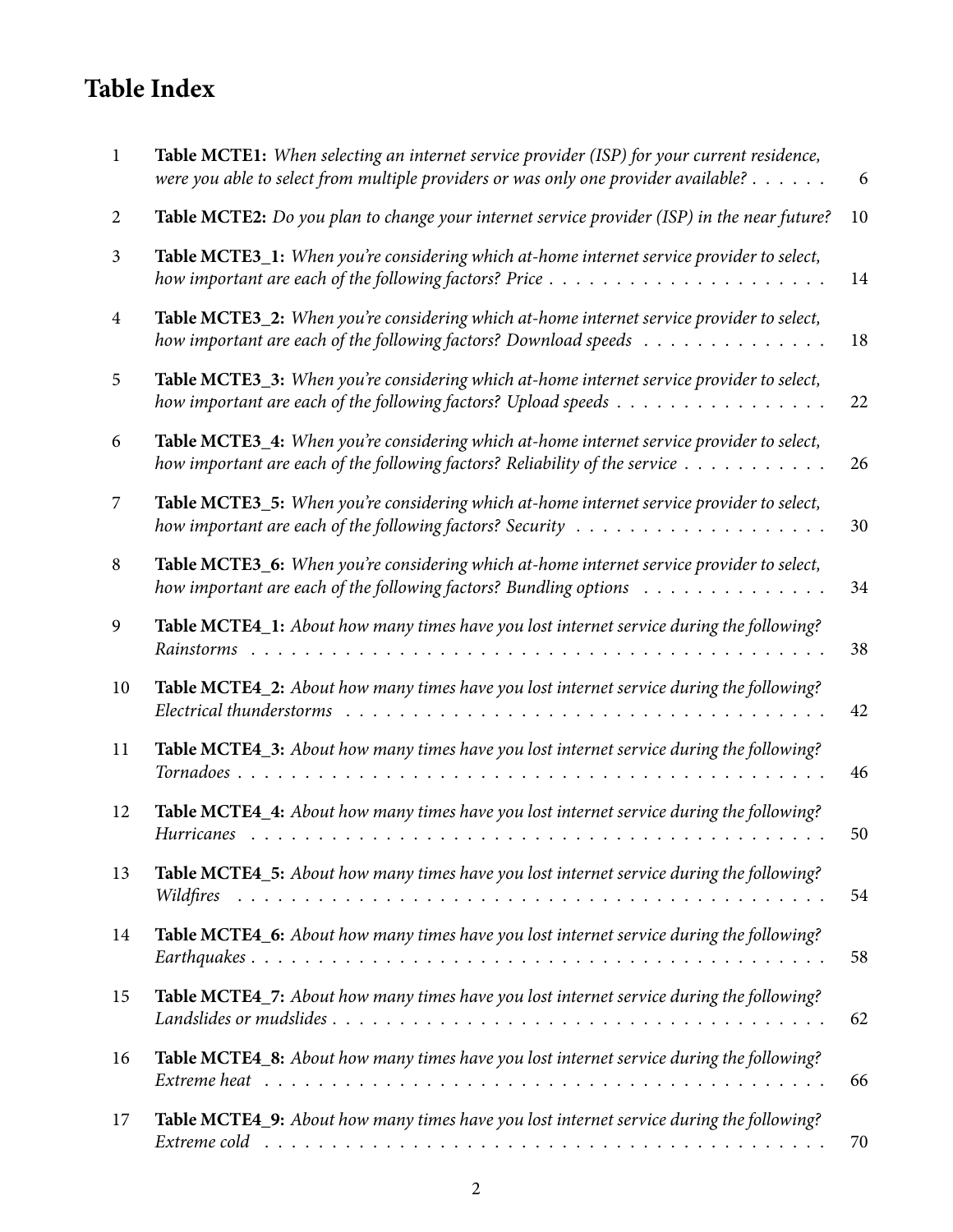| 18 | Table MCTE4_10: About how many times have you lost internet service during the following?                                                                                                          | 74  |
|----|----------------------------------------------------------------------------------------------------------------------------------------------------------------------------------------------------|-----|
| 19 | Table MCTE4_11: About how many times have you lost internet service during the following?                                                                                                          | 78  |
| 20 | Table MCTE4_12: About how many times have you lost internet service during the following?                                                                                                          | 82  |
| 21 | Table MCTE5_1: About how many times have you lost cell phone service during a natural                                                                                                              | 86  |
| 22 | Table MCTE5_2: About how many times have you lost cell phone service during a natural                                                                                                              | 90  |
| 23 | Table MCTE5_3: About how many times have you lost cell phone service during a natural                                                                                                              | 94  |
| 24 | Table MCTE5_4: About how many times have you lost cell phone service during a natural                                                                                                              | 98  |
| 25 | Table MCTE5_5: About how many times have you lost cell phone service during a natural                                                                                                              | 102 |
| 26 | Table MCTE5_6: About how many times have you lost cell phone service during a natural                                                                                                              | 106 |
| 27 | Table MCTE5_7: About how many times have you lost cell phone service during a natural                                                                                                              | 110 |
| 28 | Table MCTE5_8: About how many times have you lost cell phone service during a natural                                                                                                              | 114 |
| 29 | <b>Table MCTE5_9:</b> About how many times have you lost cell phone service during a natural                                                                                                       | 118 |
| 30 | Table MCTE5_10: About how many times have you lost cell phone service during a natural                                                                                                             | 122 |
| 31 | Table MCTE5_11: About how many times have you lost cell phone service during a natural                                                                                                             | 126 |
| 32 | Table MCTE5_12: About how many times have you lost cell phone service during a natural                                                                                                             | 130 |
| 33 | Table MCTE6: If you were to experience a major interruption in your internet or cell phone<br>service during a natural disaster, how much of a problem would it be for you and your household? 134 |     |
| 34 | Table MCTE7_1: Do you think each of the following does too much, not enough, or the right<br>amount to ensure phone and internet services are not interrupted during natural disasters?            | 137 |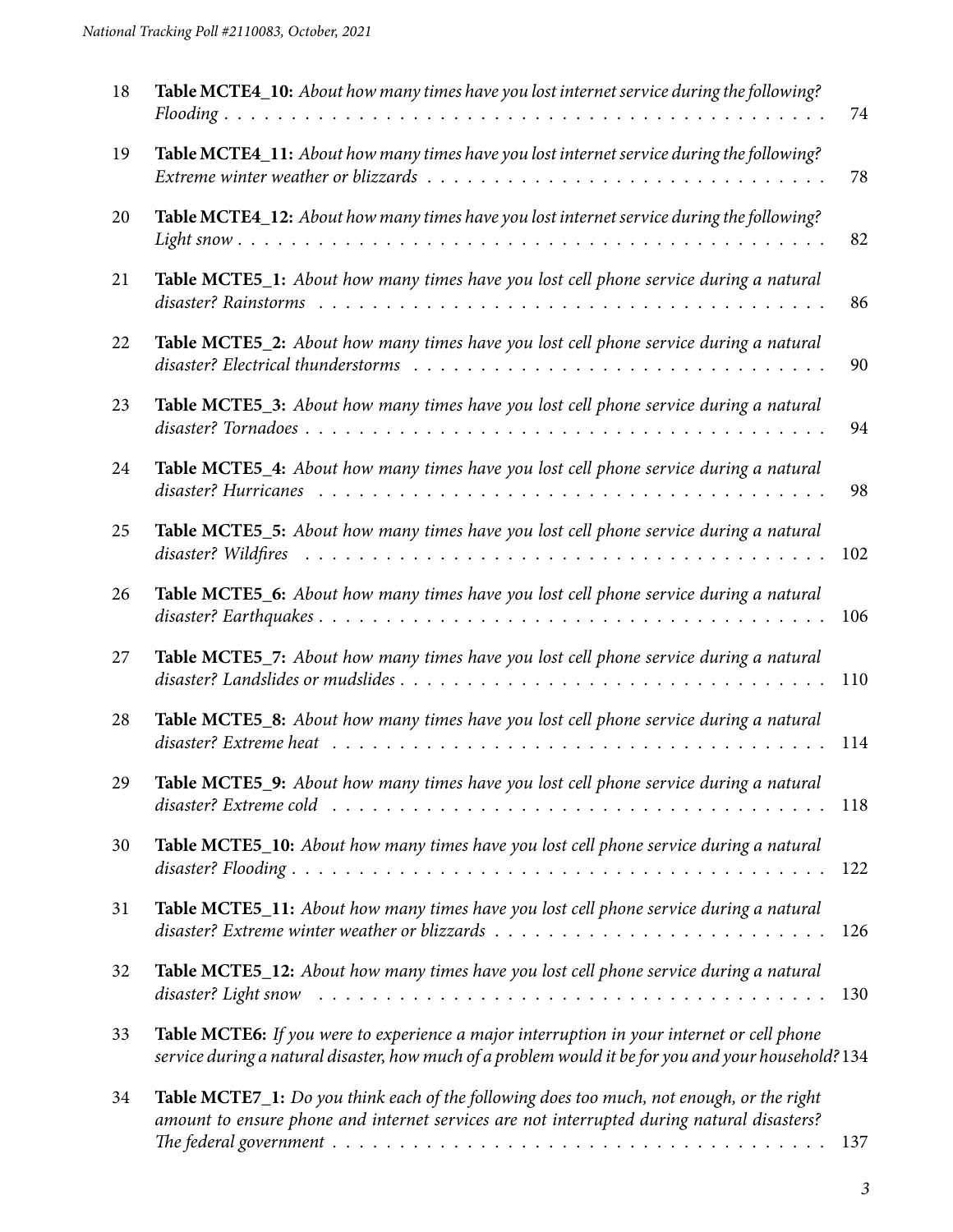| 35 | Table MCTE7_2: Do you think each of the following does too much, not enough, or the right<br>amount to ensure phone and internet services are not interrupted during natural disasters?                                                                                                                            | 141 |
|----|--------------------------------------------------------------------------------------------------------------------------------------------------------------------------------------------------------------------------------------------------------------------------------------------------------------------|-----|
| 36 | Table MCTE7_3: Do you think each of the following does too much, not enough, or the right<br>amount to ensure phone and internet services are not interrupted during natural disasters?<br>State or local governments $\ldots \ldots \ldots \ldots \ldots \ldots \ldots \ldots \ldots \ldots \ldots \ldots \ldots$ | 145 |
| 37 | Table MCTE7_4: Do you think each of the following does too much, not enough, or the right<br>amount to ensure phone and internet services are not interrupted during natural disasters?                                                                                                                            | 149 |
| 38 | Table MCTE7_5: Do you think each of the following does too much, not enough, or the right<br>amount to ensure phone and internet services are not interrupted during natural disasters?                                                                                                                            | 153 |
| 39 | Table MCTE7_6: Do you think each of the following does too much, not enough, or the right<br>amount to ensure phone and internet services are not interrupted during natural disasters?                                                                                                                            | 157 |
| 40 | Table MCTE7_7: Do you think each of the following does too much, not enough, or the right<br>amount to ensure phone and internet services are not interrupted during natural disasters?                                                                                                                            | 161 |
| 41 | Table MCTE8_1: How much do you trust each of the following to ensure your phone and<br>internet service are not interrupted during natural disasters? The federal government                                                                                                                                       | 165 |
| 42 | Table MCTE8_2: How much do you trust each of the following to ensure your phone and<br>internet service are not interrupted during natural disasters? Service providers                                                                                                                                            | 168 |
| 43 | Table MCTE8_3: How much do you trust each of the following to ensure your phone and<br>internet service are not interrupted during natural disasters? State or local governments                                                                                                                                   | 171 |
| 44 | Table MCTE8_4: How much do you trust each of the following to ensure your phone and<br>internet service are not interrupted during natural disasters? Congress                                                                                                                                                     | 174 |
| 45 | Table MCTE8_5: How much do you trust each of the following to ensure your phone and<br>internet service are not interrupted during natural disasters? The president $\dots \dots \dots$                                                                                                                            | 177 |
| 46 | Table MCTE8_6: How much do you trust each of the following to ensure your phone and<br>internet service are not interrupted during natural disasters? Federal agencies                                                                                                                                             | 180 |
| 47 | Table MCTE8_7: How much do you trust each of the following to ensure your phone and<br>internet service are not interrupted during natural disasters? The courts $\ldots \ldots \ldots$                                                                                                                            | 183 |
| 48 | Table MCTE9_1: Do you think the federal government is responsible for ensuring that all<br>Americans have each of the following during a natural disaster? High-speed internet connec-<br>tion at home                                                                                                             | 186 |
| 49 | Table MCTE9_2: Do you think the federal government is responsible for ensuring that all<br>Americans have each of the following during a natural disaster? Cell phone services                                                                                                                                     | 190 |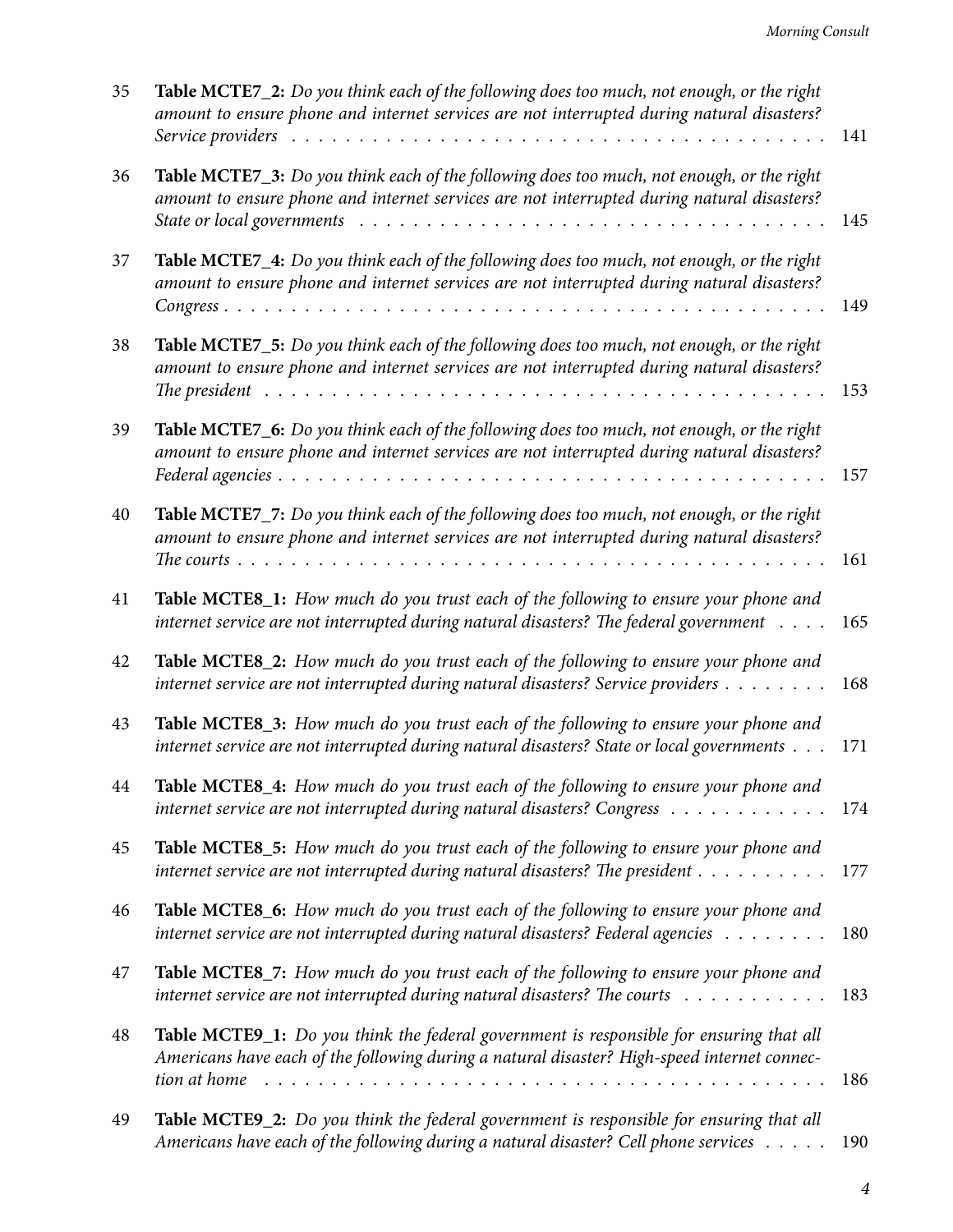| 50 | Table MCTE10_1: To what extent are the following responsible for ensuring that cell phone<br>and internet service companies properly prepare for and respond to natural disasters? The                  | 194 |
|----|---------------------------------------------------------------------------------------------------------------------------------------------------------------------------------------------------------|-----|
| 51 | Table MCTE10_2: To what extent are the following responsible for ensuring that cell phone<br>and internet service companies properly prepare for and respond to natural disasters? Service<br>providers | 198 |
| 52 | Table MCTE10_3: To what extent are the following responsible for ensuring that cell phone<br>and internet service companies properly prepare for and respond to natural disasters? State or             | 202 |
| 53 | Table MCTE10_4: To what extent are the following responsible for ensuring that cell phone<br>and internet service companies properly prepare for and respond to natural disasters? Congress 206         |     |
| 54 | Table MCTE10_5: To what extent are the following responsible for ensuring that cell phone<br>and internet service companies properly prepare for and respond to natural disasters? The<br>president     | 210 |
| 55 | Table MCTE10_6: To what extent are the following responsible for ensuring that cell phone<br>and internet service companies properly prepare for and respond to natural disasters? Federal              | 214 |
| 56 | Table MCTE10_7: To what extent are the following responsible for ensuring that cell phone<br>and internet service companies properly prepare for and respond to natural disasters? The courts 218       |     |
| 57 | Table MCTE11: Who do you think should be most responsible for ensuring phone and inter-                                                                                                                 | 222 |
| 58 | Table MCTEdem1: Do you currently subscribe to an internet service at home?                                                                                                                              | 226 |
| 59 | Summary Statistics of Survey Respondent Demographics                                                                                                                                                    | 229 |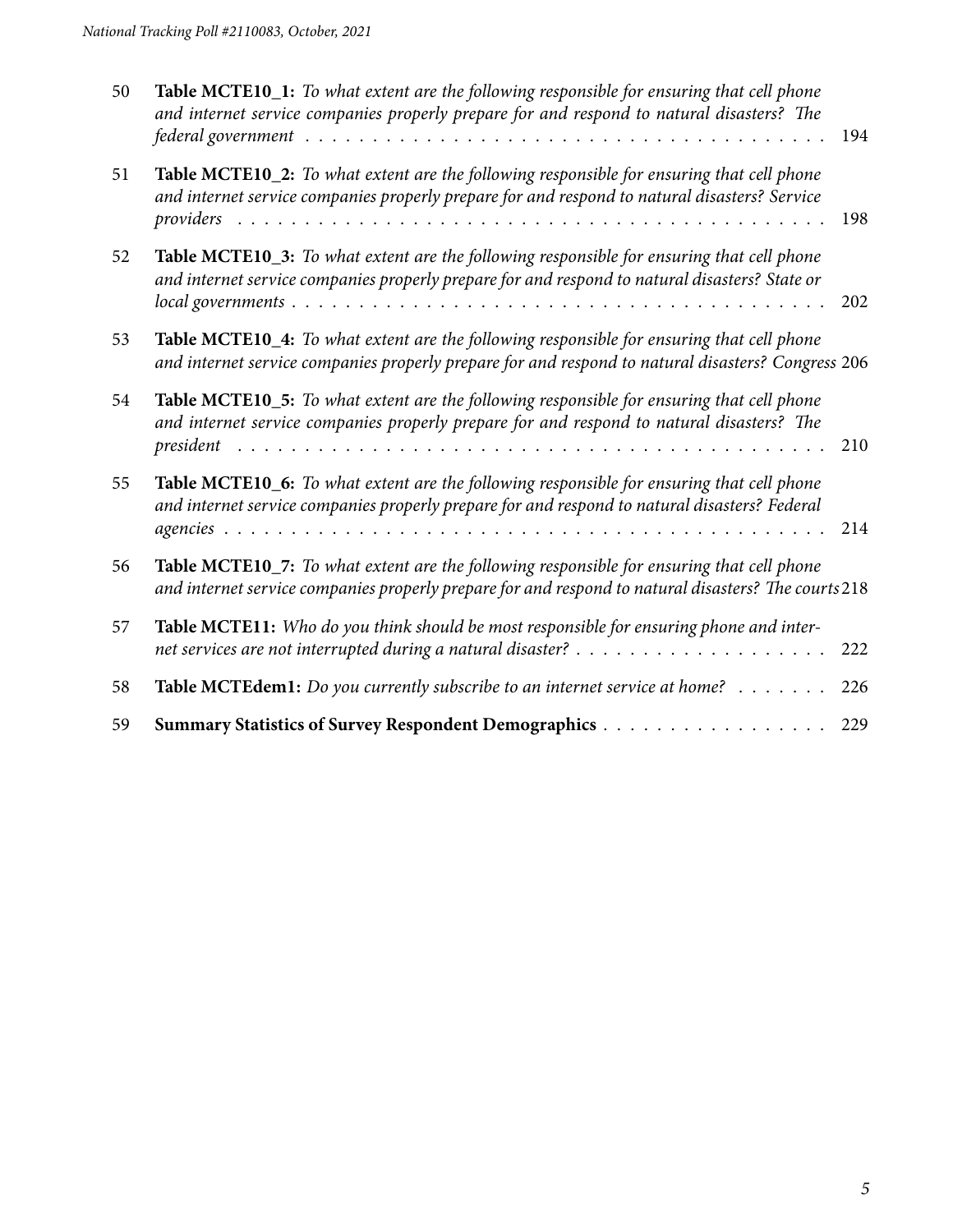### **Crosstabulation Results by Respondent Demographics**

Table MCTE1: When selecting an internet service provider (ISP) for your current residence, were you able to select from multiple providers or was *only one provider available?*

<span id="page-5-0"></span>

| Demographic              | I was able to select from<br>multiple providers |        |        | Only one provider was<br>available |        | Don't know / No<br>opinion | <b>Total N</b> |
|--------------------------|-------------------------------------------------|--------|--------|------------------------------------|--------|----------------------------|----------------|
| Adults                   | $61\%$                                          | (1179) | $31\%$ | (605)                              | $8\%$  | (156)                      | 1941           |
| Gender: Male             | 64\%                                            | (612)  | 30%    | (283)                              | $6\%$  | (58)                       | 953            |
| Gender: Female           | 57\%                                            | (567)  | 33\%   | (323)                              | $10\%$ | (98)                       | 988            |
| Age: 18-34               | 58\%                                            | (325)  | 30%    | (168)                              | $12\%$ | (67)                       | 559            |
| Age: 35-44               | 60%                                             | (176)  | 33\%   | (98)                               | $7\%$  | (20)                       | 293            |
| Age: 45-64               | 62%                                             | (417)  | 31\%   | (204)                              | $7\%$  | (47)                       | 668            |
| Age: 65+                 | 62\%                                            | (263)  | 32\%   | (136)                              | $5\%$  | (22)                       | 420            |
| GenZers: 1997-2012       | 56\%                                            | (97)   | 24\%   | (42)                               | 20%    | (34)                       | 172            |
| Millennials: 1981-1996   | 59%                                             | (336)  | 33\%   | (187)                              | $8\%$  | (43)                       | 566            |
| GenXers: 1965-1980       | 59%                                             | (268)  | 32\%   | (146)                              | 10%    | (43)                       | 457            |
| Baby Boomers: 1946-1964  | 63\%                                            | (421)  | 32%    | (210)                              | $5\%$  | (32)                       | 664            |
| PID: Dem (no lean)       | 66\%                                            | (520)  | 28\%   | (217)                              | $6\%$  | (50)                       | 786            |
| PID: Ind (no lean)       | 55%                                             | (330)  | 34\%   | (206)                              | $10\%$ | (62)                       | 599            |
| PID: Rep (no lean)       | 59%                                             | (329)  | 33%    | (182)                              | $8\%$  | (44)                       | 556            |
| PID/Gender: Dem Men      | 68\%                                            | (284)  | 26\%   | (110)                              | $5\%$  | (22)                       | 417            |
| PID/Gender: Dem Women    | 64\%                                            | (235)  | 29%    | (107)                              | $7\%$  | (27)                       | 370            |
| PID/Gender: Ind Men      | 59%                                             | (167)  | 33\%   | (94)                               | $8\%$  | (24)                       | 285            |
| PID/Gender: Ind Women    | 52\%                                            | (163)  | 36\%   | (112)                              | $12\%$ | (39)                       | 314            |
| PID/Gender: Rep Men      | $64\%$                                          | (160)  | $31\%$ | (79)                               | $5\%$  | (12)                       | 251            |
| PID/Gender: Rep Women    | 55%                                             | (169)  | 34\%   | (103)                              | $11\%$ | (32)                       | 305            |
| Ideo: Liberal (1-3)      | 63\%                                            | (354)  | 30%    | (172)                              | $7\%$  | (39)                       | 565            |
| Ideo: Moderate (4)       | 62\%                                            | (385)  | $31\%$ | (194)                              | 7%     | (43)                       | 621            |
| Ideo: Conservative (5-7) | 62\%                                            | (388)  | 32\%   | (199)                              | $7\%$  | (41)                       | 629            |
| Educ: < College          | 58\%                                            | (752)  | 32\%   | (408)                              | $10\%$ | (129)                      | 1289           |
| Educ: Bachelors degree   | 66\%                                            | (274)  | $31\%$ | (127)                              | $4\%$  | (16)                       | 417            |
| Educ: Post-grad          | 65%                                             | (154)  | 30\%   | (69)                               | $5\%$  | (12)                       | 235            |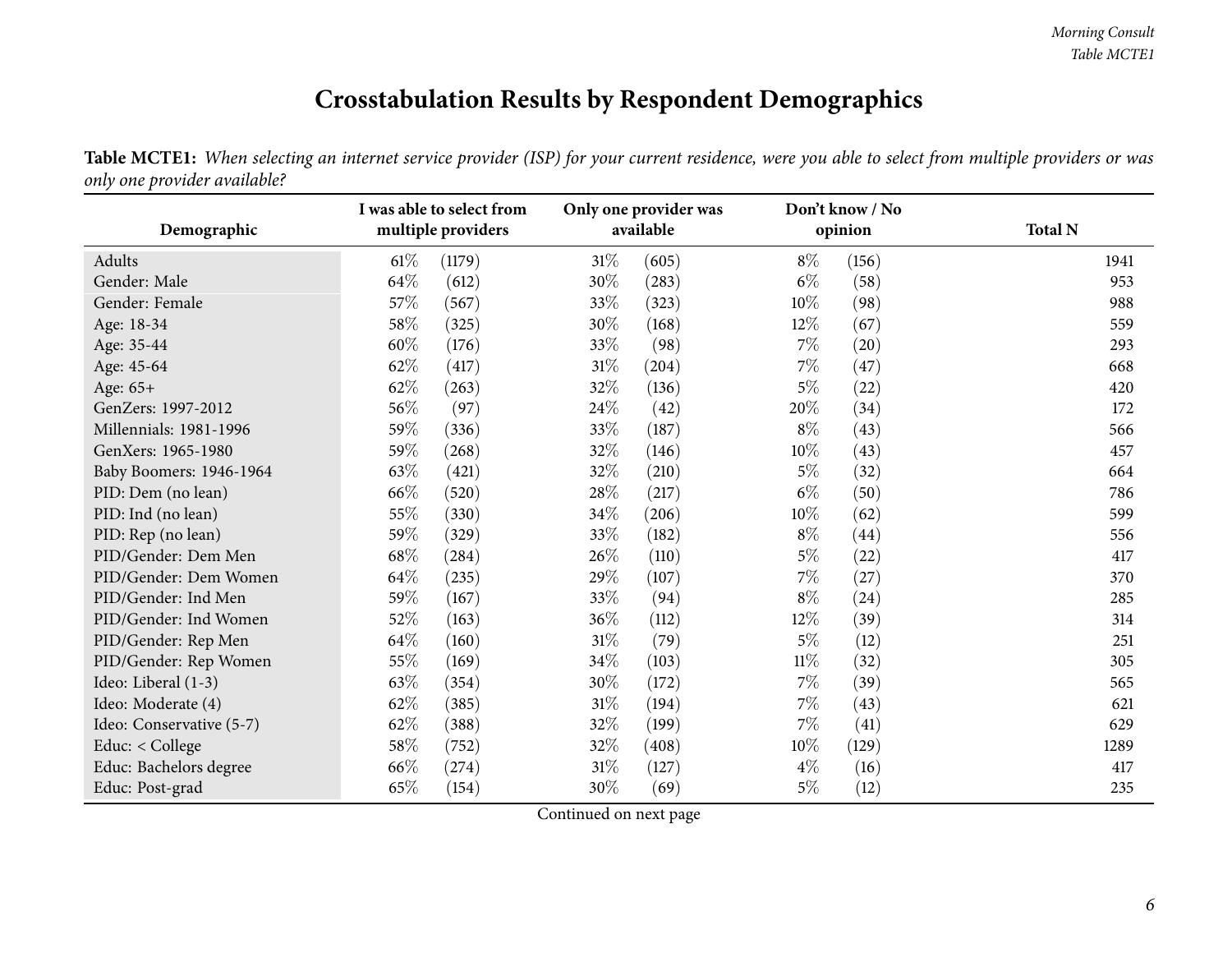| Table MCTE1: When selecting an internet service provider (ISP) for your current residence, were you able to select from multiple providers or was |  |
|---------------------------------------------------------------------------------------------------------------------------------------------------|--|
| only one provider available?                                                                                                                      |  |

|                                   | I was able to select from |                    |        | Only one provider was |        | Don't know / No |                |
|-----------------------------------|---------------------------|--------------------|--------|-----------------------|--------|-----------------|----------------|
| Demographic                       |                           | multiple providers |        | available             |        | opinion         | <b>Total N</b> |
| <b>Adults</b>                     | $61\%$                    | (1179)             | 31%    | (605)                 | $8\%$  | (156)           | 1941           |
| Income: Under 50k                 | 56%                       | (602)              | 34%    | (361)                 | 10%    | (109)           | 1071           |
| Income: 50k-100k                  | 64%                       | (375)              | $31\%$ | (182)                 | $6\%$  | (33)            | 590            |
| Income: 100k+                     | 72%                       | (203)              | 22%    | (62)                  | $5\%$  | (15)            | 280            |
| Ethnicity: White                  | $61\%$                    | (927)              | 32%    | (485)                 | $8\%$  | (120)           | 1532           |
| Ethnicity: Hispanic               | 58%                       | (171)              | 31%    | (92)                  | $11\%$ | (32)            | 295            |
| Ethnicity: Black                  | 59%                       | (136)              | 32%    | (73)                  | $9\%$  | (20)            | 230            |
| Ethnicity: Other                  | 65%                       | (116)              | 26%    | (47)                  | $9\%$  | (16)            | 179            |
| All Christian                     | 64%                       | (570)              | 29%    | (264)                 | $7\%$  | (62)            | 896            |
| All Non-Christian                 | 68%                       | (76)               | 28%    | (32)                  | $4\%$  | (4)             | 112            |
| Atheist                           | 58%                       | (51)               | 38%    | (33)                  | $5\%$  | (4)             | 88             |
| Agnostic/Nothing in particular    | 57%                       | (300)              | 33%    | (174)                 | $10\%$ | (54)            | 528            |
| Something Else                    | 58%                       | (184)              | 32%    | (103)                 | $10\%$ | (31)            | 318            |
| Religious Non-Protestant/Catholic | 65%                       | (84)               | 31%    | (40)                  | $4\%$  | (5)             | 130            |
| Evangelical                       | 59%                       | (303)              | 33%    | (170)                 | $7\%$  | (36)            | 510            |
| Non-Evangelical                   | 64%                       | (432)              | 27%    | (184)                 | $8\%$  | (55)            | 670            |
| Community: Urban                  | 67%                       | (382)              | 26%    | (147)                 | $7\%$  | (41)            | 570            |
| Community: Suburban               | 64%                       | (579)              | 28%    | (254)                 | $8\%$  | (76)            | 908            |
| Community: Rural                  | 47%                       | (219)              | 44%    | (204)                 | $9\%$  | (40)            | 463            |
| Employ: Private Sector            | 65%                       | (404)              | 31%    | (190)                 | $5\%$  | (29)            | 622            |
| Employ: Government                | 66%                       | (69)               | 29%    | (31)                  | $4\%$  | (5)             | 105            |
| Employ: Self-Employed             | 62%                       | (111)              | 29%    | (53)                  | $9\%$  | (16)            | 181            |
| Employ: Homemaker                 | 55%                       | (79)               | 31%    | (45)                  | 13%    | (19)            | 142            |
| Employ: Student                   | 62%                       | (38)               | 22%    | (13)                  | 16%    | (10)            | 61             |
| Employ: Retired                   | 64%                       | (301)              | 31%    | (145)                 | $5\%$  | (24)            | 470            |
| Employ: Unemployed                | 46%                       | (107)              | 40%    | (93)                  | 15%    | (35)            | 234            |
| Employ: Other                     | 56%                       | (71)               | 29%    | (36)                  | 15%    | (19)            | 126            |
| Military HH: Yes                  | 68%                       | (201)              | 28\%   | (84)                  | $4\%$  | (12)            | 297            |
| Military HH: No                   | 60%                       | (979)              | 32%    | (521)                 | $9\%$  | (144)           | 1644           |
| RD/WT: Right Direction            | 66%                       | (551)              | 27%    | (223)                 | 7%     | (61)            | 835            |
| RD/WT: Wrong Track                | 57%                       | (628)              | 35%    | (383)                 | 9%     | (95)            | 1106           |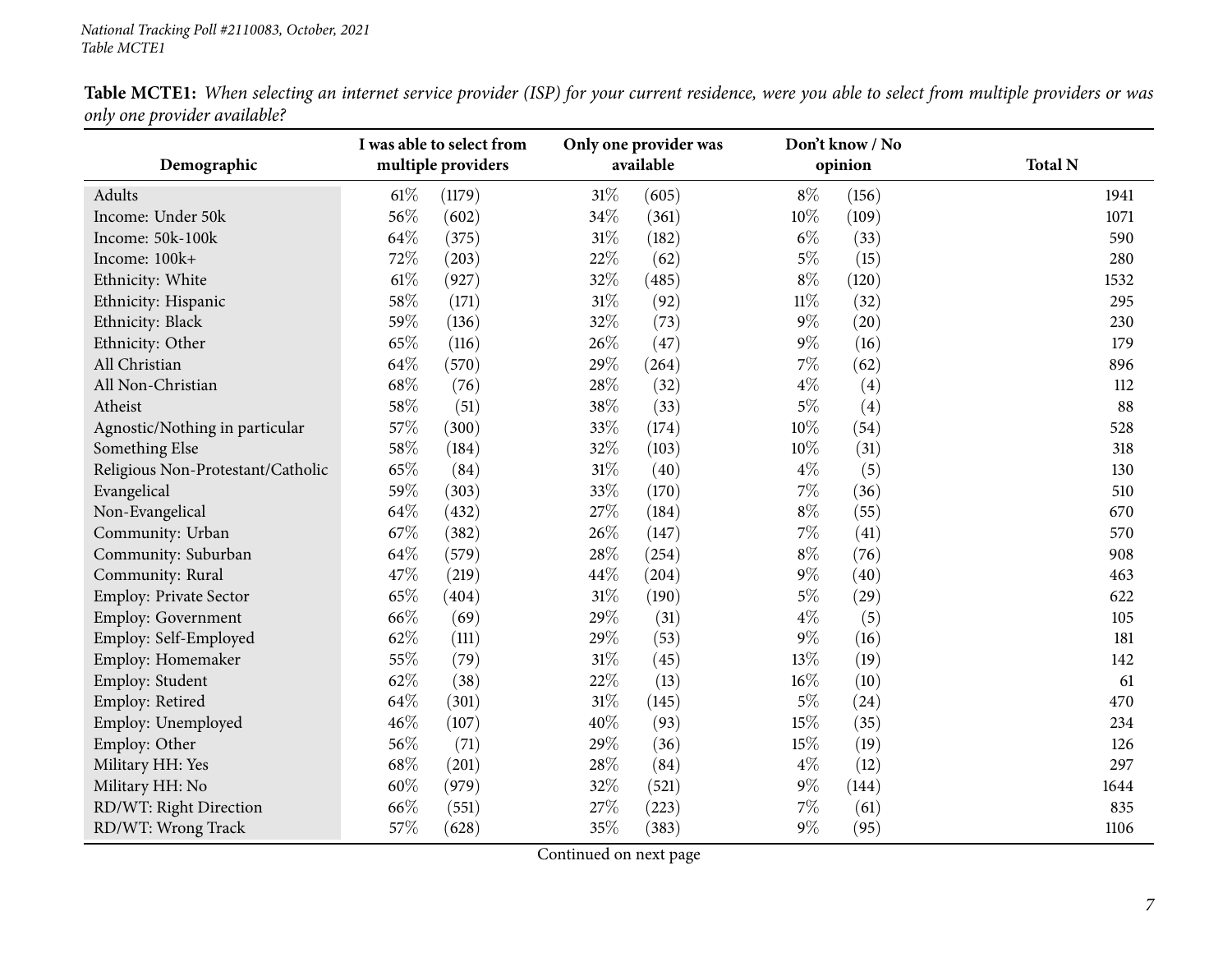Table MCTE1: When selecting an internet service provider (ISP) for your current residence, were you able to select from multiple providers or was *only one provider available?*

|                                      | I was able to select from |                    |        | Only one provider was |        | Don't know / No |                |
|--------------------------------------|---------------------------|--------------------|--------|-----------------------|--------|-----------------|----------------|
| Demographic                          |                           | multiple providers |        | available             |        | opinion         | <b>Total N</b> |
| Adults                               | 61%                       | (1179)             | $31\%$ | (605)                 | $8\%$  | (156)           | 1941           |
| Biden Job Approve                    | 63%                       | (601)              | 30%    | (292)                 | 7%     | (67)            | 960            |
| Biden Job Disapprove                 | 60%                       | (532)              | 32%    | (282)                 | $8\%$  | (70)            | 884            |
| Biden Job Strongly Approve           | 63%                       | (306)              | 30%    | (144)                 | 7%     | (35)            | 485            |
| Biden Job Somewhat Approve           | 62%                       | (295)              | 31%    | (147)                 | 7%     | (32)            | 474            |
| <b>Biden Job Somewhat Disapprove</b> | 63%                       | (166)              | 27%    | (70)                  | $10\%$ | (25)            | 262            |
| <b>Biden Job Strongly Disapprove</b> | 59%                       | (366)              | 34%    | (212)                 | 7%     | (44)            | 622            |
| Favorable of Biden                   | 64%                       | (632)              | 29%    | (283)                 | $8\%$  | (77)            | 993            |
| Unfavorable of Biden                 | 58%                       | (513)              | 35%    | (302)                 | 7%     | (62)            | 877            |
| Very Favorable of Biden              | 65\%                      | (328)              | 29%    | (144)                 | $6\%$  | (30)            | 502            |
| Somewhat Favorable of Biden          | 62%                       | (304)              | 28%    | (139)                 | 10%    | (47)            | 490            |
| Somewhat Unfavorable of Biden        | 59%                       | (133)              | 34%    | (76)                  | 7%     | (16)            | 225            |
| Very Unfavorable of Biden            | 58%                       | (379)              | 35%    | (227)                 | 7%     | (46)            | 652            |
| #1 Issue: Economy                    | 62%                       | (449)              | 30%    | (216)                 | $8\%$  | (58)            | 722            |
| #1 Issue: Security                   | 59%                       | (161)              | 34%    | (92)                  | $7\%$  | (19)            | 271            |
| #1 Issue: Health Care                | 63%                       | (171)              | 29%    | (79)                  | 7%     | (20)            | 270            |
| #1 Issue: Medicare / Social Security | 62%                       | (165)              | 32%    | (87)                  | $6\%$  | (16)            | 268            |
| #1 Issue: Women's Issues             | 46%                       | (54)               | 39%    | (46)                  | 15%    | (17)            | 117            |
| #1 Issue: Education                  | 62%                       | (48)               | 28%    | (22)                  | 10%    | (8)             | 78             |
| #1 Issue: Energy                     | 78%                       | (73)               | 20%    | (19)                  | $2\%$  | (2)             | 93             |
| #1 Issue: Other                      | 49%                       | (59)               | 38%    | (45)                  | 14%    | (17)            | 120            |
| 2020 Vote: Joe Biden                 | 64%                       | (602)              | 29%    | (273)                 | $6\%$  | (60)            | 935            |
| 2020 Vote: Donald Trump              | $61\%$                    | (372)              | 33%    | (203)                 | $6\%$  | (37)            | 611            |
| 2020 Vote: Other                     | 56%                       | (34)               | 34%    | (21)                  | 10%    | (6)             | 61             |
| 2020 Vote: Didn't Vote               | 52%                       | (170)              | 32%    | (106)                 | 16%    | (54)            | 330            |
| 2018 House Vote: Democrat            | 63%                       | (452)              | $31\%$ | (223)                 | $5\%$  | (37)            | 712            |
| 2018 House Vote: Republican          | 64%                       | (321)              | 31%    | (157)                 | $5\%$  | (24)            | 501            |
| 2018 House Vote: Someone else        | 45%                       | (29)               | 41\%   | (26)                  | 14%    | (9)             | 63             |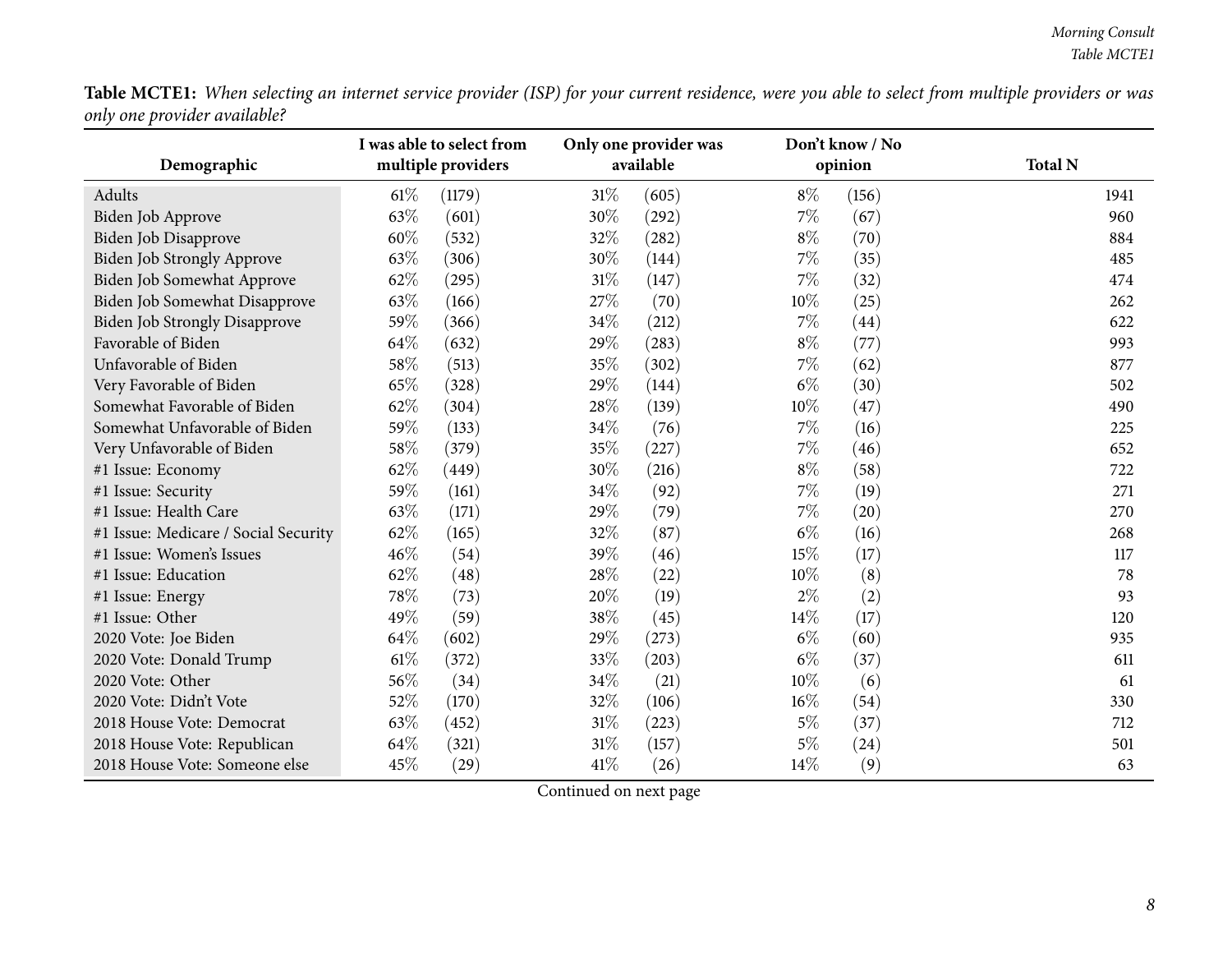| Demographic                | I was able to select from<br>multiple providers |        | Only one provider was<br>available |        | Don't know / No<br>opinion | <b>Total N</b> |
|----------------------------|-------------------------------------------------|--------|------------------------------------|--------|----------------------------|----------------|
| Adults                     | $61\%$<br>(1179)                                | $31\%$ | (605)                              | $8\%$  | (156)                      | 1941           |
| 2016 Vote: Hillary Clinton | 65\%<br>(438)                                   | $29\%$ | (196)                              | 5%     | (37)                       | 671            |
| 2016 Vote: Donald Trump    | 63\%<br>(371)                                   | 32\%   | (188)                              | $5\%$  | (29)                       | 588            |
| 2016 Vote: Other           | 57\%<br>(58)                                    | 39\%   | (39)                               | $4\%$  | (5)                        | 101            |
| 2016 Vote: Didn't Vote     | $54\%$<br>(310)                                 | 32%    | (182)                              | $15\%$ | (85)                       | 577            |
| Voted in 2014: Yes         | 64\%<br>(702)                                   | 31%    | (337)                              | $5\%$  | (60)                       | 1098           |
| Voted in 2014: No          | 57\%<br>(478)                                   | 32%    | (268)                              | $11\%$ | (96)                       | 843            |
| 4-Region: Northeast        | $58\%$<br>(204)                                 | 32%    | (113)                              | $9\%$  | (32)                       | 349            |
| 4-Region: Midwest          | 62\%<br>(263)                                   | $30\%$ | (126)                              | $8\%$  | (34)                       | 423            |
| 4-Region: South            | 59 $\%$<br>(420)                                | $34\%$ | (242)                              | $7\%$  | (52)                       | 714            |
| 4-Region: West             | 65\%<br>(293)                                   | 27%    | (124)                              | $8\%$  | (38)                       | 455            |

Table MCTE1: When selecting an internet service provider (ISP) for your current residence, were you able to select from multiple providers or was *only one provider available?*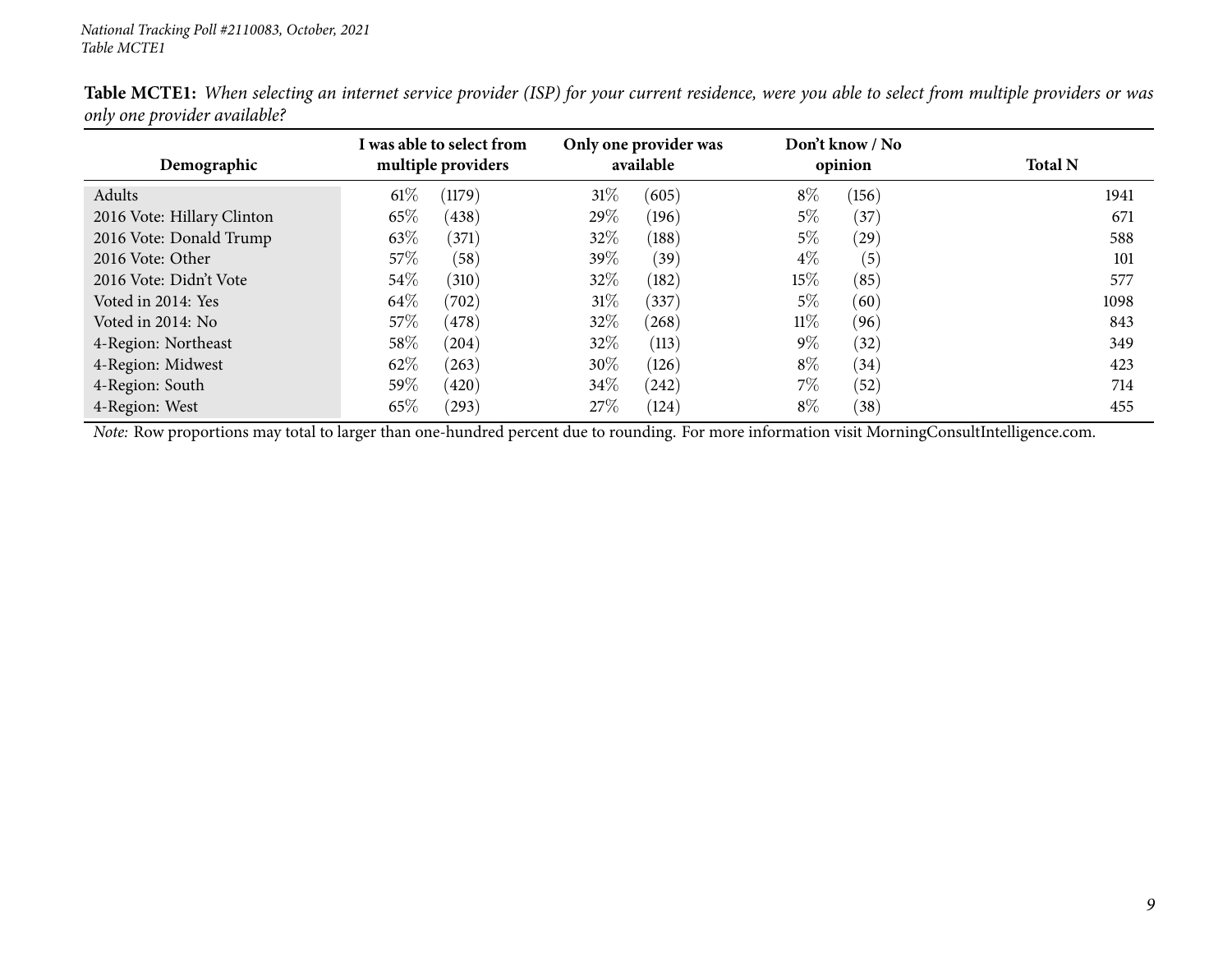*Morning Consult Table MCTE2*

<span id="page-9-0"></span>

|                          |          |                 |        |               |     |              |      |                |        | I have no other |                |
|--------------------------|----------|-----------------|--------|---------------|-----|--------------|------|----------------|--------|-----------------|----------------|
|                          |          | Yes, definitely |        | Yes, probably |     | No, probably |      | No, definitely |        | options in      |                |
| Demographic              | changing |                 |        | changing      |     | not changing |      | not changing   |        | providers       | <b>Total N</b> |
| Adults                   | $6\%$    | (121)           | 13%    | (261)         | 36% | (694)        | 36%  | (696)          | $9\%$  | (168)           | 1941           |
| Gender: Male             | $9\%$    | (83)            | 16%    | (150)         | 37% | (354)        | 31%  | (300)          | 7%     | (66)            | 953            |
| Gender: Female           | $4\%$    | (38)            | $11\%$ | (111)         | 34% | (340)        | 40%  | (397)          | 10%    | (103)           | 988            |
| Age: 18-34               | 10%      | (59)            | 18%    | (100)         | 34% | (193)        | 29%  | (162)          | $8\%$  | (46)            | 559            |
| Age: 35-44               | $11\%$   | (33)            | 18%    | (52)          | 32% | (94)         | 30%  | (89)           | $8\%$  | (24)            | 293            |
| Age: 45-64               | $3\%$    | (22)            | $11\%$ | (73)          | 37% | (245)        | 41\% | (272)          | $8\%$  | (56)            | 668            |
| Age: 65+                 | $2\%$    | (7)             | $9\%$  | (36)          | 39% | (162)        | 41%  | (173)          | $10\%$ | (43)            | 420            |
| GenZers: 1997-2012       | $8\%$    | (14)            | 16%    | (27)          | 36% | (61)         | 30%  | (52)           | $10\%$ | (18)            | 172            |
| Millennials: 1981-1996   | 12%      | (70)            | 19%    | (105)         | 34% | (193)        | 28%  | (156)          | $7\%$  | (42)            | 566            |
| GenXers: 1965-1980       | $4\%$    | (19)            | $11\%$ | (49)          | 35% | (161)        | 41%  | (188)          | $9\%$  | (41)            | 457            |
| Baby Boomers: 1946-1964  | $2\%$    | (16)            | $11\%$ | (74)          | 37% | (247)        | 40%  | (266)          | $9\%$  | (61)            | 664            |
| PID: Dem (no lean)       | $10\%$   | (78)            | 14%    | (112)         | 35% | (277)        | 34%  | (270)          | $6\%$  | (50)            | 786            |
| PID: Ind (no lean)       | $3\%$    | (15)            | 14%    | (83)          | 39% | (233)        | 34%  | (206)          | 10%    | (63)            | 599            |
| PID: Rep (no lean)       | $5\%$    | (28)            | 12%    | (67)          | 33% | (184)        | 40%  | (221)          | 10%    | (56)            | 556            |
| PID/Gender: Dem Men      | 14%      | (56)            | 17%    | (71)          | 35% | (148)        | 29%  | (119)          | $5\%$  | (23)            | 417            |
| PID/Gender: Dem Women    | $6\%$    | (22)            | $11\%$ | (41)          | 35% | (129)        | 41\% | (151)          | $7\%$  | (27)            | 370            |
| PID/Gender: Ind Men      | $3\%$    | (10)            | 14%    | (41)          | 42% | (119)        | 32%  | (90)           | $9\%$  | (25)            | 285            |
| PID/Gender: Ind Women    | $2\%$    | (5)             | 13%    | (41)          | 36% | (113)        | 37%  | (116)          | 12%    | (38)            | 314            |
| PID/Gender: Rep Men      | $7\%$    | (17)            | 15%    | (38)          | 35% | (87)         | 36%  | (91)           | 7%     | (18)            | 251            |
| PID/Gender: Rep Women    | $3\%$    | (11)            | 10%    | (29)          | 32% | (97)         | 43%  | (130)          | 12%    | (37)            | 305            |
| Ideo: Liberal (1-3)      | $9\%$    | (51)            | 14%    | (77)          | 36% | (206)        | 35%  | (195)          | $6\%$  | (35)            | 565            |
| Ideo: Moderate (4)       | $4\%$    | (27)            | 14%    | (86)          | 37% | (227)        | 36%  | (221)          | 10%    | (60)            | 621            |
| Ideo: Conservative (5-7) | $6\%$    | (41)            | 14%    | (87)          | 34% | (211)        | 37%  | (234)          | $9\%$  | (56)            | 629            |
| Educ: < College          | $4\%$    | (57)            | 12%    | (153)         | 35% | (457)        | 39%  | (508)          | $9\%$  | (114)           | 1289           |
| Educ: Bachelors degree   | $8\%$    | (32)            | 18%    | (74)          | 37% | (154)        | 29%  | (121)          | $9\%$  | (36)            | 417            |
| Educ: Post-grad          | 13%      | (32)            | 14%    | (34)          | 35% | (83)         | 29%  | (68)           | $8\%$  | (19)            | 235            |
| Income: Under 50k        | $5\%$    | (57)            | 10%    | (109)         | 36% | (380)        | 40%  | (424)          | $9\%$  | (101)           | 1071           |
| Income: 50k-100k         | $5\%$    | (30)            | 17%    | (101)         | 37% | (215)        | 33%  | (192)          | $9\%$  | (51)            | 590            |
| Income: 100k+            | 12%      | (33)            | 18%    | (52)          | 35% | (98)         | 29%  | (80)           | $6\%$  | (16)            | 280            |
| Ethnicity: White         | $6\%$    | (89)            | 12%    | (187)         | 36% | (552)        | 37%  | (560)          | $9\%$  | (144)           | 1532           |
| Ethnicity: Hispanic      | $6\%$    | (19)            | $21\%$ | (63)          | 35% | (103)        | 30%  | (88)           | $8\%$  | (22)            | 295            |

Table MCTE2: Do you plan to change your internet service provider (ISP) in the near future?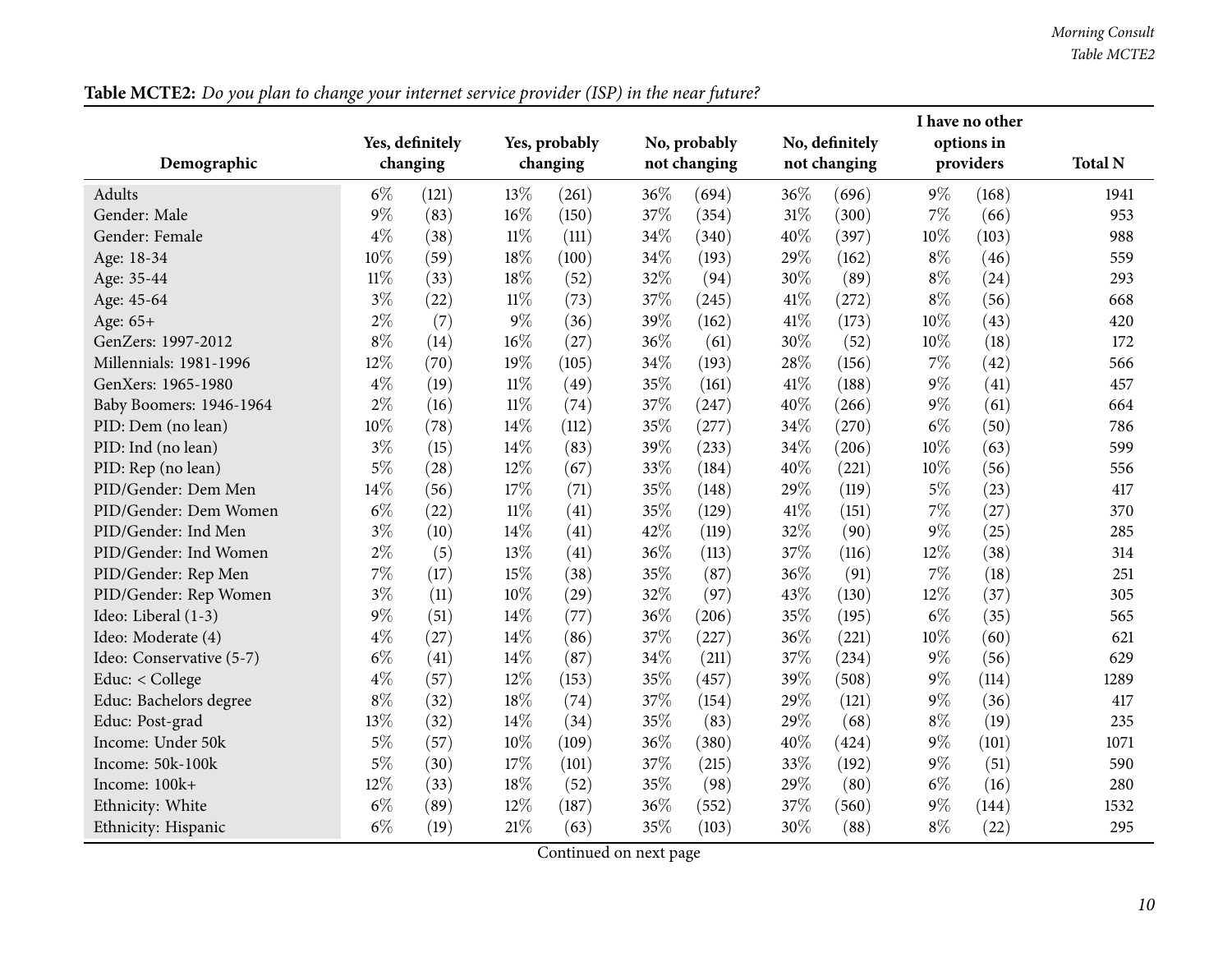### Table MCTE2: Do you plan to change your internet service provider (ISP) in the near future?

| Demographic                       |        | Yes, definitely<br>changing |        | Yes, probably<br>changing |     | No, probably<br>not changing |      | No, definitely<br>not changing |        | I have no other<br>options in<br>providers | <b>Total N</b> |
|-----------------------------------|--------|-----------------------------|--------|---------------------------|-----|------------------------------|------|--------------------------------|--------|--------------------------------------------|----------------|
| Adults                            | $6\%$  | (121)                       | 13%    | (261)                     | 36% | (694)                        | 36%  | (696)                          | $9\%$  | (168)                                      | 1941           |
| Ethnicity: Black                  | $11\%$ | (24)                        | 17%    | (40)                      | 30% | (68)                         | 37%  | (85)                           | $5\%$  | (12)                                       | 230            |
| Ethnicity: Other                  | $4\%$  | (7)                         | 19%    | (35)                      | 41% | (74)                         | 28%  | (51)                           | $7\%$  | (13)                                       | 179            |
| All Christian                     | $6\%$  | (53)                        | 14\%   | (125)                     | 35% | (312)                        | 37%  | (334)                          | $8\%$  | (72)                                       | 896            |
| All Non-Christian                 | 18%    | (20)                        | 19%    | (22)                      | 30% | (33)                         | 24\% | (27)                           | $9\%$  | (10)                                       | 112            |
| Atheist                           | $9\%$  | (8)                         | $11\%$ | (10)                      | 49% | (43)                         | 25%  | (22)                           | $6\%$  | (5)                                        | 88             |
| Agnostic/Nothing in particular    | $5\%$  | (27)                        | 12%    | (63)                      | 36% | (188)                        | 39%  | (204)                          | $9\%$  | (47)                                       | 528            |
| Something Else                    | $4\%$  | (13)                        | 13%    | (41)                      | 37% | (118)                        | 35%  | (110)                          | $11\%$ | (35)                                       | 318            |
| Religious Non-Protestant/Catholic | 17%    | (22)                        | 19%    | (25)                      | 29% | (37)                         | 26%  | (33)                           | $9\%$  | (12)                                       | 130            |
| Evangelical                       | $8\%$  | (43)                        | 12%    | (59)                      | 33% | (171)                        | 39%  | (198)                          | $8\%$  | (39)                                       | 510            |
| Non-Evangelical                   | $3\%$  | (22)                        | 15%    | (98)                      | 37% | (251)                        | 35%  | (236)                          | $9\%$  | (63)                                       | 670            |
| Community: Urban                  | 12%    | (68)                        | 18%    | (103)                     | 31% | (178)                        | 33%  | (190)                          | $5\%$  | (31)                                       | 570            |
| Community: Suburban               | $4\%$  | (34)                        | $11\%$ | (104)                     | 40% | (367)                        | 35%  | (322)                          | $9\%$  | (82)                                       | 908            |
| Community: Rural                  | $4\%$  | (19)                        | 12%    | (55)                      | 32% | (149)                        | 40%  | (184)                          | 12%    | (56)                                       | 463            |
| <b>Employ: Private Sector</b>     | 10%    | (61)                        | $17\%$ | (103)                     | 38% | (236)                        | 28%  | (176)                          | $8\%$  | (47)                                       | 622            |
| Employ: Government                | 13%    | (14)                        | 13%    | (14)                      | 35% | (37)                         | 29%  | (30)                           | $9\%$  | (9)                                        | 105            |
| Employ: Self-Employed             | $8\%$  | (15)                        | 16%    | (29)                      | 38% | (68)                         | 32%  | (57)                           | 7%     | (12)                                       | 181            |
| Employ: Homemaker                 | $2\%$  | (2)                         | 14\%   | (20)                      | 31% | (43)                         | 44%  | (63)                           | $9\%$  | (13)                                       | 142            |
| Employ: Student                   | $4\%$  | (3)                         | 13%    | (8)                       | 29% | (17)                         | 46%  | (28)                           | $8\%$  | (5)                                        | 61             |
| Employ: Retired                   | $2\%$  | (12)                        | $10\%$ | (47)                      | 37% | (171)                        | 42%  | (199)                          | $9\%$  | (41)                                       | 470            |
| Employ: Unemployed                | $4\%$  | (10)                        | $11\%$ | (25)                      | 36% | (84)                         | 39%  | (92)                           | $10\%$ | (23)                                       | 234            |
| Employ: Other                     | $3\%$  | (4)                         | 13%    | (16)                      | 29% | (37)                         | 40%  | (51)                           | 15%    | (18)                                       | 126            |
| Military HH: Yes                  | $5\%$  | (14)                        | 15%    | (44)                      | 36% | (105)                        | 36%  | (107)                          | $9\%$  | (27)                                       | 297            |
| Military HH: No                   | $6\%$  | (107)                       | 13%    | (218)                     | 36% | (588)                        | 36%  | (590)                          | $9\%$  | (142)                                      | 1644           |
| RD/WT: Right Direction            | $9\%$  | (76)                        | 15%    | (124)                     | 34% | (282)                        | 35%  | (290)                          | $7\%$  | (62)                                       | 835            |
| RD/WT: Wrong Track                | $4\%$  | (44)                        | 12%    | (137)                     | 37% | (412)                        | 37%  | (406)                          | 10%    | (106)                                      | 1106           |
| Biden Job Approve                 | $9\%$  | (86)                        | 15%    | (140)                     | 34% | (326)                        | 35%  | (338)                          | 7%     | (69)                                       | 960            |
| Biden Job Disapprove              | $4\%$  | (34)                        | 12%    | (109)                     | 37% | (326)                        | 37%  | (329)                          | 10%    | (87)                                       | 884            |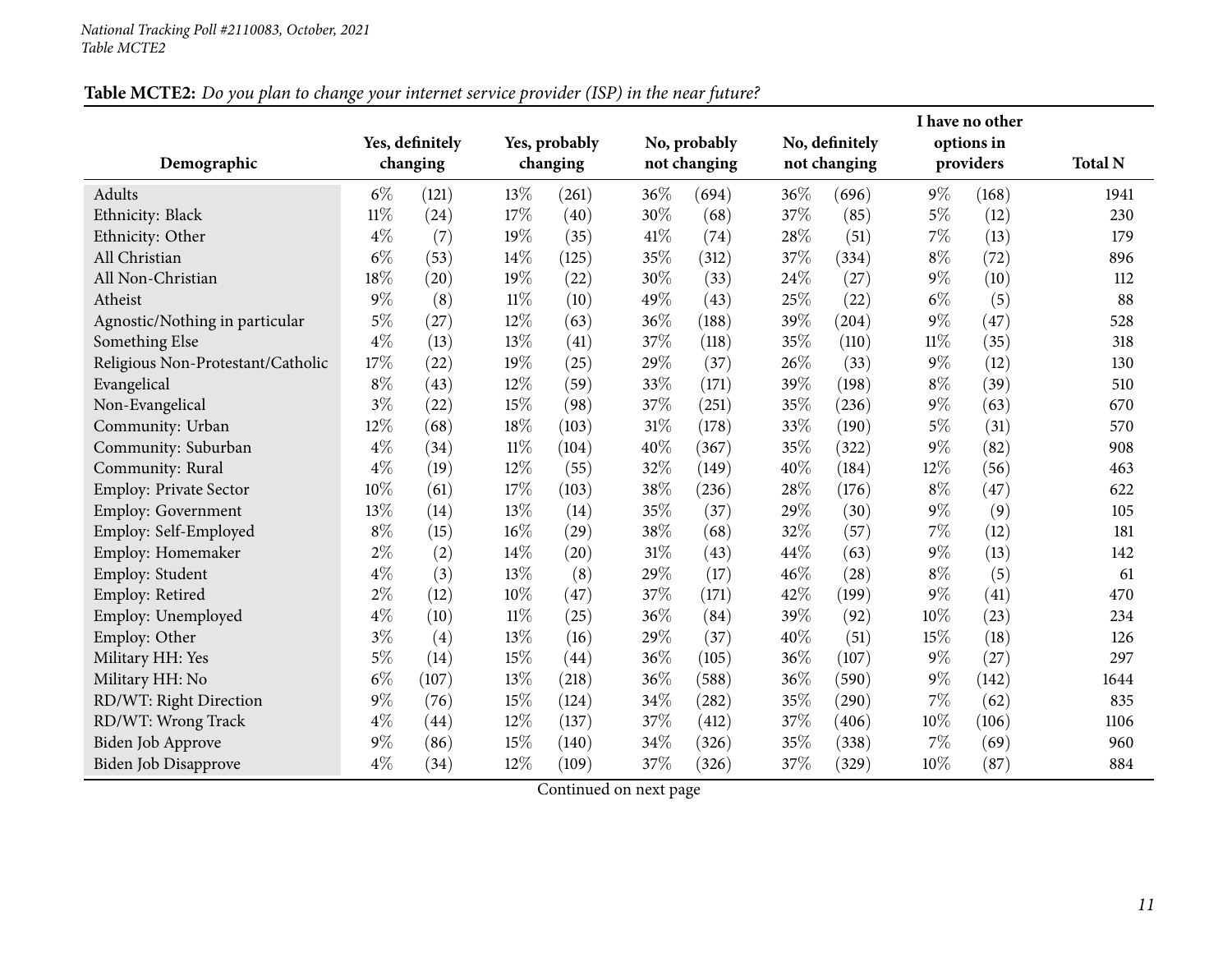|                                      |                             |       |        |               |              |              |              |                |           | I have no other |                |
|--------------------------------------|-----------------------------|-------|--------|---------------|--------------|--------------|--------------|----------------|-----------|-----------------|----------------|
|                                      | Yes, definitely<br>changing |       |        | Yes, probably | No, probably |              |              | No, definitely |           | options in      |                |
| Demographic                          |                             |       |        | changing      |              | not changing | not changing |                | providers |                 | <b>Total N</b> |
| <b>Adults</b>                        | $6\%$                       | (121) | 13%    | (261)         | 36%          | (694)        | 36%          | (696)          | $9\%$     | (168)           | 1941           |
| Biden Job Strongly Approve           | 14%                         | (67)  | 13%    | (65)          | 26%          | (127)        | 39%          | (189)          | 7%        | (36)            | 485            |
| Biden Job Somewhat Approve           | $4\%$                       | (19)  | 16%    | (75)          | 42%          | (199)        | 31%          | (149)          | 7%        | (32)            | 474            |
| <b>Biden Job Somewhat Disapprove</b> | $5\%$                       | (12)  | 13%    | (34)          | 42%          | (109)        | 34%          | (88)           | 7%        | (18)            | 262            |
| <b>Biden Job Strongly Disapprove</b> | $4\%$                       | (22)  | 12%    | (75)          | 35%          | (217)        | 39%          | (241)          | $11\%$    | (68)            | 622            |
| Favorable of Biden                   | $8\%$                       | (76)  | 15%    | (147)         | 36%          | (354)        | 34%          | (341)          | $8\%$     | (75)            | 993            |
| Unfavorable of Biden                 | 5%                          | (41)  | 12%    | (103)         | 36%          | (317)        | 38%          | (330)          | 10%       | (85)            | 877            |
| Very Favorable of Biden              | $11\%$                      | (53)  | 14%    | (71)          | 28%          | (140)        | 39%          | (197)          | $8\%$     | (42)            | 502            |
| Somewhat Favorable of Biden          | $5\%$                       | (23)  | 16%    | (76)          | 44%          | (214)        | 29%          | (145)          | 7%        | (33)            | 490            |
| Somewhat Unfavorable of Biden        | $8\%$                       | (18)  | $8\%$  | (18)          | 39%          | (89)         | 37%          | (82)           | $8\%$     | (18)            | 225            |
| Very Unfavorable of Biden            | $4\%$                       | (23)  | 13%    | (86)          | 35%          | (228)        | 38%          | (248)          | 10%       | (67)            | 652            |
| #1 Issue: Economy                    | $5\%$                       | (34)  | 15%    | (105)         | 35%          | (254)        | 38%          | (276)          | 7%        | (53)            | 722            |
| #1 Issue: Security                   | 5%                          | (15)  | 14%    | (39)          | 37%          | (100)        | 34%          | (92)           | 10%       | (26)            | 271            |
| #1 Issue: Health Care                | 12%                         | (33)  | 15%    | (39)          | 33%          | (89)         | 34%          | (93)           | $6\%$     | (16)            | 270            |
| #1 Issue: Medicare / Social Security | $3\%$                       | (7)   | 13%    | (35)          | 35%          | (94)         | 40%          | (108)          | $8\%$     | (23)            | 268            |
| #1 Issue: Women's Issues             | 10%                         | (12)  | 7%     | (8)           | 39%          | (46)         | 31%          | (37)           | 12%       | (15)            | 117            |
| #1 Issue: Education                  | $8\%$                       | (6)   | 18%    | (14)          | 41\%         | (32)         | 22%          | (17)           | $11\%$    | (8)             | 78             |
| #1 Issue: Energy                     | $11\%$                      | (10)  | 16%    | (15)          | 36%          | (33)         | 29%          | (27)           | $9\%$     | (8)             | 93             |
| #1 Issue: Other                      | $3\%$                       | (4)   | $4\%$  | (5)           | 37%          | (45)         | 39%          | (47)           | 16%       | (20)            | 120            |
| 2020 Vote: Joe Biden                 | $8\%$                       | (76)  | 14%    | (133)         | 36%          | (337)        | 34%          | (317)          | $8\%$     | (72)            | 935            |
| 2020 Vote: Donald Trump              | $5\%$                       | (33)  | 13%    | (79)          | 36%          | (218)        | 38%          | (232)          | $8\%$     | (48)            | 611            |
| 2020 Vote: Other                     | $3\%$                       | (2)   | 17%    | (11)          | 32%          | (19)         | 35%          | (21)           | 13%       | (8)             | 61             |
| 2020 Vote: Didn't Vote               | $3\%$                       | (9)   | 12%    | (38)          | 36%          | (118)        | 38%          | (124)          | 12%       | (40)            | 330            |
| 2018 House Vote: Democrat            | 10%                         | (71)  | 15%    | (104)         | 35%          | (249)        | 34%          | (239)          | 7%        | (50)            | 712            |
| 2018 House Vote: Republican          | $5\%$                       | (26)  | 13%    | (67)          | 35%          | (175)        | 36%          | (179)          | $11\%$    | (54)            | 501            |
| 2018 House Vote: Someone else        | $2\%$                       | (1)   | $8\%$  | (5)           | 37%          | (23)         | 35%          | (22)           | 18%       | (11)            | 63             |
| 2016 Vote: Hillary Clinton           | $9\%$                       | (61)  | 15%    | (103)         | 35%          | (232)        | 32%          | (217)          | $8\%$     | (57)            | 671            |
| 2016 Vote: Donald Trump              | $6\%$                       | (35)  | 14%    | (81)          | 34%          | (199)        | 38%          | (222)          | $9\%$     | (52)            | 588            |
| 2016 Vote: Other                     | $1\%$                       | (1)   | 12%    | (12)          | 37%          | (37)         | 42%          | (43)           | $8\%$     | (8)             | 101            |
| 2016 Vote: Didn't Vote               | $4\%$                       | (24)  | $11\%$ | (65)          | 39%          | (223)        | 37%          | (214)          | $9\%$     | (51)            | 577            |

Table MCTE2: Do you plan to change your internet service provider (ISP) in the near future?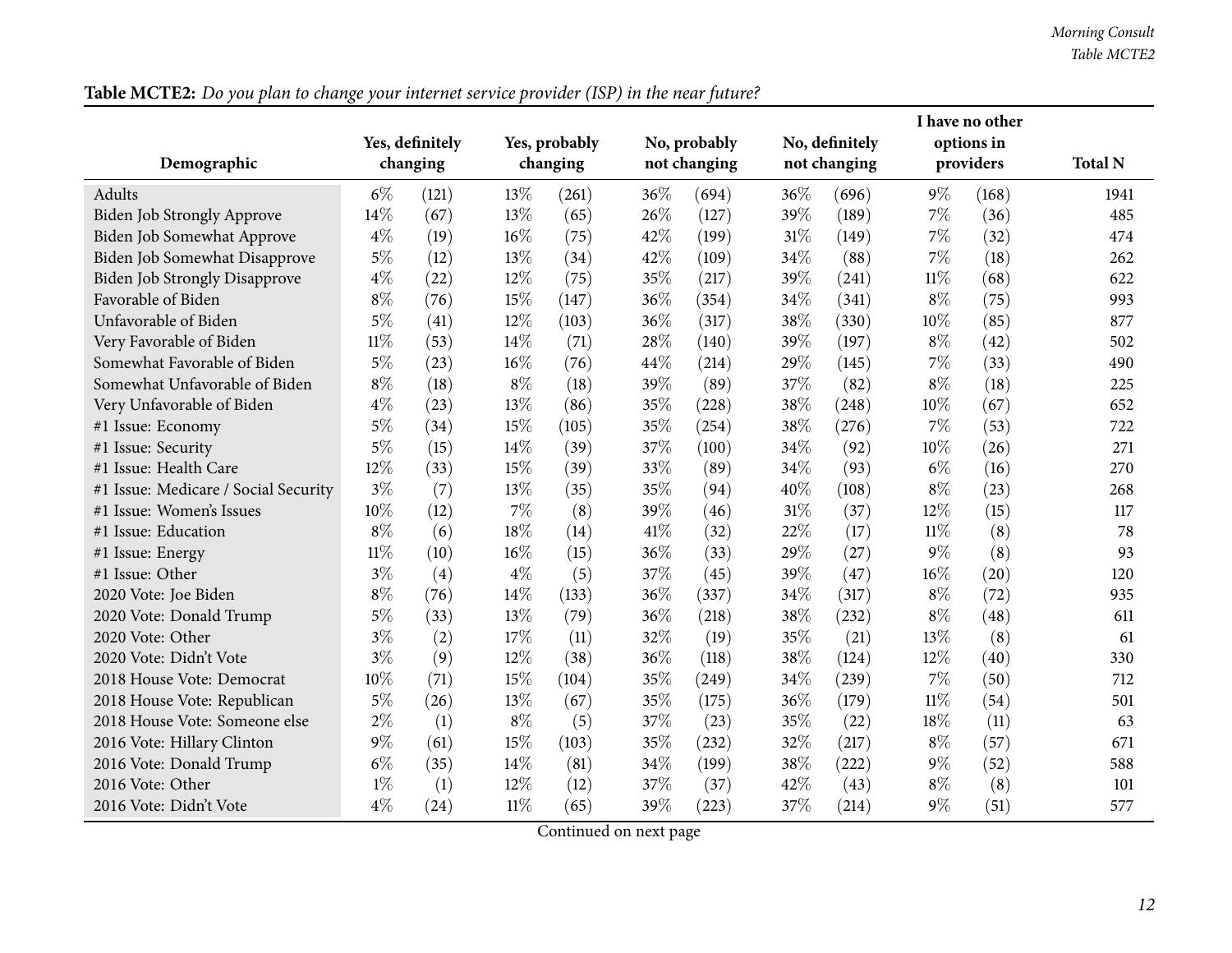| Demographic         |       | Yes, definitely<br>changing |        | Yes, probably<br>changing |        | No, probably<br>not changing |        | No, definitely<br>not changing |        | I have no other<br>options in<br>providers | <b>Total N</b> |
|---------------------|-------|-----------------------------|--------|---------------------------|--------|------------------------------|--------|--------------------------------|--------|--------------------------------------------|----------------|
| Adults              | $6\%$ | $\overline{121}$            | $13\%$ | (261)                     | 36\%   | (694)                        | $36\%$ | (696)                          | $9\%$  | (168)                                      | 1941           |
| Voted in 2014: Yes  | $8\%$ | (83)                        | $13\%$ | (146)                     | 34\%   | (378)                        | 36%    | (397)                          | $9\%$  | (94)                                       | 1098           |
| Voted in 2014: No   | $4\%$ | (37)                        | $14\%$ | (115)                     | 37\%   | (316)                        | $36\%$ | (299)                          | $9\%$  | (75)                                       | 843            |
| 4-Region: Northeast | 7%    | (23)                        | $14\%$ | (49)                      | $31\%$ | (109)                        | 37\%   | (130)                          | $11\%$ | (39)                                       | 349            |
| 4-Region: Midwest   | $6\%$ | (24)                        | 10%    | (43)                      | $36\%$ | (153)                        | 37\%   | (158)                          | $11\%$ | (45)                                       | 423            |
| 4-Region: South     | $5\%$ | (38)                        | $12\%$ | (87)                      | 37\%   | (265)                        | 37\%   | (266)                          | $8\%$  | (59)                                       | 714            |
| 4-Region: West      | $8\%$ | (36)                        | $18\%$ | (82)                      | 37\%   | (167)                        | $31\%$ | (143)                          | $6\%$  | (26)                                       | 455            |

#### Table MCTE2: Do you plan to change your internet service provider (ISP) in the near future?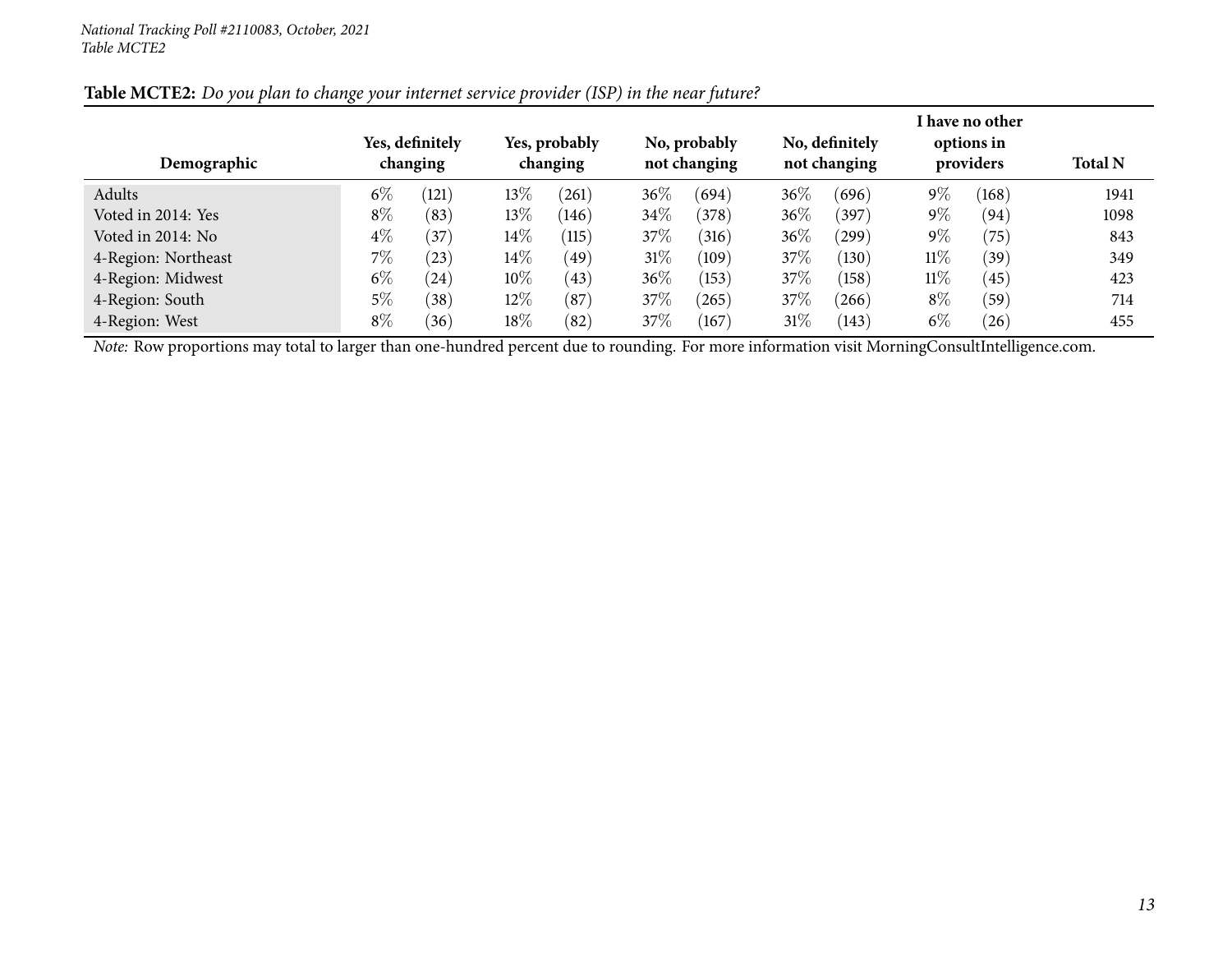Table MCTE3\_1: When you're considering which at-home internet service provider to select, how important are each of the following factors? *Price*

<span id="page-13-0"></span>

| Demographic              |      | Very important | Somewhat<br>important |       |       | Not too<br>important |       | Not important<br>at all | Don't know /<br>No opinion |      | <b>Total N</b> |
|--------------------------|------|----------------|-----------------------|-------|-------|----------------------|-------|-------------------------|----------------------------|------|----------------|
|                          |      |                |                       |       |       |                      |       |                         |                            |      |                |
| Adults                   | 75\% | (1647)         | 17%                   | (382) | $2\%$ | (52)                 | $1\%$ | (29)                    | $4\%$                      | (90) | 2200           |
| Gender: Male             | 72%  | (762)          | 20%                   | (216) | $3\%$ | (32)                 | $2\%$ | (17)                    | $3\%$                      | (35) | 1062           |
| Gender: Female           | 78%  | (885)          | 15%                   | (166) | $2\%$ | (21)                 | $1\%$ | (13)                    | $5\%$                      | (55) | 1138           |
| Age: 18-34               | 69%  | (451)          | 19%                   | (126) | $4\%$ | (28)                 | $2\%$ | (16)                    | $5\%$                      | (34) | 655            |
| Age: 35-44               | 69%  | (248)          | 20%                   | (72)  | $5\%$ | (17)                 | $1\%$ | (4)                     | $5\%$                      | (17) | 358            |
| Age: 45-64               | 80%  | (599)          | 15%                   | (112) | $1\%$ | (5)                  | $1\%$ | (6)                     | $4\%$                      | (30) | 751            |
| Age: 65+                 | 80%  | (349)          | $16\%$                | (72)  | $1\%$ | (2)                  | $1\%$ | (4)                     | $2\%$                      | (9)  | 436            |
| GenZers: 1997-2012       | 67%  | (140)          | 20%                   | (42)  | $5\%$ | (11)                 | $2\%$ | (5)                     | $6\%$                      | (12) | 210            |
| Millennials: 1981-1996   | 70%  | (464)          | 19%                   | (129) | $4\%$ | (26)                 | 2%    | (14)                    | $5\%$                      | (30) | 664            |
| GenXers: 1965-1980       | 75%  | (394)          | 16%                   | (85)  | $3\%$ | (13)                 | $1\%$ | (5)                     | $6\%$                      | (29) | 526            |
| Baby Boomers: 1946-1964  | 82%  | (587)          | 16%                   | (112) |       | (1)                  | $1\%$ | (4)                     | $2\%$                      | (13) | 717            |
| PID: Dem (no lean)       | 75%  | (661)          | 18%                   | (156) | $3\%$ | (24)                 | $2\%$ | (14)                    | $3\%$                      | (25) | 879            |
| PID: Ind (no lean)       | 73%  | (518)          | 18%                   | (124) | $2\%$ | (17)                 | $1\%$ | (5)                     | $6\%$                      | (44) | 708            |
| PID: Rep (no lean)       | 76%  | (468)          | $17\%$                | (102) | $2\%$ | (11)                 | $2\%$ | (11)                    | $3\%$                      | (21) | 614            |
| PID/Gender: Dem Men      | 71%  | (318)          | 19%                   | (87)  | $4\%$ | (19)                 | $3\%$ | (12)                    | $3\%$                      | (14) | 449            |
| PID/Gender: Dem Women    | 80%  | (343)          | 16%                   | (68)  | $1\%$ | (5)                  |       | (2)                     | $3\%$                      | (11) | 429            |
| PID/Gender: Ind Men      | 73%  | (246)          | 20%                   | (68)  | $2\%$ | (6)                  | $1\%$ | (2)                     | $4\%$                      | (15) | 337            |
| PID/Gender: Ind Women    | 73%  | (272)          | $15\%$                | (56)  | $3\%$ | (11)                 | $1\%$ | (3)                     | $8\%$                      | (29) | 370            |
| PID/Gender: Rep Men      | 72%  | (199)          | 22%                   | (61)  | $3\%$ | (7)                  | $1\%$ | (3)                     | $2\%$                      | (6)  | 276            |
| PID/Gender: Rep Women    | 80%  | (270)          | 12%                   | (41)  | $1\%$ | (4)                  | $2\%$ | (8)                     | $5\%$                      | (15) | 338            |
| Ideo: Liberal (1-3)      | 75%  | (476)          | 19%                   | (121) | $3\%$ | (18)                 | $2\%$ | (11)                    | $2\%$                      | (12) | 637            |
| Ideo: Moderate (4)       | 75%  | (541)          | 18%                   | (130) | $2\%$ | (16)                 | $1\%$ | (5)                     | $4\%$                      | (30) | 721            |
| Ideo: Conservative (5-7) | 76%  | (514)          | $17\%$                | (115) | $2\%$ | (12)                 | $2\%$ | (11)                    | $3\%$                      | (23) | 676            |
| Educ: < College          | 75%  | (1141)         | 16%                   | (247) | $2\%$ | (27)                 | $1\%$ | (22)                    | $5\%$                      | (75) | 1512           |
| Educ: Bachelors degree   | 74%  | (327)          | 20%                   | (89)  | $3\%$ | (13)                 | $1\%$ | (6)                     | $2\%$                      | (9)  | 444            |
| Educ: Post-grad          | 73%  | (179)          | 19%                   | (45)  | $5\%$ | (12)                 | $1\%$ | (2)                     | $3\%$                      | (6)  | 244            |
| Income: Under 50k        | 78%  | (989)          | 14%                   | (182) | $2\%$ | (20)                 | $1\%$ | (17)                    | $5\%$                      | (66) | 1274           |
| Income: 50k-100k         | 72%  | (452)          | 22%                   | (134) | $3\%$ | (16)                 | $1\%$ | (8)                     | $2\%$                      | (13) | 623            |
| Income: 100k+            | 68%  | (206)          | 22%                   | (66)  | $5\%$ | (16)                 | $2\%$ | (5)                     | $3\%$                      | (10) | 303            |
| Ethnicity: White         | 74%  | (1282)         | 18%                   | (303) | $2\%$ | (43)                 | $1\%$ | (24)                    | $4\%$                      | (71) | 1722           |
| Ethnicity: Hispanic      | 71%  | (249)          | 22%                   | (75)  | $4\%$ | (15)                 |       | (0)                     | $3\%$                      | (10) | 349            |
|                          |      |                |                       |       |       |                      |       |                         |                            |      |                |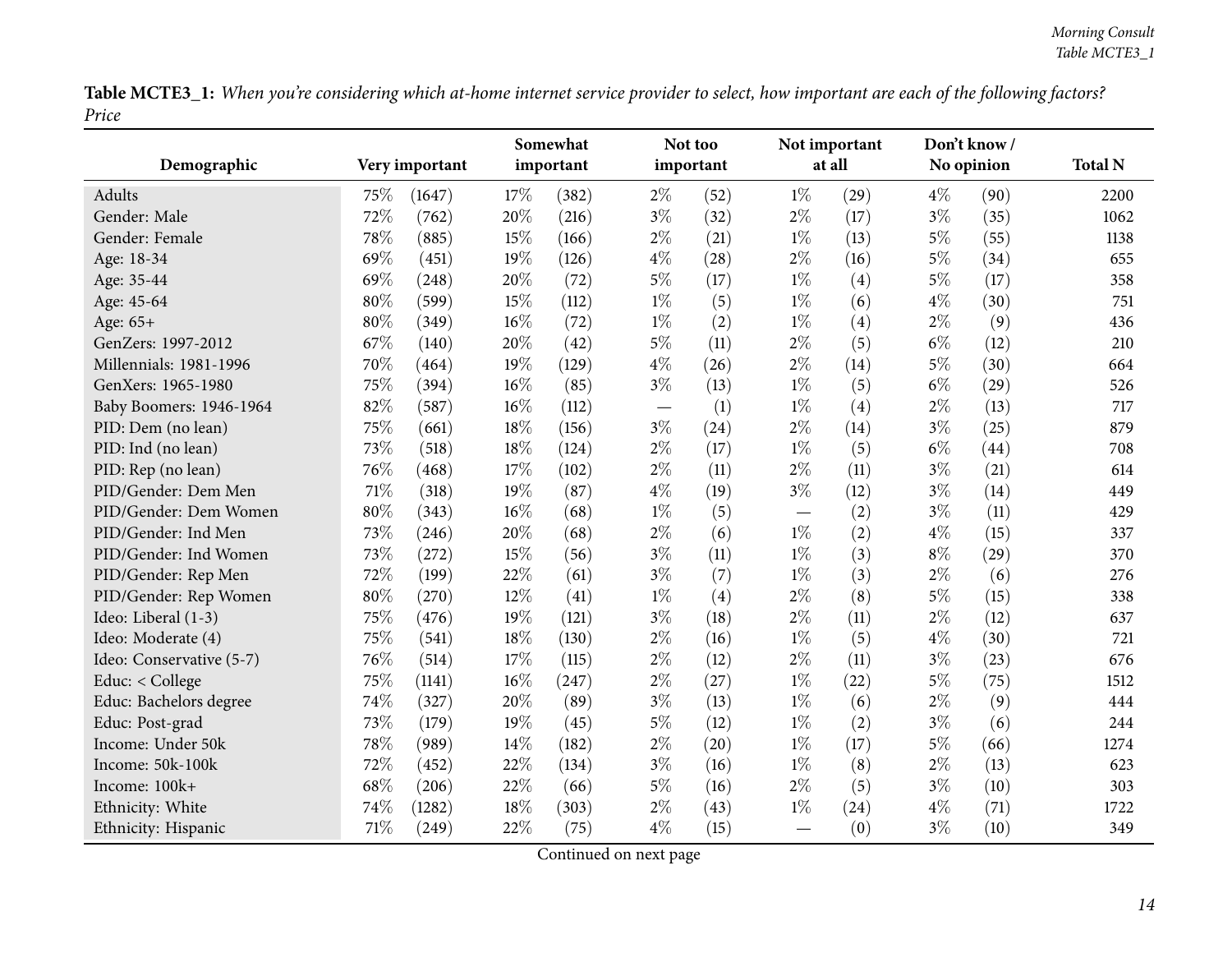| Table MCTE3_1: When you're considering which at-home internet service provider to select, how important are each of the following factors? |  |  |  |  |  |  |
|--------------------------------------------------------------------------------------------------------------------------------------------|--|--|--|--|--|--|
| Price                                                                                                                                      |  |  |  |  |  |  |

|                                   |      |                |        | Somewhat  |       | Not too   |       | Not important | Don't know/ |            |                |
|-----------------------------------|------|----------------|--------|-----------|-------|-----------|-------|---------------|-------------|------------|----------------|
| Demographic                       |      | Very important |        | important |       | important |       | at all        |             | No opinion | <b>Total N</b> |
| Adults                            | 75\% | (1647)         | 17%    | (382)     | $2\%$ | (52)      | $1\%$ | (29)          | $4\%$       | (90)       | 2200           |
| Ethnicity: Black                  | 80%  | (220)          | 12%    | (33)      | $2\%$ | (4)       | $2\%$ | (4)           | $5\%$       | (13)       | 274            |
| Ethnicity: Other                  | 71%  | (145)          | 23%    | (46)      | $3\%$ | (5)       | $1\%$ | (1)           | $3\%$       | (6)        | 204            |
| All Christian                     | 77%  | (757)          | 16%    | (160)     | $2\%$ | (24)      | $1\%$ | (13)          | $2\%$       | (24)       | 977            |
| All Non-Christian                 | 73%  | (87)           | 20%    | (24)      | $2\%$ | (2)       | $1\%$ | (2)           | $3\%$       | (4)        | 119            |
| Atheist                           | 68%  | (66)           | 22%    | (21)      | $3\%$ | (3)       | $4\%$ | (4)           | $4\%$       | (4)        | 97             |
| Agnostic/Nothing in particular    | 72%  | (457)          | 19%    | (121)     | $3\%$ | (17)      | $1\%$ | (6)           | $5\%$       | (35)       | 635            |
| Something Else                    | 76%  | (281)          | 15%    | (56)      | $2\%$ | (6)       | $1\%$ | (5)           | $6\%$       | (23)       | 371            |
| Religious Non-Protestant/Catholic | 73%  | (100)          | 19%    | (27)      | $2\%$ | (2)       | $2\%$ | (3)           | $4\%$       | (5)        | 137            |
| Evangelical                       | 75%  | (424)          | 17%    | (98)      | $2\%$ | (14)      | $2\%$ | (10)          | $4\%$       | (23)       | 569            |
| Non-Evangelical                   | 79%  | (589)          | 15%    | (114)     | $2\%$ | (15)      | $1\%$ | (7)           | $3\%$       | (22)       | 747            |
| Community: Urban                  | 75%  | (490)          | 17%    | (111)     | $3\%$ | (18)      | $2\%$ | (10)          | $4\%$       | (26)       | 656            |
| Community: Suburban               | 75%  | (744)          | 18%    | (182)     | $2\%$ | (23)      | $1\%$ | (14)          | $3\%$       | (35)       | 998            |
| Community: Rural                  | 76%  | (413)          | 16%    | (88)      | $2\%$ | (10)      | $1\%$ | (6)           | $5\%$       | (28)       | 546            |
| Employ: Private Sector            | 73%  | (498)          | 19%    | (131)     | $4\%$ | (24)      | $1\%$ | (8)           | $3\%$       | (21)       | 682            |
| Employ: Government                | 68%  | (77)           | 24\%   | (27)      | $3\%$ | (4)       | $6\%$ | (6)           |             | (0)        | 114            |
| Employ: Self-Employed             | 74%  | (156)          | 19%    | (41)      | $2\%$ | (5)       | $1\%$ | (3)           | $3\%$       | (7)        | 211            |
| Employ: Homemaker                 | 80%  | (134)          | $11\%$ | (19)      | $1\%$ | (1)       | 2%    | (3)           | $6\%$       | (11)       | 167            |
| Employ: Student                   | 68%  | (50)           | 22%    | (16)      | $2\%$ | (1)       | $1\%$ | (1)           | $7\%$       | (5)        | 74             |
| Employ: Retired                   | 77%  | (380)          | 18%    | (88)      | $1\%$ | (4)       | $1\%$ | (5)           | $3\%$       | (14)       | 491            |
| Employ: Unemployed                | 75%  | (222)          | 14%    | (42)      | $3\%$ | (9)       | $1\%$ | (2)           | $7\%$       | (21)       | 297            |
| Employ: Other                     | 79%  | (130)          | $11\%$ | (18)      | $3\%$ | (5)       | $1\%$ | (2)           | $6\%$       | (11)       | 165            |
| Military HH: Yes                  | 77%  | (245)          | 15%    | (47)      | $3\%$ | (8)       | $1\%$ | (4)           | $4\%$       | (12)       | 316            |
| Military HH: No                   | 74%  | (1402)         | 18%    | (335)     | $2\%$ | (44)      | $1\%$ | (25)          | $4\%$       | (78)       | 1884           |
| RD/WT: Right Direction            | 72%  | (663)          | 20%    | (184)     | $2\%$ | (21)      | $2\%$ | (16)          | $4\%$       | (37)       | 921            |
| RD/WT: Wrong Track                | 77\% | (984)          | 15%    | (198)     | $2\%$ | (31)      | $1\%$ | (13)          | $4\%$       | (53)       | 1279           |
| <b>Biden Job Approve</b>          | 73%  | (792)          | 19%    | (206)     | $3\%$ | (32)      | $2\%$ | (19)          | $4\%$       | (39)       | 1088           |
| Biden Job Disapprove              | 78%  | (778)          | $16\%$ | (157)     | $2\%$ | (19)      | $1\%$ | (9)           | $3\%$       | (33)       | 997            |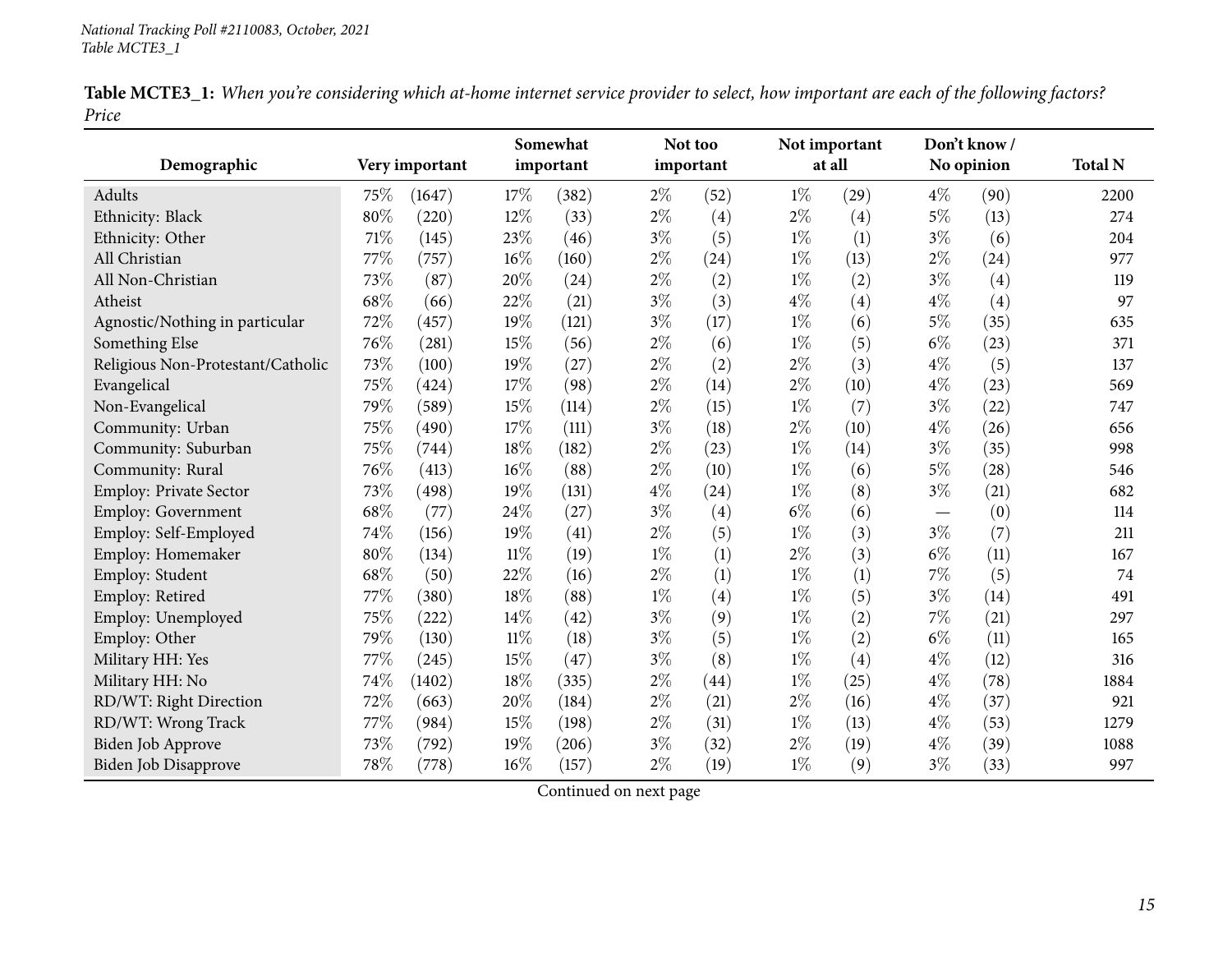Table MCTE3\_1: When you're considering which at-home internet service provider to select, how important are each of the following factors? *Price*

|                                      |      |                | Somewhat |           |                          | Not too<br>important |       | Not important<br>at all |       | Don't know / |                |
|--------------------------------------|------|----------------|----------|-----------|--------------------------|----------------------|-------|-------------------------|-------|--------------|----------------|
| Demographic                          |      | Very important |          | important |                          |                      |       |                         |       | No opinion   | <b>Total N</b> |
| Adults                               | 75\% | (1647)         | 17%      | (382)     | $2\%$                    | (52)                 | $1\%$ | (29)                    | $4\%$ | (90)         | 2200           |
| Biden Job Strongly Approve           | 75%  | (408)          | 15%      | (84)      | $3\%$                    | (14)                 | $3\%$ | (14)                    | $4\%$ | (23)         | 543            |
| Biden Job Somewhat Approve           | 70%  | (383)          | 22%      | (122)     | $3\%$                    | (19)                 | $1\%$ | (5)                     | $3\%$ | (16)         | 545            |
| Biden Job Somewhat Disapprove        | 76%  | (233)          | 16%      | (49)      | $3\%$                    | (9)                  | $1\%$ | (4)                     | $3\%$ | (10)         | 305            |
| Biden Job Strongly Disapprove        | 79%  | (545)          | 16%      | (109)     | $2\%$                    | (10)                 | $1\%$ | (5)                     | $3\%$ | (23)         | 692            |
| Favorable of Biden                   | 73%  | (822)          | 19%      | (216)     | $2\%$                    | (27)                 | $2\%$ | (17)                    | $4\%$ | (40)         | 1122           |
| Unfavorable of Biden                 | 78%  | (768)          | 16%      | (155)     | $2\%$                    | (21)                 | $1\%$ | (12)                    | $3\%$ | (28)         | 984            |
| Very Favorable of Biden              | 76%  | (431)          | 16%      | (92)      | $2\%$                    | (13)                 | $1\%$ | (8)                     | $4\%$ | (22)         | 566            |
| Somewhat Favorable of Biden          | 70%  | (392)          | 22%      | (123)     | $3\%$                    | (14)                 | $2\%$ | (9)                     | $3\%$ | (18)         | 556            |
| Somewhat Unfavorable of Biden        | 78%  | (201)          | 15%      | (39)      | $3\%$                    | (9)                  | $2\%$ | (5)                     | $2\%$ | (6)          | 259            |
| Very Unfavorable of Biden            | 78%  | (567)          | $16\%$   | (117)     | $2\%$                    | (12)                 | $1\%$ | (7)                     | $3\%$ | (23)         | 725            |
| #1 Issue: Economy                    | 76%  | (626)          | 17%      | (140)     | $3\%$                    | (26)                 | $1\%$ | (9)                     | $2\%$ | (20)         | 820            |
| #1 Issue: Security                   | 77%  | (227)          | 19%      | (55)      | $2\%$                    | (6)                  | $1\%$ | (2)                     | $2\%$ | (7)          | 296            |
| #1 Issue: Health Care                | 71%  | (227)          | 18%      | (57)      | $3\%$                    | (10)                 | $2\%$ | (6)                     | $6\%$ | (20)         | 320            |
| #1 Issue: Medicare / Social Security | 80%  | (233)          | 14\%     | (40)      | $\overline{\phantom{m}}$ | (0)                  | $1\%$ | (3)                     | $5\%$ | (16)         | 292            |
| #1 Issue: Women's Issues             | 67%  | (92)           | 19%      | (26)      | $5\%$                    | (7)                  | $3\%$ | (4)                     | $6\%$ | (9)          | 137            |
| #1 Issue: Education                  | 73%  | (64)           | 19%      | (17)      | $2\%$                    | (2)                  | $1\%$ | (0)                     | $4\%$ | (4)          | 88             |
| #1 Issue: Energy                     | 71%  | (75)           | 18%      | (19)      |                          | (0)                  | $5\%$ | (6)                     | $6\%$ | (6)          | 106            |
| #1 Issue: Other                      | 73%  | (103)          | 20%      | (28)      | $1\%$                    | (2)                  |       | (0)                     | $6\%$ | (8)          | 140            |
| 2020 Vote: Joe Biden                 | 75%  | (763)          | 19%      | (195)     | $2\%$                    | (21)                 | $1\%$ | (15)                    | $3\%$ | (30)         | 1024           |
| 2020 Vote: Donald Trump              | 76%  | (507)          | 18%      | (120)     | $2\%$                    | (15)                 | $1\%$ | (9)                     | $3\%$ | (18)         | 668            |
| 2020 Vote: Other                     | 70%  | (49)           | 19%      | (13)      | $5\%$                    | (4)                  |       | (0)                     | $5\%$ | (4)          | 69             |
| 2020 Vote: Didn't Vote               | 75%  | (324)          | 12%      | (53)      | $3\%$                    | (12)                 | $1\%$ | (6)                     | $9\%$ | (39)         | 435            |
| 2018 House Vote: Democrat            | 77%  | (600)          | 17%      | (134)     | $2\%$                    | (16)                 | $1\%$ | (8)                     | $2\%$ | (19)         | 778            |
| 2018 House Vote: Republican          | 78%  | (421)          | 17%      | (90)      | $2\%$                    | (12)                 | $1\%$ | (7)                     | $2\%$ | (11)         | 542            |
| 2018 House Vote: Someone else        | 65%  | (47)           | 23%      | (17)      | $1\%$                    | (1)                  | $2\%$ | (1)                     | $9\%$ | (7)          | 73             |
| 2016 Vote: Hillary Clinton           | 75%  | (560)          | 19%      | (142)     | $2\%$                    | (16)                 | $1\%$ | (9)                     | $3\%$ | (19)         | 746            |
| 2016 Vote: Donald Trump              | 77%  | (485)          | 17%      | (106)     | $2\%$                    | (13)                 | $1\%$ | (9)                     | $3\%$ | (18)         | 632            |
| 2016 Vote: Other                     | 70%  | (75)           | 23%      | (25)      | $2\%$                    | (2)                  | $1\%$ | (1)                     | $3\%$ | (4)          | 107            |
| 2016 Vote: Didn't Vote               | 73%  | (519)          | 15%      | (109)     | $3\%$                    | (20)                 | $2\%$ | (11)                    | 7%    | (48)         | 707            |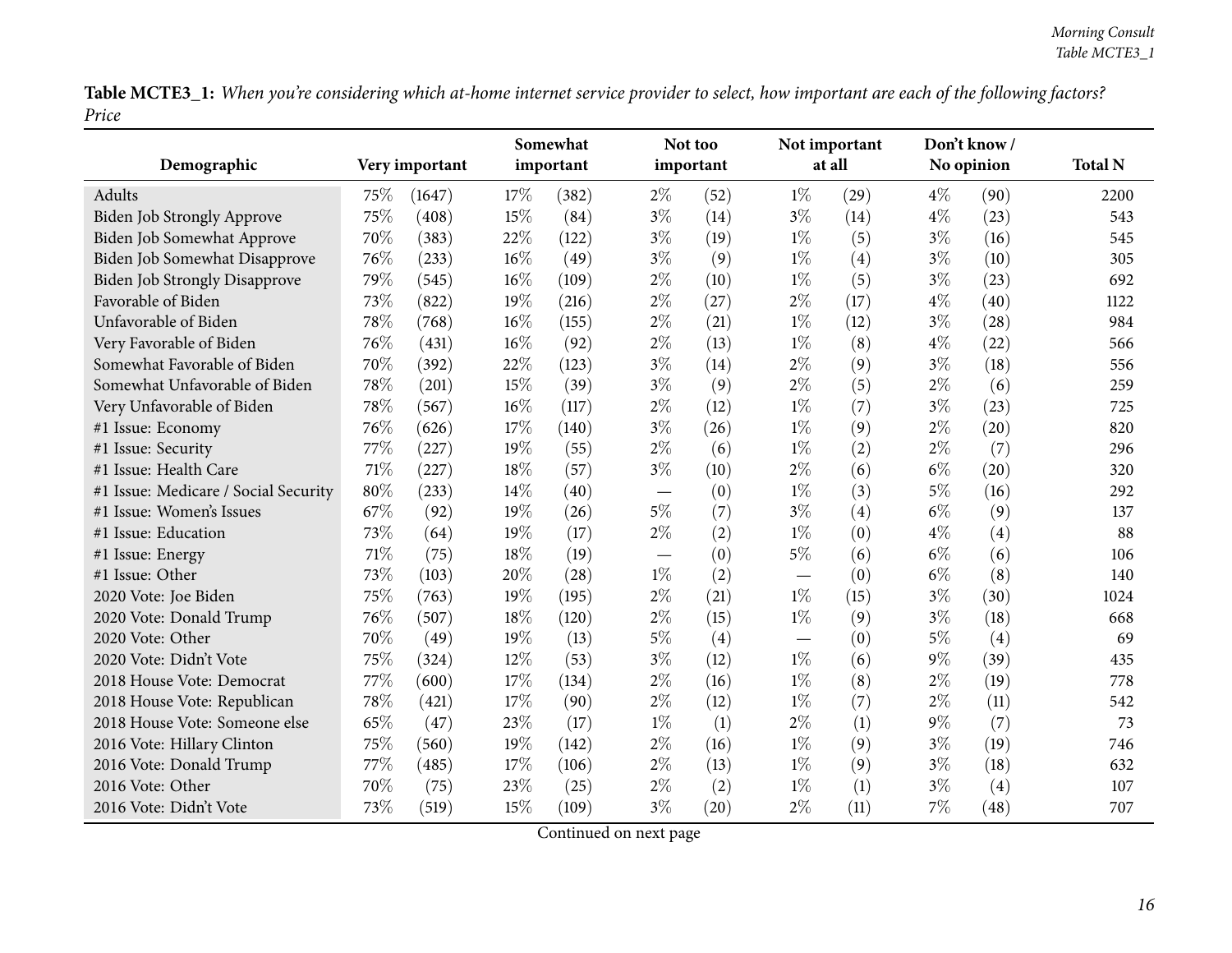| Demographic         | Very important   | Somewhat<br>important | Not too<br>important | Not important<br>at all   | Don't know/<br>No opinion | <b>Total N</b> |
|---------------------|------------------|-----------------------|----------------------|---------------------------|---------------------------|----------------|
|                     |                  |                       |                      |                           |                           |                |
| Adults              | $75\%$<br>(1647) | $17\%$<br>(382)       | $2\%$<br>(52)        | $1\%$<br>(29)             | $4\%$<br>(90)             | 2200           |
| Voted in 2014: Yes  | 77 $\%$<br>(907) | $17\%$<br>$^{(206)}$  | $2\%$<br>(24)        | $1\%$<br>(13)             | $3\%$<br>(31)             | 1182           |
| Voted in 2014: No   | 73\%<br>(740)    | $17\%$<br>(175)       | $3\%$<br>(28)        | $2\%$<br>(16)             | $6\%$<br>(58)             | 1018           |
| 4-Region: Northeast | $78\%$<br>(305)  | $16\%$<br>(64)        | $1\%$<br>(5)         | $1\%$<br>$\left(4\right)$ | $4\%$<br>(15)             | 394            |
| 4-Region: Midwest   | 77 $\%$<br>357   | $17\%$<br>(77)        | $2\%$<br>(10)        | $1\%$<br>(7)              | $2\%$<br>(11)             | 462            |
| 4-Region: South     | $74\%$<br>(611)  | $18\%$<br>145)        | $3\%$<br>(23)        | $1\%$<br>(10)             | $4\%$<br>(35)             | 824            |
| 4-Region: West      | $72\%$<br>(374)  | $18\%$<br>(96)        | $3\%$<br>(14)        | $2\%$<br>(9)              | $5\%$<br>$^{'}28)$        | 520            |

Table MCTE3\_1: When you're considering which at-home internet service provider to select, how important are each of the following factors? *Price*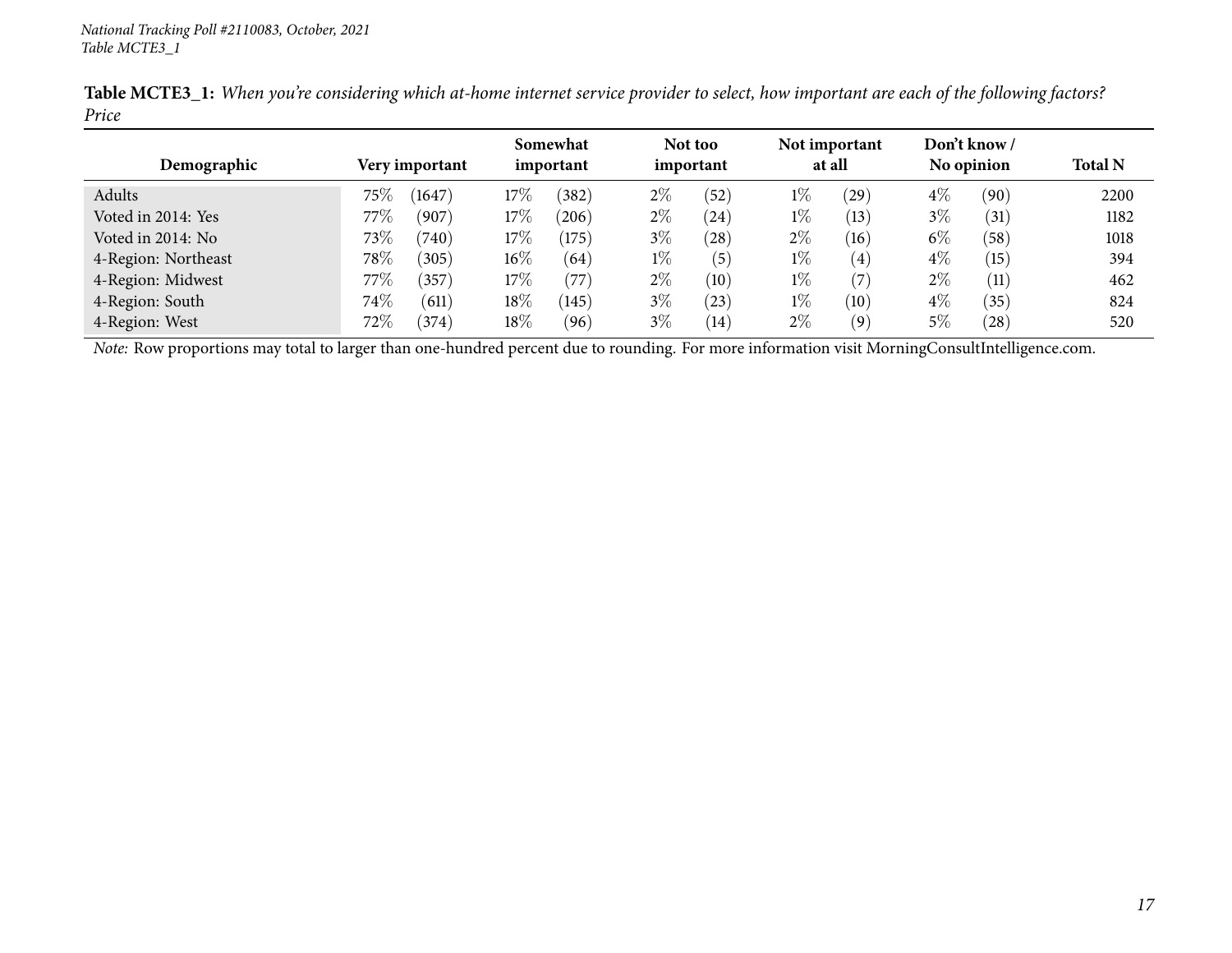Table MCTE3\_2: When you're considering which at-home internet service provider to select, how important are each of the following factors? *Download speeds*

<span id="page-17-0"></span>

|                          |                | Somewhat     | Not too       | Not important                   | Don't know/   |                |
|--------------------------|----------------|--------------|---------------|---------------------------------|---------------|----------------|
| Demographic              | Very important | important    | important     | at all                          | No opinion    | <b>Total N</b> |
| Adults                   | 67\%<br>(1463) | 25%<br>(559) | $3\%$<br>(70) | $1\%$<br>(17)                   | $4\%$<br>(91) | 2200           |
| Gender: Male             | 65%<br>(686)   | 29%<br>(303) | $3\%$<br>(36) | $1\%$<br>(7)                    | $3\%$<br>(30) | 1062           |
| Gender: Female           | 68%<br>(778)   | 22%<br>(256) | $3\%$<br>(34) | $1\%$<br>(11)                   | $5\%$<br>(60) | 1138           |
| Age: 18-34               | 69%<br>(451)   | 21%<br>(135) | $4\%$<br>(27) | $1\%$<br>(10)                   | $5\%$<br>(32) | 655            |
| Age: 35-44               | 69%<br>(248)   | 23%<br>(83)  | $2\%$<br>(7)  | $1\%$<br>(3)                    | $5\%$<br>(16) | 358            |
| Age: 45-64               | 69%<br>(519)   | 24%<br>(178) | $3\%$<br>(19) | (3)                             | $4\%$<br>(32) | 751            |
| Age: 65+                 | 56%<br>(246)   | 37%<br>(163) | $4\%$<br>(17) | (1)                             | $2\%$<br>(10) | 436            |
| GenZers: 1997-2012       | 70%<br>(148)   | 16%<br>(33)  | $6\%$<br>(13) | $1\%$<br>(2)                    | 7%<br>(14)    | 210            |
| Millennials: 1981-1996   | 70%<br>(462)   | 22%<br>(149) | $3\%$<br>(18) | $2\%$<br>(11)                   | $4\%$<br>(24) | 664            |
| GenXers: 1965-1980       | 68%<br>(359)   | 22%<br>(116) | $3\%$<br>(15) | (3)                             | $6\%$<br>(34) | 526            |
| Baby Boomers: 1946-1964  | 63%<br>(451)   | 32%<br>(229) | $3\%$<br>(22) | (1)<br>$\overline{\phantom{0}}$ | $2\%$<br>(14) | 717            |
| PID: Dem (no lean)       | 67%<br>(589)   | 26%<br>(226) | $4\%$<br>(31) | $1\%$<br>(7)                    | $3\%$<br>(26) | 879            |
| PID: Ind (no lean)       | 66%<br>(468)   | 25%<br>(180) | $3\%$<br>(22) | (2)                             | $5\%$<br>(36) | 708            |
| PID: Rep (no lean)       | 66%<br>(406)   | 25%<br>(153) | $3\%$<br>(17) | $1\%$<br>(8)                    | $5\%$<br>(29) | 614            |
| PID/Gender: Dem Men      | 66%<br>(295)   | 28%<br>(125) | $4\%$<br>(17) | $1\%$<br>(3)                    | $2\%$<br>(9)  | 449            |
| PID/Gender: Dem Women    | 69%<br>(294)   | 23%<br>(100) | $3\%$<br>(14) | $1\%$<br>(4)                    | $4\%$<br>(17) | 429            |
| PID/Gender: Ind Men      | 67%<br>(225)   | 27%<br>(90)  | $3\%$<br>(10) | (0)                             | $4\%$<br>(12) | 337            |
| PID/Gender: Ind Women    | 66%<br>(243)   | 24%<br>(90)  | $3\%$<br>(11) | (2)                             | $6\%$<br>(24) | 370            |
| PID/Gender: Rep Men      | 60%<br>(166)   | 32%<br>(88)  | $3\%$<br>(8)  | $1\%$<br>(4)                    | $3\%$<br>(10) | 276            |
| PID/Gender: Rep Women    | 71%<br>(240)   | 19%<br>(65)  | $3\%$<br>(9)  | $1\%$<br>(5)                    | $6\%$<br>(20) | 338            |
| Ideo: Liberal (1-3)      | 68%<br>(431)   | 25%<br>(162) | $4\%$<br>(24) | $1\%$<br>(7)                    | $2\%$<br>(13) | 637            |
| Ideo: Moderate (4)       | 67%<br>(482)   | 26%<br>(187) | $3\%$<br>(21) | (3)                             | $4\%$<br>(28) | 721            |
| Ideo: Conservative (5-7) | 64%<br>(436)   | 28%<br>(186) | $3\%$<br>(24) | $1\%$<br>(7)                    | $3\%$<br>(23) | 676            |
| Educ: < College          | 67%<br>(1008)  | 24%<br>(369) | $3\%$<br>(45) | $1\%$<br>(12)                   | $5\%$<br>(78) | 1512           |
| Educ: Bachelors degree   | 65%<br>(290)   | 28%<br>(125) | $4\%$<br>(16) | $1\%$<br>(5)                    | $2\%$<br>(7)  | 444            |
| Educ: Post-grad          | 68%<br>(165)   | 26%<br>(65)  | $3\%$<br>(8)  | (1)                             | $2\%$<br>(6)  | 244            |
| Income: Under 50k        | 65%<br>(825)   | 26%<br>(330) | $3\%$<br>(40) | $1\%$<br>(12)                   | $5\%$<br>(68) | 1274           |
| Income: 50k-100k         | 67%<br>(415)   | 26%<br>(163) | $4\%$<br>(26) | $1\%$<br>(5)                    | $2\%$<br>(14) | 623            |
| Income: 100k+            | 74%<br>(224)   | 22%<br>(65)  | $1\%$<br>(4)  | (1)                             | 3%<br>(9)     | 303            |
| Ethnicity: White         | 65%<br>(1117)  | 27%<br>(464) | $3\%$<br>(57) | $1\%$<br>(15)                   | $4\%$<br>(69) | 1722           |
| Ethnicity: Hispanic      | 72%<br>(252)   | 20%<br>(71)  | $3\%$<br>(12) | $1\%$<br>(2)                    | $3\%$<br>(12) | 349            |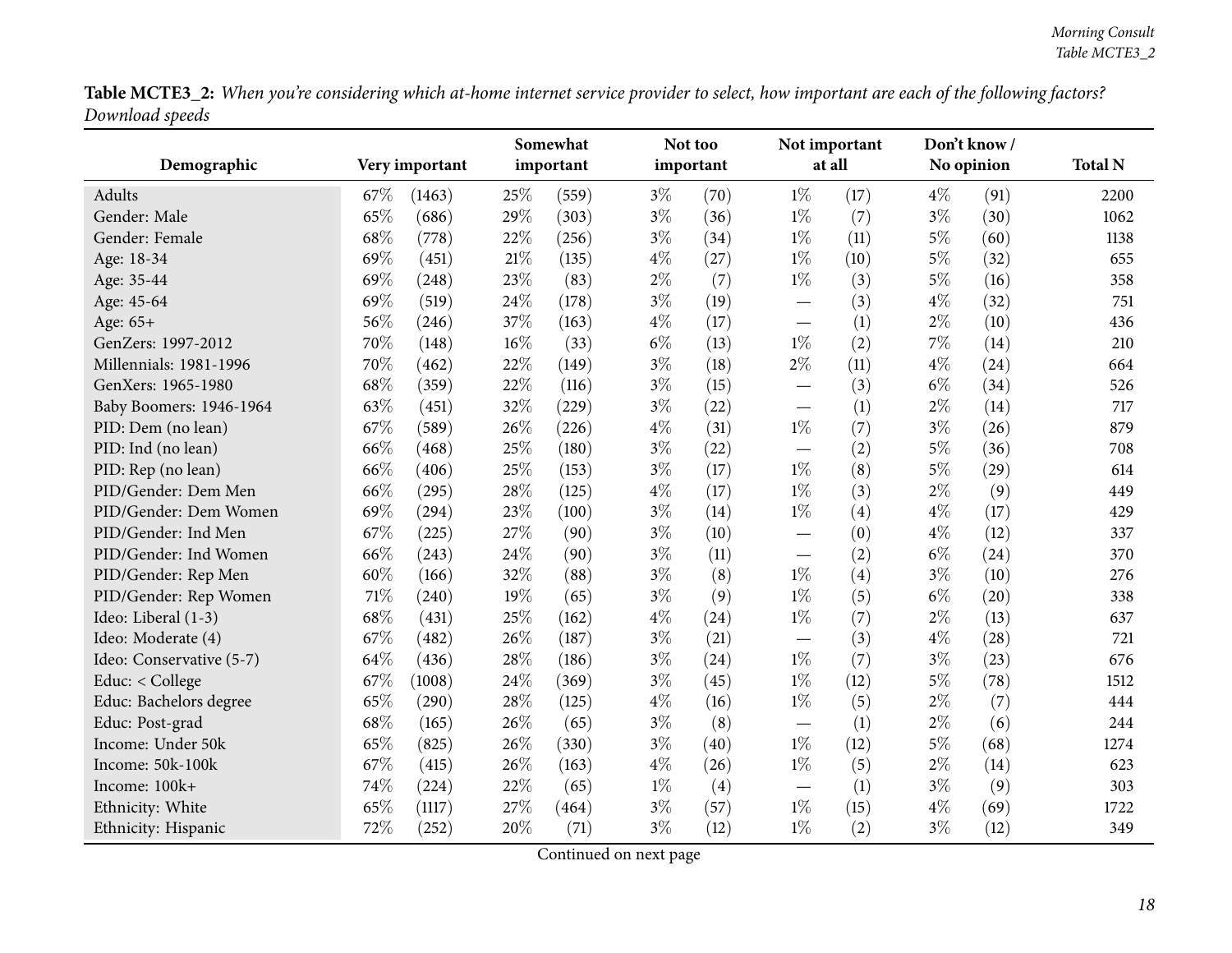| Table MCTE3_2: When you're considering which at-home internet service provider to select, how important are each of the following factors? |  |  |
|--------------------------------------------------------------------------------------------------------------------------------------------|--|--|
| Download speeds                                                                                                                            |  |  |

|                                   |        |                |        | Somewhat  |       | Not too   |                                 | Not important |       | Don't know/ |                |
|-----------------------------------|--------|----------------|--------|-----------|-------|-----------|---------------------------------|---------------|-------|-------------|----------------|
| Demographic                       |        | Very important |        | important |       | important |                                 | at all        |       | No opinion  | <b>Total N</b> |
| Adults                            | 67\%   | (1463)         | 25%    | (559)     | $3\%$ | (70)      | $1\%$                           | (17)          | $4\%$ | (91)        | 2200           |
| Ethnicity: Black                  | 72%    | (197)          | 21%    | (58)      | $2\%$ | (7)       | $1\%$                           | (1)           | $4\%$ | (11)        | 274            |
| Ethnicity: Other                  | 74%    | (150)          | 18%    | (37)      | $3\%$ | (6)       | $1\%$                           | (1)           | $5\%$ | (10)        | 204            |
| All Christian                     | 64%    | (628)          | 30%    | (290)     | $3\%$ | (31)      | $1\%$                           | (6)           | $2\%$ | (22)        | 977            |
| All Non-Christian                 | 56%    | (67)           | 33%    | (40)      | $3\%$ | (4)       | $2\%$                           | (2)           | $6\%$ | (7)         | 119            |
| Atheist                           | 64%    | (63)           | 24%    | (23)      | $6\%$ | (6)       | $1\%$                           | (1)           | $4\%$ | (4)         | 97             |
| Agnostic/Nothing in particular    | $68\%$ | (431)          | 23\%   | (143)     | $3\%$ | (21)      | $1\%$                           | (6)           | $5\%$ | (33)        | 635            |
| Something Else                    | 74%    | (275)          | 17%    | (62)      | $2\%$ | (8)       | $1\%$                           | (3)           | $6\%$ | (24)        | 371            |
| Religious Non-Protestant/Catholic | 52%    | (72)           | 36%    | (49)      | $3\%$ | (4)       | $3\%$                           | (4)           | $6\%$ | (8)         | 137            |
| Evangelical                       | 70%    | (399)          | 23%    | (131)     | $3\%$ | (14)      | $\hspace{0.1mm}-\hspace{0.1mm}$ | (2)           | $4\%$ | (22)        | 569            |
| Non-Evangelical                   | 65%    | (489)          | 28%    | (207)     | $3\%$ | (24)      | $1\%$                           | (4)           | $3\%$ | (23)        | 747            |
| Community: Urban                  | 69%    | (450)          | 24\%   | (156)     | $3\%$ | (22)      | $1\%$                           | (7)           | $3\%$ | (22)        | 656            |
| Community: Suburban               | 65%    | (645)          | $28\%$ | (280)     | $3\%$ | (33)      | $1\%$                           | (7)           | $3\%$ | (34)        | 998            |
| Community: Rural                  | 67%    | (368)          | 23%    | (123)     | $3\%$ | (15)      | $1\%$                           | (4)           | $6\%$ | (35)        | 546            |
| Employ: Private Sector            | 72%    | (494)          | 23%    | (157)     | $2\%$ | (16)      | $1\%$                           | (5)           | $2\%$ | (11)        | 682            |
| Employ: Government                | 69%    | (78)           | 26%    | (29)      | $4\%$ | (5)       | $1\%$                           | (1)           | $1\%$ | (1)         | 114            |
| Employ: Self-Employed             | 66%    | (139)          | 23%    | (49)      | 7%    | (15)      | $\hspace{0.1mm}-\hspace{0.1mm}$ | (1)           | $4\%$ | (8)         | 211            |
| Employ: Homemaker                 | 70%    | (117)          | 17%    | (28)      | $3\%$ | (5)       | $2\%$                           | (3)           | $9\%$ | (14)        | 167            |
| Employ: Student                   | 65%    | (48)           | $21\%$ | (15)      | $4\%$ | (3)       | $1\%$                           | (1)           | $9\%$ | (7)         | 74             |
| Employ: Retired                   | 56%    | (275)          | 38%    | (185)     | $3\%$ | (13)      |                                 | (2)           | $3\%$ | (16)        | 491            |
| Employ: Unemployed                | 68%    | (201)          | $21\%$ | (63)      | $3\%$ | (10)      | $1\%$                           | (3)           | $7\%$ | (21)        | 297            |
| Employ: Other                     | 68%    | (111)          | 20%    | (33)      | $2\%$ | (3)       | $2\%$                           | (4)           | $8\%$ | (14)        | 165            |
| Military HH: Yes                  | 63%    | (199)          | 30%    | (95)      | $2\%$ | (6)       | $1\%$                           | (3)           | $4\%$ | (14)        | 316            |
| Military HH: No                   | 67%    | (1264)         | 25%    | (464)     | $3\%$ | (64)      | $1\%$                           | (15)          | $4\%$ | (77)        | 1884           |
| RD/WT: Right Direction            | 65%    | (596)          | 28%    | (255)     | $3\%$ | (30)      | $1\%$                           | (8)           | $3\%$ | (31)        | 921            |
| RD/WT: Wrong Track                | 68%    | (867)          | 24%    | (304)     | $3\%$ | (39)      | $1\%$                           | (9)           | $5\%$ | (59)        | 1279           |
| Biden Job Approve                 | 65%    | (705)          | 28%    | (306)     | $3\%$ | (37)      | $1\%$                           | (8)           | $3\%$ | (32)        | 1088           |
| Biden Job Disapprove              | 68%    | (678)          | 24%    | (243)     | $3\%$ | (28)      | $1\%$                           | (9)           | $4\%$ | (39)        | 997            |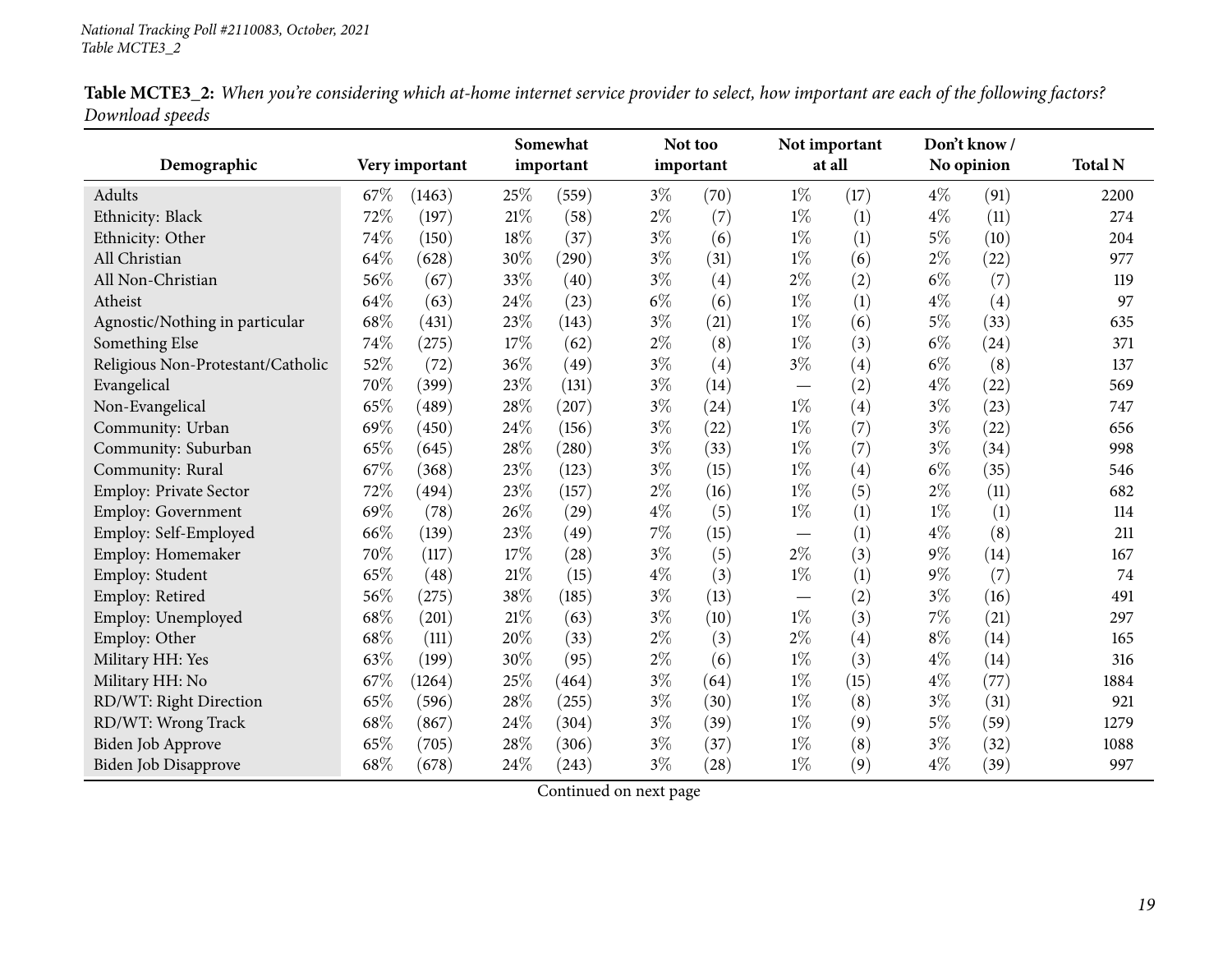Table MCTE3\_2: When you're considering which at-home internet service provider to select, how important are each of the following factors? *Download speeds*

|                                      |      |                | Somewhat |           |       | Not too   |                                  | Not important<br>at all |        | Don't know / |                |
|--------------------------------------|------|----------------|----------|-----------|-------|-----------|----------------------------------|-------------------------|--------|--------------|----------------|
| Demographic                          |      | Very important |          | important |       | important |                                  |                         |        | No opinion   | <b>Total N</b> |
| Adults                               | 67\% | (1463)         | 25%      | (559)     | $3\%$ | (70)      | $1\%$                            | (17)                    | $4\%$  | (91)         | 2200           |
| Biden Job Strongly Approve           | 68%  | (371)          | 26%      | (139)     | $3\%$ | (15)      | $1\%$                            | (5)                     | $2\%$  | (13)         | 543            |
| Biden Job Somewhat Approve           | 61\% | (334)          | 31%      | (167)     | $4\%$ | (22)      | $1\%$                            | (3)                     | $3\%$  | (19)         | 545            |
| Biden Job Somewhat Disapprove        | 65%  | (197)          | 28%      | (86)      | $2\%$ | (7)       | $1\%$                            | (4)                     | $4\%$  | (11)         | 305            |
| Biden Job Strongly Disapprove        | 69%  | (481)          | 23%      | (157)     | $3\%$ | (22)      | $1\%$                            | (5)                     | $4\%$  | (28)         | 692            |
| Favorable of Biden                   | 67%  | (748)          | 27%      | (302)     | $3\%$ | (35)      | $1\%$                            | (8)                     | $3\%$  | (30)         | 1122           |
| Unfavorable of Biden                 | 67%  | (661)          | 25%      | (246)     | $3\%$ | (32)      | $1\%$                            | (8)                     | $4\%$  | (37)         | 984            |
| Very Favorable of Biden              | 69%  | (392)          | 25%      | (139)     | $3\%$ | (14)      | $1\%$                            | (4)                     | $3\%$  | (18)         | 566            |
| Somewhat Favorable of Biden          | 64%  | (356)          | 29%      | (162)     | $4\%$ | (20)      | $1\%$                            | (4)                     | $2\%$  | (13)         | 556            |
| Somewhat Unfavorable of Biden        | 62%  | (161)          | 32%      | (82)      | $3\%$ | (8)       | $\overbrace{\phantom{12322111}}$ | (1)                     | $3\%$  | (7)          | 259            |
| Very Unfavorable of Biden            | 69%  | (500)          | 23%      | (164)     | $3\%$ | (24)      | $1\%$                            | (7)                     | $4\%$  | (31)         | 725            |
| #1 Issue: Economy                    | 72%  | (589)          | 22%      | (184)     | $3\%$ | (21)      | $1\%$                            | (5)                     | $3\%$  | (21)         | 820            |
| #1 Issue: Security                   | 65%  | (193)          | 28%      | (83)      | $4\%$ | (11)      |                                  | (0)                     | $3\%$  | (9)          | 296            |
| #1 Issue: Health Care                | 63%  | (203)          | 25%      | (79)      | 5%    | (15)      | $1\%$                            | (3)                     | $6\%$  | (20)         | 320            |
| #1 Issue: Medicare / Social Security | 59%  | (171)          | 35%      | (101)     | $1\%$ | (3)       |                                  | (1)                     | $5\%$  | (15)         | 292            |
| #1 Issue: Women's Issues             | 67%  | (92)           | 19%      | (27)      | $3\%$ | (3)       | $2\%$                            | (3)                     | $9\%$  | (12)         | 137            |
| #1 Issue: Education                  | 67%  | (59)           | 24%      | (21)      | $5\%$ | (5)       |                                  | (0)                     | $3\%$  | (2)          | 88             |
| #1 Issue: Energy                     | 58%  | (61)           | 29%      | (31)      | $4\%$ | (4)       | $5\%$                            | (6)                     | $4\%$  | (4)          | 106            |
| #1 Issue: Other                      | 68%  | (95)           | 23%      | (32)      | $5\%$ | (7)       |                                  | (0)                     | $5\%$  | (7)          | 140            |
| 2020 Vote: Joe Biden                 | 67%  | (681)          | 27%      | (280)     | $3\%$ | (28)      | $1\%$                            | (8)                     | $3\%$  | (27)         | 1024           |
| 2020 Vote: Donald Trump              | 65%  | (436)          | 26%      | (175)     | $4\%$ | (26)      | $1\%$                            | (6)                     | $4\%$  | (26)         | 668            |
| 2020 Vote: Other                     | 59%  | (41)           | 34%      | (24)      | $3\%$ | (2)       |                                  | (0)                     | $4\%$  | (2)          | 69             |
| 2020 Vote: Didn't Vote               | 70%  | (304)          | 18%      | (78)      | $3\%$ | (14)      | $1\%$                            | (3)                     | $8\%$  | (36)         | 435            |
| 2018 House Vote: Democrat            | 68\% | (527)          | 27%      | (210)     | $3\%$ | (22)      | $1\%$                            | (5)                     | $2\%$  | (14)         | 778            |
| 2018 House Vote: Republican          | 67%  | (363)          | 27%      | (145)     | $3\%$ | (16)      |                                  | (2)                     | $3\%$  | (15)         | 542            |
| 2018 House Vote: Someone else        | 73%  | (53)           | 15%      | (11)      | $1\%$ | (1)       |                                  | (0)                     | $11\%$ | (8)          | 73             |
| 2016 Vote: Hillary Clinton           | 68%  | (507)          | 26%      | (193)     | $3\%$ | (26)      | $1\%$                            | (5)                     | $2\%$  | (16)         | 746            |
| 2016 Vote: Donald Trump              | 66%  | (419)          | 27%      | (168)     | $3\%$ | (19)      |                                  | (3)                     | $3\%$  | (21)         | 632            |
| 2016 Vote: Other                     | 53%  | (57)           | 40%      | (43)      | $3\%$ | (3)       |                                  | (0)                     | $4\%$  | (4)          | 107            |
| 2016 Vote: Didn't Vote               | 67%  | (473)          | 22%      | (154)     | $3\%$ | (21)      | $1\%$                            | (10)                    | 7%     | (49)         | 707            |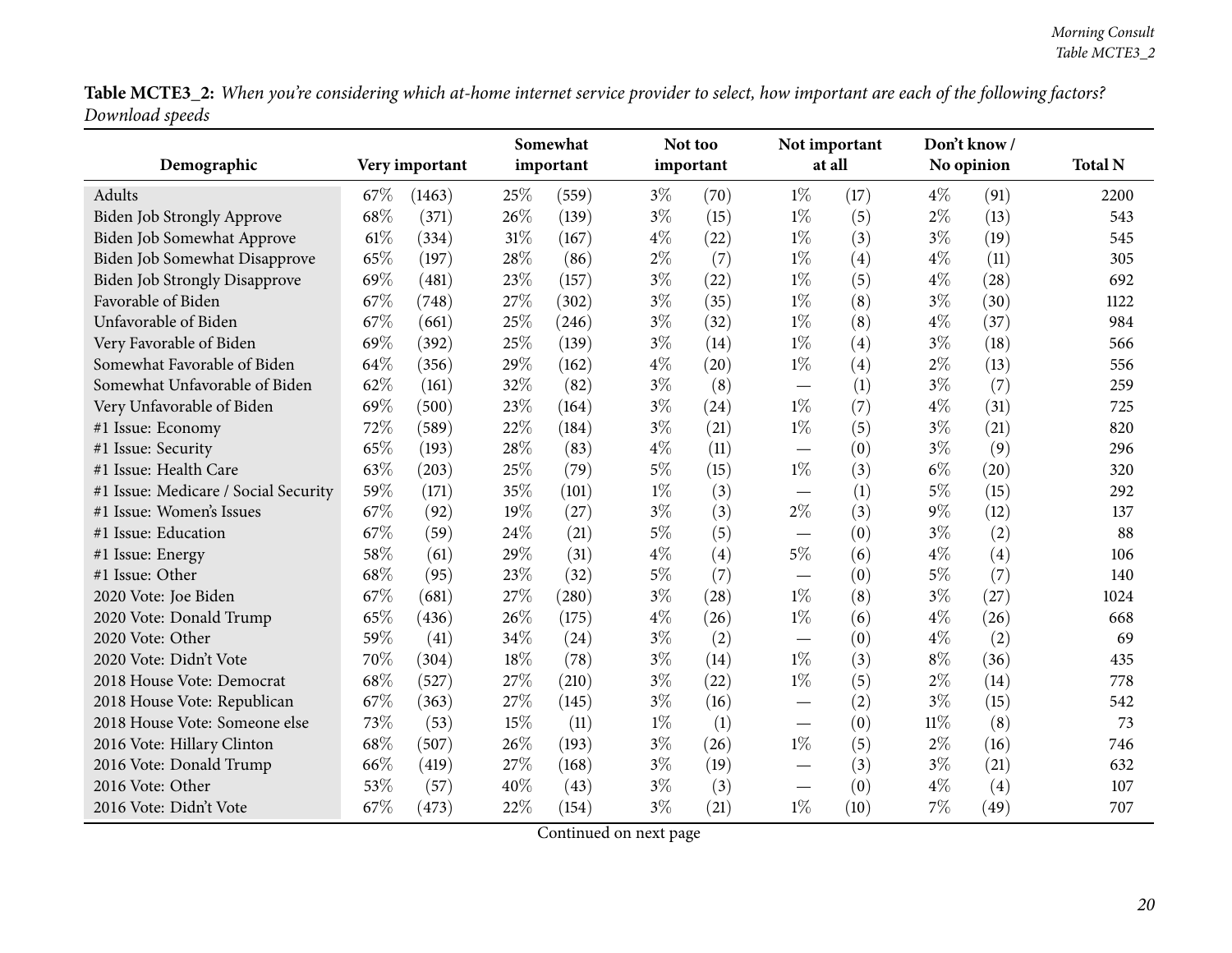| Demographic         |        | Very important |      | Somewhat<br>important |       | Not too<br>important | Not important<br>at all |      | Don't know /<br>No opinion |      | <b>Total N</b> |
|---------------------|--------|----------------|------|-----------------------|-------|----------------------|-------------------------|------|----------------------------|------|----------------|
| Adults              | $67\%$ | (1463)         | 25\% | (559)                 | $3\%$ | (70)                 | $1\%$                   | (17) | $4\%$                      | (91) | 2200           |
| Voted in 2014: Yes  | 67\%   | (792)          | 27%  | (318)                 | $3\%$ | (33)                 |                         | (6)  | $3\%$                      | (33) | 1182           |
| Voted in 2014: No   | $66\%$ | (672)          | 24\% | (241)                 | $4\%$ | $^{'}37$             | $1\%$                   | (12) | $6\%$                      | (57) | 1018           |
| 4-Region: Northeast | $66\%$ | (260)          | 25%  | (97)                  | $3\%$ | (13)                 | $1\%$                   | (4)  | 5%                         | (20) | 394            |
| 4-Region: Midwest   | 65%    | (298)          | 26\% | (119)                 | $6\%$ | (26)                 | $1\%$                   | (5)  | $3\%$                      | (13) | 462            |
| 4-Region: South     | $68\%$ | (557)          | 25%  | (203)                 | $3\%$ | (21)                 | $1\%$                   | (5)  | 5%                         | (38) | 824            |
| 4-Region: West      | 67\%   | (348)          | 27\% | (139)                 | $2\%$ | (9)                  | $1\%$                   | (4)  | $4\%$                      | (19) | 520            |

Table MCTE3\_2: When you're considering which at-home internet service provider to select, how important are each of the following factors? *Download speeds*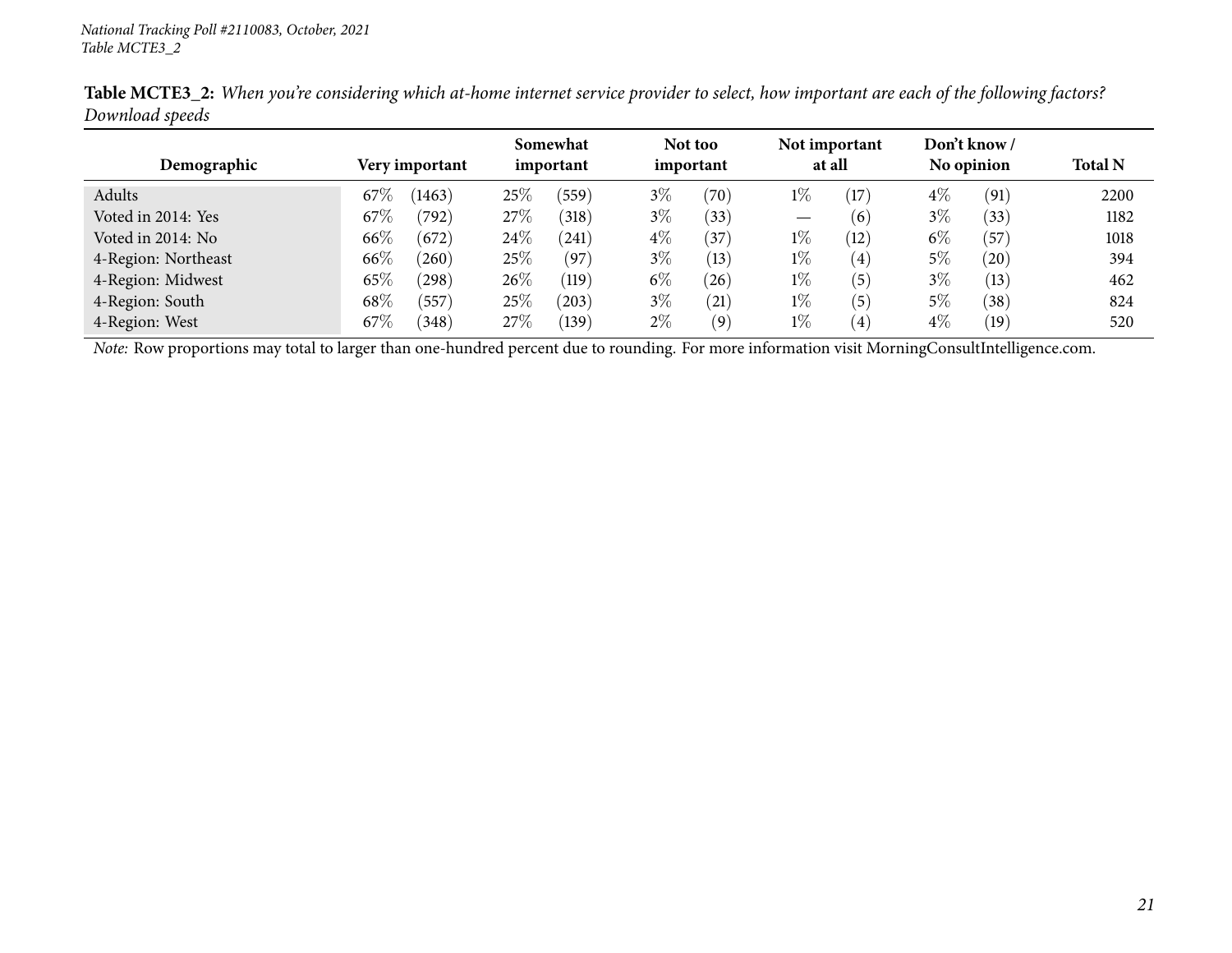Table MCTE3\_3: When you're considering which at-home internet service provider to select, how important are each of the following factors? *Upload speeds*

<span id="page-21-0"></span>

|                          |      |                | Somewhat |           |       | Not too   | Not important            |        | Don't know/ |            |                |
|--------------------------|------|----------------|----------|-----------|-------|-----------|--------------------------|--------|-------------|------------|----------------|
| Demographic              |      | Very important |          | important |       | important |                          | at all |             | No opinion | <b>Total N</b> |
| Adults                   | 61\% | (1338)         | 28%      | (618)     | $5\%$ | (112)     | $2\%$                    | (39)   | $4\%$       | (93)       | 2200           |
| Gender: Male             | 56%  | (595)          | 33%      | (346)     | $7\%$ | (72)      | $2\%$                    | (21)   | $3\%$       | (28)       | 1062           |
| Gender: Female           | 65%  | (743)          | 24%      | (273)     | $3\%$ | (40)      | $2\%$                    | (18)   | $6\%$       | (65)       | 1138           |
| Age: 18-34               | 63%  | (413)          | 24%      | (160)     | $5\%$ | (34)      | $2\%$                    | (12)   | $6\%$       | (37)       | 655            |
| Age: 35-44               | 66%  | (236)          | 25%      | (88)      | $3\%$ | (11)      | $2\%$                    | (6)    | $4\%$       | (16)       | 358            |
| Age: 45-64               | 61%  | (456)          | 28%      | (212)     | $5\%$ | (37)      | $2\%$                    | (12)   | $5\%$       | (34)       | 751            |
| Age: $65+$               | 54%  | (234)          | 36%      | (158)     | $7\%$ | (29)      | $2\%$                    | (8)    | $2\%$       | (7)        | 436            |
| GenZers: 1997-2012       | 60%  | (127)          | 26%      | (54)      | $5\%$ | (11)      | $1\%$                    | (2)    | $8\%$       | (17)       | 210            |
| Millennials: 1981-1996   | 66%  | (439)          | 23%      | (155)     | $4\%$ | (29)      | $2\%$                    | (15)   | $4\%$       | (27)       | 664            |
| GenXers: 1965-1980       | 62%  | (324)          | 26%      | (139)     | $4\%$ | (21)      | $2\%$                    | (9)    | $6\%$       | (34)       | 526            |
| Baby Boomers: 1946-1964  | 58%  | (413)          | 34%      | (240)     | $6\%$ | (40)      | $2\%$                    | (11)   | $2\%$       | (13)       | 717            |
| PID: Dem (no lean)       | 61\% | (538)          | 29%      | (252)     | $5\%$ | (42)      | $2\%$                    | (15)   | $4\%$       | (32)       | 879            |
| PID: Ind (no lean)       | 60%  | (428)          | 28%      | (195)     | $6\%$ | (41)      | $1\%$                    | (6)    | $5\%$       | (38)       | 708            |
| PID: Rep (no lean)       | 61%  | (373)          | 28%      | (171)     | $5\%$ | (29)      | $3\%$                    | (18)   | $4\%$       | (24)       | 614            |
| PID/Gender: Dem Men      | 57%  | (258)          | 31%      | (140)     | 7%    | (32)      | $2\%$                    | (9)    | $2\%$       | (9)        | 449            |
| PID/Gender: Dem Women    | 65%  | (280)          | 26%      | (112)     | $2\%$ | (10)      | $1\%$                    | (6)    | $5\%$       | (22)       | 429            |
| PID/Gender: Ind Men      | 59%  | (198)          | 30%      | (103)     | $6\%$ | (21)      | $1\%$                    | (4)    | $4\%$       | (12)       | 337            |
| PID/Gender: Ind Women    | 62%  | (230)          | 25%      | (93)      | $6\%$ | (20)      | $\overline{\phantom{0}}$ | (2)    | 7%          | (26)       | 370            |
| PID/Gender: Rep Men      | 51%  | (140)          | 37%      | (103)     | 7%    | (19)      | $3\%$                    | (7)    | $2\%$       | (7)        | 276            |
| PID/Gender: Rep Women    | 69%  | (233)          | 20%      | (68)      | $3\%$ | (10)      | $3\%$                    | (10)   | $5\%$       | (17)       | 338            |
| Ideo: Liberal (1-3)      | 60%  | (382)          | 30%      | (189)     | $6\%$ | (36)      | $2\%$                    | (12)   | $3\%$       | (18)       | 637            |
| Ideo: Moderate (4)       | 63%  | (455)          | 27%      | (195)     | $5\%$ | (32)      | $1\%$                    | (10)   | $4\%$       | (28)       | 721            |
| Ideo: Conservative (5-7) | 60%  | (403)          | 30%      | (199)     | $5\%$ | (35)      | $2\%$                    | (16)   | $3\%$       | (22)       | 676            |
| Educ: < College          | 63%  | (949)          | 26%      | (390)     | $4\%$ | (68)      | $2\%$                    | (28)   | $5\%$       | (77)       | 1512           |
| Educ: Bachelors degree   | 55%  | (245)          | 34%      | (152)     | $7\%$ | (30)      | $2\%$                    | (8)    | $2\%$       | (8)        | 444            |
| Educ: Post-grad          | 59%  | (144)          | $31\%$   | (76)      | $6\%$ | (14)      | $1\%$                    | (3)    | $3\%$       | (7)        | 244            |
| Income: Under 50k        | 61%  | (777)          | 27%      | (347)     | $4\%$ | (55)      | $2\%$                    | (25)   | $5\%$       | (69)       | 1274           |
| Income: 50k-100k         | 58%  | (362)          | $31\%$   | (194)     | 7%    | (43)      | $2\%$                    | (10)   | $2\%$       | (14)       | 623            |
| Income: 100k+            | 66%  | (199)          | 25%      | (77)      | $5\%$ | (14)      | $1\%$                    | (3)    | $3\%$       | (10)       | 303            |
| Ethnicity: White         | 59%  | (1017)         | 29%      | (507)     | $6\%$ | (99)      | $2\%$                    | (32)   | $4\%$       | (67)       | 1722           |
| Ethnicity: Hispanic      | 65%  | (228)          | 26%      | (93)      | $3\%$ | (11)      | $1\%$                    | (3)    | $4\%$       | (14)       | 349            |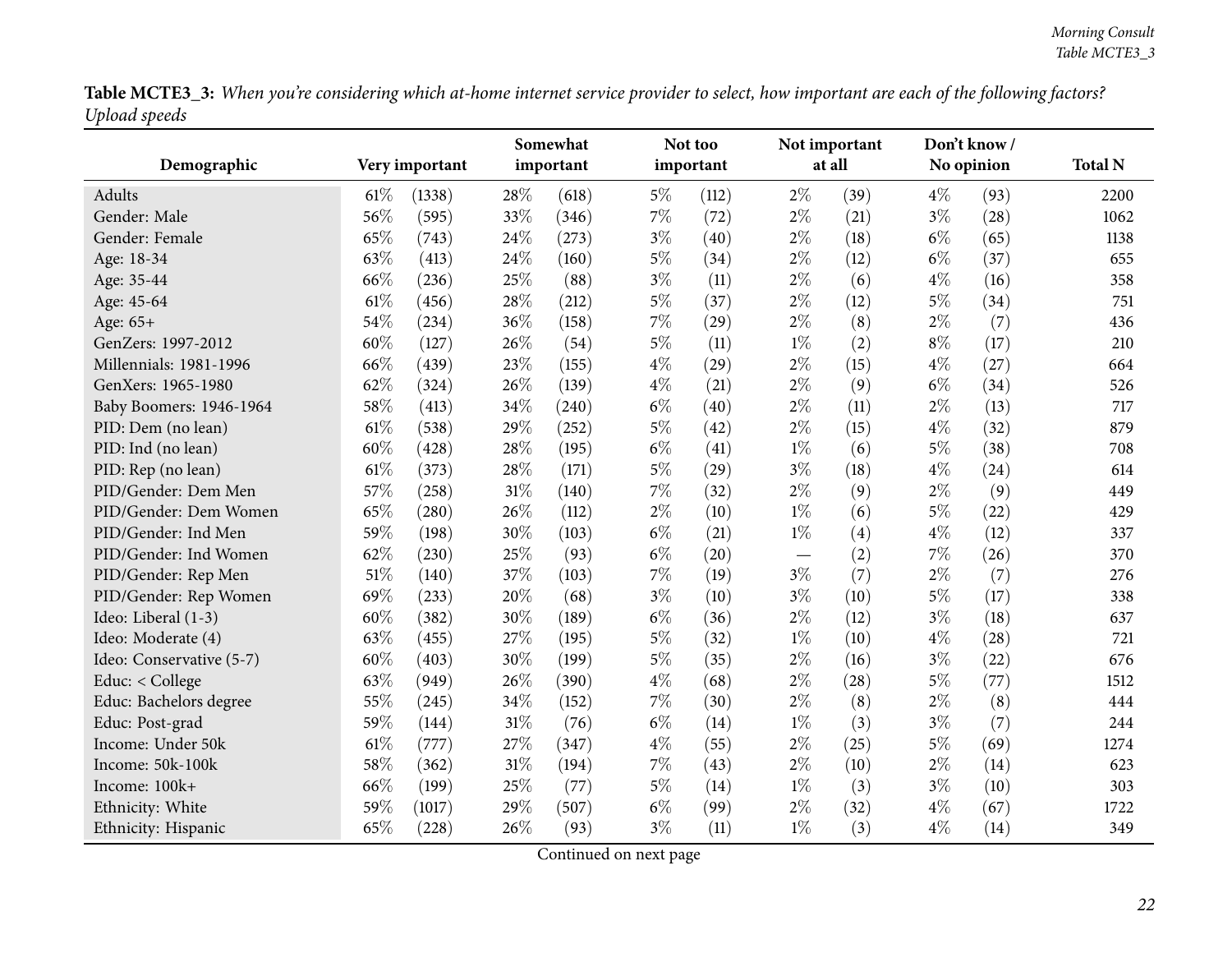| Table MCTE3_3: When you're considering which at-home internet service provider to select, how important are each of the following factors? |  |  |
|--------------------------------------------------------------------------------------------------------------------------------------------|--|--|
| Upload speeds                                                                                                                              |  |  |

|                                   |        |                | Somewhat |           | Not too |           | Not important |        | Don't know/ |      |                |
|-----------------------------------|--------|----------------|----------|-----------|---------|-----------|---------------|--------|-------------|------|----------------|
| Demographic                       |        | Very important |          | important |         | important |               | at all | No opinion  |      | <b>Total N</b> |
| Adults                            | $61\%$ | (1338)         | 28\%     | (618)     | $5\%$   | (112)     | $2\%$         | (39)   | $4\%$       | (93) | 2200           |
| Ethnicity: Black                  | 69%    | (190)          | 22%      | (61)      | $2\%$   | (5)       | $1\%$         | (4)    | $5\%$       | (14) | 274            |
| Ethnicity: Other                  | 64\%   | (131)          | 24\%     | (50)      | $4\%$   | (7)       | $1\%$         | (3)    | $6\%$       | (13) | 204            |
| All Christian                     | 61%    | (593)          | 30%      | (292)     | $5\%$   | (50)      | $2\%$         | (18)   | $2\%$       | (23) | 977            |
| All Non-Christian                 | 54%    | (64)           | 36%      | (43)      | $4\%$   | (5)       | $1\%$         | (2)    | $5\%$       | (6)  | 119            |
| Atheist                           | 52%    | (51)           | 29%      | (28)      | 13%     | (12)      | $2\%$         | (2)    | $4\%$       | (4)  | 97             |
| Agnostic/Nothing in particular    | 60%    | (379)          | 28%      | (176)     | $5\%$   | (35)      | $2\%$         | (12)   | $5\%$       | (34) | 635            |
| Something Else                    | 68%    | (252)          | $21\%$   | (79)      | $2\%$   | (9)       | $1\%$         | (5)    | $7\%$       | (27) | 371            |
| Religious Non-Protestant/Catholic | 50%    | (68)           | 38%      | (52)      | $5\%$   | (7)       | $2\%$         | (3)    | $5\%$       | (7)  | 137            |
| Evangelical                       | 69%    | (395)          | 22%      | (123)     | $3\%$   | (17)      | $2\%$         | (12)   | $4\%$       | (22) | 569            |
| Non-Evangelical                   | 58%    | (436)          | $31\%$   | (234)     | $5\%$   | (40)      | $1\%$         | (10)   | $4\%$       | (26) | 747            |
| Community: Urban                  | 63%    | (416)          | $27\%$   | (174)     | $4\%$   | (24)      | $2\%$         | (15)   | $4\%$       | (27) | 656            |
| Community: Suburban               | 58%    | (578)          | $30\%$   | (302)     | $7\%$   | (69)      | $1\%$         | (13)   | $4\%$       | (36) | 998            |
| Community: Rural                  | 63%    | (344)          | 26\%     | (142)     | $4\%$   | (19)      | $2\%$         | (11)   | $6\%$       | (30) | 546            |
| Employ: Private Sector            | 66%    | (450)          | 26%      | (178)     | $5\%$   | (32)      | $1\%$         | (9)    | $2\%$       | (13) | 682            |
| Employ: Government                | 55%    | (62)           | 36%      | (41)      | $3\%$   | (3)       | $4\%$         | (5)    | $2\%$       | (2)  | 114            |
| Employ: Self-Employed             | 64%    | (136)          | 23%      | (49)      | $6\%$   | (12)      | $3\%$         | (6)    | $4\%$       | (8)  | 211            |
| Employ: Homemaker                 | 72%    | (120)          | 17%      | (29)      | $3\%$   | (4)       | $1\%$         | (2)    | $8\%$       | (13) | 167            |
| Employ: Student                   | 62%    | (46)           | 28\%     | (21)      | $1\%$   | (1)       |               | (0)    | $8\%$       | (6)  | 74             |
| Employ: Retired                   | 51\%   | (248)          | $38\%$   | (187)     | $6\%$   | (31)      | $2\%$         | (11)   | $3\%$       | (14) | 491            |
| Employ: Unemployed                | 59%    | (174)          | 26%      | (78)      | $7\%$   | (21)      |               | (1)    | $8\%$       | (23) | 297            |
| Employ: Other                     | 62%    | (102)          | 22%      | (36)      | $4\%$   | (7)       | $3\%$         | (5)    | $9\%$       | (15) | 165            |
| Military HH: Yes                  | 62%    | (196)          | 28%      | (89)      | $4\%$   | (14)      | $2\%$         | (5)    | $4\%$       | (13) | 316            |
| Military HH: No                   | $61\%$ | (1143)         | 28%      | (530)     | $5\%$   | (98)      | $2\%$         | (33)   | $4\%$       | (80) | 1884           |
| RD/WT: Right Direction            | $60\%$ | (550)          | 30%      | (279)     | $4\%$   | (40)      | $2\%$         | (16)   | $4\%$       | (36) | 921            |
| RD/WT: Wrong Track                | 62%    | (788)          | 27%      | (339)     | $6\%$   | (72)      | $2\%$         | (22)   | $5\%$       | (58) | 1279           |
| Biden Job Approve                 | 58%    | (630)          | 32%      | (347)     | $5\%$   | (56)      | $2\%$         | (21)   | $3\%$       | (34) | 1088           |
| <b>Biden Job Disapprove</b>       | 64%    | (636)          | 26%      | (256)     | $5\%$   | (50)      | $2\%$         | (17)   | $4\%$       | (37) | 997            |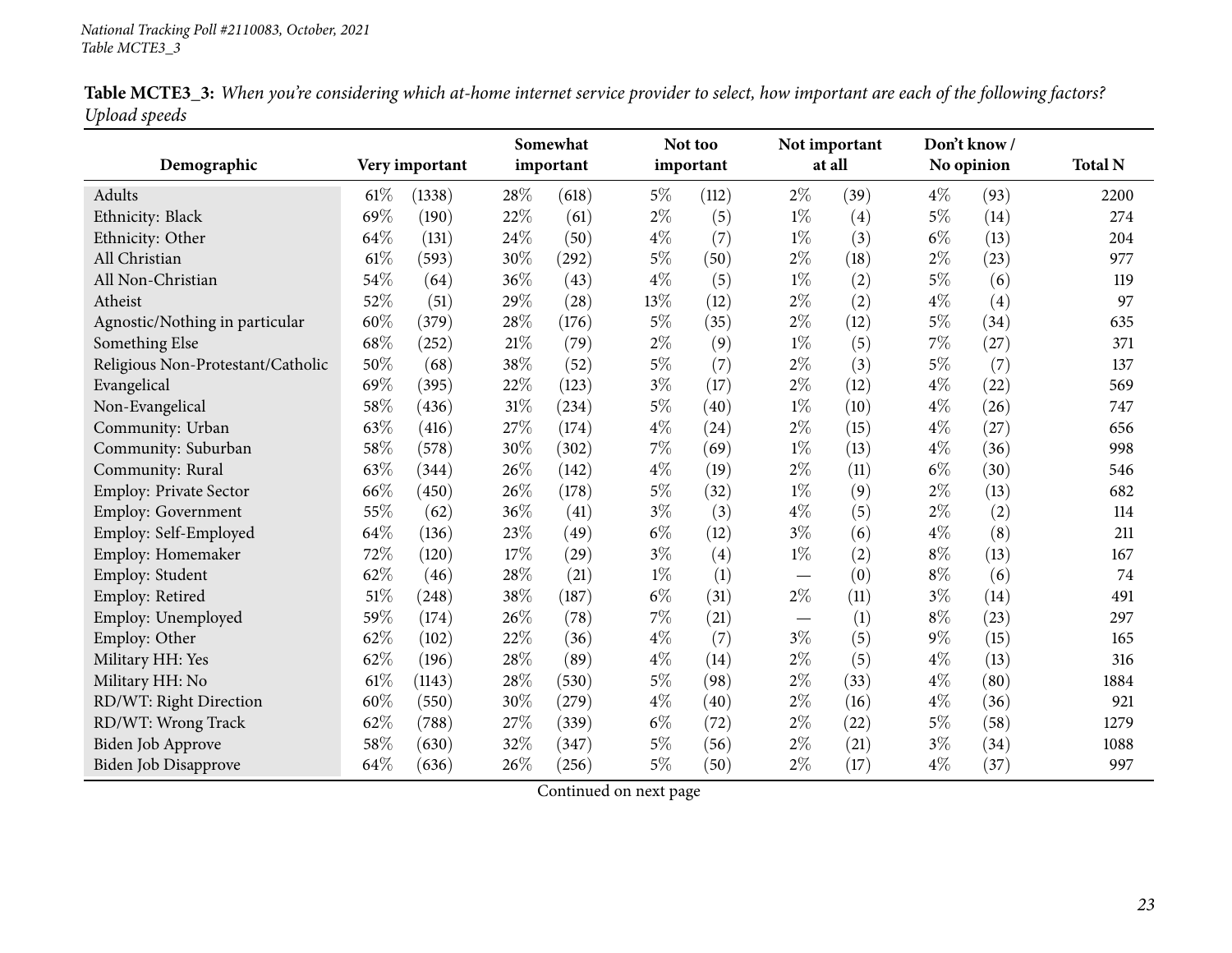Table MCTE3\_3: When you're considering which at-home internet service provider to select, how important are each of the following factors? *Upload speeds*

|                                      |        |                |        | Somewhat  |       | Not too   |       | Not important |       | Don't know / |                |
|--------------------------------------|--------|----------------|--------|-----------|-------|-----------|-------|---------------|-------|--------------|----------------|
| Demographic                          |        | Very important |        | important |       | important |       | at all        |       | No opinion   | <b>Total N</b> |
| Adults                               | $61\%$ | (1338)         | 28%    | (618)     | $5\%$ | (112)     | $2\%$ | (39)          | $4\%$ | (93)         | 2200           |
| Biden Job Strongly Approve           | 62%    | (337)          | 27%    | (148)     | $5\%$ | (28)      | $2\%$ | (13)          | $3\%$ | (18)         | 543            |
| Biden Job Somewhat Approve           | 54%    | (293)          | 37%    | (199)     | $5\%$ | (28)      | $1\%$ | (8)           | $3\%$ | (16)         | 545            |
| Biden Job Somewhat Disapprove        | 64%    | (194)          | 28%    | (84)      | $3\%$ | (9)       | 2%    | (5)           | $4\%$ | (12)         | 305            |
| Biden Job Strongly Disapprove        | 64%    | (442)          | 25%    | (172)     | $6\%$ | (41)      | 2%    | (12)          | $4\%$ | (25)         | 692            |
| Favorable of Biden                   | 60%    | (670)          | $31\%$ | (347)     | $5\%$ | (53)      | $2\%$ | (17)          | $3\%$ | (35)         | 1122           |
| Unfavorable of Biden                 | 63%    | (621)          | 26%    | (254)     | $6\%$ | (55)      | $2\%$ | (19)          | $4\%$ | (35)         | 984            |
| Very Favorable of Biden              | 63%    | (358)          | 27%    | (155)     | $4\%$ | (24)      | $2\%$ | (10)          | $4\%$ | (20)         | 566            |
| Somewhat Favorable of Biden          | 56%    | (313)          | 35%    | (192)     | 5%    | (29)      | $1\%$ | (8)           | $3\%$ | (14)         | 556            |
| Somewhat Unfavorable of Biden        | 61%    | (158)          | 28%    | (74)      | 5%    | (13)      | $3\%$ | (7)           | $3\%$ | (8)          | 259            |
| Very Unfavorable of Biden            | 64%    | (464)          | 25%    | (180)     | $6\%$ | (43)      | $2\%$ | (12)          | $4\%$ | (27)         | 725            |
| #1 Issue: Economy                    | 65%    | (533)          | 26%    | (216)     | $5\%$ | (40)      | $2\%$ | (13)          | $2\%$ | (18)         | 820            |
| #1 Issue: Security                   | 60%    | (179)          | 28%    | (84)      | $6\%$ | (18)      | $1\%$ | (4)           | $4\%$ | (11)         | 296            |
| #1 Issue: Health Care                | 59%    | (189)          | 28%    | (90)      | $4\%$ | (13)      | $3\%$ | (8)           | $6\%$ | (20)         | 320            |
| #1 Issue: Medicare / Social Security | 58%    | (169)          | 33%    | (97)      | $4\%$ | (11)      |       | (1)           | $5\%$ | (14)         | 292            |
| #1 Issue: Women's Issues             | 56%    | (76)           | 23%    | (31)      | $8\%$ | (11)      | $3\%$ | (4)           | 10%   | (14)         | 137            |
| #1 Issue: Education                  | 63%    | (55)           | 29%    | (26)      | $2\%$ | (2)       | 2%    | (1)           | $4\%$ | (4)          | 88             |
| #1 Issue: Energy                     | 47%    | (50)           | 37%    | (39)      | $8\%$ | (8)       | $6\%$ | (6)           | $2\%$ | (2)          | 106            |
| #1 Issue: Other                      | 62%    | (87)           | 25%    | (35)      | $6\%$ | (8)       |       | (0)           | $7\%$ | (10)         | 140            |
| 2020 Vote: Joe Biden                 | 61%    | (621)          | 30%    | (306)     | $5\%$ | (49)      | $2\%$ | (18)          | $3\%$ | (30)         | 1024           |
| 2020 Vote: Donald Trump              | 61%    | (406)          | 28%    | (189)     | $5\%$ | (36)      | $2\%$ | (16)          | $3\%$ | (22)         | 668            |
| 2020 Vote: Other                     | 54%    | (38)           | 39%    | (27)      | $3\%$ | (2)       |       | (0)           | $4\%$ | (2)          | 69             |
| 2020 Vote: Didn't Vote               | 63%    | (272)          | 22%    | (94)      | $6\%$ | (25)      | $1\%$ | (5)           | $9\%$ | (39)         | 435            |
| 2018 House Vote: Democrat            | 61\%   | (476)          | $31\%$ | (237)     | $4\%$ | (32)      | $2\%$ | (14)          | $2\%$ | (18)         | 778            |
| 2018 House Vote: Republican          | 61\%   | (328)          | $31\%$ | (166)     | 5%    | (25)      | $2\%$ | (10)          | $2\%$ | (13)         | 542            |
| 2018 House Vote: Someone else        | 66%    | (48)           | 22%    | (16)      | $3\%$ | (2)       |       | (0)           | $9\%$ | (7)          | 73             |
| 2016 Vote: Hillary Clinton           | 60%    | (451)          | 30%    | (225)     | $5\%$ | (37)      | $2\%$ | (13)          | $3\%$ | (21)         | 746            |
| 2016 Vote: Donald Trump              | 60%    | (379)          | 28%    | (180)     | 7%    | (41)      | $2\%$ | (12)          | $3\%$ | (19)         | 632            |
| 2016 Vote: Other                     | 51\%   | (55)           | 40%    | (43)      | $4\%$ | (4)       | $1\%$ | (1)           | $4\%$ | (4)          | 107            |
| 2016 Vote: Didn't Vote               | 63%    | (447)          | 24%    | (169)     | $4\%$ | (29)      | $2\%$ | (12)          | 7%    | (50)         | 707            |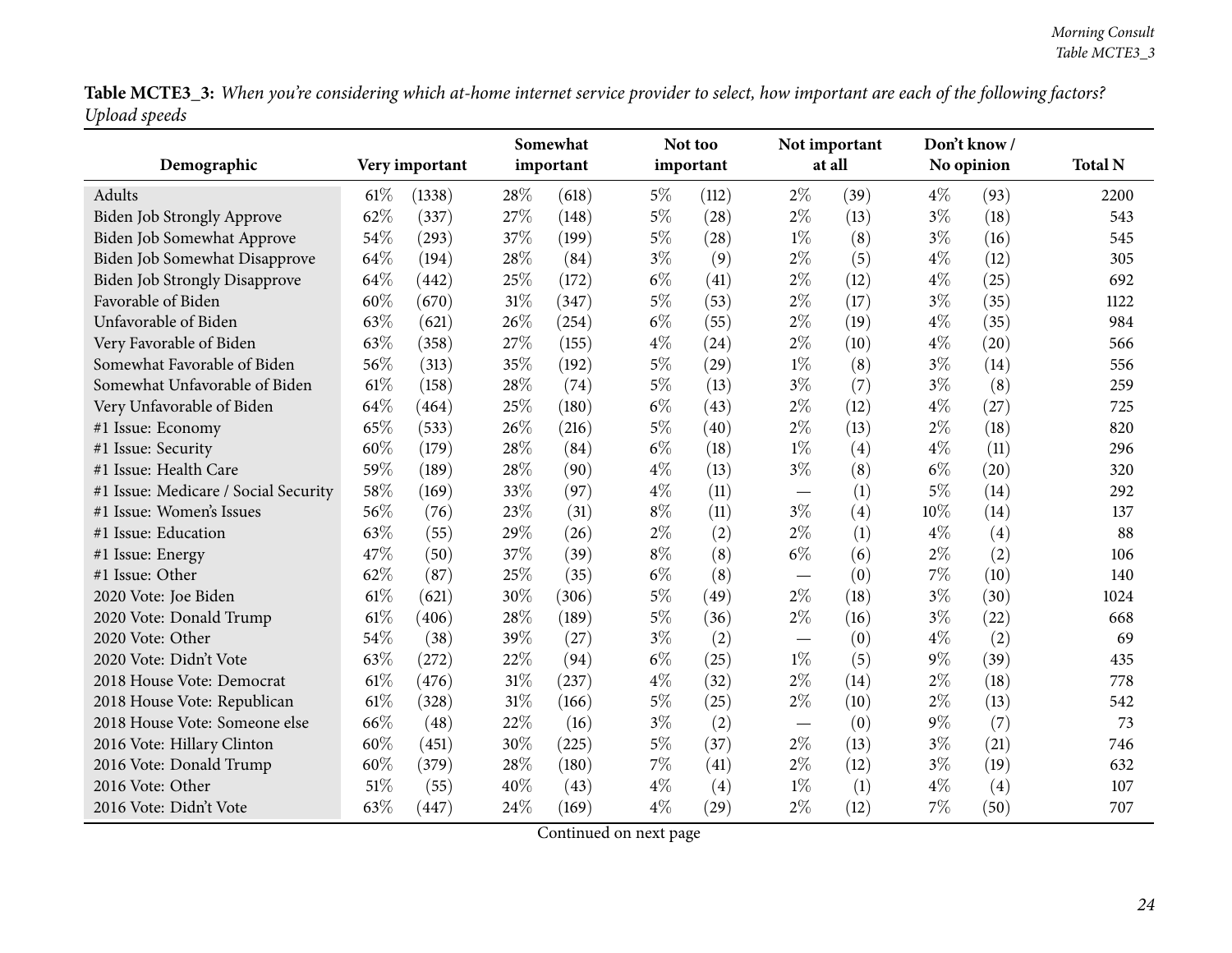|                     |        |                    | Somewhat<br>important |                |           | Not too | Not important |      |            | Don't know / |                |
|---------------------|--------|--------------------|-----------------------|----------------|-----------|---------|---------------|------|------------|--------------|----------------|
| Demographic         |        | Very important     |                       |                | important |         | at all        |      | No opinion |              | <b>Total N</b> |
| Adults              | $61\%$ | (1338)             | $28\%$                | (618)          | $5\%$     | (112)   | $2\%$         | (39) | $4\%$      | (93)         | 2200           |
| Voted in 2014: Yes  | 60%    | (711)              | $31\%$                | (365)          | $4\%$     | (50)    | $2\%$         | (21) | $3\%$      | (35)         | 1182           |
| Voted in 2014: No   | 62%    | (627)              | $25\%$                | (253)          | $6\%$     | (61)    | $2\%$         | (18) | $6\%$      | (58)         | 1018           |
| 4-Region: Northeast | $61\%$ | (241)              | 27\%                  | (107)          | $6\%$     | (24)    | $1\%$         | (5)  | $4\%$      | (17)         | 394            |
| 4-Region: Midwest   | 57%    | (265)              | 32\%                  | (148)          | $6\%$     | (29)    | $2\%$         | (8)  | $3\%$      | (12)         | 462            |
| 4-Region: South     | 63%    | (521)              | 26\%                  | $^{\prime}217$ | $4\%$     | (33)    | $2\%$         | (14) | 5%         | (39)         | 824            |
| 4-Region: West      | $60\%$ | $\left(311\right)$ | $28\%$                | 147            | $5\%$     | 26      | $2\%$         | (11) | 5%         | (26)         | 520            |

Table MCTE3\_3: When you're considering which at-home internet service provider to select, how important are each of the following factors? *Upload speeds*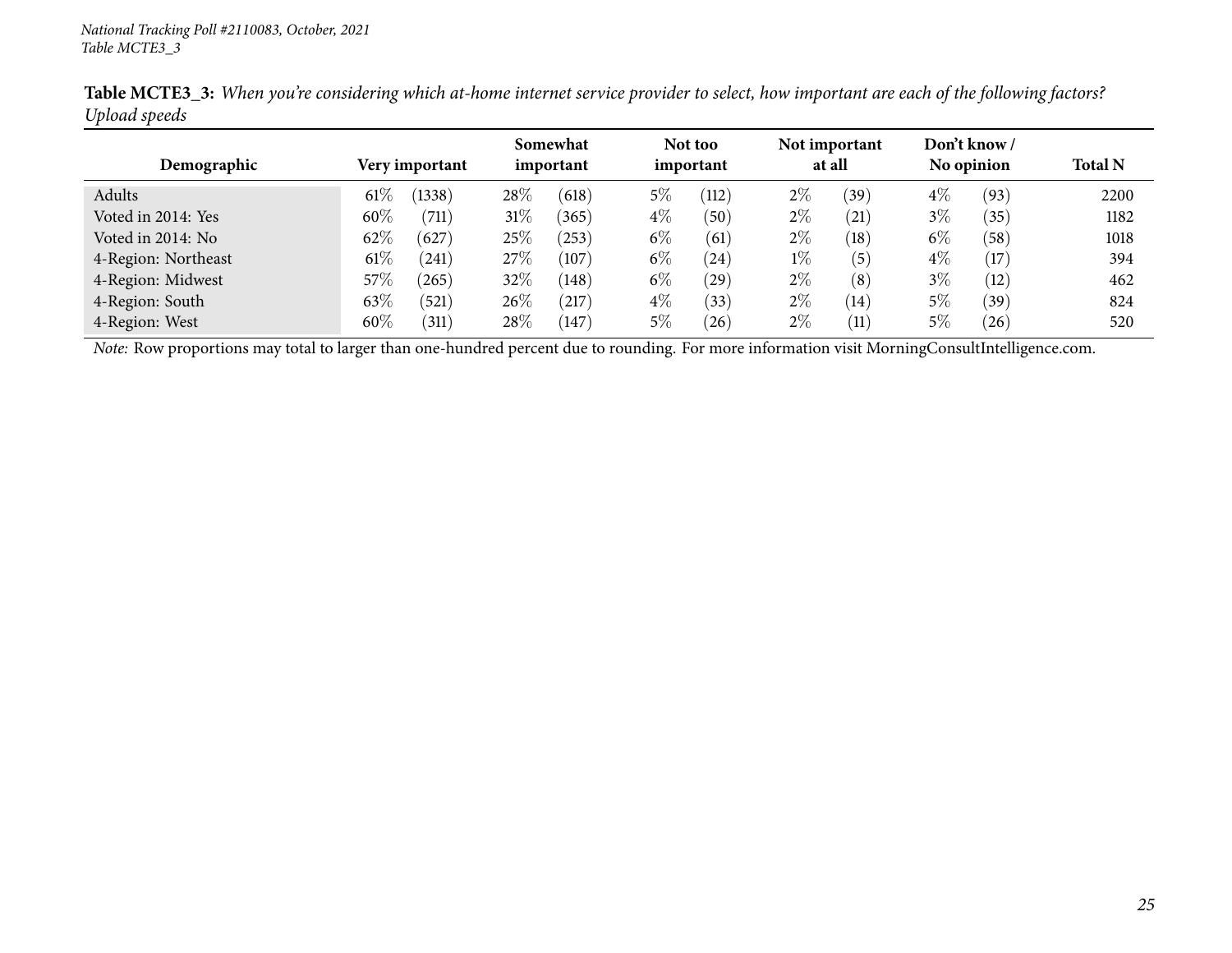Table MCTE3\_4: When you're considering which at-home internet service provider to select, how important are each of the following factors? *Reliability of the service*

<span id="page-25-0"></span>

|                          |        |                |        | Somewhat  |                          | Not too   |                               | Not important | Don't know/ |      |                |
|--------------------------|--------|----------------|--------|-----------|--------------------------|-----------|-------------------------------|---------------|-------------|------|----------------|
| Demographic              |        | Very important |        | important |                          | important |                               | at all        | No opinion  |      | <b>Total N</b> |
| Adults                   | 81\%   | (1784)         | $12\%$ | (265)     | $1\%$                    | (29)      | $1\%$                         | (26)          | $4\%$       | (96) | 2200           |
| Gender: Male             | 80%    | (850)          | 14\%   | (148)     | $1\%$                    | (14)      | $1\%$                         | (15)          | $3\%$       | (35) | 1062           |
| Gender: Female           | 82%    | (934)          | 10%    | (117)     | $1\%$                    | (15)      | $1\%$                         | (11)          | $5\%$       | (61) | 1138           |
| Age: 18-34               | 73\%   | (480)          | 16%    | (105)     | $3\%$                    | (17)      | $2\%$                         | (14)          | $6\%$       | (39) | 655            |
| Age: 35-44               | 78%    | (279)          | 15%    | (52)      | $2\%$                    | (8)       | $1\%$                         | (2)           | 5%          | (17) | 358            |
| Age: 45-64               | 85%    | (639)          | 10%    | (71)      | $\overline{\phantom{0}}$ | (3)       | $1\%$                         | (4)           | $4\%$       | (32) | 751            |
| Age: 65+                 | 88%    | (386)          | $8\%$  | (37)      |                          | (1)       | $1\%$                         | (5)           | 2%          | (8)  | 436            |
| GenZers: 1997-2012       | 70%    | (146)          | $18\%$ | (38)      | $3\%$                    | (7)       | $1\%$                         | (2)           | $8\%$       | (17) | 210            |
| Millennials: 1981-1996   | 76%    | (507)          | 15%    | (98)      | $2\%$                    | (15)      | $2\%$                         | (15)          | $4\%$       | (29) | 664            |
| GenXers: 1965-1980       | 81%    | (428)          | 12%    | (61)      | $1\%$                    | (3)       | $1\%$                         | (4)           | $6\%$       | (31) | 526            |
| Baby Boomers: 1946-1964  | 89%    | (636)          | $9\%$  | (61)      | $1\%$                    | (4)       |                               | (2)           | $2\%$       | (14) | 717            |
| PID: Dem (no lean)       | 81%    | (714)          | 13%    | (115)     | $2\%$                    | (16)      | $1\%$                         | (10)          | $3\%$       | (24) | 879            |
| PID: Ind (no lean)       | 81%    | (575)          | $11\%$ | (75)      | $1\%$                    | (8)       | $1\%$                         | (4)           | $6\%$       | (46) | 708            |
| PID: Rep (no lean)       | 81%    | (495)          | 12%    | (76)      | $1\%$                    | (4)       | $2\%$                         | (12)          | $4\%$       | (27) | 614            |
| PID/Gender: Dem Men      | 78%    | (351)          | 16%    | (74)      | $2\%$                    | (8)       | $2\%$                         | (8)           | $2\%$       | (9)  | 449            |
| PID/Gender: Dem Women    | 85%    | (363)          | $9\%$  | (41)      | $2\%$                    | (9)       | $\overbrace{\phantom{13333}}$ | (2)           | $3\%$       | (15) | 429            |
| PID/Gender: Ind Men      | 84%    | (284)          | $8\%$  | (28)      | $1\%$                    | (2)       | $1\%$                         | (3)           | $6\%$       | (20) | 337            |
| PID/Gender: Ind Women    | 79%    | (291)          | 13%    | (47)      | $2\%$                    | (6)       | $\overline{\phantom{m}}$      | (1)           | 7%          | (26) | 370            |
| PID/Gender: Rep Men      | 78%    | (215)          | 17%    | (46)      | $1\%$                    | (4)       | $1\%$                         | (4)           | 2%          | (6)  | 276            |
| PID/Gender: Rep Women    | 83%    | (280)          | $9\%$  | (30)      | $\overline{\phantom{0}}$ | (0)       | $2\%$                         | (8)           | $6\%$       | (21) | 338            |
| Ideo: Liberal (1-3)      | 82%    | (522)          | 13%    | (84)      | $2\%$                    | (10)      | $1\%$                         | (8)           | $2\%$       | (13) | 637            |
| Ideo: Moderate (4)       | 83%    | (597)          | $11\%$ | (82)      | $1\%$                    | (10)      | $1\%$                         | (7)           | $4\%$       | (26) | 721            |
| Ideo: Conservative (5-7) | 81%    | (546)          | 13%    | (86)      | $1\%$                    | (6)       | $2\%$                         | (11)          | $4\%$       | (26) | 676            |
| Educ: < College          | 80%    | (1207)         | 12%    | (176)     | $2\%$                    | (26)      | $1\%$                         | (20)          | $6\%$       | (85) | 1512           |
| Educ: Bachelors degree   | 85%    | (377)          | 12%    | (53)      | $\overline{\phantom{0}}$ | (2)       | $1\%$                         | (3)           | $2\%$       | (8)  | 444            |
| Educ: Post-grad          | 82%    | (200)          | 15%    | (37)      | $\overline{\phantom{0}}$ | (1)       | $1\%$                         | (3)           | $1\%$       | (3)  | 244            |
| Income: Under 50k        | 79%    | (1008)         | 12%    | (151)     | $1\%$                    | (19)      | $1\%$                         | (19)          | $6\%$       | (77) | 1274           |
| Income: 50k-100k         | 83%    | (519)          | 13%    | (79)      | $1\%$                    | (9)       | $1\%$                         | (5)           | $2\%$       | (11) | 623            |
| Income: 100k+            | 85%    | (257)          | 12%    | (36)      |                          | (1)       | $1\%$                         | (2)           | $3\%$       | (8)  | 303            |
| Ethnicity: White         | $81\%$ | (1395)         | 13%    | (218)     | $1\%$                    | (18)      | $1\%$                         | (19)          | $4\%$       | (72) | 1722           |
| Ethnicity: Hispanic      | 79%    | (277)          | 14%    | (48)      | $2\%$                    | (9)       | $\overline{\phantom{0}}$      | (0)           | $4\%$       | (16) | 349            |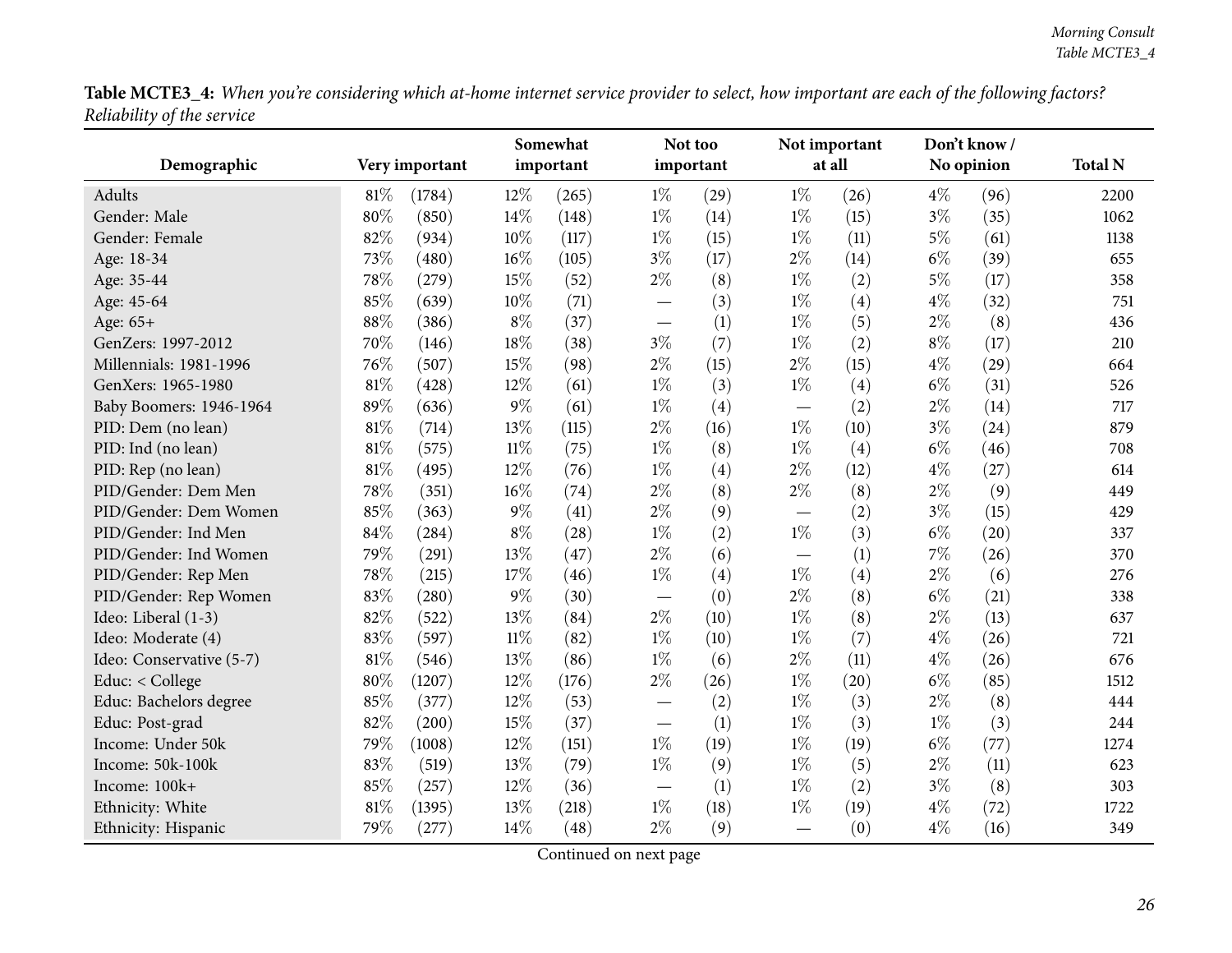|                                   |        |                |        | Somewhat  |                                 | Not too   |                                 | Not important |       | Don't know / |                |
|-----------------------------------|--------|----------------|--------|-----------|---------------------------------|-----------|---------------------------------|---------------|-------|--------------|----------------|
| Demographic                       |        | Very important |        | important |                                 | important |                                 | at all        |       | No opinion   | <b>Total N</b> |
| Adults                            | $81\%$ | (1784)         | 12%    | (265)     | $1\%$                           | (29)      | $1\%$                           | (26)          | $4\%$ | (96)         | 2200           |
| Ethnicity: Black                  | 78%    | (215)          | 13%    | (36)      | $2\%$                           | (6)       | $2\%$                           | (5)           | $5\%$ | (13)         | 274            |
| Ethnicity: Other                  | 85%    | (174)          | $6\%$  | (12)      | $2\%$                           | (5)       | $1\%$                           | (2)           | $5\%$ | (11)         | 204            |
| All Christian                     | 84%    | (822)          | $11\%$ | (108)     | $1\%$                           | (13)      | $1\%$                           | (13)          | $2\%$ | (20)         | 977            |
| All Non-Christian                 | 72%    | (85)           | 19%    | (22)      | $3\%$                           | (3)       | $2\%$                           | (2)           | $5\%$ | (6)          | 119            |
| Atheist                           | 79%    | (77)           | $10\%$ | (10)      | $3\%$                           | (3)       | $\hspace{0.1mm}-\hspace{0.1mm}$ | (0)           | $7\%$ | (7)          | 97             |
| Agnostic/Nothing in particular    | 79%    | (500)          | 13%    | (81)      | $1\%$                           | (8)       | $1\%$                           | (8)           | $6\%$ | (38)         | 635            |
| Something Else                    | 81%    | (299)          | 12%    | (44)      | $1\%$                           | (2)       | $1\%$                           | (2)           | $7\%$ | (25)         | 371            |
| Religious Non-Protestant/Catholic | 72%    | (99)           | 17%    | (24)      | $2\%$                           | (3)       | $3\%$                           | (4)           | $6\%$ | (8)          | 137            |
| Evangelical                       | 82%    | (465)          | 12%    | (68)      | $1\%$                           | (3)       | $2\%$                           | (11)          | $4\%$ | (22)         | 569            |
| Non-Evangelical                   | 84%    | (631)          | $11\%$ | (81)      | $2\%$                           | (12)      |                                 | (2)           | $3\%$ | (21)         | 747            |
| Community: Urban                  | 80%    | (528)          | 12%    | (82)      | $2\%$                           | (10)      | $2\%$                           | (13)          | $4\%$ | (23)         | 656            |
| Community: Suburban               | 83%    | (826)          | $11\%$ | (110)     | $1\%$                           | (15)      | $1\%$                           | (9)           | $4\%$ | (39)         | 998            |
| Community: Rural                  | 79%    | (430)          | 14%    | (74)      | $1\%$                           | (4)       | $1\%$                           | (4)           | $6\%$ | (34)         | 546            |
| Employ: Private Sector            | 82%    | (558)          | 14%    | (96)      | $1\%$                           | (7)       | $1\%$                           | (7)           | $2\%$ | (13)         | 682            |
| Employ: Government                | 73%    | (83)           | $21\%$ | (23)      | $\hspace{0.1mm}-\hspace{0.1mm}$ | (1)       | $5\%$                           | (5)           | $2\%$ | (2)          | 114            |
| Employ: Self-Employed             | 79%    | (166)          | 15%    | (32)      |                                 | (1)       | $2\%$                           | (3)           | $4\%$ | (8)          | 211            |
| Employ: Homemaker                 | 77%    | (128)          | 13%    | (21)      | $1\%$                           | (1)       | $1\%$                           | (2)           | $9\%$ | (15)         | 167            |
| Employ: Student                   | 75%    | (55)           | 12%    | (9)       | $6\%$                           | (5)       |                                 | (0)           | 7%    | (5)          | 74             |
| Employ: Retired                   | 87%    | (427)          | $8\%$  | (41)      | $1\%$                           | (5)       | $1\%$                           | (3)           | $3\%$ | (15)         | 491            |
| Employ: Unemployed                | 79%    | (235)          | 10%    | (30)      | $1\%$                           | (4)       | $1\%$                           | (4)           | $8\%$ | (23)         | 297            |
| Employ: Other                     | 80%    | (131)          | 7%     | (12)      | $3\%$                           | (5)       | $1\%$                           | (2)           | $9\%$ | (15)         | 165            |
| Military HH: Yes                  | 84%    | (267)          | 10%    | (31)      | $1\%$                           | (2)       | $1\%$                           | (4)           | $4\%$ | (12)         | 316            |
| Military HH: No                   | 81%    | (1517)         | 12%    | (234)     | $1\%$                           | (27)      | $1\%$                           | (21)          | $4\%$ | (84)         | 1884           |
| RD/WT: Right Direction            | 79%    | (727)          | 14%    | (128)     | $2\%$                           | (21)      | $1\%$                           | (13)          | $3\%$ | (32)         | 921            |
| RD/WT: Wrong Track                | 83%    | (1057)         | $11\%$ | (137)     | $1\%$                           | (8)       | $1\%$                           | (12)          | $5\%$ | (64)         | 1279           |
| Biden Job Approve                 | 80%    | (867)          | 14%    | (147)     | $2\%$                           | (20)      | $2\%$                           | (18)          | $3\%$ | (35)         | 1088           |
| <b>Biden Job Disapprove</b>       | 84%    | (834)          | $11\%$ | (108)     | $1\%$                           | (7)       | $1\%$                           | (7)           | $4\%$ | (39)         | 997            |

Table MCTE3\_4: When you're considering which at-home internet service provider to select, how important are each of the following factors? *Reliability of the service*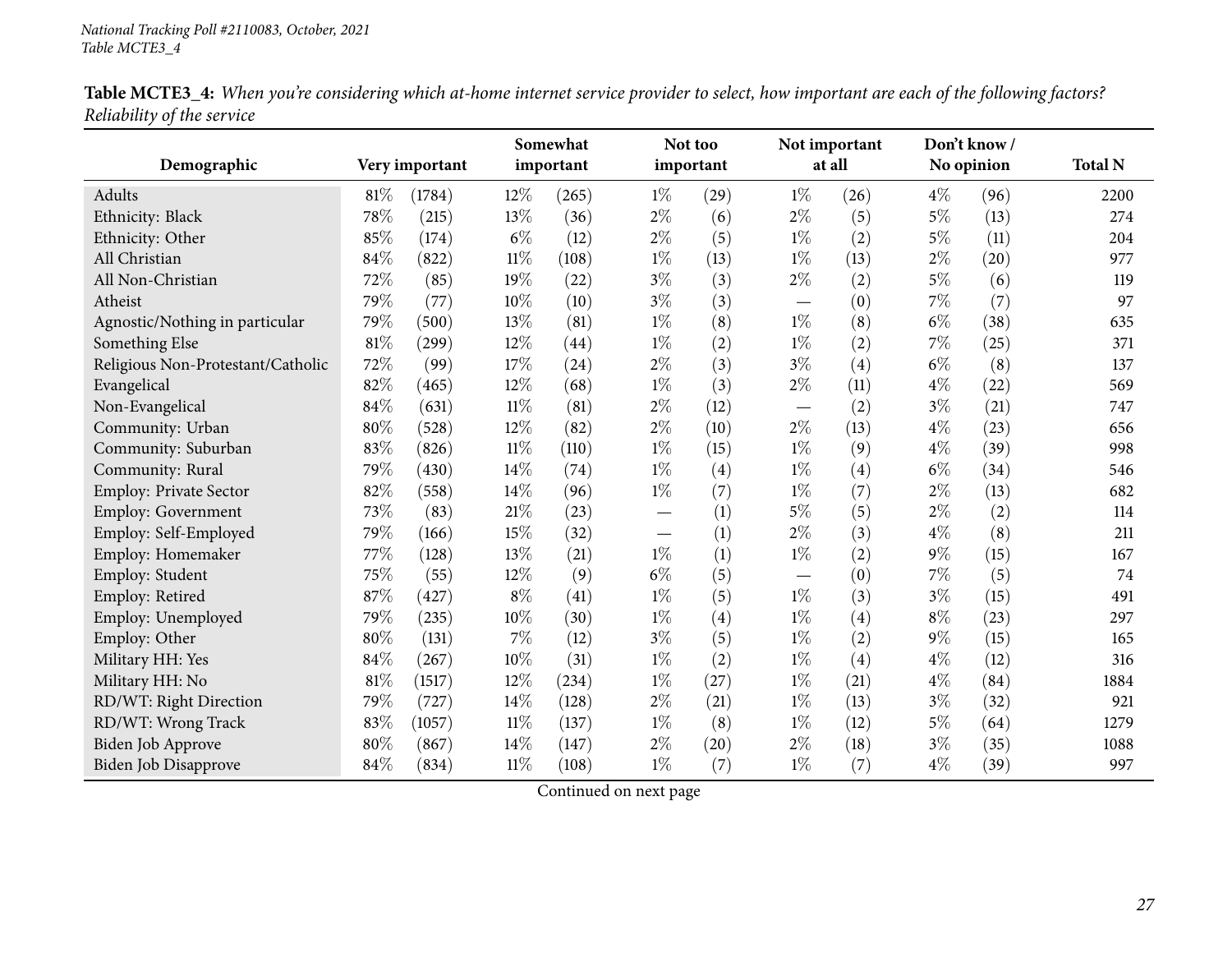Table MCTE3\_4: When you're considering which at-home internet service provider to select, how important are each of the following factors? *Reliability of the service*

|                                      |     |                |        | Somewhat  |                          | Not too   |                                  | Not important |       | Don't know/ |                |
|--------------------------------------|-----|----------------|--------|-----------|--------------------------|-----------|----------------------------------|---------------|-------|-------------|----------------|
| Demographic                          |     | Very important |        | important |                          | important |                                  | at all        |       | No opinion  | <b>Total N</b> |
| Adults                               | 81% | (1784)         | $12\%$ | (265)     | $1\%$                    | (29)      | $1\%$                            | (26)          | $4\%$ | (96)        | 2200           |
| Biden Job Strongly Approve           | 81% | (438)          | 13%    | (71)      | $2\%$                    | (11)      | $2\%$                            | (11)          | $2\%$ | (13)        | 543            |
| Biden Job Somewhat Approve           | 79% | (429)          | 14\%   | (77)      | $2\%$                    | (9)       | $1\%$                            | (7)           | $4\%$ | (22)        | 545            |
| <b>Biden Job Somewhat Disapprove</b> | 82% | (249)          | 13%    | (39)      | $1\%$                    | (4)       | $1\%$                            | (2)           | $4\%$ | (12)        | 305            |
| <b>Biden Job Strongly Disapprove</b> | 85% | (586)          | $10\%$ | (70)      | $1\%$                    | (4)       | $1\%$                            | (5)           | $4\%$ | (28)        | 692            |
| Favorable of Biden                   | 82% | (919)          | 12%    | (139)     | $2\%$                    | (19)      | $1\%$                            | (11)          | $3\%$ | (35)        | 1122           |
| Unfavorable of Biden                 | 82% | (812)          | 12%    | (116)     | $\overline{\phantom{0}}$ | (5)       | $1\%$                            | (14)          | $4\%$ | (38)        | 984            |
| Very Favorable of Biden              | 84% | (475)          | 12%    | (67)      |                          | (2)       | $1\%$                            | (5)           | $3\%$ | (18)        | 566            |
| Somewhat Favorable of Biden          | 80% | (444)          | 13%    | (71)      | $3\%$                    | (17)      | $1\%$                            | (5)           | $3\%$ | (18)        | 556            |
| Somewhat Unfavorable of Biden        | 78% | (203)          | 17%    | (43)      |                          | (0)       | $3\%$                            | (8)           | $2\%$ | (5)         | 259            |
| Very Unfavorable of Biden            | 84% | (609)          | 10%    | (73)      | $1\%$                    | (5)       | $1\%$                            | (6)           | $4\%$ | (33)        | 725            |
| #1 Issue: Economy                    | 84% | (688)          | $11\%$ | (91)      | $1\%$                    | (8)       | $1\%$                            | (6)           | $3\%$ | (27)        | 820            |
| #1 Issue: Security                   | 81% | (241)          | 15%    | (45)      |                          | (0)       | $1\%$                            | (2)           | $3\%$ | (8)         | 296            |
| #1 Issue: Health Care                | 73% | (234)          | 17%    | (54)      | $3\%$                    | (9)       | $1\%$                            | (5)           | $6\%$ | (20)        | 320            |
| #1 Issue: Medicare / Social Security | 84% | (246)          | $8\%$  | (24)      | $2\%$                    | (5)       | $1\%$                            | (4)           | $4\%$ | (13)        | 292            |
| #1 Issue: Women's Issues             | 78% | (107)          | 10%    | (14)      | $1\%$                    | (1)       | $2\%$                            | (3)           | $9\%$ | (12)        | 137            |
| #1 Issue: Education                  | 75% | (66)           | 17%    | (15)      | $2\%$                    | (2)       | $2\%$                            | (2)           | $3\%$ | (3)         | 88             |
| #1 Issue: Energy                     | 76% | (81)           | 13%    | (14)      | $3\%$                    | (3)       | $3\%$                            | (3)           | $5\%$ | (5)         | 106            |
| #1 Issue: Other                      | 87% | (122)          | $6\%$  | (9)       | $1\%$                    | (1)       | $\overbrace{\phantom{12322111}}$ | (0)           | $6\%$ | (8)         | 140            |
| 2020 Vote: Joe Biden                 | 83% | (847)          | 12%    | (122)     | $1\%$                    | (15)      | $1\%$                            | (12)          | $3\%$ | (28)        | 1024           |
| 2020 Vote: Donald Trump              | 82% | (548)          | 12%    | (79)      | $1\%$                    | (8)       | $2\%$                            | (11)          | $3\%$ | (23)        | 668            |
| 2020 Vote: Other                     | 85% | (59)           | $7\%$  | (5)       | $1\%$                    | (1)       | $2\%$                            | (2)           | 5%    | (3)         | 69             |
| 2020 Vote: Didn't Vote               | 76% | (329)          | 13%    | (57)      | $1\%$                    | (5)       |                                  | (2)           | 10%   | (42)        | 435            |
| 2018 House Vote: Democrat            | 86% | (665)          | $11\%$ | (82)      | $1\%$                    | (6)       | $1\%$                            | (7)           | $2\%$ | (18)        | 778            |
| 2018 House Vote: Republican          | 82% | (443)          | 14%    | (74)      | $1\%$                    | (3)       | $1\%$                            | (8)           | $3\%$ | (14)        | 542            |
| 2018 House Vote: Someone else        | 81% | (59)           | $6\%$  | (4)       | $3\%$                    | (2)       | $1\%$                            | (1)           | $9\%$ | (7)         | 73             |
| 2016 Vote: Hillary Clinton           | 84% | (628)          | 12%    | (90)      | $1\%$                    | (7)       | $1\%$                            | (6)           | $2\%$ | (15)        | 746            |
| 2016 Vote: Donald Trump              | 83% | (523)          | 12%    | (73)      | $1\%$                    | (5)       | $2\%$                            | (12)          | $3\%$ | (18)        | 632            |
| 2016 Vote: Other                     | 86% | (91)           | $5\%$  | (6)       | $1\%$                    | (1)       | $1\%$                            | (1)           | $8\%$ | (8)         | 107            |
| 2016 Vote: Didn't Vote               | 75% | (533)          | 14%    | (96)      | $2\%$                    | (16)      | $1\%$                            | (7)           | $8\%$ | (54)        | 707            |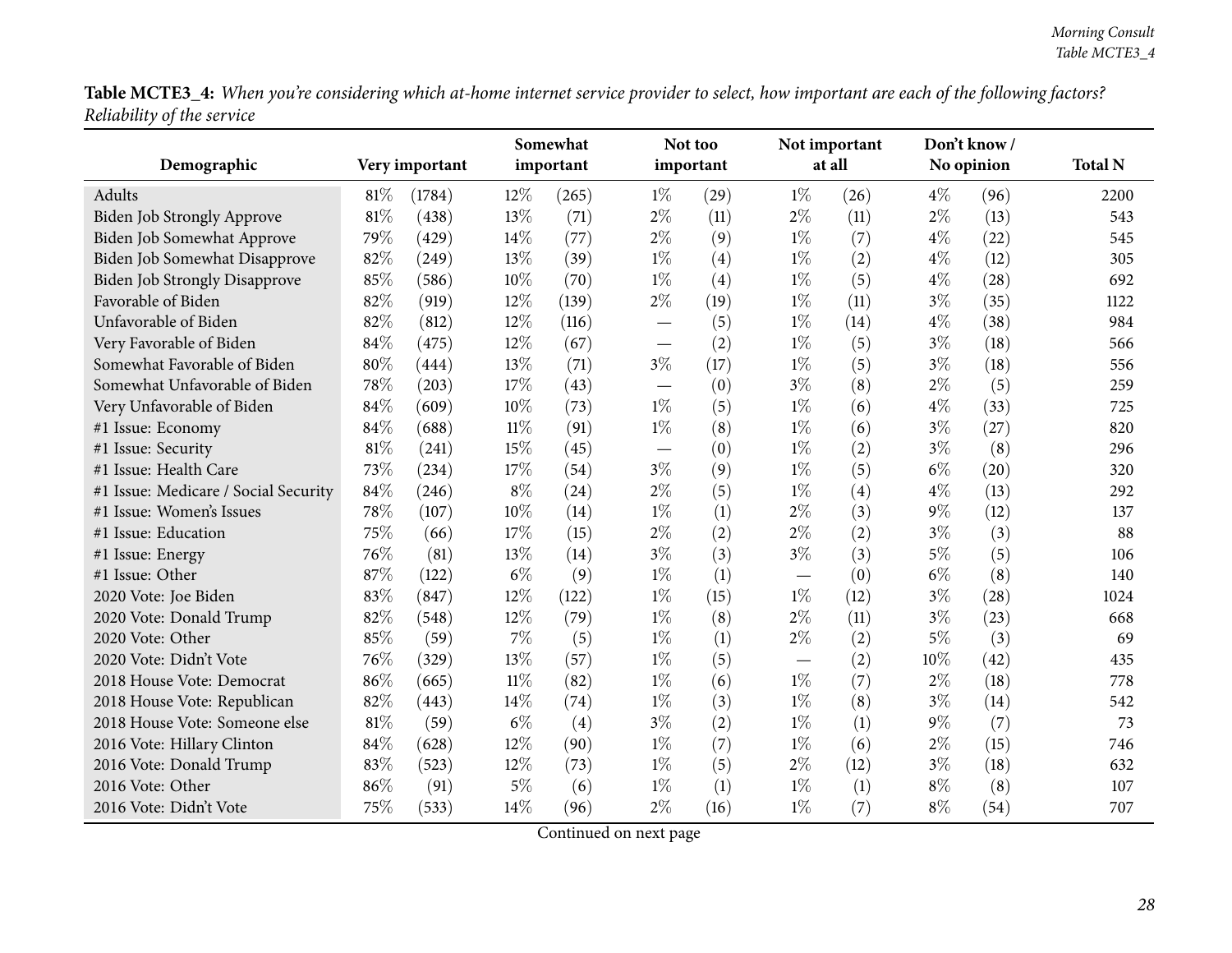|                     |        |                | Somewhat |           |           | Not too           |                                 | Not important     |            | Don't know /   |                |
|---------------------|--------|----------------|----------|-----------|-----------|-------------------|---------------------------------|-------------------|------------|----------------|----------------|
| Demographic         |        | Very important |          | important | important |                   | at all                          |                   | No opinion |                | <b>Total N</b> |
| Adults              | 81%    | (1784)         | $12\%$   | 265       | $1\%$     | 29)               | $1\%$                           | $^{'}26$          | $4\%$      | (96)           | 2200           |
| Voted in 2014: Yes  | 85%    | (1006)         | $10\%$   | (120)     | $1\%$     | (11)              | $1\%$                           | (14)              | $3\%$      | (30)           | 1182           |
| Voted in 2014: No   | $76\%$ | (778)          | $14\%$   | (145)     | $2\%$     | (18)              | $1\%$                           | (11)              | $6\%$      | (66)           | 1018           |
| 4-Region: Northeast | 82%    | (321)          | $13\%$   | (50)      | $2\%$     | (8)               | $\hspace{0.1mm}-\hspace{0.1mm}$ | $\left( 2\right)$ | $3\%$      | (14)           | 394            |
| 4-Region: Midwest   | 81%    | (376)          | $12\%$   | (56)      | $1\%$     | $\left( 7\right)$ | $1\%$                           | (6)               | $4\%$      | (17)           | 462            |
| 4-Region: South     | 80%    | (659)          | $14\%$   | (116)     | $1\%$     | (5)               | $1\%$                           | (7)               | 5%         | $^{\prime}38)$ | 824            |
| 4-Region: West      | 82%    | (428)          | $8\%$    | (44)      | $2\%$     | (10)              | $2\%$                           | (11)              | 5%         | (28)           | 520            |

Table MCTE3\_4: When you're considering which at-home internet service provider to select, how important are each of the following factors? *Reliability of the service*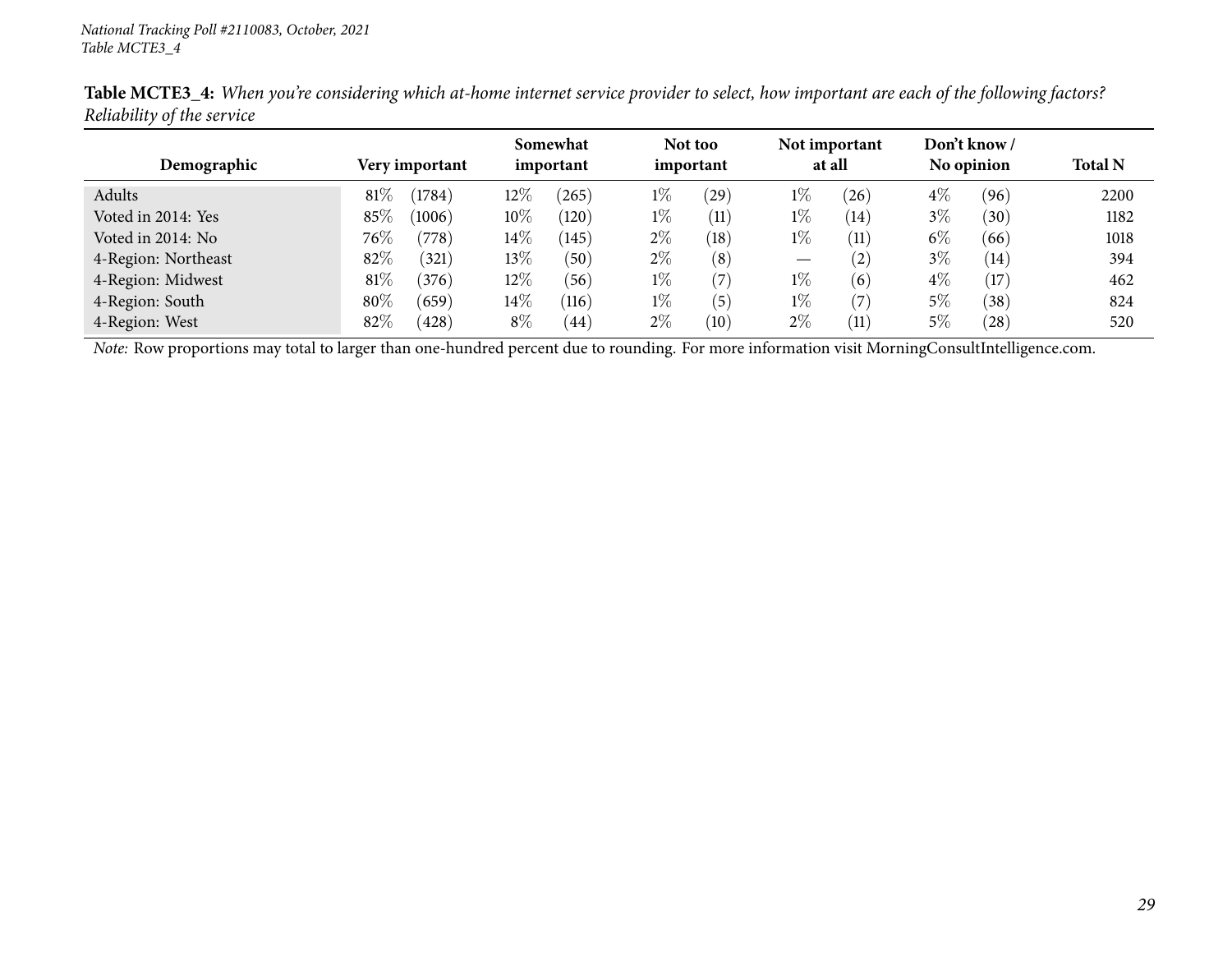Table MCTE3\_5: When you're considering which at-home internet service provider to select, how important are each of the following factors? *Security*

<span id="page-29-0"></span>

| Demographic              | Very important |        |        | Somewhat<br>important |       | Not too<br>important |                                   | Not important<br>at all |       | Don't know/<br>No opinion | <b>Total N</b> |
|--------------------------|----------------|--------|--------|-----------------------|-------|----------------------|-----------------------------------|-------------------------|-------|---------------------------|----------------|
|                          |                |        |        |                       |       |                      |                                   |                         |       |                           |                |
| Adults                   | 75%            | (1644) | 17%    | (384)                 | $2\%$ | (52)                 | $1\%$                             | (27)                    | $4\%$ | (94)                      | 2200           |
| Gender: Male             | 74%            | (784)  | 20%    | (212)                 | $2\%$ | (25)                 | $1\%$                             | (11)                    | $3\%$ | (30)                      | 1062           |
| Gender: Female           | 76%            | (860)  | 15%    | (172)                 | $2\%$ | (27)                 | $1\%$                             | (16)                    | $6\%$ | (64)                      | 1138           |
| Age: 18-34               | 66%            | (433)  | 22%    | (146)                 | $4\%$ | (28)                 | $2\%$                             | (12)                    | $6\%$ | (36)                      | 655            |
| Age: 35-44               | 71%            | (255)  | 20%    | (71)                  | $3\%$ | (10)                 | $1\%$                             | (4)                     | $5\%$ | (18)                      | 358            |
| Age: 45-64               | 79%            | (596)  | 14%    | (107)                 | $1\%$ | (7)                  | $1\%$                             | (10)                    | $4\%$ | (31)                      | 751            |
| Age: 65+                 | 83%            | (361)  | 14%    | (59)                  | $1\%$ | (6)                  |                                   | (1)                     | $2\%$ | (9)                       | 436            |
| GenZers: 1997-2012       | 63%            | (133)  | 25%    | (52)                  | $6\%$ | (12)                 | $\overbrace{\phantom{12322111}}$  | (0)                     | $6\%$ | (13)                      | 210            |
| Millennials: 1981-1996   | 68%            | (453)  | $21\%$ | (141)                 | $3\%$ | (23)                 | $2\%$                             | (15)                    | $5\%$ | (32)                      | 664            |
| GenXers: 1965-1980       | 76%            | (398)  | 16%    | (83)                  | $1\%$ | (6)                  | $2\%$                             | (8)                     | $6\%$ | (31)                      | 526            |
| Baby Boomers: 1946-1964  | 83%            | (592)  | 14%    | (101)                 | $1\%$ | (8)                  | $1\%$                             | (4)                     | $2\%$ | (12)                      | 717            |
| PID: Dem (no lean)       | $74\%$         | (654)  | 19%    | (166)                 | $2\%$ | (20)                 | $1\%$                             | (12)                    | $3\%$ | (26)                      | 879            |
| PID: Ind (no lean)       | 75%            | (532)  | $16\%$ | (113)                 | $3\%$ | (19)                 | $\overbrace{\phantom{123221111}}$ | (3)                     | $6\%$ | (41)                      | 708            |
| PID: Rep (no lean)       | 75%            | (458)  | 17%    | (105)                 | $2\%$ | (13)                 | $2\%$                             | (11)                    | $4\%$ | (27)                      | 614            |
| PID/Gender: Dem Men      | 73%            | (328)  | 21%    | (96)                  | $2\%$ | (9)                  | $2\%$                             | (7)                     | $2\%$ | (9)                       | 449            |
| PID/Gender: Dem Women    | 76%            | (327)  | $16\%$ | (71)                  | $3\%$ | (11)                 | $1\%$                             | (5)                     | $4\%$ | (17)                      | 429            |
| PID/Gender: Ind Men      | 77%            | (258)  | 17%    | (56)                  | $3\%$ | (8)                  | $1\%$                             | (2)                     | $4\%$ | (13)                      | 337            |
| PID/Gender: Ind Women    | 74%            | (274)  | 15%    | (57)                  | $3\%$ | (11)                 |                                   | (1)                     | 7%    | (28)                      | 370            |
| PID/Gender: Rep Men      | 72%            | (198)  | 22%    | (61)                  | $3\%$ | (7)                  | $1\%$                             | (2)                     | $3\%$ | (8)                       | 276            |
| PID/Gender: Rep Women    | 77\%           | (260)  | 13%    | (44)                  | $2\%$ | (5)                  | $3\%$                             | (10)                    | $6\%$ | (20)                      | 338            |
| Ideo: Liberal (1-3)      | $71\%$         | (456)  | $21\%$ | (132)                 | $3\%$ | (22)                 | $2\%$                             | (11)                    | $3\%$ | (17)                      | 637            |
| Ideo: Moderate (4)       | 78%            | (564)  | 16%    | (112)                 | $2\%$ | (14)                 | $\overbrace{\phantom{12322111}}$  | (3)                     | $4\%$ | (27)                      | 721            |
| Ideo: Conservative (5-7) | 75%            | (505)  | 18%    | (124)                 | $2\%$ | (12)                 | $2\%$                             | (11)                    | $3\%$ | (24)                      | 676            |
| Educ: < College          | 75%            | (1130) | 16%    | (242)                 | $3\%$ | (40)                 | $1\%$                             | (17)                    | $6\%$ | (83)                      | 1512           |
| Educ: Bachelors degree   | 73%            | (324)  | 22%    | (97)                  | $2\%$ | (8)                  | $2\%$                             | (8)                     | $2\%$ | (7)                       | 444            |
| Educ: Post-grad          | 78%            | (190)  | 18%    | (45)                  | $2\%$ | (4)                  | $1\%$                             | (2)                     | $2\%$ | (4)                       | 244            |
| Income: Under 50k        | 73%            | (927)  | 17%    | (214)                 | $3\%$ | (38)                 | $1\%$                             | (18)                    | $6\%$ | (76)                      | 1274           |
| Income: 50k-100k         | 78%            | (484)  | 18%    | (114)                 | $2\%$ | (12)                 | $1\%$                             | (5)                     | $1\%$ | (9)                       | 623            |
| Income: 100k+            | 77\%           | (233)  | 18%    | (55)                  | $1\%$ | (2)                  | $1\%$                             | (4)                     | $3\%$ | (9)                       | 303            |
| Ethnicity: White         | 74%            | (1281) | 18%    | (304)                 | $2\%$ | (39)                 | $1\%$                             | (23)                    | $4\%$ | (75)                      | 1722           |
| Ethnicity: Hispanic      | 74%            | (258)  | 19%    | (67)                  | $3\%$ | (9)                  | $1\%$                             | (4)                     | $3\%$ | (11)                      | 349            |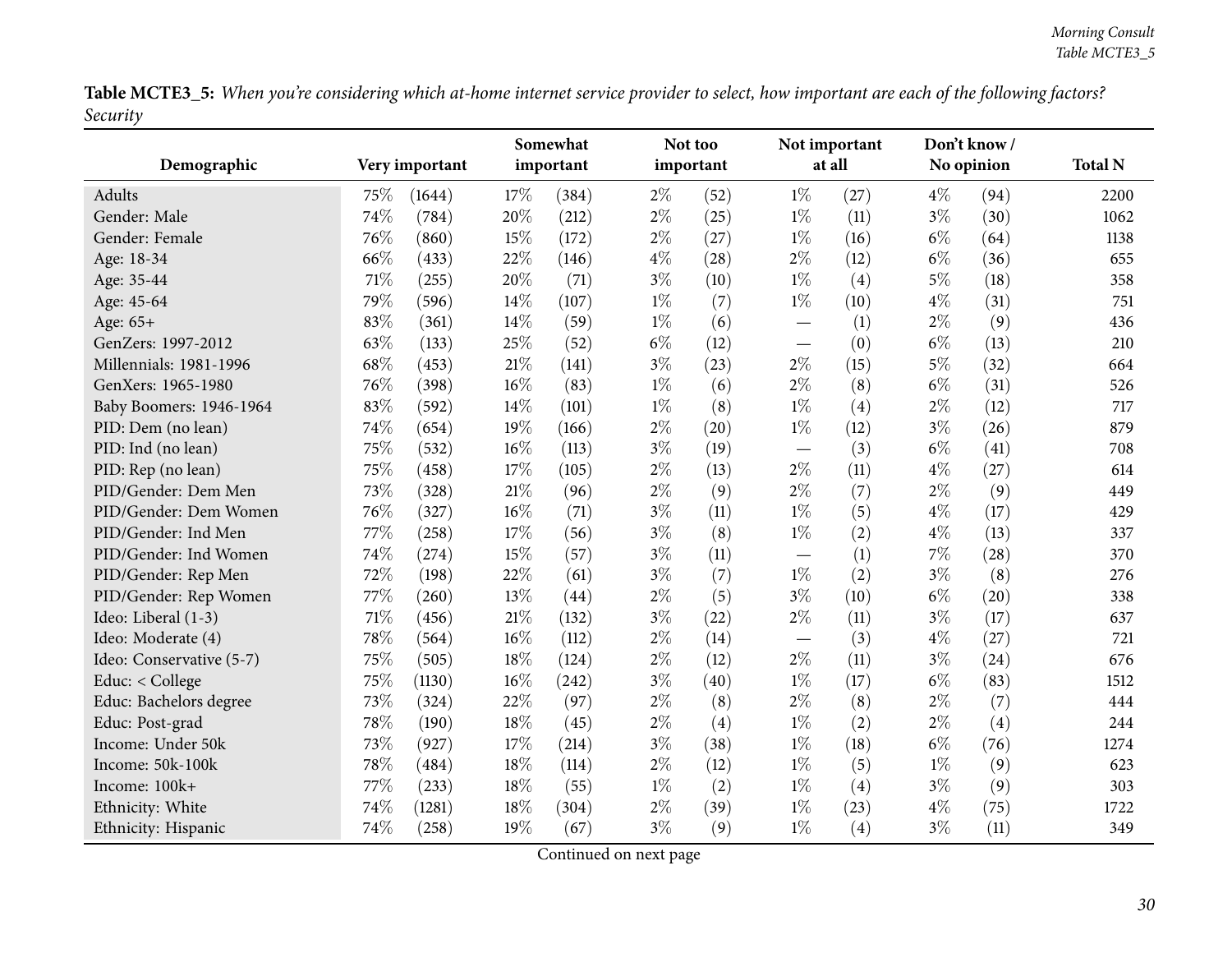|          |  |  | Table MCTE3_5: When you're considering which at-home internet service provider to select, how important are each of the following factors? |
|----------|--|--|--------------------------------------------------------------------------------------------------------------------------------------------|
| Security |  |  |                                                                                                                                            |

|                                   |      |                |        | Somewhat  |       | Not too   |       | Not important |                               | Don't know/ |                |
|-----------------------------------|------|----------------|--------|-----------|-------|-----------|-------|---------------|-------------------------------|-------------|----------------|
| Demographic                       |      | Very important |        | important |       | important |       | at all        |                               | No opinion  | <b>Total N</b> |
| Adults                            | 75\% | (1644)         | 17%    | (384)     | $2\%$ | (52)      | $1\%$ | (27)          | $4\%$                         | (94)        | 2200           |
| Ethnicity: Black                  | 75%  | (206)          | 17%    | (48)      | $3\%$ | (9)       | $1\%$ | (2)           | $3\%$                         | (9)         | 274            |
| Ethnicity: Other                  | 77%  | (157)          | 16%    | (32)      | $2\%$ | (4)       | $1\%$ | (2)           | $5\%$                         | (10)        | 204            |
| All Christian                     | 79%  | (773)          | 15%    | (151)     | $2\%$ | (18)      | $1\%$ | (12)          | $2\%$                         | (23)        | 977            |
| All Non-Christian                 | 72%  | (86)           | $20\%$ | (24)      | $2\%$ | (2)       | $2\%$ | (2)           | $4\%$                         | (4)         | 119            |
| Atheist                           | 64%  | (62)           | 24%    | (24)      | $6\%$ | (6)       |       | (0)           | $6\%$                         | (6)         | 97             |
| Agnostic/Nothing in particular    | 69%  | (438)          | $21\%$ | (132)     | $4\%$ | (22)      | $1\%$ | (9)           | $5\%$                         | (34)        | 635            |
| Something Else                    | 77%  | (284)          | $14\%$ | (53)      | $1\%$ | (4)       | $1\%$ | (4)           | 7%                            | (26)        | 371            |
| Religious Non-Protestant/Catholic | 71%  | (97)           | 20%    | (27)      | $2\%$ | (2)       | $3\%$ | (5)           | $4\%$                         | (6)         | 137            |
| Evangelical                       | 81%  | (462)          | 13%    | (73)      | $1\%$ | (5)       | $2\%$ | (9)           | $3\%$                         | (20)        | 569            |
| Non-Evangelical                   | 77%  | (576)          | $17\%$ | (126)     | $2\%$ | (15)      |       | (3)           | $4\%$                         | (28)        | 747            |
| Community: Urban                  | 76%  | (498)          | $16\%$ | (105)     | $2\%$ | (15)      | $1\%$ | (10)          | $4\%$                         | (28)        | 656            |
| Community: Suburban               | 76%  | (755)          | 18%    | (183)     | $2\%$ | (19)      | $1\%$ | (7)           | $3\%$                         | (34)        | 998            |
| Community: Rural                  | 72%  | (391)          | 17%    | (95)      | $3\%$ | (18)      | $2\%$ | (10)          | $6\%$                         | (32)        | 546            |
| Employ: Private Sector            | 76%  | (517)          | 19%    | (128)     | $2\%$ | (16)      | $1\%$ | (8)           | $2\%$                         | (13)        | 682            |
| Employ: Government                | 68%  | (77)           | 24%    | (27)      | $4\%$ | (5)       | $4\%$ | (5)           | $\overbrace{\phantom{13333}}$ | (0)         | 114            |
| Employ: Self-Employed             | 70%  | (147)          | 22%    | (47)      | $3\%$ | (7)       | $1\%$ | (3)           | $3\%$                         | (7)         | 211            |
| Employ: Homemaker                 | 72%  | (120)          | 15%    | (26)      | $3\%$ | (4)       | $2\%$ | (3)           | $8\%$                         | (13)        | 167            |
| Employ: Student                   | 62%  | (46)           | 29%    | (22)      | —     | (0)       | $1\%$ | (1)           | $8\%$                         | (6)         | 74             |
| Employ: Retired                   | 81%  | (397)          | 14%    | (69)      | $1\%$ | (5)       | $1\%$ | (4)           | $3\%$                         | (16)        | 491            |
| Employ: Unemployed                | 72%  | (214)          | 15%    | (44)      | $3\%$ | (8)       | $1\%$ | (3)           | 9%                            | (27)        | 297            |
| Employ: Other                     | 76%  | (125)          | 13%    | (21)      | $3\%$ | (5)       | $1\%$ | (2)           | 7%                            | (12)        | 165            |
| Military HH: Yes                  | 81%  | (255)          | 12%    | (38)      | $2\%$ | (5)       | $2\%$ | (6)           | $3\%$                         | (11)        | 316            |
| Military HH: No                   | 74%  | (1389)         | $18\%$ | (345)     | $2\%$ | (47)      | $1\%$ | (20)          | $4\%$                         | (83)        | 1884           |
| RD/WT: Right Direction            | 73%  | (673)          | $20\%$ | (182)     | $2\%$ | (21)      | $1\%$ | (10)          | $4\%$                         | (36)        | 921            |
| RD/WT: Wrong Track                | 76%  | (971)          | $16\%$ | (202)     | $2\%$ | (31)      | $1\%$ | (17)          | $5\%$                         | (58)        | 1279           |
| Biden Job Approve                 | 74%  | (803)          | 19%    | (209)     | $3\%$ | (28)      | $1\%$ | (15)          | $3\%$                         | (33)        | 1088           |
| Biden Job Disapprove              | 77%  | (769)          | $16\%$ | (155)     | $2\%$ | (22)      | $1\%$ | (10)          | $4\%$                         | (41)        | 997            |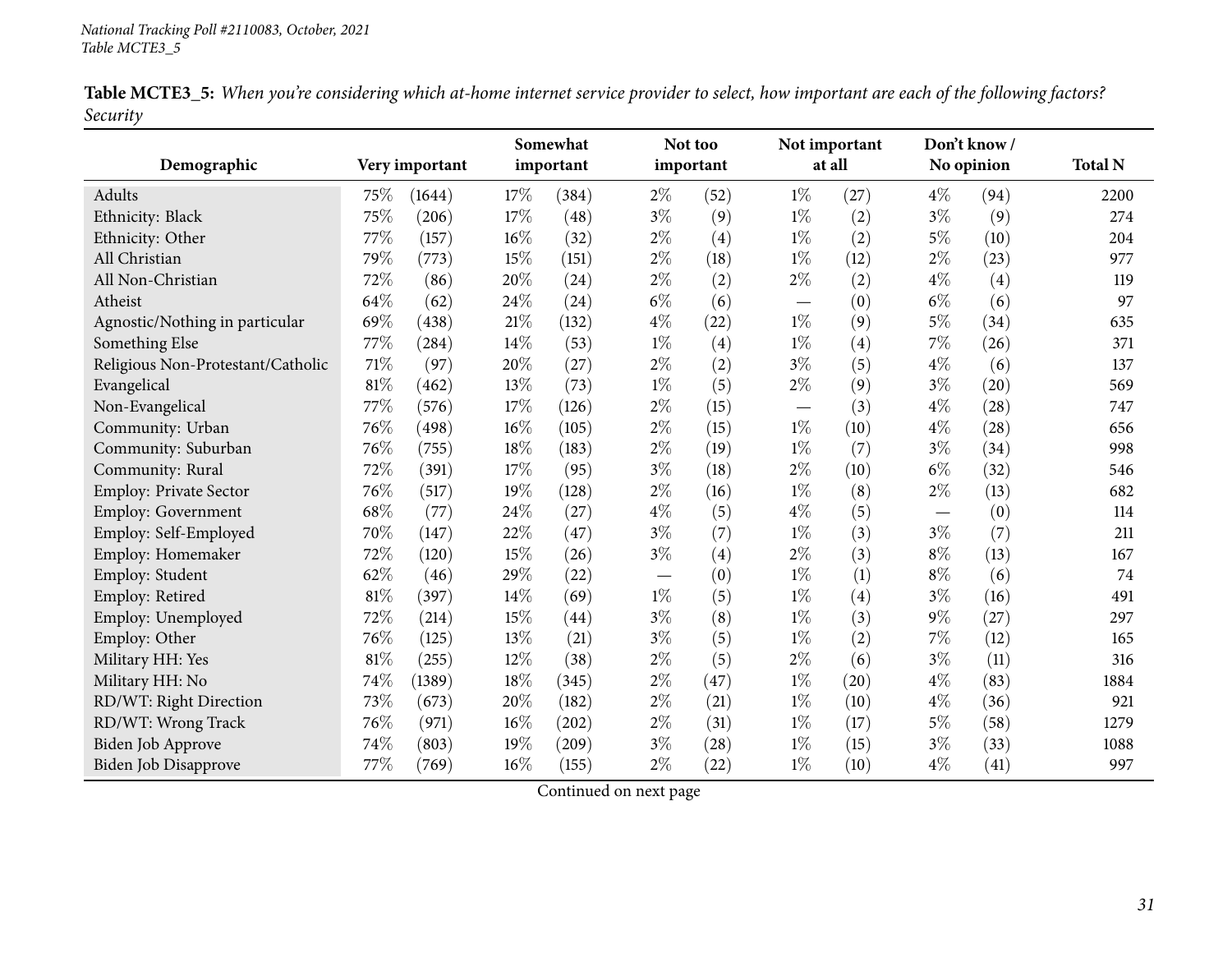Table MCTE3\_5: When you're considering which at-home internet service provider to select, how important are each of the following factors? *Security*

|                                      |      |                | Somewhat<br>important |       |       | Not too   | Not important<br>at all |      | Don't know / |            |                |
|--------------------------------------|------|----------------|-----------------------|-------|-------|-----------|-------------------------|------|--------------|------------|----------------|
| Demographic                          |      | Very important |                       |       |       | important |                         |      |              | No opinion | <b>Total N</b> |
| Adults                               | 75\% | (1644)         | 17%                   | (384) | $2\%$ | (52)      | $1\%$                   | (27) | $4\%$        | (94)       | 2200           |
| Biden Job Strongly Approve           | 78%  | (422)          | 16%                   | (86)  | $2\%$ | (9)       | $2\%$                   | (11) | $3\%$        | (16)       | 543            |
| Biden Job Somewhat Approve           | 70%  | (381)          | 23%                   | (123) | $4\%$ | (20)      | $1\%$                   | (4)  | $3\%$        | (17)       | 545            |
| Biden Job Somewhat Disapprove        | 76%  | (231)          | 16%                   | (49)  | $3\%$ | (9)       | $1\%$                   | (4)  | $4\%$        | (11)       | 305            |
| Biden Job Strongly Disapprove        | 78%  | (537)          | 15%                   | (106) | $2\%$ | (13)      | $1\%$                   | (6)  | $4\%$        | (30)       | 692            |
| Favorable of Biden                   | 75%  | (844)          | 19%                   | (209) | $2\%$ | (25)      | $1\%$                   | (12) | $3\%$        | (33)       | 1122           |
| Unfavorable of Biden                 | 76%  | (751)          | $16\%$                | (162) | $2\%$ | (21)      | $2\%$                   | (15) | $4\%$        | (35)       | 984            |
| Very Favorable of Biden              | 79%  | (449)          | 14\%                  | (82)  | $1\%$ | (8)       | $1\%$                   | (7)  | $4\%$        | (20)       | 566            |
| Somewhat Favorable of Biden          | 71%  | (394)          | 23%                   | (127) | $3\%$ | (18)      | $1\%$                   | (4)  | $2\%$        | (13)       | 556            |
| Somewhat Unfavorable of Biden        | 74%  | (191)          | 20%                   | (52)  | $2\%$ | (4)       | $3\%$                   | (7)  | $2\%$        | (5)        | 259            |
| Very Unfavorable of Biden            | 77%  | (560)          | 15%                   | (111) | $2\%$ | (17)      | $1\%$                   | (8)  | $4\%$        | (30)       | 725            |
| #1 Issue: Economy                    | 76%  | (624)          | 18%                   | (147) | $3\%$ | (22)      | $1\%$                   | (9)  | $2\%$        | (19)       | 820            |
| #1 Issue: Security                   | 79%  | (234)          | 15%                   | (46)  | $1\%$ | (4)       | $1\%$                   | (2)  | $3\%$        | (10)       | 296            |
| #1 Issue: Health Care                | 69%  | (221)          | $21\%$                | (66)  | $2\%$ | (6)       | $2\%$                   | (5)  | 7%           | (22)       | 320            |
| #1 Issue: Medicare / Social Security | 82%  | (240)          | $11\%$                | (33)  | $2\%$ | (7)       |                         | (1)  | $4\%$        | (12)       | 292            |
| #1 Issue: Women's Issues             | 64%  | (88)           | 19%                   | (26)  | $4\%$ | (6)       | $3\%$                   | (4)  | $9\%$        | (13)       | 137            |
| #1 Issue: Education                  | 63%  | (55)           | 28\%                  | (25)  | $3\%$ | (3)       | $1\%$                   | (0)  | $5\%$        | (4)        | 88             |
| #1 Issue: Energy                     | 66%  | (70)           | $21\%$                | (22)  | $3\%$ | (3)       | $5\%$                   | (6)  | $5\%$        | (5)        | 106            |
| #1 Issue: Other                      | 79%  | (110)          | 14%                   | (19)  | $1\%$ | (1)       |                         | (0)  | $7\%$        | (9)        | 140            |
| 2020 Vote: Joe Biden                 | 76%  | (778)          | 18%                   | (188) | $2\%$ | (22)      | $1\%$                   | (10) | $3\%$        | (26)       | 1024           |
| 2020 Vote: Donald Trump              | 77%  | (514)          | 16%                   | (107) | $2\%$ | (14)      | 2%                      | (10) | $4\%$        | (24)       | 668            |
| 2020 Vote: Other                     | 76%  | (53)           | 17%                   | (12)  |       | (0)       | $3\%$                   | (2)  | $4\%$        | (2)        | 69             |
| 2020 Vote: Didn't Vote               | 68\% | (296)          | 18%                   | (77)  | $4\%$ | (16)      | $1\%$                   | (5)  | 10%          | (42)       | 435            |
| 2018 House Vote: Democrat            | 78%  | (610)          | $16\%$                | (124) | $2\%$ | (17)      | $1\%$                   | (8)  | $2\%$        | (17)       | 778            |
| 2018 House Vote: Republican          | 77%  | (418)          | 18%                   | (95)  | $2\%$ | (8)       | $1\%$                   | (6)  | $3\%$        | (14)       | 542            |
| 2018 House Vote: Someone else        | 75%  | (54)           | $14\%$                | (10)  | $2\%$ | (2)       | $1\%$                   | (0)  | $8\%$        | (6)        | 73             |
| 2016 Vote: Hillary Clinton           | 78%  | (583)          | 17%                   | (124) | $2\%$ | (13)      | $1\%$                   | (9)  | $2\%$        | (17)       | 746            |
| 2016 Vote: Donald Trump              | 77%  | (487)          | 17%                   | (105) | $2\%$ | (12)      | $1\%$                   | (7)  | $3\%$        | (20)       | 632            |
| 2016 Vote: Other                     | 72%  | (77)           | 23%                   | (25)  | $1\%$ | (1)       | $1\%$                   | (1)  | $3\%$        | (4)        | 107            |
| 2016 Vote: Didn't Vote               | 69%  | (491)          | 18%                   | (129) | $4\%$ | (25)      | $1\%$                   | (10) | 7%           | (53)       | 707            |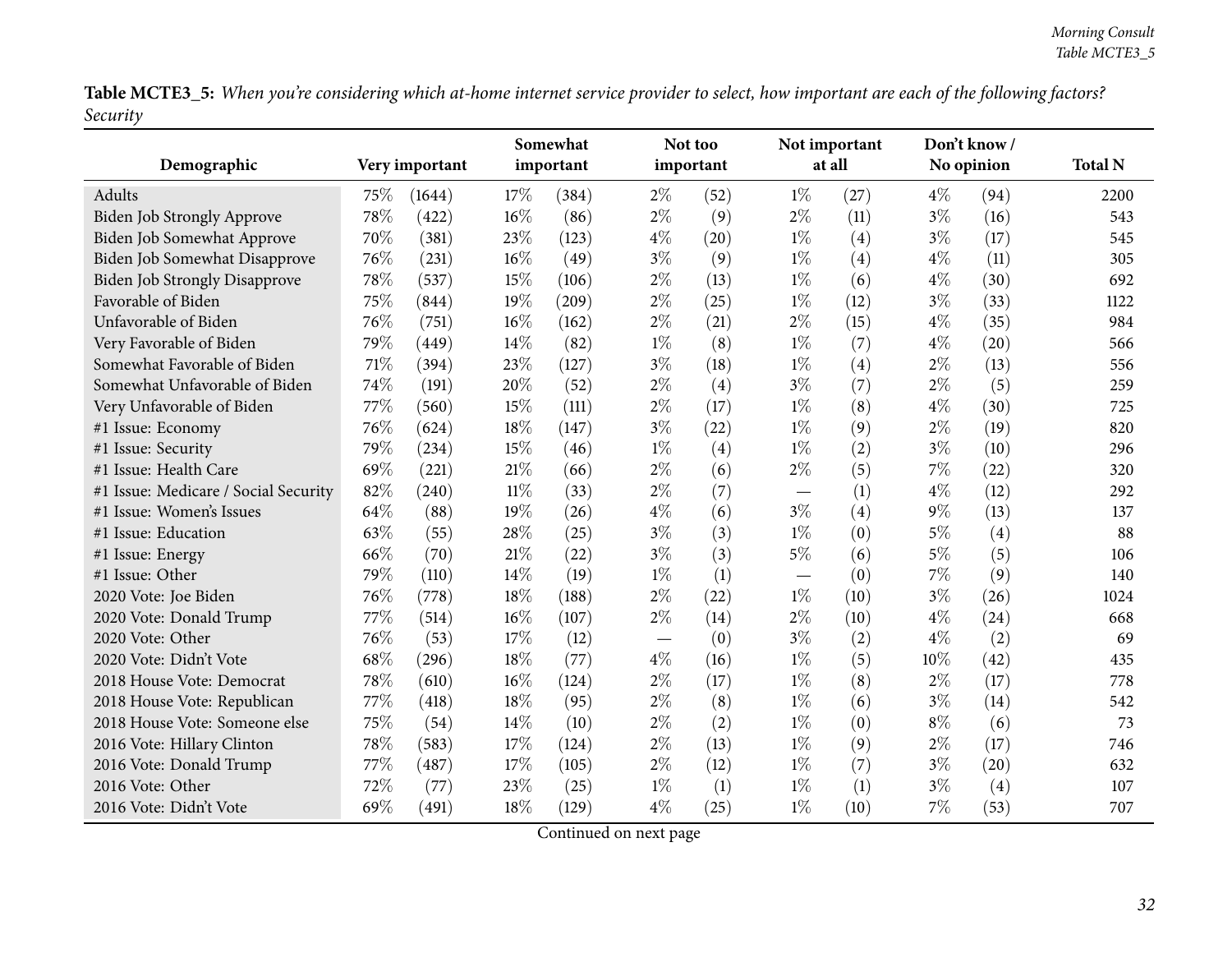| Demographic         | Very important       | Somewhat<br>important       | Not too<br>important    | Not important<br>at all | Don't know /<br>No opinion | <b>Total N</b> |
|---------------------|----------------------|-----------------------------|-------------------------|-------------------------|----------------------------|----------------|
| Adults              | $75\%$<br>(1644)     | 17%<br>(384)                | $2\%$<br>(52)           | $1\%$<br>$^{'}27)$      | $4\%$<br>(94)              | 2200           |
| Voted in 2014: Yes  | 79 $\%$<br>(928)     | $16\%$<br>(186)             | $2\%$<br>(22)           | $1\%$<br>(13)           | $3\%$<br>(33)              | 1182           |
| Voted in 2014: No   | 70%<br>(716)         | $19\%$<br>(198)             | $3\%$<br>$^{\prime}30)$ | $1\%$<br>(14)           | $6\%$<br>(61)              | 1018           |
| 4-Region: Northeast | $75\%$<br>$^{'}295)$ | 17%<br>(68)                 | $3\%$<br>(13)           | $\left(1\right)$        | $4\%$<br>(18)              | 394            |
| 4-Region: Midwest   | 73\%<br>(338)        | 20%<br>(90)                 | $3\%$<br>(16)           | $1\%$<br>(7)            | $2\%$<br>(11)              | 462            |
| 4-Region: South     | $75\%$<br>(614)      | $18\%$<br>(146)             | $2\%$<br>(19)           | $1\%$<br>(11)           | $4\%$<br>(35)              | 824            |
| 4-Region: West      | $76\%$<br>(396)      | $15\%$<br>$\left(80\right)$ | $1\%$<br>(5)            | $2\%$<br>(9)            | $6\%$<br>(30)              | 520            |

Table MCTE3\_5: When you're considering which at-home internet service provider to select, how important are each of the following factors? *Security*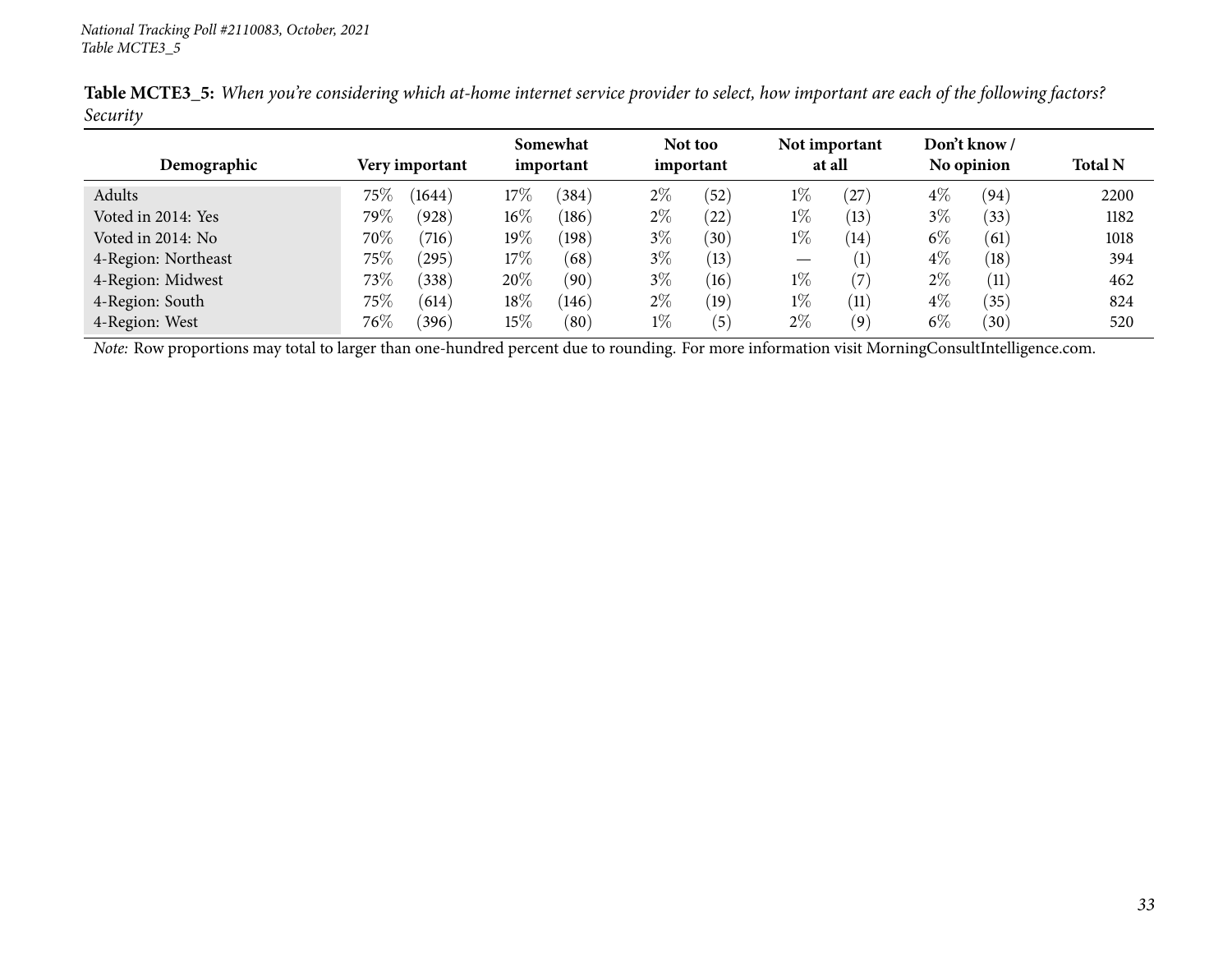Table MCTE3\_6: When you're considering which at-home internet service provider to select, how important are each of the following factors? *Bundling options*

<span id="page-33-0"></span>

|                          |        |                | Somewhat<br>Not too |           |        | Not important |        |        | Don't know/ |            |                |
|--------------------------|--------|----------------|---------------------|-----------|--------|---------------|--------|--------|-------------|------------|----------------|
| Demographic              |        | Very important |                     | important |        | important     |        | at all |             | No opinion | <b>Total N</b> |
| Adults                   | 32%    | (699)          | 30%                 | (666)     | 19%    | (408)         | 13%    | (284)  | $7\%$       | (144)      | 2200           |
| Gender: Male             | 31%    | (325)          | 32%                 | (342)     | 20%    | (212)         | 13%    | (137)  | $4\%$       | (46)       | 1062           |
| Gender: Female           | 33%    | (374)          | 28%                 | (324)     | 17%    | (195)         | 13%    | (147)  | $9\%$       | (98)       | 1138           |
| Age: 18-34               | 32%    | (211)          | 32%                 | (211)     | 19%    | (122)         | $9\%$  | (58)   | $8\%$       | (53)       | 655            |
| Age: 35-44               | 37%    | (131)          | 28%                 | (100)     | 16%    | (58)          | $9\%$  | (32)   | 10%         | (36)       | 358            |
| Age: 45-64               | 29%    | (214)          | $31\%$              | (236)     | 19%    | (142)         | 16%    | (122)  | $5\%$       | (36)       | 751            |
| Age: 65+                 | 33%    | (142)          | 27%                 | (119)     | 20%    | (85)          | 16%    | (71)   | $4\%$       | (19)       | 436            |
| GenZers: 1997-2012       | $29\%$ | (61)           | 33%                 | (70)      | 20%    | (42)          | $8\%$  | (16)   | 10%         | (21)       | 210            |
| Millennials: 1981-1996   | 36%    | (237)          | 30%                 | (202)     | 17%    | (112)         | 9%     | (61)   | $8\%$       | (53)       | 664            |
| GenXers: 1965-1980       | 28%    | (149)          | 29%                 | (150)     | 20%    | (104)         | 16%    | (82)   | $8\%$       | (40)       | 526            |
| Baby Boomers: 1946-1964  | 32%    | (228)          | 30%                 | (218)     | 19%    | (136)         | 16%    | (116)  | $3\%$       | (19)       | 717            |
| PID: Dem (no lean)       | 35%    | (311)          | 30%                 | (265)     | 17%    | (146)         | 12%    | (106)  | $6\%$       | (50)       | 879            |
| PID: Ind (no lean)       | 25%    | (174)          | 31%                 | (223)     | $21\%$ | (152)         | 14%    | (100)  | $8\%$       | (59)       | 708            |
| PID: Rep (no lean)       | 35%    | (213)          | 29%                 | (178)     | 18%    | (110)         | 13%    | (77)   | $6\%$       | (35)       | 614            |
| PID/Gender: Dem Men      | 37%    | (165)          | 34%                 | (151)     | 16%    | (72)          | $11\%$ | (49)   | $3\%$       | (12)       | 449            |
| PID/Gender: Dem Women    | 34%    | (147)          | 26%                 | (114)     | 17%    | (74)          | 13%    | (57)   | $9\%$       | (38)       | 429            |
| PID/Gender: Ind Men      | 20%    | (69)           | 32%                 | (109)     | 25%    | (86)          | 15%    | (50)   | 7%          | (24)       | 337            |
| PID/Gender: Ind Women    | 28%    | (106)          | 31%                 | (114)     | 18%    | (66)          | 13%    | (50)   | $9\%$       | (35)       | 370            |
| PID/Gender: Rep Men      | 33%    | (91)           | 30%                 | (82)      | 20%    | (54)          | 14%    | (38)   | $4\%$       | (10)       | 276            |
| PID/Gender: Rep Women    | 36%    | (122)          | 29%                 | (97)      | 16%    | (55)          | 12%    | (39)   | 7%          | (25)       | 338            |
| Ideo: Liberal (1-3)      | 33%    | (209)          | 29%                 | (186)     | 19%    | (122)         | 14%    | (91)   | $5\%$       | (29)       | 637            |
| Ideo: Moderate (4)       | 29%    | (211)          | 33%                 | (242)     | 20%    | (141)         | $11\%$ | (81)   | 7%          | (47)       | 721            |
| Ideo: Conservative (5-7) | 33%    | (221)          | 30%                 | (205)     | 17%    | (118)         | 15%    | (99)   | $5\%$       | (34)       | 676            |
| Educ: < College          | 32%    | (485)          | 29%                 | (433)     | 19%    | (282)         | 13%    | (194)  | $8\%$       | (119)      | 1512           |
| Educ: Bachelors degree   | 31%    | (139)          | 32%                 | (142)     | 18%    | (80)          | 15%    | (65)   | $4\%$       | (18)       | 444            |
| Educ: Post-grad          | $31\%$ | (75)           | 37%                 | (92)      | 19%    | (46)          | 10%    | (25)   | $3\%$       | (7)        | 244            |
| Income: Under 50k        | 31%    | (394)          | 28%                 | (352)     | 18%    | (226)         | 15%    | (190)  | $9\%$       | (111)      | 1274           |
| Income: 50k-100k         | 31%    | (191)          | 34%                 | (214)     | $21\%$ | (130)         | $11\%$ | (68)   | $3\%$       | (20)       | 623            |
| Income: 100k+            | 38%    | (114)          | 33%                 | (101)     | 17%    | (51)          | $8\%$  | (25)   | $4\%$       | (12)       | 303            |
| Ethnicity: White         | 31%    | (535)          | 30%                 | (515)     | 19%    | (324)         | 14%    | (239)  | $6\%$       | (109)      | 1722           |
| Ethnicity: Hispanic      | 34%    | (121)          | 30%                 | (106)     | 20%    | (69)          | $8\%$  | (28)   | 7%          | (25)       | 349            |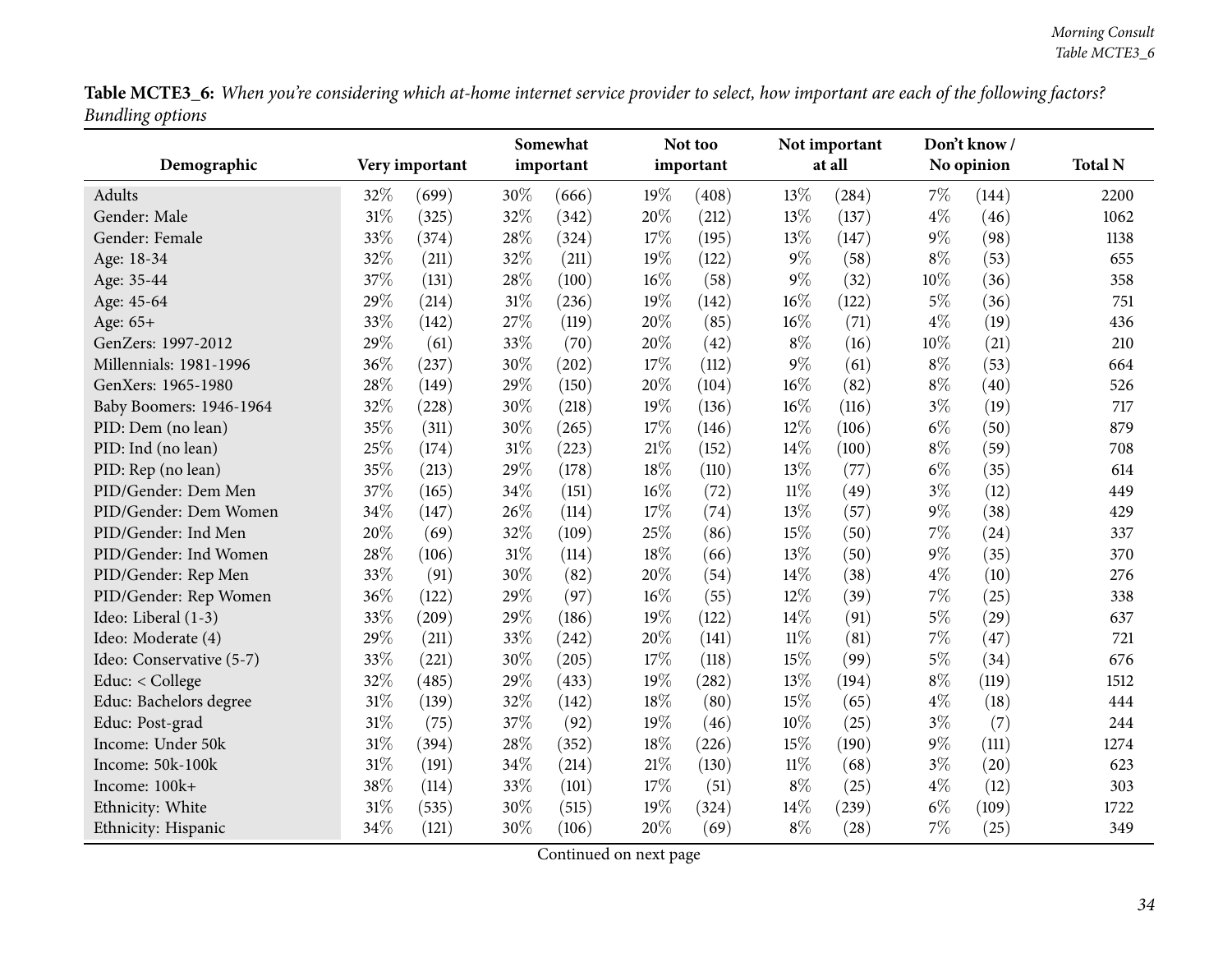| Table MCTE3_6: When you're considering which at-home internet service provider to select, how important are each of the following factors? |  |  |
|--------------------------------------------------------------------------------------------------------------------------------------------|--|--|
| <b>Bundling options</b>                                                                                                                    |  |  |

|                                   |        |                | Somewhat |           | Not too |           |        | Not important |        | Don't know/ |                |
|-----------------------------------|--------|----------------|----------|-----------|---------|-----------|--------|---------------|--------|-------------|----------------|
| Demographic                       |        | Very important |          | important |         | important |        | at all        |        | No opinion  | <b>Total N</b> |
| Adults                            | 32%    | (699)          | 30%      | (666)     | 19%     | (408)     | 13\%   | (284)         | $7\%$  | (144)       | 2200           |
| Ethnicity: Black                  | 40%    | (109)          | 27%      | (75)      | 17%     | (46)      | $9\%$  | (26)          | 7%     | (18)        | 274            |
| Ethnicity: Other                  | 27%    | (54)           | 38%      | (77)      | 18%     | (38)      | $9\%$  | (19)          | $8\%$  | (16)        | 204            |
| All Christian                     | 34%    | (335)          | 32%      | (315)     | 18%     | (173)     | 12%    | (117)         | $4\%$  | (37)        | 977            |
| All Non-Christian                 | 38%    | (45)           | 31%      | (37)      | $16\%$  | (19)      | 7%     | (9)           | $8\%$  | (10)        | 119            |
| Atheist                           | 15%    | (15)           | 27%      | (27)      | 27%     | (26)      | 23%    | (23)          | $7\%$  | (7)         | 97             |
| Agnostic/Nothing in particular    | $26\%$ | (164)          | $28\%$   | (177)     | 21%     | (135)     | 16%    | (102)         | $9\%$  | (57)        | 635            |
| Something Else                    | 38%    | (140)          | 30%      | (111)     | 15%     | (54)      | 9%     | (34)          | $9\%$  | (32)        | 371            |
| Religious Non-Protestant/Catholic | 35%    | (48)           | 30%      | (41)      | 16%     | (22)      | $11\%$ | (15)          | $8\%$  | (11)        | 137            |
| Evangelical                       | 39%    | (220)          | $31\%$   | (178)     | 14%     | (80)      | $11\%$ | (62)          | $5\%$  | (30)        | 569            |
| Non-Evangelical                   | 33%    | (248)          | 32%      | (239)     | 19%     | (144)     | $11\%$ | (79)          | $5\%$  | (38)        | 747            |
| Community: Urban                  | 39%    | (254)          | 28\%     | (186)     | 16%     | (102)     | 10%    | (66)          | $7\%$  | (47)        | 656            |
| Community: Suburban               | 29%    | (288)          | $34\%$   | (335)     | 20%     | (200)     | $12\%$ | (120)         | $6\%$  | (55)        | 998            |
| Community: Rural                  | 29%    | (156)          | 27%      | (145)     | 19%     | (106)     | 18%    | (97)          | $8\%$  | (42)        | 546            |
| Employ: Private Sector            | 32%    | (216)          | 34%      | (233)     | 20%     | (137)     | $11\%$ | (73)          | $3\%$  | (23)        | 682            |
| Employ: Government                | 38%    | (44)           | 25%      | (29)      | 23%     | (26)      | 10%    | (11)          | $3\%$  | (4)         | 114            |
| Employ: Self-Employed             | 29%    | (62)           | 28%      | (59)      | 21%     | (44)      | 16%    | (34)          | $6\%$  | (12)        | 211            |
| Employ: Homemaker                 | 39%    | (65)           | 27%      | (45)      | 9%      | (15)      | 15%    | (25)          | 10%    | (17)        | 167            |
| Employ: Student                   | 29%    | (21)           | 38%      | (28)      | 18%     | (13)      | 7%     | (5)           | $8\%$  | (6)         | 74             |
| Employ: Retired                   | 29%    | (144)          | 30%      | (146)     | 20%     | (96)      | 16%    | (80)          | $5\%$  | (25)        | 491            |
| Employ: Unemployed                | 30%    | (89)           | 32\%     | (95)      | 18%     | (53)      | 10%    | (29)          | $11\%$ | (32)        | 297            |
| Employ: Other                     | 35%    | (58)           | 19%      | (32)      | 14%     | (23)      | 16%    | (27)          | 15%    | (25)        | 165            |
| Military HH: Yes                  | 36%    | (112)          | 29%      | (92)      | $16\%$  | (50)      | 15%    | (47)          | $5\%$  | (15)        | 316            |
| Military HH: No                   | 31%    | (586)          | 30%      | (575)     | 19%     | (358)     | 13%    | (237)         | $7\%$  | (129)       | 1884           |
| RD/WT: Right Direction            | 35%    | (320)          | $31\%$   | (286)     | 16%     | (149)     | 12%    | (109)         | $6\%$  | (56)        | 921            |
| RD/WT: Wrong Track                | 30%    | (378)          | 30%      | (380)     | 20%     | (258)     | 14%    | (174)         | $7\%$  | (88)        | 1279           |
| <b>Biden Job Approve</b>          | 34%    | (368)          | 33%      | (355)     | 17%     | (190)     | $11\%$ | (120)         | $5\%$  | (55)        | 1088           |
| Biden Job Disapprove              | 30%    | (295)          | 29%      | (286)     | 20%     | (202)     | 15%    | (151)         | $6\%$  | (62)        | 997            |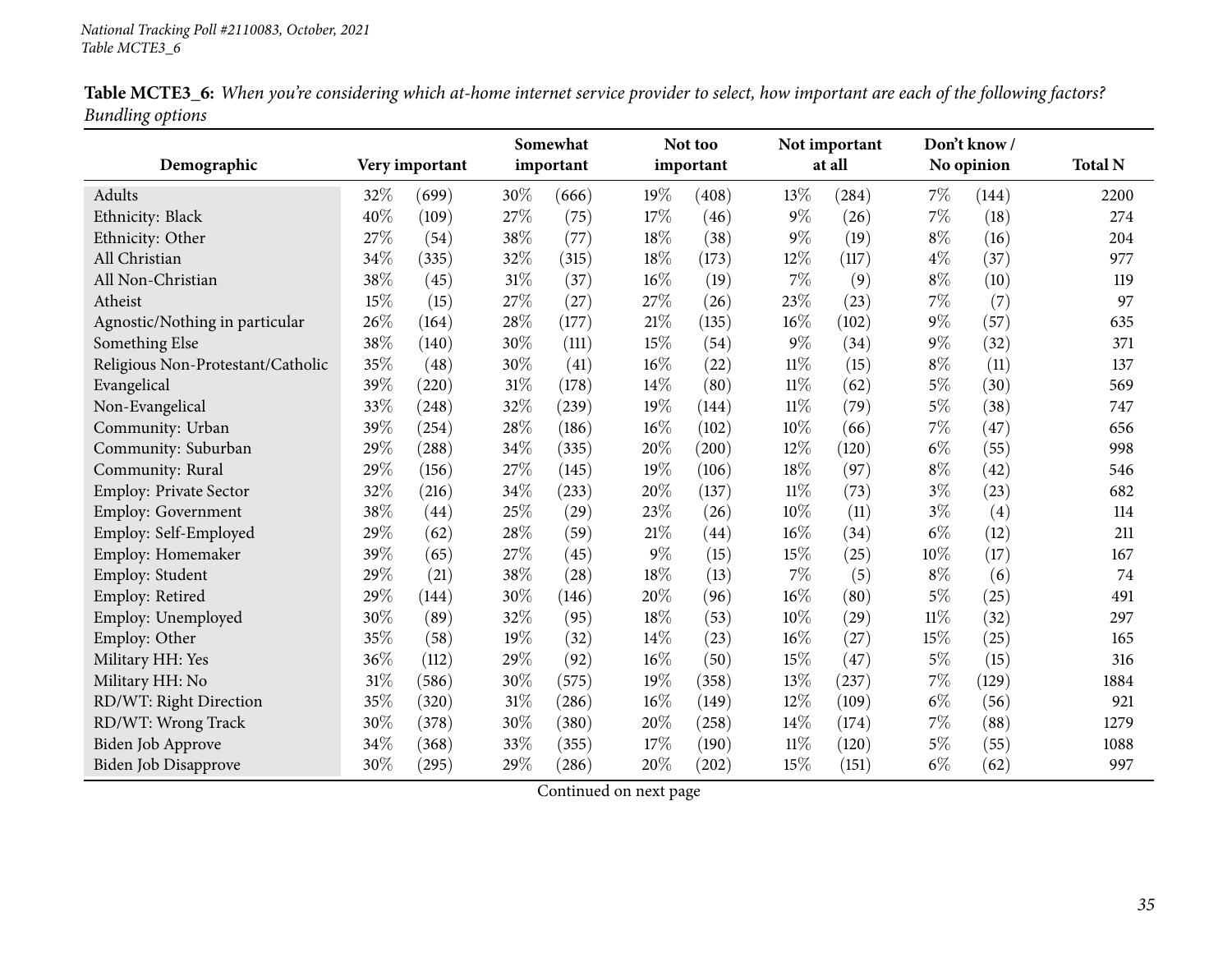Table MCTE3\_6: When you're considering which at-home internet service provider to select, how important are each of the following factors? *Bundling options*

| ပေ                                   |     |                | Somewhat |           |     | Not too   |        | Not important |        | Don't know / |                |
|--------------------------------------|-----|----------------|----------|-----------|-----|-----------|--------|---------------|--------|--------------|----------------|
| Demographic                          |     | Very important |          | important |     | important |        | at all        |        | No opinion   | <b>Total N</b> |
| Adults                               | 32% | (699)          | 30%      | (666)     | 19% | (408)     | 13%    | (284)         | $7\%$  | (144)        | 2200           |
| Biden Job Strongly Approve           | 43% | (235)          | 29%      | (157)     | 10% | (56)      | $11\%$ | (62)          | $6\%$  | (33)         | 543            |
| Biden Job Somewhat Approve           | 24% | (133)          | 36%      | (198)     | 25% | (133)     | $11\%$ | (58)          | $4\%$  | (22)         | 545            |
| Biden Job Somewhat Disapprove        | 25% | (77)           | 30%      | (91)      | 24% | (73)      | 14%    | (44)          | 7%     | (20)         | 305            |
| <b>Biden Job Strongly Disapprove</b> | 32% | (218)          | 28%      | (196)     | 19% | (129)     | 15%    | (107)         | $6\%$  | (42)         | 692            |
| Favorable of Biden                   | 34% | (384)          | 32%      | (354)     | 18% | (200)     | $11\%$ | (129)         | $5\%$  | (56)         | 1122           |
| Unfavorable of Biden                 | 29% | (288)          | 30%      | (293)     | 20% | (194)     | 15%    | (149)         | $6\%$  | (61)         | 984            |
| Very Favorable of Biden              | 42% | (238)          | 27%      | (155)     | 13% | (73)      | 11%    | (65)          | $6\%$  | (35)         | 566            |
| Somewhat Favorable of Biden          | 26% | (146)          | 36%      | (199)     | 23% | (127)     | $11\%$ | (64)          | $4\%$  | (21)         | 556            |
| Somewhat Unfavorable of Biden        | 26% | (68)           | 31%      | (81)      | 23% | (60)      | 14%    | (36)          | $5\%$  | (14)         | 259            |
| Very Unfavorable of Biden            | 30% | (220)          | 29%      | (212)     | 18% | (133)     | 16%    | (113)         | $6\%$  | (47)         | 725            |
| #1 Issue: Economy                    | 32% | (266)          | 31%      | (254)     | 19% | (156)     | 12%    | (102)         | $5\%$  | (43)         | 820            |
| #1 Issue: Security                   | 31% | (92)           | 32%      | (96)      | 17% | (51)      | 15%    | (46)          | $4\%$  | (11)         | 296            |
| #1 Issue: Health Care                | 36% | (116)          | 28%      | (89)      | 16% | (50)      | $11\%$ | (36)          | $9\%$  | (30)         | 320            |
| #1 Issue: Medicare / Social Security | 32% | (94)           | $31\%$   | (91)      | 19% | (55)      | $11\%$ | (33)          | $6\%$  | (18)         | 292            |
| #1 Issue: Women's Issues             | 26% | (35)           | 32%      | (44)      | 21% | (29)      | 11%    | (14)          | 10%    | (14)         | 137            |
| #1 Issue: Education                  | 30% | (27)           | 39%      | (35)      | 15% | (13)      | $6\%$  | (5)           | $10\%$ | (9)          | 88             |
| #1 Issue: Energy                     | 24% | (25)           | 24%      | (26)      | 22% | (23)      | 23%    | (24)          | 7%     | (8)          | 106            |
| #1 Issue: Other                      | 31% | (44)           | 23%      | (32)      | 21% | (29)      | 17%    | (23)          | $8\%$  | (12)         | 140            |
| 2020 Vote: Joe Biden                 | 33% | (336)          | 31%      | (320)     | 19% | (195)     | 12%    | (127)         | $5\%$  | (46)         | 1024           |
| 2020 Vote: Donald Trump              | 31% | (209)          | 32%      | (212)     | 18% | (120)     | 13%    | (88)          | $6\%$  | (39)         | 668            |
| 2020 Vote: Other                     | 21% | (15)           | 34%      | (23)      | 17% | (12)      | 24%    | (17)          | $4\%$  | (2)          | 69             |
| 2020 Vote: Didn't Vote               | 32% | (137)          | 26%      | (111)     | 18% | (78)      | 12%    | (52)          | 13%    | (56)         | 435            |
| 2018 House Vote: Democrat            | 35% | (273)          | 29%      | (227)     | 18% | (142)     | 13\%   | (99)          | $5\%$  | (38)         | 778            |
| 2018 House Vote: Republican          | 33% | (181)          | $31\%$   | (166)     | 18% | (98)      | 14%    | (73)          | $4\%$  | (23)         | 542            |
| 2018 House Vote: Someone else        | 30% | (22)           | 20%      | (15)      | 21% | (15)      | 18%    | (13)          | $11\%$ | (8)          | 73             |
| 2016 Vote: Hillary Clinton           | 35% | (260)          | 30%      | (223)     | 17% | (129)     | 13%    | (97)          | $5\%$  | (37)         | 746            |
| 2016 Vote: Donald Trump              | 33% | (206)          | 30%      | (189)     | 20% | (123)     | 13%    | (83)          | $5\%$  | (31)         | 632            |
| 2016 Vote: Other                     | 18% | (20)           | 33%      | (35)      | 19% | (21)      | 23%    | (25)          | $6\%$  | (6)          | 107            |
| 2016 Vote: Didn't Vote               | 29% | (207)          | 31%      | (219)     | 19% | (133)     | $11\%$ | (79)          | 10%    | (70)         | 707            |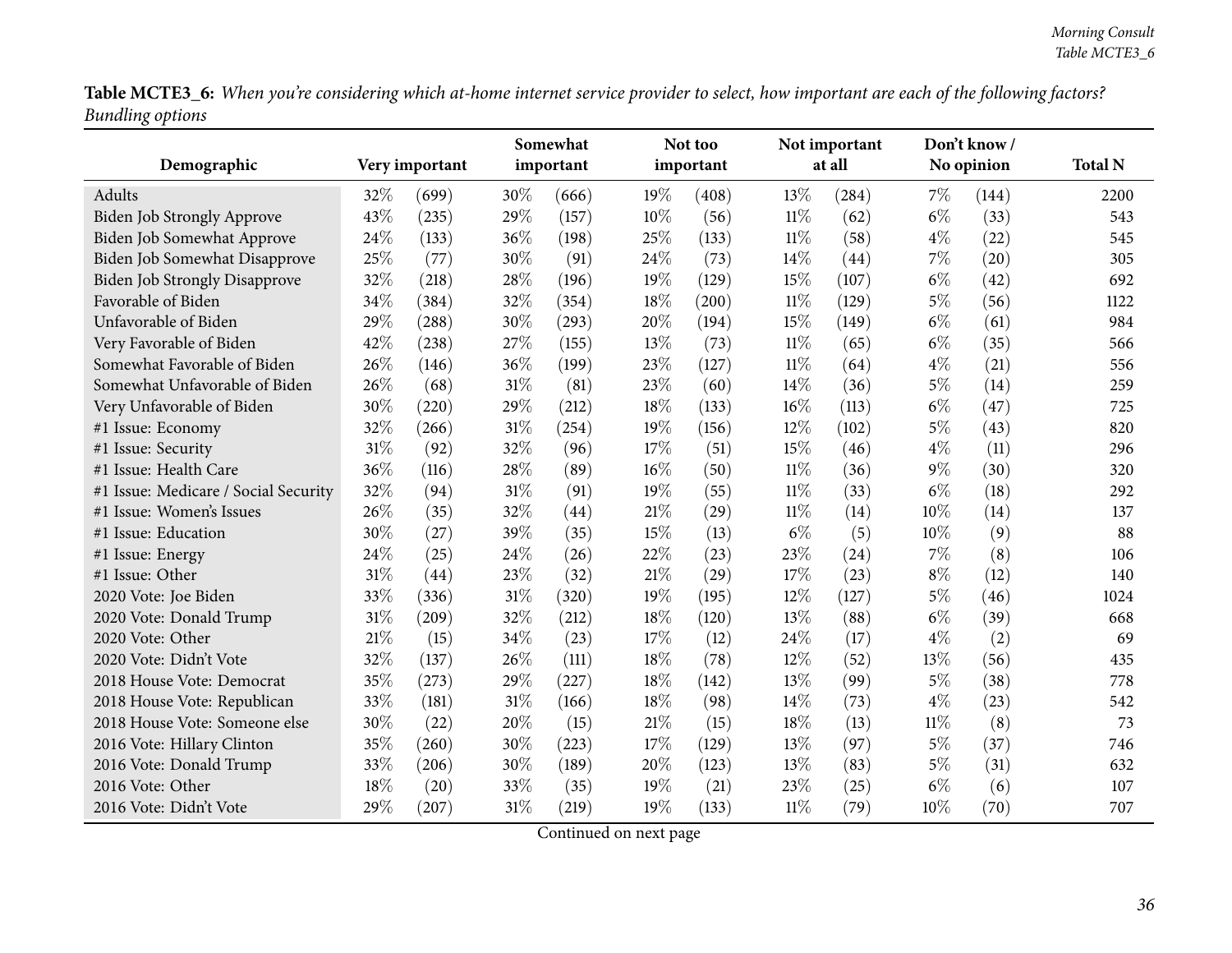| Demographic         |        | Very important | Somewhat<br>important |       |        | Not too<br>important |        | Not important<br>at all |       | Don't know /<br>No opinion | <b>Total N</b> |
|---------------------|--------|----------------|-----------------------|-------|--------|----------------------|--------|-------------------------|-------|----------------------------|----------------|
|                     |        |                |                       |       |        |                      |        |                         |       |                            |                |
| Adults              | $32\%$ | (699)          | 30%                   | (666) | $19\%$ | (408)                | 13%    | (284)                   | $7\%$ | (144)                      | 2200           |
| Voted in 2014: Yes  | 34\%   | (407)          | 30\%                  | (349) | $18\%$ | (208)                | $14\%$ | (161)                   | 5%    | (56)                       | 1182           |
| Voted in 2014: No   | 29%    | (291)          | $31\%$                | (317) | 20%    | (199)                | 12\%   | (123)                   | $9\%$ | (88)                       | 1018           |
| 4-Region: Northeast | $37\%$ | (147)          | 30%                   | (119) | $16\%$ | (63)                 | 10%    | (41)                    | $6\%$ | (24)                       | 394            |
| 4-Region: Midwest   | 30%    | (138)          | $29\%$                | (132) | 22%    | (103)                | 15%    | (67)                    | 5%    | $^{'}22)$                  | 462            |
| 4-Region: South     | $29\%$ | (242)          | $31\%$                | (253) | $19\%$ | (159)                | 13\%   | (111)                   | $7\%$ | (59)                       | 824            |
| 4-Region: West      | 33\%   | $^{'}172)$     | $31\%$                | (162) | $16\%$ | (83)                 | 12\%   | (65)                    | $7\%$ | (39)                       | 520            |

Table MCTE3\_6: When you're considering which at-home internet service provider to select, how important are each of the following factors? *Bundling options*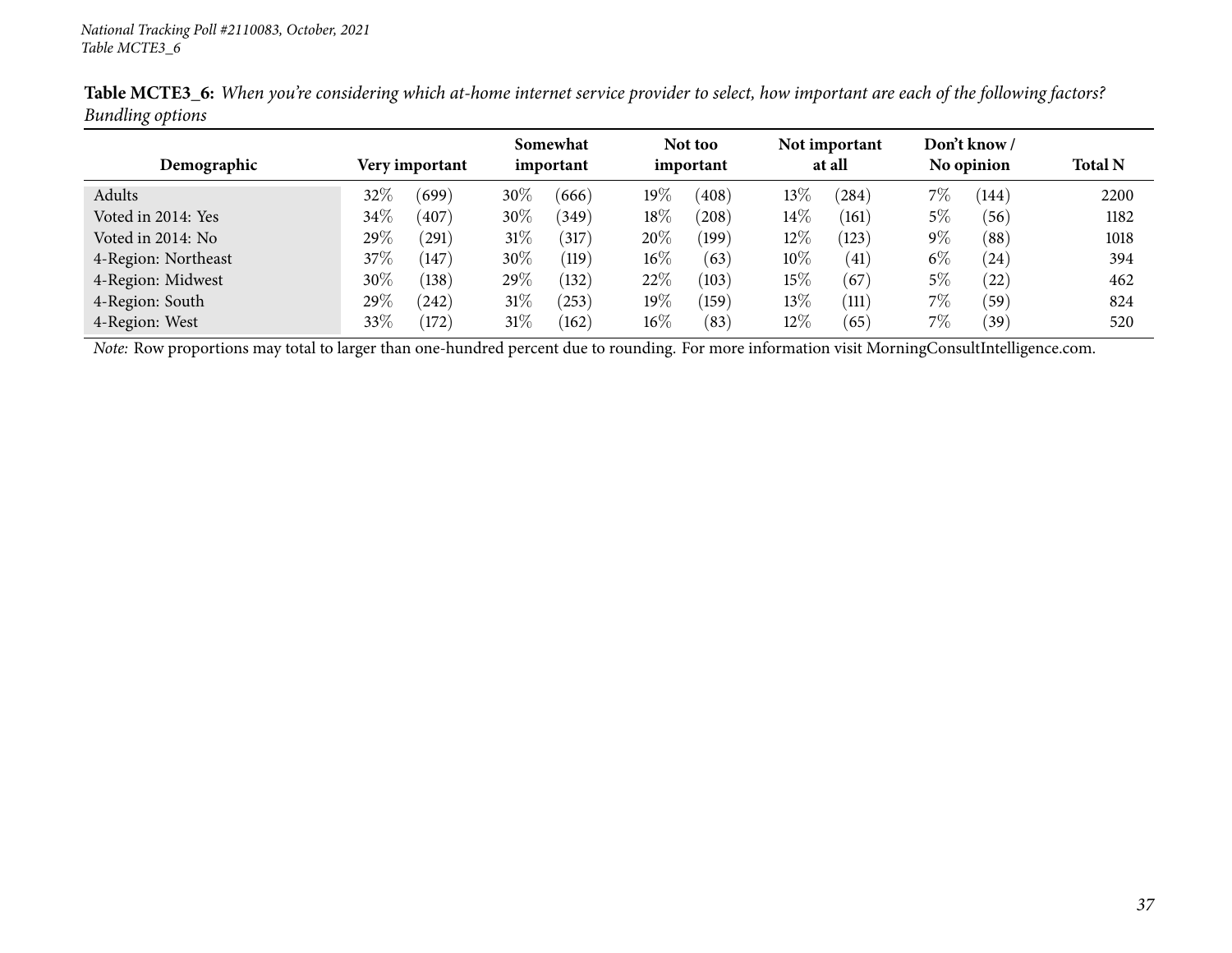Table MCTE4\_1: About how many times have you lost internet service during the following? *Rainstorms*

|                          |              |       |        |              |       |              |              |      |              |                    |      | I have not  |                |
|--------------------------|--------------|-------|--------|--------------|-------|--------------|--------------|------|--------------|--------------------|------|-------------|----------------|
|                          |              |       |        |              |       |              |              |      | More than 10 |                    |      | experienced |                |
| Demographic              | 1 to 2 times |       |        | 3 to 4 times |       | 5 to 6 times | 7 to 9 times |      | times        |                    |      | this        | <b>Total N</b> |
| Adults                   | 28%          | (614) | 12%    | (271)        | $5\%$ | (105)        | $2\%$        | (43) | $4\%$        | (88)               | 49%  | (1080)      | 2200           |
| Gender: Male             | 27%          | (288) | 12%    | (127)        | $5\%$ | (58)         | $2\%$        | (23) | $4\%$        | (45)               | 49%  | (520)       | 1062           |
| Gender: Female           | 29%          | (326) | 13\%   | (144)        | $4\%$ | (47)         | $2\%$        | (19) | $4\%$        | (43)               | 49%  | (560)       | 1138           |
| Age: 18-34               | 29%          | (191) | 17%    | (113)        | $7\%$ | (46)         | $2\%$        | (13) | $6\%$        | (38)               | 39%  | (255)       | 655            |
| Age: 35-44               | 30%          | (106) | 16%    | (57)         | $5\%$ | (19)         | $4\%$        | (14) | $5\%$        | (20)               | 40%  | (141)       | 358            |
| Age: 45-64               | 26%          | (194) | $9\%$  | (69)         | $4\%$ | (33)         | $2\%$        | (12) | $3\%$        | (19)               | 56%  | (424)       | 751            |
| Age: 65+                 | 28%          | (122) | 7%     | (32)         | $2\%$ | (7)          | $1\%$        | (3)  | $3\%$        | (11)               | 60%  | (260)       | 436            |
| GenZers: 1997-2012       | 29%          | (61)  | 19%    | (41)         | $7\%$ | (14)         | $2\%$        | (5)  | $5\%$        | (11)               | 37%  | (78)        | 210            |
| Millennials: 1981-1996   | 30%          | (200) | 16%    | (105)        | 7%    | (47)         | $3\%$        | (17) | $6\%$        | $\left( 41\right)$ | 38%  | (254)       | 664            |
| GenXers: 1965-1980       | 29%          | (154) | 13%    | (66)         | $6\%$ | (31)         | $2\%$        | (10) | $2\%$        | (10)               | 49%  | (256)       | 526            |
| Baby Boomers: 1946-1964  | 26%          | (184) | $8\%$  | (55)         | $2\%$ | (12)         | $1\%$        | (10) | $3\%$        | (24)               | 60%  | (433)       | 717            |
| PID: Dem (no lean)       | 27%          | (241) | $11\%$ | (99)         | $6\%$ | (53)         | $2\%$        | (20) | $3\%$        | (27)               | 50%  | (439)       | 879            |
| PID: Ind (no lean)       | 32%          | (225) | 13%    | (93)         | $4\%$ | (25)         | $1\%$        | (9)  | 5%           | (35)               | 45%  | (320)       | 708            |
| PID: Rep (no lean)       | 24%          | (148) | 13\%   | (79)         | $4\%$ | (26)         | $2\%$        | (14) | $4\%$        | (26)               | 52%  | (322)       | 614            |
| PID/Gender: Dem Men      | 25%          | (114) | 12%    | (53)         | 7%    | (32)         | $3\%$        | (12) | $4\%$        | (18)               | 49%  | (221)       | 449            |
| PID/Gender: Dem Women    | 30%          | (128) | $11\%$ | (45)         | $5\%$ | (22)         | $2\%$        | (8)  | $2\%$        | (9)                | 51\% | (218)       | 429            |
| PID/Gender: Ind Men      | 33%          | (113) | $11\%$ | (36)         | $3\%$ | (11)         | $1\%$        | (5)  | $5\%$        | (18)               | 46%  | (155)       | 337            |
| PID/Gender: Ind Women    | 30%          | (112) | 15%    | (57)         | $4\%$ | (14)         | $1\%$        | (4)  | $5\%$        | (18)               | 45%  | (165)       | 370            |
| PID/Gender: Rep Men      | 22%          | (62)  | 14%    | (38)         | $6\%$ | (16)         | $2\%$        | (6)  | $3\%$        | (9)                | 52%  | (145)       | 276            |
| PID/Gender: Rep Women    | 25%          | (86)  | 12%    | (41)         | $3\%$ | (11)         | $2\%$        | (7)  | $5\%$        | (17)               | 52%  | (177)       | 338            |
| Ideo: Liberal (1-3)      | 28%          | (181) | 13\%   | (81)         | $5\%$ | (32)         | $3\%$        | (17) | $4\%$        | (24)               | 47%  | (302)       | 637            |
| Ideo: Moderate (4)       | 29%          | (211) | 12%    | (87)         | $5\%$ | (35)         | $2\%$        | (11) | $3\%$        | (21)               | 49%  | (355)       | 721            |
| Ideo: Conservative (5-7) | 24%          | (163) | 13%    | (88)         | $4\%$ | (27)         | $2\%$        | (13) | $5\%$        | (33)               | 52%  | (352)       | 676            |
| Educ: < College          | 27%          | (409) | 13\%   | (197)        | $4\%$ | (60)         | $2\%$        | (26) | $4\%$        | (68)               | 50%  | (752)       | 1512           |
| Educ: Bachelors degree   | 31%          | (139) | $11\%$ | (48)         | $6\%$ | (29)         | $2\%$        | (8)  | $3\%$        | (12)               | 47%  | (208)       | 444            |
| Educ: Post-grad          | 27%          | (66)  | 10%    | (25)         | $6\%$ | (16)         | $4\%$        | (9)  | $3\%$        | (8)                | 49%  | (120)       | 244            |
| Income: Under 50k        | 27%          | (348) | 12%    | (158)        | $4\%$ | (55)         | $2\%$        | (24) | $5\%$        | (59)               | 49%  | (629)       | 1274           |
| Income: 50k-100k         | 29%          | (179) | 13%    | (81)         | $5\%$ | (32)         | $2\%$        | (14) | $4\%$        | (22)               | 48%  | (296)       | 623            |
| Income: 100k+            | 29%          | (87)  | 11%    | (32)         | $6\%$ | (17)         | $2\%$        | (5)  | $2\%$        | (7)                | 51%  | (155)       | 303            |
| Ethnicity: White         | 26%          | (456) | 12%    | (206)        | $5\%$ | (91)         | $2\%$        | (38) | $4\%$        | (70)               | 50%  | (859)       | 1722           |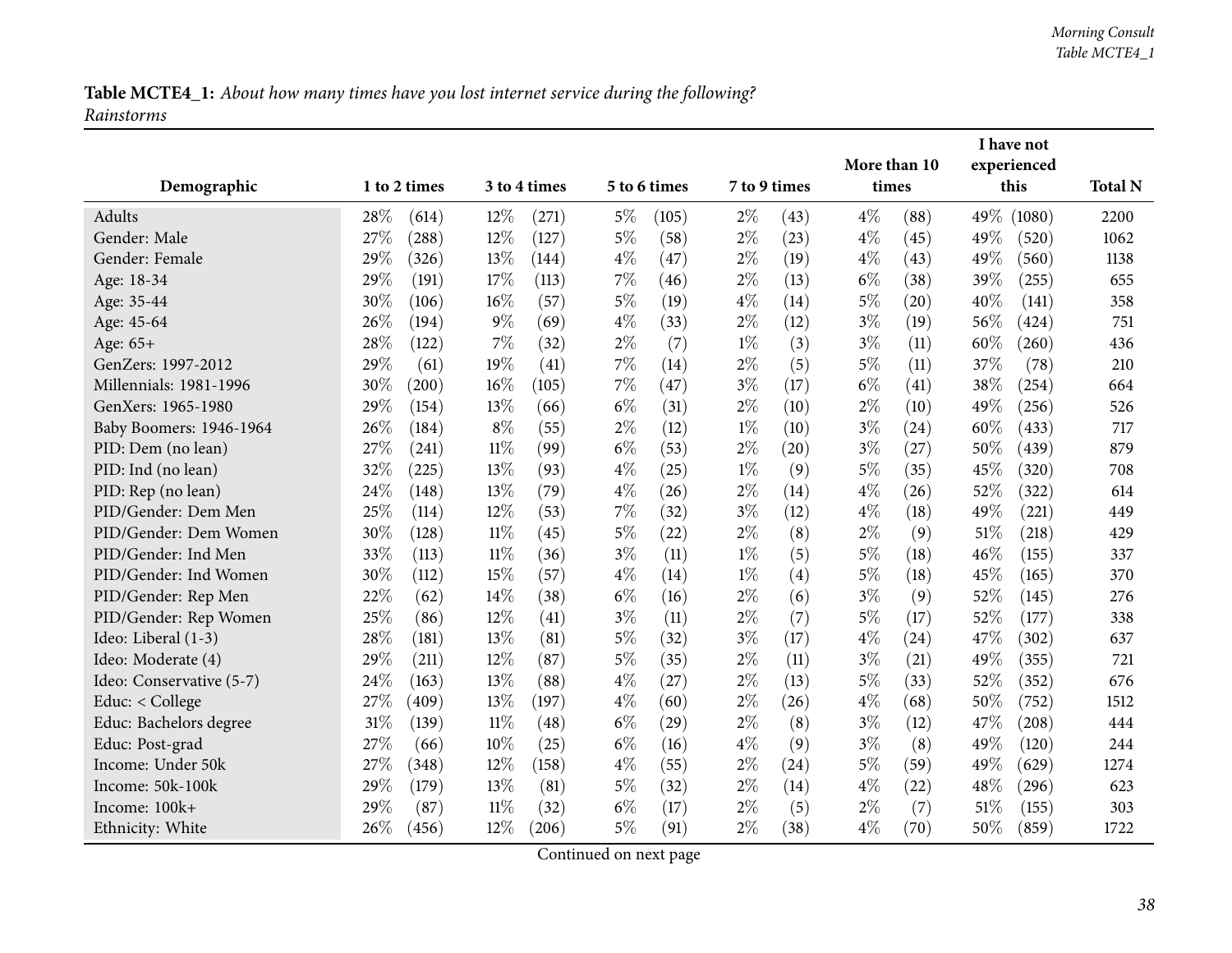|                                   |     |              |        |              |        |              |                          |              | More than 10 |                    |        | I have not<br>experienced |                |
|-----------------------------------|-----|--------------|--------|--------------|--------|--------------|--------------------------|--------------|--------------|--------------------|--------|---------------------------|----------------|
| Demographic                       |     | 1 to 2 times |        | 3 to 4 times |        | 5 to 6 times |                          | 7 to 9 times | times        |                    |        | this                      | <b>Total N</b> |
| Adults                            | 28% | (614)        | 12%    | (271)        | 5%     | (105)        | $2\%$                    | (43)         | $4\%$        | (88)               | 49%    | (1080)                    | 2200           |
| Ethnicity: Hispanic               | 32% | (110)        | 16%    | (54)         | $5\%$  | (19)         | $1\%$                    | (4)          | $5\%$        | (17)               | 42%    | (145)                     | 349            |
| Ethnicity: Black                  | 36% | (100)        | 13\%   | (35)         | $4\%$  | (10)         | $1\%$                    | (2)          | $2\%$        | (6)                | 44%    | (122)                     | 274            |
| Ethnicity: Other                  | 28% | (58)         | 15%    | (30)         | $2\%$  | (4)          | $1\%$                    | (2)          | 5%           | (11)               | 49%    | (99)                      | 204            |
| All Christian                     | 27% | (263)        | $9\%$  | (89)         | $5\%$  | (45)         | $1\%$                    | (13)         | $4\%$        | $\left( 42\right)$ | 54\%   | (526)                     | 977            |
| All Non-Christian                 | 23% | (28)         | 10%    | (12)         | $11\%$ | (13)         | $4\%$                    | (5)          | $4\%$        | (5)                | 48%    | (57)                      | 119            |
| Atheist                           | 36% | (35)         | 14%    | (13)         | $5\%$  | (5)          | $2\%$                    | (2)          | $5\%$        | (5)                | 38%    | (37)                      | 97             |
| Agnostic/Nothing in particular    | 27% | (171)        | 15%    | (92)         | $5\%$  | (31)         | $2\%$                    | (16)         | $3\%$        | $^{(22)}$          | 48%    | (303)                     | 635            |
| Something Else                    | 32% | (118)        | 17%    | (64)         | $3\%$  | (11)         | $2\%$                    | (6)          | $4\%$        | (15)               | 42%    | (157)                     | 371            |
| Religious Non-Protestant/Catholic | 25% | (35)         | $9\%$  | (12)         | $11\%$ | (15)         | $4\%$                    | (5)          | $5\%$        | (6)                | 47%    | (64)                      | 137            |
| Evangelical                       | 28% | (158)        | 13%    | (72)         | $5\%$  | (28)         | $2\%$                    | (13)         | $5\%$        | (26)               | 48%    | (272)                     | 569            |
| Non-Evangelical                   | 28% | (209)        | $11\%$ | (79)         | $3\%$  | (24)         | $1\%$                    | (6)          | $4\%$        | (28)               | 54%    | (400)                     | 747            |
| Community: Urban                  | 24% | (159)        | 13%    | (83)         | $7\%$  | (46)         | $2\%$                    | (11)         | $3\%$        | (20)               | 51%    | (338)                     | 656            |
| Community: Suburban               | 30% | (299)        | 11%    | (111)        | $3\%$  | (30)         | $1\%$                    | (15)         | $4\%$        | (37)               | 51%    | (508)                     | 998            |
| Community: Rural                  | 29% | (156)        | 14%    | (77)         | $5\%$  | (29)         | $3\%$                    | (17)         | $6\%$        | (31)               | 43%    | (235)                     | 546            |
| Employ: Private Sector            | 32% | (215)        | 15%    | (103)        | $6\%$  | (39)         | $2\%$                    | (16)         | $3\%$        | (20)               | 42%    | (289)                     | 682            |
| Employ: Government                | 27% | (30)         | 14%    | (16)         | $3\%$  | (4)          | $\overline{\phantom{0}}$ | (0)          | $8\%$        | (10)               | 48%    | (54)                      | 114            |
| Employ: Self-Employed             | 29% | (62)         | 13%    | (27)         | $6\%$  | (13)         | $3\%$                    | (6)          | 5%           | (11)               | 44\%   | (93)                      | 211            |
| Employ: Homemaker                 | 23% | (38)         | $11\%$ | (18)         | $5\%$  | (8)          | $3\%$                    | (5)          | $5\%$        | (8)                | 54%    | (90)                      | 167            |
| Employ: Student                   | 31% | (23)         | 10%    | (7)          | $5\%$  | (4)          | $3\%$                    | (2)          | $6\%$        | (4)                | 46%    | (34)                      | 74             |
| Employ: Retired                   | 25% | (125)        | $8\%$  | (38)         | $1\%$  | (7)          | $1\%$                    | (4)          | $3\%$        | (14)               | 62%    | (303)                     | 491            |
| Employ: Unemployed                | 27% | (80)         | 14%    | (41)         | $5\%$  | (15)         | $3\%$                    | (8)          | 5%           | (15)               | 46%    | (137)                     | 297            |
| Employ: Other                     | 25% | (41)         | 13%    | (22)         | $9\%$  | (14)         | $1\%$                    | (2)          | $3\%$        | (5)                | 49%    | (81)                      | 165            |
| Military HH: Yes                  | 30% | (95)         | 10%    | (31)         | $5\%$  | (15)         | $1\%$                    | (4)          | $4\%$        | (11)               | 51%    | (160)                     | 316            |
| Military HH: No                   | 28% | (519)        | 13%    | (239)        | $5\%$  | (90)         | $2\%$                    | (39)         | $4\%$        | (77)               | 49%    | (920)                     | 1884           |
| RD/WT: Right Direction            | 27% | (249)        | 12%    | (106)        | $6\%$  | (58)         | $2\%$                    | (18)         | $3\%$        | (27)               | 50%    | (463)                     | 921            |
| RD/WT: Wrong Track                | 29% | (365)        | 13%    | (164)        | $4\%$  | (46)         | $2\%$                    | (25)         | 5%           | (60)               | 48%    | (618)                     | 1279           |
| Biden Job Approve                 | 29% | (315)        | 12%    | (127)        | $6\%$  | (61)         | $2\%$                    | (21)         | $4\%$        | (38)               | 48%    | (525)                     | 1088           |
| <b>Biden Job Disapprove</b>       | 27% | (271)        | 13%    | (131)        | $4\%$  | (39)         | $2\%$                    | (18)         | $4\%$        | (40)               | $50\%$ | (497)                     | 997            |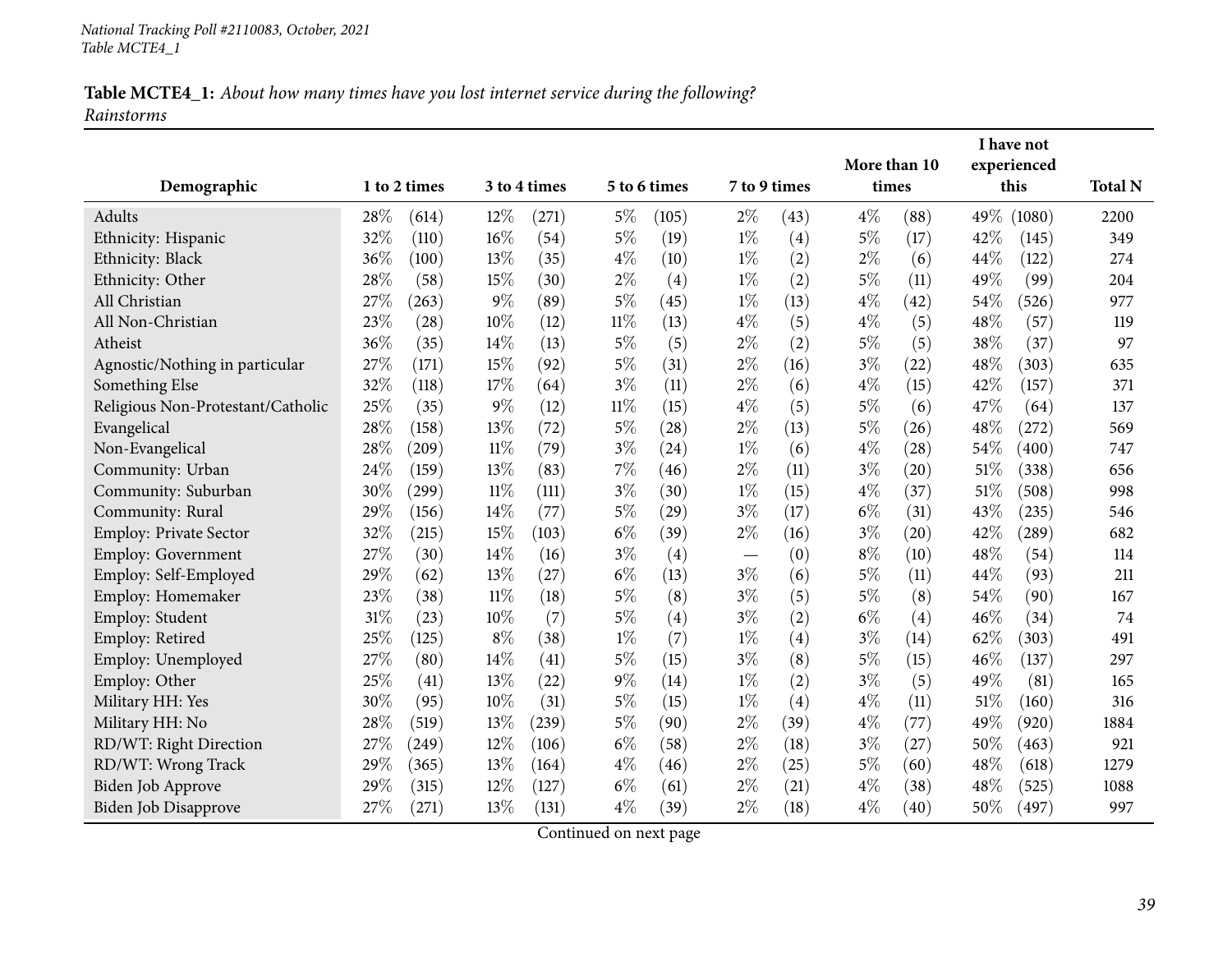|                                      |      |                     |        |              |       |              |              |      |       |              | I have not |             |                |
|--------------------------------------|------|---------------------|--------|--------------|-------|--------------|--------------|------|-------|--------------|------------|-------------|----------------|
|                                      |      |                     |        |              |       |              |              |      |       | More than 10 |            | experienced |                |
| Demographic                          |      | 1 to 2 times        |        | 3 to 4 times |       | 5 to 6 times | 7 to 9 times |      | times |              |            | this        | <b>Total N</b> |
| Adults                               | 28%  | (614)               | 12%    | (271)        | $5\%$ | (105)        | $2\%$        | (43) | $4\%$ | (88)         | 49\%       | (1080)      | 2200           |
| Biden Job Strongly Approve           | 27%  | (147)               | 11%    | (57)         | $8\%$ | (41)         | $2\%$        | (13) | $3\%$ | (19)         | 49%        | (266)       | 543            |
| Biden Job Somewhat Approve           | 31%  | (168)               | 13%    | (70)         | $4\%$ | (20)         | $1\%$        | (8)  | $4\%$ | (20)         | 48%        | (259)       | 545            |
| Biden Job Somewhat Disapprove        | 33%  | (102)               | $11\%$ | (34)         | $3\%$ | (11)         | $2\%$        | (7)  | $1\%$ | (4)          | 48%        | (147)       | 305            |
| <b>Biden Job Strongly Disapprove</b> | 24\% | (169)               | 14%    | (97)         | $4\%$ | (29)         | $2\%$        | (12) | $5\%$ | (36)         | 51\%       | (350)       | 692            |
| Favorable of Biden                   | 28%  | (318)               | 12%    | (136)        | $6\%$ | (63)         | $2\%$        | (21) | $3\%$ | (37)         | 49%        | (547)       | 1122           |
| Unfavorable of Biden                 | 28%  | (271)               | 13\%   | (126)        | $4\%$ | (39)         | $2\%$        | (20) | $4\%$ | (43)         | 49%        | (486)       | 984            |
| Very Favorable of Biden              | 25%  | (144)               | 12%    | (66)         | $8\%$ | (43)         | $2\%$        | (14) | $3\%$ | (18)         | 50%        | (281)       | 566            |
| Somewhat Favorable of Biden          | 31%  | (174)               | 13\%   | (70)         | $4\%$ | (20)         | $1\%$        | (7)  | $3\%$ | (19)         | 48%        | (266)       | 556            |
| Somewhat Unfavorable of Biden        | 32%  | (83)                | $8\%$  | (20)         | $5\%$ | (13)         | $3\%$        | (7)  | $3\%$ | (9)          | 49%        | (127)       | 259            |
| Very Unfavorable of Biden            | 26%  | (187)               | 15%    | (106)        | $4\%$ | (27)         | $2\%$        | (13) | $5\%$ | (34)         | 49%        | (359)       | 725            |
| #1 Issue: Economy                    | 27%  | (219)               | 13\%   | (108)        | $5\%$ | (39)         | $2\%$        | (16) | $4\%$ | (32)         | 50%        | (407)       | 820            |
| #1 Issue: Security                   | 29%  | (85)                | 19%    | (56)         | $4\%$ | (12)         | $1\%$        | (3)  | $3\%$ | (10)         | 44%        | (131)       | 296            |
| #1 Issue: Health Care                | 33%  | (106)               | 12%    | (37)         | $6\%$ | (20)         | $4\%$        | (11) | $3\%$ | (10)         | 42%        | (135)       | 320            |
| #1 Issue: Medicare / Social Security | 22%  | (63)                | $5\%$  | (16)         | $4\%$ | (11)         | $1\%$        | (3)  | $2\%$ | (7)          | 66%        | (192)       | 292            |
| #1 Issue: Women's Issues             | 38%  | (52)                | 12%    | (16)         | $6\%$ | (8)          | $1\%$        | (1)  | $8\%$ | (10)         | 36%        | (50)        | 137            |
| #1 Issue: Education                  | 30%  | (26)                | 14%    | (12)         | $4\%$ | (4)          | $5\%$        | (5)  | $4\%$ | (3)          | 43%        | (38)        | 88             |
| #1 Issue: Energy                     | 25%  | (26)                | 12%    | (12)         | $6\%$ | (6)          | $3\%$        | (3)  | $4\%$ | (5)          | 50%        | (53)        | 106            |
| #1 Issue: Other                      | 26%  | (36)                | $9\%$  | (12)         | $4\%$ | (5)          | $1\%$        | (1)  | $8\%$ | (11)         | 53%        | (75)        | 140            |
| 2020 Vote: Joe Biden                 | 28%  | (287)               | 13\%   | (129)        | $5\%$ | (49)         | $2\%$        | (23) | $3\%$ | (31)         | 49%        | (505)       | 1024           |
| 2020 Vote: Donald Trump              | 27%  | (180)               | $12\%$ | (83)         | $3\%$ | (23)         | $2\%$        | (15) | $4\%$ | (29)         | 51\%       | (339)       | 668            |
| 2020 Vote: Other                     | 40%  | (28)                | $6\%$  | (4)          | $4\%$ | (3)          |              | (0)  | $5\%$ | (3)          | 45%        | (31)        | 69             |
| 2020 Vote: Didn't Vote               | 27%  | (118)               | 12%    | (53)         | 7%    | (30)         | $1\%$        | (5)  | $6\%$ | (24)         | 47%        | (204)       | 435            |
| 2018 House Vote: Democrat            | 28%  | (221)               | 12%    | (96)         | $5\%$ | (41)         | $2\%$        | (17) | $3\%$ | (23)         | 49%        | (379)       | 778            |
| 2018 House Vote: Republican          | 26%  | (142)               | 13\%   | (71)         | $4\%$ | (21)         | $2\%$        | (9)  | $5\%$ | (29)         | 50%        | (271)       | 542            |
| 2018 House Vote: Someone else        | 33%  | (24)                | $9\%$  | (7)          | $2\%$ | (2)          | $1\%$        | (1)  | $1\%$ | (1)          | 54%        | (39)        | 73             |
| 2016 Vote: Hillary Clinton           | 27%  | $\left( 200\right)$ | $11\%$ | (82)         | $6\%$ | (43)         | $2\%$        | (12) | $4\%$ | (29)         | $51\%$     | (381)       | 746            |
| 2016 Vote: Donald Trump              | 26%  | (164)               | 12%    | (78)         | $4\%$ | (25)         | $2\%$        | (15) | $4\%$ | (24)         | 52%        | (326)       | 632            |
| 2016 Vote: Other                     | 33%  | (35)                | $16\%$ | (17)         | $3\%$ | (3)          | $2\%$        | (2)  | $2\%$ | (2)          | 45%        | (48)        | 107            |
| 2016 Vote: Didn't Vote               | 30%  | (210)               | 13\%   | (94)         | $5\%$ | (33)         | $2\%$        | (14) | $4\%$ | (30)         | 46\%       | (326)       | 707            |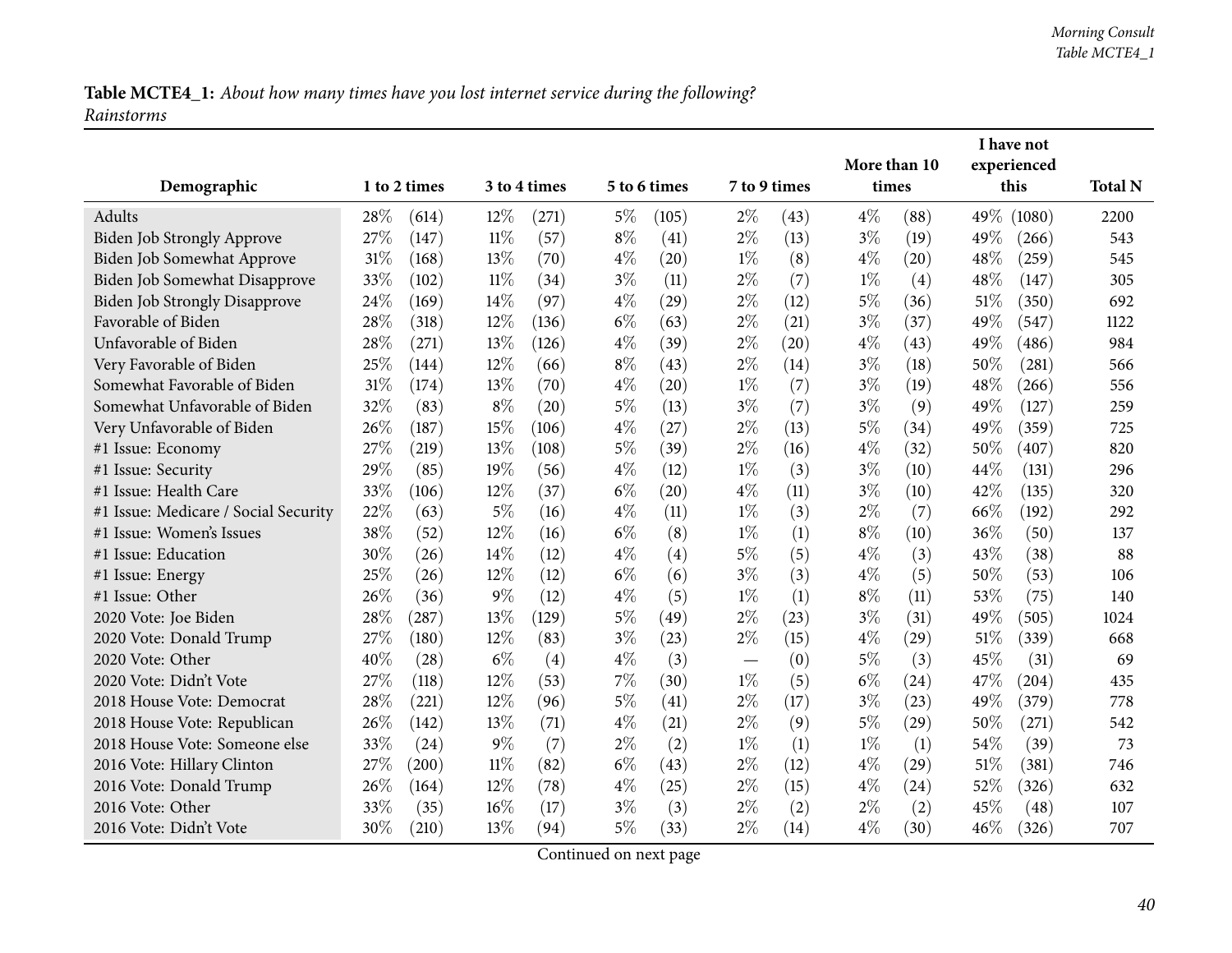| Table MCTE4_1: About how many times have you lost internet service during the following? |  |  |  |  |  |
|------------------------------------------------------------------------------------------|--|--|--|--|--|
| Rainstorms                                                                               |  |  |  |  |  |

| Demographic         | 1 to 2 times         | 3 to 4 times        | 5 to 6 times  | 7 to 9 times  | More than 10<br>times      | I have not<br>experienced<br>this | <b>Total N</b> |
|---------------------|----------------------|---------------------|---------------|---------------|----------------------------|-----------------------------------|----------------|
| Adults              | 28\%<br>(614)        | $12\%$<br>$^{'}271$ | $5\%$<br>105  | $2\%$<br>(43) | $4\%$<br>$^{(88)}$         | 49\% (1080)                       | 2200           |
| Voted in 2014: Yes  | 27\%<br>(316)        | $11\%$<br>(129)     | $4\%$<br>52   | $2\%$<br>(23) | $4\%$<br>$\left(47\right)$ | 52%<br>(615)                      | 1182           |
| Voted in 2014: No   | 29%<br>(298)         | $14\%$<br>(141)     | $5\%$<br>(53) | $2\%$<br>(20) | $4\%$<br>(41)              | $46\%$<br>(465)                   | 1018           |
| 4-Region: Northeast | 27\%<br>(108)        | $11\%$<br>(41)      | $4\%$<br>(15) | $2\%$<br>(6)  | $3\%$<br>(13)              | 53%<br>(210)                      | 394            |
| 4-Region: Midwest   | 30%<br>(141)         | 11%<br>(51)         | $3\%$<br>(16) | $2\%$<br>(9)  | 5%<br>(21)                 | 49\%<br>(224)                     | 462            |
| 4-Region: South     | $30\%$<br>$^{'}245)$ | $13\%$<br>(110)     | $6\%$<br>(50) | $2\%$<br>(18) | 5%<br>(45)                 | 43\%<br>(356)                     | 824            |
| 4-Region: West      | 23%<br>(120)         | $13\%$<br>(68)      | $4\%$<br>23   | $2\%$<br>(10) | $2\%$<br>(8)               | $56\%$<br>(291)                   | 520            |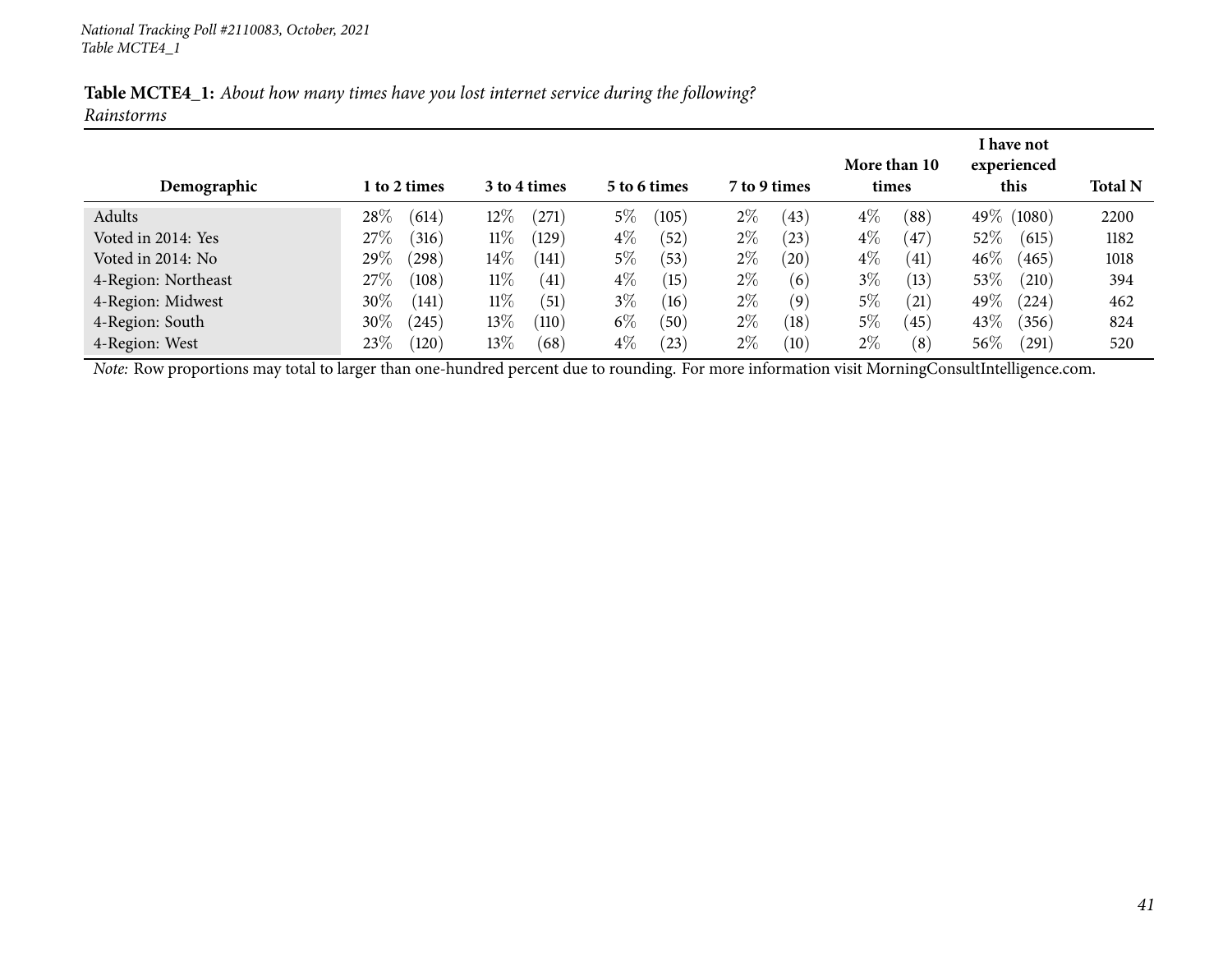|                          |      |              |        |              |       |              |       |              |              |                    |        | I have not  |                |
|--------------------------|------|--------------|--------|--------------|-------|--------------|-------|--------------|--------------|--------------------|--------|-------------|----------------|
|                          |      |              |        |              |       |              |       |              | More than 10 |                    |        | experienced |                |
| Demographic              |      | 1 to 2 times |        | 3 to 4 times |       | 5 to 6 times |       | 7 to 9 times | times        |                    |        | this        | <b>Total N</b> |
| <b>Adults</b>            | 27\% | (590)        | 10%    | $^{'}229)$   | $5\%$ | (115)        | $2\%$ | (48)         | $3\%$        | (74)               | 52%    | (1144)      | 2200           |
| Gender: Male             | 26%  | (272)        | 10%    | (111)        | $5\%$ | (50)         | $3\%$ | (33)         | $4\%$        | (42)               | 52%    | (553)       | 1062           |
| Gender: Female           | 28%  | (318)        | 10%    | (117)        | $6\%$ | (65)         | $1\%$ | (15)         | $3\%$        | (32)               | 52%    | (590)       | 1138           |
| Age: 18-34               | 23%  | (150)        | 12%    | (80)         | $6\%$ | (41)         | $4\%$ | (26)         | $4\%$        | $\left( 28\right)$ | 50%    | (330)       | 655            |
| Age: 35-44               | 24%  | (87)         | 12%    | (44)         | $8\%$ | (28)         | $3\%$ | (10)         | $5\%$        | (17)               | 48%    | (172)       | 358            |
| Age: 45-64               | 29%  | (215)        | $9\%$  | (71)         | $4\%$ | (28)         | $1\%$ | (9)          | $3\%$        | (19)               | 54%    | (408)       | 751            |
| Age: 65+                 | 31%  | (137)        | $8\%$  | (33)         | $4\%$ | (18)         | $1\%$ | (3)          | $2\%$        | (11)               | 54%    | (234)       | 436            |
| GenZers: 1997-2012       | 19%  | (39)         | 10%    | (22)         | $9\%$ | (19)         | $4\%$ | (9)          | $4\%$        | (8)                | 53%    | (112)       | 210            |
| Millennials: 1981-1996   | 26%  | (170)        | 13%    | (88)         | $6\%$ | (41)         | $3\%$ | (20)         | $4\%$        | (30)               | 47%    | (315)       | 664            |
| GenXers: 1965-1980       | 27%  | (140)        | 10%    | (53)         | $4\%$ | (22)         | $3\%$ | (15)         | $2\%$        | (12)               | 54%    | (283)       | 526            |
| Baby Boomers: 1946-1964  | 31%  | (224)        | $8\%$  | (58)         | $4\%$ | (29)         | $1\%$ | (4)          | $3\%$        | (23)               | 53%    | (379)       | 717            |
| PID: Dem (no lean)       | 25%  | (219)        | 10%    | (90)         | $5\%$ | (46)         | $3\%$ | (27)         | $3\%$        | $\left( 28\right)$ | 53%    | (468)       | 879            |
| PID: Ind (no lean)       | 28%  | (197)        | $11\%$ | (79)         | $5\%$ | (33)         | $2\%$ | (13)         | $4\%$        | (28)               | 51\%   | (359)       | 708            |
| PID: Rep (no lean)       | 28%  | (173)        | 10%    | (59)         | $6\%$ | (37)         | $1\%$ | (9)          | $3\%$        | (19)               | 52%    | (317)       | 614            |
| PID/Gender: Dem Men      | 23%  | (101)        | 11%    | (50)         | $4\%$ | (19)         | $4\%$ | (20)         | $4\%$        | (20)               | 53%    | (238)       | 449            |
| PID/Gender: Dem Women    | 28%  | (118)        | $9\%$  | (40)         | $6\%$ | (27)         | $2\%$ | (7)          | $2\%$        | (8)                | 54%    | (230)       | 429            |
| PID/Gender: Ind Men      | 26%  | (87)         | 10%    | (33)         | $6\%$ | (20)         | $2\%$ | (8)          | $4\%$        | (14)               | 52%    | (174)       | 337            |
| PID/Gender: Ind Women    | 30%  | (110)        | 12%    | (46)         | $3\%$ | (12)         | $1\%$ | (4)          | $4\%$        | (14)               | 50%    | (184)       | 370            |
| PID/Gender: Rep Men      | 30%  | (83)         | 10%    | (28)         | $4\%$ | (10)         | $2\%$ | (5)          | $3\%$        | (9)                | 51%    | (141)       | 276            |
| PID/Gender: Rep Women    | 27%  | (90)         | $9\%$  | (31)         | $8\%$ | (27)         | $1\%$ | (4)          | $3\%$        | (10)               | 52%    | (176)       | 338            |
| Ideo: Liberal (1-3)      | 25%  | (161)        | $11\%$ | (72)         | $6\%$ | (39)         | $3\%$ | (19)         | $4\%$        | (25)               | 50%    | (321)       | 637            |
| Ideo: Moderate (4)       | 26%  | (184)        | 10%    | (71)         | $3\%$ | (24)         | $2\%$ | (17)         | $2\%$        | (17)               | 57%    | (408)       | 721            |
| Ideo: Conservative (5-7) | 28%  | (189)        | $11\%$ | (73)         | 7%    | (44)         | $2\%$ | (11)         | $4\%$        | (24)               | 49%    | (334)       | 676            |
| Educ: < College          | 26%  | (396)        | 10%    | (154)        | $5\%$ | (83)         | $2\%$ | (27)         | $3\%$        | (53)               | 53%    | (799)       | 1512           |
| Educ: Bachelors degree   | 29%  | (130)        | 10%    | (46)         | $4\%$ | (20)         | $3\%$ | (13)         | $3\%$        | (12)               | 50%    | (224)       | 444            |
| Educ: Post-grad          | 26%  | (63)         | 12%    | (28)         | $5\%$ | (12)         | $4\%$ | (9)          | $4\%$        | (10)               | 50%    | (121)       | 244            |
| Income: Under 50k        | 26%  | (332)        | 10%    | (127)        | $5\%$ | (66)         | $2\%$ | (28)         | $3\%$        | (38)               | 54%    | (682)       | 1274           |
| Income: 50k-100k         | 27%  | (167)        | 11%    | (69)         | 7%    | (41)         | $2\%$ | (13)         | $5\%$        | (30)               | 49%    | (303)       | 623            |
| Income: 100k+            | 30%  | (91)         | $11\%$ | (32)         | $3\%$ | (8)          | $2\%$ | (7)          | $2\%$        | (6)                | 52%    | (159)       | 303            |
| Ethnicity: White         | 28%  | (484)        | 10%    | (178)        | $5\%$ | (93)         | $2\%$ | (42)         | $3\%$        | (60)               | $50\%$ | (864)       | 1722           |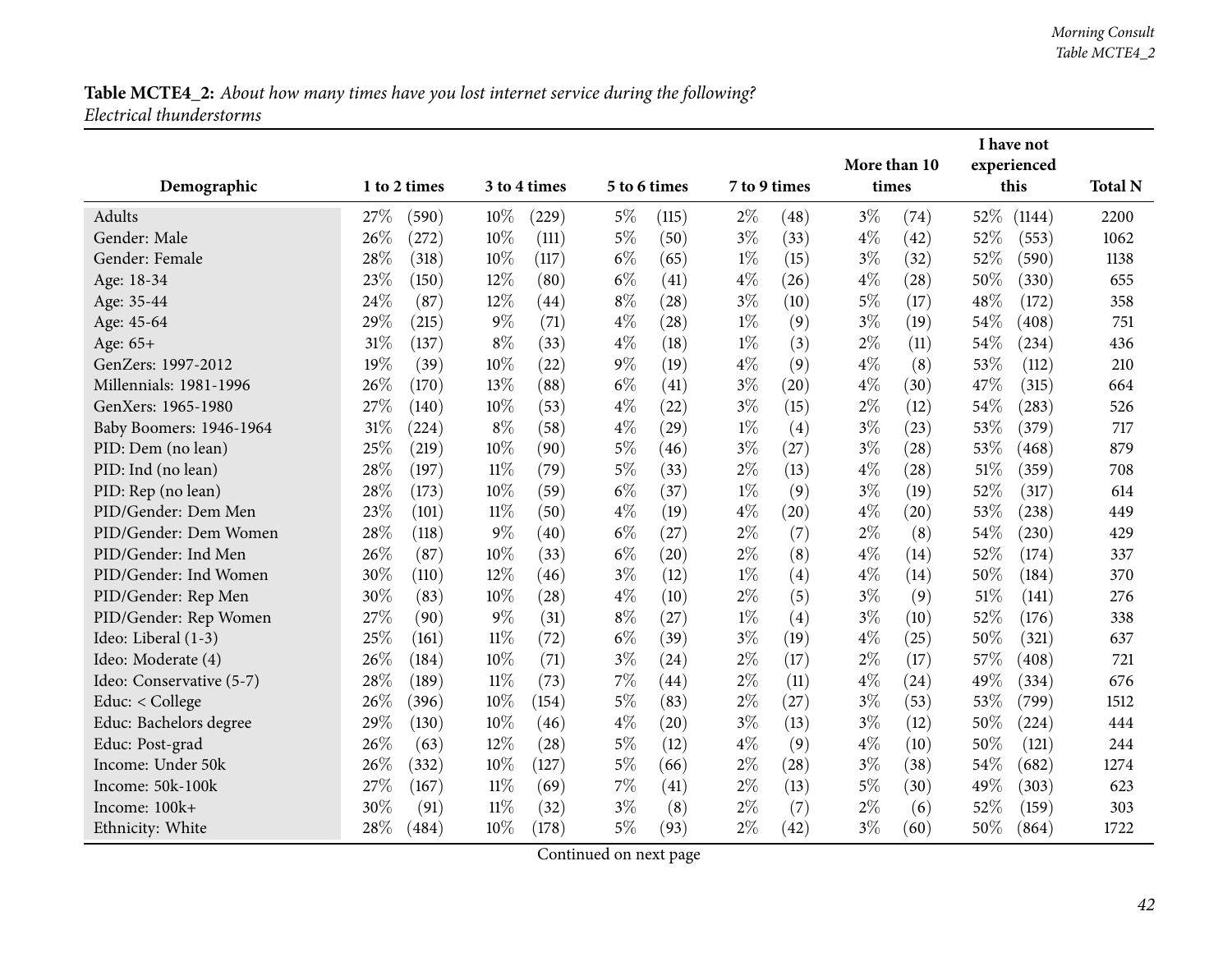|                                   |     |                     |        |              |        |              |       |              | More than 10 |      |        | I have not<br>experienced |                |
|-----------------------------------|-----|---------------------|--------|--------------|--------|--------------|-------|--------------|--------------|------|--------|---------------------------|----------------|
| Demographic                       |     | 1 to 2 times        |        | 3 to 4 times |        | 5 to 6 times |       | 7 to 9 times | times        |      |        | this                      | <b>Total N</b> |
| Adults                            | 27% | (590)               | 10%    | (229)        | $5\%$  | (115)        | $2\%$ | (48)         | $3\%$        | (74) | 52%    | (1144)                    | 2200           |
| Ethnicity: Hispanic               | 24% | (86)                | $12\%$ | (42)         | $6\%$  | (20)         | $3\%$ | (10)         | $5\%$        | (16) | 50\%   | (175)                     | 349            |
| Ethnicity: Black                  | 24% | (67)                | $11\%$ | (29)         | $5\%$  | (12)         | $1\%$ | (3)          | $1\%$        | (4)  | 58%    | (158)                     | 274            |
| Ethnicity: Other                  | 19% | (39)                | 10%    | (21)         | $5\%$  | (10)         | $1\%$ | (3)          | $5\%$        | (11) | 59%    | (121)                     | 204            |
| All Christian                     | 29% | (281)               | $9\%$  | (84)         | $6\%$  | (54)         | $2\%$ | (19)         | $3\%$        | (30) | 52%    | (509)                     | 977            |
| All Non-Christian                 | 24% | (28)                | 12%    | (14)         | $4\%$  | (5)          | $4\%$ | (5)          | $8\%$        | (9)  | 48%    | (57)                      | 119            |
| Atheist                           | 27% | (26)                | 10%    | (10)         | $6\%$  | (6)          | $3\%$ | (3)          | $5\%$        | (4)  | 49%    | (48)                      | 97             |
| Agnostic/Nothing in particular    | 22% | (138)               | $11\%$ | (70)         | $6\%$  | (36)         | $3\%$ | (16)         | $3\%$        | (19) | 56%    | (356)                     | 635            |
| Something Else                    | 31% | (117)               | 13%    | (50)         | $4\%$  | (15)         | $1\%$ | (5)          | $3\%$        | (11) | 47%    | (173)                     | 371            |
| Religious Non-Protestant/Catholic | 24% | (33)                | $11\%$ | (16)         | $4\%$  | (6)          | $4\%$ | (5)          | $8\%$        | (11) | 49%    | (67)                      | 137            |
| Evangelical                       | 28% | (160)               | 10%    | (59)         | 7%     | (38)         | $2\%$ | (12)         | $4\%$        | (23) | 48%    | (276)                     | 569            |
| Non-Evangelical                   | 31% | (230)               | 10%    | (72)         | $3\%$  | (26)         | $2\%$ | (12)         | $2\%$        | (17) | 52%    | (390)                     | 747            |
| Community: Urban                  | 22% | (145)               | 10%    | (66)         | $6\%$  | (38)         | $3\%$ | (22)         | $3\%$        | (21) | 56%    | (365)                     | 656            |
| Community: Suburban               | 28% | (276)               | 10%    | (105)        | $4\%$  | (39)         | $2\%$ | (16)         | $3\%$        | (29) | 53%    | (534)                     | 998            |
| Community: Rural                  | 31% | (169)               | $11\%$ | (58)         | 7%     | (38)         | $2\%$ | (10)         | $5\%$        | (25) | 45%    | (245)                     | 546            |
| Employ: Private Sector            | 30% | $\left( 202\right)$ | 13%    | (91)         | $4\%$  | (29)         | $3\%$ | (20)         | $3\%$        | (22) | 46%    | (317)                     | 682            |
| Employ: Government                | 20% | (23)                | 16%    | (18)         | $11\%$ | (12)         | $1\%$ | (1)          | $2\%$        | (2)  | 50%    | (57)                      | 114            |
| Employ: Self-Employed             | 28% | (59)                | 10%    | (20)         | $5\%$  | (10)         | $3\%$ | (7)          | $5\%$        | (12) | 49%    | (103)                     | 211            |
| Employ: Homemaker                 | 19% | (32)                | $4\%$  | (6)          | 10%    | (17)         | $3\%$ | (5)          | $4\%$        | (6)  | $61\%$ | (101)                     | 167            |
| Employ: Student                   | 19% | (14)                | 14\%   | (10)         | $6\%$  | (4)          | $1\%$ | (1)          | 7%           | (5)  | 54%    | (39)                      | 74             |
| Employ: Retired                   | 30% | (148)               | $7\%$  | (37)         | $4\%$  | (19)         |       | (1)          | $2\%$        | (12) | 56%    | (274)                     | 491            |
| Employ: Unemployed                | 25% | (74)                | 10%    | (29)         | $5\%$  | (14)         | $4\%$ | (12)         | $3\%$        | (10) | 53%    | (158)                     | 297            |
| Employ: Other                     | 23% | (38)                | 10%    | (17)         | $6\%$  | (9)          | $1\%$ | (2)          | $3\%$        | (6)  | 57%    | (93)                      | 165            |
| Military HH: Yes                  | 30% | (95)                | 11%    | (34)         | $4\%$  | (12)         | $2\%$ | (6)          | $3\%$        | (8)  | 51\%   | (161)                     | 316            |
| Military HH: No                   | 26% | (495)               | $10\%$ | (194)        | $5\%$  | (103)        | $2\%$ | (42)         | $4\%$        | (66) | 52%    | (983)                     | 1884           |
| RD/WT: Right Direction            | 25% | (227)               | $11\%$ | (101)        | $4\%$  | (39)         | $2\%$ | (22)         | $3\%$        | (26) | 55%    | (506)                     | 921            |
| RD/WT: Wrong Track                | 28% | (363)               | 10%    | (128)        | $6\%$  | (76)         | $2\%$ | (26)         | $4\%$        | (48) | 50%    | (638)                     | 1279           |
| Biden Job Approve                 | 26% | (284)               | 11%    | (119)        | $5\%$  | (54)         | $3\%$ | (32)         | $3\%$        | (30) | 52%    | (570)                     | 1088           |
| Biden Job Disapprove              | 28% | (277)               | 10%    | (101)        | $6\%$  | (56)         | $2\%$ | (17)         | $4\%$        | (36) | 51\%   | (510)                     | 997            |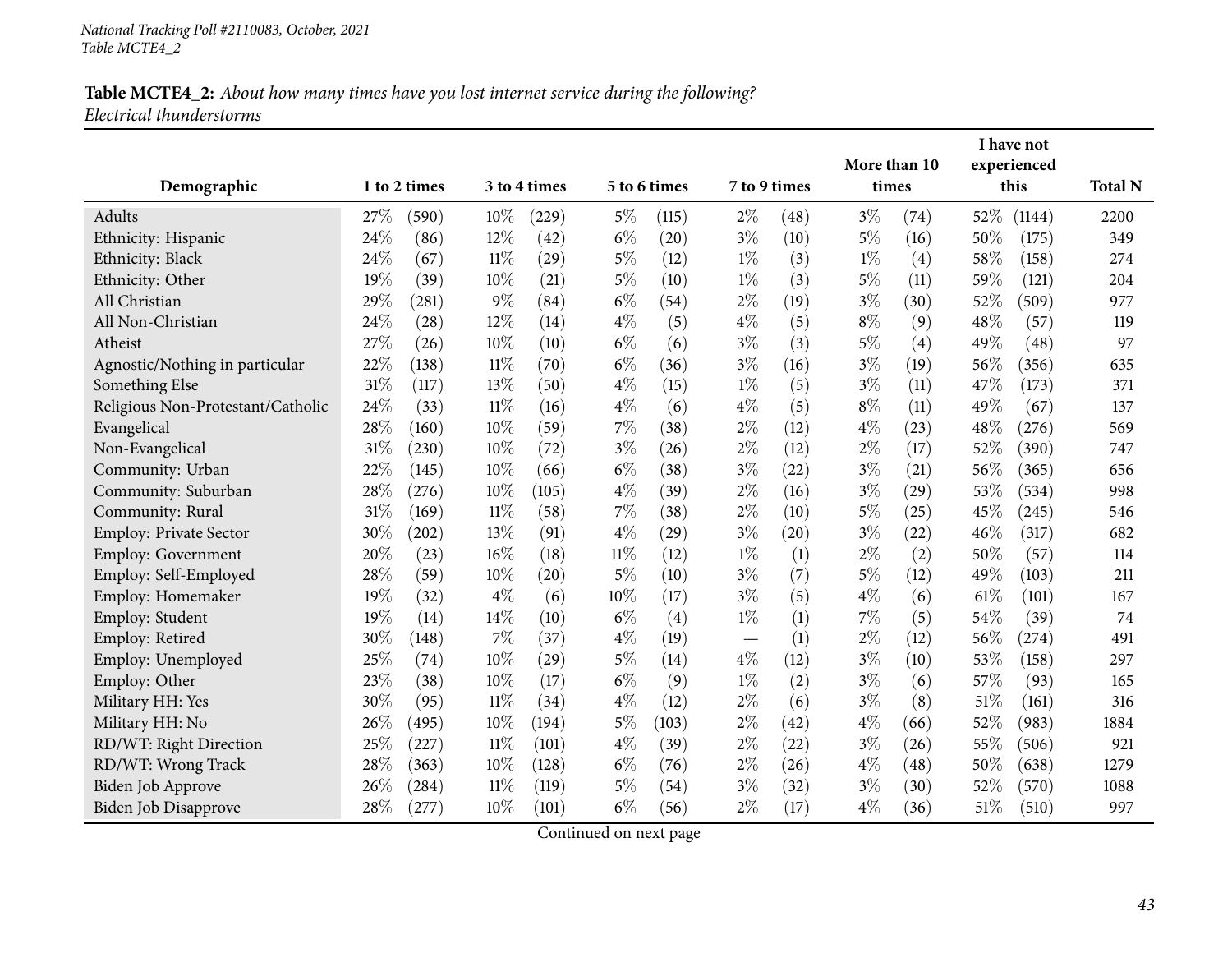|                                      |     |              |        |              |       |              |                          |      |              |      |        | I have not  |                |
|--------------------------------------|-----|--------------|--------|--------------|-------|--------------|--------------------------|------|--------------|------|--------|-------------|----------------|
|                                      |     |              |        |              |       |              |                          |      | More than 10 |      |        | experienced |                |
| Demographic                          |     | 1 to 2 times |        | 3 to 4 times |       | 5 to 6 times | 7 to 9 times             |      | times        |      |        | this        | <b>Total N</b> |
| Adults                               | 27% | (590)        | 10%    | (229)        | $5\%$ | (115)        | $2\%$                    | (48) | $3\%$        | (74) | 52%    | (1144)      | 2200           |
| Biden Job Strongly Approve           | 23% | (123)        | 10%    | (52)         | $6\%$ | (34)         | $4\%$                    | (20) | $3\%$        | (16) | 55%    | (298)       | 543            |
| Biden Job Somewhat Approve           | 30% | (162)        | $12\%$ | (66)         | $4\%$ | (20)         | $2\%$                    | (11) | $3\%$        | (14) | 50%    | (272)       | 545            |
| Biden Job Somewhat Disapprove        | 27% | (82)         | 12%    | (38)         | $4\%$ | (13)         | $2\%$                    | (6)  | $2\%$        | (7)  | 52%    | (159)       | 305            |
| <b>Biden Job Strongly Disapprove</b> | 28% | (195)        | $9\%$  | (63)         | $6\%$ | (43)         | $2\%$                    | (11) | $4\%$        | (29) | 51\%   | (352)       | 692            |
| Favorable of Biden                   | 25% | (284)        | 12%    | (133)        | $4\%$ | (50)         | $2\%$                    | (28) | $3\%$        | (31) | 53%    | (596)       | 1122           |
| Unfavorable of Biden                 | 29% | (289)        | $9\%$  | (90)         | $6\%$ | (62)         | $2\%$                    | (20) | $4\%$        | (39) | 49%    | (485)       | 984            |
| Very Favorable of Biden              | 22% | (127)        | $11\%$ | (60)         | $6\%$ | (32)         | $3\%$                    | (16) | $4\%$        | (21) | 55%    | (309)       | 566            |
| Somewhat Favorable of Biden          | 28% | (158)        | 13%    | (73)         | $3\%$ | (17)         | $2\%$                    | (11) | $2\%$        | (10) | 52%    | (287)       | 556            |
| Somewhat Unfavorable of Biden        | 30% | (79)         | $9\%$  | (23)         | $6\%$ | (15)         | $3\%$                    | (8)  | $4\%$        | (10) | 48%    | (125)       | 259            |
| Very Unfavorable of Biden            | 29% | (210)        | $9\%$  | (67)         | 7%    | (47)         | $2\%$                    | (12) | $4\%$        | (29) | 50%    | (360)       | 725            |
| #1 Issue: Economy                    | 27% | (221)        | 10%    | (83)         | $6\%$ | (49)         | $2\%$                    | (18) | $3\%$        | (25) | 52%    | (425)       | 820            |
| #1 Issue: Security                   | 27% | (79)         | 15%    | (43)         | $3\%$ | (10)         | $3\%$                    | (8)  | $4\%$        | (11) | 49%    | (145)       | 296            |
| #1 Issue: Health Care                | 27% | (86)         | 11%    | (35)         | $6\%$ | (20)         | $4\%$                    | (12) | $3\%$        | (10) | 49%    | (158)       | 320            |
| #1 Issue: Medicare / Social Security | 27% | (78)         | $8\%$  | (23)         | $2\%$ | (6)          | $1\%$                    | (2)  | $1\%$        | (3)  | $61\%$ | (178)       | 292            |
| #1 Issue: Women's Issues             | 27% | (37)         | $8\%$  | (11)         | $4\%$ | (6)          | $3\%$                    | (4)  | $7\%$        | (9)  | 51%    | (69)        | 137            |
| #1 Issue: Education                  | 26% | (23)         | 14%    | (13)         | 10%   | (9)          | $2\%$                    | (1)  | $3\%$        | (3)  | 45%    | (39)        | 88             |
| #1 Issue: Energy                     | 28% | (30)         | $8\%$  | (9)          | $3\%$ | (4)          | $3\%$                    | (3)  | $3\%$        | (3)  | 54%    | (57)        | 106            |
| #1 Issue: Other                      | 26% | (36)         | $8\%$  | (12)         | $9\%$ | (12)         | $\overline{\phantom{0}}$ | (0)  | 7%           | (9)  | 51\%   | (71)        | 140            |
| 2020 Vote: Joe Biden                 | 26% | (267)        | 12%    | (121)        | $4\%$ | (41)         | $3\%$                    | (32) | $3\%$        | (26) | 53%    | (538)       | 1024           |
| 2020 Vote: Donald Trump              | 30% | (199)        | $8\%$  | (56)         | $6\%$ | (39)         | $1\%$                    | (9)  | $4\%$        | (26) | 51\%   | (338)       | 668            |
| 2020 Vote: Other                     | 30% | (21)         | 10%    | (7)          | $3\%$ | (2)          | $2\%$                    | (2)  | $4\%$        | (3)  | 51%    | (35)        | 69             |
| 2020 Vote: Didn't Vote               | 24% | (103)        | 10%    | (45)         | $8\%$ | (33)         | $1\%$                    | (6)  | $5\%$        | (20) | 53%    | (228)       | 435            |
| 2018 House Vote: Democrat            | 27% | (210)        | $12\%$ | (94)         | $4\%$ | (30)         | $4\%$                    | (28) | $3\%$        | (21) | 51\%   | (395)       | 778            |
| 2018 House Vote: Republican          | 27% | (147)        | 10%    | (55)         | $7\%$ | (37)         | $1\%$                    | (7)  | $4\%$        | (22) | 50%    | (273)       | 542            |
| 2018 House Vote: Someone else        | 29% | (21)         | $4\%$  | (3)          | $8\%$ | (6)          |                          | (0)  | $1\%$        | (1)  | 58%    | (42)        | 73             |
| 2016 Vote: Hillary Clinton           | 26% | (195)        | 13%    | (94)         | $4\%$ | (32)         | $3\%$                    | (25) | $3\%$        | (21) | 51\%   | (379)       | 746            |
| 2016 Vote: Donald Trump              | 29% | (184)        | $9\%$  | (57)         | $5\%$ | (29)         | $2\%$                    | (11) | $3\%$        | (21) | 52%    | (330)       | 632            |
| 2016 Vote: Other                     | 30% | (32)         | 10%    | (11)         | $8\%$ | (8)          | $1\%$                    | (1)  | $2\%$        | (2)  | 48%    | (52)        | 107            |
| 2016 Vote: Didn't Vote               | 25% | (176)        | $9\%$  | (67)         | $6\%$ | (46)         | $2\%$                    | (12) | $4\%$        | (26) | 54%    | (380)       | 707            |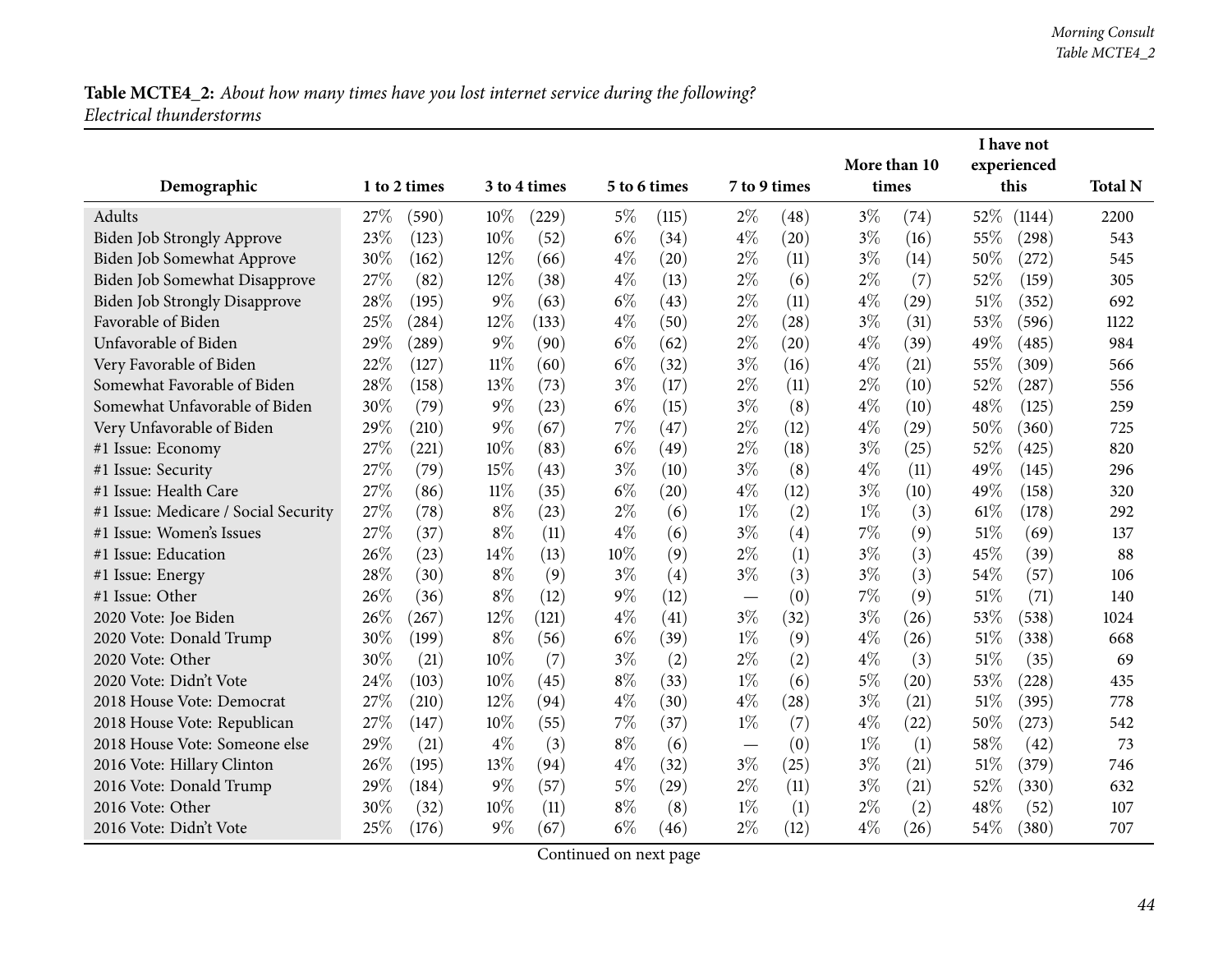| Demographic         | l to 2 times                 | 3 to 4 times    | 5 to 6 times      | 7 to 9 times               | More than 10<br>times      | I have not<br>experienced<br>this | <b>Total N</b> |
|---------------------|------------------------------|-----------------|-------------------|----------------------------|----------------------------|-----------------------------------|----------------|
| Adults              | 27\%<br>(590)                | $10\%$<br>229   | $5\%$<br>115      | $2\%$<br>$^{'}48$          | $3\%$<br>(74)              | 52\% (1144)                       | 2200           |
| Voted in 2014: Yes  | 27\%<br>(321)                | $10\%$<br>(123) | $5\%$<br>(55)     | $3\%$<br>(33)              | $3\%$<br>(37               | $52\%$<br>(613)                   | 1182           |
| Voted in 2014: No   | 26%<br>(269)                 | $10\%$<br>(106) | $6\%$<br>(60      | $2\%$<br>(16)              | $4\%$<br>$\left(37\right)$ | $52\%$<br>(531)                   | 1018           |
| 4-Region: Northeast | 26%<br>(102)                 | 7%<br>(29)      | $3\%$<br>(13)     | $3\%$<br>(11)              | $5\%$<br>(18)              | $56\%$<br>(220)                   | 394            |
| 4-Region: Midwest   | 29%<br>(134)                 | $13\%$<br>(59)  | $4\%$<br>(19)     | $1\%$<br>$\left( 4\right)$ | $4\%$<br>(17)              | 49\%<br>(228)                     | 462            |
| 4-Region: South     | 29\%<br>(243)                | $12\%$<br>(101) | $6\%$<br>$^{'}52$ | $3\%$<br>(22)              | $4\%$<br>(32)              | $45\%$<br>(374)                   | 824            |
| 4-Region: West      | $21\%$<br>$\left(111\right)$ | $8\%$<br>(39)   | $6\%$<br>31       | $2\%$<br>(11)              | $1\%$<br>(7                | $62\%$<br>322)                    | 520            |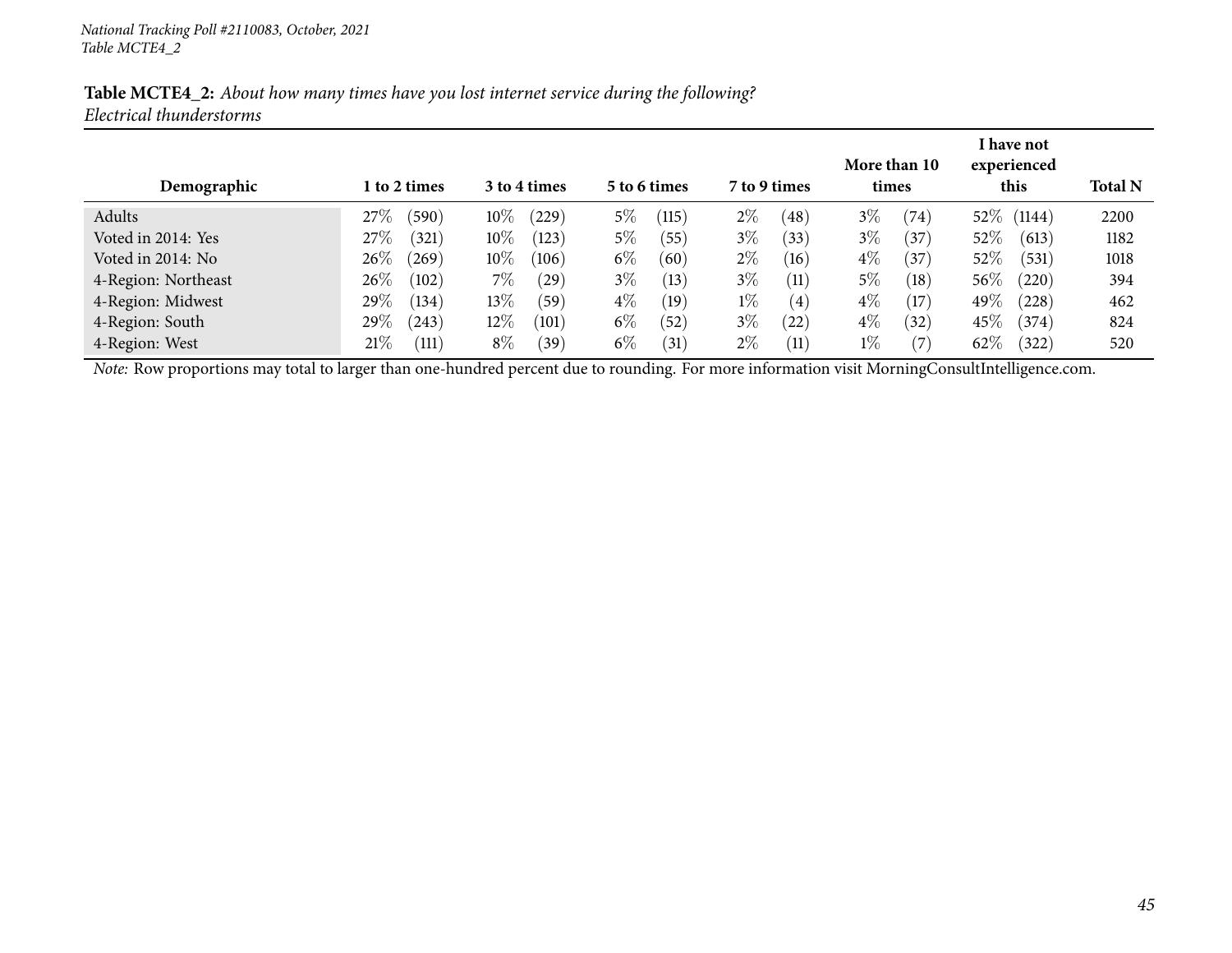## Table MCTE4\_3: About how many times have you lost internet service during the following? *Tornadoes*

| Demographic              |        | 1 to 2 times |                                   | 3 to 4 times |       | 5 to 6 times | 7 to 9 times                      |      | More than 10<br>times             |      |      | I have not<br>experienced<br>this | <b>Total N</b> |
|--------------------------|--------|--------------|-----------------------------------|--------------|-------|--------------|-----------------------------------|------|-----------------------------------|------|------|-----------------------------------|----------------|
| Adults                   | $8\%$  | (175)        | $3\%$                             | (69)         | $3\%$ | (56)         | $1\%$                             | (15) | $1\%$                             | (23) | 85\% | (1862)                            | 2200           |
| Gender: Male             | $8\%$  | (82)         | $3\%$                             | (33)         | $3\%$ | (34)         | $1\%$                             | (8)  | $1\%$                             | (14) | 84%  | (890)                             | 1062           |
| Gender: Female           | $8\%$  | (93)         | $3\%$                             | (36)         | $2\%$ | (22)         | $1\%$                             | (7)  | $1\%$                             | (9)  | 85%  | (972)                             | 1138           |
| Age: 18-34               | $9\%$  | (62)         | $6\%$                             | (40)         | $4\%$ | (26)         | $1\%$                             | (8)  | $1\%$                             | (9)  | 78%  | (509)                             | 655            |
| Age: 35-44               | $9\%$  | (33)         | $4\%$                             | (15)         | $5\%$ | (18)         | $1\%$                             | (4)  | $2\%$                             | (8)  | 78%  | (279)                             | 358            |
| Age: 45-64               | $8\%$  | (59)         | $2\%$                             | (14)         | $2\%$ | (12)         |                                   | (3)  | $1\%$                             | (5)  | 88%  | (658)                             | 751            |
| Age: 65+                 | $5\%$  | (21)         | $\overbrace{\phantom{123221111}}$ | (0)          |       | (0)          |                                   | (0)  |                                   | (1)  | 95%  | (415)                             | 436            |
| GenZers: 1997-2012       | $9\%$  | (20)         | $5\%$                             | (11)         | $4\%$ | (9)          | $1\%$                             | (1)  | $1\%$                             | (2)  | 80%  | (168)                             | 210            |
| Millennials: 1981-1996   | 10%    | (67)         | $6\%$                             | (41)         | $4\%$ | (26)         | $2\%$                             | (11) | $2\%$                             | (15) | 76%  | (503)                             | 664            |
| GenXers: 1965-1980       | $8\%$  | (42)         | $2\%$                             | (8)          | $3\%$ | (17)         | $1\%$                             | (3)  | $1\%$                             | (3)  | 86%  | (454)                             | 526            |
| Baby Boomers: 1946-1964  | $6\%$  | (42)         | $1\%$                             | (9)          | $1\%$ | (5)          | $\overbrace{\phantom{12322111}}$  | (0)  | $\overbrace{\phantom{123221111}}$ | (3)  | 92%  | (658)                             | 717            |
| PID: Dem (no lean)       | $8\%$  | (73)         | $4\%$                             | (31)         | $4\%$ | (33)         | $1\%$                             | (8)  | $1\%$                             | (7)  | 83%  | (726)                             | 879            |
| PID: Ind (no lean)       | $9\%$  | (64)         | $2\%$                             | (17)         | $2\%$ | (13)         | $1\%$                             | (4)  | $1\%$                             | (8)  | 85%  | (601)                             | 708            |
| PID: Rep (no lean)       | $6\%$  | (38)         | $3\%$                             | (21)         | $2\%$ | (10)         |                                   | (3)  | $1\%$                             | (8)  | 87%  | (534)                             | 614            |
| PID/Gender: Dem Men      | $9\%$  | (40)         | $5\%$                             | (21)         | $5\%$ | (22)         | $1\%$                             | (4)  | $1\%$                             | (7)  | 79%  | (356)                             | 449            |
| PID/Gender: Dem Women    | $8\%$  | (33)         | $2\%$                             | (10)         | $3\%$ | (11)         | $1\%$                             | (4)  | $\overbrace{\phantom{123221111}}$ | (1)  | 86%  | (370)                             | 429            |
| PID/Gender: Ind Men      | $7\%$  | (22)         | $2\%$                             | (6)          | $2\%$ | (8)          | $\overbrace{\phantom{123221111}}$ | (1)  | $2\%$                             | (6)  | 87%  | (294)                             | 337            |
| PID/Gender: Ind Women    | $11\%$ | (42)         | $3\%$                             | (10)         | $1\%$ | (5)          | $1\%$                             | (3)  | $1\%$                             | (3)  | 83%  | (307)                             | 370            |
| PID/Gender: Rep Men      | $7\%$  | (20)         | $2\%$                             | (6)          | $1\%$ | (4)          | $1\%$                             | (3)  | $1\%$                             | (2)  | 87%  | (241)                             | 276            |
| PID/Gender: Rep Women    | $5\%$  | (18)         | $4\%$                             | (15)         | $2\%$ | (6)          | $\overbrace{\phantom{12322111}}$  | (0)  | $2\%$                             | (6)  | 87%  | (294)                             | 338            |
| Ideo: Liberal (1-3)      | $8\%$  | (53)         | $3\%$                             | (19)         | $4\%$ | (25)         | $1\%$                             | (5)  | $2\%$                             | (11) | 82%  | (524)                             | 637            |
| Ideo: Moderate (4)       | $8\%$  | (59)         | $4\%$                             | (27)         | $1\%$ | (8)          | $1\%$                             | (7)  | $1\%$                             | (6)  | 85%  | (614)                             | 721            |
| Ideo: Conservative (5-7) | $7\%$  | (49)         | $3\%$                             | (20)         | $3\%$ | (19)         |                                   | (2)  | $1\%$                             | (6)  | 86%  | (581)                             | 676            |
| Educ: < College          | $8\%$  | (121)        | $3\%$                             | (44)         | $2\%$ | (34)         | $1\%$                             | (9)  | $1\%$                             | (15) | 85%  | (1290)                            | 1512           |
| Educ: Bachelors degree   | $8\%$  | (36)         | $4\%$                             | (16)         | $3\%$ | (12)         | $1\%$                             | (3)  | $1\%$                             | (3)  | 84%  | (374)                             | 444            |
| Educ: Post-grad          | $8\%$  | (19)         | $4\%$                             | (9)          | $4\%$ | (11)         | $1\%$                             | (3)  | $2\%$                             | (5)  | 81%  | (198)                             | 244            |
| Income: Under 50k        | $8\%$  | (106)        | $3\%$                             | (39)         | $3\%$ | (35)         | $1\%$                             | (10) | $1\%$                             | (12) | 84\% | (1073)                            | 1274           |
| Income: 50k-100k         | $6\%$  | (35)         | $3\%$                             | (18)         | $2\%$ | (12)         | $1\%$                             | (3)  | $1\%$                             | (6)  | 88%  | (549)                             | 623            |
| Income: 100k+            | $11\%$ | (34)         | $4\%$                             | (12)         | $3\%$ | (10)         | $1\%$                             | (2)  | $2\%$                             | (5)  | 79%  | (239)                             | 303            |
| Ethnicity: White         | $8\%$  | (134)        | $3\%$                             | (51)         | $2\%$ | (39)         | $1\%$                             | (12) | $1\%$                             | (22) |      | 85\% (1464)                       | 1722           |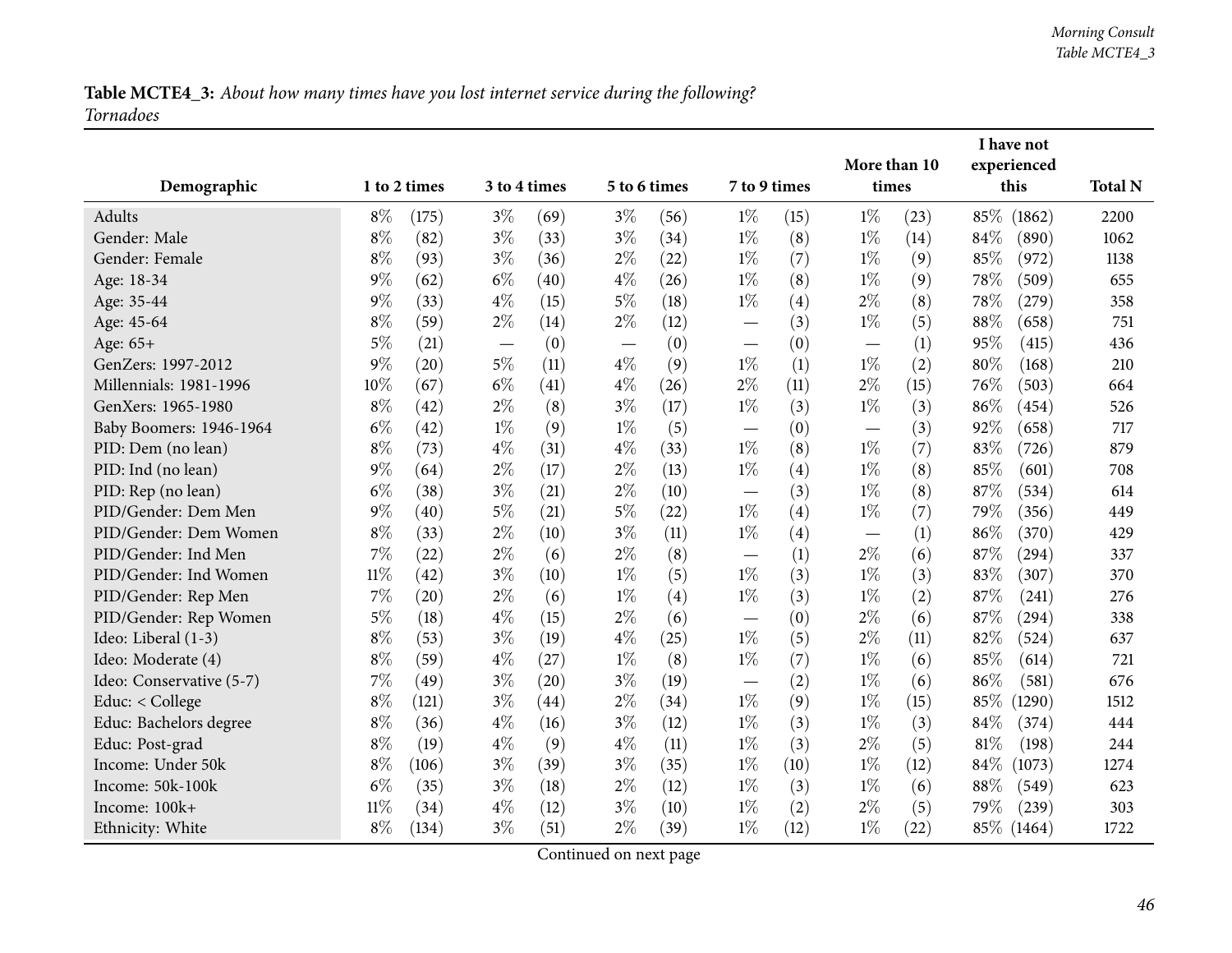### Table MCTE4\_3: About how many times have you lost internet service during the following? *Tornadoes*

|                                   |              |       |              |      |       |                    |                          |      | More than 10                      |      |        | I have not<br>experienced |                |
|-----------------------------------|--------------|-------|--------------|------|-------|--------------------|--------------------------|------|-----------------------------------|------|--------|---------------------------|----------------|
| Demographic                       | 1 to 2 times |       | 3 to 4 times |      |       | 5 to 6 times       | 7 to 9 times             |      | times                             |      |        | this                      | <b>Total N</b> |
| Adults                            | $8\%$        | (175) | $3\%$        | (69) | $3\%$ | (56)               | $1\%$                    | (15) | $1\%$                             | (23) | $85\%$ | (1862)                    | 2200           |
| Ethnicity: Hispanic               | $8\%$        | (29)  | $5\%$        | (18) | $4\%$ | (14)               | $1\%$                    | (3)  | $1\%$                             | (5)  | $80\%$ | (281)                     | 349            |
| Ethnicity: Black                  | 10%          | (27)  | $3\%$        | (9)  | $5\%$ | (14)               | $1\%$                    | (2)  |                                   | (1)  | $81\%$ | (221)                     | 274            |
| Ethnicity: Other                  | 7%           | (14)  | $4\%$        | (9)  | $2\%$ | (3)                |                          | (1)  |                                   | (1)  | 86%    | (176)                     | 204            |
| All Christian                     | 7%           | (66)  | $3\%$        | (28) | $2\%$ | (23)               | $\overline{\phantom{m}}$ | (3)  | $1\%$                             | (14) | 86%    | (842)                     | 977            |
| All Non-Christian                 | $9\%$        | (11)  | $5\%$        | (6)  | $8\%$ | (9)                | $5\%$                    | (6)  | $2\%$                             | (3)  | 70%    | (84)                      | 119            |
| Atheist                           | $5\%$        | (5)   | $2\%$        | (1)  | $3\%$ | (3)                | $\overline{\phantom{0}}$ | (0)  | $3\%$                             | (3)  | 88%    | (85)                      | 97             |
| Agnostic/Nothing in particular    | $8\%$        | (53)  | $3\%$        | (21) | $2\%$ | (13)               |                          | (2)  | $\overbrace{\phantom{123221111}}$ | (2)  | 86%    | (545)                     | 635            |
| Something Else                    | 11%          | (40)  | $3\%$        | (12) | $2\%$ | (8)                | $1\%$                    | (5)  | $1\%$                             | (2)  | 82%    | (305)                     | 371            |
| Religious Non-Protestant/Catholic | $9\%$        | (13)  | $6\%$        | (8)  | 7%    | (10)               | $4\%$                    | (6)  | $2\%$                             | (3)  | 71%    | (98)                      | 137            |
| Evangelical                       | 9%           | (53)  | $4\%$        | (24) | $4\%$ | (22)               | $1\%$                    | (4)  | $1\%$                             | (8)  | 80%    | (458)                     | 569            |
| Non-Evangelical                   | $7\%$        | (49)  | $2\%$        | (14) | $1\%$ | (9)                |                          | (4)  | $1\%$                             | (7)  | 89%    | (665)                     | 747            |
| Community: Urban                  | 7%           | (47)  | $4\%$        | (26) | $5\%$ | (30)               | $2\%$                    | (11) | $2\%$                             | (10) | $81\%$ | (531)                     | 656            |
| Community: Suburban               | 7%           | (75)  | $2\%$        | (24) | $1\%$ | (15)               | $\overline{\phantom{0}}$ | (2)  | $1\%$                             | (8)  | 88%    | (875)                     | 998            |
| Community: Rural                  | 10%          | (53)  | $3\%$        | (18) | $2\%$ | (11)               | $1\%$                    | (3)  | $1\%$                             | (5)  | 83%    | (455)                     | 546            |
| Employ: Private Sector            | $9\%$        | (61)  | $4\%$        | (28) | $3\%$ | $\left( 24\right)$ | $1\%$                    | (8)  | $1\%$                             | (10) | 81%    | (552)                     | 682            |
| Employ: Government                | 10%          | (12)  | $3\%$        | (4)  | $5\%$ | (5)                | $1\%$                    | (1)  | $4\%$                             | (5)  | 76%    | (87)                      | 114            |
| Employ: Self-Employed             | 10%          | (22)  | $5\%$        | (11) | $2\%$ | (5)                | $1\%$                    | (1)  | $1\%$                             | (2)  | 81%    | (170)                     | 211            |
| Employ: Homemaker                 | $6\%$        | (10)  | $2\%$        | (4)  | $2\%$ | (3)                |                          | (0)  | $1\%$                             | (2)  | 89%    | (148)                     | 167            |
| Employ: Student                   | $8\%$        | (6)   | $8\%$        | (6)  | $3\%$ | (2)                | $3\%$                    | (2)  | $1\%$                             | (1)  | 78%    | (58)                      | 74             |
| Employ: Retired                   | $5\%$        | (23)  | $2\%$        | (9)  |       | (2)                | $\overline{\phantom{0}}$ | (0)  |                                   | (1)  | 93%    | (454)                     | 491            |
| Employ: Unemployed                | $8\%$        | (24)  | $2\%$        | (6)  | $3\%$ | (9)                | $1\%$                    | (2)  | $1\%$                             | (3)  | 85%    | (253)                     | 297            |
| Employ: Other                     | $11\%$       | (17)  | $1\%$        | (2)  | $4\%$ | (6)                |                          | (0)  |                                   | (0)  | 85%    | (140)                     | 165            |
| Military HH: Yes                  | 7%           | (24)  | $1\%$        | (4)  | $2\%$ | (7)                | $\overline{\phantom{0}}$ | (1)  | $1\%$                             | (3)  | 88%    | (278)                     | 316            |
| Military HH: No                   | $8\%$        | (151) | $3\%$        | (64) | $3\%$ | (49)               | $1\%$                    | (14) | $1\%$                             | (21) | 84\%   | (1584)                    | 1884           |
| RD/WT: Right Direction            | $8\%$        | (77)  | $4\%$        | (38) | $4\%$ | (33)               | $1\%$                    | (8)  | $1\%$                             | (9)  | 82%    | (756)                     | 921            |
| RD/WT: Wrong Track                | $8\%$        | (98)  | $2\%$        | (30) | $2\%$ | (23)               | $1\%$                    | (7)  | $1\%$                             | (14) | 86%    | (1106)                    | 1279           |
| Biden Job Approve                 | $8\%$        | (91)  | $4\%$        | (43) | $4\%$ | (40)               | $1\%$                    | (9)  | $2\%$                             | (17) | 82%    | (888)                     | 1088           |
| Biden Job Disapprove              | 7%           | (71)  | $2\%$        | (25) | $2\%$ | (16)               | $1\%$                    | (6)  | $1\%$                             | (7)  | 87%    | (872)                     | 997            |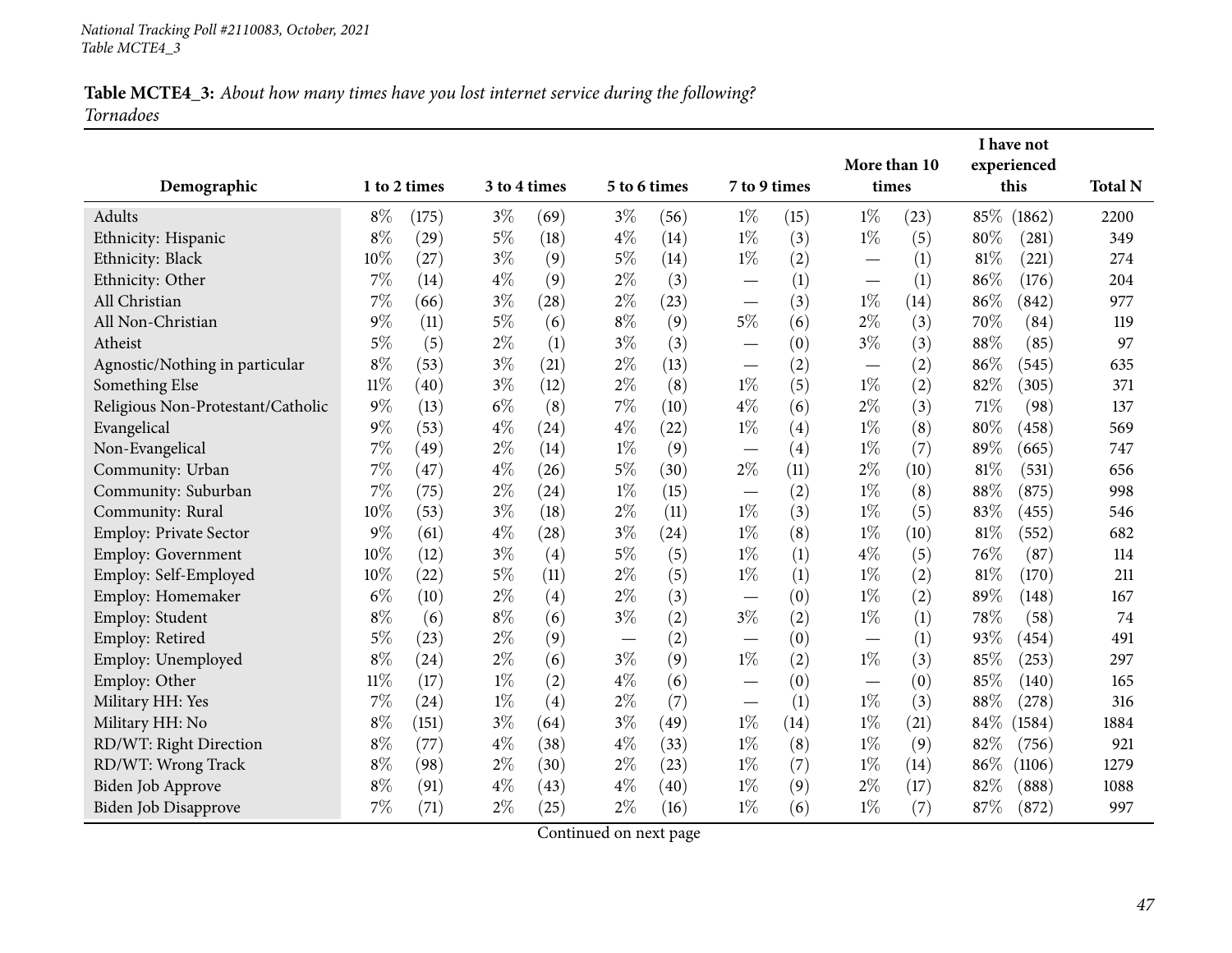Table MCTE4\_3: About how many times have you lost internet service during the following? *Tornadoes*

|                                      |        |              |       |              |              |      |                          |      |                       |      |        | I have not          |                |
|--------------------------------------|--------|--------------|-------|--------------|--------------|------|--------------------------|------|-----------------------|------|--------|---------------------|----------------|
| Demographic                          |        | 1 to 2 times |       | 3 to 4 times | 5 to 6 times |      | 7 to 9 times             |      | More than 10<br>times |      |        | experienced<br>this | <b>Total N</b> |
|                                      |        |              |       |              |              |      |                          |      |                       |      |        |                     |                |
| Adults                               | $8\%$  | (175)        | $3\%$ | (69)         | $3\%$        | (56) | $1\%$                    | (15) | $1\%$                 | (23) |        | 85% (1862)          | 2200           |
| Biden Job Strongly Approve           | $9\%$  | (48)         | $4\%$ | (24)         | $3\%$        | (18) | $1\%$                    | (7)  | $2\%$                 | (13) | 80%    | (433)               | 543            |
| Biden Job Somewhat Approve           | $8\%$  | (43)         | $4\%$ | (19)         | $4\%$        | (22) |                          | (2)  | $1\%$                 | (3)  | 84%    | (455)               | 545            |
| Biden Job Somewhat Disapprove        | 10%    | (31)         | $2\%$ | (6)          | $2\%$        | (6)  | $1\%$                    | (2)  | $1\%$                 | (2)  | 85%    | (258)               | 305            |
| <b>Biden Job Strongly Disapprove</b> | $6\%$  | (40)         | $3\%$ | (19)         | $2\%$        | (11) | $1\%$                    | (4)  | $1\%$                 | (4)  | 89%    | (613)               | 692            |
| Favorable of Biden                   | $8\%$  | (90)         | $4\%$ | (40)         | $3\%$        | (35) | $1\%$                    | (8)  | $1\%$                 | (14) | 83%    | (935)               | 1122           |
| Unfavorable of Biden                 | $8\%$  | (79)         | $3\%$ | (26)         | $2\%$        | (21) | $1\%$                    | (6)  | $1\%$                 | (9)  | 86%    | (842)               | 984            |
| Very Favorable of Biden              | $8\%$  | (48)         | $5\%$ | (27)         | $3\%$        | (19) | $1\%$                    | (3)  | $2\%$                 | (10) | $81\%$ | (459)               | 566            |
| Somewhat Favorable of Biden          | $8\%$  | (42)         | $2\%$ | (14)         | $3\%$        | (16) | $1\%$                    | (5)  | $1\%$                 | (3)  | 86%    | (476)               | 556            |
| Somewhat Unfavorable of Biden        | $11\%$ | (29)         | $2\%$ | (6)          | $2\%$        | (5)  | $1\%$                    | (3)  | $2\%$                 | (5)  | 81%    | (211)               | 259            |
| Very Unfavorable of Biden            | 7%     | (50)         | $3\%$ | (20)         | $2\%$        | (16) | $\overline{\phantom{0}}$ | (3)  | $1\%$                 | (4)  | 87%    | (632)               | 725            |
| #1 Issue: Economy                    | $6\%$  | (52)         | $4\%$ | (29)         | $2\%$        | (17) | $1\%$                    | (7)  | $1\%$                 | (12) | 86%    | (703)               | 820            |
| #1 Issue: Security                   | $8\%$  | (22)         | $5\%$ | (14)         | $3\%$        | (8)  | $1\%$                    | (2)  |                       | (0)  | 84\%   | (250)               | 296            |
| #1 Issue: Health Care                | 13%    | (41)         | $3\%$ | (10)         | $4\%$        | (12) | $1\%$                    | (2)  | $1\%$                 | (4)  | 78%    | (251)               | 320            |
| #1 Issue: Medicare / Social Security | $5\%$  | (16)         | $2\%$ | (5)          | $2\%$        | (6)  |                          | (0)  | $1\%$                 | (2)  | 90%    | (263)               | 292            |
| #1 Issue: Women's Issues             | 9%     | (12)         | $3\%$ | (4)          | $3\%$        | (4)  | $1\%$                    | (2)  | $3\%$                 | (4)  | 81%    | (112)               | 137            |
| #1 Issue: Education                  | 14%    | (12)         |       | (0)          | $6\%$        | (5)  | $2\%$                    | (1)  |                       | (0)  | 79%    | (69)                | 88             |
| #1 Issue: Energy                     | 13%    | (14)         | $4\%$ | (4)          | $4\%$        | (4)  | $\overline{\phantom{0}}$ | (0)  |                       | (0)  | 80%    | (84)                | 106            |
| #1 Issue: Other                      | $4\%$  | (6)          | $2\%$ | (2)          |              | (1)  | $\overline{\phantom{0}}$ | (0)  | $1\%$                 | (1)  | 93%    | (130)               | 140            |
| 2020 Vote: Joe Biden                 | $8\%$  | (83)         | $3\%$ | (32)         | $3\%$        | (33) | $1\%$                    | (8)  | $1\%$                 | (8)  | 84%    | (859)               | 1024           |
| 2020 Vote: Donald Trump              | 7%     | (45)         | $3\%$ | (20)         | $2\%$        | (11) |                          | (3)  | $2\%$                 | (11) | 87%    | (579)               | 668            |
| 2020 Vote: Other                     | $9\%$  | (6)          | $1\%$ | (1)          | $1\%$        | (1)  | $3\%$                    | (2)  | $2\%$                 | (1)  | 84%    | (59)                | 69             |
| 2020 Vote: Didn't Vote               | $9\%$  | (41)         | $4\%$ | (16)         | $3\%$        | (12) | $\overline{\phantom{0}}$ | (2)  | $1\%$                 | (3)  | 83%    | (361)               | 435            |
| 2018 House Vote: Democrat            | $8\%$  | (61)         | $3\%$ | (23)         | $4\%$        | (31) | $1\%$                    | (6)  | $1\%$                 | (5)  | 84%    | (652)               | 778            |
| 2018 House Vote: Republican          | $8\%$  | (41)         | $3\%$ | (15)         | $2\%$        | (10) |                          | (2)  | $2\%$                 | (10) | 86%    | (464)               | 542            |
| 2018 House Vote: Someone else        | $4\%$  | (3)          | $1\%$ | (1)          | $1\%$        | (1)  | $1\%$                    | (1)  | $1\%$                 | (1)  | 91%    | (67)                | 73             |
| 2016 Vote: Hillary Clinton           | $8\%$  | (59)         | $4\%$ | (30)         | $4\%$        | (29) | $1\%$                    | (5)  | $1\%$                 | (6)  | 83%    | (618)               | 746            |
| 2016 Vote: Donald Trump              | $6\%$  | (39)         | $3\%$ | (19)         | $2\%$        | (10) |                          | (3)  | $1\%$                 | (8)  | 87%    | (552)               | 632            |
| 2016 Vote: Other                     | 7%     | (7)          |       | (0)          | $4\%$        | (5)  | $2\%$                    | (2)  | $1\%$                 | (1)  | 86%    | (92)                | 107            |
| 2016 Vote: Didn't Vote               | 10%    | (70)         | $3\%$ | (20)         | $2\%$        | (12) | $1\%$                    | (5)  | $1\%$                 | (4)  | 84\%   | (595)               | 707            |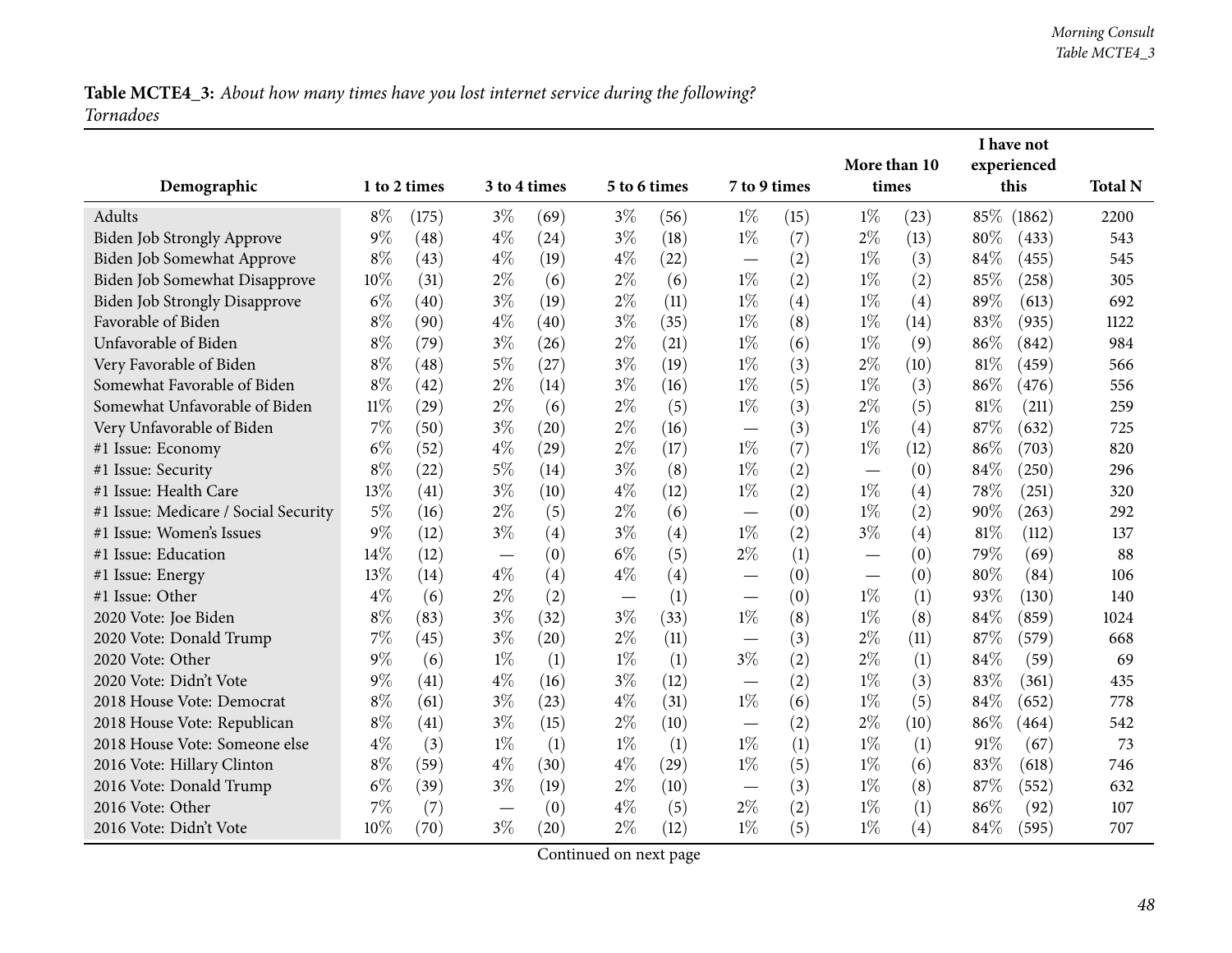| Table MCTE4_3: About how many times have you lost internet service during the following? |  |  |  |  |  |  |
|------------------------------------------------------------------------------------------|--|--|--|--|--|--|
| Tornadoes                                                                                |  |  |  |  |  |  |

| Demographic                                                                                                                                    |        | l to 2 times |       | 3 to 4 times      |       | 5 to 6 times      | 7 to 9 times                    |      | More than 10<br>times |                   |         | I have not<br>experienced<br>this | <b>Total N</b> |
|------------------------------------------------------------------------------------------------------------------------------------------------|--------|--------------|-------|-------------------|-------|-------------------|---------------------------------|------|-----------------------|-------------------|---------|-----------------------------------|----------------|
| Adults                                                                                                                                         | $8\%$  | (175)        | $3\%$ | (69)              | $3\%$ | (56)              | $1\%$                           | (15) | $1\%$                 | (23)              |         | 85\% (1862)                       | 2200           |
| Voted in 2014: Yes                                                                                                                             | $7\%$  | (81)         | $3\%$ | (33)              | $3\%$ | (31)              | $1\%$                           | (7)  | $1\%$                 | (16)              | $86\%$  | (1015)                            | 1182           |
| Voted in 2014: No                                                                                                                              | $9\%$  | (94)         | $4\%$ | (36)              | $3\%$ | (26)              | $1\%$                           | (8)  | $1\%$                 | (7                | 83\%    | (847)                             | 1018           |
| 4-Region: Northeast                                                                                                                            | 5%     | (19)         | $2\%$ | $\left( 7\right)$ | $1\%$ | (6)               | $1\%$                           | (3)  | $2\%$                 | (6)               | 89\%    | (352)                             | 394            |
| 4-Region: Midwest                                                                                                                              | $8\%$  | (39)         | $2\%$ | (10)              | $2\%$ | $\left( 7\right)$ | $2\%$                           | (8)  | $1\%$                 | $\left( 4\right)$ | 85\%    | (394)                             | 462            |
| 4-Region: South                                                                                                                                | $12\%$ | (100)        | $5\%$ | (39`              | $3\%$ | (28)              | $\hspace{0.1mm}-\hspace{0.1mm}$ | (2)  | $1\%$                 | (6)               | 79 $\%$ | (648)                             | 824            |
| 4-Region: West                                                                                                                                 | $3\%$  | (16)         | $2\%$ | (12)              | $3\%$ | (15)              |                                 | (2)  | $1\%$                 | (6)               | $90\%$  | (469)                             | 520            |
| Note: Row proportions may total to larger than one-hundred percent due to rounding. For more information visit MorningConsultIntelligence.com. |        |              |       |                   |       |                   |                                 |      |                       |                   |         |                                   |                |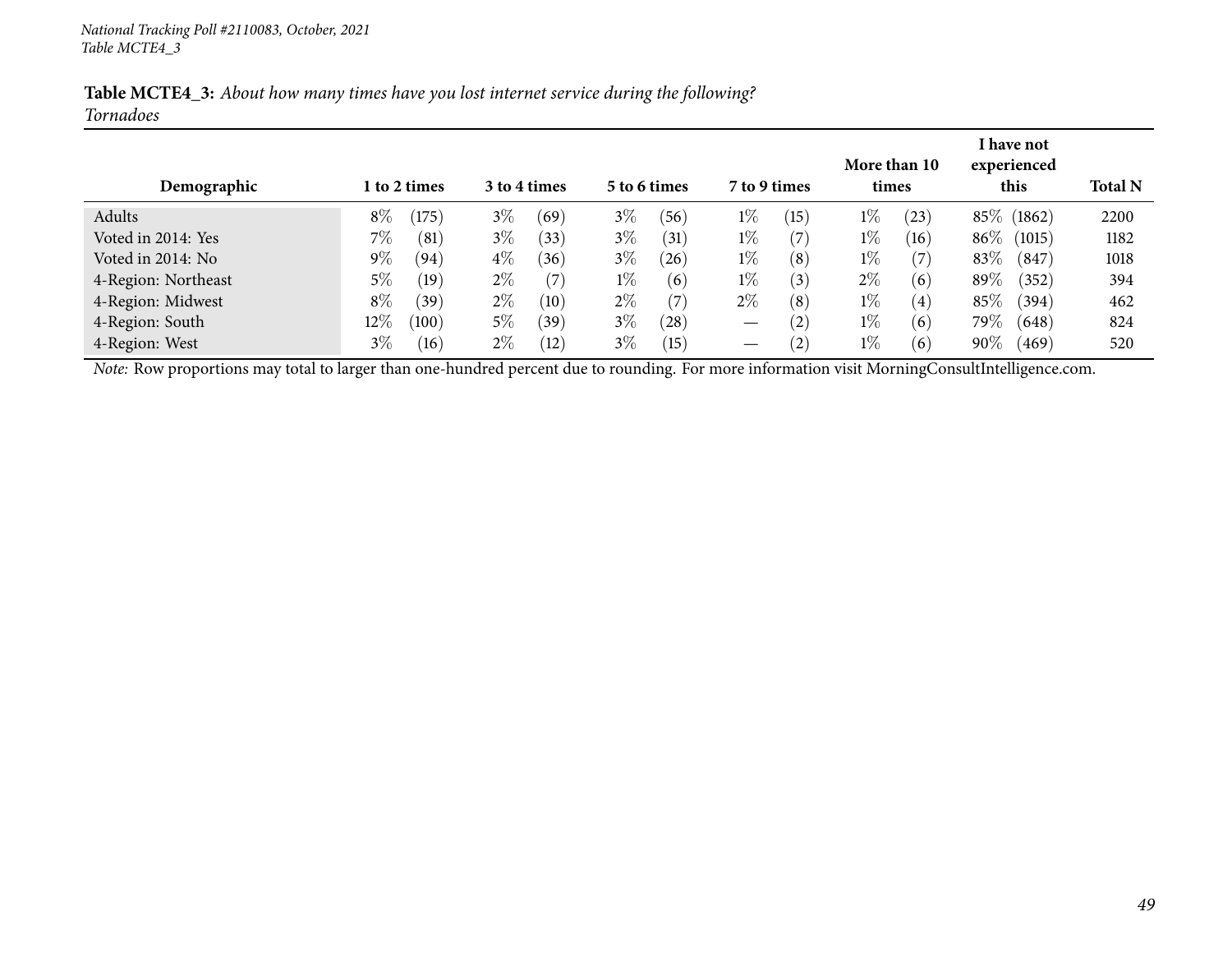Table MCTE4\_4: About how many times have you lost internet service during the following? *Hurricanes*

|                          |        |              |       |              |              |      |                                   |      | More than 10 |      |        | I have not<br>experienced |                |
|--------------------------|--------|--------------|-------|--------------|--------------|------|-----------------------------------|------|--------------|------|--------|---------------------------|----------------|
| Demographic              |        | 1 to 2 times |       | 3 to 4 times | 5 to 6 times |      | 7 to 9 times                      |      | times        |      |        | this                      | <b>Total N</b> |
| Adults                   | 12%    | (253)        | $5\%$ | (105)        | $3\%$        | (66) | $1\%$                             | (20) | $1\%$        | (26) | 79%    | (1730)                    | 2200           |
| Gender: Male             | 12%    | (129)        | $5\%$ | (55)         | $3\%$        | (34) | $1\%$                             | (13) | $2\%$        | (16) | 77%    | (815)                     | 1062           |
| Gender: Female           | $11\%$ | (125)        | $4\%$ | (50)         | $3\%$        | (32) | $1\%$                             | (7)  | $1\%$        | (10) | 80%    | (915)                     | 1138           |
| Age: 18-34               | 12%    | (78)         | $7\%$ | (46)         | $3\%$        | (21) | $1\%$                             | (9)  | $3\%$        | (18) | 74\%   | (483)                     | 655            |
| Age: 35-44               | 13%    | (47)         | 7%    | (26)         | $5\%$        | (16) | $2\%$                             | (8)  | $2\%$        | (6)  | 71\%   | (253)                     | 358            |
| Age: 45-64               | 10%    | (72)         | $2\%$ | (18)         | $3\%$        | (21) |                                   | (2)  |              | (2)  | 85%    | (636)                     | 751            |
| Age: $65+$               | 13%    | (56)         | $3\%$ | (14)         | $2\%$        | (8)  |                                   | (1)  |              | (0)  | 82%    | (358)                     | 436            |
| GenZers: 1997-2012       | 12%    | (25)         | $6\%$ | (13)         | $3\%$        | (6)  | $1\%$                             | (2)  | $5\%$        | (10) | 73%    | (154)                     | 210            |
| Millennials: 1981-1996   | 13%    | (84)         | $8\%$ | (55)         | $4\%$        | (24) | $2\%$                             | (11) | $2\%$        | (12) | 72%    | (478)                     | 664            |
| GenXers: 1965-1980       | 10%    | (51)         | $3\%$ | (17)         | $4\%$        | (20) | $1\%$                             | (6)  | $1\%$        | (3)  | 82%    | (430)                     | 526            |
| Baby Boomers: 1946-1964  | 12%    | (83)         | $2\%$ | (18)         | $2\%$        | (17) | $\overbrace{\phantom{12322111}}$  | (1)  |              | (1)  | 83%    | (598)                     | 717            |
| PID: Dem (no lean)       | 13%    | (114)        | $6\%$ | (52)         | $4\%$        | (34) | $1\%$                             | (10) | $1\%$        | (9)  | 75%    | (660)                     | 879            |
| PID: Ind (no lean)       | 10%    | (72)         | $5\%$ | (33)         | $2\%$        | (16) | $\overbrace{\phantom{12322111}}$  | (3)  | $2\%$        | (11) | 81\%   | (573)                     | 708            |
| PID: Rep (no lean)       | $11\%$ | (67)         | $3\%$ | (20)         | $3\%$        | (16) | $1\%$                             | (8)  | $1\%$        | (5)  | $81\%$ | (497)                     | 614            |
| PID/Gender: Dem Men      | 13%    | (60)         | $6\%$ | (28)         | $5\%$        | (20) | $2\%$                             | (7)  | $2\%$        | (7)  | 73%    | (328)                     | 449            |
| PID/Gender: Dem Women    | 13%    | (54)         | $6\%$ | (24)         | $3\%$        | (14) | $1\%$                             | (3)  | $1\%$        | (3)  | 77%    | (333)                     | 429            |
| PID/Gender: Ind Men      | $11\%$ | (37)         | $6\%$ | (20)         | $1\%$        | (4)  | $1\%$                             | (2)  | $2\%$        | (5)  | 80%    | (269)                     | 337            |
| PID/Gender: Ind Women    | 10%    | (36)         | $3\%$ | (13)         | $3\%$        | (11) | $\overline{\phantom{0}}$          | (1)  | $2\%$        | (6)  | 82%    | (304)                     | 370            |
| PID/Gender: Rep Men      | 12%    | (33)         | $2\%$ | (7)          | $3\%$        | (9)  | $1\%$                             | (4)  | $2\%$        | (4)  | 79%    | (219)                     | 276            |
| PID/Gender: Rep Women    | 10%    | (35)         | $4\%$ | (13)         | $2\%$        | (7)  | $1\%$                             | (4)  |              | (1)  | 82%    | (278)                     | 338            |
| Ideo: Liberal (1-3)      | 12%    | (74)         | $5\%$ | (35)         | $4\%$        | (23) | $1\%$                             | (7)  | $2\%$        | (15) | 76%    | (483)                     | 637            |
| Ideo: Moderate (4)       | 12%    | (83)         | $4\%$ | (25)         | $2\%$        | (16) | $1\%$                             | (7)  | $1\%$        | (4)  | 81\%   | (586)                     | 721            |
| Ideo: Conservative (5-7) | 13%    | (87)         | $5\%$ | (36)         | $4\%$        | (24) | $1\%$                             | (5)  | $1\%$        | (6)  | 77%    | (518)                     | 676            |
| Educ: < College          | $11\%$ | (169)        | $4\%$ | (60)         | $3\%$        | (39) | $\overbrace{\phantom{123221111}}$ | (7)  | $1\%$        | (19) | 81%    | (1218)                    | 1512           |
| Educ: Bachelors degree   | 12%    | (54)         | $7\%$ | (30)         | $3\%$        | (14) | $2\%$                             | (9)  | $1\%$        | (4)  | 75%    | (333)                     | 444            |
| Educ: Post-grad          | 12%    | (30)         | $6\%$ | (14)         | $6\%$        | (14) | $2\%$                             | (4)  | $1\%$        | (3)  | 73%    | (179)                     | 244            |
| Income: Under 50k        | $11\%$ | (139)        | $4\%$ | (50)         | $3\%$        | (36) | $1\%$                             | (8)  | $1\%$        | (12) | $81\%$ | (1029)                    | 1274           |
| Income: 50k-100k         | 10%    | (64)         | $6\%$ | (35)         | $2\%$        | (14) | $1\%$                             | (6)  | $2\%$        | (10) | 79%    | (494)                     | 623            |
| Income: 100k+            | 17%    | (51)         | $6\%$ | (19)         | $5\%$        | (16) | $2\%$                             | (6)  | $1\%$        | (3)  | 69%    | (208)                     | 303            |
| Ethnicity: White         | $11\%$ | (197)        | $4\%$ | (76)         | $3\%$        | (55) | $1\%$                             | (18) | $1\%$        | (23) | 79%    | (1352)                    | 1722           |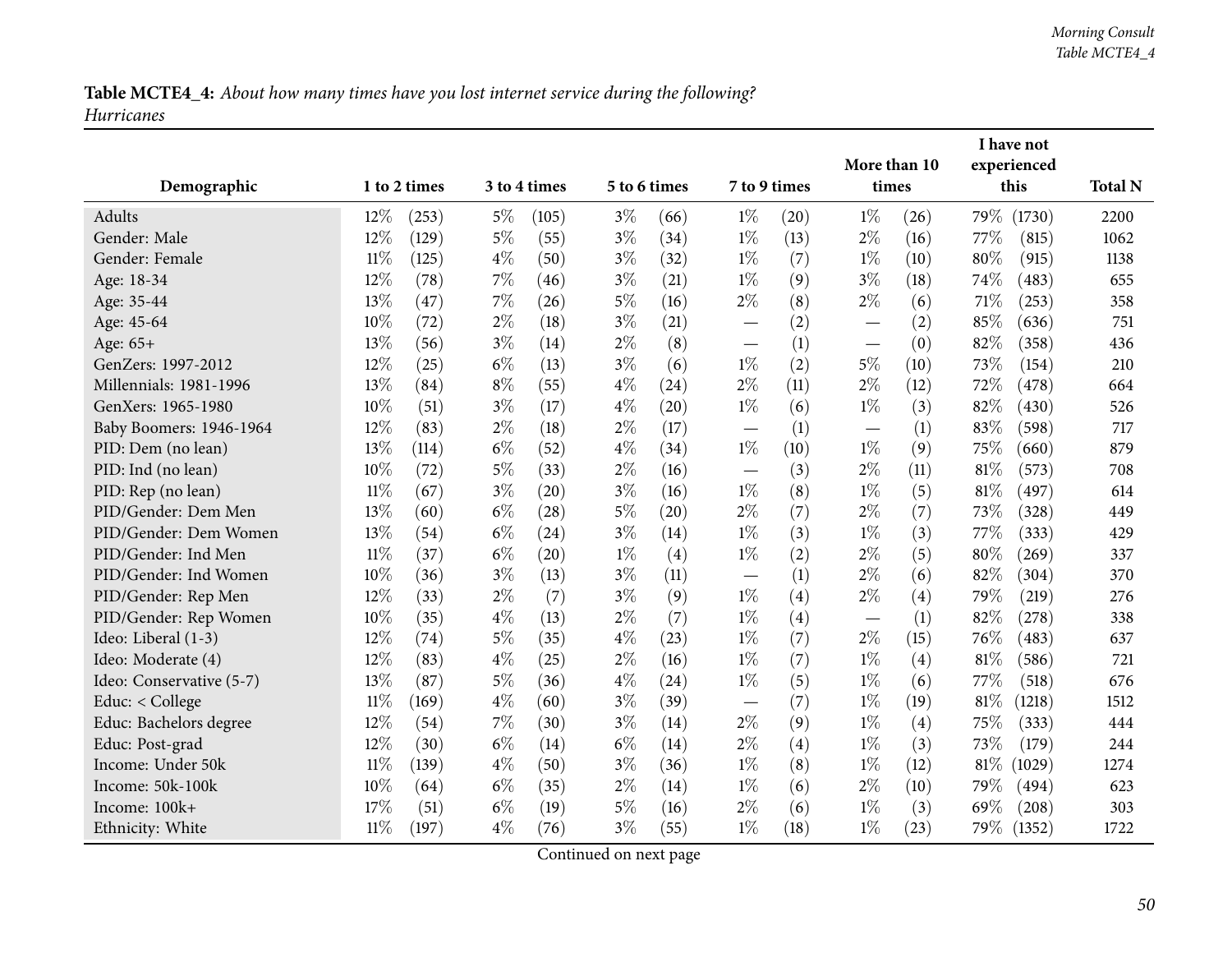### Table MCTE4\_4: About how many times have you lost internet service during the following? *Hurricanes*

|                                   |        |              |       |              |       |                    |                                   |      | More than 10 |      |        | I have not<br>experienced |                |
|-----------------------------------|--------|--------------|-------|--------------|-------|--------------------|-----------------------------------|------|--------------|------|--------|---------------------------|----------------|
| Demographic                       |        | 1 to 2 times |       | 3 to 4 times |       | 5 to 6 times       | 7 to 9 times                      |      | times        |      |        | this                      | <b>Total N</b> |
| <b>Adults</b>                     | $12\%$ | (253)        | $5\%$ | (105)        | $3\%$ | (66)               | $1\%$                             | (20) | $1\%$        | (26) | 79%    | (1730)                    | 2200           |
| Ethnicity: Hispanic               | 13%    | (46)         | $8\%$ | (26)         | $3\%$ | (10)               | $1\%$                             | (2)  | $3\%$        | (11) | 73%    | (254)                     | 349            |
| Ethnicity: Black                  | 14%    | (37)         | 7%    | (19)         | $3\%$ | (8)                |                                   | (1)  |              | (1)  | 76%    | (208)                     | 274            |
| Ethnicity: Other                  | 9%     | (19)         | $5\%$ | (9)          | $1\%$ | (3)                |                                   | (1)  | $1\%$        | (2)  | 83%    | (170)                     | 204            |
| All Christian                     | 13%    | (123)        | $4\%$ | (36)         | $3\%$ | (33)               | $1\%$                             | (11) | $2\%$        | (15) | 78%    | (759)                     | 977            |
| All Non-Christian                 | $11\%$ | (13)         | 9%    | (11)         | $9\%$ | (11)               | $2\%$                             | (3)  | $4\%$        | (4)  | 64%    | (77)                      | 119            |
| Atheist                           | 14%    | (13)         | $3\%$ | (3)          |       | (0)                | $2\%$                             | (2)  | $1\%$        | (1)  | 80%    | (78)                      | 97             |
| Agnostic/Nothing in particular    | 10%    | (65)         | 5%    | (33)         | $2\%$ | (13)               |                                   | (1)  |              | (1)  | 82%    | (522)                     | 635            |
| Something Else                    | 11%    | (39)         | $6\%$ | (21)         | $2\%$ | (9)                | $1\%$                             | (4)  | $1\%$        | (4)  | 79\%   | (295)                     | 371            |
| Religious Non-Protestant/Catholic | $11\%$ | (15)         | $8\%$ | (11)         | $8\%$ | (11)               | $2\%$                             | (3)  | $3\%$        | (4)  | 68%    | (93)                      | 137            |
| Evangelical                       | $11\%$ | (65)         | $4\%$ | (20)         | $4\%$ | (23)               | $2\%$                             | (12) | $1\%$        | (5)  | 78%    | (444)                     | 569            |
| Non-Evangelical                   | 12%    | (92)         | 5%    | (35)         | $3\%$ | (19)               |                                   | (3)  | $2\%$        | (14) | 78%    | (583)                     | 747            |
| Community: Urban                  | 13%    | (82)         | $5\%$ | (36)         | $5\%$ | (32)               | $2\%$                             | (13) | $2\%$        | (10) | 74\%   | (482)                     | 656            |
| Community: Suburban               | 13%    | (134)        | $5\%$ | (49)         | $2\%$ | (23)               |                                   | (3)  | $1\%$        | (10) | 78%    | (779)                     | 998            |
| Community: Rural                  | 7%     | (37)         | $4\%$ | (19)         | $2\%$ | (11)               | $1\%$                             | (4)  | $1\%$        | (6)  | 86%    | (469)                     | 546            |
| <b>Employ: Private Sector</b>     | 16%    | (106)        | 5%    | (35)         | $4\%$ | $\left( 28\right)$ | $1\%$                             | (10) | $1\%$        | (7)  | 73\%   | (497)                     | 682            |
| Employ: Government                | 13%    | (14)         | 7%    | (8)          | $8\%$ | (9)                | $3\%$                             | (3)  | $3\%$        | (3)  | 66\%   | (76)                      | 114            |
| Employ: Self-Employed             | $11\%$ | (22)         | $5\%$ | (10)         | $1\%$ | (3)                |                                   | (1)  | $3\%$        | (6)  | 80%    | (169)                     | 211            |
| Employ: Homemaker                 | 7%     | (11)         | $5\%$ | (8)          | $2\%$ | (4)                | $\overline{\phantom{0}}$          | (1)  | $1\%$        | (1)  | 85%    | (142)                     | 167            |
| Employ: Student                   | 14%    | (10)         | $8\%$ | (6)          | $3\%$ | (2)                | $3\%$                             | (2)  | $5\%$        | (4)  | 67\%   | (50)                      | 74             |
| Employ: Retired                   | $11\%$ | (55)         | $4\%$ | (18)         | $2\%$ | (10)               | $\overline{\phantom{0}}$          | (1)  |              | (1)  | 82%    | (405)                     | 491            |
| Employ: Unemployed                | 7%     | (20)         | $4\%$ | (12)         | $3\%$ | (8)                | $1\%$                             | (2)  | $1\%$        | (2)  | 85%    | (252)                     | 297            |
| Employ: Other                     | $8\%$  | (13)         | $5\%$ | (9)          | $1\%$ | (2)                | $\overbrace{\phantom{123221111}}$ | (0)  | $1\%$        | (1)  | 85%    | (140)                     | 165            |
| Military HH: Yes                  | 15%    | (46)         | $6\%$ | (18)         | $3\%$ | (10)               | $1\%$                             | (4)  | $2\%$        | (8)  | 73%    | (231)                     | 316            |
| Military HH: No                   | $11\%$ | (207)        | $5\%$ | (87)         | $3\%$ | (56)               | $1\%$                             | (16) | $1\%$        | (18) | 80\%   | (1499)                    | 1884           |
| RD/WT: Right Direction            | 12%    | (111)        | $5\%$ | (47)         | $3\%$ | (32)               | $1\%$                             | (13) | $2\%$        | (14) | 76%    | (703)                     | 921            |
| RD/WT: Wrong Track                | $11\%$ | (142)        | $4\%$ | (57)         | $3\%$ | (34)               | $1\%$                             | (7)  | $1\%$        | (12) | $80\%$ | (1027)                    | 1279           |
| Biden Job Approve                 | 13%    | (139)        | $5\%$ | (59)         | $4\%$ | (40)               | $1\%$                             | (12) | $1\%$        | (11) | 76\%   | (826)                     | 1088           |
| Biden Job Disapprove              | 11%    | (108)        | $4\%$ | (38)         | $2\%$ | (24)               | $1\%$                             | (8)  | $1\%$        | (12) | $81\%$ | (807)                     | 997            |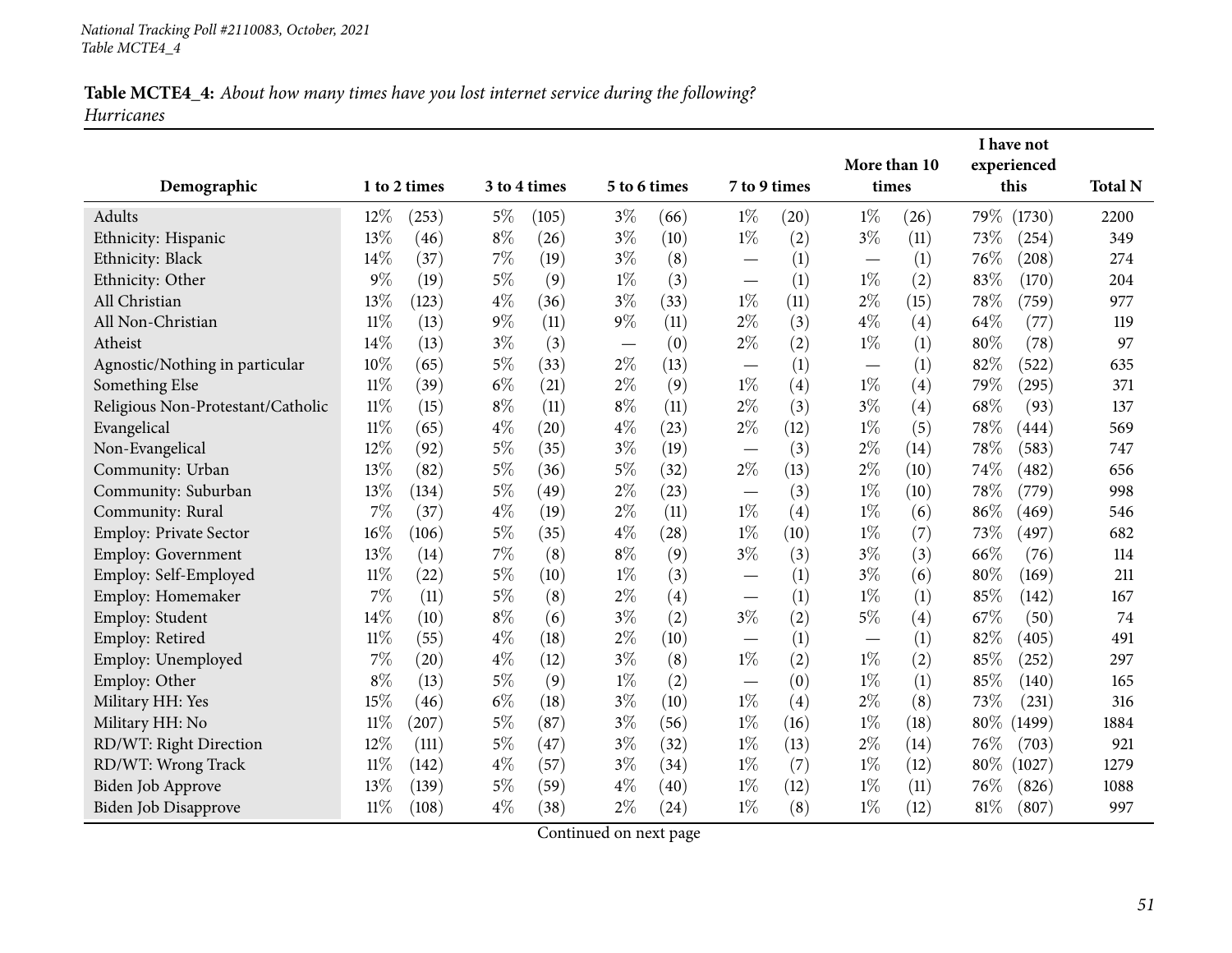Table MCTE4\_4: About how many times have you lost internet service during the following? *Hurricanes*

|                                      |        |              |       |              |                                  |              |                          |      | More than 10 |      |        | I have not<br>experienced |                |
|--------------------------------------|--------|--------------|-------|--------------|----------------------------------|--------------|--------------------------|------|--------------|------|--------|---------------------------|----------------|
| Demographic                          |        | 1 to 2 times |       | 3 to 4 times |                                  | 5 to 6 times | 7 to 9 times             |      | times        |      |        | this                      | <b>Total N</b> |
| Adults                               | 12%    | (253)        | $5\%$ | (105)        | $3\%$                            | (66)         | $1\%$                    | (20) | $1\%$        | (26) |        | 79% (1730)                | 2200           |
| Biden Job Strongly Approve           | 12%    | (67)         | $6\%$ | (34)         | $5\%$                            | (26)         | $2\%$                    | (10) | $2\%$        | (11) | 73%    | (395)                     | 543            |
| Biden Job Somewhat Approve           | 13%    | (72)         | $5\%$ | (25)         | $2\%$                            | (13)         |                          | (2)  |              | (0)  | 79%    | (431)                     | 545            |
| Biden Job Somewhat Disapprove        | 12%    | (36)         | $3\%$ | (10)         | $3\%$                            | (8)          | $1\%$                    | (3)  | $2\%$        | (5)  | 79%    | (242)                     | 305            |
| <b>Biden Job Strongly Disapprove</b> | 10%    | (72)         | $4\%$ | (28)         | $2\%$                            | (15)         | $1\%$                    | (5)  | $1\%$        | (7)  | 82%    | (565)                     | 692            |
| Favorable of Biden                   | $12\%$ | (134)        | $5\%$ | (55)         | $3\%$                            | (37)         | $1\%$                    | (12) | $1\%$        | (11) | 78%    | (874)                     | 1122           |
| Unfavorable of Biden                 | 12%    | (114)        | $5\%$ | (45)         | $3\%$                            | (28)         | $1\%$                    | (7)  | $1\%$        | (11) | 79%    | (779)                     | 984            |
| Very Favorable of Biden              | 12%    | (66)         | $6\%$ | (33)         | $4\%$                            | (21)         | $1\%$                    | (8)  | $1\%$        | (8)  | 76\%   | (429)                     | 566            |
| Somewhat Favorable of Biden          | 12%    | (67)         | $4\%$ | (22)         | $3\%$                            | (15)         | $1\%$                    | (4)  | $1\%$        | (3)  | 80%    | (445)                     | 556            |
| Somewhat Unfavorable of Biden        | 12%    | (32)         | $4\%$ | (11)         | $5\%$                            | (13)         | $1\%$                    | (4)  | $1\%$        | (2)  | 76%    | (198)                     | 259            |
| Very Unfavorable of Biden            | 11%    | (82)         | $5\%$ | (34)         | $2\%$                            | (15)         | $\overline{\phantom{0}}$ | (3)  | $1\%$        | (9)  | 80%    | (581)                     | 725            |
| #1 Issue: Economy                    | 10%    | (86)         | $5\%$ | (40)         | $3\%$                            | (25)         | $1\%$                    | (7)  | $2\%$        | (13) | 79%    | (650)                     | 820            |
| #1 Issue: Security                   | 14%    | (40)         | $5\%$ | (15)         | $3\%$                            | (8)          | $1\%$                    | (4)  | $1\%$        | (2)  | 77\%   | (227)                     | 296            |
| #1 Issue: Health Care                | 16%    | (51)         | $4\%$ | (14)         | $3\%$                            | (10)         | $1\%$                    | (4)  |              | (1)  | 75%    | (240)                     | 320            |
| #1 Issue: Medicare / Social Security | $9\%$  | (27)         | $3\%$ | (10)         | $1\%$                            | (3)          |                          | (1)  | $1\%$        | (1)  | 86%    | (250)                     | 292            |
| #1 Issue: Women's Issues             | 15%    | (20)         | $4\%$ | (6)          | $6\%$                            | (8)          | $1\%$                    | (2)  | $2\%$        | (3)  | 72%    | (99)                      | 137            |
| #1 Issue: Education                  | 13%    | (11)         | 10%   | (9)          | 7%                               | (6)          | $1\%$                    | (1)  |              | (0)  | 69%    | (61)                      | 88             |
| #1 Issue: Energy                     | 12%    | (12)         | $6\%$ | (7)          | $2\%$                            | (2)          | $2\%$                    | (2)  | $4\%$        | (4)  | 75%    | (80)                      | 106            |
| #1 Issue: Other                      | $4\%$  | (6)          | $3\%$ | (4)          | $3\%$                            | (4)          |                          | (0)  | $1\%$        | (2)  | 88%    | (124)                     | 140            |
| 2020 Vote: Joe Biden                 | 13%    | (134)        | $5\%$ | (55)         | $3\%$                            | (32)         | $1\%$                    | (10) | $1\%$        | (9)  | 77%    | (783)                     | 1024           |
| 2020 Vote: Donald Trump              | 12%    | (79)         | $4\%$ | (25)         | $3\%$                            | (22)         | $1\%$                    | (9)  | $1\%$        | (7)  | 79%    | (527)                     | 668            |
| 2020 Vote: Other                     | 7%     | (5)          | $5\%$ | (4)          | $\overbrace{\phantom{12322111}}$ | (0)          | $\overline{\phantom{0}}$ | (0)  |              | (0)  | 88%    | (61)                      | 69             |
| 2020 Vote: Didn't Vote               | $8\%$  | (36)         | $5\%$ | (21)         | $3\%$                            | (12)         | $\overline{\phantom{0}}$ | (1)  | $2\%$        | (10) | 82%    | (355)                     | 435            |
| 2018 House Vote: Democrat            | 13%    | (100)        | $5\%$ | (43)         | $4\%$                            | (31)         | $1\%$                    | (7)  | $1\%$        | (6)  | 76%    | (592)                     | 778            |
| 2018 House Vote: Republican          | 13%    | (71)         | $4\%$ | (24)         | $4\%$                            | (20)         | $1\%$                    | (6)  | $1\%$        | (5)  | 77%    | (416)                     | 542            |
| 2018 House Vote: Someone else        | $5\%$  | (4)          | $3\%$ | (2)          | $4\%$                            | (3)          |                          | (0)  |              | (0)  | 88%    | (64)                      | 73             |
| 2016 Vote: Hillary Clinton           | 13%    | (97)         | $5\%$ | (39)         | $4\%$                            | (31)         | $1\%$                    | (7)  | $1\%$        | (8)  | 76%    | (564)                     | 746            |
| 2016 Vote: Donald Trump              | 13%    | (81)         | $4\%$ | (24)         | $4\%$                            | (23)         | $1\%$                    | (8)  |              | (2)  | 78%    | (493)                     | 632            |
| 2016 Vote: Other                     | $4\%$  | (4)          | $7\%$ | (7)          |                                  | (0)          |                          | (0)  |              | (0)  | 89%    | (95)                      | 107            |
| 2016 Vote: Didn't Vote               | 10%    | (71)         | $5\%$ | (34)         | $2\%$                            | (12)         | $1\%$                    | (5)  | $2\%$        | (13) | $81\%$ | (572)                     | 707            |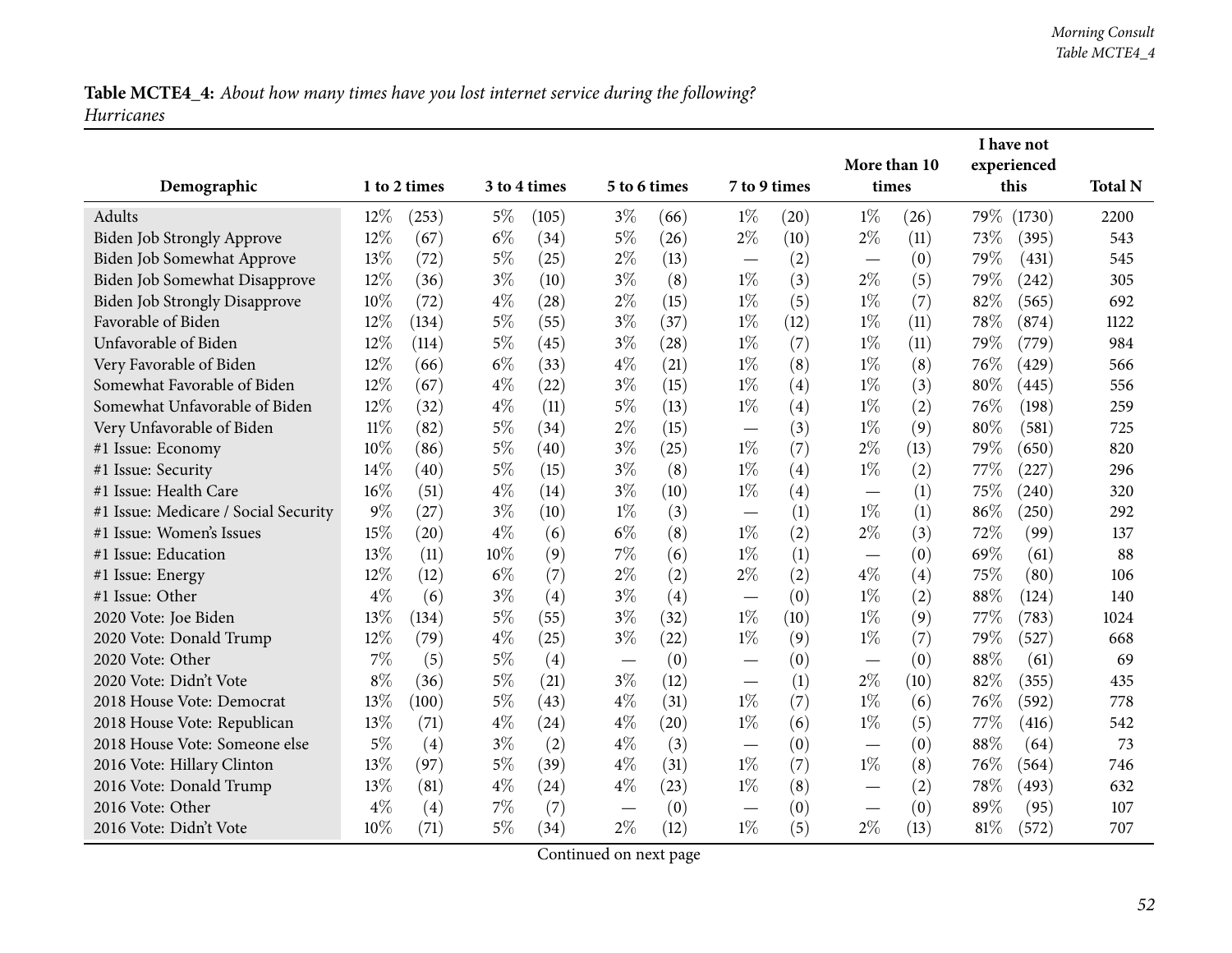| Table MCTE4_4: About how many times have you lost internet service during the following? |  |  |  |  |  |  |  |
|------------------------------------------------------------------------------------------|--|--|--|--|--|--|--|
| <b>Hurricanes</b>                                                                        |  |  |  |  |  |  |  |

| Demographic         |        | l to 2 times |       | 3 to 4 times  |       | 5 to 6 times      |                          | 7 to 9 times      | times             | More than 10     |        | I have not<br>experienced<br>this | <b>Total N</b> |
|---------------------|--------|--------------|-------|---------------|-------|-------------------|--------------------------|-------------------|-------------------|------------------|--------|-----------------------------------|----------------|
| Adults              | $12\%$ | (253)        | $5\%$ | (105)         | $3\%$ | (66)              | $1\%$                    | (20)              | $1\%$             | (26)             |        | 79\% (1730)                       | 2200           |
| Voted in 2014: Yes  | $13\%$ | (153)        | $5\%$ | (54)          | $4\%$ | (46)              | $1\%$                    | (11)              | $1\%$             | (7               | 77%    | (911)                             | 1182           |
| Voted in 2014: No   | $10\%$ | (101)        | $5\%$ | (51)          | $2\%$ | $^{'}20$          | $1\%$                    | (9)               | $2\%$             | (19`             | 80\%   | (819)                             | 1018           |
| 4-Region: Northeast | $16\%$ | (63)         | $3\%$ | (13)          | $4\%$ | $\left(17\right)$ | $\overline{\phantom{m}}$ | $\left( 1\right)$ | $2\%$             | (7               | $74\%$ | (293)                             | 394            |
| 4-Region: Midwest   | $1\%$  | (6)          | $2\%$ |               | $1\%$ | $\left( 4\right)$ | $1\%$                    | (4)               | $\hspace{0.05cm}$ | (1)              | 95%    | (440)                             | 462            |
| 4-Region: South     | 20%    | (165)        | $8\%$ | (64)          | $4\%$ | (30)              | $1\%$                    | (9)               | $2\%$             | (15)             | 66\%   | (541)                             | 824            |
| 4-Region: West      | $4\%$  | (19)         | $4\%$ | $^{\prime}21$ | $3\%$ | 15                | $1\%$                    | (6)               | $1\%$             | $\left(3\right)$ | $88\%$ | (456)                             | 520            |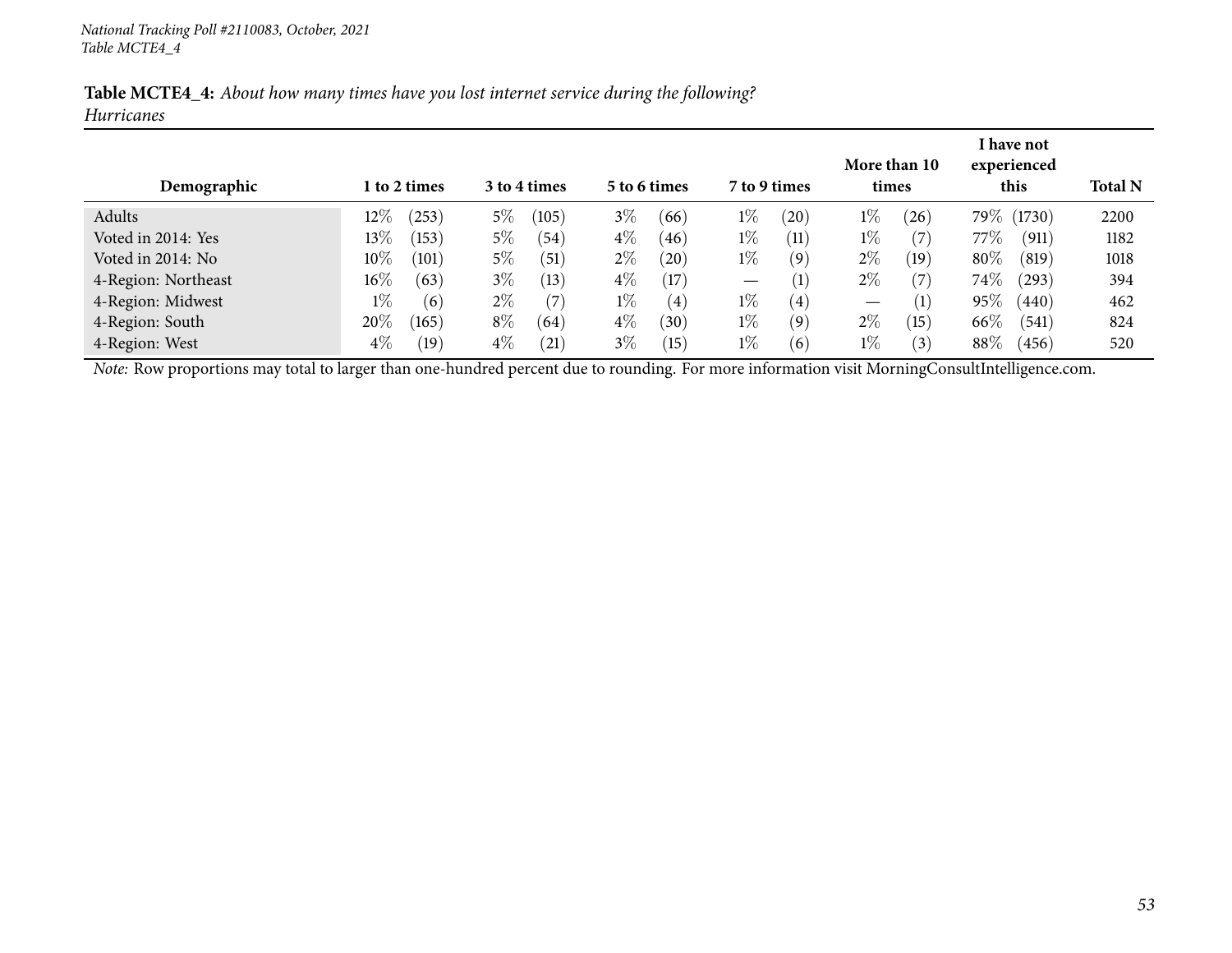| Table MCTE4_5: About how many times have you lost internet service during the following? |  |  |  |  |
|------------------------------------------------------------------------------------------|--|--|--|--|
| Wildfires                                                                                |  |  |  |  |

|                          |              |      |       |                    |                          |      |                                   |      | More than 10             |      |     | I have not          |                |
|--------------------------|--------------|------|-------|--------------------|--------------------------|------|-----------------------------------|------|--------------------------|------|-----|---------------------|----------------|
| Demographic              | 1 to 2 times |      |       | 3 to 4 times       | 5 to 6 times             |      | 7 to 9 times                      |      | times                    |      |     | experienced<br>this | <b>Total N</b> |
| Adults                   | $4\%$        | (86) | $2\%$ | (46)               | $2\%$                    | (36) | $1\%$                             | (22) | $1\%$                    | (23) | 90% | (1987)              | 2200           |
| Gender: Male             | $4\%$        | (42) | $3\%$ | (37)               | $2\%$                    | (25) | $1\%$                             | (10) | $1\%$                    | (13) | 88% | (936)               | 1062           |
| Gender: Female           | $4\%$        | (45) | $1\%$ | (9)                | $1\%$                    | (11) | $1\%$                             | (12) | $1\%$                    | (10) | 92% | (1051)              | 1138           |
| Age: 18-34               | $6\%$        | (39) | $3\%$ | (20)               | $2\%$                    | (16) | $2\%$                             | (12) | $2\%$                    | (12) | 85% | (556)               | 655            |
| Age: 35-44               | $3\%$        | (12) | $5\%$ | (18)               | $4\%$                    | (13) | $2\%$                             | (8)  | $2\%$                    | (8)  | 83% | (298)               | 358            |
| Age: 45-64               | 4%           | (28) | $1\%$ | (4)                | $1\%$                    | (6)  |                                   | (1)  | $\overline{\phantom{0}}$ | (3)  | 94% | (710)               | 751            |
| Age: 65+                 | $2\%$        | (8)  | $1\%$ | (3)                |                          | (1)  | $\overbrace{\phantom{123221111}}$ | (1)  |                          | (0)  | 97% | (424)               | 436            |
| GenZers: 1997-2012       | $5\%$        | (11) | $1\%$ | (3)                | $4\%$                    | (8)  | $1\%$                             | (2)  |                          | (1)  | 88% | (184)               | 210            |
| Millennials: 1981-1996   | $5\%$        | (36) | $4\%$ | (26)               | $3\%$                    | (17) | $2\%$                             | (16) | $2\%$                    | (16) | 83% | (553)               | 664            |
| GenXers: 1965-1980       | $3\%$        | (14) | $2\%$ | (12)               | $2\%$                    | (9)  | $1\%$                             | (3)  | $1\%$                    | (5)  | 92% | (483)               | 526            |
| Baby Boomers: 1946-1964  | $4\%$        | (25) | $1\%$ | (5)                | $\overline{\phantom{m}}$ | (2)  |                                   | (1)  | —                        | (1)  | 95% | (683)               | 717            |
| PID: Dem (no lean)       | $5\%$        | (45) | $3\%$ | (28)               | $2\%$                    | (20) | $1\%$                             | (10) | $1\%$                    | (8)  | 87% | (767)               | 879            |
| PID: Ind (no lean)       | $3\%$        | (18) | $2\%$ | (11)               | $1\%$                    | (7)  | $1\%$                             | (5)  | $1\%$                    | (9)  | 93% | (658)               | 708            |
| PID: Rep (no lean)       | $4\%$        | (23) | $1\%$ | (7)                | $1\%$                    | (9)  | $1\%$                             | (7)  | $1\%$                    | (6)  | 92% | (563)               | 614            |
| PID/Gender: Dem Men      | $5\%$        | (24) | $5\%$ | (24)               | $3\%$                    | (16) | $1\%$                             | (5)  | $1\%$                    | (6)  | 83% | (373)               | 449            |
| PID/Gender: Dem Women    | $5\%$        | (21) | $1\%$ | (4)                | $1\%$                    | (5)  | $1\%$                             | (4)  |                          | (2)  | 92% | (394)               | 429            |
| PID/Gender: Ind Men      | $2\%$        | (6)  | $2\%$ | (8)                | $1\%$                    | (4)  | $\overline{\phantom{0}}$          | (1)  | $2\%$                    | (6)  | 93% | (313)               | 337            |
| PID/Gender: Ind Women    | $3\%$        | (12) | $1\%$ | (3)                | $1\%$                    | (2)  | $1\%$                             | (5)  | $1\%$                    | (3)  | 93% | (345)               | 370            |
| PID/Gender: Rep Men      | $4\%$        | (12) | $2\%$ | (5)                | $2\%$                    | (5)  | $1\%$                             | (3)  |                          | (1)  | 91% | (250)               | 276            |
| PID/Gender: Rep Women    | $3\%$        | (11) | $1\%$ | (2)                | $1\%$                    | (4)  | $1\%$                             | (3)  | $1\%$                    | (5)  | 92% | (313)               | 338            |
| Ideo: Liberal (1-3)      | $5\%$        | (31) | $3\%$ | (17)               | $2\%$                    | (13) | $1\%$                             | (9)  | $2\%$                    | (11) | 87% | (557)               | 637            |
| Ideo: Moderate (4)       | $4\%$        | (26) | $1\%$ | (10)               | $1\%$                    | (10) | $1\%$                             | (7)  | $1\%$                    | (4)  | 92% | (665)               | 721            |
| Ideo: Conservative (5-7) | $3\%$        | (19) | $3\%$ | (19)               | $2\%$                    | (13) | $1\%$                             | (5)  | $1\%$                    | (6)  | 91% | (614)               | 676            |
| Educ: < College          | 4%           | (58) | $1\%$ | (22)               | $1\%$                    | (17) | $1\%$                             | (12) | $1\%$                    | (12) | 92% | (1392)              | 1512           |
| Educ: Bachelors degree   | $5\%$        | (20) | $3\%$ | (15)               | $1\%$                    | (6)  | $2\%$                             | (7)  | $1\%$                    | (7)  | 88% | (389)               | 444            |
| Educ: Post-grad          | $4\%$        | (9)  | $4\%$ | (9)                | $5\%$                    | (13) | $1\%$                             | (3)  | $2\%$                    | (4)  | 84% | (206)               | 244            |
| Income: Under 50k        | $4\%$        | (45) | $2\%$ | $\left( 20\right)$ | $1\%$                    | (17) | $1\%$                             | (12) | $1\%$                    | (7)  | 92% | (1173)              | 1274           |
| Income: 50k-100k         | $4\%$        | (28) | $2\%$ | (10)               | $1\%$                    | (9)  | $1\%$                             | (6)  | $1\%$                    | (9)  | 90% | (562)               | 623            |
| Income: 100k+            | 4%           | (13) | $5\%$ | (16)               | $3\%$                    | (11) | $1\%$                             | (4)  | $2\%$                    | (7)  | 83% | (252)               | 303            |
| Ethnicity: White         | $4\%$        | (65) | $2\%$ | (37)               | $2\%$                    | (26) | $1\%$                             | (18) | $1\%$                    | (21) | 90% | (1555)              | 1722           |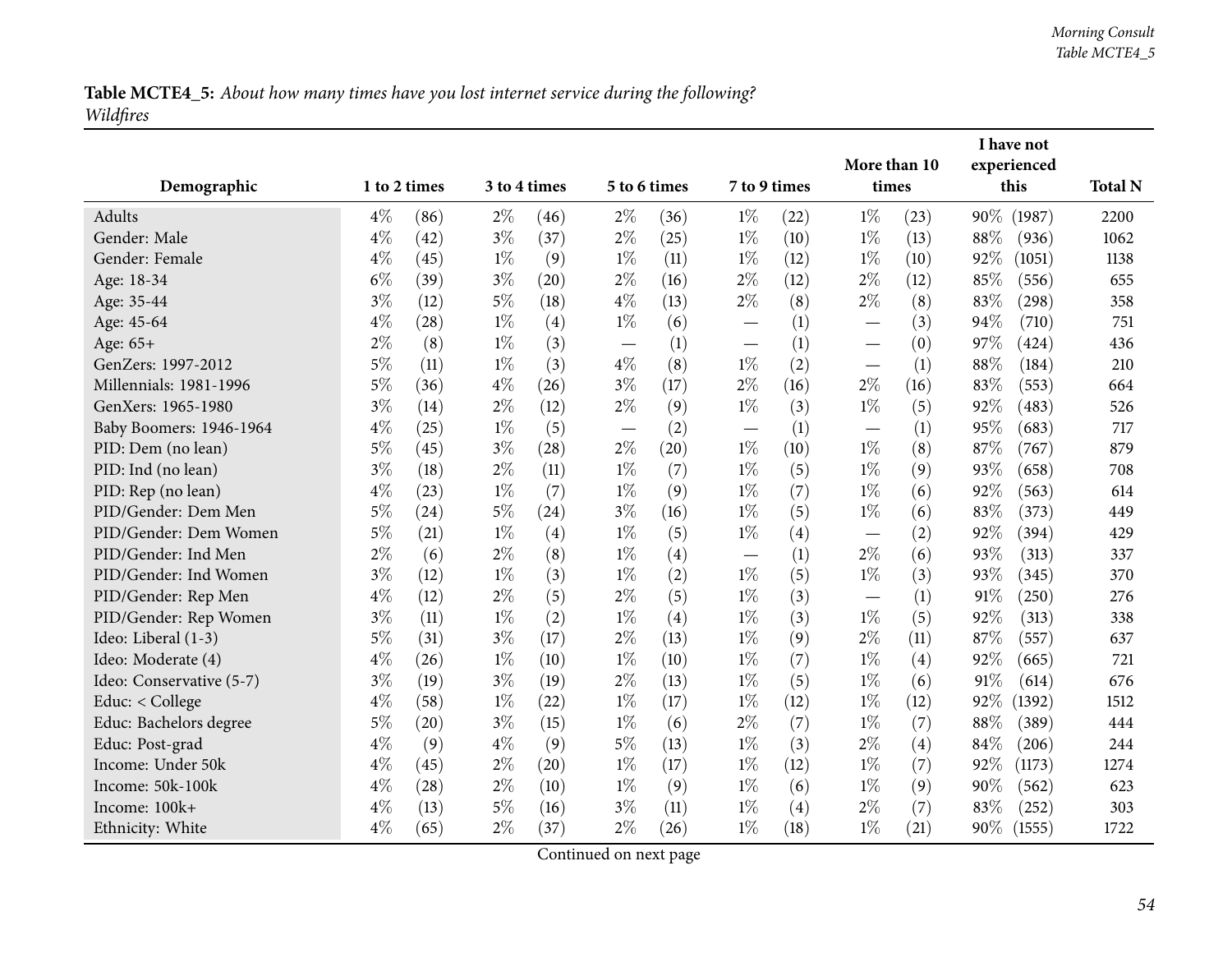| Table MCTE4_5: About how many times have you lost internet service during the following? |  |  |  |  |  |
|------------------------------------------------------------------------------------------|--|--|--|--|--|
| Wildfires                                                                                |  |  |  |  |  |

| Demographic                       | 1 to 2 times |      |                          | 3 to 4 times | 5 to 6 times                    |      | 7 to 9 times             |      | More than 10<br>times    |      |      | I have not<br>experienced<br>this | <b>Total N</b> |
|-----------------------------------|--------------|------|--------------------------|--------------|---------------------------------|------|--------------------------|------|--------------------------|------|------|-----------------------------------|----------------|
| Adults                            | $4\%$        | (86) | $2\%$                    | (46)         | $2\%$                           | (36) | $1\%$                    | (22) | $1\%$                    | (23) | 90%  | (1987)                            | 2200           |
| Ethnicity: Hispanic               | $5\%$        | (19) | $4\%$                    | (15)         | $3\%$                           | (10) |                          | (1)  | $2\%$                    | (7)  | 85%  | (297)                             | 349            |
| Ethnicity: Black                  | $4\%$        | (11) | $2\%$                    | (6)          | $2\%$                           | (6)  | $1\%$                    | (3)  | $1\%$                    | (2)  | 90%  | (246)                             | 274            |
| Ethnicity: Other                  | $5\%$        | (11) | $1\%$                    | (3)          | $2\%$                           | (4)  | $1\%$                    | (1)  | —                        | (0)  | 91%  | (185)                             | 204            |
| All Christian                     | $4\%$        | (41) | $1\%$                    | (13)         | $1\%$                           | (11) | $1\%$                    | (8)  | $1\%$                    | (14) | 91%  | (891)                             | 977            |
| All Non-Christian                 | 10%          | (12) | $7\%$                    | (8)          | $8\%$                           | (10) | $2\%$                    | (2)  | $2\%$                    | (2)  | 71\% | (85)                              | 119            |
| Atheist                           | $3\%$        | (3)  | $1\%$                    | (1)          | $\overline{\phantom{0}}$        | (0)  | $2\%$                    | (2)  | $2\%$                    | (2)  | 92%  | (89)                              | 97             |
| Agnostic/Nothing in particular    | $2\%$        | (14) | $3\%$                    | (19)         | $1\%$                           | (7)  | $1\%$                    | (5)  |                          | (1)  | 93%  | (588)                             | 635            |
| Something Else                    | $5\%$        | (17) | $1\%$                    | (5)          | $2\%$                           | (8)  | $1\%$                    | (4)  | $1\%$                    | (3)  | 90%  | (335)                             | 371            |
| Religious Non-Protestant/Catholic | 10%          | (14) | $6\%$                    | (8)          | 7%                              | (10) | $2\%$                    | (2)  | $2\%$                    | (2)  | 73%  | (100)                             | 137            |
| Evangelical                       | $5\%$        | (29) | $2\%$                    | (14)         | $2\%$                           | (11) | $1\%$                    | (6)  | $2\%$                    | (14) | 87%  | (496)                             | 569            |
| Non-Evangelical                   | $4\%$        | (27) |                          | (4)          | $1\%$                           | (8)  | $1\%$                    | (5)  |                          | (3)  | 94%  | (700)                             | 747            |
| Community: Urban                  | $6\%$        | (36) | $3\%$                    | (22)         | $3\%$                           | (21) | $2\%$                    | (11) | $2\%$                    | (16) | 84%  | (550)                             | 656            |
| Community: Suburban               | $3\%$        | (26) | $2\%$                    | (16)         | $1\%$                           | (5)  |                          | (5)  | $\overline{\phantom{0}}$ | (5)  | 94%  | (941)                             | 998            |
| Community: Rural                  | $4\%$        | (24) | $1\%$                    | (7)          | $2\%$                           | (10) | $1\%$                    | (6)  | $\overline{\phantom{0}}$ | (2)  | 91%  | (496)                             | 546            |
| Employ: Private Sector            | $5\%$        | (32) | $3\%$                    | (22)         | $2\%$                           | (17) | $1\%$                    | (9)  | $2\%$                    | (12) | 87%  | (592)                             | 682            |
| Employ: Government                | 7%           | (8)  | $6\%$                    | (7)          | $2\%$                           | (2)  | $1\%$                    | (2)  | $4\%$                    | (4)  | 80%  | (91)                              | 114            |
| Employ: Self-Employed             | $2\%$        | (5)  | $3\%$                    | (6)          | $1\%$                           | (3)  | $2\%$                    | (4)  | $1\%$                    | (1)  | 91%  | (193)                             | 211            |
| Employ: Homemaker                 | 7%           | (11) | $1\%$                    | (2)          | $3\%$                           | (4)  | $2\%$                    | (3)  |                          | (0)  | 88%  | (147)                             | 167            |
| Employ: Student                   | $8\%$        | (6)  | $3\%$                    | (2)          | $2\%$                           | (2)  | $2\%$                    | (1)  | $2\%$                    | (1)  | 83%  | (61)                              | 74             |
| Employ: Retired                   | $2\%$        | (9)  | $1\%$                    | (6)          | $\hspace{0.1mm}-\hspace{0.1mm}$ | (1)  |                          | (0)  |                          | (2)  | 96%  | (472)                             | 491            |
| Employ: Unemployed                | $4\%$        | (10) |                          | (1)          | $2\%$                           | (6)  | $\overline{\phantom{0}}$ | (1)  |                          | (1)  | 93%  | (277)                             | 297            |
| Employ: Other                     | $4\%$        | (6)  | $\overline{\phantom{m}}$ | (0)          | $1\%$                           | (2)  |                          | (1)  | $1\%$                    | (2)  | 94%  | (155)                             | 165            |
| Military HH: Yes                  | $6\%$        | (17) | $1\%$                    | (2)          | $1\%$                           | (4)  |                          | (1)  | $1\%$                    | (2)  | 91%  | (289)                             | 316            |
| Military HH: No                   | $4\%$        | (69) | $2\%$                    | (44)         | $2\%$                           | (32) | $1\%$                    | (20) | $1\%$                    | (21) | 90%  | (1698)                            | 1884           |
| RD/WT: Right Direction            | $5\%$        | (42) | $4\%$                    | (35)         | $2\%$                           | (23) | $1\%$                    | (14) | $1\%$                    | (11) | 87%  | (797)                             | 921            |
| RD/WT: Wrong Track                | $3\%$        | (44) | $1\%$                    | (10)         | $1\%$                           | (14) | $1\%$                    | (8)  | $1\%$                    | (12) | 93%  | (1190)                            | 1279           |
| Biden Job Approve                 | $4\%$        | (45) | $4\%$                    | (39)         | $2\%$                           | (26) | $1\%$                    | (12) | $2\%$                    | (19) | 87\% | (947)                             | 1088           |
| Biden Job Disapprove              | $4\%$        | (39) | $1\%$                    | (6)          | $1\%$                           | (10) | $1\%$                    | (9)  |                          | (2)  | 93%  | (930)                             | 997            |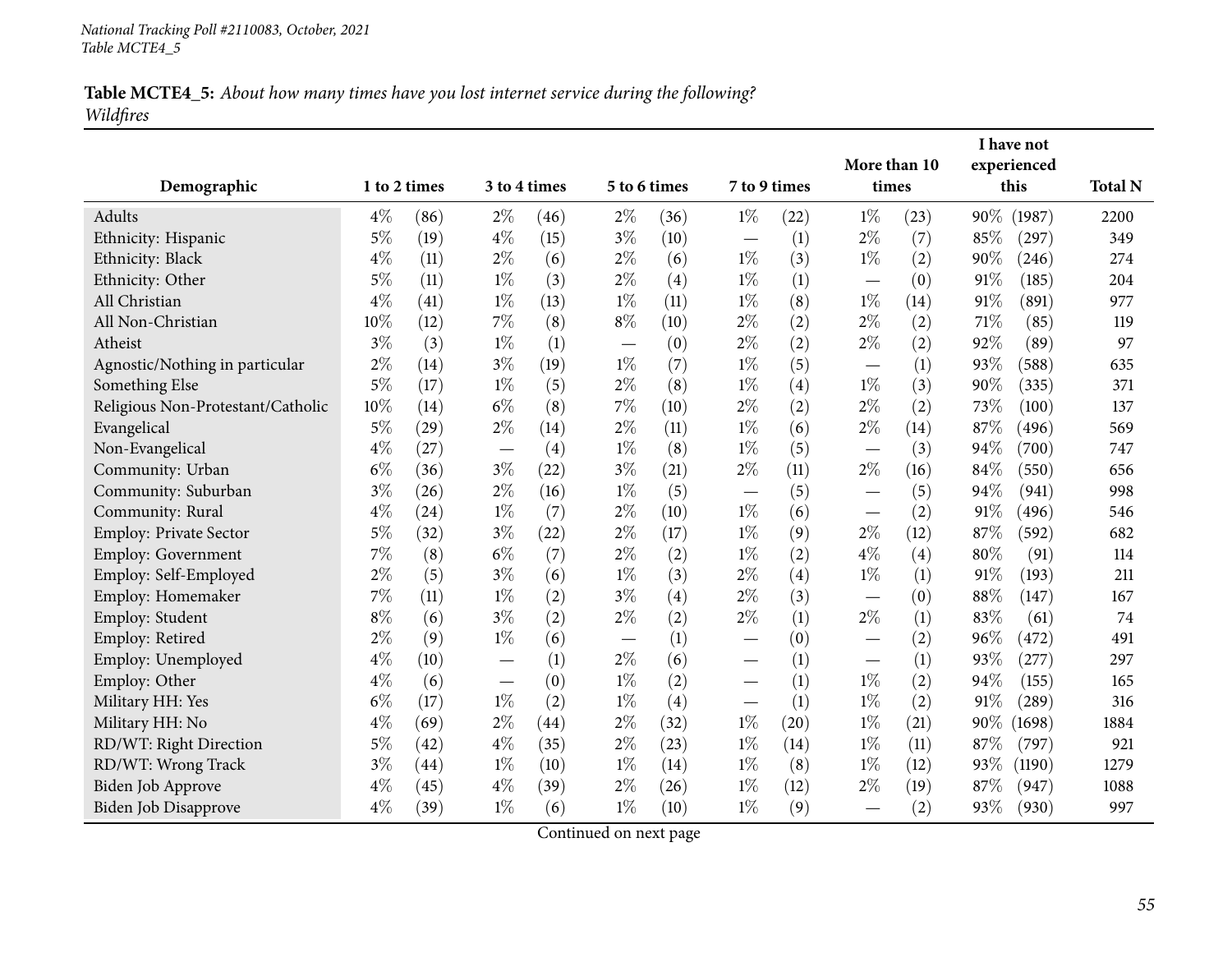|           |  |  | Table MCTE4_5: About how many times have you lost internet service during the following? |
|-----------|--|--|------------------------------------------------------------------------------------------|
| Wildfires |  |  |                                                                                          |

|                                      |              |      |       |                    |              |      |                          |      |                          |      |      | I have not  |                |
|--------------------------------------|--------------|------|-------|--------------------|--------------|------|--------------------------|------|--------------------------|------|------|-------------|----------------|
|                                      |              |      |       |                    |              |      |                          |      | More than 10             |      |      | experienced |                |
| Demographic                          | 1 to 2 times |      |       | 3 to 4 times       | 5 to 6 times |      | 7 to 9 times             |      | times                    |      |      | this        | <b>Total N</b> |
| Adults                               | $4\%$        | (86) | $2\%$ | (46)               | $2\%$        | (36) | $1\%$                    | (22) | $1\%$                    | (23) | 90%  | (1987)      | 2200           |
| Biden Job Strongly Approve           | $4\%$        | (21) | $4\%$ | (23)               | $3\%$        | (18) | $2\%$                    | (9)  | $3\%$                    | (15) | 84%  | (456)       | 543            |
| Biden Job Somewhat Approve           | $4\%$        | (23) | $3\%$ | (17)               | $1\%$        | (8)  | $1\%$                    | (3)  | $1\%$                    | (3)  | 90%  | (491)       | 545            |
| Biden Job Somewhat Disapprove        | $4\%$        | (12) |       | (1)                | $1\%$        | (2)  | $1\%$                    | (3)  |                          | (0)  | 94%  | (287)       | 305            |
| <b>Biden Job Strongly Disapprove</b> | $4\%$        | (27) | $1\%$ | (5)                | $1\%$        | (8)  | $1\%$                    | (6)  |                          | (2)  | 93%  | (643)       | 692            |
| Favorable of Biden                   | $4\%$        | (41) | $3\%$ | (34)               | $2\%$        | (26) | $1\%$                    | (12) | $1\%$                    | (13) | 89%  | (996)       | 1122           |
| Unfavorable of Biden                 | $4\%$        | (44) | $1\%$ | (12)               | $1\%$        | (9)  | $1\%$                    | (8)  | $1\%$                    | (9)  | 92%  | (903)       | 984            |
| Very Favorable of Biden              | $4\%$        | (22) | $4\%$ | (21)               | $3\%$        | (19) | $1\%$                    | (8)  | $2\%$                    | (9)  | 86%  | (487)       | 566            |
| Somewhat Favorable of Biden          | $3\%$        | (19) | $2\%$ | (13)               | $1\%$        | (7)  | $1\%$                    | (4)  | $1\%$                    | (4)  | 92%  | (509)       | 556            |
| Somewhat Unfavorable of Biden        | $6\%$        | (15) | $1\%$ | (3)                | $1\%$        | (2)  | $1\%$                    | (2)  | $3\%$                    | (6)  | 89%  | (231)       | 259            |
| Very Unfavorable of Biden            | $4\%$        | (29) | $1\%$ | (9)                | $1\%$        | (7)  | $1\%$                    | (6)  | $\overline{\phantom{0}}$ | (3)  | 93%  | (672)       | 725            |
| #1 Issue: Economy                    | $4\%$        | (29) | $2\%$ | (15)               | $2\%$        | (17) | $1\%$                    | (9)  | $1\%$                    | (7)  | 91%  | (744)       | 820            |
| #1 Issue: Security                   | $3\%$        | (10) | $2\%$ | (7)                | $1\%$        | (2)  | $\overline{\phantom{m}}$ | (1)  |                          | (1)  | 93%  | (275)       | 296            |
| #1 Issue: Health Care                | $3\%$        | (10) | $3\%$ | (9)                | $3\%$        | (9)  | $1\%$                    | (3)  | $2\%$                    | (8)  | 88%  | (282)       | 320            |
| #1 Issue: Medicare / Social Security | $5\%$        | (15) | $1\%$ | (3)                | $1\%$        | (3)  |                          | (0)  | $\overline{\phantom{0}}$ | (1)  | 93%  | (271)       | 292            |
| #1 Issue: Women's Issues             | $6\%$        | (8)  | $1\%$ | (1)                | $1\%$        | (1)  | $1\%$                    | (1)  | $3\%$                    | (4)  | 89%  | (122)       | 137            |
| #1 Issue: Education                  | $6\%$        | (5)  | $9\%$ | (8)                | $1\%$        | (1)  | $6\%$                    | (6)  | $1\%$                    | (1)  | 77\% | (68)        | 88             |
| #1 Issue: Energy                     | $2\%$        | (2)  | $3\%$ | (3)                | $2\%$        | (2)  | $1\%$                    | (1)  | $1\%$                    | (1)  | 91%  | (96)        | 106            |
| #1 Issue: Other                      | $6\%$        | (8)  |       | (1)                | $1\%$        | (1)  |                          | (0)  | $1\%$                    | (1)  | 92%  | (129)       | 140            |
| 2020 Vote: Joe Biden                 | $4\%$        | (40) | $3\%$ | (35)               | $2\%$        | (17) | $1\%$                    | (9)  | $1\%$                    | (11) | 89%  | (912)       | 1024           |
| 2020 Vote: Donald Trump              | $5\%$        | (32) | $1\%$ | (9)                | $1\%$        | (8)  | $1\%$                    | (8)  | $1\%$                    | (9)  | 90%  | (602)       | 668            |
| 2020 Vote: Other                     | $3\%$        | (2)  |       | (0)                | $1\%$        | (1)  | $2\%$                    | (1)  |                          | (0)  | 94%  | (65)        | 69             |
| 2020 Vote: Didn't Vote               | $3\%$        | (12) |       | (2)                | $2\%$        | (10) | $1\%$                    | (3)  | $1\%$                    | (3)  | 93%  | (404)       | 435            |
| 2018 House Vote: Democrat            | $5\%$        | (38) | $4\%$ | $\left( 29\right)$ | $2\%$        | (15) | $1\%$                    | (8)  | $1\%$                    | (8)  | 87%  | (680)       | 778            |
| 2018 House Vote: Republican          | $4\%$        | (22) | $2\%$ | (9)                | $2\%$        | (13) | $1\%$                    | (3)  | $2\%$                    | (9)  | 90%  | (486)       | 542            |
| 2018 House Vote: Someone else        | $2\%$        | (2)  |       | (0)                | $1\%$        | (1)  | $1\%$                    | (1)  |                          | (0)  | 95%  | (69)        | 73             |
| 2016 Vote: Hillary Clinton           | $4\%$        | (32) | $3\%$ | (25)               | $2\%$        | (16) | $1\%$                    | (7)  | $1\%$                    | (9)  | 88%  | (657)       | 746            |
| 2016 Vote: Donald Trump              | $4\%$        | (23) | $1\%$ | (7)                | $1\%$        | (9)  | $1\%$                    | (6)  | $1\%$                    | (5)  | 92%  | (581)       | 632            |
| 2016 Vote: Other                     | $1\%$        | (1)  | $4\%$ | (4)                |              | (0)  | $1\%$                    | (1)  |                          | (0)  | 95%  | (101)       | 107            |
| 2016 Vote: Didn't Vote               | $4\%$        | (30) | $1\%$ | (10)               | $2\%$        | (11) | $1\%$                    | (7)  | $1\%$                    | (5)  | 91%  | (644)       | 707            |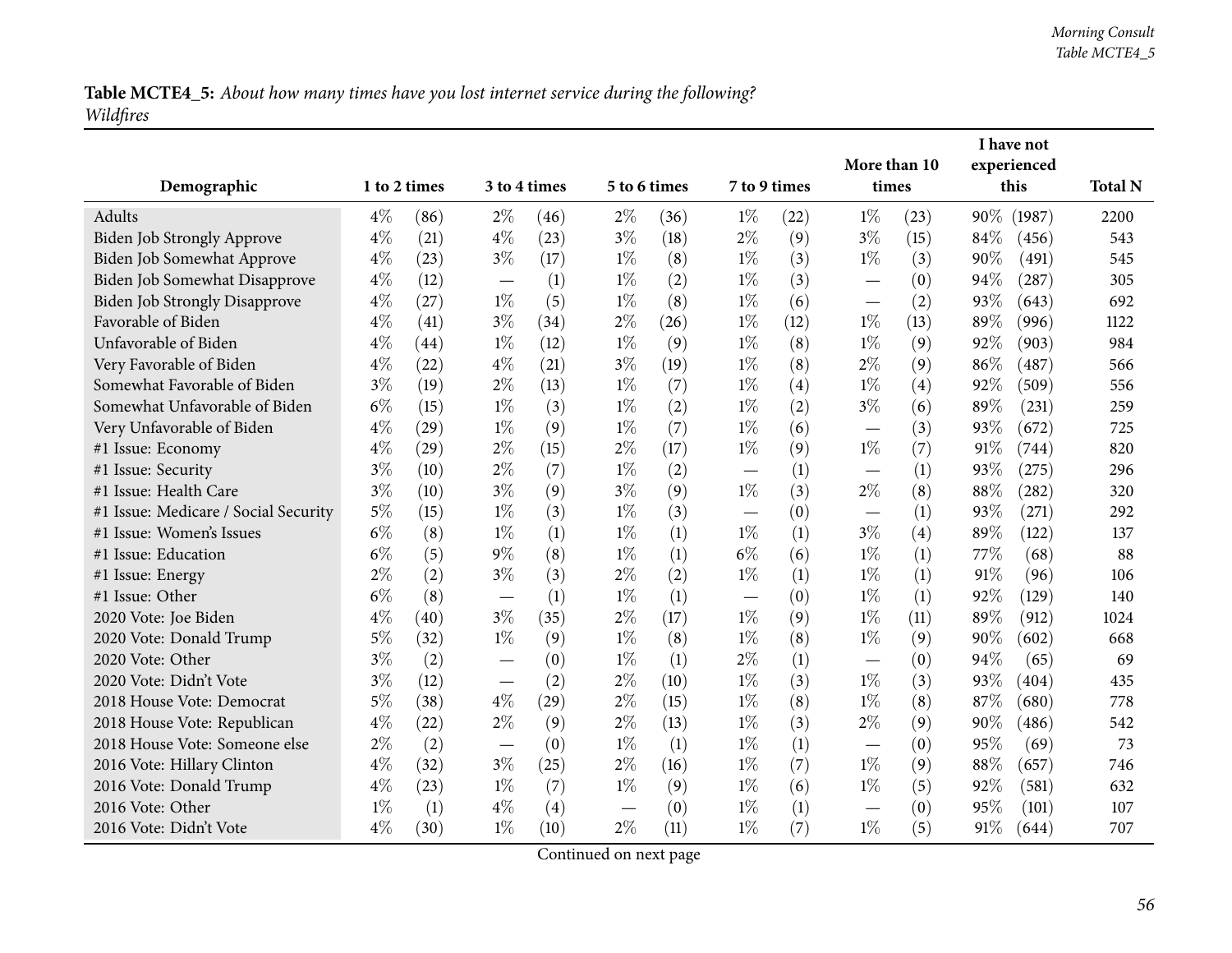| Table MCTE4_5: About how many times have you lost internet service during the following? |  |  |  |  |  |  |  |
|------------------------------------------------------------------------------------------|--|--|--|--|--|--|--|
| Wildfires                                                                                |  |  |  |  |  |  |  |

| Demographic         |       | 1 to 2 times      |       | 3 to 4 times |       | 5 to 6 times | 7 to 9 times                    |                   | times | More than 10 |        | I have not<br>experienced<br>this | <b>Total N</b> |
|---------------------|-------|-------------------|-------|--------------|-------|--------------|---------------------------------|-------------------|-------|--------------|--------|-----------------------------------|----------------|
| Adults              | $4\%$ | (86)              | $2\%$ | (46)         | $2\%$ | (36)         | $1\%$                           | (22)              | $1\%$ | (23)         |        | 90\% (1987)                       | 2200           |
| Voted in 2014: Yes  | $3\%$ | (38)              | $2\%$ | (28)         | $2\%$ | (23)         | $1\%$                           | (9)               | $1\%$ | (16)         |        | 90\% (1068)                       | 1182           |
| Voted in 2014: No   | 5%    | (49)              | $2\%$ | (18)         | $1\%$ | (13)         | $1\%$                           | (13)              | $1\%$ | $^{\prime}7$ | $90\%$ | (919)                             | 1018           |
| 4-Region: Northeast | $4\%$ | (15)              | $1\%$ | (5)          | $2\%$ | (7)          | $\hspace{0.1mm}-\hspace{0.1mm}$ | (1)               | $1\%$ | (6)          | 92%    | (361)                             | 394            |
| 4-Region: Midwest   | $2\%$ | $\left(11\right)$ | $1\%$ | (5)          | $1\%$ | (3)          | $2\%$                           | (7)               | $1\%$ | (3)          | 94%    | (435)                             | 462            |
| 4-Region: South     | $3\%$ | $^{(23)}$         | $1\%$ | (10)         | $1\%$ | (10)         | $1\%$                           | (7)               | $1\%$ | (6)          | 93%    | (768)                             | 824            |
| 4-Region: West      | 7%    | (38)              | $5\%$ | (27)         | $3\%$ | (16)         | $1\%$                           | $\left( 7\right)$ | $2\%$ | (8)          | 82%    | (424)                             | 520            |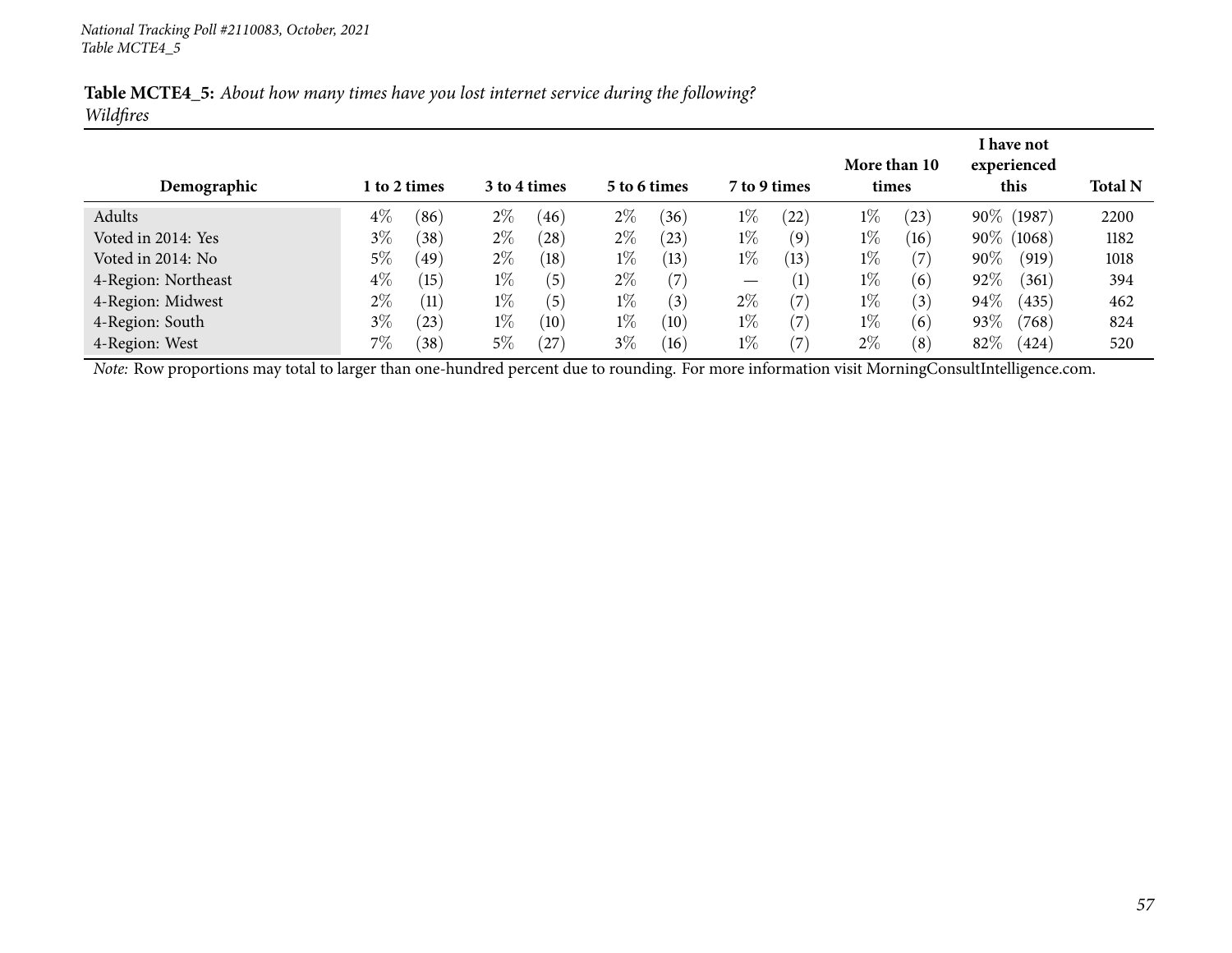# Table MCTE4\_6: About how many times have you lost internet service during the following? *Earthquakes*

|                          |              |      |                                  |              |              |      |                                   |      | More than 10             |      |        | I have not<br>experienced |                |
|--------------------------|--------------|------|----------------------------------|--------------|--------------|------|-----------------------------------|------|--------------------------|------|--------|---------------------------|----------------|
| Demographic              | 1 to 2 times |      |                                  | 3 to 4 times | 5 to 6 times |      | 7 to 9 times                      |      | times                    |      |        | this                      | <b>Total N</b> |
| Adults                   | $3\%$        | (74) | $1\%$                            | (31)         | $2\%$        | (39) | $1\%$                             | (17) | $1\%$                    | (24) | 92%    | (2015)                    | 2200           |
| Gender: Male             | $4\%$        | (46) | $2\%$                            | (20)         | $2\%$        | (24) | $1\%$                             | (11) | $2\%$                    | (17) | 89%    | (944)                     | 1062           |
| Gender: Female           | $2\%$        | (28) | $1\%$                            | (11)         | $1\%$        | (15) | $1\%$                             | (6)  | $1\%$                    | (7)  | 94%    | (1071)                    | 1138           |
| Age: 18-34               | $5\%$        | (35) | $2\%$                            | (15)         | $3\%$        | (23) | $2\%$                             | (11) | $1\%$                    | (6)  | 86%    | (565)                     | 655            |
| Age: 35-44               | $6\%$        | (22) | $4\%$                            | (13)         | $3\%$        | (9)  | $2\%$                             | (6)  | $3\%$                    | (10) | 83%    | (298)                     | 358            |
| Age: 45-64               | $2\%$        | (15) | $\overline{\phantom{0}}$         | (3)          | $1\%$        | (6)  | —                                 | (0)  | $1\%$                    | (8)  | 96%    | (720)                     | 751            |
| Age: 65+                 |              | (2)  |                                  | (0)          |              | (1)  |                                   | (0)  |                          | (1)  | 99%    | (432)                     | 436            |
| GenZers: 1997-2012       | $6\%$        | (13) | $1\%$                            | (2)          | $2\%$        | (4)  | $1\%$                             | (1)  | $1\%$                    | (2)  | 89%    | (187)                     | 210            |
| Millennials: 1981-1996   | $6\%$        | (39) | $3\%$                            | (17)         | $4\%$        | (25) | $2\%$                             | (15) | $1\%$                    | (9)  | 84%    | (558)                     | 664            |
| GenXers: 1965-1980       | $3\%$        | (14) | $2\%$                            | (10)         | $2\%$        | (9)  | $\overline{\phantom{0}}$          | (1)  | $2\%$                    | (11) | 91%    | (481)                     | 526            |
| Baby Boomers: 1946-1964  | $1\%$        | (8)  |                                  | (2)          |              | (1)  | $\overbrace{\phantom{123221111}}$ | (0)  |                          | (2)  | 98%    | (704)                     | 717            |
| PID: Dem (no lean)       | $4\%$        | (32) | $2\%$                            | (20)         | $2\%$        | (20) | $2\%$                             | (13) | $1\%$                    | (6)  | 90%    | (788)                     | 879            |
| PID: Ind (no lean)       | $3\%$        | (22) | $\overline{\phantom{m}}$         | (1)          | $1\%$        | (10) | $\overbrace{\phantom{123221111}}$ | (3)  | $2\%$                    | (14) | 93%    | (658)                     | 708            |
| PID: Rep (no lean)       | $3\%$        | (20) | $2\%$                            | (10)         | $2\%$        | (10) | —                                 | (1)  | $1\%$                    | (4)  | 93%    | (569)                     | 614            |
| PID/Gender: Dem Men      | $5\%$        | (20) | $4\%$                            | (16)         | $3\%$        | (15) | $2\%$                             | (9)  | $1\%$                    | (4)  | 86%    | (385)                     | 449            |
| PID/Gender: Dem Women    | $3\%$        | (11) | $1\%$                            | (4)          | $1\%$        | (4)  | $1\%$                             | (5)  | $1\%$                    | (2)  | 94%    | (403)                     | 429            |
| PID/Gender: Ind Men      | $3\%$        | (11) |                                  | (1)          | $1\%$        | (5)  | $\overbrace{\phantom{123221111}}$ | (1)  | $3\%$                    | (12) | 91%    | (307)                     | 337            |
| PID/Gender: Ind Women    | $3\%$        | (11) | $\overbrace{\phantom{12322111}}$ | (0)          | $1\%$        | (5)  | $\overbrace{\phantom{123221111}}$ | (1)  | $1\%$                    | (2)  | 95%    | (351)                     | 370            |
| PID/Gender: Rep Men      | $5\%$        | (14) | $1\%$                            | (4)          | $2\%$        | (4)  |                                   | (1)  | $1\%$                    | (1)  | $91\%$ | (251)                     | 276            |
| PID/Gender: Rep Women    | $2\%$        | (6)  | $2\%$                            | (7)          | $2\%$        | (5)  |                                   | (0)  | $1\%$                    | (2)  | 94%    | (318)                     | 338            |
| Ideo: Liberal (1-3)      | $4\%$        | (23) | $2\%$                            | (14)         | $3\%$        | (16) | $1\%$                             | (9)  | $2\%$                    | (10) | 89%    | (564)                     | 637            |
| Ideo: Moderate (4)       | $2\%$        | (16) | $1\%$                            | (4)          | $1\%$        | (7)  | $1\%$                             | (4)  | $1\%$                    | (10) | 94%    | (680)                     | 721            |
| Ideo: Conservative (5-7) | $4\%$        | (29) | $2\%$                            | (13)         | $2\%$        | (15) | $\overline{\phantom{0}}$          | (2)  | $\overline{\phantom{0}}$ | (2)  | 91%    | (613)                     | 676            |
| Educ: < College          | $3\%$        | (46) | $1\%$                            | (16)         | $1\%$        | (18) |                                   | (5)  | $1\%$                    | (18) | 93%    | (1410)                    | 1512           |
| Educ: Bachelors degree   | $4\%$        | (18) | $2\%$                            | (8)          | $3\%$        | (12) | $1\%$                             | (6)  |                          | (2)  | 90%    | (398)                     | 444            |
| Educ: Post-grad          | $4\%$        | (11) | $3\%$                            | (7)          | $4\%$        | (9)  | $2\%$                             | (6)  | $2\%$                    | (5)  | 84%    | (206)                     | 244            |
| Income: Under 50k        | $3\%$        | (38) | $1\%$                            | (13)         | $2\%$        | (19) | $\overbrace{\phantom{123221111}}$ | (6)  | $1\%$                    | (10) | 93%    | (1187)                    | 1274           |
| Income: 50k-100k         | $3\%$        | (22) | $1\%$                            | (4)          | $1\%$        | (7)  | $1\%$                             | (6)  | $2\%$                    | (12) | 92%    | (573)                     | 623            |
| Income: 100k+            | $5\%$        | (14) | $5\%$                            | (14)         | $4\%$        | (13) | $2\%$                             | (5)  | $1\%$                    | (3)  | 84%    | (254)                     | 303            |
| Ethnicity: White         | $3\%$        | (52) | $1\%$                            | (24)         | $2\%$        | (31) | $1\%$                             | (14) | $1\%$                    | (15) | 92%    | (1585)                    | 1722           |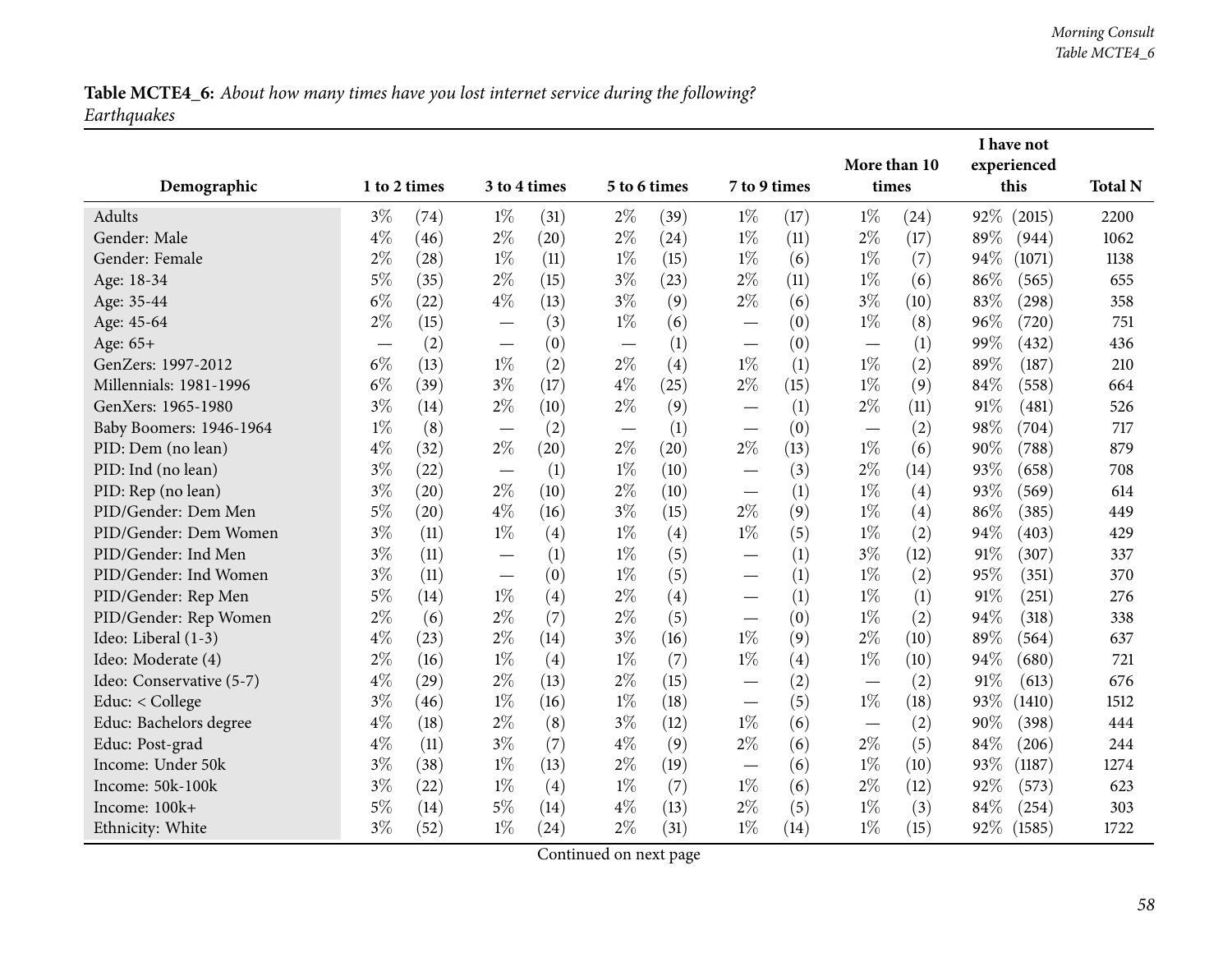### Table MCTE4\_6: About how many times have you lost internet service during the following? *Earthquakes*

| Demographic                       | 1 to 2 times |                    |                          | 3 to 4 times |                                  | 5 to 6 times | 7 to 9 times                    |      | More than 10<br>times    |      |      | I have not<br>experienced<br>this | <b>Total N</b> |
|-----------------------------------|--------------|--------------------|--------------------------|--------------|----------------------------------|--------------|---------------------------------|------|--------------------------|------|------|-----------------------------------|----------------|
|                                   |              |                    |                          |              |                                  |              |                                 |      |                          |      |      |                                   |                |
| Adults                            | $3\%$        | (74)               | $1\%$                    | (31)         | $2\%$                            | (39)         | $1\%$                           | (17) | $1\%$                    | (24) | 92%  | (2015)                            | 2200           |
| Ethnicity: Hispanic               | $7\%$        | (25)               | $2\%$                    | (7)          | $2\%$                            | (5)          | $1\%$                           | (4)  | $4\%$                    | (12) | 85\% | (296)                             | 349            |
| Ethnicity: Black                  | $2\%$        | (6)                | $2\%$                    | (5)          | $2\%$                            | (5)          | $1\%$                           | (2)  | $3\%$                    | (8)  | 90%  | (248)                             | 274            |
| Ethnicity: Other                  | $8\%$        | (16)               | $1\%$                    | (2)          | $1\%$                            | (2)          | $\hspace{0.1mm}-\hspace{0.1mm}$ | (1)  | $1\%$                    | (1)  | 89%  | (182)                             | 204            |
| All Christian                     | $3\%$        | (30)               | $2\%$                    | (15)         | $2\%$                            | (19)         | $1\%$                           | (7)  | $1\%$                    | (11) | 92%  | (895)                             | 977            |
| All Non-Christian                 | $6\%$        | (7)                | $6\%$                    | (7)          | $6\%$                            | (7)          | $4\%$                           | (4)  | $2\%$                    | (3)  | 76%  | (91)                              | 119            |
| Atheist                           | $3\%$        | (3)                |                          | (0)          | $1\%$                            | (0)          | $1\%$                           | (1)  | $1\%$                    | (1)  | 94%  | (92)                              | 97             |
| Agnostic/Nothing in particular    | $3\%$        | (20)               | $1\%$                    | (8)          | $1\%$                            | (6)          |                                 | (3)  | $1\%$                    | (4)  | 94%  | (595)                             | 635            |
| Something Else                    | $4\%$        | (15)               |                          | (2)          | $2\%$                            | (7)          |                                 | (1)  | $1\%$                    | (5)  | 92%  | (342)                             | 371            |
| Religious Non-Protestant/Catholic | $7\%$        | (10)               | $5\%$                    | (7)          | $5\%$                            | (7)          | $3\%$                           | (4)  | $2\%$                    | (3)  | 77\% | (105)                             | 137            |
| Evangelical                       | $4\%$        | (23)               | $2\%$                    | (12)         | $3\%$                            | (19)         | $1\%$                           | (6)  | $2\%$                    | (11) | 88%  | (498)                             | 569            |
| Non-Evangelical                   | $2\%$        | (18)               | $1\%$                    | (5)          | $1\%$                            | (7)          |                                 | (1)  | $1\%$                    | (5)  | 95%  | (711)                             | 747            |
| Community: Urban                  | $4\%$        | $\left( 28\right)$ | $3\%$                    | (20)         | $5\%$                            | (30)         | $2\%$                           | (13) | $2\%$                    | (14) | 84%  | (550)                             | 656            |
| Community: Suburban               | $3\%$        | (31)               | $1\%$                    | (6)          | $1\%$                            | (6)          |                                 | (2)  | $1\%$                    | (7)  | 95%  | (947)                             | 998            |
| Community: Rural                  | $3\%$        | (15)               | $1\%$                    | (5)          | $1\%$                            | (4)          |                                 | (1)  | $1\%$                    | (3)  | 95%  | (518)                             | 546            |
| Employ: Private Sector            | $6\%$        | (40)               | $2\%$                    | (14)         | $2\%$                            | (17)         | $1\%$                           | (8)  | $2\%$                    | (13) | 87%  | (590)                             | 682            |
| Employ: Government                | $6\%$        | (7)                | $5\%$                    | (6)          | $6\%$                            | (7)          | $1\%$                           | (1)  | $1\%$                    | (1)  | 81%  | (92)                              | 114            |
| Employ: Self-Employed             | $2\%$        | (4)                | $1\%$                    | (3)          | $3\%$                            | (7)          | $1\%$                           | (3)  | $1\%$                    | (1)  | 92%  | (194)                             | 211            |
| Employ: Homemaker                 | $1\%$        | (1)                | $1\%$                    | (2)          | $1\%$                            | (2)          |                                 | (1)  | $2\%$                    | (3)  | 94%  | (157)                             | 167            |
| Employ: Student                   | $5\%$        | (3)                |                          | (0)          | $\overbrace{\phantom{12322111}}$ | (0)          | $3\%$                           | (2)  | $\overline{\phantom{0}}$ | (0)  | 93%  | (68)                              | 74             |
| Employ: Retired                   | $1\%$        | (3)                | $\overline{\phantom{m}}$ | (2)          | $\hspace{0.1mm}-\hspace{0.1mm}$  | (0)          |                                 | (0)  | —                        | (1)  | 99%  | (484)                             | 491            |
| Employ: Unemployed                | $5\%$        | (13)               | $1\%$                    | (3)          | $2\%$                            | (6)          | $1\%$                           | (2)  | $1\%$                    | (2)  | 91%  | (270)                             | 297            |
| Employ: Other                     | $1\%$        | (2)                | $1\%$                    | (2)          |                                  | (0)          |                                 | (0)  | $1\%$                    | (2)  | 96%  | (159)                             | 165            |
| Military HH: Yes                  | $4\%$        | (14)               | $1\%$                    | (4)          | $1\%$                            | (2)          |                                 | (1)  |                          | (1)  | 93%  | (293)                             | 316            |
| Military HH: No                   | $3\%$        | (60)               | $1\%$                    | (27)         | $2\%$                            | (37)         | $1\%$                           | (15) | $1\%$                    | (24) | 91%  | (1721)                            | 1884           |
| RD/WT: Right Direction            | $4\%$        | (39)               | $2\%$                    | (20)         | $2\%$                            | (21)         | $2\%$                           | (15) | $1\%$                    | (13) | 88%  | (814)                             | 921            |
| RD/WT: Wrong Track                | $3\%$        | (36)               | $1\%$                    | (11)         | $1\%$                            | (19)         |                                 | (1)  | $1\%$                    | (11) | 94%  | (1201)                            | 1279           |
| Biden Job Approve                 | $4\%$        | (46)               | $2\%$                    | (22)         | $3\%$                            | (29)         | $1\%$                           | (14) | $2\%$                    | (18) | 88%  | (959)                             | 1088           |
| Biden Job Disapprove              | $3\%$        | (27)               | $1\%$                    | (9)          | $1\%$                            | (11)         |                                 | (3)  |                          | (3)  | 95%  | (945)                             | 997            |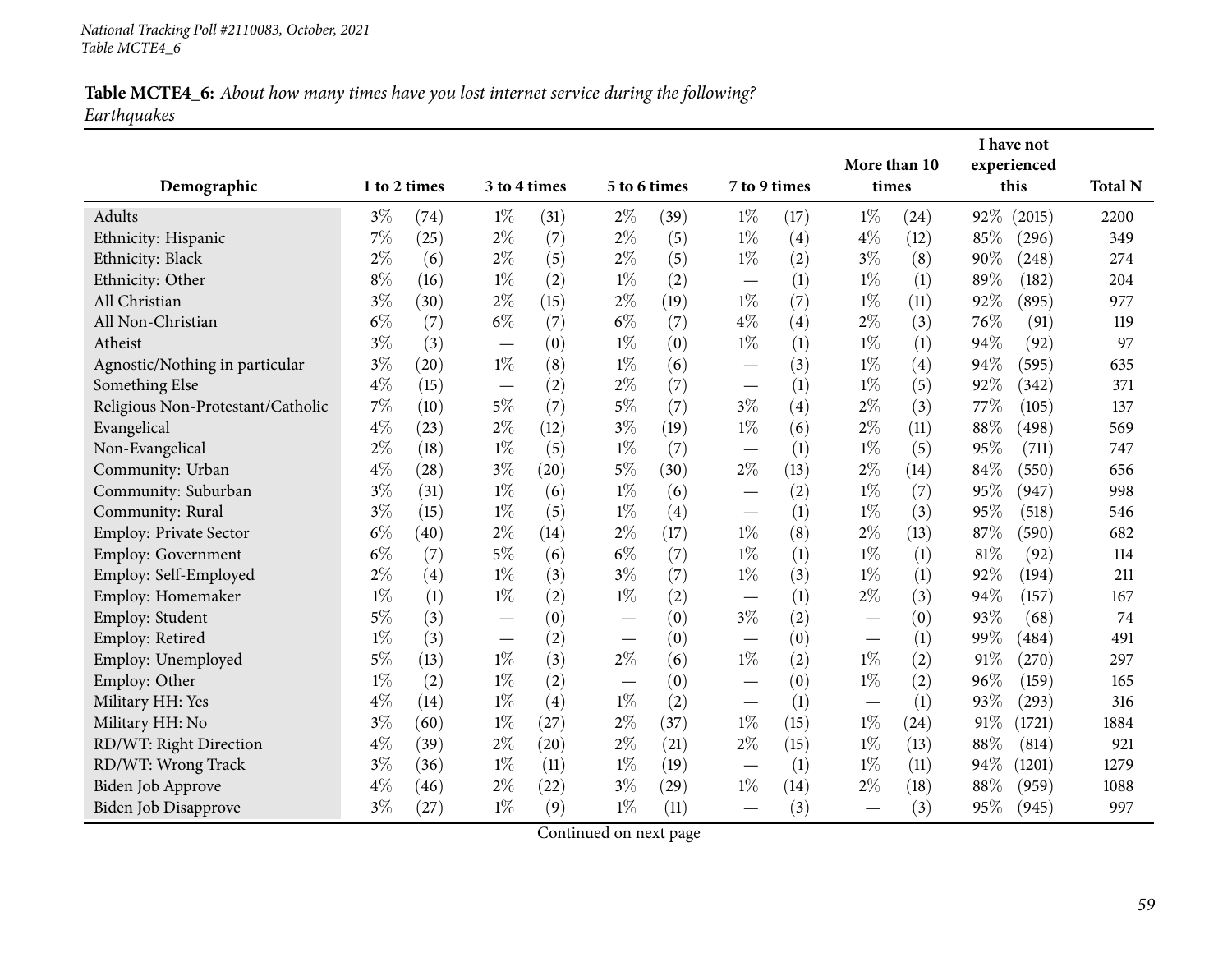# Table MCTE4\_6: About how many times have you lost internet service during the following? *Earthquakes*

|                                      |              |      |                          |              |       |              |                          |      | More than 10                      |      |        | I have not<br>experienced |                |
|--------------------------------------|--------------|------|--------------------------|--------------|-------|--------------|--------------------------|------|-----------------------------------|------|--------|---------------------------|----------------|
| Demographic                          | 1 to 2 times |      |                          | 3 to 4 times |       | 5 to 6 times | 7 to 9 times             |      | times                             |      |        | this                      | <b>Total N</b> |
| <b>Adults</b>                        | $3\%$        | (74) | $1\%$                    | (31)         | $2\%$ | (39)         | $1\%$                    | (17) | $1\%$                             | (24) | 92%    | (2015)                    | 2200           |
| Biden Job Strongly Approve           | $4\%$        | (24) | $3\%$                    | (14)         | $4\%$ | (24)         | $2\%$                    | (11) | $3\%$                             | (16) | 84%    | (454)                     | 543            |
| <b>Biden Job Somewhat Approve</b>    | $4\%$        | (21) | $2\%$                    | (8)          | $1\%$ | (5)          | $1\%$                    | (3)  |                                   | (2)  | 93%    | (505)                     | 545            |
| Biden Job Somewhat Disapprove        | $4\%$        | (11) | $1\%$                    | (3)          |       | (1)          |                          | (1)  | $\hspace{0.1mm}-\hspace{0.1mm}$   | (0)  | 94%    | (288)                     | 305            |
| <b>Biden Job Strongly Disapprove</b> | $2\%$        | (16) | $1\%$                    | (5)          | $1\%$ | (10)         |                          | (2)  | $\overbrace{\phantom{123221111}}$ | (3)  | 95%    | (657)                     | 692            |
| Favorable of Biden                   | $3\%$        | (37) | $2\%$                    | (21)         | $2\%$ | (18)         | $1\%$                    | (14) | $1\%$                             | (17) | 90%    | (1015)                    | 1122           |
| Unfavorable of Biden                 | $3\%$        | (34) | $1\%$                    | (8)          | $2\%$ | (19)         |                          | (1)  | $1\%$                             | (6)  | 93%    | (916)                     | 984            |
| Very Favorable of Biden              | $5\%$        | (28) | $2\%$                    | (11)         | $3\%$ | (16)         | $2\%$                    | (9)  | $2\%$                             | (14) | 86%    | (489)                     | 566            |
| Somewhat Favorable of Biden          | 2%           | (10) | $2\%$                    | (10)         |       | (3)          | $1\%$                    | (5)  |                                   | (3)  | 95%    | (526)                     | 556            |
| Somewhat Unfavorable of Biden        | $2\%$        | (6)  | $2\%$                    | (5)          | $3\%$ | (8)          | $\overline{\phantom{0}}$ | (1)  | $1\%$                             | (3)  | 92%    | (238)                     | 259            |
| Very Unfavorable of Biden            | $4\%$        | (28) |                          | (3)          | $2\%$ | (12)         |                          | (1)  |                                   | (3)  | 94%    | (678)                     | 725            |
| #1 Issue: Economy                    | $4\%$        | (34) | $1\%$                    | (10)         | $2\%$ | (14)         | $\overline{\phantom{0}}$ | (3)  | $1\%$                             | (11) | 91%    | (750)                     | 820            |
| #1 Issue: Security                   | $3\%$        | (8)  | $2\%$                    | (6)          |       | (1)          | $\overline{\phantom{0}}$ | (1)  |                                   | (0)  | 95%    | (281)                     | 296            |
| #1 Issue: Health Care                | $3\%$        | (11) | $2\%$                    | (6)          | $3\%$ | (10)         | $2\%$                    | (5)  | $2\%$                             | (6)  | 88%    | (283)                     | 320            |
| #1 Issue: Medicare / Social Security | $1\%$        | (3)  | $1\%$                    | (3)          |       | (1)          | $\overline{\phantom{0}}$ | (0)  |                                   | (1)  | 97%    | (283)                     | 292            |
| #1 Issue: Women's Issues             | $4\%$        | (5)  | $1\%$                    | (2)          | $3\%$ | (5)          | $3\%$                    | (4)  | $4\%$                             | (6)  | 85%    | (116)                     | 137            |
| #1 Issue: Education                  | $6\%$        | (5)  | $3\%$                    | (3)          | $4\%$ | (3)          | $2\%$                    | (2)  | $1\%$                             | (0)  | 85%    | (74)                      | 88             |
| #1 Issue: Energy                     | $1\%$        | (2)  | $1\%$                    | (1)          | $4\%$ | (4)          | $2\%$                    | (2)  |                                   | (0)  | 92%    | (97)                      | 106            |
| #1 Issue: Other                      | $6\%$        | (9)  | $\overline{\phantom{m}}$ | (0)          | $1\%$ | (2)          |                          | (0)  | $1\%$                             | (1)  | 92%    | (129)                     | 140            |
| 2020 Vote: Joe Biden                 | $3\%$        | (36) | $2\%$                    | (16)         | $2\%$ | (19)         | $1\%$                    | (13) | $1\%$                             | (6)  | 91%    | (933)                     | 1024           |
| 2020 Vote: Donald Trump              | $4\%$        | (25) | $1\%$                    | (8)          | $2\%$ | (15)         | —                        | (1)  | $1\%$                             | (9)  | 91%    | (611)                     | 668            |
| 2020 Vote: Other                     | $4\%$        | (3)  | $2\%$                    | (1)          | $2\%$ | (1)          | $\overline{\phantom{0}}$ | (0)  | $1\%$                             | (0)  | 92%    | (64)                      | 69             |
| 2020 Vote: Didn't Vote               | $3\%$        | (11) | $1\%$                    | (6)          | $1\%$ | (4)          | $\overline{\phantom{0}}$ | (2)  | $2\%$                             | (9)  | 93%    | (403)                     | 435            |
| 2018 House Vote: Democrat            | $4\%$        | (30) | $2\%$                    | (16)         | $2\%$ | (12)         | $2\%$                    | (12) | $1\%$                             | (5)  | $90\%$ | (702)                     | 778            |
| 2018 House Vote: Republican          | $4\%$        | (20) | $1\%$                    | (8)          | $3\%$ | (15)         |                          | (1)  | $2\%$                             | (9)  | 90%    | (488)                     | 542            |
| 2018 House Vote: Someone else        | $3\%$        | (2)  | $1\%$                    | (1)          | $1\%$ | (1)          | $\overline{\phantom{0}}$ | (0)  | $\hspace{0.1mm}-\hspace{0.1mm}$   | (0)  | 94%    | (69)                      | 73             |
| 2016 Vote: Hillary Clinton           | $3\%$        | (24) | $2\%$                    | (18)         | $2\%$ | (17)         | $1\%$                    | (10) | $1\%$                             | (4)  | 90%    | (673)                     | 746            |
| 2016 Vote: Donald Trump              | $3\%$        | (17) | $1\%$                    | (7)          | $1\%$ | (9)          |                          | (3)  | $1\%$                             | (6)  | 93%    | (590)                     | 632            |
| 2016 Vote: Other                     | $6\%$        | (7)  |                          | (0)          | $1\%$ | (1)          | —                        | (0)  | $\hspace{0.1mm}-\hspace{0.1mm}$   | (0)  | 92%    | (99)                      | 107            |
| 2016 Vote: Didn't Vote               | $4\%$        | (26) | $1\%$                    | (7)          | $2\%$ | (12)         | $\overline{\phantom{0}}$ | (3)  | $2\%$                             | (11) | 92%    | (649)                     | 707            |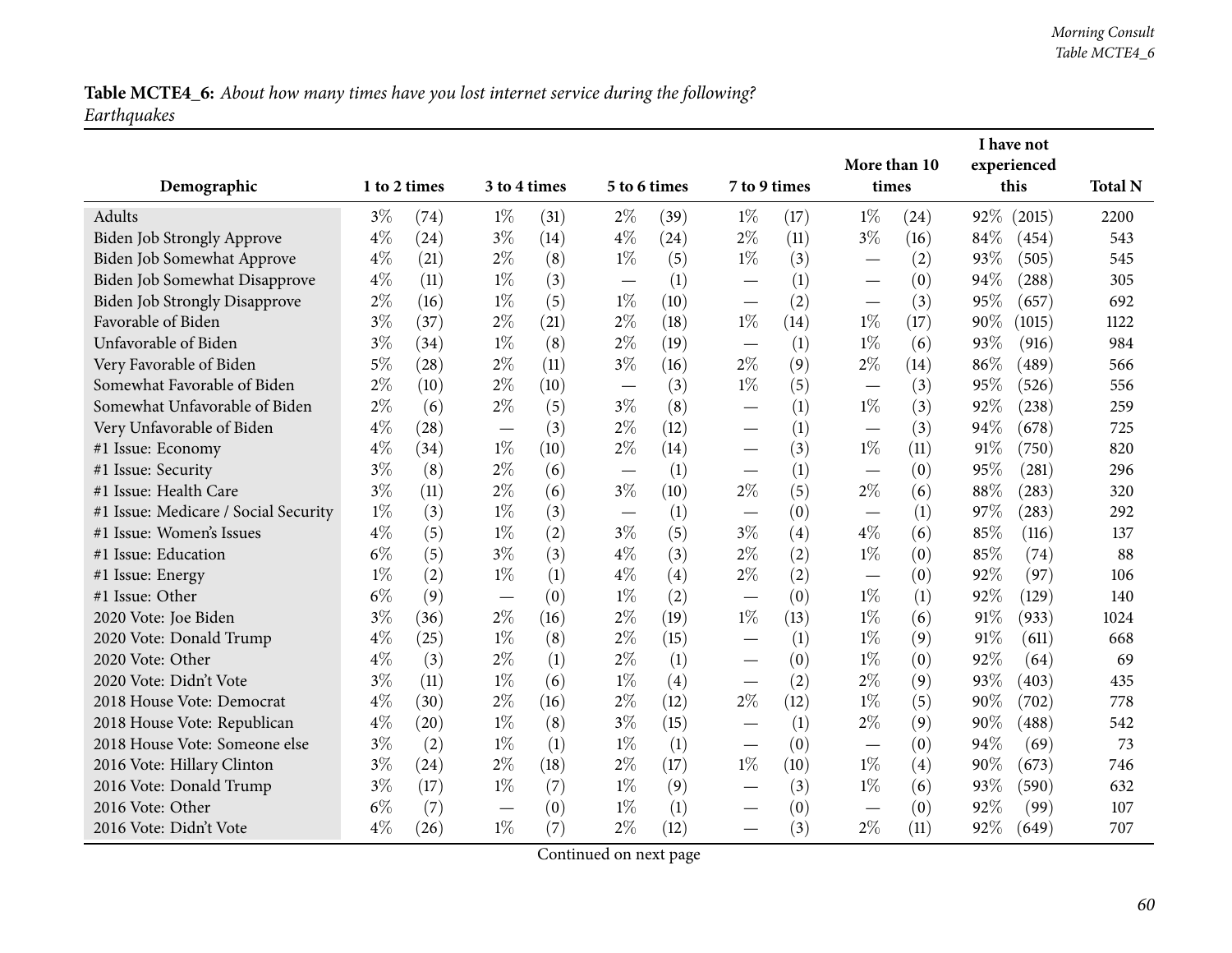| Table MCTE4_6: About how many times have you lost internet service during the following? |  |  |  |  |  |
|------------------------------------------------------------------------------------------|--|--|--|--|--|
| Earthquakes                                                                              |  |  |  |  |  |

| Demographic         |       | 1 to 2 times   |       | 3 to 4 times      |       | 5 to 6 times          | 7 to 9 times                    |                   |       | More than 10<br>times |        | I have not<br>experienced<br>this | <b>Total N</b> |
|---------------------|-------|----------------|-------|-------------------|-------|-----------------------|---------------------------------|-------------------|-------|-----------------------|--------|-----------------------------------|----------------|
| Adults              | $3\%$ | $^{\prime}74)$ | $1\%$ | (31)              | $2\%$ | (39)                  | $1\%$                           | (17)              | $1\%$ | $\left(24\right)$     |        | 92% (2015)                        | 2200           |
| Voted in 2014: Yes  | $3\%$ | (39)           | $2\%$ | (18)              | $2\%$ | $^{\prime}20^{\cdot}$ | $1\%$                           | (11)              | $1\%$ | (13)                  | $91\%$ | (1081)                            | 1182           |
| Voted in 2014: No   | $4\%$ | (36)           | $1\%$ | (13)              | $2\%$ | (19)                  | $1\%$                           | (6)               | $1\%$ | (11)                  | 92%    | (934)                             | 1018           |
| 4-Region: Northeast | $2\%$ | (9)            | $1\%$ | (5)               | $1\%$ | (5)                   | $\hspace{0.1mm}-\hspace{0.1mm}$ | $\left(1\right)$  | $2\%$ | (8)                   | 93%    | (365)                             | 394            |
| 4-Region: Midwest   | $1\%$ | (6)            | $1\%$ | $\left( 4\right)$ | $2\%$ | (9)                   | $1\%$                           | $\left( 4\right)$ | —     | $\left( 2\right)$     | 95%    | (437)                             | 462            |
| 4-Region: South     | $2\%$ | (20)           | $1\%$ | (11)              | $1\%$ | (10)                  | $1\%$                           | (7)               | $1\%$ | (8)                   | 93\%   | (769)                             | 824            |
| 4-Region: West      | $8\%$ | (39)           | $2\%$ | (12)              | $3\%$ | (15)                  | $1\%$                           | $\left( 4\right)$ | $1\%$ | (6)                   | 85\%   | (443)                             | 520            |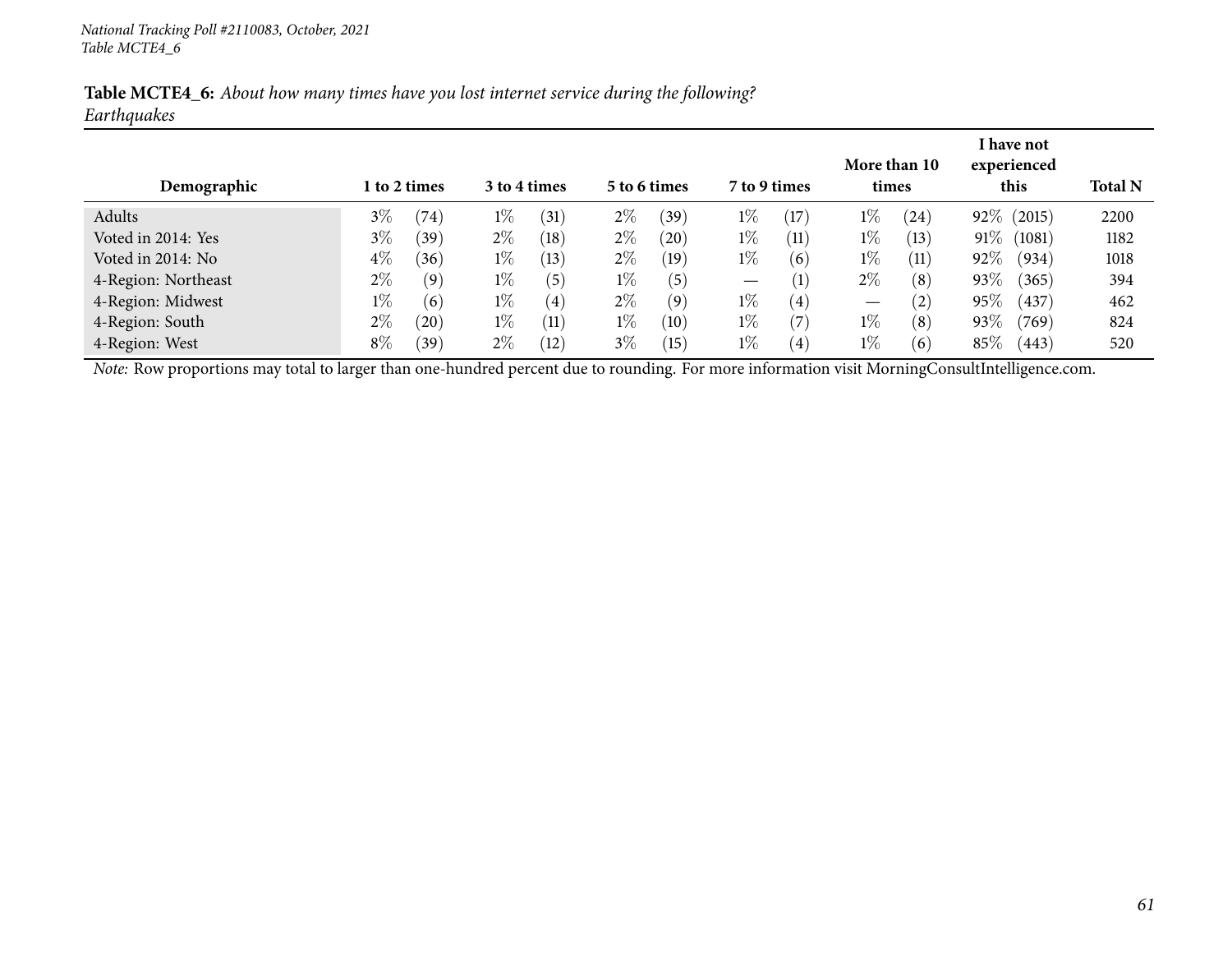|                          |              |      |       |              |                                   |              |                               |      | More than 10 |      |        | I have not<br>experienced |                |
|--------------------------|--------------|------|-------|--------------|-----------------------------------|--------------|-------------------------------|------|--------------|------|--------|---------------------------|----------------|
| Demographic              | 1 to 2 times |      |       | 3 to 4 times |                                   | 5 to 6 times | 7 to 9 times                  |      | times        |      |        | this                      | <b>Total N</b> |
| Adults                   | $2\%$        | (43) | $2\%$ | (50)         | $1\%$                             | (32)         | $1\%$                         | (21) | $1\%$        | (20) |        | 92% (2034)                | 2200           |
| Gender: Male             | $3\%$        | (27) | $3\%$ | (32)         | $2\%$                             | (22)         | $1\%$                         | (14) | $1\%$        | (15) | 90%    | (953)                     | 1062           |
| Gender: Female           | $1\%$        | (15) | $2\%$ | (18)         | $1\%$                             | (10)         | $1\%$                         | (7)  |              | (5)  | 95%    | (1082)                    | 1138           |
| Age: 18-34               | $3\%$        | (19) | $4\%$ | (28)         | $2\%$                             | (16)         | $2\%$                         | (12) | $2\%$        | (12) | $87\%$ | (568)                     | 655            |
| Age: 35-44               | $4\%$        | (16) | $4\%$ | (13)         | $3\%$                             | (11)         | $2\%$                         | (7)  | $2\%$        | (7)  | 85%    | (303)                     | 358            |
| Age: 45-64               | $1\%$        | (7)  | $1\%$ | (5)          | $1\%$                             | (5)          |                               | (1)  |              | (1)  | 98%    | (732)                     | 751            |
| Age: 65+                 |              | (1)  | $1\%$ | (4)          | $\overbrace{\phantom{123221111}}$ | (0)          |                               | (0)  |              | (0)  | 99%    | (431)                     | 436            |
| GenZers: 1997-2012       | $2\%$        | (5)  | $5\%$ | (10)         | $2\%$                             | (5)          | $1\%$                         | (2)  | $2\%$        | (4)  | 88%    | (185)                     | 210            |
| Millennials: 1981-1996   | $4\%$        | (27) | $4\%$ | (26)         | $3\%$                             | (17)         | $2\%$                         | (15) | $2\%$        | (15) | 85%    | (563)                     | 664            |
| GenXers: 1965-1980       | $1\%$        | (7)  | $2\%$ | (8)          | $2\%$                             | (9)          | $1\%$                         | (3)  |              | (0)  | 95%    | (499)                     | 526            |
| Baby Boomers: 1946-1964  |              | (3)  | $1\%$ | (7)          |                                   | (1)          | $\overbrace{\phantom{13333}}$ | (0)  |              | (1)  | 98%    | (705)                     | 717            |
| PID: Dem (no lean)       | $3\%$        | (26) | $3\%$ | (23)         | $3\%$                             | (25)         | $2\%$                         | (15) | $1\%$        | (6)  | 89%    | (783)                     | 879            |
| PID: Ind (no lean)       | $1\%$        | (6)  | $2\%$ | (17)         |                                   | (2)          |                               | (2)  | $1\%$        | (7)  | 95%    | (673)                     | 708            |
| PID: Rep (no lean)       | $2\%$        | (10) | $2\%$ | (11)         | $1\%$                             | (5)          | $1\%$                         | (4)  | $1\%$        | (7)  | 94%    | (578)                     | 614            |
| PID/Gender: Dem Men      | $4\%$        | (18) | $4\%$ | (20)         | $4\%$                             | (18)         | $2\%$                         | (8)  | $1\%$        | (6)  | 84%    | (379)                     | 449            |
| PID/Gender: Dem Women    | $2\%$        | (8)  | $1\%$ | (4)          | $1\%$                             | (6)          | $2\%$                         | (7)  |              | (1)  | 94%    | (404)                     | 429            |
| PID/Gender: Ind Men      |              | (1)  | $3\%$ | (10)         |                                   | (1)          | $1\%$                         | (2)  | $2\%$        | (6)  | 94%    | (317)                     | 337            |
| PID/Gender: Ind Women    | $1\%$        | (5)  | $2\%$ | (7)          |                                   | (2)          |                               | (0)  |              | (1)  | 96%    | (356)                     | 370            |
| PID/Gender: Rep Men      | $3\%$        | (8)  | $1\%$ | (3)          | $1\%$                             | (2)          | $1\%$                         | (4)  | $1\%$        | (3)  | 93%    | (256)                     | 276            |
| PID/Gender: Rep Women    | $1\%$        | (2)  | $2\%$ | (8)          | $1\%$                             | (2)          | $\overbrace{\phantom{12333}}$ | (0)  | $1\%$        | (4)  | 95%    | (322)                     | 338            |
| Ideo: Liberal (1-3)      | $3\%$        | (18) | $2\%$ | (11)         | $3\%$                             | (18)         | $2\%$                         | (12) | $1\%$        | (8)  | 90%    | (571)                     | 637            |
| Ideo: Moderate (4)       | $2\%$        | (13) | $2\%$ | (15)         | $1\%$                             | (7)          | $1\%$                         | (4)  | $1\%$        | (5)  | 94%    | (676)                     | 721            |
| Ideo: Conservative (5-7) | $1\%$        | (8)  | $3\%$ | (23)         | $1\%$                             | (5)          | $1\%$                         | (5)  | $1\%$        | (8)  | 93%    | (627)                     | 676            |
| Educ: < College          | $1\%$        | (22) | $2\%$ | (29)         | $1\%$                             | (17)         | $\overbrace{\phantom{12333}}$ | (6)  | $1\%$        | (15) | 94%    | (1423)                    | 1512           |
| Educ: Bachelors degree   | $2\%$        | (11) | $3\%$ | (14)         | $2\%$                             | (11)         | $2\%$                         | (7)  | $1\%$        | (3)  | 90%    | (398)                     | 444            |
| Educ: Post-grad          | $4\%$        | (9)  | $3\%$ | (8)          | $2\%$                             | (4)          | $3\%$                         | (8)  | $1\%$        | (1)  | 87%    | (213)                     | 244            |
| Income: Under 50k        | $1\%$        | (17) | $2\%$ | (29)         | $1\%$                             | (15)         | $1\%$                         | (7)  | $1\%$        | (10) | 94%    | (1196)                    | 1274           |
| Income: 50k-100k         | $2\%$        | (10) | $1\%$ | (7)          | $2\%$                             | (10)         | $1\%$                         | (6)  | $1\%$        | (8)  | 93%    | (583)                     | 623            |
| Income: 100k+            | $5\%$        | (16) | $5\%$ | (15)         | $2\%$                             | (6)          | $3\%$                         | (8)  | $1\%$        | (3)  | 84%    | (255)                     | 303            |
| Ethnicity: White         | $2\%$        | (33) | $2\%$ | (34)         | $1\%$                             | (22)         | $1\%$                         | (18) | $1\%$        | (15) |        | 93\% (1600)               | 1722           |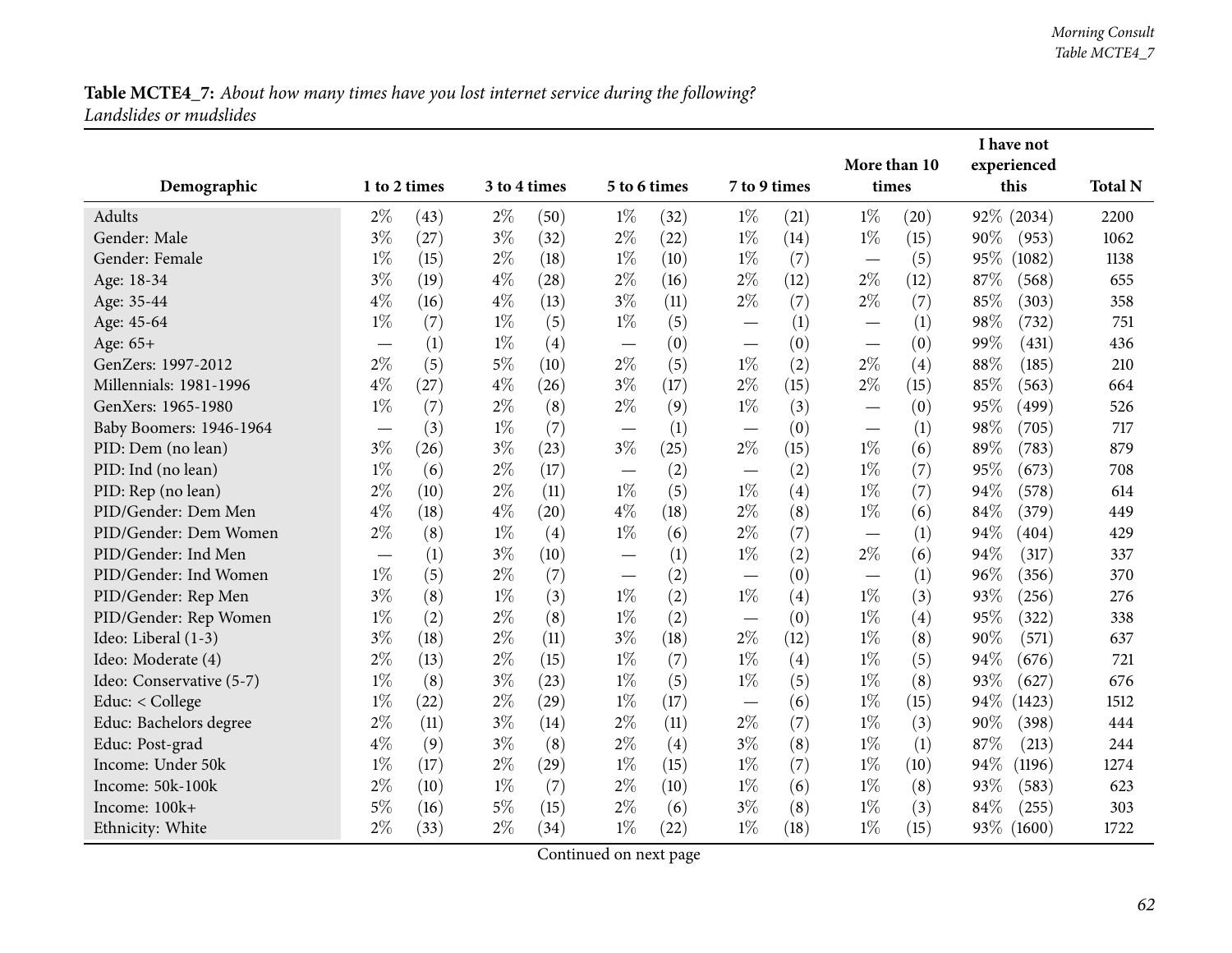| Demographic                       | 1 to 2 times |                    |       | 3 to 4 times       |                          | 5 to 6 times | 7 to 9 times                  |      | More than 10<br>times             |      |                    | I have not<br>experienced | <b>Total N</b> |
|-----------------------------------|--------------|--------------------|-------|--------------------|--------------------------|--------------|-------------------------------|------|-----------------------------------|------|--------------------|---------------------------|----------------|
|                                   |              |                    |       |                    |                          |              |                               |      |                                   |      | this<br>92% (2034) |                           |                |
| Adults                            | $2\%$        | (43)               | $2\%$ | (50)               | $1\%$                    | (32)         | $1\%$                         | (21) | $1\%$                             | (20) |                    |                           | 2200           |
| Ethnicity: Hispanic               | $2\%$        | (7)                | $5\%$ | (16)               | $3\%$                    | (12)         |                               | (1)  | $2\%$                             | (7)  | 88%                | (307)                     | 349            |
| Ethnicity: Black                  | $2\%$        | (5)                | $3\%$ | (10)               | $3\%$                    | (9)          | $1\%$                         | (3)  | $1\%$                             | (3)  | 89%                | (245)                     | 274            |
| Ethnicity: Other                  | $2\%$        | (4)                | $3\%$ | (7)                |                          | (1)          | $\overbrace{\phantom{13333}}$ | (1)  | $1\%$                             | (2)  | 93%                | (189)                     | 204            |
| All Christian                     | $2\%$        | (20)               | $2\%$ | (21)               | $1\%$                    | (11)         | $1\%$                         | (8)  | $1\%$                             | (9)  | 93%                | (908)                     | 977            |
| All Non-Christian                 | $5\%$        | (6)                | $5\%$ | (6)                | $6\%$                    | (7)          | $5\%$                         | (6)  | 2%                                | (3)  | 76%                | (90)                      | 119            |
| Atheist                           | $3\%$        | (3)                | $1\%$ | (0)                | $\overline{\phantom{0}}$ | (0)          | $2\%$                         | (2)  | $2\%$                             | (2)  | 93%                | (91)                      | 97             |
| Agnostic/Nothing in particular    | $1\%$        | (8)                | $2\%$ | (12)               | $1\%$                    | (9)          | $1\%$                         | (4)  | $1\%$                             | (5)  | 94%                | (596)                     | 635            |
| Something Else                    | $2\%$        | (6)                | $3\%$ | (10)               | $1\%$                    | (4)          |                               | (0)  |                                   | (1)  | 94%                | (350)                     | 371            |
| Religious Non-Protestant/Catholic | $6\%$        | (8)                | $5\%$ | (6)                | $5\%$                    | (7)          | $4\%$                         | (6)  | $2\%$                             | (3)  | 78%                | (107)                     | 137            |
| Evangelical                       | $2\%$        | (14)               | $3\%$ | (17)               | $2\%$                    | (14)         | $1\%$                         | (7)  | $1\%$                             | (5)  | 90%                | (512)                     | 569            |
| Non-Evangelical                   | $1\%$        | (10)               | $2\%$ | (14)               |                          | (1)          |                               | (2)  | $1\%$                             | (5)  | 96%                | (715)                     | 747            |
| Community: Urban                  | $3\%$        | $\left( 20\right)$ | $4\%$ | $\left( 29\right)$ | $3\%$                    | (22)         | $3\%$                         | (17) | $2\%$                             | (11) | 85%                | (556)                     | 656            |
| Community: Suburban               | $1\%$        | (12)               | $1\%$ | (14)               |                          | (4)          |                               | (3)  | $1\%$                             | (8)  | 96%                | (957)                     | 998            |
| Community: Rural                  | 2%           | (11)               | $1\%$ | (7)                | $1\%$                    | (5)          |                               | (0)  |                                   | (2)  | 96%                | (521)                     | 546            |
| <b>Employ: Private Sector</b>     | $4\%$        | (25)               | $3\%$ | (19)               | $2\%$                    | (14)         | $2\%$                         | (14) | $1\%$                             | (6)  | 89%                | (605)                     | 682            |
| Employ: Government                | $4\%$        | (5)                | $4\%$ | (4)                | $4\%$                    | (5)          | $1\%$                         | (2)  | $4\%$                             | (5)  | 81%                | (93)                      | 114            |
| Employ: Self-Employed             |              | (1)                | $4\%$ | (7)                | $1\%$                    | (3)          | $2\%$                         | (4)  | $1\%$                             | (3)  | 91%                | (193)                     | 211            |
| Employ: Homemaker                 |              | (1)                | $1\%$ | (1)                | —                        | (0)          | $\overline{\phantom{0}}$      | (0)  |                                   | (1)  | 98%                | (165)                     | 167            |
| Employ: Student                   | $1\%$        | (0)                | $7\%$ | (5)                | $6\%$                    | (4)          | $\overline{\phantom{0}}$      | (0)  |                                   | (0)  | 87%                | (64)                      | 74             |
| Employ: Retired                   |              | (1)                | $1\%$ | (3)                |                          | (2)          | $\overline{\phantom{0}}$      | (0)  |                                   | (1)  | 99%                | (484)                     | 491            |
| Employ: Unemployed                | $3\%$        | (8)                | $2\%$ | (7)                | $1\%$                    | (2)          | $\overline{\phantom{0}}$      | (1)  | $2\%$                             | (5)  | 92%                | (274)                     | 297            |
| Employ: Other                     | $1\%$        | (2)                | $2\%$ | (3)                | $1\%$                    | (2)          |                               | (0)  |                                   | (0)  | 96%                | (158)                     | 165            |
| Military HH: Yes                  | $2\%$        | (5)                | $1\%$ | (2)                | $2\%$                    | (7)          |                               | (1)  | $\overbrace{\phantom{123221111}}$ | (1)  | 95%                | (300)                     | 316            |
| Military HH: No                   | $2\%$        | (37)               | $3\%$ | (48)               | $1\%$                    | (25)         | $1\%$                         | (20) | $1\%$                             | (19) | 92%                | (1735)                    | 1884           |
| RD/WT: Right Direction            | $3\%$        | (28)               | $3\%$ | (27)               | $3\%$                    | (26)         | $2\%$                         | (17) | $1\%$                             | (9)  | 88%                | (814)                     | 921            |
| RD/WT: Wrong Track                | $1\%$        | (15)               | $2\%$ | (23)               |                          | (6)          |                               | (4)  | $1\%$                             | (11) | 95%                | (1220)                    | 1279           |
| Biden Job Approve                 | $3\%$        | (33)               | $3\%$ | (37)               | $2\%$                    | (24)         | $1\%$                         | (16) | $1\%$                             | (14) | 89\%               | (964)                     | 1088           |
| Biden Job Disapprove              | $1\%$        | (10)               | $1\%$ | (12)               | $1\%$                    | (8)          |                               | (5)  | $1\%$                             | (6)  | 96%                | (956)                     | 997            |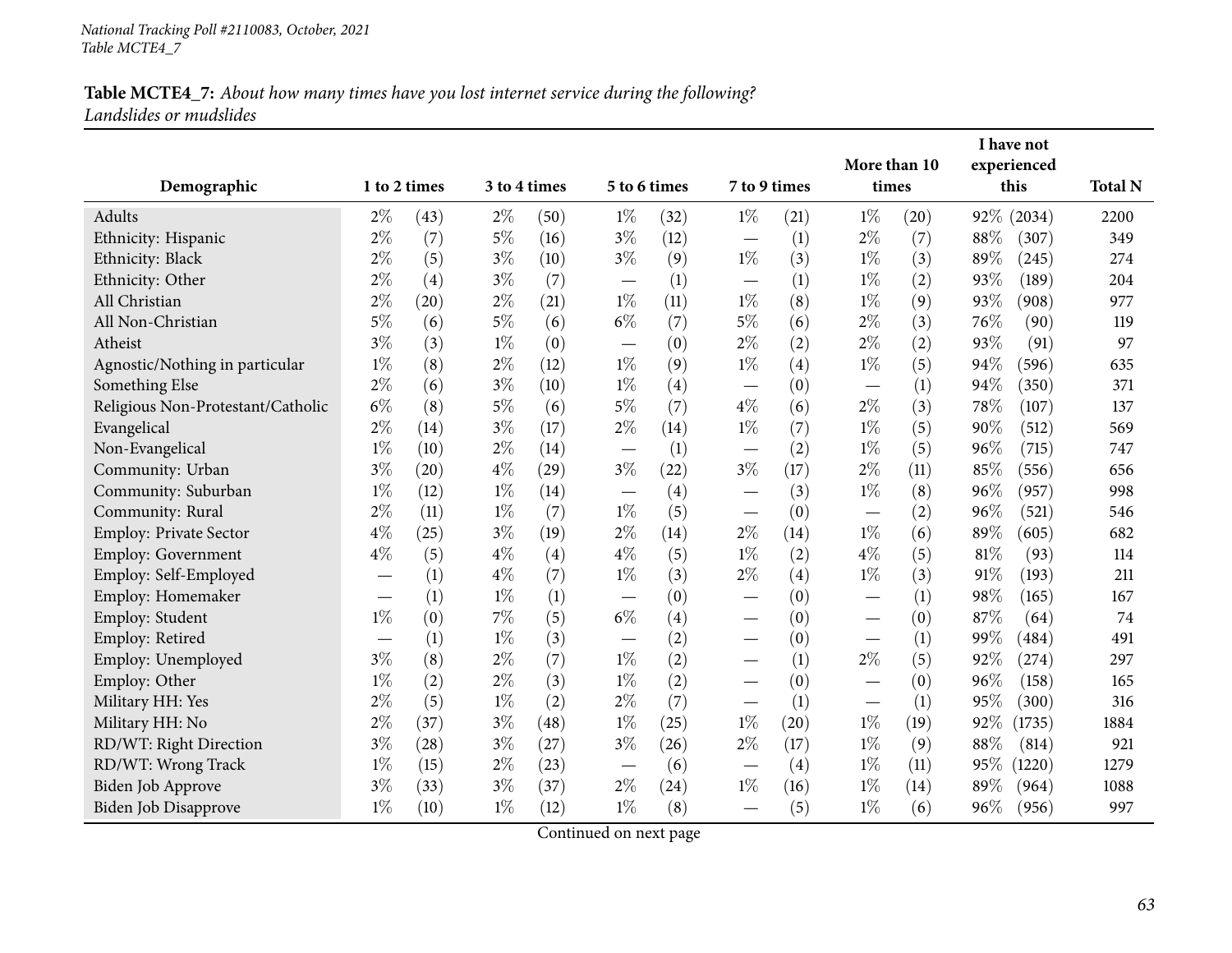|                                      |              |      |                                   |      |                          |              |                          | I have not<br>More than 10 |                               |      |        |             |                |
|--------------------------------------|--------------|------|-----------------------------------|------|--------------------------|--------------|--------------------------|----------------------------|-------------------------------|------|--------|-------------|----------------|
|                                      |              |      |                                   |      |                          |              |                          |                            |                               |      |        | experienced |                |
| Demographic                          | 1 to 2 times |      | 3 to 4 times                      |      |                          | 5 to 6 times | 7 to 9 times             |                            | times                         |      |        | this        | <b>Total N</b> |
| Adults                               | $2\%$        | (43) | $2\%$                             | (50) | $1\%$                    | (32)         | $1\%$                    | (21)                       | $1\%$                         | (20) |        | 92% (2034)  | 2200           |
| <b>Biden Job Strongly Approve</b>    | $3\%$        | (18) | $4\%$                             | (22) | $3\%$                    | (15)         | $2\%$                    | (12)                       | $2\%$                         | (11) | 86%    | (465)       | 543            |
| Biden Job Somewhat Approve           | $3\%$        | (15) | $3\%$                             | (15) | $2\%$                    | (8)          | $1\%$                    | (5)                        |                               | (3)  | 92%    | (499)       | 545            |
| Biden Job Somewhat Disapprove        |              | (0)  | $\overbrace{\phantom{123221111}}$ | (1)  | $1\%$                    | (3)          | $1\%$                    | (2)                        | $1\%$                         | (3)  | 97%    | (296)       | 305            |
| <b>Biden Job Strongly Disapprove</b> | $1\%$        | (10) | $2\%$                             | (11) | $1\%$                    | (5)          |                          | (3)                        |                               | (3)  | 95%    | (660)       | 692            |
| Favorable of Biden                   | $2\%$        | (27) | $2\%$                             | (27) | $2\%$                    | (24)         | $1\%$                    | (12)                       | $1\%$                         | (13) | 91%    | (1019)      | 1122           |
| Unfavorable of Biden                 | $1\%$        | (12) | $2\%$                             | (22) | $1\%$                    | (6)          | $1\%$                    | (7)                        | $1\%$                         | (7)  | 94%    | (930)       | 984            |
| Very Favorable of Biden              | $4\%$        | (20) | $4\%$                             | (20) | $3\%$                    | (14)         | $1\%$                    | (8)                        | $1\%$                         | (8)  | 88%    | (496)       | 566            |
| Somewhat Favorable of Biden          | $1\%$        | (7)  | $1\%$                             | (7)  | $2\%$                    | (10)         | $1\%$                    | (5)                        | $1\%$                         | (5)  | 94%    | (523)       | 556            |
| Somewhat Unfavorable of Biden        | $2\%$        | (4)  | $2\%$                             | (6)  | $1\%$                    | (3)          | $2\%$                    | (4)                        | $2\%$                         | (5)  | 91%    | (237)       | 259            |
| Very Unfavorable of Biden            | $1\%$        | (8)  | $2\%$                             | (16) |                          | (3)          | $\overline{\phantom{0}}$ | (3)                        |                               | (2)  | 96%    | (693)       | 725            |
| #1 Issue: Economy                    | $1\%$        | (9)  | $3\%$                             | (24) | $1\%$                    | (11)         | $1\%$                    | (7)                        | $1\%$                         | (12) | $92\%$ | (758)       | 820            |
| #1 Issue: Security                   | $1\%$        | (4)  | $3\%$                             | (8)  | $1\%$                    | (2)          | $1\%$                    | (2)                        |                               | (1)  | 94%    | (279)       | 296            |
| #1 Issue: Health Care                | $4\%$        | (12) | $3\%$                             | (9)  | $2\%$                    | (6)          | $1\%$                    | (4)                        | $1\%$                         | (3)  | 90%    | (287)       | 320            |
| #1 Issue: Medicare / Social Security | $1\%$        | (2)  |                                   | (1)  | $1\%$                    | (2)          | —                        | (0)                        |                               | (1)  | 98%    | (286)       | 292            |
| #1 Issue: Women's Issues             | $5\%$        | (7)  | $3\%$                             | (4)  | $2\%$                    | (3)          | $2\%$                    | (3)                        | $1\%$                         | (2)  | 86%    | (118)       | 137            |
| #1 Issue: Education                  | $4\%$        | (4)  | $1\%$                             | (1)  | 7%                       | (6)          | $5\%$                    | (5)                        |                               | (0)  | 83%    | (73)        | 88             |
| #1 Issue: Energy                     | $4\%$        | (5)  | $4\%$                             | (4)  | $1\%$                    | (1)          | $1\%$                    | (1)                        | $\overbrace{\phantom{aaaaa}}$ | (0)  | 90%    | (95)        | 106            |
| #1 Issue: Other                      | $1\%$        | (1)  |                                   | (0)  | $\overline{\phantom{0}}$ | (1)          | $\overline{\phantom{0}}$ | (0)                        | $1\%$                         | (1)  | 98%    | (137)       | 140            |
| 2020 Vote: Joe Biden                 | $2\%$        | (24) | $3\%$                             | (28) | $2\%$                    | (17)         | $1\%$                    | (13)                       |                               | (4)  | 92%    | (938)       | 1024           |
| 2020 Vote: Donald Trump              | $2\%$        | (11) | $2\%$                             | (12) | $1\%$                    | (6)          | $1\%$                    | (7)                        | $2\%$                         | (11) | 93%    | (622)       | 668            |
| 2020 Vote: Other                     | $2\%$        | (1)  | $2\%$                             | (1)  | $\overline{\phantom{m}}$ | (0)          | $2\%$                    | (1)                        |                               | (0)  | 95%    | (66)        | 69             |
| 2020 Vote: Didn't Vote               | $1\%$        | (6)  | $2\%$                             | (10) | $2\%$                    | (9)          |                          | (0)                        | $1\%$                         | (5)  | 93%    | (404)       | 435            |
| 2018 House Vote: Democrat            | $2\%$        | (14) | $3\%$                             | (24) | $2\%$                    | (15)         | $1\%$                    | (10)                       |                               | (4)  | $91\%$ | (712)       | 778            |
| 2018 House Vote: Republican          | $2\%$        | (11) | $2\%$                             | (10) | $2\%$                    | (9)          | $1\%$                    | (6)                        | $2\%$                         | (10) | 92%    | (496)       | 542            |
| 2018 House Vote: Someone else        | $1\%$        | (1)  | $\overline{\phantom{m}}$          | (0)  | $\overline{\phantom{m}}$ | (0)          | $1\%$                    | (1)                        |                               | (0)  | 98%    | (71)        | 73             |
| 2016 Vote: Hillary Clinton           | $2\%$        | (14) | $3\%$                             | (25) | $2\%$                    | (16)         | $1\%$                    | (8)                        | $1\%$                         | (5)  | 91%    | (679)       | 746            |
| 2016 Vote: Donald Trump              | $2\%$        | (11) | $1\%$                             | (5)  | $1\%$                    | (6)          | $1\%$                    | (6)                        | $1\%$                         | (6)  | 95%    | (598)       | 632            |
| 2016 Vote: Other                     | $1\%$        | (1)  | $5\%$                             | (5)  |                          | (0)          | $\overline{\phantom{0}}$ | (0)                        |                               | (0)  | 94%    | (101)       | 107            |
| 2016 Vote: Didn't Vote               | $2\%$        | (16) | $2\%$                             | (16) | $1\%$                    | (11)         | $1\%$                    | (6)                        | $1\%$                         | (6)  | 92%    | (653)       | 707            |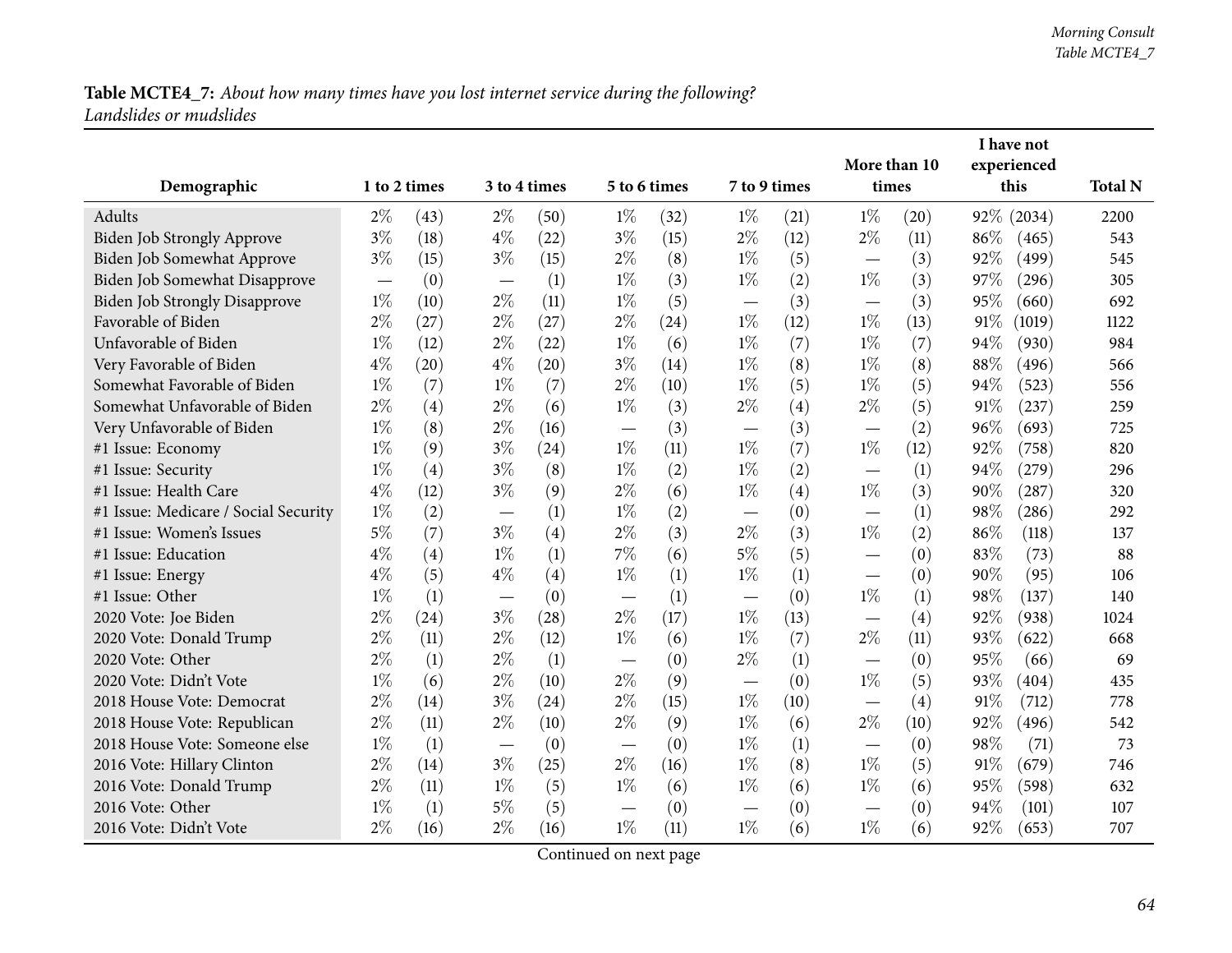| Demographic         |       | l to 2 times |       | 3 to 4 times |       | 5 to 6 times      | 7 to 9 times                    |                   | times | More than 10 | I have not<br>experienced<br>this | <b>Total N</b> |
|---------------------|-------|--------------|-------|--------------|-------|-------------------|---------------------------------|-------------------|-------|--------------|-----------------------------------|----------------|
| Adults              | 2%    | (43)         | $2\%$ | (50)         | $1\%$ | $^{(32)}$         | $1\%$                           | (21)              | $1\%$ | (20)         | $92\%$ (2034)                     | 2200           |
| Voted in 2014: Yes  | 2%    | (22)         | $2\%$ | (23)         | $1\%$ | (15)              | $1\%$                           | (13)              | $1\%$ | (13)         | 93\% (1096)                       | 1182           |
| Voted in 2014: No   | 2%    | (21)         | $3\%$ | $^{(27)}$    | $2\%$ | (16)              | $1\%$                           | (8)               | $1\%$ | (7           | $92\%$<br>(938)                   | 1018           |
| 4-Region: Northeast | 2%    | (7)          | $2\%$ | (8)          | $1\%$ | (6)               | $1\%$                           | $\left( 4\right)$ | $2\%$ | (7           | 92\%<br>(362)                     | 394            |
| 4-Region: Midwest   | 2%    | (7)          | $2\%$ | (12)         | $1\%$ | $\left( 4\right)$ | $\hspace{0.1mm}-\hspace{0.1mm}$ | $\left( 1\right)$ | $1\%$ | (6)          | 93\%<br>(432)                     | 462            |
| 4-Region: South     | 2%    | (15)         | $1\%$ | (12)         | $2\%$ | (14)              | $1\%$                           | (7)               | —     | (3)          | 94\%<br>(773)                     | 824            |
| 4-Region: West      | $3\%$ | $^{'}13)$    | $4\%$ | (19)         | $1\%$ | $\left( 7\right)$ | $2\%$                           | (8)               | $1\%$ | (5)          | $90\%$<br>(467)                   | 520            |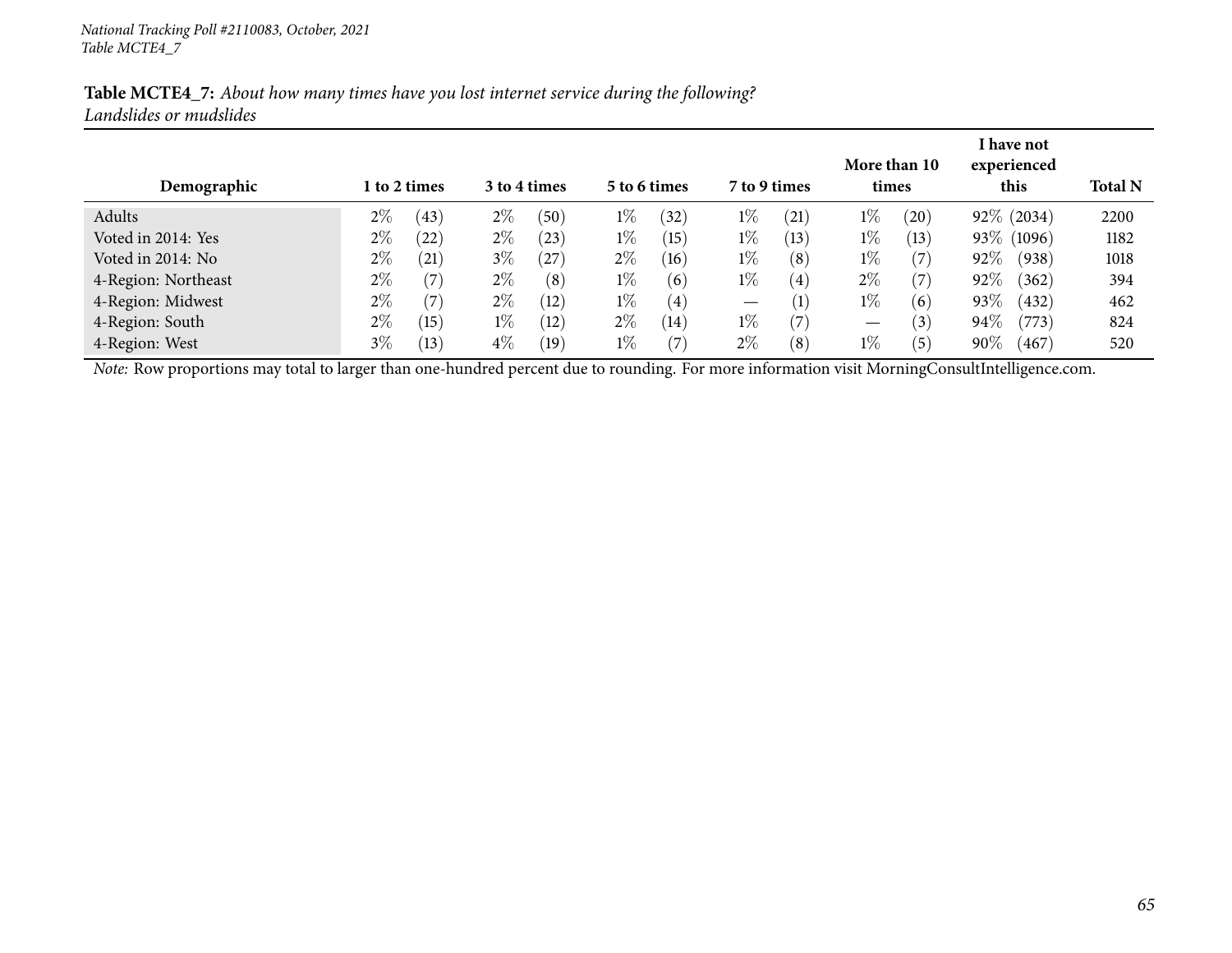## Table MCTE4\_8: About how many times have you lost internet service during the following? *Extreme heat*

|                          |        |              |       |              |       |              |                          |      |              | I have not |        |             |                |
|--------------------------|--------|--------------|-------|--------------|-------|--------------|--------------------------|------|--------------|------------|--------|-------------|----------------|
|                          |        |              |       |              |       |              |                          |      | More than 10 |            |        | experienced |                |
| Demographic              |        | 1 to 2 times |       | 3 to 4 times |       | 5 to 6 times | 7 to 9 times             |      | times        |            |        | this        | <b>Total N</b> |
| Adults                   | 10%    | (227)        | $4\%$ | (84)         | $3\%$ | (66)         | $1\%$                    | (21) | $2\%$        | (41)       | $80\%$ | (1762)      | 2200           |
| Gender: Male             | $11\%$ | (113)        | $5\%$ | (57)         | $4\%$ | (38)         | $1\%$                    | (10) | $2\%$        | (23)       | 77\%   | (821)       | 1062           |
| Gender: Female           | 10%    | (114)        | $2\%$ | (27)         | $2\%$ | (28)         | $1\%$                    | (12) | $2\%$        | (18)       | 83%    | (941)       | 1138           |
| Age: 18-34               | 12%    | (81)         | $6\%$ | (40)         | $5\%$ | (30)         | $2\%$                    | (10) | $2\%$        | (15)       | 73%    | (480)       | 655            |
| Age: 35-44               | 14%    | (49)         | 5%    | (19)         | $6\%$ | (21)         | $2\%$                    | (6)  | $4\%$        | (15)       | 69%    | (247)       | 358            |
| Age: 45-64               | 10%    | (73)         | $2\%$ | (17)         | $1\%$ | (9)          |                          | (3)  | $1\%$        | (9)        | 85%    | (640)       | 751            |
| Age: 65+                 | $6\%$  | (25)         | $2\%$ | (7)          | $1\%$ | (5)          |                          | (2)  | $1\%$        | (3)        | 90%    | (395)       | 436            |
| GenZers: 1997-2012       | 13%    | (27)         | $5\%$ | (10)         | $4\%$ | (8)          | $1\%$                    | (1)  | $4\%$        | (7)        | 74%    | (156)       | 210            |
| Millennials: 1981-1996   | 13%    | (85)         | $6\%$ | (43)         | $5\%$ | (34)         | $2\%$                    | (12) | $3\%$        | (21)       | 71\%   | (470)       | 664            |
| GenXers: 1965-1980       | 10%    | (51)         | $4\%$ | (19)         | $3\%$ | (15)         | $1\%$                    | (3)  | $1\%$        | (7)        | 82%    | (431)       | 526            |
| Baby Boomers: 1946-1964  | $8\%$  | (57)         | $2\%$ | (12)         | $1\%$ | (8)          | $1\%$                    | (4)  | $1\%$        | (6)        | 88%    | (629)       | 717            |
| PID: Dem (no lean)       | 12%    | (106)        | $4\%$ | (39)         | $4\%$ | (39)         | $1\%$                    | (11) | $2\%$        | (16)       | 76%    | (668)       | 879            |
| PID: Ind (no lean)       | 10%    | (72)         | $3\%$ | (21)         | $2\%$ | (13)         |                          | (2)  | $2\%$        | (13)       | 83%    | (586)       | 708            |
| PID: Rep (no lean)       | $8\%$  | (48)         | $4\%$ | (23)         | $2\%$ | (14)         | $1\%$                    | (9)  | $2\%$        | (12)       | 83%    | (508)       | 614            |
| PID/Gender: Dem Men      | 13%    | (58)         | 7%    | (32)         | $6\%$ | (26)         | $2\%$                    | (7)  | $3\%$        | (12)       | 70%    | (315)       | 449            |
| PID/Gender: Dem Women    | $11\%$ | (48)         | $2\%$ | (8)          | $3\%$ | (13)         | $1\%$                    | (3)  | $1\%$        | (4)        | 82%    | (353)       | 429            |
| PID/Gender: Ind Men      | 9%     | (29)         | $4\%$ | (15)         | $2\%$ | (8)          |                          | (1)  | $2\%$        | (7)        | 82%    | (277)       | 337            |
| PID/Gender: Ind Women    | 12%    | (43)         | $2\%$ | (7)          | $1\%$ | (5)          | $\overline{\phantom{0}}$ | (1)  | $2\%$        | (6)        | 83%    | (309)       | 370            |
| PID/Gender: Rep Men      | 9%     | (26)         | $4\%$ | (11)         | $2\%$ | (4)          | $\overline{\phantom{0}}$ | (1)  | $1\%$        | (4)        | 83%    | (230)       | 276            |
| PID/Gender: Rep Women    | 7%     | (23)         | $4\%$ | (12)         | $3\%$ | (10)         | $2\%$                    | (7)  | $2\%$        | (8)        | 82%    | (278)       | 338            |
| Ideo: Liberal (1-3)      | 13%    | (81)         | $4\%$ | (28)         | $4\%$ | (28)         |                          | (3)  | $2\%$        | (14)       | 76%    | (484)       | 637            |
| Ideo: Moderate (4)       | 10%    | (72)         | $4\%$ | (27)         | $1\%$ | (8)          | $2\%$                    | (12) | $1\%$        | (9)        | 82%    | (593)       | 721            |
| Ideo: Conservative (5-7) | $8\%$  | (56)         | $4\%$ | (25)         | $4\%$ | (26)         | $1\%$                    | (5)  | $2\%$        | (14)       | $81\%$ | (550)       | 676            |
| Educ: < College          | 10%    | (156)        | $3\%$ | (52)         | $3\%$ | (40)         | $1\%$                    | (13) | $2\%$        | (32)       | 81\%   | (1220)      | 1512           |
| Educ: Bachelors degree   | 10%    | (46)         | $5\%$ | (22)         | $3\%$ | (12)         | $1\%$                    | (6)  | $1\%$        | (4)        | 80%    | (354)       | 444            |
| Educ: Post-grad          | 10%    | (25)         | $4\%$ | (10)         | $6\%$ | (14)         | $1\%$                    | (3)  | $2\%$        | (5)        | 77%    | (188)       | 244            |
| Income: Under 50k        | $11\%$ | (134)        | $4\%$ | (48)         | $3\%$ | (32)         | $1\%$                    | (8)  | $2\%$        | (25)       | $81\%$ | (1026)      | 1274           |
| Income: 50k-100k         | 9%     | (58)         | $3\%$ | (22)         | $3\%$ | (16)         | $2\%$                    | (9)  | $2\%$        | (11)       | 81\%   | (506)       | 623            |
| Income: 100k+            | $11\%$ | (34)         | $5\%$ | (14)         | $6\%$ | (17)         | $1\%$                    | (4)  | $1\%$        | (4)        | 76\%   | (229)       | 303            |
| Ethnicity: White         | 10%    | (167)        | $3\%$ | (57)         | $3\%$ | (52)         | $1\%$                    | (18) | $2\%$        | (30)       | $81\%$ | (1398)      | 1722           |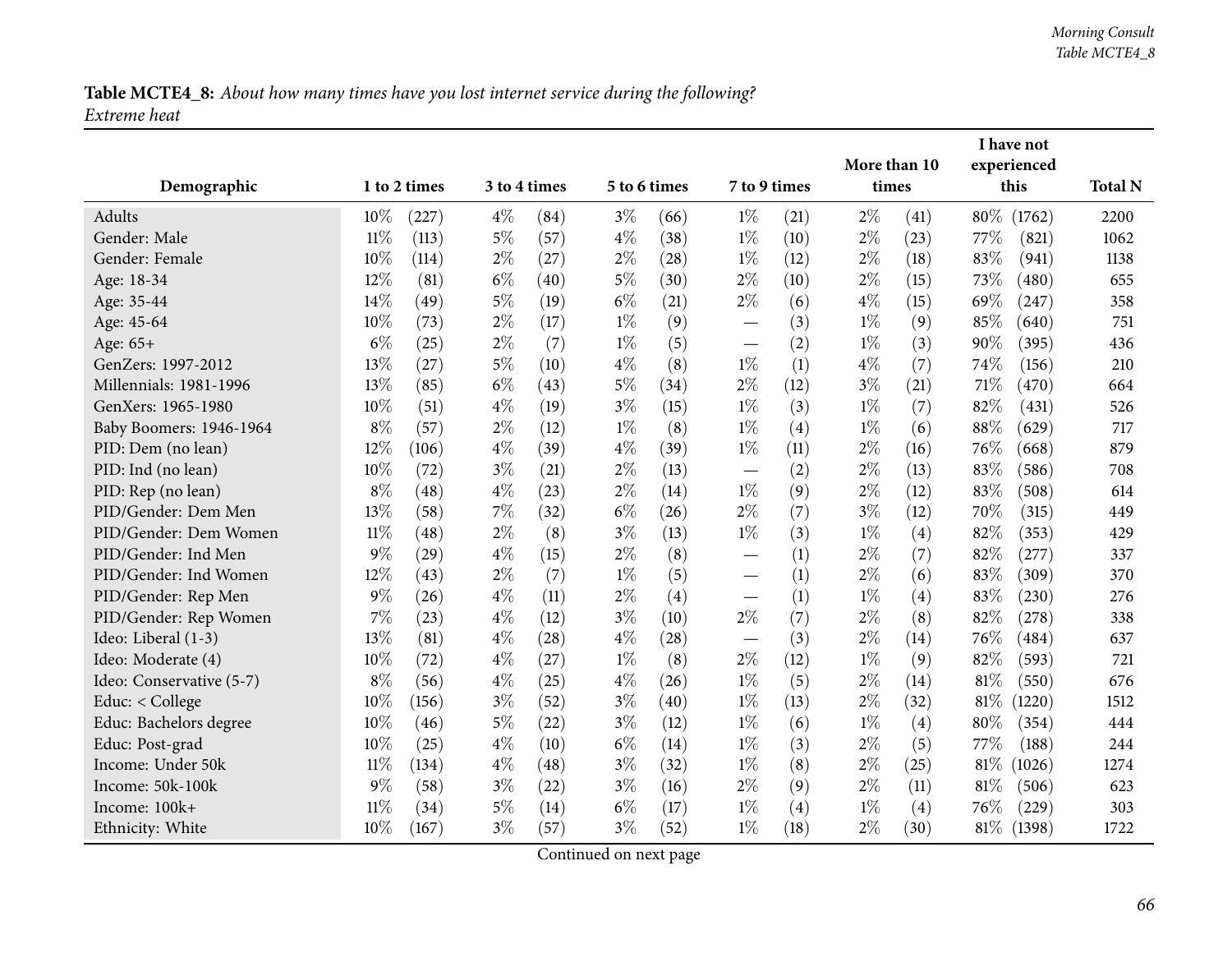### Table MCTE4\_8: About how many times have you lost internet service during the following? *Extreme heat*

|                                   |        |              |              |      |       |              |                                   |      | More than 10 |                    |        | I have not<br>experienced |                |
|-----------------------------------|--------|--------------|--------------|------|-------|--------------|-----------------------------------|------|--------------|--------------------|--------|---------------------------|----------------|
| Demographic                       |        | 1 to 2 times | 3 to 4 times |      |       | 5 to 6 times | 7 to 9 times                      |      | times        |                    |        | this                      | <b>Total N</b> |
| Adults                            | $10\%$ | (227)        | $4\%$        | (84) | $3\%$ | (66)         | $1\%$                             | (21) | $2\%$        | $\left( 41\right)$ | $80\%$ | (1762)                    | 2200           |
| Ethnicity: Hispanic               | 19%    | (66)         | $5\%$        | (19) | $2\%$ | (8)          | $2\%$                             | (6)  | $3\%$        | (10)               | 69%    | (240)                     | 349            |
| Ethnicity: Black                  | $11\%$ | (29)         | $8\%$        | (22) | $4\%$ | (10)         | $1\%$                             | (2)  | $3\%$        | (8)                | 74%    | (202)                     | 274            |
| Ethnicity: Other                  | 15%    | (30)         | $3\%$        | (5)  | $1\%$ | (3)          | $1\%$                             | (1)  | $2\%$        | (3)                | 79%    | (161)                     | 204            |
| All Christian                     | 9%     | (89)         | $4\%$        | (37) | $3\%$ | (27)         | $1\%$                             | (9)  | $2\%$        | $\left(18\right)$  | 82%    | (799)                     | 977            |
| All Non-Christian                 | 12%    | (15)         | $6\%$        | (7)  | 10%   | (12)         | $1\%$                             | (2)  | $4\%$        | (4)                | 67%    | (80)                      | 119            |
| Atheist                           | $6\%$  | (6)          | $3\%$        | (3)  | $3\%$ | (3)          | $2\%$                             | (2)  | $1\%$        | (1)                | 84%    | (82)                      | 97             |
| Agnostic/Nothing in particular    | 10%    | (67)         | $4\%$        | (25) | $2\%$ | (16)         | $1\%$                             | (4)  | $1\%$        | (9)                | $81\%$ | (514)                     | 635            |
| Something Else                    | 14%    | (51)         | $3\%$        | (12) | $2\%$ | (9)          | $1\%$                             | (5)  | $2\%$        | (9)                | 77\%   | (286)                     | 371            |
| Religious Non-Protestant/Catholic | 14%    | (19)         | $5\%$        | (7)  | $9\%$ | (12)         | $2\%$                             | (3)  | $4\%$        | (6)                | 66%    | (91)                      | 137            |
| Evangelical                       | 9%     | (53)         | $5\%$        | (28) | $4\%$ | (24)         | $2\%$                             | (12) | $1\%$        | (8)                | 78%    | (443)                     | 569            |
| Non-Evangelical                   | 10%    | (78)         | $3\%$        | (21) | $2\%$ | (11)         |                                   | (0)  | $2\%$        | (17)               | 83%    | (620)                     | 747            |
| Community: Urban                  | 10%    | (68)         | $6\%$        | (40) | $6\%$ | (42)         | $1\%$                             | (8)  | $2\%$        | (13)               | 74%    | (484)                     | 656            |
| Community: Suburban               | $11\%$ | (105)        | $3\%$        | (25) | $1\%$ | (13)         | $1\%$                             | (7)  | $2\%$        | (18)               | 83%    | (830)                     | 998            |
| Community: Rural                  | 10%    | (54)         | $3\%$        | (18) | $2\%$ | (11)         | $1\%$                             | (6)  | $2\%$        | (10)               | 82%    | (448)                     | 546            |
| Employ: Private Sector            | 12%    | (79)         | $5\%$        | (35) | $5\%$ | (31)         | $1\%$                             | (9)  | $2\%$        | (14)               | 75%    | (514)                     | 682            |
| <b>Employ: Government</b>         | 13%    | (14)         | $6\%$        | (7)  | 7%    | (8)          | $1\%$                             | (1)  | $1\%$        | (2)                | 71%    | (81)                      | 114            |
| Employ: Self-Employed             | 13%    | (27)         | $4\%$        | (9)  | $3\%$ | (5)          | $1\%$                             | (3)  | $3\%$        | (7)                | 75%    | (159)                     | 211            |
| Employ: Homemaker                 | 9%     | (15)         | $1\%$        | (2)  | $1\%$ | (2)          | $2\%$                             | (3)  | $3\%$        | (4)                | 84%    | (141)                     | 167            |
| Employ: Student                   | 16%    | (12)         | $2\%$        | (1)  | $5\%$ | (4)          |                                   | (0)  | $2\%$        | (1)                | 75%    | (55)                      | 74             |
| Employ: Retired                   | 7%     | (32)         | $2\%$        | (11) | $1\%$ | (4)          | $1\%$                             | (4)  | $1\%$        | (4)                | 89%    | (435)                     | 491            |
| Employ: Unemployed                | 10%    | (29)         | $4\%$        | (13) | $2\%$ | (5)          |                                   | (1)  | $2\%$        | (6)                | 82%    | (243)                     | 297            |
| Employ: Other                     | $11\%$ | (18)         | $3\%$        | (4)  | $4\%$ | (6)          | $\overbrace{\phantom{123221111}}$ | (0)  | $2\%$        | (3)                | 81%    | (133)                     | 165            |
| Military HH: Yes                  | $11\%$ | (34)         | $3\%$        | (9)  | $4\%$ | (13)         | $1\%$                             | (2)  | $2\%$        | (6)                | 80%    | (253)                     | 316            |
| Military HH: No                   | 10%    | (192)        | $4\%$        | (75) | $3\%$ | (53)         | $1\%$                             | (19) | $2\%$        | (35)               | 80%    | (1509)                    | 1884           |
| RD/WT: Right Direction            | 12%    | (108)        | $5\%$        | (46) | $4\%$ | (35)         | $1\%$                             | (11) | $2\%$        | (21)               | 76%    | (700)                     | 921            |
| RD/WT: Wrong Track                | 9%     | (119)        | $3\%$        | (37) | $2\%$ | (31)         | $1\%$                             | (10) | $2\%$        | (20)               | 83%    | (1061)                    | 1279           |
| Biden Job Approve                 | $11\%$ | (120)        | $5\%$        | (53) | $4\%$ | (42)         | $1\%$                             | (9)  | $2\%$        | (24)               | 77\%   | (839)                     | 1088           |
| Biden Job Disapprove              | 10%    | (95)         | $3\%$        | (28) | $2\%$ | (21)         | $1\%$                             | (12) | $1\%$        | (14)               | 83%    | (827)                     | 997            |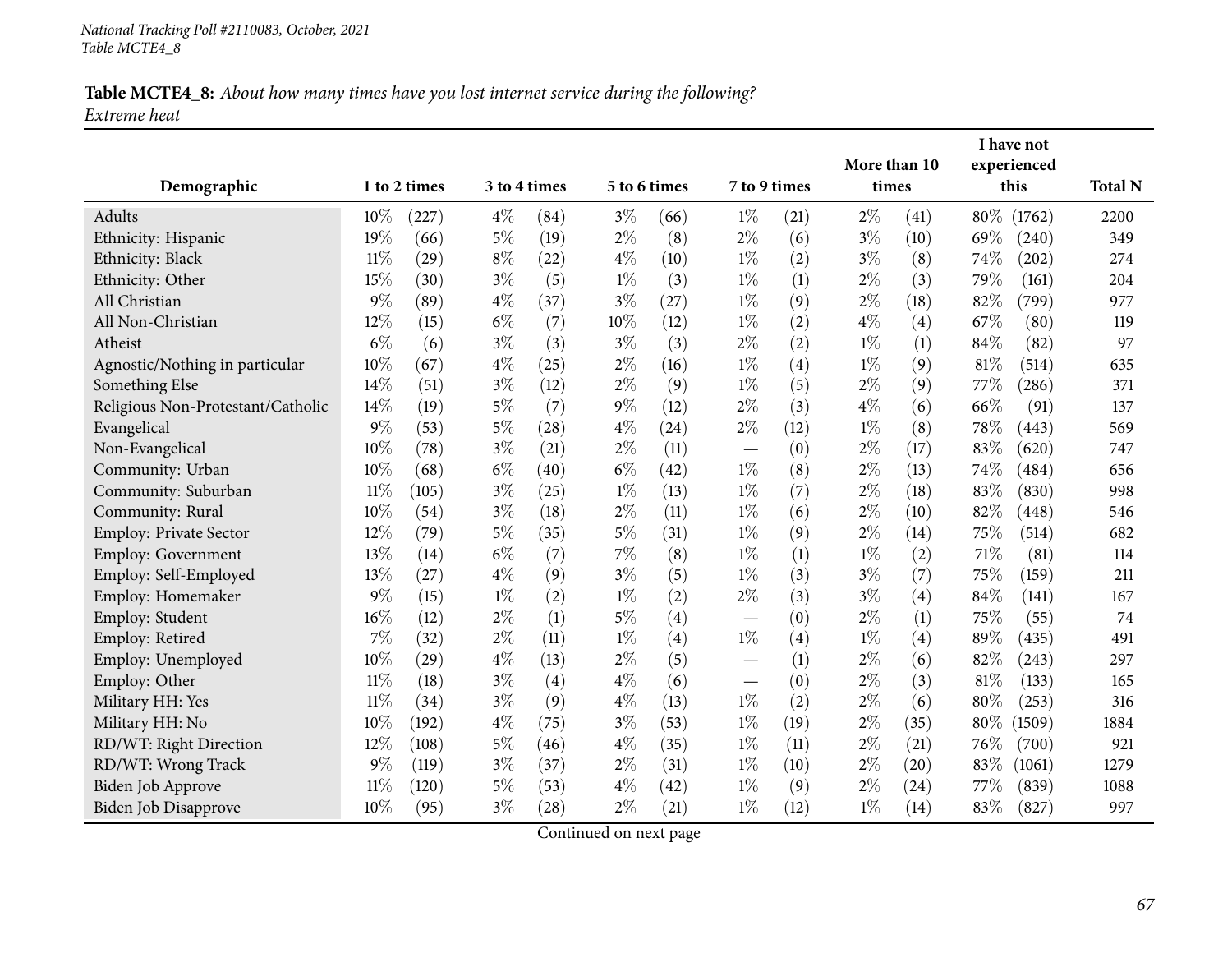## Table MCTE4\_8: About how many times have you lost internet service during the following? *Extreme heat*

|                                      |        |              |       |              |              |      |                                  |      | More than 10 |      |        | I have not<br>experienced |                |
|--------------------------------------|--------|--------------|-------|--------------|--------------|------|----------------------------------|------|--------------|------|--------|---------------------------|----------------|
| Demographic                          |        | 1 to 2 times |       | 3 to 4 times | 5 to 6 times |      | 7 to 9 times                     |      | times        |      |        | this                      | <b>Total N</b> |
| Adults                               | 10%    | (227)        | $4\%$ | (84)         | $3\%$        | (66) | $1\%$                            | (21) | $2\%$        | (41) |        | 80\% (1762)               | 2200           |
| Biden Job Strongly Approve           | 9%     | (49)         | $6\%$ | (33)         | $5\%$        | (25) | $1\%$                            | (8)  | $3\%$        | (18) | 76%    | (410)                     | 543            |
| Biden Job Somewhat Approve           | 13%    | (72)         | $4\%$ | (20)         | $3\%$        | (17) |                                  | (1)  | $1\%$        | (6)  | 79%    | (428)                     | 545            |
| Biden Job Somewhat Disapprove        | 13%    | (39)         | $3\%$ | (8)          | $2\%$        | (5)  | $1\%$                            | (2)  | $1\%$        | (3)  | $81\%$ | (247)                     | 305            |
| <b>Biden Job Strongly Disapprove</b> | $8\%$  | (56)         | $3\%$ | (20)         | $2\%$        | (16) | $1\%$                            | (9)  | $2\%$        | (10) | 84\%   | (580)                     | 692            |
| Favorable of Biden                   | $11\%$ | (122)        | $4\%$ | (50)         | $3\%$        | (37) | $1\%$                            | (11) | $2\%$        | (25) | 78%    | (877)                     | 1122           |
| Unfavorable of Biden                 | 10%    | (98)         | $3\%$ | (31)         | $3\%$        | (27) | $1\%$                            | (10) | $1\%$        | (12) | 82%    | (805)                     | 984            |
| Very Favorable of Biden              | 10%    | (58)         | $5\%$ | (26)         | $4\%$        | (23) | $1\%$                            | (7)  | $3\%$        | (18) | 77%    | (433)                     | 566            |
| Somewhat Favorable of Biden          | $11\%$ | (64)         | $4\%$ | (24)         | $3\%$        | (14) | $1\%$                            | (4)  | $1\%$        | (7)  | 80%    | (444)                     | 556            |
| Somewhat Unfavorable of Biden        | 13%    | (34)         | $3\%$ | (7)          | $4\%$        | (11) | $\overline{\phantom{0}}$         | (0)  | $1\%$        | (2)  | 79%    | (205)                     | 259            |
| Very Unfavorable of Biden            | $9\%$  | (64)         | $3\%$ | (24)         | $2\%$        | (16) | $1\%$                            | (10) | $1\%$        | (10) | 83%    | (600)                     | 725            |
| #1 Issue: Economy                    | 10%    | (82)         | $4\%$ | (34)         | $3\%$        | (21) | $1\%$                            | (10) | $3\%$        | (25) | 79%    | (650)                     | 820            |
| #1 Issue: Security                   | 10%    | (30)         | $4\%$ | (10)         | $3\%$        | (10) | $\overbrace{\phantom{12322111}}$ | (0)  | $1\%$        | (4)  | 82%    | (242)                     | 296            |
| #1 Issue: Health Care                | $11\%$ | (35)         | $4\%$ | (13)         | $4\%$        | (13) | $1\%$                            | (4)  | $1\%$        | (4)  | 79%    | (252)                     | 320            |
| #1 Issue: Medicare / Social Security | 10%    | (30)         | $2\%$ | (5)          | $2\%$        | (5)  | $1\%$                            | (2)  | $1\%$        | (3)  | 85%    | (248)                     | 292            |
| #1 Issue: Women's Issues             | $11\%$ | (16)         | $2\%$ | (2)          | $5\%$        | (7)  | $2\%$                            | (2)  | $1\%$        | (1)  | 79%    | (109)                     | 137            |
| #1 Issue: Education                  | 20%    | (18)         | 7%    | (6)          | $7\%$        | (6)  | $3\%$                            | (3)  | $1\%$        | (1)  | 62%    | (54)                      | 88             |
| #1 Issue: Energy                     | $6\%$  | (6)          | 7%    | (7)          | $3\%$        | (3)  | $\overline{\phantom{0}}$         | (0)  | $1\%$        | (2)  | 83%    | (88)                      | 106            |
| #1 Issue: Other                      | 7%     | (10)         | 5%    | (7)          | $1\%$        | (1)  | $1\%$                            | (1)  | $1\%$        | (2)  | 85%    | (119)                     | 140            |
| 2020 Vote: Joe Biden                 | $11\%$ | (117)        | $4\%$ | (41)         | $4\%$        | (37) | $1\%$                            | (10) | $2\%$        | (16) | 78%    | (802)                     | 1024           |
| 2020 Vote: Donald Trump              | 9%     | (61)         | $4\%$ | (25)         | $3\%$        | (17) | $1\%$                            | (6)  | $2\%$        | (14) | 82%    | (546)                     | 668            |
| 2020 Vote: Other                     | 13%    | (9)          | $3\%$ | (2)          | $1\%$        | (1)  | $1\%$                            | (1)  | $1\%$        | (0)  | 81\%   | (56)                      | 69             |
| 2020 Vote: Didn't Vote               | $9\%$  | (40)         | $3\%$ | (15)         | $3\%$        | (11) | $1\%$                            | (4)  | $3\%$        | (11) | 81%    | (354)                     | 435            |
| 2018 House Vote: Democrat            | 13%    | (102)        | $4\%$ | (32)         | $3\%$        | (27) | $1\%$                            | (7)  | $1\%$        | (10) | 77%    | (600)                     | 778            |
| 2018 House Vote: Republican          | $8\%$  | (46)         | $3\%$ | (18)         | $3\%$        | (18) | $1\%$                            | (5)  | $3\%$        | (16) | $81\%$ | (439)                     | 542            |
| 2018 House Vote: Someone else        | $9\%$  | (6)          | $3\%$ | (2)          |              | (0)  |                                  | (0)  | $1\%$        | (1)  | 87%    | (64)                      | 73             |
| 2016 Vote: Hillary Clinton           | 12%    | (86)         | $4\%$ | (33)         | $4\%$        | (27) | $1\%$                            | (7)  | $1\%$        | (11) | 78%    | (583)                     | 746            |
| 2016 Vote: Donald Trump              | $9\%$  | (58)         | $3\%$ | (17)         | $2\%$        | (14) | $1\%$                            | (5)  | $2\%$        | (10) | 84\%   | (528)                     | 632            |
| 2016 Vote: Other                     | 12%    | (12)         | $2\%$ | (2)          | $1\%$        | (2)  | $2\%$                            | (2)  |              | (0)  | 83%    | (89)                      | 107            |
| 2016 Vote: Didn't Vote               | 10%    | (70)         | $5\%$ | (32)         | $3\%$        | (23) | $1\%$                            | (7)  | $2\%$        | (17) | 79%    | (558)                     | 707            |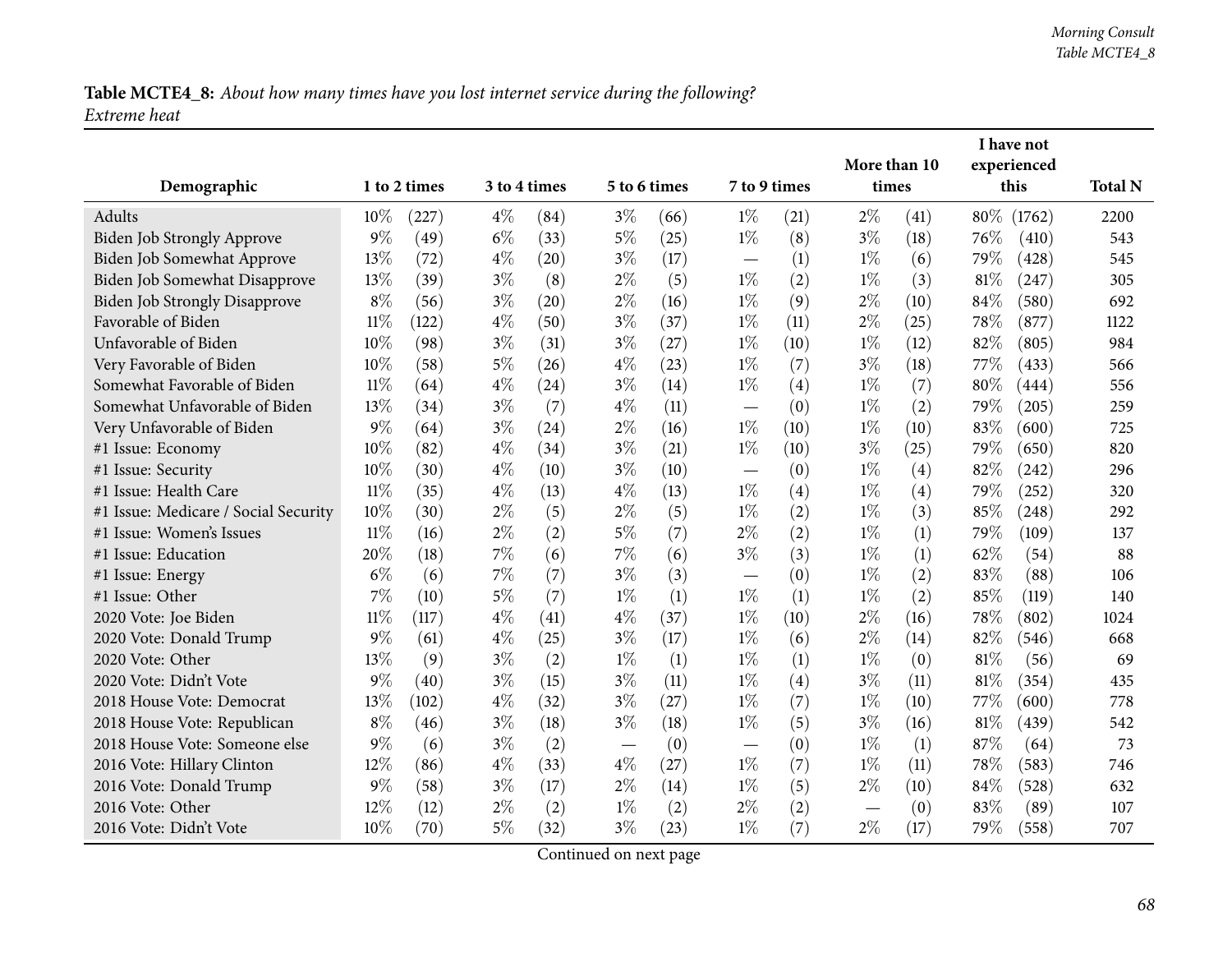| Table MCTE4_8: About how many times have you lost internet service during the following? |  |  |  |  |
|------------------------------------------------------------------------------------------|--|--|--|--|
| Extreme heat                                                                             |  |  |  |  |

| Demographic         |        | 1 to 2 times |       | 3 to 4 times |       | 5 to 6 times  | 7 to 9 times                    |                   |       | More than 10<br>times |        | I have not<br>experienced<br>this | <b>Total N</b> |
|---------------------|--------|--------------|-------|--------------|-------|---------------|---------------------------------|-------------------|-------|-----------------------|--------|-----------------------------------|----------------|
| Adults              | $10\%$ | 227          | $4\%$ | (84)         | $3\%$ | (66)          | $1\%$                           | (21)              | $2\%$ | (41)                  |        | 80\% (1762)                       | 2200           |
| Voted in 2014: Yes  | $10\%$ | (120)        | $3\%$ | (39          | $3\%$ | $^{\prime}35$ | $1\%$                           | (13)              | $2\%$ | (20)                  | $81\%$ | (953)                             | 1182           |
| Voted in 2014: No   | $10\%$ | (106)        | $4\%$ | (44)         | $3\%$ | (30)          | $1\%$                           | (8)               | $2\%$ | (21)                  | 79%    | (809)                             | 1018           |
| 4-Region: Northeast | $8\%$  | (33)         | $3\%$ | (12)         | $2\%$ | (9)           | $\hspace{0.1mm}-\hspace{0.1mm}$ | $\left( 1\right)$ | $3\%$ | (11)                  | 83%    | (328)                             | 394            |
| 4-Region: Midwest   | $8\%$  | (38)         | $4\%$ | (20)         | $2\%$ | (8)           | $1\%$                           | $\left( 4\right)$ | $2\%$ | (8)                   | 83%    | (383)                             | 462            |
| 4-Region: South     | $9\%$  | (74)         | $3\%$ | (22)         | $3\%$ | (22)          | $1\%$                           | (10)              | $2\%$ | (13)                  | 83%    | (683)                             | 824            |
| 4-Region: West      | $16\%$ | (81)         | $6\%$ | (30)         | $5\%$ | 27            | $1\%$                           | (6)               | $2\%$ | (9)                   | 71%    | (368)                             | 520            |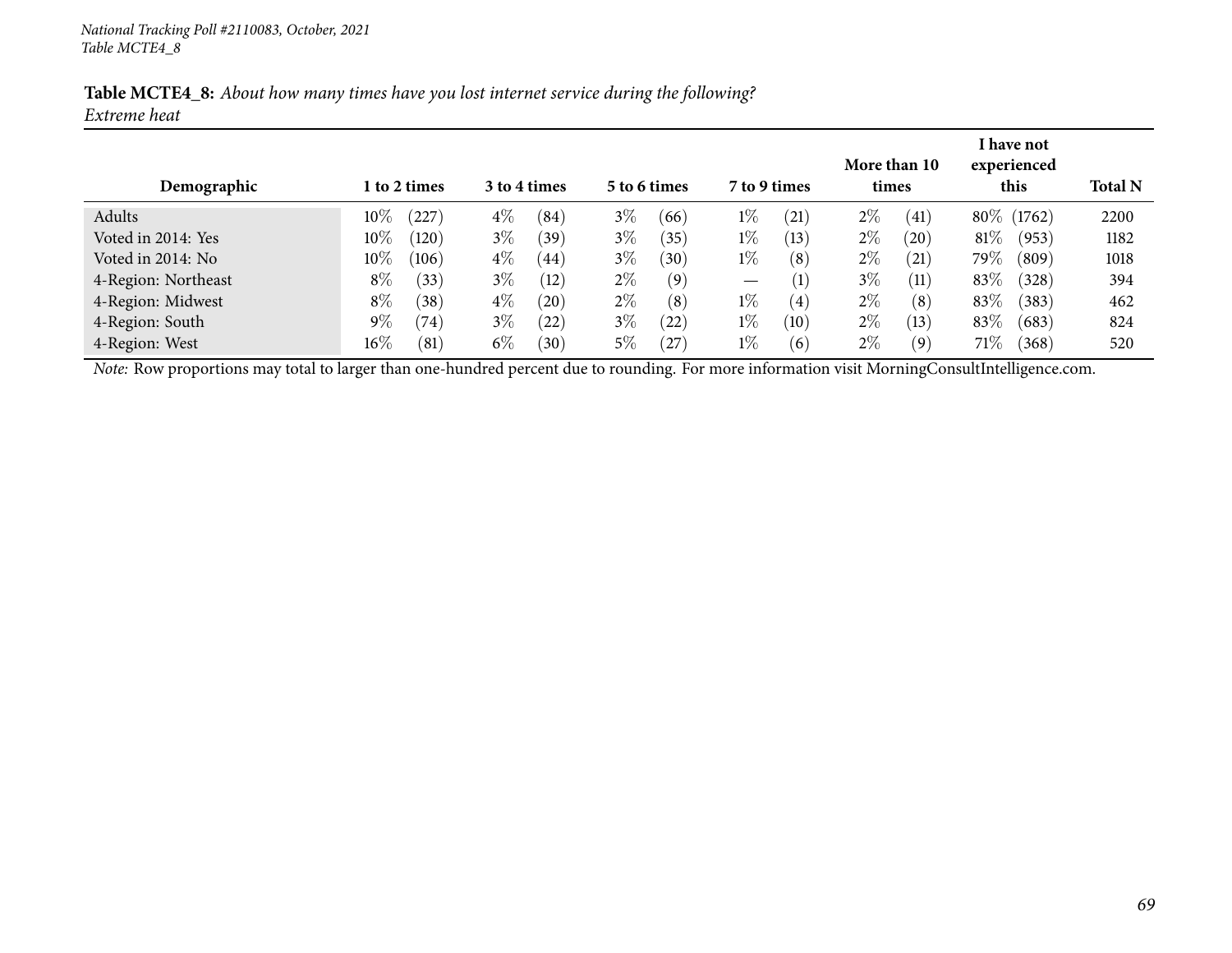Table MCTE4\_9: About how many times have you lost internet service during the following? *Extreme cold*

|                          |        |                                              |       |       |       |              |                          |             | I have not |      |        |        |                |
|--------------------------|--------|----------------------------------------------|-------|-------|-------|--------------|--------------------------|-------------|------------|------|--------|--------|----------------|
|                          |        | 1 to 2 times<br>3 to 4 times<br>5 to 6 times |       |       |       | More than 10 |                          | experienced |            |      |        |        |                |
| Demographic              |        |                                              |       |       |       |              | 7 to 9 times             |             | times      |      |        | this   | <b>Total N</b> |
| Adults                   | 14%    | (302)                                        | $6\%$ | (137) | $3\%$ | (57)         | $1\%$                    | (28)        | $2\%$      | (39) | 74%    | (1637) | 2200           |
| Gender: Male             | 15%    | (162)                                        | $7\%$ | (71)  | $4\%$ | (38)         | $1\%$                    | (13)        | $2\%$      | (18) | 72%    | (760)  | 1062           |
| Gender: Female           | 12%    | (140)                                        | $6\%$ | (66)  | $2\%$ | (19)         | $1\%$                    | (15)        | $2\%$      | (21) | 77\%   | (877)  | 1138           |
| Age: 18-34               | 17\%   | (111)                                        | $9\%$ | (61)  | $5\%$ | (35)         | $2\%$                    | (14)        | $2\%$      | (15) | 64%    | (419)  | 655            |
| Age: 35-44               | 21\%   | (74)                                         | 10%   | (38)  | $2\%$ | (7)          | $3\%$                    | (10)        | $4\%$      | (14) | 60%    | (215)  | 358            |
| Age: 45-64               | $11\%$ | (81)                                         | $4\%$ | (31)  | $2\%$ | (12)         | $1\%$                    | (4)         | $1\%$      | (8)  | 82%    | (615)  | 751            |
| Age: 65+                 | $8\%$  | (36)                                         | $2\%$ | (8)   | $1\%$ | (3)          |                          | (0)         | $1\%$      | (3)  | 89%    | (387)  | 436            |
| GenZers: 1997-2012       | 17%    | (36)                                         | $8\%$ | (17)  | $4\%$ | (9)          | $3\%$                    | (6)         | $1\%$      | (3)  | 66%    | (139)  | 210            |
| Millennials: 1981-1996   | 18%    | (121)                                        | 10%   | (69)  | $5\%$ | (31)         | $2\%$                    | (14)        | $3\%$      | (23) | 61%    | (406)  | 664            |
| GenXers: 1965-1980       | 15%    | (79)                                         | $6\%$ | (31)  | $2\%$ | (9)          | $1\%$                    | (6)         | $1\%$      | (5)  | 75%    | (397)  | 526            |
| Baby Boomers: 1946-1964  | 9%     | (63)                                         | $3\%$ | (20)  | $1\%$ | (8)          |                          | (1)         | $1\%$      | (8)  | 86%    | (617)  | 717            |
| PID: Dem (no lean)       | 13%    | (117)                                        | 7%    | (61)  | $3\%$ | (23)         | $1\%$                    | (13)        | $1\%$      | (11) | 74%    | (654)  | 879            |
| PID: Ind (no lean)       | 14%    | (101)                                        | $6\%$ | (40)  | $2\%$ | (14)         | $\overline{\phantom{m}}$ | (3)         | $3\%$      | (22) | 75%    | (527)  | 708            |
| PID: Rep (no lean)       | 14%    | (84)                                         | $6\%$ | (36)  | $3\%$ | (19)         | $2\%$                    | (12)        | $1\%$      | (7)  | 74%    | (455)  | 614            |
| PID/Gender: Dem Men      | 15%    | (67)                                         | $9\%$ | (40)  | $4\%$ | (20)         | $2\%$                    | (9)         | $1\%$      | (6)  | 69%    | (308)  | 449            |
| PID/Gender: Dem Women    | 12%    | (50)                                         | $5\%$ | (21)  | $1\%$ | (4)          | $1\%$                    | (4)         | $1\%$      | (5)  | 81%    | (347)  | 429            |
| PID/Gender: Ind Men      | 17%    | (56)                                         | $6\%$ | (19)  | $3\%$ | (11)         | $\overline{\phantom{m}}$ | (1)         | $3\%$      | (9)  | 72%    | (241)  | 337            |
| PID/Gender: Ind Women    | 12%    | (45)                                         | $6\%$ | (21)  | $1\%$ | (4)          | $1\%$                    | (2)         | $3\%$      | (13) | 77\%   | (286)  | 370            |
| PID/Gender: Rep Men      | 14%    | (38)                                         | $4\%$ | (12)  | $3\%$ | (8)          | $1\%$                    | (3)         | $1\%$      | (4)  | 77%    | (211)  | 276            |
| PID/Gender: Rep Women    | 14%    | (46)                                         | 7%    | (24)  | $3\%$ | (11)         | $3\%$                    | (9)         | $1\%$      | (3)  | 72%    | (244)  | 338            |
| Ideo: Liberal (1-3)      | 14%    | (92)                                         | $7\%$ | (46)  | $2\%$ | (13)         | $1\%$                    | (9)         | $2\%$      | (13) | 73%    | (466)  | 637            |
| Ideo: Moderate (4)       | 14%    | (100)                                        | $6\%$ | (44)  | $3\%$ | (19)         | $1\%$                    | (4)         | $2\%$      | (13) | 75%    | (540)  | 721            |
| Ideo: Conservative (5-7) | 13%    | (85)                                         | $6\%$ | (37)  | $4\%$ | (24)         | $2\%$                    | (12)        | $1\%$      | (8)  | 75%    | (508)  | 676            |
| Educ: $<$ College        | 13%    | (199)                                        | $6\%$ | (91)  | $3\%$ | (43)         | $1\%$                    | (14)        | $2\%$      | (33) | 75%    | (1131) | 1512           |
| Educ: Bachelors degree   | 15%    | (66)                                         | 7%    | (32)  | $2\%$ | (7)          | $2\%$                    | (9)         | $1\%$      | (4)  | 73%    | (326)  | 444            |
| Educ: Post-grad          | 15%    | (36)                                         | $6\%$ | (13)  | $3\%$ | (7)          | $2\%$                    | (5)         | $1\%$      | (2)  | 74%    | (180)  | 244            |
| Income: Under 50k        | 14%    | (173)                                        | 7%    | (84)  | $3\%$ | (38)         | $1\%$                    | (12)        | $2\%$      | (25) | 74%    | (943)  | 1274           |
| Income: 50k-100k         | 13%    | (78)                                         | $5\%$ | (28)  | $2\%$ | (12)         | $2\%$                    | (12)        | $2\%$      | (11) | 77%    | (482)  | 623            |
| Income: 100k+            | 17\%   | (50)                                         | $8\%$ | (25)  | $2\%$ | (7)          | $2\%$                    | (5)         | $1\%$      | (3)  | 70%    | (212)  | 303            |
| Ethnicity: White         | 13%    | (220)                                        | $6\%$ | (100) | $3\%$ | (45)         | $2\%$                    | (27)        | $2\%$      | (32) | $75\%$ | (1298) | 1722           |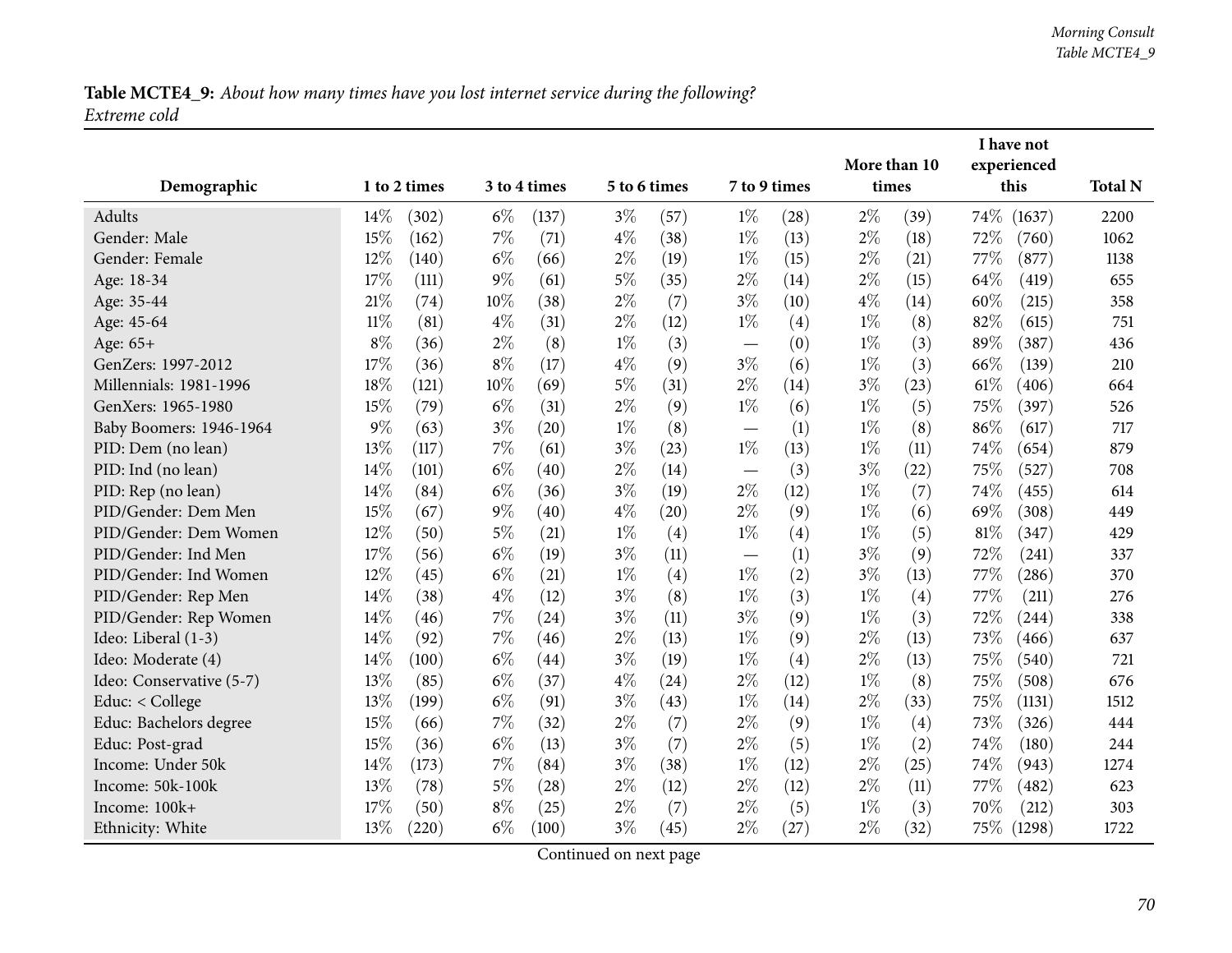### Table MCTE4\_9: About how many times have you lost internet service during the following? *Extreme cold*

| Demographic                       |        | 1 to 2 times |       | 3 to 4 times |                          | 5 to 6 times       | 7 to 9 times             |      | times | More than 10 |      | I have not<br>experienced<br>this | <b>Total N</b> |
|-----------------------------------|--------|--------------|-------|--------------|--------------------------|--------------------|--------------------------|------|-------|--------------|------|-----------------------------------|----------------|
| Adults                            | 14\%   | (302)        | $6\%$ | (137)        | $3\%$                    | (57)               | $1\%$                    | (28) | $2\%$ | (39)         | 74%  | (1637)                            | 2200           |
| Ethnicity: Hispanic               | 15%    | (54)         | $7\%$ | (25)         | $4\%$                    | (14)               | $2\%$                    | (6)  | $3\%$ | (9)          | 69\% | (241)                             | 349            |
| Ethnicity: Black                  | 14%    | (39)         | 10%   | (27)         | $3\%$                    | (9)                |                          | (1)  | $1\%$ | (3)          | 71\% | (196)                             | 274            |
| Ethnicity: Other                  | 21%    | (43)         | 5%    | (10)         | $2\%$                    | (3)                | $\overline{\phantom{0}}$ | (1)  | $2\%$ | (4)          | 70%  | (143)                             | 204            |
| All Christian                     | 13%    | (125)        | $6\%$ | (55)         | $2\%$                    | (21)               | $1\%$                    | (9)  | $2\%$ | (20)         | 77%  | (748)                             | 977            |
| All Non-Christian                 | 18%    | (21)         | $9\%$ | (11)         | $4\%$                    | (5)                | $4\%$                    | (5)  | $3\%$ | (3)          | 62%  | (73)                              | 119            |
| Atheist                           | 15%    | (15)         | $3\%$ | (3)          | $3\%$                    | (3)                | $1\%$                    | (1)  | $1\%$ | (1)          | 77%  | (75)                              | 97             |
| Agnostic/Nothing in particular    | 14%    | (92)         | 7%    | (43)         | $4\%$                    | (24)               | $1\%$                    | (6)  | $1\%$ | (8)          | 73%  | (462)                             | 635            |
| Something Else                    | 13%    | (49)         | $7\%$ | (25)         | $1\%$                    | (4)                | $2\%$                    | (6)  | $2\%$ | (9)          | 75%  | (278)                             | 371            |
| Religious Non-Protestant/Catholic | 17%    | (23)         | $8\%$ | (11)         | $4\%$                    | (5)                | $4\%$                    | (5)  | $3\%$ | (5)          | 64%  | (88)                              | 137            |
| Evangelical                       | 15%    | (87)         | 7%    | (41)         | $3\%$                    | (16)               | $2\%$                    | (9)  | $2\%$ | (11)         | 71\% | (405)                             | 569            |
| Non-Evangelical                   | $11\%$ | (82)         | $5\%$ | (39)         | $1\%$                    | (8)                | $1\%$                    | (7)  | $2\%$ | (15)         | 80%  | (595)                             | 747            |
| Community: Urban                  | 14%    | (93)         | $8\%$ | (55)         | $4\%$                    | $\left( 29\right)$ | $2\%$                    | (12) | $2\%$ | (11)         | 70%  | (456)                             | 656            |
| Community: Suburban               | 13%    | (126)        | $4\%$ | (44)         | $2\%$                    | (17)               | $1\%$                    | (7)  | $2\%$ | (18)         | 79%  | (786)                             | 998            |
| Community: Rural                  | 15%    | (83)         | $7\%$ | (38)         | $2\%$                    | (11)               | $2\%$                    | (9)  | $2\%$ | (10)         | 72%  | (395)                             | 546            |
| Employ: Private Sector            | 18%    | (120)        | $8\%$ | (52)         | $4\%$                    | (27)               | $1\%$                    | (8)  | $2\%$ | (11)         | 68%  | (464)                             | 682            |
| Employ: Government                | 11%    | (13)         | 13%   | (15)         | $5\%$                    | (6)                | $1\%$                    | (1)  | $2\%$ | (2)          | 67\% | (76)                              | 114            |
| Employ: Self-Employed             | 15%    | (32)         | $6\%$ | (12)         | $2\%$                    | (3)                | $3\%$                    | (6)  | $3\%$ | (6)          | 72%  | (152)                             | 211            |
| Employ: Homemaker                 | 12%    | (21)         | $7\%$ | (11)         | $\overline{\phantom{m}}$ | (0)                | $4\%$                    | (7)  | $2\%$ | (3)          | 75%  | (126)                             | 167            |
| Employ: Student                   | 15%    | (11)         | $3\%$ | (2)          | 7%                       | (5)                | $2\%$                    | (1)  | $2\%$ | (2)          | 72%  | (53)                              | 74             |
| Employ: Retired                   | $8\%$  | (37)         | $2\%$ | (8)          | $1\%$                    | (4)                | $\overline{\phantom{0}}$ | (1)  | $1\%$ | (6)          | 88%  | (433)                             | 491            |
| Employ: Unemployed                | 16%    | (47)         | $8\%$ | (25)         | $3\%$                    | (8)                | $1\%$                    | (2)  | $1\%$ | (4)          | 71\% | (212)                             | 297            |
| Employ: Other                     | 13\%   | (21)         | $7\%$ | (12)         | $2\%$                    | (3)                | $1\%$                    | (1)  | $3\%$ | (6)          | 73%  | (121)                             | 165            |
| Military HH: Yes                  | 12%    | (37)         | $6\%$ | (19)         | $1\%$                    | (5)                | $1\%$                    | (2)  | $1\%$ | (4)          | 79%  | (250)                             | 316            |
| Military HH: No                   | 14%    | (265)        | $6\%$ | (118)        | $3\%$                    | (52)               | $1\%$                    | (26) | $2\%$ | (36)         | 74\% | (1386)                            | 1884           |
| RD/WT: Right Direction            | 12%    | (113)        | 7%    | (66)         | $3\%$                    | (24)               | $2\%$                    | (18) | $2\%$ | (15)         | 74%  | (685)                             | 921            |
| RD/WT: Wrong Track                | 15%    | (189)        | $6\%$ | (71)         | $3\%$                    | (33)               | $1\%$                    | (10) | $2\%$ | (24)         | 74%  | (952)                             | 1279           |
| Biden Job Approve                 | 14%    | (155)        | 7%    | (72)         | $3\%$                    | (35)               | $2\%$                    | (18) | $1\%$ | (15)         | 73%  | (794)                             | 1088           |
| Biden Job Disapprove              | 13%    | (134)        | $6\%$ | (57)         | $2\%$                    | (22)               | $1\%$                    | (10) | $2\%$ | (18)         | 76\% | (757)                             | 997            |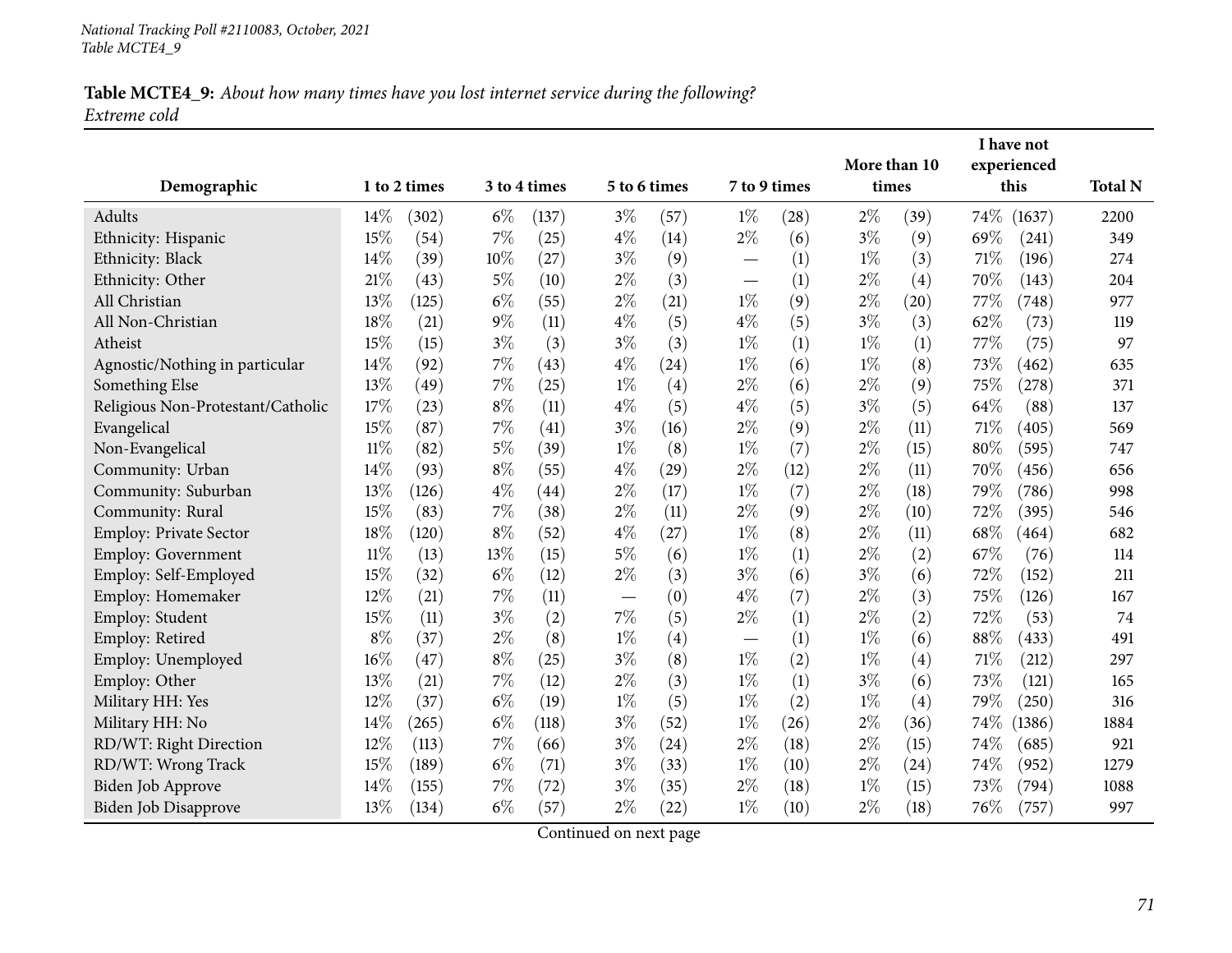# Table MCTE4\_9: About how many times have you lost internet service during the following? *Extreme cold*

|                                      |       |              |        |              |              |                    |                               |      |              |      |                     | I have not |                |
|--------------------------------------|-------|--------------|--------|--------------|--------------|--------------------|-------------------------------|------|--------------|------|---------------------|------------|----------------|
|                                      |       |              |        |              | 5 to 6 times |                    | 7 to 9 times                  |      | More than 10 |      | experienced<br>this |            |                |
| Demographic                          |       | 1 to 2 times |        | 3 to 4 times |              |                    |                               |      | times        |      |                     |            | <b>Total N</b> |
| Adults                               | 14%   | (302)        | $6\%$  | (137)        | $3\%$        | (57)               | $1\%$                         | (28) | $2\%$        | (39) | 74\%                | (1637)     | 2200           |
| Biden Job Strongly Approve           | 14%   | (74)         | $7\%$  | (37)         | $3\%$        | (18)               | $3\%$                         | (14) | $2\%$        | (12) | 71%                 | (388)      | 543            |
| Biden Job Somewhat Approve           | 15%   | (80)         | $6\%$  | (35)         | $3\%$        | (16)               | $1\%$                         | (4)  | $1\%$        | (3)  | 75%                 | (406)      | 545            |
| Biden Job Somewhat Disapprove        | 17%   | (52)         | $5\%$  | (16)         | $2\%$        | (7)                |                               | (1)  | $1\%$        | (4)  | 74\%                | (224)      | 305            |
| <b>Biden Job Strongly Disapprove</b> | 12%   | (81)         | $6\%$  | (40)         | $2\%$        | (15)               | $1\%$                         | (9)  | $2\%$        | (14) | 77\%                | (533)      | 692            |
| Favorable of Biden                   | 14\%  | (154)        | 7%     | (75)         | $2\%$        | (25)               | $1\%$                         | (15) | $1\%$        | (16) | 75%                 | (838)      | 1122           |
| Unfavorable of Biden                 | 14%   | (137)        | $6\%$  | (57)         | $3\%$        | (28)               | $1\%$                         | (12) | $2\%$        | (20) | 74%                 | (731)      | 984            |
| Very Favorable of Biden              | 13%   | (76)         | $6\%$  | (35)         | $3\%$        | (16)               | $2\%$                         | (11) | $2\%$        | (13) | 73%                 | (414)      | 566            |
| Somewhat Favorable of Biden          | 14%   | (78)         | $7\%$  | (39)         | $2\%$        | (9)                | $1\%$                         | (3)  | $1\%$        | (3)  | 76\%                | (424)      | 556            |
| Somewhat Unfavorable of Biden        | 20%   | (51)         | $5\%$  | (12)         | $4\%$        | (11)               | $1\%$                         | (4)  | $1\%$        | (3)  | 69%                 | (178)      | 259            |
| Very Unfavorable of Biden            | 12%   | (86)         | $6\%$  | (45)         | $2\%$        | (17)               | $1\%$                         | (8)  | $2\%$        | (17) | 76%                 | (553)      | 725            |
| #1 Issue: Economy                    | 14%   | (114)        | $6\%$  | (52)         | $3\%$        | (23)               | $1\%$                         | (11) | $2\%$        | (18) | 73%                 | (602)      | 820            |
| #1 Issue: Security                   | 15%   | (44)         | $6\%$  | (19)         | $2\%$        | (6)                | $1\%$                         | (3)  | $2\%$        | (5)  | 74\%                | (220)      | 296            |
| #1 Issue: Health Care                | 16%   | (51)         | $5\%$  | (16)         | $3\%$        | (11)               | $1\%$                         | (5)  | $2\%$        | (5)  | 73%                 | (233)      | 320            |
| #1 Issue: Medicare / Social Security | 10%   | (30)         | $4\%$  | (11)         | $2\%$        | (5)                | $1\%$                         | (2)  | $1\%$        | (3)  | 83%                 | (241)      | 292            |
| #1 Issue: Women's Issues             | $9\%$ | (12)         | $9\%$  | (12)         | $5\%$        | (7)                | $1\%$                         | (2)  |              | (0)  | 76\%                | (104)      | 137            |
| #1 Issue: Education                  | 17%   | (15)         | 19%    | (17)         | $1\%$        | (1)                | $5\%$                         | (4)  | $1\%$        | (1)  | 57%                 | (50)       | 88             |
| #1 Issue: Energy                     | 15%   | (16)         | $5\%$  | (5)          | $3\%$        | (3)                |                               | (0)  | $1\%$        | (2)  | 76%                 | (80)       | 106            |
| #1 Issue: Other                      | 14%   | (20)         | $4\%$  | (5)          | $1\%$        | (2)                | $1\%$                         | (1)  | $4\%$        | (6)  | 76%                 | (106)      | 140            |
| 2020 Vote: Joe Biden                 | 15%   | (150)        | $6\%$  | (62)         | $3\%$        | (29)               | $1\%$                         | (11) | $1\%$        | (11) | 74%                 | (761)      | 1024           |
| 2020 Vote: Donald Trump              | 12%   | (80)         | $6\%$  | (42)         | $3\%$        | $\left( 20\right)$ | $1\%$                         | (9)  | $2\%$        | (13) | 75%                 | (504)      | 668            |
| 2020 Vote: Other                     | 16%   | (11)         | $8\%$  | (5)          | $1\%$        | (1)                |                               | (0)  | $3\%$        | (2)  | 73%                 | (50)       | 69             |
| 2020 Vote: Didn't Vote               | 14%   | (61)         | 7%     | (28)         | $2\%$        | (7)                | $2\%$                         | (7)  | $3\%$        | (14) | 73%                 | (317)      | 435            |
| 2018 House Vote: Democrat            | 15%   | (114)        | $5\%$  | (40)         | $3\%$        | (24)               | $1\%$                         | (7)  | $1\%$        | (9)  | 75%                 | (584)      | 778            |
| 2018 House Vote: Republican          | 12%   | (64)         | $7\%$  | (37)         | $3\%$        | (15)               | $2\%$                         | (9)  | $2\%$        | (12) | 75%                 | (404)      | 542            |
| 2018 House Vote: Someone else        | 12%   | (9)          | $11\%$ | (8)          | $1\%$        | (1)                | $\overbrace{\phantom{12333}}$ | (0)  |              | (0)  | 75%                 | (55)       | 73             |
| 2016 Vote: Hillary Clinton           | 14%   | (103)        | $5\%$  | (40)         | $3\%$        | (20)               | $1\%$                         | (7)  | $1\%$        | (10) | 76\%                | (566)      | 746            |
| 2016 Vote: Donald Trump              | 12%   | (75)         | $7\%$  | (42)         | $2\%$        | (15)               | $1\%$                         | (6)  | $2\%$        | (10) | 76\%                | (483)      | 632            |
| 2016 Vote: Other                     | 18%   | (19)         | $3\%$  | (3)          | $5\%$        | (5)                | $\overbrace{\phantom{13333}}$ | (0)  | $1\%$        | (1)  | 73%                 | (78)       | 107            |
| 2016 Vote: Didn't Vote               | 15%   | (105)        | $7\%$  | (52)         | $2\%$        | (16)               | $2\%$                         | (14) | $2\%$        | (15) | $71\%$              | (506)      | 707            |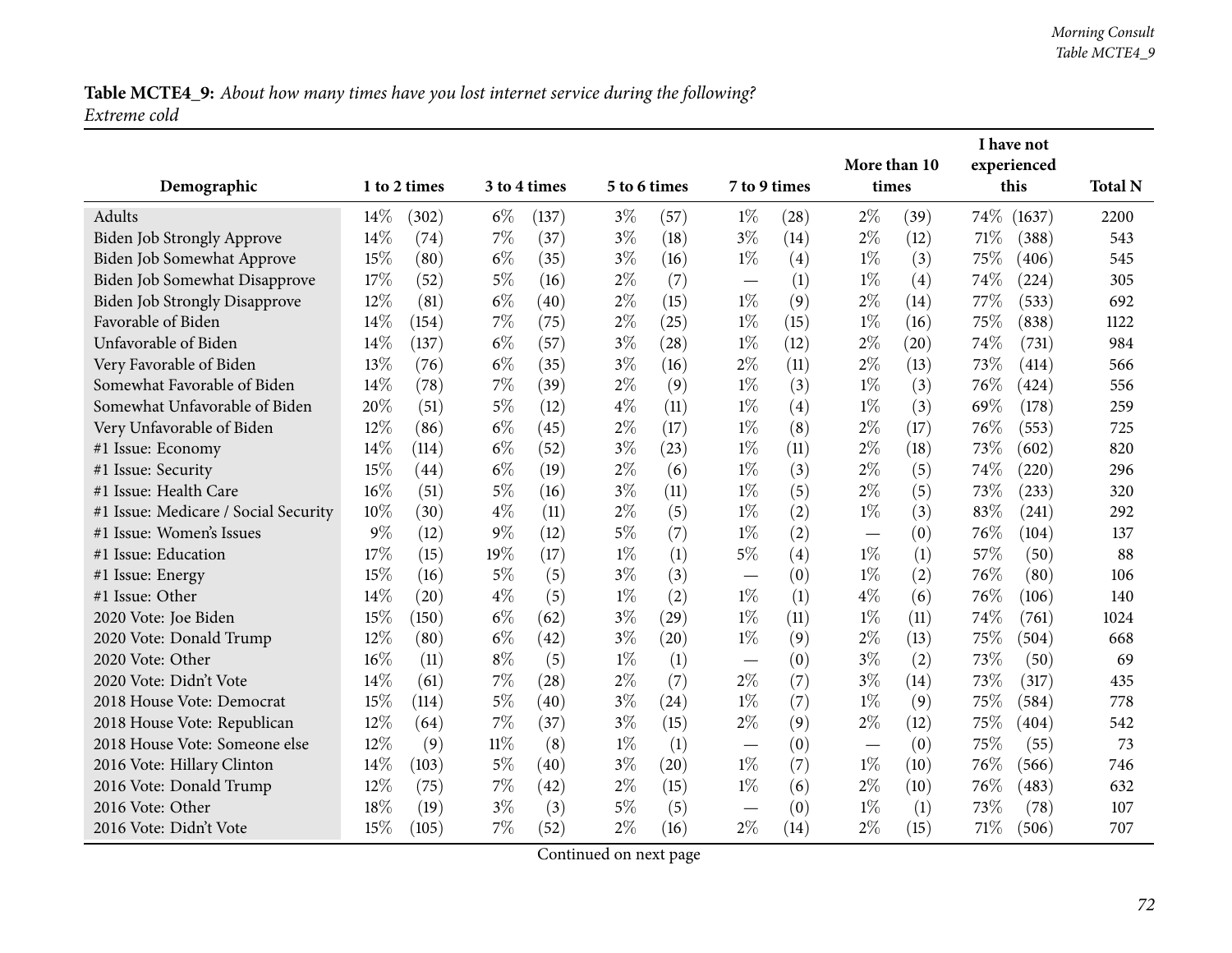|              |  | Table MCTE4_9: About how many times have you lost internet service during the following? |
|--------------|--|------------------------------------------------------------------------------------------|
| Extreme cold |  |                                                                                          |

| Demographic                                                                                                                                    |        | l to 2 times |       | More than 10<br>3 to 4 times<br>7 to 9 times<br>5 to 6 times<br>times |       |                   |       |      |       |                    |         | I have not<br>experienced<br>this | <b>Total N</b> |
|------------------------------------------------------------------------------------------------------------------------------------------------|--------|--------------|-------|-----------------------------------------------------------------------|-------|-------------------|-------|------|-------|--------------------|---------|-----------------------------------|----------------|
| Adults                                                                                                                                         | $14\%$ | (302)        | $6\%$ | (137)                                                                 | $3\%$ | (57               | $1\%$ | (28) | $2\%$ | (39`               |         | 74\% (1637)                       | 2200           |
| Voted in 2014: Yes                                                                                                                             | $12\%$ | (147)        | $5\%$ | (61)                                                                  | $3\%$ | (30)              | $1\%$ | (12) | $1\%$ | (17)               | 77%     | (914)                             | 1182           |
| Voted in 2014: No                                                                                                                              | $15\%$ | (155)        | 7%    | (76)                                                                  | $3\%$ | (27)              | $2\%$ | (16) | $2\%$ | (22)               | 71%     | (723)                             | 1018           |
| 4-Region: Northeast                                                                                                                            | $14\%$ | (54)         | $8\%$ | (31)                                                                  | $1\%$ | (5)               | $1\%$ | (3)  | $2\%$ | (9)                | $74\%$  | $^{(292)}$                        | 394            |
| 4-Region: Midwest                                                                                                                              | $14\%$ | (63)         | $6\%$ | (28)                                                                  | $4\%$ | $\left(17\right)$ | $1\%$ | (5)  | $2\%$ | (11)               | $73\%$  | (338)                             | 462            |
| 4-Region: South                                                                                                                                | $15\%$ | (122)        | $6\%$ | (49)                                                                  | $2\%$ | (19)              | $1\%$ | (9)  | $2\%$ | (19)               | $74\%$  | (606)                             | 824            |
| 4-Region: West                                                                                                                                 | $12\%$ | (63)         | $6\%$ | $^{'}29$                                                              | $3\%$ | 15                | $2\%$ | (11) |       | $\left( 1 \right)$ | 77 $\%$ | (400)                             | 520            |
| Note: Row proportions may total to larger than one-hundred percent due to rounding. For more information visit MorningConsultIntelligence.com. |        |              |       |                                                                       |       |                   |       |      |       |                    |         |                                   |                |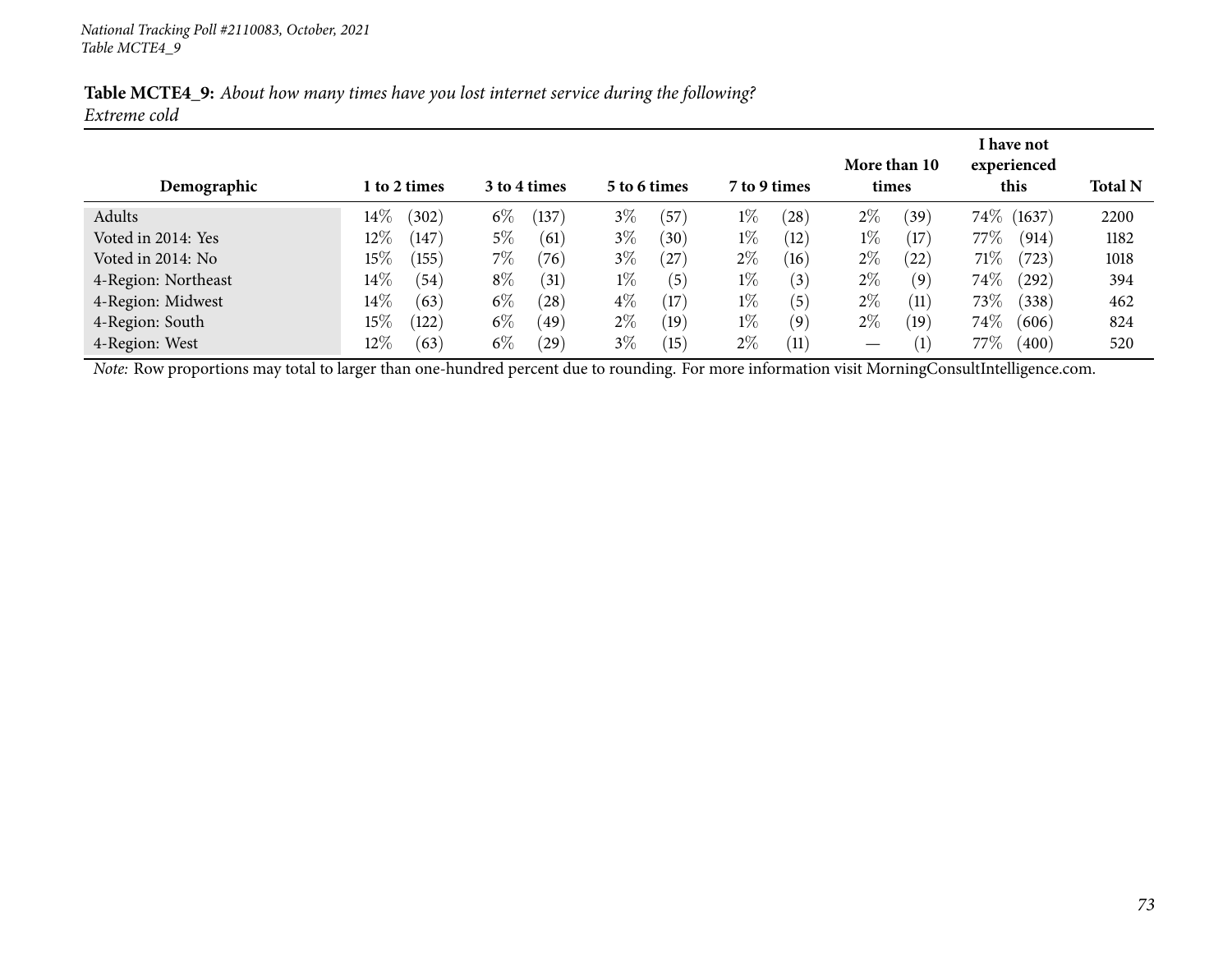Table MCTE4\_10: About how many times have you lost internet service during the following? *Flooding*

|                          |       |              |       |              |                          |                    |                          |      | I have not               |      |      |             |                |
|--------------------------|-------|--------------|-------|--------------|--------------------------|--------------------|--------------------------|------|--------------------------|------|------|-------------|----------------|
|                          |       |              |       |              |                          |                    |                          |      | More than 10             |      |      | experienced |                |
| Demographic              |       | 1 to 2 times |       | 3 to 4 times |                          | 5 to 6 times       | 7 to 9 times             |      | times                    |      |      | this        | <b>Total N</b> |
| Adults                   | $8\%$ | (174)        | $3\%$ | (67)         | $2\%$                    | (55)               | $1\%$                    | (17) | $1\%$                    | (20) | 85%  | (1868)      | 2200           |
| Gender: Male             | $8\%$ | (86)         | $4\%$ | (46)         | $3\%$                    | (30)               | $1\%$                    | (11) | $1\%$                    | (12) | 83%  | (877)       | 1062           |
| Gender: Female           | $8\%$ | (88)         | $2\%$ | (21)         | $2\%$                    | (25)               |                          | (6)  | $1\%$                    | (9)  | 87%  | (991)       | 1138           |
| Age: 18-34               | 13%   | (82)         | $5\%$ | (34)         | $6\%$                    | (39)               | $1\%$                    | (7)  | $1\%$                    | (9)  | 74\% | (483)       | 655            |
| Age: 35-44               | 9%    | (33)         | $5\%$ | (17)         | $3\%$                    | (9)                | $2\%$                    | (7)  | $2\%$                    | (9)  | 79%  | (282)       | 358            |
| Age: 45-64               | $5\%$ | (37)         | $2\%$ | (13)         | $1\%$                    | (7)                | $\overline{\phantom{0}}$ | (2)  |                          | (2)  | 92%  | (689)       | 751            |
| Age: 65+                 | $5\%$ | (21)         |       | (2)          |                          | (0)                |                          | (0)  |                          | (0)  | 95%  | (413)       | 436            |
| GenZers: 1997-2012       | 15%   | (32)         | $5\%$ | (10)         | $8\%$                    | (16)               | $1\%$                    | (1)  | $1\%$                    | (2)  | 71\% | (148)       | 210            |
| Millennials: 1981-1996   | 10%   | (70)         | $5\%$ | (34)         | $4\%$                    | (27)               | $2\%$                    | (10) | $2\%$                    | (13) | 77%  | (509)       | 664            |
| GenXers: 1965-1980       | 7%    | (36)         | $3\%$ | (16)         | $2\%$                    | (10)               | $1\%$                    | (5)  | $1\%$                    | (4)  | 86%  | (455)       | 526            |
| Baby Boomers: 1946-1964  | $5\%$ | (35)         | $1\%$ | (6)          | $\overline{\phantom{m}}$ | (2)                |                          | (0)  |                          | (1)  | 94%  | (674)       | 717            |
| PID: Dem (no lean)       | $8\%$ | (69)         | $4\%$ | (38)         | $4\%$                    | (32)               | $1\%$                    | (6)  | $1\%$                    | (8)  | 83%  | (725)       | 879            |
| PID: Ind (no lean)       | $8\%$ | (53)         | $2\%$ | (15)         | $1\%$                    | (7)                | $1\%$                    | (5)  | $1\%$                    | (8)  | 88%  | (620)       | 708            |
| PID: Rep (no lean)       | $8\%$ | (52)         | $2\%$ | (13)         | $3\%$                    | (15)               | $1\%$                    | (6)  | $1\%$                    | (5)  | 85%  | (523)       | 614            |
| PID/Gender: Dem Men      | $8\%$ | (34)         | $6\%$ | (26)         | $5\%$                    | (24)               | $1\%$                    | (5)  | $1\%$                    | (4)  | 79%  | (355)       | 449            |
| PID/Gender: Dem Women    | $8\%$ | (34)         | $3\%$ | (13)         | $2\%$                    | (8)                |                          | (1)  | $1\%$                    | (3)  | 86%  | (370)       | 429            |
| PID/Gender: Ind Men      | 7%    | (24)         | $3\%$ | (11)         | $\overline{\phantom{m}}$ | (1)                | $1\%$                    | (3)  | $2\%$                    | (5)  | 87\% | (293)       | 337            |
| PID/Gender: Ind Women    | $8\%$ | (29)         | $1\%$ | (4)          | $2\%$                    | (6)                |                          | (2)  | $1\%$                    | (3)  | 88%  | (327)       | 370            |
| PID/Gender: Rep Men      | 10%   | (28)         | $3\%$ | (9)          | $2\%$                    | (5)                | $1\%$                    | (3)  | $1\%$                    | (2)  | 83%  | (229)       | 276            |
| PID/Gender: Rep Women    | 7%    | (24)         | $1\%$ | (5)          | $3\%$                    | (11)               | $1\%$                    | (2)  | $1\%$                    | (2)  | 87%  | (294)       | 338            |
| Ideo: Liberal (1-3)      | $9\%$ | (56)         | $4\%$ | (22)         | $3\%$                    | $\left( 20\right)$ | $1\%$                    | (6)  | $2\%$                    | (13) | 81\% | (519)       | 637            |
| Ideo: Moderate (4)       | $8\%$ | (56)         | $2\%$ | (18)         | $2\%$                    | (13)               |                          | (3)  | $\overline{\phantom{0}}$ | (2)  | 87%  | (629)       | 721            |
| Ideo: Conservative (5-7) | $8\%$ | (53)         | $3\%$ | (22)         | $3\%$                    | (21)               | $1\%$                    | (4)  | $1\%$                    | (3)  | 85%  | (572)       | 676            |
| Educ: < College          | $8\%$ | (121)        | $3\%$ | (40)         | $2\%$                    | (34)               | $1\%$                    | (8)  | $1\%$                    | (14) | 86%  | (1295)      | 1512           |
| Educ: Bachelors degree   | $8\%$ | (35)         | $3\%$ | (13)         | $2\%$                    | (11)               | $1\%$                    | (5)  | $1\%$                    | (4)  | 85\% | (376)       | 444            |
| Educ: Post-grad          | 7%    | (17)         | $5\%$ | (13)         | $4\%$                    | (10)               | $1\%$                    | (3)  | $1\%$                    | (3)  | 81\% | (197)       | 244            |
| Income: Under 50k        | $8\%$ | (105)        | $3\%$ | (34)         | $2\%$                    | (30)               | $1\%$                    | (7)  | $1\%$                    | (12) | 85%  | (1086)      | 1274           |
| Income: 50k-100k         | $6\%$ | (39)         | $3\%$ | (20)         | $2\%$                    | (15)               | $1\%$                    | (7)  | $1\%$                    | (4)  | 86%  | (539)       | 623            |
| Income: 100k+            | 10%   | (29)         | $4\%$ | (13)         | $3\%$                    | (10)               | $1\%$                    | (3)  | $2\%$                    | (5)  | 80\% | (242)       | 303            |
| Ethnicity: White         | 7%    | (120)        | $3\%$ | (47)         | $2\%$                    | (43)               | $1\%$                    | (15) | $1\%$                    | (15) | 86%  | (1481)      | 1722           |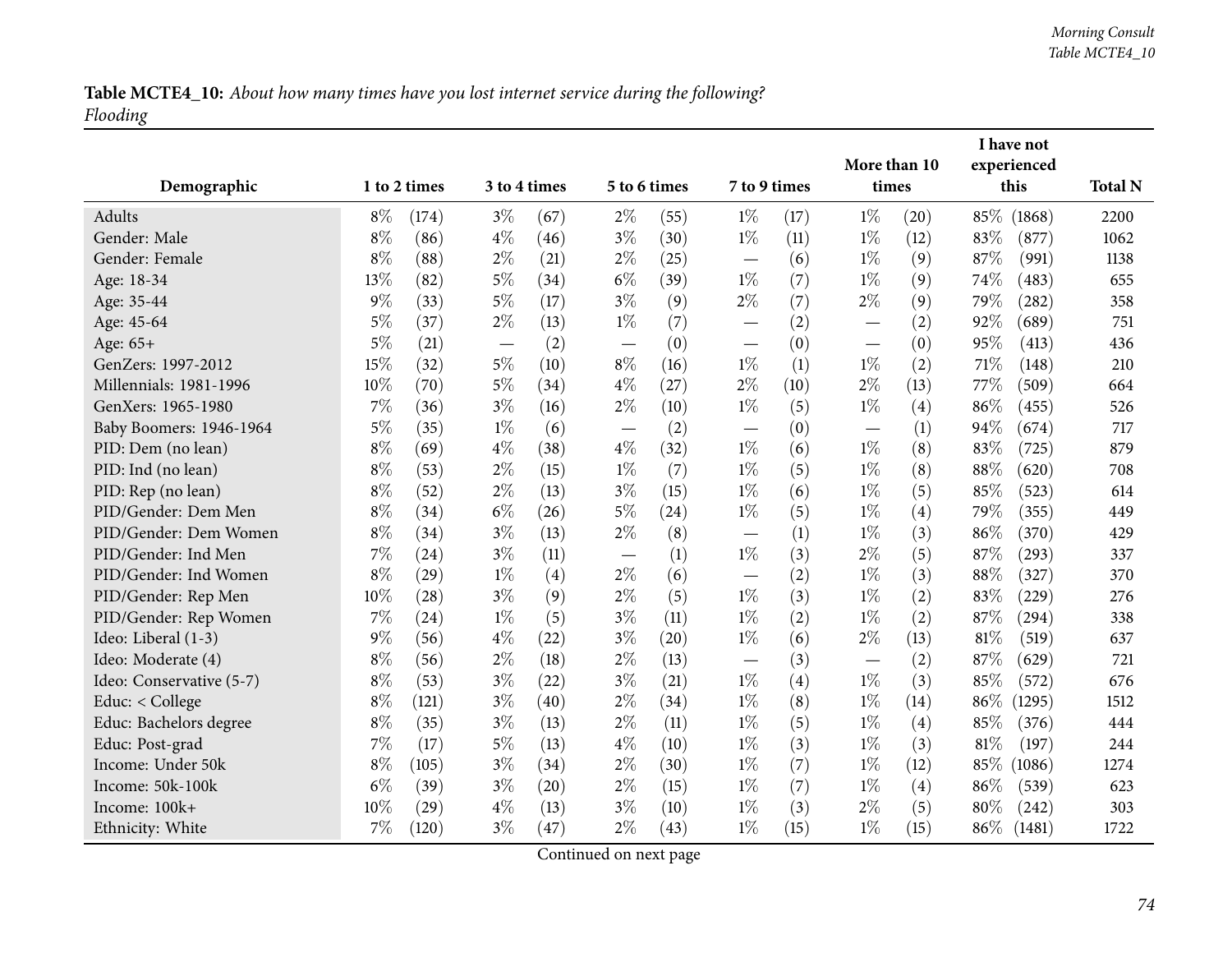## Table MCTE4\_10: About how many times have you lost internet service during the following? *Flooding*

| Demographic                       |        | 1 to 2 times | 3 to 4 times |      | 5 to 6 times |      | 7 to 9 times             |      | More than 10<br>times |      |        | I have not<br>experienced<br>this | <b>Total N</b> |
|-----------------------------------|--------|--------------|--------------|------|--------------|------|--------------------------|------|-----------------------|------|--------|-----------------------------------|----------------|
| Adults                            | $8\%$  | (174)        | $3\%$        | (67) | $2\%$        | (55) | $1\%$                    | (17) | $1\%$                 | (20) |        | 85\% (1868)                       | 2200           |
| Ethnicity: Hispanic               | 13%    | (46)         | $4\%$        | (14) | $5\%$        | (16) | $1\%$                    | (4)  | $1\%$                 | (5)  | 76\%   | (265)                             | 349            |
| Ethnicity: Black                  | 14%    | (37)         | $4\%$        | (12) | $4\%$        | (11) |                          | (0)  | $2\%$                 | (5)  | 76%    | (210)                             | 274            |
| Ethnicity: Other                  | $8\%$  | (16)         | $4\%$        | (8)  | $1\%$        | (1)  | $1\%$                    | (1)  | —                     | (0)  | 87%    | (177)                             | 204            |
| All Christian                     | $7\%$  | (65)         | $3\%$        | (34) | $2\%$        | (21) | $1\%$                    | (11) | $1\%$                 | (7)  | $86\%$ | (840)                             | 977            |
| All Non-Christian                 | 9%     | (11)         | $6\%$        | (8)  | 10%          | (12) | $3\%$                    | (4)  | $2\%$                 | (2)  | 70%    | (83)                              | 119            |
| Atheist                           | $8\%$  | (8)          | $1\%$        | (1)  | $3\%$        | (3)  |                          | (0)  | $1\%$                 | (1)  | 86%    | (84)                              | 97             |
| Agnostic/Nothing in particular    | $8\%$  | (52)         | $2\%$        | (14) | $2\%$        | (11) |                          | (1)  | $1\%$                 | (3)  | 87%    | (554)                             | 635            |
| Something Else                    | 10%    | (38)         | $3\%$        | (11) | $2\%$        | (8)  |                          | (2)  | $2\%$                 | (6)  | 83%    | (307)                             | 371            |
| Religious Non-Protestant/Catholic | $8\%$  | (11)         | $6\%$        | (9)  | $9\%$        | (12) | $3\%$                    | (4)  | $2\%$                 | (2)  | 73%    | (100)                             | 137            |
| Evangelical                       | $9\%$  | (51)         | $4\%$        | (25) | $3\%$        | (18) | $2\%$                    | (9)  | $1\%$                 | (8)  | 80%    | (457)                             | 569            |
| Non-Evangelical                   | 7%     | (52)         | $2\%$        | (14) | $2\%$        | (11) |                          | (2)  | $1\%$                 | (5)  | 89%    | (662)                             | 747            |
| Community: Urban                  | 9%     | (57)         | $4\%$        | (28) | $5\%$        | (30) | $2\%$                    | (12) | $1\%$                 | (10) | 79%    | (518)                             | 656            |
| Community: Suburban               | 7%     | (68)         | $2\%$        | (23) | $1\%$        | (13) |                          | (2)  | $1\%$                 | (6)  | 89%    | (887)                             | 998            |
| Community: Rural                  | 9%     | (49)         | $3\%$        | (16) | $2\%$        | (12) |                          | (2)  | $1\%$                 | (5)  | 85%    | (463)                             | 546            |
| Employ: Private Sector            | 9%     | (59)         | $3\%$        | (21) | $4\%$        | (25) | $1\%$                    | (8)  | $1\%$                 | (8)  | 82%    | (560)                             | 682            |
| Employ: Government                | 15%    | (17)         | $8\%$        | (9)  | $4\%$        | (5)  | $1\%$                    | (1)  | $3\%$                 | (3)  | 70%    | (79)                              | 114            |
| Employ: Self-Employed             | $11\%$ | (22)         | $4\%$        | (8)  | $4\%$        | (9)  |                          | (1)  | $1\%$                 | (3)  | 80%    | (170)                             | 211            |
| Employ: Homemaker                 | 5%     | (8)          |              | (1)  | $4\%$        | (7)  | $1\%$                    | (2)  |                       | (0)  | 89%    | (150)                             | 167            |
| Employ: Student                   | 23%    | (17)         | $3\%$        | (2)  | $6\%$        | (4)  | $1\%$                    | (1)  | $3\%$                 | (2)  | 65%    | (48)                              | 74             |
| Employ: Retired                   | $4\%$  | (18)         | $2\%$        | (9)  |              | (1)  | $\overline{\phantom{0}}$ | (0)  |                       | (1)  | 94%    | (462)                             | 491            |
| Employ: Unemployed                | $8\%$  | (24)         | $3\%$        | (9)  | $2\%$        | (5)  |                          | (1)  | $1\%$                 | (2)  | 86%    | (256)                             | 297            |
| Employ: Other                     | $6\%$  | (9)          | $5\%$        | (8)  |              | (1)  | $2\%$                    | (3)  |                       | (1)  | 87%    | (143)                             | 165            |
| Military HH: Yes                  | 7%     | (23)         | $3\%$        | (9)  | $1\%$        | (2)  | $1\%$                    | (2)  | $1\%$                 | (2)  | 88%    | (278)                             | 316            |
| Military HH: No                   | $8\%$  | (151)        | $3\%$        | (58) | $3\%$        | (53) | $1\%$                    | (15) | $1\%$                 | (19) | 84\%   | (1589)                            | 1884           |
| RD/WT: Right Direction            | $8\%$  | (77)         | $4\%$        | (40) | $4\%$        | (36) | $1\%$                    | (7)  | $1\%$                 | (9)  | 82%    | (752)                             | 921            |
| RD/WT: Wrong Track                | $8\%$  | (97)         | $2\%$        | (27) | $1\%$        | (18) | $1\%$                    | (10) | $1\%$                 | (11) | 87\%   | (1115)                            | 1279           |
| Biden Job Approve                 | 9%     | (93)         | $4\%$        | (45) | $4\%$        | (41) | $1\%$                    | (7)  | $1\%$                 | (13) | 82%    | (889)                             | 1088           |
| Biden Job Disapprove              | 7%     | (67)         | $2\%$        | (17) | $1\%$        | (14) | $1\%$                    | (7)  | $1\%$                 | (8)  | 89%    | (885)                             | 997            |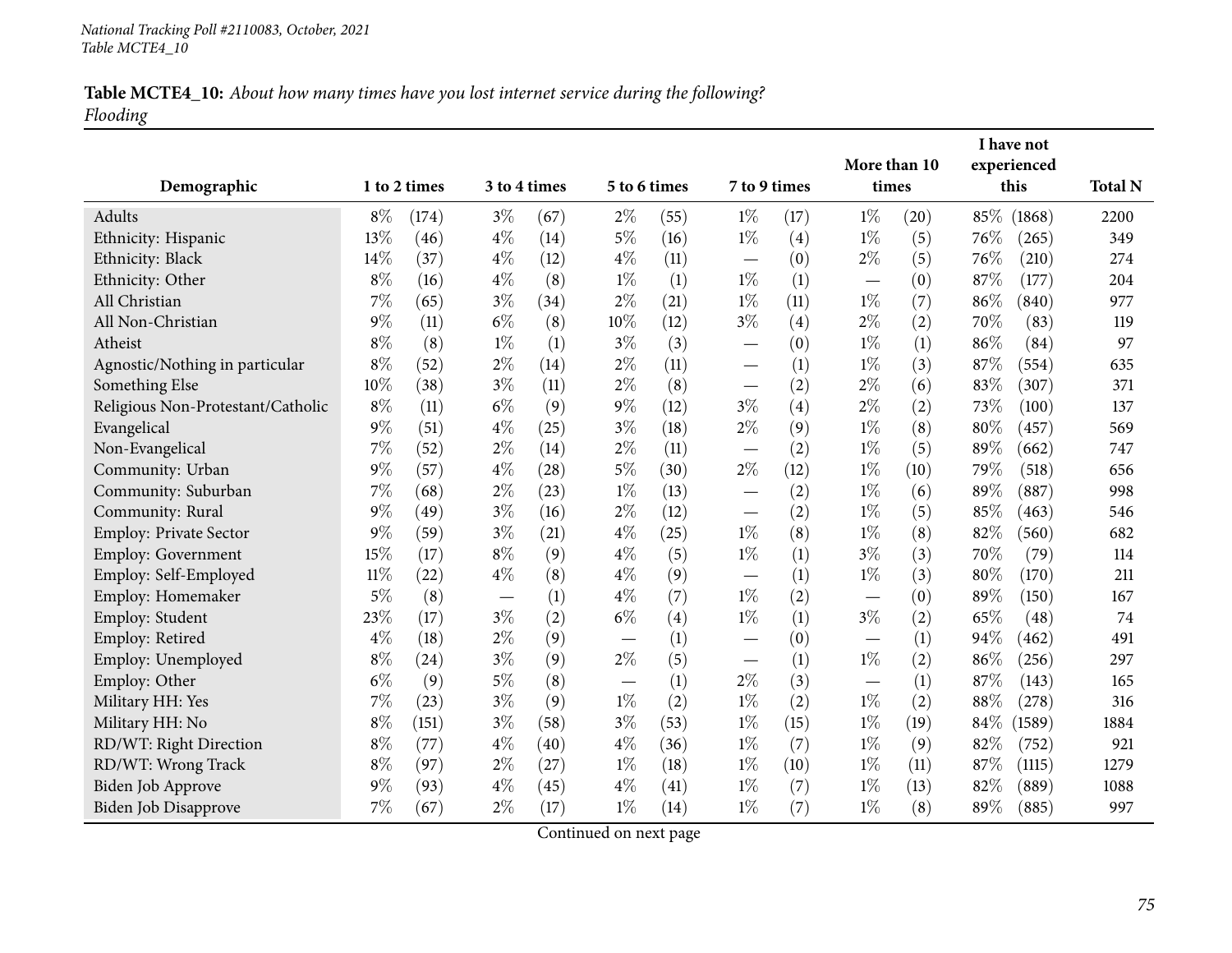Table MCTE4\_10: About how many times have you lost internet service during the following? *Flooding*

|                                      |       |              |                          |              |              |      |                                   |      |                          |      |        | I have not  |                |
|--------------------------------------|-------|--------------|--------------------------|--------------|--------------|------|-----------------------------------|------|--------------------------|------|--------|-------------|----------------|
|                                      |       |              |                          |              |              |      |                                   |      | More than 10             |      |        | experienced |                |
| Demographic                          |       | 1 to 2 times |                          | 3 to 4 times | 5 to 6 times |      | 7 to 9 times                      |      | times                    |      |        | this        | <b>Total N</b> |
| Adults                               | $8\%$ | (174)        | $3\%$                    | (67)         | $2\%$        | (55) | $1\%$                             | (17) | $1\%$                    | (20) | 85\%   | (1868)      | 2200           |
| Biden Job Strongly Approve           | $8\%$ | (45)         | $4\%$                    | (23)         | $6\%$        | (32) | $1\%$                             | (7)  | $2\%$                    | (9)  | 79%    | (428)       | 543            |
| Biden Job Somewhat Approve           | $9\%$ | (48)         | $4\%$                    | (23)         | $2\%$        | (9)  |                                   | (0)  | $1\%$                    | (4)  | 85%    | (460)       | 545            |
| Biden Job Somewhat Disapprove        | $8\%$ | (24)         | $2\%$                    | (5)          | $2\%$        | (5)  |                                   | (1)  | $1\%$                    | (2)  | 88%    | (267)       | 305            |
| <b>Biden Job Strongly Disapprove</b> | $6\%$ | (42)         | $2\%$                    | (12)         | $1\%$        | (8)  | $1\%$                             | (6)  | $1\%$                    | (6)  | 89%    | (617)       | 692            |
| Favorable of Biden                   | $8\%$ | (93)         | $4\%$                    | (41)         | $3\%$        | (37) | $\overline{\phantom{0}}$          | (5)  | $1\%$                    | (13) | 83%    | (932)       | 1122           |
| Unfavorable of Biden                 | 7%    | (71)         | $2\%$                    | (23)         | $2\%$        | (16) | $1\%$                             | (10) | $1\%$                    | (7)  | 87%    | (858)       | 984            |
| Very Favorable of Biden              | $8\%$ | (47)         | $4\%$                    | (24)         | $4\%$        | (25) | $1\%$                             | (5)  | $2\%$                    | (9)  | $81\%$ | (456)       | 566            |
| Somewhat Favorable of Biden          | $8\%$ | (46)         | $3\%$                    | (17)         | $2\%$        | (12) |                                   | (1)  | $1\%$                    | (4)  | 86%    | (476)       | 556            |
| Somewhat Unfavorable of Biden        | $8\%$ | (22)         | $2\%$                    | (5)          | $3\%$        | (8)  | $1\%$                             | (2)  | $1\%$                    | (3)  | 85%    | (220)       | 259            |
| Very Unfavorable of Biden            | 7%    | (49)         | $2\%$                    | (18)         | $1\%$        | (7)  | $1\%$                             | (8)  | $1\%$                    | (5)  | 88%    | (638)       | 725            |
| #1 Issue: Economy                    | $8\%$ | (69)         | $3\%$                    | (24)         | $3\%$        | (25) | $1\%$                             | (7)  | $2\%$                    | (13) | 83%    | (682)       | 820            |
| #1 Issue: Security                   | 10%   | (29)         | $4\%$                    | (11)         |              | (1)  | $1\%$                             | (2)  | $1\%$                    | (3)  | 85%    | (252)       | 296            |
| #1 Issue: Health Care                | 9%    | (29)         | $3\%$                    | (8)          | $4\%$        | (13) | $1\%$                             | (5)  | $1\%$                    | (2)  | 82%    | (264)       | 320            |
| #1 Issue: Medicare / Social Security | $4\%$ | (11)         | $2\%$                    | (5)          | $1\%$        | (2)  | $\overline{\phantom{0}}$          | (0)  | $\overline{\phantom{0}}$ | (0)  | 94%    | (274)       | 292            |
| #1 Issue: Women's Issues             | 10%   | (14)         | $2\%$                    | (2)          | $4\%$        | (6)  | $\overbrace{\phantom{12322111}}$  | (1)  |                          | (0)  | 84%    | (115)       | 137            |
| #1 Issue: Education                  | $9\%$ | (8)          | 7%                       | (6)          | $4\%$        | (4)  | $1\%$                             | (1)  | $2\%$                    | (2)  | 76%    | (67)        | 88             |
| #1 Issue: Energy                     | $9\%$ | (10)         | $4\%$                    | (4)          | $4\%$        | (4)  | $2\%$                             | (2)  | $\overline{\phantom{0}}$ | (0)  | 81%    | (86)        | 106            |
| #1 Issue: Other                      | $3\%$ | (4)          | $5\%$                    | (7)          |              | (1)  | $\overline{\phantom{0}}$          | (0)  | $1\%$                    | (1)  | 91%    | (128)       | 140            |
| 2020 Vote: Joe Biden                 | 9%    | (90)         | $4\%$                    | (38)         | $3\%$        | (26) | $1\%$                             | (7)  | $1\%$                    | (9)  | 83%    | (854)       | 1024           |
| 2020 Vote: Donald Trump              | 7%    | (47)         | $2\%$                    | (14)         | $2\%$        | (13) | $1\%$                             | (6)  | $1\%$                    | (9)  | 87%    | (580)       | 668            |
| 2020 Vote: Other                     | $6\%$ | (4)          | $\overline{\phantom{m}}$ | (0)          | $2\%$        | (1)  | $\overbrace{\phantom{123221111}}$ | (0)  | $1\%$                    | (0)  | 92%    | (64)        | 69             |
| 2020 Vote: Didn't Vote               | $8\%$ | (33)         | $3\%$                    | (14)         | $3\%$        | (15) | $1\%$                             | (4)  | $1\%$                    | (2)  | 84%    | (366)       | 435            |
| 2018 House Vote: Democrat            | 7%    | (56)         | $4\%$                    | (32)         | $3\%$        | (20) | $1\%$                             | (6)  | $1\%$                    | (8)  | 84%    | (656)       | 778            |
| 2018 House Vote: Republican          | 7%    | (36)         | $2\%$                    | (13)         | $3\%$        | (16) | $1\%$                             | (5)  | $1\%$                    | (8)  | 85%    | (463)       | 542            |
| 2018 House Vote: Someone else        | $3\%$ | (3)          | $1\%$                    | (1)          | $2\%$        | (2)  |                                   | (0)  |                          | (0)  | 93%    | (68)        | 73             |
| 2016 Vote: Hillary Clinton           | 7%    | (55)         | $4\%$                    | (31)         | $3\%$        | (20) | $1\%$                             | (6)  | $1\%$                    | (7)  | 84\%   | (628)       | 746            |
| 2016 Vote: Donald Trump              | 7%    | (43)         | $2\%$                    | (13)         | $2\%$        | (11) | $1\%$                             | (4)  | $1\%$                    | (5)  | 88%    | (555)       | 632            |
| 2016 Vote: Other                     | $6\%$ | (6)          | $4\%$                    | (4)          |              | (0)  | $\overline{\phantom{0}}$          | (0)  |                          | (0)  | 90%    | (96)        | 107            |
| 2016 Vote: Didn't Vote               | 10%   | (70)         | $3\%$                    | (19)         | $3\%$        | (23) | $1\%$                             | (7)  | $1\%$                    | (4)  | 83%    | (584)       | 707            |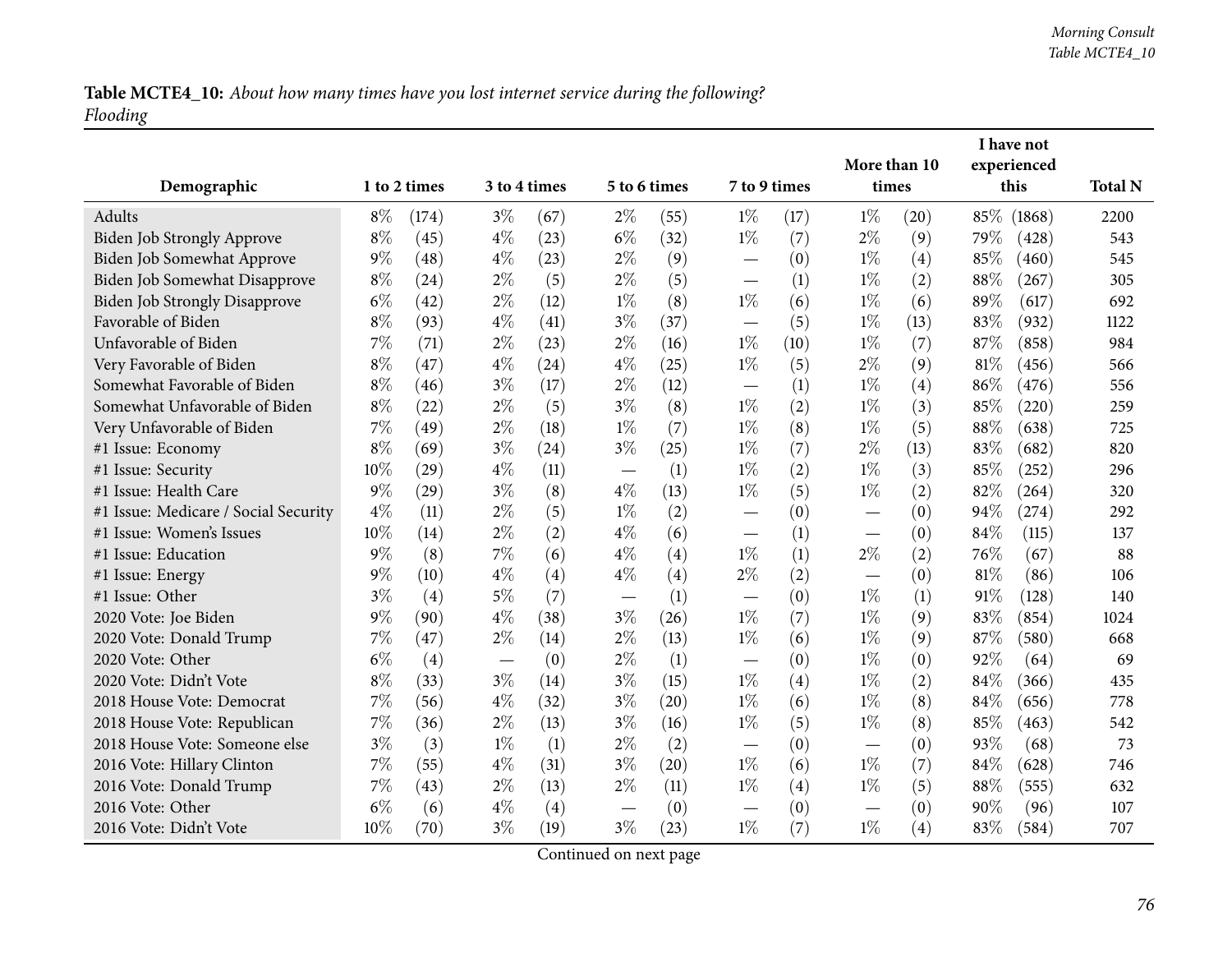| Table MCTE4_10: About how many times have you lost internet service during the following? |  |  |  |  |
|-------------------------------------------------------------------------------------------|--|--|--|--|
| Flooding                                                                                  |  |  |  |  |

| Demographic                                                                                                                                    | More than 10<br>l to 2 times<br>3 to 4 times<br>7 to 9 times<br>5 to 6 times<br>times |                |       | I have not<br>experienced<br>this | <b>Total N</b> |      |                   |      |       |                  |        |             |      |
|------------------------------------------------------------------------------------------------------------------------------------------------|---------------------------------------------------------------------------------------|----------------|-------|-----------------------------------|----------------|------|-------------------|------|-------|------------------|--------|-------------|------|
| Adults                                                                                                                                         | $8\%$                                                                                 | (174)          | $3\%$ | (67                               | $2\%$          | (55) | $1\%$             | (17) | $1\%$ | (20)             |        | 85\% (1868) | 2200 |
| Voted in 2014: Yes                                                                                                                             | $7\%$                                                                                 | $^{\prime}79)$ | $3\%$ | (36)                              | $2\%$          | (22) | $1\%$             | (8)  | $1\%$ | (12)             |        | 87\% (1025) | 1182 |
| Voted in 2014: No                                                                                                                              | $9\%$                                                                                 | (95)           | $3\%$ | (31)                              | $3\%$          | (33) | $1\%$             | (9)  | $1\%$ | (9)              | 83\%   | (842)       | 1018 |
| 4-Region: Northeast                                                                                                                            | $8\%$                                                                                 | (32)           | $2\%$ | (10)                              | $2\%$          | (6)  | $1\%$             | (3)  | $2\%$ | (8)              | $85\%$ | (335)       | 394  |
| 4-Region: Midwest                                                                                                                              | $6\%$                                                                                 | $^{'}29)$      | $2\%$ | (9)                               | $2\%$          | (10) | $1\%$             | (4)  | $1\%$ | (3)              | $88\%$ | (407)       | 462  |
| 4-Region: South                                                                                                                                | $10\%$                                                                                | (86)           | $4\%$ | (30)                              | $2\%$          | (19) | $1\%$             | (8)  | $1\%$ | (8)              | 82\%   | (673)       | 824  |
| 4-Region: West                                                                                                                                 | 5%                                                                                    | $^{'}27$       | $3\%$ | (18)                              | $4\%$          | (19) | $\hspace{0.05cm}$ | (2)  |       | $\left(1\right)$ | 87\%   | (453)       | 520  |
| Note: Row proportions may total to larger than one-hundred percent due to rounding. For more information visit MorningConsultIntelligence.com. |                                                                                       |                |       |                                   |                |      |                   |      |       |                  |        |             |      |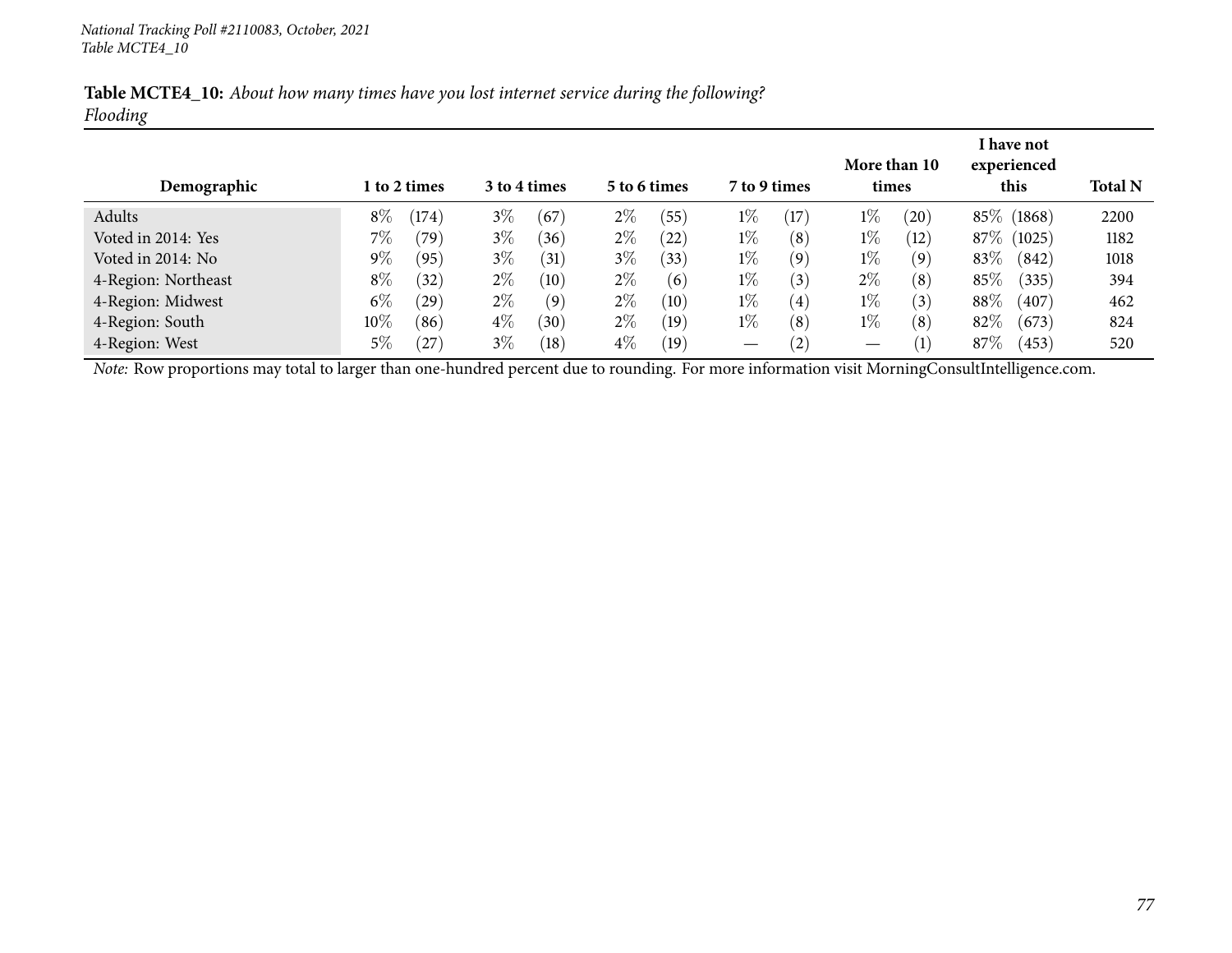|                          |        |              |        |                    |              |      |       |              |       |              |      | I have not  |                |
|--------------------------|--------|--------------|--------|--------------------|--------------|------|-------|--------------|-------|--------------|------|-------------|----------------|
|                          |        |              |        |                    |              |      |       |              |       | More than 10 |      | experienced |                |
| Demographic              |        | 1 to 2 times |        | 3 to 4 times       | 5 to 6 times |      |       | 7 to 9 times |       | times        |      | this        | <b>Total N</b> |
| <b>Adults</b>            | 20%    | (439)        | $8\%$  | (185)              | $4\%$        | (92) | $2\%$ | (39)         | $2\%$ | (47)         | 64\% | (1399)      | 2200           |
| Gender: Male             | 21%    | (222)        | $9\%$  | (93)               | $4\%$        | (44) | $2\%$ | (20)         | $2\%$ | (20)         | 62%  | (663)       | 1062           |
| Gender: Female           | 19%    | (217)        | $8\%$  | (92)               | $4\%$        | (48) | $2\%$ | (19)         | $2\%$ | (27)         | 65%  | (735)       | 1138           |
| Age: 18-34               | 19%    | (126)        | 11%    | (72)               | 7%           | (47) | $3\%$ | (19)         | $3\%$ | (17)         | 57\% | (373)       | 655            |
| Age: 35-44               | 23%    | (82)         | 14\%   | (52)               | $5\%$        | (17) | $3\%$ | (11)         | $4\%$ | (15)         | 50%  | (180)       | 358            |
| Age: 45-64               | 21%    | (158)        | $5\%$  | (40)               | $3\%$        | (19) | $1\%$ | (6)          | $2\%$ | (12)         | 69%  | (516)       | 751            |
| Age: 65+                 | 17%    | (73)         | $5\%$  | (20)               | 2%           | (9)  | $1\%$ | (3)          | $1\%$ | (2)          | 75%  | (329)       | 436            |
| GenZers: 1997-2012       | 17%    | (35)         | 11%    | (23)               | $5\%$        | (11) | $5\%$ | (10)         | $3\%$ | (5)          | 60%  | (125)       | 210            |
| Millennials: 1981-1996   | 21%    | (142)        | 12%    | (79)               | 7%           | (49) | $3\%$ | (20)         | $3\%$ | (23)         | 53%  | (350)       | 664            |
| GenXers: 1965-1980       | 21%    | (113)        | $9\%$  | (46)               | $3\%$        | (17) |       | (2)          | $1\%$ | (7)          | 65%  | (340)       | 526            |
| Baby Boomers: 1946-1964  | 20%    | (142)        | $4\%$  | (31)               | $2\%$        | (14) | $1\%$ | (6)          | $2\%$ | (12)         | 71%  | (512)       | 717            |
| PID: Dem (no lean)       | 20%    | (177)        | $9\%$  | (79)               | $4\%$        | (38) | $2\%$ | (15)         | $2\%$ | (17)         | 63%  | (552)       | 879            |
| PID: Ind (no lean)       | 21%    | (148)        | $8\%$  | (59)               | $4\%$        | (25) | $2\%$ | (12)         | $3\%$ | (19)         | 63%  | (445)       | 708            |
| PID: Rep (no lean)       | 19%    | (115)        | $8\%$  | (47)               | $5\%$        | (29) | $2\%$ | (12)         | $2\%$ | (11)         | 65%  | (401)       | 614            |
| PID/Gender: Dem Men      | 19%    | (87)         | $11\%$ | (50)               | $5\%$        | (22) | $2\%$ | (11)         | $2\%$ | (8)          | 60%  | (271)       | 449            |
| PID/Gender: Dem Women    | $21\%$ | (90)         | $7\%$  | (29)               | $4\%$        | (16) | $1\%$ | (4)          | $2\%$ | (9)          | 66%  | (281)       | 429            |
| PID/Gender: Ind Men      | 24%    | (81)         | $8\%$  | $\left( 29\right)$ | $3\%$        | (11) | $2\%$ | (6)          | $2\%$ | (8)          | 60%  | (203)       | 337            |
| PID/Gender: Ind Women    | 18%    | (67)         | $8\%$  | (30)               | $4\%$        | (14) | $2\%$ | (7)          | $3\%$ | (11)         | 65%  | (242)       | 370            |
| PID/Gender: Rep Men      | 20%    | (55)         | 5%     | (14)               | $4\%$        | (10) | $1\%$ | (3)          | $1\%$ | (4)          | 69%  | (189)       | 276            |
| PID/Gender: Rep Women    | 18%    | (60)         | 10%    | (32)               | $5\%$        | (18) | $3\%$ | (9)          | $2\%$ | (7)          | 63%  | (212)       | 338            |
| Ideo: Liberal (1-3)      | 22%    | (143)        | $9\%$  | (56)               | $5\%$        | (32) | $2\%$ | (14)         | $2\%$ | (16)         | 59%  | (377)       | 637            |
| Ideo: Moderate (4)       | 19%    | (139)        | $9\%$  | (64)               | $3\%$        | (21) | $1\%$ | (10)         | $2\%$ | (14)         | 66\% | (473)       | 721            |
| Ideo: Conservative (5-7) | 19%    | (132)        | $8\%$  | (53)               | $5\%$        | (32) | $1\%$ | (8)          | $2\%$ | (15)         | 65%  | (436)       | 676            |
| Educ: < College          | 19%    | (282)        | $8\%$  | (126)              | $4\%$        | (59) | $2\%$ | (24)         | $2\%$ | (32)         | 65%  | (988)       | 1512           |
| Educ: Bachelors degree   | 23%    | (101)        | 10%    | (45)               | $4\%$        | (18) | $2\%$ | (7)          | $2\%$ | (10)         | 59%  | (263)       | 444            |
| Educ: Post-grad          | 23%    | (56)         | $6\%$  | (14)               | $6\%$        | (15) | $3\%$ | (7)          | $2\%$ | (5)          | 60%  | (147)       | 244            |
| Income: Under 50k        | 19%    | (238)        | $8\%$  | (100)              | $5\%$        | (60) | $2\%$ | (22)         | $2\%$ | (23)         | 65\% | (830)       | 1274           |
| Income: 50k-100k         | 20%    | (122)        | 10%    | (60)               | $3\%$        | (17) | $2\%$ | (13)         | $3\%$ | (18)         | 63%  | (394)       | 623            |
| Income: 100k+            | 26%    | (80)         | $8\%$  | (24)               | $5\%$        | (14) | $1\%$ | (4)          | $2\%$ | (6)          | 58%  | (174)       | 303            |
| Ethnicity: White         | 20%    | (350)        | $8\%$  | (144)              | $4\%$        | (73) | $2\%$ | (35)         | $2\%$ | (34)         | 63\% | (1086)      | 1722           |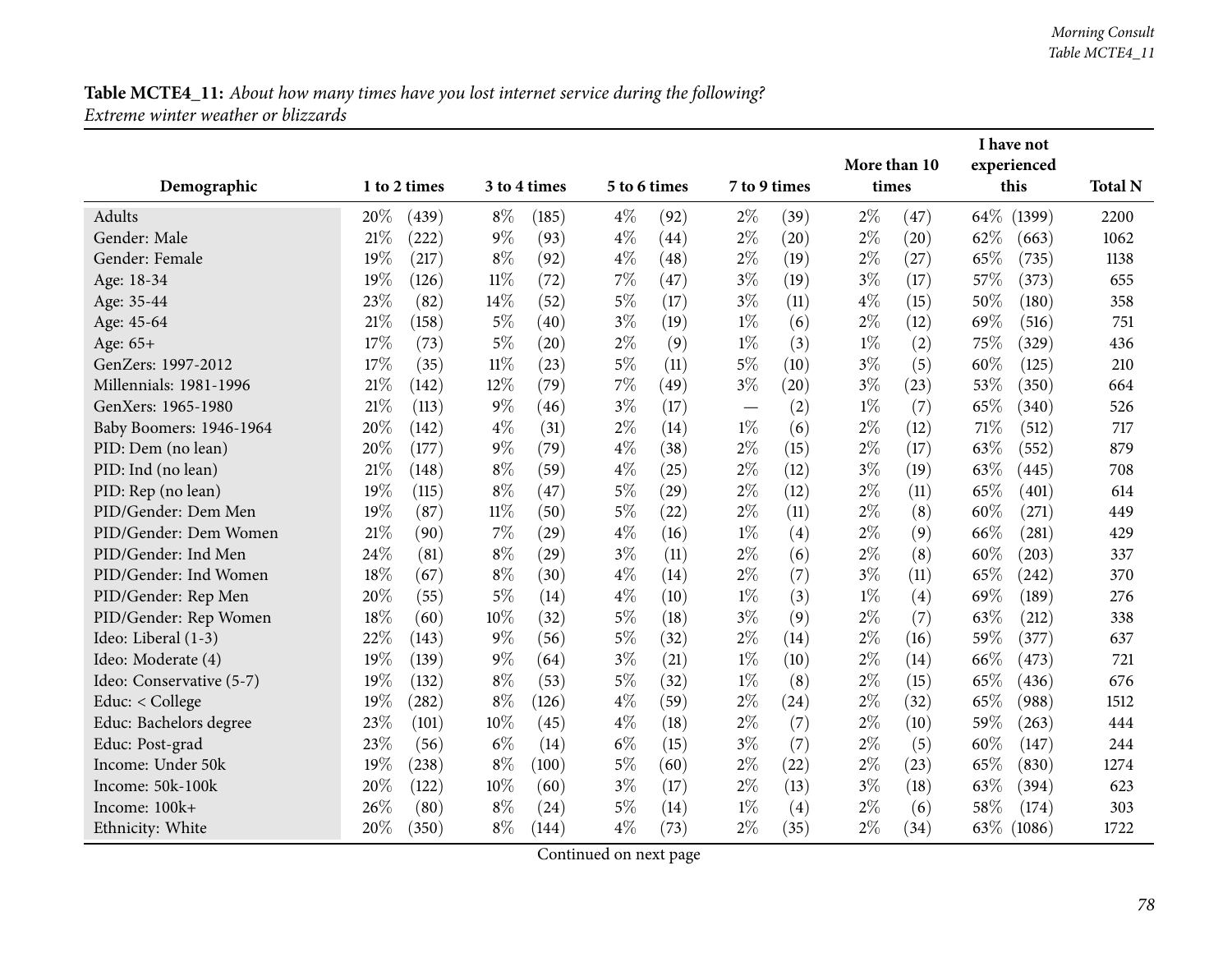|                                   |     |              |        |              |       |              |       |              |       | More than 10 |        | I have not<br>experienced |                |
|-----------------------------------|-----|--------------|--------|--------------|-------|--------------|-------|--------------|-------|--------------|--------|---------------------------|----------------|
| Demographic                       |     | 1 to 2 times |        | 3 to 4 times |       | 5 to 6 times |       | 7 to 9 times | times |              |        | this                      | <b>Total N</b> |
| Adults                            | 20% | (439)        | $8\%$  | (185)        | $4\%$ | (92)         | $2\%$ | (39)         | $2\%$ | (47)         | 64\%   | (1399)                    | 2200           |
| Ethnicity: Hispanic               | 16% | (57)         | 10%    | (34)         | $3\%$ | (12)         | $1\%$ | (3)          | $3\%$ | (11)         | 67%    | (233)                     | 349            |
| Ethnicity: Black                  | 18% | (49)         | 10%    | (26)         | $4\%$ | (10)         | $1\%$ | (2)          | $2\%$ | (5)          | 66\%   | (182)                     | 274            |
| Ethnicity: Other                  | 20% | (41)         | 7%     | (15)         | $4\%$ | (8)          | $1\%$ | (1)          | $4\%$ | (8)          | 64%    | (131)                     | 204            |
| All Christian                     | 21% | (205)        | 7%     | (64)         | $4\%$ | (40)         | $1\%$ | (14)         | $1\%$ | (14)         | 66%    | (640)                     | 977            |
| All Non-Christian                 | 18% | (22)         | 10%    | (12)         | $8\%$ | (9)          | $4\%$ | (5)          | $3\%$ | (4)          | 56%    | (67)                      | 119            |
| Atheist                           | 21% | (21)         | 10%    | (9)          | $4\%$ | (3)          | $1\%$ | (1)          | $2\%$ | (2)          | 63%    | (61)                      | 97             |
| Agnostic/Nothing in particular    | 19% | (119)        | 11%    | (72)         | $4\%$ | (28)         | $2\%$ | (12)         | $3\%$ | (19)         | $61\%$ | (385)                     | 635            |
| Something Else                    | 20% | (73)         | 7%     | (27)         | $3\%$ | (11)         | $2\%$ | (7)          | $2\%$ | (9)          | 66%    | (245)                     | 371            |
| Religious Non-Protestant/Catholic | 18% | (24)         | $9\%$  | (13)         | $7\%$ | (9)          | $4\%$ | (6)          | $3\%$ | (4)          | 59%    | (81)                      | 137            |
| Evangelical                       | 22% | (125)        | 7%     | (40)         | $5\%$ | (30)         | $2\%$ | (11)         | $2\%$ | (11)         | 62%    | (352)                     | 569            |
| Non-Evangelical                   | 20% | (149)        | $7\%$  | (51)         | $3\%$ | (21)         | $1\%$ | (8)          | $2\%$ | (12)         | 68%    | (507)                     | 747            |
| Community: Urban                  | 19% | (126)        | 9%     | (58)         | $6\%$ | (38)         | $3\%$ | (20)         | $3\%$ | (17)         | 60%    | (397)                     | 656            |
| Community: Suburban               | 19% | (190)        | 7%     | (73)         | $3\%$ | (28)         | $1\%$ | (7)          | $1\%$ | (13)         | 69%    | (686)                     | 998            |
| Community: Rural                  | 22% | (123)        | 10%    | (53)         | $5\%$ | (26)         | $2\%$ | (12)         | $3\%$ | (17)         | 58%    | (316)                     | 546            |
| <b>Employ: Private Sector</b>     | 24% | (163)        | $11\%$ | (74)         | $5\%$ | (35)         | $2\%$ | (11)         | $3\%$ | (19)         | 56%    | (380)                     | 682            |
| Employ: Government                | 22% | (25)         | $10\%$ | (11)         | 7%    | (8)          | $4\%$ | (4)          | $2\%$ | (2)          | 55%    | (63)                      | 114            |
| Employ: Self-Employed             | 21% | (44)         | 7%     | (15)         | $6\%$ | (13)         | $1\%$ | (3)          | $2\%$ | (3)          | 63%    | (134)                     | 211            |
| Employ: Homemaker                 | 12% | (20)         | 7%     | (12)         | $3\%$ | (4)          | $3\%$ | (5)          | $5\%$ | (8)          | 71%    | (118)                     | 167            |
| Employ: Student                   | 24% | (17)         | 17%    | (13)         | $2\%$ | (1)          |       | (0)          | $2\%$ | (2)          | 55%    | (40)                      | 74             |
| Employ: Retired                   | 19% | (95)         | $4\%$  | (21)         | $1\%$ | (7)          | $1\%$ | (3)          | $1\%$ | (3)          | 74%    | (361)                     | 491            |
| Employ: Unemployed                | 16% | (47)         | $8\%$  | (23)         | $5\%$ | (16)         | $3\%$ | (9)          | $3\%$ | (8)          | 65%    | (193)                     | 297            |
| Employ: Other                     | 17% | (27)         | $9\%$  | (15)         | $5\%$ | (8)          | $2\%$ | (3)          | $1\%$ | (2)          | 67\%   | (110)                     | 165            |
| Military HH: Yes                  | 15% | (48)         | 10%    | (32)         | $2\%$ | (5)          | $1\%$ | (2)          | $1\%$ | (4)          | 71\%   | (226)                     | 316            |
| Military HH: No                   | 21% | (392)        | $8\%$  | (152)        | $5\%$ | (87)         | $2\%$ | (37)         | $2\%$ | (43)         | 62\%   | (1173)                    | 1884           |
| RD/WT: Right Direction            | 19% | (179)        | $9\%$  | (81)         | $5\%$ | (43)         | $2\%$ | (17)         | $2\%$ | (15)         | 64\%   | (587)                     | 921            |
| RD/WT: Wrong Track                | 20% | (261)        | $8\%$  | (104)        | $4\%$ | (49)         | $2\%$ | (21)         | $3\%$ | (32)         | 63%    | (812)                     | 1279           |
| Biden Job Approve                 | 20% | (219)        | $9\%$  | (101)        | $4\%$ | (49)         | $2\%$ | (20)         | $2\%$ | (23)         | 62%    | (676)                     | 1088           |
| Biden Job Disapprove              | 20% | (201)        | $8\%$  | (77)         | $4\%$ | (42)         | $2\%$ | (18)         | $2\%$ | (20)         | 64\%   | (638)                     | 997            |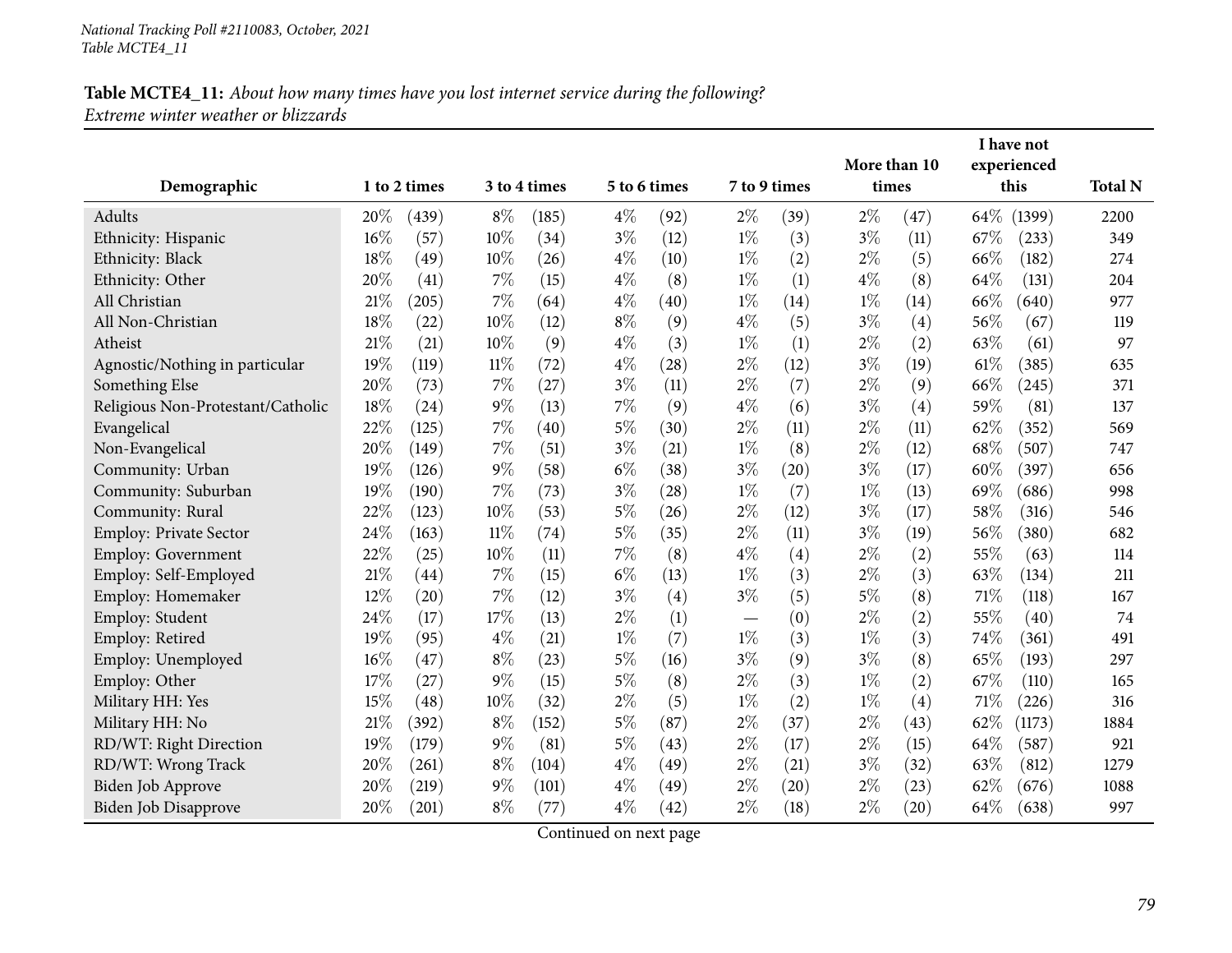|                                      |     |              |       |              |       |              |                          |              | I have not |                    |        |             |                |
|--------------------------------------|-----|--------------|-------|--------------|-------|--------------|--------------------------|--------------|------------|--------------------|--------|-------------|----------------|
|                                      |     |              |       |              |       |              |                          |              |            | More than 10       |        | experienced |                |
| Demographic                          |     | 1 to 2 times |       | 3 to 4 times |       | 5 to 6 times |                          | 7 to 9 times | times      |                    |        | this        | <b>Total N</b> |
| Adults                               | 20% | (439)        | $8\%$ | (185)        | $4\%$ | (92)         | $2\%$                    | (39)         | $2\%$      | (47)               | 64\%   | (1399)      | 2200           |
| Biden Job Strongly Approve           | 19% | (104)        | $8\%$ | (44)         | $6\%$ | (33)         | $3\%$                    | (14)         | $3\%$      | (15)               | $61\%$ | (333)       | 543            |
| Biden Job Somewhat Approve           | 21% | (115)        | 10%   | (57)         | $3\%$ | (16)         | $1\%$                    | (6)          | $1\%$      | (8)                | 63\%   | (342)       | 545            |
| Biden Job Somewhat Disapprove        | 20% | (61)         | $8\%$ | (25)         | $3\%$ | (10)         | $2\%$                    | (6)          | $1\%$      | (3)                | 66\%   | (200)       | 305            |
| <b>Biden Job Strongly Disapprove</b> | 20% | (140)        | $8\%$ | (52)         | $5\%$ | (33)         | $2\%$                    | (12)         | $2\%$      | (17)               | 63\%   | (438)       | 692            |
| Favorable of Biden                   | 20% | (219)        | $9\%$ | (97)         | $4\%$ | (45)         | $2\%$                    | (20)         | $2\%$      | (20)               | 64%    | (720)       | 1122           |
| Unfavorable of Biden                 | 21% | (209)        | $8\%$ | (84)         | $5\%$ | (44)         | $2\%$                    | (17)         | $2\%$      | (22)               | 62\%   | (608)       | 984            |
| Very Favorable of Biden              | 19% | (105)        | $9\%$ | (53)         | $5\%$ | (26)         | $2\%$                    | (11)         | $3\%$      | (15)               | 63\%   | (356)       | 566            |
| Somewhat Favorable of Biden          | 21% | (114)        | $8\%$ | (45)         | $3\%$ | (19)         | $2\%$                    | (9)          | $1\%$      | (5)                | 66%    | (365)       | 556            |
| Somewhat Unfavorable of Biden        | 26% | (66)         | 10%   | (25)         | $6\%$ | (15)         | $1\%$                    | (4)          | $1\%$      | (4)                | 56%    | (146)       | 259            |
| Very Unfavorable of Biden            | 20% | (143)        | $8\%$ | (59)         | $4\%$ | (30)         | $2\%$                    | (13)         | $3\%$      | (19)               | 64%    | (462)       | 725            |
| #1 Issue: Economy                    | 21% | (170)        | $8\%$ | (63)         | $4\%$ | (36)         | $2\%$                    | (15)         | $2\%$      | $\left( 20\right)$ | 63%    | (516)       | 820            |
| #1 Issue: Security                   | 16% | (48)         | 10%   | (28)         | $6\%$ | (16)         | $1\%$                    | (4)          | $2\%$      | (5)                | 66%    | (195)       | 296            |
| #1 Issue: Health Care                | 19% | (60)         | $8\%$ | (26)         | $5\%$ | (15)         | $2\%$                    | (8)          | $2\%$      | (5)                | 64%    | (207)       | 320            |
| #1 Issue: Medicare / Social Security | 18% | (52)         | $6\%$ | (18)         | $1\%$ | (3)          | $\overline{\phantom{0}}$ | (1)          | $1\%$      | (4)                | 74%    | (215)       | 292            |
| #1 Issue: Women's Issues             | 23% | (31)         | $8\%$ | (11)         | $8\%$ | (11)         | $4\%$                    | (5)          | $3\%$      | (4)                | 54%    | (75)        | 137            |
| #1 Issue: Education                  | 20% | (18)         | 19%   | (17)         | $4\%$ | (4)          | $1\%$                    | (1)          | $3\%$      | (3)                | 52%    | (46)        | 88             |
| #1 Issue: Energy                     | 27% | (29)         | $8\%$ | (8)          | $3\%$ | (3)          | $1\%$                    | (1)          | $3\%$      | (3)                | 58%    | (62)        | 106            |
| #1 Issue: Other                      | 23% | (32)         | $9\%$ | (13)         | $3\%$ | (4)          | $4\%$                    | (5)          | $2\%$      | (3)                | 59%    | (83)        | 140            |
| 2020 Vote: Joe Biden                 | 21% | (216)        | $9\%$ | (88)         | $4\%$ | (43)         | $2\%$                    | (17)         | $2\%$      | (17)               | 63%    | (642)       | 1024           |
| 2020 Vote: Donald Trump              | 20% | (134)        | 7%    | (47)         | $5\%$ | (31)         | $2\%$                    | (11)         | $3\%$      | (17)               | 64%    | (428)       | 668            |
| 2020 Vote: Other                     | 23% | (16)         | 13%   | (9)          | $3\%$ | (2)          |                          | (0)          | $3\%$      | (2)                | 58%    | (40)        | 69             |
| 2020 Vote: Didn't Vote               | 17% | (74)         | $9\%$ | (40)         | $3\%$ | (15)         | $2\%$                    | (10)         | $3\%$      | (11)               | 65\%   | (285)       | 435            |
| 2018 House Vote: Democrat            | 20% | (159)        | $9\%$ | (67)         | $4\%$ | (30)         | $2\%$                    | (15)         | $2\%$      | (14)               | 63\%   | (492)       | 778            |
| 2018 House Vote: Republican          | 20% | (108)        | $8\%$ | (43)         | $5\%$ | (27)         | $2\%$                    | (9)          | $3\%$      | (15)               | 63%    | (339)       | 542            |
| 2018 House Vote: Someone else        | 19% | (14)         | $9\%$ | (6)          | $2\%$ | (2)          | $1\%$                    | (1)          | $1\%$      | (1)                | 68\%   | (49)        | 73             |
| 2016 Vote: Hillary Clinton           | 20% | (152)        | $8\%$ | (60)         | $4\%$ | (29)         | $1\%$                    | (11)         | $2\%$      | (12)               | 65\%   | (482)       | 746            |
| 2016 Vote: Donald Trump              | 21% | (134)        | $8\%$ | (51)         | $4\%$ | (25)         | $2\%$                    | (14)         | $2\%$      | (12)               | 63\%   | (396)       | 632            |
| 2016 Vote: Other                     | 22% | (24)         | $9\%$ | (9)          | $3\%$ | (4)          | $1\%$                    | (1)          | $1\%$      | (1)                | 63%    | (68)        | 107            |
| 2016 Vote: Didn't Vote               | 18% | (128)        | $9\%$ | (65)         | $5\%$ | (34)         | $2\%$                    | (12)         | $3\%$      | (18)               | 64\%   | (450)       | 707            |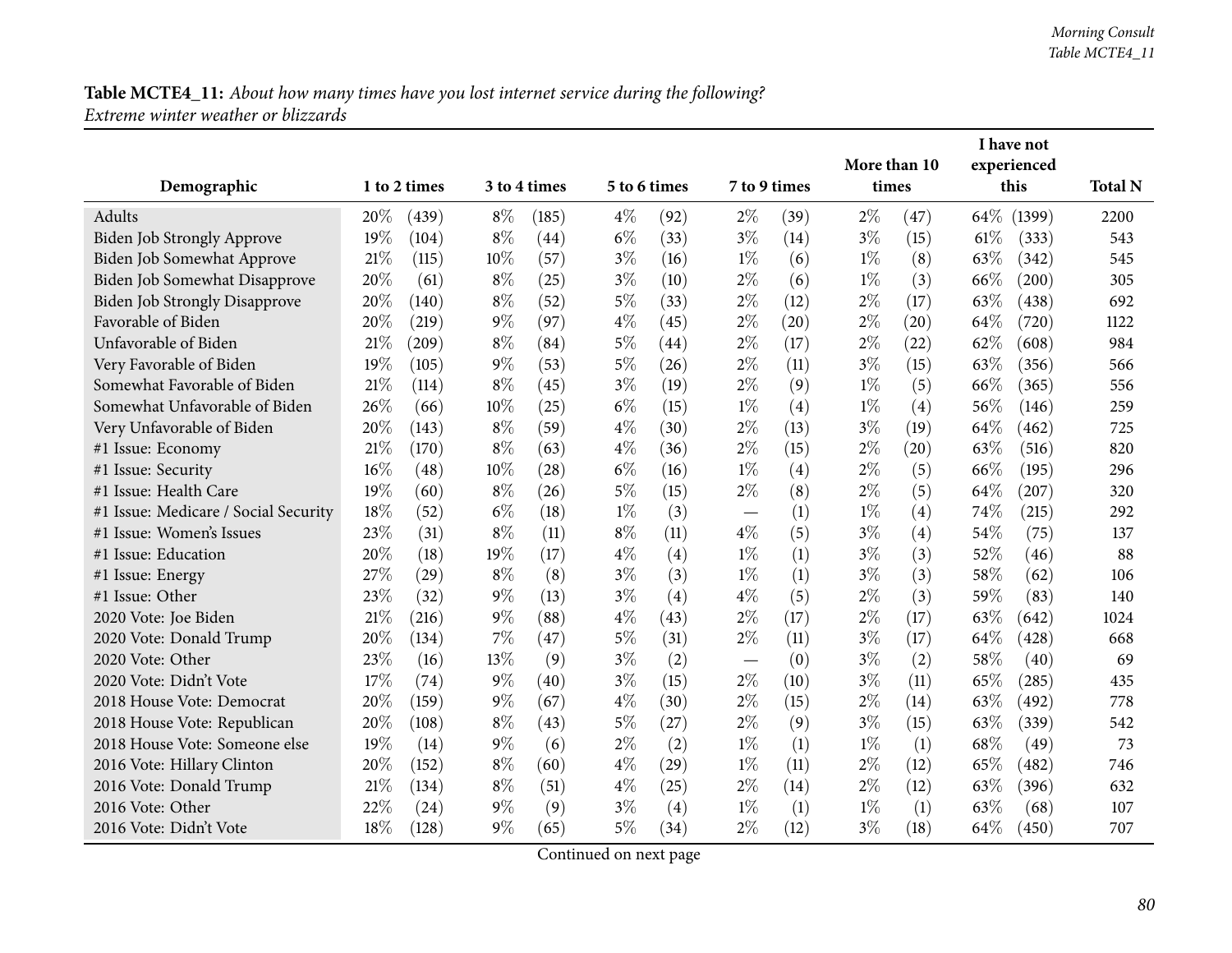| Demographic         | 1 to 2 times        | 3 to 4 times   | 5 to 6 times            | 7 to 9 times  | More than 10<br>times | I have not<br>experienced<br>this | <b>Total N</b> |
|---------------------|---------------------|----------------|-------------------------|---------------|-----------------------|-----------------------------------|----------------|
| Adults              | 20%<br>(439)        | $8\%$<br>(185) | $4\%$<br>(92)           | $2\%$<br>(39) | $2\%$<br>(47          | 64\% (1399)                       | 2200           |
| Voted in 2014: Yes  | $20\%$<br>(240)     | $8\%$<br>(95)  | $4\%$<br>(45)           | $2\%$<br>(20) | $2\%$<br>(25)         | $64\%$<br>(758)                   | 1182           |
| Voted in 2014: No   | 20%<br>(200)        | 9 $\%$<br>(90) | 5%<br>$\left(47\right)$ | $2\%$<br>(18) | $2\%$<br>(23)         | 63\%<br>(641)                     | 1018           |
| 4-Region: Northeast | 25%<br>(97)         | $12\%$<br>(45) | $6\%$<br>25             | $2\%$<br>(6)  | $4\%$<br>(16)         | $52\%$<br>(203)                   | 394            |
| 4-Region: Midwest   | $25\%$<br>(118)     | $8\%$<br>(36)  | 5%<br>25                | $2\%$<br>(8)  | $3\%$<br>(12)         | $57\%$<br>(264)                   | 462            |
| 4-Region: South     | $18\%$<br>(147)     | $7\%$<br>(61)  | $3\%$<br>$^{'}25$       | $2\%$<br>(15) | $1\%$<br>(12)         | $68\%$<br>(564)                   | 824            |
| 4-Region: West      | $15\%$<br>$^{'}77)$ | $8\%$<br>(43)  | $3\%$<br>(16)           | $2\%$<br>(10) | $1\%$<br>(6)          | 71%<br>(368)                      | 520            |

*Note:* Row proportions may total to larger than one-hundred percen<sup>t</sup> due to rounding. For more information visit [MorningConsultIntelligence.com](https://morningconsultintelligence.com).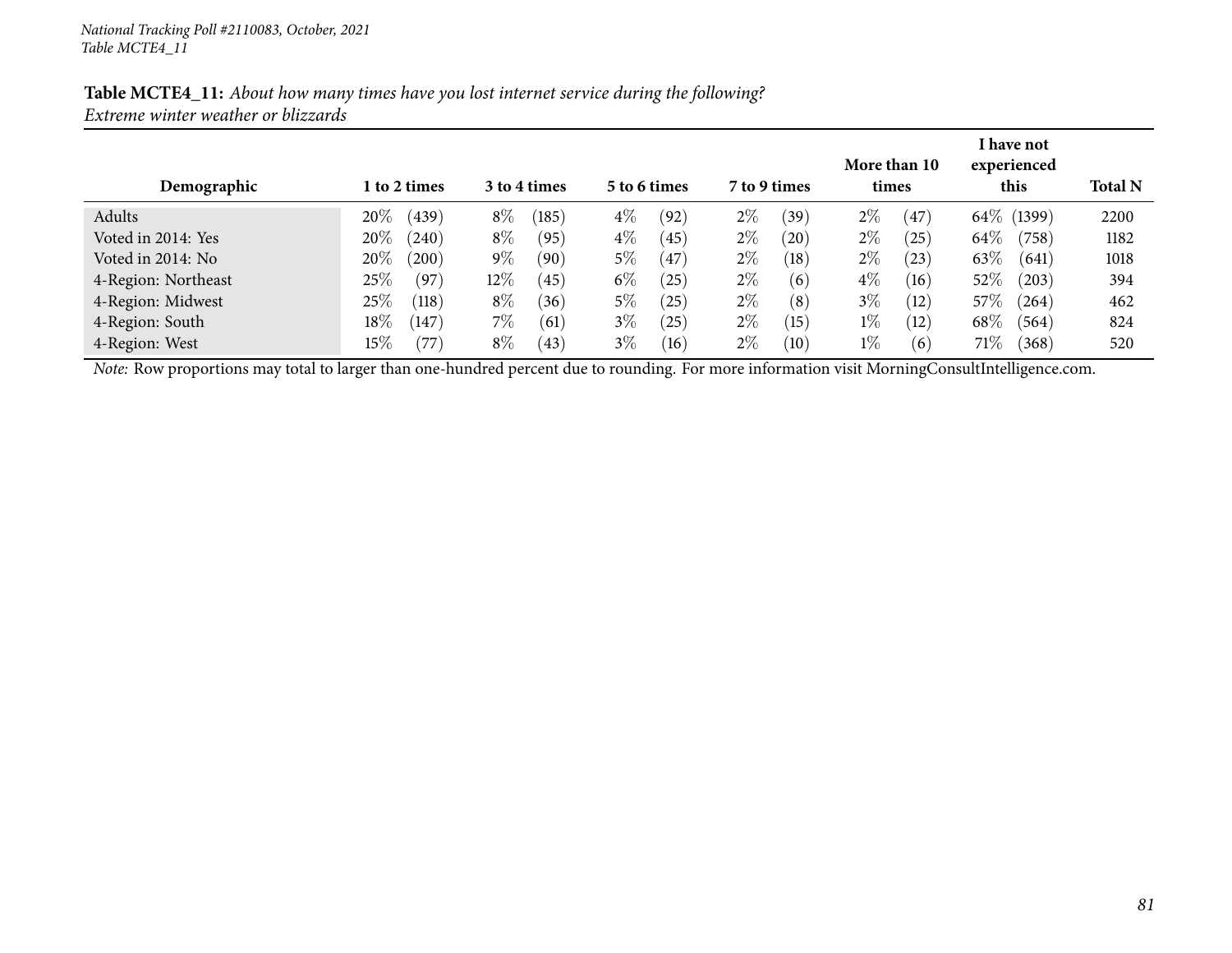# Table MCTE4\_12: About how many times have you lost internet service during the following? *Light snow*

| Demographic              |        | 1 to 2 times |                          | 3 to 4 times |       | 5 to 6 times |                                   | 7 to 9 times | More than 10<br>times |      |        | I have not<br>experienced<br>this | <b>Total N</b> |
|--------------------------|--------|--------------|--------------------------|--------------|-------|--------------|-----------------------------------|--------------|-----------------------|------|--------|-----------------------------------|----------------|
| Adults                   | 13%    | (289)        | $4\%$                    | (99)         | $2\%$ | (53)         | $1\%$                             | (29)         | $2\%$                 | (48) | 76\%   | (1682)                            | 2200           |
| Gender: Male             | 13%    | (136)        | $5\%$                    | (56)         | $3\%$ | (28)         | $1\%$                             | (13)         | $2\%$                 | (23) | 76%    | (805)                             | 1062           |
| Gender: Female           | 13%    | (153)        | $4\%$                    | (42)         | $2\%$ | (25)         | $1\%$                             | (16)         | $2\%$                 | (25) | $77\%$ | (877)                             | 1138           |
| Age: 18-34               | 16%    | (107)        | $6\%$                    | (38)         | $4\%$ | (25)         | $2\%$                             | (16)         | $4\%$                 | (25) | 68%    | (444)                             | 655            |
| Age: 35-44               | 17%    | (62)         | $11\%$                   | (39)         | $3\%$ | (12)         | $3\%$                             | (10)         | $4\%$                 | (14) | $61\%$ | (220)                             | 358            |
| Age: 45-64               | $11\%$ | (83)         | $3\%$                    | (20)         | $2\%$ | (14)         |                                   | (3)          | $1\%$                 | (6)  | 83%    | (626)                             | 751            |
| Age: 65+                 | $8\%$  | (37)         | $\overline{\phantom{m}}$ | (2)          |       | (1)          | $\overbrace{\phantom{123221111}}$ | (1)          | $1\%$                 | (3)  | 90%    | (392)                             | 436            |
| GenZers: 1997-2012       | 15%    | (31)         | 7%                       | (15)         | $4\%$ | (8)          | $2\%$                             | (3)          | $2\%$                 | (4)  | 71%    | (148)                             | 210            |
| Millennials: 1981-1996   | 17%    | (116)        | $8\%$                    | (54)         | $4\%$ | (24)         | $3\%$                             | (18)         | $5\%$                 | (31) | 64%    | (422)                             | 664            |
| GenXers: 1965-1980       | 13%    | (70)         | $4\%$                    | (21)         | $3\%$ | (13)         | $1\%$                             | (7)          | $1\%$                 | (7)  | 78%    | (408)                             | 526            |
| Baby Boomers: 1946-1964  | 10%    | (69)         | $1\%$                    | (9)          | $1\%$ | (7)          |                                   | (1)          | $1\%$                 | (7)  | 87%    | (624)                             | 717            |
| PID: Dem (no lean)       | 12%    | (103)        | $6\%$                    | (51)         | $3\%$ | (27)         | $1\%$                             | (12)         | $2\%$                 | (16) | 76\%   | (669)                             | 879            |
| PID: Ind (no lean)       | 15%    | (109)        | $4\%$                    | (25)         | $1\%$ | (9)          | $1\%$                             | (7)          | $3\%$                 | (21) | 76%    | (536)                             | 708            |
| PID: Rep (no lean)       | 12%    | (76)         | $4\%$                    | (23)         | $3\%$ | (17)         | $2\%$                             | (10)         | $2\%$                 | (11) | 78%    | (477)                             | 614            |
| PID/Gender: Dem Men      | 12%    | (55)         | $8\%$                    | (35)         | $4\%$ | (16)         | $2\%$                             | (7)          | $3\%$                 | (13) | 72%    | (323)                             | 449            |
| PID/Gender: Dem Women    | $11\%$ | (48)         | $4\%$                    | (16)         | $3\%$ | (11)         | $1\%$                             | (5)          | $1\%$                 | (3)  | $81\%$ | (346)                             | 429            |
| PID/Gender: Ind Men      | 15%    | (51)         | $3\%$                    | (10)         | $1\%$ | (4)          |                                   | (1)          | $3\%$                 | (9)  | 78%    | (261)                             | 337            |
| PID/Gender: Ind Women    | 16%    | (58)         | $4\%$                    | (14)         | $1\%$ | (6)          | $2\%$                             | (6)          | $3\%$                 | (12) | 74%    | (275)                             | 370            |
| PID/Gender: Rep Men      | $11\%$ | (29)         | $4\%$                    | (11)         | $3\%$ | (9)          | $2\%$                             | (5)          |                       | (1)  | 80%    | (221)                             | 276            |
| PID/Gender: Rep Women    | $14\%$ | (47)         | $4\%$                    | (12)         | $2\%$ | (8)          | $1\%$                             | (5)          | $3\%$                 | (9)  | 76%    | (256)                             | 338            |
| Ideo: Liberal (1-3)      | 12%    | (79)         | $5\%$                    | (34)         | $3\%$ | (19)         | $2\%$                             | (11)         | $3\%$                 | (16) | 75\%   | (479)                             | 637            |
| Ideo: Moderate (4)       | 14\%   | (103)        | $4\%$                    | (31)         | $1\%$ | (9)          | $1\%$                             | (9)          | $2\%$                 | (16) | 77%    | (554)                             | 721            |
| Ideo: Conservative (5-7) | 10%    | (71)         | $4\%$                    | (28)         | $4\%$ | (24)         | $1\%$                             | (7)          | $2\%$                 | (12) | 79%    | (534)                             | 676            |
| Educ: < College          | 14%    | (211)        | $4\%$                    | (59)         | $2\%$ | (28)         | $1\%$                             | (16)         | $2\%$                 | (38) | 77%    | (1160)                            | 1512           |
| Educ: Bachelors degree   | 12%    | (52)         | $6\%$                    | (26)         | $2\%$ | (10)         | $2\%$                             | (8)          | $1\%$                 | (6)  | 77%    | (341)                             | 444            |
| Educ: Post-grad          | $11\%$ | (26)         | $5\%$                    | (13)         | $6\%$ | (15)         | $2\%$                             | (4)          | $2\%$                 | (4)  | 74%    | (181)                             | 244            |
| Income: Under 50k        | 14%    | (174)        | $4\%$                    | (52)         | $2\%$ | (26)         | $1\%$                             | (16)         | $2\%$                 | (29) | 77%    | (978)                             | 1274           |
| Income: 50k-100k         | $11\%$ | (71)         | $4\%$                    | (27)         | $3\%$ | (16)         | $1\%$                             | (8)          | $2\%$                 | (14) | 78%    | (487)                             | 623            |
| Income: 100k+            | 14%    | (43)         | $6\%$                    | (19)         | $4\%$ | (12)         | $2\%$                             | (5)          | $2\%$                 | (6)  | 72%    | (218)                             | 303            |
| Ethnicity: White         | 13%    | (224)        | $4\%$                    | (69)         | $2\%$ | (42)         | $1\%$                             | (26)         | $2\%$                 | (41) | 77%    | (1319)                            | 1722           |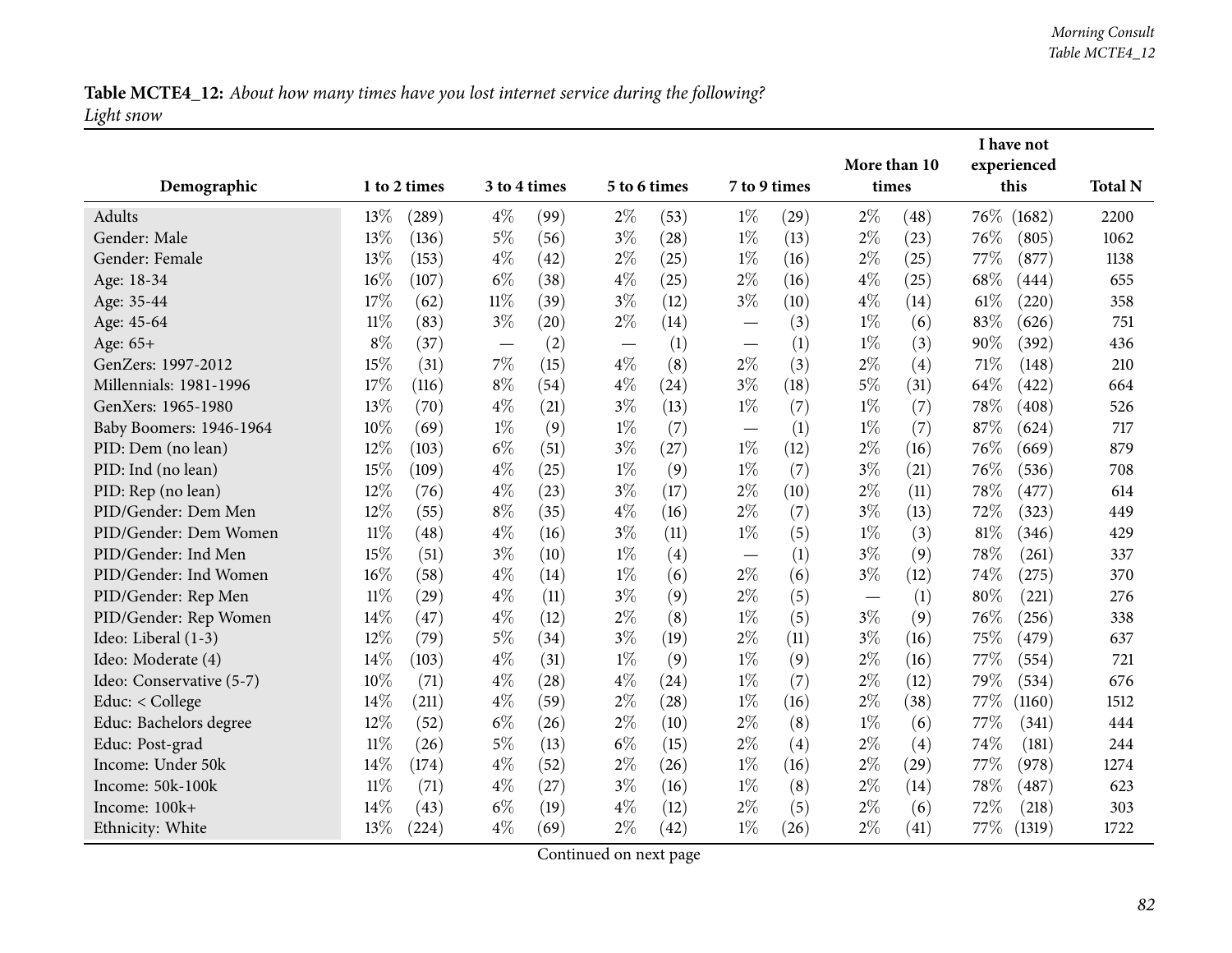# Table MCTE4\_12: About how many times have you lost internet service during the following? *Light snow*

|                                   |        |              |              |      |       |              |       |              | More than 10 |                    |      | I have not<br>experienced |                |
|-----------------------------------|--------|--------------|--------------|------|-------|--------------|-------|--------------|--------------|--------------------|------|---------------------------|----------------|
| Demographic                       |        | 1 to 2 times | 3 to 4 times |      |       | 5 to 6 times |       | 7 to 9 times | times        |                    |      | this                      | <b>Total N</b> |
| Adults                            | 13%    | (289)        | $4\%$        | (99) | $2\%$ | (53)         | $1\%$ | (29)         | $2\%$        | (48)               |      | 76\% (1682)               | 2200           |
| Ethnicity: Hispanic               | 17%    | (60)         | $6\%$        | (19) | $4\%$ | (12)         | $1\%$ | (4)          | $2\%$        | (8)                | 70%  | (245)                     | 349            |
| Ethnicity: Black                  | 12%    | (33)         | $8\%$        | (21) | $2\%$ | (5)          | $1\%$ | (1)          | $2\%$        | (5)                | 76\% | (209)                     | 274            |
| Ethnicity: Other                  | 15%    | (32)         | $4\%$        | (9)  | $3\%$ | (5)          | $1\%$ | (2)          | $1\%$        | (3)                | 75%  | (154)                     | 204            |
| All Christian                     | $11\%$ | (106)        | $4\%$        | (40) | $3\%$ | (27)         | $1\%$ | (12)         | $2\%$        | (19)               | 79%  | (774)                     | 977            |
| All Non-Christian                 | 13%    | (16)         | $9\%$        | (10) | $5\%$ | (6)          | $3\%$ | (4)          | $3\%$        | (3)                | 67%  | (79)                      | 119            |
| Atheist                           | 17%    | (16)         | $3\%$        | (3)  | $2\%$ | (2)          | $3\%$ | (3)          | $3\%$        | (2)                | 72%  | (71)                      | 97             |
| Agnostic/Nothing in particular    | 16%    | (100)        | $5\%$        | (33) | $2\%$ | (14)         | $1\%$ | (6)          | $2\%$        | (13)               | 74%  | (469)                     | 635            |
| Something Else                    | 13%    | (50)         | $3\%$        | (13) | $1\%$ | (3)          | $1\%$ | (5)          | $3\%$        | (10)               | 78\% | (290)                     | 371            |
| Religious Non-Protestant/Catholic | 12%    | (16)         | $8\%$        | (11) | $5\%$ | (6)          | $3\%$ | (4)          | $4\%$        | (5)                | 69%  | (94)                      | 137            |
| Evangelical                       | 14%    | (82)         | $4\%$        | (24) | $3\%$ | (19)         | $2\%$ | (11)         | $3\%$        | (16)               | 73%  | (417)                     | 569            |
| Non-Evangelical                   | $9\%$  | (71)         | $4\%$        | (27) | $2\%$ | (12)         | $1\%$ | (6)          | $1\%$        | (11)               | 83%  | (620)                     | 747            |
| Community: Urban                  | 13%    | (85)         | $6\%$        | (39) | $5\%$ | (31)         | $2\%$ | (14)         | $3\%$        | (18)               | 71\% | (469)                     | 656            |
| Community: Suburban               | $11\%$ | (114)        | $3\%$        | (32) | $1\%$ | (7)          | $1\%$ | (8)          | $2\%$        | (19)               | 82%  | (819)                     | 998            |
| Community: Rural                  | 16%    | (90)         | $5\%$        | (27) | $3\%$ | (15)         | $1\%$ | (7)          | $2\%$        | (12)               | 72%  | (395)                     | 546            |
| <b>Employ: Private Sector</b>     | 17%    | (113)        | $5\%$        | (34) | $4\%$ | (28)         | $2\%$ | (12)         | $3\%$        | (18)               | 70%  | (477)                     | 682            |
| Employ: Government                | $11\%$ | (13)         | 7%           | (8)  | $5\%$ | (5)          | $1\%$ | (1)          | $6\%$        | (6)                | 71%  | (81)                      | 114            |
| Employ: Self-Employed             | 14%    | (30)         | $5\%$        | (11) | $1\%$ | (3)          | $3\%$ | (5)          | $1\%$        | (3)                | 75%  | (159)                     | 211            |
| Employ: Homemaker                 | $8\%$  | (14)         | $7\%$        | (12) | $2\%$ | (3)          | $2\%$ | (4)          | $1\%$        | (2)                | 80%  | (133)                     | 167            |
| Employ: Student                   | 12%    | (9)          | $8\%$        | (6)  |       | (0)          | $3\%$ | (2)          | $2\%$        | (2)                | 74%  | (55)                      | 74             |
| Employ: Retired                   | 7%     | (36)         | $2\%$        | (8)  | $1\%$ | (3)          |       | (1)          | $1\%$        | (4)                | 89%  | (438)                     | 491            |
| Employ: Unemployed                | 13%    | (38)         | $6\%$        | (17) | $3\%$ | (9)          | $1\%$ | (4)          | 2%           | (7)                | 75%  | (222)                     | 297            |
| Employ: Other                     | 22%    | (36)         | $2\%$        | (4)  | $1\%$ | (2)          |       | (0)          | $4\%$        | (6)                | 71\% | (117)                     | 165            |
| Military HH: Yes                  | 12%    | (37)         | $2\%$        | (8)  | $3\%$ | (9)          | $1\%$ | (3)          | $1\%$        | (4)                | 81\% | (255)                     | 316            |
| Military HH: No                   | 13%    | (252)        | $5\%$        | (91) | $2\%$ | (43)         | $1\%$ | (27)         | $2\%$        | $\left( 44\right)$ | 76\% | (1428)                    | 1884           |
| RD/WT: Right Direction            | 13%    | (122)        | $6\%$        | (53) | $3\%$ | (30)         | $2\%$ | (18)         | $2\%$        | (15)               | 74%  | (683)                     | 921            |
| RD/WT: Wrong Track                | 13%    | (166)        | $4\%$        | (46) | $2\%$ | (23)         | $1\%$ | (11)         | $3\%$        | (33)               | 78\% | (999)                     | 1279           |
| Biden Job Approve                 | 13%    | (145)        | $6\%$        | (61) | $3\%$ | (30)         | $1\%$ | (16)         | $2\%$        | (23)               | 75%  | (812)                     | 1088           |
| <b>Biden Job Disapprove</b>       | 13%    | (126)        | $3\%$        | (34) | $2\%$ | (21)         | $1\%$ | (13)         | $2\%$        | (20)               | 78%  | (782)                     | 997            |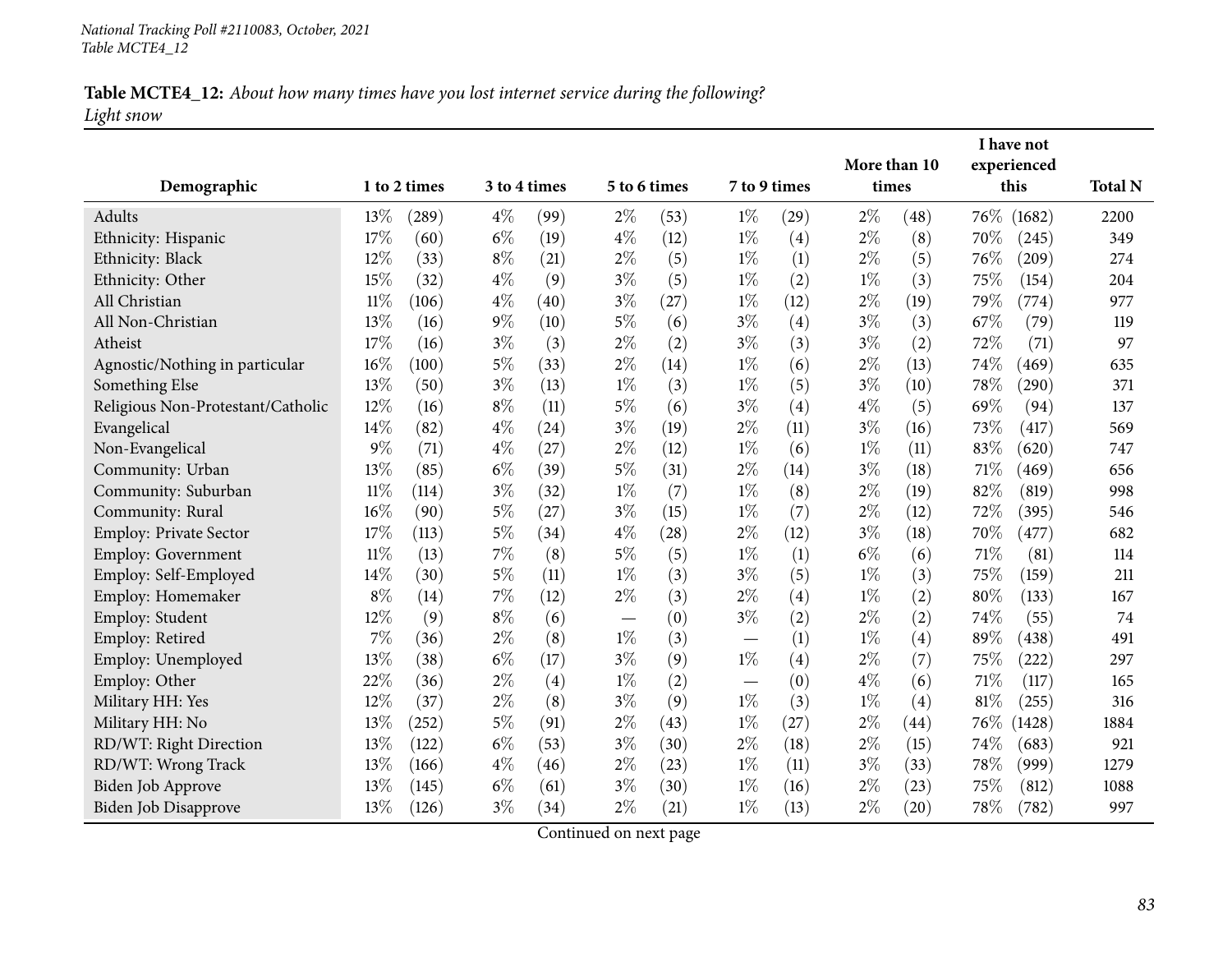Table MCTE4\_12: About how many times have you lost internet service during the following? *Light snow*

|                                      |        |              |              |      |              |      |                                   |      |              |      |      | I have not  |                |
|--------------------------------------|--------|--------------|--------------|------|--------------|------|-----------------------------------|------|--------------|------|------|-------------|----------------|
|                                      |        |              | 3 to 4 times |      |              |      |                                   |      | More than 10 |      |      | experienced |                |
| Demographic                          |        | 1 to 2 times |              |      | 5 to 6 times |      | 7 to 9 times                      |      | times        |      |      | this        | <b>Total N</b> |
| Adults                               | 13%    | (289)        | $4\%$        | (99) | $2\%$        | (53) | $1\%$                             | (29) | $2\%$        | (48) |      | 76\% (1682) | 2200           |
| Biden Job Strongly Approve           | 13%    | (71)         | $5\%$        | (27) | $4\%$        | (21) | $2\%$                             | (12) | $3\%$        | (17) | 73%  | (395)       | 543            |
| Biden Job Somewhat Approve           | 13%    | (73)         | $6\%$        | (34) | $2\%$        | (9)  | $1\%$                             | (4)  | $1\%$        | (7)  | 77%  | (417)       | 545            |
| Biden Job Somewhat Disapprove        | 14%    | (44)         | $3\%$        | (9)  | $2\%$        | (5)  | $1\%$                             | (4)  | $1\%$        | (4)  | 79%  | (240)       | 305            |
| <b>Biden Job Strongly Disapprove</b> | 12%    | (82)         | $4\%$        | (26) | $2\%$        | (16) | $1\%$                             | (10) | $2\%$        | (17) | 78%  | (542)       | 692            |
| Favorable of Biden                   | 13%    | (141)        | $5\%$        | (56) | $3\%$        | (28) | $1\%$                             | (14) | $2\%$        | (21) | 77%  | (861)       | 1122           |
| Unfavorable of Biden                 | 14%    | (135)        | $4\%$        | (35) | $2\%$        | (23) | $2\%$                             | (15) | $2\%$        | (21) | 77%  | (755)       | 984            |
| Very Favorable of Biden              | 15%    | (83)         | $5\%$        | (26) | $4\%$        | (21) | $2\%$                             | (12) | $2\%$        | (13) | 73%  | (412)       | 566            |
| Somewhat Favorable of Biden          | 10%    | (58)         | $5\%$        | (31) | $1\%$        | (7)  |                                   | (3)  | $1\%$        | (8)  | 81\% | (449)       | 556            |
| Somewhat Unfavorable of Biden        | 18%    | (47)         | $4\%$        | (10) | $2\%$        | (5)  | $2\%$                             | (4)  | $3\%$        | (7)  | 72%  | (186)       | 259            |
| Very Unfavorable of Biden            | 12%    | (88)         | $3\%$        | (25) | $3\%$        | (18) | $1\%$                             | (11) | $2\%$        | (14) | 79%  | (569)       | 725            |
| #1 Issue: Economy                    | 12%    | (102)        | $4\%$        | (36) | $3\%$        | (21) | $1\%$                             | (10) | $2\%$        | (18) | 77%  | (632)       | 820            |
| #1 Issue: Security                   | 13%    | (38)         | 5%           | (14) | $2\%$        | (7)  | $1\%$                             | (2)  | $2\%$        | (5)  | 78\% | (230)       | 296            |
| #1 Issue: Health Care                | 15%    | (48)         | $5\%$        | (17) | $3\%$        | (10) | $1\%$                             | (5)  | $3\%$        | (9)  | 72\% | (232)       | 320            |
| #1 Issue: Medicare / Social Security | 9%     | (26)         | $2\%$        | (7)  | $2\%$        | (5)  | $\overline{\phantom{0}}$          | (0)  |              | (1)  | 86%  | (252)       | 292            |
| #1 Issue: Women's Issues             | 22%    | (30)         | $4\%$        | (5)  | $2\%$        | (3)  | $2\%$                             | (2)  | $4\%$        | (6)  | 66%  | (91)        | 137            |
| #1 Issue: Education                  | 17%    | (15)         | 10%          | (9)  | $1\%$        | (1)  | $8\%$                             | (7)  | $1\%$        | (1)  | 62%  | (55)        | 88             |
| #1 Issue: Energy                     | 15%    | (16)         | $2\%$        | (2)  | $4\%$        | (4)  | $1\%$                             | (1)  | $4\%$        | (5)  | 74%  | (79)        | 106            |
| #1 Issue: Other                      | $9\%$  | (13)         | $6\%$        | (8)  | $1\%$        | (2)  | $1\%$                             | (2)  | $3\%$        | (4)  | 79%  | (111)       | 140            |
| 2020 Vote: Joe Biden                 | 12%    | (121)        | 5%           | (52) | $3\%$        | (27) | $1\%$                             | (10) | $2\%$        | (17) | 78%  | (797)       | 1024           |
| 2020 Vote: Donald Trump              | 11%    | (73)         | $4\%$        | (24) | $3\%$        | (19) | $2\%$                             | (15) | $2\%$        | (16) | 78%  | (522)       | 668            |
| 2020 Vote: Other                     | 21%    | (14)         | $3\%$        | (2)  | $3\%$        | (2)  |                                   | (0)  | $4\%$        | (3)  | 69%  | (48)        | 69             |
| 2020 Vote: Didn't Vote               | 18%    | (80)         | $5\%$        | (21) | $1\%$        | (4)  | $1\%$                             | (5)  | $3\%$        | (12) | 72%  | (312)       | 435            |
| 2018 House Vote: Democrat            | 13%    | (98)         | $5\%$        | (37) | $3\%$        | (25) | $1\%$                             | (7)  | $2\%$        | (14) | 77%  | (598)       | 778            |
| 2018 House Vote: Republican          | $11\%$ | (57)         | 5%           | (25) | $3\%$        | (18) | $1\%$                             | (7)  | $2\%$        | (13) | 78\% | (422)       | 542            |
| 2018 House Vote: Someone else        | 15%    | (11)         | $5\%$        | (3)  | $3\%$        | (2)  | $\overbrace{\phantom{123221111}}$ | (0)  | $4\%$        | (3)  | 73%  | (53)        | 73             |
| 2016 Vote: Hillary Clinton           | 12%    | (92)         | $5\%$        | (39) | $3\%$        | (19) | $1\%$                             | (6)  | $2\%$        | (11) | 78%  | (579)       | 746            |
| 2016 Vote: Donald Trump              | 10%    | (66)         | $4\%$        | (23) | $2\%$        | (15) | $2\%$                             | (12) | $2\%$        | (14) | 79%  | (502)       | 632            |
| 2016 Vote: Other                     | 20%    | (21)         | $2\%$        | (2)  | $1\%$        | (1)  |                                   | (0)  | $1\%$        | (1)  | 76%  | (82)        | 107            |
| 2016 Vote: Didn't Vote               | 15%    | (108)        | $5\%$        | (35) | $2\%$        | (17) | $2\%$                             | (11) | $3\%$        | (19) | 73%  | (517)       | 707            |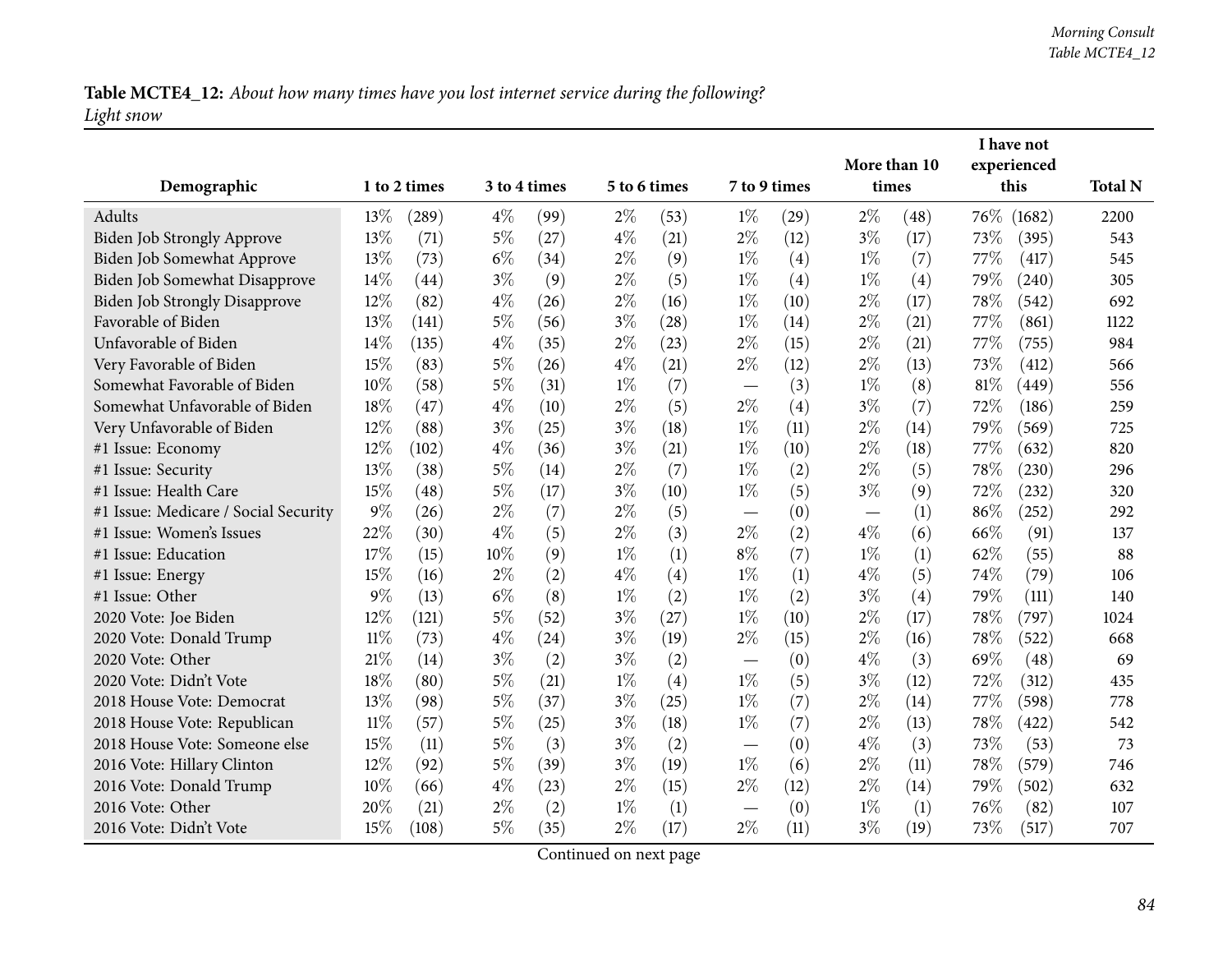|            |  |  | Table MCTE4_12: About how many times have you lost internet service during the following? |
|------------|--|--|-------------------------------------------------------------------------------------------|
| Light snow |  |  |                                                                                           |

| Demographic         |        | l to 2 times |       | 3 to 4 times |       | 5 to 6 times |       | 7 to 9 times | times | More than 10 |        | I have not<br>experienced<br>this | <b>Total N</b> |
|---------------------|--------|--------------|-------|--------------|-------|--------------|-------|--------------|-------|--------------|--------|-----------------------------------|----------------|
| Adults              | $13\%$ | (289)        | $4\%$ | (99`         | $2\%$ | (53)         | $1\%$ | (29)         | $2\%$ | (48)         |        | 76\% (1682)                       | 2200           |
| Voted in 2014: Yes  | $11\%$ | (126)        | $4\%$ | (52)         | $2\%$ | $^{'}28$     | $1\%$ | (13)         | $2\%$ | (23)         | 79%    | (939)                             | 1182           |
| Voted in 2014: No   | $16\%$ | (162)        | $5\%$ | (46)         | $2\%$ | $25^{\circ}$ | $2\%$ | (16)         | $2\%$ | (25)         | $73\%$ | (743)                             | 1018           |
| 4-Region: Northeast | $13\%$ | (50)         | $6\%$ | (24)         | $3\%$ | (11)         | $1\%$ | (4)          | $3\%$ | (12)         | $74\%$ | $^{(292)}$                        | 394            |
| 4-Region: Midwest   | $15\%$ | (69)         | $5\%$ | (22)         | $2\%$ | (11)         | $1\%$ | (5)          | $2\%$ | (11)         | $75\%$ | (345)                             | 462            |
| 4-Region: South     | $14\%$ | (113)        | $4\%$ | (30)         | $2\%$ | (16)         | $1\%$ | (10)         | $2\%$ | (18)         | 77%    | (638)                             | 824            |
| 4-Region: West      | $11\%$ | (57)         | $4\%$ | $^{(23)}$    | $3\%$ | 15           | $2\%$ | (10)         | $1\%$ | (7           | $78\%$ | (407)                             | 520            |

*Note:* Row proportions may total to larger than one-hundred percen<sup>t</sup> due to rounding. For more information visit [MorningConsultIntelligence.com](https://morningconsultintelligence.com).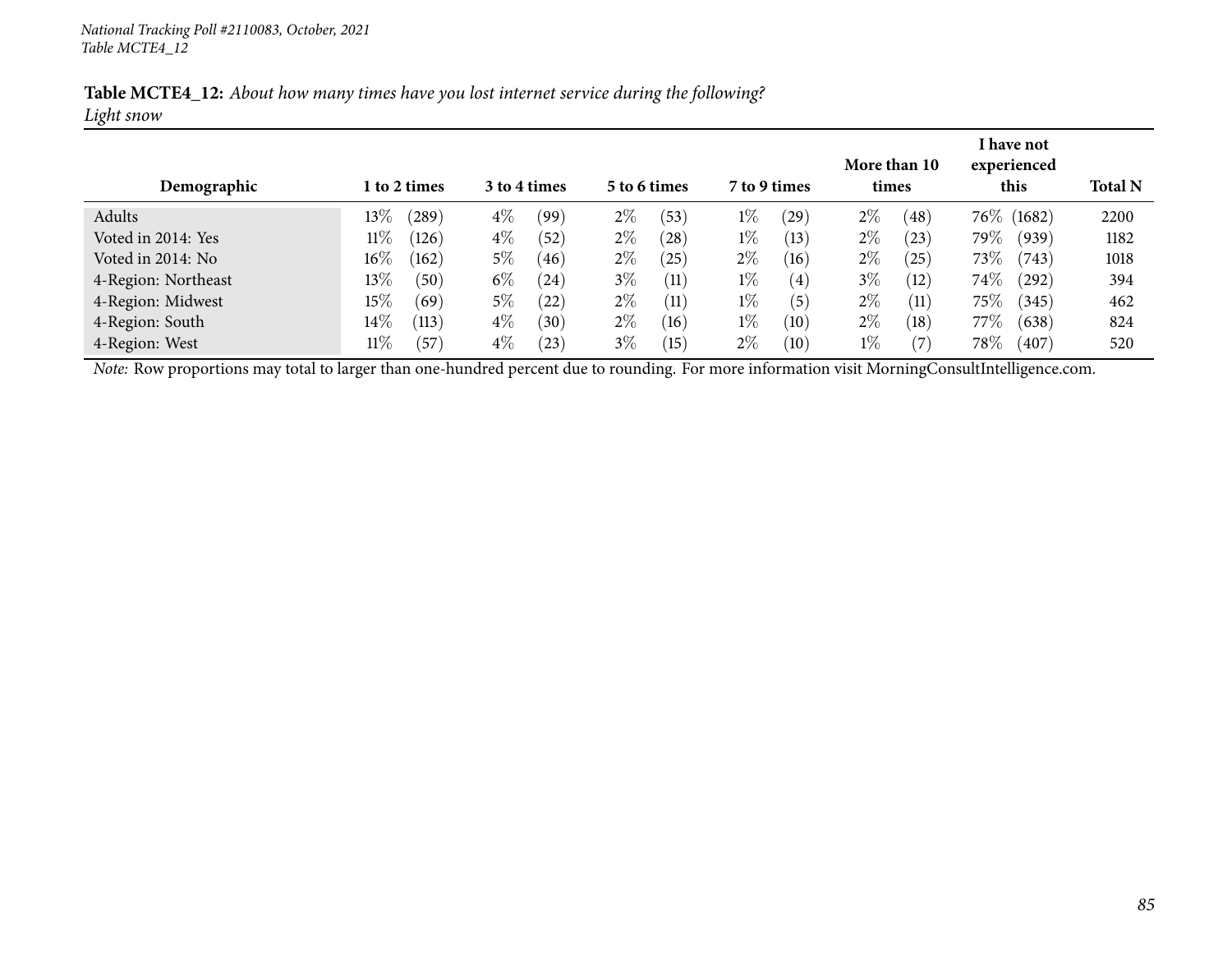|                          |        |              |        |                    |                          |                    |                               |              | I have not |      |             |             |                |
|--------------------------|--------|--------------|--------|--------------------|--------------------------|--------------------|-------------------------------|--------------|------------|------|-------------|-------------|----------------|
|                          |        |              |        |                    |                          |                    |                               | More than 10 |            |      | experienced |             |                |
| Demographic              |        | 1 to 2 times |        | 3 to 4 times       | 5 to 6 times             |                    | 7 to 9 times                  |              | times      |      |             | this        | <b>Total N</b> |
| Adults                   | 15%    | (329)        | $6\%$  | (137)              | $3\%$                    | (67)               | $1\%$                         | (19)         | $2\%$      | (47) | 73%         | (1601)      | 2200           |
| Gender: Male             | 14%    | (153)        | 7%     | (74)               | $3\%$                    | (37)               | $1\%$                         | (11)         | $2\%$      | (23) | 72%         | (764)       | 1062           |
| Gender: Female           | 16%    | (177)        | $6\%$  | (63)               | $3\%$                    | (30)               | $1\%$                         | (9)          | $2\%$      | (23) | 73%         | (836)       | 1138           |
| Age: 18-34               | 21%    | (136)        | $11\%$ | (71)               | $6\%$                    | $\left( 42\right)$ | $2\%$                         | (11)         | $2\%$      | (12) | 59%         | (384)       | 655            |
| Age: 35-44               | 16%    | (56)         | $9\%$  | (31)               | $3\%$                    | (12)               | $2\%$                         | (7)          | $6\%$      | (20) | 64\%        | (230)       | 358            |
| Age: 45-64               | 12%    | (92)         | $4\%$  | (28)               | $1\%$                    | (9)                | $\overline{\phantom{0}}$      | (1)          | $2\%$      | (13) | 81\%        | (608)       | 751            |
| Age: 65+                 | $11\%$ | (46)         | $2\%$  | (7)                | $1\%$                    | (4)                |                               | (0)          |            | (1)  | 87%         | (378)       | 436            |
| GenZers: 1997-2012       | 17%    | (35)         | 15%    | (32)               | $6\%$                    | (13)               | $2\%$                         | (4)          | $2\%$      | (3)  | 59%         | (123)       | 210            |
| Millennials: 1981-1996   | 20%    | (133)        | $9\%$  | (61)               | $6\%$                    | (37)               | $2\%$                         | (11)         | $3\%$      | (21) | 60%         | (401)       | 664            |
| GenXers: 1965-1980       | 15%    | (81)         | $4\%$  | (23)               | $2\%$                    | (12)               | $1\%$                         | (3)          | $3\%$      | (14) | 75\%        | (393)       | 526            |
| Baby Boomers: 1946-1964  | $11\%$ | (76)         | $3\%$  | (21)               | $\overline{\phantom{m}}$ | (3)                | $\overline{\phantom{0}}$      | (1)          | $1\%$      | (8)  | 85%         | (608)       | 717            |
| PID: Dem (no lean)       | 13%    | (118)        | $7\%$  | (65)               | $4\%$                    | (35)               | $1\%$                         | (7)          | $1\%$      | (13) | 73%         | (641)       | 879            |
| PID: Ind (no lean)       | 18%    | (125)        | $5\%$  | (33)               | $2\%$                    | (12)               | $1\%$                         | (7)          | $3\%$      | (21) | 72%         | (509)       | 708            |
| PID: Rep (no lean)       | 14%    | (87)         | $6\%$  | (39)               | $3\%$                    | (19)               | $1\%$                         | (5)          | $2\%$      | (12) | 73%         | (451)       | 614            |
| PID/Gender: Dem Men      | 15%    | (69)         | $9\%$  | (42)               | $5\%$                    | (24)               | $1\%$                         | (5)          | $2\%$      | (8)  | 67\%        | (302)       | 449            |
| PID/Gender: Dem Women    | $11\%$ | (48)         | $5\%$  | (23)               | $3\%$                    | (12)               | $\overline{\phantom{0}}$      | (2)          | $1\%$      | (5)  | 79%         | (339)       | 429            |
| PID/Gender: Ind Men      | 17%    | (58)         | $4\%$  | (14)               | $1\%$                    | (2)                | $1\%$                         | (4)          | $2\%$      | (8)  | 75%         | (251)       | 337            |
| PID/Gender: Ind Women    | 18%    | (67)         | $5\%$  | (19)               | $3\%$                    | (10)               | $1\%$                         | (4)          | $4\%$      | (14) | 69%         | (257)       | 370            |
| PID/Gender: Rep Men      | $9\%$  | (25)         | $7\%$  | (18)               | $4\%$                    | (11)               | $1\%$                         | (2)          | $3\%$      | (8)  | 77%         | (211)       | 276            |
| PID/Gender: Rep Women    | 18%    | (62)         | $6\%$  | (21)               | $2\%$                    | (8)                | $1\%$                         | (3)          | $1\%$      | (4)  | 71%         | (240)       | 338            |
| Ideo: Liberal (1-3)      | 14%    | (90)         | 7%     | (46)               | $3\%$                    | (22)               | $1\%$                         | (9)          | $3\%$      | (17) | 71\%        | (455)       | 637            |
| Ideo: Moderate (4)       | 16%    | (112)        | $5\%$  | (39)               | $3\%$                    | (18)               | $1\%$                         | (5)          | $2\%$      | (13) | 74%         | (534)       | 721            |
| Ideo: Conservative (5-7) | 15%    | (99)         | $6\%$  | (44)               | $3\%$                    | (22)               | $1\%$                         | (5)          | $1\%$      | (8)  | 74\%        | (498)       | 676            |
| Educ: < College          | 15%    | (228)        | $6\%$  | (95)               | $3\%$                    | (44)               | $1\%$                         | (11)         | $2\%$      | (37) | 73\%        | (1098)      | 1512           |
| Educ: Bachelors degree   | 16%    | (71)         | $6\%$  | $\left( 29\right)$ | $3\%$                    | (13)               | $1\%$                         | (5)          | $1\%$      | (6)  | 72%         | (320)       | 444            |
| Educ: Post-grad          | 12%    | (30)         | $6\%$  | (14)               | $4\%$                    | (10)               | $1\%$                         | (4)          | $2\%$      | (4)  | 75%         | (182)       | 244            |
| Income: Under 50k        | 15%    | (194)        | $6\%$  | (80)               | $3\%$                    | (41)               | $1\%$                         | (11)         | $2\%$      | (27) | 72%         | (921)       | 1274           |
| Income: 50k-100k         | 14%    | (87)         | $6\%$  | (34)               | $3\%$                    | (17)               | $1\%$                         | (7)          | $2\%$      | (14) | 74\%        | (464)       | 623            |
| Income: 100k+            | 16%    | (48)         | $8\%$  | (23)               | $3\%$                    | (9)                | $\overbrace{\phantom{13333}}$ | (1)          | $2\%$      | (5)  | 71\%        | (216)       | 303            |
| Ethnicity: White         | 14%    | (239)        | $6\%$  | (99)               | $3\%$                    | (55)               | $1\%$                         | (17)         | $2\%$      | (41) |             | 74\% (1270) | 1722           |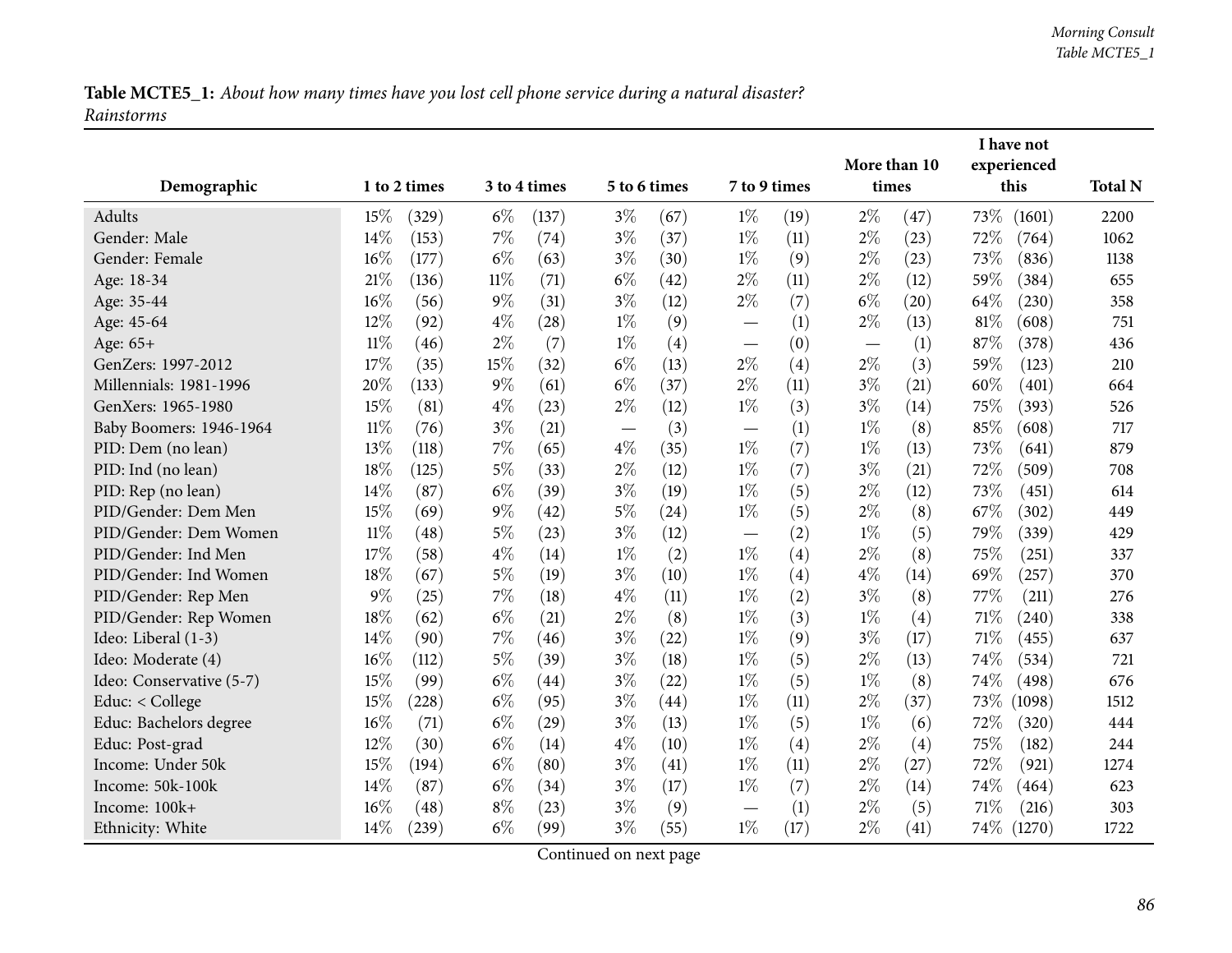| Demographic                       |        | 1 to 2 times |        | 3 to 4 times | 5 to 6 times |      | 7 to 9 times             |      | More than 10<br>times |      |      | I have not<br>experienced<br>this | <b>Total N</b> |
|-----------------------------------|--------|--------------|--------|--------------|--------------|------|--------------------------|------|-----------------------|------|------|-----------------------------------|----------------|
| Adults                            | 15%    | (329)        | $6\%$  | (137)        | $3\%$        | (67) | $1\%$                    | (19) | $2\%$                 | (47) | 73\% | (1601)                            | 2200           |
| Ethnicity: Hispanic               | 23%    | (79)         | $12\%$ | (40)         | $5\%$        | (18) | $1\%$                    | (4)  | $2\%$                 | (8)  | 57\% | (200)                             | 349            |
| Ethnicity: Black                  | 19%    | (52)         | 10%    | (26)         | $3\%$        | (9)  | $1\%$                    | (2)  | $1\%$                 | (3)  | 67%  | (183)                             | 274            |
| Ethnicity: Other                  | 19%    | (38)         | $6\%$  | (12)         | $2\%$        | (3)  | $1\%$                    | (1)  | $1\%$                 | (2)  | 72%  | (147)                             | 204            |
| All Christian                     | 13%    | (130)        | $5\%$  | (51)         | $3\%$        | (28) | $1\%$                    | (6)  | $1\%$                 | (14) | 77\% | (748)                             | 977            |
| All Non-Christian                 | $11\%$ | (13)         | 12%    | (14)         | $9\%$        | (10) | $3\%$                    | (3)  | $4\%$                 | (5)  | 61\% | (73)                              | 119            |
| Atheist                           | 12%    | (11)         | $3\%$  | (3)          | $3\%$        | (3)  | $3\%$                    | (3)  | $2\%$                 | (2)  | 77%  | (75)                              | 97             |
| Agnostic/Nothing in particular    | 15%    | (94)         | 7%     | (45)         | $3\%$        | (16) | $1\%$                    | (4)  | $2\%$                 | (15) | 73%  | (461)                             | 635            |
| Something Else                    | 22%    | (80)         | $6\%$  | (24)         | $3\%$        | (9)  | $1\%$                    | (4)  | $3\%$                 | (10) | 66\% | (244)                             | 371            |
| Religious Non-Protestant/Catholic | 12%    | (16)         | 10%    | (14)         | $8\%$        | (11) | $3\%$                    | (5)  | $4\%$                 | (5)  | 63%  | (86)                              | 137            |
| Evangelical                       | 18%    | (104)        | 7%     | (42)         | $2\%$        | (13) | $1\%$                    | (4)  | $3\%$                 | (15) | 69%  | (390)                             | 569            |
| Non-Evangelical                   | 14%    | (102)        | $4\%$  | (30)         | $3\%$        | (21) | $1\%$                    | (4)  | $1\%$                 | (8)  | 78%  | (581)                             | 747            |
| Community: Urban                  | 14%    | (95)         | 7%     | (47)         | $4\%$        | (28) | $2\%$                    | (11) | $2\%$                 | (11) | 71\% | (464)                             | 656            |
| Community: Suburban               | 14%    | (144)        | $6\%$  | (56)         | $2\%$        | (22) | $1\%$                    | (5)  | $2\%$                 | (15) | 76%  | (755)                             | 998            |
| Community: Rural                  | 17%    | (90)         | $6\%$  | (34)         | $3\%$        | (17) | $1\%$                    | (3)  | $4\%$                 | (21) | 70%  | (381)                             | 546            |
| Employ: Private Sector            | 18%    | (120)        | 7%     | (47)         | $3\%$        | (23) | $1\%$                    | (7)  | $2\%$                 | (12) | 69%  | (474)                             | 682            |
| Employ: Government                | 21%    | (23)         | 10%    | (12)         | $3\%$        | (3)  | $2\%$                    | (2)  | $3\%$                 | (3)  | 62%  | (70)                              | 114            |
| Employ: Self-Employed             | 18%    | (39)         | $9\%$  | (18)         | $6\%$        | (13) | $\overline{\phantom{0}}$ | (1)  | $2\%$                 | (5)  | 64%  | (136)                             | 211            |
| Employ: Homemaker                 | 10%    | (17)         | $4\%$  | (8)          | 7%           | (11) | $1\%$                    | (1)  | $3\%$                 | (4)  | 75%  | (126)                             | 167            |
| Employ: Student                   | 16%    | (12)         | 13%    | (9)          | $1\%$        | (1)  | $5\%$                    | (4)  | $2\%$                 | (2)  | 63%  | (47)                              | 74             |
| Employ: Retired                   | $9\%$  | (44)         | $2\%$  | (8)          | $1\%$        | (7)  | $\overline{\phantom{0}}$ | (1)  | $1\%$                 | (5)  | 87%  | (426)                             | 491            |
| Employ: Unemployed                | 17%    | (50)         | 7%     | (21)         | $2\%$        | (6)  | $1\%$                    | (2)  | $4\%$                 | (10) | 70%  | (207)                             | 297            |
| Employ: Other                     | 15%    | (24)         | $9\%$  | (15)         | $2\%$        | (4)  | $1\%$                    | (2)  | $3\%$                 | (6)  | 70%  | (115)                             | 165            |
| Military HH: Yes                  | 17%    | (53)         | $3\%$  | (9)          | $2\%$        | (8)  | $2\%$                    | (7)  | $2\%$                 | (7)  | 73%  | (232)                             | 316            |
| Military HH: No                   | 15%    | (276)        | 7%     | (128)        | $3\%$        | (59) | $1\%$                    | (12) | $2\%$                 | (39) | 73\% | (1369)                            | 1884           |
| RD/WT: Right Direction            | 15%    | (135)        | 7%     | (66)         | $4\%$        | (36) | $1\%$                    | (12) | $2\%$                 | (21) | 71%  | (651)                             | 921            |
| RD/WT: Wrong Track                | 15%    | (195)        | $6\%$  | (71)         | $2\%$        | (31) | $1\%$                    | (8)  | $2\%$                 | (26) | 74\% | (949)                             | 1279           |
| <b>Biden Job Approve</b>          | 15%    | (168)        | $8\%$  | (89)         | $4\%$        | (41) | $1\%$                    | (9)  | $2\%$                 | (19) | 70%  | (763)                             | 1088           |
| <b>Biden Job Disapprove</b>       | 15%    | (145)        | 5%     | (46)         | $2\%$        | (23) | $1\%$                    | (7)  | $2\%$                 | (23) | 76\% | (753)                             | 997            |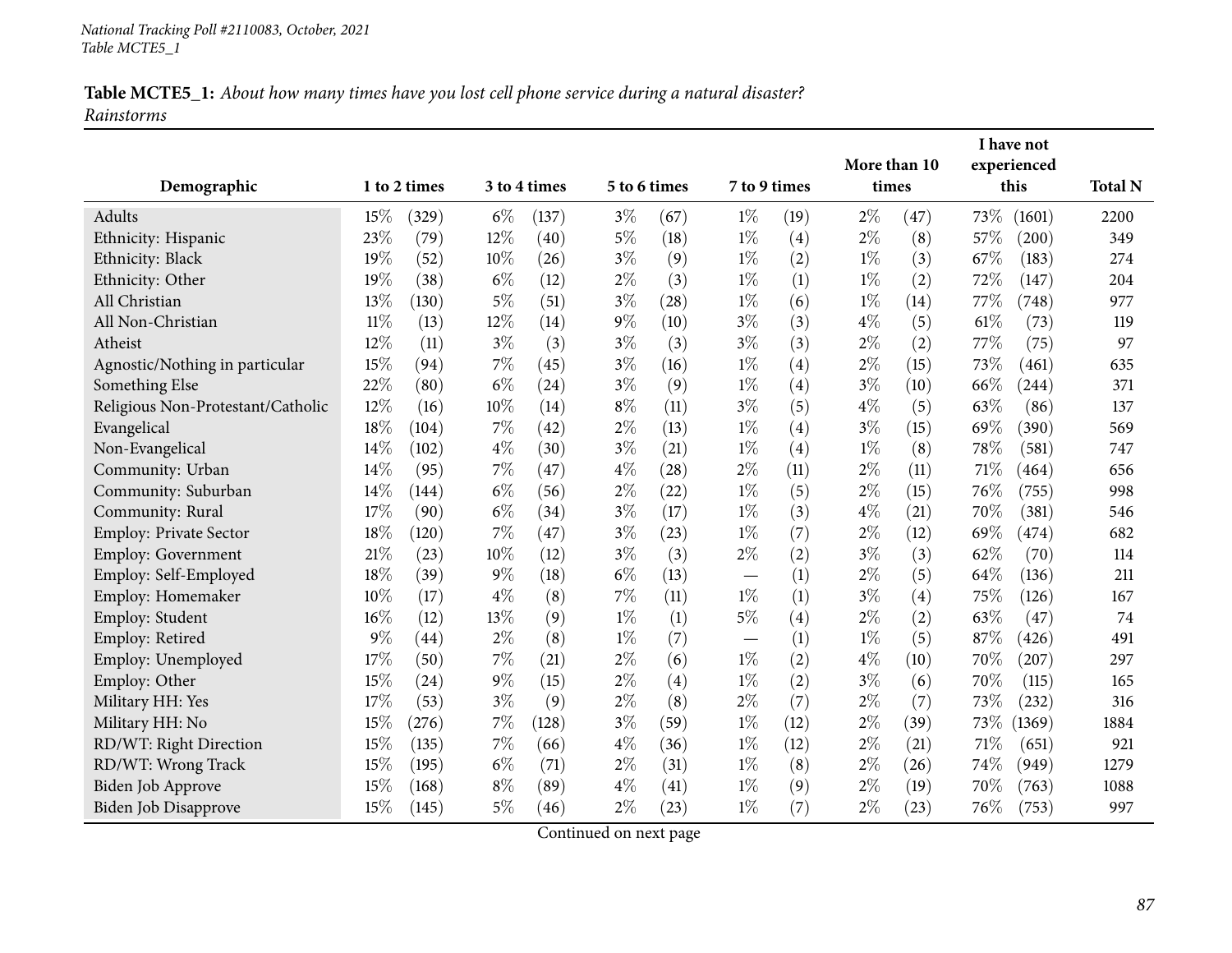|                                      |        |                    |       |              |              |      |                          |      |       |              |      | I have not  |                |
|--------------------------------------|--------|--------------------|-------|--------------|--------------|------|--------------------------|------|-------|--------------|------|-------------|----------------|
|                                      |        |                    |       |              | 5 to 6 times |      |                          |      |       | More than 10 |      | experienced |                |
| Demographic                          |        | 1 to 2 times       |       | 3 to 4 times |              |      | 7 to 9 times             |      | times |              |      | this        | <b>Total N</b> |
| Adults                               | 15%    | (329)              | $6\%$ | (137)        | $3\%$        | (67) | $1\%$                    | (19) | $2\%$ | (47)         | 73%  | (1601)      | 2200           |
| Biden Job Strongly Approve           | 14%    | (77)               | 7%    | (36)         | $5\%$        | (26) | $1\%$                    | (6)  | $2\%$ | (13)         | 71%  | (385)       | 543            |
| Biden Job Somewhat Approve           | 17%    | (91)               | 10%   | (52)         | $3\%$        | (15) | $1\%$                    | (3)  | $1\%$ | (6)          | 69%  | (378)       | 545            |
| Biden Job Somewhat Disapprove        | 18%    | (56)               | $5\%$ | (16)         | $1\%$        | (4)  | $1\%$                    | (2)  | $2\%$ | (8)          | 72%  | (219)       | 305            |
| <b>Biden Job Strongly Disapprove</b> | 13%    | (90)               | $4\%$ | (29)         | $3\%$        | (19) | $1\%$                    | (5)  | $2\%$ | (16)         | 77\% | (533)       | 692            |
| Favorable of Biden                   | 15%    | (166)              | 7%    | (77)         | $4\%$        | (43) | $1\%$                    | (9)  | $2\%$ | (23)         | 72%  | (804)       | 1122           |
| Unfavorable of Biden                 | 15%    | (145)              | $6\%$ | (58)         | $2\%$        | (23) | $1\%$                    | (5)  | $2\%$ | (22)         | 74%  | (731)       | 984            |
| Very Favorable of Biden              | 13%    | (76)               | $7\%$ | (42)         | $4\%$        | (23) | $1\%$                    | (6)  | $3\%$ | (15)         | 71%  | (404)       | 566            |
| Somewhat Favorable of Biden          | 16%    | (91)               | $6\%$ | (35)         | $4\%$        | (20) | $1\%$                    | (3)  | $1\%$ | (8)          | 72%  | (400)       | 556            |
| Somewhat Unfavorable of Biden        | 18%    | (48)               | $8\%$ | (20)         | $2\%$        | (6)  | $\overline{\phantom{0}}$ | (0)  | $3\%$ | (7)          | 69%  | (179)       | 259            |
| Very Unfavorable of Biden            | 13%    | (97)               | $5\%$ | (38)         | $2\%$        | (16) | $1\%$                    | (5)  | $2\%$ | (15)         | 76%  | (553)       | 725            |
| #1 Issue: Economy                    | 14%    | (115)              | $7\%$ | (58)         | $4\%$        | (29) | $1\%$                    | (5)  | $2\%$ | (18)         | 73%  | (596)       | 820            |
| #1 Issue: Security                   | 17%    | (50)               | $5\%$ | (15)         | $3\%$        | (7)  | $1\%$                    | (2)  | $3\%$ | (8)          | 72%  | (214)       | 296            |
| #1 Issue: Health Care                | 18%    | (58)               | 9%    | (28)         | $4\%$        | (12) | $1\%$                    | (3)  | $3\%$ | (9)          | 66%  | (211)       | 320            |
| #1 Issue: Medicare / Social Security | 10%    | $\left( 28\right)$ | $3\%$ | (10)         | $1\%$        | (2)  |                          | (0)  | $1\%$ | (2)          | 86%  | (250)       | 292            |
| #1 Issue: Women's Issues             | 23%    | (31)               | $3\%$ | (5)          | $4\%$        | (5)  | $5\%$                    | (6)  | $2\%$ | (2)          | 64%  | (88)        | 137            |
| #1 Issue: Education                  | 12%    | (11)               | 14%   | (12)         | 7%           | (6)  | $1\%$                    | (1)  | $2\%$ | (2)          | 64%  | (56)        | 88             |
| #1 Issue: Energy                     | 20%    | (21)               | $6\%$ | (6)          | $2\%$        | (2)  | $2\%$                    | (3)  | $1\%$ | (1)          | 69%  | (73)        | 106            |
| #1 Issue: Other                      | $11\%$ | (15)               | $3\%$ | (4)          | $2\%$        | (3)  | $\overline{\phantom{0}}$ | (0)  | $4\%$ | (5)          | 80%  | (112)       | 140            |
| 2020 Vote: Joe Biden                 | 15%    | (151)              | 7%    | (74)         | $3\%$        | (33) | $1\%$                    | (8)  | $1\%$ | (12)         | 73%  | (746)       | 1024           |
| 2020 Vote: Donald Trump              | 15%    | (97)               | 5%    | (34)         | $2\%$        | (15) | $1\%$                    | (7)  | $3\%$ | (17)         | 75%  | (498)       | 668            |
| 2020 Vote: Other                     | 29%    | (20)               | $4\%$ | (3)          | $3\%$        | (2)  |                          | (0)  | $2\%$ | (1)          | 62%  | (43)        | 69             |
| 2020 Vote: Didn't Vote               | 14%    | (61)               | $6\%$ | (27)         | $4\%$        | (18) | $1\%$                    | (5)  | $4\%$ | (15)         | 71%  | (309)       | 435            |
| 2018 House Vote: Democrat            | 15%    | (117)              | $6\%$ | (47)         | $3\%$        | (27) | $1\%$                    | (5)  | $2\%$ | (12)         | 73%  | (570)       | 778            |
| 2018 House Vote: Republican          | 14%    | (75)               | $5\%$ | (28)         | $3\%$        | (14) | $1\%$                    | (5)  | $2\%$ | (12)         | 75%  | (407)       | 542            |
| 2018 House Vote: Someone else        | 16%    | (12)               | $1\%$ | (1)          | $4\%$        | (3)  |                          | (0)  | $2\%$ | (1)          | 77%  | (56)        | 73             |
| 2016 Vote: Hillary Clinton           | 15%    | (111)              | $5\%$ | (40)         | $4\%$        | (29) | $1\%$                    | (5)  | $2\%$ | (11)         | 74%  | (550)       | 746            |
| 2016 Vote: Donald Trump              | 13%    | (81)               | $5\%$ | (30)         | $2\%$        | (13) | $1\%$                    | (6)  | $2\%$ | (11)         | 78%  | (491)       | 632            |
| 2016 Vote: Other                     | 22%    | (23)               | $8\%$ | (8)          | $2\%$        | (2)  |                          | (0)  | $1\%$ | (1)          | 68%  | (73)        | 107            |
| 2016 Vote: Didn't Vote               | 16%    | (112)              | $8\%$ | (59)         | $3\%$        | (23) | $1\%$                    | (9)  | $3\%$ | (20)         | 69%  | (485)       | 707            |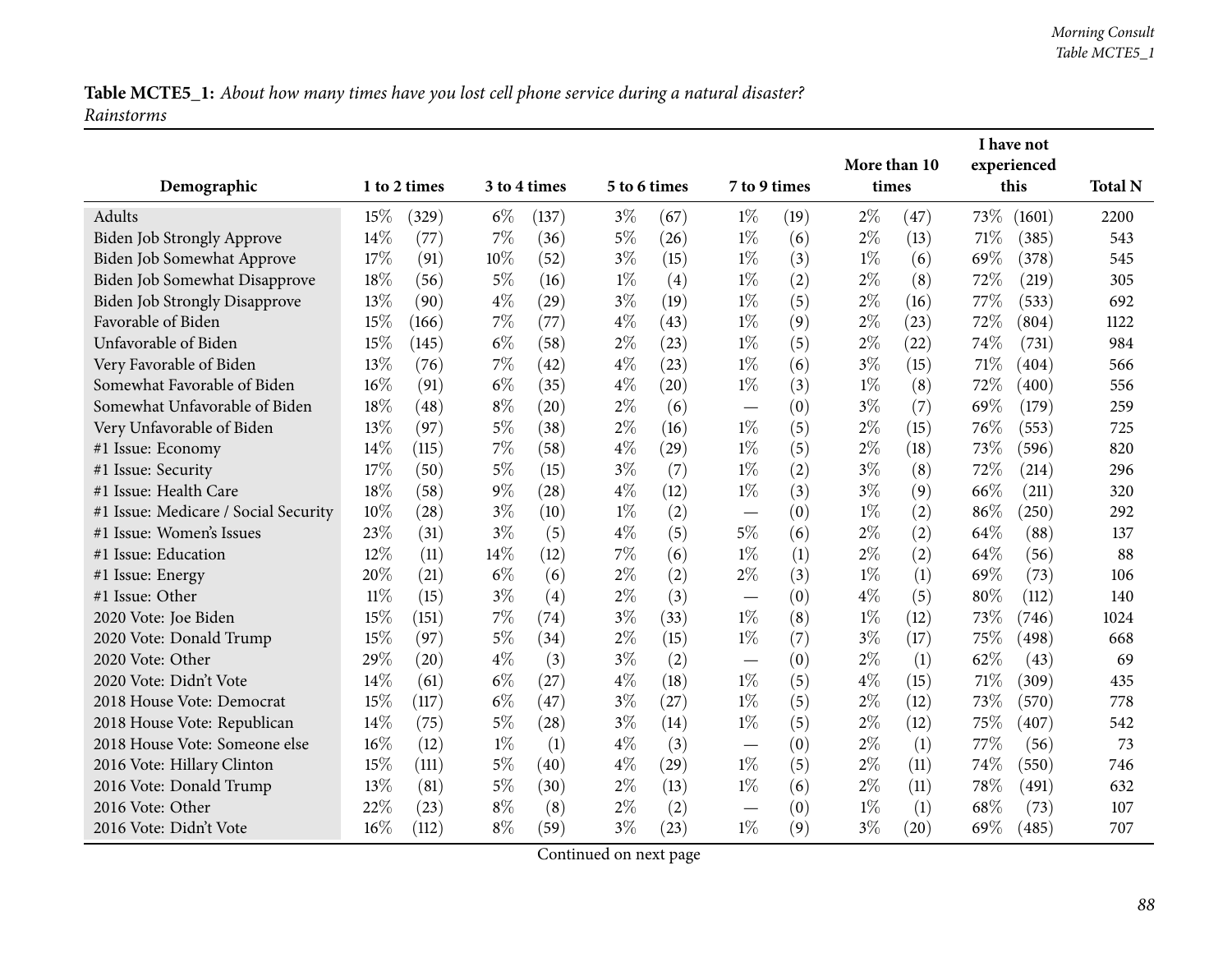|            | Table MCTE5_1: About how many times have you lost cell phone service during a natural disaster? |  |  |  |
|------------|-------------------------------------------------------------------------------------------------|--|--|--|
| Rainstorms |                                                                                                 |  |  |  |

| Demographic         | 1 to 2 times    | 3 to 4 times  | 5 to 6 times  | 7 to 9 times                           | More than 10<br>times   | I have not<br>experienced<br>this | <b>Total N</b> |
|---------------------|-----------------|---------------|---------------|----------------------------------------|-------------------------|-----------------------------------|----------------|
| Adults              | $15\%$<br>(329) | $6\%$<br>137  | $3\%$<br>(67) | $1\%$<br>(19)                          | $2\%$<br>$\frac{47}{ }$ | $73\%$<br>(1601)                  | 2200           |
| Voted in 2014: Yes  | $14\%$<br>(171) | $5\%$<br>(55) | $3\%$<br>(34) | $1\%$<br>(10)                          | $2\%$<br>(22)           | $75\%$<br>$\left(890\right)$      | 1182           |
| Voted in 2014: No   | $16\%$<br>(158) | $8\%$<br>(82) | $3\%$<br>(33) | $1\%$<br>(10)                          | $2\%$<br>(24)           | 70%<br>(711)                      | 1018           |
| 4-Region: Northeast | $15\%$<br>(58)  | $6\%$<br>(22) | $2\%$<br>(8)  | (2)<br>$\hspace{0.1mm}-\hspace{0.1mm}$ | $2\%$<br>(7             | $75\%$<br>(297)                   | 394            |
| 4-Region: Midwest   | $10\%$<br>(46)  | $5\%$<br>(24) | $3\%$<br>(12) | $2\%$<br>$\left( 7\right)$             | $2\%$<br>(11)           | 78\%<br>(361)                     | 462            |
| 4-Region: South     | $17\%$<br>(141) | $7\%$<br>(54) | $4\%$<br>(30) | $1\%$<br>(7)                           | $3\%$<br>(24)           | $69\%$<br>(569)                   | 824            |
| 4-Region: West      | $16\%$<br>(85)  | 7%<br>(37)    | $3\%$<br>(17) | $1\%$<br>$\left(3\right)$              | $1\%$<br>(5)            | $72\%$<br>(374)                   | 520            |

*Note:* Row proportions may total to larger than one-hundred percen<sup>t</sup> due to rounding. For more information visit [MorningConsultIntelligence.com](https://morningconsultintelligence.com).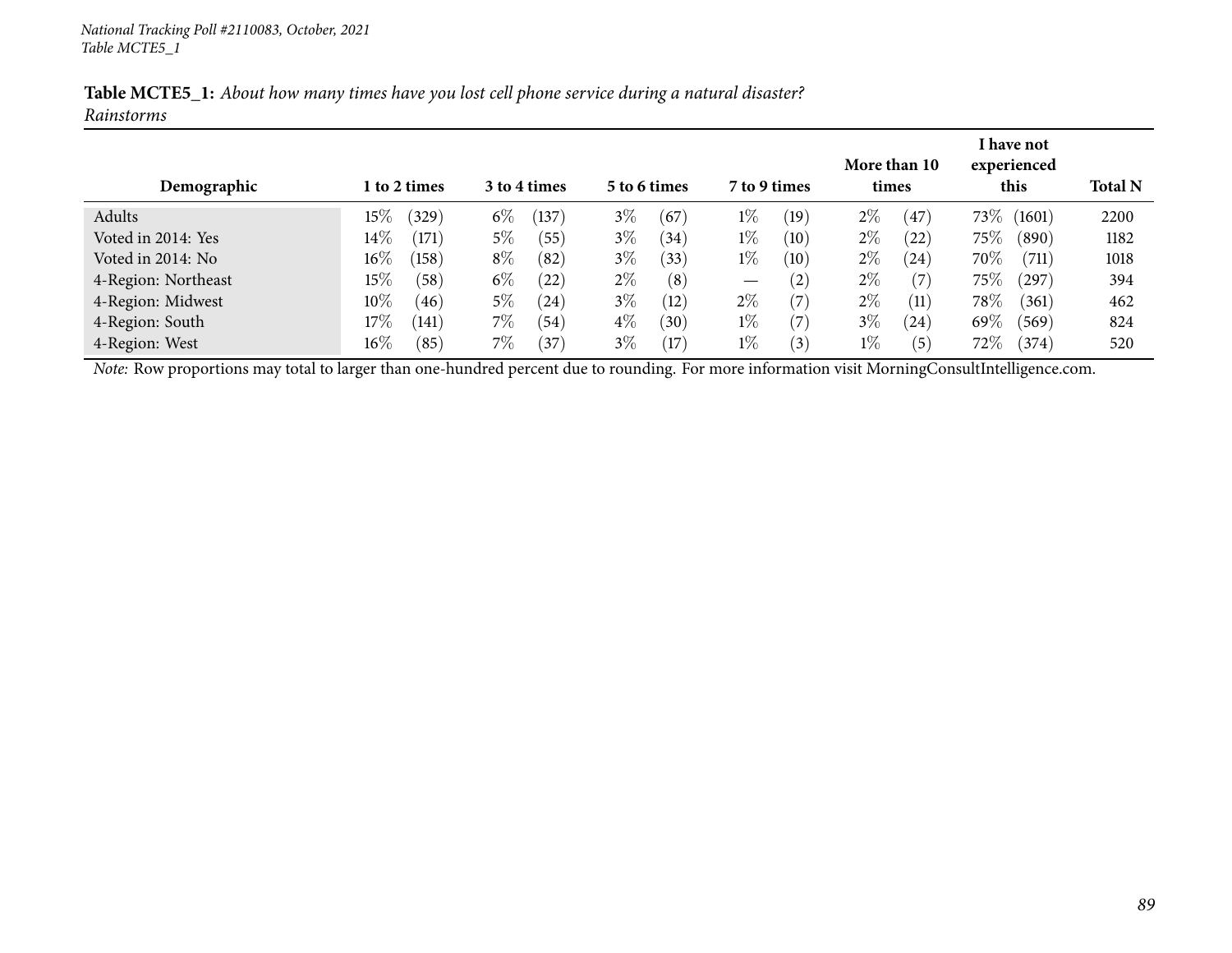|                          |        |              |              |       |                                   |              |                                   |      |       | More than 10      |      | I have not<br>experienced |                |
|--------------------------|--------|--------------|--------------|-------|-----------------------------------|--------------|-----------------------------------|------|-------|-------------------|------|---------------------------|----------------|
| Demographic              |        | 1 to 2 times | 3 to 4 times |       |                                   | 5 to 6 times | 7 to 9 times                      |      | times |                   |      | this                      | <b>Total N</b> |
| Adults                   | 15%    | (321)        | $5\%$        | (111) | $2\%$                             | (49)         | $1\%$                             | (16) | $2\%$ | (41)              | 76\% | (1663)                    | 2200           |
| Gender: Male             | 16%    | (167)        | 7%           | (72)  | $2\%$                             | (21)         | $1\%$                             | (8)  | $2\%$ | (22)              | 73%  | (773)                     | 1062           |
| Gender: Female           | 14\%   | (154)        | $3\%$        | (40)  | $2\%$                             | (28)         | $1\%$                             | (8)  | $2\%$ | (19)              | 78%  | (890)                     | 1138           |
| Age: 18-34               | 17%    | (109)        | 7%           | (48)  | $4\%$                             | (26)         | $1\%$                             | (7)  | $3\%$ | (19)              | 68\% | (446)                     | 655            |
| Age: 35-44               | 13%    | (48)         | $8\%$        | (29)  | $2\%$                             | (8)          | $2\%$                             | (5)  | $3\%$ | (11)              | 71%  | (255)                     | 358            |
| Age: 45-64               | 13%    | (101)        | $3\%$        | (26)  | $1\%$                             | (11)         |                                   | (2)  | $1\%$ | (9)               | 80%  | (603)                     | 751            |
| Age: 65+                 | 14%    | (62)         | $2\%$        | (8)   | $1\%$                             | (4)          |                                   | (1)  |       | (2)               | 82%  | (358)                     | 436            |
| GenZers: 1997-2012       | 17%    | (36)         | $6\%$        | (13)  | $5\%$                             | (10)         | $1\%$                             | (2)  | $2\%$ | (5)               | 68%  | (144)                     | 210            |
| Millennials: 1981-1996   | $16\%$ | (104)        | $8\%$        | (53)  | $3\%$                             | (22)         | $1\%$                             | (7)  | $3\%$ | (22)              | 69%  | (456)                     | 664            |
| GenXers: 1965-1980       | 12%    | (66)         | $5\%$        | (28)  | $2\%$                             | (9)          | $1\%$                             | (5)  | $1\%$ | (6)               | 78%  | (412)                     | 526            |
| Baby Boomers: 1946-1964  | 15%    | (108)        | $2\%$        | (15)  | $1\%$                             | (6)          | $\overbrace{\phantom{12322111}}$  | (2)  | $1\%$ | (8)               | 81%  | (579)                     | 717            |
| PID: Dem (no lean)       | 14%    | (127)        | $7\%$        | (59)  | $2\%$                             | (18)         | $1\%$                             | (10) | $2\%$ | (15)              | 74%  | (649)                     | 879            |
| PID: Ind (no lean)       | 14%    | (100)        | $4\%$        | (26)  | $1\%$                             | (8)          | $\overbrace{\phantom{123221111}}$ | (2)  | $2\%$ | (15)              | 79%  | (557)                     | 708            |
| PID: Rep (no lean)       | 15%    | (93)         | $4\%$        | (26)  | $4\%$                             | (23)         | $1\%$                             | (4)  | $2\%$ | (11)              | 74%  | (457)                     | 614            |
| PID/Gender: Dem Men      | 18%    | (79)         | 10%          | (44)  | $2\%$                             | (8)          | $1\%$                             | (5)  | $2\%$ | (8)               | 68%  | (305)                     | 449            |
| PID/Gender: Dem Women    | $11\%$ | (49)         | $3\%$        | (15)  | $2\%$                             | (10)         | $1\%$                             | (6)  | $2\%$ | (7)               | 80%  | (344)                     | 429            |
| PID/Gender: Ind Men      | 15%    | (51)         | $4\%$        | (15)  | $\overbrace{\phantom{123221111}}$ | (1)          |                                   | (1)  | $3\%$ | (10)              | 77\% | (258)                     | 337            |
| PID/Gender: Ind Women    | 13%    | (49)         | $3\%$        | (11)  | $2\%$                             | (7)          |                                   | (1)  | $1\%$ | $\left( 4\right)$ | 81%  | (299)                     | 370            |
| PID/Gender: Rep Men      | 13%    | (37)         | $5\%$        | (13)  | $4\%$                             | (12)         | $1\%$                             | (1)  | $1\%$ | (4)               | 76%  | (209)                     | 276            |
| PID/Gender: Rep Women    | 17%    | (56)         | $4\%$        | (14)  | $3\%$                             | (11)         | $1\%$                             | (2)  | $2\%$ | (7)               | 73%  | (248)                     | 338            |
| Ideo: Liberal (1-3)      | 14%    | (91)         | $6\%$        | (37)  | $3\%$                             | (17)         | $1\%$                             | (5)  | $3\%$ | (16)              | 74%  | (471)                     | 637            |
| Ideo: Moderate (4)       | 15%    | (110)        | $4\%$        | (28)  | $2\%$                             | (14)         | $1\%$                             | (6)  | $1\%$ | (9)               | 77\% | (555)                     | 721            |
| Ideo: Conservative (5-7) | 14%    | (94)         | $6\%$        | (40)  | $3\%$                             | (17)         | $1\%$                             | (4)  | $2\%$ | (16)              | 75%  | (505)                     | 676            |
| Educ: < College          | 15%    | (221)        | $4\%$        | (67)  | $2\%$                             | (28)         |                                   | (6)  | $2\%$ | (28)              | 77\% | (1162)                    | 1512           |
| Educ: Bachelors degree   | 16%    | (71)         | $6\%$        | (28)  | $3\%$                             | (11)         | $1\%$                             | (7)  | $1\%$ | (6)               | 72%  | (321)                     | 444            |
| Educ: Post-grad          | 12%    | (29)         | $6\%$        | (16)  | $4\%$                             | (10)         | $1\%$                             | (3)  | $3\%$ | (7)               | 74%  | (180)                     | 244            |
| Income: Under 50k        | 15%    | (186)        | $5\%$        | (59)  | $2\%$                             | (32)         | $1\%$                             | (8)  | $2\%$ | (23)              | 76%  | (966)                     | 1274           |
| Income: 50k-100k         | 14%    | (87)         | $4\%$        | (26)  | $2\%$                             | (10)         | $1\%$                             | (5)  | $2\%$ | (13)              | 77\% | (483)                     | 623            |
| Income: 100k+            | 16%    | (48)         | $9\%$        | (27)  | $2\%$                             | (7)          | $1\%$                             | (3)  | $2\%$ | (5)               | 70%  | (213)                     | 303            |
| Ethnicity: White         | 14%    | (239)        | $5\%$        | (79)  | $2\%$                             | (41)         | $1\%$                             | (14) | $2\%$ | (33)              | 76\% | (1316)                    | 1722           |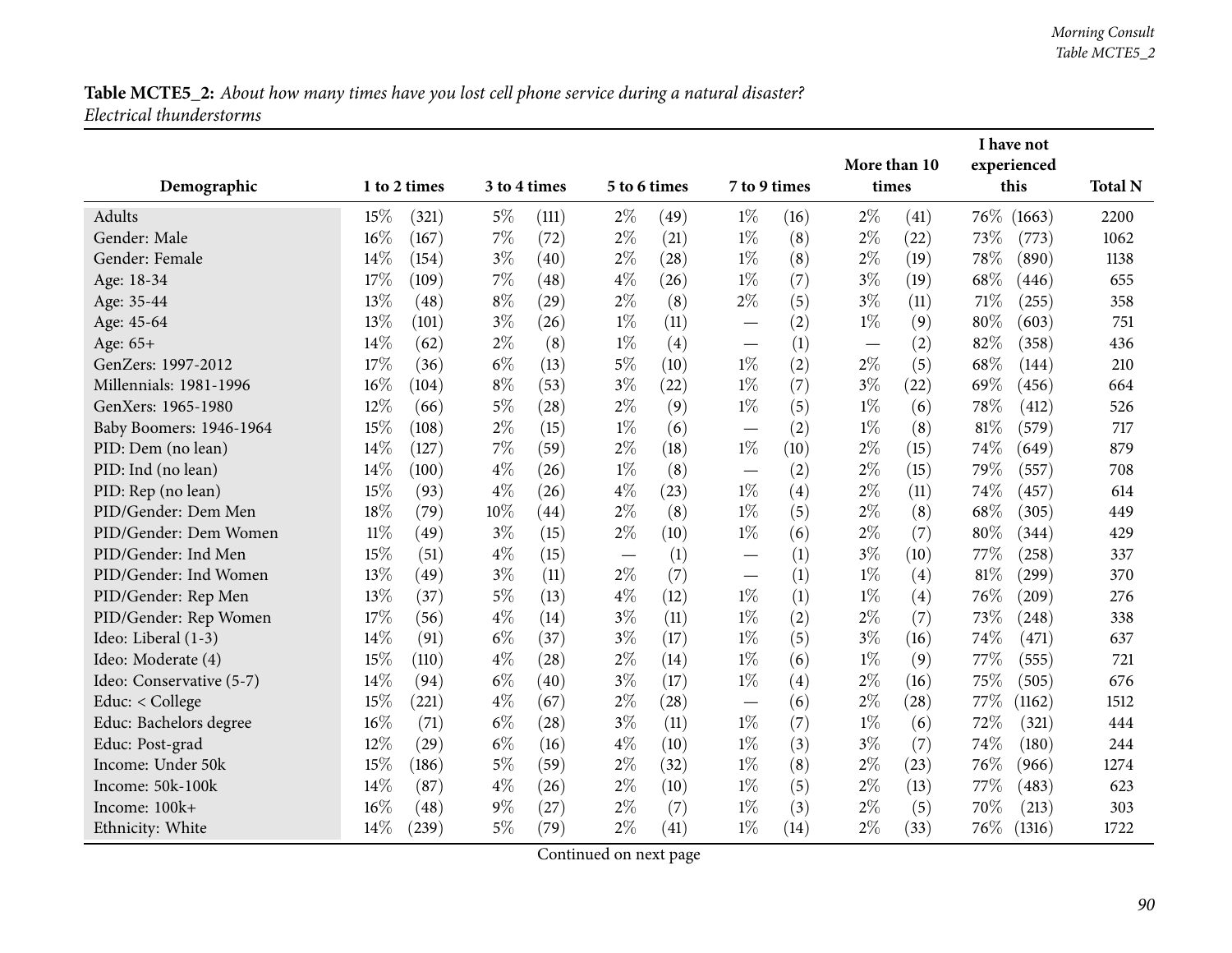|                                   |        |              |              |                    |              |      |                               |      | More than 10             |           |      | I have not          |                |
|-----------------------------------|--------|--------------|--------------|--------------------|--------------|------|-------------------------------|------|--------------------------|-----------|------|---------------------|----------------|
|                                   |        |              | 3 to 4 times |                    | 5 to 6 times |      | 7 to 9 times                  |      |                          |           |      | experienced<br>this |                |
| Demographic                       |        | 1 to 2 times |              |                    |              |      |                               |      |                          | times     |      |                     | <b>Total N</b> |
| Adults                            | 15%    | (321)        | 5%           | (111)              | $2\%$        | (49) | $1\%$                         | (16) | $2\%$                    | (41)      |      | 76\% (1663)         | 2200           |
| Ethnicity: Hispanic               | 19%    | (67)         | $9\%$        | (33)               | $3\%$        | (11) |                               | (0)  | $3\%$                    | (11)      | 65%  | (227)               | 349            |
| Ethnicity: Black                  | $21\%$ | (56)         | $6\%$        | (16)               | $1\%$        | (3)  |                               | (1)  | $2\%$                    | (6)       | 70%  | (192)               | 274            |
| Ethnicity: Other                  | 12%    | (25)         | $8\%$        | (16)               | $2\%$        | (5)  | $1\%$                         | (1)  | $1\%$                    | (2)       | 76%  | (155)               | 204            |
| All Christian                     | 15%    | (147)        | $6\%$        | (55)               | $2\%$        | (20) | $\overbrace{\phantom{12333}}$ | (3)  | $2\%$                    | (17)      | 75%  | (736)               | 977            |
| All Non-Christian                 | 13%    | (15)         | $9\%$        | (11)               | $6\%$        | (7)  | $3\%$                         | (4)  | $3\%$                    | (3)       | 66%  | (78)                | 119            |
| Atheist                           | 12%    | (12)         | $4\%$        | (3)                | $1\%$        | (1)  | $2\%$                         | (2)  | $3\%$                    | (3)       | 79%  | (76)                | 97             |
| Agnostic/Nothing in particular    | 14%    | (90)         | $3\%$        | (21)               | $1\%$        | (9)  | $1\%$                         | (4)  | $2\%$                    | (12)      | 78%  | (498)               | 635            |
| Something Else                    | 15%    | (57)         | $6\%$        | (21)               | $3\%$        | (11) | $1\%$                         | (3)  | $2\%$                    | (6)       | 74%  | (274)               | 371            |
| Religious Non-Protestant/Catholic | 14\%   | (19)         | $8\%$        | (11)               | $5\%$        | (7)  | $3\%$                         | (4)  | $2\%$                    | (3)       | 68\% | (93)                | 137            |
| Evangelical                       | 17%    | (95)         | $8\%$        | (46)               | $3\%$        | (15) | $1\%$                         | (4)  | $3\%$                    | (14)      | 69%  | (394)               | 569            |
| Non-Evangelical                   | 13%    | (99)         | $4\%$        | (30)               | $2\%$        | (15) |                               | (1)  | $1\%$                    | (8)       | 79%  | (593)               | 747            |
| Community: Urban                  | 15%    | (99)         | 7%           | $\left( 44\right)$ | $3\%$        | (17) | $1\%$                         | (8)  | $2\%$                    | (14)      | 72%  | (474)               | 656            |
| Community: Suburban               | 14%    | (139)        | $5\%$        | (45)               | $2\%$        | (19) | $1\%$                         | (5)  | $1\%$                    | (15)      | 78%  | (776)               | 998            |
| Community: Rural                  | 15%    | (83)         | $4\%$        | (22)               | $2\%$        | (13) | $1\%$                         | (3)  | $2\%$                    | (12)      | 76%  | (412)               | 546            |
| Employ: Private Sector            | 14%    | (95)         | $8\%$        | (55)               | $2\%$        | (16) | $1\%$                         | (6)  | $2\%$                    | (16)      | 73%  | (495)               | 682            |
| <b>Employ: Government</b>         | 18%    | (20)         | $2\%$        | (3)                | $5\%$        | (5)  | $1\%$                         | (1)  | $5\%$                    | (6)       | 69%  | (78)                | 114            |
| Employ: Self-Employed             | 22%    | (46)         | 7%           | (14)               | $3\%$        | (7)  | $1\%$                         | (3)  | $1\%$                    | (2)       | 66%  | (140)               | 211            |
| Employ: Homemaker                 | 5%     | (8)          | $2\%$        | (4)                | $4\%$        | (6)  | $1\%$                         | (2)  | $3\%$                    | (4)       | 86%  | (143)               | 167            |
| Employ: Student                   | 18%    | (13)         | $4\%$        | (3)                | $2\%$        | (2)  | $2\%$                         | (1)  | $6\%$                    | (4)       | 68%  | (50)                | 74             |
| Employ: Retired                   | 13%    | (66)         | $3\%$        | (13)               |              | (1)  | $\overline{\phantom{0}}$      | (1)  | $1\%$                    | (4)       | 83%  | (405)               | 491            |
| Employ: Unemployed                | 17%    | (49)         | $4\%$        | (13)               | $3\%$        | (8)  |                               | (0)  | $1\%$                    | (4)       | 75%  | (222)               | 297            |
| Employ: Other                     | 14%    | (24)         | $5\%$        | (7)                | $2\%$        | (4)  |                               | (1)  | $\overline{\phantom{0}}$ | (1)       | 78%  | (129)               | 165            |
| Military HH: Yes                  | 15%    | (49)         | $1\%$        | (3)                | $2\%$        | (8)  | $1\%$                         | (2)  | $1\%$                    | (3)       | 79%  | (251)               | 316            |
| Military HH: No                   | 14\%   | (272)        | $6\%$        | (108)              | $2\%$        | (41) | $1\%$                         | (14) | $2\%$                    | (38)      | 75%  | (1411)              | 1884           |
| RD/WT: Right Direction            | 16%    | (150)        | $6\%$        | (58)               | $3\%$        | (25) | $1\%$                         | (7)  | $2\%$                    | (17)      | 72%  | (664)               | 921            |
| RD/WT: Wrong Track                | 13%    | (171)        | $4\%$        | (53)               | $2\%$        | (23) | $1\%$                         | (9)  | $2\%$                    | $^{(24)}$ | 78%  | (998)               | 1279           |
| Biden Job Approve                 | 16%    | (170)        | $6\%$        | (62)               | $2\%$        | (25) | $1\%$                         | (9)  | $3\%$                    | (27)      | 73%  | (793)               | 1088           |
| Biden Job Disapprove              | 13%    | (133)        | $5\%$        | (48)               | $2\%$        | (20) | $1\%$                         | (7)  | $1\%$                    | (12)      | 78\% | (776)               | 997            |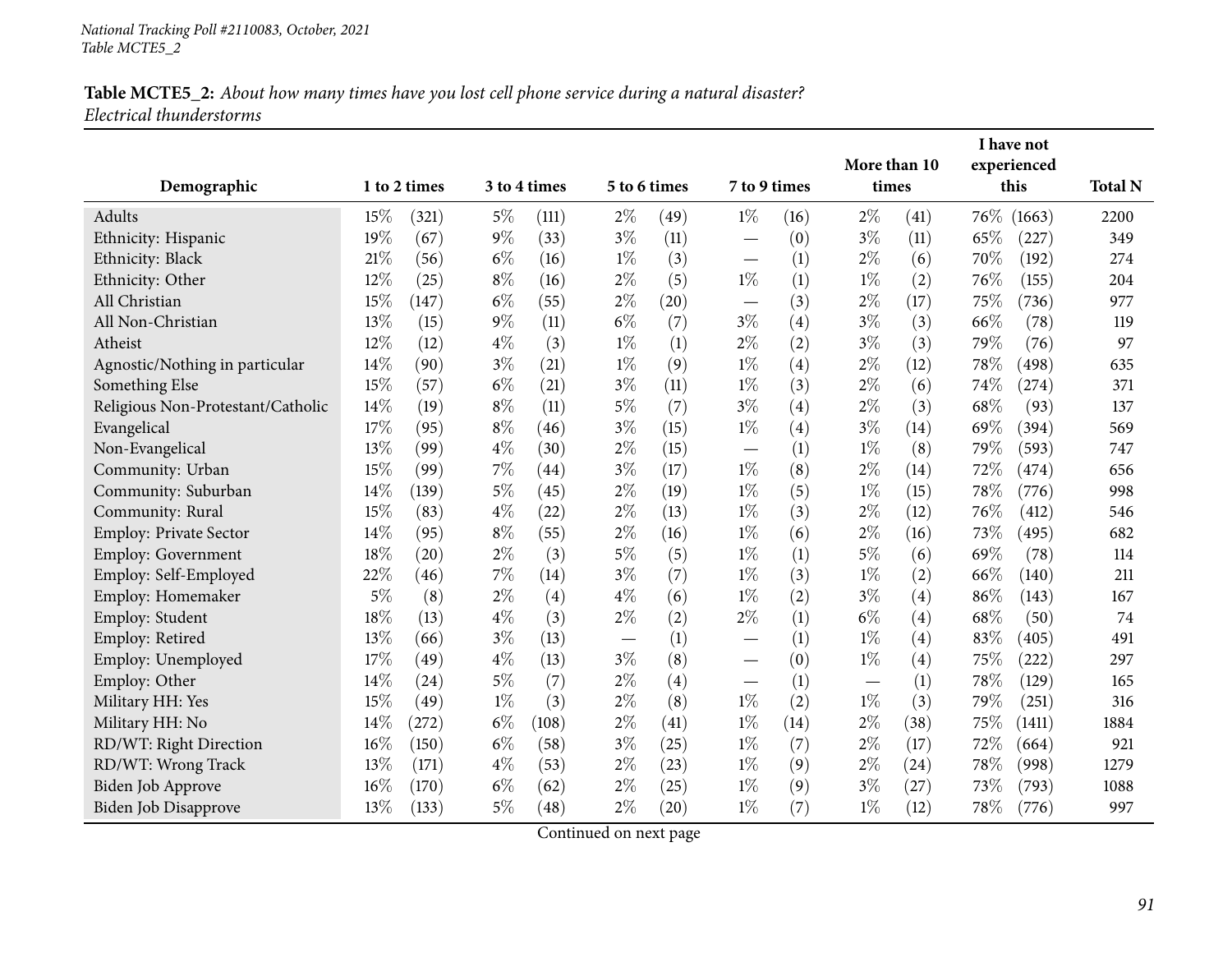|                                      |        |              |       |              |       |              |                                   |      | I have not                    |                  |        |             |                |
|--------------------------------------|--------|--------------|-------|--------------|-------|--------------|-----------------------------------|------|-------------------------------|------------------|--------|-------------|----------------|
|                                      |        |              |       |              |       |              |                                   |      | More than 10                  |                  |        | experienced |                |
| Demographic                          |        | 1 to 2 times |       | 3 to 4 times |       | 5 to 6 times | 7 to 9 times                      |      | times                         |                  |        | this        | <b>Total N</b> |
| Adults                               | 15%    | (321)        | $5\%$ | (111)        | $2\%$ | (49)         | $1\%$                             | (16) | $2\%$                         | (41)             | $76\%$ | (1663)      | 2200           |
| <b>Biden Job Strongly Approve</b>    | $12\%$ | (64)         | $8\%$ | (43)         | $3\%$ | (19)         | $1\%$                             | (8)  | $3\%$                         | (18)             | 72%    | (392)       | 543            |
| Biden Job Somewhat Approve           | 20%    | (107)        | $4\%$ | (19)         | $1\%$ | (7)          |                                   | (1)  | $2\%$                         | (10)             | 74\%   | (401)       | 545            |
| Biden Job Somewhat Disapprove        | 13%    | (41)         | $6\%$ | (18)         | $2\%$ | (5)          | $\overbrace{\phantom{123221111}}$ | (1)  | $1\%$                         | (2)              | 78\%   | (238)       | 305            |
| <b>Biden Job Strongly Disapprove</b> | 13%    | (93)         | $4\%$ | (30)         | $2\%$ | (15)         | $1\%$                             | (6)  | $1\%$                         | (10)             | 78\%   | (538)       | 692            |
| Favorable of Biden                   | 15%    | (170)        | $6\%$ | (67)         | $2\%$ | (25)         | $1\%$                             | (10) | $2\%$                         | (21)             | 74%    | (830)       | 1122           |
| Unfavorable of Biden                 | 14%    | (138)        | $4\%$ | (41)         | $2\%$ | (21)         | $1\%$                             | (6)  | $2\%$                         | (18)             | 77%    | (760)       | 984            |
| Very Favorable of Biden              | 15%    | (86)         | 7%    | (39)         | $3\%$ | (15)         | $1\%$                             | (8)  | $2\%$                         | (14)             | 71%    | (404)       | 566            |
| Somewhat Favorable of Biden          | 15%    | (84)         | $5\%$ | (28)         | $2\%$ | (10)         |                                   | (1)  | $1\%$                         | (7)              | 77\%   | (426)       | 556            |
| Somewhat Unfavorable of Biden        | 16%    | (41)         | $3\%$ | (8)          | $3\%$ | (8)          | $1\%$                             | (2)  | $2\%$                         | (6)              | 75%    | (194)       | 259            |
| Very Unfavorable of Biden            | 13%    | (98)         | 5%    | (33)         | $2\%$ | (13)         | $1\%$                             | (4)  | $2\%$                         | (12)             | 78%    | (566)       | 725            |
| #1 Issue: Economy                    | 14\%   | (114)        | 5%    | (39)         | $3\%$ | (21)         | $1\%$                             | (5)  | $2\%$                         | (16)             | 76\%   | (626)       | 820            |
| #1 Issue: Security                   | 19%    | (55)         | $6\%$ | (17)         | $2\%$ | (6)          | $1\%$                             | (3)  | $1\%$                         | (4)              | 71\%   | (211)       | 296            |
| #1 Issue: Health Care                | 14%    | (46)         | $6\%$ | (19)         | $3\%$ | (10)         | $1\%$                             | (3)  | $3\%$                         | (9)              | 73%    | (234)       | 320            |
| #1 Issue: Medicare / Social Security | 13%    | (38)         | $4\%$ | (12)         | $1\%$ | (2)          |                                   | (0)  | $\overbrace{\phantom{13333}}$ | (1)              | 82%    | (240)       | 292            |
| #1 Issue: Women's Issues             | 20%    | (27)         | $3\%$ | (4)          | $2\%$ | (3)          | $2\%$                             | (3)  | $3\%$                         | (3)              | 71%    | (97)        | 137            |
| #1 Issue: Education                  | 13%    | (11)         | 10%   | (9)          | $6\%$ | (5)          | $2\%$                             | (1)  | $3\%$                         | (2)              | 67%    | (59)        | 88             |
| #1 Issue: Energy                     | 14%    | (15)         | $5\%$ | (6)          | $1\%$ | (1)          |                                   | (0)  | $2\%$                         | (2)              | 77%    | (82)        | 106            |
| #1 Issue: Other                      | 10%    | (14)         | $4\%$ | (6)          | $1\%$ | (1)          | $\overline{\phantom{0}}$          | (0)  | $3\%$                         | (4)              | 82%    | (114)       | 140            |
| 2020 Vote: Joe Biden                 | 15%    | (156)        | $6\%$ | (64)         | $2\%$ | (20)         | $1\%$                             | (9)  | $2\%$                         | (20)             | 74%    | (756)       | 1024           |
| 2020 Vote: Donald Trump              | 13%    | (86)         | $4\%$ | (26)         | $2\%$ | (15)         | $1\%$                             | (4)  | $2\%$                         | (15)             | 78%    | (522)       | 668            |
| 2020 Vote: Other                     | 21%    | (15)         | $4\%$ | (3)          | $2\%$ | (1)          |                                   | (0)  | $1\%$                         | $\left(1\right)$ | 72%    | (50)        | 69             |
| 2020 Vote: Didn't Vote               | 14%    | (62)         | $4\%$ | (18)         | $3\%$ | (13)         | $1\%$                             | (3)  | $1\%$                         | (5)              | 76%    | (332)       | 435            |
| 2018 House Vote: Democrat            | 15%    | (114)        | 7%    | (55)         | $2\%$ | (15)         | $1\%$                             | (5)  | $3\%$                         | (20)             | 73%    | (569)       | 778            |
| 2018 House Vote: Republican          | 14%    | (76)         | $4\%$ | (24)         | $3\%$ | (18)         | $1\%$                             | (3)  | $3\%$                         | (14)             | 75%    | (407)       | 542            |
| 2018 House Vote: Someone else        | 7%     | (5)          | $1\%$ | (1)          |       | (0)          |                                   | (0)  | $1\%$                         | (1)              | 90%    | (66)        | 73             |
| 2016 Vote: Hillary Clinton           | 15%    | (110)        | 7%    | (51)         | $2\%$ | (16)         | $1\%$                             | (5)  | $2\%$                         | (16)             | 74\%   | (549)       | 746            |
| 2016 Vote: Donald Trump              | 13%    | (84)         | 5%    | (30)         | $2\%$ | (11)         | $1\%$                             | (4)  | $2\%$                         | (10)             | 78%    | (492)       | 632            |
| 2016 Vote: Other                     | 14%    | (15)         | $2\%$ | (2)          | $1\%$ | (1)          |                                   | (0)  | $4\%$                         | (4)              | 78%    | (84)        | 107            |
| 2016 Vote: Didn't Vote               | 16%    | (110)        | $4\%$ | (28)         | $3\%$ | (21)         | $1\%$                             | (7)  | $1\%$                         | (6)              | 76\%   | (535)       | 707            |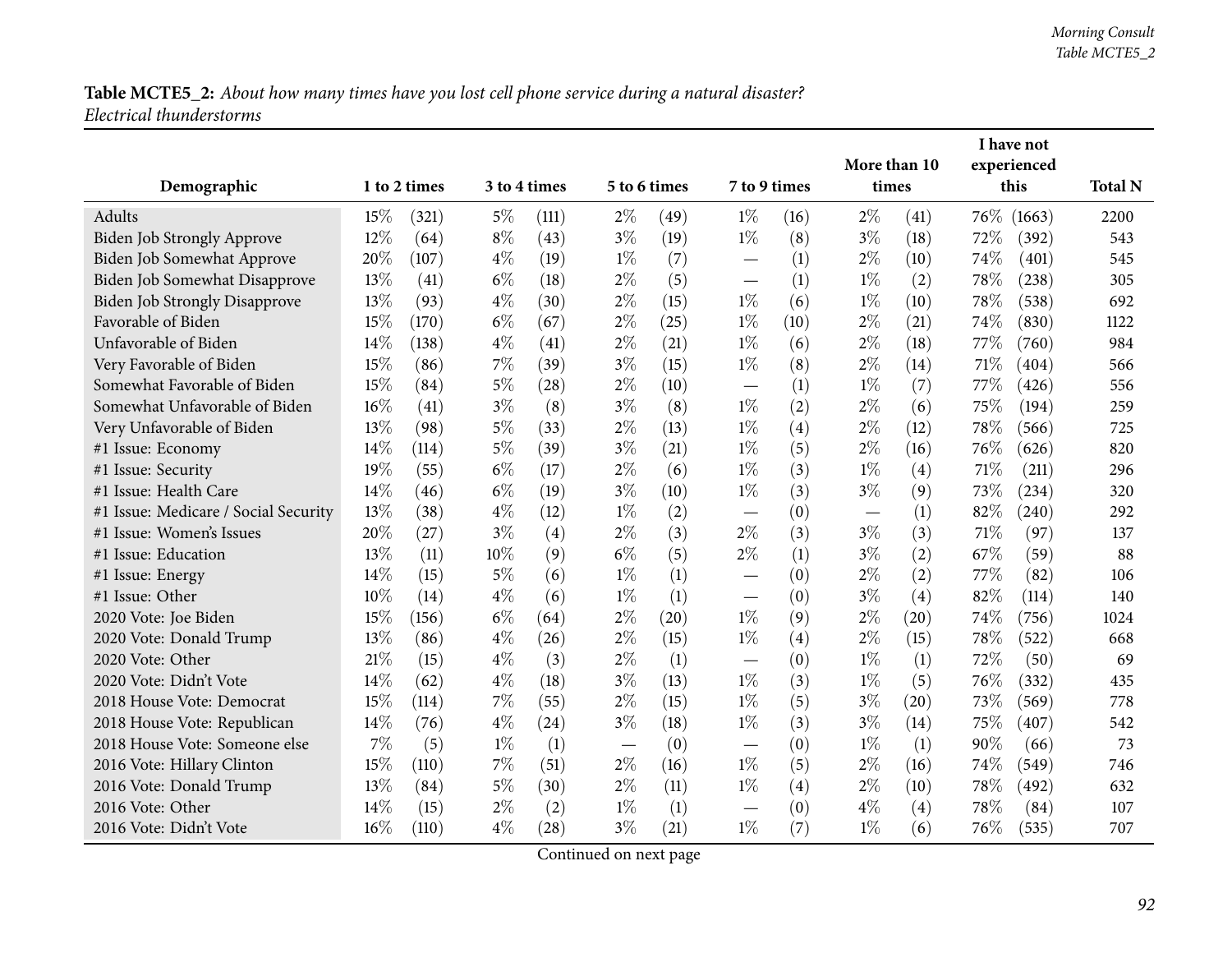| Demographic                                                                                                                                    |        | l to 2 times |       | 3 to 4 times |       | 5 to 6 times      | 7 to 9 times      |      | More than 10<br>times |      |        | I have not<br>experienced<br>this | <b>Total N</b> |
|------------------------------------------------------------------------------------------------------------------------------------------------|--------|--------------|-------|--------------|-------|-------------------|-------------------|------|-----------------------|------|--------|-----------------------------------|----------------|
| Adults                                                                                                                                         | $15\%$ | (321)        | $5\%$ | (111)        | $2\%$ | (49)              | $1\%$             | (16) | $2\%$                 | (41) |        | 76\% (1663)                       | 2200           |
| Voted in 2014: Yes                                                                                                                             | $14\%$ | (161)        | $6\%$ | (69)         | $2\%$ | $\left(23\right)$ | $1\%$             | (8)  | $2\%$                 | (28) | $76\%$ | (893)                             | 1182           |
| Voted in 2014: No                                                                                                                              | $16\%$ | (159)        | $4\%$ | $^{(42)}$    | $3\%$ | $^{'}26$          | $1\%$             | (8)  | $1\%$                 | (13) | $76\%$ | (770)                             | 1018           |
| 4-Region: Northeast                                                                                                                            | $14\%$ | (54)         | $4\%$ | (17)         | $1\%$ | (5)               | $\hspace{0.05cm}$ | (2)  | $2\%$                 | (9)  | $78\%$ | (307)                             | 394            |
| 4-Region: Midwest                                                                                                                              | $13\%$ | (58)         | $3\%$ | (15)         | $2\%$ | (10)              | $1\%$             | (7)  | $1\%$                 | (3)  | $80\%$ | (369)                             | 462            |
| 4-Region: South                                                                                                                                | $18\%$ | (145)        | $6\%$ | (50)         | $3\%$ | (21)              | $1\%$             | (6)  | $2\%$                 | (15) | 71%    | (588)                             | 824            |
| 4-Region: West                                                                                                                                 | $12\%$ | (64)         | $5\%$ | (29)         | $2\%$ | (13)              | $\hspace{0.05cm}$ | (2)  | $3\%$                 | (14) | 77%    | (399)                             | 520            |
| Note: Row proportions may total to larger than one-hundred percent due to rounding. For more information visit MorningConsultIntelligence.com. |        |              |       |              |       |                   |                   |      |                       |      |        |                                   |                |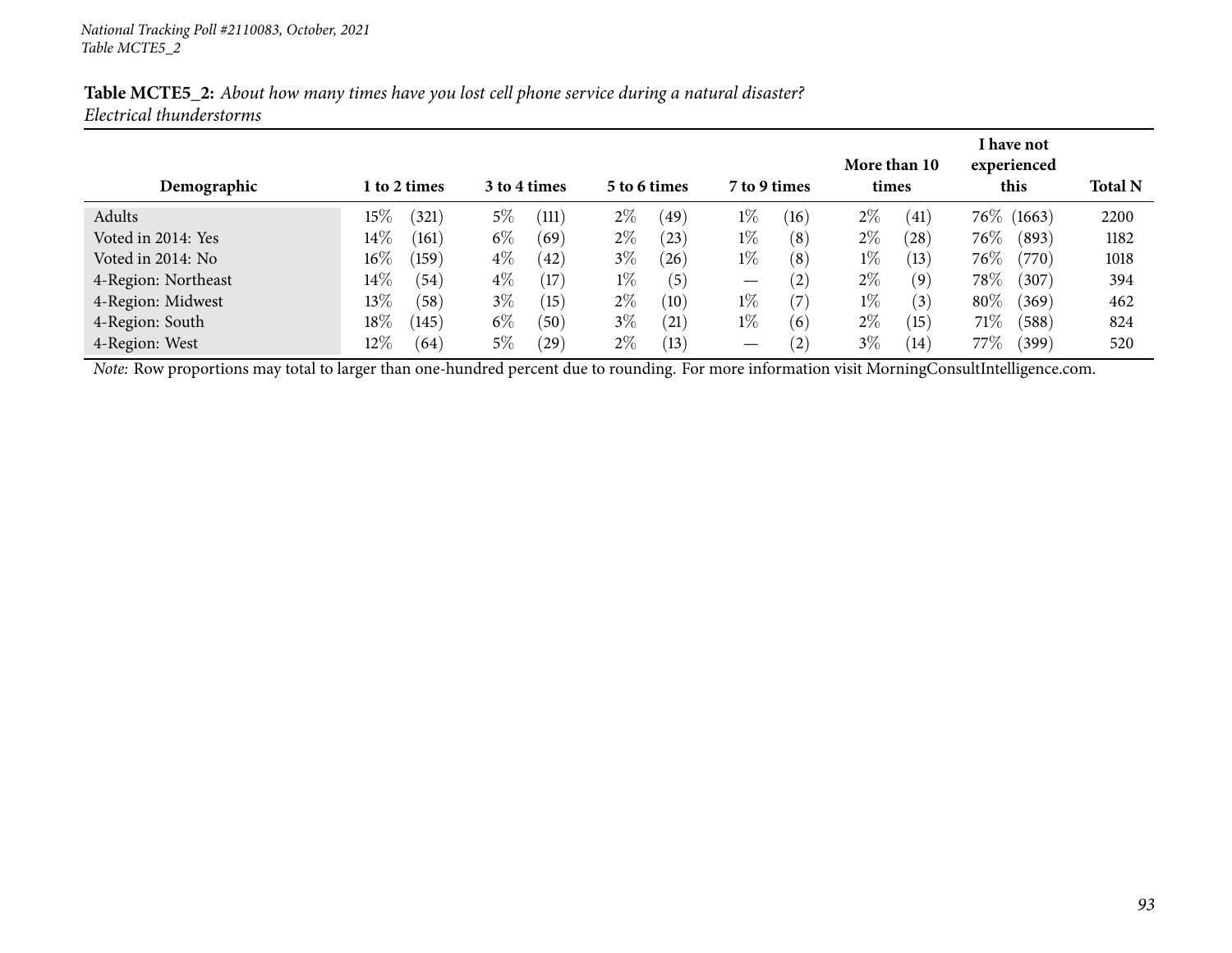Table MCTE5\_3: About how many times have you lost cell phone service during a natural disaster? *Tornadoes*

|                          |       |              |       |              |                               |      |                                   |      | More than 10 |      |        | I have not<br>experienced |                |
|--------------------------|-------|--------------|-------|--------------|-------------------------------|------|-----------------------------------|------|--------------|------|--------|---------------------------|----------------|
| Demographic              |       | 1 to 2 times |       | 3 to 4 times | 5 to 6 times                  |      | 7 to 9 times                      |      | times        |      |        | this                      | <b>Total N</b> |
| Adults                   | $5\%$ | (120)        | $3\%$ | (69)         | $2\%$                         | (37) | $1\%$                             | (14) | $1\%$        | (23) |        | 88\% (1936)               | 2200           |
| Gender: Male             | $5\%$ | (50)         | $5\%$ | (51)         | $2\%$                         | (24) | $1\%$                             | (9)  | $1\%$        | (10) | 86%    | (917)                     | 1062           |
| Gender: Female           | $6\%$ | (70)         | $2\%$ | (18)         | $1\%$                         | (13) | $\overline{\phantom{0}}$          | (5)  | $1\%$        | (13) | 89%    | (1019)                    | 1138           |
| Age: 18-34               | $8\%$ | (52)         | $5\%$ | (36)         | $4\%$                         | (26) | $1\%$                             | (6)  | $2\%$        | (11) | 80%    | (526)                     | 655            |
| Age: 35-44               | $5\%$ | (18)         | 7%    | (26)         | $2\%$                         | (5)  | $2\%$                             | (7)  | $1\%$        | (5)  | 83%    | (296)                     | 358            |
| Age: 45-64               | $5\%$ | (39)         | $1\%$ | (6)          | $1\%$                         | (6)  |                                   | (1)  | $1\%$        | (8)  | 92%    | (692)                     | 751            |
| Age: 65+                 | $3\%$ | (11)         |       | (2)          |                               | (0)  |                                   | (0)  | —            | (0)  | 97%    | (423)                     | 436            |
| GenZers: 1997-2012       | 10%   | (20)         | $2\%$ | (5)          | $2\%$                         | (5)  | $1\%$                             | (1)  | $2\%$        | (4)  | 83%    | (175)                     | 210            |
| Millennials: 1981-1996   | 7%    | (45)         | 7%    | (48)         | $4\%$                         | (26) | $1\%$                             | (9)  | $2\%$        | (11) | 79%    | (525)                     | 664            |
| GenXers: 1965-1980       | $5\%$ | (26)         | $2\%$ | (11)         | $1\%$                         | (7)  | $1\%$                             | (3)  | $1\%$        | (4)  | 90%    | (475)                     | 526            |
| Baby Boomers: 1946-1964  | $4\%$ | (28)         | $1\%$ | (6)          | $\overline{\phantom{m}}$      | (0)  | $\overbrace{\phantom{13333}}$     | (1)  | $1\%$        | (4)  | 95%    | (679)                     | 717            |
| PID: Dem (no lean)       | $5\%$ | (42)         | $4\%$ | (39)         | $2\%$                         | (21) | $1\%$                             | (11) | $1\%$        | (7)  | 86%    | (758)                     | 879            |
| PID: Ind (no lean)       | $6\%$ | (45)         | $2\%$ | (17)         | $1\%$                         | (4)  |                                   | (2)  | $1\%$        | (9)  | 89%    | (630)                     | 708            |
| PID: Rep (no lean)       | $5\%$ | (33)         | $2\%$ | (13)         | $2\%$                         | (12) | $\overline{\phantom{0}}$          | (1)  | $1\%$        | (7)  | 89%    | (548)                     | 614            |
| PID/Gender: Dem Men      | $4\%$ | (20)         | $7\%$ | (31)         | $3\%$                         | (14) | $2\%$                             | (7)  | $1\%$        | (3)  | 83%    | (374)                     | 449            |
| PID/Gender: Dem Women    | $5\%$ | (22)         | $2\%$ | (8)          | $2\%$                         | (7)  | $1\%$                             | (4)  | $1\%$        | (5)  | 89%    | (383)                     | 429            |
| PID/Gender: Ind Men      | $6\%$ | (19)         | $4\%$ | (12)         | $1\%$                         | (4)  | $\overbrace{\phantom{123221111}}$ | (1)  | $2\%$        | (5)  | 87%    | (295)                     | 337            |
| PID/Gender: Ind Women    | 7%    | (26)         | $1\%$ | (4)          | $\overbrace{\phantom{aaaaa}}$ | (0)  |                                   | (1)  | $1\%$        | (4)  | 91\%   | (335)                     | 370            |
| PID/Gender: Rep Men      | $4\%$ | (11)         | $3\%$ | (7)          | $2\%$                         | (6)  | $\overline{\phantom{0}}$          | (1)  | $1\%$        | (2)  | 90%    | (249)                     | 276            |
| PID/Gender: Rep Women    | 7%    | (22)         | $2\%$ | (6)          | $2\%$                         | (6)  |                                   | (0)  | $1\%$        | (4)  | 89%    | (300)                     | 338            |
| Ideo: Liberal (1-3)      | $6\%$ | (38)         | $4\%$ | (25)         | $2\%$                         | (11) | $1\%$                             | (8)  | $1\%$        | (9)  | 86%    | (547)                     | 637            |
| Ideo: Moderate (4)       | $6\%$ | (41)         | $2\%$ | (17)         | $1\%$                         | (11) |                                   | (1)  | $1\%$        | (4)  | 90%    | (648)                     | 721            |
| Ideo: Conservative (5-7) | $5\%$ | (31)         | $4\%$ | (24)         | $2\%$                         | (14) | $1\%$                             | (4)  | $1\%$        | (8)  | 88%    | (595)                     | 676            |
| Educ: < College          | $6\%$ | (84)         | $3\%$ | (41)         | $1\%$                         | (22) | $\overline{\phantom{0}}$          | (2)  | $1\%$        | (16) | 89\%   | (1346)                    | 1512           |
| Educ: Bachelors degree   | 7%    | (29)         | $4\%$ | (19)         | $2\%$                         | (9)  | $1\%$                             | (6)  | $1\%$        | (4)  | 85%    | (376)                     | 444            |
| Educ: Post-grad          | $3\%$ | (7)          | $4\%$ | (9)          | $3\%$                         | (7)  | $2\%$                             | (5)  | $1\%$        | (3)  | 88%    | (214)                     | 244            |
| Income: Under 50k        | $6\%$ | (73)         | $3\%$ | (38)         | $2\%$                         | (21) | $\overline{\phantom{0}}$          | (6)  | $1\%$        | (13) | 88\%   | (1122)                    | 1274           |
| Income: 50k-100k         | $4\%$ | (27)         | $3\%$ | (16)         | $1\%$                         | (7)  | $1\%$                             | (5)  | $1\%$        | (7)  | 90%    | (562)                     | 623            |
| Income: 100k+            | 7%    | (20)         | $5\%$ | (15)         | $3\%$                         | (9)  | $1\%$                             | (3)  | $1\%$        | (3)  | 83%    | (252)                     | 303            |
| Ethnicity: White         | $5\%$ | (86)         | $2\%$ | (43)         | $2\%$                         | (33) | $1\%$                             | (12) | $1\%$        | (22) | $89\%$ | (1526)                    | 1722           |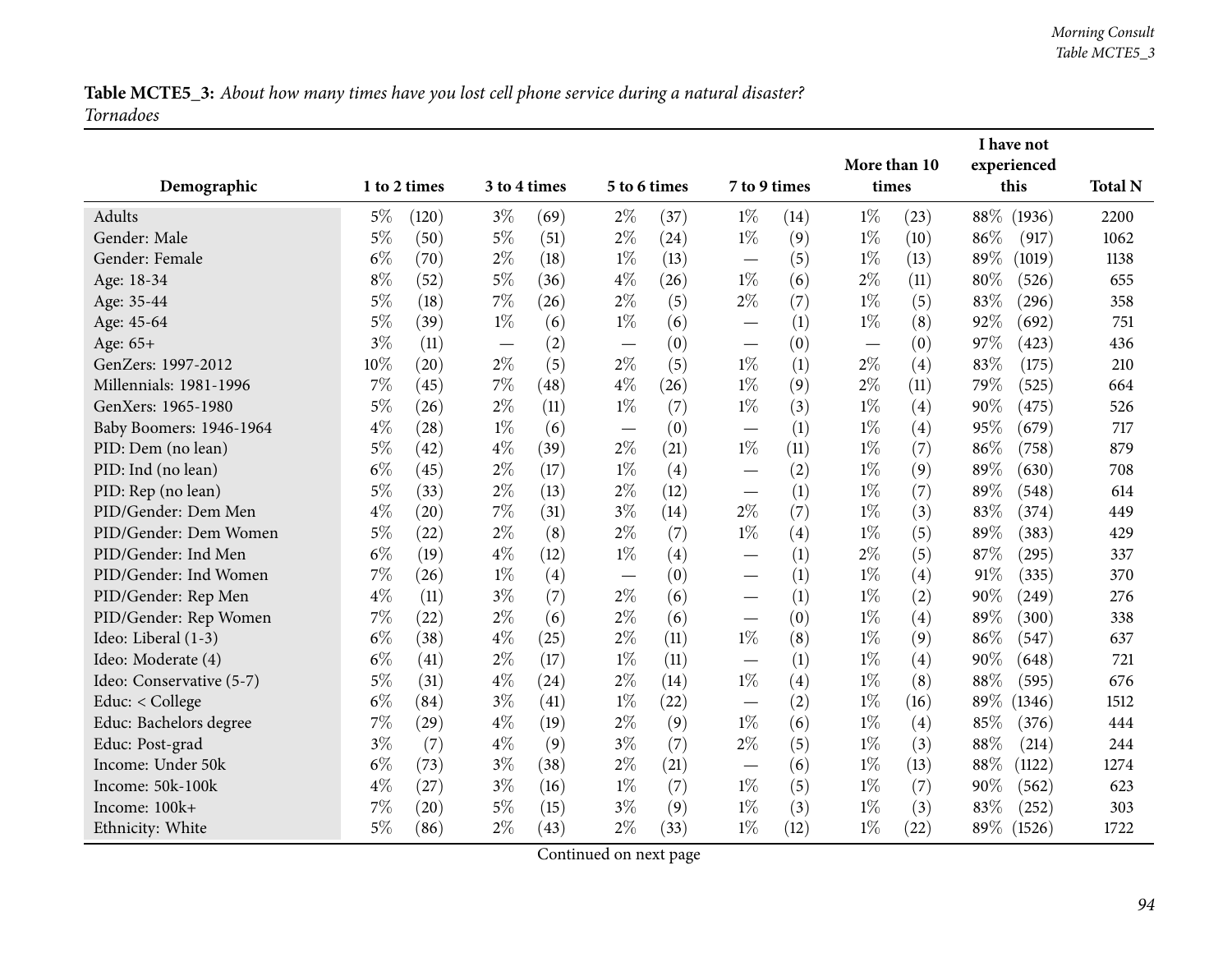# Table MCTE5\_3: About how many times have you lost cell phone service during a natural disaster? *Tornadoes*

|                                   |       |                    |       |              |       |              |                               |      | More than 10             |      |      | I have not<br>experienced |                |
|-----------------------------------|-------|--------------------|-------|--------------|-------|--------------|-------------------------------|------|--------------------------|------|------|---------------------------|----------------|
| Demographic                       |       | 1 to 2 times       |       | 3 to 4 times |       | 5 to 6 times | 7 to 9 times                  |      | times                    |      |      | this                      | <b>Total N</b> |
| <b>Adults</b>                     | $5\%$ | (120)              | $3\%$ | (69)         | $2\%$ | (37)         | $1\%$                         | (14) | $1\%$                    | (23) | 88\% | (1936)                    | 2200           |
| Ethnicity: Hispanic               | $6\%$ | (22)               | 7%    | (24)         | $2\%$ | (6)          |                               | (1)  | $2\%$                    | (7)  | 83%  | (290)                     | 349            |
| Ethnicity: Black                  | $7\%$ | (19)               | $6\%$ | (17)         | $1\%$ | (3)          | $1\%$                         | (2)  | $\overline{\phantom{0}}$ | (1)  | 85%  | (233)                     | 274            |
| Ethnicity: Other                  | $7\%$ | (15)               | $5\%$ | (9)          | $1\%$ | (2)          |                               | (0)  | —                        | (1)  | 87%  | (177)                     | 204            |
| All Christian                     | $5\%$ | (48)               | $3\%$ | (29)         | $2\%$ | (20)         |                               | (4)  | $1\%$                    | (13) | 88%  | (864)                     | 977            |
| All Non-Christian                 | $8\%$ | (10)               | $9\%$ | (10)         | $5\%$ | (6)          | $3\%$                         | (4)  | $2\%$                    | (2)  | 73%  | (87)                      | 119            |
| Atheist                           | $3\%$ | (3)                | $1\%$ | (1)          | $1\%$ | (1)          | $1\%$                         | (1)  | $1\%$                    | (1)  | 92%  | (89)                      | 97             |
| Agnostic/Nothing in particular    | $5\%$ | (34)               | $3\%$ | (18)         | $1\%$ | (4)          |                               | (2)  |                          | (2)  | 90%  | (574)                     | 635            |
| Something Else                    | 7%    | (25)               | $3\%$ | (11)         | $2\%$ | (7)          |                               | (2)  | $1\%$                    | (5)  | 87%  | (322)                     | 371            |
| Religious Non-Protestant/Catholic | 7%    | (10)               | $8\%$ | (11)         | $5\%$ | (7)          | $3\%$                         | (4)  | $2\%$                    | (2)  | 75%  | (103)                     | 137            |
| Evangelical                       | $6\%$ | (36)               | $4\%$ | (24)         | $3\%$ | (17)         | $1\%$                         | (5)  | $2\%$                    | (10) | 84%  | (476)                     | 569            |
| Non-Evangelical                   | $5\%$ | (37)               | $2\%$ | (15)         | $1\%$ | (7)          | $\overbrace{\phantom{12333}}$ | (1)  | $1\%$                    | (8)  | 91%  | (680)                     | 747            |
| Community: Urban                  | $6\%$ | (39)               | $3\%$ | (23)         | $4\%$ | (25)         | $1\%$                         | (9)  | $2\%$                    | (10) | 84%  | (550)                     | 656            |
| Community: Suburban               | $5\%$ | (50)               | $3\%$ | (31)         | $1\%$ | (9)          |                               | (3)  | $1\%$                    | (5)  | 90%  | (900)                     | 998            |
| Community: Rural                  | $6\%$ | (31)               | $3\%$ | (16)         | $1\%$ | (4)          |                               | (1)  | $1\%$                    | (8)  | 89%  | (486)                     | 546            |
| Employ: Private Sector            | $6\%$ | $\left( 44\right)$ | $5\%$ | (32)         | $2\%$ | (15)         | $1\%$                         | (9)  | $1\%$                    | (7)  | 84%  | (574)                     | 682            |
| Employ: Government                | $5\%$ | (5)                | $6\%$ | (7)          | $1\%$ | (1)          | $1\%$                         | (2)  | $4\%$                    | (4)  | 82%  | (94)                      | 114            |
| Employ: Self-Employed             | $6\%$ | (14)               | $5\%$ | (10)         | $5\%$ | (10)         |                               | (0)  | $1\%$                    | (2)  | 83%  | (176)                     | 211            |
| Employ: Homemaker                 | $3\%$ | (5)                |       | (1)          |       | (0)          | $\overline{\phantom{0}}$      | (1)  |                          | (1)  | 95%  | (159)                     | 167            |
| Employ: Student                   | 12%   | (9)                | $1\%$ | (1)          | $4\%$ | (3)          | $3\%$                         | (2)  | $4\%$                    | (3)  | 77%  | (56)                      | 74             |
| Employ: Retired                   | $3\%$ | (17)               | $1\%$ | (7)          |       | (1)          | $\overline{\phantom{0}}$      | (0)  | $1\%$                    | (2)  | 94%  | (463)                     | 491            |
| Employ: Unemployed                | $5\%$ | (16)               | $3\%$ | (10)         | 2%    | (5)          |                               | (0)  | $\overline{\phantom{0}}$ | (1)  | 89%  | (264)                     | 297            |
| Employ: Other                     | $6\%$ | (11)               | $1\%$ | (2)          | $1\%$ | (2)          |                               | (0)  | $1\%$                    | (2)  | 91%  | (149)                     | 165            |
| Military HH: Yes                  | $4\%$ | (12)               | $2\%$ | (7)          | $1\%$ | (4)          | $\overbrace{\phantom{12333}}$ | (1)  | $1\%$                    | (4)  | 91%  | (289)                     | 316            |
| Military HH: No                   | $6\%$ | (109)              | $3\%$ | (63)         | $2\%$ | (33)         | $1\%$                         | (13) | $1\%$                    | (19) | 87\% | (1647)                    | 1884           |
| RD/WT: Right Direction            | 5%    | (48)               | $5\%$ | (46)         | $2\%$ | (22)         | $1\%$                         | (11) | $1\%$                    | (8)  | 85%  | (786)                     | 921            |
| RD/WT: Wrong Track                | $6\%$ | (72)               | $2\%$ | (23)         | $1\%$ | (16)         |                               | (3)  | $1\%$                    | (15) | 90%  | (1150)                    | 1279           |
| Biden Job Approve                 | $6\%$ | (64)               | 5%    | (52)         | $2\%$ | (19)         | $1\%$                         | (11) | $1\%$                    | (15) | 85%  | (928)                     | 1088           |
| Biden Job Disapprove              | 5%    | (51)               | $2\%$ | (15)         | $2\%$ | (16)         |                               | (3)  | $1\%$                    | (8)  | 91\% | (902)                     | 997            |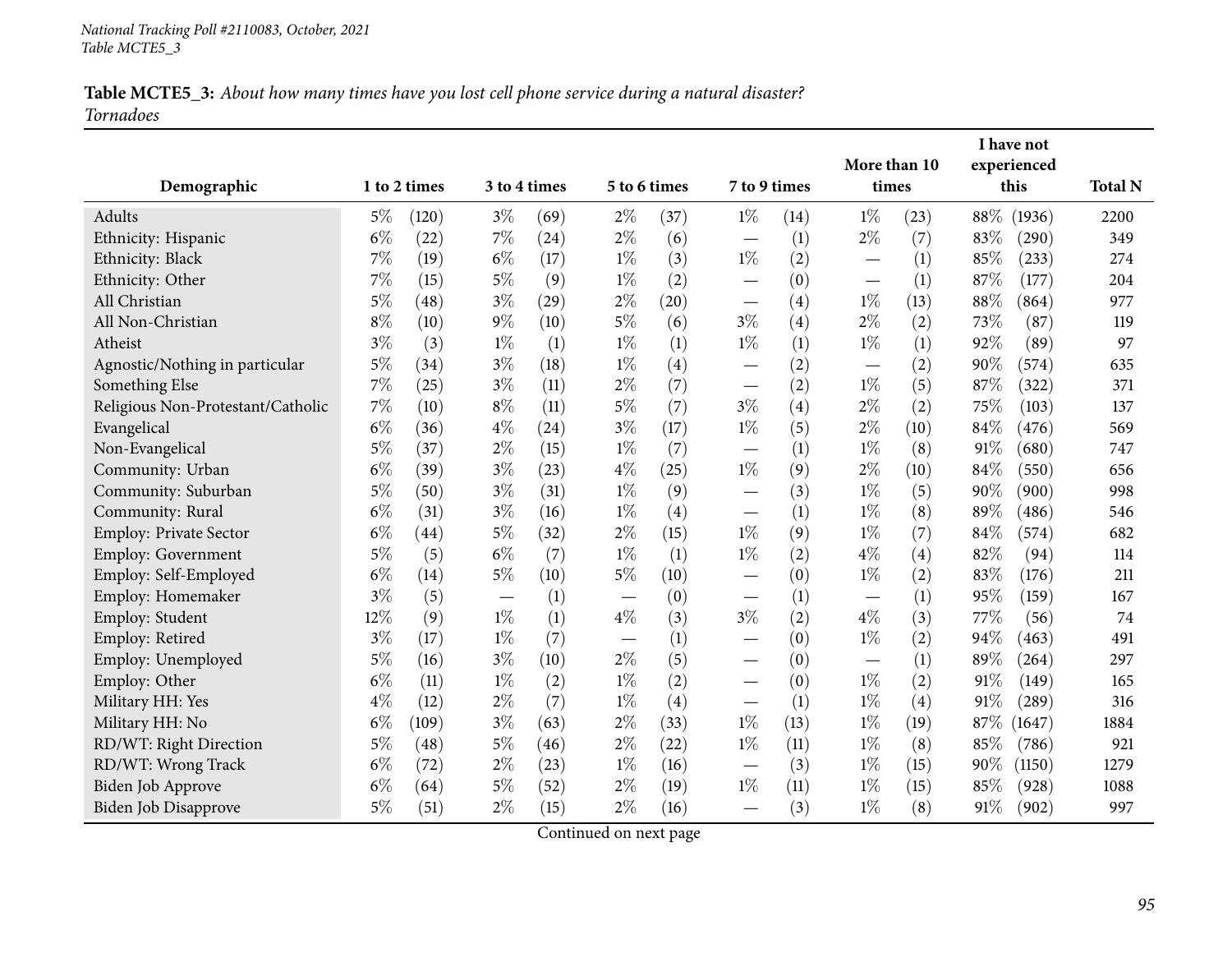Table MCTE5\_3: About how many times have you lost cell phone service during a natural disaster? *Tornadoes*

|                                      |       |              |       |              |                          |      |                                 |      | More than 10                      |      |        | I have not<br>experienced |                |
|--------------------------------------|-------|--------------|-------|--------------|--------------------------|------|---------------------------------|------|-----------------------------------|------|--------|---------------------------|----------------|
| Demographic                          |       | 1 to 2 times |       | 3 to 4 times | 5 to 6 times             |      | 7 to 9 times                    |      | times                             |      |        | this                      | <b>Total N</b> |
| Adults                               | $5\%$ | (120)        | $3\%$ | (69)         | $2\%$                    | (37) | $1\%$                           | (14) | $1\%$                             | (23) | $88\%$ | (1936)                    | 2200           |
| Biden Job Strongly Approve           | $6\%$ | (31)         | $5\%$ | (29)         | $3\%$                    | (15) | $2\%$                           | (8)  | $2\%$                             | (13) | 82%    | (447)                     | 543            |
| Biden Job Somewhat Approve           | $6\%$ | (33)         | $4\%$ | (22)         | $1\%$                    | (4)  |                                 | (2)  |                                   | (2)  | 88%    | (481)                     | 545            |
| Biden Job Somewhat Disapprove        | 7%    | (20)         | $2\%$ | (5)          | $1\%$                    | (3)  | $\overline{\phantom{0}}$        | (1)  | $1\%$                             | (3)  | 89%    | (273)                     | 305            |
| <b>Biden Job Strongly Disapprove</b> | $4\%$ | (31)         | $2\%$ | (11)         | $2\%$                    | (13) | $\overline{\phantom{m}}$        | (2)  | $1\%$                             | (5)  | $91\%$ | (630)                     | 692            |
| Favorable of Biden                   | $5\%$ | (55)         | $4\%$ | (47)         | $2\%$                    | (19) | $1\%$                           | (12) | $1\%$                             | (11) | 87%    | (979)                     | 1122           |
| Unfavorable of Biden                 | $6\%$ | (59)         | $2\%$ | (20)         | $2\%$                    | (17) |                                 | (1)  | $1\%$                             | (11) | 89%    | (876)                     | 984            |
| Very Favorable of Biden              | $5\%$ | (30)         | $5\%$ | (31)         | $2\%$                    | (13) | $2\%$                           | (9)  | $1\%$                             | (8)  | 84%    | (474)                     | 566            |
| Somewhat Favorable of Biden          | $4\%$ | (25)         | $3\%$ | (16)         | $1\%$                    | (5)  | $1\%$                           | (3)  | $1\%$                             | (3)  | 91%    | (504)                     | 556            |
| Somewhat Unfavorable of Biden        | 10%   | (25)         | $2\%$ | (4)          | $1\%$                    | (4)  |                                 | (1)  | $2\%$                             | (5)  | 85%    | (220)                     | 259            |
| Very Unfavorable of Biden            | $5\%$ | (34)         | $2\%$ | (16)         | $2\%$                    | (13) | $\overline{\phantom{0}}$        | (0)  | $1\%$                             | (7)  | 90%    | (655)                     | 725            |
| #1 Issue: Economy                    | $5\%$ | (39)         | 4%    | (29)         | $2\%$                    | (14) | $\overline{\phantom{0}}$        | (3)  | $1\%$                             | (8)  | 89%    | (727)                     | 820            |
| #1 Issue: Security                   | $6\%$ | (18)         | $3\%$ | (8)          | $2\%$                    | (6)  | $1\%$                           | (3)  |                                   | (1)  | 88%    | (261)                     | 296            |
| #1 Issue: Health Care                | $9\%$ | (28)         | $4\%$ | (12)         | $2\%$                    | (6)  | $1\%$                           | (5)  | $2\%$                             | (5)  | 83%    | (265)                     | 320            |
| #1 Issue: Medicare / Social Security | $5\%$ | (14)         | $2\%$ | (7)          | $1\%$                    | (2)  |                                 | (0)  |                                   | (1)  | 92%    | (269)                     | 292            |
| #1 Issue: Women's Issues             | 7%    | (9)          | $2\%$ | (3)          | $3\%$                    | (4)  | $1\%$                           | (2)  | $2\%$                             | (3)  | 85%    | (117)                     | 137            |
| #1 Issue: Education                  | $5\%$ | (4)          | $8\%$ | (7)          | $4\%$                    | (3)  | $1\%$                           | (1)  | $3\%$                             | (3)  | 78%    | (69)                      | 88             |
| #1 Issue: Energy                     | $4\%$ | (4)          | $3\%$ | (3)          | $2\%$                    | (2)  | $1\%$                           | (1)  |                                   | (0)  | 91%    | (97)                      | 106            |
| #1 Issue: Other                      | $2\%$ | (3)          | $1\%$ | (1)          | $1\%$                    | (1)  |                                 | (0)  | $2\%$                             | (3)  | 94%    | (132)                     | 140            |
| 2020 Vote: Joe Biden                 | $5\%$ | (54)         | $4\%$ | (39)         | $2\%$                    | (20) | $1\%$                           | (11) |                                   | (3)  | 88%    | (896)                     | 1024           |
| 2020 Vote: Donald Trump              | $5\%$ | (36)         | $2\%$ | (17)         | $1\%$                    | (7)  | $\overline{\phantom{0}}$        | (1)  | $2\%$                             | (13) | 89%    | (595)                     | 668            |
| 2020 Vote: Other                     | $6\%$ | (4)          | $5\%$ | (4)          | $1\%$                    | (0)  | $\overline{\phantom{0}}$        | (0)  | $1\%$                             | (1)  | 87%    | (61)                      | 69             |
| 2020 Vote: Didn't Vote               | $6\%$ | (26)         | $2\%$ | (10)         | $2\%$                    | (9)  | $1\%$                           | (3)  | $2\%$                             | (7)  | 87%    | (380)                     | 435            |
| 2018 House Vote: Democrat            | $5\%$ | (40)         | $4\%$ | (34)         | $2\%$                    | (16) | $1\%$                           | (8)  | $\overbrace{\phantom{123221111}}$ | (4)  | 87%    | (676)                     | 778            |
| 2018 House Vote: Republican          | $5\%$ | (27)         | $3\%$ | (17)         | $1\%$                    | (5)  |                                 | (2)  | $2\%$                             | (9)  | 89%    | (482)                     | 542            |
| 2018 House Vote: Someone else        | $1\%$ | (1)          | $3\%$ | (2)          | $1\%$                    | (1)  | $\overline{\phantom{0}}$        | (0)  | $1\%$                             | (1)  | 94%    | (69)                      | 73             |
| 2016 Vote: Hillary Clinton           | $6\%$ | (41)         | $4\%$ | (33)         | $2\%$                    | (16) | $1\%$                           | (9)  |                                   | (3)  | 86%    | (644)                     | 746            |
| 2016 Vote: Donald Trump              | $5\%$ | (33)         | $2\%$ | (11)         | $1\%$                    | (9)  |                                 | (2)  | $1\%$                             | (8)  | 90%    | (569)                     | 632            |
| 2016 Vote: Other                     | $5\%$ | (5)          | $6\%$ | (6)          | $\overline{\phantom{m}}$ | (0)  | $\hspace{0.1mm}-\hspace{0.1mm}$ | (0)  | $1\%$                             | (1)  | 88%    | (94)                      | 107            |
| 2016 Vote: Didn't Vote               | $6\%$ | (41)         | $3\%$ | (18)         | $2\%$                    | (13) | $\overline{\phantom{0}}$        | (2)  | $1\%$                             | (9)  | 88%    | (624)                     | 707            |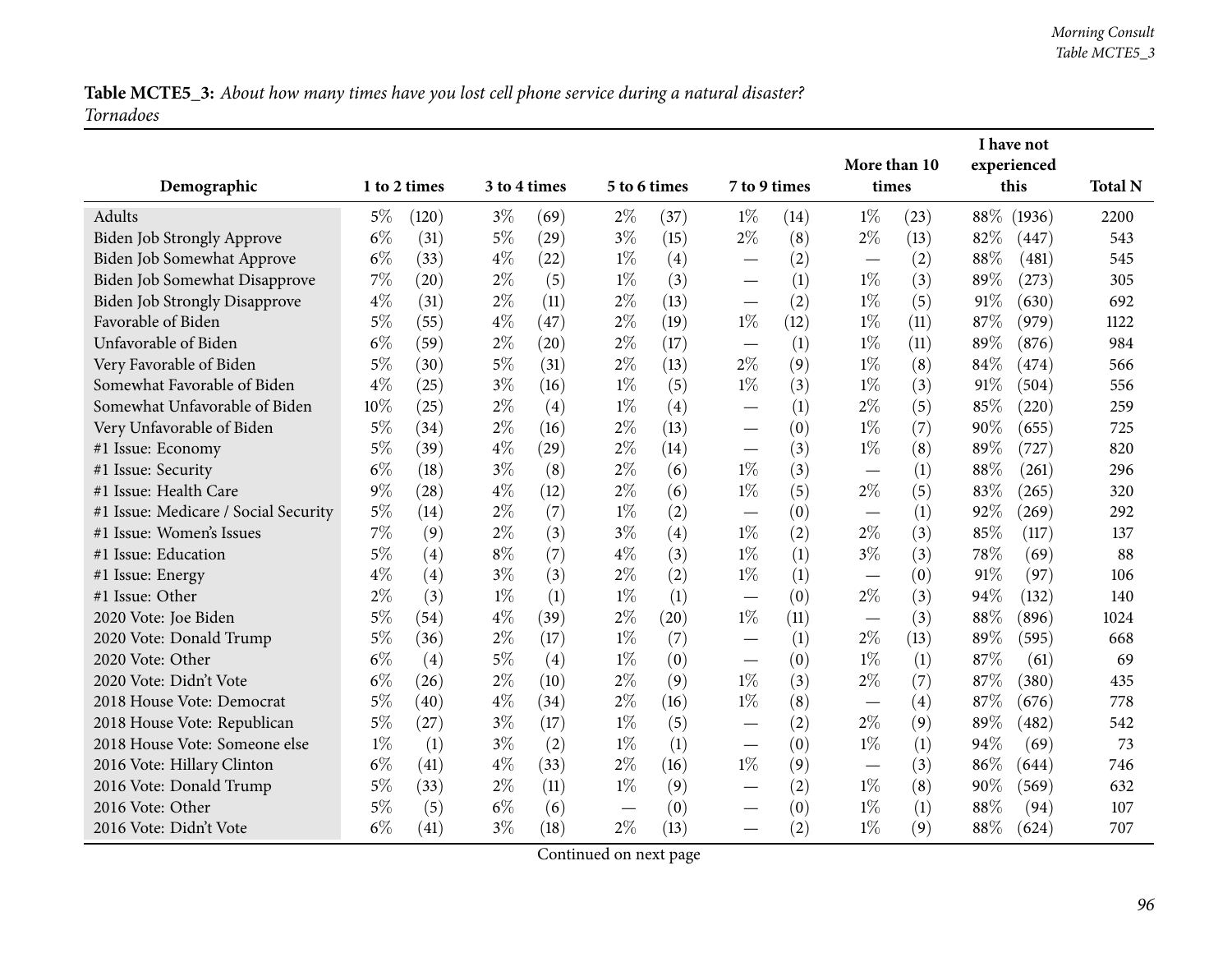| Table MCTE5_3: About how many times have you lost cell phone service during a natural disaster? |  |  |  |
|-------------------------------------------------------------------------------------------------|--|--|--|
| <b>Tornadoes</b>                                                                                |  |  |  |

|                     |       |              |       |              |       |              |                   |                   |       |                   |        | I have not  |                |
|---------------------|-------|--------------|-------|--------------|-------|--------------|-------------------|-------------------|-------|-------------------|--------|-------------|----------------|
|                     |       |              |       |              |       |              |                   |                   |       | More than 10      |        | experienced |                |
| Demographic         |       | 1 to 2 times |       | 3 to 4 times |       | 5 to 6 times | 7 to 9 times      |                   | times |                   |        | this        | <b>Total N</b> |
| Adults              | 5%    | (120)        | $3\%$ | (69)         | $2\%$ | $^{'}37$     | $1\%$             | $\left(14\right)$ | $1\%$ | (23)              |        | 88\% (1936) | 2200           |
| Voted in 2014: Yes  | 5%    | (59)         | $3\%$ | (40)         | $2\%$ | (18)         | $1\%$             | (9)               | $1\%$ | (14)              |        | 88\% (1042) | 1182           |
| Voted in 2014: No   | $6\%$ | (62)         | $3\%$ | (30)         | $2\%$ | (19)         | $\hspace{0.05cm}$ | (4)               | $1\%$ | (9)               | 88\%   | (894)       | 1018           |
| 4-Region: Northeast | $4\%$ | (16)         | $2\%$ | (7)          | $1\%$ | (5)          | $1\%$             | (2)               | $1\%$ | (5)               | 91\%   | (358)       | 394            |
| 4-Region: Midwest   | 7%    | (32)         | $3\%$ | (13)         | $1\%$ | (6)          | $1\%$             | (3)               | $1\%$ | (4)               | 88\%   | (405)       | 462            |
| 4-Region: South     | $8\%$ | (67)         | $3\%$ | (27)         | $2\%$ | (19)         | $1\%$             | (5)               | $1\%$ | (4)               | 85%    | (702)       | 824            |
| 4-Region: West      | $1\%$ | (6)          | $4\%$ | (22)         | $2\%$ | (8)          | $1\%$             | $\mathfrak{z})$   | $2\%$ | $\left(10\right)$ | $91\%$ | (471)       | 520            |

*Note:* Row proportions may total to larger than one-hundred percen<sup>t</sup> due to rounding. For more information visit [MorningConsultIntelligence.com](https://morningconsultintelligence.com).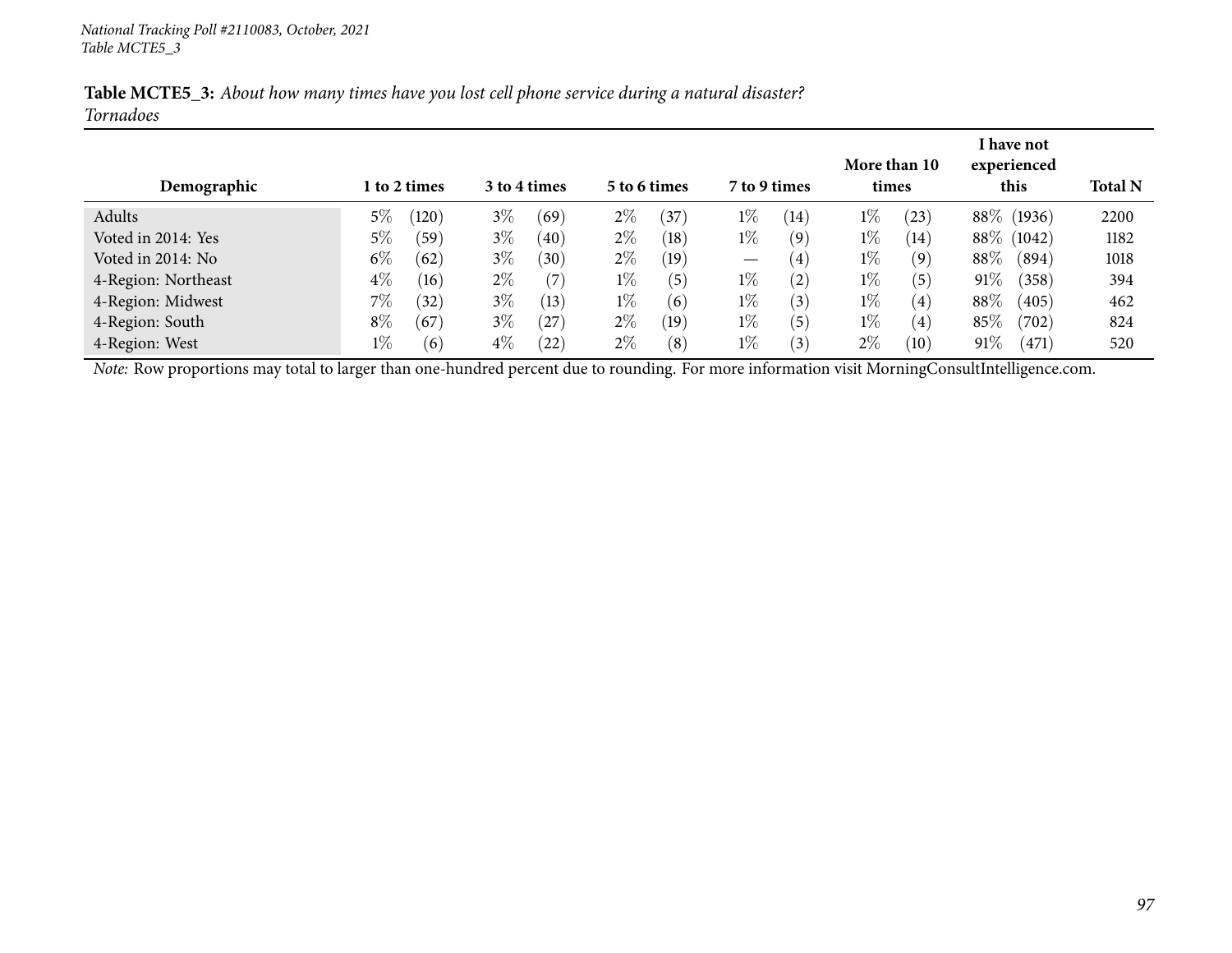|                          |        |              |       |              |                                 |      |                          |              |                                   |      |        | I have not          |                |
|--------------------------|--------|--------------|-------|--------------|---------------------------------|------|--------------------------|--------------|-----------------------------------|------|--------|---------------------|----------------|
| Demographic              |        | 1 to 2 times |       | 3 to 4 times | 5 to 6 times                    |      |                          | 7 to 9 times | More than 10<br>times             |      |        | experienced<br>this | <b>Total N</b> |
|                          |        |              |       |              |                                 |      |                          |              |                                   |      |        |                     |                |
| Adults<br>Gender: Male   | $9\%$  | (188)        | $3\%$ | (68)         | $1\%$                           | (33) | $1\%$                    | (31)         | $1\%$                             | (25) | 84\%   | (1855)              | 2200           |
|                          | $9\%$  | (98)         | $4\%$ | (38)         | $2\%$                           | (20) | $2\%$                    | (20)         | $1\%$                             | (12) | 82%    | (874)               | 1062           |
| Gender: Female           | $8\%$  | (90)         | $3\%$ | (30)         | $1\%$                           | (13) | $1\%$                    | (10)         | $1\%$                             | (13) | 86%    | (981)               | 1138           |
| Age: 18-34               | $11\%$ | (75)         | $4\%$ | (28)         | $2\%$                           | (11) | $4\%$                    | (23)         | $2\%$                             | (14) | 77\%   | (504)               | 655            |
| Age: 35-44               | $11\%$ | (39)         | $6\%$ | (22)         | $3\%$                           | (11) | $2\%$                    | (6)          | $2\%$                             | (8)  | 76%    | (272)               | 358            |
| Age: 45-64               | $6\%$  | (47)         | $1\%$ | (10)         | $1\%$                           | (8)  | $\overline{\phantom{0}}$ | (1)          | $1\%$                             | (4)  | 91%    | (681)               | 751            |
| Age: 65+                 | $6\%$  | (27)         | $2\%$ | (8)          | $1\%$                           | (3)  | $\overline{\phantom{0}}$ | (0)          |                                   | (0)  | 91%    | (398)               | 436            |
| GenZers: 1997-2012       | $11\%$ | (22)         | $4\%$ | (8)          | $2\%$                           | (4)  | $4\%$                    | (8)          | $\overbrace{\phantom{123221111}}$ | (1)  | $80\%$ | (167)               | 210            |
| Millennials: 1981-1996   | 12%    | (81)         | $5\%$ | (34)         | $2\%$                           | (13) | $3\%$                    | (21)         | $3\%$                             | (17) | 75%    | (498)               | 664            |
| GenXers: 1965-1980       | $6\%$  | (29)         | $3\%$ | (15)         | $2\%$                           | (9)  | $\overline{\phantom{0}}$ | (1)          | $1\%$                             | (6)  | 89%    | (467)               | 526            |
| Baby Boomers: 1946-1964  | 7%     | (51)         | $1\%$ | (10)         | $1\%$                           | (6)  | $\overline{\phantom{0}}$ | (1)          |                                   | (2)  | 90%    | (647)               | 717            |
| PID: Dem (no lean)       | 10%    | (87)         | $5\%$ | (40)         | $2\%$                           | (20) | $2\%$                    | (15)         | $1\%$                             | (8)  | $81\%$ | (708)               | 879            |
| PID: Ind (no lean)       | 7%     | (52)         | $2\%$ | (11)         | $1\%$                           | (4)  | $1\%$                    | (9)          | $1\%$                             | (8)  | 88%    | (623)               | 708            |
| PID: Rep (no lean)       | $8\%$  | (49)         | $3\%$ | (17)         | $1\%$                           | (8)  | $1\%$                    | (7)          | $2\%$                             | (10) | 85%    | (523)               | 614            |
| PID/Gender: Dem Men      | $11\%$ | (48)         | $6\%$ | (26)         | $3\%$                           | (14) | $2\%$                    | (10)         | $1\%$                             | (5)  | 77%    | (347)               | 449            |
| PID/Gender: Dem Women    | 9%     | (39)         | $3\%$ | (15)         | $1\%$                           | (6)  | $1\%$                    | (5)          | $1\%$                             | (3)  | 84%    | (362)               | 429            |
| PID/Gender: Ind Men      | 7%     | (25)         | $2\%$ | (5)          | $\hspace{0.1mm}-\hspace{0.1mm}$ | (1)  | $2\%$                    | (6)          | $1\%$                             | (4)  | 88%    | (296)               | 337            |
| PID/Gender: Ind Women    | 7%     | (27)         | $2\%$ | (6)          | $1\%$                           | (3)  | $1\%$                    | (4)          | $1\%$                             | (3)  | 88%    | (327)               | 370            |
| PID/Gender: Rep Men      | $9\%$  | (25)         | $3\%$ | (7)          | $2\%$                           | (5)  | $2\%$                    | (5)          | $1\%$                             | (3)  | 84%    | (231)               | 276            |
| PID/Gender: Rep Women    | 7%     | (24)         | $3\%$ | (10)         | $1\%$                           | (3)  | $1\%$                    | (2)          | $2\%$                             | (7)  | 86%    | (292)               | 338            |
| Ideo: Liberal (1-3)      | $8\%$  | (51)         | $4\%$ | (28)         | $1\%$                           | (9)  | $2\%$                    | (12)         | $2\%$                             | (11) | 83%    | (527)               | 637            |
| Ideo: Moderate (4)       | $9\%$  | (64)         | $3\%$ | (19)         | $1\%$                           | (6)  | $1\%$                    | (6)          | $1\%$                             | (7)  | 86%    | (619)               | 721            |
| Ideo: Conservative (5-7) | $9\%$  | (59)         | $3\%$ | (21)         | $2\%$                           | (16) | $2\%$                    | (13)         | $1\%$                             | (5)  | 83%    | (562)               | 676            |
| Educ: < College          | $8\%$  | (127)        | $2\%$ | (37)         | $1\%$                           | (16) | $1\%$                    | (19)         | $1\%$                             | (18) | 86%    | (1295)              | 1512           |
| Educ: Bachelors degree   | 10%    | (45)         | $4\%$ | (17)         | $2\%$                           | (8)  | $2\%$                    | (8)          | $1\%$                             | (4)  | 82%    | (362)               | 444            |
| Educ: Post-grad          | 7%     | (16)         | $6\%$ | (14)         | $4\%$                           | (9)  | $2\%$                    | (4)          | $1\%$                             | (3)  | 81\%   | (198)               | 244            |
| Income: Under 50k        | $8\%$  | (99)         | $2\%$ | (28)         | $1\%$                           | (17) | $2\%$                    | (20)         | $1\%$                             | (14) | $86\%$ | (1096)              | 1274           |
| Income: 50k-100k         | $8\%$  | (51)         | $4\%$ | (22)         | $1\%$                           | (7)  | $1\%$                    | (6)          | $1\%$                             | (8)  | 85%    | (529)               | 623            |
| Income: 100k+            | 13%    | (38)         | $6\%$ | (18)         | $3\%$                           | (9)  | $2\%$                    | (5)          | $1\%$                             | (3)  | 76\%   | (230)               | 303            |
| Ethnicity: White         | $8\%$  | (136)        | $3\%$ | (46)         | $2\%$                           | (31) | $2\%$                    | (29)         | $1\%$                             | (22) |        | 85\% (1458)         | 1722           |
|                          |        |              |       |              |                                 |      |                          |              |                                   |      |        |                     |                |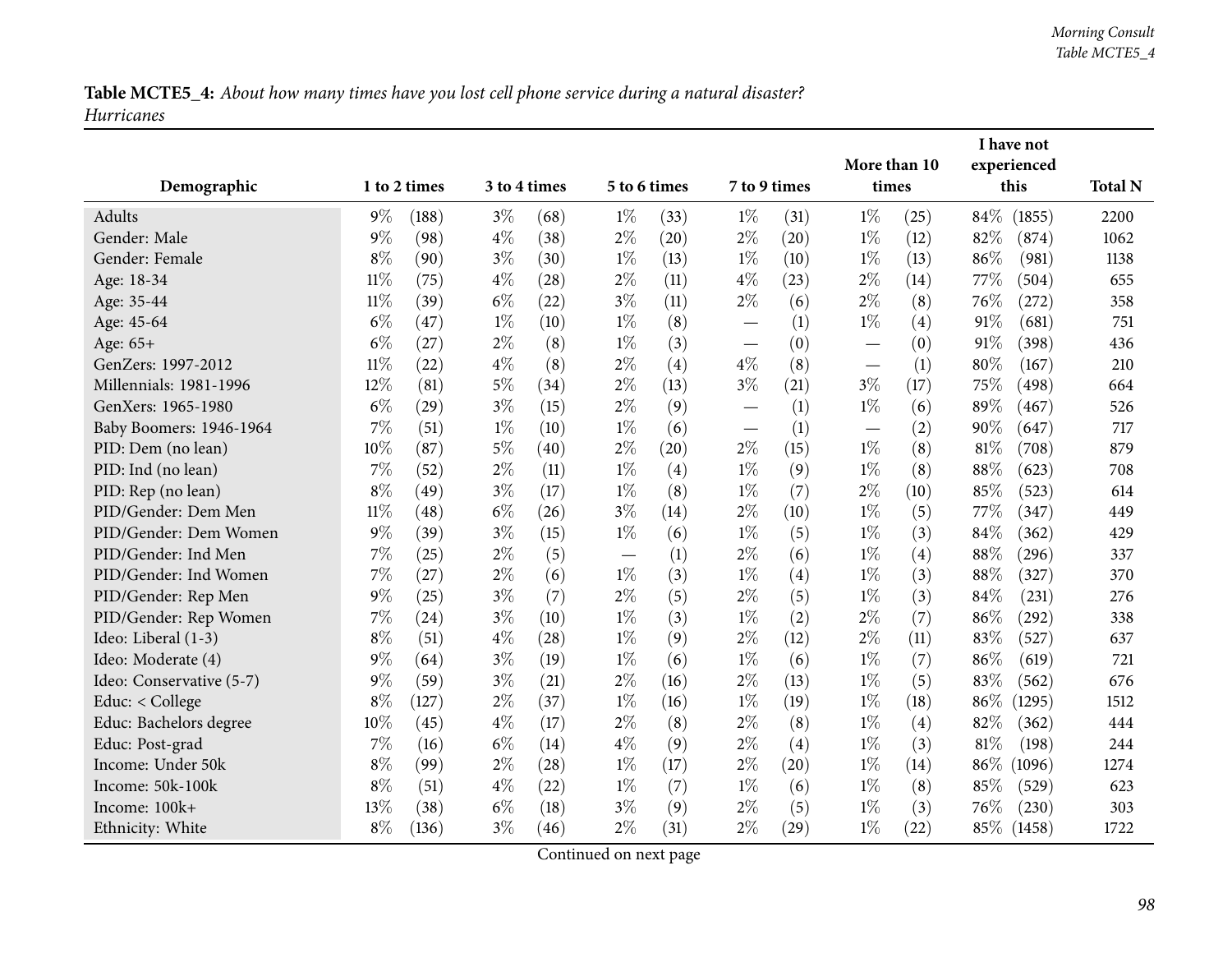|                                   |        |              |       |              |                                 |      |                               |      | More than 10 |      |        | I have not<br>experienced |                |
|-----------------------------------|--------|--------------|-------|--------------|---------------------------------|------|-------------------------------|------|--------------|------|--------|---------------------------|----------------|
| Demographic                       |        | 1 to 2 times |       | 3 to 4 times | 5 to 6 times                    |      | 7 to 9 times                  |      | times        |      |        | this                      | <b>Total N</b> |
| Adults                            | $9\%$  | (188)        | $3\%$ | (68)         | $1\%$                           | (33) | $1\%$                         | (31) | $1\%$        | (25) | $84\%$ | (1855)                    | 2200           |
| Ethnicity: Hispanic               | 12%    | (42)         | $4\%$ | (13)         | $1\%$                           | (5)  | $3\%$                         | (10) | $2\%$        | (7)  | 78\%   | (273)                     | 349            |
| Ethnicity: Black                  | 12%    | (33)         | $6\%$ | (16)         | $1\%$                           | (2)  |                               | (0)  | $1\%$        | (3)  | 80%    | (220)                     | 274            |
| Ethnicity: Other                  | 9%     | (19)         | $3\%$ | (6)          |                                 | (0)  | $1\%$                         | (2)  | —            | (0)  | 87%    | (177)                     | 204            |
| All Christian                     | 9%     | (89)         | $2\%$ | (22)         | $2\%$                           | (21) | $1\%$                         | (12) | $1\%$        | (12) | 84%    | (821)                     | 977            |
| All Non-Christian                 | 10%    | (12)         | 7%    | (8)          | $6\%$                           | (7)  | $5\%$                         | (5)  | $4\%$        | (5)  | 69%    | (82)                      | 119            |
| Atheist                           | $6\%$  | (6)          | $5\%$ | (5)          | $1\%$                           | (0)  |                               | (0)  | $1\%$        | (1)  | 88%    | (86)                      | 97             |
| Agnostic/Nothing in particular    | 7%     | (47)         | $4\%$ | (25)         | $1\%$                           | (4)  | $1\%$                         | (6)  | $1\%$        | (4)  | 86%    | (549)                     | 635            |
| Something Else                    | 9%     | (35)         | $2\%$ | (8)          | $\hspace{0.1mm}-\hspace{0.1mm}$ | (1)  | $2\%$                         | (7)  | $1\%$        | (3)  | 85%    | (317)                     | 371            |
| Religious Non-Protestant/Catholic | 10%    | (13)         | $6\%$ | (8)          | $5\%$                           | (7)  | $4\%$                         | (5)  | $3\%$        | (5)  | 72%    | (99)                      | 137            |
| Evangelical                       | $11\%$ | (65)         | $2\%$ | (13)         | $2\%$                           | (10) | $2\%$                         | (11) | $2\%$        | (10) | 81%    | (459)                     | 569            |
| Non-Evangelical                   | $8\%$  | (57)         | $2\%$ | (17)         | $1\%$                           | (8)  | $1\%$                         | (8)  | $1\%$        | (6)  | 87%    | (650)                     | 747            |
| Community: Urban                  | 10%    | (64)         | $4\%$ | (28)         | $3\%$                           | (18) | $3\%$                         | (18) | $2\%$        | (11) | 79%    | (517)                     | 656            |
| Community: Suburban               | $8\%$  | (81)         | $3\%$ | (29)         | $1\%$                           | (13) | $1\%$                         | (7)  | $1\%$        | (10) | 86%    | (859)                     | 998            |
| Community: Rural                  | $8\%$  | (43)         | $2\%$ | (11)         | $\overline{\phantom{0}}$        | (2)  | $1\%$                         | (6)  | $1\%$        | (4)  | 88%    | (479)                     | 546            |
| Employ: Private Sector            | 9%     | (64)         | $4\%$ | (26)         | $2\%$                           | (15) | $2\%$                         | (15) | $1\%$        | (6)  | 82%    | (557)                     | 682            |
| Employ: Government                | 10%    | (11)         | $6\%$ | (7)          | $3\%$                           | (3)  | $4\%$                         | (4)  | $4\%$        | (5)  | 73%    | (83)                      | 114            |
| Employ: Self-Employed             | 9%     | (19)         | $2\%$ | (5)          | $3\%$                           | (5)  | $3\%$                         | (5)  | $3\%$        | (6)  | 81\%   | (171)                     | 211            |
| Employ: Homemaker                 | 7%     | (11)         | $2\%$ | (4)          | $\hspace{0.1mm}-\hspace{0.1mm}$ | (0)  |                               | (0)  | $3\%$        | (4)  | 88%    | (147)                     | 167            |
| Employ: Student                   | 16%    | (12)         | $3\%$ | (2)          | $2\%$                           | (2)  | $6\%$                         | (5)  | $1\%$        | (1)  | 71\%   | (52)                      | 74             |
| Employ: Retired                   | 7%     | (36)         | $3\%$ | (15)         | $1\%$                           | (3)  | $\overbrace{\phantom{aaaaa}}$ | (0)  |              | (1)  | 89%    | (436)                     | 491            |
| Employ: Unemployed                | $6\%$  | (19)         | $2\%$ | (5)          | $1\%$                           | (4)  |                               | (1)  | —            | (1)  | 90%    | (267)                     | 297            |
| Employ: Other                     | 10%    | (16)         | $3\%$ | (5)          |                                 | (1)  | $\overbrace{\phantom{12333}}$ | (0)  | $1\%$        | (2)  | 86%    | (141)                     | 165            |
| Military HH: Yes                  | $8\%$  | (24)         | $3\%$ | (9)          | $1\%$                           | (4)  | $1\%$                         | (4)  | $1\%$        | (3)  | 86%    | (271)                     | 316            |
| Military HH: No                   | 9%     | (164)        | $3\%$ | (59)         | $2\%$                           | (29) | $1\%$                         | (26) | $1\%$        | (22) | 84\%   | (1584)                    | 1884           |
| RD/WT: Right Direction            | 9%     | (85)         | $4\%$ | (41)         | $2\%$                           | (20) | $2\%$                         | (19) | $1\%$        | (12) | 81%    | (744)                     | 921            |
| RD/WT: Wrong Track                | $8\%$  | (103)        | $2\%$ | (27)         | $1\%$                           | (13) | $1\%$                         | (12) | $1\%$        | (14) | 87\%   | (1110)                    | 1279           |
| Biden Job Approve                 | 10%    | (107)        | $4\%$ | (47)         | $2\%$                           | (17) | $2\%$                         | (19) | $1\%$        | (16) | 81%    | (882)                     | 1088           |
| Biden Job Disapprove              | 7%     | (73)         | $2\%$ | (19)         | $1\%$                           | (13) | $1\%$                         | (9)  | $1\%$        | (8)  | $88\%$ | (873)                     | 997            |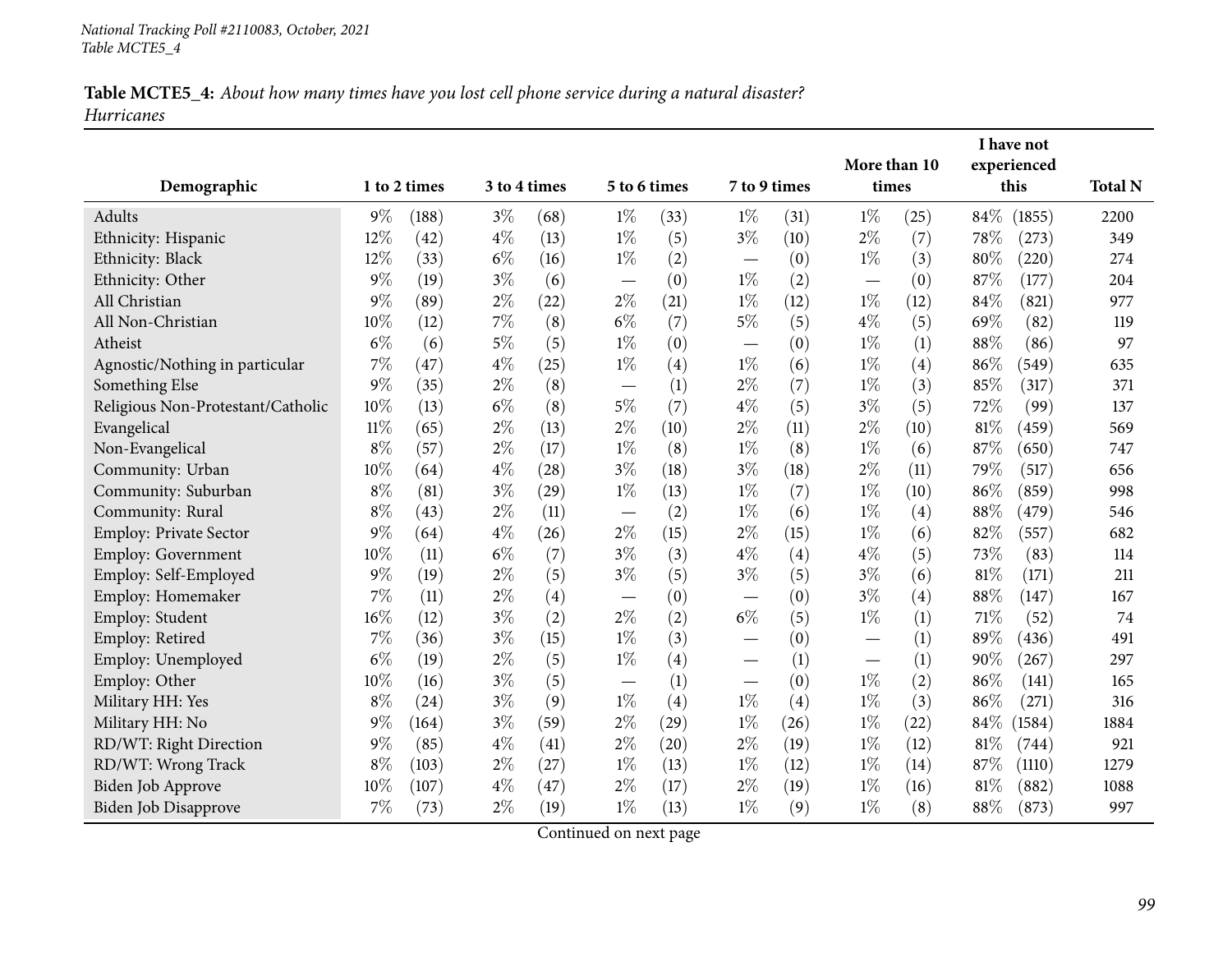|                                      |        |              |       |              |                               |      |              |      | I have not   |      |        |             |                |
|--------------------------------------|--------|--------------|-------|--------------|-------------------------------|------|--------------|------|--------------|------|--------|-------------|----------------|
|                                      |        |              |       |              |                               |      |              |      | More than 10 |      |        | experienced |                |
| Demographic                          |        | 1 to 2 times |       | 3 to 4 times | 5 to 6 times                  |      | 7 to 9 times |      | times        |      |        | this        | <b>Total N</b> |
| Adults                               | $9\%$  | (188)        | $3\%$ | (68)         | $1\%$                         | (33) | $1\%$        | (31) | $1\%$        | (25) | $84\%$ | (1855)      | 2200           |
| Biden Job Strongly Approve           | 9%     | (49)         | $6\%$ | (31)         | $2\%$                         | (12) | $2\%$        | (13) | $2\%$        | (13) | 78%    | (425)       | 543            |
| Biden Job Somewhat Approve           | $11\%$ | (58)         | $3\%$ | (17)         | $1\%$                         | (5)  | $1\%$        | (6)  |              | (2)  | 84%    | (457)       | 545            |
| Biden Job Somewhat Disapprove        | $9\%$  | (26)         | $4\%$ | (11)         | $1\%$                         | (4)  | $1\%$        | (3)  | $1\%$        | (4)  | 84%    | (257)       | 305            |
| <b>Biden Job Strongly Disapprove</b> | 7%     | (48)         | $1\%$ | (9)          | $1\%$                         | (9)  | $1\%$        | (6)  | $1\%$        | (5)  | 89%    | (616)       | 692            |
| Favorable of Biden                   | 9%     | (103)        | $4\%$ | (46)         | $2\%$                         | (21) | $1\%$        | (15) | $1\%$        | (13) | 82%    | (925)       | 1122           |
| Unfavorable of Biden                 | $8\%$  | (74)         | $2\%$ | (21)         | $1\%$                         | (11) | $1\%$        | (9)  | $1\%$        | (11) | 87%    | (857)       | 984            |
| Very Favorable of Biden              | 10%    | (57)         | $5\%$ | (27)         | $2\%$                         | (12) | $2\%$        | (10) | $2\%$        | (10) | 80%    | (450)       | 566            |
| Somewhat Favorable of Biden          | $8\%$  | (45)         | $3\%$ | (19)         | $2\%$                         | (9)  | $1\%$        | (5)  | $1\%$        | (3)  | 85%    | (475)       | 556            |
| Somewhat Unfavorable of Biden        | $9\%$  | (24)         | 4%    | (10)         | $1\%$                         | (4)  | $1\%$        | (2)  | $2\%$        | (6)  | 82%    | (213)       | 259            |
| Very Unfavorable of Biden            | 7%     | (50)         | $2\%$ | (12)         | $1\%$                         | (8)  | $1\%$        | (8)  | $1\%$        | (4)  | 89%    | (644)       | 725            |
| #1 Issue: Economy                    | $9\%$  | (70)         | $3\%$ | (27)         | $2\%$                         | (14) | $1\%$        | (10) | $1\%$        | (10) | 84%    | (690)       | 820            |
| #1 Issue: Security                   | 9%     | (27)         | $2\%$ | (7)          | $2\%$                         | (5)  | $1\%$        | (4)  |              | (1)  | 85%    | (253)       | 296            |
| #1 Issue: Health Care                | 10%    | (34)         | $3\%$ | (9)          | $2\%$                         | (8)  | $2\%$        | (6)  | $1\%$        | (4)  | $81\%$ | (260)       | 320            |
| #1 Issue: Medicare / Social Security | 7%     | (21)         | $2\%$ | (5)          |                               | (1)  |              | (1)  | $1\%$        | (4)  | 89%    | (260)       | 292            |
| #1 Issue: Women's Issues             | $10\%$ | (14)         | $4\%$ | (6)          |                               | (1)  | $5\%$        | (6)  | $1\%$        | (2)  | 79%    | (109)       | 137            |
| #1 Issue: Education                  | 10%    | (9)          | $7\%$ | (6)          | $4\%$                         | (3)  | $2\%$        | (2)  | $2\%$        | (1)  | 75%    | (66)        | 88             |
| #1 Issue: Energy                     | $6\%$  | (6)          | $4\%$ | (5)          | $1\%$                         | (1)  | $1\%$        | (1)  |              | (0)  | 88%    | (93)        | 106            |
| #1 Issue: Other                      | $6\%$  | (8)          | $3\%$ | (4)          | $\overbrace{\phantom{aaaaa}}$ | (0)  | $1\%$        | (1)  | $2\%$        | (3)  | 88%    | (124)       | 140            |
| 2020 Vote: Joe Biden                 | 9%     | (93)         | $4\%$ | (36)         | $2\%$                         | (18) | $2\%$        | (18) | $1\%$        | (6)  | 83%    | (853)       | 1024           |
| 2020 Vote: Donald Trump              | 7%     | (49)         | $2\%$ | (17)         | $2\%$                         | (11) | $1\%$        | (6)  | $2\%$        | (12) | 86%    | (573)       | 668            |
| 2020 Vote: Other                     | $3\%$  | (2)          | 7%    | (5)          |                               | (0)  |              | (0)  |              | (0)  | 90%    | (63)        | 69             |
| 2020 Vote: Didn't Vote               | 10%    | (44)         | $2\%$ | (10)         | $1\%$                         | (4)  | $2\%$        | (7)  | $2\%$        | (7)  | 83%    | (363)       | 435            |
| 2018 House Vote: Democrat            | $9\%$  | (69)         | $4\%$ | (31)         | $2\%$                         | (15) | $2\%$        | (14) | $1\%$        | (5)  | 83%    | (643)       | 778            |
| 2018 House Vote: Republican          | $8\%$  | (42)         | $3\%$ | (16)         | $1\%$                         | (7)  | $1\%$        | (6)  | $2\%$        | (11) | 85%    | (460)       | 542            |
| 2018 House Vote: Someone else        | $1\%$  | (1)          | $1\%$ | (1)          | $2\%$                         | (2)  | $1\%$        | (1)  |              | (0)  | 93%    | (68)        | 73             |
| 2016 Vote: Hillary Clinton           | $9\%$  | (66)         | $5\%$ | (34)         | $2\%$                         | (14) | $1\%$        | (10) | $1\%$        | (6)  | 82%    | (615)       | 746            |
| 2016 Vote: Donald Trump              | $9\%$  | (54)         | $2\%$ | (15)         | $1\%$                         | (9)  | $1\%$        | (8)  | $1\%$        | (7)  | 85%    | (538)       | 632            |
| 2016 Vote: Other                     | $3\%$  | (3)          | $2\%$ | (2)          | $\overbrace{\phantom{13333}}$ | (0)  | $4\%$        | (4)  |              | (0)  | 92%    | (98)        | 107            |
| 2016 Vote: Didn't Vote               | $9\%$  | (65)         | $2\%$ | (17)         | $1\%$                         | (10) | $1\%$        | (9)  | $1\%$        | (8)  | 85%    | (599)       | 707            |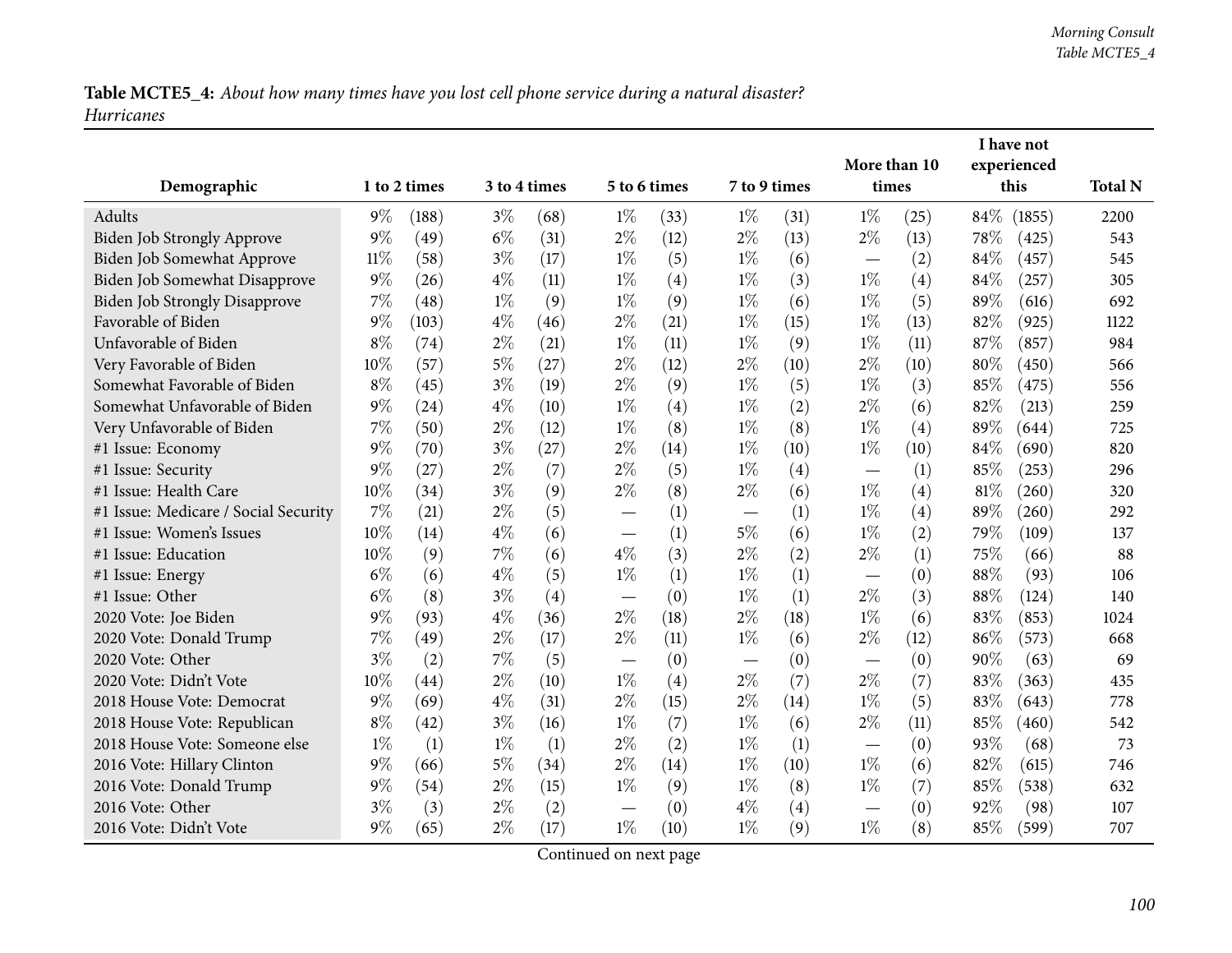|                   | Table MCTE5_4: About how many times have you lost cell phone service during a natural disaster? |  |  |
|-------------------|-------------------------------------------------------------------------------------------------|--|--|
| <b>Hurricanes</b> |                                                                                                 |  |  |

|                     |        |              |       |              |                   |                    |              |                   |       | More than 10      |        | I have not<br>experienced |                |
|---------------------|--------|--------------|-------|--------------|-------------------|--------------------|--------------|-------------------|-------|-------------------|--------|---------------------------|----------------|
| Demographic         |        | 1 to 2 times |       | 3 to 4 times |                   | 5 to 6 times       | 7 to 9 times |                   | times |                   |        | this                      | <b>Total N</b> |
| Adults              | $9\%$  | (188)        | $3\%$ | (68)         | $1\%$             | (33)               | $1\%$        | (31)              | $1\%$ | $\left(25\right)$ | $84\%$ | (1855)                    | 2200           |
| Voted in 2014: Yes  | $8\%$  | (100)        | $3\%$ | (41)         | $2\%$             | $\left( 21\right)$ | $1\%$        | (15)              | $1\%$ | (15)              | 84\%   | (990)                     | 1182           |
| Voted in 2014: No   | $9\%$  | (88)         | $3\%$ | (27)         | $1\%$             | (12)               | $2\%$        | (16)              | $1\%$ | (10)              | 85%    | (865)                     | 1018           |
| 4-Region: Northeast | $9\%$  | (35)         | $2\%$ | (8)          | $2\%$             | (7)                | $1\%$        | (3)               | $2\%$ | (8)               | $84\%$ | (332)                     | 394            |
| 4-Region: Midwest   | $2\%$  | (10)         | $1\%$ | (6)          | $\hspace{0.05cm}$ | (2)                | $1\%$        | $\left( 4\right)$ | —     | $\left( 2\right)$ | 95%    | (438)                     | 462            |
| 4-Region: South     | $15\%$ | (120)        | $5\%$ | (44)         | $2\%$             | (13)               | $2\%$        | (14)              | $1\%$ | (9)               | $76\%$ | (624)                     | 824            |
| 4-Region: West      | $4\%$  | $^{(23)}$    | $2\%$ | (9)          | $2\%$             | (11)               | $2\%$        | (10)              | $1\%$ | (7                | $89\%$ | (460)                     | 520            |

*Note:* Row proportions may total to larger than one-hundred percen<sup>t</sup> due to rounding. For more information visit [MorningConsultIntelligence.com](https://morningconsultintelligence.com).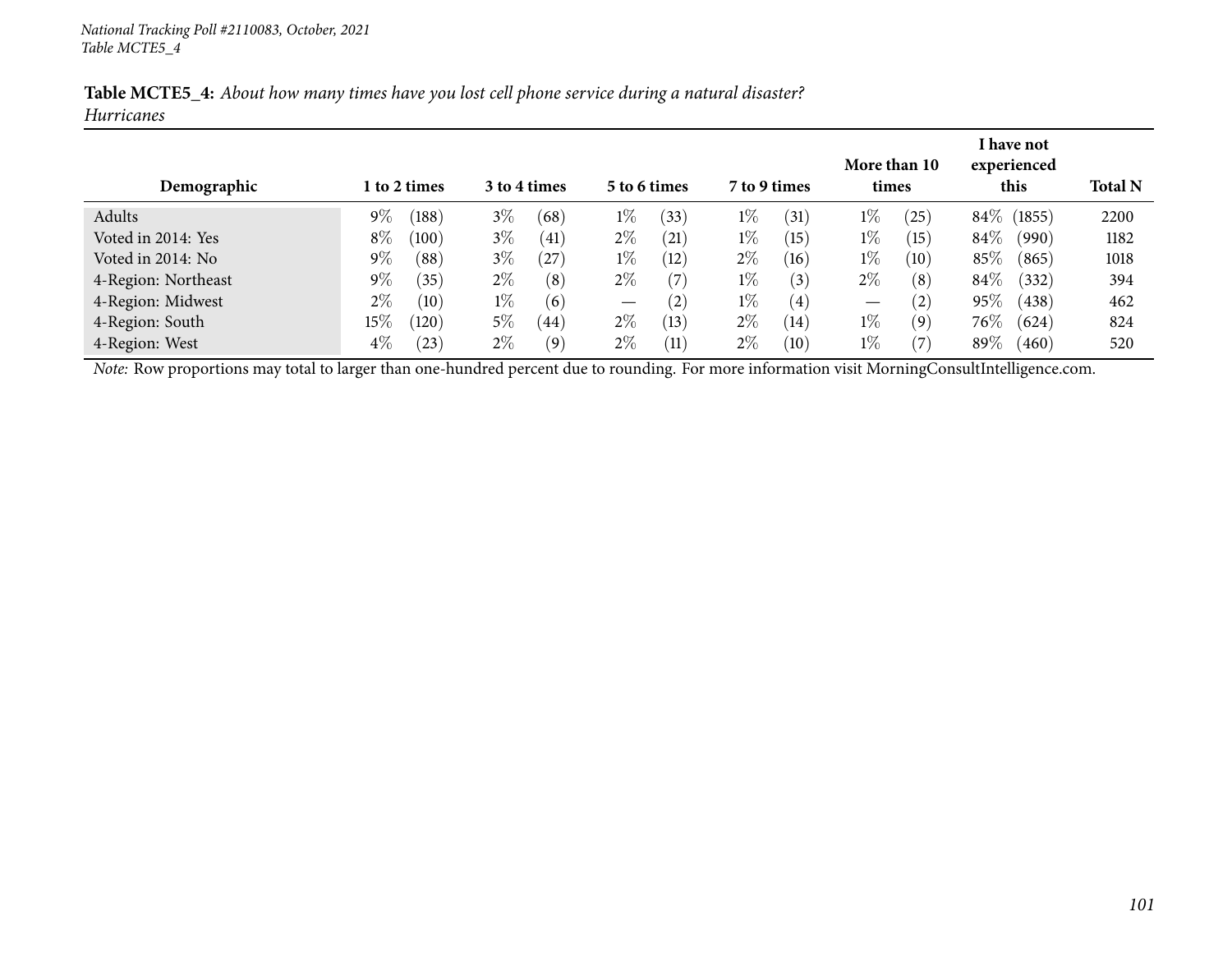Table MCTE5\_5: About how many times have you lost cell phone service during a natural disaster? *Wildfires*

|                          |              |      |       |              |                          |      |                                   |     | I have not<br>More than 10<br>experienced |      |        |            |                |
|--------------------------|--------------|------|-------|--------------|--------------------------|------|-----------------------------------|-----|-------------------------------------------|------|--------|------------|----------------|
| Demographic              | 1 to 2 times |      |       | 3 to 4 times | 5 to 6 times             |      | 7 to 9 times                      |     | times                                     |      |        | this       | <b>Total N</b> |
| <b>Adults</b>            | $3\%$        | (57) | $2\%$ | (38)         | $2\%$                    | (44) |                                   | (8) | $1\%$                                     | (19) |        | 92% (2034) | 2200           |
| Gender: Male             | $4\%$        | (40) | $3\%$ | (30)         | $3\%$                    | (30) | $\overline{\phantom{0}}$          | (5) | $1\%$                                     | (10) | 89%    | (946)      | 1062           |
| Gender: Female           | $2\%$        | (17) | $1\%$ | (8)          | $1\%$                    | (14) | $\overbrace{\phantom{123221111}}$ | (3) | $1\%$                                     | (9)  | 96%    | (1088)     | 1138           |
| Age: 18-34               | $4\%$        | (24) | $3\%$ | (20)         | $5\%$                    | (31) | $1\%$                             | (5) | $1\%$                                     | (8)  | $87\%$ | (568)      | 655            |
| Age: 35-44               | $7\%$        | (25) | $3\%$ | (11)         | $3\%$                    | (12) | $1\%$                             | (3) | $2\%$                                     | (7)  | 84%    | (301)      | 358            |
| Age: 45-64               | $1\%$        | (7)  | $1\%$ | (6)          | $\overline{\phantom{0}}$ | (1)  | $\overline{\phantom{0}}$          | (0) | $1\%$                                     | (4)  | 97%    | (732)      | 751            |
| Age: 65+                 |              | (2)  |       | (1)          |                          | (0)  | $\overline{\phantom{0}}$          | (0) | —                                         | (0)  | 99%    | (433)      | 436            |
| GenZers: 1997-2012       | $3\%$        | (7)  | $4\%$ | (7)          | $2\%$                    | (4)  |                                   | (0) | $1\%$                                     | (2)  | 90%    | (189)      | 210            |
| Millennials: 1981-1996   | $5\%$        | (33) | $3\%$ | (21)         | $5\%$                    | (30) | $1\%$                             | (8) | $2\%$                                     | (13) | 84%    | (558)      | 664            |
| GenXers: 1965-1980       | $2\%$        | (9)  | $1\%$ | (6)          | $2\%$                    | (9)  | $\overline{\phantom{0}}$          | (0) | $1\%$                                     | (3)  | 95%    | (499)      | 526            |
| Baby Boomers: 1946-1964  | $1\%$        | (8)  |       | (3)          |                          | (0)  | $\overline{\phantom{0}}$          | (0) | $\overline{\phantom{0}}$                  | (1)  | 98%    | (705)      | 717            |
| PID: Dem (no lean)       | $4\%$        | (31) | $3\%$ | (27)         | $3\%$                    | (25) | $1\%$                             | (6) | $1\%$                                     | (8)  | 89%    | (781)      | 879            |
| PID: Ind (no lean)       | $1\%$        | (9)  | $1\%$ | (7)          | $1\%$                    | (6)  |                                   | (1) | $1\%$                                     | (9)  | 96%    | (676)      | 708            |
| PID: Rep (no lean)       | $3\%$        | (17) | $1\%$ | (4)          | $2\%$                    | (12) |                                   | (2) |                                           | (2)  | 94%    | (577)      | 614            |
| PID/Gender: Dem Men      | $6\%$        | (25) | $4\%$ | (20)         | $5\%$                    | (22) | $1\%$                             | (3) | $1\%$                                     | (2)  | 84%    | (376)      | 449            |
| PID/Gender: Dem Women    | $1\%$        | (6)  | $2\%$ | (7)          | $1\%$                    | (3)  | $1\%$                             | (3) | $1\%$                                     | (5)  | 94%    | (405)      | 429            |
| PID/Gender: Ind Men      | $1\%$        | (4)  | $2\%$ | (7)          | $1\%$                    | (5)  | —                                 | (1) | $2\%$                                     | (5)  | 94%    | (316)      | 337            |
| PID/Gender: Ind Women    | $1\%$        | (5)  |       | (0)          |                          | (1)  |                                   | (0) | $1\%$                                     | (4)  | 97%    | (361)      | 370            |
| PID/Gender: Rep Men      | $4\%$        | (11) | $1\%$ | (3)          | $1\%$                    | (3)  | $1\%$                             | (2) | $1\%$                                     | (2)  | 92%    | (254)      | 276            |
| PID/Gender: Rep Women    | $2\%$        | (6)  |       | (1)          | $3\%$                    | (9)  |                                   | (0) |                                           | (0)  | 95%    | (322)      | 338            |
| Ideo: Liberal (1-3)      | $4\%$        | (26) | $3\%$ | (17)         | $2\%$                    | (11) |                                   | (3) | $1\%$                                     | (10) | 90%    | (571)      | 637            |
| Ideo: Moderate (4)       | $1\%$        | (10) | $1\%$ | (6)          | $1\%$                    | (7)  | $\overline{\phantom{0}}$          | (2) | $1\%$                                     | (6)  | 96%    | (689)      | 721            |
| Ideo: Conservative (5-7) | $3\%$        | (18) | $2\%$ | (11)         | $4\%$                    | (25) |                                   | (2) |                                           | (1)  | 91%    | (618)      | 676            |
| Educ: < College          | $2\%$        | (29) | $1\%$ | (20)         | $2\%$                    | (23) | $\overline{\phantom{0}}$          | (3) | $1\%$                                     | (10) | $94\%$ | (1426)     | 1512           |
| Educ: Bachelors degree   | $5\%$        | (23) | $2\%$ | (9)          | $2\%$                    | (11) | $1\%$                             | (3) | $1\%$                                     | (6)  | $88\%$ | (393)      | 444            |
| Educ: Post-grad          | $2\%$        | (5)  | $4\%$ | (9)          | $4\%$                    | (10) | $1\%$                             | (2) | $1\%$                                     | (3)  | 88%    | (215)      | 244            |
| Income: Under 50k        | $2\%$        | (25) | $2\%$ | (19)         | $2\%$                    | (22) |                                   | (4) | $1\%$                                     | (8)  | 94%    | (1196)     | 1274           |
| Income: 50k-100k         | $3\%$        | (17) | $1\%$ | (7)          | $1\%$                    | (8)  |                                   | (3) | $1\%$                                     | (6)  | 93%    | (581)      | 623            |
| Income: 100k+            | $5\%$        | (15) | $4\%$ | (11)         | $5\%$                    | (14) | $1\%$                             | (2) | $1\%$                                     | (5)  | 85%    | (257)      | 303            |
| Ethnicity: White         | $3\%$        | (43) | $1\%$ | (23)         | $2\%$                    | (41) |                                   | (7) | $1\%$                                     | (17) |        | 92% (1590) | 1722           |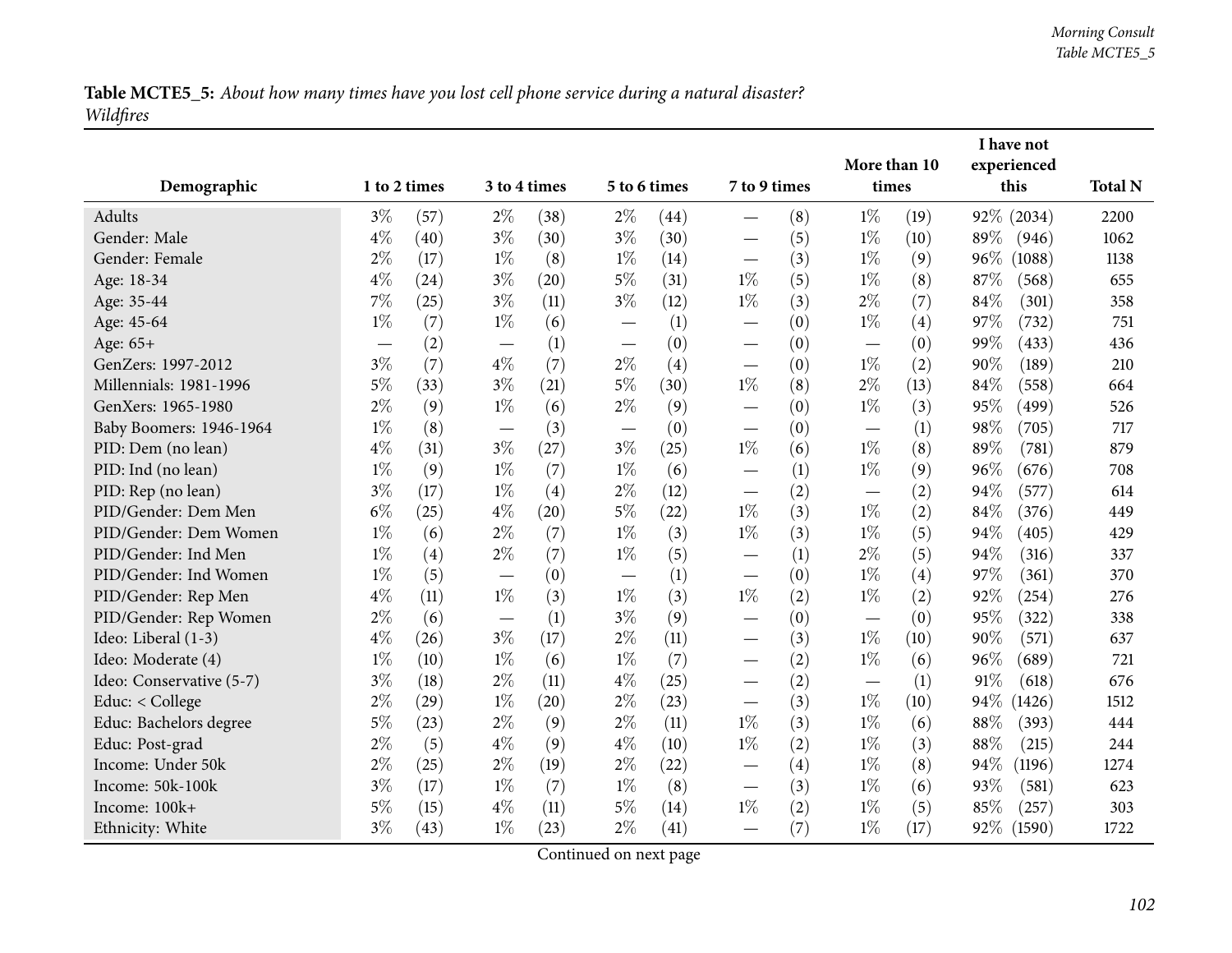## Table MCTE5\_5: About how many times have you lost cell phone service during a natural disaster? *Wildfires*

|                                   |              |                    |       |              |       |                    |                                 |              | More than 10                  |       | I have not<br>experienced |            |                |
|-----------------------------------|--------------|--------------------|-------|--------------|-------|--------------------|---------------------------------|--------------|-------------------------------|-------|---------------------------|------------|----------------|
| Demographic                       | 1 to 2 times |                    |       | 3 to 4 times |       | 5 to 6 times       |                                 | 7 to 9 times |                               | times |                           | this       | <b>Total N</b> |
| Adults                            | $3\%$        | (57)               | $2\%$ | (38)         | $2\%$ | (44)               |                                 | (8)          | $1\%$                         | (19)  |                           | 92% (2034) | 2200           |
| Ethnicity: Hispanic               | $5\%$        | (16)               | $2\%$ | (6)          | $4\%$ | (14)               |                                 | (1)          | $3\%$                         | (9)   | 87%                       | (303)      | 349            |
| Ethnicity: Black                  | $1\%$        | (4)                | $4\%$ | (11)         | $1\%$ | (2)                | $1\%$                           | (1)          |                               | (0)   | 93%                       | (256)      | 274            |
| Ethnicity: Other                  | $5\%$        | (10)               | $2\%$ | (4)          |       | (0)                |                                 | (0)          | $1\%$                         | (1)   | 92%                       | (188)      | 204            |
| All Christian                     | $2\%$        | $\left( 24\right)$ | $1\%$ | (13)         | $2\%$ | (18)               |                                 | (4)          | $1\%$                         | (12)  | 93%                       | (907)      | 977            |
| All Non-Christian                 | 7%           | (8)                | $8\%$ | (10)         | $5\%$ | (6)                | $1\%$                           | (2)          | $2\%$                         | (2)   | 77%                       | (91)       | 119            |
| Atheist                           | $2\%$        | (2)                | $2\%$ | (2)          | $1\%$ | (1)                | $\overline{\phantom{0}}$        | (0)          | $2\%$                         | (2)   | 92%                       | (90)       | 97             |
| Agnostic/Nothing in particular    | $2\%$        | (14)               | $1\%$ | (8)          | $1\%$ | (9)                |                                 | (2)          |                               | (1)   | 95%                       | (601)      | 635            |
| Something Else                    | $2\%$        | (9)                | $1\%$ | (5)          | $3\%$ | (10)               |                                 | (0)          | $1\%$                         | (2)   | 93%                       | (346)      | 371            |
| Religious Non-Protestant/Catholic | $8\%$        | (11)               | 7%    | (10)         | $4\%$ | (6)                | $1\%$                           | (2)          | $1\%$                         | (2)   | 78%                       | (107)      | 137            |
| Evangelical                       | $3\%$        | (18)               | $2\%$ | (13)         | $4\%$ | $\left( 20\right)$ | —                               | (2)          | $1\%$                         | (7)   | 89%                       | (508)      | 569            |
| Non-Evangelical                   | $2\%$        | (12)               | $1\%$ | (4)          | $1\%$ | (8)                |                                 | (2)          | $1\%$                         | (7)   | 96%                       | (715)      | 747            |
| Community: Urban                  | $3\%$        | (18)               | $3\%$ | (20)         | $4\%$ | (29)               | $1\%$                           | (7)          | $1\%$                         | (8)   | 87%                       | (573)      | 656            |
| Community: Suburban               | $3\%$        | (25)               | $1\%$ | (11)         | $1\%$ | (7)                |                                 | (1)          | $1\%$                         | (7)   | 95%                       | (947)      | 998            |
| Community: Rural                  | $3\%$        | (14)               | $1\%$ | (7)          | $1\%$ | (8)                | —                               | (0)          | $1\%$                         | (3)   | 94%                       | (514)      | 546            |
| <b>Employ: Private Sector</b>     | $4\%$        | (27)               | $2\%$ | (13)         | $3\%$ | (22)               | $1\%$                           | (5)          | $2\%$                         | (13)  | 88%                       | (601)      | 682            |
| Employ: Government                | 7%           | (8)                | $4\%$ | (4)          | $6\%$ | (7)                |                                 | (0)          | $1\%$                         | (1)   | 83%                       | (94)       | 114            |
| Employ: Self-Employed             | $3\%$        | (7)                | $3\%$ | (7)          | $2\%$ | (4)                | $1\%$                           | (2)          | $1\%$                         | (1)   | 90%                       | (190)      | 211            |
| Employ: Homemaker                 | $2\%$        | (3)                |       | (1)          | $3\%$ | (6)                | $\hspace{0.1mm}-\hspace{0.1mm}$ | (0)          | $\overbrace{\phantom{aaaaa}}$ | (0)   | 95%                       | (158)      | 167            |
| Employ: Student                   | $1\%$        | (1)                | $4\%$ | (3)          |       | (0)                | $1\%$                           | (1)          | $3\%$                         | (2)   | 92%                       | (68)       | 74             |
| Employ: Retired                   | $1\%$        | (3)                | $1\%$ | (3)          |       | (2)                | $\overline{\phantom{0}}$        | (0)          |                               | (1)   | 98%                       | (482)      | 491            |
| Employ: Unemployed                | $3\%$        | (9)                | $2\%$ | (5)          | $1\%$ | (4)                | $\overline{\phantom{0}}$        | (0)          |                               | (1)   | 94%                       | (278)      | 297            |
| Employ: Other                     |              | (1)                | $2\%$ | (3)          |       | (0)                |                                 | (0)          |                               | (0)   | 98%                       | (161)      | 165            |
| Military HH: Yes                  | $3\%$        | (9)                | $2\%$ | (5)          | $1\%$ | (2)                |                                 | (0)          | $1\%$                         | (4)   | 93%                       | (295)      | 316            |
| Military HH: No                   | $3\%$        | (48)               | $2\%$ | (33)         | $2\%$ | (42)               |                                 | (8)          | $1\%$                         | (14)  | 92%                       | (1738)     | 1884           |
| RD/WT: Right Direction            | $4\%$        | (40)               | $3\%$ | (24)         | $3\%$ | (32)               | $1\%$                           | (6)          | $1\%$                         | (9)   | 88%                       | (810)      | 921            |
| RD/WT: Wrong Track                | $1\%$        | (17)               | $1\%$ | (14)         | $1\%$ | (12)               |                                 | (2)          | $1\%$                         | (9)   | 96%                       | (1224)     | 1279           |
| Biden Job Approve                 | $4\%$        | (40)               | $3\%$ | (30)         | $4\%$ | (39)               | $1\%$                           | (6)          | $1\%$                         | (12)  | 88%                       | (962)      | 1088           |
| Biden Job Disapprove              | $2\%$        | (18)               | $1\%$ | (8)          | $1\%$ | (5)                |                                 | (2)          | $1\%$                         | (6)   | 96%                       | (958)      | 997            |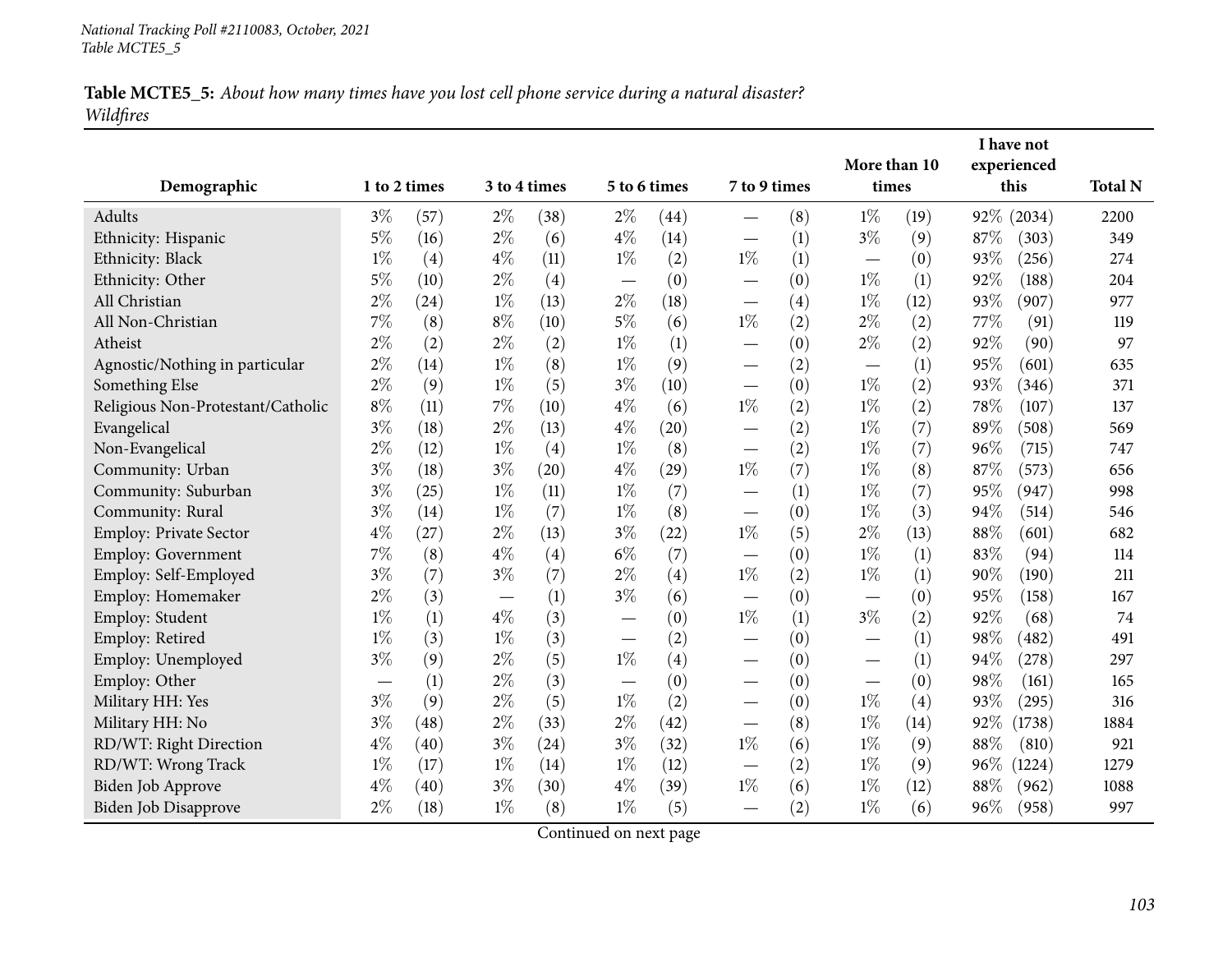Table MCTE5\_5: About how many times have you lost cell phone service during a natural disaster? *Wildfires*

|                                      |              |      |       |               |                |              |                                  |     |                                 |                   |            | I have not          |                |
|--------------------------------------|--------------|------|-------|---------------|----------------|--------------|----------------------------------|-----|---------------------------------|-------------------|------------|---------------------|----------------|
| Demographic                          | 1 to 2 times |      |       | 3 to 4 times  |                | 5 to 6 times | 7 to 9 times                     |     | More than 10<br>times           |                   |            | experienced<br>this | <b>Total N</b> |
| Adults                               | $3\%$        | (57) |       | $2\%$<br>(38) |                | (44)         |                                  | (8) | $1\%$                           | (19)              | 92% (2034) |                     | 2200           |
| <b>Biden Job Strongly Approve</b>    | $5\%$        | (26) | $3\%$ | (14)          | $2\%$<br>$6\%$ | (31)         | $1\%$                            | (5) | $2\%$                           | (11)              | $84\%$     | (457)               | 543            |
| Biden Job Somewhat Approve           | $2\%$        | (14) | $3\%$ | (16)          | $1\%$          | (8)          | $\overline{\phantom{0}}$         | (1) |                                 | (1)               | 93%        | (505)               | 545            |
| Biden Job Somewhat Disapprove        | $2\%$        | (6)  | $1\%$ | (2)           |                | (0)          |                                  | (0) | $1\%$                           | (3)               | 96%        | (294)               | 305            |
| <b>Biden Job Strongly Disapprove</b> | $2\%$        | (12) | $1\%$ | (6)           | $1\%$          | (5)          |                                  | (2) |                                 | (3)               | 96%        | (664)               | 692            |
| Favorable of Biden                   | $3\%$        | (35) | $2\%$ | (27)          | $3\%$          | (31)         | $\overline{\phantom{0}}$         | (4) | $1\%$                           | (12)              | 90%        | (1012)              | 1122           |
| Unfavorable of Biden                 | $2\%$        | (21) | $1\%$ | (10)          | $1\%$          | (12)         | $\hspace{0.1mm}-\hspace{0.1mm}$  | (2) | $1\%$                           | (6)               | 95%        | (933)               | 984            |
| Very Favorable of Biden              | $5\%$        | (26) | $3\%$ | (14)          | $4\%$          | (23)         | $1\%$                            | (3) | $2\%$                           | (10)              | 86%        | (489)               | 566            |
| Somewhat Favorable of Biden          | $2\%$        | (9)  | $2\%$ | (13)          | $1\%$          | (8)          |                                  | (1) |                                 | (2)               | 94%        | (523)               | 556            |
| Somewhat Unfavorable of Biden        | $3\%$        | (8)  | $1\%$ | (2)           | $2\%$          | (6)          | $\overline{\phantom{0}}$         | (1) | $1\%$                           | (2)               | 93%        | (241)               | 259            |
| Very Unfavorable of Biden            | $2\%$        | (13) | $1\%$ | (8)           | $1\%$          | (6)          | $\overline{\phantom{0}}$         | (2) | $1\%$                           | (4)               | 95%        | (692)               | 725            |
| #1 Issue: Economy                    | $3\%$        | (25) | $1\%$ | (11)          | $2\%$          | (17)         | $\overline{\phantom{0}}$         | (2) | $1\%$                           | (11)              | 92%        | (755)               | 820            |
| #1 Issue: Security                   | $2\%$        | (7)  | $3\%$ | (8)           | $1\%$          | (3)          |                                  | (1) |                                 | (0)               | 94%        | (277)               | 296            |
| #1 Issue: Health Care                | $3\%$        | (8)  | $3\%$ | (9)           | $3\%$          | (10)         | $1\%$                            | (2) | $1\%$                           | (3)               | 90%        | (288)               | 320            |
| #1 Issue: Medicare / Social Security | $2\%$        | (5)  | $1\%$ | (3)           |                | (1)          | $\overline{\phantom{0}}$         | (0) |                                 | (0)               | 97%        | (283)               | 292            |
| #1 Issue: Women's Issues             | $2\%$        | (3)  | $1\%$ | (1)           | $4\%$          | (5)          | $1\%$                            | (1) |                                 | (0)               | 93%        | (127)               | 137            |
| #1 Issue: Education                  | $4\%$        | (3)  | $4\%$ | (4)           | $5\%$          | (4)          | $2\%$                            | (1) | $3\%$                           | (3)               | 82%        | (72)                | 88             |
| #1 Issue: Energy                     | $1\%$        | (1)  | $2\%$ | (2)           | $2\%$          | (2)          | $1\%$                            | (1) | $1\%$                           | (1)               | 93%        | (98)                | 106            |
| #1 Issue: Other                      | $4\%$        | (5)  |       | (1)           | $1\%$          | (1)          |                                  | (0) | $1\%$                           | (1)               | 94%        | (132)               | 140            |
| 2020 Vote: Joe Biden                 | $3\%$        | (30) | $2\%$ | (23)          | $2\%$          | (24)         | $\overline{\phantom{0}}$         | (5) | $1\%$                           | (5)               | 91\%       | (936)               | 1024           |
| 2020 Vote: Donald Trump              | $2\%$        | (16) | $1\%$ | (6)           | $1\%$          | (10)         | $\overline{\phantom{0}}$         | (2) | $1\%$                           | (9)               | 93%        | (625)               | 668            |
| 2020 Vote: Other                     | $3\%$        | (2)  | $2\%$ | (1)           | $3\%$          | (2)          | $\overline{\phantom{0}}$         | (0) |                                 | (0)               | 91%        | (63)                | 69             |
| 2020 Vote: Didn't Vote               | $2\%$        | (9)  | $2\%$ | (7)           | $2\%$          | (8)          |                                  | (1) | $1\%$                           | $\left( 4\right)$ | 93%        | (406)               | 435            |
| 2018 House Vote: Democrat            | $3\%$        | (26) | $3\%$ | (20)          | $3\%$          | (22)         | $1\%$                            | (5) | $1\%$                           | (5)               | 90%        | (699)               | 778            |
| 2018 House Vote: Republican          | $3\%$        | (15) | $2\%$ | (8)           | $2\%$          | (13)         | $\overline{\phantom{0}}$         | (2) | $1\%$                           | (6)               | 92%        | (498)               | 542            |
| 2018 House Vote: Someone else        | $1\%$        | (1)  |       | (0)           | $3\%$          | (2)          | $\overline{\phantom{0}}$         | (0) | $1\%$                           | (1)               | 95%        | (69)                | 73             |
| 2016 Vote: Hillary Clinton           | $3\%$        | (24) | $3\%$ | (21)          | $3\%$          | (19)         | $1\%$                            | (4) | $1\%$                           | (5)               | 90%        | (673)               | 746            |
| 2016 Vote: Donald Trump              | $2\%$        | (13) | $1\%$ | (4)           | $2\%$          | (10)         |                                  | (2) | $1\%$                           | (5)               | 94%        | (597)               | 632            |
| 2016 Vote: Other                     | $1\%$        | (1)  |       | (0)           | $5\%$          | (5)          | $\overline{\phantom{0}}$         | (0) | $\hspace{0.1mm}-\hspace{0.1mm}$ | (0)               | 95%        | (101)               | 107            |
| 2016 Vote: Didn't Vote               | $3\%$        | (20) | $2\%$ | (12)          | $1\%$          | (10)         | $\overbrace{\phantom{12322111}}$ | (2) | $1\%$                           | (4)               | 93%        | (660)               | 707            |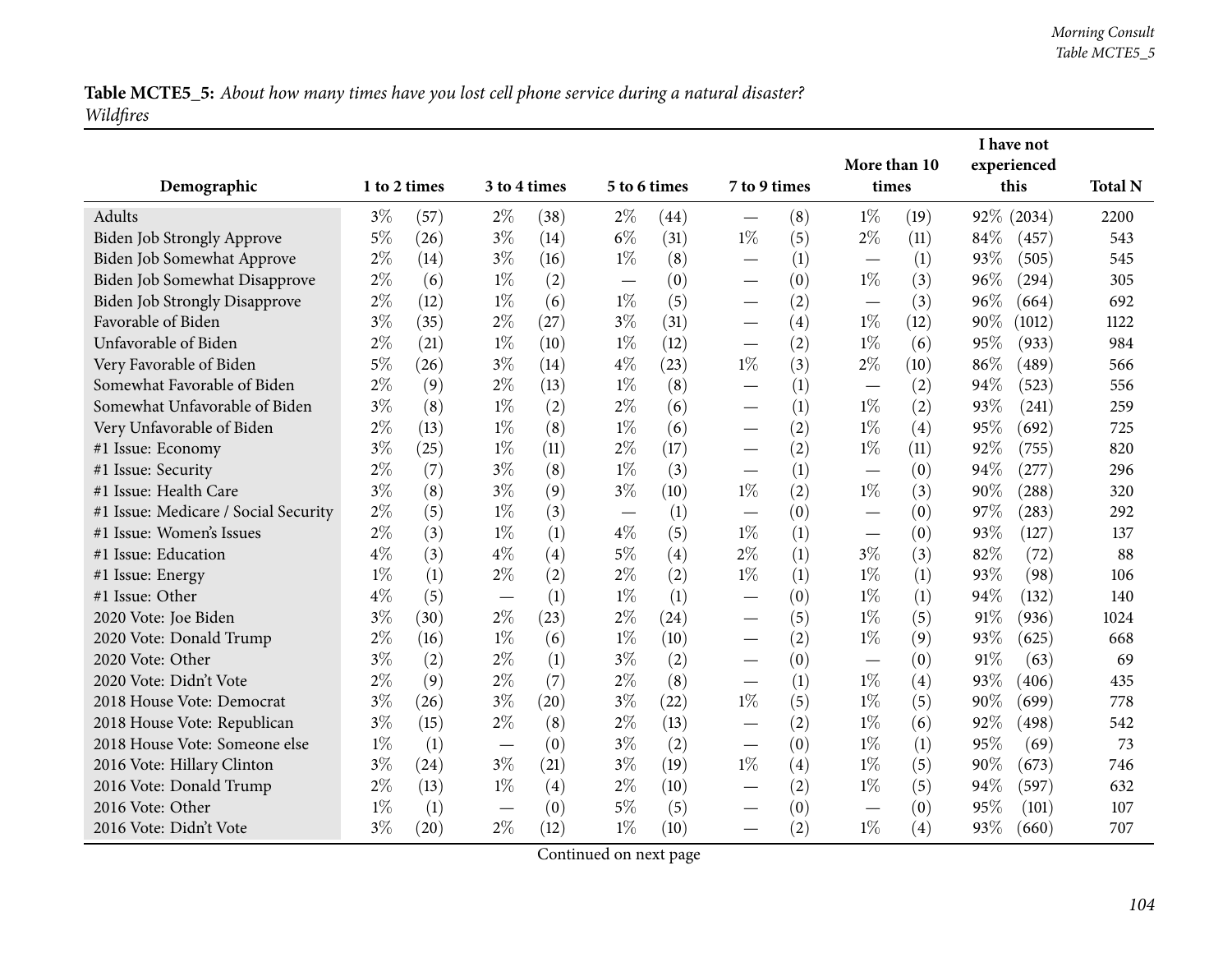| Table MCTE5_5: About how many times have you lost cell phone service during a natural disaster? |  |  |  |
|-------------------------------------------------------------------------------------------------|--|--|--|
| Wildfires                                                                                       |  |  |  |

|                                                                                                                                                       |       |                   |              |      |              |      |                                 |                  | More than 10 |                   |        | I have not<br>experienced |                |  |
|-------------------------------------------------------------------------------------------------------------------------------------------------------|-------|-------------------|--------------|------|--------------|------|---------------------------------|------------------|--------------|-------------------|--------|---------------------------|----------------|--|
| Demographic                                                                                                                                           |       | 1 to 2 times      | 3 to 4 times |      | 5 to 6 times |      | 7 to 9 times                    |                  | times        |                   | this   |                           | <b>Total N</b> |  |
| Adults                                                                                                                                                | $3\%$ | (57)              | $2\%$        | (38) | $2\%$        | (44) |                                 | (8)              | $1\%$        | (19)              |        | 92\% (2034)               | 2200           |  |
| Voted in 2014: Yes                                                                                                                                    | $3\%$ | (37)              | $2\%$        | (22) | $2\%$        | (25) | $\hspace{0.1mm}-\hspace{0.1mm}$ | (6)              | $1\%$        | (11)              | 92% (  | (1082)                    | 1182           |  |
| Voted in 2014: No                                                                                                                                     | $2\%$ | (21)              | $2\%$        | (16) | $2\%$        | (19) |                                 | (2)              | $1\%$        | $\left( 7\right)$ | $94\%$ | (952)                     | 1018           |  |
| 4-Region: Northeast                                                                                                                                   | $2\%$ | (10)              | $2\%$        | (8)  | $1\%$        | (2)  | $\hspace{0.05cm}$               | (2)              | $1\%$        | (5)               | 93%    | (367)                     | 394            |  |
| 4-Region: Midwest                                                                                                                                     | $1\%$ | $\left( 4\right)$ | $1\%$        | (5)  | $2\%$        | (7)  | $\hspace{0.1mm}-\hspace{0.1mm}$ | $\left(1\right)$ | $1\%$        | (6)               | 95%    | (439)                     | 462            |  |
| 4-Region: South                                                                                                                                       | $3\%$ | (21)              | $1\%$        | (10) | $1\%$        | (10) | $\hspace{0.05cm}$               | (3)              |              | $\left(3\right)$  | 94%    | (777)                     | 824            |  |
| 4-Region: West                                                                                                                                        | $5\%$ | $^{(23)}$         | $3\%$        | (15) | $5\%$        | (25) |                                 | (2)              | $1\%$        | (5)               | 87\%   | (450)                     | 520            |  |
| <i>Note:</i> Row proportions may total to larger than one-hundred percent due to rounding. For more information visit MorningConsultIntelligence.com. |       |                   |              |      |              |      |                                 |                  |              |                   |        |                           |                |  |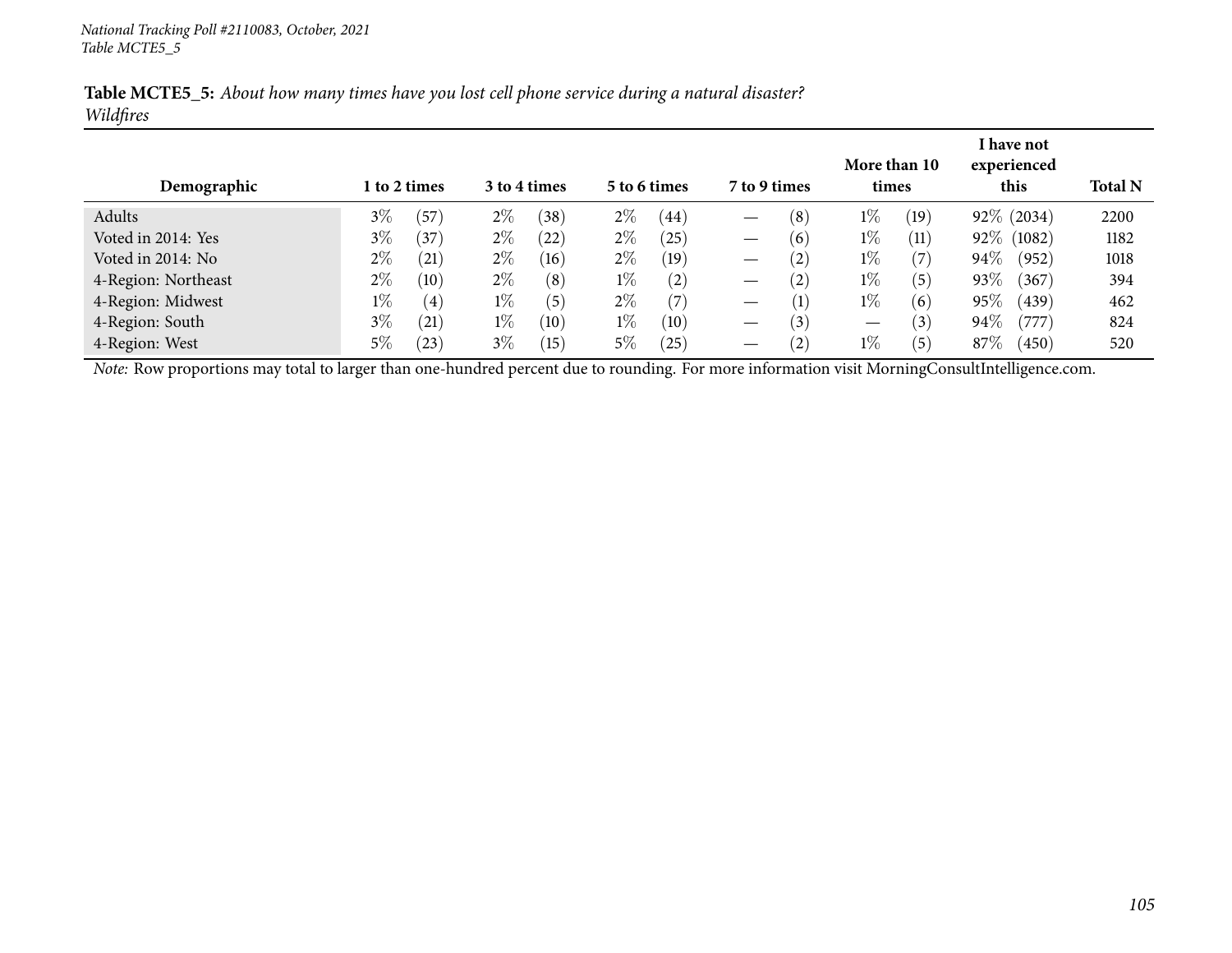Table MCTE5\_6: About how many times have you lost cell phone service during a natural disaster? *Earthquakes*

|                          |              |      |                          |              |                                   |              |                               |              | More than 10                      |       |        | I have not<br>experienced |                |
|--------------------------|--------------|------|--------------------------|--------------|-----------------------------------|--------------|-------------------------------|--------------|-----------------------------------|-------|--------|---------------------------|----------------|
| Demographic              | 1 to 2 times |      |                          | 3 to 4 times |                                   | 5 to 6 times |                               | 7 to 9 times |                                   | times |        | this                      | <b>Total N</b> |
| Adults                   | $3\%$        | (71) | $2\%$                    | (40)         | $1\%$                             | (25)         | $1\%$                         | (14)         | $1\%$                             | (16)  |        | 92% (2033)                | 2200           |
| Gender: Male             | $4\%$        | (38) | $3\%$                    | (32)         | $2\%$                             | (19)         | $1\%$                         | (10)         | $1\%$                             | (9)   | 90%    | (955)                     | 1062           |
| Gender: Female           | $3\%$        | (33) | $1\%$                    | (8)          | $1\%$                             | (6)          |                               | (4)          | $1\%$                             | (7)   | 95%    | (1079)                    | 1138           |
| Age: 18-34               | $6\%$        | (40) | $3\%$                    | (20)         | $3\%$                             | (20)         | $1\%$                         | (6)          | $1\%$                             | (5)   | 86%    | (563)                     | 655            |
| Age: 35-44               | $5\%$        | (17) | $5\%$                    | (18)         | $1\%$                             | (5)          | $1\%$                         | (5)          | $2\%$                             | (8)   | 85%    | (304)                     | 358            |
| Age: 45-64               | $1\%$        | (9)  |                          | (3)          |                                   | (0)          |                               | (2)          | $\overline{\phantom{0}}$          | (2)   | 98%    | (734)                     | 751            |
| Age: 65+                 | $1\%$        | (5)  |                          | (0)          |                                   | (0)          |                               | (0)          |                                   | (0)   | 99%    | (431)                     | 436            |
| GenZers: 1997-2012       | $4\%$        | (8)  | $3\%$                    | (6)          | $3\%$                             | (7)          | $1\%$                         | (1)          | $\overbrace{\phantom{123221111}}$ | (0)   | 89%    | (187)                     | 210            |
| Millennials: 1981-1996   | $6\%$        | (42) | $4\%$                    | (25)         | $3\%$                             | (18)         | $1\%$                         | (9)          | $2\%$                             | (13)  | 84%    | (559)                     | 664            |
| GenXers: 1965-1980       | $2\%$        | (12) | $2\%$                    | (9)          | $\overbrace{\phantom{12322111}}$  | (1)          | $1\%$                         | (4)          | $\overline{\phantom{0}}$          | (1)   | 95%    | (499)                     | 526            |
| Baby Boomers: 1946-1964  | $1\%$        | (9)  |                          | (0)          |                                   | (0)          |                               | (0)          | $\overline{\phantom{0}}$          | (2)   | 99%    | (707)                     | 717            |
| PID: Dem (no lean)       | $3\%$        | (27) | $4\%$                    | (32)         | $1\%$                             | (12)         | $1\%$                         | (11)         | $1\%$                             | (6)   | 90%    | (791)                     | 879            |
| PID: Ind (no lean)       | $3\%$        | (21) | $1\%$                    | (5)          | $1\%$                             | (4)          |                               | (1)          | $1\%$                             | (7)   | 95%    | (670)                     | 708            |
| PID: Rep (no lean)       | $4\%$        | (24) | $1\%$                    | (4)          | $1\%$                             | (9)          | $\overline{\phantom{0}}$      | (2)          |                                   | (3)   | 93%    | (572)                     | 614            |
| PID/Gender: Dem Men      | $4\%$        | (18) | $6\%$                    | (27)         | $2\%$                             | (10)         | $2\%$                         | (8)          | $1\%$                             | (3)   | 85%    | (382)                     | 449            |
| PID/Gender: Dem Women    | $2\%$        | (8)  | $1\%$                    | (5)          | $1\%$                             | (2)          | $1\%$                         | (3)          | $1\%$                             | (2)   | 95%    | (409)                     | 429            |
| PID/Gender: Ind Men      | $3\%$        | (9)  | $1\%$                    | (2)          | $1\%$                             | (4)          | $\overbrace{\phantom{12333}}$ | (1)          | $1\%$                             | (4)   | 94%    | (317)                     | 337            |
| PID/Gender: Ind Women    | $3\%$        | (11) | $1\%$                    | (3)          |                                   | (0)          | $\overline{\phantom{0}}$      | (0)          | $1\%$                             | (3)   | 95%    | (353)                     | 370            |
| PID/Gender: Rep Men      | $4\%$        | (10) | $1\%$                    | (3)          | $2\%$                             | (5)          |                               | (1)          | $\overline{\phantom{0}}$          | (1)   | 93%    | (256)                     | 276            |
| PID/Gender: Rep Women    | $4\%$        | (14) | $\overline{\phantom{m}}$ | (1)          | $1\%$                             | (4)          |                               | (1)          |                                   | (2)   | 94%    | (317)                     | 338            |
| Ideo: Liberal (1-3)      | $2\%$        | (14) | $3\%$                    | (17)         | $1\%$                             | (9)          | $1\%$                         | (7)          | $1\%$                             | (7)   | 92%    | (584)                     | 637            |
| Ideo: Moderate (4)       | $3\%$        | (21) | $1\%$                    | (8)          | $1\%$                             | (5)          |                               | (1)          | $1\%$                             | (6)   | 94%    | (680)                     | 721            |
| Ideo: Conservative (5-7) | $5\%$        | (31) | $2\%$                    | (15)         | $1\%$                             | (10)         | $1\%$                         | (4)          | —                                 | (1)   | $91\%$ | (614)                     | 676            |
| Educ: < College          | $3\%$        | (46) | $1\%$                    | (16)         | $1\%$                             | (18)         |                               | (3)          | $1\%$                             | (9)   | 94%    | (1421)                    | 1512           |
| Educ: Bachelors degree   | $4\%$        | (18) | $3\%$                    | (13)         | $1\%$                             | (6)          | $1\%$                         | (4)          | $1\%$                             | (4)   | 90%    | (398)                     | 444            |
| Educ: Post-grad          | $3\%$        | (7)  | $5\%$                    | (11)         | $\overbrace{\phantom{123221111}}$ | (1)          | $3\%$                         | (8)          | $1\%$                             | (3)   | 88%    | (214)                     | 244            |
| Income: Under 50k        | $3\%$        | (35) | $1\%$                    | (16)         | $1\%$                             | (19)         | $\overbrace{\phantom{12333}}$ | (3)          |                                   | (6)   | 94%    | (1195)                    | 1274           |
| Income: 50k-100k         | $4\%$        | (23) | $1\%$                    | (8)          |                                   | (3)          | $1\%$                         | (6)          | $1\%$                             | (5)   | 93%    | (578)                     | 623            |
| Income: 100k+            | $4\%$        | (13) | $5\%$                    | (17)         | $1\%$                             | (4)          | $1\%$                         | (4)          | $1\%$                             | (4)   | 86%    | (260)                     | 303            |
| Ethnicity: White         | $3\%$        | (45) | $2\%$                    | (30)         | $1\%$                             | (21)         | $1\%$                         | (13)         | $1\%$                             | (13)  |        | 93\% (1600)               | 1722           |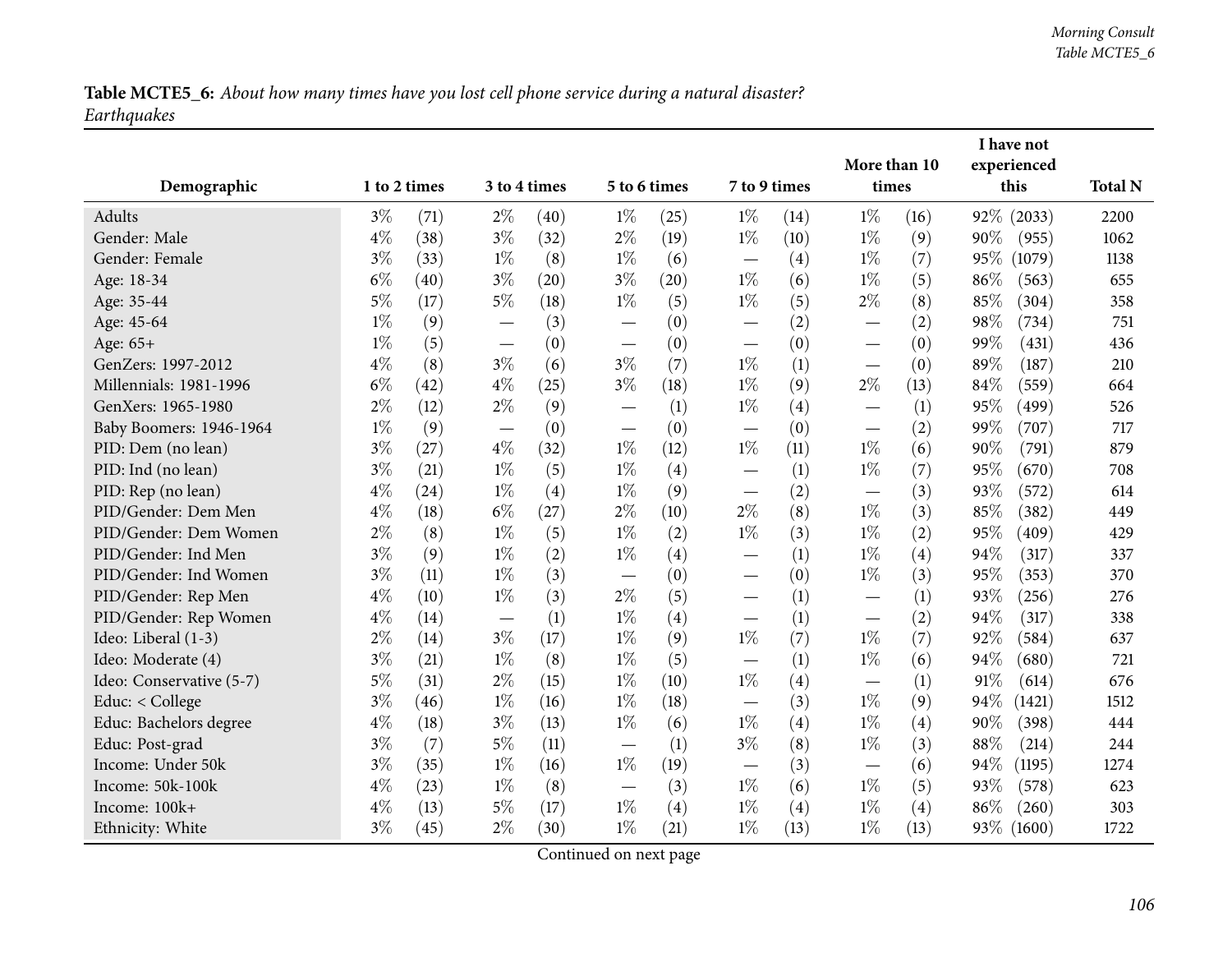# Table MCTE5\_6: About how many times have you lost cell phone service during a natural disaster? *Earthquakes*

| Demographic                       | 1 to 2 times |                    | 3 to 4 times             |      |                                 | 5 to 6 times |                          | 7 to 9 times |                | More than 10<br>times |      | I have not<br>experienced<br>this | <b>Total N</b> |
|-----------------------------------|--------------|--------------------|--------------------------|------|---------------------------------|--------------|--------------------------|--------------|----------------|-----------------------|------|-----------------------------------|----------------|
| Adults                            | $3\%$        | (71)               | $2\%$                    | (40) |                                 | (25)         | $1\%$                    | (14)         |                | (16)                  | 92\% | (2033)                            | 2200           |
| Ethnicity: Hispanic               | $5\%$        | (16)               | $2\%$                    | (8)  | $1\%$<br>$2\%$                  | (8)          | $1\%$                    | (3)          | $1\%$<br>$2\%$ | (6)                   | 88%  | (309)                             | 349            |
| Ethnicity: Black                  | $4\%$        | (10)               | $4\%$                    | (10) | $1\%$                           | (4)          | $1\%$                    | (1)          |                | (1)                   | 91%  | (248)                             | 274            |
| Ethnicity: Other                  | $8\%$        | (17)               | $\overline{\phantom{m}}$ | (1)  |                                 | (1)          |                          | (0)          | $1\%$          | (2)                   | 90%  | (184)                             | 204            |
| All Christian                     | $3\%$        | (32)               | $1\%$                    | (14) | $1\%$                           | (13)         |                          | (5)          | $1\%$          | (10)                  | 92%  | (904)                             | 977            |
| All Non-Christian                 | $4\%$        | (5)                | $6\%$                    | (7)  | $4\%$                           | (5)          | $3\%$                    | (3)          | $2\%$          | (2)                   | 81%  | (96)                              | 119            |
| Atheist                           | $2\%$        | (2)                | $1\%$                    | (1)  | $1\%$                           | (0)          | $1\%$                    | (1)          | $1\%$          | (1)                   | 94%  | (92)                              | 97             |
| Agnostic/Nothing in particular    | $4\%$        | (23)               | $2\%$                    | (13) |                                 | (0)          |                          | (3)          |                | (1)                   | 94%  | (595)                             | 635            |
| Something Else                    | $3\%$        | (10)               | $1\%$                    | (5)  | $2\%$                           | (7)          |                          | (2)          |                | (2)                   | 93%  | (347)                             | 371            |
| Religious Non-Protestant/Catholic | $4\%$        | (5)                | $5\%$                    | (7)  | $4\%$                           | (5)          | $3\%$                    | (5)          | $2\%$          | (2)                   | 82%  | (113)                             | 137            |
| Evangelical                       | $5\%$        | (27)               | $2\%$                    | (13) | $2\%$                           | (11)         | $1\%$                    | (4)          | $1\%$          | (6)                   | 89%  | (508)                             | 569            |
| Non-Evangelical                   | $2\%$        | (14)               | $1\%$                    | (7)  | $1\%$                           | (9)          |                          | (1)          | $1\%$          | (5)                   | 95%  | (711)                             | 747            |
| Community: Urban                  | $4\%$        | $\left( 29\right)$ | $4\%$                    | (27) | $2\%$                           | (14)         | $2\%$                    | (11)         | $1\%$          | (5)                   | 87%  | (571)                             | 656            |
| Community: Suburban               | $3\%$        | (28)               | $1\%$                    | (7)  |                                 | (4)          |                          | (2)          | $1\%$          | (8)                   | 95%  | (949)                             | 998            |
| Community: Rural                  | $3\%$        | (15)               | $1\%$                    | (6)  | $1\%$                           | (7)          | $\overline{\phantom{0}}$ | (1)          | $1\%$          | (3)                   | 94%  | (514)                             | 546            |
| <b>Employ: Private Sector</b>     | $5\%$        | (33)               | $2\%$                    | (16) | $1\%$                           | (5)          | $1\%$                    | (10)         | $1\%$          | (8)                   | 89%  | (610)                             | 682            |
| Employ: Government                | $9\%$        | (10)               | $6\%$                    | (7)  | $2\%$                           | (2)          |                          | (0)          | $1\%$          | (1)                   | 82%  | (94)                              | 114            |
| Employ: Self-Employed             | $2\%$        | (4)                | $3\%$                    | (6)  | $3\%$                           | (6)          | $1\%$                    | (2)          | $1\%$          | (2)                   | 90%  | (191)                             | 211            |
| Employ: Homemaker                 | $1\%$        | (2)                | $1\%$                    | (1)  | $3\%$                           | (5)          | $\overline{\phantom{0}}$ | (0)          | $1\%$          | (2)                   | 94%  | (158)                             | 167            |
| Employ: Student                   | $3\%$        | (2)                | $3\%$                    | (2)  | $1\%$                           | (0)          | $1\%$                    | (1)          |                | (0)                   | 93%  | (68)                              | 74             |
| Employ: Retired                   | $1\%$        | (6)                | $1\%$                    | (3)  |                                 | (0)          | $\overline{\phantom{0}}$ | (1)          |                | (1)                   | 98%  | (479)                             | 491            |
| Employ: Unemployed                | $4\%$        | (12)               | $2\%$                    | (5)  | $1\%$                           | (3)          |                          | (0)          |                | (1)                   | 93%  | (275)                             | 297            |
| Employ: Other                     | $2\%$        | (3)                |                          | (0)  | $2\%$                           | (3)          |                          | (0)          | $1\%$          | (1)                   | 96%  | (158)                             | 165            |
| Military HH: Yes                  | $4\%$        | (13)               | $1\%$                    | (2)  | $1\%$                           | (3)          |                          | (0)          |                | (1)                   | 94%  | (298)                             | 316            |
| Military HH: No                   | $3\%$        | (59)               | $2\%$                    | (38) | $1\%$                           | (22)         | $1\%$                    | (14)         | $1\%$          | (15)                  | 92%  | (1736)                            | 1884           |
| RD/WT: Right Direction            | $4\%$        | (33)               | $4\%$                    | (33) | $2\%$                           | (20)         | $1\%$                    | (12)         | $1\%$          | (7)                   | 89%  | (817)                             | 921            |
| RD/WT: Wrong Track                | $3\%$        | (39)               | $1\%$                    | (7)  | $\hspace{0.1mm}-\hspace{0.1mm}$ | (5)          |                          | (2)          | $1\%$          | (9)                   | 95%  | (1217)                            | 1279           |
| Biden Job Approve                 | $4\%$        | (46)               | $3\%$                    | (36) | $2\%$                           | (18)         | $1\%$                    | (12)         | $1\%$          | (8)                   | 89%  | (967)                             | 1088           |
| Biden Job Disapprove              | $2\%$        | (25)               |                          | (4)  | $1\%$                           | (7)          |                          | (2)          | $1\%$          | (7)                   | 96%  | (953)                             | 997            |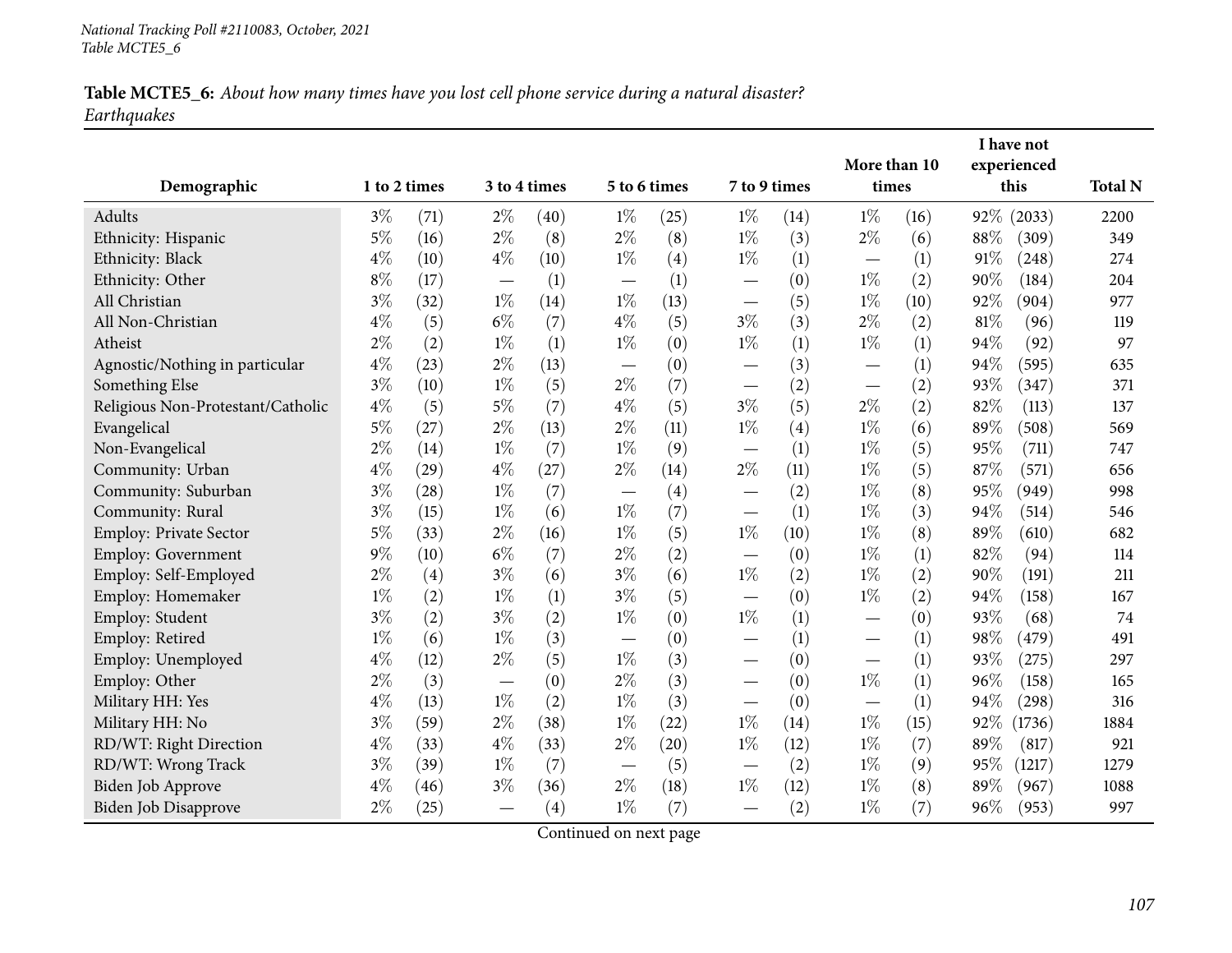Table MCTE5\_6: About how many times have you lost cell phone service during a natural disaster? *Earthquakes*

|                                      |              |      |                                  |              |                               |              |                                  |              |                                 |                       |     | I have not          |                |
|--------------------------------------|--------------|------|----------------------------------|--------------|-------------------------------|--------------|----------------------------------|--------------|---------------------------------|-----------------------|-----|---------------------|----------------|
| Demographic                          | 1 to 2 times |      |                                  | 3 to 4 times |                               | 5 to 6 times |                                  | 7 to 9 times |                                 | More than 10<br>times |     | experienced<br>this | <b>Total N</b> |
| Adults                               | $3\%$        | (71) | $2\%$                            | (40)         | $1\%$                         | (25)         | $1\%$                            | (14)         | $1\%$                           | (16)                  |     | 92% (2033)          | 2200           |
| Biden Job Strongly Approve           | $5\%$        | (29) | $5\%$                            | (25)         | $2\%$                         | (12)         | $2\%$                            | (10)         | $2\%$                           | (8)                   | 85% | (459)               | 543            |
| Biden Job Somewhat Approve           | $3\%$        | (17) | $2\%$                            | (11)         | $1\%$                         | (6)          | $\overline{\phantom{0}}$         | (2)          |                                 | (0)                   | 93% | (508)               | 545            |
| Biden Job Somewhat Disapprove        | $2\%$        | (8)  | $\overbrace{\phantom{12322111}}$ | (1)          | $1\%$                         | (3)          | $\qquad \qquad$                  | (0)          | $1\%$                           | (3)                   | 95% | (291)               | 305            |
| <b>Biden Job Strongly Disapprove</b> | $2\%$        | (17) |                                  | (3)          | $1\%$                         | (4)          |                                  | (2)          | $1\%$                           | (4)                   | 96% | (662)               | 692            |
| Favorable of Biden                   | $3\%$        | (36) | $3\%$                            | (31)         | $2\%$                         | (18)         | $1\%$                            | (10)         | $1\%$                           | (12)                  | 90% | (1014)              | 1122           |
| Unfavorable of Biden                 | $3\%$        | (30) | $1\%$                            | (8)          | $1\%$                         | (5)          |                                  | (3)          |                                 | (3)                   | 95% | (935)               | 984            |
| Very Favorable of Biden              | $4\%$        | (24) | $4\%$                            | (23)         | $2\%$                         | (11)         | $1\%$                            | (8)          | $2\%$                           | (10)                  | 87% | (491)               | 566            |
| Somewhat Favorable of Biden          | $2\%$        | (11) | $2\%$                            | (9)          | $1\%$                         | (8)          |                                  | (2)          | $\overline{\phantom{0}}$        | (3)                   | 94% | (523)               | 556            |
| Somewhat Unfavorable of Biden        | $3\%$        | (7)  | $2\%$                            | (5)          | $1\%$                         | (1)          | $1\%$                            | (2)          | $\overline{\phantom{0}}$        | (0)                   | 94% | (244)               | 259            |
| Very Unfavorable of Biden            | $3\%$        | (23) |                                  | (3)          | $1\%$                         | (4)          | $\overline{\phantom{0}}$         | (1)          |                                 | (3)                   | 95% | (691)               | 725            |
| #1 Issue: Economy                    | $4\%$        | (32) | $1\%$                            | (10)         | $1\%$                         | (10)         | $1\%$                            | (5)          | $1\%$                           | (10)                  | 92% | (754)               | 820            |
| #1 Issue: Security                   | $2\%$        | (7)  | $2\%$                            | (7)          | $1\%$                         | (2)          | $\overbrace{\phantom{12322111}}$ | (1)          |                                 | (1)                   | 94% | (278)               | 296            |
| #1 Issue: Health Care                | $3\%$        | (10) | $2\%$                            | (7)          | $1\%$                         | (4)          | $1\%$                            | (4)          | $1\%$                           | (3)                   | 91% | (291)               | 320            |
| #1 Issue: Medicare / Social Security | $1\%$        | (4)  |                                  | (1)          | $1\%$                         | (3)          | —                                | (0)          | $1\%$                           | (2)                   | 97% | (282)               | 292            |
| #1 Issue: Women's Issues             | 7%           | (10) | $1\%$                            | (1)          | $2\%$                         | (3)          | $2\%$                            | (3)          |                                 | (0)                   | 87% | (120)               | 137            |
| #1 Issue: Education                  | $2\%$        | (2)  | $8\%$                            | (7)          | $2\%$                         | (1)          | $2\%$                            | (1)          | $\hspace{0.1mm}-\hspace{0.1mm}$ | (0)                   | 86% | (76)                | 88             |
| #1 Issue: Energy                     | $1\%$        | (1)  | $4\%$                            | (5)          | $2\%$                         | (2)          |                                  | (0)          | $\overbrace{\phantom{aaaaa}}$   | (0)                   | 93% | (98)                | 106            |
| #1 Issue: Other                      | $3\%$        | (4)  |                                  | (1)          | $1\%$                         | (1)          | $\overline{\phantom{0}}$         | (0)          | $1\%$                           | (1)                   | 95% | (134)               | 140            |
| 2020 Vote: Joe Biden                 | $3\%$        | (29) | $3\%$                            | (28)         | $1\%$                         | (9)          | $1\%$                            | (9)          | $1\%$                           | (6)                   | 92% | (943)               | 1024           |
| 2020 Vote: Donald Trump              | $4\%$        | (27) | $1\%$                            | (5)          | $1\%$                         | (6)          |                                  | (2)          | $1\%$                           | (7)                   | 93% | (622)               | 668            |
| 2020 Vote: Other                     | 5%           | (3)  | $3\%$                            | (2)          | $1\%$                         | (0)          |                                  | (0)          |                                 | (0)                   | 91% | (63)                | 69             |
| 2020 Vote: Didn't Vote               | $3\%$        | (13) | $1\%$                            | (5)          | $2\%$                         | (10)         | $1\%$                            | (4)          | $1\%$                           | (3)                   | 92% | (401)               | 435            |
| 2018 House Vote: Democrat            | $3\%$        | (20) | $3\%$                            | (25)         | $1\%$                         | (7)          | $1\%$                            | (6)          | $1\%$                           | (6)                   | 92% | (714)               | 778            |
| 2018 House Vote: Republican          | $5\%$        | (28) | $1\%$                            | (4)          | $2\%$                         | (9)          |                                  | (2)          | $1\%$                           | (5)                   | 91% | (493)               | 542            |
| 2018 House Vote: Someone else        | $3\%$        | (2)  | $1\%$                            | (1)          | $1\%$                         | (1)          |                                  | (0)          |                                 | (0)                   | 94% | (69)                | 73             |
| 2016 Vote: Hillary Clinton           | $3\%$        | (19) | $3\%$                            | (25)         | $1\%$                         | (10)         | $1\%$                            | (5)          | $1\%$                           | (6)                   | 91% | (682)               | 746            |
| 2016 Vote: Donald Trump              | $4\%$        | (23) | $1\%$                            | (4)          | $1\%$                         | (4)          | $1\%$                            | (3)          |                                 | (3)                   | 94% | (595)               | 632            |
| 2016 Vote: Other                     | $4\%$        | (4)  | $1\%$                            | (1)          | $\overbrace{\phantom{13333}}$ | (0)          | $\overline{\phantom{0}}$         | (0)          |                                 | (0)                   | 95% | (101)               | 107            |
| 2016 Vote: Didn't Vote               | $4\%$        | (26) | $1\%$                            | (10)         | $2\%$                         | (11)         | $1\%$                            | (6)          | $1\%$                           | (4)                   | 92% | (651)               | 707            |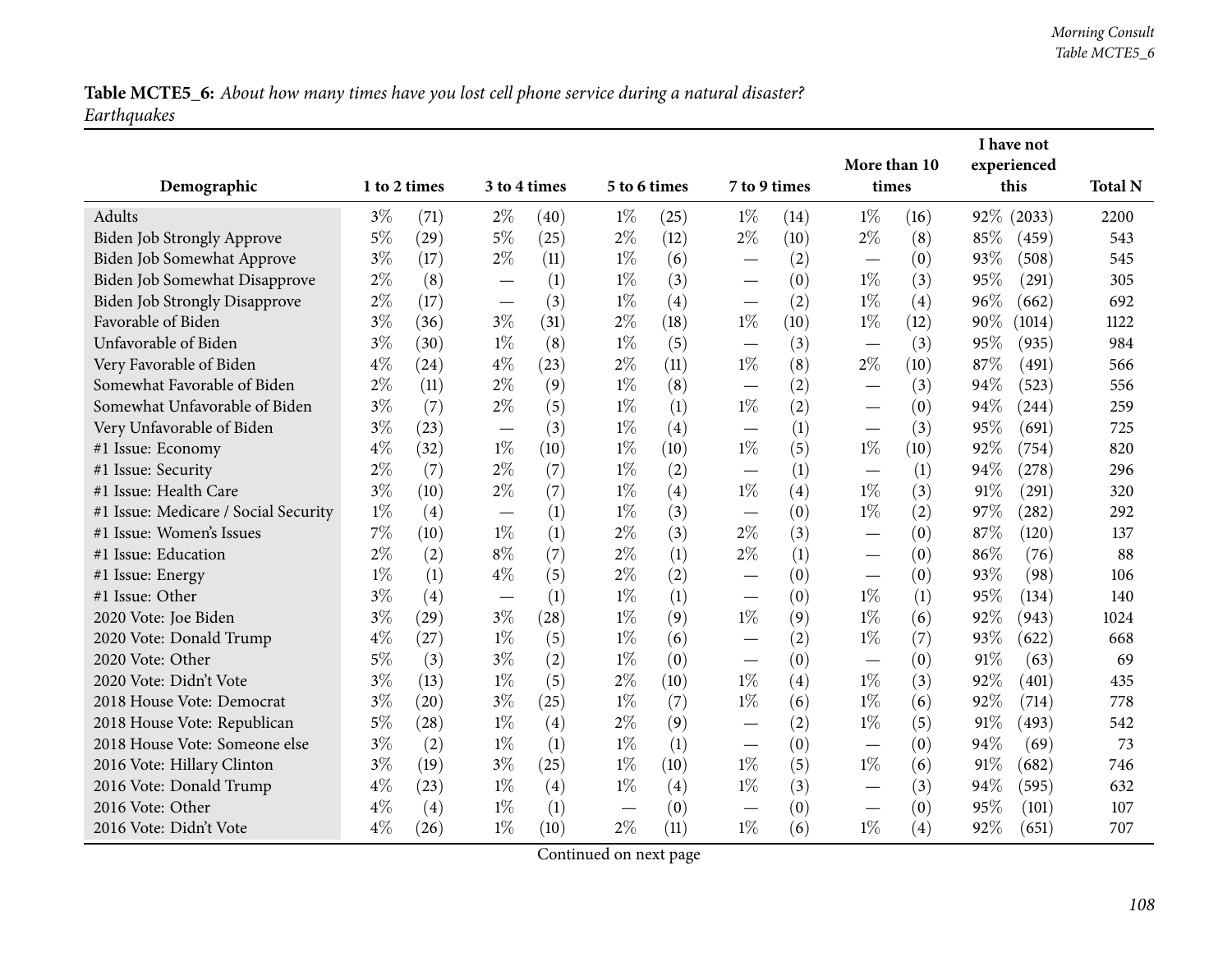| Table MCTE5_6: About how many times have you lost cell phone service during a natural disaster? |  |  |  |  |
|-------------------------------------------------------------------------------------------------|--|--|--|--|
| Earthquakes                                                                                     |  |  |  |  |

| Demographic                                                                                                                                    | 1 to 2 times |      |       | 3 to 4 times |       | 5 to 6 times | 7 to 9 times                    |                   | More than 10<br>times |                   |      | I have not<br>experienced<br>this | <b>Total N</b> |
|------------------------------------------------------------------------------------------------------------------------------------------------|--------------|------|-------|--------------|-------|--------------|---------------------------------|-------------------|-----------------------|-------------------|------|-----------------------------------|----------------|
| Adults                                                                                                                                         | $3\%$        | (71) | $2\%$ | (40)         | $1\%$ | (25)         | $1\%$                           | (14)              | $1\%$                 | (16)              |      | 92\% (2033)                       | 2200           |
| Voted in 2014: Yes                                                                                                                             | $3\%$        | (41) | $2\%$ | (23)         | $1\%$ | (10)         | $1\%$                           | (8)               | $1\%$                 | (11)              |      | 92% (1089)                        | 1182           |
| Voted in 2014: No                                                                                                                              | $3\%$        | (30) | $2\%$ | (18)         | $1\%$ | (15)         | $1\%$                           | (6)               | —                     | $\left(5\right)$  | 93%  | (945)                             | 1018           |
| 4-Region: Northeast                                                                                                                            | $4\%$        | (15) | $1\%$ | (4)          | $2\%$ | (7)          | $\hspace{0.1mm}-\hspace{0.1mm}$ | $\left(1\right)$  | $2\%$                 | (6)               | 92%  | (361)                             | 394            |
| 4-Region: Midwest                                                                                                                              | $1\%$        | (7)  | $1\%$ | (4)          | $1\%$ | (6)          | $1\%$                           | $\left( 4\right)$ | $1\%$                 | $\left(5\right)$  | 95%  | (438)                             | 462            |
| 4-Region: South                                                                                                                                | $2\%$        | (19) | $2\%$ | (16)         | $1\%$ | (6)          | $\hspace{0.1mm}-\hspace{0.1mm}$ | (4)               |                       | $\left(3\right)$  | 94%  | (776)                             | 824            |
| 4-Region: West                                                                                                                                 | $6\%$        | (30) | $3\%$ | (16)         | $1\%$ | (8)          | $1\%$                           | (6)               | —                     | $\left( 2\right)$ | 88\% | (458)                             | 520            |
| Note: Row proportions may total to larger than one-hundred percent due to rounding. For more information visit MorningConsultIntelligence.com. |              |      |       |              |       |              |                                 |                   |                       |                   |      |                                   |                |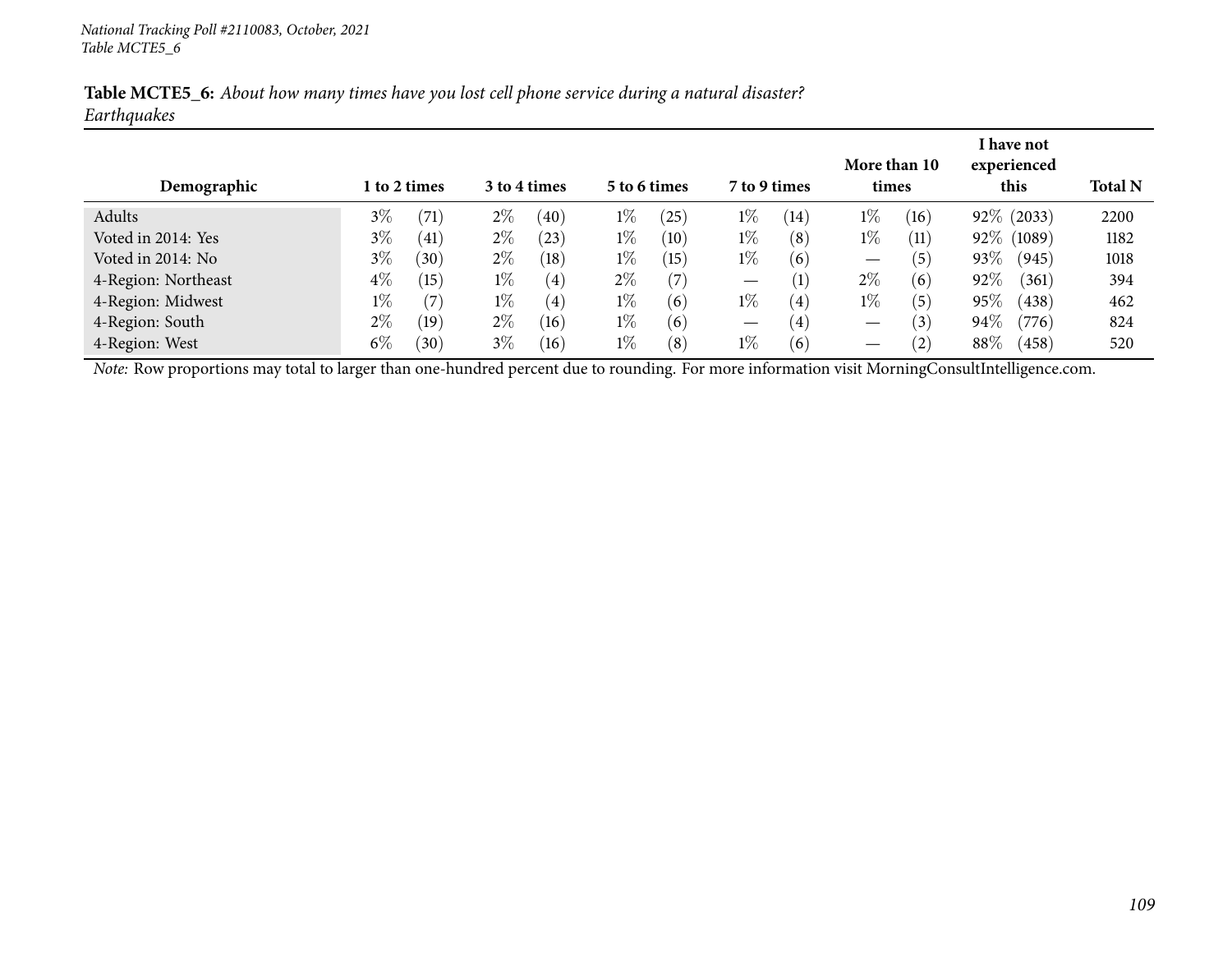|                          |              |      |                          |              |                                   |              |                                   |      | More than 10                  |      |        | I have not<br>experienced |                |
|--------------------------|--------------|------|--------------------------|--------------|-----------------------------------|--------------|-----------------------------------|------|-------------------------------|------|--------|---------------------------|----------------|
| Demographic              | 1 to 2 times |      |                          | 3 to 4 times |                                   | 5 to 6 times | 7 to 9 times                      |      | times                         |      |        | this                      | <b>Total N</b> |
| Adults                   | $3\%$        | (55) | $2\%$                    | (47)         | $1\%$                             | (28)         | $1\%$                             | (11) | $1\%$                         | (21) |        | 93% (2038)                | 2200           |
| Gender: Male             | $3\%$        | (27) | $3\%$                    | (36)         | $2\%$                             | (22)         | $1\%$                             | (6)  | $1\%$                         | (13) | 90%    | (957)                     | 1062           |
| Gender: Female           | $3\%$        | (29) | $1\%$                    | (11)         | $\overbrace{\phantom{123221111}}$ | (5)          | $\overline{\phantom{m}}$          | (5)  | $1\%$                         | (7)  | 95%    | (1081)                    | 1138           |
| Age: 18-34               | $4\%$        | (24) | $4\%$                    | (24)         | $2\%$                             | (16)         | $1\%$                             | (8)  | $1\%$                         | (9)  | 88%    | (575)                     | 655            |
| Age: 35-44               | $6\%$        | (21) | $6\%$                    | (20)         | $2\%$                             | (7)          | $1\%$                             | (4)  | $2\%$                         | (8)  | 83%    | (298)                     | 358            |
| Age: 45-64               | $1\%$        | (8)  | $\overline{\phantom{0}}$ | (1)          | $1\%$                             | (5)          | $\hspace{0.1mm}-\hspace{0.1mm}$   | (0)  |                               | (4)  | 98%    | (733)                     | 751            |
| Age: 65+                 | $1\%$        | (2)  | $\overline{\phantom{m}}$ | (2)          |                                   | (0)          |                                   | (0)  |                               | (0)  | 99%    | (432)                     | 436            |
| GenZers: 1997-2012       | $3\%$        | (7)  | $2\%$                    | (4)          | $1\%$                             | (2)          | $\overline{\phantom{0}}$          | (0)  | $1\%$                         | (2)  | 93%    | (195)                     | 210            |
| Millennials: 1981-1996   | $5\%$        | (35) | $5\%$                    | (33)         | $3\%$                             | (20)         | $2\%$                             | (11) | $2\%$                         | (13) | 83%    | (553)                     | 664            |
| GenXers: 1965-1980       | $2\%$        | (9)  | $2\%$                    | (8)          | $1\%$                             | (5)          |                                   | (1)  | $1\%$                         | (5)  | 95%    | (499)                     | 526            |
| Baby Boomers: 1946-1964  | $1\%$        | (5)  | $\overline{\phantom{m}}$ | (2)          |                                   | (1)          | $\overbrace{\phantom{12333}}$     | (0)  |                               | (1)  | 99%    | (708)                     | 717            |
| PID: Dem (no lean)       | $2\%$        | (19) | $4\%$                    | (32)         | $2\%$                             | (18)         | $1\%$                             | (7)  | $1\%$                         | (9)  | 90%    | (794)                     | 879            |
| PID: Ind (no lean)       | $2\%$        | (17) |                          | (3)          | $1\%$                             | (4)          |                                   | (2)  | $2\%$                         | (11) | 95%    | (671)                     | 708            |
| PID: Rep (no lean)       | $3\%$        | (20) | $2\%$                    | (12)         | $1\%$                             | (6)          | $\overbrace{\phantom{12333}}$     | (2)  |                               | (1)  | 93%    | (573)                     | 614            |
| PID/Gender: Dem Men      | $3\%$        | (12) | $6\%$                    | (28)         | $3\%$                             | (13)         | $1\%$                             | (3)  | $1\%$                         | (5)  | 86%    | (387)                     | 449            |
| PID/Gender: Dem Women    | $1\%$        | (6)  | $1\%$                    | (3)          | $1\%$                             | (5)          | $1\%$                             | (4)  | $1\%$                         | (4)  | 95%    | (407)                     | 429            |
| PID/Gender: Ind Men      | $2\%$        | (7)  | $1\%$                    | (3)          | $1\%$                             | (4)          |                                   | (1)  | $2\%$                         | (7)  | 94%    | (316)                     | 337            |
| PID/Gender: Ind Women    | $3\%$        | (10) |                          | (0)          |                                   | (0)          |                                   | (1)  | $1\%$                         | (4)  | 96%    | (355)                     | 370            |
| PID/Gender: Rep Men      | $3\%$        | (8)  | $2\%$                    | (5)          | $2\%$                             | (6)          | $1\%$                             | (2)  |                               | (1)  | 92%    | (254)                     | 276            |
| PID/Gender: Rep Women    | $4\%$        | (12) | $2\%$                    | (8)          | $\overbrace{\phantom{123221111}}$ | (0)          | $\overbrace{\phantom{123221111}}$ | (0)  | $\overbrace{\phantom{aaaaa}}$ | (0)  | 94%    | (318)                     | 338            |
| Ideo: Liberal (1-3)      | $3\%$        | (17) | $3\%$                    | (18)         | $2\%$                             | (10)         |                                   | (3)  | $2\%$                         | (14) | $90\%$ | (576)                     | 637            |
| Ideo: Moderate (4)       | $3\%$        | (19) | $2\%$                    | (11)         | $\overbrace{\phantom{aaaaa}}$     | (3)          | $1\%$                             | (5)  | $1\%$                         | (6)  | 94%    | (677)                     | 721            |
| Ideo: Conservative (5-7) | $2\%$        | (15) | $3\%$                    | (18)         | $2\%$                             | (14)         |                                   | (3)  |                               | (1)  | 93%    | (626)                     | 676            |
| Educ: < College          | $3\%$        | (40) | $1\%$                    | (21)         | $1\%$                             | (12)         |                                   | (5)  | $1\%$                         | (11) | 94%    | (1421)                    | 1512           |
| Educ: Bachelors degree   | $2\%$        | (11) | $4\%$                    | (19)         | $2\%$                             | (7)          | $1\%$                             | (3)  | $1\%$                         | (5)  | 90%    | (399)                     | 444            |
| Educ: Post-grad          | $2\%$        | (4)  | $3\%$                    | (7)          | $3\%$                             | (8)          | $1\%$                             | (3)  | $2\%$                         | (4)  | 89%    | (218)                     | 244            |
| Income: Under 50k        | $3\%$        | (33) | $1\%$                    | (18)         | $1\%$                             | (14)         |                                   | (4)  | $1\%$                         | (10) | 94%    | (1195)                    | 1274           |
| Income: 50k-100k         | $2\%$        | (11) | $2\%$                    | (13)         | $1\%$                             | (6)          | $1\%$                             | (3)  | $1\%$                         | (6)  | 94%    | (584)                     | 623            |
| Income: 100k+            | $4\%$        | (11) | $5\%$                    | (16)         | $3\%$                             | (8)          | $1\%$                             | (4)  | $1\%$                         | (5)  | 86%    | (259)                     | 303            |
| Ethnicity: White         | $2\%$        | (35) | $2\%$                    | (32)         | $1\%$                             | (25)         | $1\%$                             | (9)  | $1\%$                         | (16) | 93\%   | (1605)                    | 1722           |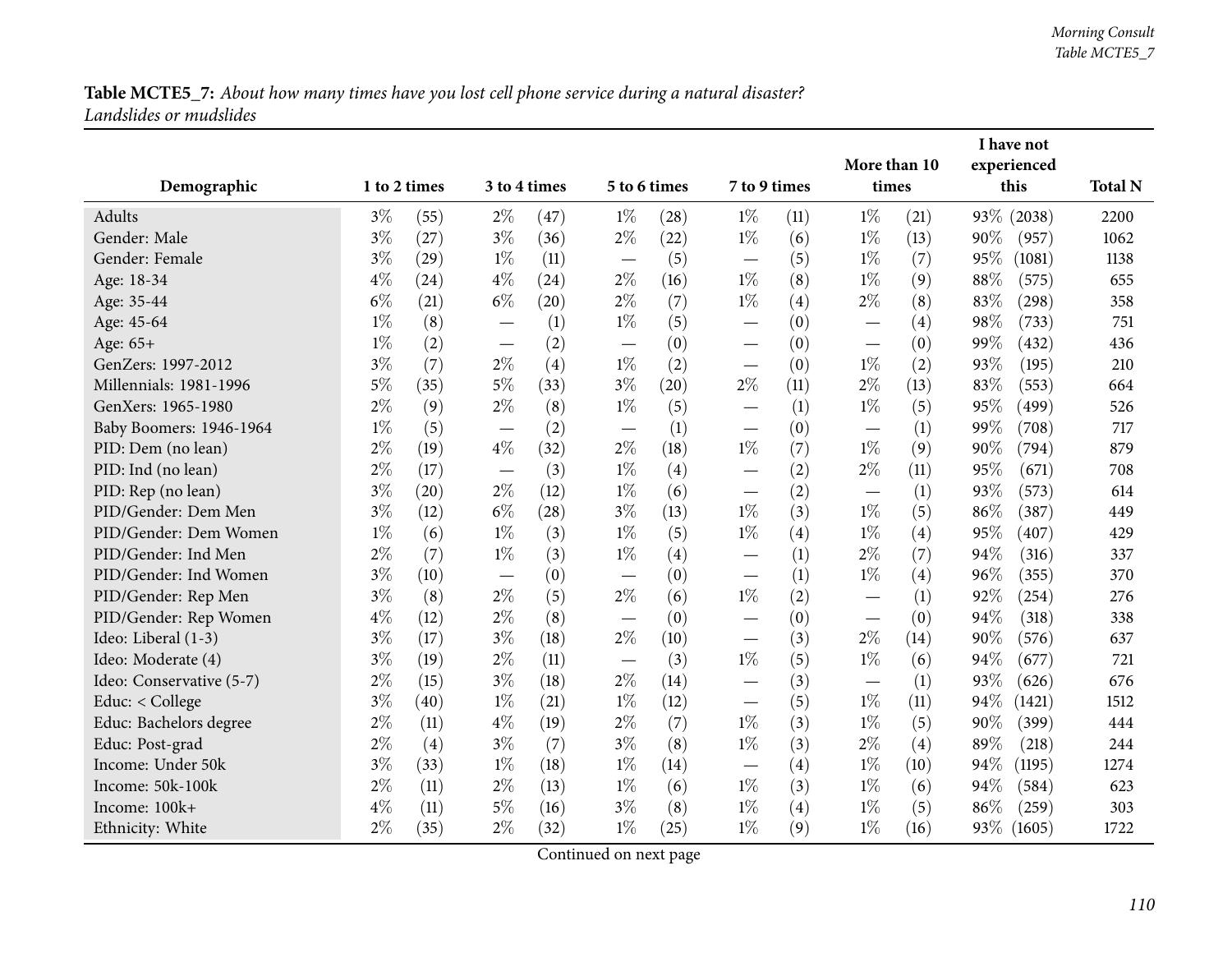|                                   |              |      |       |              |                          |              |                          |      |                               | More than 10 |      | I have not<br>experienced |                |
|-----------------------------------|--------------|------|-------|--------------|--------------------------|--------------|--------------------------|------|-------------------------------|--------------|------|---------------------------|----------------|
| Demographic                       | 1 to 2 times |      |       | 3 to 4 times |                          | 5 to 6 times | 7 to 9 times             |      | times                         |              |      | this                      | <b>Total N</b> |
| Adults                            | $3\%$        | (55) | $2\%$ | (47)         | $1\%$                    | (28)         | $1\%$                    | (11) | $1\%$                         | (21)         |      | 93\% (2038)               | 2200           |
| Ethnicity: Hispanic               | $3\%$        | (10) | $4\%$ | (15)         | $1\%$                    | (5)          | $1\%$                    | (2)  | $1\%$                         | (5)          | 89%  | (313)                     | 349            |
| Ethnicity: Black                  | $3\%$        | (8)  | $4\%$ | (10)         |                          | (1)          | $1\%$                    | (1)  | $1\%$                         | (3)          | 92%  | (251)                     | 274            |
| Ethnicity: Other                  | $6\%$        | (12) | $3\%$ | (5)          | $1\%$                    | (2)          | $1\%$                    | (1)  | $1\%$                         | (1)          | 89%  | (182)                     | 204            |
| All Christian                     | $2\%$        | (18) | $2\%$ | (23)         | $1\%$                    | (9)          |                          | (4)  | $1\%$                         | (9)          | 93%  | (914)                     | 977            |
| All Non-Christian                 | $6\%$        | (8)  | $6\%$ | (7)          | $8\%$                    | (9)          | $1\%$                    | (1)  | $3\%$                         | (3)          | 76%  | (91)                      | 119            |
| Atheist                           | $1\%$        | (1)  |       | (0)          | $1\%$                    | (0)          | $1\%$                    | (1)  | $1\%$                         | (1)          | 96%  | (94)                      | 97             |
| Agnostic/Nothing in particular    | $2\%$        | (15) | $2\%$ | (14)         | $1\%$                    | (7)          | $\overline{\phantom{0}}$ | (2)  | $1\%$                         | (3)          | 94%  | (594)                     | 635            |
| Something Else                    | $4\%$        | (14) | $1\%$ | (3)          | $1\%$                    | (3)          | $1\%$                    | (2)  | $1\%$                         | (4)          | 93%  | (345)                     | 371            |
| Religious Non-Protestant/Catholic | $5\%$        | (8)  | $5\%$ | (7)          | 7%                       | (9)          | $1\%$                    | (1)  | $2\%$                         | (3)          | 80%  | (109)                     | 137            |
| Evangelical                       | $4\%$        | (23) | $3\%$ | (19)         | $1\%$                    | (6)          | $1\%$                    | (4)  | $1\%$                         | (8)          | 89%  | (508)                     | 569            |
| Non-Evangelical                   | $1\%$        | (9)  | $1\%$ | (7)          | $1\%$                    | (5)          |                          | (2)  | $1\%$                         | (5)          | 96%  | (718)                     | 747            |
| Community: Urban                  | $3\%$        | (22) | $4\%$ | (25)         | $3\%$                    | (19)         | $1\%$                    | (7)  | $1\%$                         | (9)          | 87%  | (573)                     | 656            |
| Community: Suburban               | $1\%$        | (12) | $1\%$ | (14)         | $1\%$                    | (6)          |                          | (3)  | $1\%$                         | (7)          | 96%  | (957)                     | 998            |
| Community: Rural                  | $4\%$        | (22) | $1\%$ | (7)          | $\overline{\phantom{0}}$ | (2)          | $\overline{\phantom{0}}$ | (1)  | $1\%$                         | (4)          | 93%  | (509)                     | 546            |
| <b>Employ: Private Sector</b>     | $4\%$        | (24) | $3\%$ | (21)         | $2\%$                    | (15)         | $1\%$                    | (5)  | $2\%$                         | (11)         | 89%  | (605)                     | 682            |
| Employ: Government                | $8\%$        | (10) | $4\%$ | (5)          | $3\%$                    | (4)          | $1\%$                    | (1)  | $1\%$                         | (1)          | 82%  | (93)                      | 114            |
| Employ: Self-Employed             | $2\%$        | (4)  | $4\%$ | (9)          | $2\%$                    | (4)          | $1\%$                    | (2)  | $1\%$                         | (2)          | 90%  | (190)                     | 211            |
| Employ: Homemaker                 | $1\%$        | (2)  |       | (1)          |                          | (0)          | $\overline{\phantom{0}}$ | (0)  | $\overbrace{\phantom{13333}}$ | (0)          | 98%  | (164)                     | 167            |
| Employ: Student                   | $6\%$        | (5)  | $1\%$ | (0)          | $2\%$                    | (2)          | $1\%$                    | (1)  | $1\%$                         | (1)          | 89%  | (65)                      | 74             |
| Employ: Retired                   |              | (1)  | $1\%$ | (3)          |                          | (1)          |                          | (0)  |                               | (1)          | 99%  | (485)                     | 491            |
| Employ: Unemployed                | $2\%$        | (5)  | $1\%$ | (3)          | $1\%$                    | (2)          | $1\%$                    | (2)  | $1\%$                         | (4)          | 95%  | (281)                     | 297            |
| Employ: Other                     | $3\%$        | (5)  | $3\%$ | (4)          |                          | (0)          |                          | (0)  | $1\%$                         | (1)          | 94%  | (154)                     | 165            |
| Military HH: Yes                  | $1\%$        | (3)  | $1\%$ | (4)          | $1\%$                    | (4)          |                          | (1)  |                               | (1)          | 96%  | (303)                     | 316            |
| Military HH: No                   | $3\%$        | (52) | $2\%$ | (43)         | $1\%$                    | (24)         | $1\%$                    | (11) | $1\%$                         | (20)         | 92\% | (1735)                    | 1884           |
| RD/WT: Right Direction            | $3\%$        | (25) | $4\%$ | (34)         | $2\%$                    | (21)         | $1\%$                    | (9)  | $1\%$                         | (9)          | 89%  | (822)                     | 921            |
| RD/WT: Wrong Track                | $2\%$        | (30) | $1\%$ | (13)         | $1\%$                    | (7)          |                          | (2)  | $1\%$                         | (12)         | 95%  | (1216)                    | 1279           |
| Biden Job Approve                 | $3\%$        | (34) | $3\%$ | (36)         | $2\%$                    | (22)         | $1\%$                    | (9)  | $1\%$                         | (14)         | 89%  | (973)                     | 1088           |
| Biden Job Disapprove              | $2\%$        | (18) | $1\%$ | (11)         | $1\%$                    | (6)          |                          | (3)  | $1\%$                         | (7)          | 96%  | (952)                     | 997            |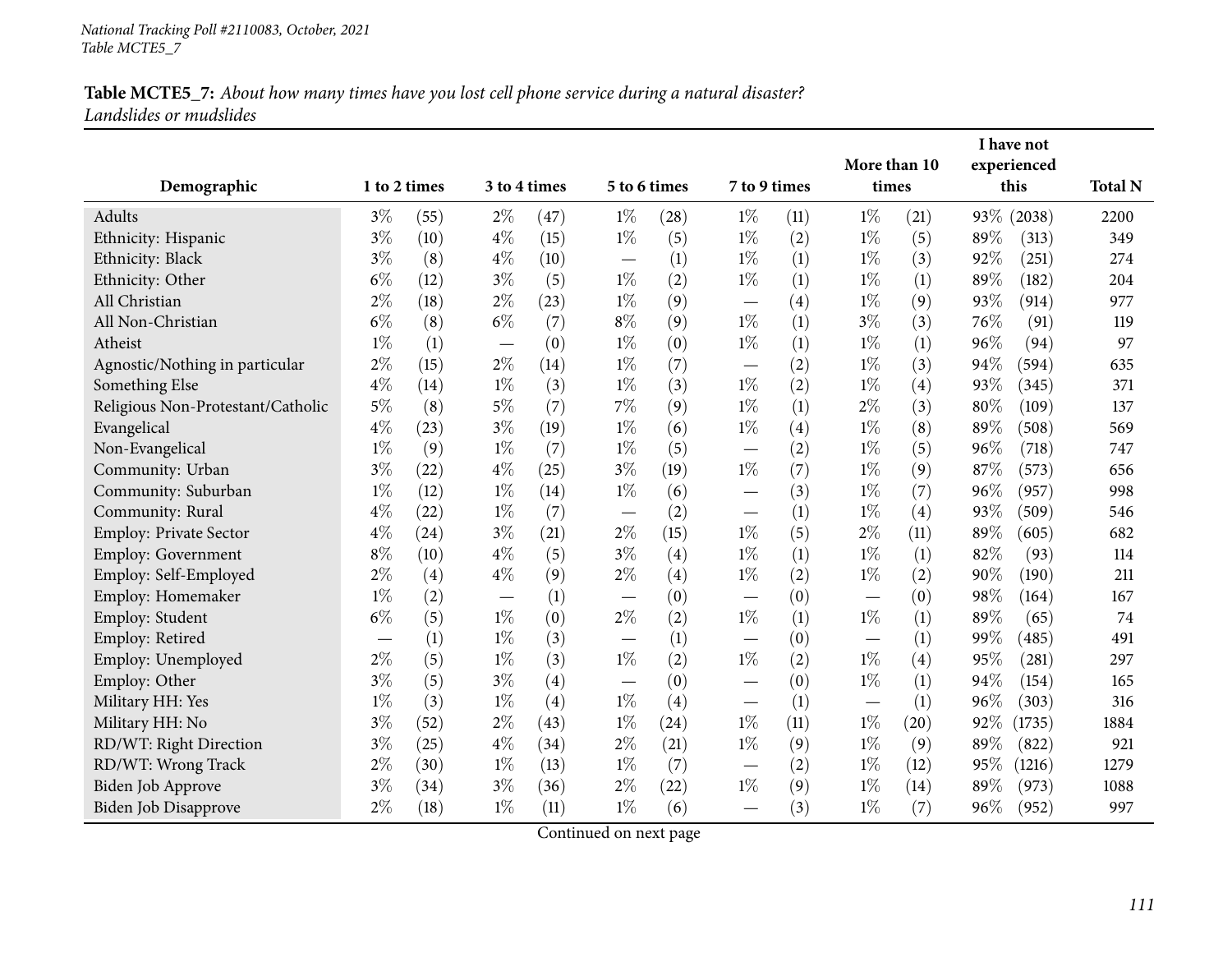|                                      |              |      |                                 |              |       |              |                                   |      |                       |      |        | I have not          |                |
|--------------------------------------|--------------|------|---------------------------------|--------------|-------|--------------|-----------------------------------|------|-----------------------|------|--------|---------------------|----------------|
|                                      | 1 to 2 times |      |                                 |              |       | 5 to 6 times | 7 to 9 times                      |      | More than 10<br>times |      |        | experienced<br>this | <b>Total N</b> |
| Demographic                          |              |      |                                 | 3 to 4 times |       |              |                                   |      |                       |      |        |                     |                |
| <b>Adults</b>                        | $3\%$        | (55) | $2\%$                           | (47)         | $1\%$ | (28)         | $1\%$                             | (11) | $1\%$                 | (21) |        | 93\% (2038)         | 2200           |
| Biden Job Strongly Approve           | $4\%$        | (20) | $4\%$                           | (23)         | $3\%$ | (14)         | $1\%$                             | (7)  | $2\%$                 | (9)  | 87%    | (471)               | 543            |
| Biden Job Somewhat Approve           | $3\%$        | (15) | $2\%$                           | (13)         | $2\%$ | (8)          |                                   | (2)  | $1\%$                 | (5)  | 92%    | (502)               | 545            |
| Biden Job Somewhat Disapprove        | $2\%$        | (7)  | $1\%$                           | (3)          | $1\%$ | (2)          | $\overline{\phantom{0}}$          | (1)  | $1\%$                 | (2)  | 95%    | (290)               | 305            |
| <b>Biden Job Strongly Disapprove</b> | $2\%$        | (11) | $1\%$                           | (8)          | $1\%$ | (4)          | $\overbrace{\phantom{123221111}}$ | (2)  | $1\%$                 | (5)  | 96%    | (662)               | 692            |
| Favorable of Biden                   | $2\%$        | (23) | $3\%$                           | (36)         | $1\%$ | (15)         | $1\%$                             | (9)  | $1\%$                 | (14) | 91\%   | (1025)              | 1122           |
| Unfavorable of Biden                 | $3\%$        | (29) | $1\%$                           | (8)          | $1\%$ | (12)         | $\overline{\phantom{0}}$          | (1)  | $1\%$                 | (6)  | 94%    | (928)               | 984            |
| Very Favorable of Biden              | $2\%$        | (13) | $5\%$                           | (26)         | $2\%$ | (11)         | $1\%$                             | (4)  | $2\%$                 | (10) | 88%    | (501)               | 566            |
| Somewhat Favorable of Biden          | $2\%$        | (10) | $2\%$                           | (9)          | $1\%$ | (4)          | $1\%$                             | (5)  | $1\%$                 | (4)  | 94%    | (524)               | 556            |
| Somewhat Unfavorable of Biden        | $6\%$        | (16) |                                 | (1)          | $1\%$ | (4)          | $\overline{\phantom{0}}$          | (1)  |                       | (1)  | $91\%$ | (236)               | 259            |
| Very Unfavorable of Biden            | $2\%$        | (14) | $1\%$                           | (7)          | $1\%$ | (8)          |                                   | (0)  | $1\%$                 | (5)  | 95%    | (692)               | 725            |
| #1 Issue: Economy                    | $3\%$        | (21) | $2\%$                           | (14)         | $1\%$ | (11)         | $\overline{\phantom{0}}$          | (4)  | $1\%$                 | (10) | 93%    | (760)               | 820            |
| #1 Issue: Security                   | 2%           | (6)  | $3\%$                           | (8)          | $2\%$ | (6)          | $\overline{\phantom{0}}$          | (1)  |                       | (0)  | 93%    | (276)               | 296            |
| #1 Issue: Health Care                | $5\%$        | (15) | $3\%$                           | (11)         | $2\%$ | (6)          | $1\%$                             | (2)  | $1\%$                 | (4)  | 88%    | (283)               | 320            |
| #1 Issue: Medicare / Social Security | $1\%$        | (2)  | $1\%$                           | (4)          |       | (0)          |                                   | (0)  |                       | (0)  | 98%    | (286)               | 292            |
| #1 Issue: Women's Issues             | $3\%$        | (4)  | $1\%$                           | (2)          | $1\%$ | (2)          | $1\%$                             | (2)  | $1\%$                 | (1)  | 92%    | (127)               | 137            |
| #1 Issue: Education                  | $2\%$        | (2)  | $6\%$                           | (5)          | $2\%$ | (2)          | $2\%$                             | (1)  | $2\%$                 | (2)  | 86%    | (76)                | 88             |
| #1 Issue: Energy                     | $4\%$        | (4)  | $2\%$                           | (2)          | $1\%$ | (1)          | $1\%$                             | (1)  |                       | (0)  | 92%    | (97)                | 106            |
| #1 Issue: Other                      | $1\%$        | (2)  |                                 | (1)          |       | (0)          |                                   | (0)  | $3\%$                 | (5)  | 95%    | (133)               | 140            |
| 2020 Vote: Joe Biden                 | $3\%$        | (27) | $3\%$                           | (26)         | $2\%$ | (19)         | $1\%$                             | (6)  | $1\%$                 | (9)  | 91\%   | (936)               | 1024           |
| 2020 Vote: Donald Trump              | $2\%$        | (16) | $1\%$                           | (8)          | $1\%$ | (6)          | $\overline{\phantom{0}}$          | (3)  | $1\%$                 | (10) | 94%    | (625)               | 668            |
| 2020 Vote: Other                     | $3\%$        | (2)  |                                 | (0)          |       | (0)          | $2\%$                             | (1)  | $2\%$                 | (1)  | 94%    | (65)                | 69             |
| 2020 Vote: Didn't Vote               | $2\%$        | (10) | $3\%$                           | (13)         | $1\%$ | (3)          |                                   | (1)  |                       | (1)  | 94%    | (407)               | 435            |
| 2018 House Vote: Democrat            | $2\%$        | (16) | $3\%$                           | (21)         | $2\%$ | (15)         | $1\%$                             | (7)  | $1\%$                 | (6)  | 92%    | (713)               | 778            |
| 2018 House Vote: Republican          | $2\%$        | (13) | $2\%$                           | (14)         | $1\%$ | (6)          | $\overline{\phantom{0}}$          | (1)  | $1\%$                 | (6)  | 93%    | (502)               | 542            |
| 2018 House Vote: Someone else        | $4\%$        | (3)  |                                 | (0)          |       | (0)          | $\overline{\phantom{0}}$          | (0)  | $3\%$                 | (2)  | 93%    | (68)                | 73             |
| 2016 Vote: Hillary Clinton           | $2\%$        | (17) | $3\%$                           | (26)         | $2\%$ | (12)         | $1\%$                             | (6)  | $1\%$                 | (7)  | 91%    | (678)               | 746            |
| 2016 Vote: Donald Trump              | $3\%$        | (16) | $1\%$                           | (7)          | $1\%$ | (6)          |                                   | (3)  | $1\%$                 | (6)  | 94%    | (595)               | 632            |
| 2016 Vote: Other                     | $1\%$        | (1)  | $\hspace{0.1mm}-\hspace{0.1mm}$ | (0)          | $4\%$ | (4)          | $1\%$                             | (1)  |                       | (0)  | 94%    | (100)               | 107            |
| 2016 Vote: Didn't Vote               | $3\%$        | (21) | $2\%$                           | (15)         | $1\%$ | (6)          | $\overline{\phantom{0}}$          | (1)  | $1\%$                 | (5)  | 93%    | (660)               | 707            |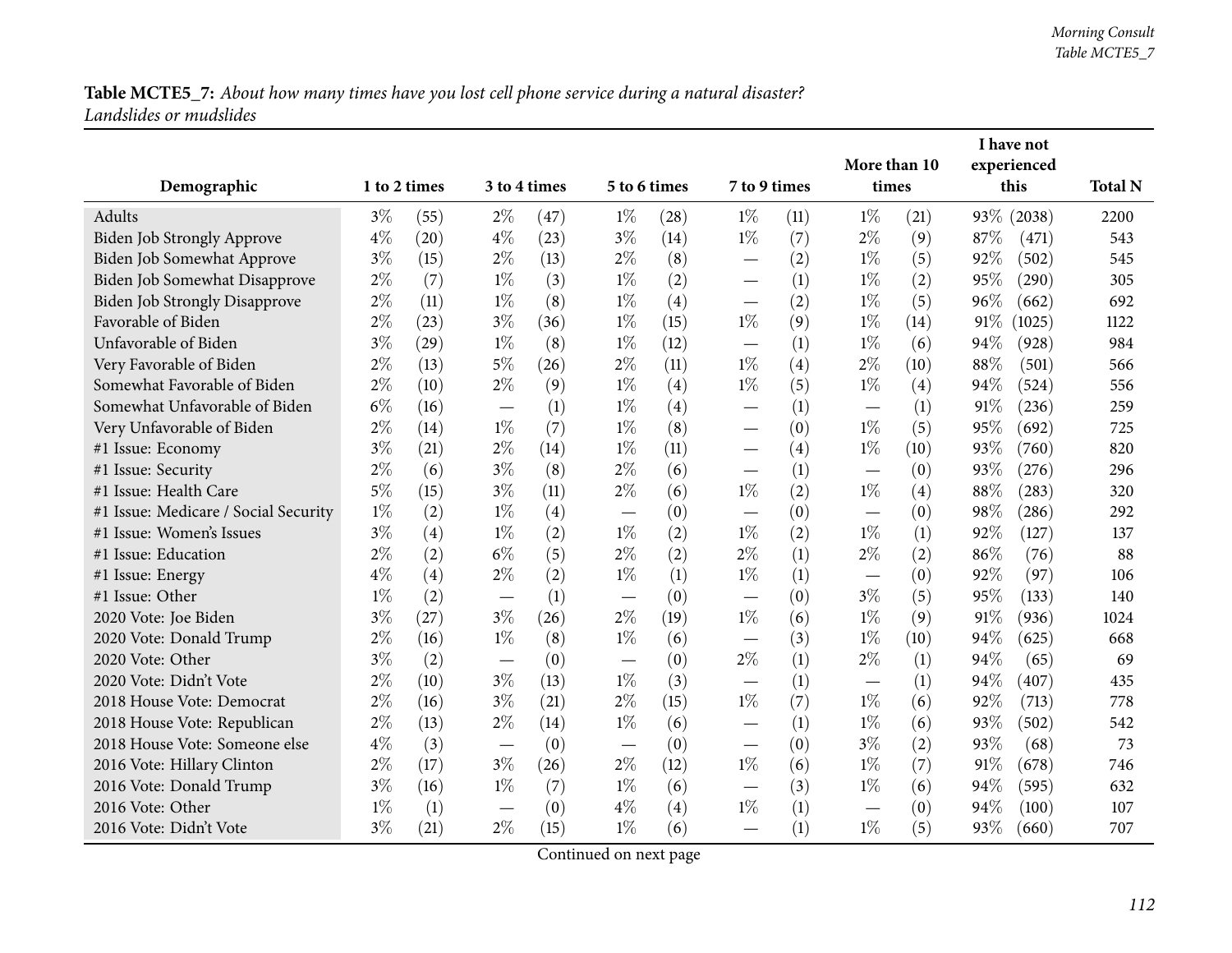| Demographic                                                                                                                                    |       | 1 to 2 times       |       | 3 to 4 times |                   | 5 to 6 times | 7 to 9 times      |                   | More than 10<br>times |                   |        | I have not<br>experienced<br>this | <b>Total N</b> |
|------------------------------------------------------------------------------------------------------------------------------------------------|-------|--------------------|-------|--------------|-------------------|--------------|-------------------|-------------------|-----------------------|-------------------|--------|-----------------------------------|----------------|
| Adults                                                                                                                                         | $3\%$ | (55)               | $2\%$ | (47)         | $1\%$             | (28)         | $1\%$             | (11)              | $1\%$                 | (21)              |        | 93\% (2038)                       | 2200           |
| Voted in 2014: Yes                                                                                                                             | $2\%$ | $\left( 24\right)$ | $2\%$ | (28)         | $1\%$             | (14)         | $1\%$             | (8)               | $1\%$                 | (12)              |        | 93\% (1096)                       | 1182           |
| Voted in 2014: No                                                                                                                              | $3\%$ | (31)               | $2\%$ | (19)         | $1\%$             | (13)         | $\hspace{0.05cm}$ | $\left(3\right)$  | $1\%$                 | (9)               | $93\%$ | (942)                             | 1018           |
| 4-Region: Northeast                                                                                                                            | $2\%$ | (9)                | $2\%$ | (6)          | $1\%$             | (5)          | $\hspace{0.05cm}$ | (0)               | $1\%$                 | (6)               | 93%    | (368)                             | 394            |
| 4-Region: Midwest                                                                                                                              | $2\%$ | (7)                | $1\%$ | (6)          | $\hspace{0.05cm}$ | (2)          | $1\%$             | (6)               | $1\%$                 | $\left( 4\right)$ | $95\%$ | (437)                             | 462            |
| 4-Region: South                                                                                                                                | $3\%$ | (21)               | $2\%$ | (17)         | $1\%$             | (7           | $1\%$             | $\left( 4\right)$ | $1\%$                 | (7)               | 93%    | (768)                             | 824            |
| 4-Region: West                                                                                                                                 | $3\%$ | (18)               | $4\%$ | (19)         | $3\%$             | (14)         | $\hspace{0.05cm}$ | $\left(1\right)$  | $1\%$                 | $\left(4\right)$  | $89\%$ | (465)                             | 520            |
| Note: Row proportions may total to larger than one-hundred percent due to rounding. For more information visit MorningConsultIntelligence.com. |       |                    |       |              |                   |              |                   |                   |                       |                   |        |                                   |                |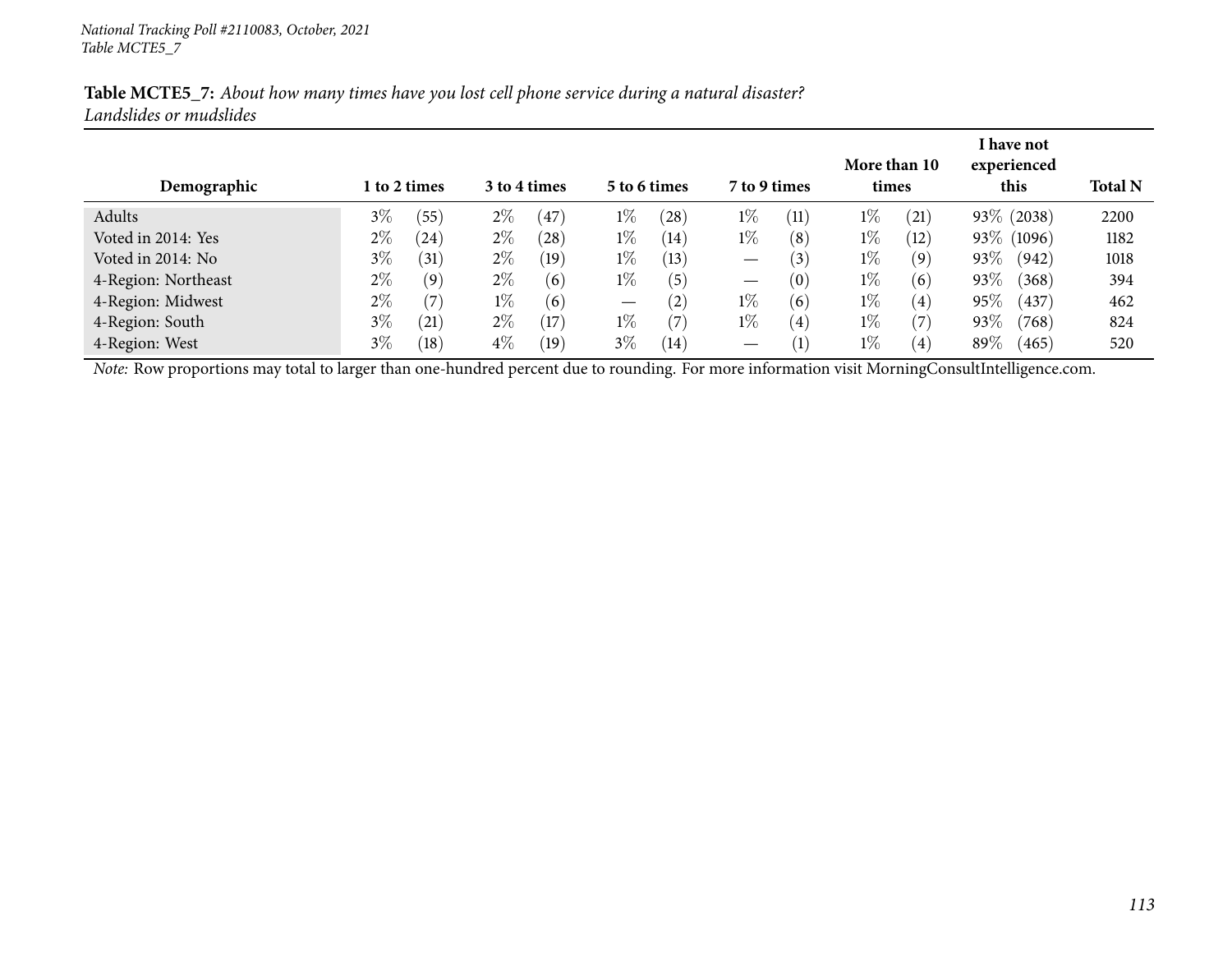Table MCTE5\_8: About how many times have you lost cell phone service during a natural disaster? *Extreme heat*

|                          |        |              |       |              |              |      | More than 10                      |              | I have not<br>experienced |       |      |             |                |
|--------------------------|--------|--------------|-------|--------------|--------------|------|-----------------------------------|--------------|---------------------------|-------|------|-------------|----------------|
| Demographic              |        | 1 to 2 times |       | 3 to 4 times | 5 to 6 times |      |                                   | 7 to 9 times |                           | times |      | this        | <b>Total N</b> |
| Adults                   | $7\%$  | (146)        | $3\%$ | (67)         | $2\%$        | (36) | $1\%$                             | (25)         | $2\%$                     | (36)  | 86\% | (1890)      | 2200           |
| Gender: Male             | $8\%$  | (82)         | $4\%$ | (42)         | $2\%$        | (26) | $1\%$                             | (9)          | $1\%$                     | (12)  | 84%  | (891)       | 1062           |
| Gender: Female           | $6\%$  | (64)         | $2\%$ | (25)         | $1\%$        | (10) | $1\%$                             | (16)         | $2\%$                     | (24)  | 88%  | (999)       | 1138           |
| Age: 18-34               | 10%    | (65)         | 5%    | (32)         | $2\%$        | (16) | $3\%$                             | (17)         | $2\%$                     | (15)  | 78%  | (511)       | 655            |
| Age: 35-44               | $8\%$  | (30)         | $5\%$ | (19)         | $4\%$        | (14) | $2\%$                             | (8)          | $4\%$                     | (13)  | 77\% | (274)       | 358            |
| Age: 45-64               | $5\%$  | (36)         | $2\%$ | (15)         | $1\%$        | (5)  |                                   | (1)          | $1\%$                     | (5)   | 92%  | (688)       | 751            |
| Age: 65+                 | $4\%$  | (15)         |       | (0)          |              | (1)  |                                   | (0)          | $1\%$                     | (3)   | 96%  | (417)       | 436            |
| GenZers: 1997-2012       | $8\%$  | (17)         | $3\%$ | (7)          | $1\%$        | (2)  | $5\%$                             | (10)         | $2\%$                     | (3)   | 81\% | (170)       | 210            |
| Millennials: 1981-1996   | 10%    | (68)         | $6\%$ | (41)         | $4\%$        | (24) | $2\%$                             | (12)         | $3\%$                     | (21)  | 75\% | (498)       | 664            |
| GenXers: 1965-1980       | $4\%$  | (24)         | $2\%$ | (10)         | $1\%$        | (8)  | $1\%$                             | (3)          | $1\%$                     | (6)   | 90%  | (475)       | 526            |
| Baby Boomers: 1946-1964  | $5\%$  | (35)         | $1\%$ | (9)          |              | (2)  | $\overbrace{\phantom{123221111}}$ | (0)          | $1\%$                     | (6)   | 93%  | (666)       | 717            |
| PID: Dem (no lean)       | $8\%$  | (71)         | $4\%$ | (32)         | $2\%$        | (18) | $1\%$                             | (10)         | $2\%$                     | (14)  | 83%  | (733)       | 879            |
| PID: Ind (no lean)       | $6\%$  | (42)         | $3\%$ | (21)         | $1\%$        | (5)  | $1\%$                             | (8)          | $2\%$                     | (12)  | 88%  | (620)       | 708            |
| PID: Rep (no lean)       | $5\%$  | (33)         | $2\%$ | (14)         | $2\%$        | (14) | $1\%$                             | (7)          | $2\%$                     | (10)  | 87%  | (537)       | 614            |
| PID/Gender: Dem Men      | $11\%$ | (48)         | $6\%$ | (27)         | $3\%$        | (14) | $1\%$                             | (6)          | $1\%$                     | (6)   | 78%  | (348)       | 449            |
| PID/Gender: Dem Women    | $5\%$  | (23)         | $1\%$ | (5)          | $1\%$        | (4)  | $1\%$                             | (4)          | $2\%$                     | (9)   | 90%  | (384)       | 429            |
| PID/Gender: Ind Men      | $6\%$  | (21)         | $3\%$ | (9)          | $1\%$        | (2)  | $1\%$                             | (2)          | $1\%$                     | (4)   | 89%  | (298)       | 337            |
| PID/Gender: Ind Women    | $6\%$  | (22)         | $3\%$ | (11)         | $1\%$        | (3)  | $1\%$                             | (5)          | $2\%$                     | (8)   | 87%  | (322)       | 370            |
| PID/Gender: Rep Men      | $5\%$  | (13)         | $2\%$ | (6)          | $4\%$        | (10) | $\overline{\phantom{0}}$          | (1)          | $1\%$                     | (2)   | 89%  | (244)       | 276            |
| PID/Gender: Rep Women    | $6\%$  | (19)         | $2\%$ | (8)          | $1\%$        | (4)  | $2\%$                             | (7)          | $2\%$                     | (8)   | 86%  | (292)       | 338            |
| Ideo: Liberal (1-3)      | $8\%$  | (54)         | $4\%$ | (24)         | $2\%$        | (12) | $2\%$                             | (13)         | $2\%$                     | (10)  | 82%  | (524)       | 637            |
| Ideo: Moderate (4)       | 7%     | (48)         | $3\%$ | (20)         | $2\%$        | (12) |                                   | (3)          | $2\%$                     | (12)  | 87%  | (627)       | 721            |
| Ideo: Conservative (5-7) | $5\%$  | (36)         | $3\%$ | (19)         | $2\%$        | (12) | $1\%$                             | (6)          | $2\%$                     | (10)  | 88%  | (592)       | 676            |
| Educ: < College          | 7%     | (102)        | $3\%$ | (40)         | $1\%$        | (17) | $1\%$                             | (16)         | $2\%$                     | (27)  | 87%  | (1310)      | 1512           |
| Educ: Bachelors degree   | $8\%$  | (34)         | $3\%$ | (15)         | $2\%$        | (10) | $2\%$                             | (7)          | $1\%$                     | (3)   | 85%  | (375)       | 444            |
| Educ: Post-grad          | $4\%$  | (11)         | $5\%$ | (12)         | $4\%$        | (9)  | $1\%$                             | (2)          | $2\%$                     | (5)   | 84\% | (204)       | 244            |
| Income: Under 50k        | 7%     | (84)         | $3\%$ | (34)         | $1\%$        | (17) | $1\%$                             | (19)         | $2\%$                     | (21)  | 86\% | (1100)      | 1274           |
| Income: 50k-100k         | $6\%$  | (36)         | $2\%$ | (13)         | $2\%$        | (11) | $1\%$                             | (4)          | $2\%$                     | (12)  | 88%  | (547)       | 623            |
| Income: 100k+            | $9\%$  | (27)         | $6\%$ | (19)         | $3\%$        | (8)  | $1\%$                             | (3)          | $1\%$                     | (3)   | 80%  | (243)       | 303            |
| Ethnicity: White         | $6\%$  | (101)        | $3\%$ | (53)         | $2\%$        | (28) | $1\%$                             | (22)         | $2\%$                     | (30)  |      | 86\% (1488) | 1722           |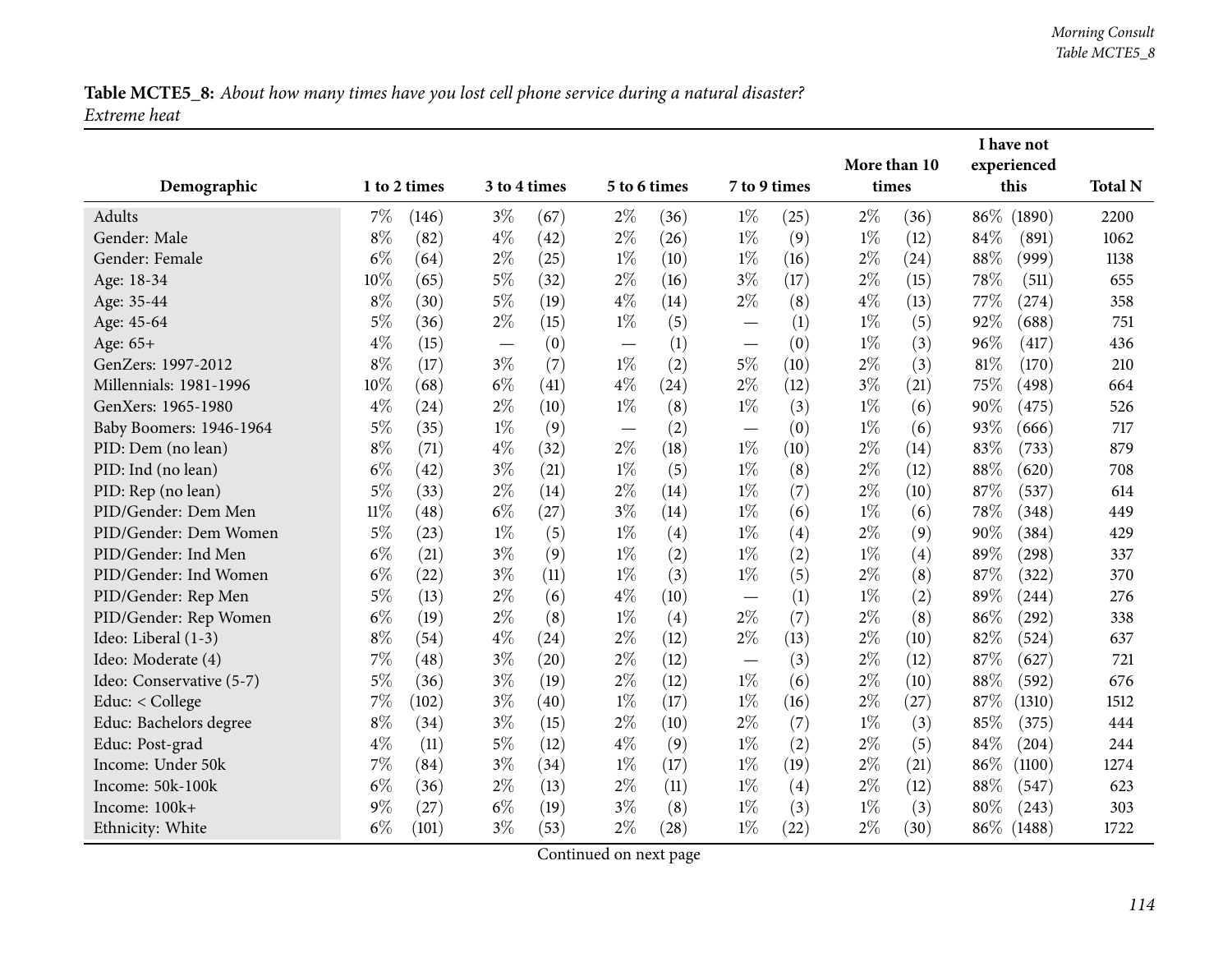#### Table MCTE5\_8: About how many times have you lost cell phone service during a natural disaster? *Extreme heat*

|                                   |        |              |       |              |                               |      |              |      | More than 10 |      |        | I have not<br>experienced |                |
|-----------------------------------|--------|--------------|-------|--------------|-------------------------------|------|--------------|------|--------------|------|--------|---------------------------|----------------|
| Demographic                       |        | 1 to 2 times |       | 3 to 4 times | 5 to 6 times                  |      | 7 to 9 times |      | times        |      |        | this                      | <b>Total N</b> |
| Adults                            | 7%     | (146)        | $3\%$ | (67)         | $2\%$                         | (36) | $1\%$        | (25) | $2\%$        | (36) | $86\%$ | (1890)                    | 2200           |
| Ethnicity: Hispanic               | 12%    | (41)         | $4\%$ | (14)         | $3\%$                         | (9)  | $2\%$        | (8)  | $2\%$        | (8)  | 77\%   | (269)                     | 349            |
| Ethnicity: Black                  | 9%     | (24)         | $4\%$ | (11)         | $2\%$                         | (6)  | $1\%$        | (3)  | $2\%$        | (5)  | 82%    | (225)                     | 274            |
| Ethnicity: Other                  | 10%    | (21)         | $2\%$ | (3)          | $1\%$                         | (2)  |              | (1)  |              | (1)  | 86%    | (176)                     | 204            |
| All Christian                     | $6\%$  | (57)         | $2\%$ | (23)         | $1\%$                         | (14) | $1\%$        | (7)  | $2\%$        | (19) | $88\%$ | (857)                     | 977            |
| All Non-Christian                 | 7%     | (8)          | 7%    | (9)          | $6\%$                         | (7)  | $3\%$        | (4)  | $5\%$        | (5)  | 72%    | (86)                      | 119            |
| Atheist                           | $4\%$  | (4)          | $2\%$ | (2)          | $1\%$                         | (1)  |              | (0)  | $1\%$        | (1)  | 91%    | (89)                      | 97             |
| Agnostic/Nothing in particular    | 7%     | (44)         | $3\%$ | (19)         | $1\%$                         | (8)  | $1\%$        | (5)  | $1\%$        | (7)  | 87%    | (552)                     | 635            |
| Something Else                    | $9\%$  | (33)         | $4\%$ | (14)         | $2\%$                         | (6)  | $2\%$        | (9)  | $1\%$        | (4)  | 82%    | (306)                     | 371            |
| Religious Non-Protestant/Catholic | $6\%$  | (8)          | $6\%$ | (9)          | $5\%$                         | (7)  | $3\%$        | (4)  | $4\%$        | (5)  | 76%    | (104)                     | 137            |
| Evangelical                       | $8\%$  | (46)         | $5\%$ | (27)         | $2\%$                         | (10) | $1\%$        | (8)  | $2\%$        | (12) | 82%    | (465)                     | 569            |
| Non-Evangelical                   | $6\%$  | (43)         | $1\%$ | (10)         | $1\%$                         | (9)  | $1\%$        | (8)  | $1\%$        | (10) | 89%    | (666)                     | 747            |
| Community: Urban                  | $8\%$  | (54)         | $3\%$ | (20)         | $3\%$                         | (20) | $3\%$        | (17) | $3\%$        | (19) | 80%    | (526)                     | 656            |
| Community: Suburban               | $6\%$  | (56)         | $3\%$ | (26)         | $2\%$                         | (15) |              | (2)  | $1\%$        | (10) | 89%    | (889)                     | 998            |
| Community: Rural                  | 7%     | (37)         | $4\%$ | (20)         | $\overbrace{\phantom{13333}}$ | (1)  | $1\%$        | (6)  | $1\%$        | (6)  | 87%    | (475)                     | 546            |
| <b>Employ: Private Sector</b>     | 9%     | (60)         | $4\%$ | (26)         | $2\%$                         | (17) | $1\%$        | (5)  | $2\%$        | (11) | 83%    | (563)                     | 682            |
| Employ: Government                | $8\%$  | (9)          | $6\%$ | (7)          | $3\%$                         | (3)  | $3\%$        | (3)  | $6\%$        | (7)  | 75%    | (85)                      | 114            |
| Employ: Self-Employed             | $11\%$ | (23)         | $4\%$ | (8)          | 2%                            | (5)  | $2\%$        | (4)  | $2\%$        | (4)  | 79%    | (167)                     | 211            |
| Employ: Homemaker                 | $6\%$  | (10)         | $5\%$ | (8)          |                               | (0)  | $3\%$        | (4)  | —            | (1)  | 86%    | (144)                     | 167            |
| Employ: Student                   | $5\%$  | (4)          | $4\%$ | (3)          | $1\%$                         | (1)  | 7%           | (5)  | $3\%$        | (2)  | 81\%   | (60)                      | 74             |
| Employ: Retired                   | $3\%$  | (16)         | $1\%$ | (5)          | $1\%$                         | (4)  |              | (0)  | $1\%$        | (6)  | 94%    | (460)                     | 491            |
| Employ: Unemployed                | 5%     | (16)         | $3\%$ | (9)          | $2\%$                         | (5)  | $1\%$        | (4)  | $1\%$        | (3)  | 87%    | (260)                     | 297            |
| Employ: Other                     | $5\%$  | (8)          |       | (1)          | $1\%$                         | (2)  |              | (0)  | $2\%$        | (3)  | 92%    | (151)                     | 165            |
| Military HH: Yes                  | $7\%$  | (23)         | $2\%$ | (6)          | $2\%$                         | (6)  | $2\%$        | (5)  | $2\%$        | (5)  | 86%    | (272)                     | 316            |
| Military HH: No                   | 7%     | (124)        | $3\%$ | (61)         | $2\%$                         | (30) | $1\%$        | (20) | $2\%$        | (31) | 86%    | (1618)                    | 1884           |
| RD/WT: Right Direction            | 9%     | (80)         | $4\%$ | (35)         | $3\%$                         | (24) | $2\%$        | (20) | $2\%$        | (15) | 81\%   | (746)                     | 921            |
| RD/WT: Wrong Track                | $5\%$  | (67)         | $2\%$ | (31)         | $1\%$                         | (12) |              | (5)  | $2\%$        | (21) | $89\%$ | (1144)                    | 1279           |
| Biden Job Approve                 | $7\%$  | (80)         | $4\%$ | (40)         | $2\%$                         | (24) | $2\%$        | (16) | $2\%$        | (21) | 83%    | (906)                     | 1088           |
| Biden Job Disapprove              | $6\%$  | (64)         | $2\%$ | (23)         | $1\%$                         | (11) | $1\%$        | (6)  | $1\%$        | (11) | $88\%$ | (881)                     | 997            |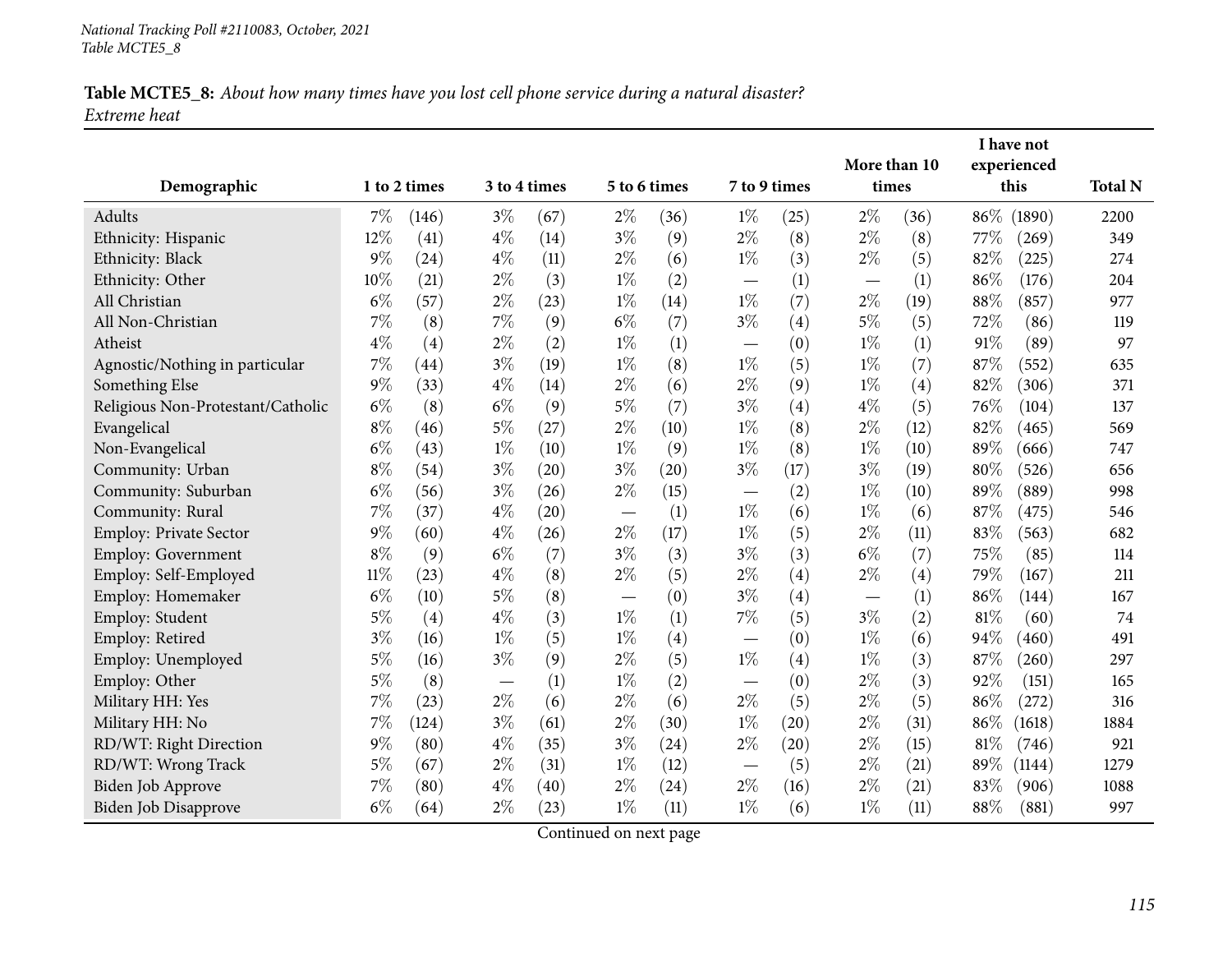Table MCTE5\_8: About how many times have you lost cell phone service during a natural disaster? *Extreme heat*

|                                      |       |              |       |              |                          |              |                                   |      |                       |      |        | I have not          |                |
|--------------------------------------|-------|--------------|-------|--------------|--------------------------|--------------|-----------------------------------|------|-----------------------|------|--------|---------------------|----------------|
|                                      |       | 1 to 2 times |       | 3 to 4 times |                          | 5 to 6 times | 7 to 9 times                      |      | More than 10<br>times |      |        | experienced<br>this | <b>Total N</b> |
| Demographic                          |       |              |       |              |                          |              |                                   |      |                       |      |        |                     |                |
| Adults                               | 7%    | (146)        | $3\%$ | (67)         | $2\%$                    | (36)         | $1\%$                             | (25) | $2\%$                 | (36) | $86\%$ | (1890)              | 2200           |
| Biden Job Strongly Approve           | $8\%$ | (42)         | $4\%$ | (20)         | $3\%$                    | (14)         | $3\%$                             | (15) | $3\%$                 | (15) | 80%    | (436)               | 543            |
| Biden Job Somewhat Approve           | 7%    | (37)         | $4\%$ | (20)         | $2\%$                    | (10)         | $\overbrace{\phantom{123221111}}$ | (1)  | $1\%$                 | (6)  | 86%    | (470)               | 545            |
| Biden Job Somewhat Disapprove        | 10%   | (29)         | $1\%$ | (5)          | $\overline{\phantom{0}}$ | (1)          | $2\%$                             | (5)  | $1\%$                 | (2)  | 86%    | (263)               | 305            |
| <b>Biden Job Strongly Disapprove</b> | $5\%$ | (35)         | $3\%$ | (19)         | $1\%$                    | (10)         |                                   | (1)  | $1\%$                 | (9)  | 89%    | (619)               | 692            |
| Favorable of Biden                   | $7\%$ | (84)         | $3\%$ | (37)         | $2\%$                    | (22)         | $1\%$                             | (15) | $2\%$                 | (18) | 84%    | (946)               | 1122           |
| Unfavorable of Biden                 | $6\%$ | (57)         | $3\%$ | (25)         | $1\%$                    | (13)         | $1\%$                             | (5)  | $1\%$                 | (15) | 88%    | (870)               | 984            |
| Very Favorable of Biden              | $8\%$ | (46)         | $4\%$ | (20)         | $2\%$                    | (10)         | $2\%$                             | (13) | $2\%$                 | (11) | 82%    | (465)               | 566            |
| Somewhat Favorable of Biden          | 7%    | (38)         | $3\%$ | (16)         | $2\%$                    | (12)         |                                   | (2)  | $1\%$                 | (7)  | 87%    | (481)               | 556            |
| Somewhat Unfavorable of Biden        | $8\%$ | (20)         | $2\%$ | (4)          | $1\%$                    | (3)          | $2\%$                             | (4)  | $3\%$                 | (7)  | 85%    | (221)               | 259            |
| Very Unfavorable of Biden            | $5\%$ | (37)         | $3\%$ | (21)         | $1\%$                    | (10)         | $\overbrace{\phantom{12333}}$     | (1)  | $1\%$                 | (7)  | 89%    | (649)               | 725            |
| #1 Issue: Economy                    | $6\%$ | (51)         | $3\%$ | (25)         | $2\%$                    | (13)         | $1\%$                             | (9)  | $2\%$                 | (13) | 87%    | (710)               | 820            |
| #1 Issue: Security                   | $7\%$ | (22)         | $3\%$ | (8)          | $2\%$                    | (5)          | $1\%$                             | (2)  | $1\%$                 | (4)  | 86%    | (256)               | 296            |
| #1 Issue: Health Care                | $8\%$ | (25)         | $4\%$ | (13)         | $2\%$                    | (5)          | $2\%$                             | (7)  | $2\%$                 | (7)  | 82%    | (262)               | 320            |
| #1 Issue: Medicare / Social Security | $8\%$ | (22)         | $1\%$ | (2)          | $1\%$                    | (3)          |                                   | (1)  |                       | (1)  | 90%    | (263)               | 292            |
| #1 Issue: Women's Issues             | $5\%$ | (7)          | $4\%$ | (5)          | $1\%$                    | (1)          | $4\%$                             | (5)  | $4\%$                 | (5)  | 83%    | (114)               | 137            |
| #1 Issue: Education                  | $8\%$ | (7)          | $9\%$ | (8)          | $6\%$                    | (5)          | $2\%$                             | (1)  | $2\%$                 | (2)  | 73%    | (65)                | 88             |
| #1 Issue: Energy                     | $5\%$ | (5)          | $2\%$ | (2)          | $3\%$                    | (3)          | $\overline{\phantom{0}}$          | (0)  | $1\%$                 | (1)  | 89%    | (94)                | 106            |
| #1 Issue: Other                      | $5\%$ | (7)          | $3\%$ | (4)          |                          | (0)          | $\overline{\phantom{0}}$          | (0)  | $2\%$                 | (3)  | 90%    | (125)               | 140            |
| 2020 Vote: Joe Biden                 | $8\%$ | (84)         | $3\%$ | (32)         | $1\%$                    | (15)         | $1\%$                             | (9)  | $1\%$                 | (10) | 85%    | (873)               | 1024           |
| 2020 Vote: Donald Trump              | $5\%$ | (35)         | $3\%$ | (21)         | $1\%$                    | (9)          | $1\%$                             | (4)  | $3\%$                 | (17) | 87%    | (582)               | 668            |
| 2020 Vote: Other                     | $2\%$ | (1)          | $4\%$ | (3)          | $2\%$                    | (1)          | $\overbrace{\phantom{12322111}}$  | (0)  | $1\%$                 | (1)  | 91%    | (63)                | 69             |
| 2020 Vote: Didn't Vote               | $6\%$ | (26)         | $3\%$ | (11)         | $2\%$                    | (10)         | $3\%$                             | (12) | $2\%$                 | (8)  | 85%    | (368)               | 435            |
| 2018 House Vote: Democrat            | $8\%$ | (64)         | $3\%$ | (25)         | $2\%$                    | (14)         | $1\%$                             | (7)  | $1\%$                 | (10) | 85%    | (658)               | 778            |
| 2018 House Vote: Republican          | $5\%$ | (28)         | $3\%$ | (19)         | $2\%$                    | (10)         | $1\%$                             | (7)  | $3\%$                 | (14) | 86%    | (463)               | 542            |
| 2018 House Vote: Someone else        | $2\%$ | (1)          | $4\%$ | (3)          | $\overline{\phantom{m}}$ | (0)          | $\overbrace{\phantom{123221111}}$ | (0)  | $1\%$                 | (1)  | 93%    | (68)                | 73             |
| 2016 Vote: Hillary Clinton           | $8\%$ | (61)         | $3\%$ | (24)         | $2\%$                    | (15)         | $1\%$                             | (8)  | $1\%$                 | (8)  | 85%    | (631)               | 746            |
| 2016 Vote: Donald Trump              | $5\%$ | (32)         | $3\%$ | (17)         | $1\%$                    | (8)          | $\overline{\phantom{0}}$          | (3)  | $2\%$                 | (12) | 89%    | (561)               | 632            |
| 2016 Vote: Other                     | $4\%$ | (4)          | $1\%$ | (2)          | $3\%$                    | (3)          | $\overbrace{\phantom{12333}}$     | (0)  | $1\%$                 | (1)  | 91%    | (98)                | 107            |
| 2016 Vote: Didn't Vote               | 7%    | (50)         | $3\%$ | (24)         | $2\%$                    | (11)         | $2\%$                             | (14) | $2\%$                 | (12) | 84\%   | (596)               | 707            |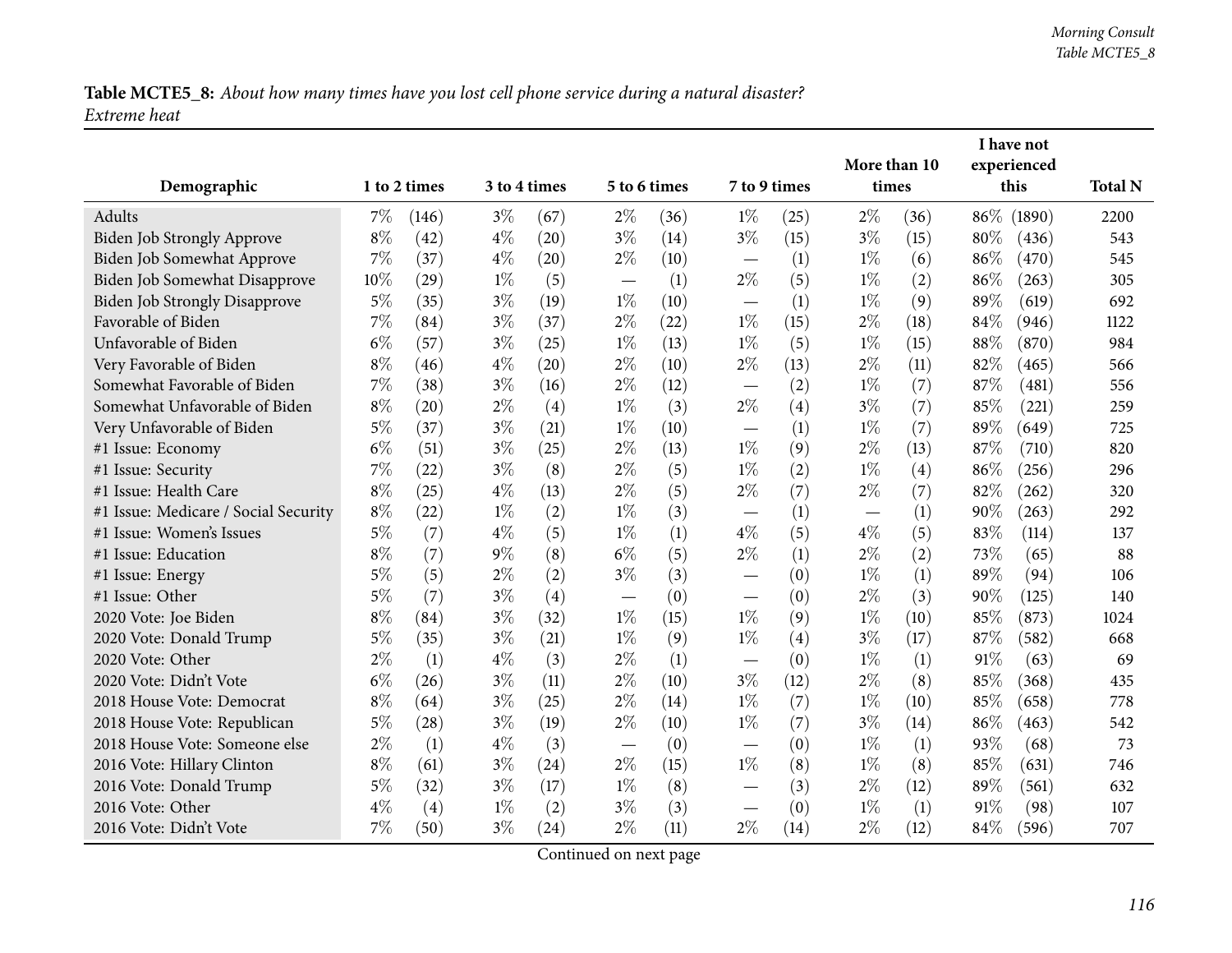|              |  | Table MCTE5_8: About how many times have you lost cell phone service during a natural disaster? |
|--------------|--|-------------------------------------------------------------------------------------------------|
| Extreme heat |  |                                                                                                 |

|                     |        |                |       |              |       |              |                   |                   |       |              |      | I have not  |                |
|---------------------|--------|----------------|-------|--------------|-------|--------------|-------------------|-------------------|-------|--------------|------|-------------|----------------|
|                     |        |                |       |              |       |              |                   |                   |       | More than 10 |      | experienced |                |
| Demographic         |        | 1 to 2 times   |       | 3 to 4 times |       | 5 to 6 times |                   | 7 to 9 times      | times |              |      | this        | <b>Total N</b> |
| Adults              | 7%     | (146)          | $3\%$ | (67)         | $2\%$ | (36)         | $1\%$             | (25)              | $2\%$ | (36)         |      | 86\% (1890) | 2200           |
| Voted in 2014: Yes  | $6\%$  | (76)           | $3\%$ | (34)         | $2\%$ | $^{'}20$     | $1\%$             | (8)               | $2\%$ | (21)         |      | 87\% (1024) | 1182           |
| Voted in 2014: No   | 7%     | $^{\prime}70)$ | $3\%$ | (33)         | $2\%$ | (16)         | $2\%$             | (18)              | $1\%$ | (15)         | 85%  | (866)       | 1018           |
| 4-Region: Northeast | $5\%$  | (18)           | $1\%$ | (6)          | $2\%$ | (8)          | $1\%$             | (3)               | $3\%$ | (10)         | 89\% | (349)       | 394            |
| 4-Region: Midwest   | 5%     | $^{'}25)$      | $2\%$ | (10)         | $2\%$ | (8)          | $\hspace{0.05cm}$ | (2)               | $1\%$ | (5)          | 89\% | (413)       | 462            |
| 4-Region: South     | $6\%$  | (52)           | $3\%$ | (28)         | $1\%$ | (11)         | $1\%$             | $\left(10\right)$ | $2\%$ | (12)         | 86\% | (711)       | 824            |
| 4-Region: West      | $10\%$ | (51)           | $4\%$ | (23)         | $2\%$ | (9)          | $2\%$             | $\left(10\right)$ | $2\%$ | (9)          | 80%  | (417)       | 520            |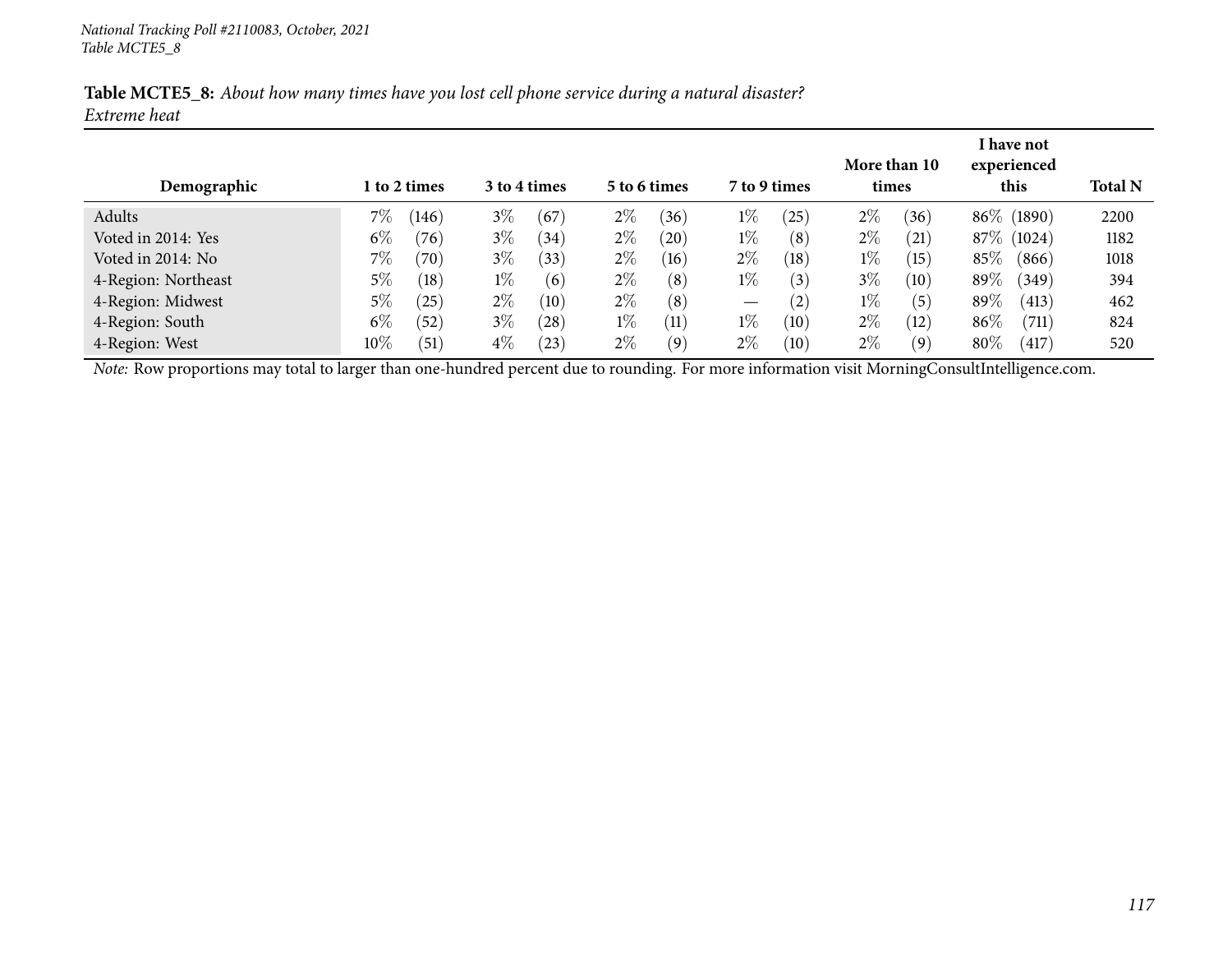Table MCTE5\_9: About how many times have you lost cell phone service during a natural disaster? *Extreme cold*

|                          |        |              |       |              |              | More than 10 |                          |      | I have not<br>experienced         |      |      |            |                |
|--------------------------|--------|--------------|-------|--------------|--------------|--------------|--------------------------|------|-----------------------------------|------|------|------------|----------------|
| Demographic              |        | 1 to 2 times |       | 3 to 4 times | 5 to 6 times |              | 7 to 9 times             |      | times                             |      |      | this       | <b>Total N</b> |
| Adults                   | $8\%$  | (171)        | $3\%$ | (69)         | $2\%$        | (43)         | $1\%$                    | (25) | $1\%$                             | (33) | 85%  | (1860)     | 2200           |
| Gender: Male             | $9\%$  | (96)         | $4\%$ | (44)         | $2\%$        | (22)         | $1\%$                    | (16) | $2\%$                             | (17) | 82%  | (867)      | 1062           |
| Gender: Female           | 7%     | (76)         | $2\%$ | (25)         | $2\%$        | (21)         | $1\%$                    | (9)  | $1\%$                             | (15) | 87%  | (993)      | 1138           |
| Age: 18-34               | $11\%$ | (70)         | 5%    | (33)         | $4\%$        | (27)         | $2\%$                    | (10) | $3\%$                             | (17) | 76\% | (499)      | 655            |
| Age: 35-44               | 13%    | (47)         | $6\%$ | (21)         | $3\%$        | (10)         | $4\%$                    | (13) | $3\%$                             | (11) | 72\% | (256)      | 358            |
| Age: 45-64               | $6\%$  | (41)         | $2\%$ | (14)         | $1\%$        | (6)          | $\overline{\phantom{0}}$ | (2)  |                                   | (3)  | 91%  | (684)      | 751            |
| Age: 65+                 | $3\%$  | (13)         |       | (0)          |              | (1)          |                          | (0)  |                                   | (1)  | 97%  | (421)      | 436            |
| GenZers: 1997-2012       | 14%    | (29)         | $5\%$ | (11)         | $4\%$        | (9)          | $1\%$                    | (1)  | $\overbrace{\phantom{123221111}}$ | (0)  | 76%  | (160)      | 210            |
| Millennials: 1981-1996   | $11\%$ | (75)         | $6\%$ | (38)         | $4\%$        | (28)         | $2\%$                    | (14) | $4\%$                             | (25) | 73%  | (484)      | 664            |
| GenXers: 1965-1980       | 7%     | (34)         | $3\%$ | (16)         | $1\%$        | (4)          | $2\%$                    | (9)  | $1\%$                             | (3)  | 88%  | (460)      | 526            |
| Baby Boomers: 1946-1964  | $4\%$  | (32)         | $1\%$ | (5)          |              | (2)          |                          | (1)  | $1\%$                             | (4)  | 94%  | (673)      | 717            |
| PID: Dem (no lean)       | $9\%$  | (75)         | $4\%$ | (36)         | $3\%$        | (22)         | $1\%$                    | (12) | $1\%$                             | (13) | 82%  | (720)      | 879            |
| PID: Ind (no lean)       | 7%     | (51)         | $2\%$ | (13)         | $1\%$        | (7)          | $1\%$                    | (4)  | $2\%$                             | (13) | 87%  | (619)      | 708            |
| PID: Rep (no lean)       | 7%     | (45)         | $3\%$ | (19)         | $2\%$        | (13)         | $1\%$                    | (9)  | $1\%$                             | (7)  | 85%  | (521)      | 614            |
| PID/Gender: Dem Men      | $11\%$ | (50)         | $6\%$ | (28)         | $3\%$        | (14)         | $2\%$                    | (10) | $2\%$                             | (9)  | 75%  | (339)      | 449            |
| PID/Gender: Dem Women    | $6\%$  | (26)         | $2\%$ | (8)          | $2\%$        | (8)          |                          | (2)  | $1\%$                             | (4)  | 89%  | (381)      | 429            |
| PID/Gender: Ind Men      | $8\%$  | (27)         | $2\%$ | (7)          | $1\%$        | (3)          |                          | (1)  | $2\%$                             | (7)  | 86%  | (291)      | 337            |
| PID/Gender: Ind Women    | 7%     | (24)         | $2\%$ | (6)          | $1\%$        | (4)          | $1\%$                    | (3)  | $1\%$                             | (5)  | 89%  | (328)      | 370            |
| PID/Gender: Rep Men      | 7%     | (19)         | $3\%$ | (9)          | $2\%$        | (4)          | $2\%$                    | (5)  | $\overline{\phantom{0}}$          | (1)  | 86%  | (237)      | 276            |
| PID/Gender: Rep Women    | $8\%$  | (26)         | $3\%$ | (10)         | $3\%$        | (9)          | $1\%$                    | (4)  | $2\%$                             | (6)  | 84%  | (284)      | 338            |
| Ideo: Liberal (1-3)      | $9\%$  | (58)         | $4\%$ | (25)         | $2\%$        | (11)         | $2\%$                    | (11) | $1\%$                             | (9)  | 82%  | (524)      | 637            |
| Ideo: Moderate (4)       | $9\%$  | (62)         | $2\%$ | (13)         | $1\%$        | (8)          | $1\%$                    | (5)  | $2\%$                             | (11) | 86%  | (623)      | 721            |
| Ideo: Conservative (5-7) | $6\%$  | (41)         | $4\%$ | (26)         | $3\%$        | (18)         | $1\%$                    | (5)  | $2\%$                             | (12) | 85%  | (574)      | 676            |
| Educ: < College          | 7%     | (104)        | $3\%$ | (45)         | $2\%$        | (27)         | $1\%$                    | (9)  | $2\%$                             | (23) | 86%  | (1303)     | 1512           |
| Educ: Bachelors degree   | $11\%$ | (51)         | $4\%$ | (16)         | $2\%$        | (9)          | $2\%$                    | (8)  | $1\%$                             | (5)  | 80%  | (355)      | 444            |
| Educ: Post-grad          | 7%     | (16)         | $3\%$ | (8)          | $3\%$        | (7)          | $3\%$                    | (8)  | $2\%$                             | (5)  | 82%  | (201)      | 244            |
| Income: Under 50k        | $8\%$  | (97)         | $3\%$ | (40)         | $2\%$        | (25)         | $1\%$                    | (8)  | $2\%$                             | (19) | 85\% | (1084)     | 1274           |
| Income: 50k-100k         | 7%     | (44)         | $2\%$ | (13)         | $2\%$        | (11)         | $2\%$                    | (9)  | $1\%$                             | (8)  | 86%  | (538)      | 623            |
| Income: 100k+            | 10%    | (30)         | 5%    | (16)         | $2\%$        | (6)          | $2\%$                    | (7)  | $2\%$                             | (5)  | 79%  | (238)      | 303            |
| Ethnicity: White         | 7%     | (124)        | $3\%$ | (46)         | $2\%$        | (35)         | $1\%$                    | (22) | $2\%$                             | (29) |      | 85% (1465) | 1722           |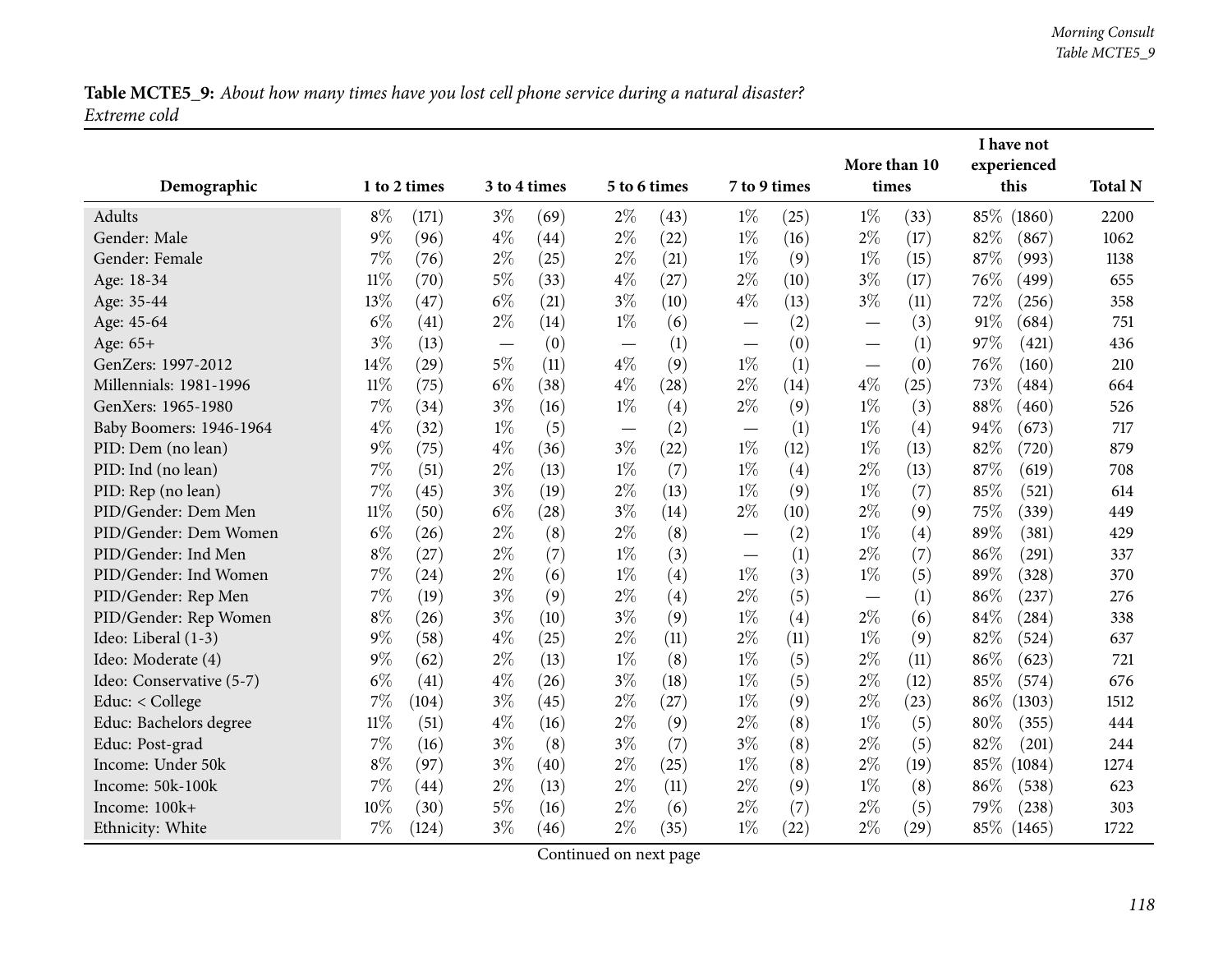#### Table MCTE5\_9: About how many times have you lost cell phone service during a natural disaster? *Extreme cold*

| Demographic                       |        | 1 to 2 times | 3 to 4 times |                    | 5 to 6 times |      | 7 to 9 times             |      | More than 10<br>times    |      |        | I have not<br>experienced<br>this | <b>Total N</b> |
|-----------------------------------|--------|--------------|--------------|--------------------|--------------|------|--------------------------|------|--------------------------|------|--------|-----------------------------------|----------------|
| Adults                            | $8\%$  | (171)        | $3\%$        | (69)               | $2\%$        | (43) | $1\%$                    | (25) | $1\%$                    | (33) | 85%    | (1860)                            | 2200           |
| Ethnicity: Hispanic               | 10%    | (36)         | $4\%$        | (15)               | $3\%$        | (11) | $1\%$                    | (4)  | $3\%$                    | (10) | 79\%   | (274)                             | 349            |
| Ethnicity: Black                  | 7%     | (20)         | $6\%$        | (18)               | $2\%$        | (5)  | $\overline{\phantom{0}}$ | (1)  | $1\%$                    | (3)  | 83%    | (228)                             | 274            |
| Ethnicity: Other                  | 14%    | (28)         | $3\%$        | (6)                | $1\%$        | (2)  | $1\%$                    | (2)  | $\overline{\phantom{0}}$ | (0)  | 82%    | (166)                             | 204            |
| All Christian                     | $8\%$  | (76)         | $3\%$        | (25)               | $1\%$        | (13) | $1\%$                    | (13) | $1\%$                    | (14) | 85%    | (835)                             | 977            |
| All Non-Christian                 | 9%     | (11)         | $7\%$        | (8)                | $9\%$        | (10) | $4\%$                    | (4)  | $3\%$                    | (4)  | 69%    | (82)                              | 119            |
| Atheist                           | 5%     | (5)          | $3\%$        | (3)                | $1\%$        | (1)  | $4\%$                    | (4)  | $\overline{\phantom{0}}$ | (0)  | 87%    | (85)                              | 97             |
| Agnostic/Nothing in particular    | $9\%$  | (55)         | $3\%$        | (21)               | $1\%$        | (8)  |                          | (1)  | $2\%$                    | (11) | 85%    | (538)                             | 635            |
| Something Else                    | $7\%$  | (24)         | $3\%$        | (12)               | $3\%$        | (10) | $1\%$                    | (2)  | $1\%$                    | (3)  | 86%    | (320)                             | 371            |
| Religious Non-Protestant/Catholic | $8\%$  | (11)         | $7\%$        | (10)               | 7%           | (10) | $3\%$                    | (4)  | $3\%$                    | (4)  | 72%    | (98)                              | 137            |
| Evangelical                       | $9\%$  | (51)         | $3\%$        | (18)               | $2\%$        | (12) | $2\%$                    | (10) | $2\%$                    | (11) | 82%    | (467)                             | 569            |
| Non-Evangelical                   | $6\%$  | (47)         | $2\%$        | (18)               | $1\%$        | (10) | $1\%$                    | (5)  | $1\%$                    | (6)  | $88\%$ | (660)                             | 747            |
| Community: Urban                  | 10%    | (66)         | $4\%$        | (29)               | $3\%$        | (21) | $2\%$                    | (14) | $2\%$                    | (13) | 78%    | (512)                             | 656            |
| Community: Suburban               | 7%     | (66)         | $2\%$        | (16)               | $1\%$        | (10) | $1\%$                    | (8)  | $1\%$                    | (13) | 89%    | (886)                             | 998            |
| Community: Rural                  | 7%     | (39)         | $4\%$        | (24)               | $2\%$        | (12) | $1\%$                    | (3)  | $1\%$                    | (6)  | 85%    | (462)                             | 546            |
| Employ: Private Sector            | $11\%$ | (72)         | $4\%$        | (26)               | $2\%$        | (15) | $2\%$                    | (13) | $3\%$                    | (18) | 79%    | (539)                             | 682            |
| Employ: Government                | $11\%$ | (13)         | $2\%$        | (2)                | $4\%$        | (5)  | $2\%$                    | (3)  | $4\%$                    | (4)  | 76%    | (87)                              | 114            |
| Employ: Self-Employed             | $8\%$  | (17)         | $5\%$        | (10)               | $3\%$        | (7)  | $2\%$                    | (4)  | $1\%$                    | (3)  | 81%    | (171)                             | 211            |
| Employ: Homemaker                 | $3\%$  | (4)          | $3\%$        | (5)                | $4\%$        | (7)  | $1\%$                    | (1)  | $1\%$                    | (1)  | 89%    | (149)                             | 167            |
| Employ: Student                   | 19%    | (14)         | $4\%$        | (3)                | $1\%$        | (1)  | $1\%$                    | (1)  | $\overline{\phantom{0}}$ | (0)  | 74%    | (54)                              | 74             |
| Employ: Retired                   | $3\%$  | (16)         | $2\%$        | (8)                |              | (1)  |                          | (1)  | $1\%$                    | (4)  | 94%    | (461)                             | 491            |
| Employ: Unemployed                | 7%     | (22)         | $3\%$        | (10)               | 2%           | (5)  |                          | (1)  | $1\%$                    | (3)  | 86%    | (255)                             | 297            |
| Employ: Other                     | $7\%$  | (12)         | $3\%$        | (5)                | $1\%$        | (2)  | $1\%$                    | (2)  |                          | (1)  | 87%    | (143)                             | 165            |
| Military HH: Yes                  | $6\%$  | (20)         | $1\%$        | (4)                |              | (1)  | $1\%$                    | (4)  | $1\%$                    | (3)  | 90%    | (285)                             | 316            |
| Military HH: No                   | $8\%$  | (151)        | $3\%$        | (65)               | $2\%$        | (41) | $1\%$                    | (21) | $2\%$                    | (30) | 84\%   | (1575)                            | 1884           |
| RD/WT: Right Direction            | 9%     | (82)         | $4\%$        | (37)               | $3\%$        | (32) | $1\%$                    | (14) | $2\%$                    | (14) | 81\%   | (743)                             | 921            |
| RD/WT: Wrong Track                | 7%     | (89)         | $3\%$        | (32)               | $1\%$        | (11) | $1\%$                    | (11) | $1\%$                    | (19) | 87\%   | (1117)                            | 1279           |
| Biden Job Approve                 | 9%     | (100)        | $4\%$        | (41)               | $3\%$        | (31) | $1\%$                    | (13) | $2\%$                    | (23) | 81%    | (880)                             | 1088           |
| Biden Job Disapprove              | $6\%$  | (61)         | $3\%$        | $\left( 28\right)$ | $1\%$        | (11) | $1\%$                    | (10) | $1\%$                    | (8)  | $88\%$ | (878)                             | 997            |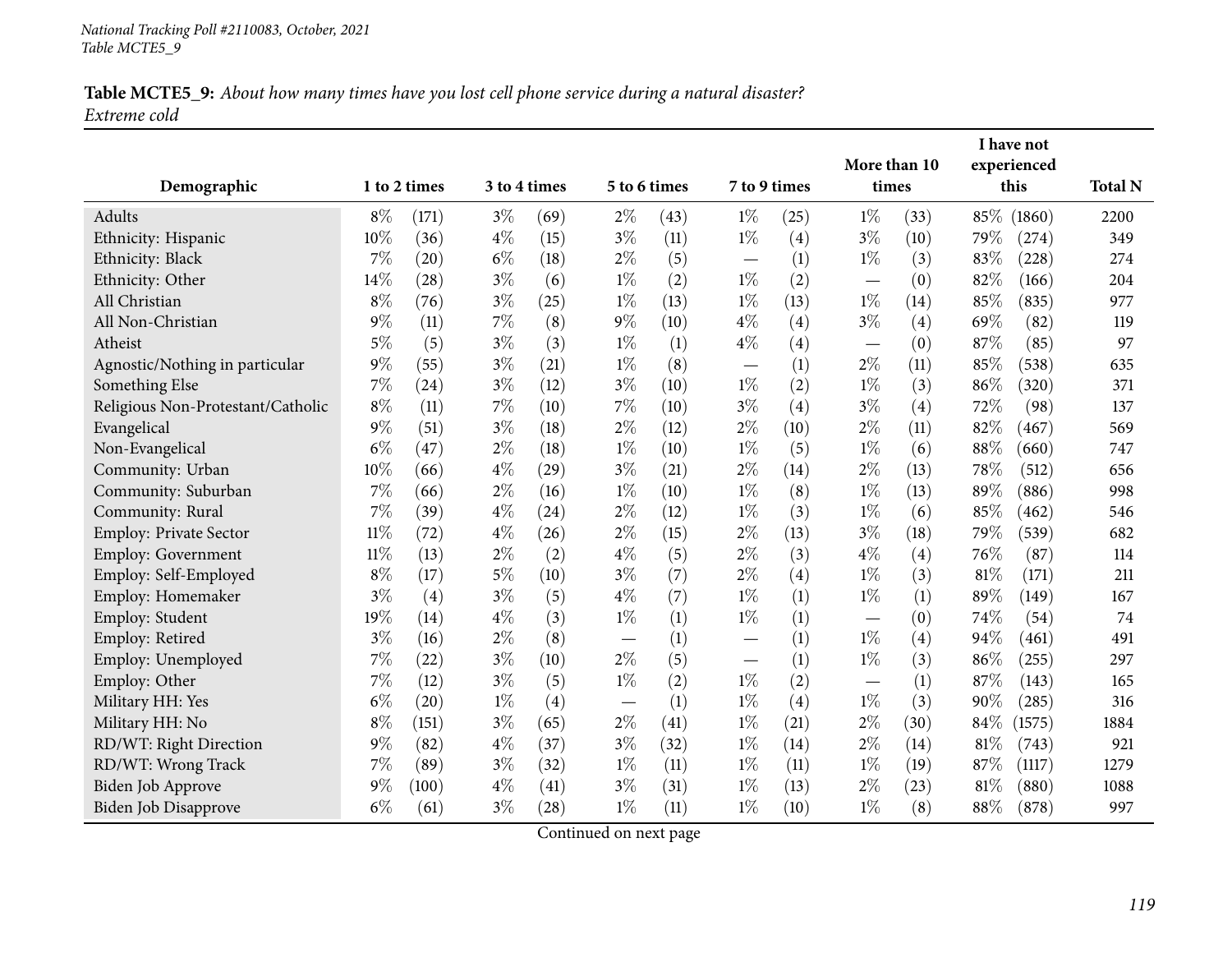Table MCTE5\_9: About how many times have you lost cell phone service during a natural disaster? *Extreme cold*

|                                      |       |              |       |              |                               |      |                                   |      | More than 10 |      |        | I have not<br>experienced |                |
|--------------------------------------|-------|--------------|-------|--------------|-------------------------------|------|-----------------------------------|------|--------------|------|--------|---------------------------|----------------|
| Demographic                          |       | 1 to 2 times |       | 3 to 4 times | 5 to 6 times                  |      | 7 to 9 times                      |      | times        |      |        | this                      | <b>Total N</b> |
| Adults                               | $8\%$ | (171)        | $3\%$ | (69)         | $2\%$                         | (43) | $1\%$                             | (25) | $1\%$        | (33) | 85%    | (1860)                    | 2200           |
| Biden Job Strongly Approve           | $8\%$ | (45)         | $4\%$ | (24)         | $4\%$                         | (24) | $2\%$                             | (10) | $3\%$        | (15) | 78%    | (426)                     | 543            |
| Biden Job Somewhat Approve           | 10%   | (55)         | $3\%$ | (17)         | $1\%$                         | (8)  |                                   | (2)  | $1\%$        | (8)  | 84%    | (455)                     | 545            |
| Biden Job Somewhat Disapprove        | $8\%$ | (24)         | $2\%$ | (6)          | $1\%$                         | (4)  | $1\%$                             | (4)  |              | (1)  | 87%    | (266)                     | 305            |
| <b>Biden Job Strongly Disapprove</b> | $5\%$ | (37)         | $3\%$ | (22)         | $1\%$                         | (7)  | $1\%$                             | (7)  | $1\%$        | (7)  | $88\%$ | (612)                     | 692            |
| Favorable of Biden                   | $8\%$ | (88)         | $3\%$ | (37)         | $3\%$                         | (32) | $1\%$                             | (10) | $1\%$        | (17) | 84\%   | (939)                     | 1122           |
| Unfavorable of Biden                 | $8\%$ | (78)         | $3\%$ | (29)         | $1\%$                         | (10) | $1\%$                             | (13) | $1\%$        | (13) | 86%    | (842)                     | 984            |
| Very Favorable of Biden              | $9\%$ | (53)         | $4\%$ | (22)         | $4\%$                         | (21) | $1\%$                             | (8)  | $2\%$        | (12) | 80%    | (451)                     | 566            |
| Somewhat Favorable of Biden          | $6\%$ | (35)         | $3\%$ | (15)         | $2\%$                         | (11) |                                   | (2)  | $1\%$        | (5)  | $88\%$ | (488)                     | 556            |
| Somewhat Unfavorable of Biden        | 13%   | (34)         | $3\%$ | (9)          | $1\%$                         | (1)  | $3\%$                             | (7)  | $1\%$        | (4)  | 79%    | (204)                     | 259            |
| Very Unfavorable of Biden            | $6\%$ | (44)         | $3\%$ | (20)         | $1\%$                         | (8)  | $1\%$                             | (6)  | $1\%$        | (9)  | 88%    | (637)                     | 725            |
| #1 Issue: Economy                    | $9\%$ | (70)         | $3\%$ | (27)         | $2\%$                         | (15) | $1\%$                             | (9)  | $2\%$        | (14) | 84%    | (686)                     | 820            |
| #1 Issue: Security                   | $7\%$ | (20)         | $3\%$ | (10)         | $1\%$                         | (3)  | $1\%$                             | (2)  | $1\%$        | (3)  | 88%    | (259)                     | 296            |
| #1 Issue: Health Care                | 10%   | (31)         | $2\%$ | (7)          | $4\%$                         | (11) | $2\%$                             | (7)  | $2\%$        | (6)  | 80%    | (257)                     | 320            |
| #1 Issue: Medicare / Social Security | $4\%$ | (11)         | $2\%$ | (7)          | $1\%$                         | (4)  |                                   | (0)  |              | (1)  | 92%    | (268)                     | 292            |
| #1 Issue: Women's Issues             | $6\%$ | (8)          | $4\%$ | (6)          | $2\%$                         | (3)  | $1\%$                             | (2)  | $3\%$        | (4)  | 84%    | (115)                     | 137            |
| #1 Issue: Education                  | 13%   | (12)         | $9\%$ | (8)          | $1\%$                         | (1)  | $2\%$                             | (2)  | $1\%$        | (1)  | 72%    | (64)                      | 88             |
| #1 Issue: Energy                     | 10%   | (10)         | $2\%$ | (2)          | $2\%$                         | (3)  | $2\%$                             | (2)  | $1\%$        | (1)  | 84%    | (89)                      | 106            |
| #1 Issue: Other                      | $6\%$ | (9)          | $1\%$ | (2)          | $2\%$                         | (3)  | $1\%$                             | (1)  | $2\%$        | (3)  | 87%    | (122)                     | 140            |
| 2020 Vote: Joe Biden                 | $9\%$ | (90)         | $3\%$ | (34)         | $2\%$                         | (20) | $1\%$                             | (12) | $1\%$        | (13) | 83%    | (854)                     | 1024           |
| 2020 Vote: Donald Trump              | $7\%$ | (44)         | $3\%$ | (19)         | $1\%$                         | (6)  | $1\%$                             | (8)  | $2\%$        | (16) | 86%    | (576)                     | 668            |
| 2020 Vote: Other                     | $8\%$ | (6)          | $3\%$ | (2)          | $1\%$                         | (1)  | $\overline{\phantom{0}}$          | (0)  | $2\%$        | (1)  | 86%    | (60)                      | 69             |
| 2020 Vote: Didn't Vote               | 7%    | (31)         | $3\%$ | (14)         | $4\%$                         | (16) | $1\%$                             | (5)  |              | (2)  | 84%    | (366)                     | 435            |
| 2018 House Vote: Democrat            | $9\%$ | (69)         | $4\%$ | (31)         | $2\%$                         | (17) | $1\%$                             | (8)  | $2\%$        | (13) | 82%    | (641)                     | 778            |
| 2018 House Vote: Republican          | $7\%$ | (40)         | $3\%$ | (19)         | $2\%$                         | (11) | $2\%$                             | (8)  | $2\%$        | (12) | 83%    | (452)                     | 542            |
| 2018 House Vote: Someone else        | $6\%$ | (4)          | $1\%$ | (1)          | $1\%$                         | (1)  | $\overbrace{\phantom{123221111}}$ | (0)  | $1\%$        | (1)  | 90%    | (66)                      | 73             |
| 2016 Vote: Hillary Clinton           | $8\%$ | (61)         | $4\%$ | (30)         | $2\%$                         | (17) | $1\%$                             | (8)  | $1\%$        | (8)  | 83%    | (622)                     | 746            |
| 2016 Vote: Donald Trump              | 7%    | (44)         | $3\%$ | (19)         | $1\%$                         | (9)  | $1\%$                             | (8)  | $2\%$        | (11) | 86%    | (540)                     | 632            |
| 2016 Vote: Other                     | 10%   | (11)         | $1\%$ | (1)          | $\overbrace{\phantom{13333}}$ | (0)  |                                   | (0)  | $4\%$        | (4)  | 85%    | (91)                      | 107            |
| 2016 Vote: Didn't Vote               | $8\%$ | (55)         | $3\%$ | (18)         | $2\%$                         | (17) | $1\%$                             | (9)  | $1\%$        | (6)  | 85%    | (602)                     | 707            |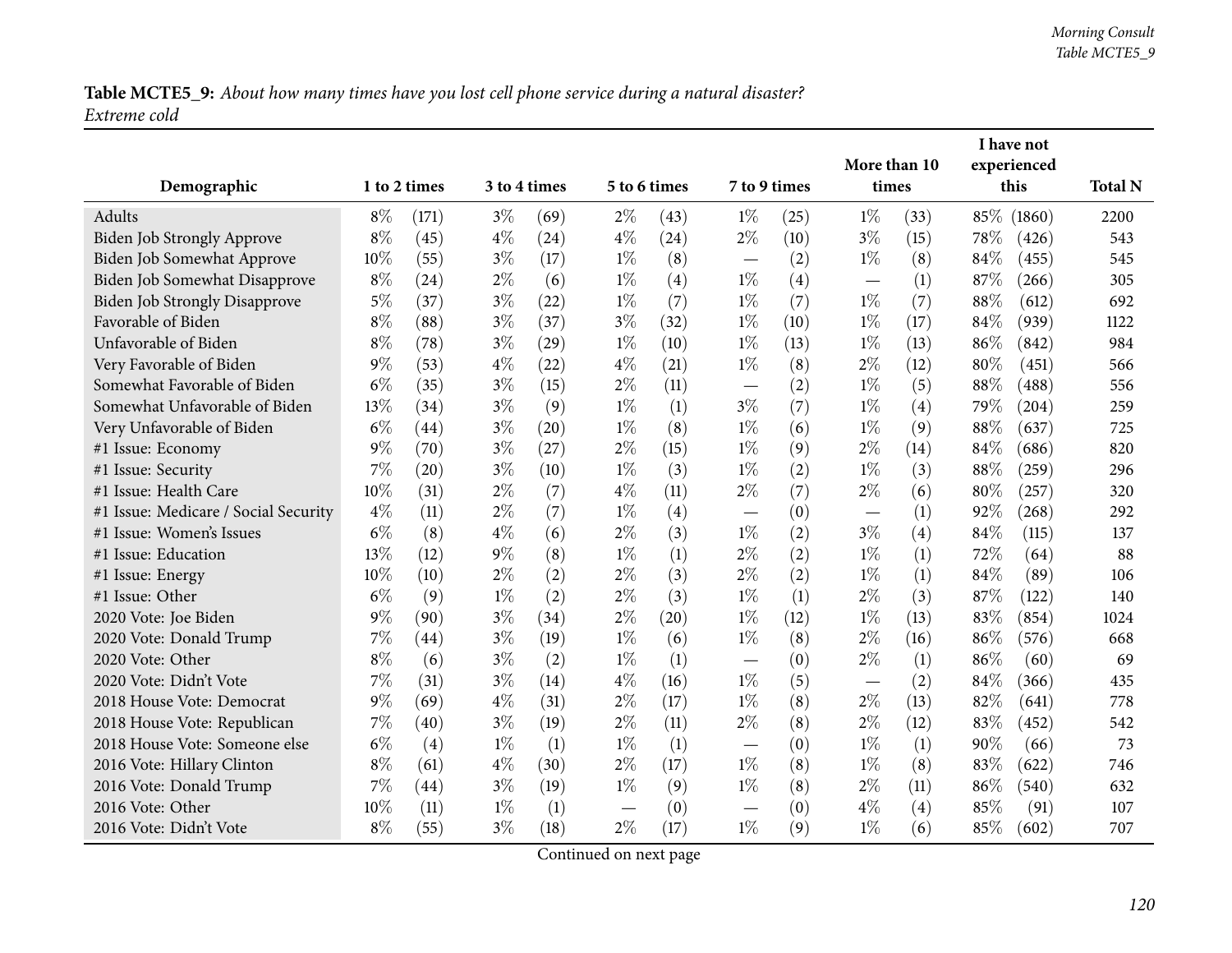|              |  | Table MCTE5_9: About how many times have you lost cell phone service during a natural disaster? |  |
|--------------|--|-------------------------------------------------------------------------------------------------|--|
| Extreme cold |  |                                                                                                 |  |

|                     |       |                |                              |      |       |      |              |                   |       | More than 10    |        | <b>I</b> have not<br>experienced |      |
|---------------------|-------|----------------|------------------------------|------|-------|------|--------------|-------------------|-------|-----------------|--------|----------------------------------|------|
| Demographic         |       | 1 to 2 times   | 3 to 4 times<br>5 to 6 times |      |       |      | 7 to 9 times | times             |       |                 | this   | <b>Total N</b>                   |      |
| Adults              | $8\%$ | (171)          | $3\%$                        | (69) | $2\%$ | (43) | $1\%$        | (25)              | $1\%$ | 33 <sup>°</sup> |        | 85\% (1860)                      | 2200 |
| Voted in 2014: Yes  | $8\%$ | (92)           | $4\%$                        | (45) | $1\%$ | (17) | $1\%$        | (13)              | $2\%$ | (19`            | $84\%$ | (995)                            | 1182 |
| Voted in 2014: No   | $8\%$ | (79)           | $2\%$                        | (24) | $3\%$ | (26) | $1\%$        | (12)              | $1\%$ | (14)            | 85%    | (864)                            | 1018 |
| 4-Region: Northeast | 7%    | (27)           | $4\%$                        | (16) | $2\%$ | (6)  | $1\%$        | (2)               | $2\%$ | (7              | 85%    | (336)                            | 394  |
| 4-Region: Midwest   | 7%    | (32)           | $3\%$                        | (14) | $2\%$ | (10) | $1\%$        | (7)               | $1\%$ | (6)             | 85%    | (394)                            | 462  |
| 4-Region: South     | $9\%$ | $^{\prime}78)$ | $3\%$                        | (24) | $2\%$ | (14) | $1\%$        | (9)               | $1\%$ | (8)             | $84\%$ | (692)                            | 824  |
| 4-Region: West      | $7\%$ | (34)           | $3\%$                        | (15) | $2\%$ | (12) | $1\%$        | $\left( 7\right)$ | $2\%$ | (13)            | $84\%$ | (439)                            | 520  |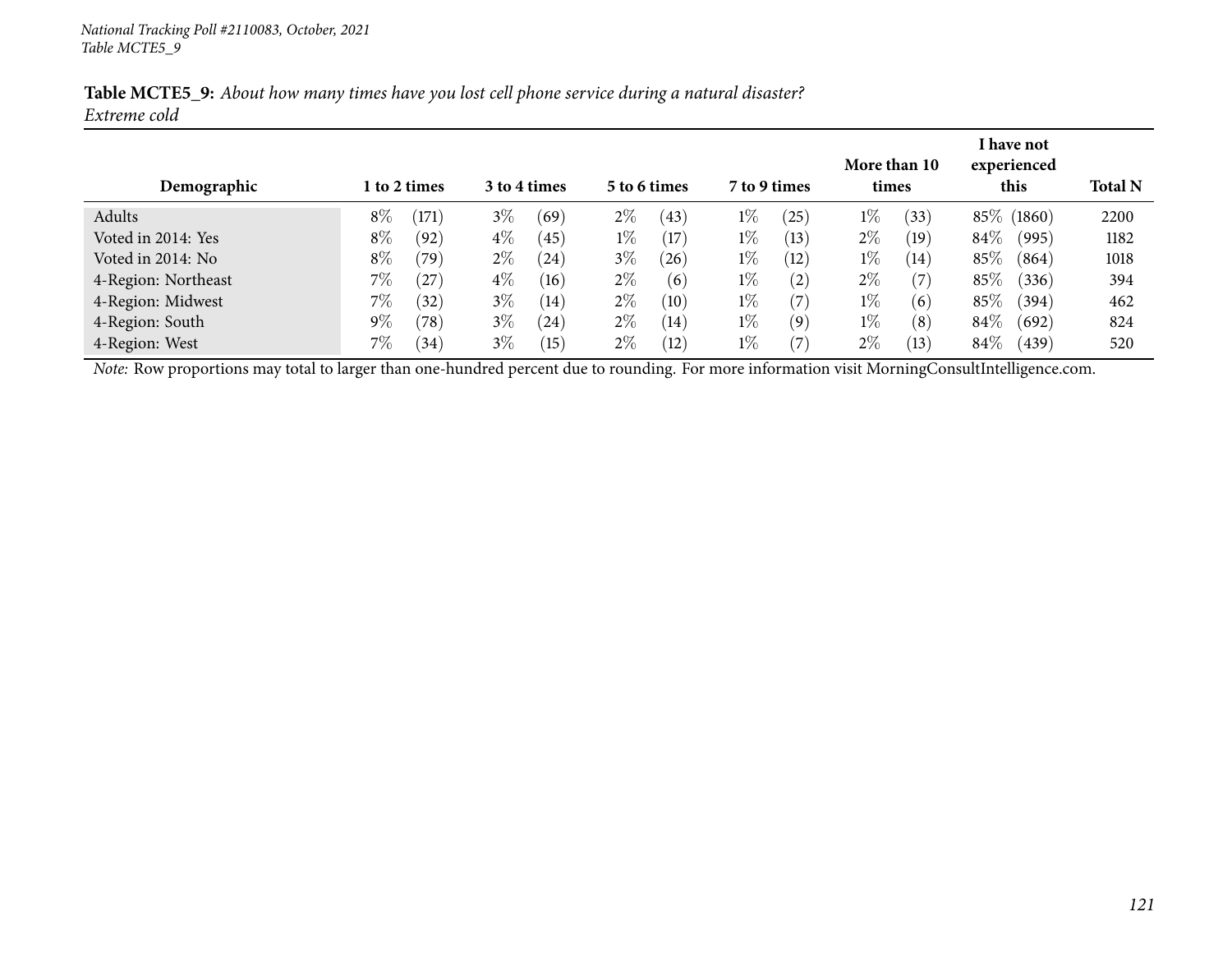Table MCTE5\_10: About how many times have you lost cell phone service during a natural disaster? *Flooding*

|                          |              |       |       |              |              |      |              |      | I have not   |      |        |             |                |
|--------------------------|--------------|-------|-------|--------------|--------------|------|--------------|------|--------------|------|--------|-------------|----------------|
|                          |              |       |       |              |              |      |              |      | More than 10 |      |        | experienced |                |
| Demographic              | 1 to 2 times |       |       | 3 to 4 times | 5 to 6 times |      | 7 to 9 times |      | times        |      |        | this        | <b>Total N</b> |
| Adults                   | $5\%$        | (110) | $3\%$ | (66)         | $2\%$        | (39) | $1\%$        | (18) | $2\%$        | (33) | $88\%$ | (1933)      | 2200           |
| Gender: Male             | $5\%$        | (52)  | $4\%$ | (47)         | $3\%$        | (27) | $1\%$        | (11) | $2\%$        | (19) | 85\%   | (905)       | 1062           |
| Gender: Female           | $5\%$        | (58)  | $2\%$ | (19)         | $1\%$        | (12) | $1\%$        | (7)  | $1\%$        | (14) | 90%    | (1028)      | 1138           |
| Age: 18-34               | $9\%$        | (57)  | $5\%$ | (35)         | $4\%$        | (24) | $2\%$        | (10) | $2\%$        | (16) | 78\%   | (514)       | 655            |
| Age: 35-44               | $5\%$        | (17)  | $6\%$ | (23)         | $3\%$        | (12) | $2\%$        | (7)  | $2\%$        | (8)  | 81\%   | (290)       | 358            |
| Age: 45-64               | $3\%$        | (25)  | $1\%$ | (8)          |              | (3)  |              | (1)  | $1\%$        | (10) | 94%    | (704)       | 751            |
| Age: 65+                 | $2\%$        | (11)  |       | (1)          |              | (0)  |              | (0)  |              | (0)  | 97%    | (425)       | 436            |
| GenZers: 1997-2012       | 13%          | (28)  | $5\%$ | (10)         | $2\%$        | (4)  | $2\%$        | (3)  | $2\%$        | (4)  | 76%    | (160)       | 210            |
| Millennials: 1981-1996   | $6\%$        | (41)  | $6\%$ | (40)         | $4\%$        | (28) | $1\%$        | (10) | $3\%$        | (17) | 80%    | (529)       | 664            |
| GenXers: 1965-1980       | $4\%$        | (21)  | $3\%$ | (15)         | $1\%$        | (6)  | $1\%$        | (5)  | $2\%$        | (10) | 89%    | (469)       | 526            |
| Baby Boomers: 1946-1964  | $3\%$        | (19)  |       | (1)          |              | (1)  |              | (0)  |              | (2)  | 97%    | (694)       | 717            |
| PID: Dem (no lean)       | $5\%$        | (44)  | $5\%$ | (41)         | $2\%$        | (21) | $1\%$        | (11) | $1\%$        | (11) | 85%    | (751)       | 879            |
| PID: Ind (no lean)       | $4\%$        | (30)  | $1\%$ | (7)          | $1\%$        | (8)  |              | (1)  | $2\%$        | (14) | 91%    | (647)       | 708            |
| PID: Rep (no lean)       | $6\%$        | (36)  | $3\%$ | (18)         | $2\%$        | (10) | $1\%$        | (6)  | $1\%$        | (8)  | 87%    | (535)       | 614            |
| PID/Gender: Dem Men      | $6\%$        | (25)  | $7\%$ | (31)         | $4\%$        | (17) | $2\%$        | (7)  | $1\%$        | (5)  | 81%    | (364)       | 449            |
| PID/Gender: Dem Women    | $4\%$        | (19)  | $2\%$ | (10)         | $1\%$        | (5)  | $1\%$        | (4)  | $1\%$        | (5)  | 90%    | (387)       | 429            |
| PID/Gender: Ind Men      | $4\%$        | (14)  | $2\%$ | (5)          | $1\%$        | (5)  |              | (1)  | $4\%$        | (12) | 89%    | (299)       | 337            |
| PID/Gender: Ind Women    | $4\%$        | (16)  |       | (2)          | $1\%$        | (3)  |              | (0)  | $1\%$        | (2)  | 94%    | (348)       | 370            |
| PID/Gender: Rep Men      | $5\%$        | (13)  | $4\%$ | (11)         | $2\%$        | (6)  | $1\%$        | (3)  |              | (1)  | 88%    | (242)       | 276            |
| PID/Gender: Rep Women    | 7%           | (23)  | $2\%$ | (7)          | $1\%$        | (4)  | $1\%$        | (3)  | $2\%$        | (7)  | 87%    | (294)       | 338            |
| Ideo: Liberal (1-3)      | $6\%$        | (39)  | $4\%$ | (28)         | $2\%$        | (11) | $1\%$        | (8)  | $2\%$        | (12) | 85%    | (540)       | 637            |
| Ideo: Moderate (4)       | $5\%$        | (34)  | $2\%$ | (16)         | $1\%$        | (8)  |              | (3)  | $2\%$        | (13) | 90%    | (646)       | 721            |
| Ideo: Conservative (5-7) | $4\%$        | (30)  | $3\%$ | (18)         | $3\%$        | (19) | $1\%$        | (6)  | $1\%$        | (8)  | 88%    | (595)       | 676            |
| Educ: < College          | $5\%$        | (83)  | $2\%$ | (38)         | $2\%$        | (25) |              | (6)  | $2\%$        | (26) | 88%    | (1335)      | 1512           |
| Educ: Bachelors degree   | $4\%$        | (17)  | $4\%$ | (16)         | $2\%$        | (7)  | $2\%$        | (8)  | $1\%$        | (6)  | 88%    | (390)       | 444            |
| Educ: Post-grad          | $4\%$        | (10)  | $5\%$ | (13)         | $3\%$        | (7)  | $1\%$        | (3)  | $1\%$        | (2)  | 85%    | (208)       | 244            |
| Income: Under 50k        | $5\%$        | (66)  | $2\%$ | (29)         | $2\%$        | (23) | $1\%$        | (8)  | $2\%$        | (22) | 88%    | (1126)      | 1274           |
| Income: 50k-100k         | $4\%$        | (25)  | $3\%$ | (19)         | $1\%$        | (7)  | $1\%$        | (5)  | $1\%$        | (8)  | 90%    | (560)       | 623            |
| Income: 100k+            | $6\%$        | (19)  | $6\%$ | (18)         | $3\%$        | (10) | $2\%$        | (5)  | $1\%$        | (3)  | 82%    | (247)       | 303            |
| Ethnicity: White         | $4\%$        | (74)  | $3\%$ | (48)         | $2\%$        | (32) | $1\%$        | (16) | $2\%$        | (26) | 89\%   | (1526)      | 1722           |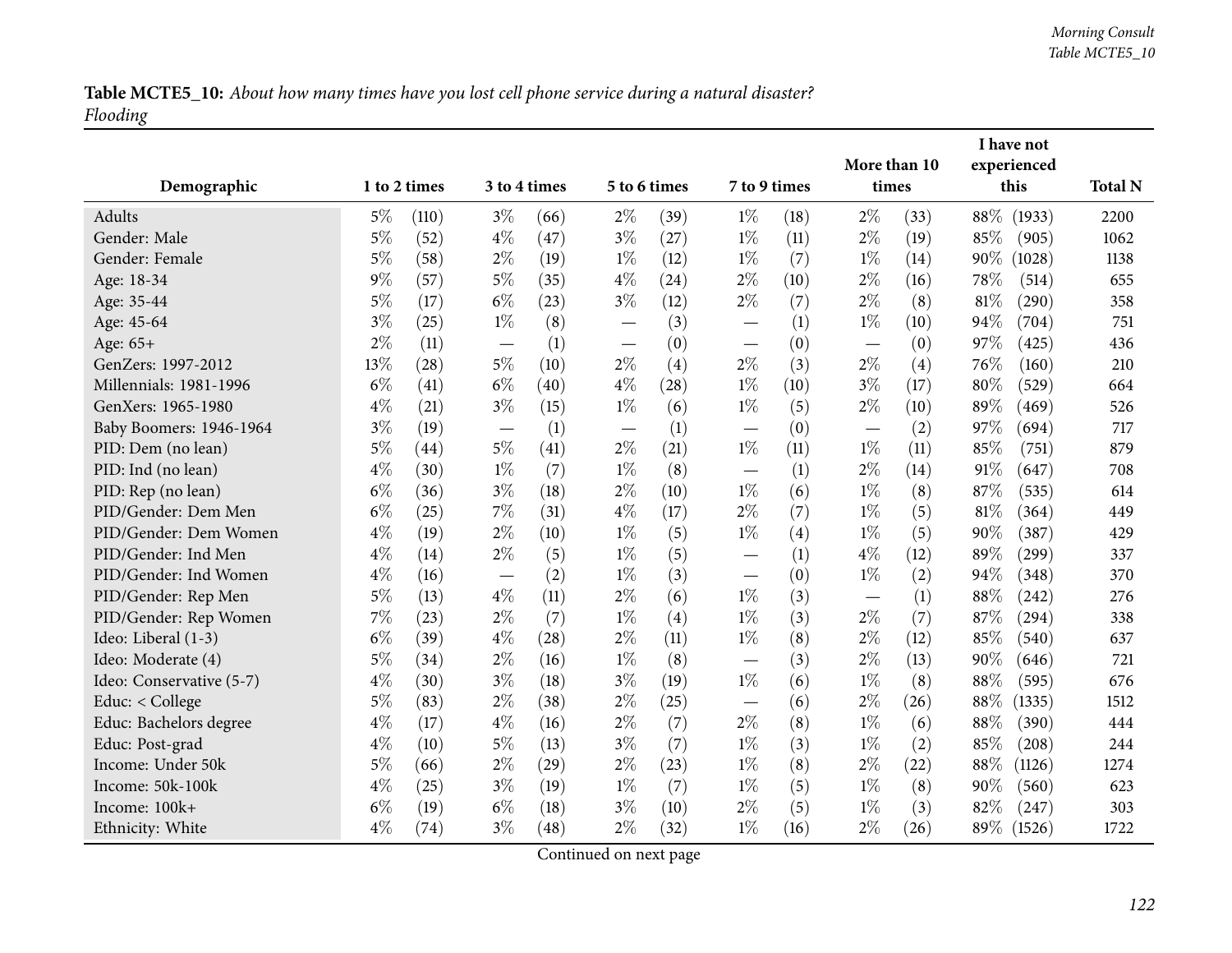### Table MCTE5\_10: About how many times have you lost cell phone service during a natural disaster? *Flooding*

| Demographic                       |       | 1 to 2 times |        | 3 to 4 times |       | 5 to 6 times | 7 to 9 times             |      | More than 10<br>times |                  |      | I have not<br>experienced<br>this | <b>Total N</b> |
|-----------------------------------|-------|--------------|--------|--------------|-------|--------------|--------------------------|------|-----------------------|------------------|------|-----------------------------------|----------------|
|                                   |       |              |        |              |       |              |                          |      |                       |                  |      |                                   |                |
| Adults                            | 5%    | (110)        | $3\%$  | (66)         | $2\%$ | (39)         | $1\%$                    | (18) | $2\%$                 | (33)             | 88\% | (1933)                            | 2200           |
| Ethnicity: Hispanic               | $9\%$ | (30)         | $5\%$  | (16)         | $5\%$ | (17)         |                          | (1)  | $4\%$                 | (13)             | 78\% | (272)                             | 349            |
| Ethnicity: Black                  | 7%    | (20)         | $6\%$  | (18)         | $2\%$ | (5)          | $\overline{\phantom{0}}$ | (1)  | $2\%$                 | (7)              | 82%  | (224)                             | 274            |
| Ethnicity: Other                  | $8\%$ | (16)         | $1\%$  | (1)          | $1\%$ | (2)          | $1\%$                    | (1)  |                       | (1)              | 89%  | (183)                             | 204            |
| All Christian                     | $5\%$ | (47)         | $2\%$  | (24)         | $1\%$ | (14)         | $1\%$                    | (8)  | $2\%$                 | (18)             | 89%  | (866)                             | 977            |
| All Non-Christian                 | $3\%$ | (3)          | 12%    | (14)         | $6\%$ | (7)          | $4\%$                    | (4)  | $3\%$                 | (3)              | 74%  | (88)                              | 119            |
| Atheist                           | $4\%$ | (4)          |        | (0)          | $2\%$ | (2)          | $2\%$                    | (2)  | $2\%$                 | (2)              | 90%  | (88)                              | 97             |
| Agnostic/Nothing in particular    | $5\%$ | (32)         | $3\%$  | (20)         | $1\%$ | (7)          |                          | (1)  | $1\%$                 | (7)              | 89%  | (567)                             | 635            |
| Something Else                    | $6\%$ | (24)         | $2\%$  | (8)          | $3\%$ | (10)         | $1\%$                    | (2)  | $1\%$                 | (3)              | 87%  | (324)                             | 371            |
| Religious Non-Protestant/Catholic | $2\%$ | (3)          | $11\%$ | (15)         | $5\%$ | (7)          | $3\%$                    | (4)  | $2\%$                 | (3)              | 76\% | (105)                             | 137            |
| Evangelical                       | 7%    | (40)         | $3\%$  | (19)         | $2\%$ | (14)         | $2\%$                    | (9)  | $3\%$                 | (15)             | 83%  | (472)                             | 569            |
| Non-Evangelical                   | $4\%$ | (31)         | $1\%$  | (10)         | $1\%$ | (8)          |                          | (2)  | $1\%$                 | (6)              | 93%  | (691)                             | 747            |
| Community: Urban                  | 7%    | (45)         | $6\%$  | (37)         | $3\%$ | (18)         | $2\%$                    | (11) | $2\%$                 | (16)             | 81%  | (528)                             | 656            |
| Community: Suburban               | $3\%$ | (32)         | $2\%$  | (18)         | $1\%$ | (13)         |                          | (3)  | $1\%$                 | (11)             | 92%  | (922)                             | 998            |
| Community: Rural                  | $6\%$ | (32)         | $2\%$  | (11)         | $1\%$ | (8)          | $1\%$                    | (5)  | $1\%$                 | (7)              | 88%  | (483)                             | 546            |
| Employ: Private Sector            | $6\%$ | (38)         | $4\%$  | (27)         | $3\%$ | (18)         | $1\%$                    | (7)  | $2\%$                 | (15)             | 85%  | (577)                             | 682            |
| Employ: Government                | 7%    | (8)          | $8\%$  | (9)          | $2\%$ | (2)          | $5\%$                    | (5)  | $4\%$                 | (5)              | 74%  | (85)                              | 114            |
| Employ: Self-Employed             | 7%    | (16)         | $5\%$  | (11)         | $3\%$ | (7)          | $1\%$                    | (2)  | $2\%$                 | (4)              | 81\% | (171)                             | 211            |
| Employ: Homemaker                 | $5\%$ | (8)          | $1\%$  | (2)          | $3\%$ | (5)          | $1\%$                    | (1)  | $1\%$                 | (1)              | 90%  | (150)                             | 167            |
| Employ: Student                   | 18%   | (13)         |        | (0)          | $1\%$ | (1)          | $3\%$                    | (2)  | $5\%$                 | (4)              | 74%  | (54)                              | 74             |
| Employ: Retired                   | $2\%$ | (11)         | $1\%$  | (6)          |       | (0)          | $\overline{\phantom{0}}$ | (0)  |                       | $\left(1\right)$ | 96%  | (472)                             | 491            |
| Employ: Unemployed                | $3\%$ | (10)         | $3\%$  | (9)          | $1\%$ | (4)          | $\overline{\phantom{0}}$ | (0)  | $1\%$                 | (3)              | 91%  | (271)                             | 297            |
| Employ: Other                     | $4\%$ | (7)          | $1\%$  | (1)          | $2\%$ | (3)          |                          | (0)  |                       | (1)              | 93%  | (153)                             | 165            |
| Military HH: Yes                  | $5\%$ | (16)         | $1\%$  | (4)          | $1\%$ | (3)          | $2\%$                    | (5)  | $1\%$                 | (2)              | 90%  | (285)                             | 316            |
| Military HH: No                   | $5\%$ | (94)         | $3\%$  | (62)         | $2\%$ | (36)         | $1\%$                    | (13) | $2\%$                 | (31)             | 87%  | (1648)                            | 1884           |
| RD/WT: Right Direction            | $5\%$ | (49)         | $5\%$  | (45)         | $3\%$ | (28)         | $1\%$                    | (11) | $2\%$                 | (14)             | 84%  | (773)                             | 921            |
| RD/WT: Wrong Track                | $5\%$ | (61)         | $2\%$  | (21)         | $1\%$ | (11)         | $1\%$                    | (7)  | $1\%$                 | (19)             | 91%  | (1160)                            | 1279           |
| Biden Job Approve                 | $5\%$ | (59)         | $4\%$  | (44)         | $3\%$ | (33)         | $1\%$                    | (11) | $2\%$                 | (22)             | 84%  | (919)                             | 1088           |
| Biden Job Disapprove              | $4\%$ | (39)         | $2\%$  | (21)         |       | (5)          | $1\%$                    | (7)  | $1\%$                 | (10)             | 92%  | (915)                             | 997            |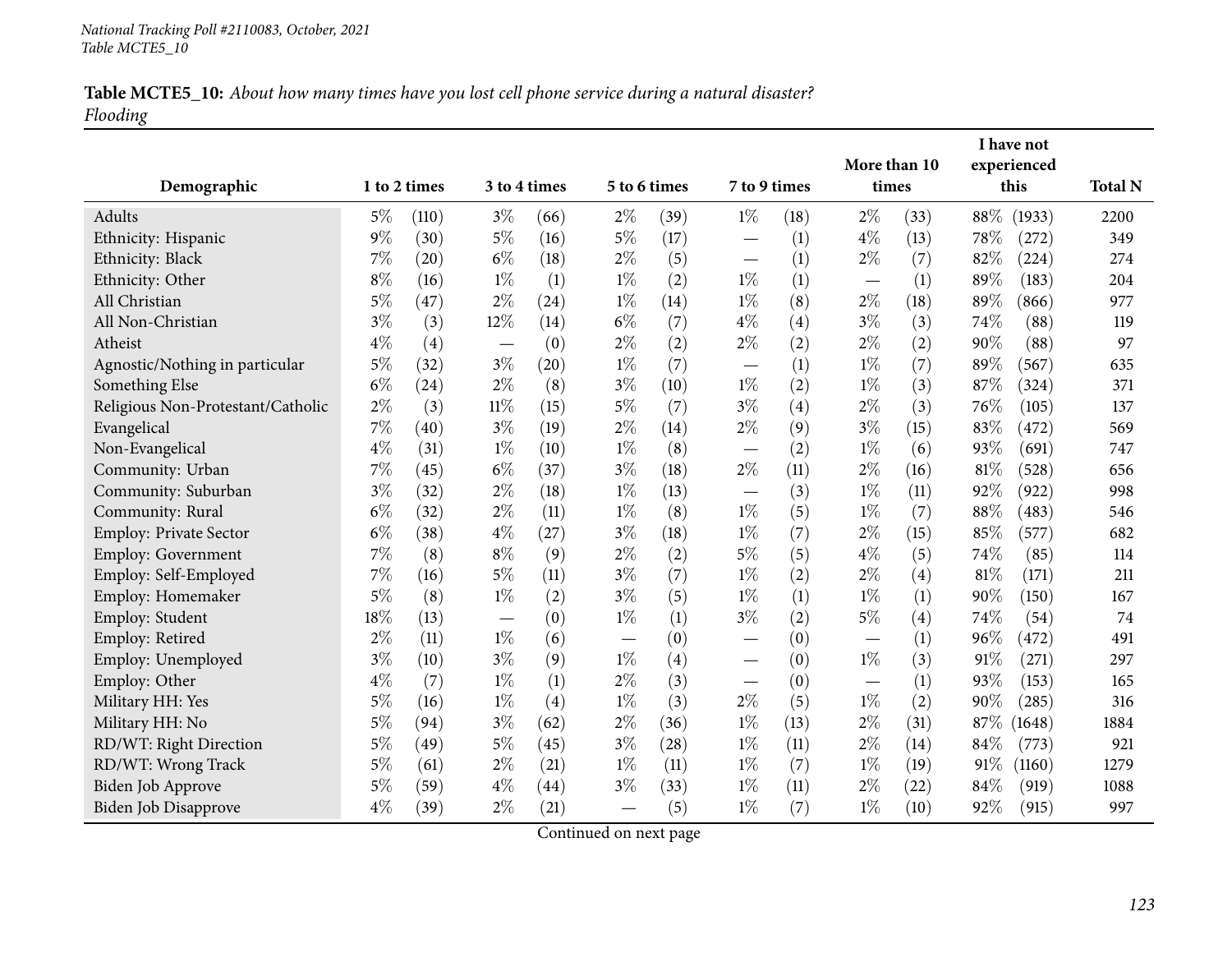Table MCTE5\_10: About how many times have you lost cell phone service during a natural disaster? *Flooding*

|                                      |       |                    |       |              |       |                    |                                   |      | I have not   |      |        |             |                |
|--------------------------------------|-------|--------------------|-------|--------------|-------|--------------------|-----------------------------------|------|--------------|------|--------|-------------|----------------|
|                                      |       |                    |       |              |       |                    |                                   |      | More than 10 |      |        | experienced |                |
| Demographic                          |       | 1 to 2 times       |       | 3 to 4 times |       | 5 to 6 times       | 7 to 9 times                      |      | times        |      |        | this        | <b>Total N</b> |
| Adults                               | $5\%$ | (110)              | $3\%$ | (66)         | $2\%$ | (39)               | $1\%$                             | (18) | $2\%$        | (33) | $88\%$ | (1933)      | 2200           |
| Biden Job Strongly Approve           | $5\%$ | (27)               | $5\%$ | (26)         | $4\%$ | (20)               | $2\%$                             | (9)  | $4\%$        | (20) | 81%    | (440)       | 543            |
| Biden Job Somewhat Approve           | $6\%$ | (32)               | $3\%$ | (18)         | $2\%$ | (13)               |                                   | (2)  |              | (2)  | 88%    | (479)       | 545            |
| Biden Job Somewhat Disapprove        | 5%    | (15)               | $2\%$ | (6)          | $1\%$ | (2)                | $1\%$                             | (3)  | $1\%$        | (2)  | 91%    | (278)       | 305            |
| <b>Biden Job Strongly Disapprove</b> | $3\%$ | (24)               | $2\%$ | (15)         |       | (3)                | $1\%$                             | (4)  | $1\%$        | (8)  | 92%    | (637)       | 692            |
| Favorable of Biden                   | $5\%$ | (51)               | $4\%$ | (43)         | $3\%$ | (28)               | $1\%$                             | (10) | $2\%$        | (20) | 86%    | (970)       | 1122           |
| Unfavorable of Biden                 | 5%    | (49)               | $2\%$ | (21)         | $1\%$ | (10)               | $1\%$                             | (7)  | $1\%$        | (10) | 90%    | (887)       | 984            |
| Very Favorable of Biden              | $5\%$ | $\left( 29\right)$ | $5\%$ | (26)         | $3\%$ | (17)               | $1\%$                             | (8)  | $3\%$        | (18) | 83%    | (468)       | 566            |
| Somewhat Favorable of Biden          | $4\%$ | (22)               | $3\%$ | (17)         | $2\%$ | (11)               |                                   | (2)  |              | (2)  | 90%    | (502)       | 556            |
| Somewhat Unfavorable of Biden        | $8\%$ | (21)               | $2\%$ | (6)          | $1\%$ | (2)                | $2\%$                             | (4)  | $1\%$        | (4)  | 86%    | (223)       | 259            |
| Very Unfavorable of Biden            | $4\%$ | (28)               | $2\%$ | (16)         | $1\%$ | (8)                | $\overline{\phantom{0}}$          | (3)  | $1\%$        | (7)  | $92\%$ | (664)       | 725            |
| #1 Issue: Economy                    | $6\%$ | (45)               | $4\%$ | (29)         | $2\%$ | (17)               | $1\%$                             | (7)  | $1\%$        | (12) | 87%    | (710)       | 820            |
| #1 Issue: Security                   | $6\%$ | (17)               | $3\%$ | (8)          | $1\%$ | (4)                | $1\%$                             | (2)  | $1\%$        | (2)  | 89%    | (264)       | 296            |
| #1 Issue: Health Care                | $5\%$ | (17)               | $2\%$ | (8)          | $3\%$ | (10)               | $2\%$                             | (6)  | $1\%$        | (4)  | 86%    | (276)       | 320            |
| #1 Issue: Medicare / Social Security | $3\%$ | (8)                | $1\%$ | (2)          | $1\%$ | (3)                |                                   | (0)  |              | (1)  | 95%    | (278)       | 292            |
| #1 Issue: Women's Issues             | $8\%$ | (11)               | $1\%$ | (1)          | $1\%$ | (2)                | $1\%$                             | (1)  | $6\%$        | (9)  | 82%    | (112)       | 137            |
| #1 Issue: Education                  | $3\%$ | (2)                | 15%   | (13)         | $1\%$ | (1)                | $1\%$                             | (1)  | $3\%$        | (2)  | 77%    | (68)        | 88             |
| #1 Issue: Energy                     | $4\%$ | (5)                | $3\%$ | (3)          | $2\%$ | (2)                | $1\%$                             | (1)  |              | (0)  | 90%    | (95)        | 106            |
| #1 Issue: Other                      | $3\%$ | (4)                | $2\%$ | (3)          |       | (0)                | $\overline{\phantom{0}}$          | (0)  | $2\%$        | (3)  | 93%    | (130)       | 140            |
| 2020 Vote: Joe Biden                 | $5\%$ | (52)               | $4\%$ | (38)         | $2\%$ | (21)               | $1\%$                             | (11) | $1\%$        | (7)  | 87%    | (895)       | 1024           |
| 2020 Vote: Donald Trump              | $4\%$ | $\left( 29\right)$ | $2\%$ | (15)         | $1\%$ | (8)                | $1\%$                             | (5)  | $2\%$        | (13) | 90%    | (600)       | 668            |
| 2020 Vote: Other                     | $2\%$ | (1)                | $2\%$ | (1)          | $2\%$ | (1)                |                                   | (0)  |              | (0)  | 95%    | (66)        | 69             |
| 2020 Vote: Didn't Vote               | $6\%$ | (27)               | $3\%$ | (12)         | $2\%$ | (10)               | $1\%$                             | (3)  | $3\%$        | (13) | 85%    | (369)       | 435            |
| 2018 House Vote: Democrat            | $5\%$ | (35)               | $4\%$ | (31)         | $3\%$ | (21)               | $1\%$                             | (7)  | $1\%$        | (7)  | 87%    | (676)       | 778            |
| 2018 House Vote: Republican          | $4\%$ | (21)               | $2\%$ | (13)         | $2\%$ | (12)               | $1\%$                             | (5)  | $2\%$        | (10) | 89%    | (480)       | 542            |
| 2018 House Vote: Someone else        | $4\%$ | (3)                | $3\%$ | (2)          |       | (0)                | $\overbrace{\phantom{123221111}}$ | (0)  |              | (0)  | 93%    | (68)        | 73             |
| 2016 Vote: Hillary Clinton           | $5\%$ | (34)               | $4\%$ | (27)         | $3\%$ | $\left( 20\right)$ | $1\%$                             | (7)  | $1\%$        | (6)  | 87%    | (652)       | 746            |
| 2016 Vote: Donald Trump              | $4\%$ | (26)               | $2\%$ | (14)         | $1\%$ | (7)                | $1\%$                             | (5)  | $1\%$        | (8)  | 90%    | (571)       | 632            |
| 2016 Vote: Other                     | $3\%$ | (3)                |       | (0)          | $5\%$ | (5)                |                                   | (0)  |              | (0)  | 92%    | (98)        | 107            |
| 2016 Vote: Didn't Vote               | 7%    | (47)               | $3\%$ | (25)         | $1\%$ | (8)                | $1\%$                             | (5)  | $2\%$        | (16) | 86%    | (607)       | 707            |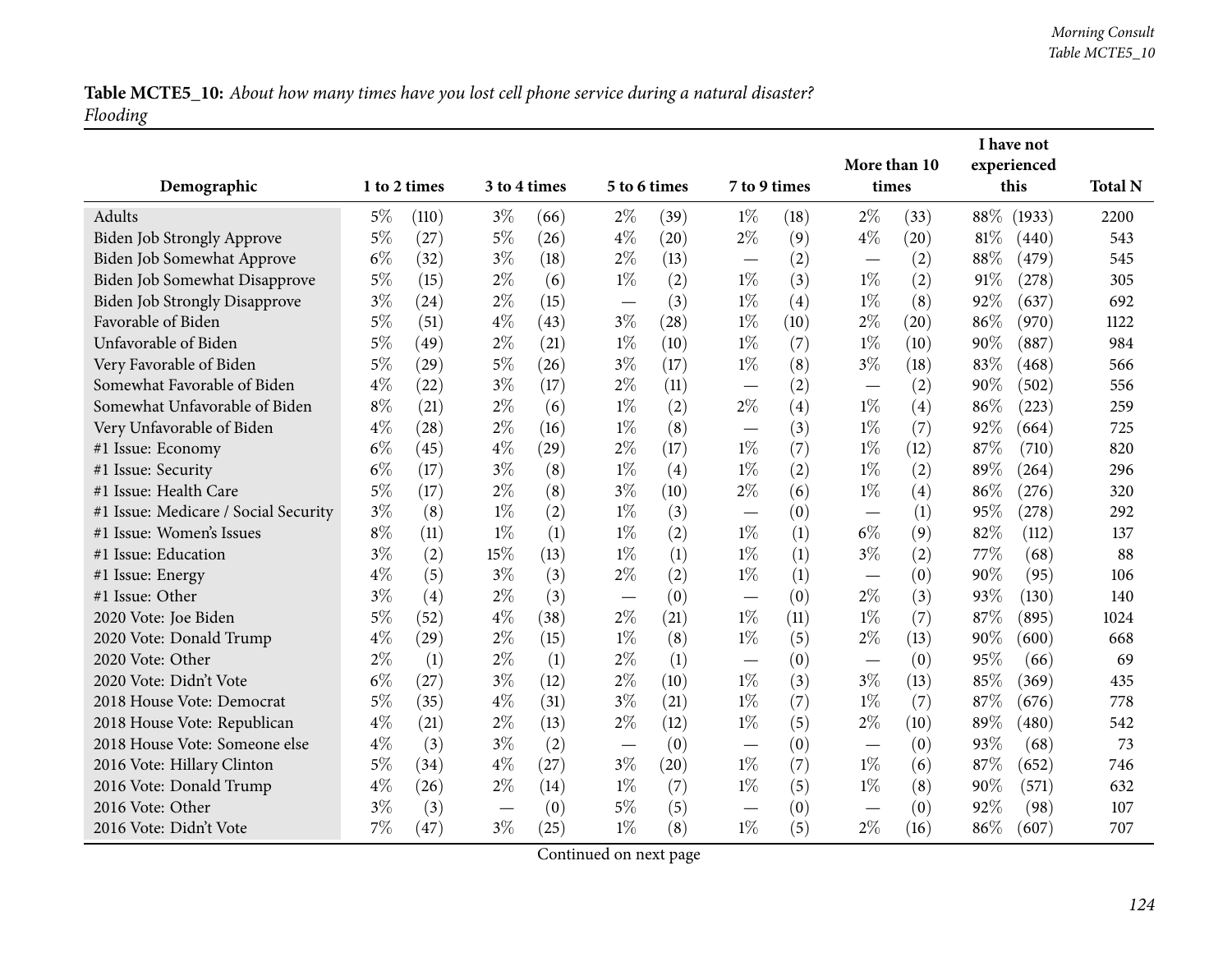| Table MCTE5_10: About how many times have you lost cell phone service during a natural disaster? |  |  |  |  |
|--------------------------------------------------------------------------------------------------|--|--|--|--|
| Flooding                                                                                         |  |  |  |  |

| Demographic         |       | 1 to 2 times |       | 3 to 4 times |       | 5 to 6 times | 7 to 9 times                    |                   | times | More than 10  |          | <b>I</b> have not<br>experienced<br>this | <b>Total N</b> |
|---------------------|-------|--------------|-------|--------------|-------|--------------|---------------------------------|-------------------|-------|---------------|----------|------------------------------------------|----------------|
| Adults              | $5\%$ | (110)        | $3\%$ | (66)         | $2\%$ | (39)         | $1\%$                           | (18)              | $2\%$ | $^{\prime}33$ |          | 88\% (1933)                              | 2200           |
| Voted in 2014: Yes  | $4\%$ | (52)         | $3\%$ | (34)         | $2\%$ | 23)          | $1\%$                           | (9)               | $1\%$ | (15)          | $89\%$ ( | (1050)                                   | 1182           |
| Voted in 2014: No   | $6\%$ | (58)         | $3\%$ | (33)         | $2\%$ | (16)         | $1\%$                           | (9)               | $2\%$ | (18)          | 87\%     | (883)                                    | 1018           |
| 4-Region: Northeast | $5\%$ | (20)         | $4\%$ | (14)         | $1\%$ | (4)          | $\hspace{0.1mm}-\hspace{0.1mm}$ | $\left( 1\right)$ | $2\%$ | (7            | 88%      | (348)                                    | 394            |
| 4-Region: Midwest   | $4\%$ | (17)         | $1\%$ | (5)          | $2\%$ | (9)          | $1\%$                           | (3)               |       | (1)           | 92%      | (427)                                    | 462            |
| 4-Region: South     | 7%    | (59)         | $3\%$ | (28)         | $1\%$ | (9)          | $1\%$                           | (9)               | $1\%$ | (10)          | 86\%     | $\left( 709\right)$                      | 824            |
| 4-Region: West      | $3\%$ | (14)         | $4\%$ | (19          | $3\%$ | (17)         | $1\%$                           | $\left(5\right)$  | $3\%$ | (15)          | 87\%     | (450)                                    | 520            |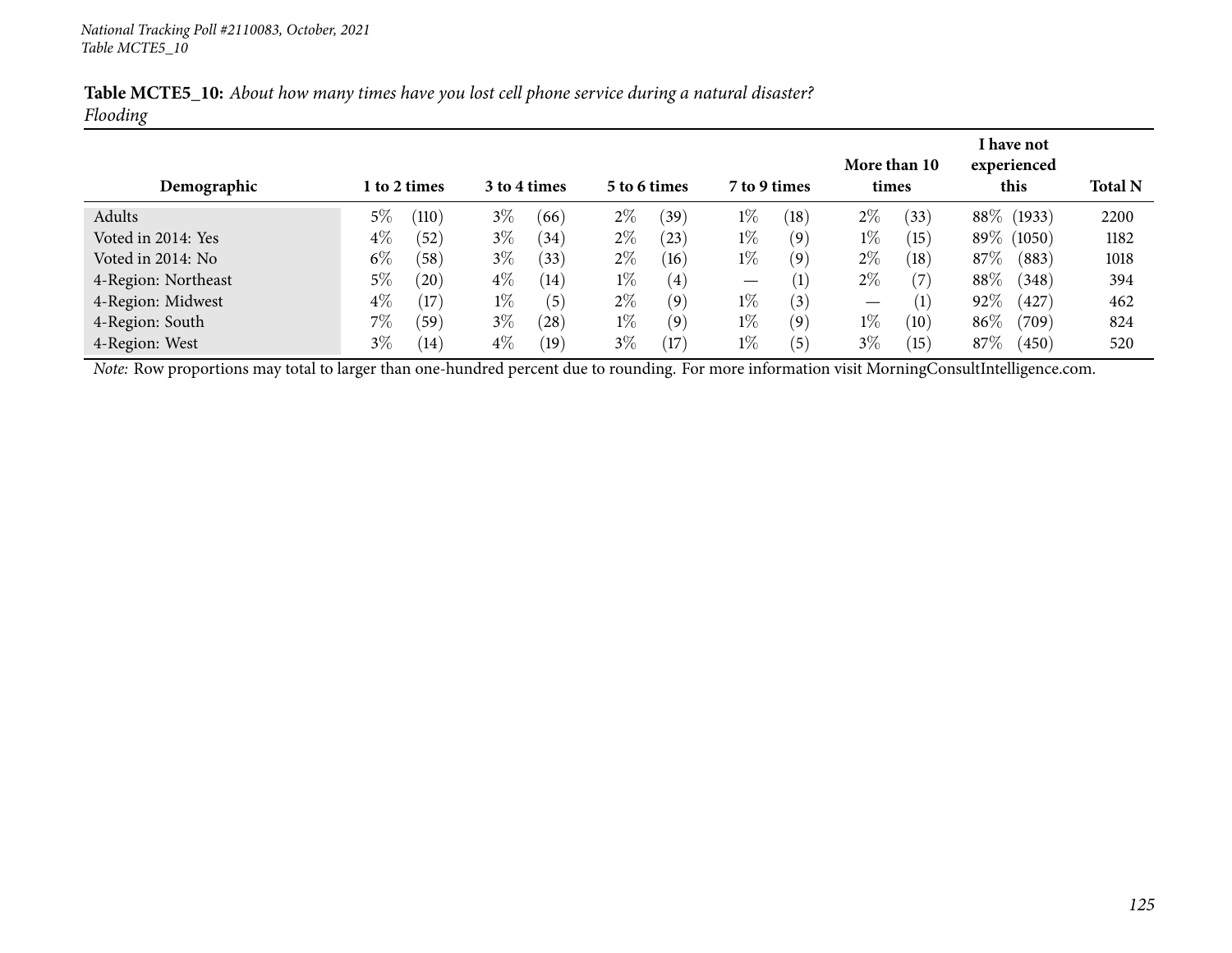|                          |        |              |       |              |       |              |              |      | More than 10                  |                  |        | I have not<br>experienced |                |
|--------------------------|--------|--------------|-------|--------------|-------|--------------|--------------|------|-------------------------------|------------------|--------|---------------------------|----------------|
| Demographic              |        | 1 to 2 times |       | 3 to 4 times |       | 5 to 6 times | 7 to 9 times |      | times                         |                  |        | this                      | <b>Total N</b> |
| Adults                   | 10%    | (228)        | $4\%$ | (98)         | $2\%$ | (47)         | $1\%$        | (20) | $1\%$                         | (28)             | $81\%$ | (1779)                    | 2200           |
| Gender: Male             | $11\%$ | (122)        | $6\%$ | (61)         | $2\%$ | (23)         | $1\%$        | (11) | $1\%$                         | (13)             | 78%    | (831)                     | 1062           |
| Gender: Female           | $9\%$  | (106)        | $3\%$ | (36)         | $2\%$ | (23)         | $1\%$        | (9)  | $1\%$                         | (16)             | 83%    | (948)                     | 1138           |
| Age: 18-34               | 13%    | (85)         | $8\%$ | (51)         | $4\%$ | (23)         | $1\%$        | (6)  | $2\%$                         | (13)             | 73%    | (477)                     | 655            |
| Age: 35-44               | 14%    | (51)         | $6\%$ | (20)         | $3\%$ | (9)          | $3\%$        | (11) | $3\%$                         | (9)              | 72%    | (258)                     | 358            |
| Age: 45-64               | $8\%$  | (60)         | $3\%$ | (25)         | $1\%$ | (10)         |              | (3)  |                               | (4)              | 86%    | (649)                     | 751            |
| Age: 65+                 | $7\%$  | (32)         |       | (1)          | $1\%$ | (4)          |              | (1)  |                               | (2)              | 91%    | (396)                     | 436            |
| GenZers: 1997-2012       | $9\%$  | (18)         | 7%    | (15)         | $4\%$ | (8)          | $1\%$        | (2)  | $2\%$                         | (5)              | 78%    | (163)                     | 210            |
| Millennials: 1981-1996   | $16\%$ | (106)        | 7%    | (48)         | $3\%$ | (21)         | $2\%$        | (12) | $2\%$                         | (14)             | 70%    | (462)                     | 664            |
| GenXers: 1965-1980       | $9\%$  | (48)         | $4\%$ | (22)         | $2\%$ | (9)          | $1\%$        | (5)  | $1\%$                         | (5)              | 83%    | (437)                     | 526            |
| Baby Boomers: 1946-1964  | $8\%$  | (54)         | $2\%$ | (12)         | $1\%$ | (9)          |              | (1)  | $1\%$                         | (4)              | 89%    | (636)                     | 717            |
| PID: Dem (no lean)       | 10%    | (89)         | $6\%$ | (51)         | $3\%$ | (23)         | $1\%$        | (8)  | $1\%$                         | (10)             | 79%    | (697)                     | 879            |
| PID: Ind (no lean)       | 10%    | (74)         | $3\%$ | (23)         | $1\%$ | (9)          | $1\%$        | (5)  | $1\%$                         | (8)              | 83%    | (588)                     | 708            |
| PID: Rep (no lean)       | $11\%$ | (65)         | $4\%$ | (24)         | $2\%$ | (14)         | $1\%$        | (7)  | $2\%$                         | (10)             | 81%    | (494)                     | 614            |
| PID/Gender: Dem Men      | 13%    | (57)         | $8\%$ | (35)         | $4\%$ | (16)         | $1\%$        | (5)  | $2\%$                         | (7)              | 73%    | (329)                     | 449            |
| PID/Gender: Dem Women    | 7%     | (32)         | $4\%$ | (17)         | $2\%$ | (7)          | $1\%$        | (4)  | $1\%$                         | (3)              | 86%    | (368)                     | 429            |
| PID/Gender: Ind Men      | $11\%$ | (37)         | $5\%$ | (16)         | $1\%$ | (3)          | $1\%$        | (2)  | $1\%$                         | $\left(4\right)$ | 82%    | (275)                     | 337            |
| PID/Gender: Ind Women    | 10%    | (37)         | $2\%$ | (7)          | $2\%$ | (6)          | $1\%$        | (3)  | $1\%$                         | (4)              | 84%    | (313)                     | 370            |
| PID/Gender: Rep Men      | 10%    | (28)         | $4\%$ | (11)         | $1\%$ | (4)          | $2\%$        | (5)  | $\overbrace{\phantom{13333}}$ | (1)              | 82%    | (227)                     | 276            |
| PID/Gender: Rep Women    | $11\%$ | (37)         | $4\%$ | (13)         | $3\%$ | (10)         | $1\%$        | (2)  | $3\%$                         | (9)              | 79%    | (267)                     | 338            |
| Ideo: Liberal (1-3)      | $11\%$ | (69)         | $5\%$ | (29)         | $2\%$ | (13)         | $1\%$        | (6)  | $2\%$                         | (10)             | $80\%$ | (510)                     | 637            |
| Ideo: Moderate (4)       | $11\%$ | (82)         | $4\%$ | (30)         | $1\%$ | (9)          | $1\%$        | (4)  | $1\%$                         | (7)              | 82%    | (590)                     | 721            |
| Ideo: Conservative (5-7) | $9\%$  | (64)         | $5\%$ | (34)         | $3\%$ | (19)         | $1\%$        | (5)  | $1\%$                         | (10)             | $81\%$ | (544)                     | 676            |
| Educ: < College          | 9%     | (143)        | $4\%$ | (63)         | $2\%$ | (27)         | $1\%$        | (9)  | $1\%$                         | (20)             | 83%    | (1250)                    | 1512           |
| Educ: Bachelors degree   | 13%    | (58)         | $5\%$ | (24)         | $3\%$ | (11)         | $1\%$        | (5)  | $1\%$                         | (4)              | 77%    | (342)                     | 444            |
| Educ: Post-grad          | $11\%$ | (27)         | $5\%$ | (11)         | $4\%$ | (9)          | $2\%$        | (6)  | $2\%$                         | (5)              | 77\%   | (187)                     | 244            |
| Income: Under 50k        | $9\%$  | (113)        | $5\%$ | (57)         | $2\%$ | (29)         | $1\%$        | (11) | $1\%$                         | (16)             | 82%    | (1047)                    | 1274           |
| Income: 50k-100k         | $11\%$ | (71)         | $3\%$ | (19)         | $2\%$ | (11)         | $1\%$        | (4)  | $1\%$                         | (8)              | 82%    | (509)                     | 623            |
| Income: 100k+            | 14%    | (44)         | $7\%$ | (21)         | $2\%$ | (6)          | $2\%$        | (5)  | $1\%$                         | (4)              | 73%    | (222)                     | 303            |
| Ethnicity: White         | 10%    | (170)        | $4\%$ | (73)         | $2\%$ | (39)         | $1\%$        | (17) | $1\%$                         | (26)             | $81\%$ | (1397)                    | 1722           |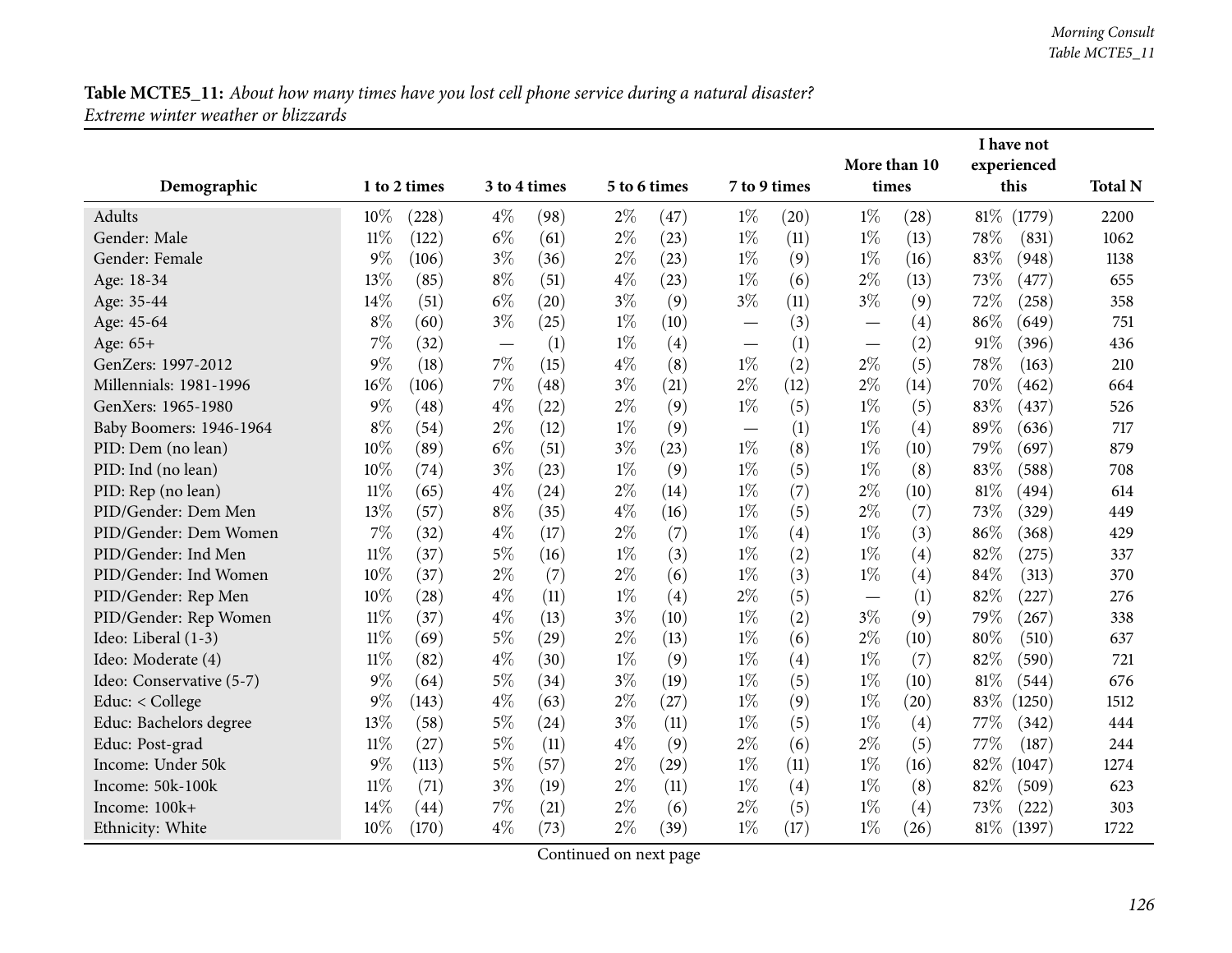| Demographic                       |        | 1 to 2 times |       | 3 to 4 times |       | 5 to 6 times | 7 to 9 times             |      | More than 10<br>times |      |        | I have not<br>experienced<br>this | <b>Total N</b> |
|-----------------------------------|--------|--------------|-------|--------------|-------|--------------|--------------------------|------|-----------------------|------|--------|-----------------------------------|----------------|
| Adults                            | 10%    | (228)        | $4\%$ | (98)         | $2\%$ | (47)         | $1\%$                    | (20) | $1\%$                 | (28) | $81\%$ | (1779)                            | 2200           |
| Ethnicity: Hispanic               | 13%    | (45)         | $6\%$ | (21)         | $3\%$ | (9)          | $1\%$                    | (4)  | $2\%$                 | (6)  | 76\%   | (265)                             | 349            |
| Ethnicity: Black                  | 12%    | (33)         | 7%    | (18)         | $2\%$ | (5)          |                          | (1)  |                       | (1)  | 79%    | (216)                             | 274            |
| Ethnicity: Other                  | 13%    | (26)         | $3\%$ | (7)          | $1\%$ | (2)          | $1\%$                    | (2)  | $1\%$                 | (1)  | 82%    | (167)                             | 204            |
| All Christian                     | 10%    | (96)         | $4\%$ | (36)         | $2\%$ | (19)         |                          | (4)  | $2\%$                 | (16) | 82%    | (805)                             | 977            |
| All Non-Christian                 | 15%    | (17)         | $8\%$ | (9)          | $6\%$ | (7)          | $2\%$                    | (3)  | $3\%$                 | (3)  | 67%    | (80)                              | 119            |
| Atheist                           | $9\%$  | (9)          | $1\%$ | (1)          | $1\%$ | (1)          | $3\%$                    | (3)  |                       | (0)  | 86%    | (83)                              | 97             |
| Agnostic/Nothing in particular    | $11\%$ | (71)         | $6\%$ | (36)         | $1\%$ | (8)          | $1\%$                    | (6)  | $1\%$                 | (6)  | $80\%$ | (508)                             | 635            |
| Something Else                    | 9%     | (34)         | $4\%$ | (15)         | $3\%$ | (12)         | $1\%$                    | (4)  | $1\%$                 | (3)  | 82%    | (303)                             | 371            |
| Religious Non-Protestant/Catholic | 13%    | (17)         | 7%    | (9)          | $5\%$ | (7)          | $2\%$                    | (3)  | $3\%$                 | (4)  | 70%    | (96)                              | 137            |
| Evangelical                       | 13%    | (74)         | $5\%$ | (28)         | $3\%$ | (18)         | $1\%$                    | (7)  | $2\%$                 | (10) | 76%    | (432)                             | 569            |
| Non-Evangelical                   | 7%     | (55)         | $3\%$ | (24)         | $2\%$ | (13)         |                          | (1)  | $1\%$                 | (7)  | 87%    | (646)                             | 747            |
| Community: Urban                  | 11%    | (73)         | $6\%$ | (39)         | $3\%$ | (22)         | $1\%$                    | (10) | $2\%$                 | (11) | 76\%   | (502)                             | 656            |
| Community: Suburban               | 9%     | (92)         | $3\%$ | (28)         | $1\%$ | (11)         |                          | (5)  | $1\%$                 | (9)  | 85%    | (853)                             | 998            |
| Community: Rural                  | 12%    | (64)         | $6\%$ | (31)         | $3\%$ | (14)         | $1\%$                    | (5)  | $1\%$                 | (8)  | 78%    | (424)                             | 546            |
| <b>Employ: Private Sector</b>     | 14%    | (92)         | $5\%$ | (37)         | $2\%$ | (17)         | $1\%$                    | (10) | $1\%$                 | (8)  | 76%    | (518)                             | 682            |
| Employ: Government                | 17%    | (19)         | $7\%$ | (8)          | $2\%$ | (3)          | $1\%$                    | (1)  | $5\%$                 | (5)  | 69%    | (78)                              | 114            |
| Employ: Self-Employed             | $11\%$ | (23)         | $6\%$ | (13)         | $5\%$ | (10)         | $1\%$                    | (1)  | $1\%$                 | (2)  | 77%    | (163)                             | 211            |
| Employ: Homemaker                 | $6\%$  | (10)         | $3\%$ | (6)          | $3\%$ | (4)          | $1\%$                    | (3)  | $2\%$                 | (3)  | 85%    | (142)                             | 167            |
| Employ: Student                   | 18%    | (13)         | $4\%$ | (3)          | $1\%$ | (1)          | $1\%$                    | (1)  | $1\%$                 | (1)  | 75%    | (55)                              | 74             |
| Employ: Retired                   | 7%     | (35)         | $2\%$ | (9)          | $1\%$ | (5)          | $\overline{\phantom{0}}$ | (0)  | $1\%$                 | (5)  | 89%    | (437)                             | 491            |
| Employ: Unemployed                | $9\%$  | (25)         | $5\%$ | (16)         | $1\%$ | (2)          | $1\%$                    | (4)  | $1\%$                 | (3)  | 83%    | (246)                             | 297            |
| Employ: Other                     | 7%     | (11)         | $4\%$ | (7)          | $3\%$ | (5)          |                          | (1)  |                       | (1)  | 85%    | (140)                             | 165            |
| Military HH: Yes                  | 10%    | (33)         | $3\%$ | (9)          | $1\%$ | (3)          |                          | (1)  |                       | (1)  | 85%    | (269)                             | 316            |
| Military HH: No                   | 10%    | (196)        | $5\%$ | (89)         | $2\%$ | (43)         | $1\%$                    | (19) | $1\%$                 | (27) | 80%    | (1510)                            | 1884           |
| RD/WT: Right Direction            | $11\%$ | (104)        | $5\%$ | (50)         | $3\%$ | (29)         | $1\%$                    | (13) | $1\%$                 | (9)  | 78%    | (716)                             | 921            |
| RD/WT: Wrong Track                | 10%    | (124)        | $4\%$ | (48)         | $1\%$ | (17)         | $1\%$                    | (7)  | $2\%$                 | (19) | 83%    | (1063)                            | 1279           |
| Biden Job Approve                 | 12%    | (129)        | $6\%$ | (60)         | $3\%$ | (30)         | $1\%$                    | (13) | $1\%$                 | (16) | 77\%   | (841)                             | 1088           |
| Biden Job Disapprove              | 9%     | (90)         | $4\%$ | (35)         | $2\%$ | (15)         | $1\%$                    | (7)  | $1\%$                 | (11) | 84\%   | (838)                             | 997            |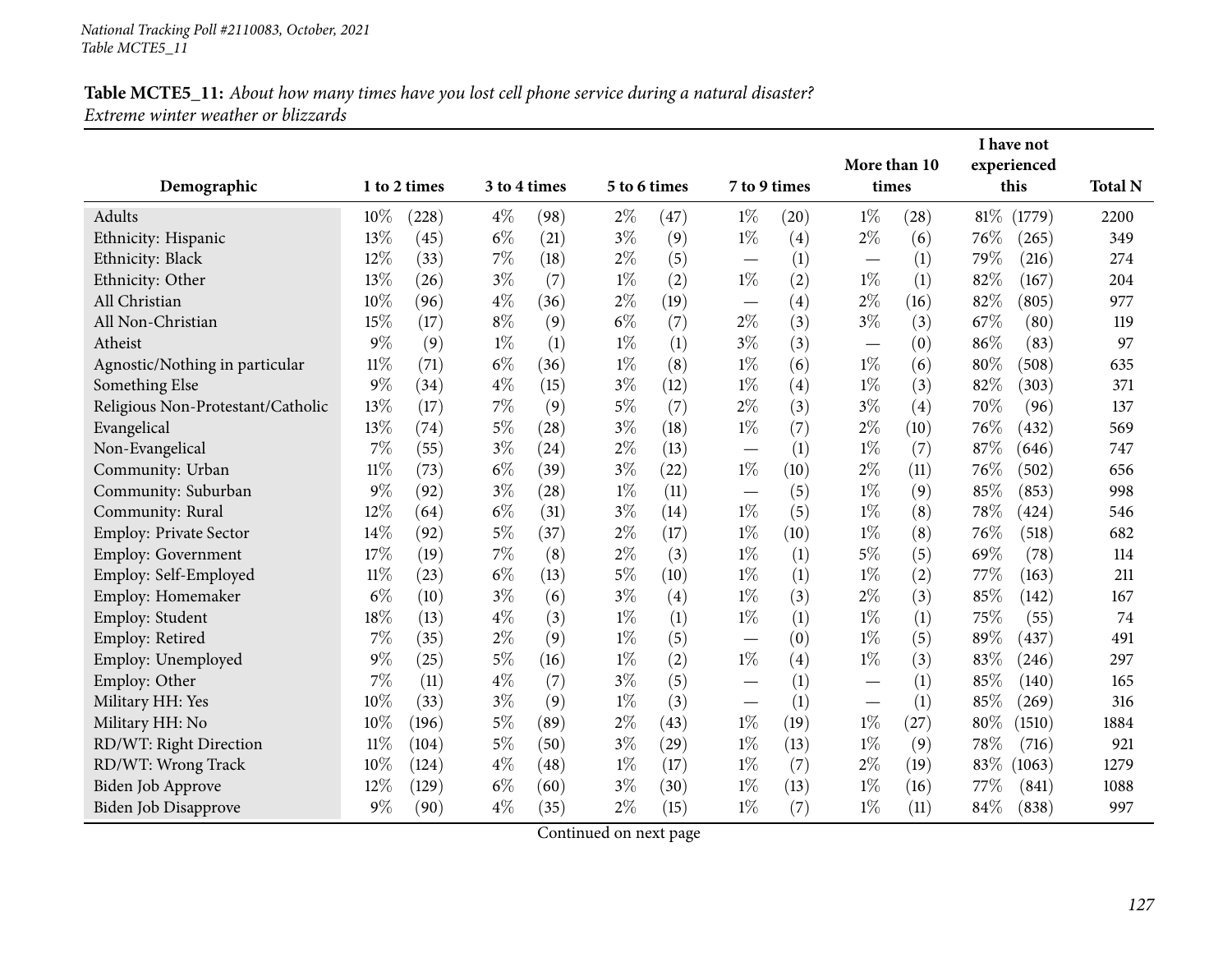|                                      |        |              |       |              |              |      |                                   |      | I have not<br>More than 10        |      |        |             |                |
|--------------------------------------|--------|--------------|-------|--------------|--------------|------|-----------------------------------|------|-----------------------------------|------|--------|-------------|----------------|
|                                      |        |              |       |              |              |      |                                   |      |                                   |      |        | experienced |                |
| Demographic                          |        | 1 to 2 times |       | 3 to 4 times | 5 to 6 times |      | 7 to 9 times                      |      | times                             |      |        | this        | <b>Total N</b> |
| Adults                               | 10%    | (228)        | $4\%$ | (98)         | $2\%$        | (47) | $1\%$                             | (20) | $1\%$                             | (28) | $81\%$ | (1779)      | 2200           |
| Biden Job Strongly Approve           | 12%    | (63)         | $5\%$ | (29)         | $3\%$        | (19) | $2\%$                             | (9)  | $2\%$                             | (13) | 76\%   | (410)       | 543            |
| Biden Job Somewhat Approve           | $12\%$ | (66)         | $6\%$ | (31)         | $2\%$        | (11) | $1\%$                             | (3)  |                                   | (3)  | 79%    | (431)       | 545            |
| Biden Job Somewhat Disapprove        | 10%    | (29)         | $4\%$ | (12)         | $1\%$        | (2)  | $1\%$                             | (2)  | $\overbrace{\phantom{123221111}}$ | (1)  | 85%    | (259)       | 305            |
| <b>Biden Job Strongly Disapprove</b> | $9\%$  | (61)         | $3\%$ | (24)         | $2\%$        | (13) | $1\%$                             | (5)  | $2\%$                             | (11) | 84%    | (579)       | 692            |
| Favorable of Biden                   | $11\%$ | (122)        | $5\%$ | (56)         | $2\%$        | (23) | $1\%$                             | (14) | $1\%$                             | (15) | 80%    | (893)       | 1122           |
| Unfavorable of Biden                 | 10%    | (102)        | $4\%$ | (39)         | $2\%$        | (22) |                                   | (4)  | $1\%$                             | (12) | 82%    | (804)       | 984            |
| Very Favorable of Biden              | 12%    | (66)         | $6\%$ | (33)         | $3\%$        | (16) | $2\%$                             | (10) | $2\%$                             | (11) | 76%    | (430)       | 566            |
| Somewhat Favorable of Biden          | 10%    | (55)         | $4\%$ | (23)         | $1\%$        | (8)  | $1\%$                             | (4)  | $1\%$                             | (3)  | 83%    | (463)       | 556            |
| Somewhat Unfavorable of Biden        | 14\%   | (37)         | $5\%$ | (13)         | $2\%$        | (5)  | $\overline{\phantom{0}}$          | (1)  | $1\%$                             | (4)  | 77%    | (199)       | 259            |
| Very Unfavorable of Biden            | 9%     | (65)         | $4\%$ | (26)         | $2\%$        | (17) |                                   | (3)  | $1\%$                             | (9)  | 84%    | (606)       | 725            |
| #1 Issue: Economy                    | $11\%$ | (93)         | $4\%$ | (31)         | $2\%$        | (14) | $1\%$                             | (5)  | $1\%$                             | (10) | 81\%   | (668)       | 820            |
| #1 Issue: Security                   | 10%    | (30)         | $5\%$ | (15)         | $3\%$        | (8)  | $1\%$                             | (2)  | $2\%$                             | (6)  | 79%    | (235)       | 296            |
| #1 Issue: Health Care                | 10%    | (31)         | $5\%$ | (15)         | $3\%$        | (11) | $2\%$                             | (7)  | $1\%$                             | (4)  | 79%    | (252)       | 320            |
| #1 Issue: Medicare / Social Security | 7%     | (22)         | $3\%$ | (10)         | $2\%$        | (5)  |                                   | (0)  | —                                 | (1)  | 87%    | (254)       | 292            |
| #1 Issue: Women's Issues             | 14%    | (19)         | $4\%$ | (6)          | $1\%$        | (2)  | $1\%$                             | (1)  | $4\%$                             | (5)  | 76%    | (105)       | 137            |
| #1 Issue: Education                  | 12%    | (10)         | 13%   | (11)         | $4\%$        | (3)  | $1\%$                             | (1)  |                                   | (0)  | 70%    | (62)        | 88             |
| #1 Issue: Energy                     | 14\%   | (15)         | $5\%$ | (6)          | $1\%$        | (1)  | $1\%$                             | (1)  | $1\%$                             | (1)  | 79%    | (83)        | 106            |
| #1 Issue: Other                      | $5\%$  | (8)          | $3\%$ | (4)          | $2\%$        | (3)  | $2\%$                             | (3)  | $2\%$                             | (3)  | 86%    | (120)       | 140            |
| 2020 Vote: Joe Biden                 | 12%    | (118)        | $5\%$ | (52)         | $2\%$        | (24) | $1\%$                             | (8)  | $1\%$                             | (11) | 79%    | (811)       | 1024           |
| 2020 Vote: Donald Trump              | 10%    | (68)         | $3\%$ | (22)         | $1\%$        | (8)  | $1\%$                             | (7)  | $2\%$                             | (11) | 83%    | (551)       | 668            |
| 2020 Vote: Other                     | 18%    | (13)         | $4\%$ | (3)          | $1\%$        | (1)  | $\overbrace{\phantom{123221111}}$ | (0)  | $2\%$                             | (1)  | 74%    | (52)        | 69             |
| 2020 Vote: Didn't Vote               | 7%     | (29)         | $5\%$ | (20)         | $3\%$        | (14) | $1\%$                             | (4)  | $1\%$                             | (5)  | 83%    | (361)       | 435            |
| 2018 House Vote: Democrat            | 10%    | (81)         | $6\%$ | (45)         | $2\%$        | (18) | $1\%$                             | (7)  | $1\%$                             | (7)  | $80\%$ | (620)       | 778            |
| 2018 House Vote: Republican          | 12%    | (64)         | $4\%$ | (24)         | $3\%$        | (14) | $1\%$                             | (5)  | $2\%$                             | (11) | 78%    | (424)       | 542            |
| 2018 House Vote: Someone else        | $5\%$  | (4)          | $4\%$ | (3)          | $1\%$        | (1)  | $1\%$                             | (1)  | $1\%$                             | (1)  | 88%    | (64)        | 73             |
| 2016 Vote: Hillary Clinton           | $11\%$ | (83)         | $5\%$ | (37)         | $2\%$        | (18) | $1\%$                             | (5)  | $1\%$                             | (7)  | 80%    | (597)       | 746            |
| 2016 Vote: Donald Trump              | $11\%$ | (71)         | $4\%$ | (25)         | $2\%$        | (12) | $1\%$                             | (7)  | $1\%$                             | (8)  | 81%    | (509)       | 632            |
| 2016 Vote: Other                     | 15%    | (16)         | $7\%$ | (7)          |              | (0)  |                                   | (0)  | $1\%$                             | (1)  | 77%    | (82)        | 107            |
| 2016 Vote: Didn't Vote               | $8\%$  | (57)         | $4\%$ | (28)         | $2\%$        | (17) | $1\%$                             | (8)  | $1\%$                             | (9)  | 83%    | (588)       | 707            |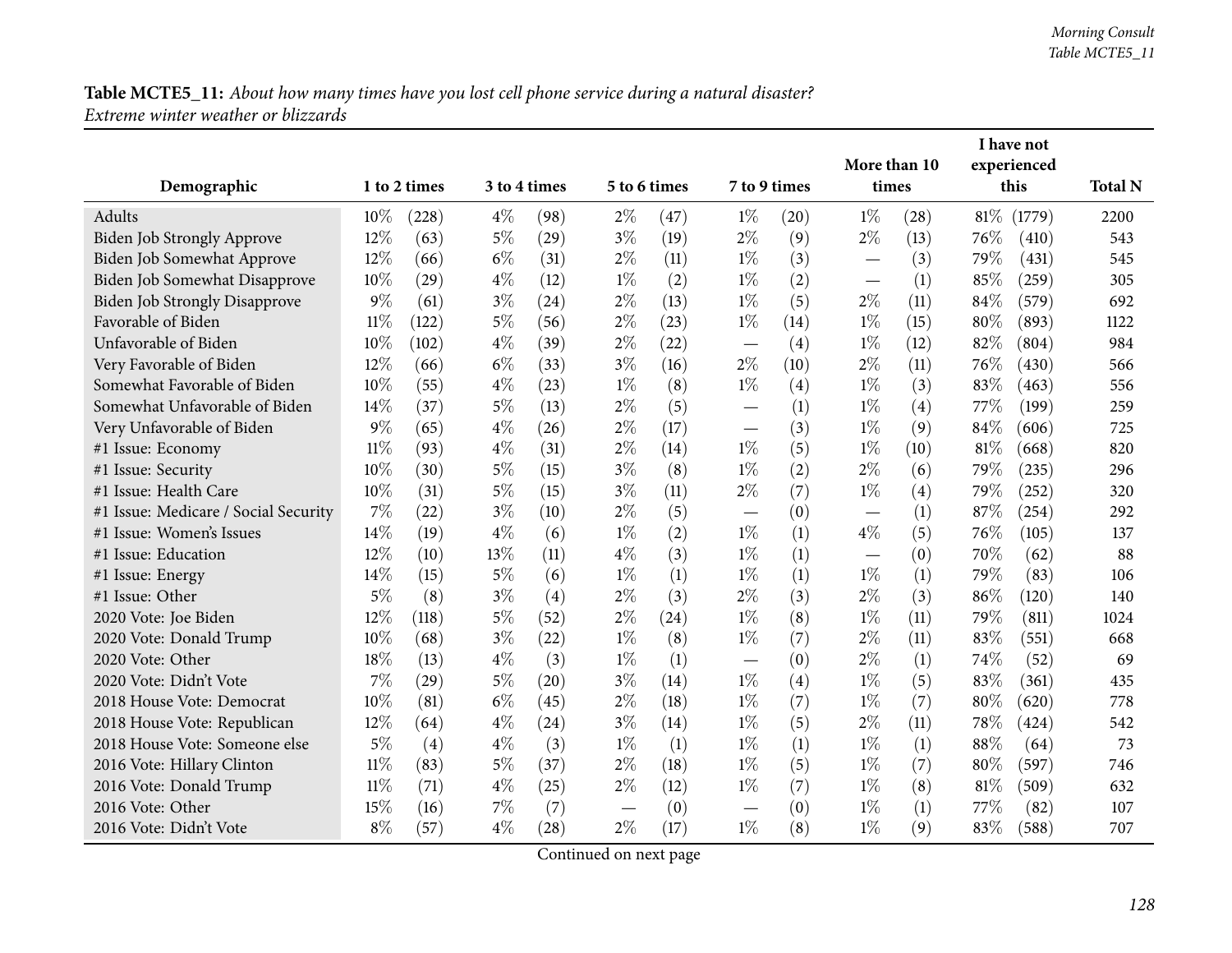| Demographic         |        | <b>1 to 2 times</b> |       | 3 to 4 times |       | 5 to 6 times      |                               | 7 to 9 times      | times | More than 10      |        | I have not<br>experienced<br>this | <b>Total N</b> |
|---------------------|--------|---------------------|-------|--------------|-------|-------------------|-------------------------------|-------------------|-------|-------------------|--------|-----------------------------------|----------------|
| Adults              | $10\%$ | (228)               | $4\%$ | (98)         | $2\%$ | $\left(47\right)$ | $1\%$                         | (20)              | $1\%$ | (28)              |        | 81\% (1779)                       | 2200           |
| Voted in 2014: Yes  | $11\%$ | (128)               | $5\%$ | (54)         | $2\%$ | (24)              | $1\%$                         | (13)              | $2\%$ | $\left(18\right)$ | $80\%$ | (945)                             | 1182           |
| Voted in 2014: No   | $10\%$ | (101)               | $4\%$ | (43)         | $2\%$ | $\left(22\right)$ | $1\%$                         | (7)               | $1\%$ | (10)              | $82\%$ | (834)                             | 1018           |
| 4-Region: Northeast | $13\%$ | (51)                | $5\%$ | (18)         | $2\%$ | (8)               | $\overbrace{\phantom{13333}}$ | $\left( 1\right)$ | $2\%$ | (9)               | $78\%$ | (306)                             | 394            |
| 4-Region: Midwest   | $10\%$ | $\left( 48\right)$  | $4\%$ | (18)         | $2\%$ | (7)               | $1\%$                         | (7)               | $1\%$ | (4)               | 82\%   | (378)                             | 462            |
| 4-Region: South     | $10\%$ | (85)                | $4\%$ | (35)         | $2\%$ | (20)              | $1\%$                         | (5)               | $1\%$ | (10)              | $81\%$ | (669)                             | 824            |
| 4-Region: West      | $9\%$  | (44)                | $5\%$ | (27)         | $2\%$ | (12)              | $1\%$                         | $\left( 7\right)$ | $1\%$ | (5)               | 82\%   | (426)                             | 520            |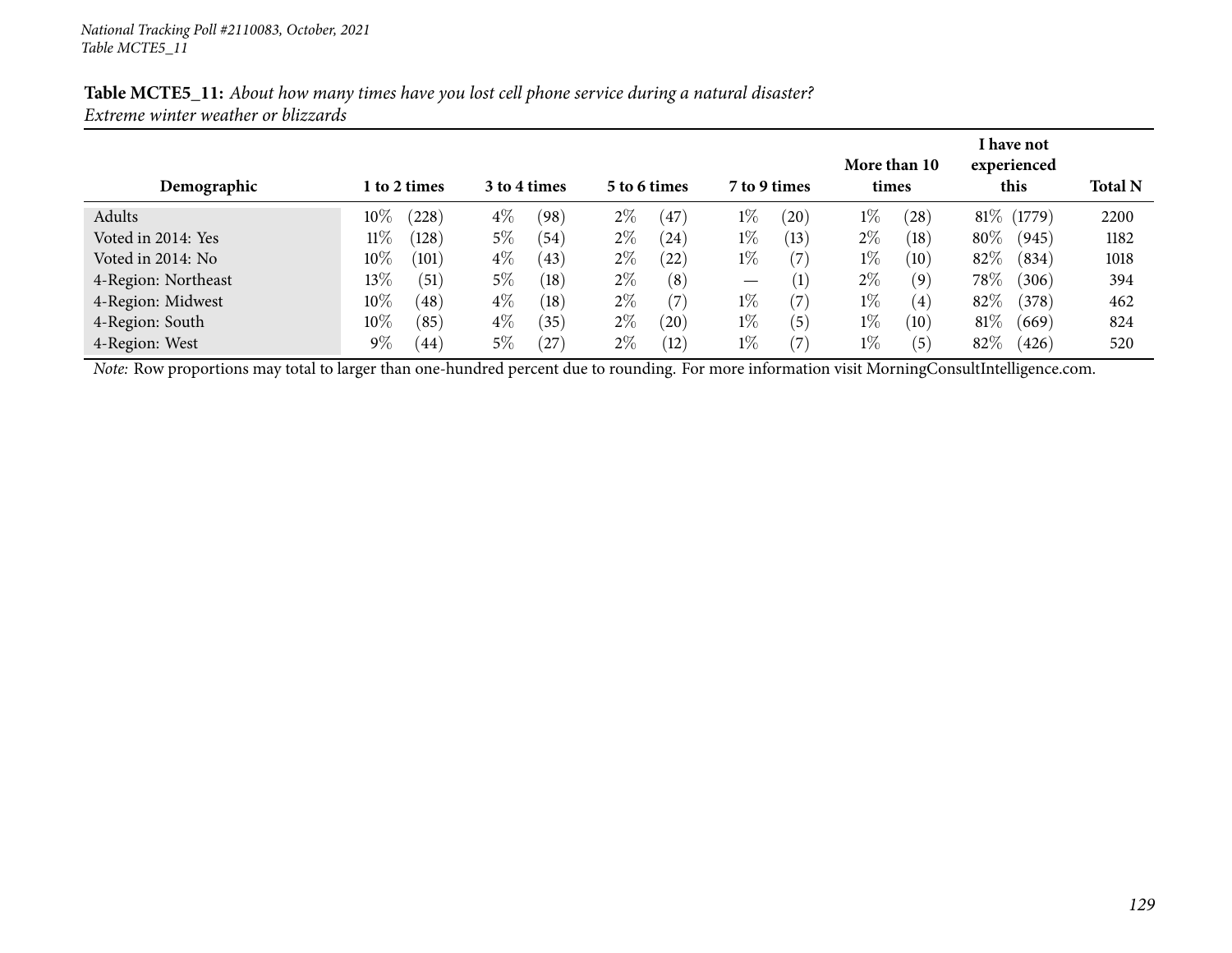Table MCTE5\_12: About how many times have you lost cell phone service during a natural disaster? *Light snow*

|                                           |        |              |       |              |                                   |              |                          |      |                       |      |        | I have not          |                |
|-------------------------------------------|--------|--------------|-------|--------------|-----------------------------------|--------------|--------------------------|------|-----------------------|------|--------|---------------------|----------------|
| Demographic                               |        | 1 to 2 times |       | 3 to 4 times |                                   | 5 to 6 times | 7 to 9 times             |      | More than 10<br>times |      |        | experienced<br>this | <b>Total N</b> |
| Adults                                    | $7\%$  | (164)        | $3\%$ | (77)         | $1\%$                             | (32)         | $1\%$                    | (15) | $1\%$                 | (27) | 86%    | (1885)              | 2200           |
| Gender: Male                              | 7%     | (73)         | $5\%$ | (50)         | $2\%$                             | (18)         | $1\%$                    | (11) | $1\%$                 | (14) | 84%    | (896)               | 1062           |
| Gender: Female                            | $8\%$  | (91)         | $2\%$ | (27)         | $1\%$                             | (15)         | $\overline{\phantom{0}}$ | (5)  | $1\%$                 | (12) | 87%    | (989)               | 1138           |
| Age: 18-34                                | 12%    | (76)         | $6\%$ | (37)         | $3\%$                             | (20)         | $1\%$                    | (8)  | $1\%$                 | (7)  | 78\%   | (509)               | 655            |
| Age: 35-44                                | $11\%$ | (39)         | 7%    | (26)         | $2\%$                             | (9)          | $2\%$                    | (6)  | $4\%$                 | (14) | 74%    | (265)               | 358            |
| Age: 45-64                                | $5\%$  | (36)         | $2\%$ | (14)         |                                   | (4)          |                          | (1)  | $1\%$                 | (5)  | 92%    | (690)               | 751            |
| Age: 65+                                  | $3\%$  | (13)         |       | (1)          |                                   | (0)          | $\overline{\phantom{0}}$ | (0)  |                       | (1)  | 97%    | (422)               | 436            |
| GenZers: 1997-2012                        | $11\%$ | (23)         | $3\%$ | (7)          | $1\%$                             | (3)          | $1\%$                    | (2)  | $1\%$                 | (1)  | 82%    | (173)               | 210            |
| Millennials: 1981-1996                    | $11\%$ | (76)         | $8\%$ | (50)         | $3\%$                             | (22)         | $1\%$                    | (8)  | $2\%$                 | (17) | 74%    | (491)               | 664            |
| GenXers: 1965-1980                        | 7%     | (38)         | $2\%$ | (13)         | $1\%$                             | (5)          | $1\%$                    | (5)  | $1\%$                 | (5)  | 88%    | (461)               | 526            |
| Baby Boomers: 1946-1964                   | $4\%$  | (26)         | $1\%$ | (7)          |                                   | (1)          |                          | (0)  | $1\%$                 | (4)  | 95%    | (679)               | 717            |
| PID: Dem (no lean)                        | $7\%$  | (62)         | $5\%$ | (48)         | $\overline{\phantom{m}}$<br>$1\%$ | (13)         | $1\%$                    | (10) | $1\%$                 |      | 84%    | (734)               | 879            |
| PID: Ind (no lean)                        | $6\%$  | (44)         | $1\%$ |              | $1\%$                             |              |                          |      | $1\%$                 | (12) | 90%    | (634)               | 708            |
|                                           | $9\%$  | (57)         | $3\%$ | (9)<br>(20)  | $2\%$                             | (6)          |                          | (3)  | $1\%$                 | (10) | 84%    |                     | 614            |
| PID: Rep (no lean)<br>PID/Gender: Dem Men | $8\%$  |              | $8\%$ | (36)         | $2\%$                             | (13)<br>(10) | $1\%$                    | (3)  | $2\%$                 | (4)  | 78%    | (517)               | 449            |
| PID/Gender: Dem Women                     | $6\%$  | (37)         | $3\%$ |              | $1\%$                             |              | $1\%$                    | (6)  | $1\%$                 | (9)  | 89%    | (351)               |                |
| PID/Gender: Ind Men                       | $6\%$  | (25)         | $2\%$ | (12)         |                                   | (4)          |                          | (3)  | $1\%$                 | (3)  |        | (382)               | 429            |
|                                           | $6\%$  | (20)         |       | (6)          |                                   | (1)          | $\overline{\phantom{0}}$ | (2)  | $2\%$                 | (4)  | 90%    | (303)               | 337            |
| PID/Gender: Ind Women                     |        | (24)         | $1\%$ | (3)          | $1\%$                             | (5)          |                          | (1)  |                       | (6)  | 89%    | (331)               | 370            |
| PID/Gender: Rep Men                       | $5\%$  | (15)         | $3\%$ | (8)          | $3\%$                             | (7)          | $1\%$                    | (3)  | $1\%$                 | (2)  | $88\%$ | (242)               | 276            |
| PID/Gender: Rep Women                     | 12%    | (42)         | $4\%$ | (12)         | $2\%$                             | (6)          |                          | (0)  | $1\%$                 | (3)  | 81\%   | (276)               | 338            |
| Ideo: Liberal (1-3)                       | $8\%$  | (54)         | $4\%$ | (26)         | $1\%$                             | (6)          | $1\%$                    | (7)  | $2\%$                 | (10) | 84%    | (534)               | 637            |
| Ideo: Moderate (4)                        | 7%     | (48)         | $3\%$ | (19)         | $1\%$                             | (9)          |                          | (3)  | $1\%$                 | (9)  | $88\%$ | (633)               | 721            |
| Ideo: Conservative (5-7)                  | 7%     | (45)         | $4\%$ | (27)         | $2\%$                             | (14)         | $1\%$                    | (4)  |                       | (2)  | 86%    | (583)               | 676            |
| Educ: < College                           | 7%     | (111)        | $3\%$ | (41)         | $1\%$                             | (20)         |                          | (6)  | $1\%$                 | (16) | 87%    | (1319)              | 1512           |
| Educ: Bachelors degree                    | $8\%$  | (36)         | $5\%$ | (23)         | $2\%$                             | (8)          | $1\%$                    | (3)  | $1\%$                 | (5)  | 83%    | (370)               | 444            |
| Educ: Post-grad                           | 7%     | (16)         | $5\%$ | (13)         | $2\%$                             | (5)          | $3\%$                    | (7)  | $2\%$                 | (6)  | 81\%   | (197)               | 244            |
| Income: Under 50k                         | $8\%$  | (102)        | $3\%$ | (34)         | $1\%$                             | (16)         | $1\%$                    | (6)  | $1\%$                 | (13) | 87%    | (1103)              | 1274           |
| Income: 50k-100k                          | 5%     | (31)         | $3\%$ | (22)         | $2\%$                             | (12)         | $1\%$                    | (4)  | $2\%$                 | (10) | 88%    | (546)               | 623            |
| Income: 100k+                             | 10%    | (31)         | 7%    | (21)         | $2\%$                             | (5)          | $2\%$                    | (5)  | $1\%$                 | (4)  | 78\%   | (237)               | 303            |
| Ethnicity: White                          | 7%     | (121)        | $3\%$ | (52)         | $2\%$                             | (27)         | $1\%$                    | (14) | $1\%$                 | (24) | $86\%$ | (1483)              | 1722           |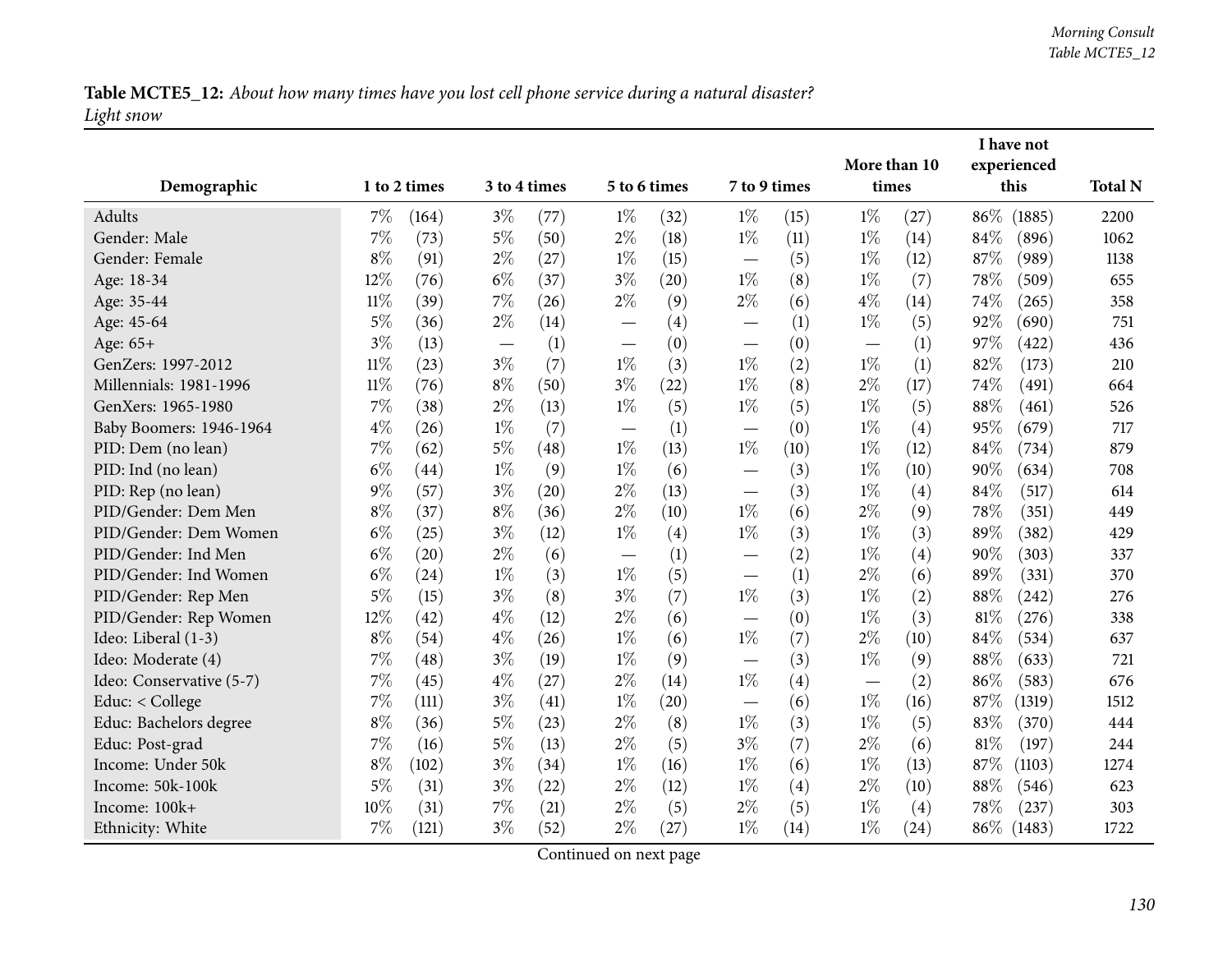# Table MCTE5\_12: About how many times have you lost cell phone service during a natural disaster? *Light snow*

|                                   |        |              |              |                    |       |              |                          |               | More than 10             |                  |        | I have not<br>experienced |                |
|-----------------------------------|--------|--------------|--------------|--------------------|-------|--------------|--------------------------|---------------|--------------------------|------------------|--------|---------------------------|----------------|
| Demographic                       |        | 1 to 2 times | 3 to 4 times |                    |       | 5 to 6 times | 7 to 9 times             |               | times                    |                  |        | this                      | <b>Total N</b> |
| Adults                            | $7\%$  | (164)        | $3\%$        | (77)               | $1\%$ | (32)         | $1\%$                    | $1\%$<br>(15) |                          | (27)             | $86\%$ | (1885)                    | 2200           |
| Ethnicity: Hispanic               | $11\%$ | (39)         | $5\%$        | (16)               | $2\%$ | (6)          | $1\%$                    | (2)           | $2\%$                    | (6)              | 80%    | (279)                     | 349            |
| Ethnicity: Black                  | 7%     | (19)         | $6\%$        | (17)               | $1\%$ | (2)          |                          | (1)           | $1\%$                    | (3)              | 85%    | (232)                     | 274            |
| Ethnicity: Other                  | $11\%$ | (23)         | $4\%$        | (7)                | $1\%$ | (3)          |                          | (1)           |                          | (0)              | 83%    | (170)                     | 204            |
| All Christian                     | $6\%$  | (63)         | $4\%$        | (35)               | $2\%$ | (16)         | $1\%$                    | (7)           | $1\%$                    | (9)              | 87%    | (847)                     | 977            |
| All Non-Christian                 | 12%    | (15)         | $9\%$        | (11)               | $4\%$ | (5)          | $2\%$                    | (2)           | $2\%$                    | (3)              | 71%    | (84)                      | 119            |
| Atheist                           | $6\%$  | (6)          | $1\%$        | (1)                | $1\%$ | (1)          | $2\%$                    | (2)           | $1\%$                    | (1)              | 88%    | (86)                      | 97             |
| Agnostic/Nothing in particular    | $8\%$  | (51)         | $4\%$        | (24)               | $1\%$ | (6)          |                          | (1)           | $2\%$                    | (10)             | 85%    | (543)                     | 635            |
| Something Else                    | $8\%$  | (28)         | $2\%$        | (7)                | $1\%$ | (4)          | $1\%$                    | (3)           | $1\%$                    | (4)              | 88%    | (326)                     | 371            |
| Religious Non-Protestant/Catholic | 12%    | (16)         | $9\%$        | (12)               | $4\%$ | (5)          | $2\%$                    | (2)           | $2\%$                    | (3)              | 73%    | (100)                     | 137            |
| Evangelical                       | $9\%$  | (49)         | 5%           | (27)               | $3\%$ | (15)         | $1\%$                    | (8)           | $1\%$                    | (7)              | 81%    | (463)                     | 569            |
| Non-Evangelical                   | $5\%$  | (40)         | $2\%$        | (14)               | $1\%$ | (5)          |                          | (2)           | $1\%$                    | (6)              | 91\%   | (680)                     | 747            |
| Community: Urban                  | $8\%$  | (50)         | $5\%$        | (34)               | $3\%$ | (19)         | $1\%$                    | (7)           | $1\%$                    | (9)              | 82%    | (536)                     | 656            |
| Community: Suburban               | $6\%$  | (59)         | $2\%$        | (24)               | $1\%$ | (7)          |                          | (5)           | $1\%$                    | (12)             | 89%    | (892)                     | 998            |
| Community: Rural                  | 10%    | (55)         | $4\%$        | (19)               | $1\%$ | (6)          | $1\%$                    | (3)           | $1\%$                    | (6)              | 84%    | (457)                     | 546            |
| <b>Employ: Private Sector</b>     | $9\%$  | (60)         | $5\%$        | (31)               | $2\%$ | (13)         | $1\%$                    | (9)           | $1\%$                    | (10)             | 82%    | (559)                     | 682            |
| <b>Employ: Government</b>         | $9\%$  | (10)         | $8\%$        | (9)                | $5\%$ | (5)          | $1\%$                    | (2)           | $\overline{\phantom{0}}$ | (0)              | 77%    | (88)                      | 114            |
| Employ: Self-Employed             | $9\%$  | (20)         | $6\%$        | (13)               | $2\%$ | (4)          | $1\%$                    | (1)           | $1\%$                    | (2)              | 81%    | (171)                     | 211            |
| Employ: Homemaker                 | 9%     | (15)         | $4\%$        | (7)                |       | (1)          | $1\%$                    | (1)           | $1\%$                    | (2)              | 85%    | (141)                     | 167            |
| Employ: Student                   | $8\%$  | (6)          | $4\%$        | (3)                | $1\%$ | (1)          | $1\%$                    | (1)           | $2\%$                    | (1)              | 85%    | (62)                      | 74             |
| Employ: Retired                   | $3\%$  | (13)         | $1\%$        | (6)                |       | (1)          | $\overline{\phantom{0}}$ | (0)           | $1\%$                    | (4)              | 95%    | (465)                     | 491            |
| Employ: Unemployed                | 7%     | (21)         | $2\%$        | (7)                | $2\%$ | (6)          | $1\%$                    | (2)           | $2\%$                    | (6)              | 86%    | (255)                     | 297            |
| Employ: Other                     | $11\%$ | (17)         | $1\%$        | (1)                | $1\%$ | (2)          |                          | (0)           |                          | $\left(1\right)$ | 87%    | (144)                     | 165            |
| Military HH: Yes                  | $6\%$  | (19)         |              | (1)                | $1\%$ | (3)          | $\overline{\phantom{0}}$ | (1)           | $1\%$                    | (3)              | 91%    | (288)                     | 316            |
| Military HH: No                   | $8\%$  | (144)        | $4\%$        | (76)               | $2\%$ | (29)         | $1\%$                    | (14)          | $1\%$                    | (24)             | 85%    | (1597)                    | 1884           |
| RD/WT: Right Direction            | $9\%$  | (79)         | $6\%$        | (52)               | $2\%$ | (17)         | $1\%$                    | (11)          | $2\%$                    | (15)             | 81%    | (747)                     | 921            |
| RD/WT: Wrong Track                | 7%     | (85)         | $2\%$        | (25)               | $1\%$ | (16)         |                          | (4)           | $1\%$                    | (11)             | 89%    | (1138)                    | 1279           |
| Biden Job Approve                 | $8\%$  | (92)         | $5\%$        | (55)               | $2\%$ | (19)         | $1\%$                    | (10)          | $2\%$                    | (18)             | 82%    | (894)                     | 1088           |
| Biden Job Disapprove              | $6\%$  | (62)         | $2\%$        | $\left( 20\right)$ | $1\%$ | (11)         | $1\%$                    | (5)           | $1\%$                    | (8)              | 89%    | (891)                     | 997            |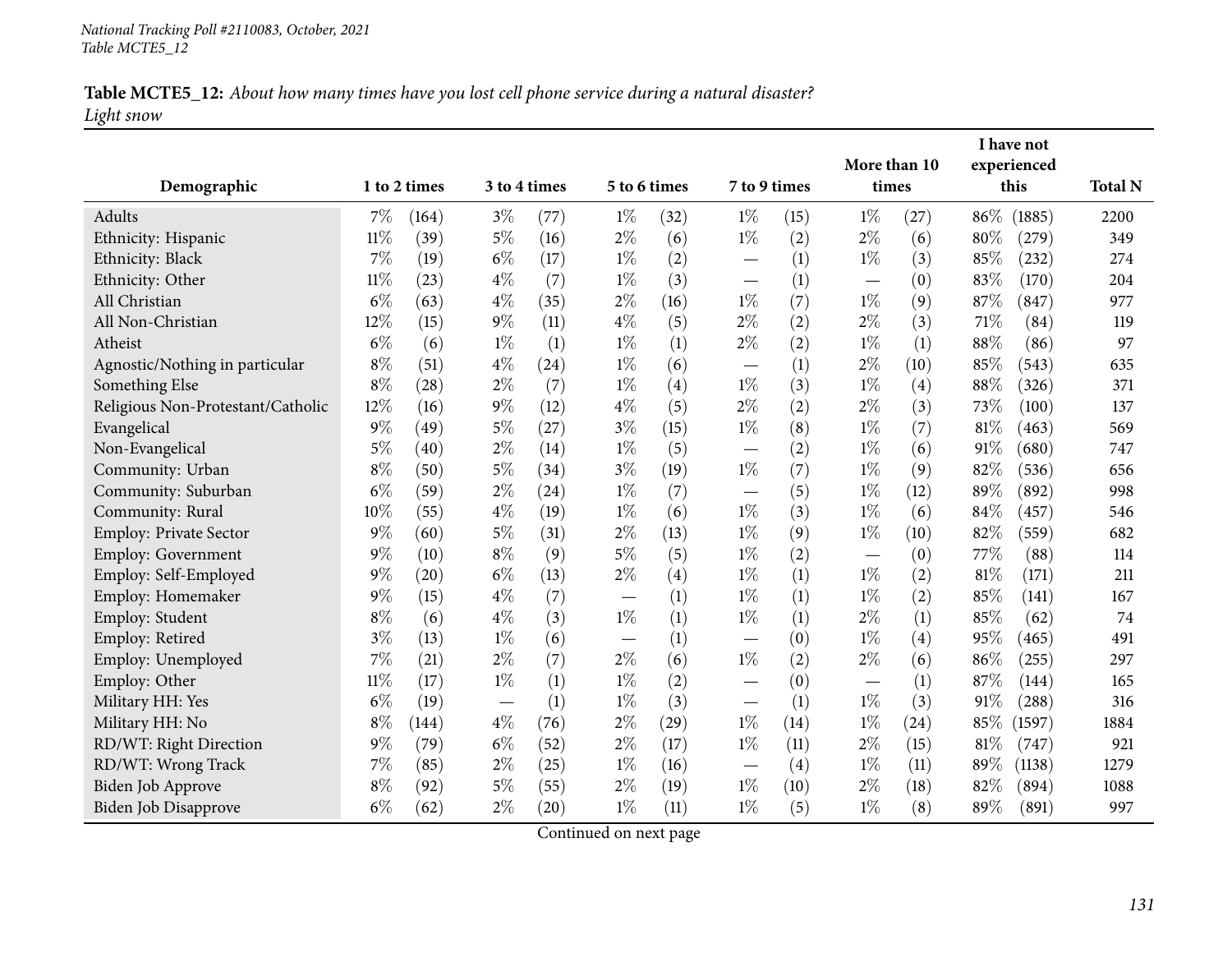Table MCTE5\_12: About how many times have you lost cell phone service during a natural disaster? *Light snow*

|                                      |        |              |       |      |              |      |                          |      |       |              | I have not  |        |                |
|--------------------------------------|--------|--------------|-------|------|--------------|------|--------------------------|------|-------|--------------|-------------|--------|----------------|
|                                      |        | 3 to 4 times |       |      |              |      |                          |      |       | More than 10 | experienced |        |                |
| Demographic                          |        | 1 to 2 times |       |      | 5 to 6 times |      | 7 to 9 times             |      | times |              | this        |        | <b>Total N</b> |
| Adults                               | 7%     | (164)        | $3\%$ | (77) | $1\%$        | (32) | $1\%$                    | (15) | $1\%$ | (27)         | 86\%        | (1885) | 2200           |
| Biden Job Strongly Approve           | 9%     | (51)         | $6\%$ | (32) | $3\%$        | (14) | $2\%$                    | (8)  | $2\%$ | (12)         | 78\%        | (426)  | 543            |
| Biden Job Somewhat Approve           | 7%     | (41)         | $4\%$ | (23) | $1\%$        | (5)  |                          | (1)  | $1\%$ | (6)          | 86%         | (468)  | 545            |
| Biden Job Somewhat Disapprove        | $6\%$  | (20)         | $1\%$ | (4)  | $1\%$        | (3)  |                          | (1)  |       | (1)          | 91%         | (276)  | 305            |
| <b>Biden Job Strongly Disapprove</b> | $6\%$  | (42)         | $2\%$ | (16) | $1\%$        | (8)  | $1\%$                    | (5)  | $1\%$ | (7)          | 89%         | (614)  | 692            |
| Favorable of Biden                   | 7%     | (83)         | $5\%$ | (53) | $1\%$        | (15) | $1\%$                    | (10) | $2\%$ | (18)         | 84%         | (943)  | 1122           |
| Unfavorable of Biden                 | $8\%$  | (76)         | $2\%$ | (19) | $2\%$        | (17) |                          | (4)  | $1\%$ | (5)          | $88\%$      | (862)  | 984            |
| Very Favorable of Biden              | $9\%$  | (51)         | $6\%$ | (35) | $1\%$        | (8)  | $1\%$                    | (8)  | $2\%$ | (13)         | 80%         | (452)  | 566            |
| Somewhat Favorable of Biden          | $6\%$  | (32)         | $3\%$ | (18) | $1\%$        | (6)  | $\overline{\phantom{0}}$ | (3)  | $1\%$ | (6)          | 88%         | (491)  | 556            |
| Somewhat Unfavorable of Biden        | $11\%$ | (28)         | $2\%$ | (5)  | $3\%$        | (8)  | $\overline{\phantom{0}}$ | (0)  | $1\%$ | (2)          | 83%         | (216)  | 259            |
| Very Unfavorable of Biden            | 7%     | (49)         | $2\%$ | (14) | $1\%$        | (9)  | $1\%$                    | (4)  |       | (3)          | 89%         | (647)  | 725            |
| #1 Issue: Economy                    | 7%     | (59)         | $4\%$ | (29) | $1\%$        | (9)  |                          | (3)  | $1\%$ | (9)          | 87%         | (712)  | 820            |
| #1 Issue: Security                   | $5\%$  | (15)         | $4\%$ | (11) | $2\%$        | (6)  |                          | (1)  | $1\%$ | (4)          | 87%         | (259)  | 296            |
| #1 Issue: Health Care                | $11\%$ | (35)         | $4\%$ | (12) | $2\%$        | (8)  | $2\%$                    | (5)  | $2\%$ | (8)          | 79%         | (253)  | 320            |
| #1 Issue: Medicare / Social Security | 5%     | (15)         | $1\%$ | (2)  | $1\%$        | (2)  | $\overline{\phantom{0}}$ | (0)  |       | (1)          | 93%         | (272)  | 292            |
| #1 Issue: Women's Issues             | $11\%$ | (15)         | $3\%$ | (4)  | $4\%$        | (5)  | $1\%$                    | (2)  | $1\%$ | (1)          | $81\%$      | (111)  | 137            |
| #1 Issue: Education                  | 10%    | (9)          | 10%   | (9)  | $2\%$        | (2)  | $1\%$                    | (1)  | $2\%$ | (2)          | 75%         | (66)   | 88             |
| #1 Issue: Energy                     | $5\%$  | (5)          | $5\%$ | (5)  |              | (0)  | $2\%$                    | (2)  |       | (0)          | 88%         | (94)   | 106            |
| #1 Issue: Other                      | $8\%$  | (11)         | $3\%$ | (4)  |              | (0)  | $2\%$                    | (2)  | $2\%$ | (3)          | 85%         | (119)  | 140            |
| 2020 Vote: Joe Biden                 | 7%     | (73)         | $5\%$ | (48) | $1\%$        | (12) | $1\%$                    | (9)  | $1\%$ | (9)          | 85%         | (872)  | 1024           |
| 2020 Vote: Donald Trump              | $6\%$  | (41)         | $3\%$ | (18) | $2\%$        | (14) | $1\%$                    | (4)  | $2\%$ | (11)         | 87%         | (581)  | 668            |
| 2020 Vote: Other                     | $9\%$  | (6)          | $1\%$ | (1)  | $3\%$        | (2)  | $\overline{\phantom{0}}$ | (0)  | $2\%$ | (1)          | 85%         | (59)   | 69             |
| 2020 Vote: Didn't Vote               | 10%    | (43)         | $2\%$ | (10) | $1\%$        | (4)  | $1\%$                    | (2)  | $1\%$ | (6)          | 85%         | (369)  | 435            |
| 2018 House Vote: Democrat            | $8\%$  | (61)         | $5\%$ | (35) | $1\%$        | (8)  | $1\%$                    | (8)  | $1\%$ | (7)          | 85%         | (659)  | 778            |
| 2018 House Vote: Republican          | $8\%$  | (42)         | $3\%$ | (18) | $2\%$        | (13) |                          | (2)  | $1\%$ | (8)          | 85%         | (459)  | 542            |
| 2018 House Vote: Someone else        | $5\%$  | (3)          |       | (0)  | $1\%$        | (1)  | $1\%$                    | (1)  | $1\%$ | (1)          | 91%         | (67)   | 73             |
| 2016 Vote: Hillary Clinton           | $8\%$  | (62)         | $5\%$ | (35) | $1\%$        | (9)  | $1\%$                    | (7)  | $1\%$ | (7)          | 84%         | (627)  | 746            |
| 2016 Vote: Donald Trump              | $6\%$  | (38)         | $3\%$ | (17) | $2\%$        | (13) | $1\%$                    | (3)  | $1\%$ | (4)          | 88%         | (555)  | 632            |
| 2016 Vote: Other                     | $6\%$  | (7)          |       | (0)  | $1\%$        | (1)  |                          | (0)  |       | (0)          | 92%         | (99)   | 107            |
| 2016 Vote: Didn't Vote               | $8\%$  | (55)         | $4\%$ | (25) | $1\%$        | (9)  | $1\%$                    | (5)  | $2\%$ | (12)         | 85%         | (602)  | 707            |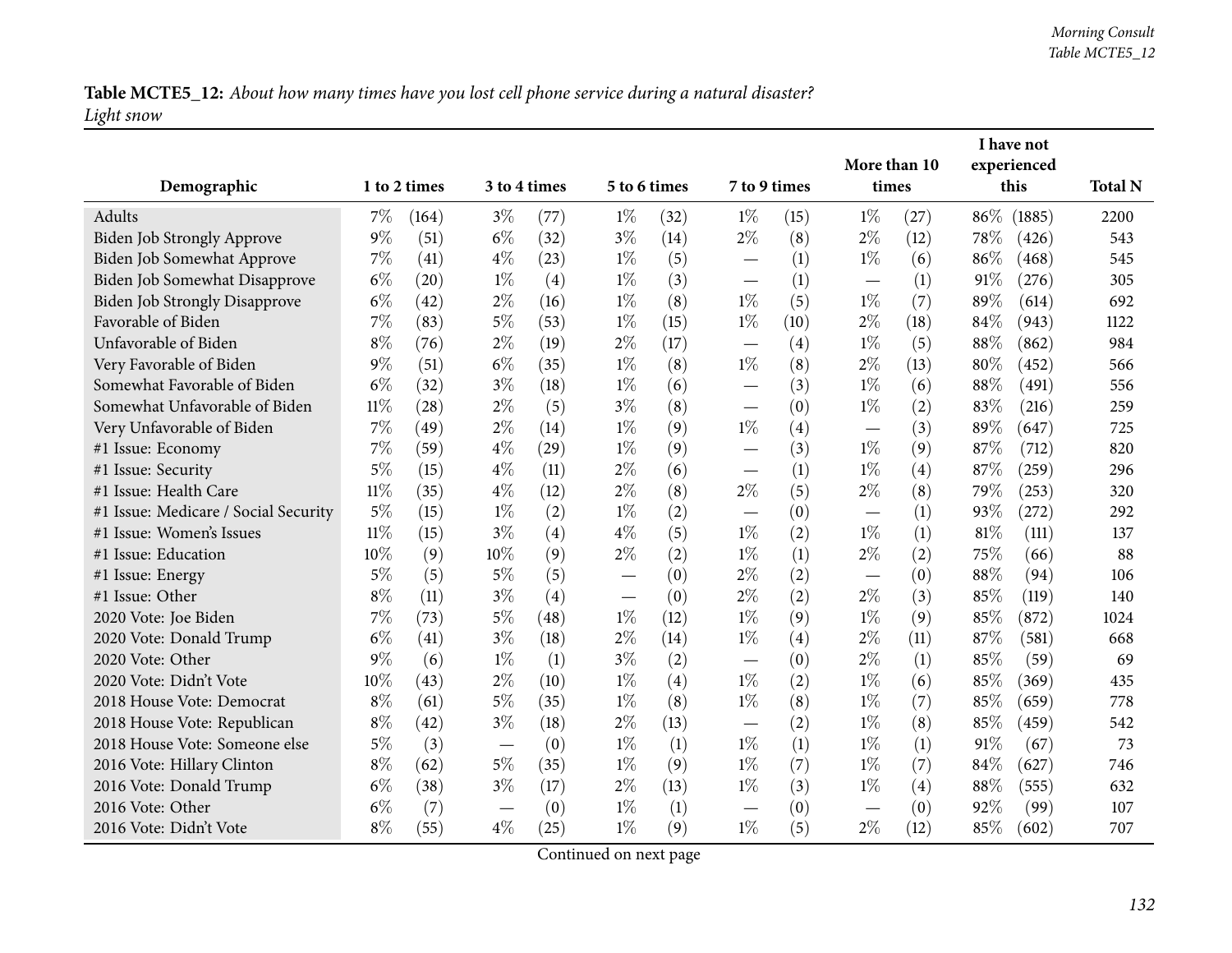|            | Table MCTE5_12: About how many times have you lost cell phone service during a natural disaster? |  |  |
|------------|--------------------------------------------------------------------------------------------------|--|--|
| Light snow |                                                                                                  |  |  |

| Demographic         |       | 1 to 2 times |       | 3 to 4 times |       | 5 to 6 times       | 7 to 9 times                    |                   | times | More than 10      |        | I have not<br>experienced<br>this | <b>Total N</b> |
|---------------------|-------|--------------|-------|--------------|-------|--------------------|---------------------------------|-------------------|-------|-------------------|--------|-----------------------------------|----------------|
| Adults              | 7%    | (164)        | $3\%$ | (77)         | $1\%$ | $^{(32)}$          | $1\%$                           | (15)              | $1\%$ | $^{'}27$          |        | 86\% (1885)                       | 2200           |
| Voted in 2014: Yes  | 7%    | (78)         | $4\%$ | (42          | $2\%$ | $\left( 21\right)$ | $1\%$                           | (8)               | $1\%$ | (14)              | $86\%$ | (1019)                            | 1182           |
| Voted in 2014: No   | $8\%$ | (86)         | $3\%$ | (35)         | $1\%$ | (11)               | $1\%$                           | $\left( 7\right)$ | $1\%$ | (13)              | 85\%   | (866)                             | 1018           |
| 4-Region: Northeast | 7%    | (29)         | $3\%$ | (12)         | $2\%$ | (7)                | $\hspace{0.1mm}-\hspace{0.1mm}$ | $\left( 1\right)$ | $2\%$ | $\left( 7\right)$ | $86\%$ | (337)                             | 394            |
| 4-Region: Midwest   | $6\%$ | (30)         | $3\%$ | (13)         | $1\%$ | (6)                | $1\%$                           | (5)               | $1\%$ | (5)               | 87\%   | (403)                             | 462            |
| 4-Region: South     | $9\%$ | (73)         | $3\%$ | (26)         | $1\%$ | (10)               | $1\%$                           | (6)               | $1\%$ | 7                 | 85%    | (702)                             | 824            |
| 4-Region: West      | $6\%$ | (32)         | $5\%$ | $^{'}25$     | $2\%$ | (9)                | $1\%$                           | $\left(3\right)$  | $1\%$ | 7                 | 85%    | (443)                             | 520            |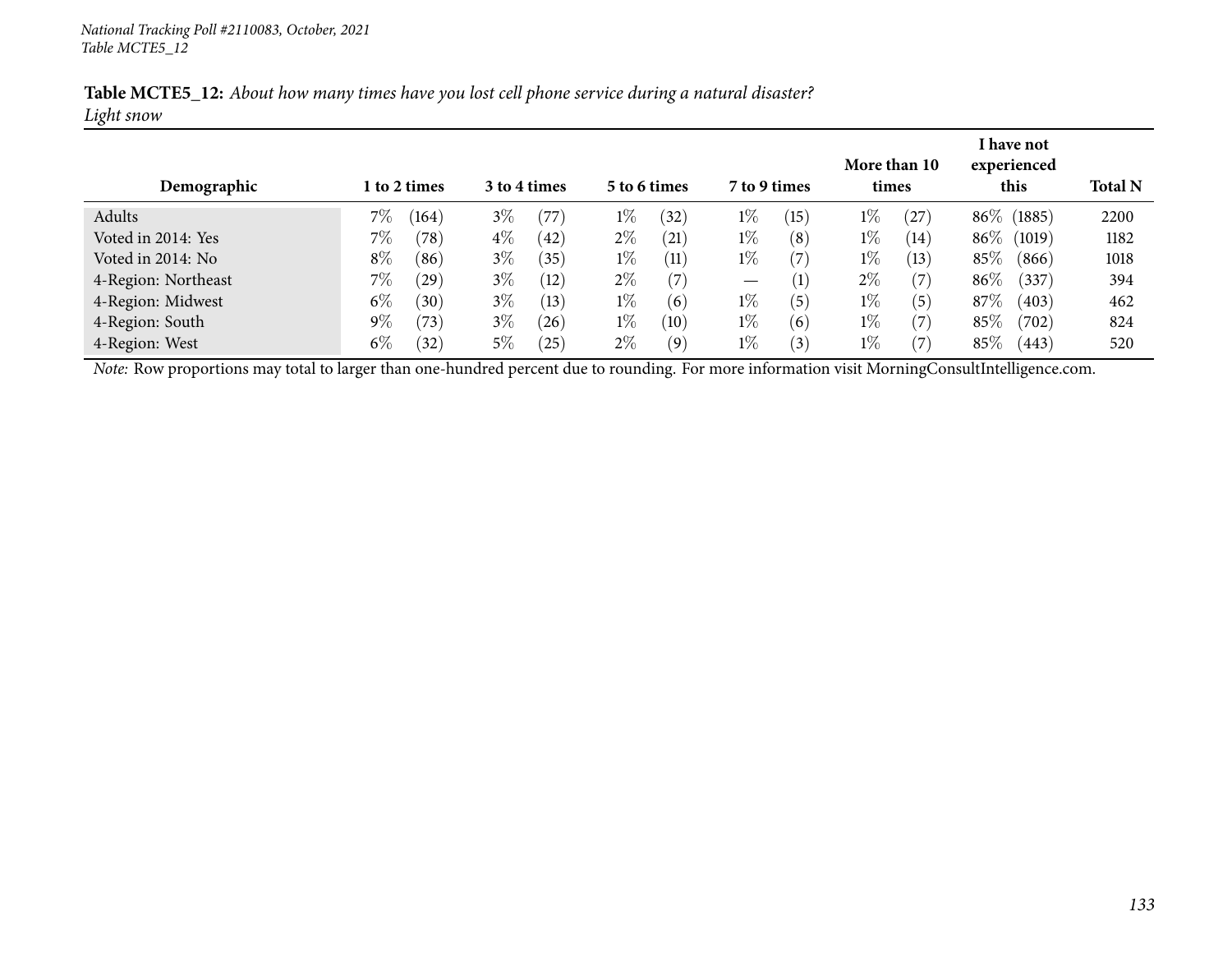| ${\bf Table~MCTE6:}$ If you were to experience a major interruption in your internet or cell phone service during a natural disaster, how much of a problem |  |
|-------------------------------------------------------------------------------------------------------------------------------------------------------------|--|
| would it be for you and your household?                                                                                                                     |  |

| Demographic              |        | Major problem |      | Minor problem |        | Not a problem at all | <b>Total N</b> |
|--------------------------|--------|---------------|------|---------------|--------|----------------------|----------------|
| Adults                   | 45%    | (992)         | 45%  | (985)         | $10\%$ | (224)                | 2200           |
| Gender: Male             | 41\%   | (433)         | 50%  | (527)         | $10\%$ | (102)                | 1062           |
| Gender: Female           | 49%    | (559)         | 40%  | (457)         | $11\%$ | (122)                | 1138           |
| Age: 18-34               | 44%    | (290)         | 44%  | (290)         | $11\%$ | (75)                 | 655            |
| Age: 35-44               | 52%    | (185)         | 37%  | (134)         | $11\%$ | (39)                 | 358            |
| Age: 45-64               | 45%    | (341)         | 43%  | (323)         | 12%    | (87)                 | 751            |
| Age: 65+                 | 40%    | (175)         | 55%  | (238)         | $5\%$  | (23)                 | 436            |
| GenZers: 1997-2012       | 40%    | (83)          | 47%  | (98)          | 13%    | (28)                 | 210            |
| Millennials: 1981-1996   | 49%    | (326)         | 40%  | (267)         | $11\%$ | (70)                 | 664            |
| GenXers: 1965-1980       | 48%    | (254)         | 41\% | (215)         | $11\%$ | (56)                 | 526            |
| Baby Boomers: 1946-1964  | 42%    | (299)         | 50%  | (356)         | $9\%$  | (62)                 | 717            |
| PID: Dem (no lean)       | 49%    | (433)         | 41\% | (356)         | $10\%$ | (89)                 | 879            |
| PID: Ind (no lean)       | 40%    | (286)         | 48%  | (337)         | $12\%$ | (84)                 | 708            |
| PID: Rep (no lean)       | 44%    | (272)         | 47%  | (291)         | $8\%$  | (51)                 | 614            |
| PID/Gender: Dem Men      | 47%    | (210)         | 44%  | (198)         | $9\%$  | (41)                 | 449            |
| PID/Gender: Dem Women    | 52%    | (223)         | 37%  | (158)         | $11\%$ | (48)                 | 429            |
| PID/Gender: Ind Men      | 36%    | (123)         | 53%  | (178)         | $11\%$ | (36)                 | 337            |
| PID/Gender: Ind Women    | 44%    | (164)         | 43%  | (159)         | 13%    | (48)                 | 370            |
| PID/Gender: Rep Men      | 36%    | (100)         | 55%  | (151)         | $9\%$  | (24)                 | 276            |
| PID/Gender: Rep Women    | $51\%$ | (172)         | 41\% | (140)         | $8\%$  | (27)                 | 338            |
| Ideo: Liberal (1-3)      | $51\%$ | (324)         | 41\% | (260)         | $8\%$  | (54)                 | 637            |
| Ideo: Moderate (4)       | 44%    | (318)         | 45%  | (328)         | $11\%$ | (76)                 | 721            |
| Ideo: Conservative (5-7) | 42%    | (285)         | 48%  | (326)         | $10\%$ | (65)                 | 676            |
| Educ: < College          | 43%    | (652)         | 45%  | (685)         | 12%    | (175)                | 1512           |
| Educ: Bachelors degree   | 50%    | (221)         | 42%  | (188)         | $8\%$  | (34)                 | 444            |
| Educ: Post-grad          | 48%    | (118)         | 46%  | (112)         | $6\%$  | (14)                 | 244            |
| Income: Under 50k        | 44%    | (566)         | 44%  | (564)         | $11\%$ | (144)                | 1274           |
| Income: 50k-100k         | 45%    | (281)         | 45%  | (282)         | 10%    | (60)                 | 623            |
| Income: 100k+            | 48%    | (145)         | 46%  | (138)         | $6\%$  | (20)                 | 303            |
| Ethnicity: White         | 44%    | (758)         | 45%  | (781)         | $11\%$ | (182)                | 1722           |
| Ethnicity: Hispanic      | 46%    | (159)         | 43%  | (149)         | 12%    | (42)                 | 349            |
| Ethnicity: Black         | 47%    | (130)         | 43%  | (119)         | 9%     | (26)                 | 274            |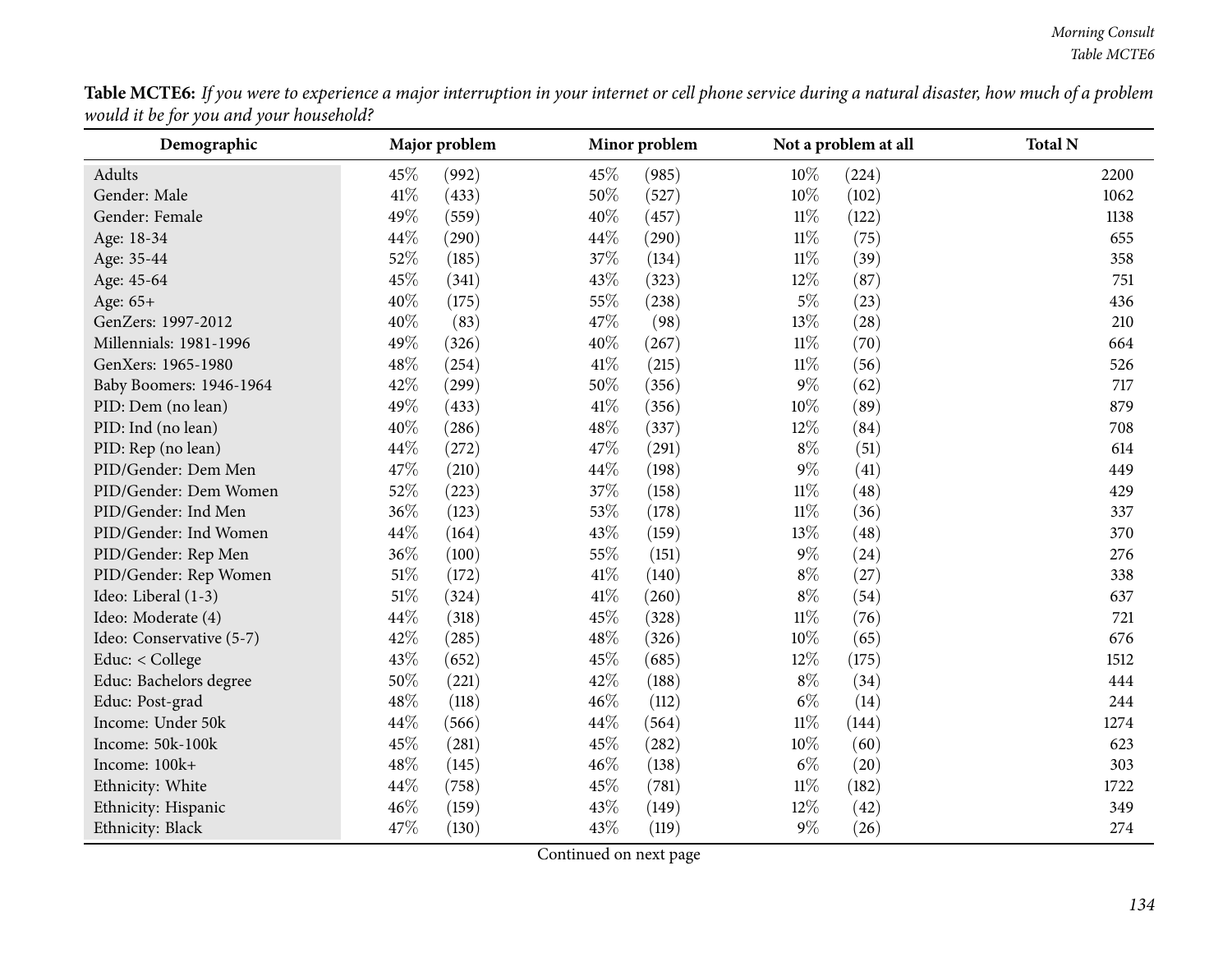| Demographic                          | Major problem |       |      | Minor problem |        | Not a problem at all | <b>Total N</b> |
|--------------------------------------|---------------|-------|------|---------------|--------|----------------------|----------------|
| Adults                               | 45%           | (992) | 45%  | (985)         | $10\%$ | (224)                | 2200           |
| Ethnicity: Other                     | $51\%$        | (104) | 41\% | (85)          | $8\%$  | (16)                 | 204            |
| All Christian                        | 46%           | (447) | 47%  | (456)         | $8\%$  | (74)                 | 977            |
| All Non-Christian                    | 55%           | (65)  | 39%  | (46)          | $7\%$  | (8)                  | 119            |
| Atheist                              | 40%           | (39)  | 49%  | (48)          | $11\%$ | (11)                 | 97             |
| Agnostic/Nothing in particular       | $41\%$        | (259) | 45%  | (286)         | 14%    | (89)                 | 635            |
| Something Else                       | 49%           | (181) | 40%  | (148)         | $11\%$ | (42)                 | 371            |
| Religious Non-Protestant/Catholic    | 54%           | (75)  | 40%  | (55)          | $6\%$  | (8)                  | 137            |
| Evangelical                          | 48%           | (274) | 45%  | (257)         | 7%     | (38)                 | 569            |
| Non-Evangelical                      | 45%           | (338) | 45%  | (333)         | $10\%$ | (76)                 | 747            |
| Community: Urban                     | 48\%          | (315) | 43%  | (281)         | $9\%$  | (60)                 | 656            |
| Community: Suburban                  | 47%           | (469) | 44%  | (444)         | $8\%$  | (85)                 | 998            |
| Community: Rural                     | 38%           | (207) | 48%  | (260)         | 14%    | (79)                 | 546            |
| Employ: Private Sector               | 49%           | (333) | 42%  | (289)         | $9\%$  | (60)                 | 682            |
| <b>Employ: Government</b>            | 37%           | (43)  | 56%  | (63)          | 7%     | (8)                  | 114            |
| Employ: Self-Employed                | 46%           | (97)  | 43%  | (91)          | $11\%$ | (23)                 | 211            |
| Employ: Homemaker                    | 43%           | (72)  | 39%  | (65)          | 18%    | (30)                 | 167            |
| Employ: Student                      | $51\%$        | (37)  | 43%  | (32)          | $6\%$  | (5)                  | 74             |
| Employ: Retired                      | 40%           | (194) | 52%  | (256)         | $8\%$  | (41)                 | 491            |
| Employ: Unemployed                   | 45%           | (133) | 43%  | (127)         | 13%    | (38)                 | 297            |
| Employ: Other                        | 50%           | (83)  | 38%  | (62)          | 12%    | (20)                 | 165            |
| Military HH: Yes                     | $41\%$        | (130) | 48\% | (150)         | $11\%$ | (36)                 | 316            |
| Military HH: No                      | 46%           | (862) | 44%  | (834)         | $10\%$ | (188)                | 1884           |
| RD/WT: Right Direction               | 45%           | (419) | 44\% | (408)         | 10%    | (94)                 | 921            |
| RD/WT: Wrong Track                   | 45%           | (573) | 45%  | (576)         | $10\%$ | (130)                | 1279           |
| Biden Job Approve                    | 47%           | (514) | 44%  | (474)         | $9\%$  | (100)                | 1088           |
| Biden Job Disapprove                 | 43%           | (432) | 46%  | (460)         | $10\%$ | (105)                | 997            |
| <b>Biden Job Strongly Approve</b>    | 47%           | (257) | 42%  | (228)         | $11\%$ | (58)                 | 543            |
| Biden Job Somewhat Approve           | 47%           | (256) | 45%  | (245)         | $8\%$  | (43)                 | 545            |
| Biden Job Somewhat Disapprove        | 45%           | (137) | 45%  | (137)         | 10%    | (32)                 | 305            |
| <b>Biden Job Strongly Disapprove</b> | 43%           | (296) | 47%  | (323)         | $11\%$ | (73)                 | 692            |

Table MCTE6: If you were to experience a major interruption in your internet or cell phone service during a natural disaster, how much of a problem *would it be for you and your household?*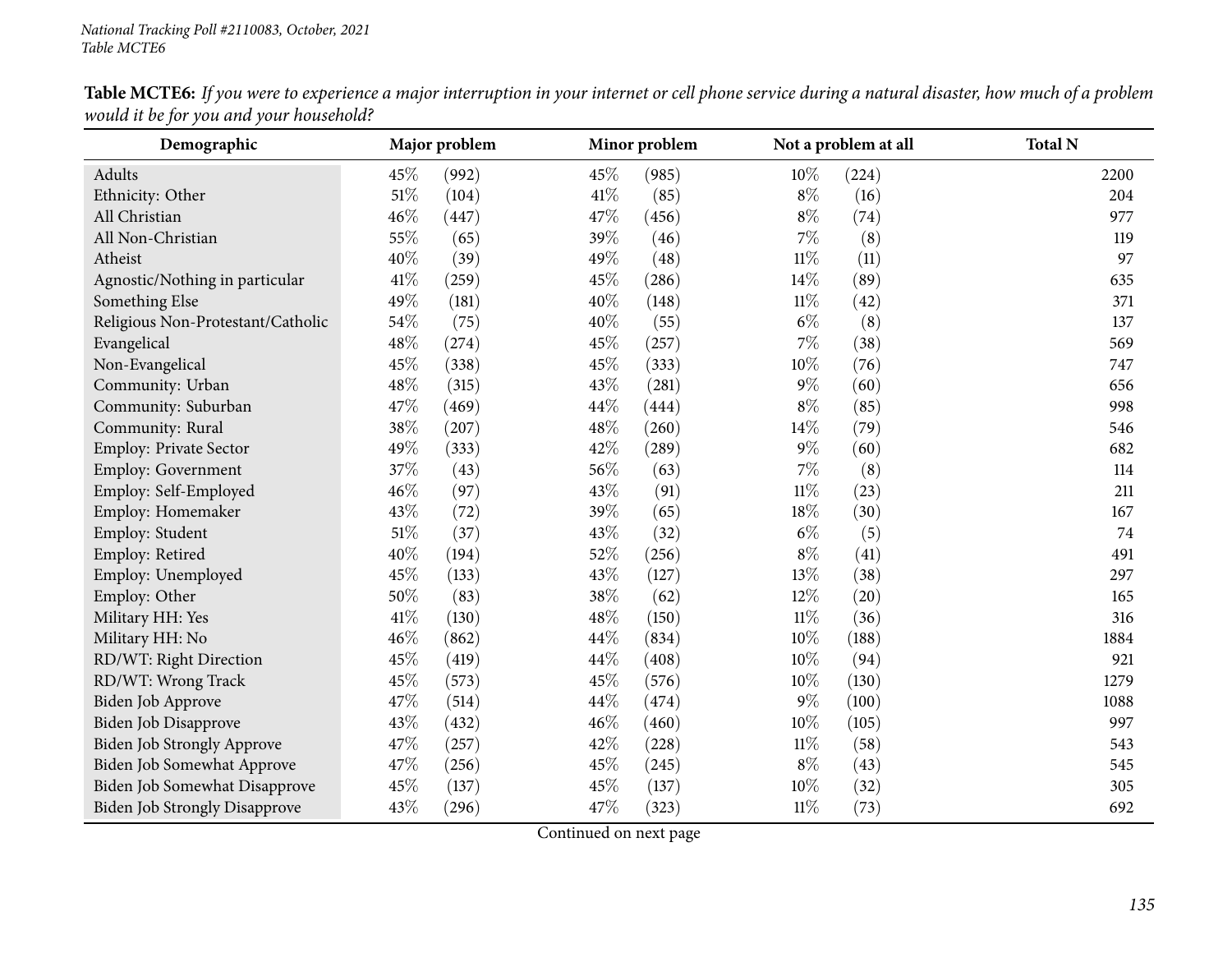| Table MCTE6: If you were to experience a major interruption in your internet or cell phone service during a natural disaster, how much of a problem |  |
|-----------------------------------------------------------------------------------------------------------------------------------------------------|--|
| would it be for you and your household?                                                                                                             |  |

| Demographic                          |      | Major problem |        | Minor problem |        | Not a problem at all | <b>Total N</b> |
|--------------------------------------|------|---------------|--------|---------------|--------|----------------------|----------------|
| Adults                               | 45%  | (992)         | 45%    | (985)         | $10\%$ | (224)                | 2200           |
| Favorable of Biden                   | 48%  | (539)         | 42%    | (473)         | 10%    | (111)                | 1122           |
| Unfavorable of Biden                 | 43%  | (420)         | 48%    | (471)         | $9\%$  | (93)                 | 984            |
| Very Favorable of Biden              | 49%  | (276)         | 41\%   | (231)         | $11\%$ | (60)                 | 566            |
| Somewhat Favorable of Biden          | 47%  | (263)         | 44%    | (242)         | $9\%$  | (51)                 | 556            |
| Somewhat Unfavorable of Biden        | 43%  | (111)         | $50\%$ | (130)         | $7\%$  | (18)                 | 259            |
| Very Unfavorable of Biden            | 43%  | (309)         | 47%    | (341)         | $10\%$ | (75)                 | 725            |
| #1 Issue: Economy                    | 44%  | (361)         | 46%    | (377)         | $10\%$ | (82)                 | 820            |
| #1 Issue: Security                   | 46%  | (138)         | 45%    | (133)         | $9\%$  | (26)                 | 296            |
| #1 Issue: Health Care                | 49%  | (157)         | $41\%$ | (132)         | $10\%$ | (31)                 | 320            |
| #1 Issue: Medicare / Social Security | 41\% | (119)         | 45%    | (132)         | 14\%   | (40)                 | 292            |
| #1 Issue: Women's Issues             | 49%  | (67)          | 40%    | (55)          | $11\%$ | (15)                 | 137            |
| #1 Issue: Education                  | 39%  | (34)          | 53%    | (46)          | $8\%$  | (7)                  | 88             |
| #1 Issue: Energy                     | 47%  | (50)          | 43%    | (45)          | $10\%$ | (11)                 | 106            |
| #1 Issue: Other                      | 46%  | (65)          | 46%    | (64)          | $8\%$  | (11)                 | 140            |
| 2020 Vote: Joe Biden                 | 49%  | (506)         | 42%    | (427)         | 9%     | (91)                 | 1024           |
| 2020 Vote: Donald Trump              | 43%  | (287)         | 48%    | (320)         | $9\%$  | (62)                 | 668            |
| 2020 Vote: Other                     | 40%  | (28)          | 54%    | (38)          | $6\%$  | (4)                  | 69             |
| 2020 Vote: Didn't Vote               | 39%  | (170)         | 46%    | (198)         | 15%    | (66)                 | 435            |
| 2018 House Vote: Democrat            | 48%  | (375)         | 42%    | (330)         | $9\%$  | (73)                 | 778            |
| 2018 House Vote: Republican          | 44%  | (237)         | 48%    | (262)         | $8\%$  | (43)                 | 542            |
| 2018 House Vote: Someone else        | 41\% | (30)          | 51%    | (37)          | $8\%$  | (6)                  | 73             |
| 2016 Vote: Hillary Clinton           | 52%  | (386)         | 40%    | (296)         | $9\%$  | (65)                 | 746            |
| 2016 Vote: Donald Trump              | 44%  | (276)         | 47\%   | (297)         | $9\%$  | (58)                 | 632            |
| 2016 Vote: Other                     | 29%  | (31)          | 59%    | (63)          | $12\%$ | (13)                 | 107            |
| 2016 Vote: Didn't Vote               | 41\% | (293)         | 46%    | (326)         | 12%    | (88)                 | 707            |
| Voted in 2014: Yes                   | 47%  | (552)         | 45%    | (527)         | $9\%$  | (102)                | 1182           |
| Voted in 2014: No                    | 43%  | (440)         | 45%    | (457)         | 12%    | (121)                | 1018           |
| 4-Region: Northeast                  | 44%  | (173)         | 46%    | (179)         | $11\%$ | (41)                 | 394            |
| 4-Region: Midwest                    | 46%  | (213)         | 45%    | (207)         | $9\%$  | (41)                 | 462            |
| 4-Region: South                      | 46%  | (375)         | 46%    | (380)         | $8\%$  | (69)                 | 824            |
| 4-Region: West                       | 44%  | (230)         | 42%    | (218)         | 14%    | (72)                 | 520            |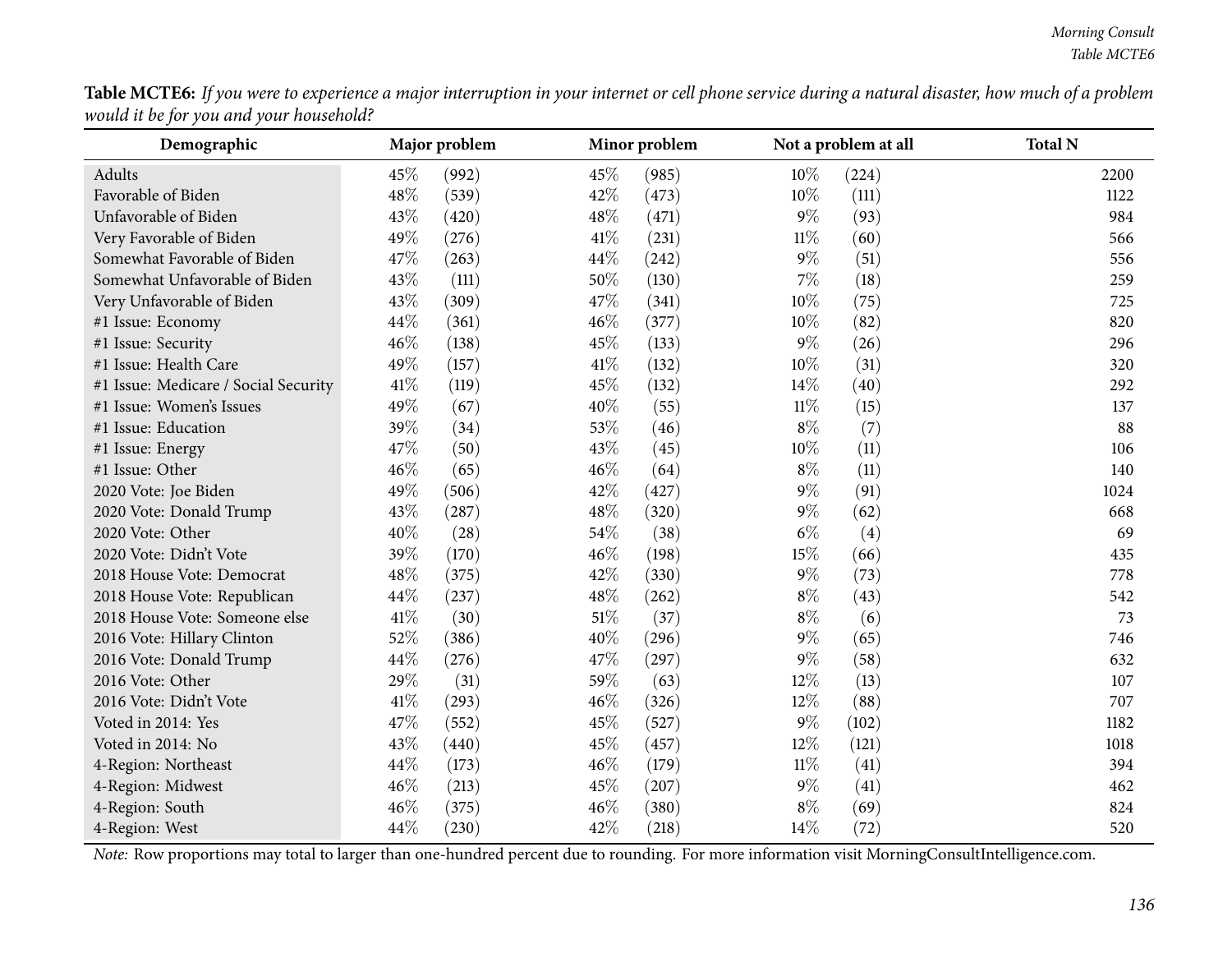|                          |       |                   | Is doing the right |        |        | Is not doing |      | Don't Know / No |                |
|--------------------------|-------|-------------------|--------------------|--------|--------|--------------|------|-----------------|----------------|
| Demographic              |       | Is doing too much |                    | amount |        | enough       |      | Opinion         | <b>Total N</b> |
| Adults                   | $7\%$ | (153)             | 27\%               | (588)  | 34\%   | (742)        | 33%  | (717)           | 2200           |
| Gender: Male             | $9\%$ | (98)              | 33%                | (345)  | 33%    | (350)        | 25%  | (269)           | 1062           |
| Gender: Female           | $5\%$ | (55)              | 21%                | (243)  | 34%    | (392)        | 39%  | (448)           | 1138           |
| Age: 18-34               | $9\%$ | (59)              | 28%                | (187)  | 34%    | (225)        | 28%  | (185)           | 655            |
| Age: 35-44               | 10%   | (37)              | 32%                | (113)  | 33%    | (120)        | 25%  | (88)            | 358            |
| Age: 45-64               | $5\%$ | (36)              | 25%                | (186)  | 34%    | (255)        | 36%  | (274)           | 751            |
| Age: 65+                 | $5\%$ | (21)              | 23%                | (102)  | 33%    | (143)        | 39%  | (170)           | 436            |
| GenZers: 1997-2012       | 10%   | (21)              | $31\%$             | (66)   | 27%    | (57)         | 31%  | (66)            | 210            |
| Millennials: 1981-1996   | 10%   | (65)              | 28\%               | (184)  | 37\%   | (248)        | 25%  | (166)           | 664            |
| GenXers: 1965-1980       | $5\%$ | (27)              | 29%                | (150)  | 32%    | (167)        | 34%  | (181)           | 526            |
| Baby Boomers: 1946-1964  | $5\%$ | (37)              | 23%                | (166)  | 34%    | (243)        | 38%  | (271)           | 717            |
| PID: Dem (no lean)       | $6\%$ | (56)              | 33%                | (293)  | 32%    | (285)        | 28%  | (245)           | 879            |
| PID: Ind (no lean)       | $6\%$ | (41)              | 21%                | (145)  | 36%    | (254)        | 38%  | (267)           | 708            |
| PID: Rep (no lean)       | $9\%$ | (57)              | 24\%               | (150)  | 33%    | (203)        | 33%  | (205)           | 614            |
| PID/Gender: Dem Men      | $9\%$ | (38)              | 41\%               | (183)  | 29%    | (131)        | 21%  | (96)            | 449            |
| PID/Gender: Dem Women    | $4\%$ | (18)              | 25%                | (109)  | 36%    | (154)        | 35%  | (148)           | 429            |
| PID/Gender: Ind Men      | 7%    | (23)              | 23%                | (77)   | 39%    | (132)        | 31%  | (105)           | 337            |
| PID/Gender: Ind Women    | $5\%$ | (18)              | 18%                | (68)   | 33%    | (122)        | 44%  | (162)           | 370            |
| PID/Gender: Rep Men      | 13%   | (37)              | $31\%$             | (85)   | $31\%$ | (87)         | 24\% | (67)            | 276            |
| PID/Gender: Rep Women    | $6\%$ | (20)              | 19%                | (65)   | 34%    | (116)        | 41%  | (138)           | 338            |
| Ideo: Liberal (1-3)      | $6\%$ | (39)              | 30%                | (194)  | 36%    | (229)        | 28%  | (176)           | 637            |
| Ideo: Moderate (4)       | $5\%$ | (37)              | 29%                | (209)  | 33%    | (236)        | 33%  | (240)           | 721            |
| Ideo: Conservative (5-7) | $9\%$ | (63)              | 25%                | (168)  | 34%    | (227)        | 32%  | (217)           | 676            |
| Educ: < College          | $5\%$ | (80)              | 25%                | (383)  | 34%    | (510)        | 36%  | (539)           | 1512           |
| Educ: Bachelors degree   | 10%   | (43)              | 30%                | (134)  | 35%    | (155)        | 25%  | (112)           | 444            |
| Educ: Post-grad          | 13%   | (31)              | 29%                | (71)   | $31\%$ | (77)         | 27%  | (66)            | 244            |
| Income: Under 50k        | 5%    | (62)              | 23%                | (296)  | 36%    | (458)        | 36%  | (458)           | 1274           |
| Income: 50k-100k         | $7\%$ | (42)              | 31%                | (192)  | 32%    | (202)        | 30%  | (187)           | 623            |
| Income: 100k+            | 16%   | (49)              | 33%                | (99)   | 27%    | (82)         | 24%  | (72)            | 303            |
| Ethnicity: White         | $7\%$ | (124)             | 26%                | (444)  | 33%    | (565)        | 34%  | (588)           | 1722           |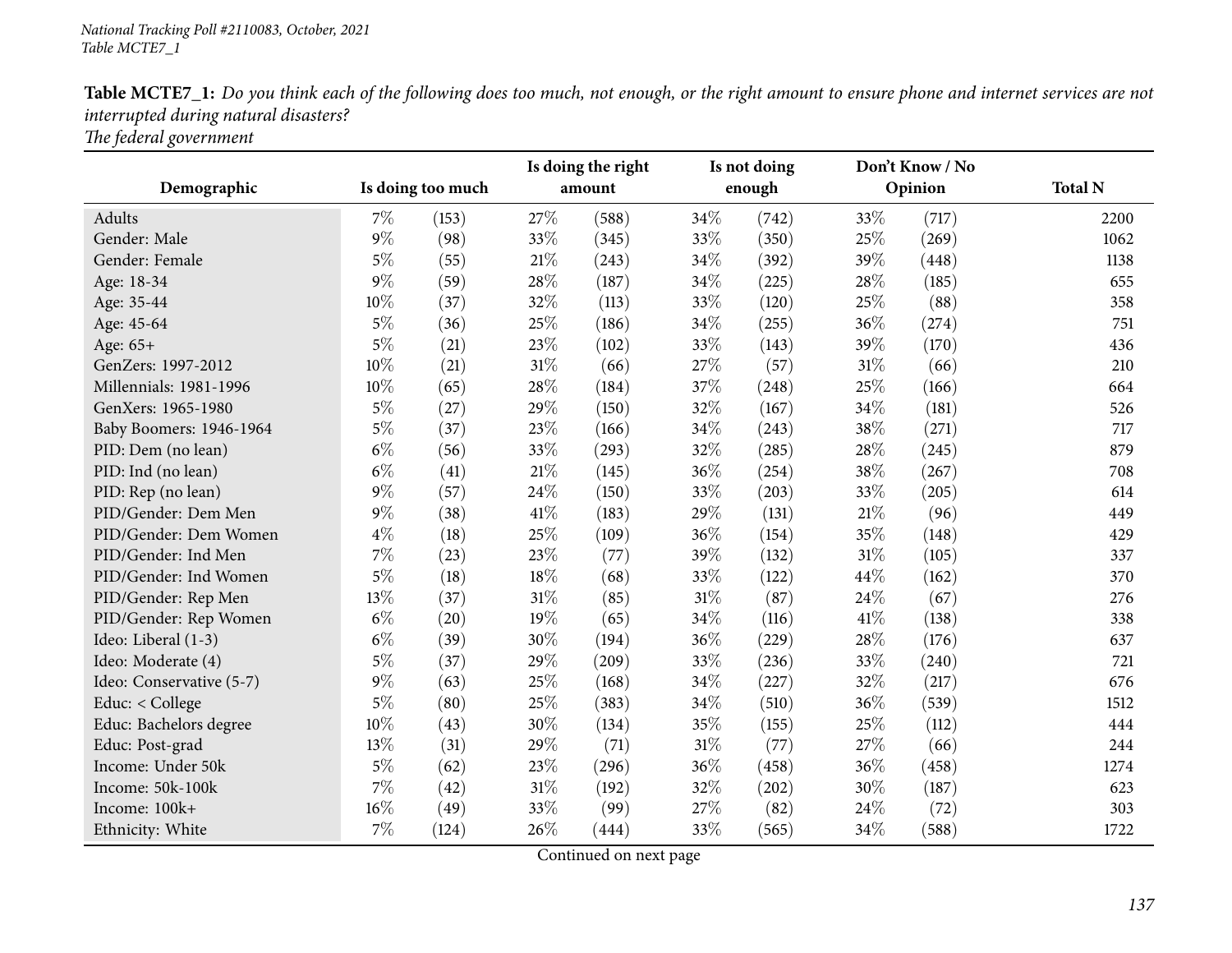| Demographic                       |        | Is doing too much |        | Is doing the right<br>Is not doing<br>enough<br>amount |        |       | Don't Know / No<br>Opinion | <b>Total N</b> |      |
|-----------------------------------|--------|-------------------|--------|--------------------------------------------------------|--------|-------|----------------------------|----------------|------|
|                                   |        |                   |        |                                                        |        |       |                            |                |      |
| Adults                            | 7%     | (153)             | 27%    | (588)                                                  | 34\%   | (742) | 33%                        | (717)          | 2200 |
| Ethnicity: Hispanic               | $9\%$  | (31)              | 29%    | (101)                                                  | 38%    | (132) | 25%                        | (86)           | 349  |
| Ethnicity: Black                  | $5\%$  | (14)              | 33%    | (90)                                                   | 36%    | (98)  | 26%                        | (72)           | 274  |
| Ethnicity: Other                  | $7\%$  | (15)              | 27%    | (54)                                                   | 38\%   | (78)  | 28%                        | (56)           | 204  |
| All Christian                     | $8\%$  | (74)              | $31\%$ | (302)                                                  | 30%    | (298) | 31%                        | (304)          | 977  |
| All Non-Christian                 | $11\%$ | (13)              | 34%    | (41)                                                   | 28%    | (33)  | 27%                        | (32)           | 119  |
| Atheist                           | $6\%$  | (6)               | 22%    | (21)                                                   | $46\%$ | (45)  | 25%                        | (25)           | 97   |
| Agnostic/Nothing in particular    | $6\%$  | (35)              | $21\%$ | (136)                                                  | 36%    | (225) | 38%                        | (239)          | 635  |
| Something Else                    | 7%     | (25)              | 24%    | (88)                                                   | 38%    | (141) | 32%                        | (117)          | 371  |
| Religious Non-Protestant/Catholic | 12%    | (16)              | 32%    | (43)                                                   | 30%    | (41)  | 27%                        | (37)           | 137  |
| Evangelical                       | $9\%$  | (52)              | $31\%$ | (178)                                                  | 31%    | (177) | 28%                        | (162)          | 569  |
| Non-Evangelical                   | $5\%$  | (41)              | 27%    | (203)                                                  | 33%    | (250) | 34%                        | (253)          | 747  |
| Community: Urban                  | $9\%$  | (61)              | 29%    | (190)                                                  | 36%    | (237) | 26%                        | (169)          | 656  |
| Community: Suburban               | $6\%$  | (62)              | 27%    | (271)                                                  | $31\%$ | (314) | 35%                        | (351)          | 998  |
| Community: Rural                  | $6\%$  | (31)              | 23%    | (127)                                                  | 35%    | (191) | 36%                        | (197)          | 546  |
| <b>Employ: Private Sector</b>     | 10%    | (71)              | 32%    | (216)                                                  | 32%    | (220) | 26%                        | (175)          | 682  |
| Employ: Government                | 14%    | (15)              | $31\%$ | (35)                                                   | 35%    | (40)  | 21%                        | (23)           | 114  |
| Employ: Self-Employed             | $7\%$  | (16)              | 27%    | (56)                                                   | 37\%   | (77)  | 29%                        | (62)           | 211  |
| Employ: Homemaker                 | $3\%$  | (5)               | $16\%$ | (27)                                                   | 39%    | (64)  | 43%                        | (71)           | 167  |
| Employ: Student                   | $2\%$  | (1)               | 32%    | (24)                                                   | 36%    | (27)  | 29%                        | (22)           | 74   |
| Employ: Retired                   | $4\%$  | (21)              | 26%    | (125)                                                  | 31%    | (151) | 39%                        | (193)          | 491  |
| Employ: Unemployed                | $6\%$  | (19)              | 24%    | (70)                                                   | 34%    | (102) | 36%                        | (106)          | 297  |
| Employ: Other                     | $3\%$  | (6)               | $21\%$ | (34)                                                   | 37%    | (61)  | 39%                        | (65)           | 165  |
| Military HH: Yes                  | $7\%$  | (23)              | 27%    | (84)                                                   | 37%    | (116) | 29%                        | (93)           | 316  |
| Military HH: No                   | $7\%$  | (131)             | $27\%$ | (504)                                                  | 33%    | (625) | 33%                        | (624)          | 1884 |
| RD/WT: Right Direction            | 7%     | (67)              | 37%    | (344)                                                  | 27%    | (250) | 28%                        | (261)          | 921  |
| RD/WT: Wrong Track                | 7%     | (87)              | 19%    | (244)                                                  | 38%    | (492) | 36%                        | (456)          | 1279 |
| <b>Biden Job Approve</b>          | $7\%$  | (73)              | 35%    | (378)                                                  | 31%    | (339) | 27%                        | (297)          | 1088 |
| Biden Job Disapprove              | $8\%$  | (76)              | 20%    | (197)                                                  | 37%    | (371) | 35%                        | (353)          | 997  |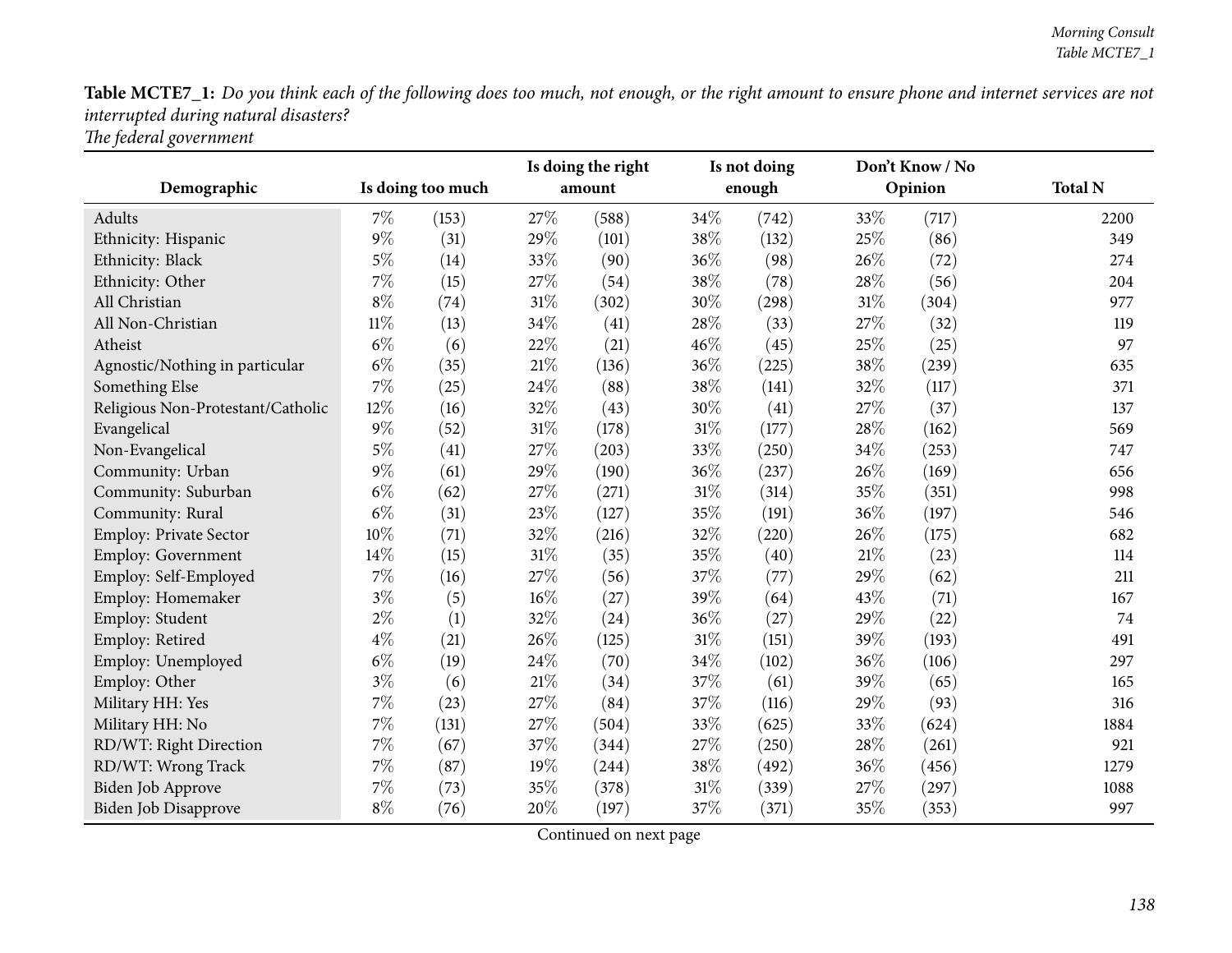|                                      | Is doing too much |       | Is doing the right<br>amount |       | Is not doing<br>enough |       |         | Don't Know / No |                |
|--------------------------------------|-------------------|-------|------------------------------|-------|------------------------|-------|---------|-----------------|----------------|
| Demographic                          |                   |       |                              |       |                        |       | Opinion |                 | <b>Total N</b> |
| Adults                               | $7\%$             | (153) | 27\%                         | (588) | 34\%                   | (742) | 33%     | (717)           | 2200           |
| <b>Biden Job Strongly Approve</b>    | 10%               | (54)  | 40%                          | (218) | 26%                    | (139) | 24\%    | (132)           | 543            |
| Biden Job Somewhat Approve           | $4\%$             | (20)  | 29%                          | (160) | 37%                    | (200) | 30%     | (165)           | 545            |
| Biden Job Somewhat Disapprove        | $6\%$             | (17)  | 22%                          | (67)  | 41%                    | (125) | 31%     | (96)            | 305            |
| <b>Biden Job Strongly Disapprove</b> | $9\%$             | (60)  | 19%                          | (129) | 35%                    | (246) | 37%     | (257)           | 692            |
| Favorable of Biden                   | 7%                | (75)  | 34%                          | (377) | 32%                    | (361) | 28%     | (309)           | 1122           |
| Unfavorable of Biden                 | $8\%$             | (74)  | 20%                          | (198) | 36%                    | (358) | 36%     | (355)           | 984            |
| Very Favorable of Biden              | $8\%$             | (48)  | 39%                          | (219) | 27%                    | (154) | 26%     | (146)           | 566            |
| Somewhat Favorable of Biden          | $5\%$             | (28)  | 29%                          | (159) | 37\%                   | (207) | 29%     | (163)           | 556            |
| Somewhat Unfavorable of Biden        | $5\%$             | (13)  | 20%                          | (52)  | 36%                    | (94)  | 39%     | (100)           | 259            |
| Very Unfavorable of Biden            | $8\%$             | (60)  | 20%                          | (146) | 36%                    | (263) | 35%     | (255)           | 725            |
| #1 Issue: Economy                    | 10%               | (79)  | 26%                          | (217) | 34%                    | (281) | 30%     | (244)           | 820            |
| #1 Issue: Security                   | $8\%$             | (23)  | 27%                          | (79)  | 32%                    | (94)  | 34%     | (100)           | 296            |
| #1 Issue: Health Care                | 7%                | (23)  | 32%                          | (103) | 33%                    | (105) | 28%     | (89)            | 320            |
| #1 Issue: Medicare / Social Security | $1\%$             | (4)   | 24%                          | (70)  | 32%                    | (94)  | 42%     | (123)           | 292            |
| #1 Issue: Women's Issues             | $8\%$             | (11)  | 25%                          | (34)  | 28%                    | (39)  | 39%     | (53)            | 137            |
| #1 Issue: Education                  | $5\%$             | (5)   | 43%                          | (38)  | 31%                    | (27)  | 20%     | (18)            | 88             |
| #1 Issue: Energy                     | $6\%$             | (6)   | 20%                          | (21)  | 40%                    | (42)  | 34%     | (36)            | 106            |
| #1 Issue: Other                      | $2\%$             | (2)   | 18%                          | (25)  | 43%                    | (60)  | 38%     | (53)            | 140            |
| 2020 Vote: Joe Biden                 | $5\%$             | (52)  | 33%                          | (337) | 34%                    | (347) | 28%     | (288)           | 1024           |
| 2020 Vote: Donald Trump              | 10%               | (66)  | 23%                          | (151) | 32%                    | (216) | 35%     | (236)           | 668            |
| 2020 Vote: Other                     | $9\%$             | (6)   | 17%                          | (12)  | 45%                    | (31)  | 29%     | (20)            | 69             |
| 2020 Vote: Didn't Vote               | 7%                | (29)  | 20%                          | (86)  | 34%                    | (149) | 39%     | (171)           | 435            |
| 2018 House Vote: Democrat            | $5\%$             | (40)  | 32%                          | (249) | 36%                    | (283) | 26%     | (206)           | 778            |
| 2018 House Vote: Republican          | $11\%$            | (59)  | 23%                          | (127) | 34%                    | (183) | 32%     | (173)           | 542            |
| 2018 House Vote: Someone else        | $4\%$             | (3)   | $12\%$                       | (9)   | 42%                    | (30)  | 42%     | (31)            | 73             |
| 2016 Vote: Hillary Clinton           | $5\%$             | (38)  | 33%                          | (245) | 34%                    | (256) | 28%     | (208)           | 746            |
| 2016 Vote: Donald Trump              | $9\%$             | (59)  | 25%                          | (156) | 33%                    | (209) | 33%     | (208)           | 632            |
| 2016 Vote: Other                     | $6\%$             | (7)   | 20%                          | (21)  | 42%                    | (45)  | 32%     | (34)            | 107            |
| 2016 Vote: Didn't Vote               | 7%                | (47)  | 23%                          | (166) | 32%                    | (230) | 37%     | (265)           | 707            |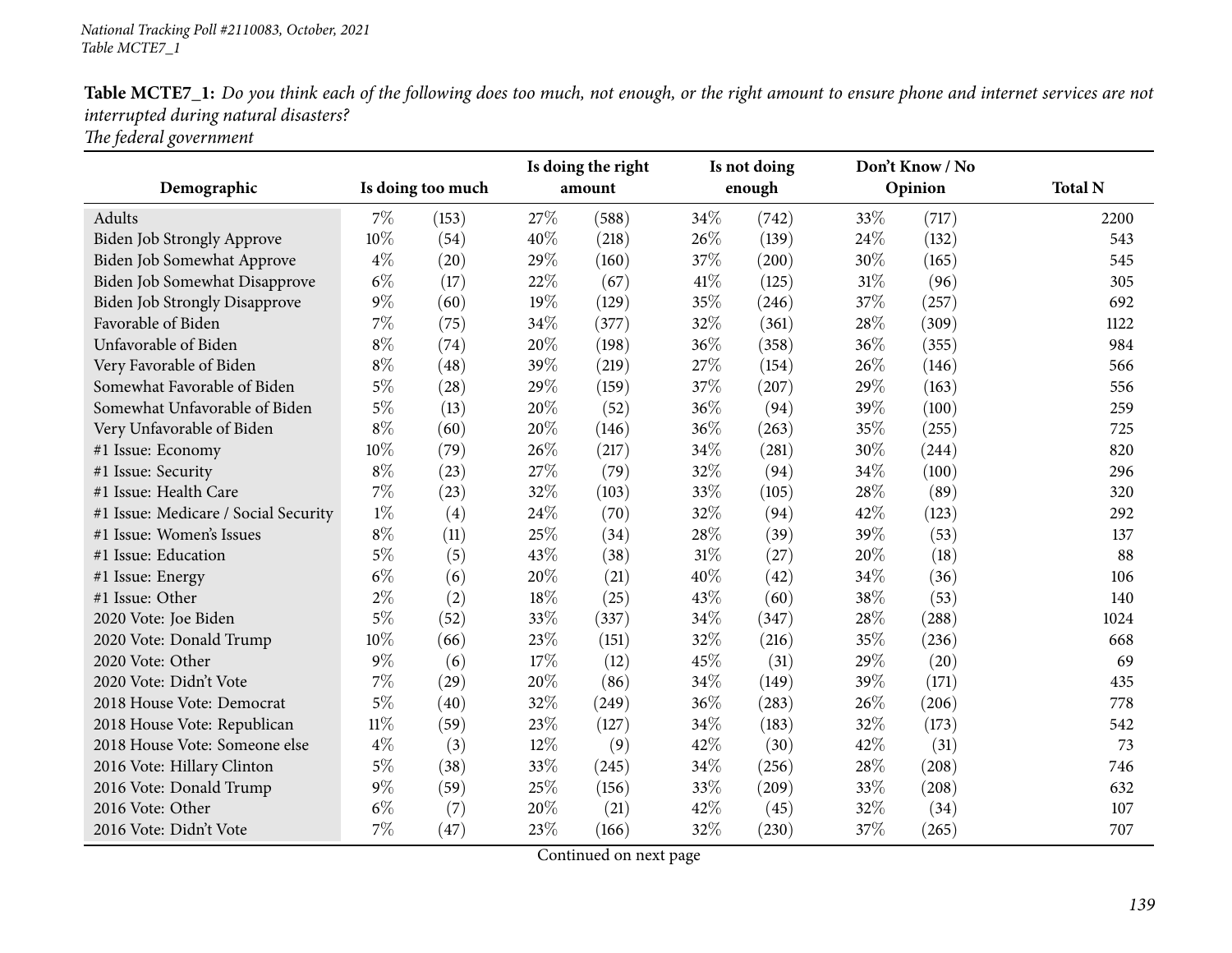| Demographic         | Is doing too much |       | Is doing the right<br>amount |                | Is not doing<br>enough |       | Don't Know / No<br>Opinion |       | <b>Total N</b> |  |
|---------------------|-------------------|-------|------------------------------|----------------|------------------------|-------|----------------------------|-------|----------------|--|
| Adults              | 7%                | (153) | 27\%                         | (588)          | $34\%$                 | (742) | 33%                        | (717) | 2200           |  |
| Voted in 2014: Yes  | $8\%$             | (89`  | 28%                          | (331)          | 35%                    | (408) | 30%                        | (353) | 1182           |  |
| Voted in 2014: No   | $6\%$             | (64)  | 25%                          | $^{\prime}257$ | 33%                    | (333) | $36\%$                     | (364) | 1018           |  |
| 4-Region: Northeast | $6\%$             | (25)  | 26\%                         | (104)          | 37%                    | (146) | 30%                        | (119) | 394            |  |
| 4-Region: Midwest   | $6\%$             | (30)  | 28\%                         | (128)          | $31\%$                 | (142) | 35%                        | (163) | 462            |  |
| 4-Region: South     | $7\%$             | (56)  | 26\%                         | (213)          | 33%                    | (275) | $34\%$                     | (281) | 824            |  |
| 4-Region: West      | $8\%$             | (43)  | 28\%                         | (144)          | 34\%                   | (179) | 30%                        | (154) | 520            |  |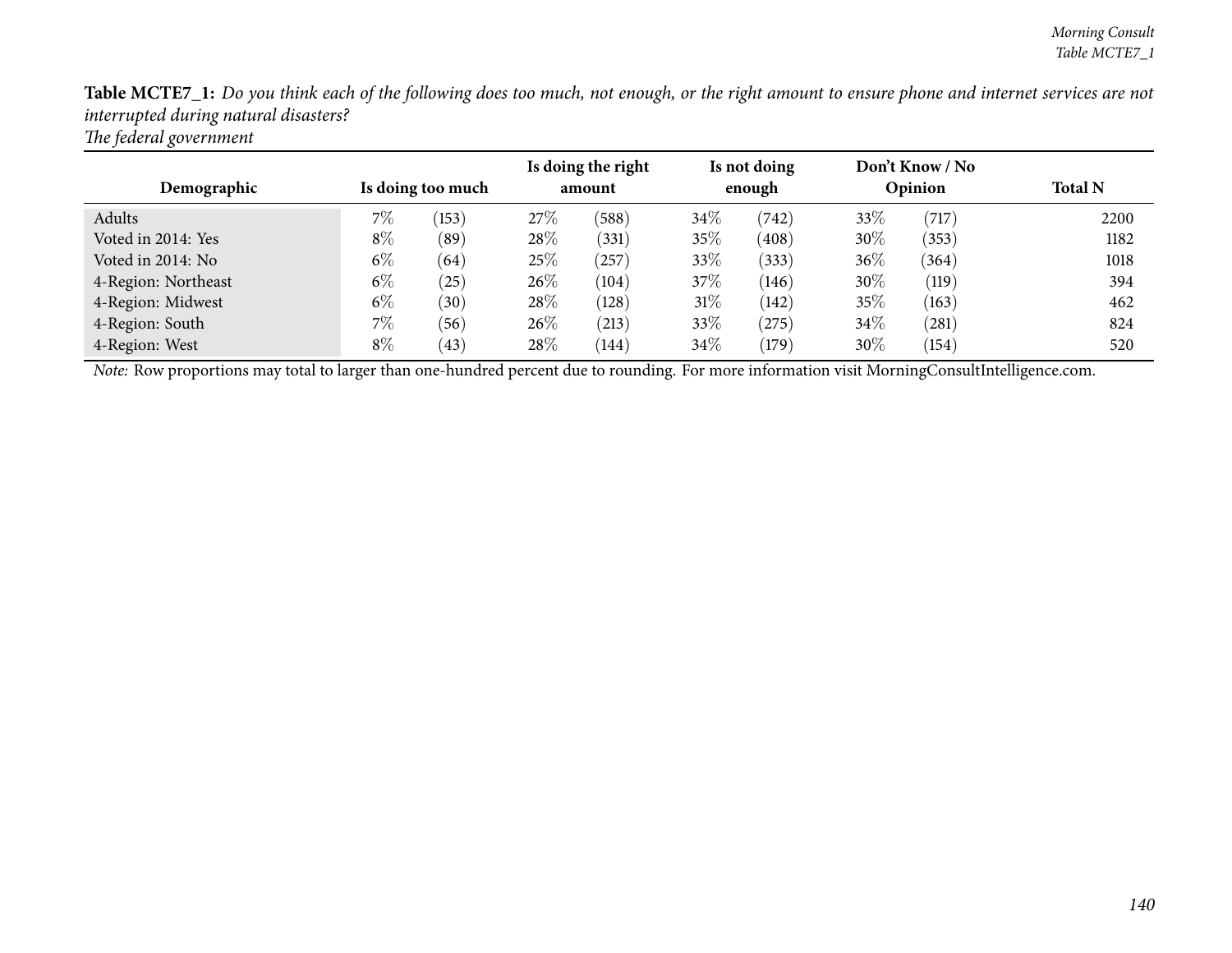| Demographic              | Is doing too much |       | Is doing the right<br>amount |       | Is not doing<br>enough |       | Don't Know / No<br>Opinion |                     | <b>Total N</b> |  |
|--------------------------|-------------------|-------|------------------------------|-------|------------------------|-------|----------------------------|---------------------|----------------|--|
|                          |                   |       |                              |       |                        |       |                            |                     |                |  |
| Adults                   | 7%                | (145) | 44%                          | (968) | 32\%                   | (713) | 17%                        | (373)               | 2200           |  |
| Gender: Male             | 10%               | (102) | 46%                          | (490) | $31\%$                 | (325) | $14\%$                     | (145)               | 1062           |  |
| Gender: Female           | $4\%$             | (43)  | 42\%                         | (479) | 34\%                   | (388) | 20%                        | (228)               | 1138           |  |
| Age: 18-34               | $11\%$            | (70)  | 43%                          | (279) | 29%                    | (189) | 18%                        | (117)               | 655            |  |
| Age: 35-44               | 14%               | (49)  | $41\%$                       | (145) | 29%                    | (103) | 17%                        | (60)                | 358            |  |
| Age: 45-64               | $2\%$             | (16)  | 44%                          | (330) | 35%                    | (262) | 19%                        | (143)               | 751            |  |
| Age: 65+                 | $3\%$             | (11)  | 49%                          | (214) | 37%                    | (159) | 12%                        | (52)                | 436            |  |
| GenZers: 1997-2012       | 12%               | (25)  | 43%                          | (90)  | $21\%$                 | (45)  | 24%                        | (51)                | 210            |  |
| Millennials: 1981-1996   | $11\%$            | (76)  | $41\%$                       | (274) | 33\%                   | (216) | 15%                        | (98)                | 664            |  |
| GenXers: 1965-1980       | $5\%$             | (28)  | 46%                          | (240) | 28%                    | (146) | $21\%$                     | (112)               | 526            |  |
| Baby Boomers: 1946-1964  | $2\%$             | (16)  | 44%                          | (314) | 40%                    | (283) | 14%                        | (103)               | 717            |  |
| PID: Dem (no lean)       | $9\%$             | (79)  | 43%                          | (377) | 33%                    | (290) | 15%                        | (133)               | 879            |  |
| PID: Ind (no lean)       | $4\%$             | (30)  | 39%                          | (274) | 37%                    | (259) | 20%                        | (145)               | 708            |  |
| PID: Rep (no lean)       | $6\%$             | (37)  | 52%                          | (317) | 27%                    | (164) | $16\%$                     | (96)                | 614            |  |
| PID/Gender: Dem Men      | 13%               | (59)  | 47%                          | (209) | 29%                    | (129) | 12%                        | (52)                | 449            |  |
| PID/Gender: Dem Women    | $5\%$             | (19)  | 39%                          | (168) | 38%                    | (161) | 19%                        | (80)                | 429            |  |
| PID/Gender: Ind Men      | $6\%$             | (21)  | 40%                          | (133) | 38%                    | (129) | 16%                        | (53)                | 337            |  |
| PID/Gender: Ind Women    | $2\%$             | (8)   | 38%                          | (141) | 35%                    | (130) | 25%                        | (92)                | 370            |  |
| PID/Gender: Rep Men      | $8\%$             | (21)  | 53%                          | (147) | 25%                    | (68)  | 14%                        | (39)                | 276            |  |
| PID/Gender: Rep Women    | $5\%$             | (15)  | $50\%$                       | (170) | 28\%                   | (96)  | 17%                        | (57)                | 338            |  |
| Ideo: Liberal (1-3)      | 7%                | (45)  | 42%                          | (266) | 36%                    | (231) | 15%                        | (95)                | 637            |  |
| Ideo: Moderate (4)       | $6\%$             | (45)  | 46%                          | (334) | 32%                    | (227) | 16%                        | (115)               | 721            |  |
| Ideo: Conservative (5-7) | $6\%$             | (44)  | 48%                          | (324) | 30%                    | (205) | 15%                        | (104)               | 676            |  |
| Educ: < College          | $5\%$             | (78)  | 44%                          | (663) | 32%                    | (484) | 19%                        | (287)               | 1512           |  |
| Educ: Bachelors degree   | $9\%$             | (39)  | 44%                          | (196) | 35\%                   | (156) | 12%                        | (53)                | 444            |  |
| Educ: Post-grad          | 12%               | (28)  | 45%                          | (109) | 30%                    | (73)  | 14%                        | (34)                | 244            |  |
| Income: Under 50k        | $5\%$             | (63)  | 44%                          | (556) | 32\%                   | (405) | 20%                        | (250)               | 1274           |  |
| Income: 50k-100k         | $5\%$             | (33)  | 44%                          | (277) | 37\%                   | (228) | 14%                        | (85)                | 623            |  |
| Income: 100k+            | 16%               | (49)  | 45%                          | (135) | 27%                    | (80)  | 13\%                       | (38)                | 303            |  |
| Ethnicity: White         | $6\%$             | (110) | 44%                          | (765) | 33%                    | (566) | 16%                        | $\left( 280\right)$ | 1722           |  |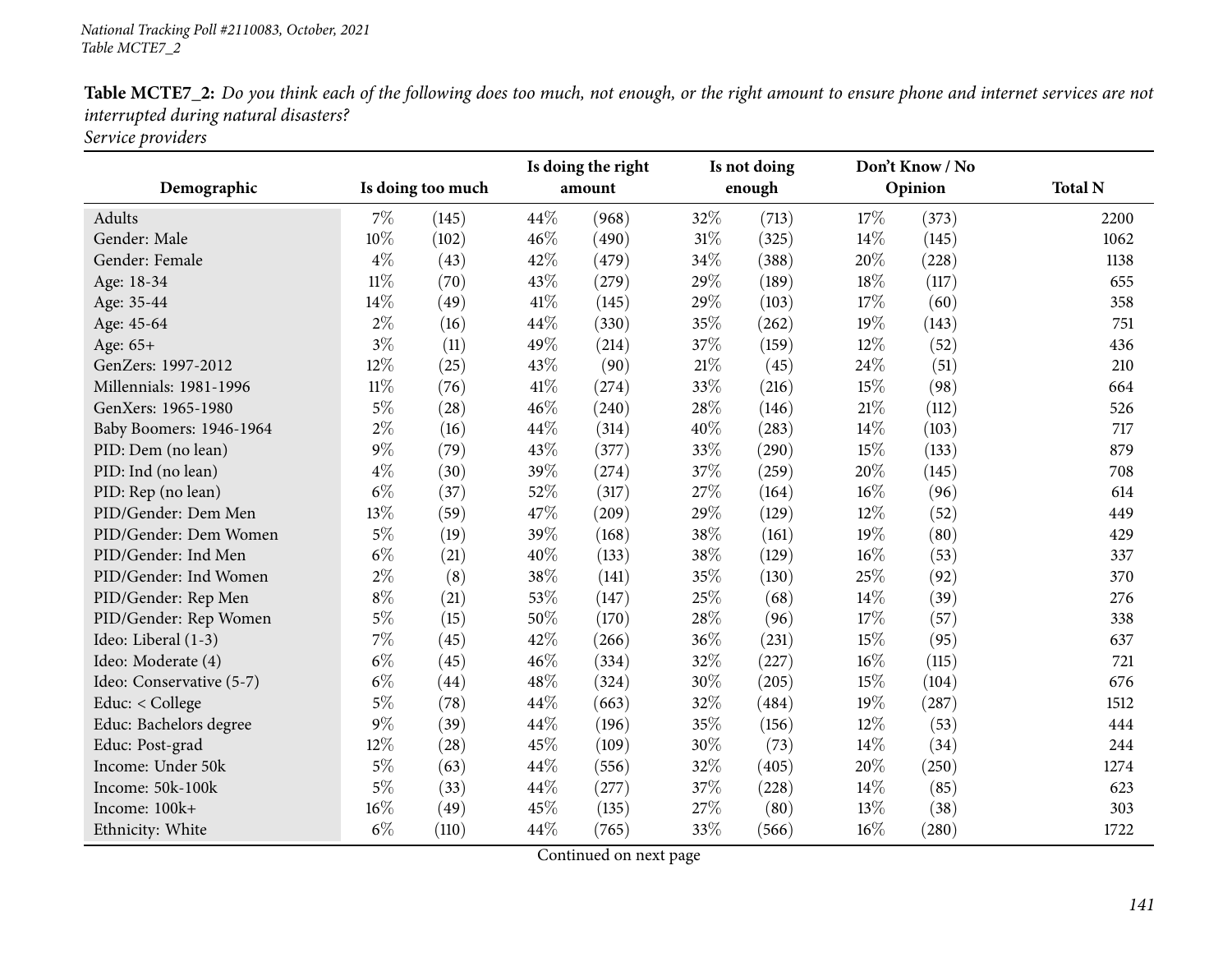| Demographic                       | Is doing too much |       | Is doing the right<br>amount |       | Is not doing<br>enough |       | Don't Know / No<br>Opinion |                    | <b>Total N</b> |
|-----------------------------------|-------------------|-------|------------------------------|-------|------------------------|-------|----------------------------|--------------------|----------------|
| Adults                            | $7\%$             | (145) | 44%                          | (968) | 32%                    | (713) | 17%                        | (373)              | 2200           |
| Ethnicity: Hispanic               | 10%               | (35)  | 44%                          | (155) | 32%                    | (113) | 14%                        | (47)               | 349            |
| Ethnicity: Black                  | 10%               | (27)  | 44%                          | (121) | 27\%                   | (75)  | 19%                        | (51)               | 274            |
| Ethnicity: Other                  | $4\%$             | (8)   | 40%                          | (82)  | 35%                    | (72)  | 20%                        | (42)               | 204            |
| All Christian                     | 7%                | (67)  | 47%                          | (460) | 31%                    | (306) | 15%                        | (144)              | 977            |
| All Non-Christian                 | 13%               | (16)  | 44%                          | (52)  | 27%                    | (32)  | 16%                        | (19)               | 119            |
| Atheist                           | $4\%$             | (4)   | 43%                          | (41)  | 43%                    | (42)  | $11\%$                     | (11)               | 97             |
| Agnostic/Nothing in particular    | $4\%$             | (28)  | 41\%                         | (263) | 32%                    | (204) | 22%                        | (140)              | 635            |
| Something Else                    | $8\%$             | (31)  | 41%                          | (153) | 35%                    | (129) | 16%                        | (59)               | 371            |
| Religious Non-Protestant/Catholic | 12%               | (17)  | 44%                          | (60)  | 29%                    | (40)  | 15%                        | (21)               | 137            |
| Evangelical                       | 10%               | (56)  | 45%                          | (255) | 30%                    | (171) | 15%                        | (86)               | 569            |
| Non-Evangelical                   | $5\%$             | (40)  | 46%                          | (340) | 34%                    | (252) | 15%                        | (115)              | 747            |
| Community: Urban                  | $11\%$            | (74)  | 44%                          | (287) | 31%                    | (202) | 14%                        | (93)               | 656            |
| Community: Suburban               | $5\%$             | (46)  | 47%                          | (466) | 32%                    | (321) | 17%                        | (165)              | 998            |
| Community: Rural                  | $5\%$             | (25)  | 39%                          | (215) | 35%                    | (189) | 21%                        | (116)              | 546            |
| Employ: Private Sector            | $11\%$            | (72)  | 44%                          | (298) | 32%                    | (217) | 14%                        | (95)               | 682            |
| Employ: Government                | $9\%$             | (11)  | 43%                          | (49)  | 35%                    | (39)  | 13%                        | (14)               | 114            |
| Employ: Self-Employed             | $6\%$             | (14)  | 45%                          | (94)  | 34\%                   | (72)  | 15%                        | (32)               | 211            |
| Employ: Homemaker                 | $3\%$             | (5)   | 36%                          | (60)  | 32%                    | (53)  | 29%                        | (49)               | 167            |
| Employ: Student                   | $5\%$             | (4)   | 40%                          | (30)  | 28\%                   | (20)  | 26%                        | (19)               | 74             |
| Employ: Retired                   | $3\%$             | (16)  | $51\%$                       | (250) | 34%                    | (167) | 12%                        | (58)               | 491            |
| Employ: Unemployed                | 7%                | (22)  | 39%                          | (116) | 32%                    | (94)  | 22%                        | (64)               | 297            |
| Employ: Other                     | $1\%$             | (2)   | 43%                          | (70)  | $31\%$                 | (51)  | 25%                        | $\left( 42\right)$ | 165            |
| Military HH: Yes                  | $4\%$             | (12)  | 44%                          | (138) | 35%                    | (111) | 17%                        | (55)               | 316            |
| Military HH: No                   | 7%                | (133) | 44%                          | (830) | 32%                    | (602) | 17\%                       | (319)              | 1884           |
| RD/WT: Right Direction            | 10%               | (95)  | 48%                          | (441) | 27%                    | (248) | 15%                        | (136)              | 921            |
| RD/WT: Wrong Track                | $4\%$             | (50)  | 41\%                         | (527) | 36%                    | (465) | 19%                        | (237)              | 1279           |
| Biden Job Approve                 | 10%               | (104) | 46%                          | (504) | 31%                    | (334) | 13%                        | (146)              | 1088           |
| Biden Job Disapprove              | $4\%$             | (37)  | 43%                          | (432) | 35%                    | (350) | 18%                        | (178)              | 997            |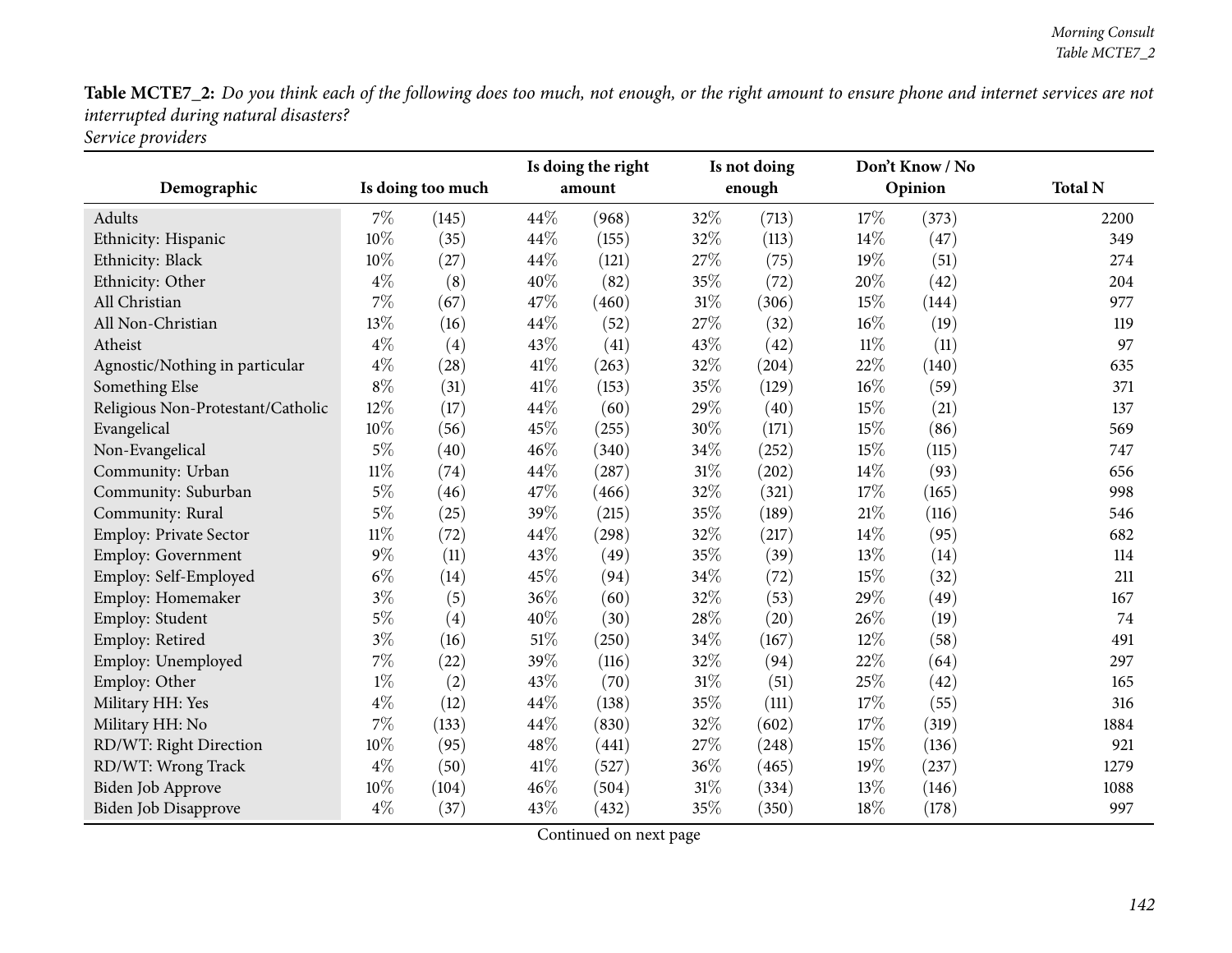| Demographic                          | Is doing too much |               | Is doing the right<br>amount |       | Is not doing<br>enough |       | Don't Know / No<br>Opinion |       | <b>Total N</b> |  |
|--------------------------------------|-------------------|---------------|------------------------------|-------|------------------------|-------|----------------------------|-------|----------------|--|
| Adults                               |                   |               | 44%                          |       | 32%                    |       |                            |       |                |  |
|                                      | $7\%$<br>12%      | (145)<br>(67) | 50%                          | (968) | 26\%                   | (713) | 17%<br>12%                 | (373) | 2200<br>543    |  |
| <b>Biden Job Strongly Approve</b>    |                   |               |                              | (270) |                        | (140) |                            | (66)  |                |  |
| Biden Job Somewhat Approve           | $7\%$             | (36)          | 43%                          | (234) | 36%                    | (194) | 15%                        | (80)  | 545            |  |
| Biden Job Somewhat Disapprove        | $4\%$             | (12)          | 41\%                         | (126) | 39%                    | (118) | 16%                        | (49)  | 305            |  |
| <b>Biden Job Strongly Disapprove</b> | $4\%$             | (25)          | 44%                          | (306) | 33%                    | (232) | 19%                        | (129) | 692            |  |
| Favorable of Biden                   | $9\%$             | (104)         | 46%                          | (516) | 32%                    | (357) | 13\%                       | (146) | 1122           |  |
| Unfavorable of Biden                 | $4\%$             | (36)          | 43%                          | (427) | 34%                    | (339) | 19%                        | (182) | 984            |  |
| Very Favorable of Biden              | 12%               | (70)          | 46%                          | (263) | 29%                    | (164) | 12%                        | (69)  | 566            |  |
| Somewhat Favorable of Biden          | $6\%$             | (34)          | 45%                          | (253) | 35\%                   | (192) | 14\%                       | (77)  | 556            |  |
| Somewhat Unfavorable of Biden        | $2\%$             | (4)           | 39%                          | (102) | 37%                    | (97)  | 21%                        | (55)  | 259            |  |
| Very Unfavorable of Biden            | $4\%$             | (32)          | 45%                          | (325) | 33%                    | (242) | 17%                        | (127) | 725            |  |
| #1 Issue: Economy                    | $8\%$             | (62)          | 48%                          | (395) | 30%                    | (245) | 14%                        | (118) | 820            |  |
| #1 Issue: Security                   | $6\%$             | (17)          | 44%                          | (132) | 34%                    | (100) | 16%                        | (47)  | 296            |  |
| #1 Issue: Health Care                | $9\%$             | (29)          | $41\%$                       | (130) | 31%                    | (98)  | 20%                        | (64)  | 320            |  |
| #1 Issue: Medicare / Social Security | $2\%$             | (7)           | 42%                          | (123) | 39%                    | (113) | 17\%                       | (49)  | 292            |  |
| #1 Issue: Women's Issues             | 10%               | (13)          | 41\%                         | (57)  | 23%                    | (32)  | 26%                        | (35)  | 137            |  |
| #1 Issue: Education                  | 10%               | (9)           | 50%                          | (44)  | 28%                    | (24)  | 13%                        | (11)  | 88             |  |
| #1 Issue: Energy                     | 7%                | (7)           | 41%                          | (44)  | 35%                    | (37)  | 17%                        | (18)  | 106            |  |
| #1 Issue: Other                      | $1\%$             | (2)           | 32%                          | (44)  | 45%                    | (63)  | 22%                        | (31)  | 140            |  |
| 2020 Vote: Joe Biden                 | $8\%$             | (83)          | 44%                          | (448) | 34%                    | (347) | 14\%                       | (145) | 1024           |  |
| 2020 Vote: Donald Trump              | $5\%$             | (32)          | 49%                          | (329) | 29%                    | (196) | 17%                        | (112) | 668            |  |
| 2020 Vote: Other                     | $2\%$             | (2)           | 35%                          | (24)  | 47\%                   | (32)  | 16%                        | (11)  | 69             |  |
| 2020 Vote: Didn't Vote               | $6\%$             | (26)          | 38%                          | (165) | 32%                    | (138) | 24%                        | (105) | 435            |  |
| 2018 House Vote: Democrat            | $8\%$             | (65)          | 43%                          | (337) | 35%                    | (272) | 13\%                       | (104) | 778            |  |
| 2018 House Vote: Republican          | $7\%$             | (38)          | 48%                          | (261) | 31%                    | (166) | 14%                        | (76)  | 542            |  |
| 2018 House Vote: Someone else        | $3\%$             | (2)           | 25%                          | (18)  | $51\%$                 | (37)  | 21%                        | (15)  | 73             |  |
| 2016 Vote: Hillary Clinton           | $8\%$             | (60)          | 44%                          | (328) | 35%                    | (258) | 14%                        | (101) | 746            |  |
| 2016 Vote: Donald Trump              | $6\%$             | (36)          | 48%                          | (300) | 31%                    | (193) | 16%                        | (103) | 632            |  |
| 2016 Vote: Other                     | $4\%$             | (4)           | 39%                          | (42)  | 45%                    | (48)  | 12%                        | (13)  | 107            |  |
| 2016 Vote: Didn't Vote               | $6\%$             | (42)          | 42%                          | (295) | 30%                    | (213) | 22%                        | (157) | 707            |  |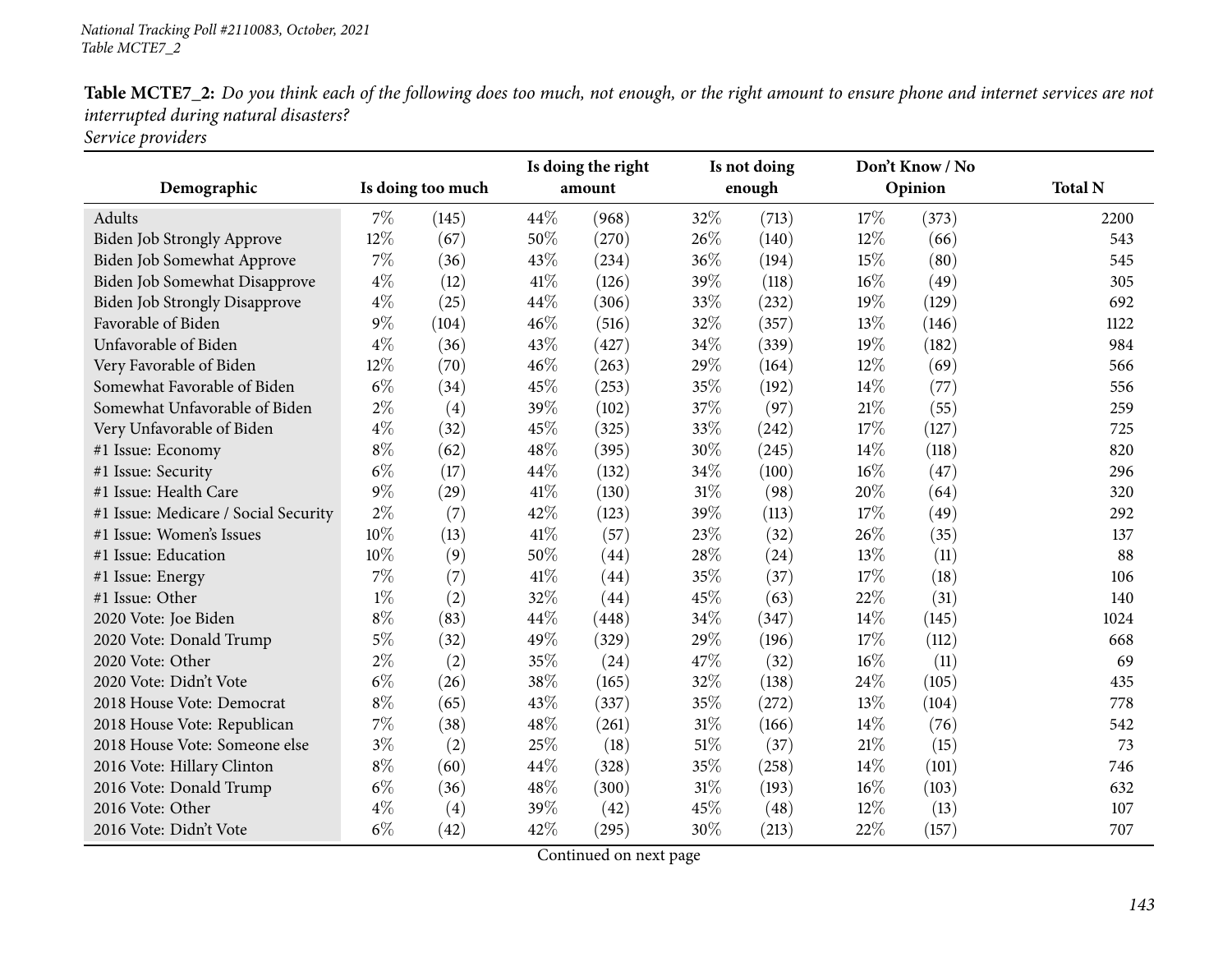| Demographic         | Is doing too much |       | Is doing the right<br>amount |            | Is not doing<br>enough |            | Don't Know / No<br>Opinion |       | <b>Total N</b> |  |
|---------------------|-------------------|-------|------------------------------|------------|------------------------|------------|----------------------------|-------|----------------|--|
| Adults              | 7%                | (145) | 44%                          | (968)      | $32\%$                 | (713)      | 17%                        | (373) | 2200           |  |
| Voted in 2014: Yes  | $7\%$             | (83)  | 45\%                         | (526)      | $34\%$                 | (404)      | $14\%$                     | (169) | 1182           |  |
| Voted in 2014: No   | $6\%$             | (63)  | 43%                          | (442)      | $30\%$                 | (309)      | 20%                        | (205) | 1018           |  |
| 4-Region: Northeast | $9\%$             | (35)  | 44\%                         | (173)      | 29\%                   | (116)      | 18%                        | (70)  | 394            |  |
| 4-Region: Midwest   | 5%                | (21)  | 43\%                         | $^{'}200)$ | 33%                    | (152)      | 19%                        | (89)  | 462            |  |
| 4-Region: South     | 5%                | (43)  | 43\%                         | (357)      | $34\%$                 | $^{'}278)$ | 18%                        | (147) | 824            |  |
| 4-Region: West      | 9%                | (46)  | 46%                          | (238)      | 32%                    | (168)      | 13\%                       | (68)  | 520            |  |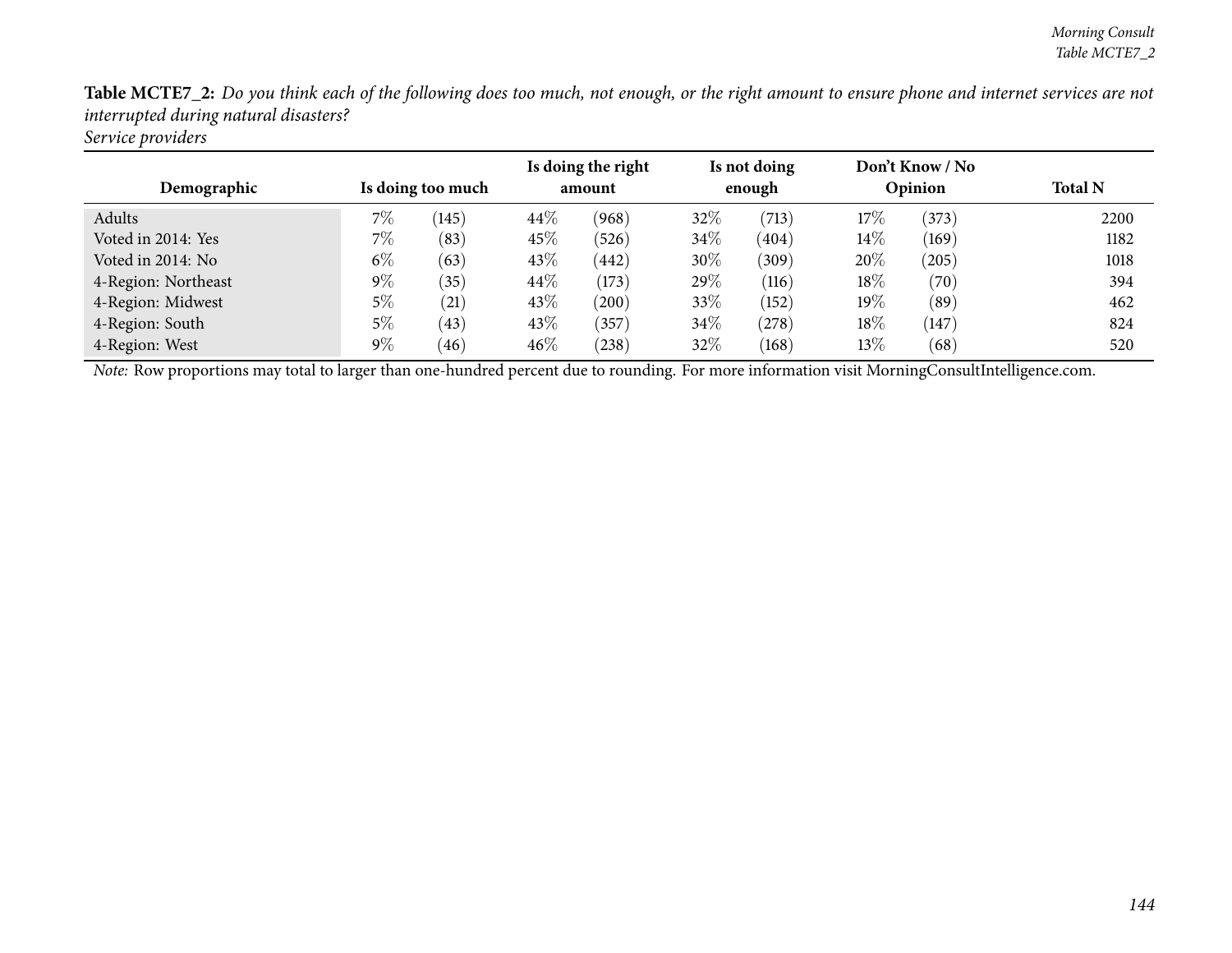|                          |        |                   |        | Is doing the right |      | Is not doing |      | Don't Know / No |                |
|--------------------------|--------|-------------------|--------|--------------------|------|--------------|------|-----------------|----------------|
| Demographic              |        | Is doing too much |        | amount             |      | enough       |      | Opinion         | <b>Total N</b> |
| Adults                   | $7\%$  | (148)             | $31\%$ | (681)              | 32%  | (701)        | 30%  | (670)           | 2200           |
| Gender: Male             | 10%    | (103)             | 36%    | (379)              | 30%  | (316)        | 25%  | (263)           | 1062           |
| Gender: Female           | $4\%$  | (45)              | 27%    | (302)              | 34%  | (385)        | 36%  | (407)           | 1138           |
| Age: 18-34               | 10%    | (63)              | 30%    | (200)              | 33%  | (219)        | 26%  | (173)           | 655            |
| Age: 35-44               | $11\%$ | (40)              | 32%    | (115)              | 32%  | (114)        | 25%  | (88)            | 358            |
| Age: 45-64               | $4\%$  | (30)              | 29%    | (220)              | 32%  | (240)        | 35%  | (260)           | 751            |
| Age: 65+                 | $3\%$  | (15)              | 34%    | (146)              | 29%  | (127)        | 34%  | (149)           | 436            |
| GenZers: 1997-2012       | $8\%$  | (17)              | $31\%$ | (65)               | 32%  | (66)         | 29%  | (61)            | 210            |
| Millennials: 1981-1996   | $11\%$ | (72)              | 32%    | (210)              | 34\% | (227)        | 24\% | (156)           | 664            |
| GenXers: 1965-1980       | $5\%$  | (28)              | 30%    | (155)              | 31%  | (163)        | 34%  | (179)           | 526            |
| Baby Boomers: 1946-1964  | $4\%$  | (28)              | 30%    | (218)              | 31%  | (223)        | 34%  | (247)           | 717            |
| PID: Dem (no lean)       | $7\%$  | (65)              | 34%    | (298)              | 31%  | (275)        | 27%  | (241)           | 879            |
| PID: Ind (no lean)       | $5\%$  | (37)              | 25%    | (180)              | 35%  | (248)        | 34%  | (243)           | 708            |
| PID: Rep (no lean)       | $8\%$  | (46)              | 33%    | (203)              | 29%  | (178)        | 30%  | (187)           | 614            |
| PID/Gender: Dem Men      | 12%    | (54)              | 39%    | (175)              | 27%  | (123)        | 22%  | (97)            | 449            |
| PID/Gender: Dem Women    | $2\%$  | (11)              | 29%    | (123)              | 35%  | (151)        | 34%  | (144)           | 429            |
| PID/Gender: Ind Men      | $6\%$  | (19)              | 28%    | (96)               | 36%  | (121)        | 30%  | (101)           | 337            |
| PID/Gender: Ind Women    | $5\%$  | (18)              | 23%    | (84)               | 34%  | (127)        | 38%  | (142)           | 370            |
| PID/Gender: Rep Men      | $11\%$ | (30)              | 39%    | (108)              | 26%  | (71)         | 24%  | (66)            | 276            |
| PID/Gender: Rep Women    | $5\%$  | (16)              | 28%    | (95)               | 32%  | (107)        | 36%  | (121)           | 338            |
| Ideo: Liberal (1-3)      | $6\%$  | (38)              | 32%    | (205)              | 36%  | (229)        | 26%  | (166)           | 637            |
| Ideo: Moderate (4)       | $6\%$  | (44)              | 33%    | (235)              | 31%  | (225)        | 30%  | (217)           | 721            |
| Ideo: Conservative (5-7) | $9\%$  | (58)              | 32%    | (219)              | 29%  | (194)        | 30%  | (205)           | 676            |
| Educ: < College          | $6\%$  | (85)              | 29%    | (435)              | 32%  | (484)        | 34%  | (508)           | 1512           |
| Educ: Bachelors degree   | 7%     | (33)              | 38%    | (169)              | 31%  | (139)        | 23%  | (103)           | 444            |
| Educ: Post-grad          | 13%    | (31)              | $31\%$ | (77)               | 32%  | (78)         | 24%  | (59)            | 244            |
| Income: Under 50k        | $4\%$  | (57)              | 28%    | (357)              | 34%  | (428)        | 34%  | (432)           | 1274           |
| Income: 50k-100k         | $7\%$  | (46)              | 34%    | (210)              | 31%  | (196)        | 27%  | (171)           | 623            |
| Income: 100k+            | 15%    | (45)              | 38%    | (114)              | 25%  | (77)         | 22%  | (67)            | 303            |
| Ethnicity: White         | $8\%$  | (129)             | 30%    | (521)              | 31%  | (536)        | 31%  | (536)           | 1722           |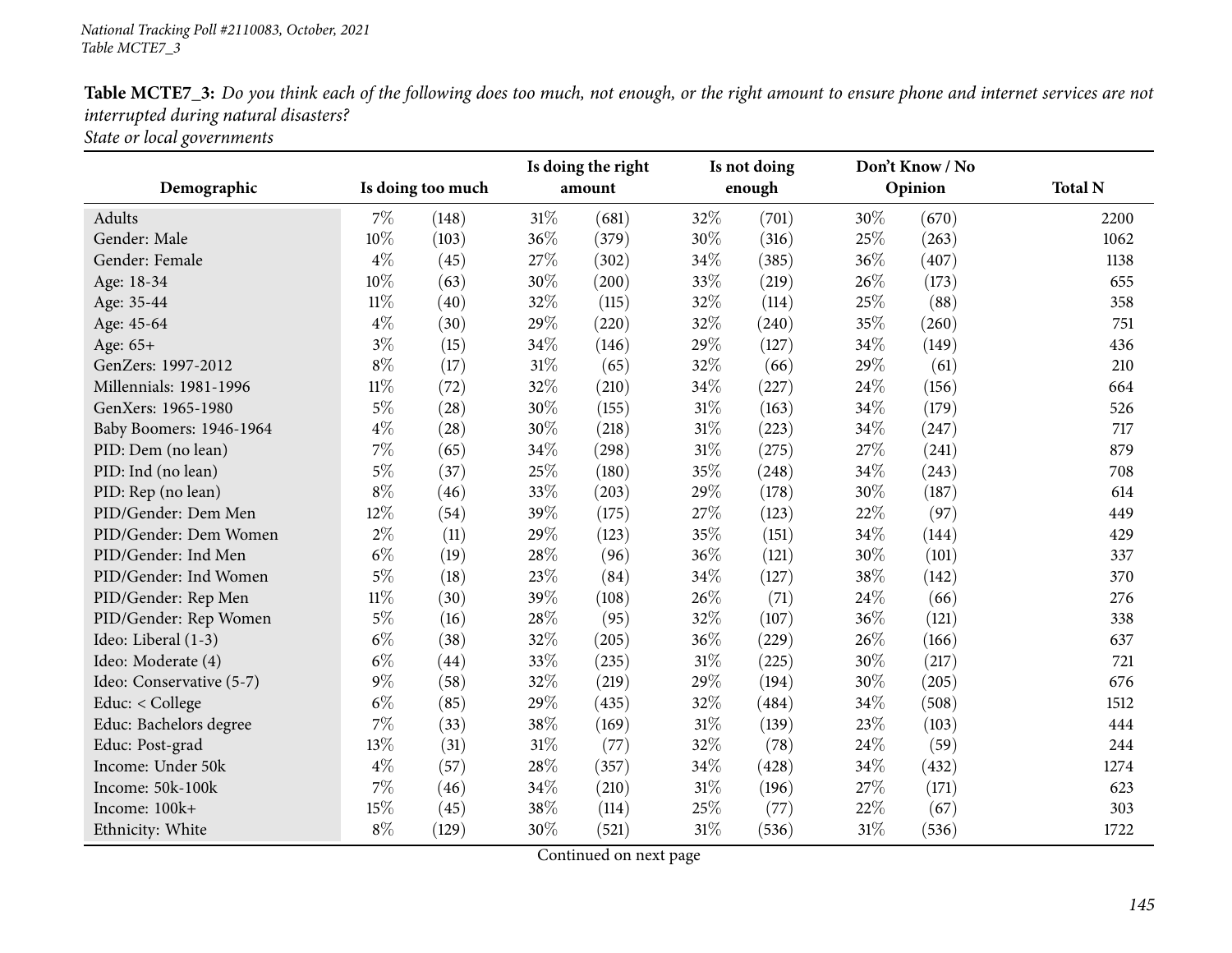| Demographic                       |        | Is doing too much |        | Is doing the right<br>amount |      | Is not doing<br>enough |     | Don't Know / No<br>Opinion | <b>Total N</b> |
|-----------------------------------|--------|-------------------|--------|------------------------------|------|------------------------|-----|----------------------------|----------------|
|                                   |        |                   |        |                              |      |                        |     |                            |                |
| Adults                            | 7%     | (148)             | $31\%$ | (681)                        | 32\% | (701)                  | 30% | (670)                      | 2200           |
| Ethnicity: Hispanic               | $11\%$ | (38)              | 27%    | (94)                         | 36%  | (127)                  | 26% | (91)                       | 349            |
| Ethnicity: Black                  | $4\%$  | (11)              | 37%    | (100)                        | 32%  | (88)                   | 27% | (74)                       | 274            |
| Ethnicity: Other                  | $4\%$  | (8)               | 29%    | (60)                         | 37%  | (76)                   | 30% | (60)                       | 204            |
| All Christian                     | 7%     | (67)              | 37%    | (358)                        | 28%  | (279)                  | 28% | (275)                      | 977            |
| All Non-Christian                 | $11\%$ | (13)              | 40%    | (48)                         | 21%  | (25)                   | 28% | (34)                       | 119            |
| Atheist                           | $8\%$  | (8)               | 25%    | (25)                         | 49%  | (48)                   | 18% | (17)                       | 97             |
| Agnostic/Nothing in particular    | $6\%$  | (36)              | 25%    | (158)                        | 34%  | (214)                  | 36% | (227)                      | 635            |
| Something Else                    | $7\%$  | (25)              | 25%    | (93)                         | 37%  | (136)                  | 32% | (117)                      | 371            |
| Religious Non-Protestant/Catholic | $11\%$ | (15)              | 36%    | (49)                         | 25%  | (35)                   | 28% | (39)                       | 137            |
| Evangelical                       | 10%    | (57)              | 36%    | (205)                        | 26%  | (147)                  | 28% | (160)                      | 569            |
| Non-Evangelical                   | $4\%$  | (30)              | 32%    | (238)                        | 34\% | (253)                  | 30% | (226)                      | 747            |
| Community: Urban                  | $9\%$  | (57)              | 33%    | (219)                        | 33%  | (216)                  | 25% | (164)                      | 656            |
| Community: Suburban               | $6\%$  | (59)              | $31\%$ | (312)                        | 30%  | (304)                  | 32% | (323)                      | 998            |
| Community: Rural                  | $6\%$  | (32)              | $27\%$ | (149)                        | 33%  | (181)                  | 34% | (183)                      | 546            |
| Employ: Private Sector            | 10%    | (67)              | 35%    | (241)                        | 31%  | (211)                  | 24% | (163)                      | 682            |
| <b>Employ: Government</b>         | 15%    | (17)              | 34%    | (38)                         | 30%  | (34)                   | 22% | (25)                       | 114            |
| Employ: Self-Employed             | $9\%$  | (19)              | 25%    | (53)                         | 35%  | (75)                   | 31% | (64)                       | 211            |
| Employ: Homemaker                 | $1\%$  | (2)               | 23%    | (39)                         | 33%  | (56)                   | 42% | (70)                       | 167            |
| Employ: Student                   | $4\%$  | (3)               | 32%    | (23)                         | 35%  | (26)                   | 30% | (22)                       | 74             |
| Employ: Retired                   | $4\%$  | (18)              | 33%    | (161)                        | 30%  | (145)                  | 34% | (166)                      | 491            |
| Employ: Unemployed                | $5\%$  | (16)              | 28%    | (84)                         | 34%  | (99)                   | 33% | (97)                       | 297            |
| Employ: Other                     | $4\%$  | (7)               | 25%    | (41)                         | 33%  | (55)                   | 38% | (62)                       | 165            |
| Military HH: Yes                  | $7\%$  | (22)              | 30%    | (95)                         | 35%  | (111)                  | 28% | (88)                       | 316            |
| Military HH: No                   | $7\%$  | (126)             | $31\%$ | (586)                        | 31%  | (589)                  | 31% | (582)                      | 1884           |
| RD/WT: Right Direction            | $8\%$  | (73)              | 38%    | (354)                        | 27\% | (247)                  | 27% | (247)                      | 921            |
| RD/WT: Wrong Track                | $6\%$  | (75)              | 26%    | (328)                        | 35%  | (453)                  | 33% | (423)                      | 1279           |
| Biden Job Approve                 | $8\%$  | (85)              | 37%    | (403)                        | 29%  | (321)                  | 26% | (278)                      | 1088           |
| Biden Job Disapprove              | $6\%$  | (60)              | 27%    | (265)                        | 35%  | (347)                  | 33% | (324)                      | 997            |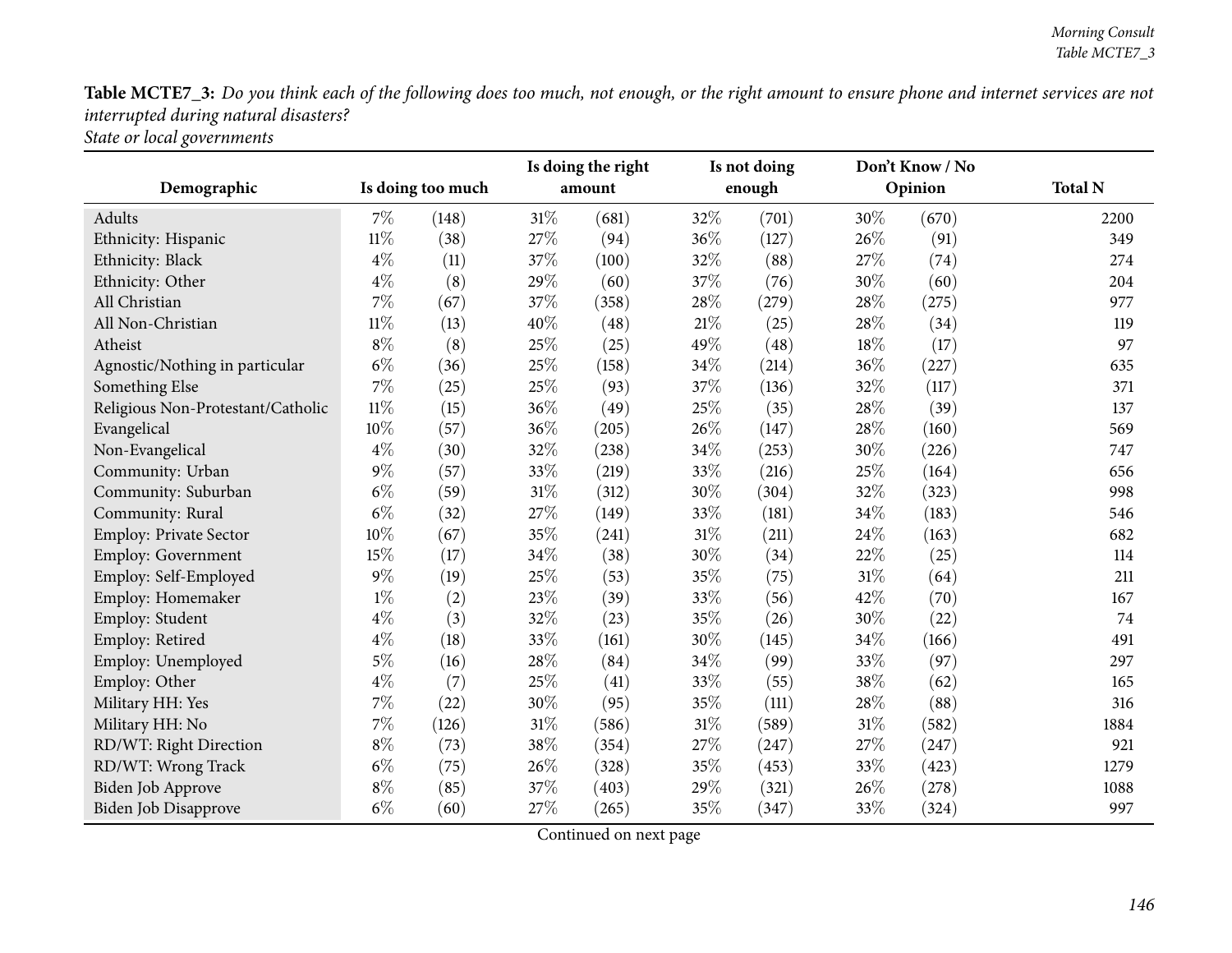|                                      |        |                   | Is doing the right |        | Is not doing |        | Don't Know / No |         |                |
|--------------------------------------|--------|-------------------|--------------------|--------|--------------|--------|-----------------|---------|----------------|
| Demographic                          |        | Is doing too much |                    | amount |              | enough |                 | Opinion | <b>Total N</b> |
| Adults                               | $7\%$  | (148)             | $31\%$             | (681)  | 32%          | (701)  | 30%             | (670)   | 2200           |
| Biden Job Strongly Approve           | 10%    | (55)              | 40%                | (220)  | 26%          | (144)  | 23%             | (124)   | 543            |
| Biden Job Somewhat Approve           | $6\%$  | (30)              | 34%                | (184)  | 32%          | (177)  | 28%             | (154)   | 545            |
| Biden Job Somewhat Disapprove        | $3\%$  | (10)              | 27%                | (83)   | 39%          | (118)  | 31%             | (95)    | 305            |
| Biden Job Strongly Disapprove        | 7%     | (50)              | 26%                | (182)  | 33%          | (230)  | 33%             | (230)   | 692            |
| Favorable of Biden                   | $7\%$  | (79)              | 36%                | (404)  | $31\%$       | (347)  | 26%             | (292)   | 1122           |
| Unfavorable of Biden                 | 7%     | (67)              | 27%                | (264)  | 34%          | (330)  | 33%             | (324)   | 984            |
| Very Favorable of Biden              | $9\%$  | (53)              | 39%                | (223)  | 26%          | (150)  | 25%             | (140)   | 566            |
| Somewhat Favorable of Biden          | $5\%$  | (26)              | 32%                | (181)  | 35%          | (197)  | 27%             | (152)   | 556            |
| Somewhat Unfavorable of Biden        | $4\%$  | (9)               | 25%                | (64)   | 35%          | (92)   | 36%             | (94)    | 259            |
| Very Unfavorable of Biden            | $8\%$  | (57)              | 28%                | (199)  | 33%          | (238)  | 32%             | (230)   | 725            |
| #1 Issue: Economy                    | $8\%$  | (64)              | 30%                | (249)  | 33%          | (268)  | 29%             | (239)   | 820            |
| #1 Issue: Security                   | $9\%$  | (26)              | 34%                | (100)  | 29%          | (86)   | 29%             | (85)    | 296            |
| #1 Issue: Health Care                | $8\%$  | (26)              | 34%                | (110)  | 30%          | (95)   | 28%             | (90)    | 320            |
| #1 Issue: Medicare / Social Security | $2\%$  | (7)               | 30%                | (89)   | 29%          | (84)   | 38%             | (111)   | 292            |
| #1 Issue: Women's Issues             | 7%     | (9)               | 29%                | (40)   | 29%          | (39)   | 36%             | (49)    | 137            |
| #1 Issue: Education                  | 10%    | (9)               | 41\%               | (36)   | 30%          | (26)   | 19%             | (17)    | 88             |
| #1 Issue: Energy                     | $5\%$  | (5)               | 23%                | (25)   | 41\%         | (43)   | 31%             | (33)    | 106            |
| #1 Issue: Other                      | $1\%$  | (1)               | 24%                | (34)   | 42%          | (59)   | 33%             | (46)    | 140            |
| 2020 Vote: Joe Biden                 | $6\%$  | (64)              | 35%                | (356)  | 32%          | (332)  | 26%             | (271)   | 1024           |
| 2020 Vote: Donald Trump              | $8\%$  | (55)              | 32%                | (212)  | 28%          | (184)  | 33%             | (218)   | 668            |
| 2020 Vote: Other                     | $11\%$ | (7)               | 20%                | (14)   | 45%          | (31)   | 25%             | (17)    | 69             |
| 2020 Vote: Didn't Vote               | $5\%$  | (22)              | 22%                | (97)   | 35%          | (152)  | 37%             | (163)   | 435            |
| 2018 House Vote: Democrat            | 7%     | (55)              | 34%                | (263)  | 34%          | (263)  | 25%             | (197)   | 778            |
| 2018 House Vote: Republican          | $8\%$  | (46)              | 34%                | (183)  | 30%          | (161)  | 28%             | (152)   | 542            |
| 2018 House Vote: Someone else        | $1\%$  | (1)               | $21\%$             | (15)   | 40%          | (29)   | 38%             | (28)    | 73             |
| 2016 Vote: Hillary Clinton           | $6\%$  | (45)              | 34%                | (251)  | 33%          | (246)  | 27%             | (204)   | 746            |
| 2016 Vote: Donald Trump              | $8\%$  | (49)              | 34%                | (218)  | 29%          | (181)  | 29%             | (184)   | 632            |
| 2016 Vote: Other                     | 12%    | (13)              | 26%                | (28)   | 38%          | (40)   | 24%             | (26)    | 107            |
| 2016 Vote: Didn't Vote               | $5\%$  | (37)              | 26%                | (184)  | 33%          | (232)  | 36%             | (255)   | 707            |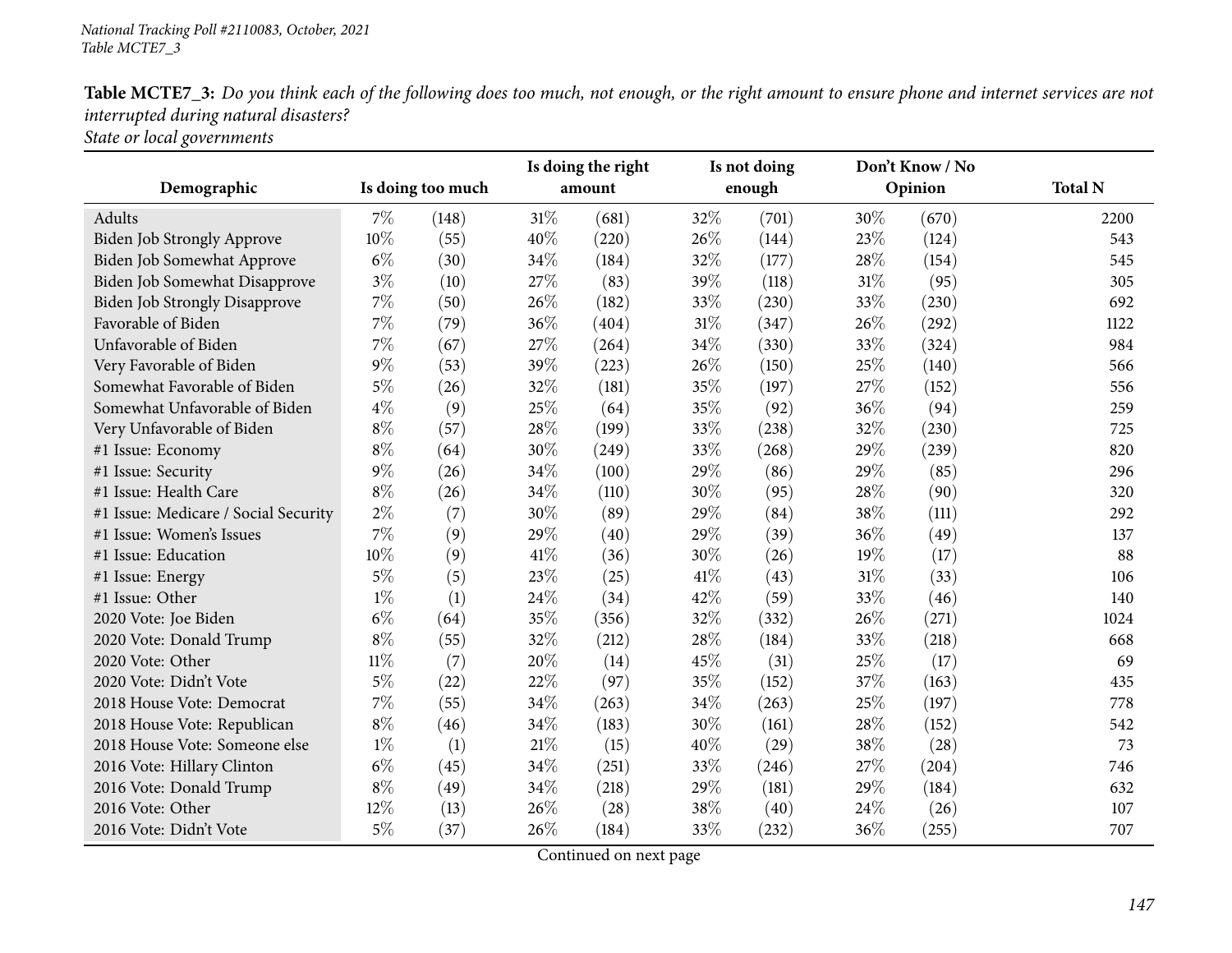| Demographic         | Is doing too much |                 | Is doing the right<br>amount |                 | Is not doing<br>enough |       | Don't Know / No<br>Opinion |       | <b>Total N</b> |  |
|---------------------|-------------------|-----------------|------------------------------|-----------------|------------------------|-------|----------------------------|-------|----------------|--|
| Adults              | 7%                | (148)           | $31\%$                       | (681)           | 32\%                   | (701) | $30\%$                     | (670) | 2200           |  |
| Voted in 2014: Yes  | $7\%$             | (86)            | $34\%$                       | (396)           | 32\%                   | (375) | 27%                        | (324) | 1182           |  |
| Voted in 2014: No   | $6\%$             | (62)            | 28\%                         | (285)           | 32%                    | (325) | $34\%$                     | (346) | 1018           |  |
| 4-Region: Northeast | $6\%$             | (26)            | 32%                          | (125)           | 33%                    | (130) | 29\%                       | (113) | 394            |  |
| 4-Region: Midwest   | 5%                | (24)            | 30%                          | (139)           | $30\%$                 | (138) | 35%                        | (160) | 462            |  |
| 4-Region: South     | $6\%$             | (49)            | 30%                          | (247)           | 33%                    | (275) | $31\%$                     | (254) | 824            |  |
| 4-Region: West      | 9%                | 49 <sup>°</sup> | 33\%                         | $^{\prime}170)$ | $30\%$                 | (157) | 28\%                       | (144) | 520            |  |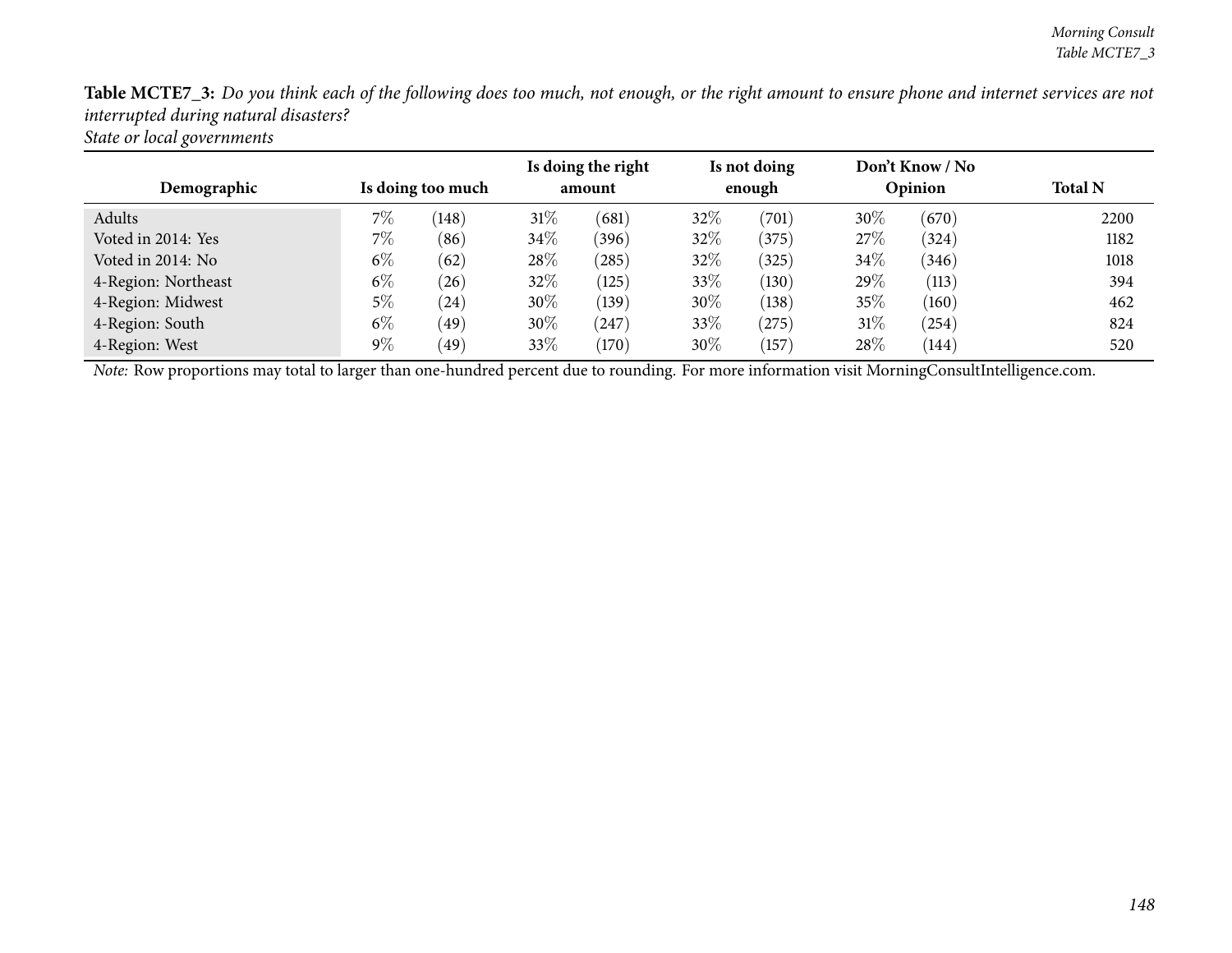|                          |        |                   | Is doing the right |        | Is not doing |        | Don't Know / No |         |                |
|--------------------------|--------|-------------------|--------------------|--------|--------------|--------|-----------------|---------|----------------|
| Demographic              |        | Is doing too much |                    | amount |              | enough |                 | Opinion | <b>Total N</b> |
| Adults                   | $7\%$  | (156)             | 23%                | (510)  | 34\%         | (748)  | 36%             | (787)   | 2200           |
| Gender: Male             | 9%     | (99)              | 28%                | (302)  | 34\%         | (364)  | 28%             | (297)   | 1062           |
| Gender: Female           | $5\%$  | (57)              | 18%                | (207)  | 34%          | (384)  | 43%             | (490)   | 1138           |
| Age: 18-34               | 10%    | (66)              | 27%                | (176)  | 32%          | (212)  | 31%             | (202)   | 655            |
| Age: 35-44               | $11\%$ | (39)              | 30%                | (106)  | 33%          | (117)  | 27%             | (96)    | 358            |
| Age: 45-64               | $4\%$  | (32)              | $21\%$             | (158)  | 35%          | (263)  | 40%             | (299)   | 751            |
| Age: 65+                 | $4\%$  | (20)              | 16%                | (71)   | 36%          | (156)  | 44%             | (191)   | 436            |
| GenZers: 1997-2012       | 12%    | (26)              | 26%                | (55)   | 25%          | (52)   | 37%             | (77)    | 210            |
| Millennials: 1981-1996   | $11\%$ | (70)              | 28%                | (186)  | 36\%         | (236)  | 26%             | (172)   | 664            |
| GenXers: 1965-1980       | $4\%$  | (23)              | 23%                | (123)  | 34%          | (177)  | 39%             | (203)   | 526            |
| Baby Boomers: 1946-1964  | $5\%$  | (33)              | 19%                | (135)  | 35%          | (254)  | 41%             | (295)   | 717            |
| PID: Dem (no lean)       | $8\%$  | (71)              | 29%                | (252)  | 33%          | (292)  | 30%             | (264)   | 879            |
| PID: Ind (no lean)       | $5\%$  | (36)              | 17%                | (119)  | 36%          | (254)  | 42%             | (298)   | 708            |
| PID: Rep (no lean)       | $8\%$  | (49)              | 23%                | (138)  | 33%          | (201)  | 37%             | (225)   | 614            |
| PID/Gender: Dem Men      | $11\%$ | (48)              | 35%                | (157)  | 32%          | (145)  | 22%             | (99)    | 449            |
| PID/Gender: Dem Women    | $5\%$  | (23)              | 22%                | (95)   | 34\%         | (147)  | 38%             | (164)   | 429            |
| PID/Gender: Ind Men      | $6\%$  | (21)              | $18\%$             | (60)   | 40%          | (135)  | 36%             | (121)   | 337            |
| PID/Gender: Ind Women    | $4\%$  | (16)              | 16%                | (59)   | 32%          | (119)  | 48%             | (177)   | 370            |
| PID/Gender: Rep Men      | $11\%$ | (30)              | 31%                | (86)   | 31\%         | (84)   | 28%             | (76)    | 276            |
| PID/Gender: Rep Women    | $6\%$  | (19)              | $16\%$             | (53)   | 35%          | (117)  | 44%             | (150)   | 338            |
| Ideo: Liberal (1-3)      | 7%     | (45)              | 25%                | (161)  | 36%          | (230)  | 32%             | (201)   | 637            |
| Ideo: Moderate (4)       | $5\%$  | (34)              | 27%                | (197)  | 33%          | (240)  | 35%             | (250)   | 721            |
| Ideo: Conservative (5-7) | 10%    | (66)              | 20%                | (136)  | 34\%         | (228)  | 36%             | (245)   | 676            |
| Educ: < College          | $6\%$  | (84)              | 22%                | (327)  | 33%          | (501)  | 40%             | (600)   | 1512           |
| Educ: Bachelors degree   | $9\%$  | (41)              | 27%                | (119)  | 37%          | (163)  | 27%             | (121)   | 444            |
| Educ: Post-grad          | 12%    | (30)              | 26%                | (64)   | 34\%         | (83)   | 27%             | (66)    | 244            |
| Income: Under 50k        | $5\%$  | (68)              | 20%                | (254)  | 35%          | (448)  | 40%             | (503)   | 1274           |
| Income: 50k-100k         | $6\%$  | (37)              | 27%                | (166)  | 34%          | (212)  | 33%             | (209)   | 623            |
| Income: 100k+            | 17%    | (51)              | 30%                | (90)   | 29%          | (87)   | 25%             | (75)    | 303            |
| Ethnicity: White         | 7%     | (128)             | 22%                | (381)  | 34%          | (579)  | 37%             | (634)   | 1722           |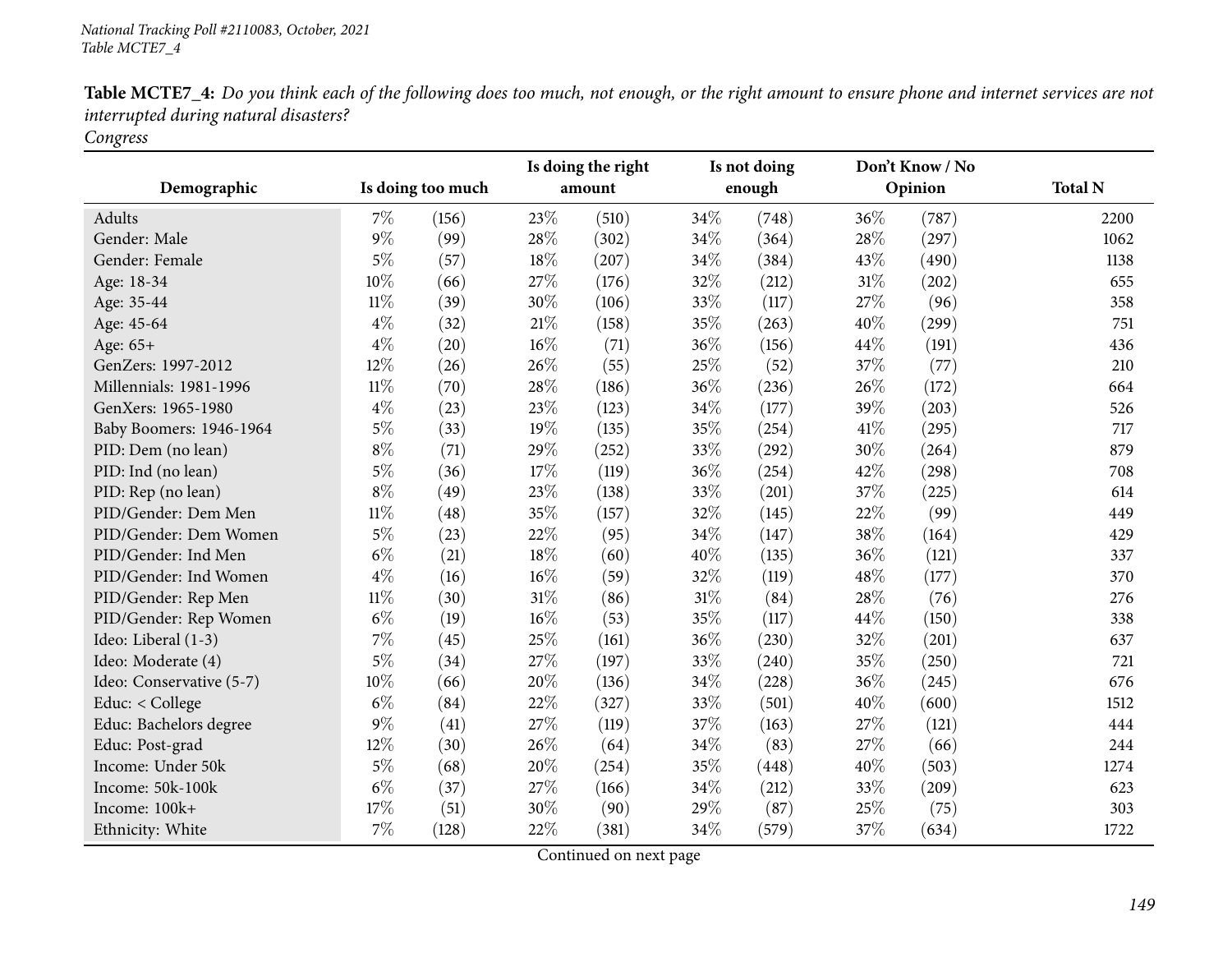| Demographic                       |       | Is doing too much |        | Is doing the right<br>amount |        | Is not doing<br>enough |     | Don't Know / No<br>Opinion | <b>Total N</b> |
|-----------------------------------|-------|-------------------|--------|------------------------------|--------|------------------------|-----|----------------------------|----------------|
|                                   |       |                   |        |                              |        |                        |     |                            |                |
| <b>Adults</b>                     | 7%    | (156)             | 23%    | (510)                        | 34\%   | (748)                  | 36% | (787)                      | 2200           |
| Ethnicity: Hispanic               | $5\%$ | (17)              | 28%    | (99)                         | 34%    | (120)                  | 32% | (113)                      | 349            |
| Ethnicity: Black                  | 7%    | (18)              | 27%    | (75)                         | 37\%   | (102)                  | 29% | (80)                       | 274            |
| Ethnicity: Other                  | $5\%$ | (10)              | 26%    | (54)                         | 33%    | (67)                   | 36% | (74)                       | 204            |
| All Christian                     | $8\%$ | (77)              | 26%    | (256)                        | 32%    | (314)                  | 34% | (331)                      | 977            |
| All Non-Christian                 | 15%   | (17)              | 28%    | (33)                         | 29%    | (35)                   | 28% | (34)                       | 119            |
| Atheist                           | 7%    | (7)               | 22%    | (21)                         | 44%    | (43)                   | 27% | (27)                       | 97             |
| Agnostic/Nothing in particular    | $5\%$ | (35)              | $21\%$ | (135)                        | 33%    | (212)                  | 40% | (253)                      | 635            |
| Something Else                    | $5\%$ | (20)              | 17%    | (64)                         | 39%    | (145)                  | 39% | (143)                      | 371            |
| Religious Non-Protestant/Catholic | 14%   | (19)              | 26%    | (36)                         | 32%    | (44)                   | 28% | (38)                       | 137            |
| Evangelical                       | 10%   | (57)              | 24%    | (138)                        | 32%    | (184)                  | 33% | (190)                      | 569            |
| Non-Evangelical                   | $5\%$ | (34)              | 23%    | (172)                        | 35%    | (261)                  | 37% | (279)                      | 747            |
| Community: Urban                  | 10%   | (68)              | 26%    | (171)                        | 34\%   | (221)                  | 30% | (196)                      | 656            |
| Community: Suburban               | $6\%$ | (59)              | 24%    | (240)                        | 32%    | (324)                  | 38% | (376)                      | 998            |
| Community: Rural                  | $5\%$ | (29)              | 18%    | (99)                         | 37%    | (203)                  | 39% | (215)                      | 546            |
| <b>Employ: Private Sector</b>     | 9%    | (64)              | 29%    | (200)                        | 34%    | (234)                  | 27% | (184)                      | 682            |
| <b>Employ: Government</b>         | 20%   | (23)              | 28%    | (32)                         | 32%    | (36)                   | 20% | (23)                       | 114            |
| Employ: Self-Employed             | $8\%$ | (17)              | 22%    | (46)                         | 34\%   | (72)                   | 36% | (77)                       | 211            |
| Employ: Homemaker                 | $4\%$ | (6)               | $11\%$ | (19)                         | 39%    | (66)                   | 46% | (76)                       | 167            |
| Employ: Student                   | $5\%$ | (4)               | 38%    | (28)                         | 25%    | (19)                   | 31% | (23)                       | 74             |
| Employ: Retired                   | $4\%$ | (21)              | 19%    | (91)                         | 34%    | (168)                  | 43% | (211)                      | 491            |
| Employ: Unemployed                | $5\%$ | (16)              | 19%    | (56)                         | 35%    | (103)                  | 41% | (121)                      | 297            |
| Employ: Other                     | $3\%$ | (5)               | 22%    | (37)                         | $31\%$ | (51)                   | 44% | (73)                       | 165            |
| Military HH: Yes                  | 7%    | (24)              | 22%    | (68)                         | 39%    | (122)                  | 32% | (102)                      | 316            |
| Military HH: No                   | 7%    | (132)             | 23%    | (441)                        | 33%    | (625)                  | 36% | (685)                      | 1884           |
| RD/WT: Right Direction            | $8\%$ | (73)              | 32%    | (296)                        | 30%    | (273)                  | 30% | (279)                      | 921            |
| RD/WT: Wrong Track                | $6\%$ | (82)              | 17%    | (213)                        | 37%    | (475)                  | 40% | (509)                      | 1279           |
| Biden Job Approve                 | $8\%$ | (84)              | 31%    | (338)                        | 32%    | (347)                  | 29% | (319)                      | 1088           |
| Biden Job Disapprove              | 7%    | (72)              | 16%    | (158)                        | 37%    | (373)                  | 40% | (394)                      | 997            |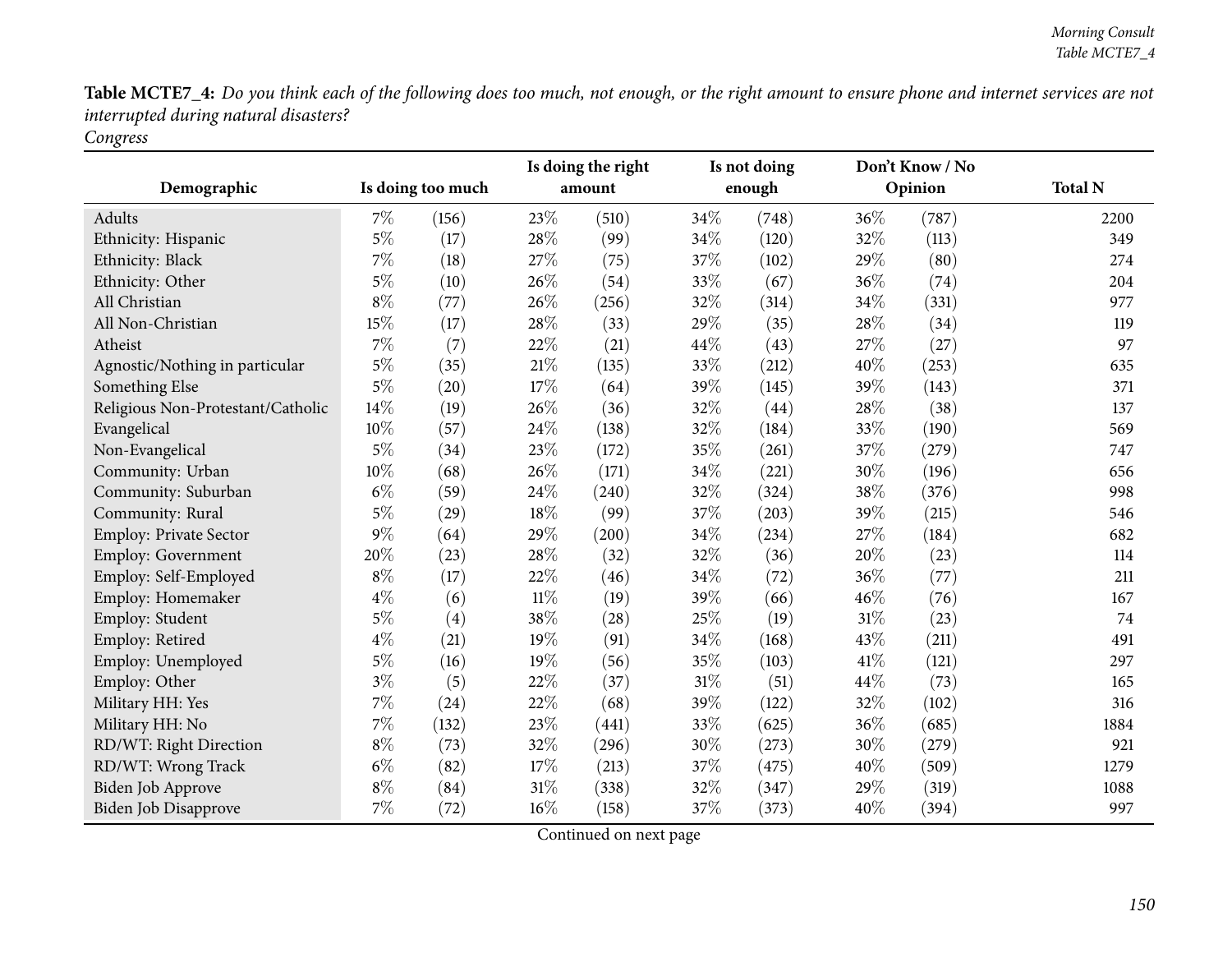|                                      |        |                   |        | Is doing the right |      | Is not doing |      | Don't Know / No     |                |
|--------------------------------------|--------|-------------------|--------|--------------------|------|--------------|------|---------------------|----------------|
| Demographic                          |        | Is doing too much |        | amount             |      | enough       |      | Opinion             | <b>Total N</b> |
| Adults                               | $7\%$  | (156)             | 23%    | (510)              | 34%  | (748)        | 36%  | (787)               | 2200           |
| <b>Biden Job Strongly Approve</b>    | $11\%$ | (59)              | 35%    | (191)              | 28\% | (154)        | 26%  | (139)               | 543            |
| Biden Job Somewhat Approve           | $5\%$  | (25)              | 27%    | (148)              | 35%  | (193)        | 33%  | (180)               | 545            |
| Biden Job Somewhat Disapprove        | $5\%$  | (16)              | 19%    | (58)               | 41\% | (124)        | 35%  | (107)               | 305            |
| Biden Job Strongly Disapprove        | $8\%$  | (56)              | 14\%   | (100)              | 36%  | (249)        | 41\% | $\left( 287\right)$ | 692            |
| Favorable of Biden                   | 7%     | (84)              | 30%    | (334)              | 34%  | (378)        | 29%  | (327)               | 1122           |
| Unfavorable of Biden                 | 7%     | (69)              | 17%    | (165)              | 36%  | (351)        | 41\% | (400)               | 984            |
| Very Favorable of Biden              | $8\%$  | (48)              | 33%    | (185)              | 31%  | (175)        | 28%  | (159)               | 566            |
| Somewhat Favorable of Biden          | $7\%$  | (37)              | 27%    | (149)              | 36%  | (203)        | 30%  | (168)               | 556            |
| Somewhat Unfavorable of Biden        | $4\%$  | (10)              | 19%    | (49)               | 36%  | (93)         | 41\% | (107)               | 259            |
| Very Unfavorable of Biden            | $8\%$  | (59)              | 16%    | (116)              | 36%  | (257)        | 40%  | (293)               | 725            |
| #1 Issue: Economy                    | $8\%$  | (67)              | 24\%   | (196)              | 35%  | (289)        | 33%  | (268)               | 820            |
| #1 Issue: Security                   | 7%     | (21)              | 21%    | (61)               | 32%  | (94)         | 41\% | (120)               | 296            |
| #1 Issue: Health Care                | $9\%$  | (27)              | $31\%$ | (98)               | 30%  | (95)         | 31%  | (100)               | 320            |
| #1 Issue: Medicare / Social Security | $2\%$  | (7)               | 20%    | (58)               | 33%  | (95)         | 45%  | (132)               | 292            |
| #1 Issue: Women's Issues             | 10%    | (14)              | 18%    | (25)               | 28%  | (39)         | 43%  | (59)                | 137            |
| #1 Issue: Education                  | $9\%$  | (8)               | 38%    | (33)               | 34%  | (30)         | 20%  | (17)                | 88             |
| #1 Issue: Energy                     | $7\%$  | (7)               | 18%    | (19)               | 42%  | (45)         | 33%  | (35)                | 106            |
| #1 Issue: Other                      | $3\%$  | (4)               | 13%    | (18)               | 44%  | (61)         | 40%  | (57)                | 140            |
| 2020 Vote: Joe Biden                 | $6\%$  | (65)              | 28%    | (289)              | 36%  | (370)        | 29%  | (299)               | 1024           |
| 2020 Vote: Donald Trump              | 10%    | (67)              | 20%    | (133)              | 30%  | (202)        | 40%  | (267)               | 668            |
| 2020 Vote: Other                     | $8\%$  | (6)               | 15%    | (10)               | 47%  | (33)         | 30%  | (21)                | 69             |
| 2020 Vote: Didn't Vote               | $4\%$  | (18)              | 18%    | (77)               | 33%  | (143)        | 45%  | (196)               | 435            |
| 2018 House Vote: Democrat            | $7\%$  | (52)              | 26%    | (200)              | 39%  | (304)        | 28%  | (222)               | 778            |
| 2018 House Vote: Republican          | 10%    | (57)              | 21%    | (114)              | 34%  | (187)        | 34%  | (184)               | 542            |
| 2018 House Vote: Someone else        | $2\%$  | (2)               | 10%    | (7)                | 42%  | (31)         | 46%  | (33)                | 73             |
| 2016 Vote: Hillary Clinton           | $6\%$  | (44)              | 27%    | (205)              | 37%  | (280)        | 29%  | (218)               | 746            |
| 2016 Vote: Donald Trump              | $9\%$  | (59)              | 22%    | (137)              | 33%  | (208)        | 36%  | (228)               | 632            |
| 2016 Vote: Other                     | $6\%$  | (6)               | 15%    | (16)               | 44%  | (47)         | 35%  | (37)                | 107            |
| 2016 Vote: Didn't Vote               | $6\%$  | (43)              | 21%    | (152)              | 30%  | (211)        | 43%  | (301)               | 707            |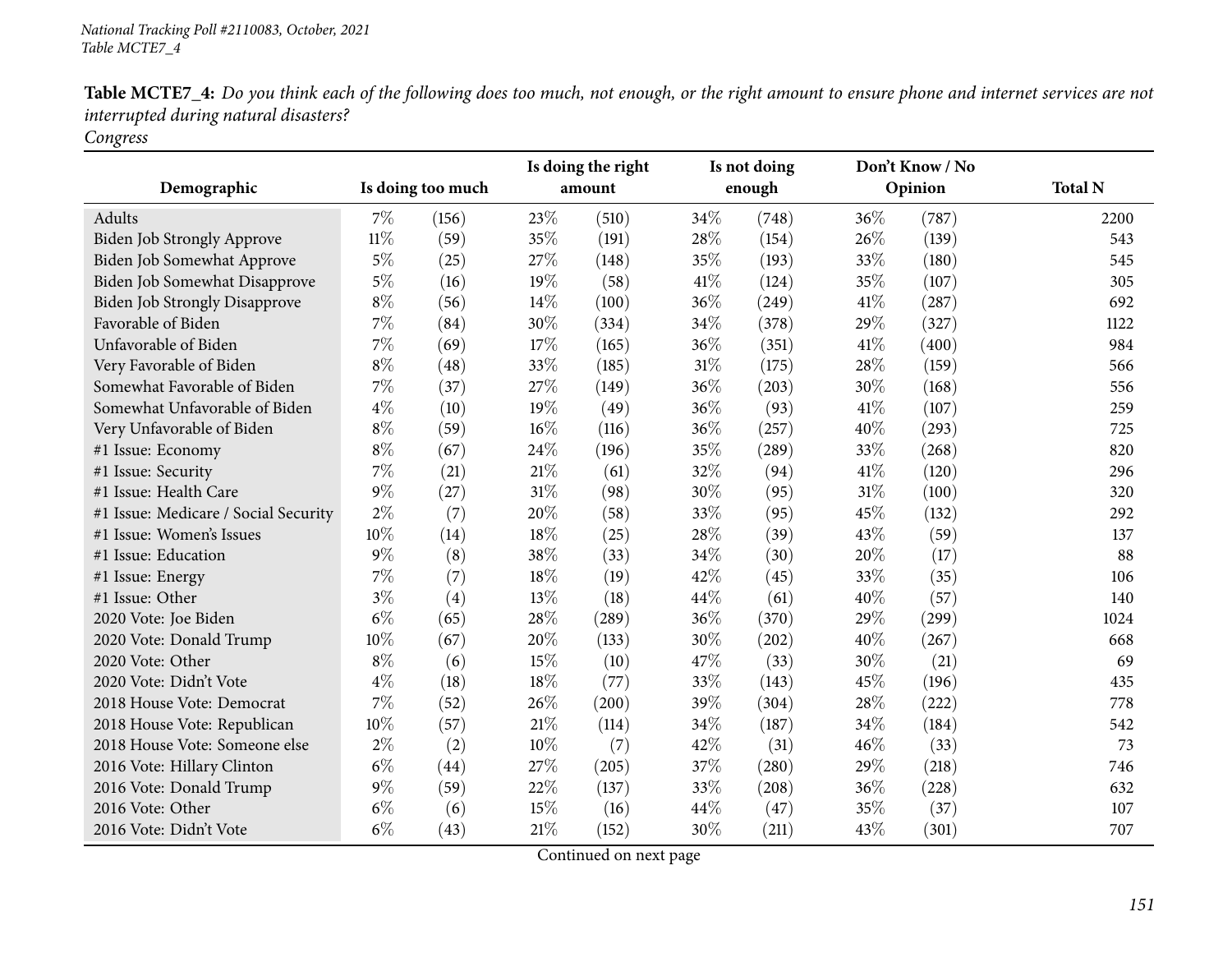| Demographic         | Is doing too much |       |      | Is doing the right<br>amount |        | Is not doing<br>enough |        | Don't Know / No<br>Opinion | <b>Total N</b> |  |
|---------------------|-------------------|-------|------|------------------------------|--------|------------------------|--------|----------------------------|----------------|--|
| Adults              | $7\%$             | (156) | 23\% | (510)                        | $34\%$ | (748)                  | $36\%$ | (787)                      | 2200           |  |
| Voted in 2014: Yes  | $8\%$             | (95)  | 24%  | (281)                        | 36%    | (428)                  | 32%    | (379)                      | 1182           |  |
| Voted in 2014: No   | $6\%$             | (61)  | 22%  | $^{'}229$                    | 31\%   | (320)                  | 40%    | (408)                      | 1018           |  |
| 4-Region: Northeast | $7\%$             | (27)  | 23\% | (91)                         | $36\%$ | (143)                  | 34%    | (133)                      | 394            |  |
| 4-Region: Midwest   | $6\%$             | (28)  | 22\% | (101)                        | 32%    | (149)                  | 40%    | (184)                      | 462            |  |
| 4-Region: South     | $6\%$             | (52)  | 22\% | (182)                        | 35%    | $^{'}287)$             | 37%    | (304)                      | 824            |  |
| 4-Region: West      | $9\%$             | (49)  | 26\% | (136)                        | 32\%   | (169)                  | 32%    | (166)                      | 520            |  |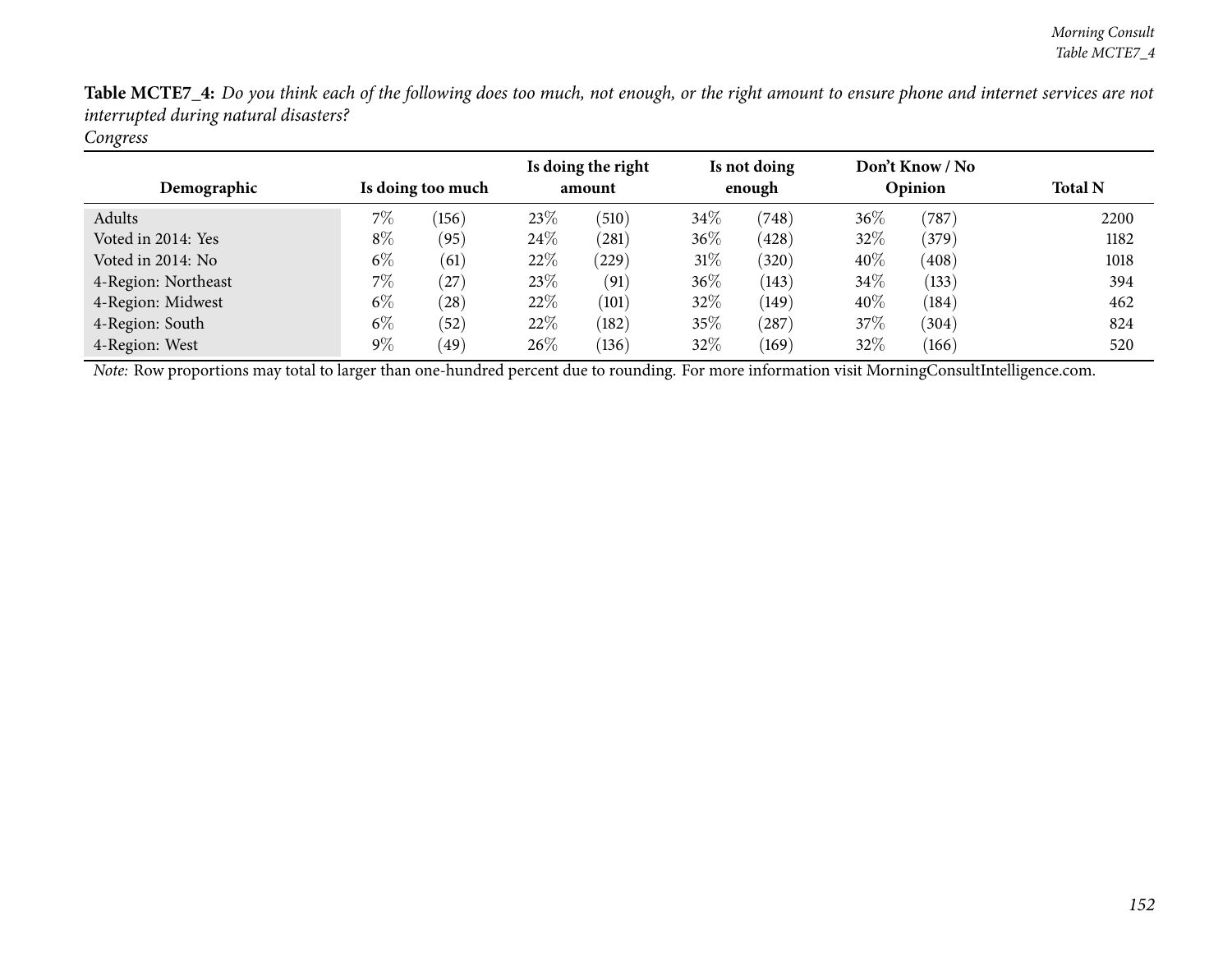| Demographic              |        | Is doing too much |        | Is doing the right<br>amount |      | Is not doing<br>enough |      | Don't Know / No<br>Opinion | <b>Total N</b> |
|--------------------------|--------|-------------------|--------|------------------------------|------|------------------------|------|----------------------------|----------------|
|                          |        |                   |        |                              |      |                        |      |                            |                |
| Adults                   | 7%     | (160)             | 26%    | (578)                        | 30\% | (666)                  | 36%  | (796)                      | 2200           |
| Gender: Male             | $11\%$ | (118)             | 31%    | (326)                        | 29%  | (310)                  | 29%  | (308)                      | 1062           |
| Gender: Female           | $4\%$  | (42)              | 22%    | (251)                        | 31%  | (356)                  | 43%  | (489)                      | 1138           |
| Age: 18-34               | $8\%$  | (53)              | 28%    | (184)                        | 36%  | (235)                  | 28%  | (184)                      | 655            |
| Age: 35-44               | 13%    | (48)              | 30%    | (109)                        | 28\% | (99)                   | 29%  | (102)                      | 358            |
| Age: 45-64               | $5\%$  | (39)              | 25%    | (189)                        | 30%  | (222)                  | 40%  | (302)                      | 751            |
| Age: 65+                 | $5\%$  | (20)              | 22%    | (97)                         | 25%  | (111)                  | 48%  | (208)                      | 436            |
| GenZers: 1997-2012       | $6\%$  | (13)              | 30%    | (62)                         | 33%  | (69)                   | 31%  | (66)                       | 210            |
| Millennials: 1981-1996   | $11\%$ | (76)              | 28%    | (189)                        | 34\% | (229)                  | 26%  | (170)                      | 664            |
| GenXers: 1965-1980       | $6\%$  | (30)              | 29%    | (154)                        | 27%  | (140)                  | 38%  | (202)                      | 526            |
| Baby Boomers: 1946-1964  | $5\%$  | (37)              | 21%    | (151)                        | 30%  | (212)                  | 44%  | (317)                      | 717            |
| PID: Dem (no lean)       | $8\%$  | (71)              | 37%    | (329)                        | 22\% | (194)                  | 32%  | (284)                      | 879            |
| PID: Ind (no lean)       | $5\%$  | (34)              | 20%    | (138)                        | 34\% | (239)                  | 42%  | (295)                      | 708            |
| PID: Rep (no lean)       | 9%     | (55)              | $18\%$ | (110)                        | 38%  | (233)                  | 35%  | (216)                      | 614            |
| PID/Gender: Dem Men      | 12%    | (56)              | 43%    | (195)                        | 20%  | (91)                   | 24%  | (107)                      | 449            |
| PID/Gender: Dem Women    | $4\%$  | (15)              | $31\%$ | (134)                        | 24\% | (103)                  | 41\% | (177)                      | 429            |
| PID/Gender: Ind Men      | $8\%$  | (26)              | 21\%   | (71)                         | 36%  | (120)                  | 36%  | (120)                      | 337            |
| PID/Gender: Ind Women    | $2\%$  | (8)               | $18\%$ | (67)                         | 32%  | (119)                  | 47%  | (176)                      | 370            |
| PID/Gender: Rep Men      | 13%    | (36)              | 22%    | (60)                         | 36%  | (99)                   | 29%  | (80)                       | 276            |
| PID/Gender: Rep Women    | $5\%$  | (18)              | 15%    | (50)                         | 39%  | (134)                  | 40%  | (136)                      | 338            |
| Ideo: Liberal (1-3)      | $8\%$  | (49)              | 35%    | (220)                        | 26%  | (169)                  | 31%  | (200)                      | 637            |
| Ideo: Moderate (4)       | $6\%$  | (42)              | 30%    | (220)                        | 28\% | (198)                  | 36%  | (261)                      | 721            |
| Ideo: Conservative (5-7) | $9\%$  | (64)              | 18%    | (121)                        | 36\% | (242)                  | 37\% | (249)                      | 676            |
| Educ: < College          | $5\%$  | (79)              | 25%    | (373)                        | 32%  | (481)                  | 38%  | (579)                      | 1512           |
| Educ: Bachelors degree   | 10%    | (46)              | 29%    | (130)                        | 30\% | (131)                  | 31%  | (136)                      | 444            |
| Educ: Post-grad          | 14%    | (35)              | $31\%$ | (75)                         | 22%  | (53)                   | 33%  | (81)                       | 244            |
| Income: Under 50k        | 5%     | (62)              | 24%    | (305)                        | 32%  | (403)                  | 40%  | (505)                      | 1274           |
| Income: 50k-100k         | $6\%$  | (37)              | 28%    | (174)                        | 32%  | (197)                  | 35%  | (215)                      | 623            |
| Income: 100k+            | 20%    | (61)              | 33%    | (99)                         | 22%  | (67)                   | 25%  | (76)                       | 303            |
| Ethnicity: White         | $8\%$  | (132)             | 24%    | (417)                        | 30%  | (525)                  | 38%  | (648)                      | 1722           |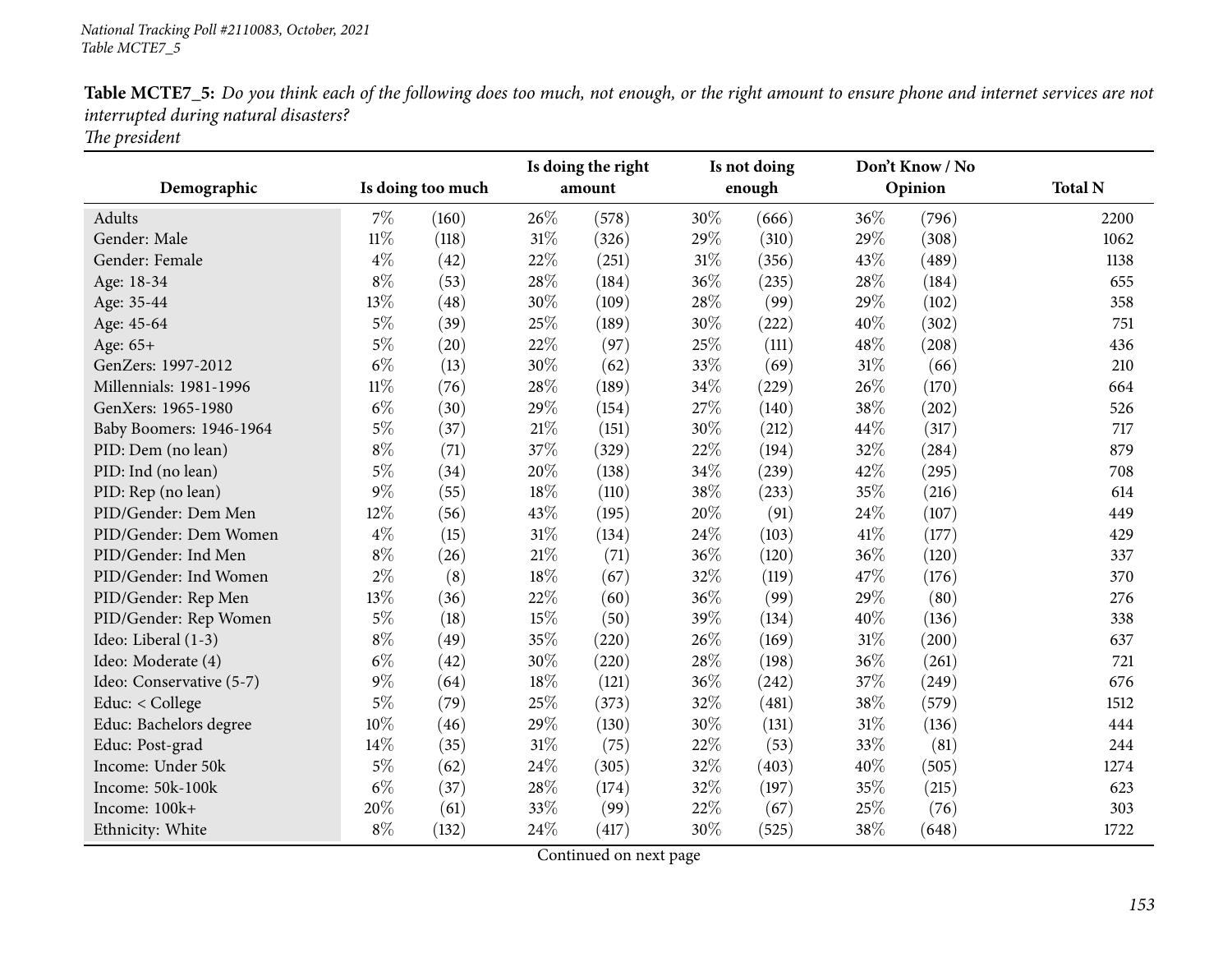| Demographic                       |        | Is doing too much  |     | Is doing the right<br>amount | Is not doing<br>enough |       | Don't Know / No<br>Opinion |       | <b>Total N</b> |
|-----------------------------------|--------|--------------------|-----|------------------------------|------------------------|-------|----------------------------|-------|----------------|
| Adults                            | $7\%$  | (160)              | 26% | (578)                        | 30%                    | (666) | 36%                        | (796) | 2200           |
| Ethnicity: Hispanic               | 7%     | (24)               | 30% | (105)                        | 35%                    | (121) | 28%                        | (99)  | 349            |
| Ethnicity: Black                  | $6\%$  | (16)               | 38% | (104)                        | 28%                    | (77)  | 28%                        | (78)  | 274            |
| Ethnicity: Other                  | $6\%$  | (12)               | 28% | (57)                         | 32%                    | (64)  | 35%                        | (71)  | 204            |
| All Christian                     | $8\%$  | (80)               | 29% | (281)                        | 28%                    | (270) | 35%                        | (346) | 977            |
| All Non-Christian                 | 14%    | (17)               | 37% | (44)                         | 19%                    | (23)  | 30%                        | (36)  | 119            |
| Atheist                           | $5\%$  | (4)                | 27% | (26)                         | 36%                    | (35)  | 33%                        | (32)  | 97             |
| Agnostic/Nothing in particular    | $4\%$  | $\left( 28\right)$ | 24% | (151)                        | 33%                    | (207) | 39%                        | (249) | 635            |
| Something Else                    | $8\%$  | (30)               | 20% | (76)                         | 35%                    | (132) | 36%                        | (133) | 371            |
| Religious Non-Protestant/Catholic | 14%    | (19)               | 35% | (48)                         | $21\%$                 | (29)  | 30%                        | (41)  | 137            |
| Evangelical                       | $11\%$ | (63)               | 28% | (157)                        | $31\%$                 | (176) | 30%                        | (173) | 569            |
| Non-Evangelical                   | $5\%$  | (41)               | 25% | (189)                        | 29%                    | (217) | 40%                        | (301) | 747            |
| Community: Urban                  | $11\%$ | (70)               | 29% | (192)                        | 30%                    | (197) | 30%                        | (197) | 656            |
| Community: Suburban               | $6\%$  | (58)               | 26% | (264)                        | 30%                    | (296) | 38%                        | (380) | 998            |
| Community: Rural                  | $6\%$  | (32)               | 22% | (122)                        | 32%                    | (173) | 40%                        | (219) | 546            |
| <b>Employ: Private Sector</b>     | $11\%$ | (75)               | 30% | (208)                        | 31%                    | (210) | 28%                        | (190) | 682            |
| <b>Employ: Government</b>         | 12%    | (14)               | 28% | (31)                         | 37%                    | (42)  | 23%                        | (26)  | 114            |
| Employ: Self-Employed             | $9\%$  | (18)               | 25% | (53)                         | 35%                    | (74)  | $31\%$                     | (66)  | 211            |
| Employ: Homemaker                 | $2\%$  | (4)                | 18% | (30)                         | 33%                    | (54)  | 47%                        | (79)  | 167            |
| Employ: Student                   | $7\%$  | (5)                | 32% | (23)                         | 28\%                   | (20)  | 34%                        | (25)  | 74             |
| Employ: Retired                   | $5\%$  | (25)               | 24% | (117)                        | 25%                    | (122) | 46%                        | (227) | 491            |
| Employ: Unemployed                | $4\%$  | (13)               | 26% | (76)                         | 33%                    | (97)  | 37%                        | (111) | 297            |
| Employ: Other                     | $4\%$  | (6)                | 24% | (40)                         | 28\%                   | (46)  | 44\%                       | (73)  | 165            |
| Military HH: Yes                  | $9\%$  | (29)               | 24% | (74)                         | 33%                    | (103) | 35%                        | (110) | 316            |
| Military HH: No                   | $7\%$  | (131)              | 27% | (503)                        | 30%                    | (563) | 36%                        | (687) | 1884           |
| RD/WT: Right Direction            | 10%    | (92)               | 41% | (379)                        | 17%                    | (157) | 32%                        | (294) | 921            |
| RD/WT: Wrong Track                | $5\%$  | (68)               | 16% | (199)                        | 40%                    | (510) | 39%                        | (503) | 1279           |
| <b>Biden Job Approve</b>          | $9\%$  | (96)               | 40% | (432)                        | 20%                    | (220) | 31\%                       | (340) | 1088           |
| Biden Job Disapprove              | $6\%$  | (64)               | 13% | (133)                        | 42%                    | (417) | 38%                        | (383) | 997            |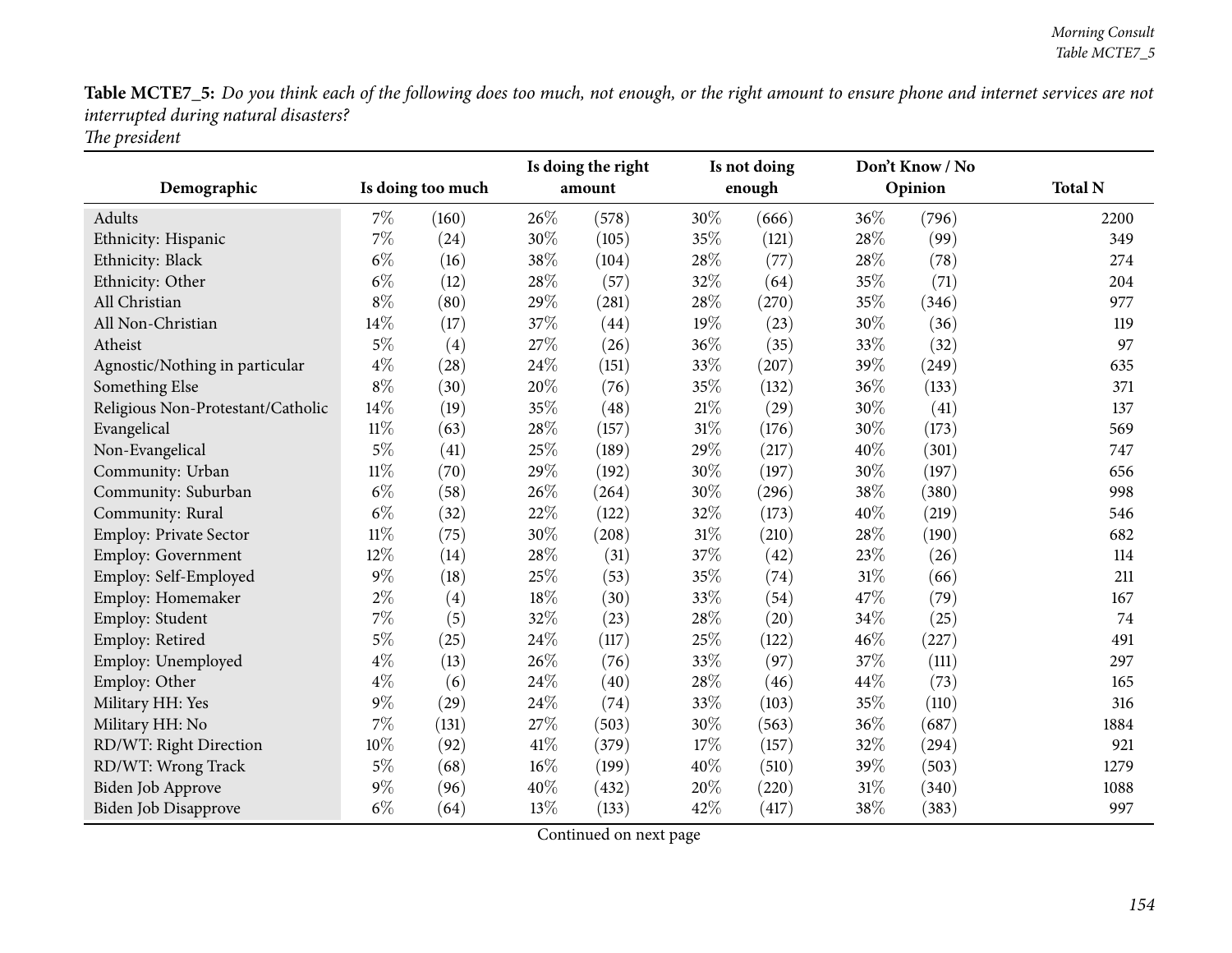| Demographic                          |        | Is doing too much |        | Is doing the right<br>amount |        | Is not doing<br>enough |      | Don't Know / No<br>Opinion | <b>Total N</b> |
|--------------------------------------|--------|-------------------|--------|------------------------------|--------|------------------------|------|----------------------------|----------------|
| Adults                               | $7\%$  | (160)             | 26%    | (578)                        | 30%    | (666)                  | 36%  | (796)                      | 2200           |
| <b>Biden Job Strongly Approve</b>    | 13%    | (69)              | 46%    | (249)                        | $14\%$ | (77)                   | 27%  | (148)                      | 543            |
| Biden Job Somewhat Approve           | $5\%$  | (27)              | 34%    | (183)                        | 26%    | (142)                  | 35%  | (192)                      | 545            |
| Biden Job Somewhat Disapprove        | $3\%$  | (9)               | $21\%$ | (65)                         | 40%    | (121)                  | 36%  | (110)                      | 305            |
| Biden Job Strongly Disapprove        | $8\%$  | (55)              | 10%    | (68)                         | 43%    | (296)                  | 39%  | (273)                      | 692            |
| Favorable of Biden                   | $8\%$  | (87)              | 39%    | (441)                        | $21\%$ | (232)                  | 32%  | (362)                      | 1122           |
| Unfavorable of Biden                 | 7%     | (69)              | 12%    | (123)                        | 42%    | (413)                  | 39%  | (379)                      | 984            |
| Very Favorable of Biden              | $11\%$ | (63)              | 45%    | (253)                        | 15%    | (83)                   | 30%  | (168)                      | 566            |
| Somewhat Favorable of Biden          | $4\%$  | (24)              | 34%    | (188)                        | 27%    | (149)                  | 35%  | (195)                      | 556            |
| Somewhat Unfavorable of Biden        | $4\%$  | (11)              | 19%    | (48)                         | 36%    | (93)                   | 41\% | (107)                      | 259            |
| Very Unfavorable of Biden            | $8\%$  | (58)              | 10%    | (75)                         | 44%    | (320)                  | 38%  | (272)                      | 725            |
| #1 Issue: Economy                    | $9\%$  | (73)              | 28%    | (232)                        | 30%    | (247)                  | 33%  | (269)                      | 820            |
| #1 Issue: Security                   | $11\%$ | (33)              | 16%    | (47)                         | 34%    | (100)                  | 39%  | (117)                      | 296            |
| #1 Issue: Health Care                | $9\%$  | (28)              | 32%    | (103)                        | 25%    | (81)                   | 34%  | (109)                      | 320            |
| #1 Issue: Medicare / Social Security | $2\%$  | (6)               | 23%    | (68)                         | 27%    | (79)                   | 48%  | (139)                      | 292            |
| #1 Issue: Women's Issues             | $4\%$  | (6)               | 25%    | (35)                         | 33%    | (45)                   | 38%  | (52)                       | 137            |
| #1 Issue: Education                  | $8\%$  | (7)               | 38%    | (34)                         | 30%    | (27)                   | 23%  | (20)                       | 88             |
| #1 Issue: Energy                     | $6\%$  | (6)               | 27%    | (29)                         | 35%    | (37)                   | 31%  | (33)                       | 106            |
| #1 Issue: Other                      | $1\%$  | (1)               | 22%    | (31)                         | 36%    | (51)                   | 41%  | (57)                       | 140            |
| 2020 Vote: Joe Biden                 | 7%     | (75)              | 37%    | (379)                        | 22%    | (229)                  | 33%  | (341)                      | 1024           |
| 2020 Vote: Donald Trump              | $10\%$ | (66)              | 14%    | (94)                         | 38%    | (255)                  | 38%  | (253)                      | 668            |
| 2020 Vote: Other                     | $9\%$  | (6)               | 18%    | (12)                         | 42%    | (29)                   | 31%  | (21)                       | 69             |
| 2020 Vote: Didn't Vote               | $3\%$  | (13)              | $21\%$ | (92)                         | 35%    | (152)                  | 41%  | (177)                      | 435            |
| 2018 House Vote: Democrat            | 7%     | (54)              | 37%    | (286)                        | 24\%   | (187)                  | 32%  | (252)                      | 778            |
| 2018 House Vote: Republican          | $10\%$ | (56)              | 18%    | (95)                         | 38%    | (207)                  | 34%  | (184)                      | 542            |
| 2018 House Vote: Someone else        | $5\%$  | (4)               | 13%    | (9)                          | 36%    | (26)                   | 46%  | (34)                       | 73             |
| 2016 Vote: Hillary Clinton           | 7%     | (56)              | 37%    | (274)                        | 22%    | (167)                  | 33%  | (250)                      | 746            |
| 2016 Vote: Donald Trump              | $9\%$  | (59)              | 17%    | (110)                        | 38%    | (241)                  | 35%  | (222)                      | 632            |
| 2016 Vote: Other                     | $8\%$  | (9)               | 19%    | (20)                         | 36%    | (38)                   | 37%  | (40)                       | 107            |
| 2016 Vote: Didn't Vote               | $5\%$  | (34)              | 25%    | (174)                        | $31\%$ | (218)                  | 40%  | (282)                      | 707            |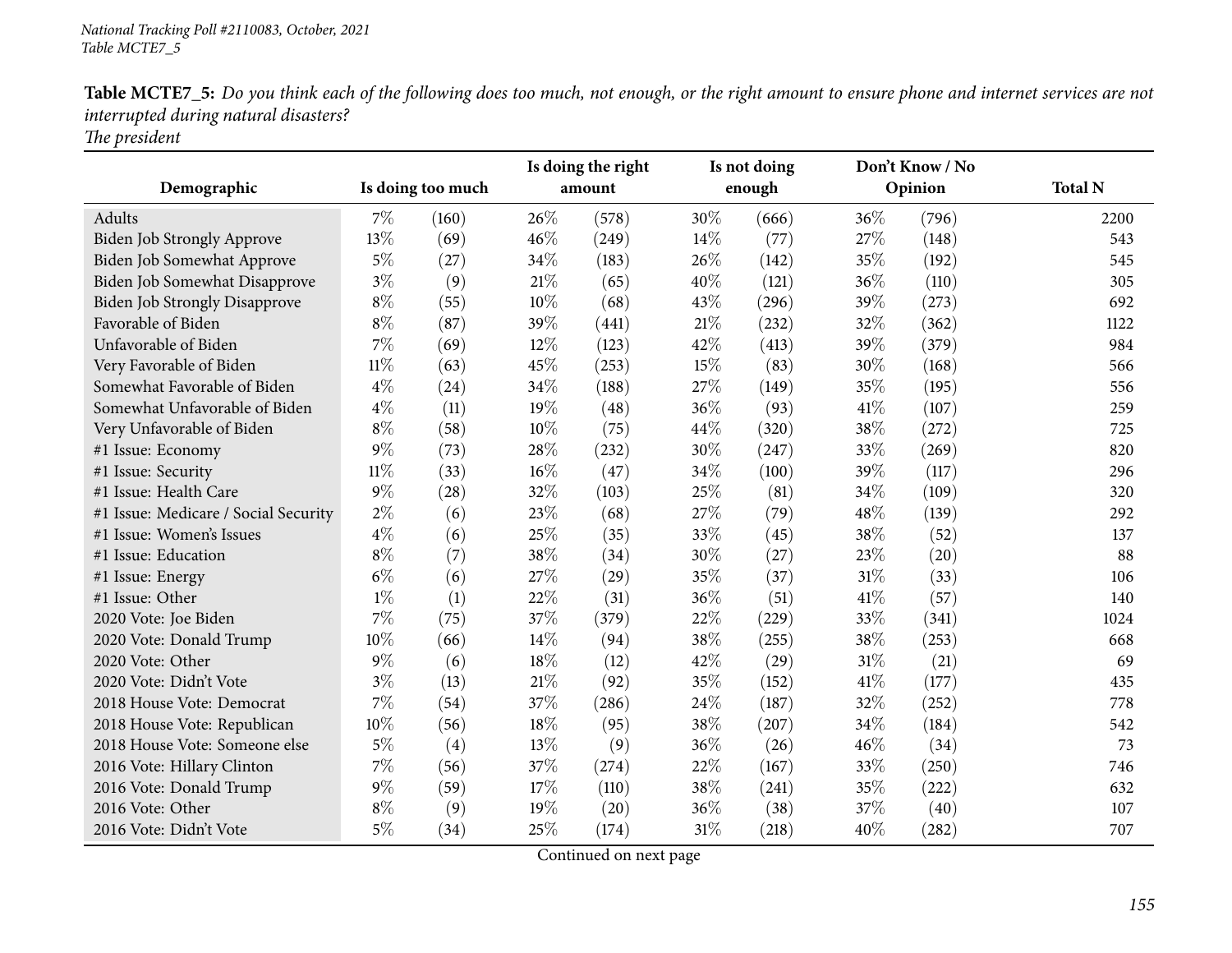| Demographic         |        | Is doing too much |      | Is doing the right<br>amount |        | Is not doing<br>enough |        | Don't Know / No<br>Opinion | <b>Total N</b> |  |
|---------------------|--------|-------------------|------|------------------------------|--------|------------------------|--------|----------------------------|----------------|--|
| Adults              | 7%     | (160)             | 26%  | (578)                        | $30\%$ | (666)                  | $36\%$ | (796)                      | 2200           |  |
| Voted in 2014: Yes  | $9\%$  | (101)             | 28\% | (334)                        | 29%    | (339)                  | 35%    | (408)                      | 1182           |  |
| Voted in 2014: No   | $6\%$  | (58)              | 24\% | (244)                        | 32%    | 327                    | 38%    | (388)                      | 1018           |  |
| 4-Region: Northeast | $7\%$  | (27)              | 26\% | (104)                        | 32%    | (125)                  | 35%    | (137)                      | 394            |  |
| 4-Region: Midwest   | $6\%$  | (28)              | 26\% | (119)                        | $28\%$ | (129)                  | 40%    | (187)                      | 462            |  |
| 4-Region: South     | $6\%$  | (48)              | 27\% | $^{(224)}$                   | 32%    | $^{'}262)$             | 35%    | (291)                      | 824            |  |
| 4-Region: West      | $11\%$ | $^{'}57$          | 25\% | (131)                        | 29\%   | (151)                  | 35%    | (181)                      | 520            |  |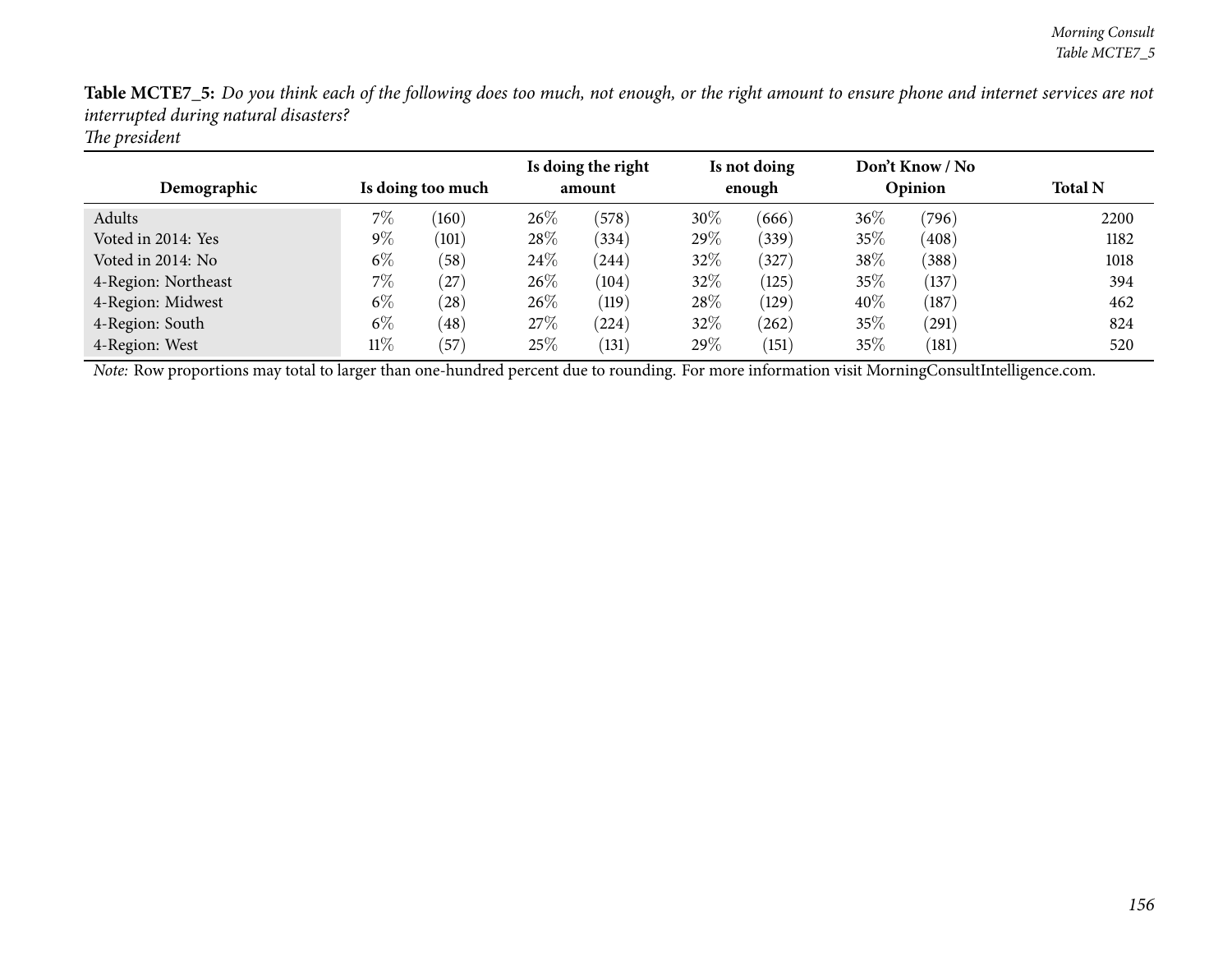| Demographic              | Is doing too much |                    | Is doing the right<br>amount |       | Is not doing<br>enough |       |      | Don't Know / No<br>Opinion | <b>Total N</b> |
|--------------------------|-------------------|--------------------|------------------------------|-------|------------------------|-------|------|----------------------------|----------------|
|                          |                   |                    |                              |       |                        |       |      |                            |                |
| Adults                   | $8\%$             | (167)              | 27%                          | (595) | 30%                    | (669) | 35%  | (768)                      | 2200           |
| Gender: Male             | $11\%$            | (116)              | 32%                          | (341) | 30%                    | (315) | 27%  | (291)                      | 1062           |
| Gender: Female           | $5\%$             | (52)               | 22%                          | (254) | 31%                    | (355) | 42%  | (477)                      | 1138           |
| Age: 18-34               | 10%               | (66)               | 28%                          | (185) | 30%                    | (195) | 32%  | (210)                      | 655            |
| Age: 35-44               | 14%               | (49)               | 32%                          | (114) | 27%                    | (96)  | 27%  | (98)                       | 358            |
| Age: 45-64               | $5\%$             | (34)               | 25%                          | (191) | 32%                    | (239) | 38%  | (287)                      | 751            |
| Age: 65+                 | $4\%$             | (18)               | 24%                          | (105) | 32%                    | (140) | 40%  | (173)                      | 436            |
| GenZers: 1997-2012       | $11\%$            | (23)               | 27%                          | (56)  | 25%                    | (51)  | 38%  | (79)                       | 210            |
| Millennials: 1981-1996   | 12%               | (82)               | 29%                          | (193) | 31%                    | (207) | 27%  | (181)                      | 664            |
| GenXers: 1965-1980       | $5\%$             | (26)               | 30%                          | (157) | 28%                    | (145) | 38%  | (199)                      | 526            |
| Baby Boomers: 1946-1964  | $5\%$             | (33)               | 23%                          | (167) | 34%                    | (242) | 38%  | (274)                      | 717            |
| PID: Dem (no lean)       | $8\%$             | (72)               | $31\%$                       | (275) | $31\%$                 | (269) | 30%  | (262)                      | 879            |
| PID: Ind (no lean)       | $6\%$             | (40)               | 22%                          | (157) | 31%                    | (218) | 41\% | (293)                      | 708            |
| PID: Rep (no lean)       | $9\%$             | (56)               | 26%                          | (162) | 30%                    | (182) | 35%  | (213)                      | 614            |
| PID/Gender: Dem Men      | $12\%$            | (55)               | 38%                          | (172) | 27%                    | (120) | 23%  | (102)                      | 449            |
| PID/Gender: Dem Women    | $4\%$             | (17)               | 24%                          | (104) | 35%                    | (149) | 37%  | (160)                      | 429            |
| PID/Gender: Ind Men      | $7\%$             | (25)               | 24\%                         | (80)  | 34%                    | (115) | 35%  | (117)                      | 337            |
| PID/Gender: Ind Women    | $4\%$             | (15)               | $21\%$                       | (77)  | 28%                    | (103) | 47%  | (175)                      | 370            |
| PID/Gender: Rep Men      | 13%               | (36)               | 32%                          | (89)  | 29%                    | (80)  | 26%  | (71)                       | 276            |
| PID/Gender: Rep Women    | $6\%$             | $\left( 20\right)$ | 22%                          | (73)  | 30%                    | (102) | 42%  | (142)                      | 338            |
| Ideo: Liberal (1-3)      | $8\%$             | (49)               | 29%                          | (183) | 32%                    | (205) | 31%  | (200)                      | 637            |
| Ideo: Moderate (4)       | $5\%$             | (40)               | 30%                          | (216) | 31%                    | (226) | 33%  | (240)                      | 721            |
| Ideo: Conservative (5-7) | $10\%$            | (68)               | 26%                          | (173) | 30%                    | (200) | 35%  | (236)                      | 676            |
| Educ: < College          | $6\%$             | (88)               | 25%                          | (379) | 30%                    | (454) | 39%  | (592)                      | 1512           |
| Educ: Bachelors degree   | $11\%$            | (50)               | 32%                          | (142) | 32%                    | (142) | 25%  | (110)                      | 444            |
| Educ: Post-grad          | 12%               | (29)               | $31\%$                       | (74)  | 30%                    | (74)  | 27%  | (66)                       | 244            |
| Income: Under 50k        | $5\%$             | (62)               | 25%                          | (313) | 32%                    | (402) | 39%  | (497)                      | 1274           |
| Income: 50k-100k         | $8\%$             | (53)               | 29%                          | (179) | 31%                    | (193) | 32%  | (199)                      | 623            |
| Income: 100k+            | 17%               | (52)               | 34%                          | (103) | 25%                    | (75)  | 24%  | (72)                       | 303            |
| Ethnicity: White         | $8\%$             | (134)              | 26%                          | (444) | 31%                    | (531) | 36%  | (613)                      | 1722           |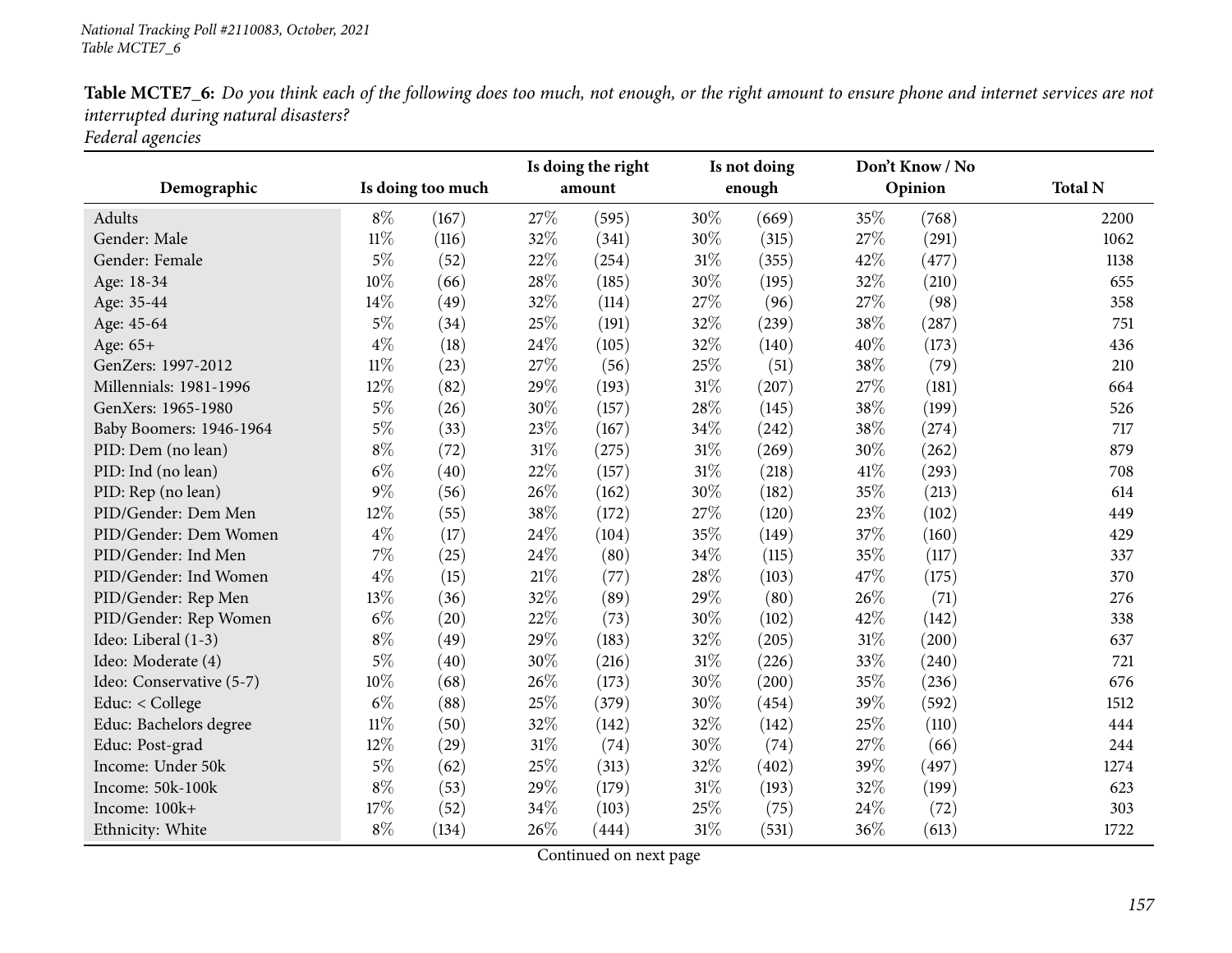| Demographic                       | Is doing too much |       | Is doing the right<br>amount |       |        | Is not doing<br>enough |        | Don't Know / No<br>Opinion | <b>Total N</b> |
|-----------------------------------|-------------------|-------|------------------------------|-------|--------|------------------------|--------|----------------------------|----------------|
| <b>Adults</b>                     | $8\%$             | (167) | 27%                          | (595) | 30\%   | (669)                  | 35%    | (768)                      | 2200           |
| Ethnicity: Hispanic               | 10%               | (35)  | 26%                          | (90)  | 34%    | (118)                  | 30%    | (106)                      | 349            |
| Ethnicity: Black                  | $7\%$             | (19)  | 33%                          | (91)  | 30%    | (81)                   | 30%    | (83)                       | 274            |
| Ethnicity: Other                  | 7%                | (14)  | 30%                          | (60)  | 28\%   | (57)                   | 35%    | (72)                       | 204            |
| All Christian                     | $8\%$             | (74)  | 30%                          | (295) | 28%    | (278)                  | 34%    | (330)                      | 977            |
| All Non-Christian                 | 12%               | (14)  | 32%                          | (39)  | 28%    | (33)                   | 28%    | (33)                       | 119            |
| Atheist                           | $8\%$             | (7)   | 27%                          | (26)  | 43%    | (42)                   | 23%    | (22)                       | 97             |
| Agnostic/Nothing in particular    | $8\%$             | (49)  | 23%                          | (145) | 31%    | (197)                  | 38%    | (244)                      | 635            |
| Something Else                    | $6\%$             | (23)  | 24%                          | (90)  | 32%    | (120)                  | 37%    | (139)                      | 371            |
| Religious Non-Protestant/Catholic | 12%               | (16)  | 29%                          | (40)  | 33%    | (45)                   | 26%    | (36)                       | 137            |
| Evangelical                       | 10%               | (57)  | $31\%$                       | (176) | 28%    | (157)                  | 32%    | (180)                      | 569            |
| Non-Evangelical                   | $5\%$             | (36)  | 27%                          | (200) | 30%    | (227)                  | 38%    | (284)                      | 747            |
| Community: Urban                  | 11%               | (72)  | 28%                          | (184) | 32%    | (209)                  | 29%    | (191)                      | 656            |
| Community: Suburban               | 7%                | (66)  | 29%                          | (286) | 29%    | (290)                  | 36%    | (357)                      | 998            |
| Community: Rural                  | $6\%$             | (30)  | 23%                          | (125) | $31\%$ | (170)                  | 40%    | (220)                      | 546            |
| <b>Employ: Private Sector</b>     | 12%               | (79)  | 33%                          | (223) | 30%    | (206)                  | 26%    | (175)                      | 682            |
| Employ: Government                | 18%               | (20)  | 35%                          | (40)  | 26%    | (29)                   | 21%    | (24)                       | 114            |
| Employ: Self-Employed             | $11\%$            | (24)  | $27\%$                       | (58)  | 30\%   | (64)                   | $31\%$ | (65)                       | 211            |
| Employ: Homemaker                 | $4\%$             | (6)   | 15%                          | (25)  | 32%    | (53)                   | 49%    | (82)                       | 167            |
| Employ: Student                   | $7\%$             | (5)   | 24\%                         | (17)  | 33%    | (24)                   | 37%    | (27)                       | 74             |
| Employ: Retired                   | $3\%$             | (16)  | 26%                          | (127) | 31%    | (151)                  | 40%    | (195)                      | 491            |
| Employ: Unemployed                | $5\%$             | (14)  | 24%                          | (71)  | 30%    | (90)                   | 41%    | (122)                      | 297            |
| Employ: Other                     | $2\%$             | (3)   | 20%                          | (33)  | $31\%$ | (52)                   | 47%    | (77)                       | 165            |
| Military HH: Yes                  | $7\%$             | (23)  | 27%                          | (86)  | 34%    | (106)                  | 32%    | (100)                      | 316            |
| Military HH: No                   | $8\%$             | (144) | 27%                          | (509) | 30%    | (563)                  | 35%    | (668)                      | 1884           |
| RD/WT: Right Direction            | $9\%$             | (82)  | 37%                          | (338) | 26%    | (241)                  | 28%    | (259)                      | 921            |
| RD/WT: Wrong Track                | 7%                | (85)  | 20%                          | (257) | 33%    | (428)                  | 40%    | (509)                      | 1279           |
| Biden Job Approve                 | $8\%$             | (90)  | 34%                          | (371) | 30%    | (321)                  | 28%    | (305)                      | 1088           |
| Biden Job Disapprove              | 7%                | (75)  | 22%                          | (215) | 32%    | (321)                  | 39%    | (386)                      | 997            |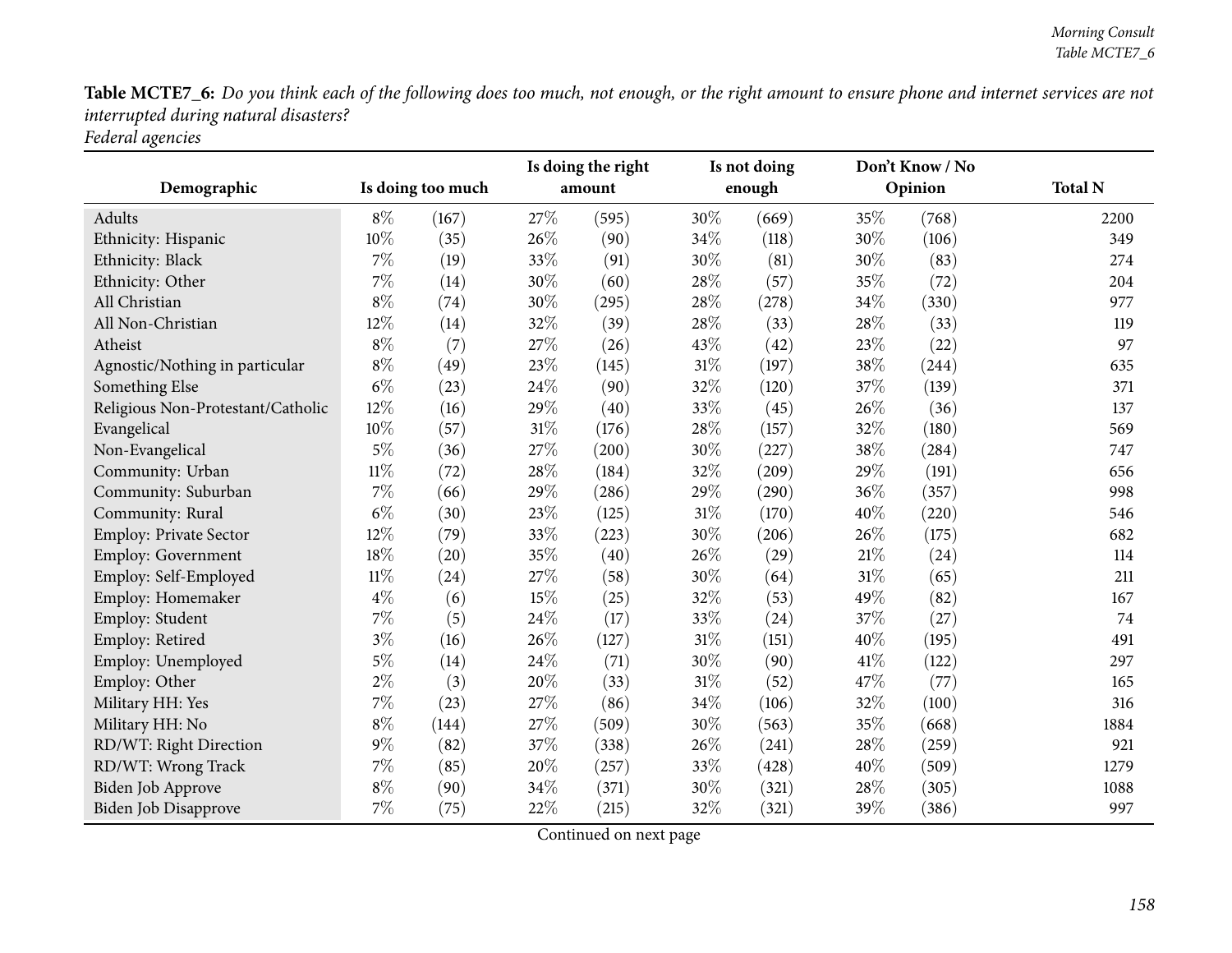|                                      | Is doing too much |       | Is doing the right<br>amount |       |        | Is not doing |      | Don't Know / No |                |
|--------------------------------------|-------------------|-------|------------------------------|-------|--------|--------------|------|-----------------|----------------|
| Demographic                          |                   |       |                              |       |        | enough       |      | Opinion         | <b>Total N</b> |
| Adults                               | $8\%$             | (167) | 27%                          | (595) | 30%    | (669)        | 35%  | (768)           | 2200           |
| <b>Biden Job Strongly Approve</b>    | $11\%$            | (62)  | 39%                          | (214) | 24\%   | (131)        | 25%  | (137)           | 543            |
| Biden Job Somewhat Approve           | $5\%$             | (28)  | 29%                          | (157) | 35%    | (190)        | 31%  | (169)           | 545            |
| Biden Job Somewhat Disapprove        | $6\%$             | (17)  | 26%                          | (80)  | 34%    | (103)        | 34%  | (104)           | 305            |
| Biden Job Strongly Disapprove        | $8\%$             | (58)  | 19%                          | (134) | $31\%$ | (218)        | 41\% | (282)           | 692            |
| Favorable of Biden                   | $8\%$             | (91)  | 34%                          | (380) | 30%    | (336)        | 28%  | (315)           | 1122           |
| Unfavorable of Biden                 | $7\%$             | (73)  | 21%                          | (203) | 32%    | (316)        | 40%  | (392)           | 984            |
| Very Favorable of Biden              | 10%               | (56)  | 37%                          | (209) | 27%    | (151)        | 26%  | (150)           | 566            |
| Somewhat Favorable of Biden          | $6\%$             | (36)  | $31\%$                       | (170) | 33%    | (185)        | 30%  | (165)           | 556            |
| Somewhat Unfavorable of Biden        | $4\%$             | (10)  | 23%                          | (59)  | 33%    | (86)         | 40%  | (105)           | 259            |
| Very Unfavorable of Biden            | $9\%$             | (63)  | 20%                          | (144) | 32%    | (230)        | 40%  | (287)           | 725            |
| #1 Issue: Economy                    | $11\%$            | (86)  | 27%                          | (223) | 30%    | (250)        | 32%  | (261)           | 820            |
| #1 Issue: Security                   | 7%                | (21)  | 26%                          | (77)  | 29%    | (85)         | 38%  | (113)           | 296            |
| #1 Issue: Health Care                | $9\%$             | (27)  | 33%                          | (104) | 29%    | (93)         | 30%  | (96)            | 320            |
| #1 Issue: Medicare / Social Security | $2\%$             | (7)   | 25%                          | (72)  | $31\%$ | (90)         | 42%  | (123)           | 292            |
| #1 Issue: Women's Issues             | $7\%$             | (9)   | 28\%                         | (39)  | 24%    | (33)         | 41\% | (56)            | 137            |
| #1 Issue: Education                  | $11\%$            | (10)  | 35%                          | (31)  | 30%    | (27)         | 23%  | (20)            | 88             |
| #1 Issue: Energy                     | $5\%$             | (5)   | 21%                          | (22)  | 36%    | (38)         | 39%  | (41)            | 106            |
| #1 Issue: Other                      | $1\%$             | (1)   | 19%                          | (27)  | 38%    | (54)         | 41\% | (58)            | 140            |
| 2020 Vote: Joe Biden                 | $6\%$             | (66)  | 33%                          | (333) | 32%    | (329)        | 29%  | (296)           | 1024           |
| 2020 Vote: Donald Trump              | 10%               | (67)  | 24\%                         | (159) | 27\%   | (178)        | 39%  | (264)           | 668            |
| 2020 Vote: Other                     | $9\%$             | (6)   | 16%                          | (11)  | 42%    | (29)         | 33%  | (23)            | 69             |
| 2020 Vote: Didn't Vote               | $7\%$             | (28)  | $21\%$                       | (90)  | 30%    | (131)        | 43%  | (185)           | 435            |
| 2018 House Vote: Democrat            | 7%                | (53)  | 31%                          | (240) | 35%    | (269)        | 28%  | (216)           | 778            |
| 2018 House Vote: Republican          | $11\%$            | (57)  | 28%                          | (151) | 29%    | (158)        | 32%  | (176)           | 542            |
| 2018 House Vote: Someone else        | $3\%$             | (2)   | 17%                          | (13)  | 34\%   | (25)         | 46%  | (34)            | 73             |
| 2016 Vote: Hillary Clinton           | $6\%$             | (46)  | $31\%$                       | (232) | 34%    | (254)        | 29%  | (214)           | 746            |
| 2016 Vote: Donald Trump              | $9\%$             | (59)  | 27%                          | (169) | 28\%   | (179)        | 36%  | (225)           | 632            |
| 2016 Vote: Other                     | 9%                | (10)  | 19%                          | (20)  | 37%    | (40)         | 35%  | (37)            | 107            |
| 2016 Vote: Didn't Vote               | 7%                | (49)  | 24%                          | (172) | 28\%   | (197)        | 41\% | (290)           | 707            |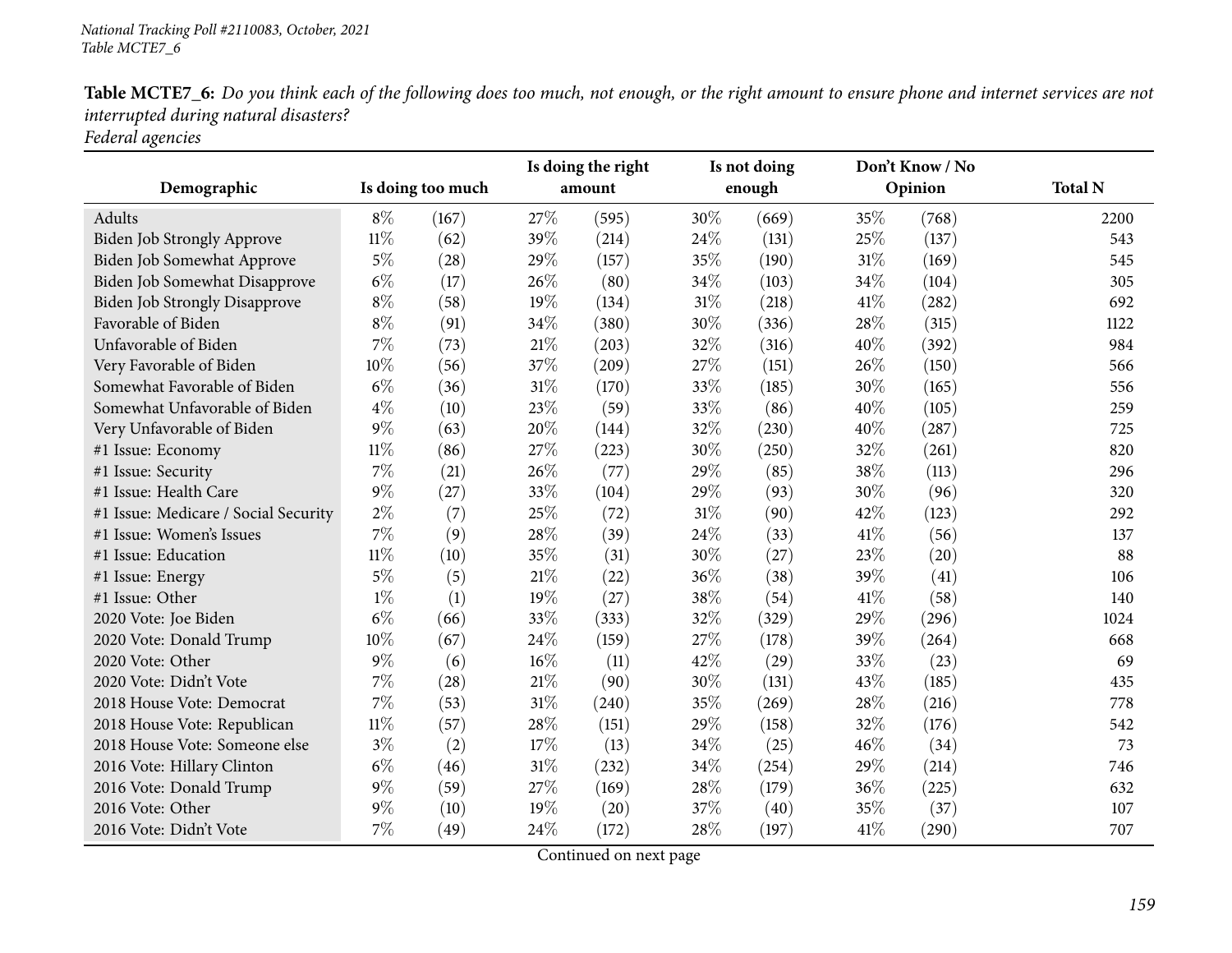| Demographic         | Is doing too much |       | Is doing the right<br>amount |                    | Is not doing<br>enough |            | Don't Know / No<br>Opinion |       | <b>Total N</b> |
|---------------------|-------------------|-------|------------------------------|--------------------|------------------------|------------|----------------------------|-------|----------------|
| Adults              | $8\%$             | (167) | 27\%                         | (595)              | $30\%$                 | (669)      | 35%                        | (768) | 2200           |
| Voted in 2014: Yes  | $8\%$             | (99)  | 29\%                         | (337)              | 33%                    | (385)      | $31\%$                     | (361) | 1182           |
| Voted in 2014: No   | $7\%$             | (68)  | 25%                          | (258)              | 28%                    | $^{'}285)$ | 40%                        | (408) | 1018           |
| 4-Region: Northeast | 7%                | (29)  | 26\%                         | (104)              | 34\%                   | (132)      | 33\%                       | (129) | 394            |
| 4-Region: Midwest   | 5%                | 25    | 26\%                         | (120)              | 29\%                   | (135)      | 39%                        | (183) | 462            |
| 4-Region: South     | $7\%$             | (55)  | 27\%                         | (225)              | $30\%$                 | (248)      | $36\%$                     | (296) | 824            |
| 4-Region: West      | $11\%$            | (58)  | 28\%                         | $\left(147\right)$ | $30\%$                 | (155)      | $31\%$                     | (161) | 520            |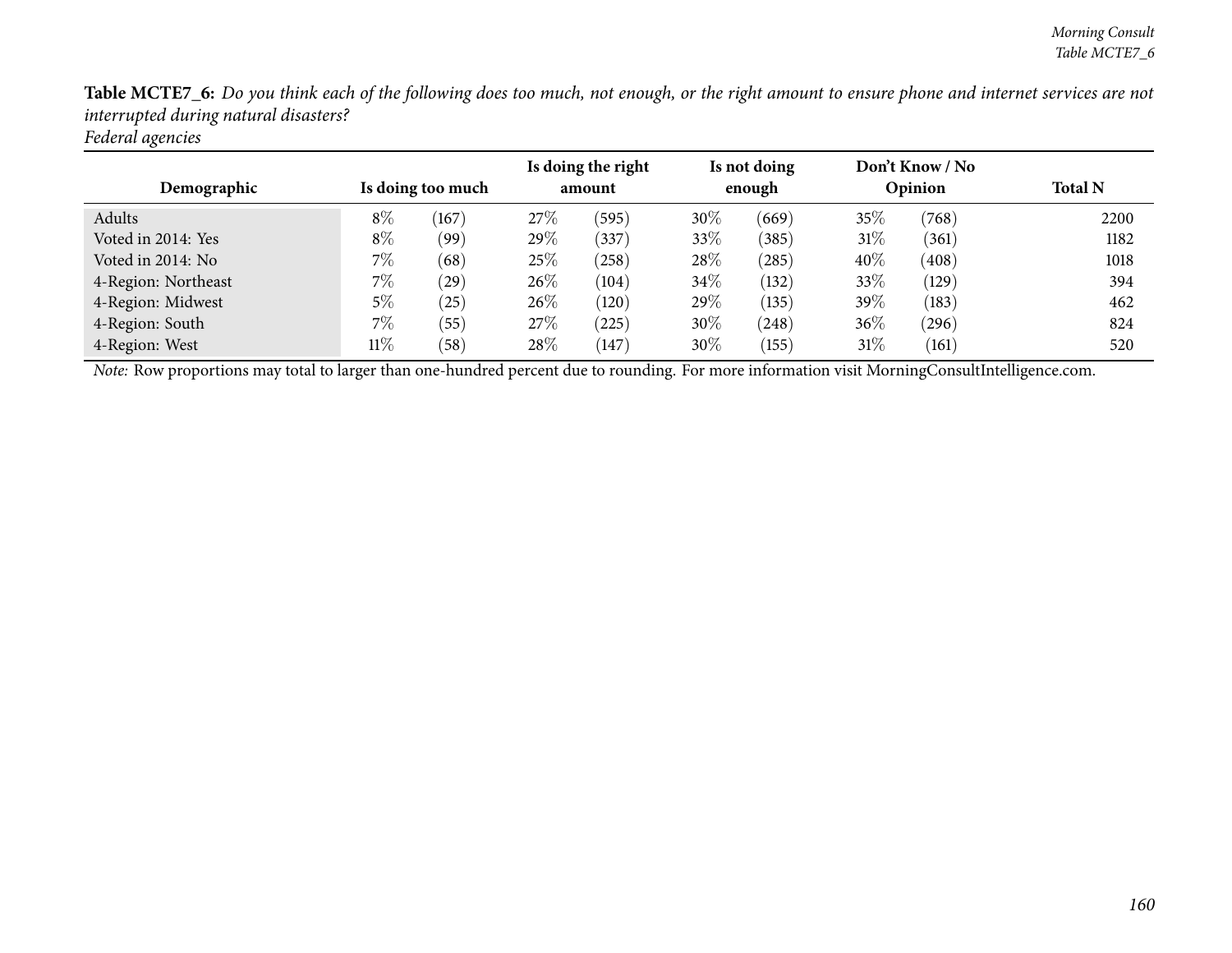| Demographic              | Is doing too much |       | Is doing the right<br>amount |       | Is not doing<br>enough |       |        | Don't Know / No<br>Opinion | <b>Total N</b> |
|--------------------------|-------------------|-------|------------------------------|-------|------------------------|-------|--------|----------------------------|----------------|
|                          |                   |       |                              |       |                        |       |        |                            |                |
| Adults                   | 7%                | (145) | 24%                          | (526) | 24\%                   | (538) | 45%    | (991)                      | 2200           |
| Gender: Male             | 10%               | (103) | 29%                          | (305) | 23\%                   | (244) | 39%    | (410)                      | 1062           |
| Gender: Female           | $4\%$             | (42)  | 19%                          | (222) | 26%                    | (294) | $51\%$ | (581)                      | 1138           |
| Age: 18-34               | $9\%$             | (57)  | 27%                          | (177) | 28\%                   | (182) | 36%    | (239)                      | 655            |
| Age: 35-44               | 12%               | (42)  | $31\%$                       | (111) | 24\%                   | (85)  | 33%    | (119)                      | 358            |
| Age: 45-64               | $4\%$             | (32)  | 22%                          | (169) | 24\%                   | (181) | 49%    | (369)                      | 751            |
| Age: 65+                 | $3\%$             | (14)  | 16%                          | (70)  | 20%                    | (89)  | 60%    | (264)                      | 436            |
| GenZers: 1997-2012       | $8\%$             | (16)  | 28%                          | (60)  | $21\%$                 | (43)  | 43%    | (91)                       | 210            |
| Millennials: 1981-1996   | $11\%$            | (73)  | 28%                          | (185) | 29%                    | (195) | 32%    | (212)                      | 664            |
| GenXers: 1965-1980       | $5\%$             | (27)  | 25%                          | (132) | 24%                    | (126) | 46%    | (242)                      | 526            |
| Baby Boomers: 1946-1964  | $4\%$             | (27)  | 19%                          | (134) | 23%                    | (162) | 55%    | (393)                      | 717            |
| PID: Dem (no lean)       | 7%                | (60)  | 28%                          | (244) | 23%                    | (201) | 43%    | (374)                      | 879            |
| PID: Ind (no lean)       | $6\%$             | (44)  | 19%                          | (136) | 27\%                   | (188) | 48%    | (339)                      | 708            |
| PID: Rep (no lean)       | 7%                | (42)  | 24%                          | (146) | 24\%                   | (148) | 45%    | (278)                      | 614            |
| PID/Gender: Dem Men      | $11\%$            | (49)  | 33%                          | (148) | 21%                    | (94)  | 35%    | (158)                      | 449            |
| PID/Gender: Dem Women    | $2\%$             | (11)  | 22%                          | (96)  | 25%                    | (107) | 50%    | (216)                      | 429            |
| PID/Gender: Ind Men      | 7%                | (23)  | 23%                          | (78)  | 27\%                   | (91)  | 43\%   | (146)                      | 337            |
| PID/Gender: Ind Women    | $6\%$             | (21)  | 16%                          | (58)  | 26%                    | (98)  | 52%    | (194)                      | 370            |
| PID/Gender: Rep Men      | $11\%$            | (31)  | 29%                          | (79)  | $21\%$                 | (59)  | 39%    | (107)                      | 276            |
| PID/Gender: Rep Women    | $3\%$             | (11)  | 20%                          | (68)  | 26\%                   | (89)  | $51\%$ | (171)                      | 338            |
| Ideo: Liberal (1-3)      | $6\%$             | (41)  | 25%                          | (158) | 26%                    | (168) | 43%    | (271)                      | 637            |
| Ideo: Moderate (4)       | $5\%$             | (39)  | 28%                          | (201) | 23\%                   | (163) | 44%    | (317)                      | 721            |
| Ideo: Conservative (5-7) | 7%                | (51)  | 23%                          | (153) | 24\%                   | (161) | 46%    | (311)                      | 676            |
| Educ: < College          | $5\%$             | (82)  | 22%                          | (334) | 25%                    | (380) | 47\%   | (716)                      | 1512           |
| Educ: Bachelors degree   | $8\%$             | (34)  | 28%                          | (126) | 26%                    | (116) | 38%    | (168)                      | 444            |
| Educ: Post-grad          | 12%               | (30)  | 27%                          | (67)  | 17%                    | (41)  | 44%    | (106)                      | 244            |
| Income: Under 50k        | $5\%$             | (60)  | 22%                          | (275) | 26%                    | (333) | 48%    | (606)                      | 1274           |
| Income: 50k-100k         | $6\%$             | (36)  | 26%                          | (160) | 24\%                   | (150) | 44%    | (277)                      | 623            |
| Income: 100k+            | 16%               | (49)  | 30%                          | (91)  | 18%                    | (55)  | 36%    | (108)                      | 303            |
| Ethnicity: White         | 7%                | (127) | 24%                          | (408) | 23%                    | (392) | 46%    | (794)                      | 1722           |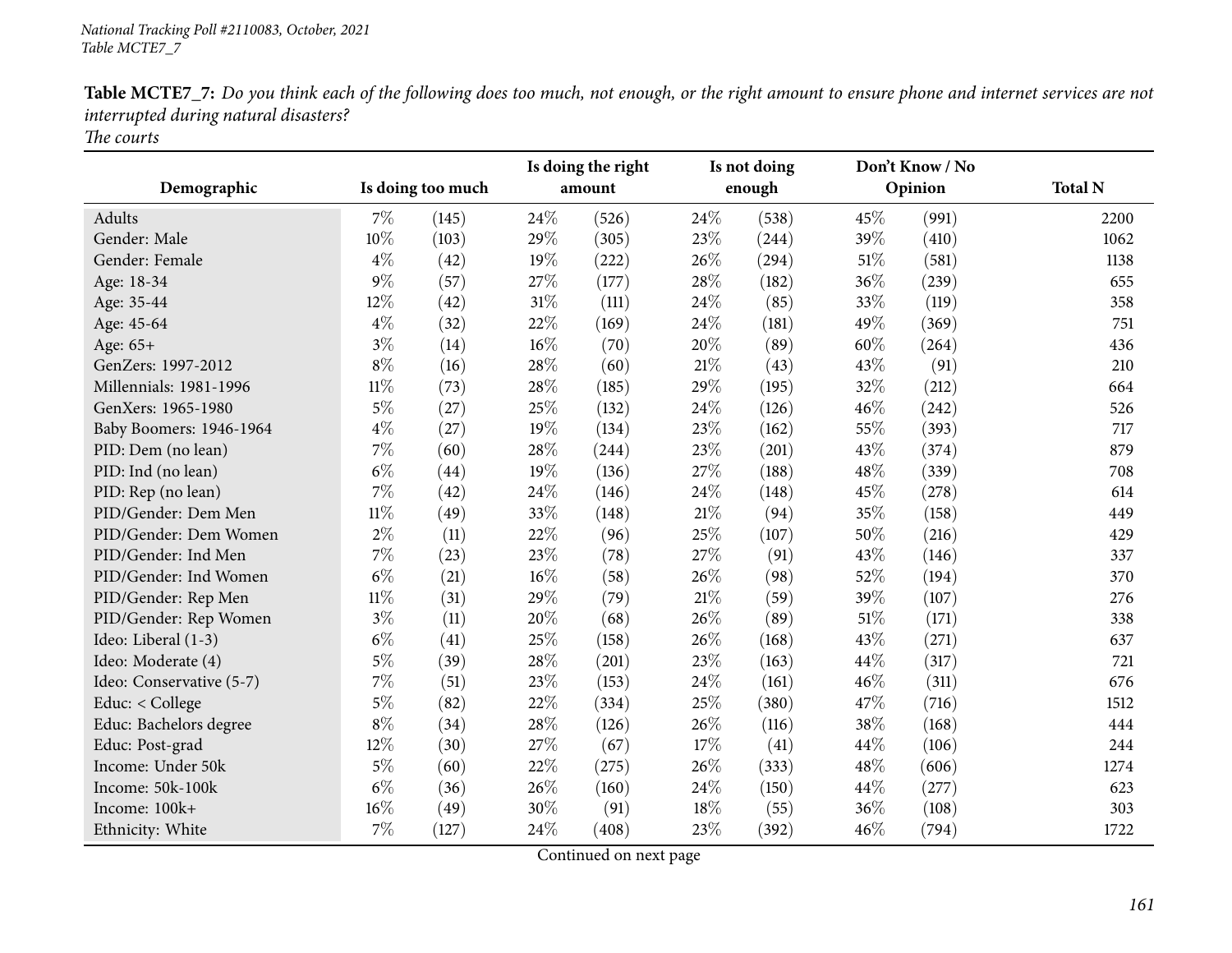| Demographic                       | Is doing too much |       | Is doing the right<br>amount |       |      | Is not doing<br>enough | Don't Know / No<br>Opinion |       | <b>Total N</b> |  |
|-----------------------------------|-------------------|-------|------------------------------|-------|------|------------------------|----------------------------|-------|----------------|--|
| <b>Adults</b>                     | $7\%$             | (145) | 24\%                         | (526) | 24\% | (538)                  | 45%                        | (991) | 2200           |  |
| Ethnicity: Hispanic               | 7%                | (26)  | 26%                          | (91)  | 30%  | (105)                  | 36%                        | (127) | 349            |  |
| Ethnicity: Black                  | $5\%$             | (14)  | 29%                          | (80)  | 31%  | (85)                   | 35%                        | (96)  | 274            |  |
| Ethnicity: Other                  | $2\%$             | (5)   | 19%                          | (38)  | 30%  | (61)                   | 49%                        | (101) | 204            |  |
| All Christian                     | $6\%$             | (59)  | 27%                          | (267) | 22%  | (211)                  | 45%                        | (441) | 977            |  |
| All Non-Christian                 | 16%               | (19)  | 29%                          | (35)  | 16%  | (19)                   | 39%                        | (47)  | 119            |  |
| Atheist                           | $4\%$             | (4)   | 23%                          | (22)  | 33\% | (32)                   | 40%                        | (39)  | 97             |  |
| Agnostic/Nothing in particular    | $6\%$             | (39)  | 20%                          | (130) | 26%  | (162)                  | 48%                        | (304) | 635            |  |
| Something Else                    | 7%                | (25)  | $20\%$                       | (73)  | 31%  | (114)                  | 43%                        | (160) | 371            |  |
| Religious Non-Protestant/Catholic | 14%               | (20)  | 27%                          | (37)  | 20%  | (28)                   | 38%                        | (52)  | 137            |  |
| Evangelical                       | $9\%$             | (52)  | 28%                          | (160) | 23%  | (133)                  | 39%                        | (223) | 569            |  |
| Non-Evangelical                   | $4\%$             | (28)  | 23%                          | (170) | 24\% | (177)                  | 50%                        | (372) | 747            |  |
| Community: Urban                  | $9\%$             | (61)  | 28%                          | (182) | 24%  | (155)                  | 39%                        | (257) | 656            |  |
| Community: Suburban               | $6\%$             | (59)  | 22%                          | (222) | 24%  | (238)                  | 48%                        | (480) | 998            |  |
| Community: Rural                  | $5\%$             | (26)  | 22%                          | (122) | 26%  | (145)                  | 47%                        | (254) | 546            |  |
| <b>Employ: Private Sector</b>     | 10%               | (67)  | 29%                          | (195) | 26%  | (180)                  | 35%                        | (240) | 682            |  |
| Employ: Government                | $6\%$             | (7)   | 36%                          | (41)  | 24%  | (28)                   | 33%                        | (38)  | 114            |  |
| Employ: Self-Employed             | $9\%$             | (19)  | 24%                          | (50)  | 29%  | (62)                   | 38%                        | (81)  | 211            |  |
| Employ: Homemaker                 | $3\%$             | (5)   | $17\%$                       | (29)  | 29%  | (49)                   | 50%                        | (84)  | 167            |  |
| Employ: Student                   | $4\%$             | (3)   | 28%                          | (21)  | 22%  | (16)                   | 46%                        | (34)  | 74             |  |
| Employ: Retired                   | $3\%$             | (14)  | 19%                          | (91)  | 19%  | (94)                   | 59%                        | (291) | 491            |  |
| Employ: Unemployed                | $8\%$             | (23)  | $21\%$                       | (63)  | 23%  | (68)                   | 48%                        | (143) | 297            |  |
| Employ: Other                     | $4\%$             | (7)   | $21\%$                       | (35)  | 25%  | (41)                   | 49%                        | (81)  | 165            |  |
| Military HH: Yes                  | $8\%$             | (24)  | 22%                          | (69)  | 24%  | (77)                   | 46%                        | (147) | 316            |  |
| Military HH: No                   | $6\%$             | (121) | 24%                          | (458) | 24%  | (461)                  | 45%                        | (844) | 1884           |  |
| RD/WT: Right Direction            | $8\%$             | (74)  | $31\%$                       | (285) | 22%  | (200)                  | 39%                        | (361) | 921            |  |
| RD/WT: Wrong Track                | $6\%$             | (71)  | 19%                          | (241) | 26%  | (337)                  | 49%                        | (629) | 1279           |  |
| <b>Biden Job Approve</b>          | $8\%$             | (82)  | 30%                          | (330) | 22%  | (242)                  | 40%                        | (433) | 1088           |  |
| Biden Job Disapprove              | $6\%$             | (61)  | 19%                          | (187) | 27%  | (273)                  | 48%                        | (476) | 997            |  |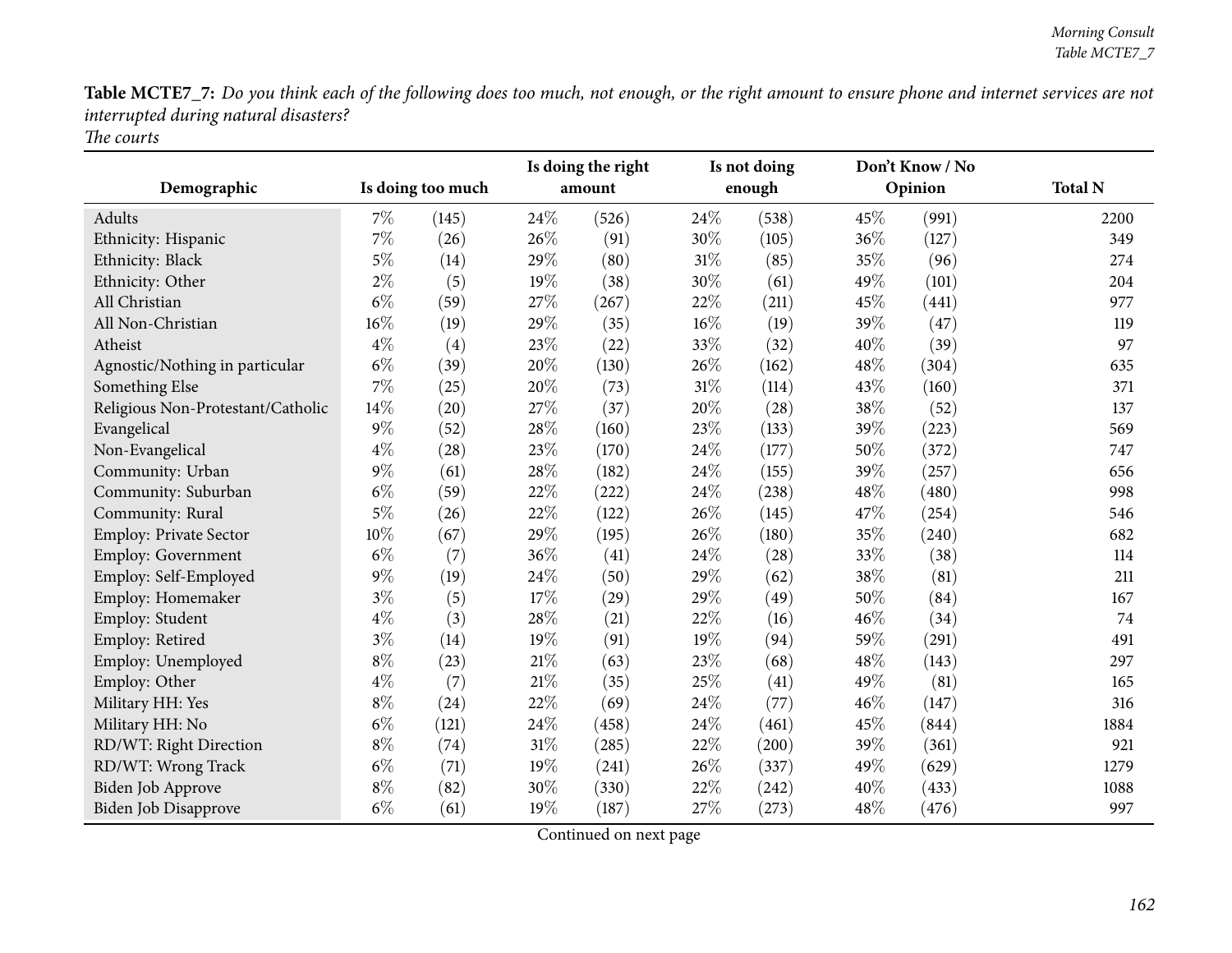|                                      |        |                   | Is doing the right<br>amount |       | Is not doing<br>enough |       | Don't Know / No<br>Opinion |       | <b>Total N</b> |
|--------------------------------------|--------|-------------------|------------------------------|-------|------------------------|-------|----------------------------|-------|----------------|
| Demographic                          |        | Is doing too much |                              |       |                        |       |                            |       |                |
| Adults                               | $7\%$  | (145)             | 24\%                         | (526) | 24%                    | (538) | 45%                        | (991) | 2200           |
| <b>Biden Job Strongly Approve</b>    | 10%    | (54)              | 36%                          | (196) | 19%                    | (104) | 35%                        | (189) | 543            |
| Biden Job Somewhat Approve           | $5\%$  | (28)              | 25%                          | (134) | 25%                    | (138) | 45%                        | (244) | 545            |
| Biden Job Somewhat Disapprove        | $4\%$  | (14)              | 19%                          | (56)  | 32%                    | (98)  | 45%                        | (137) | 305            |
| Biden Job Strongly Disapprove        | $7\%$  | (47)              | 19%                          | (131) | 25\%                   | (175) | 49%                        | (339) | 692            |
| Favorable of Biden                   | 7%     | (75)              | 29%                          | (323) | 24%                    | (272) | 40%                        | (452) | 1122           |
| Unfavorable of Biden                 | $7\%$  | (66)              | 20%                          | (193) | 25%                    | (248) | 48%                        | (477) | 984            |
| Very Favorable of Biden              | $9\%$  | (50)              | 34%                          | (195) | 20%                    | (113) | 37%                        | (208) | 566            |
| Somewhat Favorable of Biden          | $5\%$  | (26)              | 23%                          | (128) | 28\%                   | (158) | 44%                        | (245) | 556            |
| Somewhat Unfavorable of Biden        | $6\%$  | (16)              | 19%                          | (49)  | 26%                    | (68)  | 48%                        | (125) | 259            |
| Very Unfavorable of Biden            | $7\%$  | (49)              | 20%                          | (144) | 25%                    | (180) | 49%                        | (352) | 725            |
| #1 Issue: Economy                    | $8\%$  | (66)              | 26%                          | (215) | 24%                    | (201) | 41\%                       | (339) | 820            |
| #1 Issue: Security                   | 7%     | (19)              | 23%                          | (67)  | $22\%$                 | (65)  | 49%                        | (144) | 296            |
| #1 Issue: Health Care                | $9\%$  | (30)              | 25%                          | (81)  | 27%                    | (87)  | 38%                        | (123) | 320            |
| #1 Issue: Medicare / Social Security | $1\%$  | (3)               | 20%                          | (59)  | 22%                    | (63)  | 57%                        | (167) | 292            |
| #1 Issue: Women's Issues             | $8\%$  | (11)              | 22%                          | (30)  | 22%                    | (30)  | 49%                        | (67)  | 137            |
| #1 Issue: Education                  | $8\%$  | (7)               | 36%                          | (32)  | 24%                    | (21)  | 32%                        | (28)  | 88             |
| #1 Issue: Energy                     | $6\%$  | (6)               | $21\%$                       | (22)  | 30%                    | (32)  | 43%                        | (45)  | 106            |
| #1 Issue: Other                      | $3\%$  | (4)               | 15%                          | (20)  | 28%                    | (39)  | 55%                        | (77)  | 140            |
| 2020 Vote: Joe Biden                 | $6\%$  | (58)              | 28%                          | (286) | 24%                    | (248) | 42%                        | (432) | 1024           |
| 2020 Vote: Donald Trump              | $8\%$  | (51)              | 22%                          | (146) | 22%                    | (147) | 49%                        | (325) | 668            |
| 2020 Vote: Other                     | $11\%$ | (7)               | 14%                          | (10)  | 43%                    | (30)  | 32%                        | (22)  | 69             |
| 2020 Vote: Didn't Vote               | $7\%$  | (29)              | 19%                          | (84)  | 26\%                   | (114) | 48%                        | (208) | 435            |
| 2018 House Vote: Democrat            | $6\%$  | (47)              | 26%                          | (203) | 26%                    | (205) | 41\%                       | (322) | 778            |
| 2018 House Vote: Republican          | $8\%$  | (42)              | 24%                          | (132) | 23%                    | (127) | 44%                        | (241) | 542            |
| 2018 House Vote: Someone else        | $5\%$  | (4)               | $12\%$                       | (9)   | 35%                    | (26)  | 48%                        | (35)  | 73             |
| 2016 Vote: Hillary Clinton           | $6\%$  | (41)              | 27%                          | (203) | 26%                    | (192) | 42%                        | (310) | 746            |
| 2016 Vote: Donald Trump              | $7\%$  | (46)              | 23%                          | (146) | 23%                    | (143) | 47%                        | (297) | 632            |
| 2016 Vote: Other                     | 7%     | (7)               | 19%                          | (21)  | 29%                    | (31)  | 45%                        | (48)  | 107            |
| 2016 Vote: Didn't Vote               | 7%     | (48)              | 22%                          | (157) | 24\%                   | (170) | 47%                        | (333) | 707            |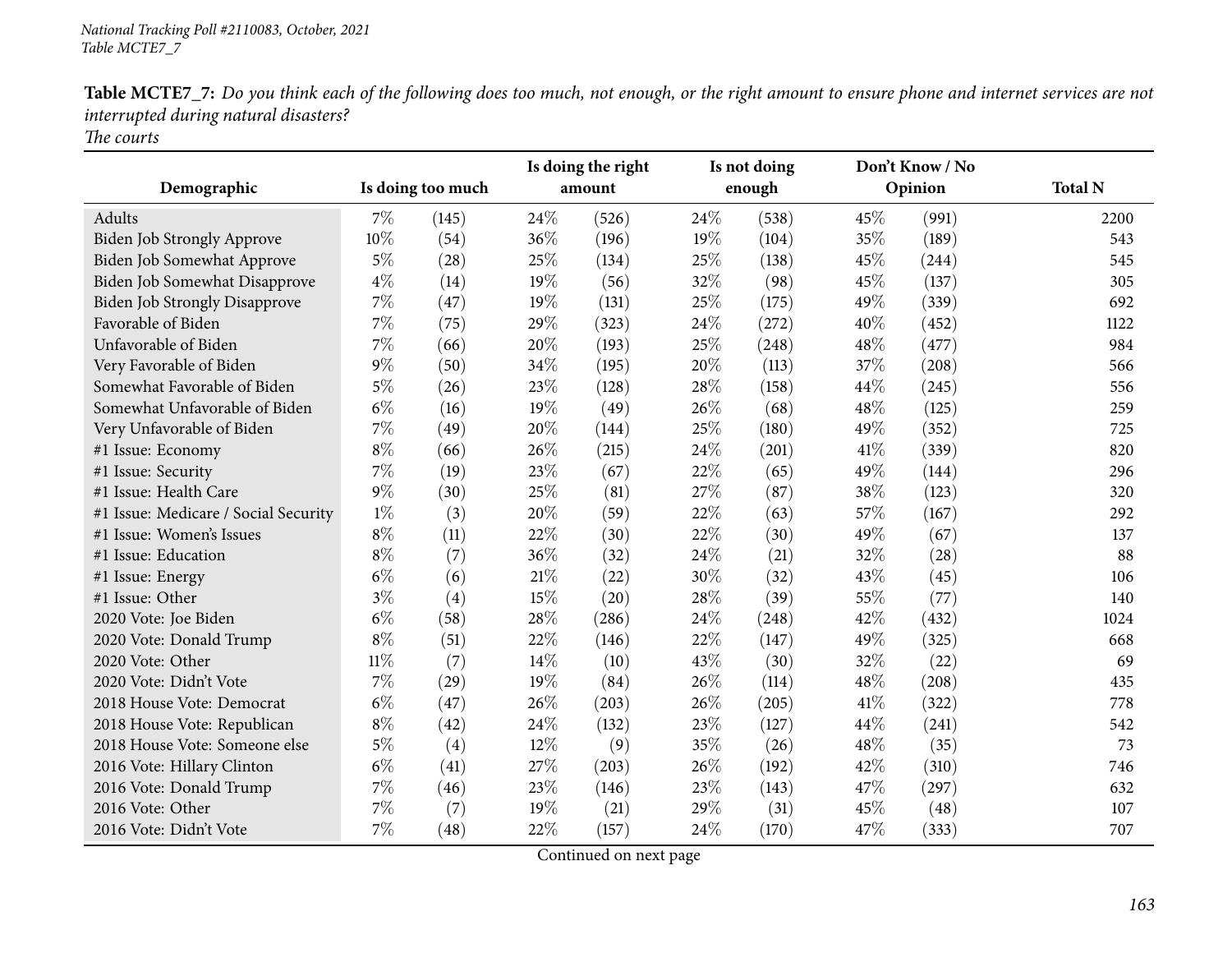| Demographic         | Is doing too much |       | Is doing the right<br>amount |       | Is not doing<br>enough |            | Don't Know / No<br>Opinion |       | <b>Total N</b> |
|---------------------|-------------------|-------|------------------------------|-------|------------------------|------------|----------------------------|-------|----------------|
| Adults              | 7%                | (145) | 24%                          | (526) | $24\%$                 | (538)      | 45%                        | (991) | 2200           |
| Voted in 2014: Yes  | $6\%$             | (76)  | 25\%                         | (290) | $25\%$                 | $^{(296)}$ | 44\%                       | (519) | 1182           |
| Voted in 2014: No   | $7\%$             | (69)  | 23%                          | (236) | $24\%$                 | (242)      | 46%                        | (472) | 1018           |
| 4-Region: Northeast | $7\%$             | (26)  | 25%                          | (98)  | $25\%$                 | (97)       | 44\%                       | (172) | 394            |
| 4-Region: Midwest   | $7\%$             | (31)  | 24%                          | (110) | 22%                    | (102)      | 48%                        | (220) | 462            |
| 4-Region: South     | $6\%$             | (47)  | 23%                          | (186) | $25\%$                 | (206)      | 47\%                       | (385) | 824            |
| 4-Region: West      | $8\%$             | (42)  | 25%                          | (132) | $26\%$                 | (133)      | 41\%                       | (214) | 520            |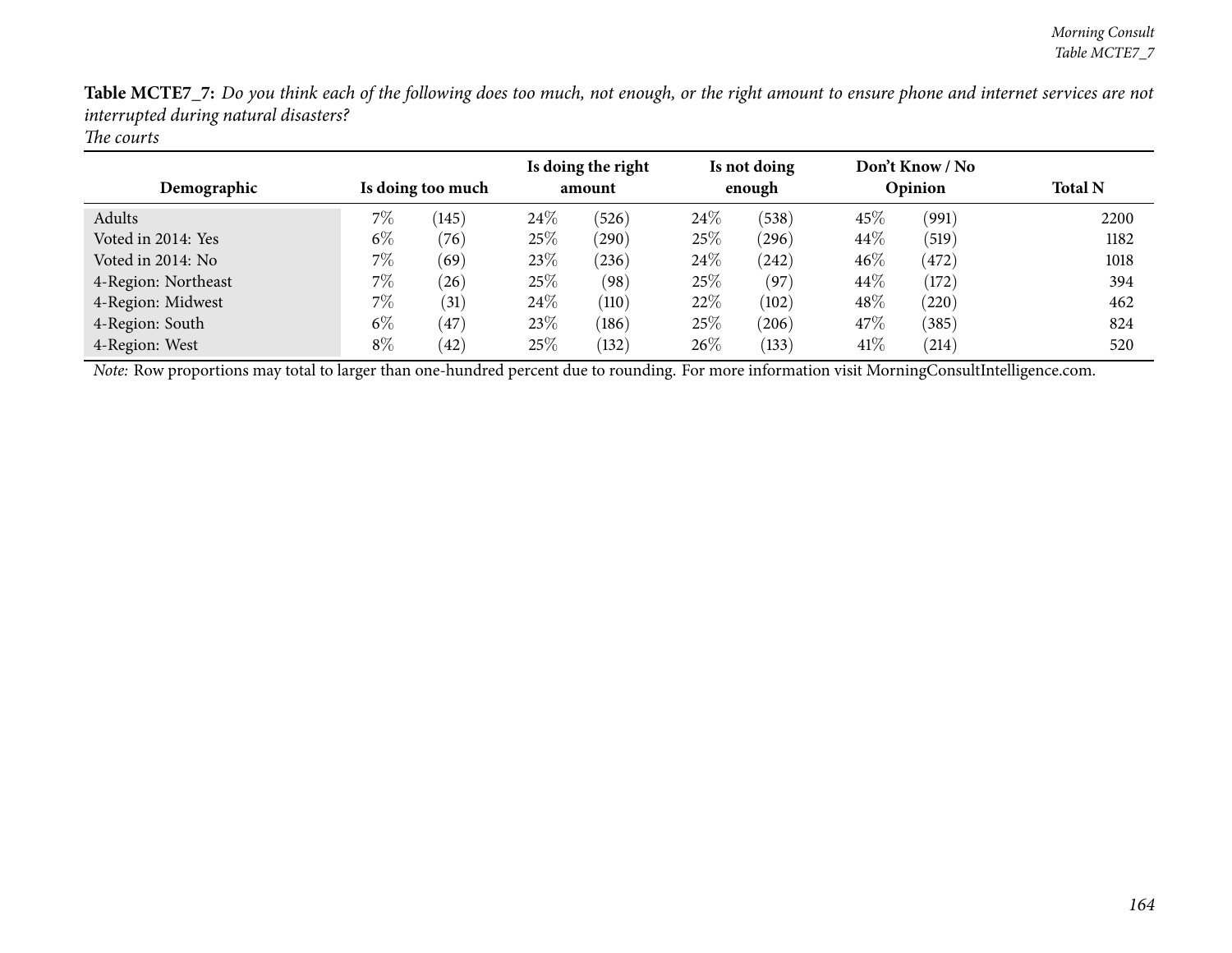| Demographic              |        | A lot |        | Some  |        | Not much |      | Not at all | <b>Total N</b> |
|--------------------------|--------|-------|--------|-------|--------|----------|------|------------|----------------|
| Adults                   | $8\%$  | (182) | 30%    | (652) | 28\%   | (623)    | 34%  | (743)      | 2200           |
| Gender: Male             | $11\%$ | (116) | 30%    | (323) | 24\%   | (259)    | 34%  | (363)      | 1062           |
| Gender: Female           | $6\%$  | (66)  | 29%    | (329) | 32%    | (363)    | 33%  | (380)      | 1138           |
| Age: 18-34               | 13%    | (83)  | 30%    | (198) | 27\%   | (175)    | 30%  | (199)      | 655            |
| Age: 35-44               | 12%    | (41)  | 34%    | (123) | 24\%   | (87)     | 30%  | (106)      | 358            |
| Age: 45-64               | $6\%$  | (46)  | 28%    | (210) | 29%    | (218)    | 37%  | (277)      | 751            |
| Age: 65+                 | $3\%$  | (12)  | 28%    | (121) | 33%    | (142)    | 37%  | (161)      | 436            |
| GenZers: 1997-2012       | 13%    | (28)  | 35%    | (73)  | 24\%   | (50)     | 28%  | (59)       | 210            |
| Millennials: 1981-1996   | 13%    | (84)  | $31\%$ | (208) | 25\%   | (169)    | 31%  | (203)      | 664            |
| GenXers: 1965-1980       | 7%     | (38)  | 29%    | (154) | 28\%   | (148)    | 35%  | (186)      | 526            |
| Baby Boomers: 1946-1964  | $4\%$  | (30)  | 28%    | (198) | 32%    | (232)    | 36%  | (257)      | 717            |
| PID: Dem (no lean)       | 13%    | (114) | 38%    | (331) | 27\%   | (238)    | 22%  | (196)      | 879            |
| PID: Ind (no lean)       | $6\%$  | (39)  | 24%    | (168) | 32%    | (229)    | 38%  | (272)      | 708            |
| PID: Rep (no lean)       | $5\%$  | (29)  | 25%    | (153) | 25\%   | (156)    | 45%  | (276)      | 614            |
| PID/Gender: Dem Men      | 18%    | (83)  | 37%    | (167) | $21\%$ | (95)     | 23%  | (105)      | 449            |
| PID/Gender: Dem Women    | 7%     | (32)  | 38%    | (164) | 33%    | (143)    | 21\% | (91)       | 429            |
| PID/Gender: Ind Men      | 7%     | (24)  | 25%    | (84)  | 29%    | (97)     | 39%  | (132)      | 337            |
| PID/Gender: Ind Women    | $4\%$  | (15)  | 23%    | (83)  | 36%    | (132)    | 38%  | (140)      | 370            |
| PID/Gender: Rep Men      | $4\%$  | (10)  | 26%    | (72)  | 24\%   | (67)     | 46%  | (127)      | 276            |
| PID/Gender: Rep Women    | $6\%$  | (19)  | 24%    | (81)  | 26%    | (89)     | 44%  | (149)      | 338            |
| Ideo: Liberal (1-3)      | $11\%$ | (70)  | 36%    | (232) | 28%    | (180)    | 24%  | (156)      | 637            |
| Ideo: Moderate (4)       | $8\%$  | (59)  | 35%    | (250) | 29%    | (210)    | 28%  | (202)      | 721            |
| Ideo: Conservative (5-7) | $6\%$  | (38)  | 22%    | (147) | 26%    | (175)    | 47%  | (316)      | 676            |
| Educ: < College          | 7%     | (99)  | 28%    | (426) | 28\%   | (428)    | 37%  | (559)      | 1512           |
| Educ: Bachelors degree   | $11\%$ | (49)  | 32%    | (143) | 29%    | (128)    | 28%  | (124)      | 444            |
| Educ: Post-grad          | 14%    | (35)  | 34%    | (83)  | 27%    | (67)     | 24%  | (60)       | 244            |
| Income: Under 50k        | $6\%$  | (81)  | 29%    | (366) | 28%    | (359)    | 37%  | (468)      | 1274           |
| Income: 50k-100k         | 7%     | (45)  | 31%    | (193) | 31\%   | (193)    | 31%  | (193)      | 623            |
| Income: 100k+            | 19%    | (56)  | $31\%$ | (93)  | 23\%   | (71)     | 27\% | (82)       | 303            |
| Ethnicity: White         | $8\%$  | (135) | 28%    | (477) | 30%    | (516)    | 34%  | (593)      | 1722           |
| Ethnicity: Hispanic      | 10%    | (34)  | 36%    | (124) | 29%    | (101)    | 26%  | (90)       | 349            |
| Ethnicity: Black         | 10%    | (28)  | 40%    | (111) | 19%    | (53)     | 30%  | (83)       | 274            |

Table MCTE8\_1: How much do you trust each of the following to ensure your phone and internet service are not interrupted during natural disasters? *The federal governmen<sup>t</sup>*  $\overline{\phantom{0}}$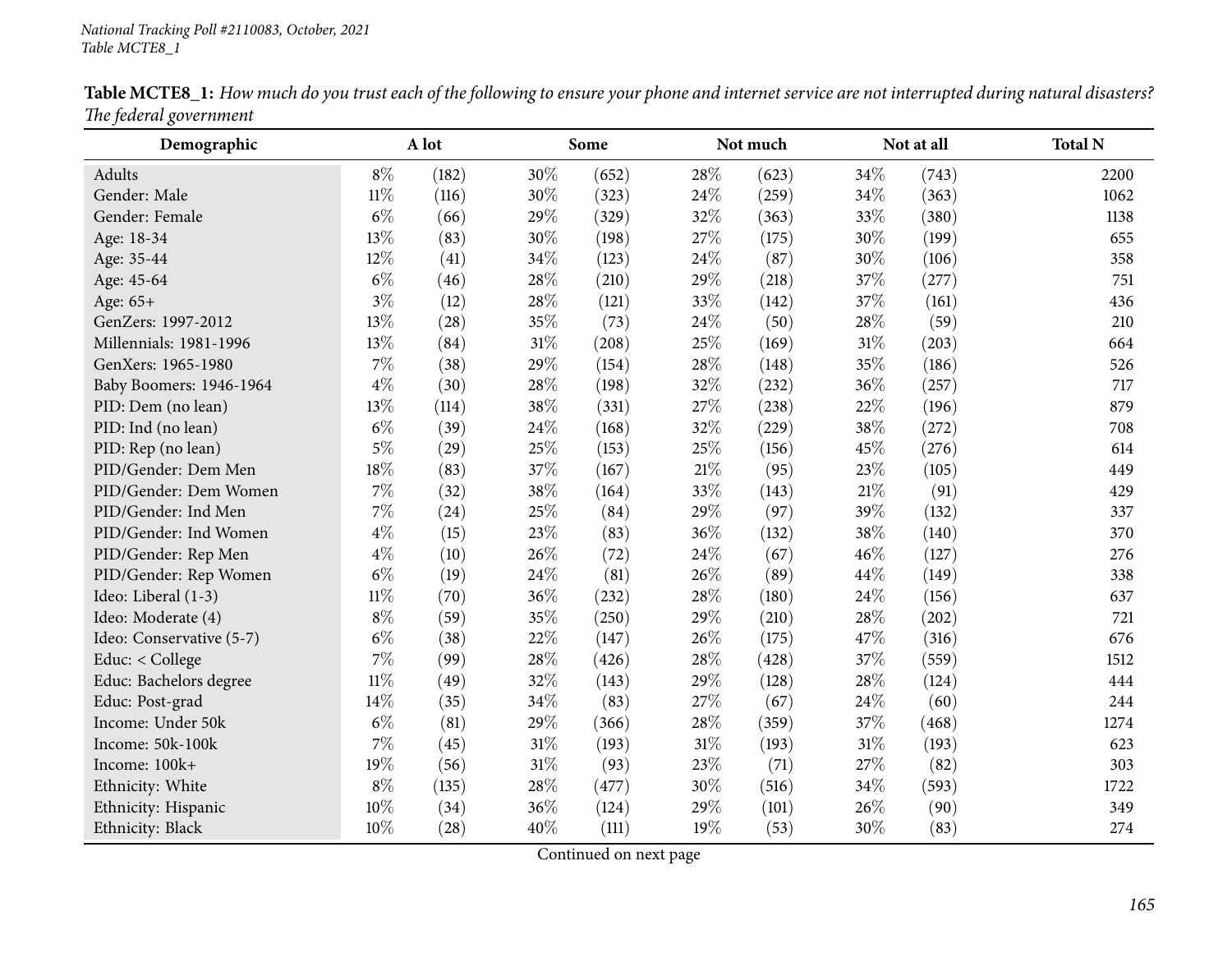|                        | <b>Table MCTE8_1:</b> How much do you trust each of the following to ensure your phone and internet service are not interrupted during natural disasters? |  |  |
|------------------------|-----------------------------------------------------------------------------------------------------------------------------------------------------------|--|--|
| The federal government |                                                                                                                                                           |  |  |

| Demographic                          |       | A lot |        | Some  |        | Not much |      | Not at all | <b>Total N</b> |
|--------------------------------------|-------|-------|--------|-------|--------|----------|------|------------|----------------|
| Adults                               | $8\%$ | (182) | 30%    | (652) | 28%    | (623)    | 34%  | (743)      | 2200           |
| Ethnicity: Other                     | $9\%$ | (19)  | $31\%$ | (64)  | 26\%   | (54)     | 33%  | (68)       | 204            |
| All Christian                        | 9%    | (86)  | 32%    | (309) | 27%    | (260)    | 33%  | (322)      | 977            |
| All Non-Christian                    | 20%   | (24)  | 34%    | (41)  | 23%    | (27)     | 23%  | (28)       | 119            |
| Atheist                              | $6\%$ | (6)   | 25%    | (25)  | 33%    | (32)     | 35%  | (34)       | 97             |
| Agnostic/Nothing in particular       | $6\%$ | (37)  | $29\%$ | (182) | 30%    | (192)    | 35%  | (224)      | 635            |
| Something Else                       | $8\%$ | (29)  | 25%    | (95)  | 30%    | (111)    | 37%  | (136)      | 371            |
| Religious Non-Protestant/Catholic    | 18%   | (25)  | $31\%$ | (43)  | 22%    | (31)     | 28\% | (38)       | 137            |
| Evangelical                          | 12%   | (66)  | $29\%$ | (168) | 25%    | (142)    | 34%  | (193)      | 569            |
| Non-Evangelical                      | $6\%$ | (46)  | 30%    | (227) | 30%    | (224)    | 33%  | (250)      | 747            |
| Community: Urban                     | 15%   | (96)  | 33%    | (216) | 24%    | (160)    | 28\% | (184)      | 656            |
| Community: Suburban                  | $5\%$ | (53)  | $31\%$ | (306) | 29%    | (293)    | 35%  | (346)      | 998            |
| Community: Rural                     | $6\%$ | (33)  | 24%    | (130) | 31%    | (169)    | 39%  | (213)      | 546            |
| Employ: Private Sector               | 12%   | (81)  | $31\%$ | (214) | $25\%$ | (173)    | 31%  | (214)      | 682            |
| Employ: Government                   | 13%   | (15)  | 36%    | (41)  | 29%    | (33)     | 22%  | (25)       | 114            |
| Employ: Self-Employed                | $9\%$ | (20)  | 25%    | (53)  | 26%    | (54)     | 40%  | (85)       | 211            |
| Employ: Homemaker                    | $4\%$ | (6)   | 23%    | (39)  | 39%    | (65)     | 34%  | (56)       | 167            |
| Employ: Student                      | 10%   | (7)   | 50%    | (37)  | 23%    | (17)     | 17%  | (13)       | 74             |
| Employ: Retired                      | $4\%$ | (20)  | $29\%$ | (143) | 29%    | (144)    | 37%  | (183)      | 491            |
| Employ: Unemployed                   | 7%    | (22)  | 29%    | (86)  | $26\%$ | (77)     | 38%  | (112)      | 297            |
| Employ: Other                        | 7%    | (11)  | 24\%   | (39)  | 36%    | (59)     | 34%  | (55)       | 165            |
| Military HH: Yes                     | 7%    | (21)  | 28%    | (89)  | 29%    | (92)     | 36%  | (114)      | 316            |
| Military HH: No                      | 9%    | (161) | 30%    | (563) | 28\%   | (531)    | 33%  | (629)      | 1884           |
| RD/WT: Right Direction               | 15%   | (141) | 42%    | (384) | 24%    | (225)    | 19%  | (171)      | 921            |
| RD/WT: Wrong Track                   | $3\%$ | (41)  | $21\%$ | (268) | 31%    | (397)    | 45%  | (573)      | 1279           |
| Biden Job Approve                    | 13%   | (145) | $41\%$ | (451) | $27\%$ | (289)    | 19%  | (203)      | 1088           |
| <b>Biden Job Disapprove</b>          | $3\%$ | (30)  | 17%    | (167) | 31%    | (305)    | 50%  | (495)      | 997            |
| Biden Job Strongly Approve           | 22%   | (120) | 41\%   | (222) | 23%    | (125)    | 14%  | (76)       | 543            |
| Biden Job Somewhat Approve           | $5\%$ | (25)  | 42%    | (229) | 30%    | (164)    | 23%  | (127)      | 545            |
| Biden Job Somewhat Disapprove        | $5\%$ | (14)  | 22\%   | (67)  | 36%    | (110)    | 37\% | (114)      | 305            |
| <b>Biden Job Strongly Disapprove</b> | $2\%$ | (16)  | 14%    | (100) | 28%    | (195)    | 55%  | (382)      | 692            |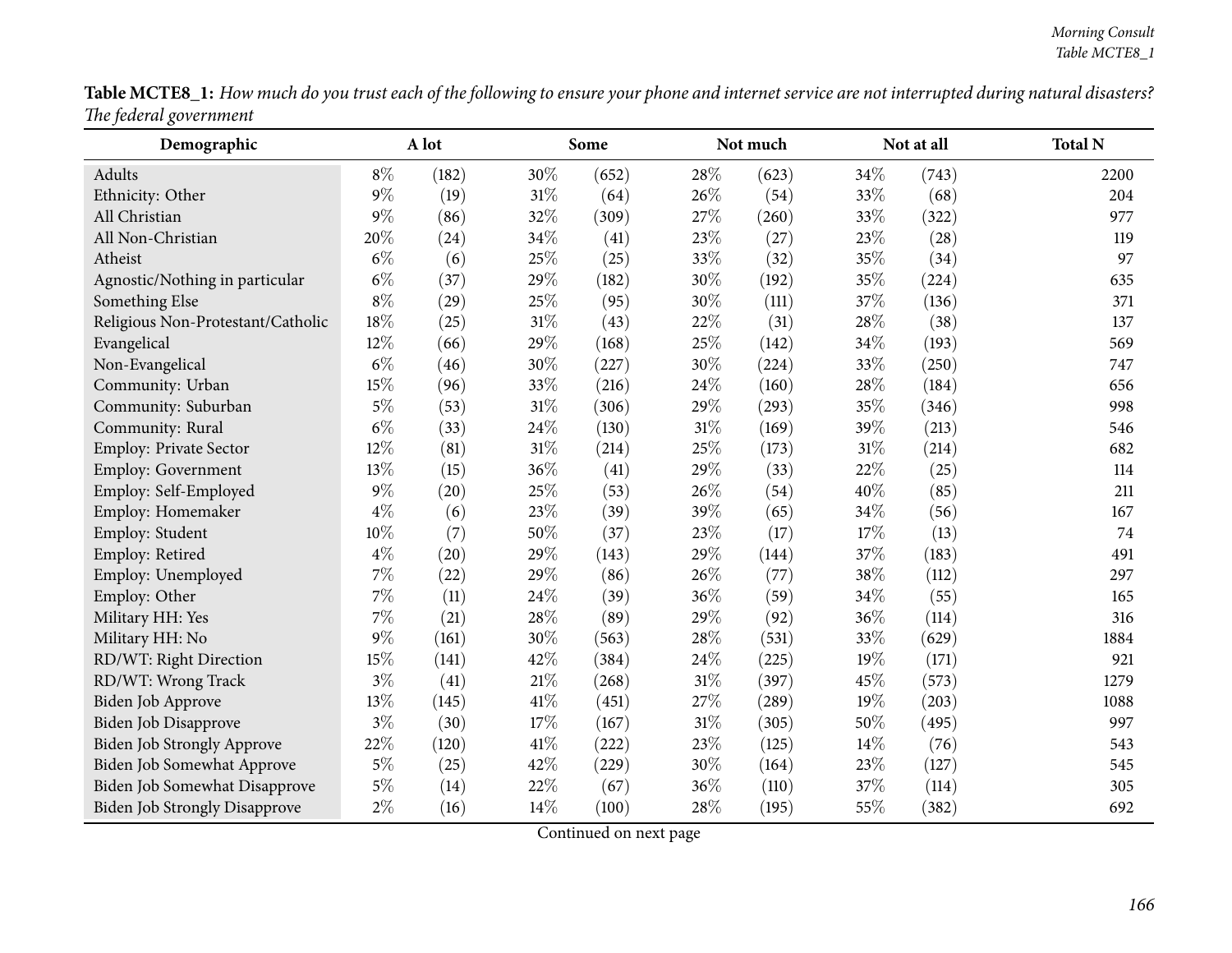| Demographic                          |       | A lot |        | Some  |     | Not much |        | Not at all | <b>Total N</b> |
|--------------------------------------|-------|-------|--------|-------|-----|----------|--------|------------|----------------|
| Adults                               | $8\%$ | (182) | 30%    | (652) | 28% | (623)    | 34%    | (743)      | 2200           |
| Favorable of Biden                   | 13%   | (144) | 40%    | (448) | 27% | (304)    | 20%    | (225)      | 1122           |
| Unfavorable of Biden                 | $3\%$ | (30)  | 18%    | (173) | 30% | (297)    | 49%    | (485)      | 984            |
| Very Favorable of Biden              | 19%   | (110) | 40%    | (229) | 24% | (139)    | 16%    | (89)       | 566            |
| Somewhat Favorable of Biden          | $6\%$ | (34)  | 40%    | (220) | 30% | (166)    | 25%    | (137)      | 556            |
| Somewhat Unfavorable of Biden        | $4\%$ | (12)  | 26%    | (69)  | 38% | (99)     | $31\%$ | (80)       | 259            |
| Very Unfavorable of Biden            | $2\%$ | (18)  | 14%    | (104) | 27% | (199)    | 56%    | (404)      | 725            |
| #1 Issue: Economy                    | $9\%$ | (76)  | 29%    | (242) | 26% | (215)    | 35%    | (287)      | 820            |
| #1 Issue: Security                   | $5\%$ | (16)  | 22%    | (65)  | 30% | (90)     | 42%    | (126)      | 296            |
| #1 Issue: Health Care                | 10%   | (32)  | 37%    | (117) | 28% | (89)     | 26%    | (83)       | 320            |
| #1 Issue: Medicare / Social Security | 7%    | (22)  | 26%    | (77)  | 33% | (95)     | 34%    | (98)       | 292            |
| #1 Issue: Women's Issues             | $6\%$ | (9)   | 33%    | (46)  | 25% | (35)     | 35%    | (48)       | 137            |
| #1 Issue: Education                  | 14%   | (12)  | $41\%$ | (36)  | 17% | (15)     | 29%    | (26)       | 88             |
| #1 Issue: Energy                     | 11%   | (12)  | 33%    | (35)  | 34% | (36)     | 22%    | (23)       | 106            |
| #1 Issue: Other                      | $3\%$ | (4)   | 25%    | (35)  | 35% | (49)     | 38%    | (53)       | 140            |
| 2020 Vote: Joe Biden                 | 12%   | (119) | 39%    | (400) | 28% | (287)    | 21%    | (218)      | 1024           |
| 2020 Vote: Donald Trump              | $5\%$ | (30)  | 19%    | (128) | 28% | (190)    | 48%    | (320)      | 668            |
| 2020 Vote: Other                     | $2\%$ | (1)   | 26%    | (18)  | 37% | (26)     | 35%    | (24)       | 69             |
| 2020 Vote: Didn't Vote               | 7%    | (32)  | 24%    | (104) | 28% | (120)    | 41\%   | (179)      | 435            |
| 2018 House Vote: Democrat            | 12%   | (94)  | 37%    | (286) | 29% | (228)    | 22%    | (170)      | 778            |
| 2018 House Vote: Republican          | $5\%$ | (25)  | 24%    | (129) | 26% | (140)    | 46%    | (248)      | 542            |
| 2018 House Vote: Someone else        | $2\%$ | (1)   | $11\%$ | (8)   | 42% | (31)     | 45%    | (33)       | 73             |
| 2016 Vote: Hillary Clinton           | 12%   | (87)  | 38%    | (287) | 26% | (195)    | 24%    | (177)      | 746            |
| 2016 Vote: Donald Trump              | $4\%$ | (28)  | 23%    | (142) | 29% | (180)    | 44%    | (281)      | 632            |
| 2016 Vote: Other                     | $4\%$ | (4)   | 27%    | (29)  | 37% | (40)     | 32%    | (34)       | 107            |
| 2016 Vote: Didn't Vote               | $8\%$ | (60)  | 27%    | (193) | 29% | (203)    | 36%    | (252)      | 707            |
| Voted in 2014: Yes                   | $9\%$ | (103) | 30%    | (353) | 27% | (323)    | 34%    | (402)      | 1182           |
| Voted in 2014: No                    | $8\%$ | (79)  | 29%    | (298) | 29% | (300)    | 34%    | (341)      | 1018           |
| 4-Region: Northeast                  | 7%    | (29)  | 36%    | (142) | 27% | (105)    | 30%    | (117)      | 394            |
| 4-Region: Midwest                    | $6\%$ | (29)  | 30%    | (139) | 29% | (132)    | 35%    | (162)      | 462            |
| 4-Region: South                      | $9\%$ | (72)  | 26%    | (212) | 29% | (236)    | 37%    | (304)      | 824            |
| 4-Region: West                       | 10%   | (52)  | 31%    | (159) | 29% | (149)    | 31%    | (160)      | 520            |

Table MCTE8\_1: How much do you trust each of the following to ensure your phone and internet service are not interrupted during natural disasters? *The federal governmen<sup>t</sup>*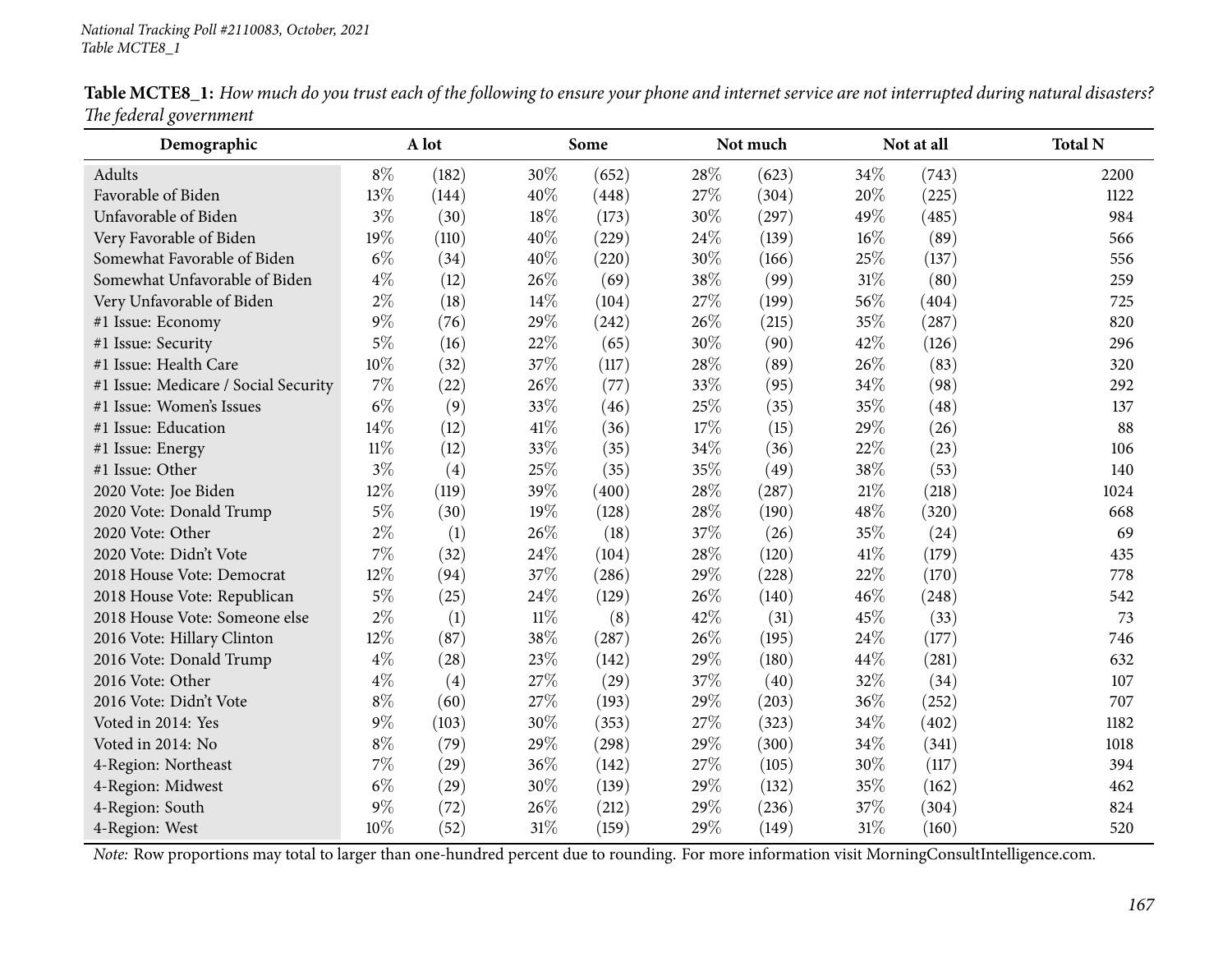|                   | <b>Table MCTE8_2:</b> How much do you trust each of the following to ensure your phone and internet service are not interrupted during natural disasters? |  |
|-------------------|-----------------------------------------------------------------------------------------------------------------------------------------------------------|--|
| Service providers |                                                                                                                                                           |  |

| Demographic              |        | A lot |        | Some   |        | Not much |        | Not at all         | <b>Total N</b> |
|--------------------------|--------|-------|--------|--------|--------|----------|--------|--------------------|----------------|
| Adults                   | 23%    | (502) | 46\%   | (1006) | 19%    | (411)    | 13\%   | (281)              | 2200           |
| Gender: Male             | 24%    | (254) | 47%    | (497)  | 17%    | (184)    | 12%    | (127)              | 1062           |
| Gender: Female           | 22%    | (248) | 45%    | (509)  | 20%    | (228)    | 13%    | (153)              | 1138           |
| Age: 18-34               | 22%    | (141) | 41\%   | (270)  | 22%    | (144)    | 15%    | (100)              | 655            |
| Age: 35-44               | 27%    | (95)  | $41\%$ | (147)  | 19%    | (67)     | 14%    | (49)               | 358            |
| Age: 45-64               | 20%    | (150) | 51\%   | (379)  | 18%    | (137)    | $11\%$ | (85)               | 751            |
| Age: 65+                 | 27%    | (116) | 48%    | (210)  | 15%    | (64)     | $11\%$ | (46)               | 436            |
| GenZers: 1997-2012       | 21%    | (44)  | 45%    | (95)   | 22%    | (46)     | 12%    | (25)               | 210            |
| Millennials: 1981-1996   | 23%    | (156) | 41\%   | (270)  | $21\%$ | (137)    | 15%    | (100)              | 664            |
| GenXers: 1965-1980       | $21\%$ | (108) | 49%    | (258)  | 17%    | (91)     | 13%    | (69)               | 526            |
| Baby Boomers: 1946-1964  | 23%    | (167) | 48\%   | (346)  | 18%    | (126)    | $11\%$ | (78)               | 717            |
| PID: Dem (no lean)       | 25%    | (219) | 46%    | (400)  | 19%    | (165)    | $11\%$ | (95)               | 879            |
| PID: Ind (no lean)       | 20%    | (142) | 43%    | (301)  | 21%    | (151)    | $16\%$ | (114)              | 708            |
| PID: Rep (no lean)       | 23%    | (142) | 50%    | (305)  | 16%    | (95)     | $12\%$ | (72)               | 614            |
| PID/Gender: Dem Men      | 28%    | (126) | 45%    | (204)  | 15%    | (70)     | $11\%$ | (50)               | 449            |
| PID/Gender: Dem Women    | 21%    | (92)  | 46%    | (197)  | 22%    | (96)     | 10%    | (45)               | 429            |
| PID/Gender: Ind Men      | 20%    | (68)  | 44\%   | (149)  | 22%    | (76)     | 13%    | (45)               | 337            |
| PID/Gender: Ind Women    | 20%    | (74)  | 41\%   | (152)  | 20%    | (75)     | 19%    | (69)               | 370            |
| PID/Gender: Rep Men      | 22%    | (60)  | 52%    | (145)  | 14%    | (38)     | 12%    | (33)               | 276            |
| PID/Gender: Rep Women    | 24%    | (82)  | 47%    | (160)  | 17%    | (57)     | $11\%$ | (39)               | 338            |
| Ideo: Liberal (1-3)      | 22%    | (142) | 46%    | (294)  | 21%    | (135)    | 10%    | (65)               | 637            |
| Ideo: Moderate (4)       | 25%    | (178) | 45%    | (327)  | 20%    | (144)    | $10\%$ | (73)               | 721            |
| Ideo: Conservative (5-7) | 23%    | (156) | 48%    | (322)  | 14%    | (96)     | 15%    | (102)              | 676            |
| Educ: $<$ College        | 22%    | (332) | 46\%   | (695)  | 18%    | (274)    | $14\%$ | (210)              | 1512           |
| Educ: Bachelors degree   | 24%    | (108) | 45%    | (199)  | 20%    | (89)     | $11\%$ | (48)               | 444            |
| Educ: Post-grad          | 26%    | (62)  | 46%    | (111)  | 20%    | (48)     | $9\%$  | (22)               | 244            |
| Income: Under 50k        | 22%    | (285) | 44%    | (566)  | 19%    | (237)    | 15%    | (186)              | 1274           |
| Income: 50k-100k         | 22%    | (137) | 47%    | (294)  | 20%    | (126)    | $11\%$ | (66)               | 623            |
| Income: 100k+            | 27%    | (80)  | 48%    | (146)  | 16%    | (48)     | $9\%$  | (28)               | 303            |
| Ethnicity: White         | 24%    | (418) | 45%    | (779)  | 18%    | (314)    | 12%    | (211)              | 1722           |
| Ethnicity: Hispanic      | 23%    | (79)  | 39%    | (135)  | 28%    | (99)     | $10\%$ | (36)               | 349            |
| Ethnicity: Black         | 19%    | (51)  | 47\%   | (129)  | 18%    | (49)     | $16\%$ | $\left( 44\right)$ | 274            |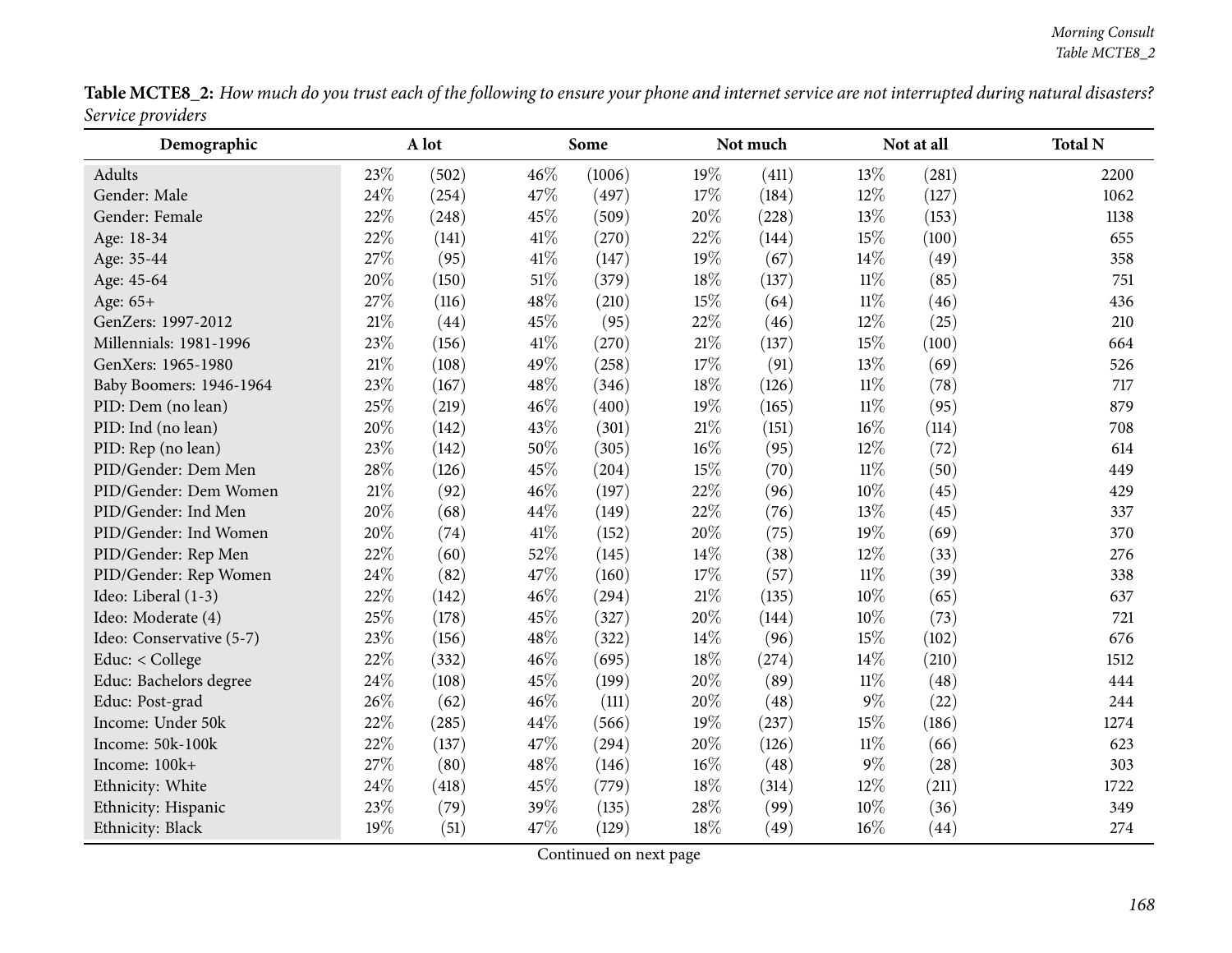| Demographic                          | A lot  |       |     | Some   |      | Not much |        | Not at all | <b>Total N</b> |
|--------------------------------------|--------|-------|-----|--------|------|----------|--------|------------|----------------|
| Adults                               | 23%    | (502) | 46% | (1006) | 19%  | (411)    | 13%    | (281)      | 2200           |
| Ethnicity: Other                     | 16%    | (33)  | 48% | (98)   | 23%  | (48)     | 12%    | (25)       | 204            |
| All Christian                        | 26%    | (258) | 45% | (438)  | 18%  | (179)    | 10%    | (102)      | 977            |
| All Non-Christian                    | 26%    | (31)  | 44% | (52)   | 16%  | (19)     | 14%    | (16)       | 119            |
| Atheist                              | 15%    | (15)  | 47% | (45)   | 26%  | (25)     | 12%    | (12)       | 97             |
| Agnostic/Nothing in particular       | 18%    | (114) | 48% | (304)  | 19%  | (120)    | 15%    | (97)       | 635            |
| Something Else                       | 22%    | (83)  | 45% | (167)  | 18%  | (68)     | 14%    | (53)       | 371            |
| Religious Non-Protestant/Catholic    | 24%    | (33)  | 43% | (59)   | 17%  | (23)     | 15%    | (21)       | 137            |
| Evangelical                          | 29%    | (163) | 47% | (265)  | 13%  | (74)     | 12%    | (66)       | 569            |
| Non-Evangelical                      | 23%    | (171) | 44% | (328)  | 22%  | (165)    | 11%    | (82)       | 747            |
| Community: Urban                     | 26%    | (168) | 44% | (290)  | 18%  | (117)    | 12%    | (80)       | 656            |
| Community: Suburban                  | 22%    | (216) | 49% | (489)  | 18%  | (179)    | $11\%$ | (114)      | 998            |
| Community: Rural                     | 22%    | (118) | 42% | (227)  | 21\% | (115)    | 16%    | (86)       | 546            |
| Employ: Private Sector               | $22\%$ | (148) | 48% | (327)  | 19%  | (130)    | $11\%$ | (77)       | 682            |
| Employ: Government                   | 20%    | (23)  | 49% | (56)   | 20%  | (22)     | $11\%$ | (13)       | 114            |
| Employ: Self-Employed                | 29%    | (61)  | 38% | (81)   | 16%  | (34)     | 17%    | (35)       | 211            |
| Employ: Homemaker                    | 15%    | (26)  | 43% | (72)   | 26%  | (44)     | 15%    | (26)       | 167            |
| Employ: Student                      | 20%    | (15)  | 47% | (35)   | 26%  | (19)     | 7%     | (5)        | 74             |
| Employ: Retired                      | 27%    | (130) | 49% | (239)  | 15%  | (71)     | 10%    | (50)       | 491            |
| Employ: Unemployed                   | 19%    | (56)  | 42% | (123)  | 23%  | (69)     | 17%    | (49)       | 297            |
| Employ: Other                        | 26%    | (43)  | 44% | (73)   | 13%  | (22)     | 16%    | (27)       | 165            |
| Military HH: Yes                     | 21\%   | (67)  | 49% | (154)  | 19%  | (59)     | 12%    | (36)       | 316            |
| Military HH: No                      | 23%    | (435) | 45% | (852)  | 19%  | (353)    | 13%    | (244)      | 1884           |
| RD/WT: Right Direction               | 27%    | (250) | 47% | (434)  | 16%  | (144)    | 10%    | (92)       | 921            |
| RD/WT: Wrong Track                   | 20%    | (252) | 45% | (572)  | 21%  | (267)    | 15%    | (188)      | 1279           |
| Biden Job Approve                    | 26%    | (287) | 46% | (496)  | 18%  | (193)    | 10%    | (112)      | 1088           |
| Biden Job Disapprove                 | 19%    | (192) | 47% | (467)  | 19%  | (190)    | 15%    | (148)      | 997            |
| Biden Job Strongly Approve           | 33%    | (177) | 43% | (232)  | 15%  | (83)     | $9\%$  | (52)       | 543            |
| Biden Job Somewhat Approve           | 20%    | (110) | 48% | (264)  | 20%  | (111)    | $11\%$ | (60)       | 545            |
| Biden Job Somewhat Disapprove        | 17%    | (52)  | 49% | (149)  | 24\% | (74)     | 10%    | (30)       | 305            |
| <b>Biden Job Strongly Disapprove</b> | 20%    | (140) | 46% | (318)  | 17%  | (115)    | 17\%   | (118)      | 692            |

Table MCTE8\_2: How much do you trust each of the following to ensure your phone and internet service are not interrupted during natural disasters? *Service providers*  $\overline{\phantom{0}}$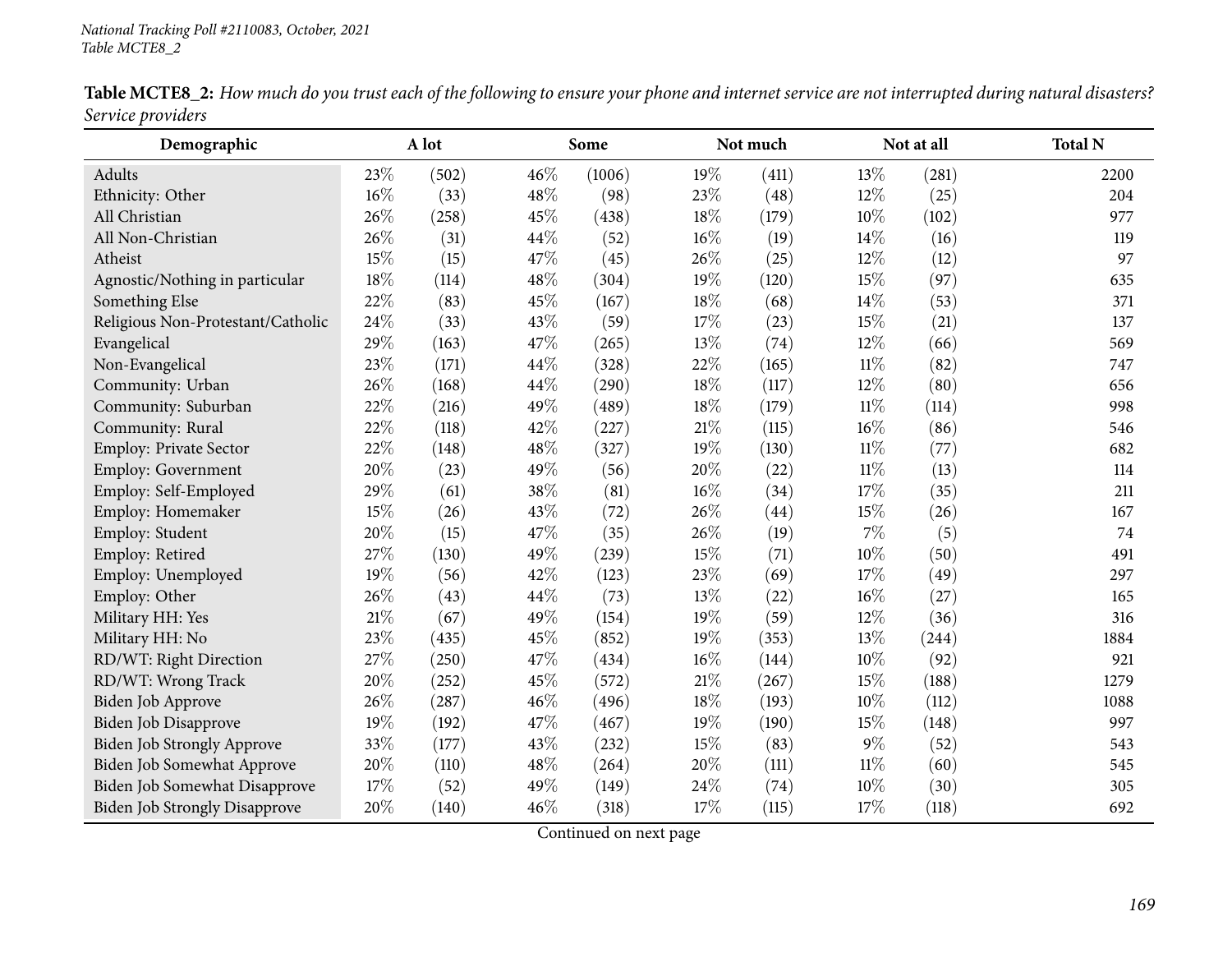|                   | Table MCTE8_2: How much do you trust each of the following to ensure your phone and internet service are not interrupted during natural disasters? |  |
|-------------------|----------------------------------------------------------------------------------------------------------------------------------------------------|--|
| Service providers |                                                                                                                                                    |  |

| Demographic                          | A lot  |       |        | Some   |        | Not much |        | Not at all | <b>Total N</b> |
|--------------------------------------|--------|-------|--------|--------|--------|----------|--------|------------|----------------|
| Adults                               | 23%    | (502) | 46%    | (1006) | 19%    | (411)    | 13%    | (281)      | 2200           |
| Favorable of Biden                   | 26%    | (292) | 45%    | (510)  | 18%    | (203)    | 10%    | (116)      | 1122           |
| Unfavorable of Biden                 | 19%    | (190) | 47%    | (458)  | 19%    | (187)    | 15%    | (149)      | 984            |
| Very Favorable of Biden              | 32%    | (182) | 45%    | (253)  | 13%    | (75)     | 10%    | (56)       | 566            |
| Somewhat Favorable of Biden          | 20%    | (110) | 46%    | (258)  | 23%    | (128)    | $11\%$ | (60)       | 556            |
| Somewhat Unfavorable of Biden        | 17%    | (45)  | 52%    | (133)  | $21\%$ | (55)     | 10%    | (26)       | 259            |
| Very Unfavorable of Biden            | 20%    | (145) | 45%    | (325)  | $18\%$ | (132)    | 17%    | (123)      | 725            |
| #1 Issue: Economy                    | 25%    | (204) | 47%    | (386)  | 17%    | (136)    | 12%    | (95)       | 820            |
| #1 Issue: Security                   | 22%    | (64)  | 49%    | (145)  | 17%    | (49)     | 13%    | (37)       | 296            |
| #1 Issue: Health Care                | 20%    | (63)  | 46%    | (146)  | $21\%$ | (66)     | 14%    | (45)       | 320            |
| #1 Issue: Medicare / Social Security | 24%    | (71)  | 47%    | (137)  | 18%    | (52)     | $11\%$ | (32)       | 292            |
| #1 Issue: Women's Issues             | 17%    | (24)  | 41\%   | (57)   | 22%    | (31)     | 19%    | (26)       | 137            |
| #1 Issue: Education                  | 29%    | (26)  | $41\%$ | (36)   | 20%    | (18)     | $9\%$  | (8)        | 88             |
| #1 Issue: Energy                     | 24%    | (26)  | 43%    | (45)   | 24%    | (25)     | $9\%$  | (10)       | 106            |
| #1 Issue: Other                      | 18%    | (26)  | 37%    | (52)   | 25%    | (34)     | 20%    | (28)       | 140            |
| 2020 Vote: Joe Biden                 | 25%    | (254) | 46%    | (467)  | 20%    | (202)    | 10%    | (100)      | 1024           |
| 2020 Vote: Donald Trump              | 23%    | (157) | 48%    | (321)  | 15%    | (101)    | 13%    | (89)       | 668            |
| 2020 Vote: Other                     | 15%    | (11)  | 44%    | (31)   | 23%    | (16)     | 17%    | (12)       | 69             |
| 2020 Vote: Didn't Vote               | 18%    | (78)  | 43%    | (185)  | $21\%$ | (92)     | 18%    | (79)       | 435            |
| 2018 House Vote: Democrat            | 25%    | (194) | 45%    | (353)  | $20\%$ | (155)    | 10%    | (77)       | 778            |
| 2018 House Vote: Republican          | 22%    | (119) | $51\%$ | (274)  | $15\%$ | (79)     | 13%    | (68)       | 542            |
| 2018 House Vote: Someone else        | $11\%$ | (8)   | 38%    | (28)   | 26%    | (19)     | 24%    | (18)       | 73             |
| 2016 Vote: Hillary Clinton           | 24%    | (178) | 46%    | (343)  | 19%    | (139)    | $11\%$ | (86)       | 746            |
| 2016 Vote: Donald Trump              | 24%    | (153) | 47%    | (297)  | 17%    | (105)    | 12%    | (77)       | 632            |
| 2016 Vote: Other                     | 20%    | (21)  | 50%    | (53)   | 20%    | (21)     | $11\%$ | (12)       | 107            |
| 2016 Vote: Didn't Vote               | 21\%   | (146) | 44%    | (310)  | 20%    | (145)    | 15%    | (106)      | 707            |
| Voted in 2014: Yes                   | 24%    | (288) | 47%    | (557)  | 17%    | (195)    | 12%    | (142)      | 1182           |
| Voted in 2014: No                    | 21\%   | (214) | 44%    | (449)  | $21\%$ | (216)    | 14\%   | (138)      | 1018           |
| 4-Region: Northeast                  | 23%    | (89)  | 43%    | (170)  | 22%    | (86)     | 12%    | (49)       | 394            |
| 4-Region: Midwest                    | 25%    | (115) | 48%    | (220)  | $16\%$ | (76)     | $11\%$ | (52)       | 462            |
| 4-Region: South                      | 21\%   | (173) | 45%    | (368)  | 20%    | (167)    | 14%    | (116)      | 824            |
| 4-Region: West                       | 24%    | (125) | 48%    | (248)  | $16\%$ | (83)     | 12%    | (64)       | 520            |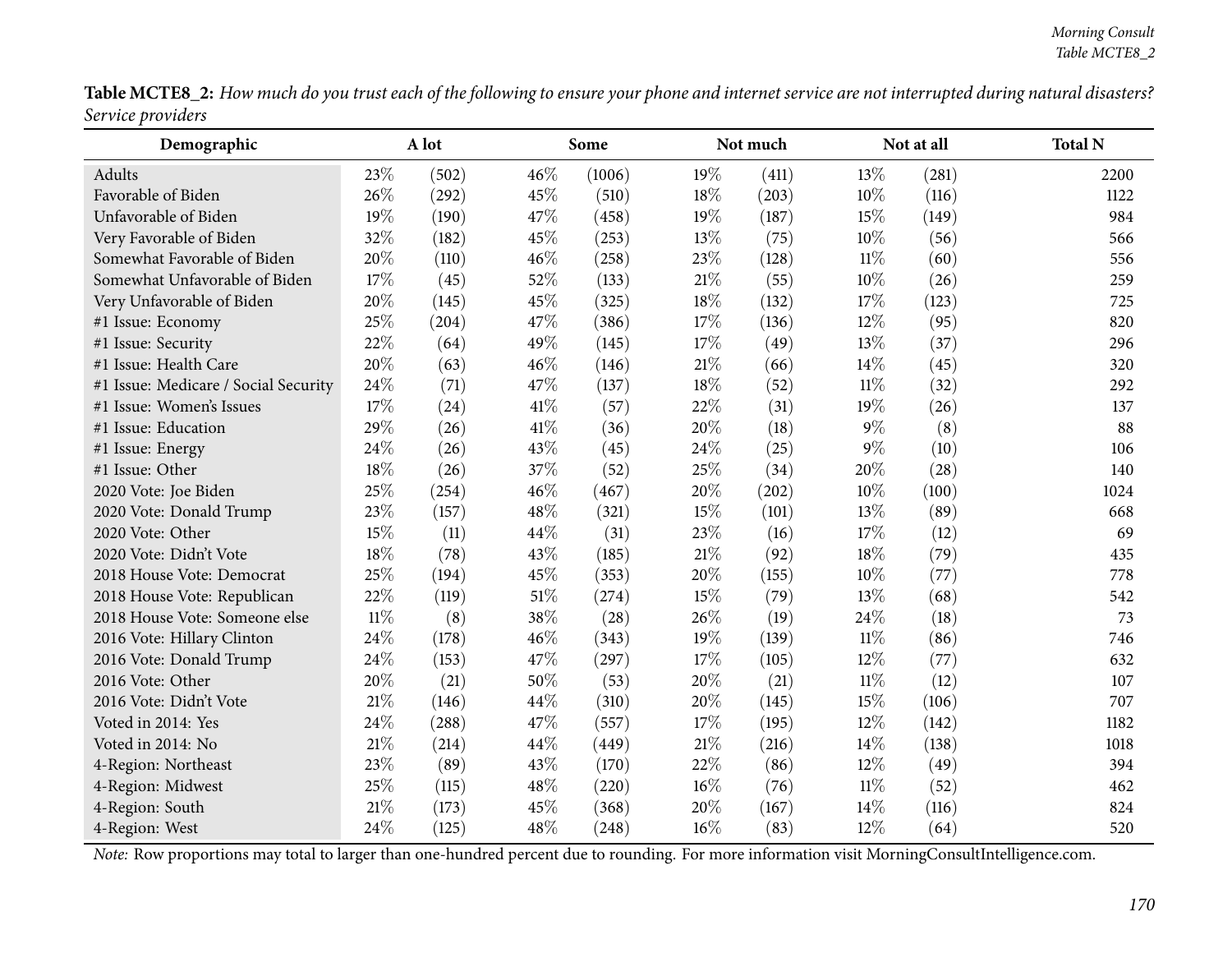| Demographic              | A lot  |       |        | Some  |        | Not much |      | Not at all | <b>Total N</b> |
|--------------------------|--------|-------|--------|-------|--------|----------|------|------------|----------------|
| Adults                   | 10%    | (214) | 35%    | (761) | 27\%   | (599)    | 28\% | (627)      | 2200           |
| Gender: Male             | 14%    | (147) | 34%    | (363) | 24%    | (254)    | 28%  | (298)      | 1062           |
| Gender: Female           | $6\%$  | (67)  | 35%    | (398) | 30%    | (344)    | 29%  | (329)      | 1138           |
| Age: 18-34               | 13%    | (83)  | 33%    | (219) | 25%    | (163)    | 29%  | (189)      | 655            |
| Age: 35-44               | 17%    | (60)  | 34%    | (122) | 25%    | (88)     | 25%  | (88)       | 358            |
| Age: 45-64               | 7%     | (51)  | 35%    | (265) | 28%    | (213)    | 30%  | (222)      | 751            |
| Age: 65+                 | $4\%$  | (20)  | 36%    | (155) | 31%    | (134)    | 29%  | (127)      | 436            |
| GenZers: 1997-2012       | 13%    | (28)  | 33%    | (70)  | 28\%   | (59)     | 26%  | (54)       | 210            |
| Millennials: 1981-1996   | 15%    | (99)  | 34%    | (226) | 23%    | (155)    | 28%  | (185)      | 664            |
| GenXers: 1965-1980       | $9\%$  | (47)  | 35%    | (187) | 24%    | (126)    | 32%  | (167)      | 526            |
| Baby Boomers: 1946-1964  | $5\%$  | (39)  | 35%    | (251) | 32%    | (232)    | 27%  | (195)      | 717            |
| PID: Dem (no lean)       | 14%    | (122) | 40%    | (348) | 27%    | (237)    | 20%  | (172)      | 879            |
| PID: Ind (no lean)       | $6\%$  | (46)  | 30%    | (213) | 29%    | (205)    | 34%  | (244)      | 708            |
| PID: Rep (no lean)       | $8\%$  | (46)  | 32%    | (199) | 26%    | (157)    | 34%  | (212)      | 614            |
| PID/Gender: Dem Men      | $21\%$ | (94)  | 38%    | (172) | 21%    | (94)     | 20%  | (90)       | 449            |
| PID/Gender: Dem Women    | 7%     | (28)  | 41\%   | (177) | 33%    | (143)    | 19%  | (82)       | 429            |
| PID/Gender: Ind Men      | $9\%$  | (30)  | 29%    | (97)  | 27%    | (92)     | 35%  | (118)      | 337            |
| PID/Gender: Ind Women    | $4\%$  | (16)  | $31\%$ | (116) | 30%    | (113)    | 34%  | (126)      | 370            |
| PID/Gender: Rep Men      | $9\%$  | (24)  | 34%    | (93)  | 25%    | (69)     | 33%  | (90)       | 276            |
| PID/Gender: Rep Women    | 7%     | (22)  | $31\%$ | (106) | 26%    | (89)     | 36%  | (122)      | 338            |
| Ideo: Liberal (1-3)      | 13%    | (83)  | 39%    | (248) | 27%    | (174)    | 21%  | (133)      | 637            |
| Ideo: Moderate (4)       | $9\%$  | (68)  | 37%    | (269) | 29%    | (209)    | 24%  | (175)      | 721            |
| Ideo: Conservative (5-7) | $8\%$  | (52)  | 32%    | (213) | 24\%   | (160)    | 37%  | (251)      | 676            |
| Educ: < College          | $8\%$  | (120) | 33%    | (496) | 27\%   | (410)    | 32%  | (486)      | 1512           |
| Educ: Bachelors degree   | 13%    | (56)  | 38%    | (167) | 28%    | (125)    | 22%  | (96)       | 444            |
| Educ: Post-grad          | 15%    | (38)  | 40%    | (98)  | 26%    | (64)     | 18%  | (44)       | 244            |
| Income: Under 50k        | $8\%$  | (101) | 32%    | (411) | 27%    | (348)    | 32%  | (413)      | 1274           |
| Income: 50k-100k         | $9\%$  | (57)  | 38%    | (234) | 29%    | (182)    | 24%  | (150)      | 623            |
| Income: 100k+            | 18%    | (55)  | 38%    | (115) | $22\%$ | (68)     | 21%  | (65)       | 303            |
| Ethnicity: White         | 10%    | (167) | 34%    | (582) | 28%    | (488)    | 28%  | (484)      | 1722           |
| Ethnicity: Hispanic      | 10%    | (33)  | 32%    | (112) | 34%    | (118)    | 25%  | (86)       | 349            |
| Ethnicity: Black         | 10%    | (28)  | 40%    | (109) | 21%    | (57)     | 29%  | (81)       | 274            |

Table MCTE8\_3: How much do you trust each of the following to ensure your phone and internet service are not interrupted during natural disasters? *State or local governments*  $\overline{\phantom{0}}$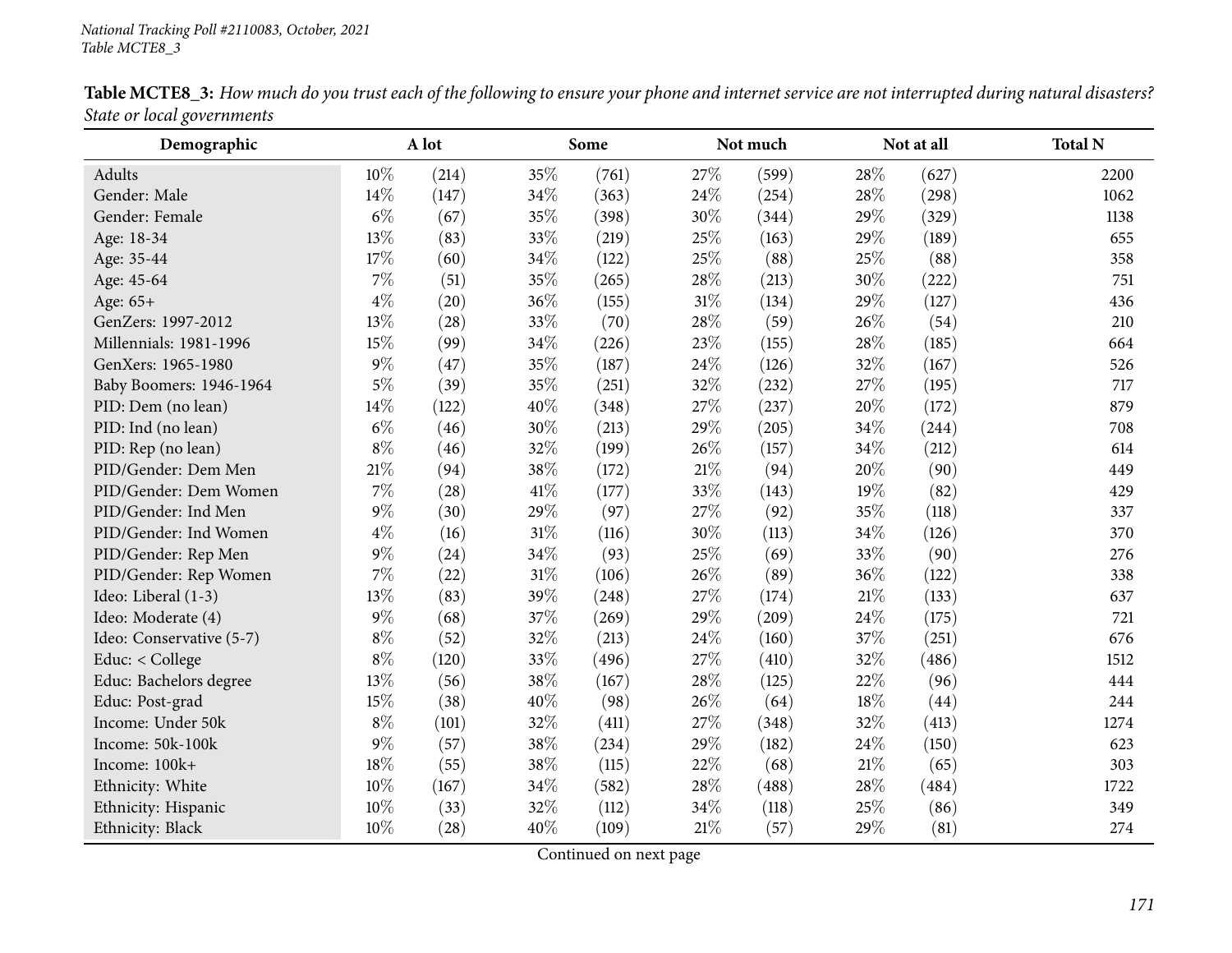|                            |  |  | <b>Table MCTE8_3:</b> How much do you trust each of the following to ensure your phone and internet service are not interrupted during natural disasters? |
|----------------------------|--|--|-----------------------------------------------------------------------------------------------------------------------------------------------------------|
| State or local governments |  |  |                                                                                                                                                           |

| Demographic                          |        | A lot |        | Some  |        | Not much |        | Not at all | <b>Total N</b> |
|--------------------------------------|--------|-------|--------|-------|--------|----------|--------|------------|----------------|
| Adults                               | 10%    | (214) | 35%    | (761) | 27%    | (599)    | 28\%   | (627)      | 2200           |
| Ethnicity: Other                     | $9\%$  | (19)  | 34%    | (69)  | 26%    | (53)     | $31\%$ | (62)       | 204            |
| All Christian                        | 10%    | (101) | 39%    | (377) | 26%    | (251)    | 25%    | (249)      | 977            |
| All Non-Christian                    | 24%    | (29)  | 35%    | (42)  | 22%    | (27)     | $18\%$ | (22)       | 119            |
| Atheist                              | 13%    | (12)  | 29%    | (28)  | 23%    | (23)     | 36%    | (35)       | 97             |
| Agnostic/Nothing in particular       | $7\%$  | (42)  | 31%    | (200) | 30%    | (191)    | 32%    | (202)      | 635            |
| Something Else                       | $8\%$  | (30)  | $31\%$ | (114) | 29%    | (107)    | 32%    | (120)      | 371            |
| Religious Non-Protestant/Catholic    | 22%    | (30)  | 34%    | (46)  | 24%    | (32)     | 21\%   | (29)       | 137            |
| Evangelical                          | 13%    | (75)  | 37%    | (210) | 22%    | (125)    | 28%    | (159)      | 569            |
| Non-Evangelical                      | 7%     | (53)  | 36%    | (270) | 30%    | (224)    | 27\%   | (200)      | 747            |
| Community: Urban                     | 14%    | (95)  | 37%    | (242) | 23%    | (149)    | 26\%   | (170)      | 656            |
| Community: Suburban                  | $8\%$  | (79)  | 34%    | (342) | 29%    | (294)    | 28\%   | (284)      | 998            |
| Community: Rural                     | 7%     | (40)  | 33%    | (177) | 29%    | (156)    | 32%    | (173)      | 546            |
| Employ: Private Sector               | 14%    | (94)  | 37%    | (249) | 24%    | (162)    | 26%    | (177)      | 682            |
| Employ: Government                   | 13%    | (14)  | 36%    | (41)  | 28\%   | (32)     | 24\%   | (27)       | 114            |
| Employ: Self-Employed                | $11\%$ | (24)  | 28\%   | (58)  | 27%    | (57)     | 35%    | (73)       | 211            |
| Employ: Homemaker                    | 7%     | (11)  | 29%    | (49)  | 35%    | (59)     | 29%    | (48)       | 167            |
| Employ: Student                      | 17%    | (12)  | 34%    | (25)  | 34%    | (25)     | $15\%$ | (11)       | 74             |
| Employ: Retired                      | $5\%$  | (25)  | 36%    | (179) | 28\%   | (139)    | 30%    | (148)      | 491            |
| Employ: Unemployed                   | $6\%$  | (19)  | 37%    | (111) | 25%    | (74)     | $31\%$ | (93)       | 297            |
| Employ: Other                        | 9%     | (15)  | 30%    | (49)  | $31\%$ | (51)     | 30%    | (49)       | 165            |
| Military HH: Yes                     | $8\%$  | (24)  | 33%    | (106) | 28%    | (88)     | $31\%$ | (98)       | 316            |
| Military HH: No                      | 10%    | (190) | 35%    | (655) | 27%    | (511)    | 28%    | (528)      | 1884           |
| RD/WT: Right Direction               | 17%    | (158) | 42%    | (390) | 24%    | (217)    | 17%    | (156)      | 921            |
| RD/WT: Wrong Track                   | $4\%$  | (56)  | 29%    | (370) | 30%    | (382)    | 37%    | (471)      | 1279           |
| Biden Job Approve                    | 15%    | (160) | 42%    | (461) | 25%    | (277)    | 17%    | (190)      | 1088           |
| <b>Biden Job Disapprove</b>          | $5\%$  | (46)  | 26%    | (264) | 29%    | (291)    | 40%    | (397)      | 997            |
| Biden Job Strongly Approve           | 22%    | (122) | 40%    | (216) | 24%    | (129)    | 14%    | (76)       | 543            |
| Biden Job Somewhat Approve           | $7\%$  | (38)  | 45%    | (245) | $27\%$ | (147)    | $21\%$ | (114)      | 545            |
| Biden Job Somewhat Disapprove        | $6\%$  | (20)  | 28\%   | (84)  | 33%    | (101)    | 33%    | (100)      | 305            |
| <b>Biden Job Strongly Disapprove</b> | $4\%$  | (26)  | 26%    | (180) | 27%    | (189)    | 43%    | (297)      | 692            |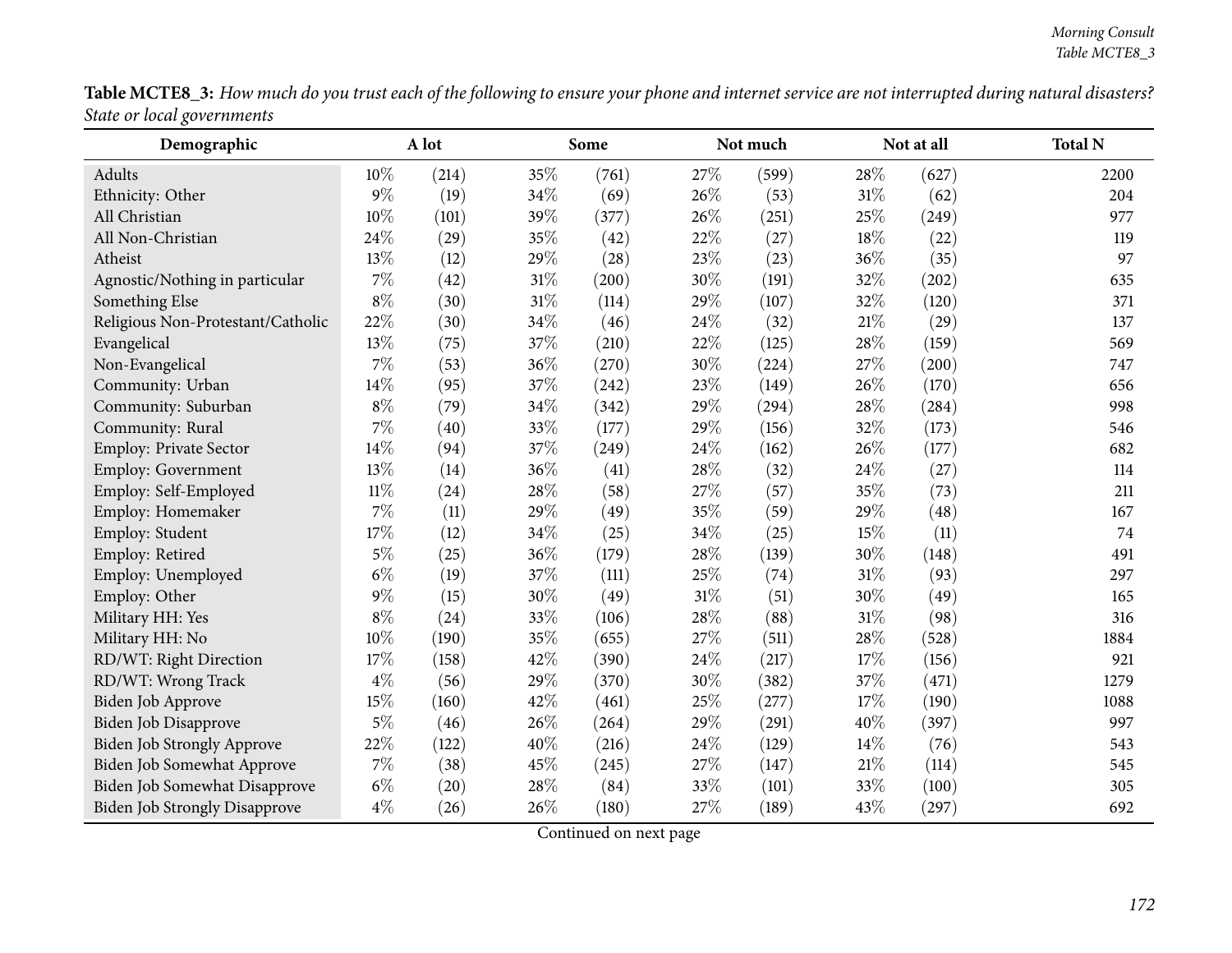| Demographic                          |        | A lot<br>Some |        |       |      | Not much |        | Not at all | <b>Total N</b> |
|--------------------------------------|--------|---------------|--------|-------|------|----------|--------|------------|----------------|
| Adults                               | 10%    | (214)         | 35%    | (761) | 27%  | (599)    | 28%    | (627)      | 2200           |
| Favorable of Biden                   | 14%    | (158)         | 42%    | (472) | 26%  | (289)    | 18%    | (204)      | 1122           |
| Unfavorable of Biden                 | $5\%$  | (46)          | 26\%   | (256) | 29%  | (287)    | 40%    | (395)      | 984            |
| Very Favorable of Biden              | 21%    | (120)         | 41\%   | (232) | 23%  | (132)    | 15%    | (83)       | 566            |
| Somewhat Favorable of Biden          | 7%     | (38)          | 43%    | (240) | 28%  | (157)    | 22%    | (121)      | 556            |
| Somewhat Unfavorable of Biden        | $5\%$  | (12)          | 30%    | (78)  | 35%  | (91)     | 30%    | (78)       | 259            |
| Very Unfavorable of Biden            | $5\%$  | (34)          | 25%    | (178) | 27%  | (196)    | 44%    | (317)      | 725            |
| #1 Issue: Economy                    | $11\%$ | (88)          | 36%    | (295) | 25%  | (205)    | 28%    | (232)      | 820            |
| #1 Issue: Security                   | $6\%$  | (19)          | 33%    | (98)  | 28%  | (84)     | 32%    | (95)       | 296            |
| #1 Issue: Health Care                | 13%    | (41)          | 39%    | (127) | 25%  | (81)     | 22%    | (72)       | 320            |
| #1 Issue: Medicare / Social Security | $7\%$  | (19)          | 33%    | (97)  | 31%  | (89)     | 30%    | (86)       | 292            |
| #1 Issue: Women's Issues             | 7%     | (10)          | 32%    | (44)  | 27%  | (37)     | 34%    | (47)       | 137            |
| #1 Issue: Education                  | 15%    | (13)          | 37%    | (32)  | 24%  | (21)     | 24%    | (21)       | 88             |
| #1 Issue: Energy                     | $11\%$ | (12)          | 37%    | (39)  | 32%  | (34)     | $21\%$ | (22)       | 106            |
| #1 Issue: Other                      | $8\%$  | (12)          | $21\%$ | (29)  | 34%  | (48)     | 37%    | (52)       | 140            |
| 2020 Vote: Joe Biden                 | 12%    | (128)         | 41%    | (421) | 28%  | (282)    | 19%    | (194)      | 1024           |
| 2020 Vote: Donald Trump              | $8\%$  | (50)          | 29%    | (192) | 28%  | (185)    | 36%    | (241)      | 668            |
| 2020 Vote: Other                     | $3\%$  | (2)           | 27%    | (19)  | 35%  | (24)     | 35%    | (24)       | 69             |
| 2020 Vote: Didn't Vote               | $8\%$  | (34)          | 30%    | (129) | 24%  | (106)    | 38%    | (166)      | 435            |
| 2018 House Vote: Democrat            | 13%    | (103)         | $41\%$ | (317) | 27%  | (210)    | 19%    | (148)      | 778            |
| 2018 House Vote: Republican          | $8\%$  | (43)          | $31\%$ | (167) | 28%  | (151)    | 33%    | (181)      | 542            |
| 2018 House Vote: Someone else        | $3\%$  | (2)           | 15%    | (11)  | 34%  | (25)     | 47%    | (34)       | 73             |
| 2016 Vote: Hillary Clinton           | 13%    | (100)         | 41\%   | (308) | 25%  | (186)    | 20%    | (152)      | 746            |
| 2016 Vote: Donald Trump              | $8\%$  | (48)          | $31\%$ | (196) | 28%  | (179)    | 33%    | (209)      | 632            |
| 2016 Vote: Other                     | $6\%$  | (6)           | 33%    | (35)  | 30%  | (32)     | 31%    | (33)       | 107            |
| 2016 Vote: Didn't Vote               | $8\%$  | (56)          | $31\%$ | (221) | 28%  | (197)    | 33%    | (232)      | 707            |
| Voted in 2014: Yes                   | $11\%$ | (128)         | 36%    | (425) | 26%  | (309)    | 27%    | (320)      | 1182           |
| Voted in 2014: No                    | $8\%$  | (86)          | 33%    | (336) | 28%  | (289)    | 30%    | (307)      | 1018           |
| 4-Region: Northeast                  | $8\%$  | (32)          | 38%    | (151) | 26%  | (102)    | 28%    | (109)      | 394            |
| 4-Region: Midwest                    | $7\%$  | (33)          | 40%    | (183) | 24\% | (113)    | 29%    | (134)      | 462            |
| 4-Region: South                      | 10%    | (83)          | 32%    | (263) | 29%  | (239)    | 29%    | (239)      | 824            |
| 4-Region: West                       | 13%    | (66)          | 32%    | (164) | 28%  | (145)    | 28%    | (145)      | 520            |

Table MCTE8\_3: How much do you trust each of the following to ensure your phone and internet service are not interrupted during natural disasters? *State or local governments*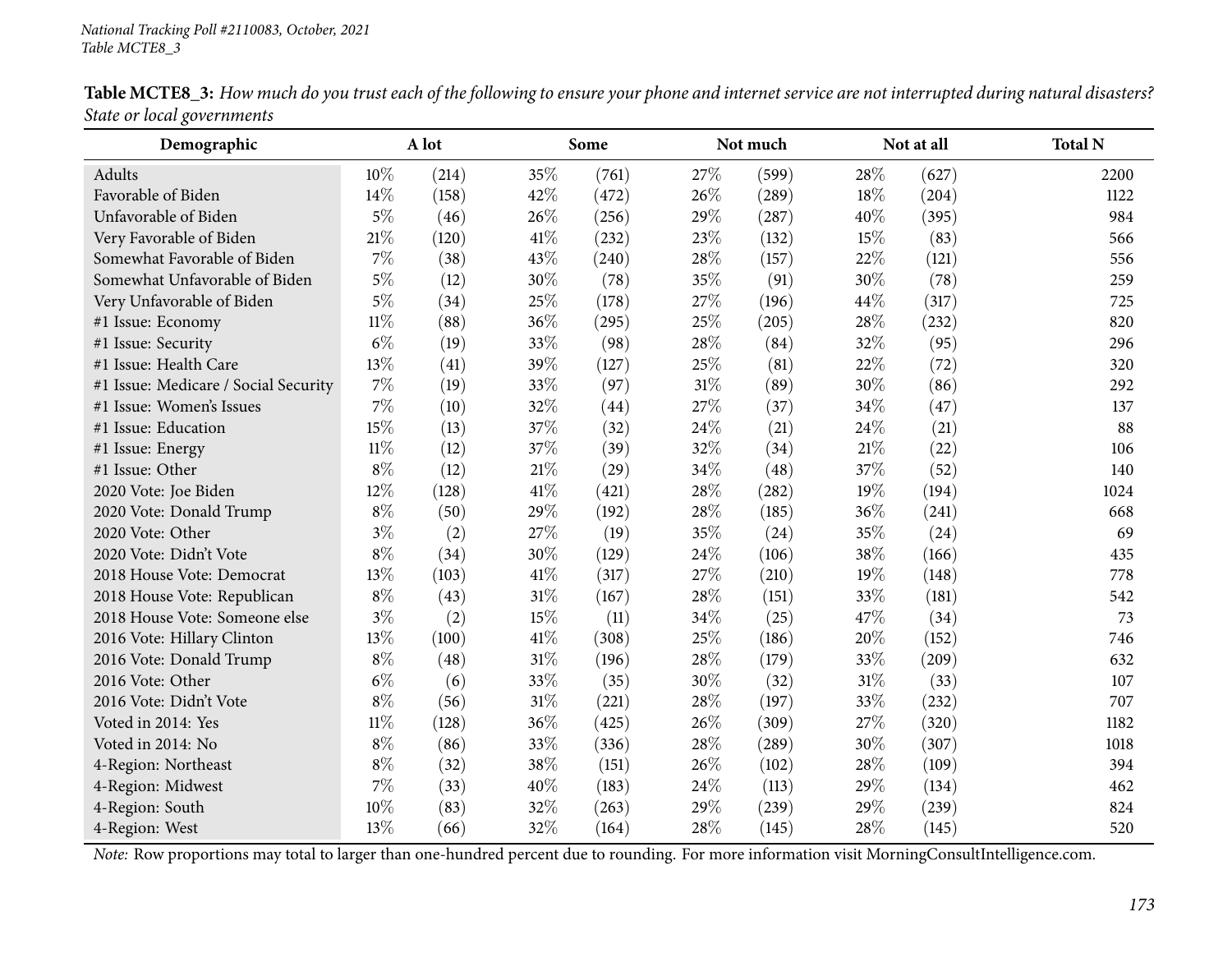Table MCTE8\_4: How much do you trust each of the following to ensure your phone and internet service are not interrupted during natural disasters? *Congress* $\overline{\phantom{0}}$ 

| Demographic              | A lot  |       |     | Some  |        | Not much |        | Not at all | <b>Total N</b> |
|--------------------------|--------|-------|-----|-------|--------|----------|--------|------------|----------------|
| Adults                   | $8\%$  | (168) | 24% | (533) | 30%    | (660)    | 38%    | (839)      | 2200           |
| Gender: Male             | $11\%$ | (115) | 25% | (267) | 25%    | (269)    | 39%    | (411)      | 1062           |
| Gender: Female           | $5\%$  | (53)  | 23% | (267) | 34%    | (391)    | 38%    | (428)      | 1138           |
| Age: 18-34               | 12%    | (81)  | 25% | (162) | 28%    | (186)    | 34%    | (225)      | 655            |
| Age: 35-44               | 12%    | (43)  | 33% | (118) | 25%    | (88)     | 30%    | (109)      | 358            |
| Age: 45-64               | $4\%$  | (33)  | 23% | (176) | 31%    | (230)    | 41%    | (312)      | 751            |
| Age: 65+                 | $2\%$  | (11)  | 18% | (77)  | 36%    | (156)    | 44%    | (193)      | 436            |
| GenZers: 1997-2012       | $11\%$ | (24)  | 23% | (49)  | 29%    | (61)     | 36%    | (76)       | 210            |
| Millennials: 1981-1996   | 13%    | (87)  | 29% | (196) | 25%    | (169)    | 32%    | (212)      | 664            |
| GenXers: 1965-1980       | $6\%$  | (30)  | 25% | (131) | 30%    | (157)    | 40%    | (209)      | 526            |
| Baby Boomers: 1946-1964  | $4\%$  | (26)  | 20% | (146) | 35%    | (247)    | 42%    | (298)      | 717            |
| PID: Dem (no lean)       | 12%    | (106) | 31% | (270) | $31\%$ | (269)    | 27%    | (234)      | 879            |
| PID: Ind (no lean)       | $5\%$  | (35)  | 20% | (138) | $31\%$ | (222)    | 44%    | (312)      | 708            |
| PID: Rep (no lean)       | $4\%$  | (26)  | 20% | (125) | 28%    | (169)    | 48%    | (293)      | 614            |
| PID/Gender: Dem Men      | 18%    | (82)  | 31% | (137) | 24%    | (107)    | 27%    | (122)      | 449            |
| PID/Gender: Dem Women    | $6\%$  | (24)  | 31% | (133) | 38%    | (161)    | 26%    | (111)      | 429            |
| PID/Gender: Ind Men      | $7\%$  | (24)  | 19% | (65)  | 26%    | (88)     | 48%    | (160)      | 337            |
| PID/Gender: Ind Women    | $3\%$  | (12)  | 20% | (74)  | 36%    | (134)    | 41%    | (151)      | 370            |
| PID/Gender: Rep Men      | $3\%$  | (9)   | 24% | (65)  | 27%    | (74)     | 46%    | (128)      | 276            |
| PID/Gender: Rep Women    | $5\%$  | (17)  | 18% | (60)  | 28%    | (96)     | 49%    | (165)      | 338            |
| Ideo: Liberal (1-3)      | $11\%$ | (69)  | 27% | (173) | 33%    | (214)    | 29%    | (182)      | 637            |
| Ideo: Moderate (4)       | $7\%$  | (47)  | 30% | (214) | $31\%$ | (225)    | 33%    | (235)      | 721            |
| Ideo: Conservative (5-7) | $6\%$  | (39)  | 18% | (119) | 26%    | (178)    | 50%    | (340)      | 676            |
| Educ: < College          | $6\%$  | (89)  | 23% | (343) | 30%    | (461)    | 41\%   | (619)      | 1512           |
| Educ: Bachelors degree   | 12%    | (51)  | 27% | (119) | 28%    | (126)    | 33%    | (148)      | 444            |
| Educ: Post-grad          | $11\%$ | (28)  | 29% | (71)  | 30%    | (73)     | 29%    | (72)       | 244            |
| Income: Under 50k        | $6\%$  | (73)  | 23% | (298) | 30%    | (380)    | 41\%   | (523)      | 1274           |
| Income: 50k-100k         | $7\%$  | (45)  | 25% | (155) | 32%    | (201)    | 36%    | (222)      | 623            |
| Income: 100k+            | 16%    | (50)  | 27% | (81)  | 26%    | (79)     | $31\%$ | (93)       | 303            |
| Ethnicity: White         | $7\%$  | (129) | 22% | (387) | $31\%$ | (541)    | 39%    | (664)      | 1722           |
| Ethnicity: Hispanic      | $9\%$  | (31)  | 25% | (86)  | 36%    | (124)    | 31%    | (109)      | 349            |
| Ethnicity: Black         | 10%    | (28)  | 32% | (89)  | 19%    | (53)     | 38%    | (105)      | 274            |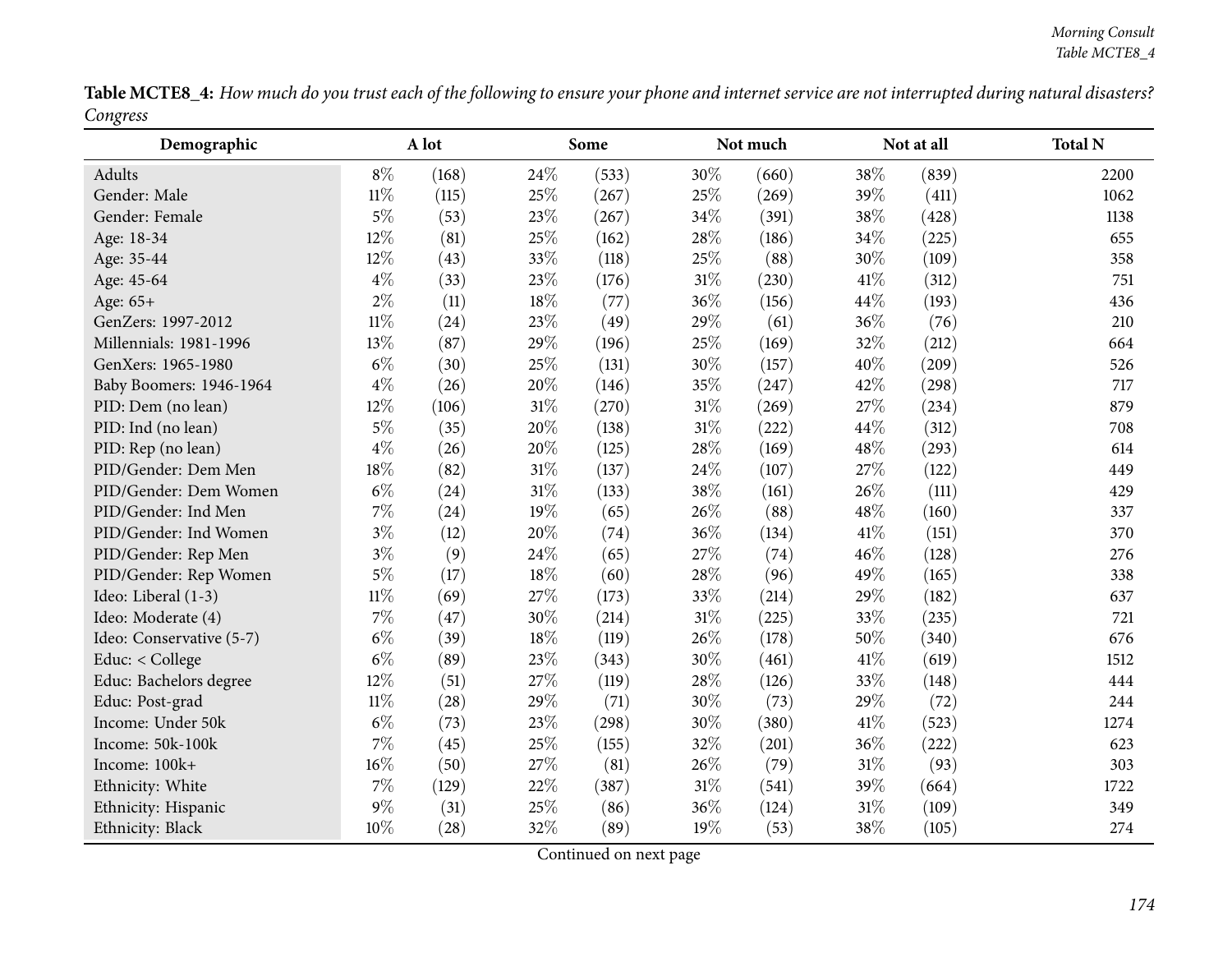| Demographic                          |        | A lot |        | Some  |     | Not much |      | Not at all | <b>Total N</b> |
|--------------------------------------|--------|-------|--------|-------|-----|----------|------|------------|----------------|
| Adults                               | $8\%$  | (168) | 24%    | (533) | 30% | (660)    | 38%  | (839)      | 2200           |
| Ethnicity: Other                     | $5\%$  | (11)  | 28%    | (57)  | 32% | (66)     | 34%  | (70)       | 204            |
| All Christian                        | $7\%$  | (71)  | 26%    | (255) | 29% | (282)    | 38%  | (370)      | 977            |
| All Non-Christian                    | 19%    | (22)  | $31\%$ | (37)  | 26% | (31)     | 24%  | (28)       | 119            |
| Atheist                              | $8\%$  | (8)   | 22%    | (21)  | 28% | (27)     | 42%  | (41)       | 97             |
| Agnostic/Nothing in particular       | $5\%$  | (34)  | 22%    | (140) | 34% | (214)    | 39%  | (247)      | 635            |
| Something Else                       | $9\%$  | (33)  | 22%    | (80)  | 29% | (107)    | 41\% | (151)      | 371            |
| Religious Non-Protestant/Catholic    | 17%    | (23)  | 27%    | (37)  | 26% | (35)     | 30%  | (41)       | 137            |
| Evangelical                          | $11\%$ | (63)  | 28%    | (162) | 23% | (133)    | 37%  | (212)      | 569            |
| Non-Evangelical                      | $5\%$  | (38)  | 22%    | (167) | 33% | (249)    | 39%  | (293)      | 747            |
| Community: Urban                     | 13%    | (88)  | 27%    | (179) | 26% | (169)    | 34%  | (220)      | 656            |
| Community: Suburban                  | $6\%$  | (57)  | 25%    | (247) | 31% | (314)    | 38%  | (382)      | 998            |
| Community: Rural                     | $4\%$  | (24)  | 20%    | (108) | 33% | (178)    | 43%  | (236)      | 546            |
| Employ: Private Sector               | $11\%$ | (76)  | 29%    | (197) | 26% | (176)    | 34%  | (233)      | 682            |
| Employ: Government                   | 13%    | (14)  | 28%    | (32)  | 30% | (34)     | 30%  | (34)       | 114            |
| Employ: Self-Employed                | $9\%$  | (20)  | 21%    | (45)  | 29% | (61)     | 41\% | (86)       | 211            |
| Employ: Homemaker                    | $3\%$  | (5)   | 19%    | (32)  | 38% | (63)     | 40%  | (68)       | 167            |
| Employ: Student                      | 13%    | (10)  | 27%    | (20)  | 37% | (28)     | 22%  | (16)       | 74             |
| Employ: Retired                      | $3\%$  | (13)  | 20%    | (98)  | 32% | (158)    | 45%  | (221)      | 491            |
| Employ: Unemployed                   | $5\%$  | (14)  | 25%    | (73)  | 30% | (88)     | 41\% | (121)      | 297            |
| Employ: Other                        | 10%    | (16)  | 22%    | (37)  | 32% | (53)     | 36%  | (59)       | 165            |
| Military HH: Yes                     | $6\%$  | (18)  | 23%    | (74)  | 29% | (92)     | 42%  | (133)      | 316            |
| Military HH: No                      | $8\%$  | (150) | 24%    | (460) | 30% | (568)    | 37%  | (706)      | 1884           |
| RD/WT: Right Direction               | 14%    | (132) | 35%    | (323) | 27% | (247)    | 24%  | (219)      | 921            |
| RD/WT: Wrong Track                   | $3\%$  | (36)  | 16%    | (211) | 32% | (413)    | 48%  | (619)      | 1279           |
| Biden Job Approve                    | 13%    | (141) | 33%    | (356) | 29% | (320)    | 25%  | (271)      | 1088           |
| Biden Job Disapprove                 | $2\%$  | (20)  | 15%    | (148) | 31% | (314)    | 52%  | (515)      | 997            |
| <b>Biden Job Strongly Approve</b>    | 20%    | (110) | 32%    | (175) | 27% | (146)    | 20%  | (111)      | 543            |
| Biden Job Somewhat Approve           | $6\%$  | (31)  | 33%    | (181) | 32% | (173)    | 29%  | (160)      | 545            |
| Biden Job Somewhat Disapprove        | $3\%$  | (9)   | $21\%$ | (63)  | 37% | (113)    | 39%  | (120)      | 305            |
| <b>Biden Job Strongly Disapprove</b> | $2\%$  | (11)  | 12%    | (85)  | 29% | (201)    | 57%  | (395)      | 692            |

Table MCTE8\_4: How much do you trust each of the following to ensure your phone and internet service are not interrupted during natural disasters? *Congress* $\overline{\phantom{0}}$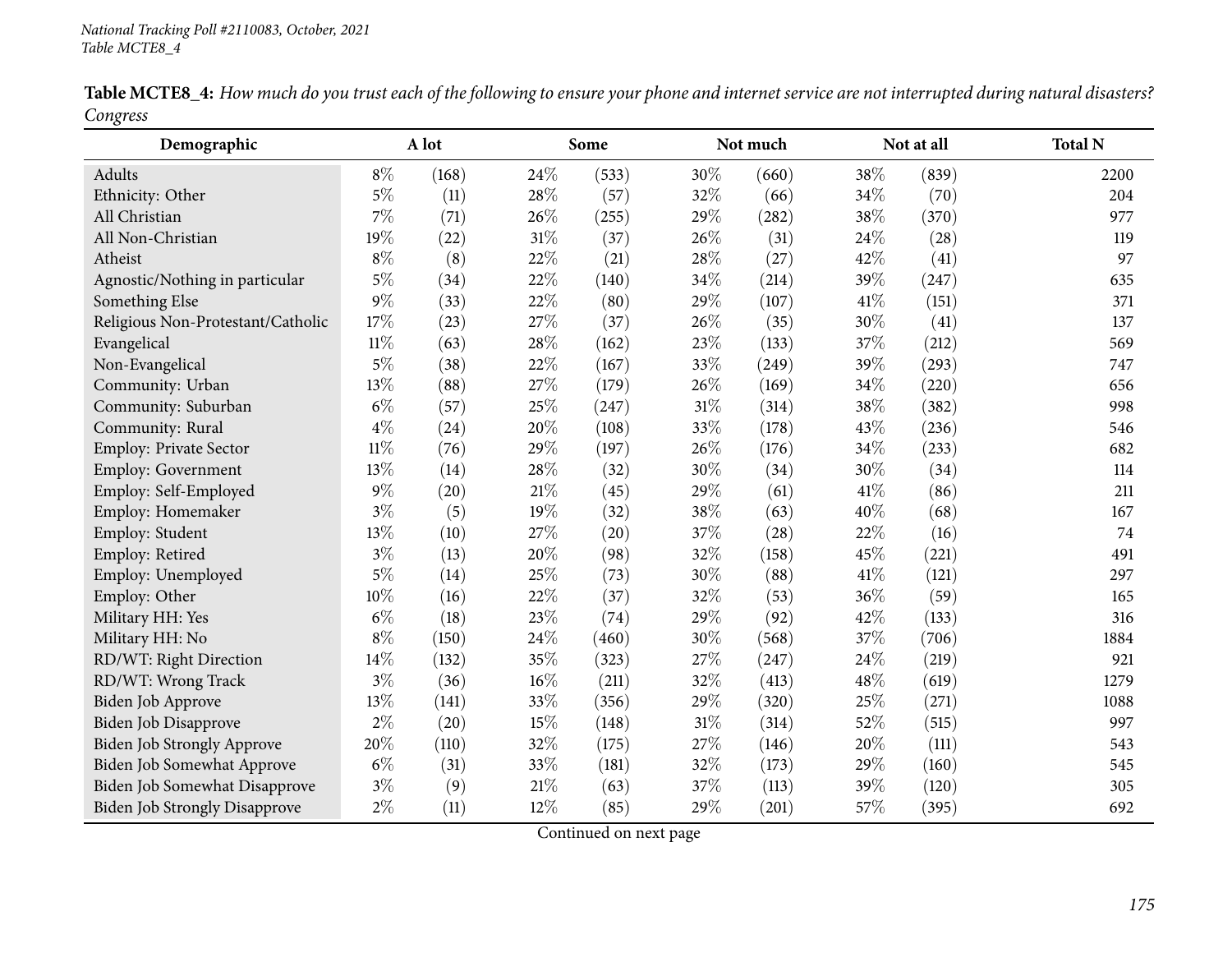Table MCTE8\_4: How much do you trust each of the following to ensure your phone and internet service are not interrupted during natural disasters? *Congress*

| Demographic                          |        | A lot<br>Some |        |       | Not much |       | Not at all | <b>Total N</b> |      |
|--------------------------------------|--------|---------------|--------|-------|----------|-------|------------|----------------|------|
| Adults                               | $8\%$  | (168)         | 24%    | (533) | 30%      | (660) | 38%        | (839)          | 2200 |
| Favorable of Biden                   | 12%    | (136)         | 32%    | (364) | 29%      | (329) | 26%        | (294)          | 1122 |
| Unfavorable of Biden                 | $2\%$  | (24)          | 14%    | (141) | 31%      | (309) | 52%        | (510)          | 984  |
| Very Favorable of Biden              | 19%    | (105)         | 32%    | (183) | 26%      | (150) | 23%        | (129)          | 566  |
| Somewhat Favorable of Biden          | $6\%$  | (31)          | 32%    | (180) | 32%      | (179) | 30%        | (165)          | 556  |
| Somewhat Unfavorable of Biden        | $3\%$  | (8)           | 19%    | (49)  | 40%      | (102) | 39%        | (100)          | 259  |
| Very Unfavorable of Biden            | $2\%$  | (16)          | 13%    | (92)  | 28%      | (206) | 57%        | (411)          | 725  |
| #1 Issue: Economy                    | $9\%$  | (70)          | 26%    | (211) | 27%      | (219) | 39%        | (320)          | 820  |
| #1 Issue: Security                   | $6\%$  | (19)          | 15%    | (45)  | 33%      | (99)  | 45%        | (134)          | 296  |
| #1 Issue: Health Care                | 7%     | (24)          | 30%    | (98)  | 31%      | (98)  | 32%        | (101)          | 320  |
| #1 Issue: Medicare / Social Security | $5\%$  | (14)          | $21\%$ | (60)  | 34%      | (98)  | 41\%       | (119)          | 292  |
| #1 Issue: Women's Issues             | 7%     | (9)           | 24%    | (33)  | 32%      | (44)  | 37%        | (51)           | 137  |
| #1 Issue: Education                  | 16%    | (14)          | 34%    | (30)  | 24%      | (21)  | 26%        | (23)           | 88   |
| #1 Issue: Energy                     | $11\%$ | (12)          | 32%    | (34)  | 33%      | (35)  | 24%        | (25)           | 106  |
| #1 Issue: Other                      | $4\%$  | (6)           | 17%    | (23)  | 33%      | (47)  | 46%        | (64)           | 140  |
| 2020 Vote: Joe Biden                 | $11\%$ | (112)         | 31%    | (321) | 31%      | (319) | 27%        | (272)          | 1024 |
| 2020 Vote: Donald Trump              | $4\%$  | (30)          | 15%    | (99)  | $31\%$   | (204) | 50%        | (335)          | 668  |
| 2020 Vote: Other                     | $2\%$  | (2)           | 23%    | (16)  | 27%      | (19)  | 47%        | (33)           | 69   |
| 2020 Vote: Didn't Vote               | $6\%$  | (24)          | 22%    | (95)  | 27%      | (118) | 45%        | (197)          | 435  |
| 2018 House Vote: Democrat            | $11\%$ | (86)          | 30%    | (231) | 31%      | (245) | 28%        | (216)          | 778  |
| 2018 House Vote: Republican          | $4\%$  | (23)          | 19%    | (103) | 28%      | (152) | 49%        | (264)          | 542  |
| 2018 House Vote: Someone else        | $3\%$  | (2)           | $8\%$  | (6)   | 26%      | (19)  | 62%        | (46)           | 73   |
| 2016 Vote: Hillary Clinton           | 10%    | (75)          | 31%    | (234) | 29%      | (219) | 29%        | (219)          | 746  |
| 2016 Vote: Donald Trump              | $5\%$  | (30)          | 18%    | (112) | 31%      | (195) | 47%        | (295)          | 632  |
| 2016 Vote: Other                     | $4\%$  | (5)           | $21\%$ | (22)  | 33%      | (35)  | 42%        | (45)           | 107  |
| 2016 Vote: Didn't Vote               | $8\%$  | (55)          | 23%    | (166) | 30%      | (209) | 39%        | (277)          | 707  |
| Voted in 2014: Yes                   | $8\%$  | (91)          | 24%    | (288) | 28%      | (335) | 40%        | (468)          | 1182 |
| Voted in 2014: No                    | $8\%$  | (77)          | 24%    | (246) | 32%      | (325) | 36%        | (371)          | 1018 |
| 4-Region: Northeast                  | $8\%$  | (30)          | 28%    | (109) | 33%      | (130) | 32%        | (124)          | 394  |
| 4-Region: Midwest                    | $5\%$  | (21)          | 24%    | (111) | 33%      | (154) | 38%        | (176)          | 462  |
| 4-Region: South                      | 7%     | (60)          | 23%    | (190) | 29%      | (240) | 41\%       | (335)          | 824  |
| 4-Region: West                       | $11\%$ | (57)          | 24%    | (124) | 26%      | (136) | 39%        | (203)          | 520  |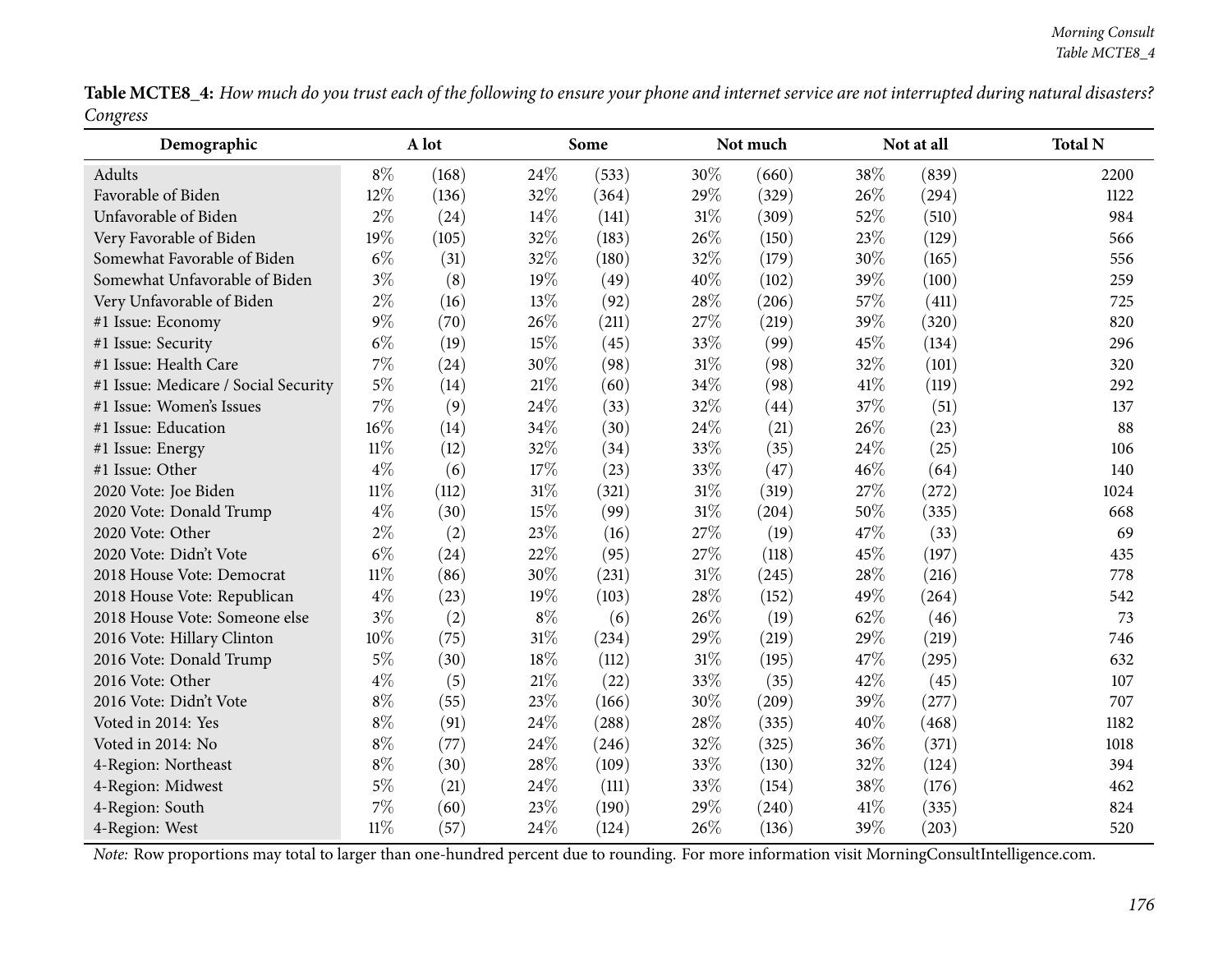| Demographic              |        | A lot |        | Some  |     | Not much |        | Not at all | <b>Total N</b> |
|--------------------------|--------|-------|--------|-------|-----|----------|--------|------------|----------------|
| <b>Adults</b>            | 12%    | (263) | 25%    | (550) | 24% | (520)    | 39%    | (866)      | 2200           |
| Gender: Male             | 16%    | (165) | 26%    | (272) | 20% | (217)    | 38%    | (407)      | 1062           |
| Gender: Female           | $9\%$  | (98)  | 24%    | (278) | 27% | (303)    | 40%    | (459)      | 1138           |
| Age: 18-34               | 13%    | (84)  | 29%    | (190) | 24% | (157)    | 34%    | (224)      | 655            |
| Age: 35-44               | 18%    | (66)  | 25%    | (90)  | 23% | (83)     | 33%    | (118)      | 358            |
| Age: 45-64               | 10%    | (78)  | 23%    | (175) | 23% | (173)    | 43%    | (325)      | 751            |
| Age: 65+                 | $8\%$  | (35)  | 22%    | (95)  | 24% | (107)    | 46%    | (199)      | 436            |
| GenZers: 1997-2012       | $11\%$ | (24)  | 27%    | (57)  | 26% | (55)     | 35%    | (74)       | 210            |
| Millennials: 1981-1996   | 16%    | (109) | 29%    | (189) | 22% | (149)    | 33%    | (217)      | 664            |
| GenXers: 1965-1980       | $11\%$ | (56)  | 25%    | (132) | 24% | (125)    | 40%    | (213)      | 526            |
| Baby Boomers: 1946-1964  | $9\%$  | (67)  | 22%    | (155) | 25% | (177)    | 44%    | (318)      | 717            |
| PID: Dem (no lean)       | 21%    | (185) | 36%    | (312) | 22% | (190)    | 22%    | (192)      | 879            |
| PID: Ind (no lean)       | 7%     | (47)  | $21\%$ | (148) | 29% | (203)    | 44%    | (309)      | 708            |
| PID: Rep (no lean)       | $5\%$  | (31)  | 15%    | (90)  | 21% | (127)    | 59%    | (365)      | 614            |
| PID/Gender: Dem Men      | 27%    | (119) | 34%    | (154) | 16% | (74)     | 23%    | (103)      | 449            |
| PID/Gender: Dem Women    | 15%    | (66)  | 37%    | (158) | 27% | (116)    | $21\%$ | (89)       | 429            |
| PID/Gender: Ind Men      | 10%    | (34)  | 22%    | (75)  | 25% | (85)     | 42%    | (142)      | 337            |
| PID/Gender: Ind Women    | $4\%$  | (13)  | 20%    | (72)  | 32% | (118)    | 45%    | (167)      | 370            |
| PID/Gender: Rep Men      | $4\%$  | (12)  | 16%    | (43)  | 21% | (58)     | 59%    | (162)      | 276            |
| PID/Gender: Rep Women    | $6\%$  | (19)  | 14%    | (47)  | 20% | (69)     | 60%    | (203)      | 338            |
| Ideo: Liberal (1-3)      | 16%    | (105) | 35%    | (225) | 25% | (157)    | 24%    | (151)      | 637            |
| Ideo: Moderate (4)       | 12%    | (88)  | 28%    | (199) | 26% | (189)    | 34%    | (246)      | 721            |
| Ideo: Conservative (5-7) | $8\%$  | (57)  | 14%    | (94)  | 20% | (132)    | 58%    | (392)      | 676            |
| Educ: < College          | 10%    | (154) | 23%    | (347) | 24% | (364)    | 43%    | (648)      | 1512           |
| Educ: Bachelors degree   | 13%    | (59)  | 31%    | (139) | 23% | (103)    | 32%    | (144)      | 444            |
| Educ: Post-grad          | 21%    | (51)  | 26%    | (65)  | 22% | (54)     | $31\%$ | (75)       | 244            |
| Income: Under 50k        | 10%    | (126) | 24%    | (312) | 24% | (310)    | 41\%   | (526)      | 1274           |
| Income: 50k-100k         | $9\%$  | (58)  | 26%    | (162) | 25% | (157)    | 39%    | (246)      | 623            |
| Income: 100k+            | 26%    | (79)  | 25%    | (77)  | 18% | (53)     | $31\%$ | (94)       | 303            |
| Ethnicity: White         | $11\%$ | (193) | 23%    | (399) | 24% | (416)    | 41\%   | (714)      | 1722           |
| Ethnicity: Hispanic      | 12%    | (42)  | 28%    | (99)  | 31% | (107)    | 29%    | (101)      | 349            |
| Ethnicity: Black         | 19%    | (52)  | 35%    | (97)  | 16% | (44)     | 30%    | (81)       | 274            |

Table MCTE8\_5: How much do you trust each of the following to ensure your phone and internet service are not interrupted during natural disasters? *The president*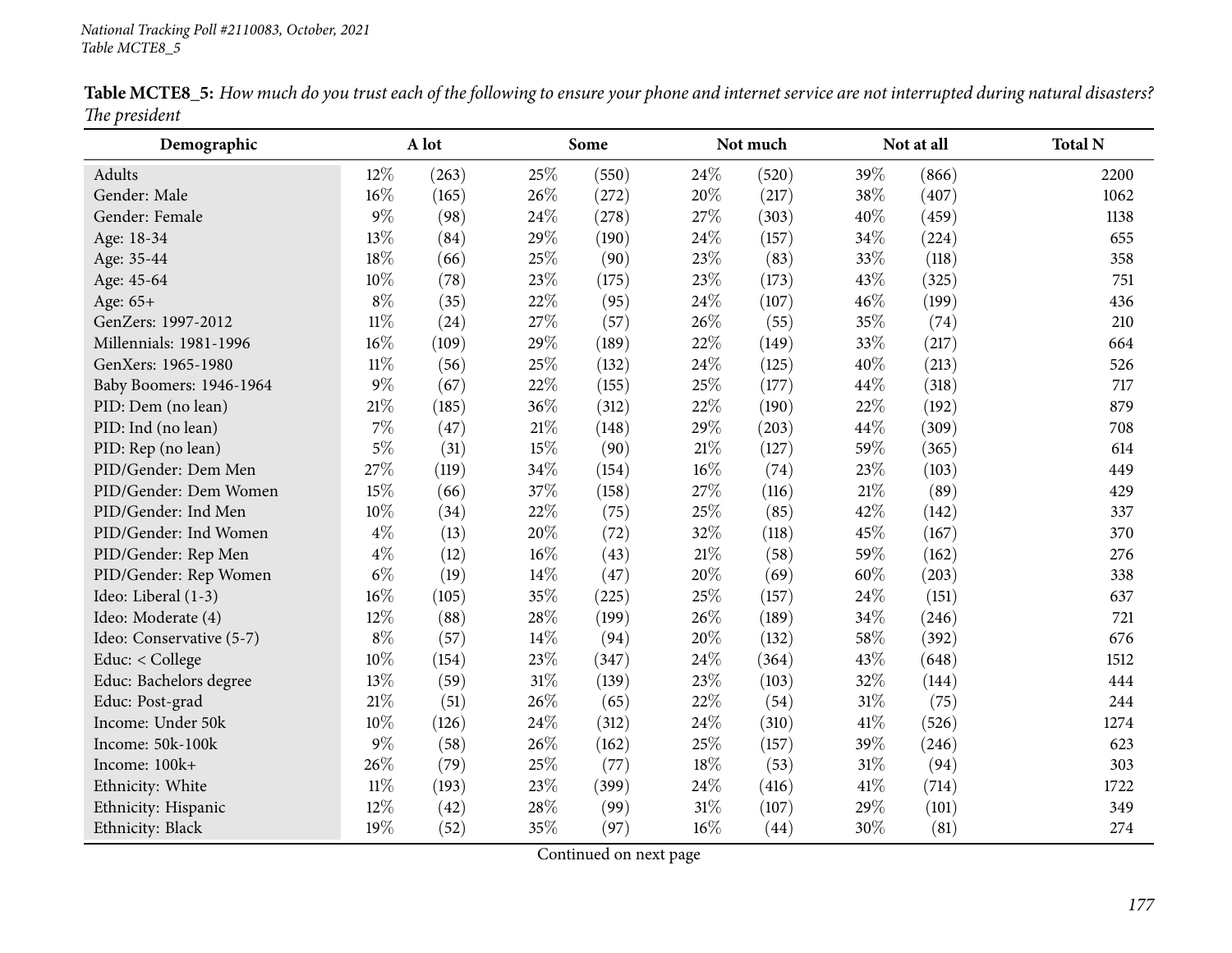|               | Table MCTE8_5: How much do you trust each of the following to ensure your phone and internet service are not interrupted during natural disasters? |  |
|---------------|----------------------------------------------------------------------------------------------------------------------------------------------------|--|
| The president |                                                                                                                                                    |  |

| Demographic                          | A lot  |       | Some   |       |        | Not much |        | Not at all | <b>Total N</b> |
|--------------------------------------|--------|-------|--------|-------|--------|----------|--------|------------|----------------|
| Adults                               | 12%    | (263) | 25%    | (550) | 24%    | (520)    | 39%    | (866)      | 2200           |
| Ethnicity: Other                     | $9\%$  | (19)  | 27\%   | (54)  | 29%    | (60)     | 35%    | (71)       | 204            |
| All Christian                        | 12%    | (117) | 26%    | (251) | $21\%$ | (209)    | 41\%   | (401)      | 977            |
| All Non-Christian                    | 23%    | (27)  | 32%    | (38)  | 20%    | (23)     | 25%    | (30)       | 119            |
| Atheist                              | 12%    | (11)  | 23%    | (22)  | 28%    | (27)     | 37%    | (36)       | 97             |
| Agnostic/Nothing in particular       | $9\%$  | (57)  | 26%    | (166) | 28%    | (177)    | 37%    | (234)      | 635            |
| Something Else                       | 14%    | (50)  | 20%    | (73)  | 23%    | (84)     | 44%    | (164)      | 371            |
| Religious Non-Protestant/Catholic    | 20%    | (27)  | 28\%   | (39)  | 19%    | (26)     | 32%    | (45)       | 137            |
| Evangelical                          | 17%    | (98)  | 25%    | (139) | 17%    | (96)     | 41\%   | (236)      | 569            |
| Non-Evangelical                      | $9\%$  | (64)  | 24%    | (180) | 26%    | (192)    | 42%    | (310)      | 747            |
| Community: Urban                     | 18%    | (118) | 30%    | (195) | 20%    | (131)    | 32%    | (212)      | 656            |
| Community: Suburban                  | 10%    | (98)  | 24\%   | (241) | 26%    | (258)    | 40%    | (401)      | 998            |
| Community: Rural                     | $9\%$  | (48)  | 21\%   | (114) | 24%    | (131)    | 46%    | (253)      | 546            |
| Employ: Private Sector               | $16\%$ | (110) | 26%    | (177) | 22%    | (153)    | 36%    | (242)      | 682            |
| Employ: Government                   | 15%    | (18)  | 36%    | (41)  | 18%    | (21)     | 30%    | (35)       | 114            |
| Employ: Self-Employed                | $11\%$ | (24)  | 25%    | (52)  | 21%    | (44)     | 43%    | (91)       | 211            |
| Employ: Homemaker                    | $6\%$  | (9)   | 19%    | (32)  | 34%    | (57)     | 41\%   | (69)       | 167            |
| Employ: Student                      | 12%    | (9)   | 32%    | (24)  | 29%    | (22)     | 26%    | (19)       | 74             |
| Employ: Retired                      | $9\%$  | (42)  | 22%    | (109) | 24%    | (117)    | 45%    | (222)      | 491            |
| Employ: Unemployed                   | $9\%$  | (27)  | 29%    | (86)  | $24\%$ | (71)     | 38%    | (114)      | 297            |
| Employ: Other                        | 15%    | (24)  | 18%    | (30)  | 22%    | (37)     | 45%    | (74)       | 165            |
| Military HH: Yes                     | 12%    | (39)  | 22%    | (69)  | 23%    | (73)     | 43%    | (135)      | 316            |
| Military HH: No                      | 12%    | (224) | 26%    | (482) | $24\%$ | (447)    | 39%    | (731)      | 1884           |
| RD/WT: Right Direction               | 24%    | (218) | 39%    | (356) | 20%    | (182)    | 18%    | (166)      | 921            |
| RD/WT: Wrong Track                   | $4\%$  | (46)  | 15%    | (194) | 26%    | (339)    | 55%    | (700)      | 1279           |
| Biden Job Approve                    | $21\%$ | (233) | 40%    | (430) | $21\%$ | (228)    | 18%    | (197)      | 1088           |
| <b>Biden Job Disapprove</b>          | $2\%$  | (23)  | $10\%$ | (98)  | 26%    | (257)    | 62%    | (618)      | 997            |
| Biden Job Strongly Approve           | 36%    | (197) | 36%    | (197) | 16%    | (89)     | $11\%$ | (60)       | 543            |
| Biden Job Somewhat Approve           | $7\%$  | (37)  | 43%    | (233) | 25%    | (139)    | 25%    | (136)      | 545            |
| Biden Job Somewhat Disapprove        | $3\%$  | (9)   | $19\%$ | (58)  | 36%    | (110)    | 42\%   | (128)      | 305            |
| <b>Biden Job Strongly Disapprove</b> | $2\%$  | (14)  | $6\%$  | (40)  | 21\%   | (147)    | 71%    | (491)      | 692            |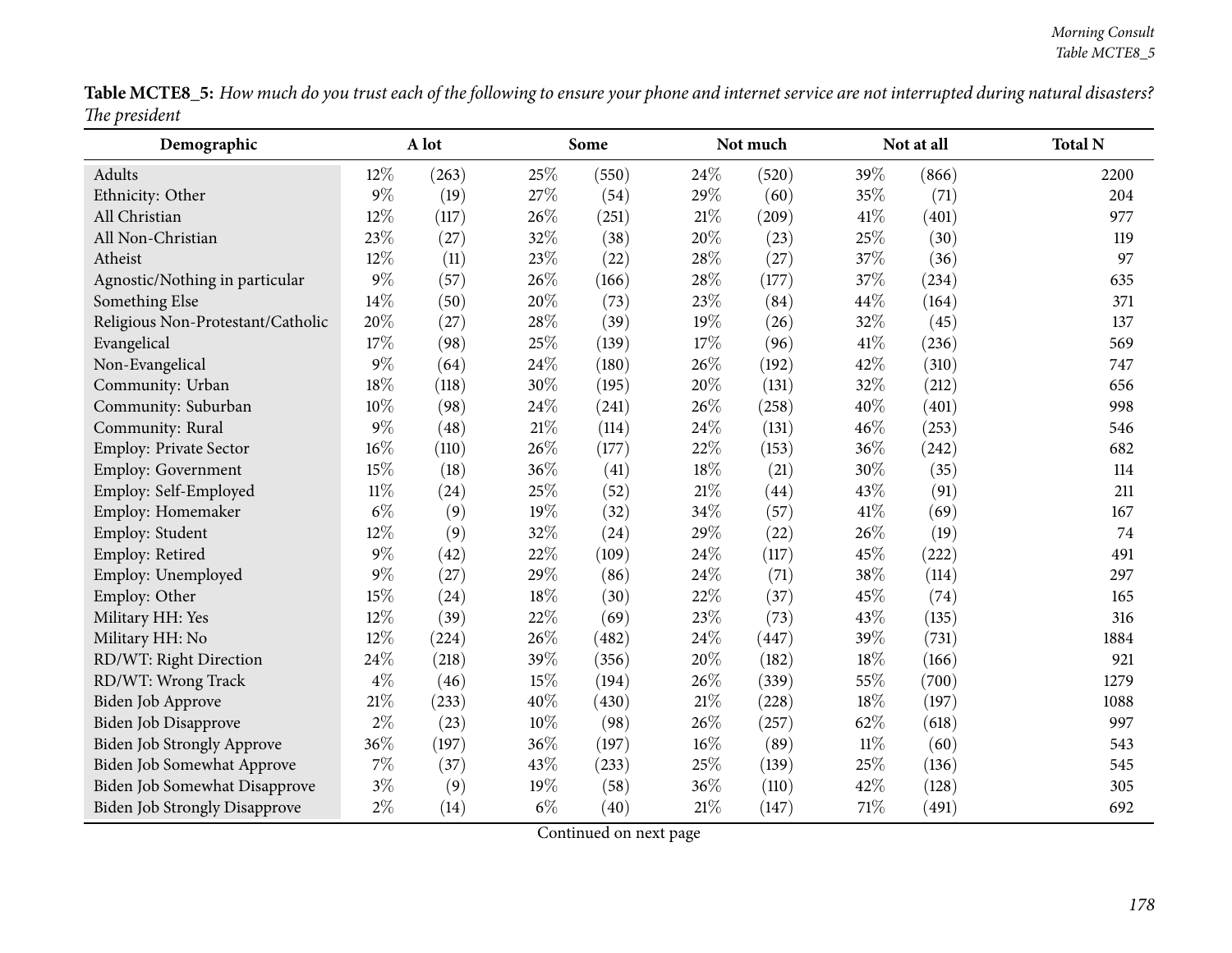| Demographic                          |        | A lot |        | Some  |      | Not much |      | Not at all | <b>Total N</b> |
|--------------------------------------|--------|-------|--------|-------|------|----------|------|------------|----------------|
| Adults                               | 12%    | (263) | 25%    | (550) | 24%  | (520)    | 39%  | (866)      | 2200           |
| Favorable of Biden                   | 21%    | (234) | 38%    | (427) | 22%  | (242)    | 19%  | (219)      | 1122           |
| Unfavorable of Biden                 | $2\%$  | (21)  | 10%    | (101) | 26\% | (254)    | 62%  | (609)      | 984            |
| Very Favorable of Biden              | 34%    | (195) | 36%    | (203) | 16%  | (90)     | 14\% | (78)       | 566            |
| Somewhat Favorable of Biden          | $7\%$  | (39)  | 40%    | (224) | 27%  | (152)    | 25%  | (141)      | 556            |
| Somewhat Unfavorable of Biden        | $2\%$  | (5)   | 19%    | (48)  | 41\% | (107)    | 38%  | (99)       | 259            |
| Very Unfavorable of Biden            | $2\%$  | (15)  | 7%     | (53)  | 20%  | (147)    | 70%  | (510)      | 725            |
| #1 Issue: Economy                    | 12%    | (102) | 24%    | (193) | 23%  | (187)    | 41%  | (339)      | 820            |
| #1 Issue: Security                   | $8\%$  | (23)  | 12%    | (36)  | 23%  | (68)     | 57%  | (168)      | 296            |
| #1 Issue: Health Care                | 13%    | (43)  | 37%    | (120) | 22%  | (69)     | 28%  | (89)       | 320            |
| #1 Issue: Medicare / Social Security | 14%    | (41)  | $21\%$ | (60)  | 30%  | (87)     | 35%  | (103)      | 292            |
| #1 Issue: Women's Issues             | $11\%$ | (15)  | 29%    | (39)  | 22%  | (30)     | 39%  | (53)       | 137            |
| #1 Issue: Education                  | 15%    | (13)  | 35%    | (31)  | 19%  | (17)     | 31%  | (27)       | 88             |
| #1 Issue: Energy                     | 16%    | (17)  | 35%    | (38)  | 26%  | (28)     | 22%  | (23)       | 106            |
| #1 Issue: Other                      | $7\%$  | (9)   | 24%    | (34)  | 25%  | (34)     | 45%  | (63)       | 140            |
| 2020 Vote: Joe Biden                 | 19%    | (191) | 37%    | (382) | 23%  | (240)    | 21%  | (210)      | 1024           |
| 2020 Vote: Donald Trump              | $5\%$  | (33)  | 10%    | (66)  | 23%  | (154)    | 62%  | (415)      | 668            |
| 2020 Vote: Other                     | $2\%$  | (2)   | $21\%$ | (15)  | 31%  | (22)     | 45%  | (31)       | 69             |
| 2020 Vote: Didn't Vote               | $9\%$  | (37)  | 20%    | (87)  | 24%  | (105)    | 47%  | (206)      | 435            |
| 2018 House Vote: Democrat            | 19%    | (147) | 36%    | (281) | 22%  | (174)    | 23%  | (177)      | 778            |
| 2018 House Vote: Republican          | $6\%$  | (31)  | 13%    | (71)  | 23%  | (125)    | 58%  | (314)      | 542            |
| 2018 House Vote: Someone else        | $8\%$  | (6)   | 10%    | (7)   | 28%  | (20)     | 54%  | (40)       | 73             |
| 2016 Vote: Hillary Clinton           | $21\%$ | (154) | 35%    | (263) | 20%  | (151)    | 24%  | (179)      | 746            |
| 2016 Vote: Donald Trump              | $6\%$  | (41)  | 13%    | (84)  | 23%  | (145)    | 57%  | (361)      | 632            |
| 2016 Vote: Other                     | 7%     | (8)   | 27%    | (28)  | 31%  | (33)     | 35%  | (38)       | 107            |
| 2016 Vote: Didn't Vote               | $8\%$  | (57)  | 25%    | (174) | 27%  | (191)    | 40%  | (285)      | 707            |
| Voted in 2014: Yes                   | 14%    | (168) | 26%    | (305) | 21%  | (247)    | 39%  | (462)      | 1182           |
| Voted in 2014: No                    | $9\%$  | (95)  | 24%    | (246) | 27%  | (273)    | 40%  | (404)      | 1018           |
| 4-Region: Northeast                  | $11\%$ | (45)  | 28%    | (108) | 25%  | (100)    | 36%  | (141)      | 394            |
| 4-Region: Midwest                    | 10%    | (48)  | 27%    | (125) | 23%  | (104)    | 40%  | (185)      | 462            |
| 4-Region: South                      | 11%    | (87)  | 24%    | (198) | 23%  | (187)    | 43%  | (353)      | 824            |
| 4-Region: West                       | 16%    | (84)  | 23%    | (120) | 25%  | (129)    | 36%  | (187)      | 520            |

Table MCTE8\_5: How much do you trust each of the following to ensure your phone and internet service are not interrupted during natural disasters? *The president*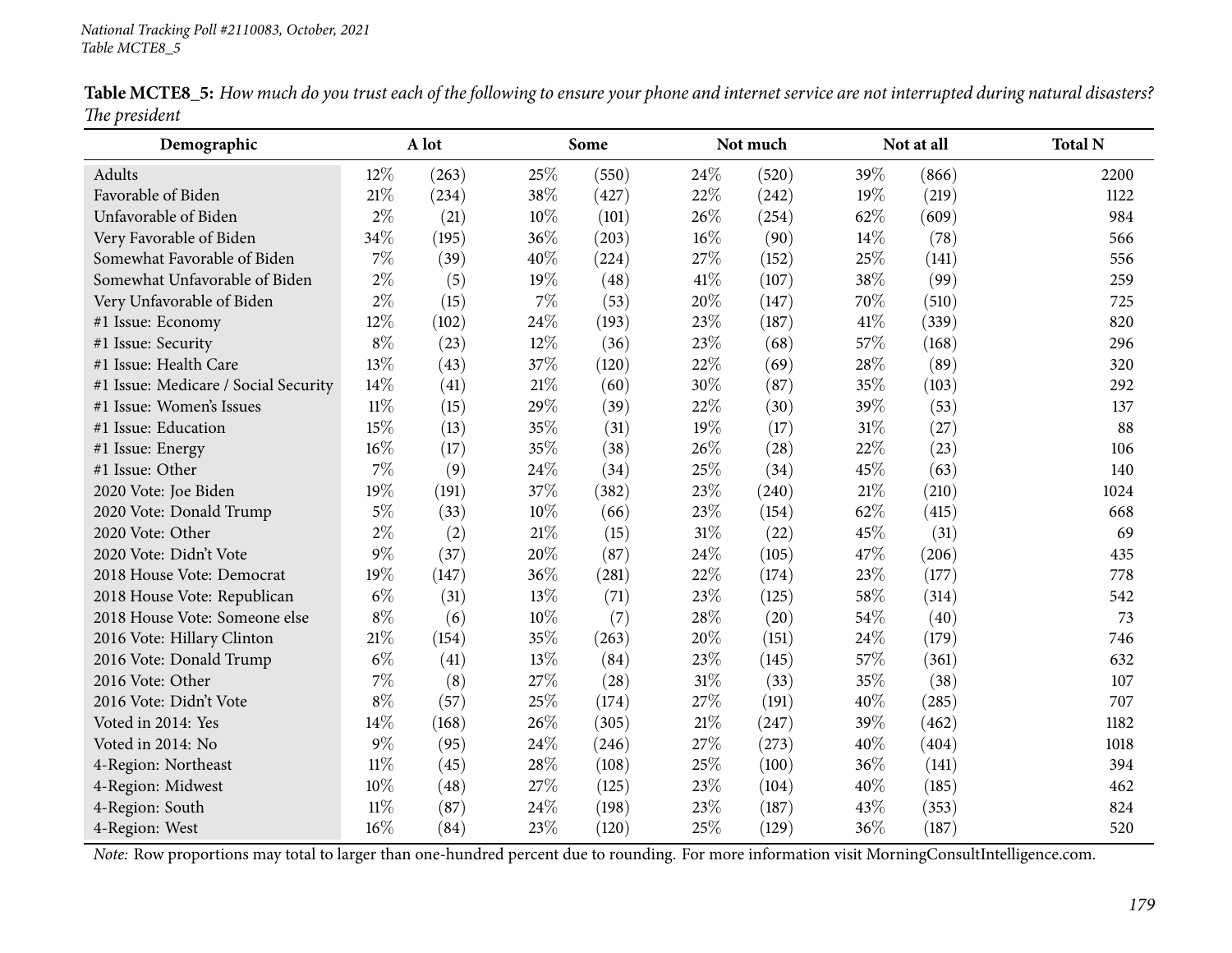| <b>Table MCTE8 6:</b> How much do you trust each of the following to ensure your phone and internet service are not interrupted during natural disasters? |  |
|-----------------------------------------------------------------------------------------------------------------------------------------------------------|--|
| Federal agencies                                                                                                                                          |  |
|                                                                                                                                                           |  |

| Demographic              |        | A lot |        | Some  |        | Not much |        | Not at all | <b>Total N</b> |
|--------------------------|--------|-------|--------|-------|--------|----------|--------|------------|----------------|
| Adults                   | $8\%$  | (174) | 30%    | (660) | 30%    | (658)    | 32%    | (708)      | 2200           |
| Gender: Male             | 10%    | (111) | $31\%$ | (331) | 26%    | (280)    | 32%    | (339)      | 1062           |
| Gender: Female           | $5\%$  | (62)  | 29%    | (329) | 33%    | (378)    | 32%    | (369)      | 1138           |
| Age: 18-34               | $11\%$ | (71)  | 29%    | (189) | 30%    | (195)    | 30%    | (199)      | 655            |
| Age: 35-44               | 12%    | (42)  | 32%    | (116) | 26%    | (93)     | 30%    | (107)      | 358            |
| Age: 45-64               | $6\%$  | (44)  | 30%    | (224) | 29%    | (221)    | 35%    | (262)      | 751            |
| Age: 65+                 | $4\%$  | (16)  | 30%    | (131) | 34%    | (149)    | 32%    | (140)      | 436            |
| GenZers: 1997-2012       | 10%    | (22)  | 30%    | (64)  | 32%    | (67)     | 27%    | (57)       | 210            |
| Millennials: 1981-1996   | $12\%$ | (79)  | 30%    | (201) | 27%    | (180)    | $31\%$ | (205)      | 664            |
| GenXers: 1965-1980       | 7%     | (35)  | 29%    | (155) | 30%    | (156)    | 34%    | (179)      | 526            |
| Baby Boomers: 1946-1964  | $5\%$  | (34)  | 31%    | (220) | 32%    | (232)    | 32%    | (230)      | 717            |
| PID: Dem (no lean)       | 12%    | (104) | 37%    | (323) | 30%    | (264)    | $21\%$ | (188)      | 879            |
| PID: Ind (no lean)       | $5\%$  | (33)  | $26\%$ | (186) | 32%    | (226)    | 37%    | (263)      | 708            |
| PID: Rep (no lean)       | $6\%$  | (37)  | 25%    | (151) | 27%    | (168)    | 42%    | (258)      | 614            |
| PID/Gender: Dem Men      | 17%    | (76)  | 37%    | (168) | 24%    | (109)    | 22%    | (97)       | 449            |
| PID/Gender: Dem Women    | $7\%$  | (28)  | 36%    | (155) | 36%    | (155)    | $21\%$ | (91)       | 429            |
| PID/Gender: Ind Men      | $6\%$  | (20)  | 27%    | (91)  | 30%    | (100)    | 37%    | (126)      | 337            |
| PID/Gender: Ind Women    | $3\%$  | (12)  | 26%    | (95)  | 34%    | (126)    | 37%    | (137)      | 370            |
| PID/Gender: Rep Men      | $5\%$  | (15)  | 26%    | (72)  | 26%    | (71)     | 42%    | (117)      | 276            |
| PID/Gender: Rep Women    | $6\%$  | (22)  | 23%    | (79)  | 29%    | (97)     | 42\%   | (141)      | 338            |
| Ideo: Liberal (1-3)      | 10%    | (64)  | 37%    | (237) | 30%    | (190)    | 23\%   | (147)      | 637            |
| Ideo: Moderate (4)       | $8\%$  | (56)  | 33%    | (238) | 31%    | (224)    | 28%    | (204)      | 721            |
| Ideo: Conservative (5-7) | 7%     | (45)  | 22%    | (152) | 29%    | (197)    | 42%    | (282)      | 676            |
| Educ: < College          | $6\%$  | (93)  | 27%    | (415) | 30%    | (456)    | 36%    | (549)      | 1512           |
| Educ: Bachelors degree   | 12%    | (51)  | 36%    | (158) | 28%    | (126)    | 24\%   | (108)      | 444            |
| Educ: Post-grad          | 12%    | (30)  | 36%    | (88)  | $31\%$ | (76)     | 21\%   | (51)       | 244            |
| Income: Under 50k        | $6\%$  | (74)  | 27%    | (350) | 30%    | (387)    | 36%    | (463)      | 1274           |
| Income: 50k-100k         | $8\%$  | (49)  | 33%    | (206) | 31%    | (191)    | 28\%   | (177)      | 623            |
| Income: 100k+            | 17%    | (50)  | 34%    | (104) | 26%    | (80)     | 23%    | (68)       | 303            |
| Ethnicity: White         | $8\%$  | (132) | 30%    | (514) | $30\%$ | (521)    | 32%    | (554)      | 1722           |
| Ethnicity: Hispanic      | 7%     | (23)  | 29%    | (100) | 37%    | (131)    | 27%    | (96)       | 349            |
| Ethnicity: Black         | 10%    | (26)  | 33%    | (91)  | 25%    | (69)     | 32%    | (88)       | 274            |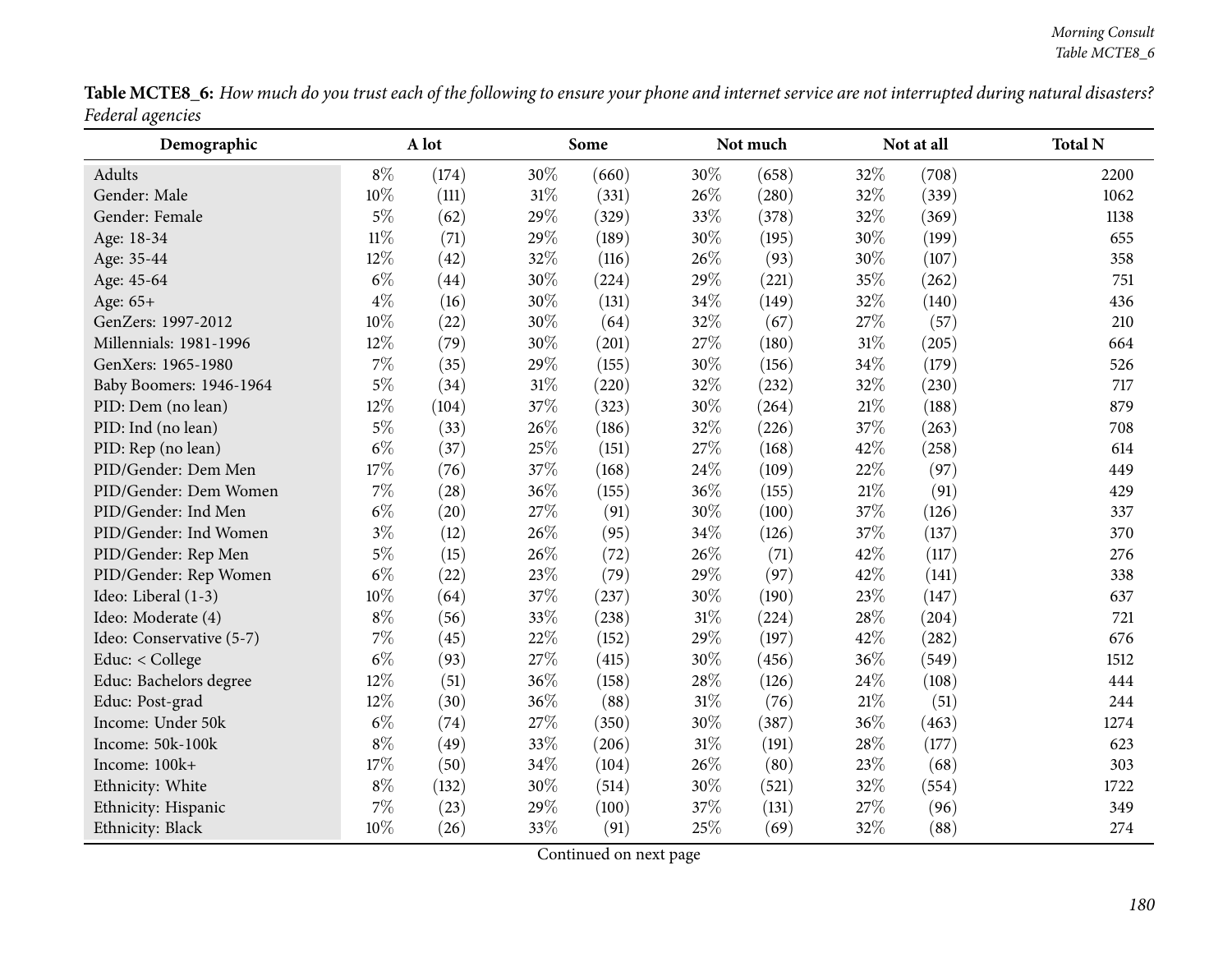| Demographic                          |        | A lot |        | Some  |        | Not much | Not at all |       | <b>Total N</b> |
|--------------------------------------|--------|-------|--------|-------|--------|----------|------------|-------|----------------|
| Adults                               | $8\%$  | (174) | 30%    | (660) | 30%    | (658)    | 32%        | (708) | 2200           |
| Ethnicity: Other                     | $7\%$  | (15)  | 27%    | (55)  | 33%    | (68)     | 32%        | (66)  | 204            |
| All Christian                        | $8\%$  | (83)  | 33%    | (325) | 28%    | (271)    | 30%        | (298) | 977            |
| All Non-Christian                    | 17%    | (20)  | 42%    | (50)  | 22%    | (27)     | 19%        | (23)  | 119            |
| Atheist                              | $9\%$  | (9)   | 28%    | (28)  | 29%    | (28)     | 34%        | (33)  | 97             |
| Agnostic/Nothing in particular       | $5\%$  | (31)  | 26%    | (165) | 33%    | (212)    | 36%        | (227) | 635            |
| Something Else                       | $8\%$  | (31)  | 25%    | (92)  | 32%    | (120)    | 34%        | (128) | 371            |
| Religious Non-Protestant/Catholic    | 15%    | (21)  | 38%    | (52)  | $21\%$ | (29)     | 26%        | (35)  | 137            |
| Evangelical                          | $11\%$ | (63)  | 32%    | (182) | 25%    | (142)    | 32%        | (182) | 569            |
| Non-Evangelical                      | 7%     | (49)  | 30%    | (228) | 33%    | (244)    | 30%        | (226) | 747            |
| Community: Urban                     | 12%    | (82)  | 34%    | (223) | 25%    | (167)    | 28%        | (184) | 656            |
| Community: Suburban                  | $6\%$  | (62)  | 30%    | (299) | 32%    | (320)    | 32%        | (317) | 998            |
| Community: Rural                     | $5\%$  | (30)  | 25%    | (138) | 31%    | (170)    | 38%        | (207) | 546            |
| Employ: Private Sector               | 12%    | (80)  | 33%    | (226) | 25%    | (174)    | 30%        | (202) | 682            |
| Employ: Government                   | $9\%$  | (10)  | 44%    | (51)  | 27%    | (31)     | 20%        | (23)  | 114            |
| Employ: Self-Employed                | $9\%$  | (19)  | 24\%   | (51)  | 29%    | (60)     | 38%        | (80)  | 211            |
| Employ: Homemaker                    | $4\%$  | (7)   | 19%    | (31)  | 42%    | (71)     | 34%        | (58)  | 167            |
| Employ: Student                      | $10\%$ | (7)   | 36%    | (27)  | 32%    | (24)     | 22%        | (16)  | 74             |
| Employ: Retired                      | $4\%$  | (22)  | 32%    | (155) | 30%    | (146)    | 34%        | (168) | 491            |
| Employ: Unemployed                   | $5\%$  | (16)  | 28%    | (82)  | 31%    | (93)     | 36%        | (106) | 297            |
| Employ: Other                        | $7\%$  | (11)  | 23%    | (38)  | 36%    | (60)     | 33%        | (55)  | 165            |
| Military HH: Yes                     | $7\%$  | (22)  | 31%    | (98)  | 30%    | (95)     | 32%        | (102) | 316            |
| Military HH: No                      | $8\%$  | (152) | 30%    | (562) | 30%    | (563)    | 32%        | (606) | 1884           |
| RD/WT: Right Direction               | 15%    | (134) | 42%    | (385) | 25%    | (233)    | 18%        | (169) | 921            |
| RD/WT: Wrong Track                   | $3\%$  | (39)  | 22%    | (275) | 33%    | (425)    | 42%        | (539) | 1279           |
| Biden Job Approve                    | 13%    | (138) | 41%    | (442) | 28%    | (309)    | 18%        | (199) | 1088           |
| Biden Job Disapprove                 | $3\%$  | (28)  | 19%    | (187) | 32%    | (321)    | 46%        | (460) | 997            |
| <b>Biden Job Strongly Approve</b>    | 20%    | (110) | 40%    | (218) | 25%    | (134)    | 15%        | (81)  | 543            |
| Biden Job Somewhat Approve           | $5\%$  | (28)  | $41\%$ | (225) | 32%    | (174)    | 22%        | (118) | 545            |
| Biden Job Somewhat Disapprove        | $3\%$  | (10)  | 24\%   | (73)  | 36%    | (111)    | 36%        | (111) | 305            |
| <b>Biden Job Strongly Disapprove</b> | $3\%$  | (18)  | 17%    | (114) | 30%    | (210)    | 51\%       | (349) | 692            |

Table MCTE8\_6: How much do you trust each of the following to ensure your phone and internet service are not interrupted during natural disasters? *Federal agencies*  $\overline{\phantom{0}}$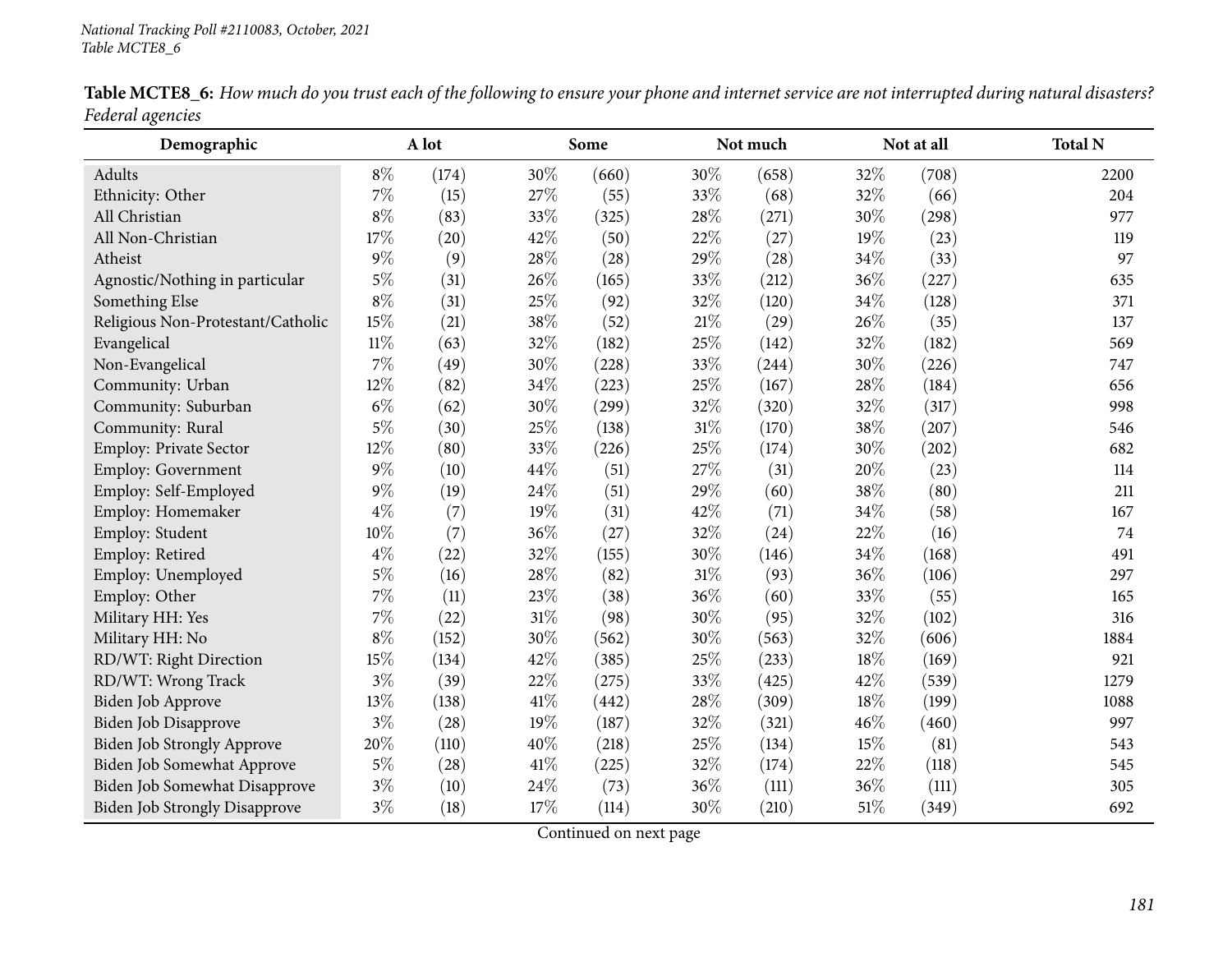|                  | Table MCTE8_6: How much do you trust each of the following to ensure your phone and internet service are not interrupted during natural disasters? |  |
|------------------|----------------------------------------------------------------------------------------------------------------------------------------------------|--|
| Federal agencies |                                                                                                                                                    |  |

| Demographic                          |        | A lot |        | Some  |        | Not much |        | Not at all | <b>Total N</b> |
|--------------------------------------|--------|-------|--------|-------|--------|----------|--------|------------|----------------|
| Adults                               | $8\%$  | (174) | 30%    | (660) | 30%    | (658)    | 32%    | (708)      | 2200           |
| Favorable of Biden                   | 12%    | (139) | 39%    | (442) | 28%    | (317)    | 20%    | (224)      | 1122           |
| Unfavorable of Biden                 | $3\%$  | (27)  | 19%    | (187) | 32%    | (318)    | 46%    | (452)      | 984            |
| Very Favorable of Biden              | 19%    | (109) | 40%    | (227) | 24%    | (136)    | 17%    | (95)       | 566            |
| Somewhat Favorable of Biden          | $5\%$  | (30)  | 39%    | (215) | 33%    | (181)    | 23%    | (129)      | 556            |
| Somewhat Unfavorable of Biden        | $3\%$  | (7)   | 26%    | (67)  | 41\%   | (106)    | $31\%$ | (79)       | 259            |
| Very Unfavorable of Biden            | $3\%$  | (19)  | 17%    | (121) | 29%    | (212)    | $51\%$ | (373)      | 725            |
| #1 Issue: Economy                    | $8\%$  | (69)  | 30%    | (243) | 30%    | (249)    | 32%    | (259)      | 820            |
| #1 Issue: Security                   | 7%     | (22)  | $21\%$ | (63)  | 32%    | (95)     | 39%    | (116)      | 296            |
| #1 Issue: Health Care                | 7%     | (23)  | 37%    | (120) | 28%    | (88)     | 28%    | (89)       | 320            |
| #1 Issue: Medicare / Social Security | $8\%$  | (24)  | 29%    | (84)  | 30%    | (87)     | 33%    | (96)       | 292            |
| #1 Issue: Women's Issues             | $5\%$  | (7)   | 33%    | (45)  | 28%    | (38)     | 34%    | (47)       | 137            |
| #1 Issue: Education                  | 12%    | (11)  | 36%    | (32)  | 25%    | (22)     | 27%    | (24)       | 88             |
| #1 Issue: Energy                     | 12%    | (13)  | 33%    | (35)  | 34%    | (36)     | $21\%$ | (22)       | 106            |
| #1 Issue: Other                      | $3\%$  | (4)   | 26%    | (37)  | 31%    | (43)     | 40%    | (56)       | 140            |
| 2020 Vote: Joe Biden                 | 10%    | (106) | 39%    | (401) | 30%    | (307)    | 20%    | (209)      | 1024           |
| 2020 Vote: Donald Trump              | $6\%$  | (41)  | 19%    | (126) | $31\%$ | (208)    | 44%    | (293)      | 668            |
| 2020 Vote: Other                     | $1\%$  | (0)   | 27%    | (19)  | 35%    | (24)     | 37%    | (26)       | 69             |
| 2020 Vote: Didn't Vote               | $6\%$  | (26)  | 26%    | (112) | 27%    | (118)    | 41%    | (179)      | 435            |
| 2018 House Vote: Democrat            | $11\%$ | (85)  | 37%    | (291) | 31%    | (243)    | 20%    | (159)      | 778            |
| 2018 House Vote: Republican          | 7%     | (35)  | 24%    | (131) | 29%    | (155)    | 41%    | (221)      | 542            |
| 2018 House Vote: Someone else        | $2\%$  | (1)   | 15%    | (11)  | 33%    | (24)     | 50%    | (37)       | 73             |
| 2016 Vote: Hillary Clinton           | $11\%$ | (85)  | 38%    | (285) | 28%    | (211)    | 22%    | (166)      | 746            |
| 2016 Vote: Donald Trump              | $6\%$  | (36)  | 24%    | (152) | 30%    | (187)    | 41%    | (257)      | 632            |
| 2016 Vote: Other                     | $2\%$  | (2)   | 31%    | (33)  | 31%    | (33)     | 36%    | (39)       | 107            |
| 2016 Vote: Didn't Vote               | 7%     | (47)  | 27%    | (189) | 32%    | (224)    | 35%    | (246)      | 707            |
| Voted in 2014: Yes                   | $9\%$  | (107) | 31%    | (367) | 29%    | (341)    | $31\%$ | (366)      | 1182           |
| Voted in 2014: No                    | 7%     | (67)  | 29%    | (293) | 31%    | (317)    | 34%    | (342)      | 1018           |
| 4-Region: Northeast                  | $8\%$  | (33)  | 33%    | (128) | 29%    | (116)    | 30%    | (117)      | 394            |
| 4-Region: Midwest                    | $5\%$  | (25)  | 31%    | (145) | 32%    | (147)    | 32%    | (146)      | 462            |
| 4-Region: South                      | $8\%$  | (64)  | 27%    | (225) | 30%    | (243)    | 35%    | (292)      | 824            |
| 4-Region: West                       | 10%    | (52)  | 31%    | (162) | 29%    | (152)    | 30%    | (154)      | 520            |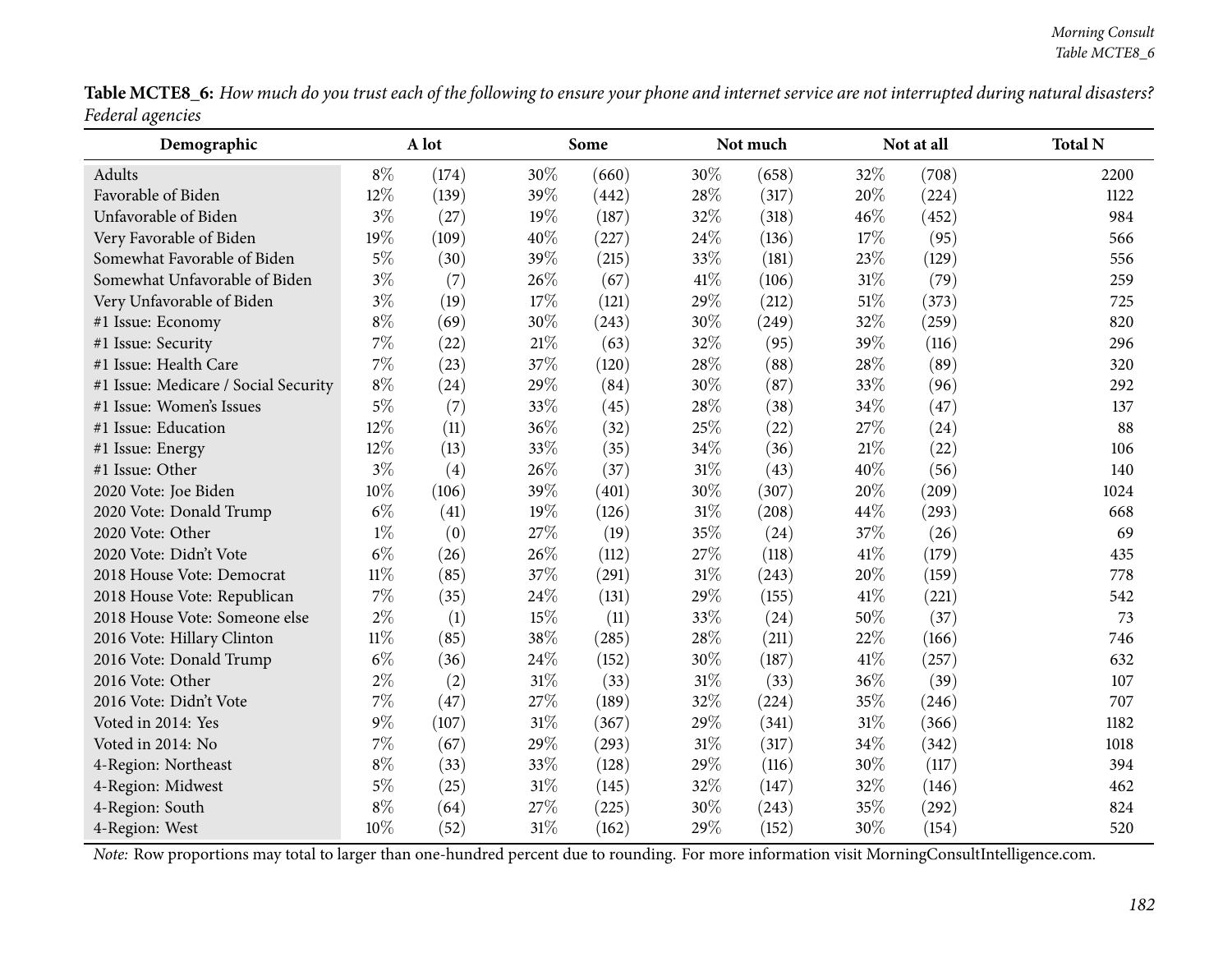| Demographic              |        | A lot |     | Some  |     | Not much |        | Not at all | <b>Total N</b> |
|--------------------------|--------|-------|-----|-------|-----|----------|--------|------------|----------------|
| Adults                   | $7\%$  | (165) | 27% | (595) | 29% | (637)    | 37%    | (803)      | 2200           |
| Gender: Male             | $11\%$ | (112) | 27% | (285) | 25% | (267)    | 37%    | (397)      | 1062           |
| Gender: Female           | $5\%$  | (53)  | 27% | (309) | 33% | (370)    | 36%    | (406)      | 1138           |
| Age: 18-34               | $11\%$ | (71)  | 29% | (188) | 28% | (182)    | 33%    | (214)      | 655            |
| Age: 35-44               | 14%    | (50)  | 31% | (111) | 25% | (90)     | 30%    | (107)      | 358            |
| Age: 45-64               | $4\%$  | (32)  | 27% | (202) | 30% | (228)    | 38%    | (288)      | 751            |
| Age: 65+                 | $3\%$  | (12)  | 21% | (93)  | 31% | (137)    | 45%    | (195)      | 436            |
| GenZers: 1997-2012       | 12%    | (25)  | 26% | (55)  | 29% | (62)     | 32%    | (68)       | 210            |
| Millennials: 1981-1996   | 12%    | (82)  | 31% | (208) | 25% | (167)    | 31%    | (207)      | 664            |
| GenXers: 1965-1980       | $6\%$  | (33)  | 27% | (144) | 29% | (152)    | 37%    | (196)      | 526            |
| Baby Boomers: 1946-1964  | $3\%$  | (24)  | 24% | (172) | 33% | (237)    | 40%    | (285)      | 717            |
| PID: Dem (no lean)       | $11\%$ | (96)  | 32% | (281) | 29% | (251)    | 28%    | (250)      | 879            |
| PID: Ind (no lean)       | $5\%$  | (38)  | 22% | (155) | 32% | (227)    | 41\%   | (287)      | 708            |
| PID: Rep (no lean)       | $5\%$  | (31)  | 26% | (158) | 26% | (159)    | 43%    | (266)      | 614            |
| PID/Gender: Dem Men      | 18%    | (81)  | 31% | (139) | 21% | (96)     | 30%    | (133)      | 449            |
| PID/Gender: Dem Women    | $4\%$  | (15)  | 33% | (142) | 36% | (155)    | 27%    | (117)      | 429            |
| PID/Gender: Ind Men      | $6\%$  | (20)  | 23% | (78)  | 29% | (96)     | 42%    | (142)      | 337            |
| PID/Gender: Ind Women    | $5\%$  | (18)  | 21% | (77)  | 35% | (130)    | 39%    | (145)      | 370            |
| PID/Gender: Rep Men      | $4\%$  | (11)  | 25% | (68)  | 27% | (75)     | 44%    | (122)      | 276            |
| PID/Gender: Rep Women    | $6\%$  | (20)  | 27% | (90)  | 25% | (84)     | 43%    | (144)      | 338            |
| Ideo: Liberal (1-3)      | 10%    | (63)  | 28% | (176) | 31% | (196)    | 32%    | (201)      | 637            |
| Ideo: Moderate (4)       | $6\%$  | (45)  | 32% | (229) | 31% | (222)    | $31\%$ | (225)      | 721            |
| Ideo: Conservative (5-7) | 7%     | (46)  | 24% | (159) | 25% | (167)    | 45%    | (304)      | 676            |
| Educ: < College          | $5\%$  | (82)  | 26% | (393) | 29% | (439)    | 40%    | (598)      | 1512           |
| Educ: Bachelors degree   | $11\%$ | (50)  | 28% | (124) | 30% | (133)    | $31\%$ | (137)      | 444            |
| Educ: Post-grad          | 14%    | (33)  | 32% | (77)  | 27% | (65)     | 28%    | (68)       | 244            |
| Income: Under 50k        | $6\%$  | (72)  | 26% | (326) | 28% | (357)    | 41\%   | (518)      | 1274           |
| Income: 50k-100k         | $6\%$  | (39)  | 28% | (177) | 32% | (202)    | 33%    | (205)      | 623            |
| Income: 100k+            | 18%    | (54)  | 30% | (91)  | 26% | (78)     | 26%    | (80)       | 303            |
| Ethnicity: White         | $8\%$  | (133) | 25% | (439) | 30% | (516)    | 37%    | (634)      | 1722           |
| Ethnicity: Hispanic      | $8\%$  | (29)  | 27% | (93)  | 35% | (123)    | 30%    | (105)      | 349            |
| Ethnicity: Black         | 7%     | (18)  | 35% | (95)  | 23% | (63)     | 36%    | (98)       | 274            |

Table MCTE8\_7: How much do you trust each of the following to ensure your phone and internet service are not interrupted during natural disasters? *The courts*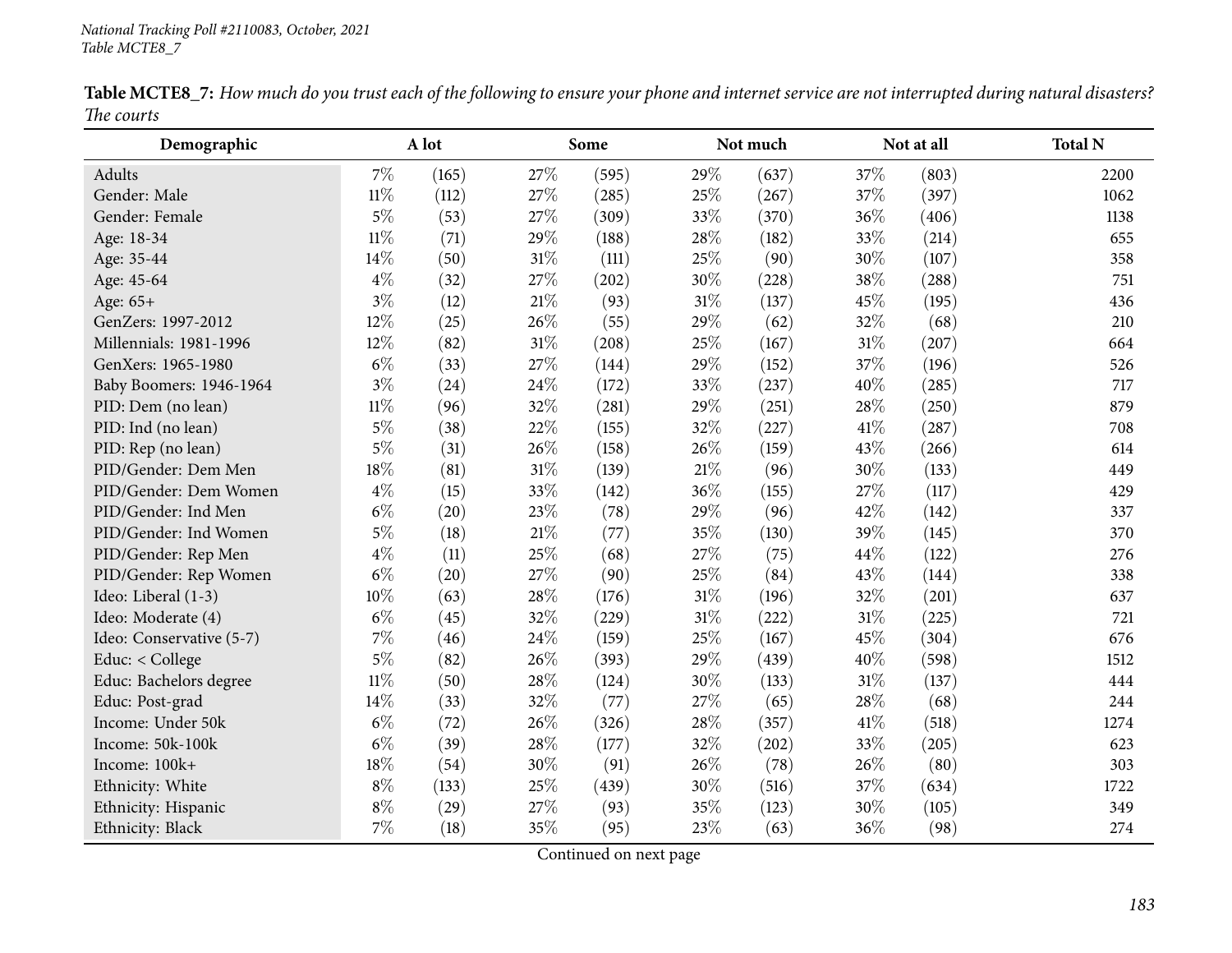| <b>Table MCTE8_7:</b> How much do you trust each of the following to ensure your phone and internet service are not interrupted during natural disasters? |  |
|-----------------------------------------------------------------------------------------------------------------------------------------------------------|--|
| The courts                                                                                                                                                |  |

| Demographic                          |        | A lot |      | Some  |        | Not much | Not at all |       | <b>Total N</b> |
|--------------------------------------|--------|-------|------|-------|--------|----------|------------|-------|----------------|
| Adults                               | $7\%$  | (165) | 27\% | (595) | 29%    | (637)    | 37\%       | (803) | 2200           |
| Ethnicity: Other                     | $7\%$  | (13)  | 30%  | (61)  | 29%    | (59)     | 35%        | (71)  | 204            |
| All Christian                        | $8\%$  | (75)  | 29%  | (288) | 28%    | (275)    | 35%        | (339) | 977            |
| All Non-Christian                    | 16%    | (19)  | 37%  | (44)  | 21%    | (24)     | 27%        | (32)  | 119            |
| Atheist                              | 12%    | (12)  | 19%  | (19)  | 25%    | (24)     | 44%        | (43)  | 97             |
| Agnostic/Nothing in particular       | $5\%$  | (30)  | 23%  | (148) | 33%    | (208)    | 39%        | (250) | 635            |
| Something Else                       | $8\%$  | (29)  | 26%  | (96)  | 29%    | (106)    | 38%        | (140) | 371            |
| Religious Non-Protestant/Catholic    | 14%    | (19)  | 34%  | (47)  | 20%    | (27)     | 32%        | (44)  | 137            |
| Evangelical                          | $11\%$ | (62)  | 31%  | (176) | 24%    | (138)    | 34%        | (193) | 569            |
| Non-Evangelical                      | $5\%$  | (41)  | 26%  | (197) | 32%    | (238)    | 36%        | (271) | 747            |
| Community: Urban                     | 12%    | (81)  | 29%  | (193) | 26%    | (169)    | 32%        | (212) | 656            |
| Community: Suburban                  | $6\%$  | (58)  | 27%  | (274) | 30%    | (301)    | 37%        | (365) | 998            |
| Community: Rural                     | $5\%$  | (26)  | 23%  | (127) | $31\%$ | (167)    | 41\%       | (226) | 546            |
| Employ: Private Sector               | $11\%$ | (76)  | 31%  | (209) | 27%    | (185)    | 31%        | (212) | 682            |
| Employ: Government                   | $11\%$ | (13)  | 39%  | (44)  | 29%    | (33)     | 21%        | (24)  | 114            |
| Employ: Self-Employed                | 7%     | (16)  | 23%  | (48)  | 28%    | (60)     | 42%        | (89)  | 211            |
| Employ: Homemaker                    | $4\%$  | (6)   | 24%  | (41)  | 36%    | (61)     | 36%        | (60)  | 167            |
| Employ: Student                      | 10%    | (8)   | 30%  | (22)  | 41\%   | (30)     | 19%        | (14)  | 74             |
| Employ: Retired                      | $3\%$  | (15)  | 22%  | (106) | 29%    | (142)    | 46%        | (228) | 491            |
| Employ: Unemployed                   | $6\%$  | (18)  | 25%  | (75)  | 29%    | (85)     | 40%        | (120) | 297            |
| Employ: Other                        | $9\%$  | (15)  | 31%  | (50)  | 25%    | (42)     | 35%        | (57)  | 165            |
| Military HH: Yes                     | 7%     | (22)  | 23%  | (72)  | 28%    | (89)     | 42%        | (133) | 316            |
| Military HH: No                      | $8\%$  | (143) | 28%  | (523) | 29%    | (548)    | 36%        | (670) | 1884           |
| RD/WT: Right Direction               | 13%    | (122) | 36%  | (330) | 26%    | (240)    | 25%        | (229) | 921            |
| RD/WT: Wrong Track                   | $3\%$  | (42)  | 21%  | (265) | 31%    | (397)    | 45%        | (574) | 1279           |
| Biden Job Approve                    | 12%    | (128) | 35%  | (379) | 28%    | (304)    | 25%        | (276) | 1088           |
| Biden Job Disapprove                 | $3\%$  | (29)  | 19%  | (189) | 30%    | (303)    | 48%        | (475) | 997            |
| Biden Job Strongly Approve           | 18%    | (98)  | 35%  | (193) | 24%    | (132)    | 22%        | (120) | 543            |
| Biden Job Somewhat Approve           | $6\%$  | (30)  | 34%  | (187) | 31%    | (171)    | 29%        | (156) | 545            |
| Biden Job Somewhat Disapprove        | $4\%$  | (13)  | 21\% | (63)  | 32%    | (96)     | 43%        | (132) | 305            |
| <b>Biden Job Strongly Disapprove</b> | $2\%$  | (16)  | 18%  | (126) | 30%    | (207)    | 50%        | (343) | 692            |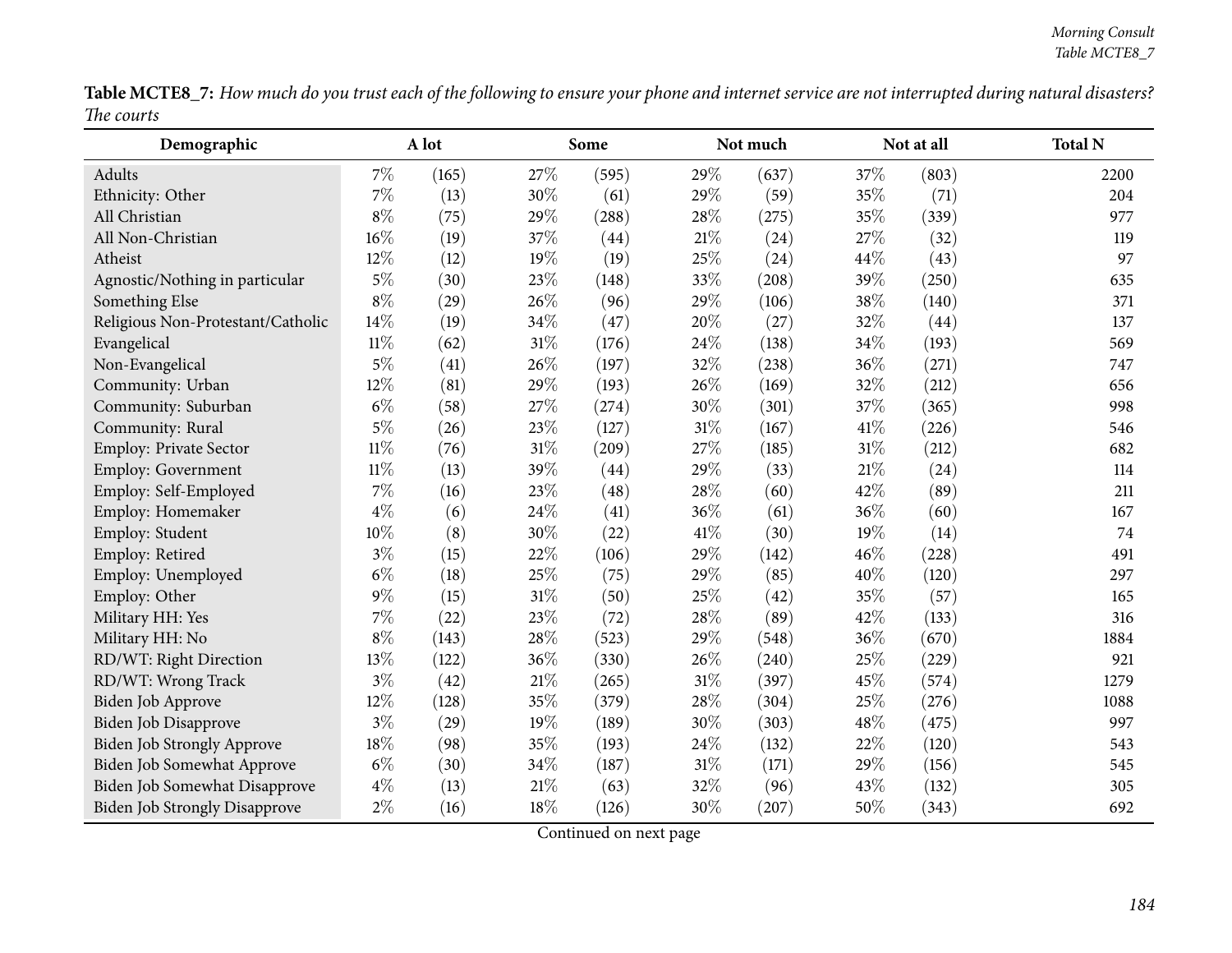| Demographic                          |        | A lot |     | Some  |      | Not much |        | Not at all | <b>Total N</b> |
|--------------------------------------|--------|-------|-----|-------|------|----------|--------|------------|----------------|
| Adults                               | $7\%$  | (165) | 27% | (595) | 29%  | (637)    | 37%    | (803)      | 2200           |
| Favorable of Biden                   | $11\%$ | (124) | 34% | (379) | 28%  | (317)    | 27%    | (302)      | 1122           |
| Unfavorable of Biden                 | $3\%$  | (32)  | 19% | (188) | 30%  | (297)    | 47%    | (467)      | 984            |
| Very Favorable of Biden              | 17%    | (95)  | 35% | (199) | 24\% | (134)    | 24\%   | (138)      | 566            |
| Somewhat Favorable of Biden          | $5\%$  | (29)  | 32% | (180) | 33%  | (183)    | 29%    | (164)      | 556            |
| Somewhat Unfavorable of Biden        | $4\%$  | (12)  | 21% | (55)  | 38%  | (98)     | 37%    | (95)       | 259            |
| Very Unfavorable of Biden            | $3\%$  | (21)  | 18% | (133) | 28%  | (200)    | $51\%$ | (371)      | 725            |
| #1 Issue: Economy                    | $8\%$  | (62)  | 28% | (228) | 28%  | (231)    | 36%    | (299)      | 820            |
| #1 Issue: Security                   | $6\%$  | (18)  | 21% | (63)  | 32%  | (95)     | 41\%   | (121)      | 296            |
| #1 Issue: Health Care                | $8\%$  | (27)  | 35% | (113) | 28%  | (89)     | 29%    | (92)       | 320            |
| #1 Issue: Medicare / Social Security | $6\%$  | (19)  | 22% | (65)  | 31%  | (92)     | 40%    | (116)      | 292            |
| #1 Issue: Women's Issues             | 7%     | (9)   | 27% | (37)  | 25%  | (34)     | 41\%   | (57)       | 137            |
| #1 Issue: Education                  | 15%    | (13)  | 38% | (33)  | 20%  | (17)     | 28%    | (24)       | 88             |
| #1 Issue: Energy                     | 13%    | (14)  | 28% | (30)  | 33%  | (35)     | 26%    | (28)       | 106            |
| #1 Issue: Other                      | $3\%$  | (4)   | 18% | (25)  | 31%  | (44)     | 48%    | (68)       | 140            |
| 2020 Vote: Joe Biden                 | $9\%$  | (93)  | 32% | (325) | 30%  | (311)    | 29%    | (295)      | 1024           |
| 2020 Vote: Donald Trump              | $6\%$  | (39)  | 22% | (148) | 28%  | (188)    | 44%    | (293)      | 668            |
| 2020 Vote: Other                     | $2\%$  | (1)   | 23% | (16)  | 35%  | (24)     | 40%    | (28)       | 69             |
| 2020 Vote: Didn't Vote               | $7\%$  | (32)  | 24% | (103) | 26%  | (114)    | 43%    | (185)      | 435            |
| 2018 House Vote: Democrat            | 10%    | (77)  | 31% | (238) | 30%  | (237)    | 29%    | (227)      | 778            |
| 2018 House Vote: Republican          | $6\%$  | (31)  | 26% | (141) | 27%  | (146)    | 41\%   | (223)      | 542            |
| 2018 House Vote: Someone else        | $2\%$  | (1)   | 15% | (11)  | 30%  | (22)     | 53%    | (39)       | 73             |
| 2016 Vote: Hillary Clinton           | $11\%$ | (80)  | 31% | (232) | 28%  | (210)    | 30%    | (225)      | 746            |
| 2016 Vote: Donald Trump              | $4\%$  | (28)  | 24% | (154) | 30%  | (189)    | 41\%   | (260)      | 632            |
| 2016 Vote: Other                     | $2\%$  | (2)   | 27% | (29)  | 30%  | (32)     | 41\%   | (44)       | 107            |
| 2016 Vote: Didn't Vote               | $7\%$  | (52)  | 25% | (179) | 29%  | (205)    | 38%    | (272)      | 707            |
| Voted in 2014: Yes                   | $8\%$  | (94)  | 28% | (328) | 28%  | (328)    | 37%    | (432)      | 1182           |
| Voted in 2014: No                    | $7\%$  | (71)  | 26% | (266) | 30%  | (310)    | 36%    | (371)      | 1018           |
| 4-Region: Northeast                  | $7\%$  | (27)  | 30% | (117) | 30%  | (117)    | 34%    | (132)      | 394            |
| 4-Region: Midwest                    | $7\%$  | (31)  | 25% | (118) | 29%  | (136)    | 38%    | (178)      | 462            |
| 4-Region: South                      | $6\%$  | (51)  | 26% | (212) | 31%  | (253)    | 37%    | (309)      | 824            |
| 4-Region: West                       | $11\%$ | (56)  | 28% | (148) | 25%  | (132)    | 35%    | (184)      | 520            |

Table MCTE8\_7: How much do you trust each of the following to ensure your phone and internet service are not interrupted during natural disasters? *The courts*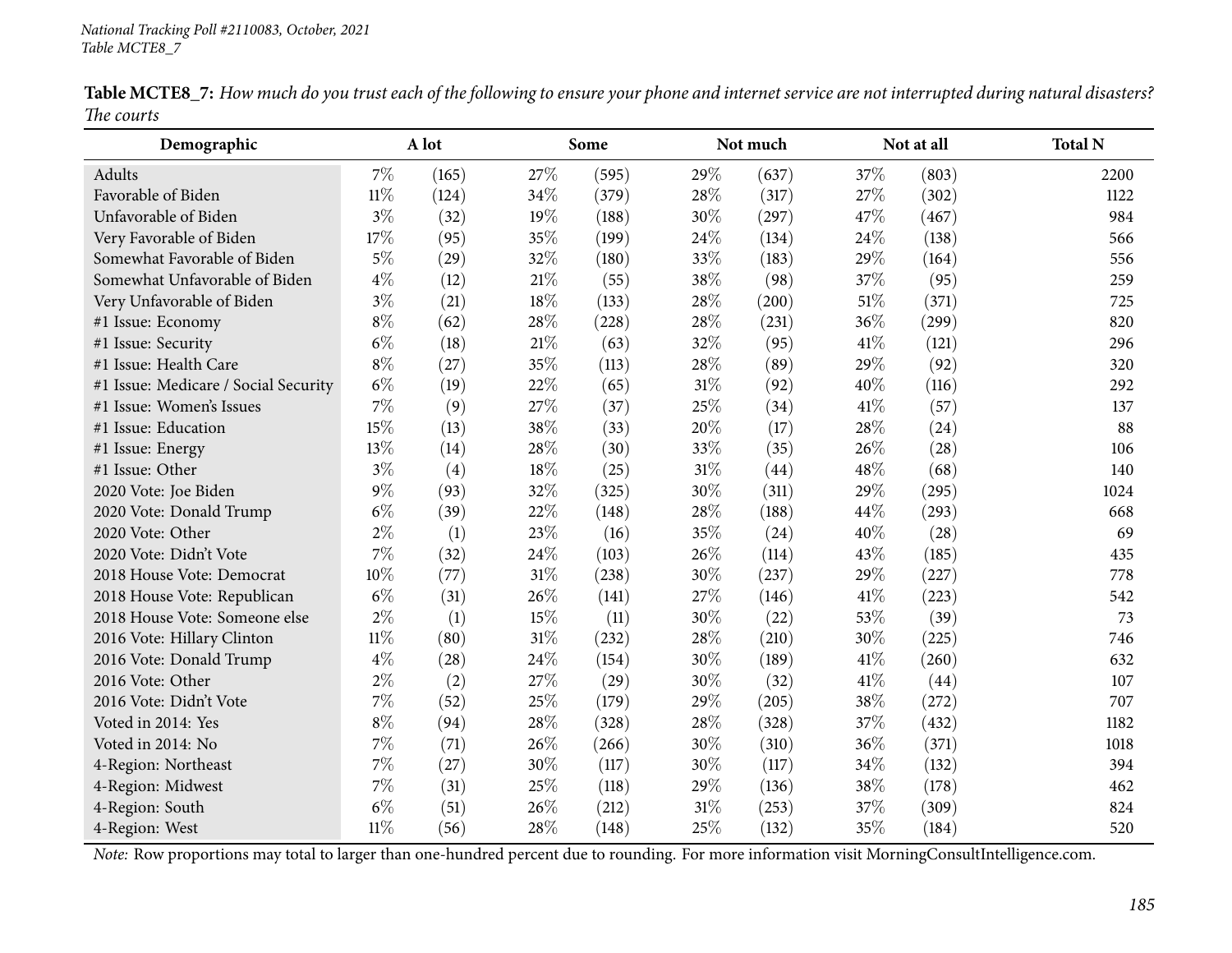Table MCTE9\_1: Do you think the federal government is responsible for ensuring that all Americans have each of the following during a natural *disaster?*

*High-speed internet connection at home*

|                          |      | <b>Very</b> |        | Somewhat    |      | Not too     |     | Not at all  |        | Don't know/ |                |
|--------------------------|------|-------------|--------|-------------|------|-------------|-----|-------------|--------|-------------|----------------|
| Demographic              |      | responsible |        | responsible |      | responsible |     | responsible |        | No opinion  | <b>Total N</b> |
| Adults                   | 23%  | (496)       | 28%    | (624)       | 16%  | (356)       | 19% | (420)       | 14%    | (304)       | 2200           |
| Gender: Male             | 27%  | (283)       | 28%    | (299)       | 16%  | (169)       | 19% | (199)       | 10%    | (111)       | 1062           |
| Gender: Female           | 19%  | (213)       | 29%    | (326)       | 16%  | (187)       | 19% | (221)       | 17%    | (192)       | 1138           |
| Age: 18-34               | 28%  | (182)       | $31\%$ | (206)       | 15%  | (100)       | 12% | (80)        | 13%    | (87)        | 655            |
| Age: 35-44               | 33%  | (118)       | 26%    | (92)        | 12%  | (42)        | 18% | (64)        | $12\%$ | (41)        | 358            |
| Age: 45-64               | 19%  | (142)       | 28\%   | (210)       | 17%  | (124)       | 21% | (155)       | 16%    | (119)       | 751            |
| Age: 65+                 | 12%  | (53)        | 26%    | (116)       | 21%  | (90)        | 28% | (121)       | 13%    | (57)        | 436            |
| GenZers: 1997-2012       | 17%  | (37)        | 34%    | (71)        | 20%  | (41)        | 15% | (31)        | 14%    | (30)        | 210            |
| Millennials: 1981-1996   | 34%  | (228)       | 29%    | (191)       | 12%  | (83)        | 12% | (78)        | 13%    | (85)        | 664            |
| GenXers: 1965-1980       | 20%  | (107)       | 27%    | (140)       | 14%  | (76)        | 22% | (115)       | 17%    | (88)        | 526            |
| Baby Boomers: 1946-1964  | 16%  | (116)       | 29%    | (206)       | 19%  | (135)       | 24% | (171)       | 12%    | (89)        | 717            |
| PID: Dem (no lean)       | 30%  | (263)       | 32%    | (283)       | 14%  | (127)       | 13% | (114)       | 10%    | (92)        | 879            |
| PID: Ind (no lean)       | 16%  | (114)       | 26%    | (184)       | 18%  | (130)       | 20% | (145)       | 19%    | (135)       | 708            |
| PID: Rep (no lean)       | 19%  | (119)       | 26%    | (158)       | 16%  | (98)        | 26% | (162)       | 13%    | (77)        | 614            |
| PID/Gender: Dem Men      | 37%  | (166)       | $31\%$ | (139)       | 13%  | (60)        | 12% | (55)        | 7%     | (29)        | 449            |
| PID/Gender: Dem Women    | 22%  | (96)        | 34%    | (144)       | 16%  | (68)        | 14% | (59)        | 15%    | (62)        | 429            |
| PID/Gender: Ind Men      | 20%  | (68)        | 25%    | (85)        | 18%  | (60)        | 20% | (66)        | 17%    | (58)        | 337            |
| PID/Gender: Ind Women    | 13%  | (47)        | 27%    | (99)        | 19%  | (70)        | 21% | (79)        | 21%    | (77)        | 370            |
| PID/Gender: Rep Men      | 18%  | (49)        | 27%    | (75)        | 18%  | (49)        | 28% | (78)        | $9\%$  | (24)        | 276            |
| PID/Gender: Rep Women    | 21%  | (70)        | 24%    | (83)        | 15%  | (49)        | 25% | (83)        | 16%    | (53)        | 338            |
| Ideo: Liberal (1-3)      | 28\% | (179)       | 34%    | (218)       | 16%  | (101)       | 13% | (83)        | $9\%$  | (57)        | 637            |
| Ideo: Moderate (4)       | 23%  | (164)       | 29%    | (209)       | 16%  | (113)       | 18% | (128)       | 15%    | (108)       | 721            |
| Ideo: Conservative (5-7) | 20%  | (134)       | 25%    | (169)       | 16%  | (110)       | 27% | (184)       | 12%    | (79)        | 676            |
| Educ: < College          | 20%  | (309)       | 28%    | (418)       | 16%  | (248)       | 19% | (291)       | 16%    | (245)       | 1512           |
| Educ: Bachelors degree   | 27%  | (118)       | 32%    | (141)       | 15%  | (67)        | 18% | (82)        | $8\%$  | (36)        | 444            |
| Educ: Post-grad          | 28%  | (69)        | 27%    | (66)        | 17%  | (40)        | 19% | (47)        | $9\%$  | (22)        | 244            |
| Income: Under 50k        | 23%  | (292)       | 26%    | (337)       | 16%  | (205)       | 18% | (224)       | 17%    | (215)       | 1274           |
| Income: 50k-100k         | 20%  | (122)       | 30%    | (188)       | 17%  | (108)       | 23% | (141)       | 10%    | (65)        | 623            |
| Income: 100k+            | 27%  | (81)        | 33%    | (100)       | 14\% | (43)        | 18% | (55)        | $8\%$  | (23)        | 303            |
| Ethnicity: White         | 21%  | (360)       | 28\%   | (490)       | 17%  | (292)       | 20% | (349)       | 13%    | (231)       | 1722           |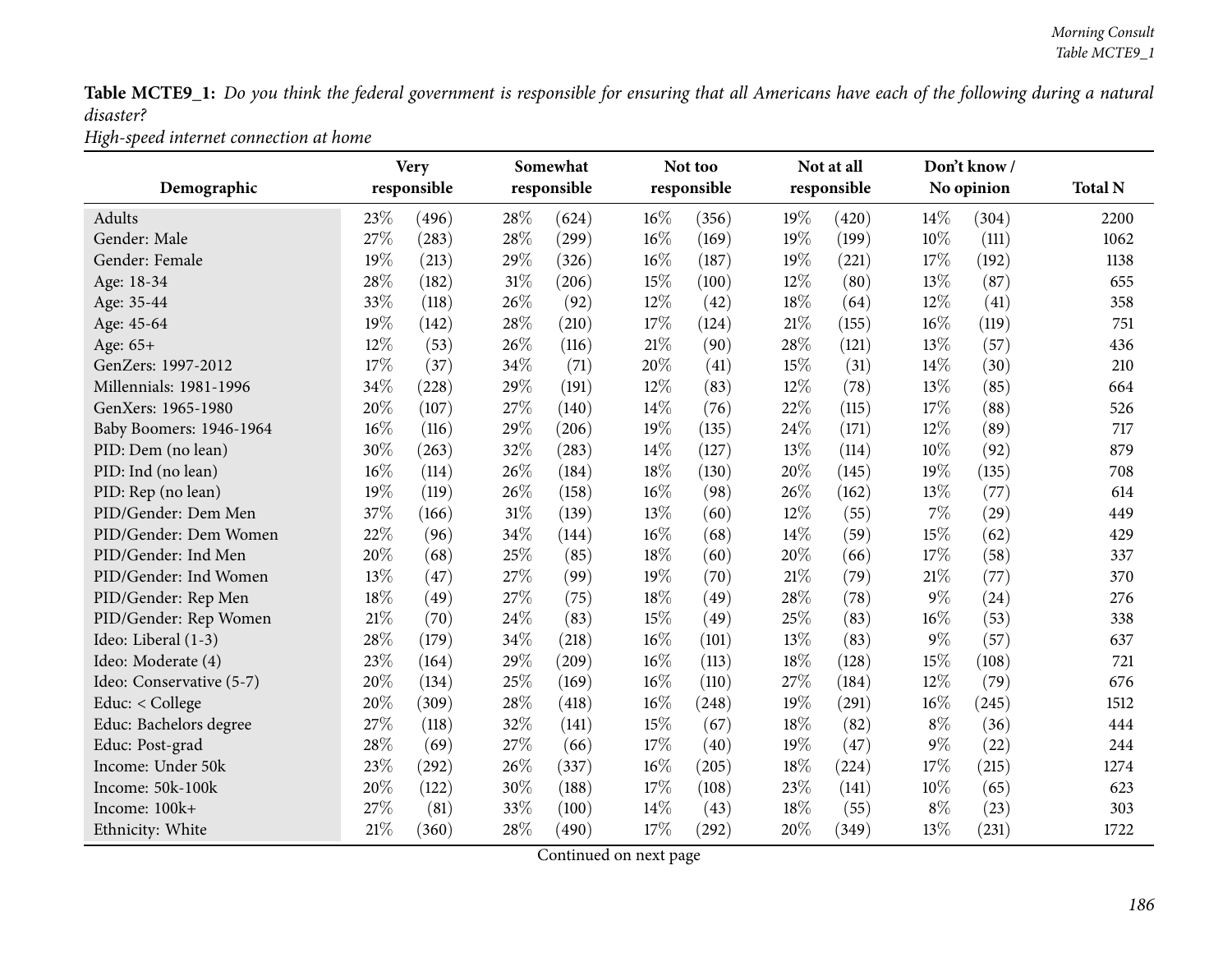Table MCTE9\_1: Do you think the federal government is responsible for ensuring that all Americans have each of the following during a natural *disaster?*

*High-speed internet connection at home*

| Demographic                       |        | <b>Very</b><br>responsible |        | Somewhat<br>responsible |       | Not too<br>responsible |        | Not at all<br>responsible |        | Don't know/<br>No opinion | <b>Total N</b> |
|-----------------------------------|--------|----------------------------|--------|-------------------------|-------|------------------------|--------|---------------------------|--------|---------------------------|----------------|
|                                   |        |                            |        |                         |       |                        |        |                           |        |                           |                |
| Adults                            | 23%    | (496)                      | 28\%   | (624)                   | 16%   | (356)                  | 19%    | (420)                     | 14\%   | (304)                     | 2200           |
| Ethnicity: Hispanic               | 30%    | (105)                      | 35%    | (121)                   | 16%   | (54)                   | $8\%$  | (29)                      | 12%    | (40)                      | 349            |
| Ethnicity: Black                  | 28%    | (78)                       | 28%    | (76)                    | $9\%$ | (24)                   | 18%    | (49)                      | 17%    | (47)                      | 274            |
| Ethnicity: Other                  | 29%    | (58)                       | 29%    | (59)                    | 19%   | (40)                   | $11\%$ | (22)                      | 12%    | (25)                      | 204            |
| All Christian                     | $21\%$ | (201)                      | 30%    | (292)                   | 16%   | (155)                  | 22%    | (210)                     | 12%    | (119)                     | 977            |
| All Non-Christian                 | 33%    | (40)                       | 30%    | (36)                    | 15%   | (18)                   | $9\%$  | (11)                      | 12%    | (14)                      | 119            |
| Atheist                           | $22\%$ | (22)                       | 28%    | (27)                    | 17%   | (16)                   | 21\%   | (21)                      | 12%    | (11)                      | 97             |
| Agnostic/Nothing in particular    | 22%    | (143)                      | 27\%   | (169)                   | 17%   | (108)                  | 18%    | (111)                     | 16%    | (104)                     | 635            |
| Something Else                    | 25%    | (92)                       | 27%    | (100)                   | 16%   | (59)                   | 18%    | (66)                      | 15%    | (55)                      | 371            |
| Religious Non-Protestant/Catholic | 30%    | (42)                       | 34\%   | (46)                    | 16%   | (22)                   | 10%    | (14)                      | 10%    | (14)                      | 137            |
| Evangelical                       | 29%    | (164)                      | 24\%   | (135)                   | 15%   | (84)                   | 19%    | (109)                     | 14\%   | (77)                      | 569            |
| Non-Evangelical                   | 17%    | (123)                      | 32%    | (241)                   | 17%   | (124)                  | 22%    | (164)                     | 13%    | (95)                      | 747            |
| Community: Urban                  | 29%    | (191)                      | 29%    | (190)                   | 12%   | (81)                   | 14%    | (91)                      | 16%    | (103)                     | 656            |
| Community: Suburban               | 20%    | (198)                      | 28%    | (281)                   | 19%   | (191)                  | 20%    | (204)                     | 12%    | (124)                     | 998            |
| Community: Rural                  | 20%    | (107)                      | 28%    | (153)                   | 15%   | (85)                   | 23%    | (124)                     | 14%    | (77)                      | 546            |
| <b>Employ: Private Sector</b>     | 27%    | (185)                      | 30%    | (201)                   | 17%   | (113)                  | 17%    | (114)                     | 10%    | (69)                      | 682            |
| Employ: Government                | 24%    | (28)                       | 47\%   | (53)                    | 10%   | (11)                   | 12%    | (14)                      | $7\%$  | (7)                       | 114            |
| Employ: Self-Employed             | 29%    | (62)                       | 22%    | (47)                    | 14\%  | (30)                   | 18%    | (39)                      | 16%    | (34)                      | 211            |
| Employ: Homemaker                 | 24\%   | (41)                       | 25%    | (41)                    | 7%    | (12)                   | 29%    | (48)                      | 15%    | (25)                      | 167            |
| Employ: Student                   | 18%    | (13)                       | 48%    | (35)                    | 10%   | (7)                    | 10%    | (7)                       | 15%    | (11)                      | 74             |
| Employ: Retired                   | 13%    | (65)                       | 27%    | (132)                   | 21%   | (105)                  | 26%    | (128)                     | 12%    | (60)                      | 491            |
| Employ: Unemployed                | 20%    | (60)                       | 27%    | (82)                    | 16%   | (49)                   | 14%    | (41)                      | 22%    | (66)                      | 297            |
| Employ: Other                     | 26%    | (43)                       | 20%    | (33)                    | 17%   | (28)                   | 18%    | (30)                      | 19%    | (31)                      | 165            |
| Military HH: Yes                  | $21\%$ | (66)                       | 26\%   | (81)                    | 17%   | (54)                   | 28%    | (89)                      | $8\%$  | (26)                      | 316            |
| Military HH: No                   | 23\%   | (430)                      | 29%    | (543)                   | 16%   | (302)                  | 18%    | (331)                     | 15%    | (278)                     | 1884           |
| RD/WT: Right Direction            | 31%    | (281)                      | $31\%$ | (282)                   | 15%   | (136)                  | $12\%$ | (111)                     | $12\%$ | (111)                     | 921            |
| RD/WT: Wrong Track                | 17%    | (215)                      | 27\%   | (342)                   | 17%   | (220)                  | 24%    | (309)                     | 15%    | (193)                     | 1279           |
| Biden Job Approve                 | 28%    | (310)                      | 34%    | (365)                   | 15%   | (164)                  | 12%    | (131)                     | 11%    | (118)                     | 1088           |
| Biden Job Disapprove              | 17%    | (169)                      | 24%    | (235)                   | 18%   | (179)                  | 28%    | (274)                     | 14%    | (139)                     | 997            |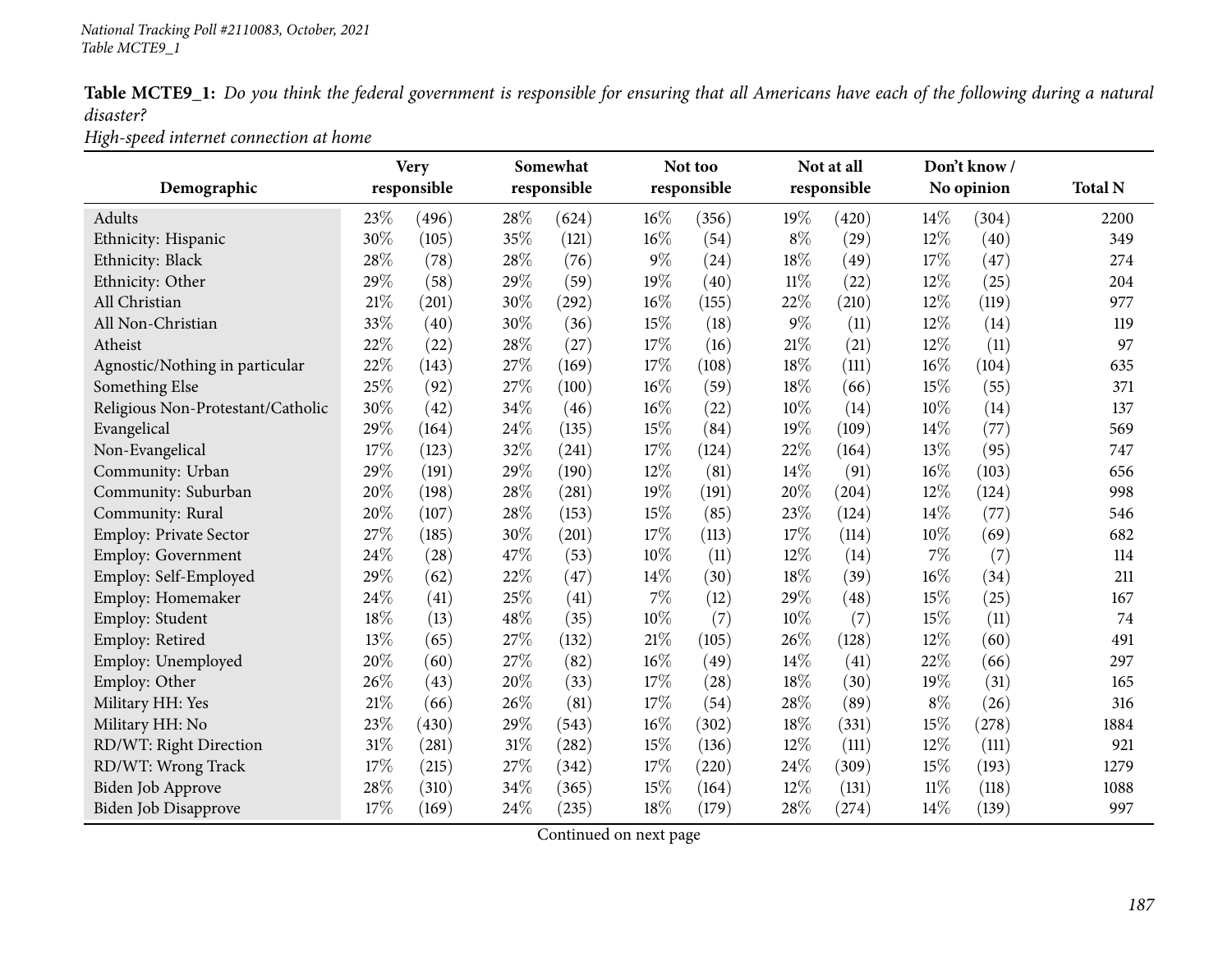Table MCTE9\_1: Do you think the federal government is responsible for ensuring that all Americans have each of the following during a natural *disaster?*

*High-speed internet connection at home*

|                                      |        | <b>Very</b>         |        | Somewhat    |        | Not too     |        | Not at all  |        | Don't know/ |                |
|--------------------------------------|--------|---------------------|--------|-------------|--------|-------------|--------|-------------|--------|-------------|----------------|
| Demographic                          |        | responsible         |        | responsible |        | responsible |        | responsible |        | No opinion  | <b>Total N</b> |
| Adults                               | 23%    | (496)               | 28%    | (624)       | 16%    | (356)       | 19%    | (420)       | 14%    | (304)       | 2200           |
| Biden Job Strongly Approve           | 35%    | (192)               | 31%    | (166)       | $11\%$ | (62)        | $11\%$ | (61)        | 12%    | (63)        | 543            |
| Biden Job Somewhat Approve           | 22%    | (118)               | 37%    | (199)       | 19%    | (102)       | 13%    | (70)        | 10%    | (55)        | 545            |
| Biden Job Somewhat Disapprove        | 17%    | (52)                | 27%    | (82)        | 23%    | (69)        | 23%    | (69)        | 10%    | (32)        | 305            |
| Biden Job Strongly Disapprove        | 17%    | (117)               | 22%    | (153)       | $16\%$ | (110)       | 30%    | (205)       | 15%    | (107)       | 692            |
| Favorable of Biden                   | 29%    | (326)               | 32%    | (358)       | 15%    | (172)       | 12%    | (138)       | $11\%$ | (129)       | 1122           |
| Unfavorable of Biden                 | $16\%$ | (158)               | 25%    | (250)       | 18%    | (176)       | 27%    | (269)       | 13%    | (132)       | 984            |
| Very Favorable of Biden              | 36%    | (204)               | 28%    | (157)       | 12%    | (68)        | $11\%$ | (64)        | 13%    | (74)        | 566            |
| Somewhat Favorable of Biden          | 22%    | (122)               | 36%    | (201)       | 19%    | (104)       | 13%    | (74)        | 10%    | (55)        | 556            |
| Somewhat Unfavorable of Biden        | $14\%$ | (36)                | 33%    | (86)        | 22%    | (57)        | 20%    | (52)        | 11%    | (28)        | 259            |
| Very Unfavorable of Biden            | 17%    | (121)               | 23%    | (164)       | $16\%$ | (119)       | 30%    | (217)       | 14\%   | (104)       | 725            |
| #1 Issue: Economy                    | 21%    | (175)               | 29%    | (236)       | 17%    | (142)       | 22%    | (178)       | 11%    | (90)        | 820            |
| #1 Issue: Security                   | 19%    | (55)                | 24\%   | (71)        | $18\%$ | (52)        | 27%    | (80)        | 13%    | (39)        | 296            |
| #1 Issue: Health Care                | 28%    | (90)                | 34%    | (110)       | 14%    | (44)        | 10%    | (32)        | 14%    | (44)        | 320            |
| #1 Issue: Medicare / Social Security | 25%    | (73)                | 26%    | (77)        | 14%    | (41)        | 17%    | (49)        | 18%    | (52)        | 292            |
| #1 Issue: Women's Issues             | 18%    | (24)                | 29%    | (40)        | 18%    | (25)        | 14\%   | (19)        | 21\%   | (29)        | 137            |
| #1 Issue: Education                  | 25%    | (22)                | 32%    | (28)        | $16\%$ | (14)        | 13%    | (12)        | 14\%   | (12)        | 88             |
| #1 Issue: Energy                     | 31%    | (33)                | 25%    | (26)        | 17%    | (18)        | $11\%$ | (12)        | 16%    | (17)        | 106            |
| #1 Issue: Other                      | 16%    | (23)                | 27%    | (38)        | 15%    | (20)        | 28%    | (39)        | 15%    | (21)        | 140            |
| 2020 Vote: Joe Biden                 | 27%    | $\left( 280\right)$ | 34%    | (351)       | $16\%$ | (161)       | $12\%$ | (126)       | 10%    | (106)       | 1024           |
| 2020 Vote: Donald Trump              | 17%    | (115)               | 25%    | (167)       | 16%    | (109)       | 29%    | (196)       | 12%    | (81)        | 668            |
| 2020 Vote: Other                     | 18%    | (13)                | 22%    | (15)        | 15%    | (11)        | 29%    | (20)        | 16%    | (11)        | 69             |
| 2020 Vote: Didn't Vote               | 20%    | (88)                | 20%    | (87)        | 17%    | (75)        | 18%    | (78)        | 24%    | (106)       | 435            |
| 2018 House Vote: Democrat            | 28%    | (221)               | 33%    | (256)       | 16%    | (127)       | 13%    | (104)       | $9\%$  | (70)        | 778            |
| 2018 House Vote: Republican          | 18%    | (100)               | 26%    | (143)       | 15%    | (81)        | 29%    | (155)       | 11%    | (62)        | 542            |
| 2018 House Vote: Someone else        | $11\%$ | (8)                 | 26%    | (19)        | $2\%$  | (1)         | 31%    | (23)        | 29%    | (21)        | 73             |
| 2016 Vote: Hillary Clinton           | 29%    | (220)               | $31\%$ | (234)       | 16%    | (117)       | 14\%   | (102)       | 10%    | (74)        | 746            |
| 2016 Vote: Donald Trump              | 18%    | (116)               | 24\%   | (155)       | 17%    | (104)       | 28%    | (178)       | 13%    | (79)        | 632            |
| 2016 Vote: Other                     | 12%    | (13)                | 36%    | (39)        | 15%    | (16)        | 24\%   | (25)        | 13%    | (14)        | 107            |
| 2016 Vote: Didn't Vote               | 20%    | (144)               | 28%    | (195)       | 17%    | (117)       | 16%    | (114)       | 19%    | (137)       | 707            |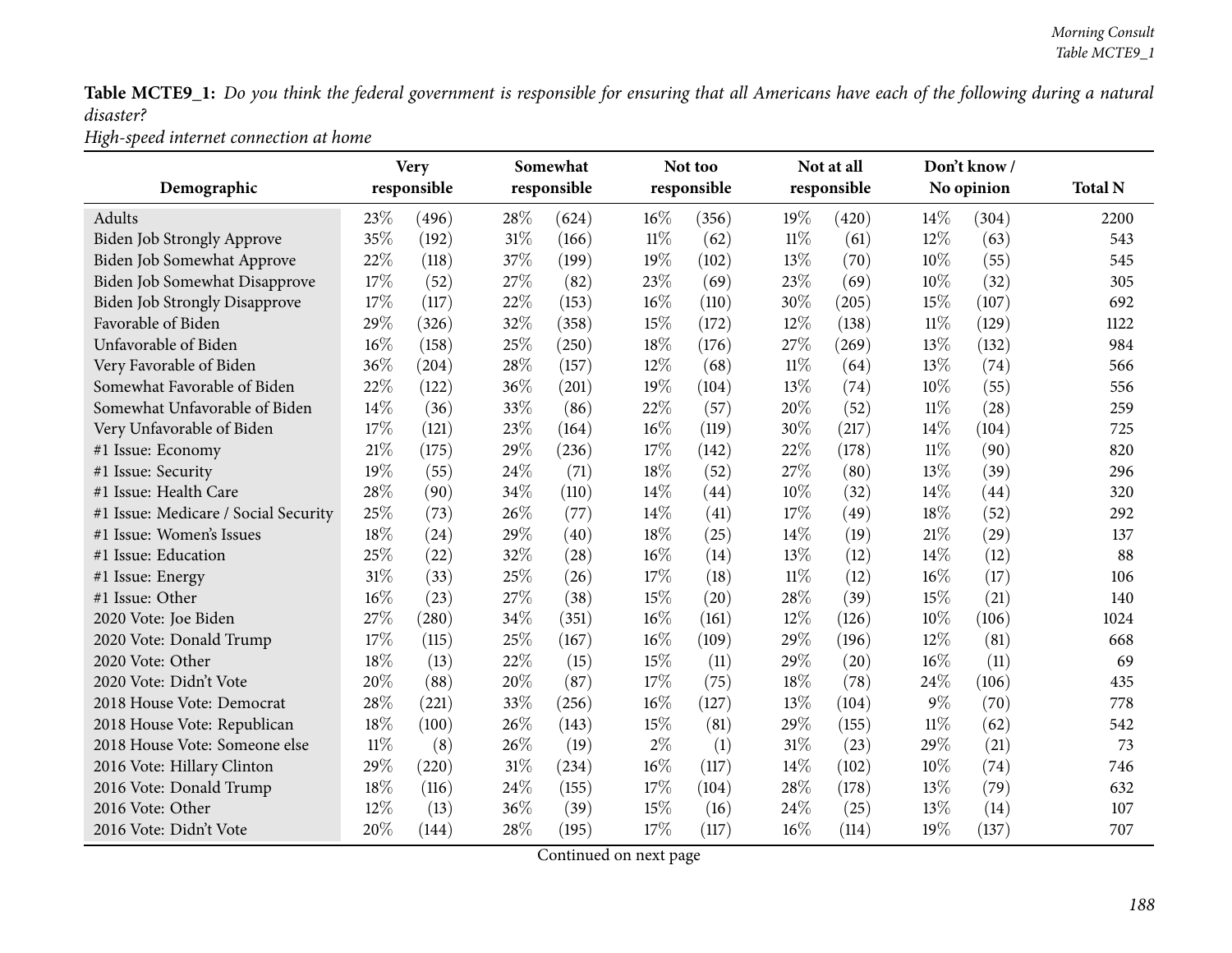|           | Table MCTE9_1: Do you think the federal government is responsible for ensuring that all Americans have each of the following during a natural |  |  |  |  |
|-----------|-----------------------------------------------------------------------------------------------------------------------------------------------|--|--|--|--|
| disaster? |                                                                                                                                               |  |  |  |  |

*High-speed internet connection at home*

| Demographic         | Very<br>responsible |       |        | Somewhat<br>responsible |        | Not too<br>responsible |        | Not at all<br>responsible |        | Don't know /<br>No opinion | <b>Total N</b> |
|---------------------|---------------------|-------|--------|-------------------------|--------|------------------------|--------|---------------------------|--------|----------------------------|----------------|
| Adults              | 23\%                | (496) | 28\%   | (624)                   | $16\%$ | (356)                  | 19%    | (420)                     | $14\%$ | (304)                      | 2200           |
| Voted in 2014: Yes  | 24\%                | (284) | 28\%   | (335)                   | 15%    | (180)                  | 21\%   | (249)                     | $11\%$ | (134)                      | 1182           |
| Voted in 2014: No   | 21%                 | 212   | 28\%   | $^{'}289$               | 17%    | (176)                  | 17\%   | (171)                     | $17\%$ | (170)                      | 1018           |
| 4-Region: Northeast | 24\%                | (94)  | 29\%   | (115)                   | $15\%$ | (59)                   | $16\%$ | (65)                      | $15\%$ | (61)                       | 394            |
| 4-Region: Midwest   | $19\%$              | (89`  | 29\%   | (135)                   | 18%    | (81)                   | 21%    | (99)                      | $13\%$ | (58)                       | 462            |
| 4-Region: South     | 21%                 | (174) | 27\%   | (219)                   | $16\%$ | (130)                  | 23%    | (186)                     | $14\%$ | (116)                      | 824            |
| 4-Region: West      | 27\%                | (140) | $30\%$ | (155)                   | $16\%$ | (85)                   | $14\%$ | (70)                      | $13\%$ | (69)                       | 520            |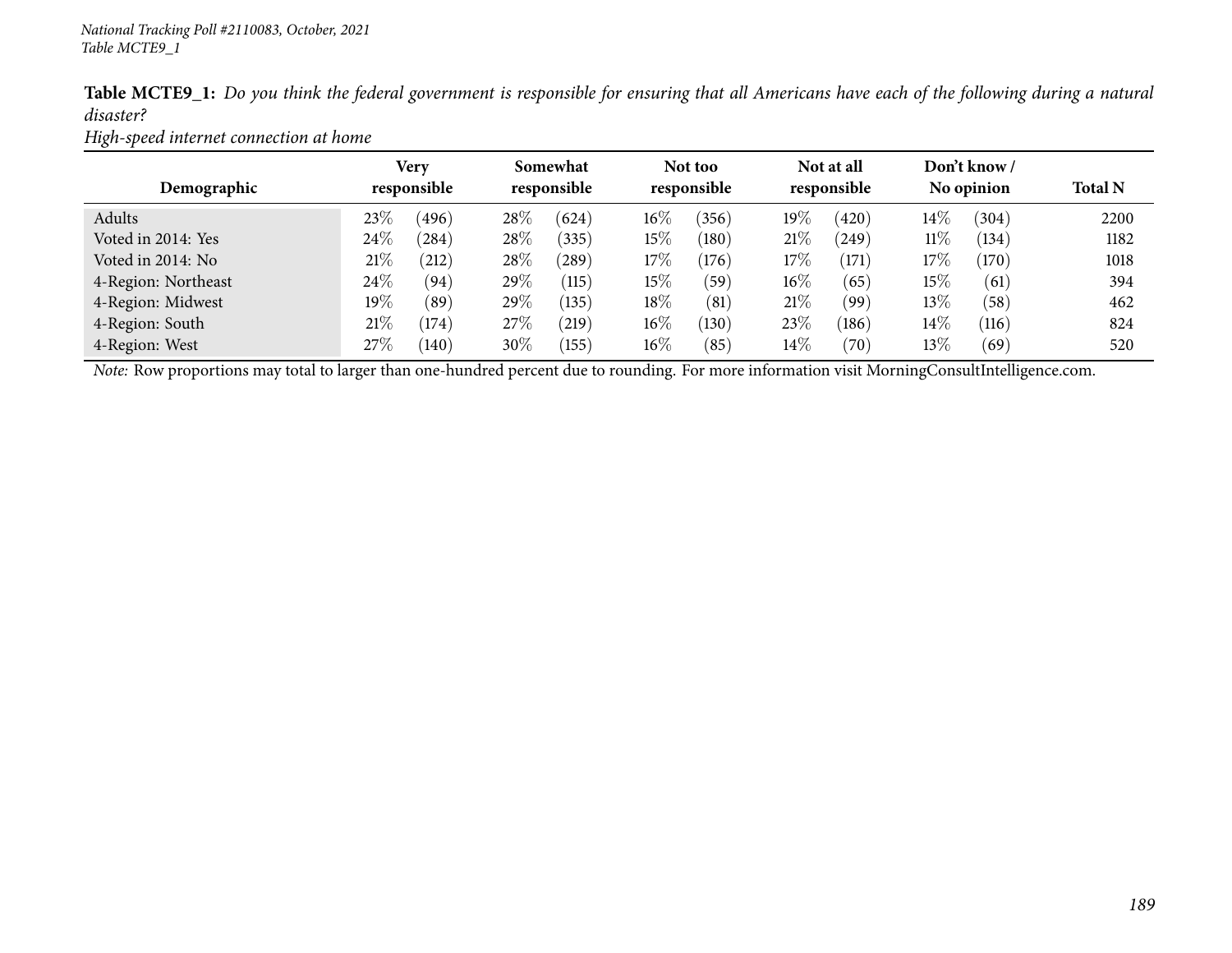Table MCTE9\_2: Do you think the federal government is responsible for ensuring that all Americans have each of the following during a natural *disaster?*

*Cell <sup>p</sup>hone services*

|                          |        | <b>Very</b> |        | Somewhat    |        | Not too     |        | Not at all          |        | Don't know/ |                |
|--------------------------|--------|-------------|--------|-------------|--------|-------------|--------|---------------------|--------|-------------|----------------|
| Demographic              |        | responsible |        | responsible |        | responsible |        | responsible         |        | No opinion  | <b>Total N</b> |
| <b>Adults</b>            | 28\%   | (609)       | 30%    | (649)       | 14%    | (316)       | $16\%$ | (343)               | 13%    | (282)       | 2200           |
| Gender: Male             | 28%    | (301)       | 30%    | (322)       | 15%    | (160)       | 16%    | (173)               | 10%    | (107)       | 1062           |
| Gender: Female           | 27%    | (308)       | 29%    | (328)       | 14\%   | (156)       | 15%    | (170)               | 15%    | (176)       | 1138           |
| Age: 18-34               | 34%    | (221)       | 30%    | (200)       | 13%    | (83)        | 10%    | (68)                | 13%    | (84)        | 655            |
| Age: 35-44               | 33%    | (117)       | 30%    | (108)       | 14%    | (49)        | 13%    | (45)                | $11\%$ | (39)        | 358            |
| Age: 45-64               | 25%    | (190)       | 30%    | (223)       | 14%    | (105)       | 16%    | (124)               | 14%    | (109)       | 751            |
| Age: $65+$               | 19%    | (82)        | 27%    | (118)       | 18%    | (80)        | 24%    | (106)               | 12%    | (50)        | 436            |
| GenZers: 1997-2012       | 24%    | (50)        | 34%    | (72)        | 16%    | (34)        | $11\%$ | (24)                | 14%    | (30)        | 210            |
| Millennials: 1981-1996   | 38%    | (251)       | 29%    | (193)       | $11\%$ | (75)        | 10%    | (66)                | 12%    | (78)        | 664            |
| GenXers: 1965-1980       | 28%    | (148)       | 27%    | (145)       | 13%    | (67)        | 16%    | (85)                | 16%    | (82)        | 526            |
| Baby Boomers: 1946-1964  | $21\%$ | (153)       | 30%    | (215)       | 17%    | (123)       | 20%    | (146)               | $11\%$ | (81)        | 717            |
| PID: Dem (no lean)       | 33%    | (292)       | 34%    | (297)       | 12%    | (106)       | $11\%$ | (98)                | 10%    | (86)        | 879            |
| PID: Ind (no lean)       | 23%    | (161)       | $28\%$ | (195)       | 16%    | (115)       | 16%    | (112)               | 18%    | (125)       | 708            |
| PID: Rep (no lean)       | 25%    | (156)       | 26%    | (158)       | 16%    | (95)        | 22%    | (133)               | 12%    | (72)        | 614            |
| PID/Gender: Dem Men      | 36%    | (161)       | 35%    | (156)       | $11\%$ | (51)        | 12%    | (53)                | $6\%$  | (28)        | 449            |
| PID/Gender: Dem Women    | 31%    | (132)       | 33%    | (140)       | 13%    | (55)        | $11\%$ | (45)                | 13%    | (57)        | 429            |
| PID/Gender: Ind Men      | 26%    | (86)        | 25%    | (85)        | 17%    | (57)        | 16%    | (54)                | 16%    | (55)        | 337            |
| PID/Gender: Ind Women    | 20%    | (75)        | 30%    | (110)       | 16%    | (58)        | 16%    | (58)                | 19%    | (70)        | 370            |
| PID/Gender: Rep Men      | 20%    | (54)        | 29%    | (80)        | 19%    | (51)        | 24%    | (67)                | $9\%$  | (24)        | 276            |
| PID/Gender: Rep Women    | 30%    | (102)       | 23%    | (77)        | 13%    | (44)        | 20%    | (67)                | 14%    | (48)        | 338            |
| Ideo: Liberal (1-3)      | 31%    | (198)       | 35%    | (225)       | 14%    | (87)        | 10%    | (67)                | $9\%$  | (60)        | 637            |
| Ideo: Moderate (4)       | 29%    | (210)       | 30%    | (216)       | 14%    | (99)        | 14%    | (101)               | 13%    | (96)        | 721            |
| Ideo: Conservative (5-7) | 24\%   | (163)       | 27%    | (179)       | 15%    | (103)       | 24%    | (160)               | $11\%$ | (72)        | 676            |
| Educ: < College          | 25%    | (386)       | 29%    | (440)       | 14%    | (217)       | $16\%$ | (243)               | 15%    | (226)       | 1512           |
| Educ: Bachelors degree   | $31\%$ | (136)       | $31\%$ | (139)       | 15%    | (66)        | 15%    | (66)                | $8\%$  | (37)        | 444            |
| Educ: Post-grad          | 36%    | (87)        | 29%    | (70)        | 13%    | (33)        | 14%    | (34)                | $8\%$  | (19)        | 244            |
| Income: Under 50k        | 27%    | (342)       | 28\%   | (361)       | 14%    | (178)       | 15%    | (191)               | 16%    | (201)       | 1274           |
| Income: 50k-100k         | 27%    | (169)       | 30%    | (186)       | 16%    | (100)       | 17%    | (106)               | 10%    | (63)        | 623            |
| Income: 100k+            | 32%    | (98)        | 34%    | (103)       | 13%    | (38)        | 15%    | (46)                | $6\%$  | (18)        | 303            |
| Ethnicity: White         | 27%    | (458)       | 30%    | (521)       | 14%    | (247)       | 16%    | $\left( 280\right)$ | 13%    | (216)       | 1722           |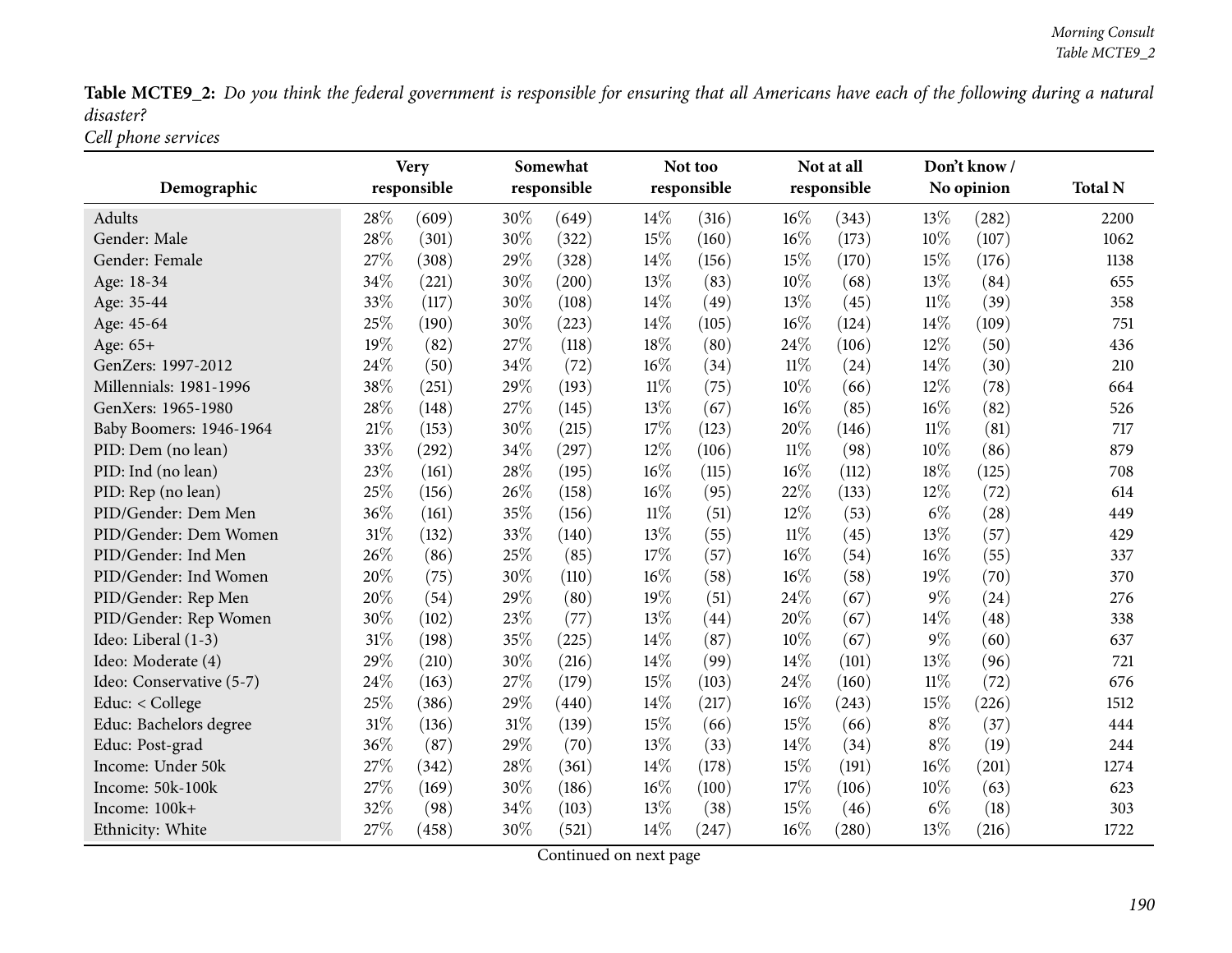|           |  | Table MCTE9_2: Do you think the federal government is responsible for ensuring that all Americans have each of the following during a natural |  |  |
|-----------|--|-----------------------------------------------------------------------------------------------------------------------------------------------|--|--|
| disaster? |  |                                                                                                                                               |  |  |

*Cell <sup>p</sup>hone services*

|                                   |        | <b>Very</b> |        | Somewhat    |        | Not too     |        | Not at all  |        | Don't know / |                |
|-----------------------------------|--------|-------------|--------|-------------|--------|-------------|--------|-------------|--------|--------------|----------------|
| Demographic                       |        | responsible |        | responsible |        | responsible |        | responsible |        | No opinion   | <b>Total N</b> |
| Adults                            | 28%    | (609)       | 30%    | (649)       | $14\%$ | (316)       | $16\%$ | (343)       | 13%    | (282)        | 2200           |
| Ethnicity: Hispanic               | 33%    | (117)       | 35%    | (122)       | 15%    | (51)        | $6\%$  | (22)        | $11\%$ | (37)         | 349            |
| Ethnicity: Black                  | 32%    | (87)        | 28%    | (77)        | $8\%$  | (21)        | 17\%   | (47)        | 16%    | (43)         | 274            |
| Ethnicity: Other                  | 31%    | (64)        | 25%    | (52)        | 24%    | (48)        | $8\%$  | (17)        | 12%    | (23)         | 204            |
| All Christian                     | 26%    | (255)       | 30%    | (290)       | 15%    | (149)       | 18%    | (176)       | $11\%$ | (108)        | 977            |
| All Non-Christian                 | 33%    | (39)        | 37%    | (43)        | 10%    | (12)        | 7%     | (9)         | 13%    | (16)         | 119            |
| Atheist                           | 22%    | (22)        | 37%    | (36)        | 15%    | (14)        | 15%    | (15)        | 11%    | (11)         | 97             |
| Agnostic/Nothing in particular    | 28%    | (178)       | 28\%   | (175)       | 15%    | (94)        | $14\%$ | (88)        | 16%    | (100)        | 635            |
| Something Else                    | $31\%$ | (115)       | 28%    | (106)       | 13%    | (47)        | 15%    | (55)        | 13%    | (48)         | 371            |
| Religious Non-Protestant/Catholic | 32%    | (44)        | 39%    | (53)        | $10\%$ | (13)        | $8\%$  | (11)        | $11\%$ | (16)         | 137            |
| Evangelical                       | $31\%$ | (174)       | 28\%   | (157)       | 13%    | (72)        | 17%    | (96)        | 12%    | (71)         | 569            |
| Non-Evangelical                   | 25%    | (187)       | 30%    | (221)       | 16%    | (123)       | 18%    | (132)       | $11\%$ | (84)         | 747            |
| Community: Urban                  | 35%    | (230)       | 27\%   | (177)       | 12%    | (78)        | $12\%$ | (76)        | 15%    | (95)         | 656            |
| Community: Suburban               | 24\%   | (238)       | $31\%$ | (306)       | 16%    | (164)       | 17%    | (174)       | 12%    | (117)        | 998            |
| Community: Rural                  | 26%    | (141)       | 30%    | (166)       | 14\%   | (74)        | 17%    | (93)        | 13%    | (70)         | 546            |
| Employ: Private Sector            | 34%    | (230)       | 28\%   | (193)       | 15%    | (105)       | 13%    | (89)        | 10%    | (65)         | 682            |
| Employ: Government                | 34%    | (38)        | 33%    | (38)        | 13%    | (15)        | $11\%$ | (12)        | $9\%$  | (11)         | 114            |
| Employ: Self-Employed             | 35%    | (73)        | 25%    | (53)        | 12%    | (25)        | 15%    | (31)        | 13%    | (28)         | 211            |
| Employ: Homemaker                 | 29%    | (49)        | 26\%   | (44)        | $7\%$  | (12)        | 23%    | (38)        | 14\%   | (24)         | 167            |
| Employ: Student                   | 26%    | (19)        | 44\%   | (32)        | $5\%$  | (4)         | 10%    | (7)         | 15%    | (11)         | 74             |
| Employ: Retired                   | 18%    | (88)        | 32%    | (155)       | 18%    | (86)        | 22%    | (107)       | $11\%$ | (54)         | 491            |
| Employ: Unemployed                | 24%    | (71)        | 30%    | (88)        | 14%    | (43)        | $11\%$ | (33)        | 21%    | (62)         | 297            |
| Employ: Other                     | 24%    | (40)        | 28%    | (47)        | 16%    | (26)        | 15%    | (24)        | 17%    | (28)         | 165            |
| Military HH: Yes                  | 28%    | (89)        | 28%    | (89)        | 13%    | (42)        | 24\%   | (76)        | $6\%$  | (20)         | 316            |
| Military HH: No                   | 28%    | (520)       | 30%    | (561)       | 15%    | (274)       | 14%    | (266)       | 14%    | (262)        | 1884           |
| RD/WT: Right Direction            | 34%    | (311)       | 31%    | (286)       | 13%    | (124)       | $11\%$ | (99)        | $11\%$ | (101)        | 921            |
| RD/WT: Wrong Track                | 23%    | (298)       | $28\%$ | (363)       | 15%    | (192)       | 19%    | (244)       | 14%    | (181)        | 1279           |
| Biden Job Approve                 | 32%    | (352)       | 34%    | (375)       | 13%    | (146)       | 10%    | (108)       | $10\%$ | (106)        | 1088           |
| <b>Biden Job Disapprove</b>       | 23%    | (233)       | 25%    | (250)       | 16%    | (162)       | 22%    | (222)       | 13%    | (130)        | 997            |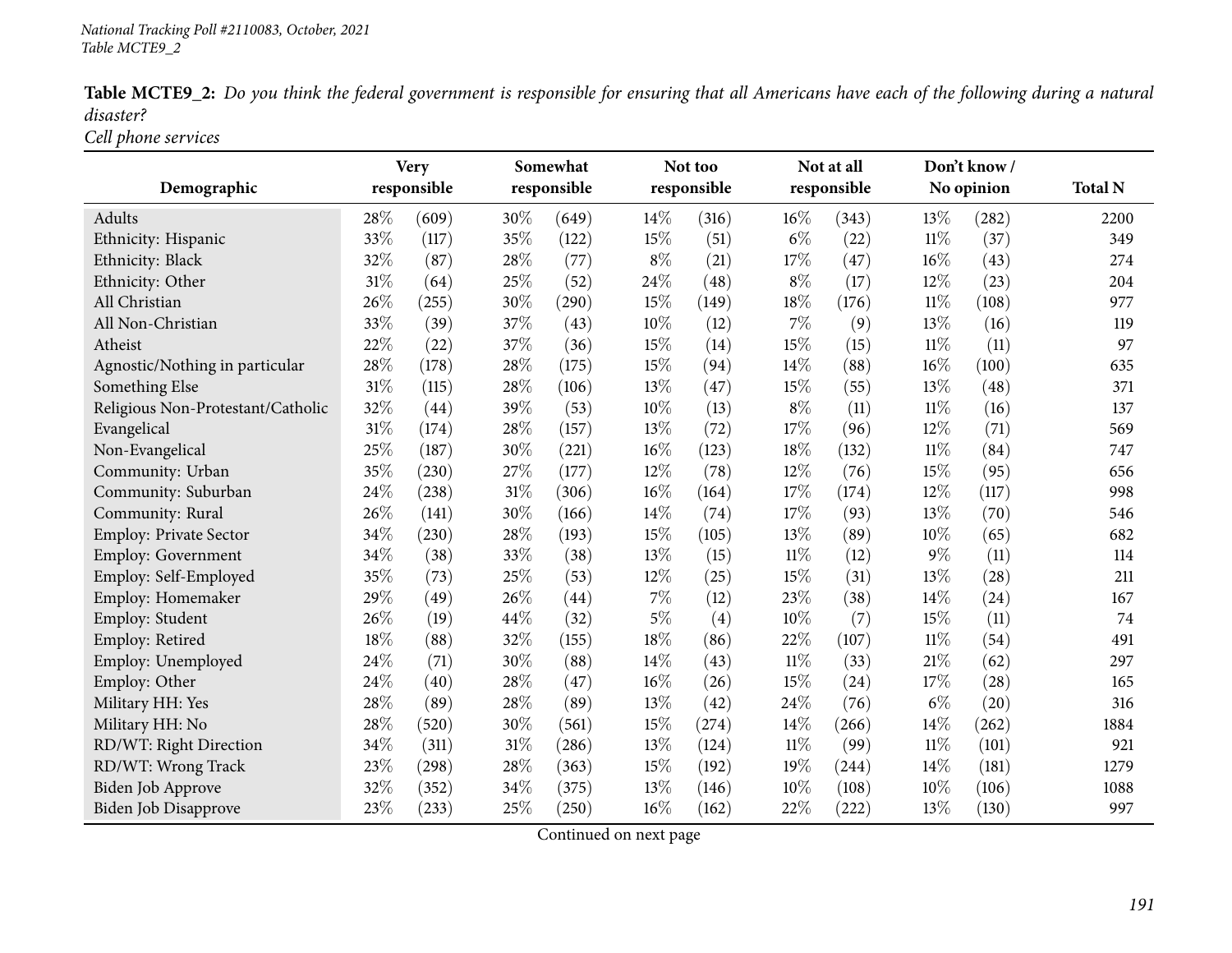Table MCTE9\_2: Do you think the federal government is responsible for ensuring that all Americans have each of the following during a natural *disaster?*

*Cell <sup>p</sup>hone services*

|                                      |      | Very        |     | Somewhat    |        | Not too     |        | Not at all  |        | Don't know/ |                |
|--------------------------------------|------|-------------|-----|-------------|--------|-------------|--------|-------------|--------|-------------|----------------|
| Demographic                          |      | responsible |     | responsible |        | responsible |        | responsible |        | No opinion  | <b>Total N</b> |
| Adults                               | 28\% | (609)       | 30% | (649)       | 14%    | (316)       | $16\%$ | (343)       | 13\%   | (282)       | 2200           |
| <b>Biden Job Strongly Approve</b>    | 41\% | (220)       | 31% | (167)       | 9%     | (51)        | $9\%$  | (51)        | $10\%$ | (55)        | 543            |
| Biden Job Somewhat Approve           | 24%  | (132)       | 38% | (208)       | 17%    | (95)        | $11\%$ | (57)        | $9\%$  | (51)        | 545            |
| Biden Job Somewhat Disapprove        | 26%  | (80)        | 27% | (83)        | 21%    | (65)        | $16\%$ | (49)        | $9\%$  | (28)        | 305            |
| <b>Biden Job Strongly Disapprove</b> | 22%  | (154)       | 24% | (167)       | 14%    | (97)        | 25%    | (172)       | 15%    | (102)       | 692            |
| Favorable of Biden                   | 32%  | (359)       | 34% | (380)       | 14%    | (153)       | 10%    | (117)       | $10\%$ | (113)       | 1122           |
| Unfavorable of Biden                 | 24\% | (232)       | 26% | (256)       | 15%    | (151)       | 22%    | (217)       | 13\%   | (128)       | 984            |
| Very Favorable of Biden              | 40%  | (225)       | 30% | (167)       | 10%    | (55)        | 10%    | (57)        | $11\%$ | (62)        | 566            |
| Somewhat Favorable of Biden          | 24%  | (134)       | 38% | (213)       | 18%    | (98)        | 11%    | (60)        | $9\%$  | (51)        | 556            |
| Somewhat Unfavorable of Biden        | 27%  | (71)        | 32% | (83)        | 18%    | (46)        | 13%    | (33)        | $10\%$ | (25)        | 259            |
| Very Unfavorable of Biden            | 22%  | (161)       | 24% | (173)       | 14%    | (104)       | 25%    | (184)       | 14\%   | (103)       | 725            |
| #1 Issue: Economy                    | 28%  | (226)       | 30% | (244)       | 15%    | (124)       | 17%    | (142)       | 10%    | (84)        | 820            |
| #1 Issue: Security                   | 22%  | (66)        | 26% | (76)        | 17%    | (49)        | 24\%   | (71)        | $11\%$ | (34)        | 296            |
| #1 Issue: Health Care                | 32%  | (102)       | 34% | (109)       | 12%    | (38)        | $9\%$  | (28)        | 13%    | (42)        | 320            |
| #1 Issue: Medicare / Social Security | 26%  | (76)        | 30% | (86)        | 14%    | (40)        | 15%    | (45)        | 15%    | (44)        | 292            |
| #1 Issue: Women's Issues             | 27%  | (37)        | 28% | (38)        | 15%    | (20)        | $9\%$  | (12)        | 21\%   | (29)        | 137            |
| #1 Issue: Education                  | 26%  | (23)        | 32% | (28)        | 15%    | (13)        | $12\%$ | (11)        | 15%    | (13)        | 88             |
| #1 Issue: Energy                     | 36%  | (39)        | 30% | (32)        | $11\%$ | (11)        | $8\%$  | (8)         | 15%    | (16)        | 106            |
| #1 Issue: Other                      | 28%  | (40)        | 25% | (35)        | 15%    | (21)        | 18%    | (25)        | 14%    | (20)        | 140            |
| 2020 Vote: Joe Biden                 | 32%  | (325)       | 35% | (356)       | 13%    | (138)       | $11\%$ | (108)       | $9\%$  | (97)        | 1024           |
| 2020 Vote: Donald Trump              | 24\% | (161)       | 23% | (157)       | 17%    | (111)       | 25%    | (165)       | 11%    | (75)        | 668            |
| 2020 Vote: Other                     | 26%  | (18)        | 19% | (13)        | 15%    | (10)        | 22%    | (15)        | 18\%   | (13)        | 69             |
| 2020 Vote: Didn't Vote               | 24%  | (103)       | 28% | (121)       | 13%    | (57)        | 13\%   | (55)        | 22%    | (98)        | 435            |
| 2018 House Vote: Democrat            | 34%  | (263)       | 34% | (264)       | 14%    | (105)       | 11%    | (82)        | $8\%$  | (62)        | 778            |
| 2018 House Vote: Republican          | 23%  | (126)       | 27% | (147)       | 14%    | (77)        | 25%    | (133)       | $11\%$ | (58)        | 542            |
| 2018 House Vote: Someone else        | 26%  | (19)        | 15% | (11)        | $4\%$  | (3)         | 30%    | (22)        | 25%    | (18)        | 73             |
| 2016 Vote: Hillary Clinton           | 35%  | (258)       | 33% | (243)       | 13%    | (97)        | 10%    | (78)        | $9\%$  | (71)        | 746            |
| 2016 Vote: Donald Trump              | 25%  | (155)       | 23% | (148)       | 16%    | (103)       | 24%    | (154)       | $11\%$ | (72)        | 632            |
| 2016 Vote: Other                     | 21%  | (22)        | 34% | (36)        | 13%    | (14)        | 20%    | (22)        | 13%    | (13)        | 107            |
| 2016 Vote: Didn't Vote               | 24%  | (170)       | 31% | (222)       | 14%    | (102)       | 12%    | (88)        | 18%    | (126)       | 707            |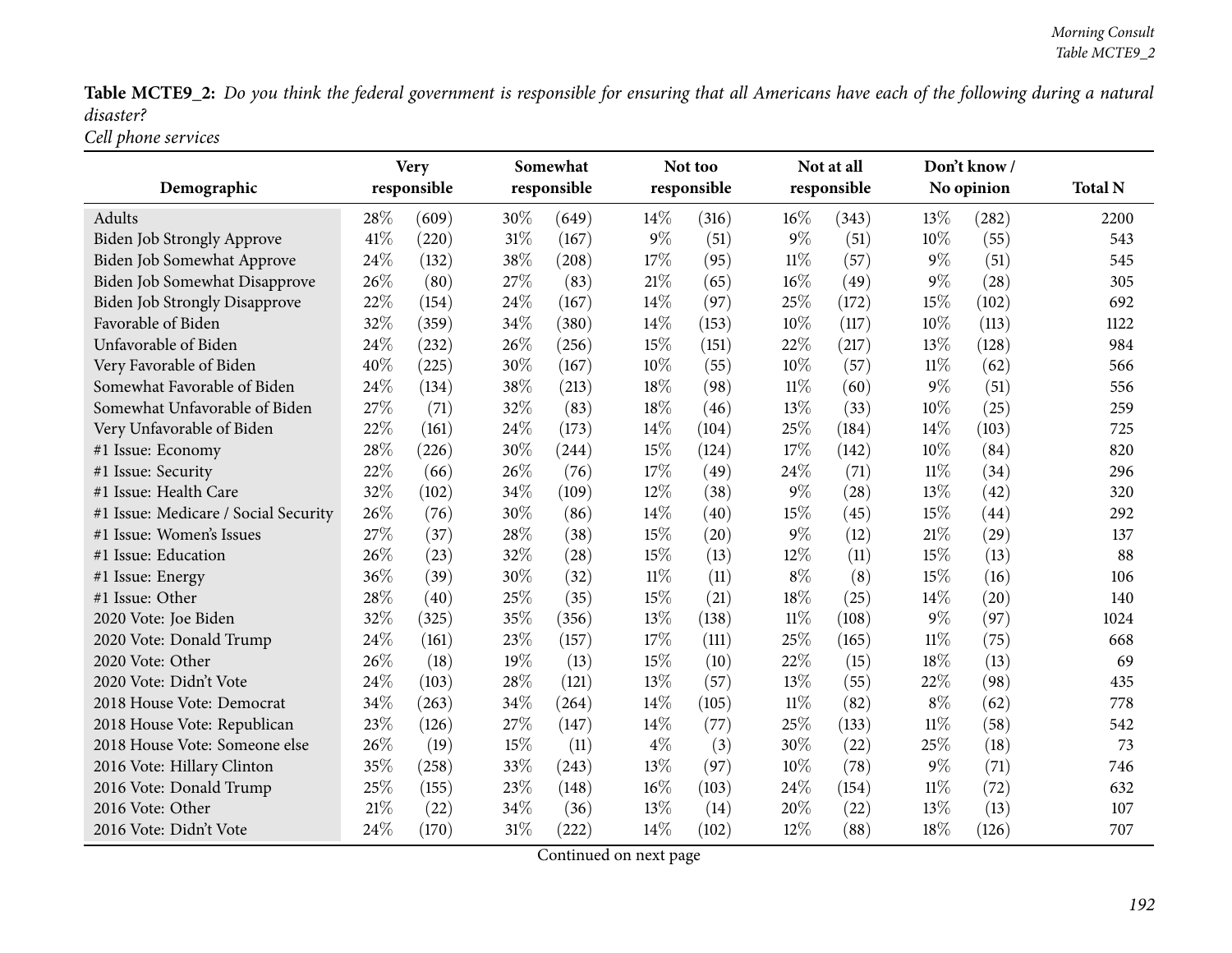| <b>Table MCTE9_2:</b> Do you think the federal government is responsible for ensuring that all Americans have each of the following during a natural |  |  |  |  |  |
|------------------------------------------------------------------------------------------------------------------------------------------------------|--|--|--|--|--|
| disaster?                                                                                                                                            |  |  |  |  |  |
| Cell phone services                                                                                                                                  |  |  |  |  |  |

|                     | Very<br>responsible |       | Somewhat<br>responsible |       |        | Not too<br>responsible |        | Not at all        |        | Don't know / |                |
|---------------------|---------------------|-------|-------------------------|-------|--------|------------------------|--------|-------------------|--------|--------------|----------------|
| Demographic         |                     |       |                         |       |        |                        |        | responsible       |        | No opinion   | <b>Total N</b> |
| Adults              | 28%                 | (609) | 30\%                    | (649) | $14\%$ | (316)                  | $16\%$ | (343)             | $13\%$ | (282)        | 2200           |
| Voted in 2014: Yes  | 29%                 | (348) | 29\%                    | (341) | $14\%$ | (161)                  | $18\%$ | (208)             | $11\%$ | (124)        | 1182           |
| Voted in 2014: No   | 26%                 | (261) | 30\%                    | (308) | 15%    | (156)                  | $13\%$ | (135)             | $16\%$ | (158)        | 1018           |
| 4-Region: Northeast | 29%                 | (115) | 28\%                    | (108) | $14\%$ | (55)                   | $15\%$ | (58)              | $15\%$ | (57)         | 394            |
| 4-Region: Midwest   | 27\%                | (126) | 28\%                    | (129) | $16\%$ | (73)                   | $16\%$ | (76)              | $13\%$ | (59)         | 462            |
| 4-Region: South     | 24\%                | (200) | 29%                     | (239) | $14\%$ | $^{\prime}119)$        | $19\%$ | (156)             | $13\%$ | (110)        | 824            |
| 4-Region: West      | 32%                 | (168) | 33\%                    | (173) | $13\%$ | (69)                   | $10\%$ | $\left(54\right)$ | $11\%$ | (56)         | 520            |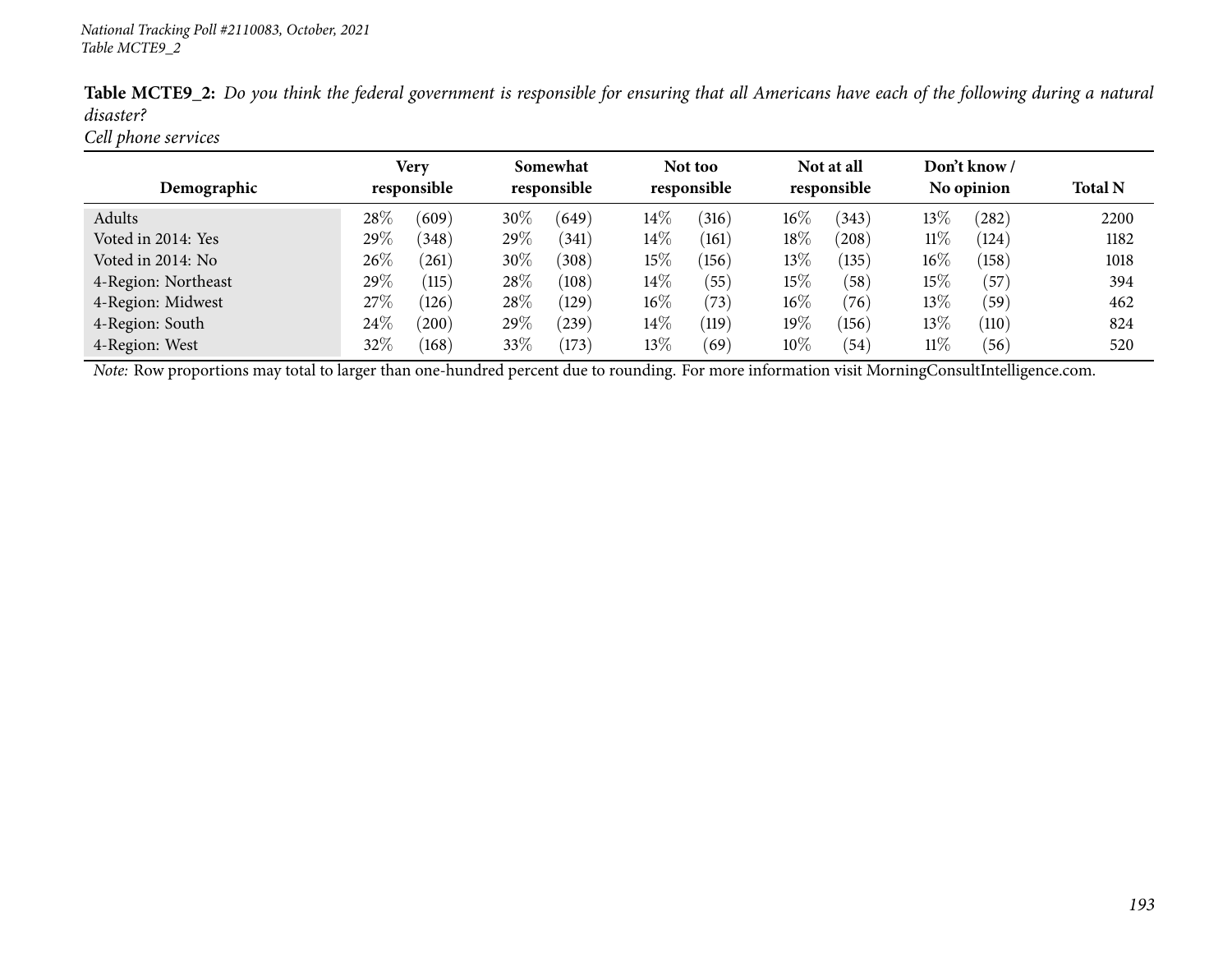Table MCTE10\_1: To what extent are the following responsible for ensuring that cell phone and internet service companies properly prepare for and *respon<sup>d</sup> to natural disasters?*

*The federal governmen<sup>t</sup>*

|                          |        | <b>Very</b> |        | Somewhat    |        | Not too     |        | Not at all  |        | Don't know/ |                |
|--------------------------|--------|-------------|--------|-------------|--------|-------------|--------|-------------|--------|-------------|----------------|
| Demographic              |        | responsible |        | responsible |        | responsible |        | responsible |        | No opinion  | <b>Total N</b> |
| Adults                   | 23%    | (501)       | $31\%$ | (677)       | $16\%$ | (344)       | 16%    | (355)       | 15%    | (323)       | 2200           |
| Gender: Male             | 26%    | (273)       | 32%    | (336)       | $16\%$ | (169)       | 16%    | (173)       | 10%    | (111)       | 1062           |
| Gender: Female           | 20%    | (228)       | 30%    | (341)       | 15%    | (175)       | 16%    | (182)       | 19%    | (212)       | 1138           |
| Age: 18-34               | 27%    | (175)       | 28\%   | (186)       | 17%    | (109)       | 14%    | (91)        | 14\%   | (95)        | 655            |
| Age: 35-44               | 25%    | (91)        | 34%    | (122)       | 12%    | (44)        | 15%    | (55)        | 13%    | (46)        | 358            |
| Age: 45-64               | $22\%$ | (167)       | 32%    | (244)       | 13%    | (94)        | 17%    | (130)       | 16%    | (117)       | 751            |
| Age: 65+                 | 16%    | (68)        | 29%    | (126)       | 22%    | (96)        | 18%    | (80)        | 15%    | (66)        | 436            |
| GenZers: 1997-2012       | 25%    | (53)        | 28%    | (58)        | 17%    | (35)        | 13%    | (27)        | 17%    | (36)        | 210            |
| Millennials: 1981-1996   | 28%    | (185)       | $31\%$ | (204)       | 14%    | (95)        | 14%    | (96)        | 13%    | (85)        | 664            |
| GenXers: 1965-1980       | 22%    | (117)       | $31\%$ | (166)       | 13%    | (69)        | 16%    | (87)        | 17%    | (89)        | 526            |
| Baby Boomers: 1946-1964  | 19%    | (137)       | $31\%$ | (224)       | 18%    | (126)       | 19%    | (133)       | 14\%   | (97)        | 717            |
| PID: Dem (no lean)       | 29%    | (258)       | 35%    | (306)       | 14%    | (121)       | $11\%$ | (97)        | $11\%$ | (97)        | 879            |
| PID: Ind (no lean)       | 18%    | (126)       | 29%    | (208)       | 15%    | (106)       | 18%    | (129)       | 20%    | (139)       | 708            |
| PID: Rep (no lean)       | 19%    | (117)       | 27%    | (164)       | 19%    | (118)       | $21\%$ | (129)       | 14%    | (87)        | 614            |
| PID/Gender: Dem Men      | 33%    | (148)       | 36%    | (161)       | 14%    | (64)        | $11\%$ | (48)        | $6\%$  | (28)        | 449            |
| PID/Gender: Dem Women    | 26%    | (110)       | 34%    | (145)       | 13%    | (57)        | $11\%$ | (49)        | 16%    | (69)        | 429            |
| PID/Gender: Ind Men      | 21%    | (70)        | 29%    | (97)        | 15%    | (51)        | 19%    | (63)        | 16%    | (55)        | 337            |
| PID/Gender: Ind Women    | 15%    | (56)        | 30%    | (110)       | 15%    | (54)        | 18%    | (66)        | 23%    | (84)        | 370            |
| PID/Gender: Rep Men      | 20%    | (55)        | 28%    | (78)        | 20%    | (54)        | 22%    | (61)        | 10%    | (28)        | 276            |
| PID/Gender: Rep Women    | 18%    | (62)        | 25%    | (85)        | 19%    | (64)        | 20%    | (68)        | 18%    | (59)        | 338            |
| Ideo: Liberal (1-3)      | 30%    | (193)       | 35%    | (222)       | $16\%$ | (102)       | 10%    | (67)        | $9\%$  | (55)        | 637            |
| Ideo: Moderate (4)       | 20%    | (145)       | 36%    | (258)       | 15%    | (107)       | 15%    | (106)       | 15%    | (106)       | 721            |
| Ideo: Conservative (5-7) | 20%    | (137)       | 26%    | (173)       | $17\%$ | (116)       | 23%    | (157)       | 14%    | (93)        | 676            |
| Educ: < College          | 20%    | (309)       | 28\%   | (430)       | 16%    | (241)       | 18%    | (267)       | 18%    | (266)       | 1512           |
| Educ: Bachelors degree   | 26%    | (116)       | 38%    | (167)       | 14%    | (61)        | 14%    | (61)        | 9%     | (39)        | 444            |
| Educ: Post-grad          | 31%    | (76)        | 33%    | (80)        | 17%    | (41)        | $11\%$ | (28)        | $8\%$  | (19)        | 244            |
| Income: Under 50k        | 22%    | (279)       | 29%    | (364)       | 16%    | (199)       | $16\%$ | (209)       | 17%    | (223)       | 1274           |
| Income: 50k-100k         | $21\%$ | (131)       | 33%    | (208)       | 17%    | (107)       | 17%    | (105)       | $11\%$ | (72)        | 623            |
| Income: 100k+            | 30%    | (90)        | 35%    | (105)       | 12%    | (37)        | 14\%   | (42)        | $9\%$  | (29)        | 303            |
| Ethnicity: White         | 22%    | (380)       | 30%    | (523)       | 16%    | (277)       | 17%    | (288)       | 15%    | (254)       | 1722           |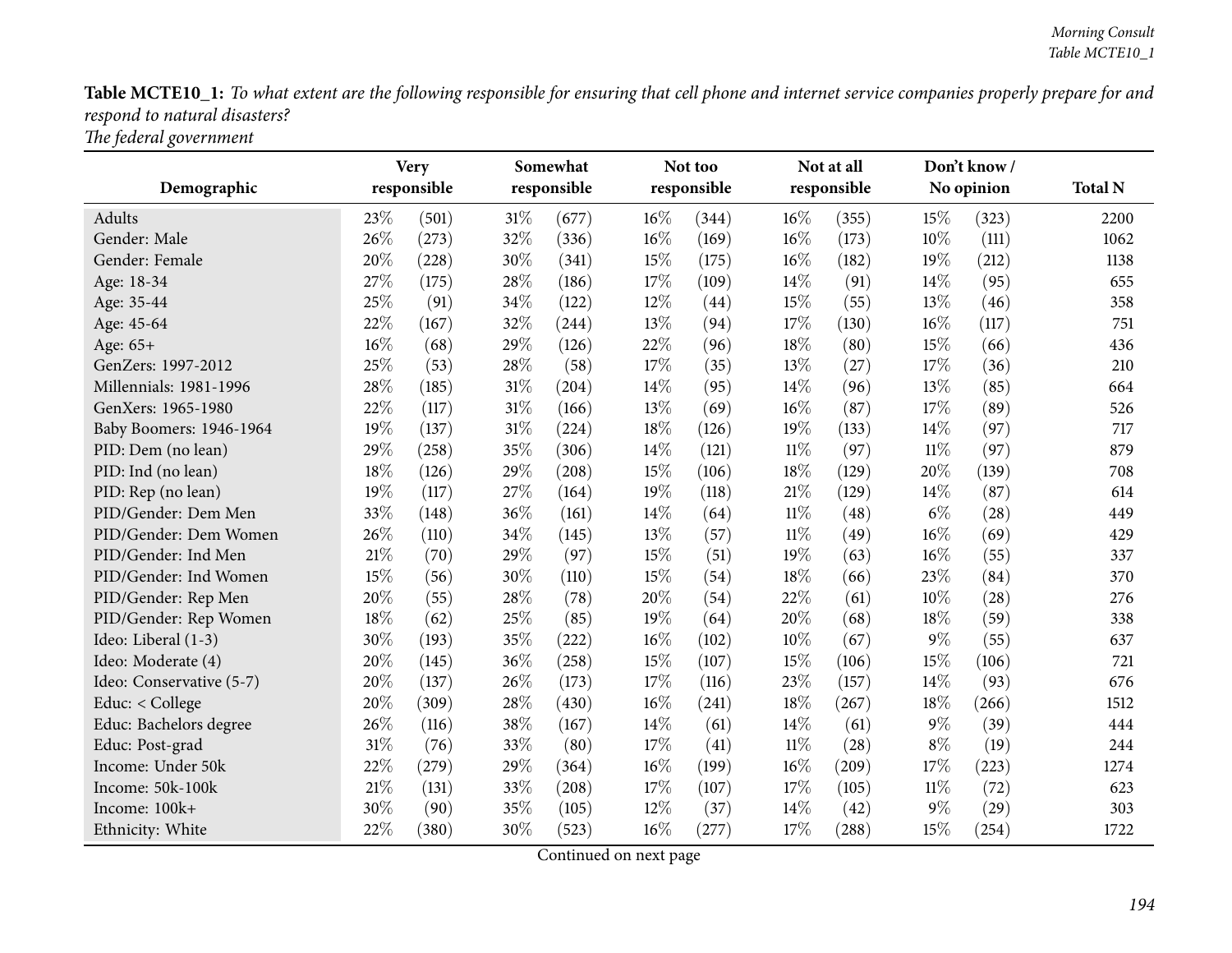|                               | Table MCTE10_1: To what extent are the following responsible for ensuring that cell phone and internet service companies properly prepare for and |  |  |
|-------------------------------|---------------------------------------------------------------------------------------------------------------------------------------------------|--|--|
| respond to natural disasters? |                                                                                                                                                   |  |  |
| $-1$ $-1$ $1$                 |                                                                                                                                                   |  |  |

*The federal governmen<sup>t</sup>*

|                                   |        | <b>Very</b> |        | Somewhat    |        | Not too     |     | Not at all  |        | Don't know/ |                |
|-----------------------------------|--------|-------------|--------|-------------|--------|-------------|-----|-------------|--------|-------------|----------------|
| Demographic                       |        | responsible |        | responsible |        | responsible |     | responsible |        | No opinion  | <b>Total N</b> |
| Adults                            | 23\%   | (501)       | $31\%$ | (677)       | 16%    | (344)       | 16% | (355)       | 15%    | (323)       | 2200           |
| Ethnicity: Hispanic               | 23%    | (81)        | 38%    | (132)       | 20%    | (72)        | 10% | (36)        | $9\%$  | (30)        | 349            |
| Ethnicity: Black                  | 26%    | (71)        | 34%    | (92)        | 12%    | (32)        | 14% | (37)        | 15%    | (43)        | 274            |
| Ethnicity: Other                  | 25%    | (51)        | $31\%$ | (62)        | 17%    | (35)        | 15% | (30)        | 13%    | (26)        | 204            |
| All Christian                     | 22%    | (218)       | 34%    | (328)       | 15%    | (144)       | 17% | (167)       | 12%    | (120)       | 977            |
| All Non-Christian                 | 38%    | (45)        | 26%    | (31)        | 10%    | (12)        | 10% | (12)        | 17%    | (20)        | 119            |
| Atheist                           | 18%    | (18)        | 36%    | (35)        | 19%    | (19)        | 12% | (12)        | 15%    | (14)        | 97             |
| Agnostic/Nothing in particular    | 20%    | (129)       | 30%    | (188)       | 17%    | (106)       | 15% | (98)        | 18%    | (114)       | 635            |
| Something Else                    | 25%    | (91)        | 26%    | (96)        | 17%    | (63)        | 18% | (66)        | 15%    | (55)        | 371            |
| Religious Non-Protestant/Catholic | 35%    | (48)        | 26%    | (36)        | 12%    | (17)        | 12% | (17)        | 14%    | (20)        | 137            |
| Evangelical                       | 27%    | (153)       | 28\%   | (161)       | 14%    | (79)        | 17% | (96)        | 14%    | (80)        | 569            |
| Non-Evangelical                   | 20%    | (148)       | 34%    | (254)       | 16%    | (122)       | 17% | (128)       | 13%    | (94)        | 747            |
| Community: Urban                  | 28%    | (185)       | 32%    | (213)       | 12%    | (81)        | 13% | (84)        | 14%    | (93)        | 656            |
| Community: Suburban               | 20%    | (199)       | 32%    | (316)       | 17%    | (173)       | 17% | (167)       | 14%    | (142)       | 998            |
| Community: Rural                  | $21\%$ | (116)       | 27%    | (148)       | 16%    | (90)        | 19% | (103)       | 16%    | (88)        | 546            |
| <b>Employ: Private Sector</b>     | 27%    | (184)       | 33%    | (228)       | 14%    | (97)        | 14% | (97)        | $11\%$ | (75)        | 682            |
| Employ: Government                | 21%    | (24)        | 42%    | (48)        | 12%    | (14)        | 17% | (19)        | $8\%$  | (9)         | 114            |
| Employ: Self-Employed             | 25%    | (53)        | 30%    | (63)        | 16%    | (34)        | 18% | (39)        | $11\%$ | (23)        | 211            |
| Employ: Homemaker                 | 28%    | (47)        | 23%    | (38)        | 10%    | (17)        | 19% | (31)        | 21%    | (34)        | 167            |
| Employ: Student                   | 34%    | (25)        | 26%    | (19)        | 10%    | (7)         | 12% | (8)         | 18%    | (13)        | 74             |
| Employ: Retired                   | 17%    | (82)        | 30%    | (148)       | 19%    | (94)        | 20% | (99)        | 14%    | (69)        | 491            |
| Employ: Unemployed                | 20%    | (61)        | 27%    | (81)        | $17\%$ | (51)        | 13% | (39)        | 22%    | (65)        | 297            |
| Employ: Other                     | 15%    | (25)        | 31%    | (51)        | 18%    | (30)        | 14% | (23)        | 22%    | (36)        | 165            |
| Military HH: Yes                  | 24%    | (77)        | 30%    | (94)        | 12%    | (38)        | 22% | (71)        | 12%    | (37)        | 316            |
| Military HH: No                   | 23%    | (424)       | $31\%$ | (583)       | 16%    | (306)       | 15% | (284)       | 15%    | (286)       | 1884           |
| RD/WT: Right Direction            | 28%    | (256)       | 35%    | (325)       | 14%    | (131)       | 10% | (93)        | 13%    | (116)       | 921            |
| RD/WT: Wrong Track                | 19%    | (244)       | $28\%$ | (352)       | 17%    | (213)       | 20% | (262)       | 16%    | (207)       | 1279           |
| Biden Job Approve                 | 29%    | (312)       | 37%    | (398)       | 14%    | (150)       | 10% | (106)       | $11\%$ | (122)       | 1088           |
| <b>Biden Job Disapprove</b>       | 17%    | (172)       | 26%    | (259)       | 18%    | (179)       | 24% | (236)       | 15%    | (150)       | 997            |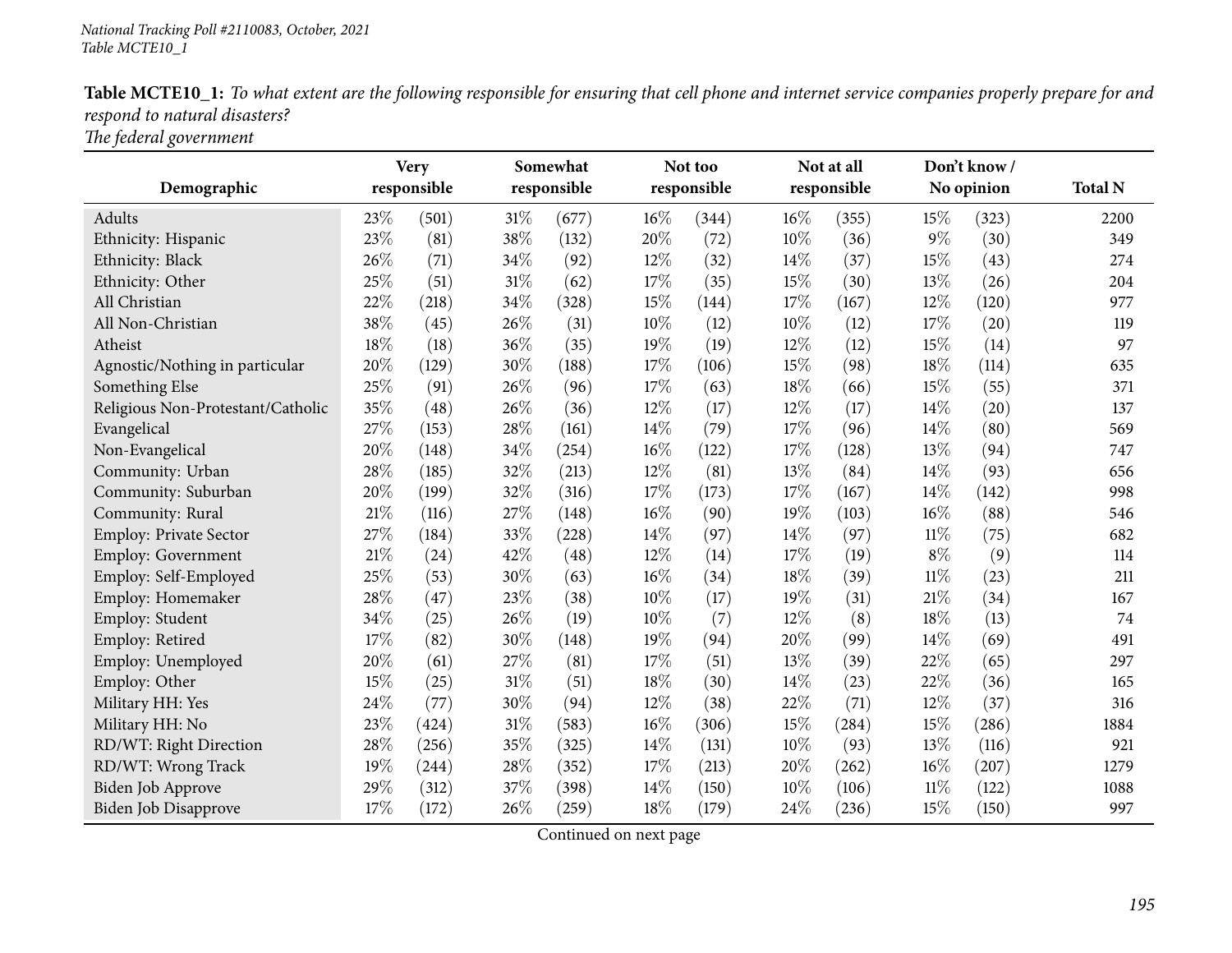Table MCTE10\_1: To what extent are the following responsible for ensuring that cell phone and internet service companies properly prepare for and *respon<sup>d</sup> to natural disasters?*

*The federal governmen<sup>t</sup>*

|                                      |        | <b>Very</b> |        | Somewhat    |      | Not too     |       | Not at all  |        | Don't know/ |                |
|--------------------------------------|--------|-------------|--------|-------------|------|-------------|-------|-------------|--------|-------------|----------------|
| Demographic                          |        | responsible |        | responsible |      | responsible |       | responsible |        | No opinion  | <b>Total N</b> |
| Adults                               | 23%    | (501)       | $31\%$ | (677)       | 16%  | (344)       | 16%   | (355)       | 15%    | (323)       | 2200           |
| Biden Job Strongly Approve           | 35%    | (189)       | 33%    | (179)       | 12%  | (67)        | $9\%$ | (51)        | 11%    | (58)        | 543            |
| Biden Job Somewhat Approve           | 23%    | (123)       | 40%    | (218)       | 15%  | (83)        | 10%   | (56)        | 12%    | (64)        | 545            |
| Biden Job Somewhat Disapprove        | $21\%$ | (65)        | 28%    | (86)        | 22%  | (68)        | 16%   | (48)        | 12%    | (37)        | 305            |
| <b>Biden Job Strongly Disapprove</b> | 15%    | (107)       | 25%    | (172)       | 16%  | (111)       | 27%   | (188)       | 16%    | (113)       | 692            |
| Favorable of Biden                   | 28%    | (316)       | 36%    | (406)       | 15%  | (167)       | 9%    | (104)       | 12%    | (130)       | 1122           |
| Unfavorable of Biden                 | 18%    | (174)       | 26%    | (259)       | 17%  | (166)       | 24%   | (236)       | 15%    | (148)       | 984            |
| Very Favorable of Biden              | 34%    | (191)       | 33%    | (188)       | 12%  | (70)        | $9\%$ | (53)        | $11\%$ | (64)        | 566            |
| Somewhat Favorable of Biden          | 22%    | (124)       | 39%    | (218)       | 17%  | (97)        | $9\%$ | (51)        | 12%    | (66)        | 556            |
| Somewhat Unfavorable of Biden        | 24%    | (61)        | 28\%   | (73)        | 19%  | (49)        | 15%   | (40)        | 14%    | (36)        | 259            |
| Very Unfavorable of Biden            | 16%    | (113)       | 26%    | (186)       | 16%  | (117)       | 27%   | (196)       | 16%    | (113)       | 725            |
| #1 Issue: Economy                    | 23%    | (190)       | 33%    | (268)       | 16%  | (128)       | 16%   | (134)       | 12%    | (100)       | 820            |
| #1 Issue: Security                   | 15%    | (45)        | 27%    | (80)        | 17%  | (49)        | 28%   | (82)        | 13%    | (40)        | 296            |
| #1 Issue: Health Care                | 28%    | (91)        | 32%    | (102)       | 12%  | (38)        | 11%   | (35)        | 17%    | (55)        | 320            |
| #1 Issue: Medicare / Social Security | 21%    | (62)        | 29%    | (83)        | 21%  | (60)        | 12%   | (35)        | 18%    | (51)        | 292            |
| #1 Issue: Women's Issues             | 18%    | (24)        | 33%    | (45)        | 19%  | (26)        | 10%   | (14)        | 20%    | (28)        | 137            |
| #1 Issue: Education                  | 27%    | (24)        | 33%    | (29)        | 13%  | (12)        | 16%   | (14)        | $11\%$ | (10)        | 88             |
| #1 Issue: Energy                     | 31%    | (33)        | 25%    | (26)        | 12%  | (13)        | 14%   | (15)        | 18%    | (19)        | 106            |
| #1 Issue: Other                      | 23%    | (32)        | $31\%$ | (43)        | 13%  | (18)        | 19%   | (26)        | 14%    | (20)        | 140            |
| 2020 Vote: Joe Biden                 | 29%    | (292)       | 36%    | (367)       | 15%  | (157)       | 10%   | (100)       | $11\%$ | (108)       | 1024           |
| 2020 Vote: Donald Trump              | 19%    | (124)       | 27%    | (179)       | 17%  | (116)       | 25%   | (170)       | 12%    | (79)        | 668            |
| 2020 Vote: Other                     | 17%    | (12)        | 30%    | (21)        | 16%  | (11)        | 22%   | (16)        | 14\%   | (10)        | 69             |
| 2020 Vote: Didn't Vote               | 17%    | (73)        | 25%    | (109)       | 13%  | (57)        | 16%   | (70)        | 29%    | (125)       | 435            |
| 2018 House Vote: Democrat            | 29%    | (228)       | 37%    | (286)       | 14%  | (109)       | 10%   | (79)        | 10%    | (76)        | 778            |
| 2018 House Vote: Republican          | 18%    | (99)        | 29%    | (158)       | 17%  | (91)        | 24%   | (131)       | 12%    | (64)        | 542            |
| 2018 House Vote: Someone else        | 18%    | (13)        | 30%    | (22)        | 10%  | (7)         | 22%   | (16)        | 21%    | (15)        | 73             |
| 2016 Vote: Hillary Clinton           | 28%    | (210)       | 38%    | (283)       | 14\% | (101)       | 10%   | (72)        | $11\%$ | (81)        | 746            |
| 2016 Vote: Donald Trump              | 20%    | (125)       | 26%    | (165)       | 19%  | (122)       | 22%   | (142)       | 12%    | (78)        | 632            |
| 2016 Vote: Other                     | 18%    | (19)        | 31\%   | (33)        | 15%  | (16)        | 25%   | (26)        | 12%    | (13)        | 107            |
| 2016 Vote: Didn't Vote               | 20%    | (144)       | 28\%   | (196)       | 14\% | (102)       | 16%   | (115)       | 21%    | (150)       | 707            |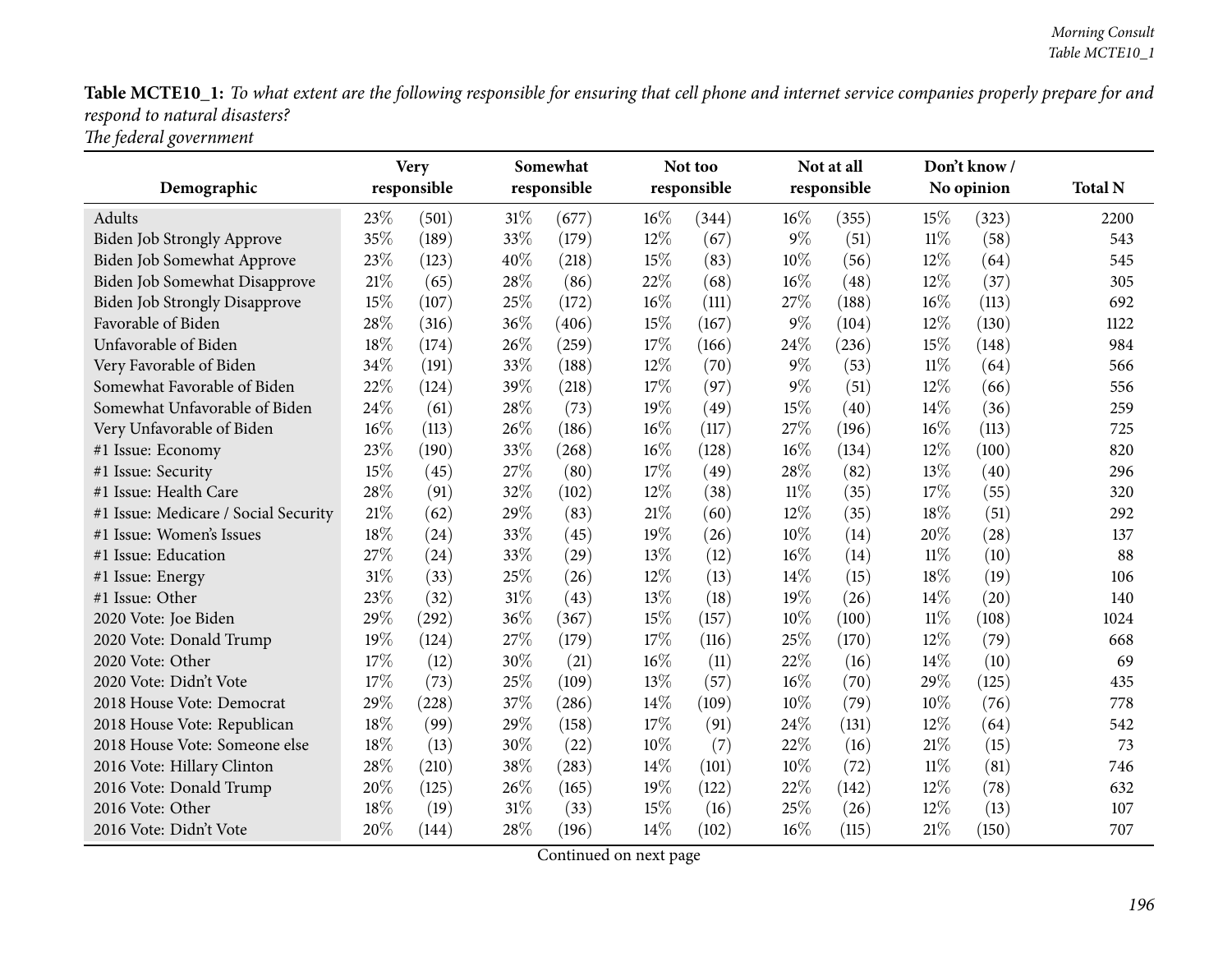| $\cdot$             |                     |                         |                        |                           |                            |                |
|---------------------|---------------------|-------------------------|------------------------|---------------------------|----------------------------|----------------|
| Demographic         | Very<br>responsible | Somewhat<br>responsible | Not too<br>responsible | Not at all<br>responsible | Don't know /<br>No opinion | <b>Total N</b> |
|                     |                     |                         |                        |                           |                            |                |
| Adults              | 23%<br>(501)        | 31%<br>(677)            | $16\%$<br>(344)        | $16\%$<br>(355)           | $15\%$<br>(323)            | 2200           |
| Voted in 2014: Yes  | 24\%<br>(283)       | 33\%<br>(392)           | $15\%$<br>(180)        | $16\%$<br>(191)           | $12\%$<br>(137)            | 1182           |
| Voted in 2014: No   | $21\%$<br>(218)     | 28\%<br>$^{'}285)$      | $16\%$<br>(164)        | $16\%$<br>(164)           | $18\%$<br>(186)            | 1018           |
| 4-Region: Northeast | 25%<br>(99)         | 32\%<br>(125)           | 15%<br>(59)            | $14\%$<br>(54)            | $14\%$<br>(57)             | 394            |
| 4-Region: Midwest   | 21%<br>(96)         | 29%<br>(132)            | 17%<br>(80)            | 19%<br>(88)               | $14\%$<br>(67)             | 462            |
| 4-Region: South     | 22%<br>(179)        | 30\%<br>(248)           | 15%<br>(124)           | 17\%<br>(141)             | $16\%$<br>(132)            | 824            |
| 4-Region: West      | 24\%<br>(126)       | 33\%<br>(172)           | $16\%$<br>(81)         | $14\%$<br>(73)            | $13\%$<br>(68)             | 520            |

Table MCTE10\_1: To what extent are the following responsible for ensuring that cell phone and internet service companies properly prepare for and *respon<sup>d</sup> to natural disasters?*

*The federal governmen<sup>t</sup>*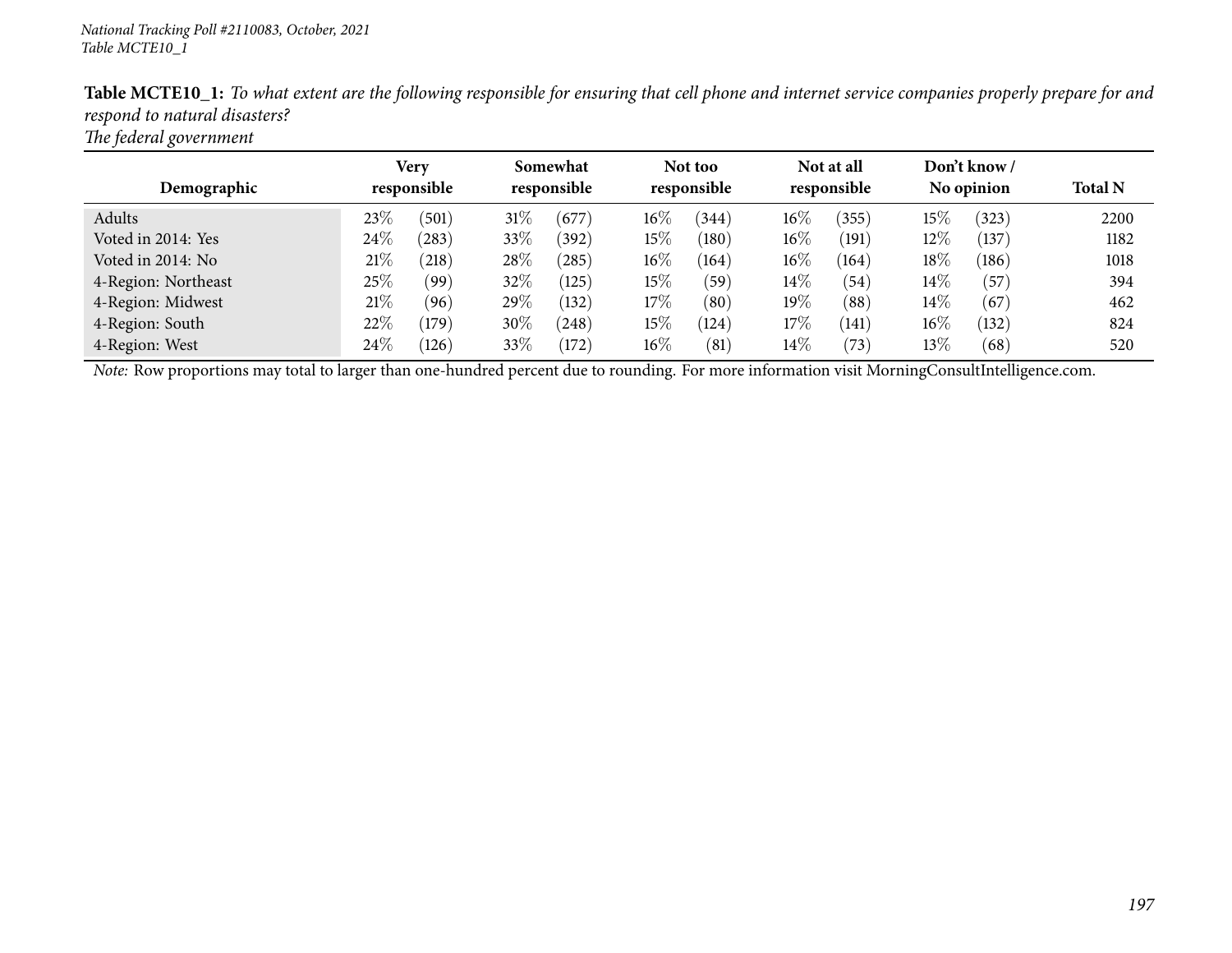Table MCTE10\_2: To what extent are the following responsible for ensuring that cell phone and internet service companies properly prepare for and *respon<sup>d</sup> to natural disasters? Service providers*

|                          |      | <b>Very</b> |        | Somewhat    |       | Not too     | Not at all |             |        | Don't know/ |                |
|--------------------------|------|-------------|--------|-------------|-------|-------------|------------|-------------|--------|-------------|----------------|
| Demographic              |      | responsible |        | responsible |       | responsible |            | responsible |        | No opinion  | <b>Total N</b> |
| <b>Adults</b>            | 60%  | (1316)      | 22%    | (474)       | $5\%$ | (105)       | $4\%$      | (83)        | 10%    | (221)       | 2200           |
| Gender: Male             | 62%  | (661)       | 23%    | (239)       | $5\%$ | (57)        | $3\%$      | (27)        | $7\%$  | (77)        | 1062           |
| Gender: Female           | 58%  | (656)       | $21\%$ | (234)       | $4\%$ | (48)        | $5\%$      | (56)        | 13%    | (144)       | 1138           |
| Age: 18-34               | 48%  | (317)       | 26%    | (171)       | $8\%$ | (50)        | $5\%$      | (30)        | 13%    | (87)        | 655            |
| Age: 35-44               | 51%  | (184)       | 24\%   | (85)        | $7\%$ | (25)        | $7\%$      | (26)        | $11\%$ | (38)        | 358            |
| Age: 45-64               | 65%  | (485)       | 20%    | (151)       | $3\%$ | (22)        | $3\%$      | (22)        | $9\%$  | (71)        | 751            |
| Age: 65+                 | 76%  | (331)       | 15%    | (67)        | $2\%$ | (8)         | $1\%$      | (5)         | $6\%$  | (25)        | 436            |
| GenZers: 1997-2012       | 44%  | (92)        | 27%    | (57)        | 12%   | (25)        | $2\%$      | (4)         | 15%    | (32)        | 210            |
| Millennials: 1981-1996   | 50%  | (334)       | 26%    | (175)       | $5\%$ | (34)        | $7\%$      | (46)        | $11\%$ | (75)        | 664            |
| GenXers: 1965-1980       | 59%  | (311)       | 20%    | (108)       | $6\%$ | (29)        | $3\%$      | (17)        | 12%    | (61)        | 526            |
| Baby Boomers: 1946-1964  | 72%  | (515)       | $17\%$ | (123)       | $2\%$ | (16)        | $2\%$      | (15)        | $7\%$  | (47)        | 717            |
| PID: Dem (no lean)       | 62%  | (546)       | 23%    | (202)       | $4\%$ | (37)        | $4\%$      | (32)        | $7\%$  | (63)        | 879            |
| PID: Ind (no lean)       | 56%  | (396)       | 21\%   | (146)       | $5\%$ | (38)        | $3\%$      | (23)        | 15%    | (105)       | 708            |
| PID: Rep (no lean)       | 61\% | (375)       | $21\%$ | (126)       | $5\%$ | (30)        | $5\%$      | (29)        | $9\%$  | (54)        | 614            |
| PID/Gender: Dem Men      | 64%  | (286)       | 25%    | (110)       | $4\%$ | (20)        | $3\%$      | (12)        | $5\%$  | (21)        | 449            |
| PID/Gender: Dem Women    | 61%  | (260)       | $21\%$ | (92)        | $4\%$ | (17)        | $4\%$      | (19)        | 10%    | (42)        | 429            |
| PID/Gender: Ind Men      | 63%  | (211)       | 19%    | (63)        | $5\%$ | (16)        | $2\%$      | (8)         | $11\%$ | (38)        | 337            |
| PID/Gender: Ind Women    | 50%  | (185)       | 22%    | (83)        | $6\%$ | (22)        | $4\%$      | (15)        | 18%    | (66)        | 370            |
| PID/Gender: Rep Men      | 59%  | (164)       | 24\%   | (66)        | $8\%$ | (21)        | $3\%$      | (7)         | $6\%$  | (17)        | 276            |
| PID/Gender: Rep Women    | 62%  | (211)       | 18%    | (60)        | $3\%$ | (9)         | $7\%$      | (22)        | $11\%$ | (36)        | 338            |
| Ideo: Liberal (1-3)      | 64%  | (405)       | 24%    | (150)       | $4\%$ | (26)        | $2\%$      | (13)        | 7%     | (43)        | 637            |
| Ideo: Moderate (4)       | 60%  | (435)       | $21\%$ | (152)       | $5\%$ | (34)        | $4\%$      | (29)        | 10%    | (71)        | 721            |
| Ideo: Conservative (5-7) | 63\% | (427)       | 21\%   | (141)       | $4\%$ | (29)        | $5\%$      | (32)        | 7%     | (48)        | 676            |
| Educ: < College          | 58%  | (877)       | 20%    | (306)       | $5\%$ | (82)        | $5\%$      | (68)        | 12%    | (179)       | 1512           |
| Educ: Bachelors degree   | 61\% | (273)       | 27%    | (118)       | $3\%$ | (15)        | $2\%$      | (8)         | $7\%$  | (29)        | 444            |
| Educ: Post-grad          | 68%  | (167)       | 20%    | (49)        | $3\%$ | (8)         | $3\%$      | (7)         | $5\%$  | (13)        | 244            |
| Income: Under 50k        | 58%  | (735)       | 20%    | (261)       | $5\%$ | (60)        | $5\%$      | (61)        | 12%    | (157)       | 1274           |
| Income: 50k-100k         | 62%  | (386)       | 22%    | (137)       | $5\%$ | (34)        | $3\%$      | (16)        | $8\%$  | (51)        | 623            |
| Income: 100k+            | 65%  | (196)       | 25%    | (76)        | $4\%$ | (11)        | $2\%$      | (6)         | $4\%$  | (13)        | 303            |
| Ethnicity: White         | 62%  | (1064)      | $21\%$ | (354)       | $4\%$ | (72)        | $4\%$      | (67)        | 10%    | (165)       | 1722           |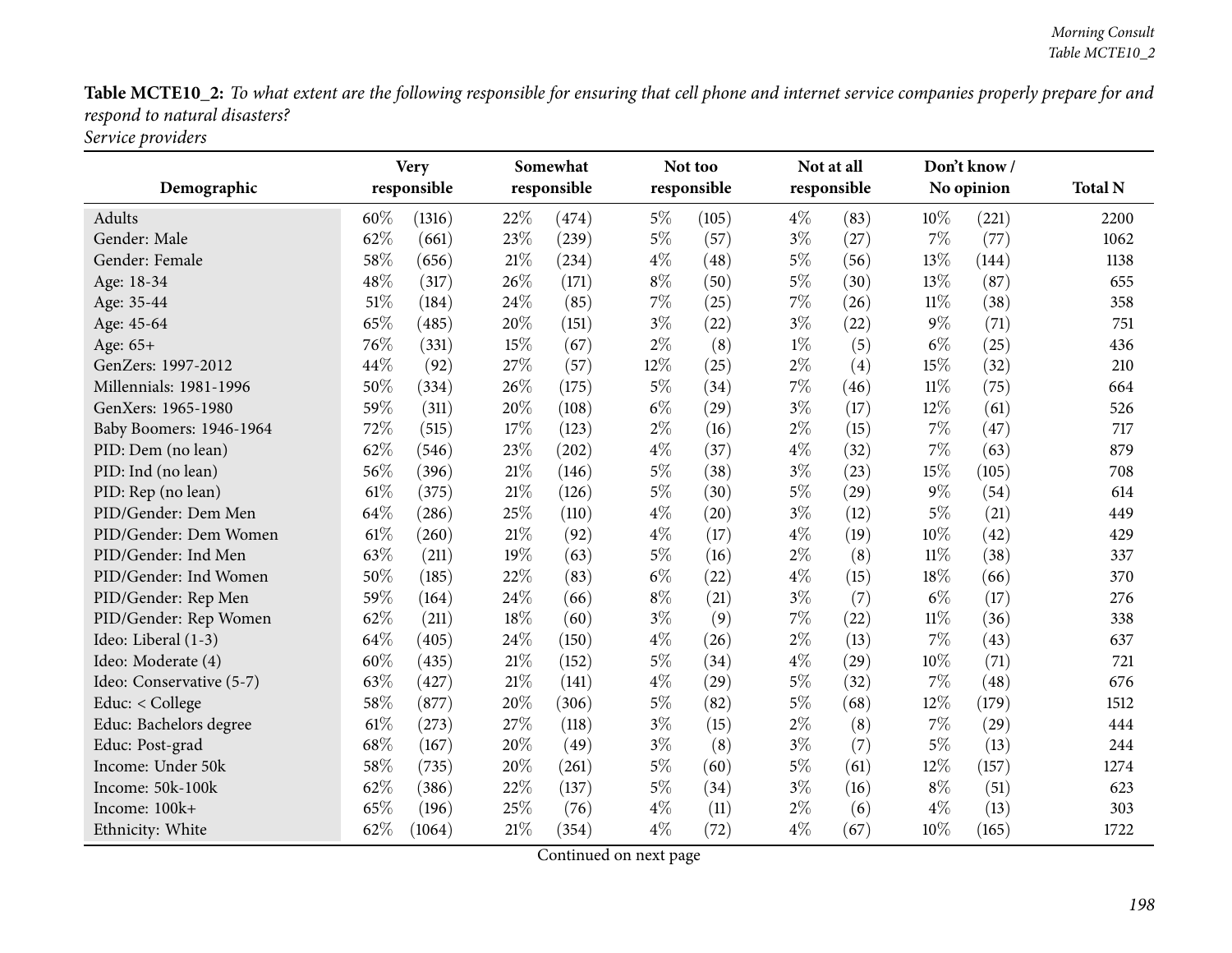|                               | Table MCTE10_2: To what extent are the following responsible for ensuring that cell phone and internet service companies properly prepare for and |  |  |
|-------------------------------|---------------------------------------------------------------------------------------------------------------------------------------------------|--|--|
| respond to natural disasters? |                                                                                                                                                   |  |  |
|                               |                                                                                                                                                   |  |  |

*Service providers*

|                                   | <b>Very</b> |             | Somewhat |             |       | Not too     |       | Not at all  |        | Don't know/ |                |
|-----------------------------------|-------------|-------------|----------|-------------|-------|-------------|-------|-------------|--------|-------------|----------------|
| Demographic                       |             | responsible |          | responsible |       | responsible |       | responsible |        | No opinion  | <b>Total N</b> |
| Adults                            | 60%         | (1316)      | 22%      | (474)       | $5\%$ | (105)       | $4\%$ | (83)        | 10%    | (221)       | 2200           |
| Ethnicity: Hispanic               | 52%         | (180)       | $31\%$   | (110)       | $7\%$ | (24)        | $3\%$ | (10)        | 7%     | (25)        | 349            |
| Ethnicity: Black                  | 52%         | (142)       | 23%      | (62)        | $8\%$ | (22)        | $5\%$ | (13)        | 13%    | (36)        | 274            |
| Ethnicity: Other                  | 54%         | (111)       | 28\%     | (57)        | $5\%$ | (11)        | $2\%$ | (4)         | 10%    | (21)        | 204            |
| All Christian                     | 63%         | (616)       | 22%      | (220)       | $4\%$ | (41)        | $3\%$ | (34)        | 7%     | (68)        | 977            |
| All Non-Christian                 | 58%         | (69)        | $21\%$   | (25)        | $4\%$ | (5)         | $3\%$ | (4)         | 13%    | (15)        | 119            |
| Atheist                           | 60%         | (58)        | 19%      | (19)        | $5\%$ | (5)         | $2\%$ | (2)         | 13%    | (13)        | 97             |
| Agnostic/Nothing in particular    | 57%         | (362)       | 20%      | (129)       | $6\%$ | (35)        | $4\%$ | (27)        | 13%    | (82)        | 635            |
| Something Else                    | 57%         | (211)       | 22%      | (81)        | $5\%$ | (19)        | $4\%$ | (17)        | 12%    | (44)        | 371            |
| Religious Non-Protestant/Catholic | 58%         | (80)        | $21\%$   | (29)        | $4\%$ | (6)         | $4\%$ | (5)         | 12%    | (17)        | 137            |
| Evangelical                       | 61\%        | (346)       | 22%      | (125)       | $4\%$ | (20)        | $4\%$ | (24)        | 10%    | (54)        | 569            |
| Non-Evangelical                   | 62%         | (460)       | 23%      | (170)       | $5\%$ | (37)        | $3\%$ | (23)        | 7%     | (56)        | 747            |
| Community: Urban                  | 57%         | (374)       | 22%      | (144)       | $5\%$ | (32)        | $5\%$ | (34)        | $11\%$ | (73)        | 656            |
| Community: Suburban               | 62%         | (616)       | 23%      | (225)       | $4\%$ | (40)        | $3\%$ | (31)        | 9%     | (86)        | 998            |
| Community: Rural                  | 60%         | (327)       | 19%      | (104)       | $6\%$ | (33)        | $3\%$ | (18)        | 12%    | (63)        | 546            |
| Employ: Private Sector            | 61\%        | (419)       | 24\%     | (164)       | $5\%$ | (36)        | $3\%$ | (18)        | 7%     | (46)        | 682            |
| Employ: Government                | 45%         | (52)        | 35%      | (40)        | $5\%$ | (6)         | $8\%$ | (10)        | $6\%$  | (7)         | 114            |
| Employ: Self-Employed             | 59%         | (124)       | 22%      | (46)        | $6\%$ | (12)        | $5\%$ | (10)        | $9\%$  | (19)        | 211            |
| Employ: Homemaker                 | 55%         | (92)        | 19%      | (31)        | $3\%$ | (5)         | 7%    | (12)        | 16%    | (27)        | 167            |
| Employ: Student                   | 40%         | (30)        | 30%      | (22)        | $2\%$ | (1)         | 7%    | (5)         | 21%    | (16)        | 74             |
| Employ: Retired                   | 73%         | (356)       | $16\%$   | (80)        | $2\%$ | (8)         | $2\%$ | (11)        | 7%     | (35)        | 491            |
| Employ: Unemployed                | 52%         | (156)       | $21\%$   | (62)        | $9\%$ | (26)        | $1\%$ | (4)         | 17%    | (49)        | 297            |
| Employ: Other                     | 54%         | (89)        | 17%      | (29)        | $7\%$ | (12)        | $8\%$ | (13)        | 14\%   | (22)        | 165            |
| Military HH: Yes                  | 68%         | (215)       | 20%      | (62)        | $5\%$ | (15)        | $2\%$ | (6)         | $6\%$  | (18)        | 316            |
| Military HH: No                   | 58%         | (1101)      | 22%      | (412)       | $5\%$ | (90)        | $4\%$ | (77)        | $11\%$ | (203)       | 1884           |
| RD/WT: Right Direction            | 60%         | (555)       | 24%      | (225)       | $4\%$ | (36)        | $3\%$ | (25)        | $9\%$  | (81)        | 921            |
| RD/WT: Wrong Track                | 60%         | (762)       | 19%      | (249)       | $5\%$ | (70)        | $5\%$ | (58)        | 11%    | (140)       | 1279           |
| Biden Job Approve                 | 61%         | (659)       | 24%      | (265)       | $4\%$ | (46)        | $3\%$ | (34)        | $8\%$  | (84)        | 1088           |
| Biden Job Disapprove              | 61\%        | (608)       | 20%      | (200)       | $5\%$ | (50)        | $5\%$ | (47)        | $9\%$  | (91)        | 997            |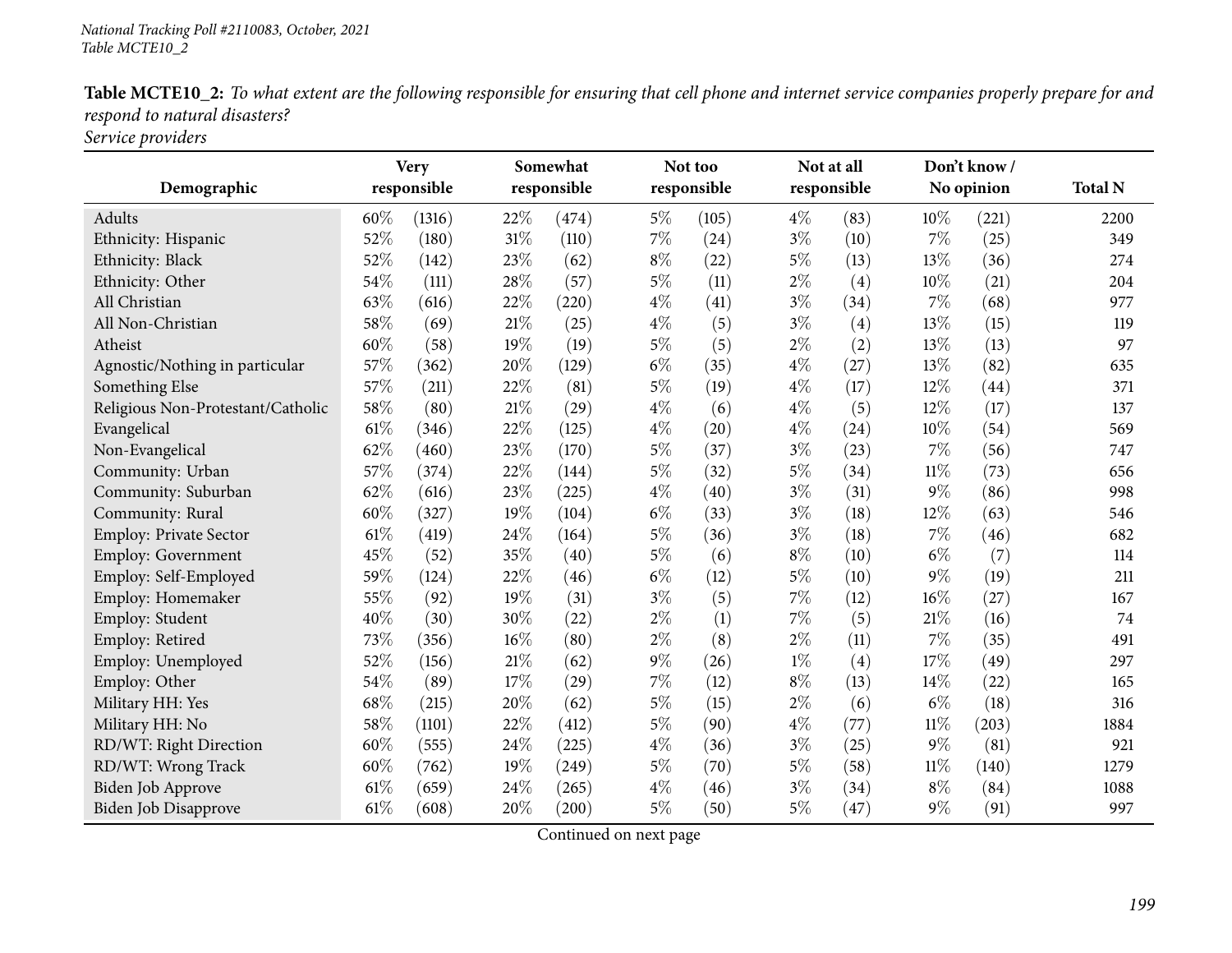Table MCTE10\_2: To what extent are the following responsible for ensuring that cell phone and internet service companies properly prepare for and *respon<sup>d</sup> to natural disasters? Service providers*

| Demographic                          | <b>Very</b><br>responsible |        | Somewhat<br>responsible |                    |       | Not too<br>responsible |       | Not at all<br>responsible | Don't know/<br>No opinion |       | <b>Total N</b> |
|--------------------------------------|----------------------------|--------|-------------------------|--------------------|-------|------------------------|-------|---------------------------|---------------------------|-------|----------------|
| Adults                               | 60%                        | (1316) | 22%                     | (474)              | $5\%$ | (105)                  | $4\%$ | (83)                      | 10%                       | (221) | 2200           |
| <b>Biden Job Strongly Approve</b>    | 64%                        | (349)  | 22%                     | (118)              | $4\%$ | (20)                   | $4\%$ | (21)                      | 7%                        | (36)  | 543            |
| Biden Job Somewhat Approve           | 57%                        | (311)  | 27%                     | (147)              | $5\%$ | (27)                   | $2\%$ | (12)                      | $9\%$                     | (48)  | 545            |
| Biden Job Somewhat Disapprove        | 59%                        | (179)  | 27%                     | (81)               | $5\%$ | (15)                   | $3\%$ | (9)                       | 7%                        | (20)  | 305            |
| <b>Biden Job Strongly Disapprove</b> | 62%                        | (429)  | 17%                     | (118)              | $5\%$ | (36)                   | $5\%$ | (38)                      | 10%                       | (71)  | 692            |
| Favorable of Biden                   | 62%                        | (696)  | 24%                     | (267)              | $4\%$ | (48)                   | $3\%$ | (28)                      | 7%                        | (84)  | 1122           |
| Unfavorable of Biden                 | 60%                        | (592)  | 20%                     | (196)              | $5\%$ | (49)                   | $5\%$ | (51)                      | 10%                       | (96)  | 984            |
| Very Favorable of Biden              | 66%                        | (376)  | 20%                     | (115)              | $3\%$ | (19)                   | $3\%$ | (18)                      | 7%                        | (38)  | 566            |
| Somewhat Favorable of Biden          | 57%                        | (319)  | 27%                     | (152)              | $5\%$ | (29)                   | $2\%$ | (10)                      | $8\%$                     | (46)  | 556            |
| Somewhat Unfavorable of Biden        | 59%                        | (152)  | 23%                     | (60)               | $6\%$ | (14)                   | $4\%$ | (11)                      | $8\%$                     | (22)  | 259            |
| Very Unfavorable of Biden            | 61\%                       | (440)  | 19%                     | (137)              | $5\%$ | (34)                   | $5\%$ | (39)                      | 10%                       | (75)  | 725            |
| #1 Issue: Economy                    | 60%                        | (496)  | $21\%$                  | (175)              | $5\%$ | (44)                   | $5\%$ | (38)                      | $8\%$                     | (68)  | 820            |
| #1 Issue: Security                   | 62%                        | (185)  | 22%                     | (65)               | $4\%$ | (13)                   | $3\%$ | (10)                      | $8\%$                     | (23)  | 296            |
| #1 Issue: Health Care                | 49%                        | (156)  | 27%                     | (88)               | $6\%$ | (18)                   | $4\%$ | (14)                      | 14%                       | (44)  | 320            |
| #1 Issue: Medicare / Social Security | 70%                        | (203)  | 18%                     | (51)               | $2\%$ | (5)                    | $3\%$ | (8)                       | $8\%$                     | (24)  | 292            |
| #1 Issue: Women's Issues             | 56%                        | (77)   | 22%                     | (30)               | $4\%$ | (6)                    | $2\%$ | (2)                       | 16%                       | (22)  | 137            |
| #1 Issue: Education                  | 49%                        | (43)   | 33%                     | $\left( 29\right)$ | $8\%$ | (7)                    |       | (0)                       | $11\%$                    | (9)   | 88             |
| #1 Issue: Energy                     | 62%                        | (65)   | 14%                     | (15)               | $9\%$ | (10)                   | $4\%$ | (4)                       | 12%                       | (12)  | 106            |
| #1 Issue: Other                      | 65%                        | (91)   | 15%                     | (21)               | $3\%$ | (4)                    | $4\%$ | (6)                       | 13%                       | (18)  | 140            |
| 2020 Vote: Joe Biden                 | 62%                        | (637)  | 24%                     | (243)              | $3\%$ | (35)                   | $3\%$ | (29)                      | $8\%$                     | (80)  | 1024           |
| 2020 Vote: Donald Trump              | 63%                        | (422)  | 20%                     | (134)              | $5\%$ | (33)                   | $5\%$ | (34)                      | 7%                        | (46)  | 668            |
| 2020 Vote: Other                     | 65%                        | (45)   | 14%                     | (9)                | $8\%$ | (5)                    | $3\%$ | (2)                       | $11\%$                    | (8)   | 69             |
| 2020 Vote: Didn't Vote               | 49%                        | (211)  | 20%                     | (87)               | $7\%$ | (30)                   | $4\%$ | (18)                      | 20%                       | (88)  | 435            |
| 2018 House Vote: Democrat            | 66\%                       | (517)  | 21%                     | (160)              | $3\%$ | (26)                   | $3\%$ | (23)                      | 7%                        | (51)  | 778            |
| 2018 House Vote: Republican          | 62%                        | (338)  | 24%                     | (129)              | $4\%$ | (20)                   | $4\%$ | (23)                      | $6\%$                     | (32)  | 542            |
| 2018 House Vote: Someone else        | 60%                        | (44)   | 17%                     | (13)               | $4\%$ | (3)                    | $2\%$ | (1)                       | 16%                       | (12)  | 73             |
| 2016 Vote: Hillary Clinton           | 66%                        | (491)  | 20%                     | (149)              | $4\%$ | (27)                   | $3\%$ | (22)                      | $8\%$                     | (58)  | 746            |
| 2016 Vote: Donald Trump              | 62%                        | (390)  | 23%                     | (144)              | $4\%$ | (26)                   | $5\%$ | (31)                      | $6\%$                     | (41)  | 632            |
| 2016 Vote: Other                     | 68%                        | (73)   | 17%                     | (18)               | $5\%$ | (6)                    | $1\%$ | (1)                       | $9\%$                     | (9)   | 107            |
| 2016 Vote: Didn't Vote               | 50%                        | (357)  | 23%                     | (164)              | $6\%$ | (45)                   | $4\%$ | (28)                      | 16%                       | (113) | 707            |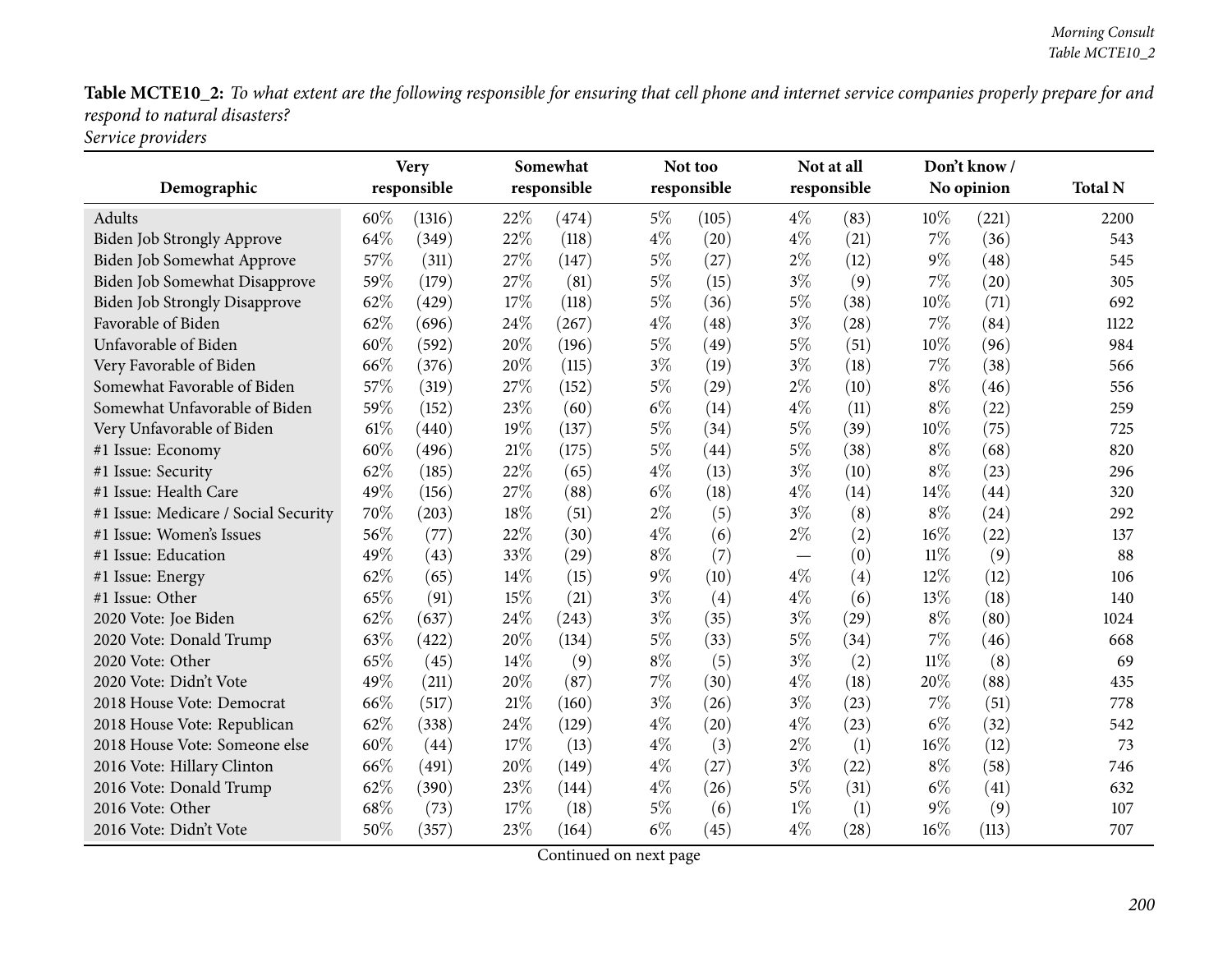| Demographic         | Very<br>responsible |        | Somewhat<br>responsible |            |       | Not too<br>responsible |       | Not at all<br>responsible |        | Don't know /<br>No opinion | <b>Total N</b> |
|---------------------|---------------------|--------|-------------------------|------------|-------|------------------------|-------|---------------------------|--------|----------------------------|----------------|
| Adults              | 60%                 | (1316) | 22%                     | (474)      | $5\%$ | (105)                  | $4\%$ | (83)                      | $10\%$ | $^{'}221$                  | 2200           |
| Voted in 2014: Yes  | 66\%                | (776)  | 21%                     | (245)      | $3\%$ | (40)                   | $4\%$ | (42)                      | 7%     | (80)                       | 1182           |
| Voted in 2014: No   | $53\%$              | (541)  | 23%                     | $^{'}229)$ | $6\%$ | (65)                   | $4\%$ | (41)                      | $14\%$ | (142)                      | 1018           |
| 4-Region: Northeast | $61\%$              | (241)  | 21%                     | (84)       | $6\%$ | $^{'}25)$              | $1\%$ | (3)                       | 10%    | (41)                       | 394            |
| 4-Region: Midwest   | $62\%$              | 287    | $19\%$                  | (86)       | $4\%$ | (20)                   | $6\%$ | (27)                      | $9\%$  | (42)                       | 462            |
| 4-Region: South     | 55\%                | (457)  | 23\%                    | (188)      | $6\%$ | (46)                   | $5\%$ | (37)                      | 12%    | (96)                       | 824            |
| 4-Region: West      | 64\%                | (332)  | 22%                     | (116)      | $3\%$ | (14)                   | $3\%$ | (17)                      | $8\%$  | (42)                       | 520            |

Table MCTE10\_2: To what extent are the following responsible for ensuring that cell phone and internet service companies properly prepare for and *respon<sup>d</sup> to natural disasters?*

*Service providers*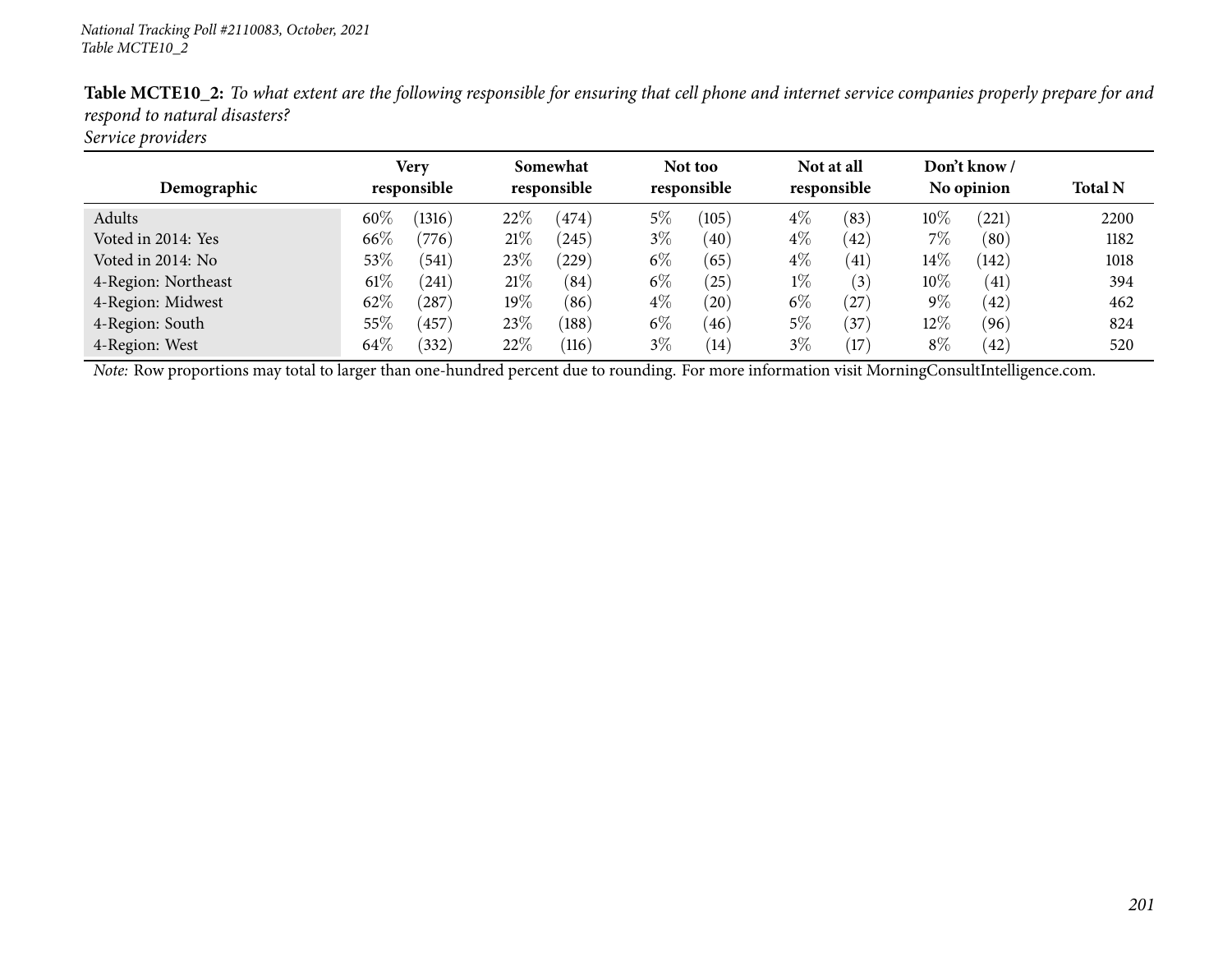Table MCTE10\_3: To what extent are the following responsible for ensuring that cell phone and internet service companies properly prepare for and *respon<sup>d</sup> to natural disasters?*

*State or local governments*

|                          | <b>Very</b> |             |        | Somewhat    |        | Not too     |        | Not at all  |       | Don't know/ |                |
|--------------------------|-------------|-------------|--------|-------------|--------|-------------|--------|-------------|-------|-------------|----------------|
| Demographic              |             | responsible |        | responsible |        | responsible |        | responsible |       | No opinion  | <b>Total N</b> |
| Adults                   | 26\%        | (563)       | 35\%   | (773)       | 13%    | (287)       | 13%    | (276)       | 14\%  | (301)       | 2200           |
| Gender: Male             | 27%         | (289)       | 37%    | (388)       | 14%    | (150)       | 12%    | (128)       | 10%   | (108)       | 1062           |
| Gender: Female           | 24\%        | (274)       | 34%    | (385)       | 12%    | (137)       | 13%    | (148)       | 17%   | (193)       | 1138           |
| Age: 18-34               | 25%         | (166)       | 37%    | (245)       | 12%    | (78)        | $11\%$ | (75)        | 14%   | (91)        | 655            |
| Age: 35-44               | 30%         | (108)       | 30%    | (108)       | 13%    | (47)        | 13%    | (46)        | 14%   | (49)        | 358            |
| Age: 45-64               | 26%         | (194)       | 34%    | (253)       | 13%    | (95)        | 13%    | (100)       | 14%   | (108)       | 751            |
| Age: 65+                 | 22%         | (95)        | 38%    | (167)       | 15%    | (67)        | 13%    | (56)        | 12%   | (53)        | 436            |
| GenZers: 1997-2012       | 24%         | (51)        | 36%    | (76)        | 14%    | (30)        | $9\%$  | (18)        | 17%   | (35)        | 210            |
| Millennials: 1981-1996   | 28%         | (187)       | 37%    | (243)       | $11\%$ | (75)        | 12%    | (79)        | 12%   | (81)        | 664            |
| GenXers: 1965-1980       | 26%         | (136)       | $31\%$ | (163)       | 13%    | (71)        | 13%    | (69)        | 17%   | (88)        | 526            |
| Baby Boomers: 1946-1964  | 24%         | (175)       | 36%    | (255)       | 14%    | (100)       | 14%    | (101)       | 12%   | (86)        | 717            |
| PID: Dem (no lean)       | 32%         | (277)       | 38%    | (333)       | $11\%$ | (100)       | $9\%$  | (79)        | 10%   | (89)        | 879            |
| PID: Ind (no lean)       | 21%         | (148)       | 35%    | (245)       | 13%    | (93)        | 13%    | (89)        | 19%   | (132)       | 708            |
| PID: Rep (no lean)       | 22%         | (137)       | 32%    | (195)       | 15%    | (94)        | 18%    | (109)       | 13%   | (79)        | 614            |
| PID/Gender: Dem Men      | 34%         | (153)       | 37%    | (168)       | 13%    | (58)        | $9\%$  | (41)        | $6\%$ | (29)        | 449            |
| PID/Gender: Dem Women    | 29%         | (124)       | 38%    | (165)       | 10%    | (43)        | $9\%$  | (37)        | 14%   | (60)        | 429            |
| PID/Gender: Ind Men      | 24\%        | (82)        | 36%    | (122)       | 13%    | (45)        | $11\%$ | (39)        | 15%   | (50)        | 337            |
| PID/Gender: Ind Women    | 18%         | (66)        | 33%    | (123)       | 13%    | (48)        | 14%    | (50)        | 22%   | (82)        | 370            |
| PID/Gender: Rep Men      | 19%         | (54)        | 36%    | (98)        | 17%    | (47)        | 17%    | (48)        | 10%   | (29)        | 276            |
| PID/Gender: Rep Women    | 25%         | (84)        | 29%    | (97)        | 14%    | (46)        | 18%    | (61)        | 15%   | (51)        | 338            |
| Ideo: Liberal (1-3)      | 32%         | (203)       | 39%    | (246)       | 12%    | (77)        | $9\%$  | (58)        | $8\%$ | (53)        | 637            |
| Ideo: Moderate (4)       | 25%         | (183)       | 38%    | (273)       | 12%    | (90)        | $11\%$ | (77)        | 14%   | (99)        | 721            |
| Ideo: Conservative (5-7) | 22%         | (147)       | 33%    | (224)       | 15%    | (104)       | 18%    | (118)       | 12%   | (83)        | 676            |
| Educ: $<$ College        | 24\%        | (363)       | 32%    | (488)       | 13%    | (202)       | 14%    | (217)       | 16%   | (241)       | 1512           |
| Educ: Bachelors degree   | 27%         | (122)       | 43%    | (193)       | $11\%$ | (50)        | $9\%$  | (38)        | 9%    | (41)        | 444            |
| Educ: Post-grad          | 32%         | (78)        | 38%    | (92)        | 14%    | (35)        | $9\%$  | (21)        | $8\%$ | (19)        | 244            |
| Income: Under 50k        | 25%         | (321)       | 32%    | (413)       | 13%    | (167)       | 13%    | (161)       | 17%   | (211)       | 1274           |
| Income: 50k-100k         | 25%         | (156)       | 37%    | (233)       | 14%    | (87)        | 13%    | (83)        | 10%   | (65)        | 623            |
| Income: 100k+            | 28%         | (86)        | 42%    | (127)       | $11\%$ | (34)        | 10%    | (32)        | $8\%$ | (25)        | 303            |
| Ethnicity: White         | 25%         | (434)       | 35%    | (598)       | 13%    | (229)       | 13%    | (228)       | 13%   | (232)       | 1722           |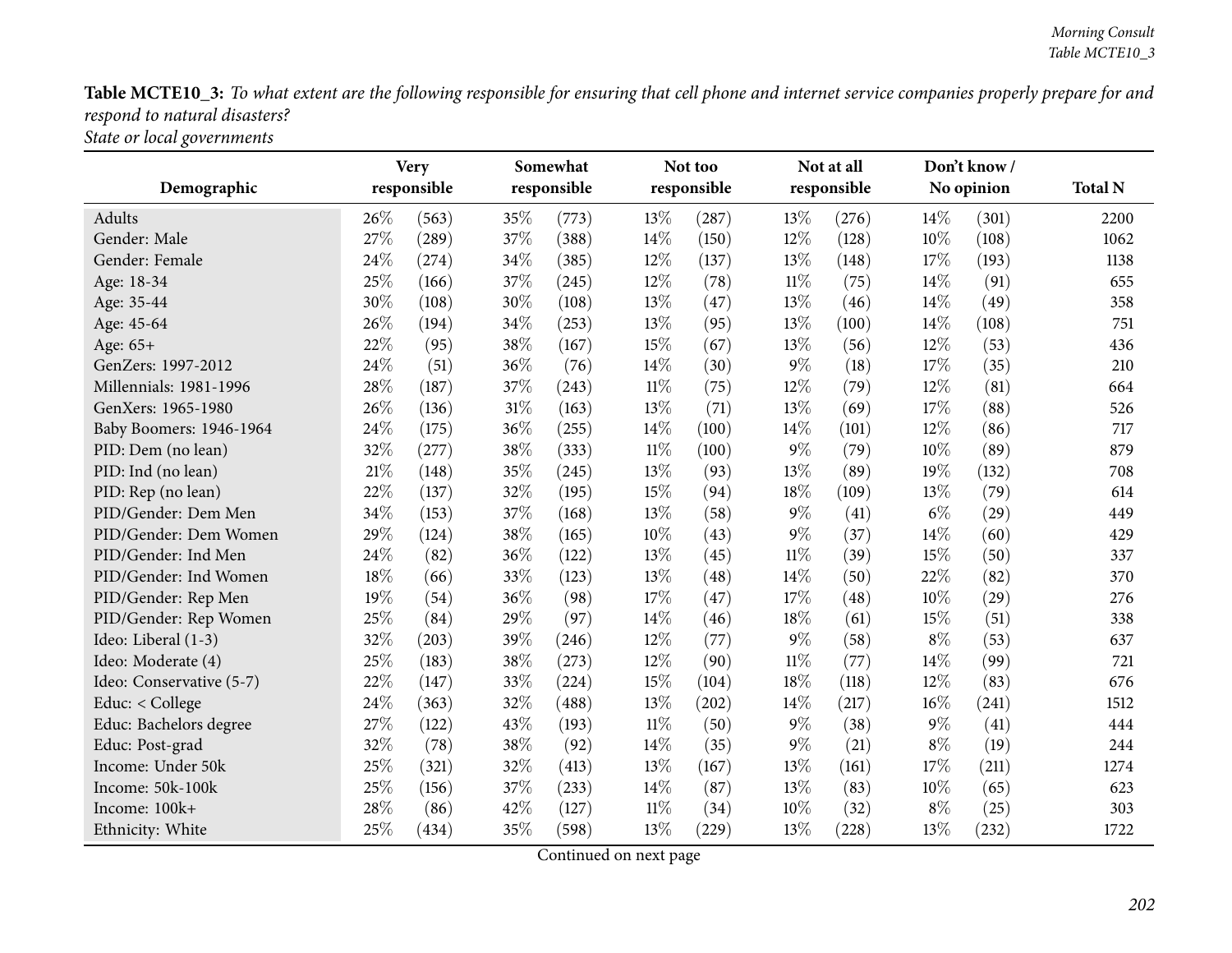|                                         | Table MCTE10_3: To what extent are the following responsible for ensuring that cell phone and internet service companies properly prepare for and |  |  |
|-----------------------------------------|---------------------------------------------------------------------------------------------------------------------------------------------------|--|--|
| respond to natural disasters?           |                                                                                                                                                   |  |  |
| $\alpha \cdot \cdot \cdot$ 1 1 $\alpha$ |                                                                                                                                                   |  |  |

*State or local governments*

|                                   |        | <b>Very</b>         |        | Somewhat    |        | Not too     |        | Not at all  |        | Don't know/ |                |
|-----------------------------------|--------|---------------------|--------|-------------|--------|-------------|--------|-------------|--------|-------------|----------------|
| Demographic                       |        | responsible         |        | responsible |        | responsible |        | responsible |        | No opinion  | <b>Total N</b> |
| Adults                            | 26%    | (563)               | 35%    | (773)       | 13%    | (287)       | 13%    | (276)       | 14%    | (301)       | 2200           |
| Ethnicity: Hispanic               | 26%    | (91)                | 39%    | (138)       | 17%    | (59)        | 7%     | (26)        | 10%    | (36)        | 349            |
| Ethnicity: Black                  | 26%    | (71)                | 38%    | (106)       | 10%    | (26)        | 10%    | (29)        | 16%    | (43)        | 274            |
| Ethnicity: Other                  | 28%    | (58)                | 34%    | (69)        | 16%    | (32)        | $9\%$  | (19)        | 13%    | (26)        | 204            |
| All Christian                     | 24%    | (235)               | $38\%$ | (367)       | 13%    | (127)       | 14%    | (135)       | 12%    | (114)       | 977            |
| All Non-Christian                 | 30%    | (36)                | 34%    | (40)        | $11\%$ | (14)        | $8\%$  | (10)        | 16%    | (19)        | 119            |
| Atheist                           | 31%    | (30)                | 37%    | (36)        | $9\%$  | (8)         | 10%    | (9)         | 13%    | (13)        | 97             |
| Agnostic/Nothing in particular    | 26%    | (166)               | 33%    | (211)       | 13%    | (84)        | $11\%$ | (68)        | 17%    | (106)       | 635            |
| Something Else                    | 26%    | (96)                | 32%    | (118)       | 14%    | (54)        | 15%    | (54)        | 13%    | (49)        | 371            |
| Religious Non-Protestant/Catholic | 29%    | (40)                | 33%    | (45)        | 14%    | (20)        | 10%    | (13)        | 14%    | (19)        | 137            |
| Evangelical                       | 29%    | (164)               | 32%    | (179)       | 12%    | (68)        | 15%    | (85)        | 13%    | (72)        | 569            |
| Non-Evangelical                   | 21%    | (157)               | 40%    | (296)       | 14%    | (104)       | 13%    | (99)        | 12%    | (90)        | 747            |
| Community: Urban                  | 30%    | (200)               | 35%    | (230)       | $11\%$ | (72)        | 10%    | (64)        | 14%    | (90)        | 656            |
| Community: Suburban               | 23%    | (228)               | 36%    | (356)       | 14%    | (143)       | 14%    | (138)       | 13%    | (134)       | 998            |
| Community: Rural                  | 25%    | (135)               | 34%    | (187)       | 13%    | (73)        | 14%    | (75)        | 14%    | (76)        | 546            |
| <b>Employ: Private Sector</b>     | 28%    | (193)               | $37\%$ | (255)       | 13%    | (90)        | $11\%$ | (73)        | 10%    | (71)        | 682            |
| Employ: Government                | 28%    | (32)                | 34%    | (39)        | 17%    | (19)        | 12%    | (13)        | 9%     | (10)        | 114            |
| Employ: Self-Employed             | 27%    | (56)                | 35%    | (75)        | $11\%$ | (23)        | 17%    | (37)        | 10%    | (21)        | 211            |
| Employ: Homemaker                 | 29%    | (48)                | 27%    | (46)        | $9\%$  | (14)        | 17%    | (28)        | 19%    | (31)        | 167            |
| Employ: Student                   | 30%    | (22)                | 33%    | (24)        | $9\%$  | (7)         | 10%    | (8)         | 17%    | (13)        | 74             |
| Employ: Retired                   | 21%    | (104)               | 38\%   | (186)       | $16\%$ | (77)        | 13%    | (62)        | 12%    | (61)        | 491            |
| Employ: Unemployed                | 23%    | (70)                | 33%    | (98)        | $11\%$ | (34)        | 12%    | (36)        | 20%    | (60)        | 297            |
| Employ: Other                     | 23%    | (38)                | $31\%$ | (50)        | 14%    | (23)        | 12%    | (20)        | 20%    | (33)        | 165            |
| Military HH: Yes                  | $26\%$ | (83)                | 35%    | (112)       | 10%    | (31)        | 18%    | (56)        | 11%    | (34)        | 316            |
| Military HH: No                   | 25%    | (480)               | 35%    | (661)       | 14%    | (257)       | 12%    | (220)       | 14%    | (266)       | 1884           |
| RD/WT: Right Direction            | 30%    | (281)               | 39%    | (363)       | $10\%$ | (94)        | $8\%$  | (70)        | 12%    | (113)       | 921            |
| RD/WT: Wrong Track                | 22%    | $\left( 282\right)$ | 32%    | (410)       | 15%    | (193)       | 16%    | (206)       | 15%    | (187)       | 1279           |
| Biden Job Approve                 | 30%    | (331)               | 40%    | (436)       | $11\%$ | (125)       | $8\%$  | (82)        | $11\%$ | (115)       | 1088           |
| Biden Job Disapprove              | 21%    | (207)               | 32%    | (320)       | 15%    | (146)       | 19%    | (187)       | 14%    | (138)       | 997            |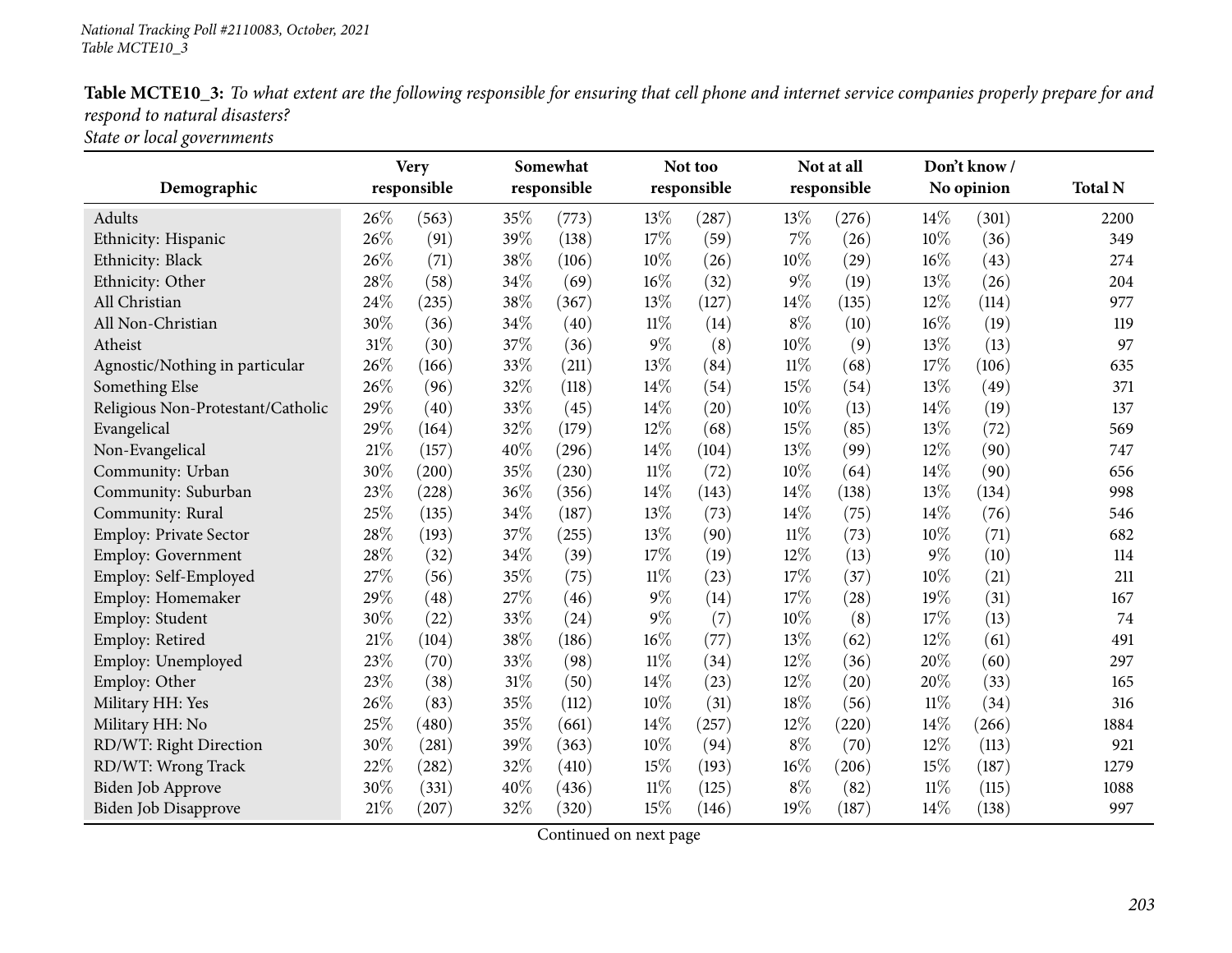Table MCTE10\_3: To what extent are the following responsible for ensuring that cell phone and internet service companies properly prepare for and *respon<sup>d</sup> to natural disasters?*

*State or local governments*

|                                      | <b>Very</b> |             | Somewhat |             |        | Not too     |        | Not at all  |        | Don't know/ |                |
|--------------------------------------|-------------|-------------|----------|-------------|--------|-------------|--------|-------------|--------|-------------|----------------|
| Demographic                          |             | responsible |          | responsible |        | responsible |        | responsible |        | No opinion  | <b>Total N</b> |
| Adults                               | 26\%        | (563)       | 35%      | (773)       | 13%    | (287)       | 13%    | (276)       | 14\%   | (301)       | 2200           |
| <b>Biden Job Strongly Approve</b>    | 35%         | (189)       | 38%      | (206)       | 10%    | (55)        | $7\%$  | (39)        | 10%    | (54)        | 543            |
| Biden Job Somewhat Approve           | 26%         | (142)       | 42%      | (230)       | 13%    | (69)        | $8\%$  | (43)        | 11%    | (61)        | 545            |
| Biden Job Somewhat Disapprove        | 25%         | (78)        | 34%      | (105)       | 14%    | (44)        | 14%    | (44)        | 11%    | (35)        | 305            |
| <b>Biden Job Strongly Disapprove</b> | 19%         | (129)       | $31\%$   | (215)       | 15%    | (102)       | $21\%$ | (143)       | 15%    | (103)       | 692            |
| Favorable of Biden                   | 31\%        | (346)       | 40%      | (445)       | 12%    | (130)       | 7%     | (81)        | 11%    | (122)       | 1122           |
| Unfavorable of Biden                 | 20%         | (200)       | 32%      | (318)       | 15%    | (149)       | 18%    | (180)       | 14%    | (138)       | 984            |
| Very Favorable of Biden              | 36%         | (203)       | 38%      | (213)       | 9%     | (49)        | $7\%$  | (41)        | $11\%$ | (60)        | 566            |
| Somewhat Favorable of Biden          | 26%         | (143)       | 42\%     | (231)       | 14%    | (81)        | 7%     | (39)        | 11%    | (62)        | 556            |
| Somewhat Unfavorable of Biden        | 24%         | (62)        | 36%      | (94)        | 13%    | (33)        | 14%    | (36)        | 13%    | (33)        | 259            |
| Very Unfavorable of Biden            | 19%         | (137)       | $31\%$   | (223)       | 16%    | (116)       | 20%    | (144)       | 14%    | (105)       | 725            |
| #1 Issue: Economy                    | 27%         | (225)       | 35%      | (286)       | 14%    | (113)       | 13%    | (104)       | 11%    | (92)        | 820            |
| #1 Issue: Security                   | 19%         | (56)        | 35%      | (104)       | 13%    | (37)        | 23%    | (68)        | 10%    | (31)        | 296            |
| #1 Issue: Health Care                | 24%         | (76)        | 40%      | (129)       | 10%    | (33)        | $8\%$  | (26)        | 17%    | (55)        | 320            |
| #1 Issue: Medicare / Social Security | 26%         | (75)        | 36%      | (106)       | 13%    | (39)        | 10%    | (30)        | 14\%   | (42)        | 292            |
| #1 Issue: Women's Issues             | 23%         | (32)        | 32%      | (43)        | $16\%$ | (22)        | $8\%$  | (11)        | 21\%   | (29)        | 137            |
| #1 Issue: Education                  | 35%         | (31)        | 29%      | (26)        | 14%    | (13)        | 7%     | (6)         | 14\%   | (12)        | 88             |
| #1 Issue: Energy                     | 29%         | (30)        | 34%      | (36)        | 14%    | (14)        | $8\%$  | (9)         | 15%    | (16)        | 106            |
| #1 Issue: Other                      | 27%         | (37)        | 30%      | (42)        | $11\%$ | (16)        | 15%    | (22)        | 17%    | (24)        | 140            |
| 2020 Vote: Joe Biden                 | 31%         | (315)       | 39%      | (402)       | 12%    | (127)       | $8\%$  | (79)        | 10%    | (101)       | 1024           |
| 2020 Vote: Donald Trump              | 21%         | (144)       | 33%      | (222)       | 14%    | (96)        | 20%    | (135)       | $11\%$ | (72)        | 668            |
| 2020 Vote: Other                     | 15%         | (11)        | 45%      | (31)        | 10%    | (7)         | 10%    | (7)         | 20%    | (14)        | 69             |
| 2020 Vote: Didn't Vote               | 22%         | (94)        | 27%      | (116)       | 13%    | (55)        | 13%    | (54)        | 26%    | (114)       | 435            |
| 2018 House Vote: Democrat            | 33%         | (258)       | 39%      | (307)       | $11\%$ | (82)        | $8\%$  | (61)        | $9\%$  | (70)        | 778            |
| 2018 House Vote: Republican          | $21\%$      | (113)       | 36%      | (193)       | 14%    | (76)        | 18%    | (99)        | $11\%$ | (59)        | 542            |
| 2018 House Vote: Someone else        | 17%         | (13)        | 38%      | (27)        | $8\%$  | (6)         | 10%    | (8)         | 26\%   | (19)        | 73             |
| 2016 Vote: Hillary Clinton           | 32%         | (235)       | 39%      | (294)       | 12%    | (88)        | $7\%$  | (56)        | 10%    | (73)        | 746            |
| 2016 Vote: Donald Trump              | 24%         | (149)       | 32%      | (202)       | 15%    | (96)        | 18%    | (111)       | 12%    | (74)        | 632            |
| 2016 Vote: Other                     | 16%         | (18)        | 47\%     | (50)        | $8\%$  | (8)         | 15%    | (16)        | 15%    | (16)        | 107            |
| 2016 Vote: Didn't Vote               | 22%         | (158)       | 32%      | (227)       | 13%    | (92)        | 13%    | (94)        | 19%    | (137)       | 707            |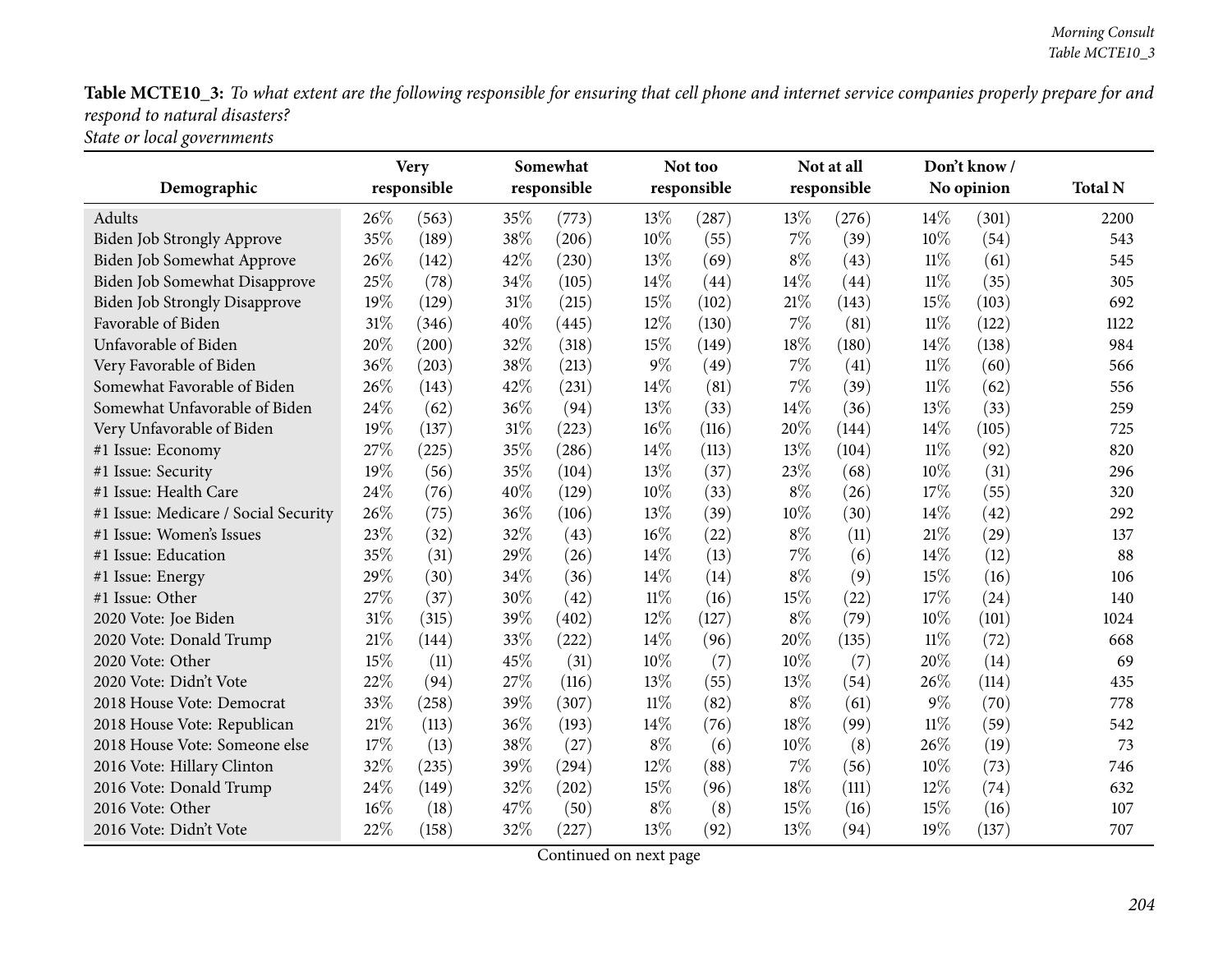| $\circ$             |                     |                         |                        |                           |                            |                |
|---------------------|---------------------|-------------------------|------------------------|---------------------------|----------------------------|----------------|
| Demographic         | Very<br>responsible | Somewhat<br>responsible | Not too<br>responsible | Not at all<br>responsible | Don't know /<br>No opinion | <b>Total N</b> |
| Adults              | $26\%$<br>(563)     | 35%<br>(773)            | $13\%$<br>(287)        | $13\%$<br>(276)           | $14\%$<br>(301)            | 2200           |
| Voted in 2014: Yes  | 27\%<br>325         | 37\%<br>(434)           | $12\%$<br>(147)        | 12\%<br>(144)             | 11%<br>(132)               | 1182           |
| Voted in 2014: No   | 23\%<br>(239)       | 33\%<br>(339)           | $14\%$<br>(140)        | $13\%$<br>(132)           | $17\%$<br>(169)            | 1018           |
| 4-Region: Northeast | 29\%<br>(116)       | 38\%<br>(150)           | $10\%$<br>(39)         | $10\%$<br>(39)            | $13\%$<br>(50)             | 394            |
| 4-Region: Midwest   | 21%<br>(99)         | 33\%<br>(150)           | 18\%<br>(83)           | 15%<br>(68)               | 13\%<br>(61)               | 462            |
| 4-Region: South     | 24\%<br>(200)       | 33\%<br>(273)           | 13%<br>(106)           | $14\%$<br>(113)           | 16%<br>(132)               | 824            |
| 4-Region: West      | $28\%$<br>(148)     | 38\%<br>(199)           | $12\%$<br>(60)         | $11\%$<br>(56)            | $11\%$<br>(58)             | 520            |

Table MCTE10\_3: To what extent are the following responsible for ensuring that cell phone and internet service companies properly prepare for and *respon<sup>d</sup> to natural disasters?*

*State or local governments*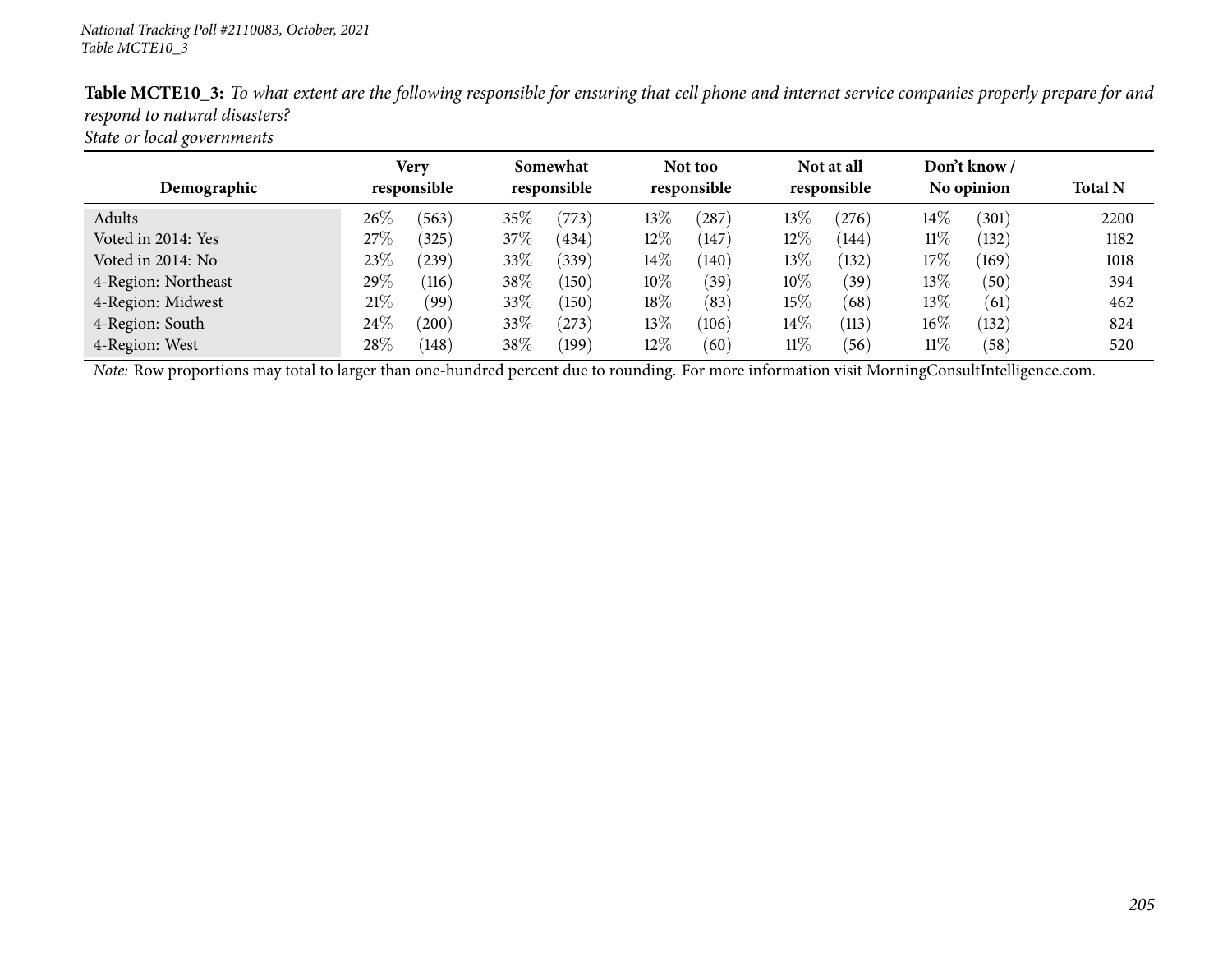Table MCTE10\_4: To what extent are the following responsible for ensuring that cell phone and internet service companies properly prepare for and *respon<sup>d</sup> to natural disasters? Congress*

|                          | <b>Very</b> |             |        | Somewhat    |     | Not too     |     | Not at all  |        | Don't know/ |                |
|--------------------------|-------------|-------------|--------|-------------|-----|-------------|-----|-------------|--------|-------------|----------------|
| Demographic              |             | responsible |        | responsible |     | responsible |     | responsible |        | No opinion  | <b>Total N</b> |
| Adults                   | 19%         | (421)       | 28%    | (613)       | 17% | (379)       | 19% | (426)       | 16%    | (361)       | 2200           |
| Gender: Male             | 22%         | (237)       | 30%    | (319)       | 17% | (183)       | 19% | (204)       | $11\%$ | (120)       | 1062           |
| Gender: Female           | 16%         | (185)       | 26%    | (294)       | 17% | (196)       | 20% | (222)       | 21%    | (241)       | 1138           |
| Age: 18-34               | 23%         | (153)       | 28%    | (186)       | 16% | (102)       | 16% | (103)       | 17%    | (113)       | 655            |
| Age: 35-44               | 21%         | (75)        | 30%    | (107)       | 18% | (64)        | 18% | (64)        | 13%    | (47)        | 358            |
| Age: 45-64               | 19%         | (143)       | 27%    | (204)       | 15% | (113)       | 21% | (161)       | 17%    | (130)       | 751            |
| Age: 65+                 | 12%         | (51)        | 27%    | (117)       | 23% | (101)       | 22% | (98)        | 16%    | (70)        | 436            |
| GenZers: 1997-2012       | 18%         | (37)        | 27%    | (56)        | 16% | (34)        | 18% | (38)        | 22%    | (45)        | 210            |
| Millennials: 1981-1996   | 25%         | (165)       | $31\%$ | (203)       | 15% | (101)       | 15% | (103)       | 14%    | (93)        | 664            |
| GenXers: 1965-1980       | 18%         | (97)        | 27%    | (141)       | 16% | (85)        | 20% | (104)       | 19%    | (98)        | 526            |
| Baby Boomers: 1946-1964  | 16%         | (118)       | 26%    | (187)       | 19% | (137)       | 23% | (167)       | 15%    | (108)       | 717            |
| PID: Dem (no lean)       | 25%         | (220)       | 32%    | (280)       | 16% | (144)       | 14% | (127)       | 12%    | (108)       | 879            |
| PID: Ind (no lean)       | 14%         | (99)        | 26%    | (183)       | 16% | (115)       | 22% | (159)       | 22%    | (153)       | 708            |
| PID: Rep (no lean)       | 17%         | (102)       | 25%    | (151)       | 20% | (121)       | 23% | (140)       | 16%    | (100)       | 614            |
| PID/Gender: Dem Men      | 29%         | (130)       | 35%    | (159)       | 16% | (73)        | 13% | (59)        | $6\%$  | (29)        | 449            |
| PID/Gender: Dem Women    | 21%         | (91)        | 28%    | (121)       | 17% | (71)        | 16% | (68)        | 18%    | (79)        | 429            |
| PID/Gender: Ind Men      | 18%         | (62)        | 25%    | (84)        | 16% | (55)        | 22% | (76)        | 18%    | (61)        | 337            |
| PID/Gender: Ind Women    | 10%         | (37)        | 27%    | (99)        | 16% | (60)        | 22% | (83)        | 25%    | (92)        | 370            |
| PID/Gender: Rep Men      | 16%         | (45)        | 28%    | (76)        | 20% | (55)        | 25% | (69)        | $11\%$ | (30)        | 276            |
| PID/Gender: Rep Women    | 17%         | (57)        | 22%    | (75)        | 19% | (66)        | 21% | (71)        | 21%    | (69)        | 338            |
| Ideo: Liberal (1-3)      | 23%         | (148)       | 34%    | (216)       | 17% | (107)       | 15% | (97)        | $11\%$ | (69)        | 637            |
| Ideo: Moderate (4)       | 17%         | (126)       | 31%    | (221)       | 17% | (120)       | 18% | (133)       | 17%    | (121)       | 721            |
| Ideo: Conservative (5-7) | 19%         | (128)       | 23%    | (158)       | 19% | (130)       | 24% | (162)       | 15%    | (98)        | 676            |
| Educ: < College          | 17%         | (255)       | 25%    | (381)       | 17% | (260)       | 22% | (325)       | 19%    | (291)       | 1512           |
| Educ: Bachelors degree   | 24%         | (108)       | 34%    | (149)       | 15% | (68)        | 16% | (70)        | $11\%$ | (48)        | 444            |
| Educ: Post-grad          | 24%         | (58)        | 34%    | (83)        | 21% | (52)        | 12% | (30)        | $9\%$  | (22)        | 244            |
| Income: Under 50k        | 19%         | (238)       | 24%    | (305)       | 17% | (211)       | 21% | (272)       | 20%    | (249)       | 1274           |
| Income: 50k-100k         | 17%         | (105)       | 31%    | (195)       | 21% | (129)       | 18% | (112)       | 13%    | (83)        | 623            |
| Income: 100k+            | 26%         | (78)        | 38%    | (114)       | 13% | (40)        | 14% | (42)        | 9%     | (28)        | 303            |
| Ethnicity: White         | 18%         | (318)       | 28\%   | (482)       | 18% | (303)       | 20% | (344)       | 16%    | (275)       | 1722           |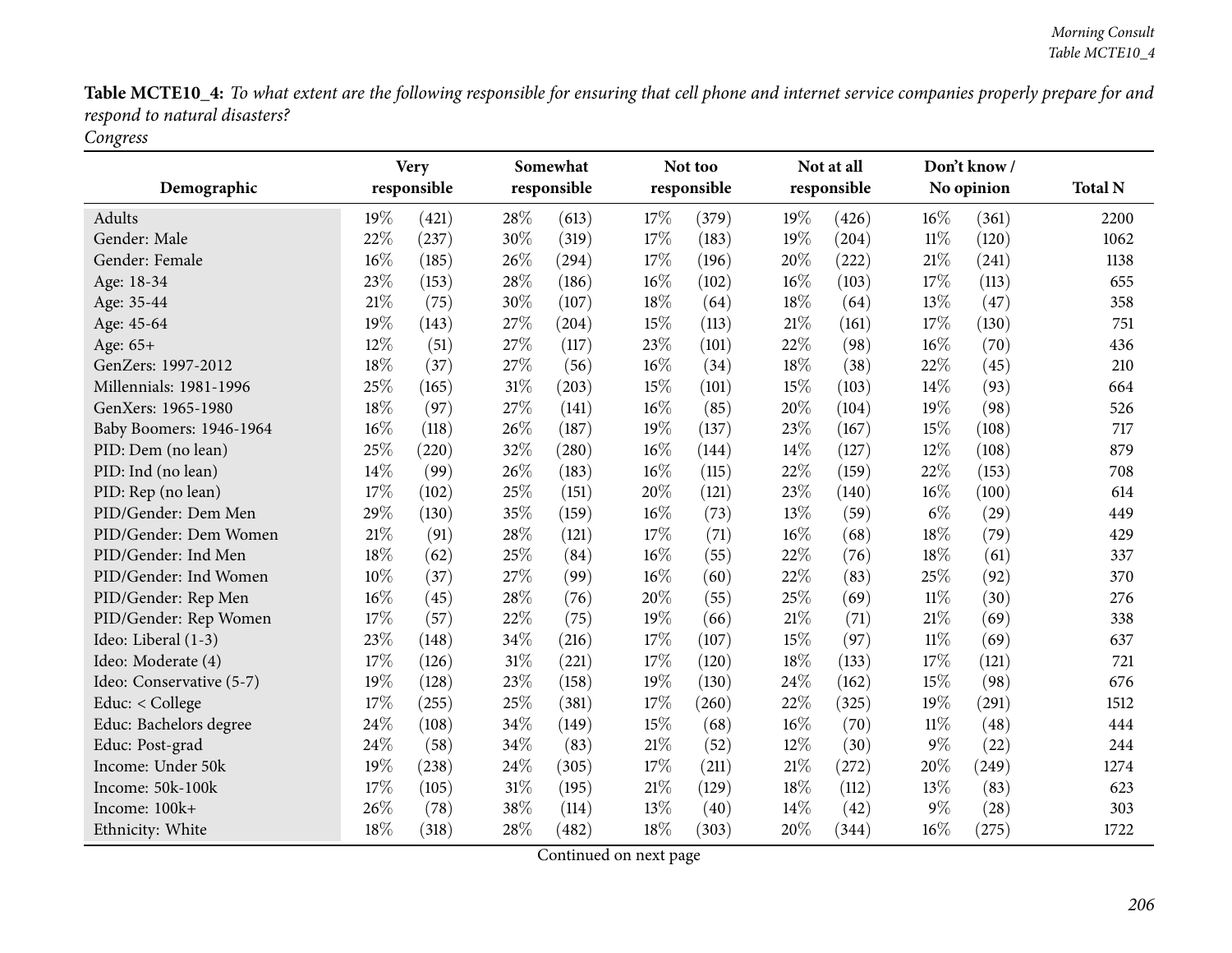| Table MCTE10_4: To what extent are the following responsible for ensuring that cell phone and internet service companies properly prepare for and |  |  |  |  |
|---------------------------------------------------------------------------------------------------------------------------------------------------|--|--|--|--|
| respond to natural disasters?                                                                                                                     |  |  |  |  |

*Congress*

| Demographic                       | <b>Very</b><br>responsible |       | Somewhat<br>responsible |       | Not too<br>responsible |       | Not at all<br>responsible |       | Don't know/<br>No opinion |       | <b>Total N</b> |
|-----------------------------------|----------------------------|-------|-------------------------|-------|------------------------|-------|---------------------------|-------|---------------------------|-------|----------------|
|                                   |                            |       |                         |       |                        |       |                           |       |                           |       |                |
| Adults                            | 19%                        | (421) | 28\%                    | (613) | 17%                    | (379) | 19%                       | (426) | 16%                       | (361) | 2200           |
| Ethnicity: Hispanic               | $20\%$                     | (68)  | 30%                     | (106) | 23%                    | (81)  | 14%                       | (50)  | 13%                       | (44)  | 349            |
| Ethnicity: Black                  | 23%                        | (63)  | 28%                     | (77)  | 14%                    | (39)  | 17%                       | (47)  | 17%                       | (48)  | 274            |
| Ethnicity: Other                  | 20%                        | (41)  | 26%                     | (53)  | 18%                    | (38)  | 17%                       | (34)  | 19%                       | (38)  | 204            |
| All Christian                     | 19%                        | (187) | $31\%$                  | (300) | $16\%$                 | (158) | 20%                       | (196) | 14%                       | (136) | 977            |
| All Non-Christian                 | 33%                        | (39)  | 28%                     | (33)  | 13%                    | (16)  | $11\%$                    | (13)  | 15%                       | (18)  | 119            |
| Atheist                           | 13%                        | (13)  | 32%                     | (31)  | 19%                    | (18)  | 16%                       | (16)  | 20%                       | (19)  | 97             |
| Agnostic/Nothing in particular    | 17%                        | (108) | 26%                     | (164) | 19%                    | (121) | 19%                       | (119) | 19%                       | (123) | 635            |
| Something Else                    | 20%                        | (75)  | 23%                     | (85)  | 18%                    | (66)  | 22%                       | (81)  | 17%                       | (65)  | 371            |
| Religious Non-Protestant/Catholic | 33%                        | (45)  | 26%                     | (36)  | 14%                    | (19)  | 14%                       | (20)  | 13%                       | (18)  | 137            |
| Evangelical                       | 24%                        | (138) | 27%                     | (155) | 14%                    | (78)  | $20\%$                    | (113) | 15%                       | (84)  | 569            |
| Non-Evangelical                   | 15%                        | (111) | 30%                     | (223) | 19%                    | (141) | 21%                       | (155) | 15%                       | (116) | 747            |
| Community: Urban                  | 25%                        | (164) | 27%                     | (177) | 17%                    | (111) | 15%                       | (99)  | 16%                       | (105) | 656            |
| Community: Suburban               | 17%                        | (169) | 29%                     | (285) | 18%                    | (175) | 21%                       | (205) | 16%                       | (164) | 998            |
| Community: Rural                  | 16%                        | (88)  | 28\%                    | (152) | 17%                    | (93)  | 22%                       | (122) | 17%                       | (92)  | 546            |
| <b>Employ: Private Sector</b>     | 23%                        | (155) | 34%                     | (229) | 14%                    | (96)  | 18%                       | (125) | $11\%$                    | (77)  | 682            |
| Employ: Government                | 24%                        | (28)  | 34%                     | (38)  | 20%                    | (23)  | 14%                       | (16)  | $9\%$                     | (10)  | 114            |
| Employ: Self-Employed             | 21%                        | (45)  | 26%                     | (55)  | 17%                    | (36)  | $21\%$                    | (45)  | 14%                       | (30)  | 211            |
| Employ: Homemaker                 | 21%                        | (36)  | 23%                     | (39)  | 9%                     | (16)  | 23%                       | (38)  | 23%                       | (39)  | 167            |
| Employ: Student                   | 19%                        | (14)  | 30%                     | (22)  | 13%                    | (9)   | 13\%                      | (10)  | 25%                       | (18)  | 74             |
| Employ: Retired                   | 14%                        | (67)  | $27\%$                  | (132) | 22%                    | (105) | 23%                       | (113) | 15%                       | (73)  | 491            |
| Employ: Unemployed                | 19%                        | (56)  | 22%                     | (64)  | 21%                    | (62)  | 16%                       | (49)  | 22%                       | (66)  | 297            |
| Employ: Other                     | 13%                        | (21)  | 21%                     | (35)  | 20%                    | (33)  | 18%                       | (30)  | 28%                       | (46)  | 165            |
| Military HH: Yes                  | 20%                        | (64)  | 28\%                    | (88)  | 14%                    | (44)  | 25%                       | (79)  | 13%                       | (40)  | 316            |
| Military HH: No                   | 19%                        | (357) | 28\%                    | (525) | 18%                    | (335) | 18%                       | (346) | 17%                       | (321) | 1884           |
| RD/WT: Right Direction            | 24%                        | (217) | 32%                     | (297) | 17%                    | (158) | 13%                       | (117) | 14%                       | (132) | 921            |
| RD/WT: Wrong Track                | 16%                        | (204) | 25%                     | (316) | 17%                    | (222) | 24%                       | (308) | 18%                       | (229) | 1279           |
| Biden Job Approve                 | 24%                        | (257) | 34%                     | (373) | 17%                    | (186) | 13%                       | (139) | 12%                       | (133) | 1088           |
| Biden Job Disapprove              | 15%                        | (151) | 23%                     | (229) | 17%                    | (174) | 27%                       | (269) | 17%                       | (174) | 997            |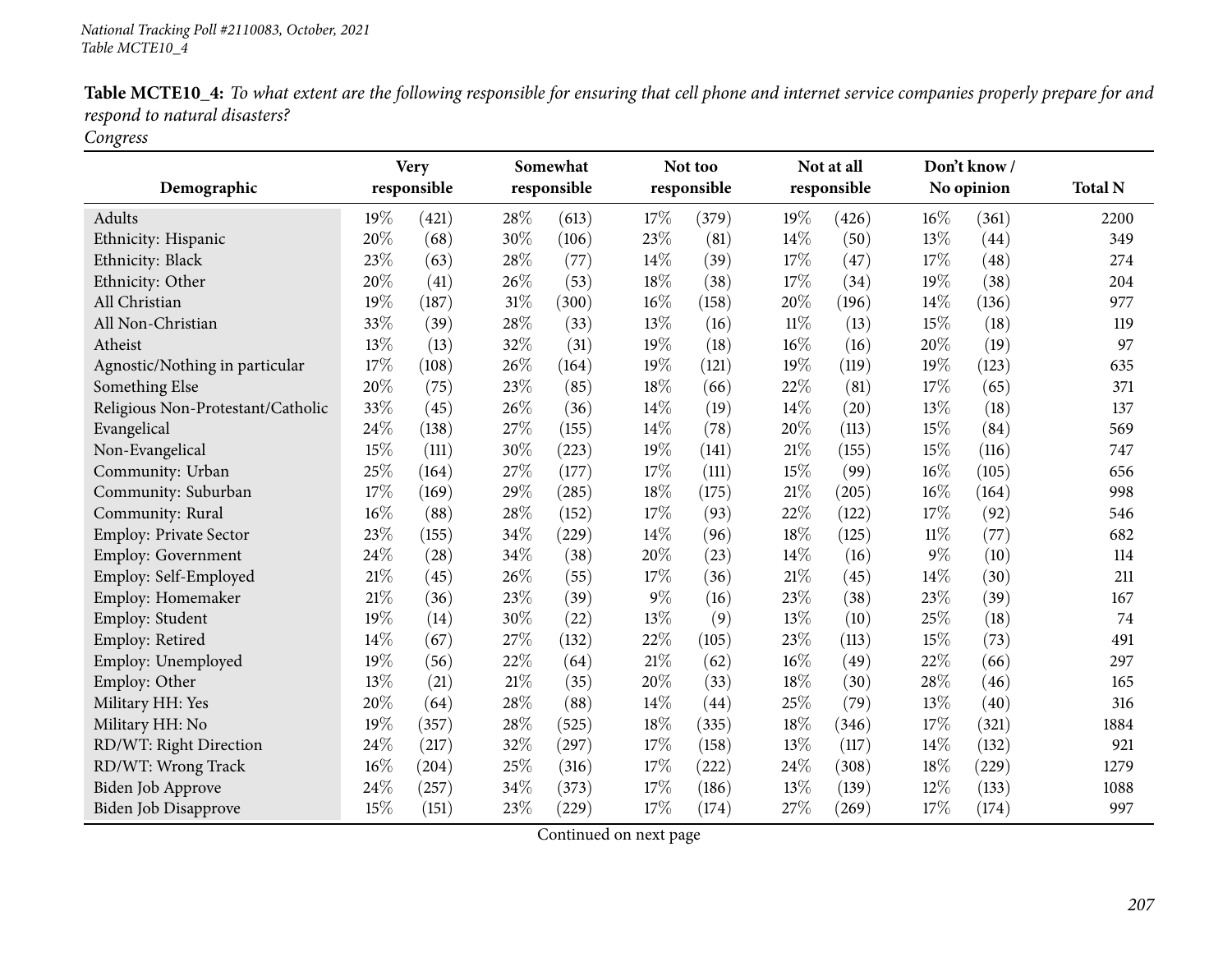Table MCTE10\_4: To what extent are the following responsible for ensuring that cell phone and internet service companies properly prepare for and *respon<sup>d</sup> to natural disasters? Congress*

|                                      | Somewhat<br><b>Very</b> |             |        | Not too     |     | Not at all  |        | Don't know/ |        |            |                |
|--------------------------------------|-------------------------|-------------|--------|-------------|-----|-------------|--------|-------------|--------|------------|----------------|
| Demographic                          |                         | responsible |        | responsible |     | responsible |        | responsible |        | No opinion | <b>Total N</b> |
| Adults                               | 19%                     | (421)       | 28%    | (613)       | 17% | (379)       | 19%    | (426)       | 16%    | (361)      | 2200           |
| <b>Biden Job Strongly Approve</b>    | 29%                     | (160)       | $31\%$ | (171)       | 16% | (88)        | $11\%$ | (61)        | $12\%$ | (63)       | 543            |
| Biden Job Somewhat Approve           | 18%                     | (97)        | 37%    | (202)       | 18% | (98)        | 14\%   | (78)        | 13%    | (69)       | 545            |
| Biden Job Somewhat Disapprove        | 17%                     | (53)        | 26%    | (81)        | 19% | (58)        | 23%    | (70)        | 14%    | (44)       | 305            |
| <b>Biden Job Strongly Disapprove</b> | 14%                     | (98)        | 21%    | (148)       | 17% | (116)       | 29%    | (199)       | 19%    | (130)      | 692            |
| Favorable of Biden                   | 24\%                    | (267)       | 33%    | (372)       | 17% | (191)       | 14\%   | (152)       | 12%    | (140)      | 1122           |
| Unfavorable of Biden                 | 15%                     | (145)       | 23%    | (230)       | 18% | (178)       | 26%    | (257)       | 18%    | (173)      | 984            |
| Very Favorable of Biden              | 28%                     | (161)       | 32%    | (181)       | 16% | (92)        | $11\%$ | (65)        | $12\%$ | (68)       | 566            |
| Somewhat Favorable of Biden          | 19%                     | (106)       | 34\%   | (191)       | 18% | (99)        | 16\%   | (88)        | 13%    | (72)       | 556            |
| Somewhat Unfavorable of Biden        | 16%                     | (41)        | 28\%   | (74)        | 23% | (58)        | 17%    | (44)        | 16%    | (41)       | 259            |
| Very Unfavorable of Biden            | $14\%$                  | (104)       | 22%    | (157)       | 17% | (120)       | 29%    | (213)       | 18%    | (132)      | 725            |
| #1 Issue: Economy                    | 21\%                    | (169)       | 29%    | (237)       | 17% | (137)       | 21%    | (171)       | 13%    | (106)      | 820            |
| #1 Issue: Security                   | 15%                     | (45)        | 23%    | (69)        | 17% | (51)        | 29%    | (86)        | 15%    | (46)       | 296            |
| #1 Issue: Health Care                | 22%                     | (70)        | 28%    | (91)        | 18% | (56)        | 13%    | (40)        | 19%    | (62)       | 320            |
| #1 Issue: Medicare / Social Security | 17%                     | (50)        | 25%    | (74)        | 20% | (59)        | 19%    | (54)        | 19%    | (54)       | 292            |
| #1 Issue: Women's Issues             | 17%                     | (23)        | 27\%   | (37)        | 20% | (27)        | 13\%   | (18)        | 23%    | (32)       | 137            |
| #1 Issue: Education                  | 25%                     | (22)        | 32%    | (28)        | 17% | (15)        | 12%    | (11)        | 14%    | (12)       | 88             |
| #1 Issue: Energy                     | 22%                     | (24)        | 30%    | (32)        | 15% | (16)        | 13%    | (14)        | 19%    | (21)       | 106            |
| #1 Issue: Other                      | 13%                     | (18)        | 33%    | (46)        | 12% | (17)        | 22%    | (31)        | 20%    | (28)       | 140            |
| 2020 Vote: Joe Biden                 | 23%                     | (239)       | 35%    | (354)       | 16% | (168)       | 14\%   | (142)       | 12%    | (121)      | 1024           |
| 2020 Vote: Donald Trump              | 17%                     | (116)       | 22%    | (148)       | 19% | (130)       | 27%    | (178)       | 14%    | (96)       | 668            |
| 2020 Vote: Other                     | $9\%$                   | (6)         | 28%    | (19)        | 21% | (15)        | 25%    | (17)        | 17%    | (12)       | 69             |
| 2020 Vote: Didn't Vote               | 14%                     | (60)        | 21\%   | (90)        | 15% | (64)        | 20%    | (88)        | 30%    | (132)      | 435            |
| 2018 House Vote: Democrat            | 26%                     | (201)       | 33%    | (257)       | 18% | (141)       | 12%    | (96)        | $11\%$ | (83)       | 778            |
| 2018 House Vote: Republican          | $16\%$                  | (89)        | 26%    | (142)       | 18% | (95)        | 26%    | (140)       | 14%    | (75)       | 542            |
| 2018 House Vote: Someone else        | 14%                     | (10)        | 25%    | (18)        | 14% | (10)        | 23%    | (17)        | 24%    | (18)       | 73             |
| 2016 Vote: Hillary Clinton           | 24\%                    | (181)       | 33%    | (247)       | 18% | (132)       | 13%    | (100)       | 12%    | (88)       | 746            |
| 2016 Vote: Donald Trump              | 19%                     | (121)       | 23%    | (142)       | 19% | (123)       | 24%    | (153)       | 15%    | (93)       | 632            |
| 2016 Vote: Other                     | 13%                     | (14)        | 28%    | (30)        | 23% | (24)        | 24%    | (25)        | 13%    | (14)       | 107            |
| 2016 Vote: Didn't Vote               | 14%                     | (102)       | 27%    | (194)       | 14% | (101)       | 21%    | (146)       | 23%    | (165)      | 707            |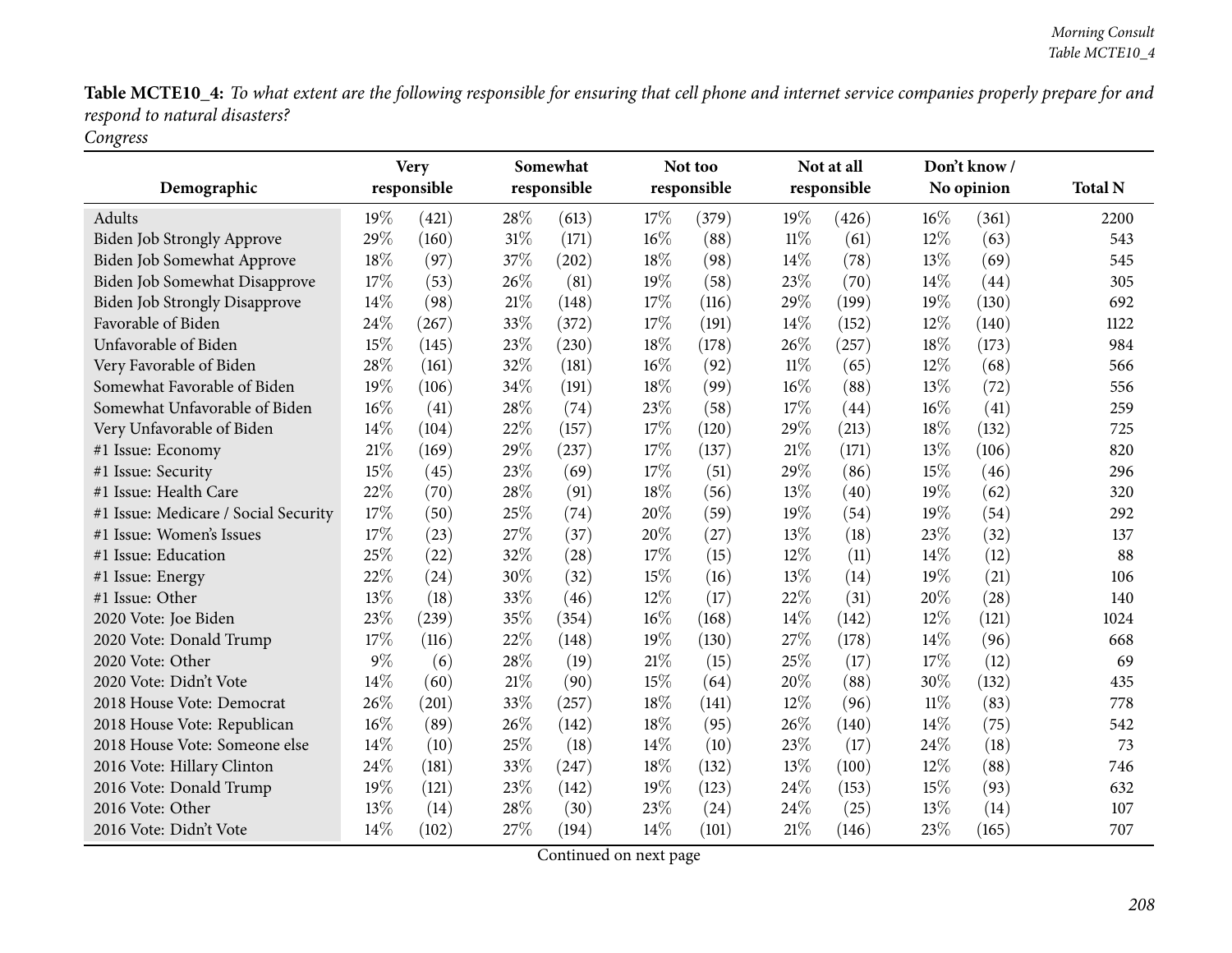| ັ<br>Demographic    | Very<br>responsible |       | Somewhat<br>responsible |            |        | Not too<br>responsible |        | Not at all<br>responsible |        | Don't know /<br>No opinion | <b>Total N</b> |
|---------------------|---------------------|-------|-------------------------|------------|--------|------------------------|--------|---------------------------|--------|----------------------------|----------------|
| Adults              | 19 $\%$             | (421) | 28\%                    | (613)      | 17%    | 379                    | $19\%$ | (426)                     | $16\%$ | (361)                      | 2200           |
| Voted in 2014: Yes  | 21%                 | (250) | 29\%                    | (337)      | $18\%$ | (210)                  | $19\%$ | (224)                     | $14\%$ | (160)                      | 1182           |
| Voted in 2014: No   | $17\%$              | (171) | 27\%                    | $^{'}276)$ | 17%    | (169)                  | 20\%   | (202)                     | 20%    | (201)                      | 1018           |
| 4-Region: Northeast | 22\%                | (87)  | 29\%                    | (112)      | $18\%$ | (70)                   | $16\%$ | (61)                      | $16\%$ | (63)                       | 394            |
| 4-Region: Midwest   | $15\%$              | (68)  | 29\%                    | (135)      | $16\%$ | (75)                   | $24\%$ | (113)                     | $16\%$ | (72)                       | 462            |
| 4-Region: South     | $19\%$              | (154) | 27\%                    | (224)      | $16\%$ | (134)                  | 20\%   | (162)                     | 18%    | (150)                      | 824            |
| 4-Region: West      | 22%                 | (113) | 27\%                    | (142)      | 19%    | (100)                  | 17%    | (90)                      | 15%    | (76)                       | 520            |

Table MCTE10\_4: To what extent are the following responsible for ensuring that cell phone and internet service companies properly prepare for and *respon<sup>d</sup> to natural disasters?*

## *Congress*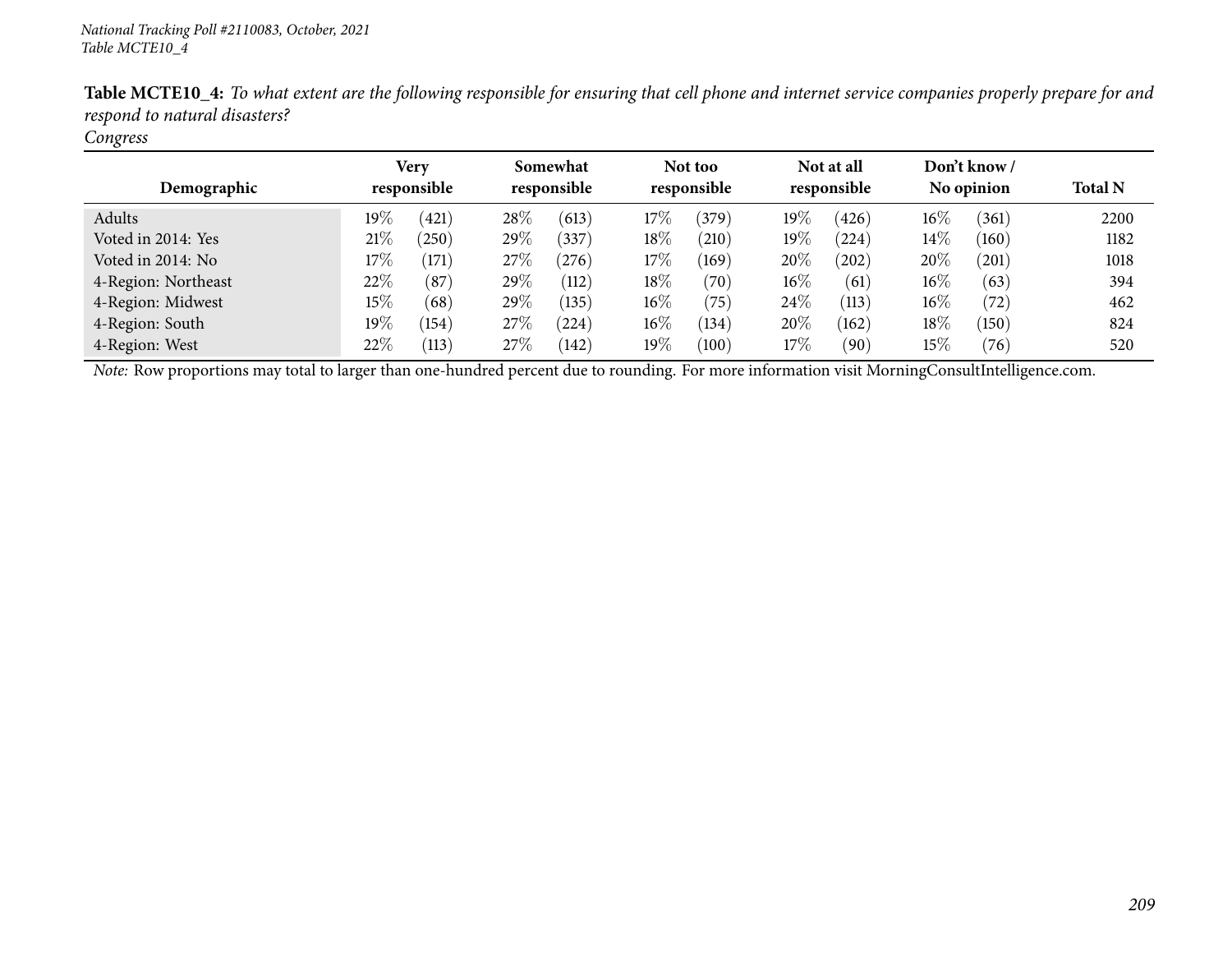Table MCTE10\_5: To what extent are the following responsible for ensuring that cell phone and internet service companies properly prepare for and *respon<sup>d</sup> to natural disasters? The president*

|                          |     | <b>Very</b> |        | Somewhat    |        | Not too     |        | Not at all          |        | Don't know/         |                |
|--------------------------|-----|-------------|--------|-------------|--------|-------------|--------|---------------------|--------|---------------------|----------------|
| Demographic              |     | responsible |        | responsible |        | responsible |        | responsible         |        | No opinion          | <b>Total N</b> |
| Adults                   | 21% | (461)       | 25%    | (539)       | 16%    | (342)       | 23%    | (506)               | $16\%$ | (352)               | 2200           |
| Gender: Male             | 23% | (242)       | 26%    | (278)       | 17%    | (180)       | 23%    | (248)               | $11\%$ | (114)               | 1062           |
| Gender: Female           | 19% | (220)       | 23%    | (261)       | 14%    | (162)       | 23%    | (257)               | 21%    | (238)               | 1138           |
| Age: 18-34               | 25% | (163)       | 28%    | (180)       | 14%    | (93)        | 19%    | (123)               | 15%    | (96)                | 655            |
| Age: 35-44               | 28% | (101)       | 25%    | (90)        | 14%    | (51)        | 18%    | (64)                | 14\%   | (51)                | 358            |
| Age: 45-64               | 19% | (144)       | 24%    | (183)       | 15%    | (109)       | 25%    | (190)               | 17%    | (125)               | 751            |
| Age: 65+                 | 12% | (53)        | 20%    | (86)        | 20%    | (88)        | 29%    | (129)               | 18%    | (80)                | 436            |
| GenZers: 1997-2012       | 24% | (50)        | 28%    | (58)        | 13%    | (28)        | 18%    | (38)                | 17%    | (36)                | 210            |
| Millennials: 1981-1996   | 27% | (179)       | 27%    | (178)       | 14%    | (92)        | 19%    | (126)               | 13%    | (89)                | 664            |
| GenXers: 1965-1980       | 21% | (113)       | 24%    | (126)       | 15%    | (77)        | 23%    | (119)               | 17%    | (92)                | 526            |
| Baby Boomers: 1946-1964  | 16% | (112)       | 22%    | (157)       | 18%    | (132)       | 28%    | (201)               | 16%    | (115)               | 717            |
| PID: Dem (no lean)       | 26% | (228)       | 29%    | (253)       | 16%    | (139)       | 17%    | (147)               | 13%    | (112)               | 879            |
| PID: Ind (no lean)       | 17% | (118)       | 22%    | (153)       | 15%    | (104)       | 27%    | (188)               | 20%    | (144)               | 708            |
| PID: Rep (no lean)       | 19% | (115)       | 22%    | (133)       | $16\%$ | (98)        | 28%    | (171)               | 16%    | (96)                | 614            |
| PID/Gender: Dem Men      | 29% | (131)       | 30%    | (135)       | 18%    | (82)        | 15%    | (69)                | $7\%$  | (32)                | 449            |
| PID/Gender: Dem Women    | 23% | (97)        | 28\%   | (118)       | 13%    | (58)        | 18%    | (77)                | 19%    | (79)                | 429            |
| PID/Gender: Ind Men      | 18% | (60)        | 24%    | (81)        | 15%    | (49)        | 29%    | (99)                | 14%    | (48)                | 337            |
| PID/Gender: Ind Women    | 16% | (58)        | 20%    | (72)        | 15%    | (55)        | 24\%   | (90)                | 26%    | (96)                | 370            |
| PID/Gender: Rep Men      | 18% | (51)        | 23%    | (62)        | 18%    | (49)        | 29%    | (80)                | 12%    | (33)                | 276            |
| PID/Gender: Rep Women    | 19% | (65)        | $21\%$ | (71)        | 15%    | (49)        | 27%    | (91)                | 19%    | (63)                | 338            |
| Ideo: Liberal (1-3)      | 25% | (158)       | 30%    | (188)       | 17%    | (111)       | 18%    | (114)               | 10%    | (65)                | 637            |
| Ideo: Moderate (4)       | 19% | (134)       | 29%    | (208)       | 15%    | (111)       | 21\%   | (150)               | 16%    | (118)               | 721            |
| Ideo: Conservative (5-7) | 21% | (143)       | 18%    | (121)       | 16%    | (105)       | 30%    | $\left( 204\right)$ | 15%    | (103)               | 676            |
| Educ: < College          | 20% | (295)       | 23%    | (348)       | 15%    | (231)       | 24%    | (362)               | 18%    | (276)               | 1512           |
| Educ: Bachelors degree   | 23% | (101)       | 29%    | (131)       | 16%    | (70)        | $21\%$ | (94)                | $11\%$ | (48)                | 444            |
| Educ: Post-grad          | 27% | (65)        | 25%    | (61)        | 17%    | (41)        | 20%    | (49)                | $11\%$ | (28)                | 244            |
| Income: Under 50k        | 20% | (259)       | 23%    | (287)       | 15%    | (191)       | 23%    | (299)               | 19%    | (238)               | 1274           |
| Income: 50k-100k         | 18% | (112)       | 26%    | (164)       | 18%    | (112)       | 24\%   | (151)               | 13%    | (84)                | 623            |
| Income: 100k+            | 30% | (90)        | 29%    | (88)        | 13%    | (38)        | 19%    | (56)                | 10%    | (30)                | 303            |
| Ethnicity: White         | 20% | (343)       | 24%    | (413)       | 16%    | (272)       | 24%    | (410)               | 16%    | $\left( 284\right)$ | 1722           |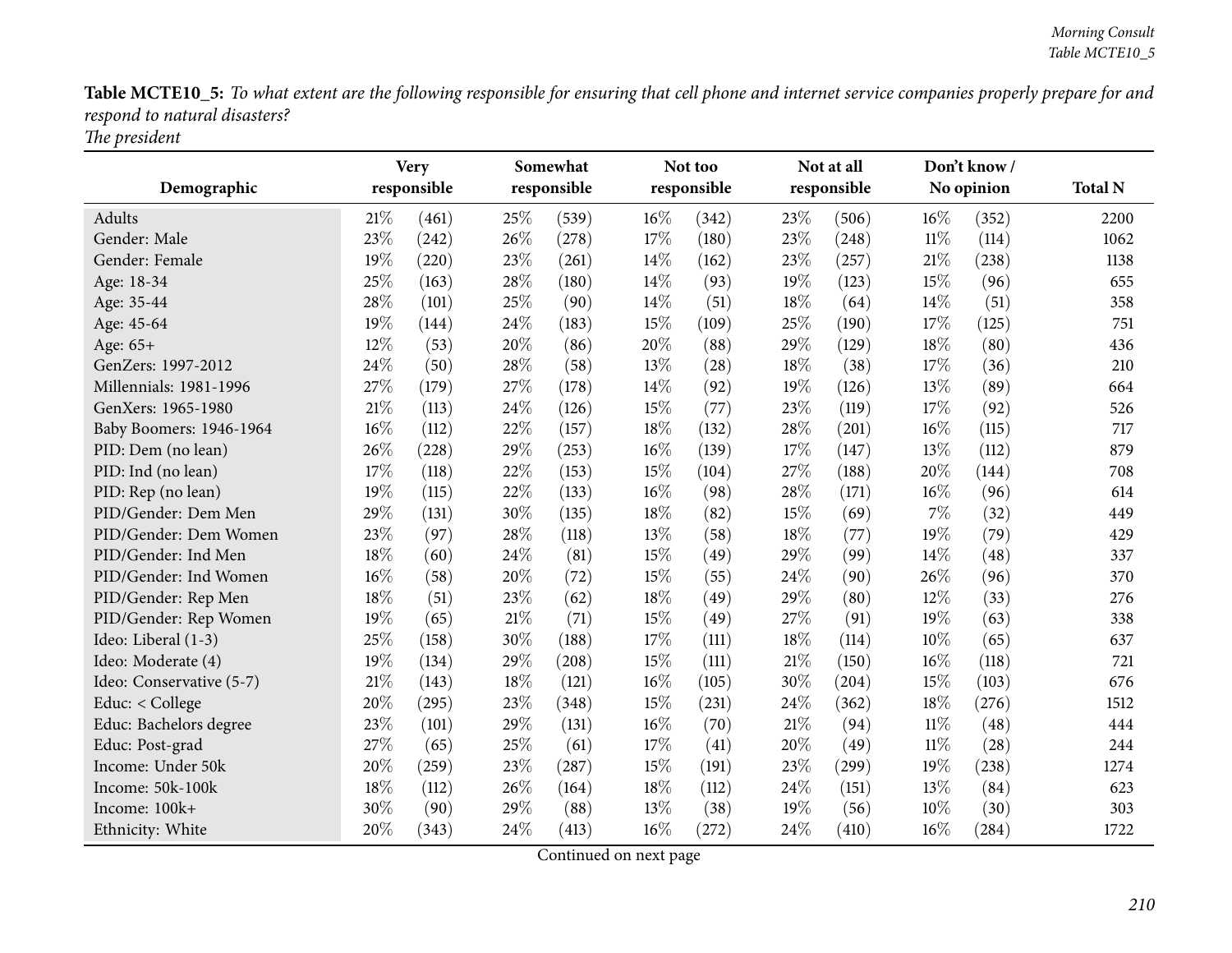|                               | Table MCTE10_5: To what extent are the following responsible for ensuring that cell phone and internet service companies properly prepare for and |  |  |  |
|-------------------------------|---------------------------------------------------------------------------------------------------------------------------------------------------|--|--|--|
| respond to natural disasters? |                                                                                                                                                   |  |  |  |
|                               |                                                                                                                                                   |  |  |  |

*The president*

|                                   |      | <b>Very</b>         |        | Somewhat    |        | Not too     |     | Not at all  |        | Don't know/ |                |
|-----------------------------------|------|---------------------|--------|-------------|--------|-------------|-----|-------------|--------|-------------|----------------|
| Demographic                       |      | responsible         |        | responsible |        | responsible |     | responsible |        | No opinion  | <b>Total N</b> |
| Adults                            | 21\% | (461)               | 25%    | (539)       | 16%    | (342)       | 23% | (506)       | 16%    | (352)       | 2200           |
| Ethnicity: Hispanic               | 29%  | (100)               | 30%    | (104)       | 16%    | (55)        | 18% | (62)        | $8\%$  | (27)        | 349            |
| Ethnicity: Black                  | 27%  | (75)                | 23%    | (62)        | 15%    | (42)        | 18% | (50)        | 16%    | (45)        | 274            |
| Ethnicity: Other                  | 21\% | (43)                | 32%    | (64)        | 14%    | (28)        | 23% | (46)        | 11%    | (23)        | 204            |
| All Christian                     | 20%  | (194)               | $26\%$ | (256)       | $16\%$ | (152)       | 25% | (243)       | 14%    | (132)       | 977            |
| All Non-Christian                 | 30%  | (36)                | 27%    | (32)        | $9\%$  | (10)        | 17% | (20)        | 17%    | (21)        | 119            |
| Atheist                           | 13%  | (12)                | 24%    | (24)        | 28%    | (27)        | 20% | (20)        | 15%    | (14)        | 97             |
| Agnostic/Nothing in particular    | 20%  | (125)               | 25%    | (158)       | 16%    | (103)       | 20% | (130)       | 19%    | (120)       | 635            |
| Something Else                    | 25%  | (94)                | 19%    | (70)        | 13%    | (49)        | 25% | (93)        | 17%    | (65)        | 371            |
| Religious Non-Protestant/Catholic | 28\% | (38)                | 25%    | (34)        | $11\%$ | (15)        | 21% | (28)        | 16%    | (22)        | 137            |
| Evangelical                       | 27%  | (152)               | 23%    | (133)       | 13%    | (71)        | 24% | (135)       | 14%    | (77)        | 569            |
| Non-Evangelical                   | 17%  | (128)               | 25%    | (189)       | 16%    | (122)       | 25% | (190)       | 16%    | (118)       | 747            |
| Community: Urban                  | 26%  | (173)               | 26%    | (170)       | 13%    | (84)        | 19% | (123)       | 16%    | (106)       | 656            |
| Community: Suburban               | 19%  | (189)               | 24%    | (238)       | 17%    | (173)       | 25% | (250)       | 15%    | (149)       | 998            |
| Community: Rural                  | 18%  | (99)                | 24%    | (132)       | 15%    | (85)        | 24% | (133)       | 18%    | (97)        | 546            |
| Employ: Private Sector            | 26%  | (180)               | $28\%$ | (192)       | 14%    | (99)        | 21% | (144)       | $10\%$ | (67)        | 682            |
| Employ: Government                | 24%  | (27)                | 29%    | (33)        | 18%    | (21)        | 20% | (23)        | $9\%$  | (11)        | 114            |
| Employ: Self-Employed             | 21\% | (45)                | 26%    | (55)        | 14%    | (30)        | 25% | (53)        | 14%    | (29)        | 211            |
| Employ: Homemaker                 | 25%  | (42)                | 19%    | (31)        | $9\%$  | (15)        | 24% | (40)        | 23%    | (38)        | 167            |
| Employ: Student                   | 24%  | (18)                | 36%    | (26)        | $8\%$  | (6)         | 14% | (10)        | 18%    | (14)        | 74             |
| Employ: Retired                   | 13%  | (62)                | 22%    | (108)       | 18%    | (89)        | 30% | (147)       | 17%    | (84)        | 491            |
| Employ: Unemployed                | 19%  | (55)                | 21%    | (61)        | 17%    | (50)        | 20% | (60)        | 24%    | (70)        | 297            |
| Employ: Other                     | 20%  | (33)                | 20%    | (33)        | 19%    | (32)        | 17% | (29)        | 24\%   | (39)        | 165            |
| Military HH: Yes                  | 21%  | (65)                | 24%    | (75)        | 13%    | (42)        | 30% | (93)        | 13%    | (41)        | 316            |
| Military HH: No                   | 21%  | (397)               | 25%    | (464)       | 16%    | (300)       | 22% | (412)       | 16%    | (311)       | 1884           |
| RD/WT: Right Direction            | 25%  | (230)               | 30%    | (276)       | 14%    | (133)       | 17% | (153)       | 14%    | (128)       | 921            |
| RD/WT: Wrong Track                | 18%  | (231)               | 21%    | (264)       | 16%    | (208)       | 28% | (352)       | 17%    | (224)       | 1279           |
| Biden Job Approve                 | 26%  | $\left( 284\right)$ | 30%    | (327)       | 15%    | (162)       | 17% | (182)       | 12%    | (132)       | 1088           |
| Biden Job Disapprove              | 16%  | (160)               | 20%    | (195)       | 17%    | (166)       | 31% | (308)       | 17%    | (169)       | 997            |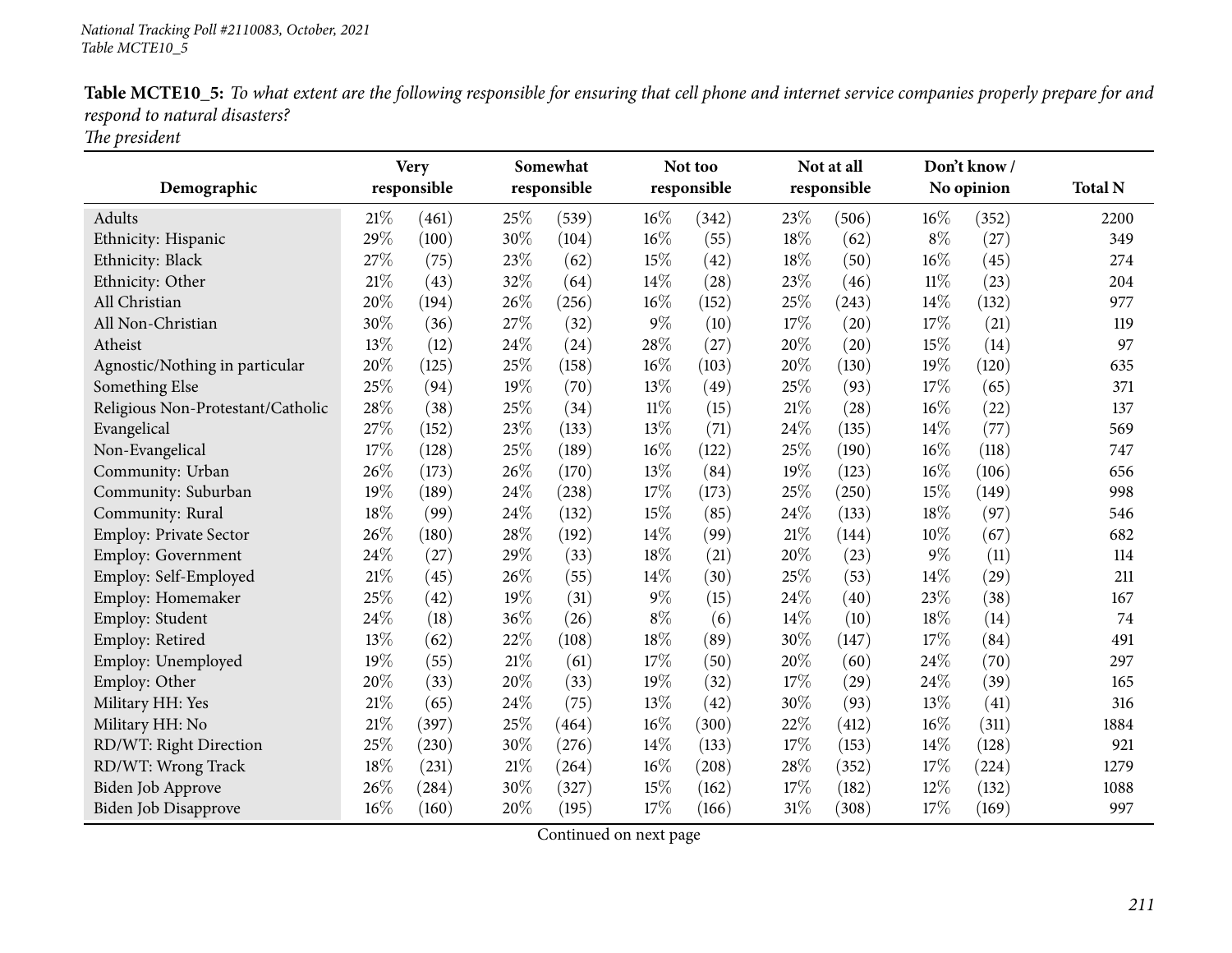Table MCTE10\_5: To what extent are the following responsible for ensuring that cell phone and internet service companies properly prepare for and *respon<sup>d</sup> to natural disasters? The president*

|                                      |        | <b>Very</b> |        | Somewhat    |        | Not too     |     | Not at all  |      | Don't know/ |                |
|--------------------------------------|--------|-------------|--------|-------------|--------|-------------|-----|-------------|------|-------------|----------------|
| Demographic                          |        | responsible |        | responsible |        | responsible |     | responsible |      | No opinion  | <b>Total N</b> |
| Adults                               | 21%    | (461)       | 25%    | (539)       | 16%    | (342)       | 23% | (506)       | 16%  | (352)       | 2200           |
| <b>Biden Job Strongly Approve</b>    | 32%    | (173)       | 27%    | (146)       | 14%    | (74)        | 16% | (86)        | 12%  | (65)        | 543            |
| Biden Job Somewhat Approve           | 21%    | (112)       | 33%    | (181)       | $16\%$ | (89)        | 18% | (96)        | 12%  | (68)        | 545            |
| Biden Job Somewhat Disapprove        | 19%    | (57)        | 22%    | (67)        | 22%    | (66)        | 24% | (73)        | 14\% | (41)        | 305            |
| <b>Biden Job Strongly Disapprove</b> | 15%    | (103)       | 18%    | (128)       | 14%    | (100)       | 34% | (234)       | 18%  | (127)       | 692            |
| Favorable of Biden                   | 26%    | (289)       | 30%    | (336)       | 15%    | (172)       | 16% | (185)       | 13%  | (141)       | 1122           |
| Unfavorable of Biden                 | 17%    | (164)       | 19%    | (190)       | 16%    | (162)       | 30% | (299)       | 17%  | (169)       | 984            |
| Very Favorable of Biden              | 31%    | (174)       | 27%    | (151)       | 15%    | (83)        | 16% | (88)        | 12%  | (70)        | 566            |
| Somewhat Favorable of Biden          | 21%    | (116)       | 33%    | (185)       | 16%    | (89)        | 17% | (97)        | 13%  | (70)        | 556            |
| Somewhat Unfavorable of Biden        | 20%    | (51)        | 23%    | (59)        | 19%    | (48)        | 22% | (56)        | 17%  | (45)        | 259            |
| Very Unfavorable of Biden            | $16\%$ | (113)       | 18%    | (131)       | 16%    | (114)       | 33% | (243)       | 17%  | (124)       | 725            |
| #1 Issue: Economy                    | 24\%   | (195)       | 25%    | (207)       | 15%    | (121)       | 23% | (190)       | 13%  | (108)       | 820            |
| #1 Issue: Security                   | 14%    | (43)        | 23%    | (67)        | 16%    | (47)        | 34% | (100)       | 13%  | (39)        | 296            |
| #1 Issue: Health Care                | 25%    | (82)        | 24%    | (78)        | 15%    | (47)        | 17% | (54)        | 19%  | (60)        | 320            |
| #1 Issue: Medicare / Social Security | 17%    | (50)        | 21%    | (61)        | 17%    | (51)        | 22% | (65)        | 22%  | (64)        | 292            |
| #1 Issue: Women's Issues             | 21%    | (29)        | 23%    | (32)        | 16%    | (21)        | 22% | (30)        | 18%  | (24)        | 137            |
| #1 Issue: Education                  | 21%    | (18)        | 38%    | (34)        | 13%    | (12)        | 16% | (14)        | 12%  | (10)        | 88             |
| #1 Issue: Energy                     | 24%    | (26)        | 26%    | (28)        | 16%    | (17)        | 14% | (15)        | 20%  | (21)        | 106            |
| #1 Issue: Other                      | 13%    | (18)        | 23%    | (33)        | 19%    | (27)        | 27% | (37)        | 18%  | (25)        | 140            |
| 2020 Vote: Joe Biden                 | 24%    | (248)       | 30%    | (311)       | 16%    | (165)       | 17% | (171)       | 13%  | (128)       | 1024           |
| 2020 Vote: Donald Trump              | 20%    | (135)       | 17%    | (113)       | 17%    | (111)       | 32% | (215)       | 14%  | (95)        | 668            |
| 2020 Vote: Other                     | $5\%$  | (3)         | 23%    | (16)        | 19%    | (13)        | 37% | (26)        | 17%  | (12)        | 69             |
| 2020 Vote: Didn't Vote               | 17%    | (75)        | 22%    | (97)        | 12%    | (51)        | 22% | (95)        | 27%  | (117)       | 435            |
| 2018 House Vote: Democrat            | 26%    | (205)       | 28%    | (215)       | 17%    | (133)       | 17% | (129)       | 12%  | (96)        | 778            |
| 2018 House Vote: Republican          | 20%    | (109)       | $21\%$ | (112)       | 15%    | (81)        | 31% | (170)       | 13%  | (70)        | 542            |
| 2018 House Vote: Someone else        | $8\%$  | (5)         | 28%    | (20)        | 10%    | (7)         | 27% | (20)        | 29%  | (21)        | 73             |
| 2016 Vote: Hillary Clinton           | 25%    | (189)       | 29%    | (218)       | 16%    | (116)       | 17% | (124)       | 13%  | (98)        | 746            |
| 2016 Vote: Donald Trump              | 20%    | (128)       | 19%    | (117)       | 18%    | (112)       | 29% | (182)       | 15%  | (93)        | 632            |
| 2016 Vote: Other                     | 13%    | (14)        | 19%    | (20)        | 17%    | (18)        | 34% | (36)        | 17%  | (18)        | 107            |
| 2016 Vote: Didn't Vote               | 18%    | (127)       | 26%    | (184)       | 14%    | (96)        | 23% | (160)       | 20%  | (141)       | 707            |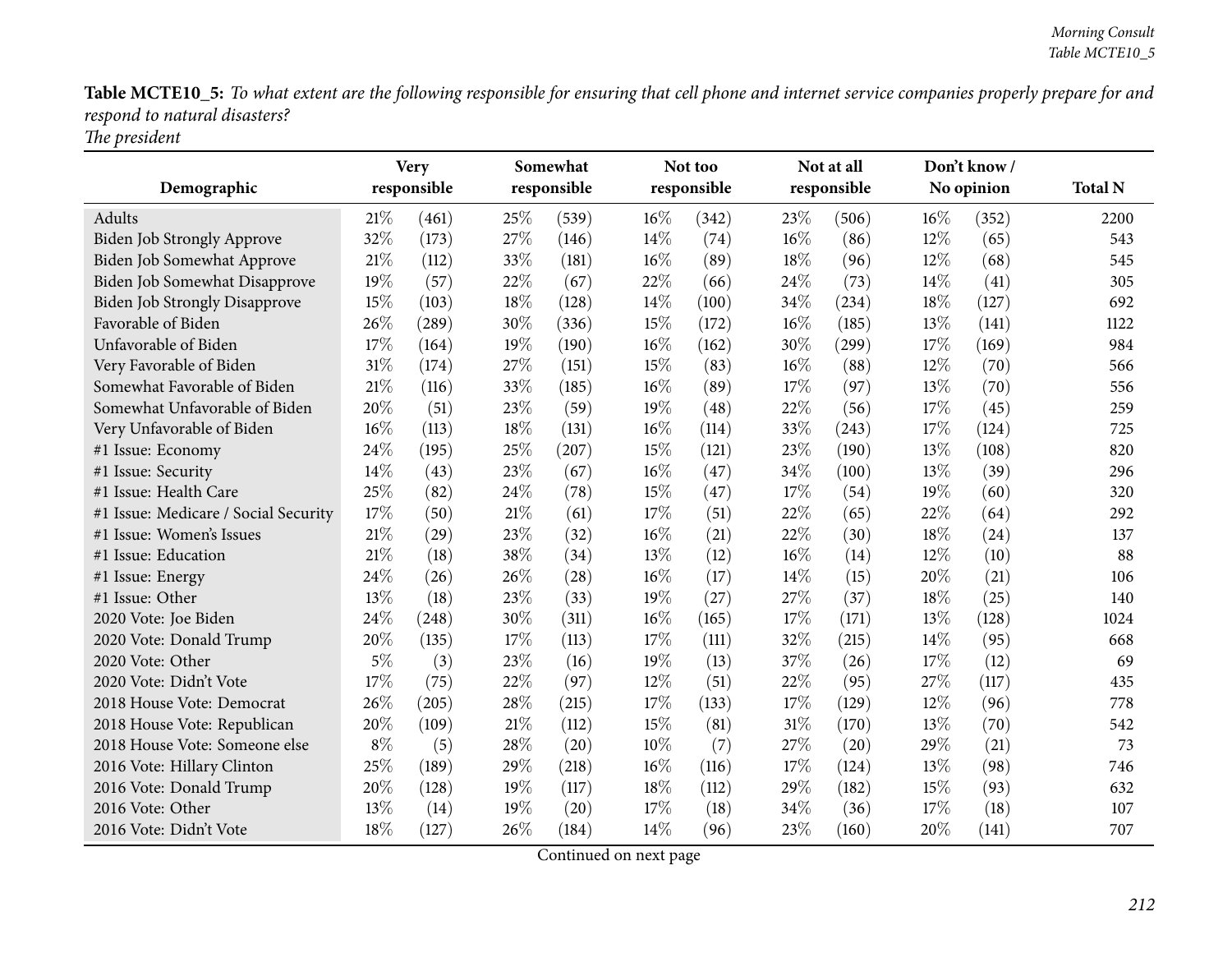| Demographic         | <b>Very</b><br>responsible |                    | Somewhat<br>responsible |       | Not too<br>responsible |       | Not at all<br>responsible |       | Don't know /<br>No opinion |                 | <b>Total N</b> |
|---------------------|----------------------------|--------------------|-------------------------|-------|------------------------|-------|---------------------------|-------|----------------------------|-----------------|----------------|
| Adults              | 21%                        | (461)              | 25%                     | (539) | $16\%$                 | (342) | 23\%                      | (506) | 16%                        | (352)           | 2200           |
| Voted in 2014: Yes  | 22%                        | (264)              | 24\%                    | (279) | $16\%$                 | (193) | 24\%                      | (278) | 14\%                       | $^{\prime}168)$ | 1182           |
| Voted in 2014: No   | $19\%$                     | (198)              | 26\%                    | (261) | 15%                    | (149) | $22\%$                    | (227) | $18\%$                     | (184)           | 1018           |
| 4-Region: Northeast | 23\%                       | (90)               | 27\%                    | (108) | 15%                    | (58)  | 18%                       | (71)  | $17\%$                     | (67)            | 394            |
| 4-Region: Midwest   | 17%                        | (81)               | 23\%                    | (104) | 18%                    | (85)  | $27\%$                    | (125) | $15\%$                     | (67)            | 462            |
| 4-Region: South     | 21%                        | (171)              | 23\%                    | (194) | 15%                    | (121) | 23\%                      | (187) | $18\%$                     | (151)           | 824            |
| 4-Region: West      | $23\%$                     | $\left(119\right)$ | $26\%$                  | (133) | 15%                    | 77    | 24\%                      | (123) | $13\%$                     | (67)            | 520            |

Table MCTE10\_5: To what extent are the following responsible for ensuring that cell phone and internet service companies properly prepare for and *respon<sup>d</sup> to natural disasters?*

*The president*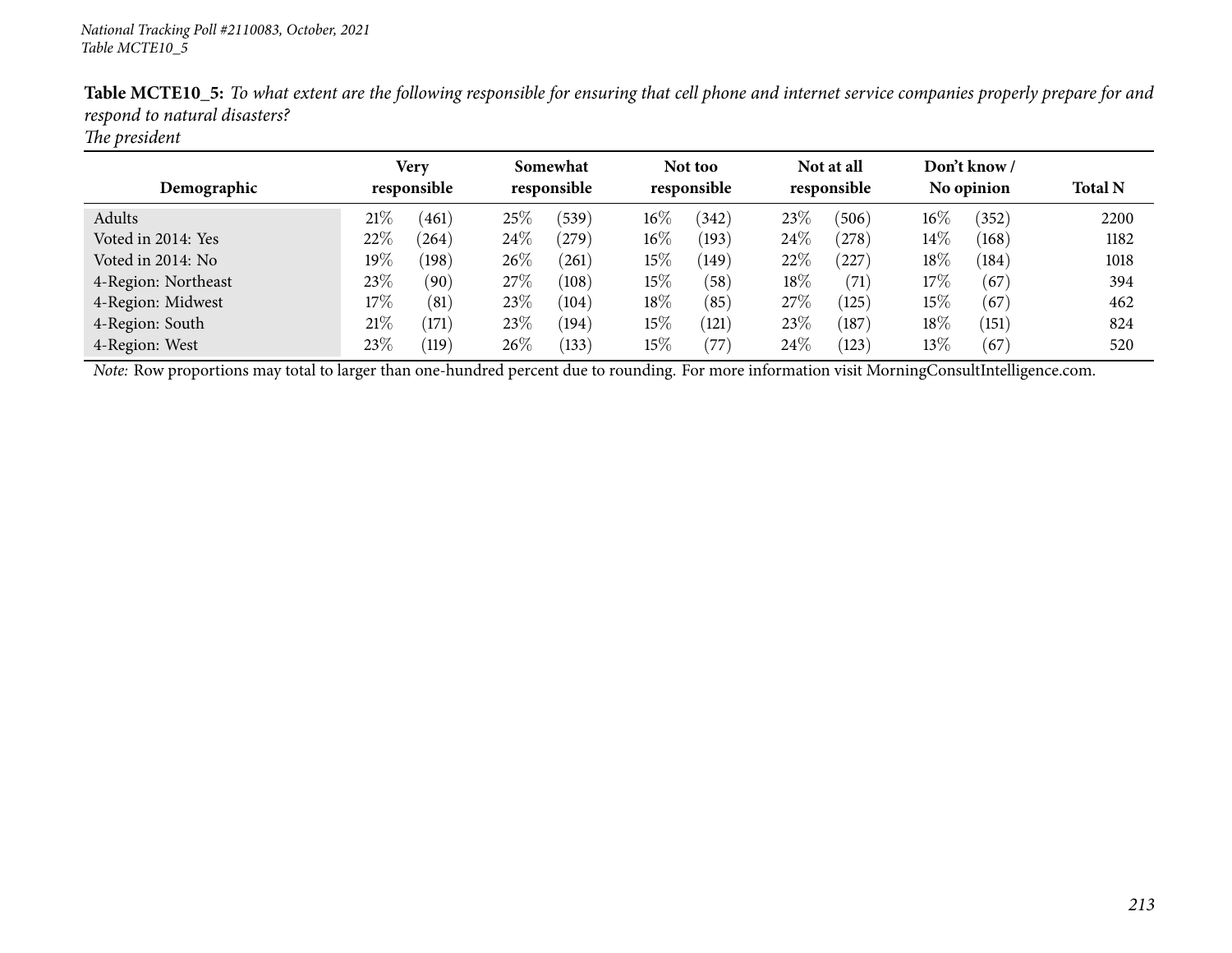Table MCTE10\_6: To what extent are the following responsible for ensuring that cell phone and internet service companies properly prepare for and *respon<sup>d</sup> to natural disasters?*

*Federal agencies*

|                          | <b>Very</b> |             | Somewhat |             |        | Not too     |        | Not at all  |        | Don't know/ |                |
|--------------------------|-------------|-------------|----------|-------------|--------|-------------|--------|-------------|--------|-------------|----------------|
| Demographic              |             | responsible |          | responsible |        | responsible |        | responsible |        | No opinion  | <b>Total N</b> |
| <b>Adults</b>            | 23\%        | (498)       | $31\%$   | (690)       | 15%    | (323)       | 15%    | (336)       | 16%    | (353)       | 2200           |
| Gender: Male             | 26%         | (274)       | 34%      | (359)       | 15%    | (154)       | 15%    | (162)       | $11\%$ | (112)       | 1062           |
| Gender: Female           | 20%         | (224)       | 29%      | (331)       | 15%    | (169)       | 15%    | (173)       | 21\%   | (241)       | 1138           |
| Age: 18-34               | 25%         | (161)       | 30%      | (197)       | 16%    | (102)       | 14%    | (92)        | 16%    | (102)       | 655            |
| Age: 35-44               | 25%         | (88)        | $31\%$   | (112)       | 14%    | (49)        | 16%    | (56)        | 15%    | (54)        | 358            |
| Age: 45-64               | 24%         | (177)       | 32%      | (242)       | 12%    | (92)        | 16%    | (117)       | 16%    | (124)       | 751            |
| Age: 65+                 | 17%         | (73)        | 32%      | (139)       | 18%    | (80)        | 16%    | (71)        | 17%    | (73)        | 436            |
| GenZers: 1997-2012       | 22%         | (46)        | $31\%$   | (64)        | 17%    | (35)        | 12%    | (25)        | 19%    | (40)        | 210            |
| Millennials: 1981-1996   | 26%         | (175)       | 31%      | (207)       | 14%    | (96)        | 14\%   | (95)        | 14%    | (90)        | 664            |
| GenXers: 1965-1980       | 22%         | (117)       | 29%      | (153)       | 14%    | (73)        | 16%    | (86)        | 19%    | (98)        | 526            |
| Baby Boomers: 1946-1964  | $21\%$      | (150)       | 33%      | (238)       | 15%    | (105)       | 16%    | (116)       | 15%    | (108)       | 717            |
| PID: Dem (no lean)       | 30%         | (263)       | 33%      | (293)       | 14%    | (124)       | 11%    | (98)        | 11%    | (101)       | 879            |
| PID: Ind (no lean)       | 17%         | (121)       | 30%      | (211)       | 15%    | (105)       | 17%    | (120)       | 21%    | (151)       | 708            |
| PID: Rep (no lean)       | 19%         | (115)       | 30%      | (186)       | 15%    | (94)        | 19%    | (118)       | 17%    | (102)       | 614            |
| PID/Gender: Dem Men      | 33%         | (149)       | 35%      | (159)       | 15%    | (66)        | 10%    | (47)        | $6\%$  | (29)        | 449            |
| PID/Gender: Dem Women    | 26%         | (114)       | $31\%$   | (134)       | 14%    | (58)        | 12%    | (52)        | 17%    | (72)        | 429            |
| PID/Gender: Ind Men      | 20%         | (68)        | 32%      | (109)       | 13%    | (44)        | 18%    | (60)        | 17%    | (56)        | 337            |
| PID/Gender: Ind Women    | 14%         | (53)        | 27%      | (101)       | 17%    | (61)        | $16\%$ | (60)        | 26%    | (95)        | 370            |
| PID/Gender: Rep Men      | 21%         | (57)        | 33%      | (90)        | 16%    | (44)        | 20%    | (56)        | 10%    | (27)        | 276            |
| PID/Gender: Rep Women    | 17%         | (57)        | 28\%     | (96)        | 15%    | (49)        | 18%    | (61)        | 22%    | (74)        | 338            |
| Ideo: Liberal (1-3)      | 29%         | (187)       | 36%      | (228)       | 15%    | (93)        | $11\%$ | (70)        | $9\%$  | (59)        | 637            |
| Ideo: Moderate (4)       | 20%         | (146)       | 36%      | (257)       | 14%    | (99)        | 14%    | (98)        | 17%    | (121)       | 721            |
| Ideo: Conservative (5-7) | 22%         | (149)       | 27%      | (181)       | 16%    | (107)       | 21%    | (141)       | 15%    | (99)        | 676            |
| Educ: < College          | 20%         | (298)       | 29%      | (439)       | 15%    | (228)       | 17%    | (258)       | 19%    | (289)       | 1512           |
| Educ: Bachelors degree   | 28%         | (126)       | 37%      | (166)       | 13%    | (57)        | 12%    | (55)        | 9%     | (41)        | 444            |
| Educ: Post-grad          | 31%         | (75)        | 35%      | (85)        | 15%    | (38)        | $9\%$  | (23)        | 10%    | (23)        | 244            |
| Income: Under 50k        | 22%         | (283)       | $28\%$   | (363)       | 13%    | (171)       | 16%    | (208)       | 20%    | (250)       | 1274           |
| Income: 50k-100k         | 20%         | (127)       | 34%      | (209)       | 19%    | (119)       | 15%    | (92)        | 12%    | (76)        | 623            |
| Income: 100k+            | 29%         | (88)        | 39%      | (118)       | $11\%$ | (33)        | 12%    | (36)        | $9\%$  | (27)        | 303            |
| Ethnicity: White         | 22%         | (378)       | $31\%$   | (539)       | 15%    | (255)       | 16%    | (272)       | 16%    | (277)       | 1722           |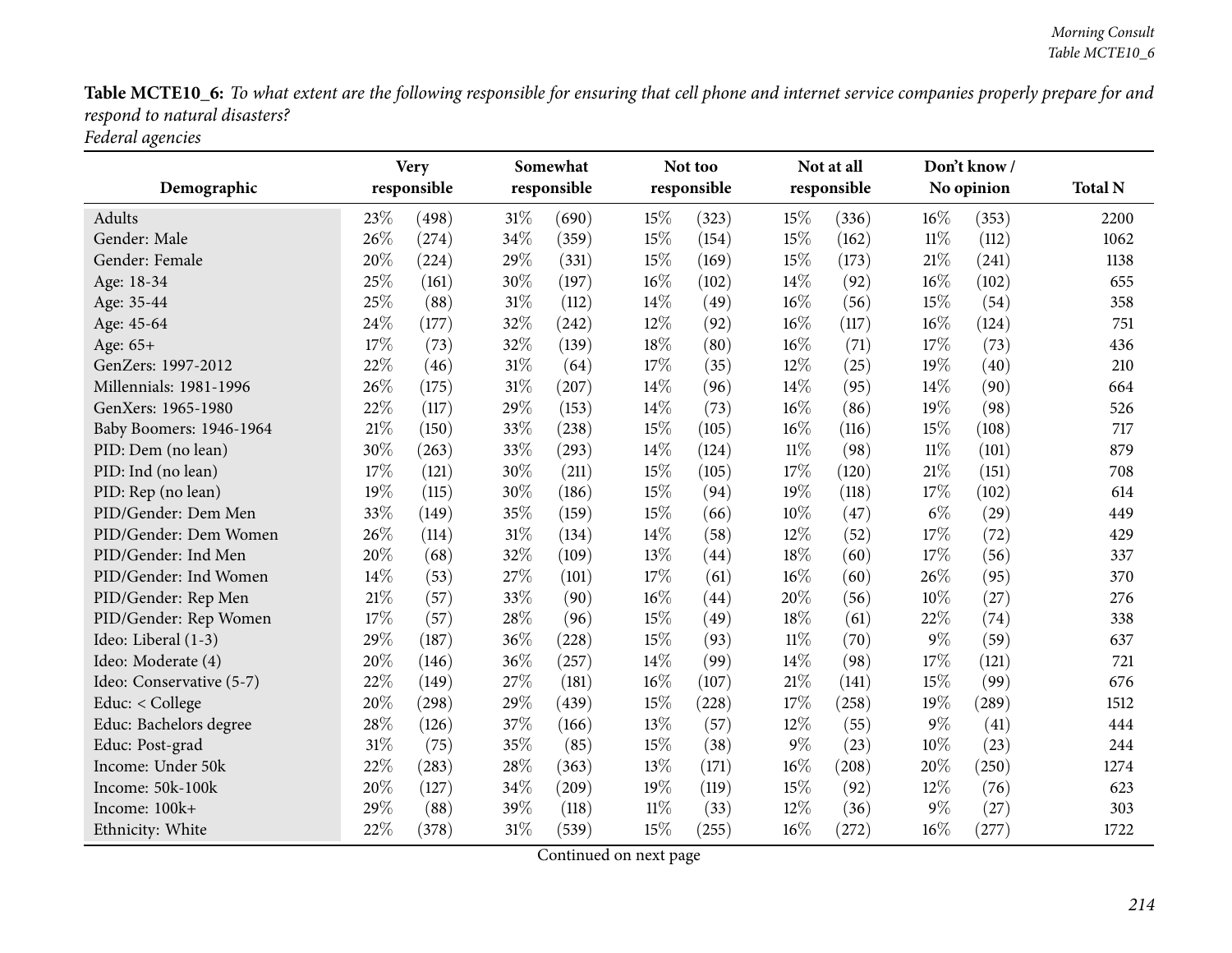|                               | Table MCTE10_6: To what extent are the following responsible for ensuring that cell phone and internet service companies properly prepare for and |  |  |  |
|-------------------------------|---------------------------------------------------------------------------------------------------------------------------------------------------|--|--|--|
| respond to natural disasters? |                                                                                                                                                   |  |  |  |
| ____                          |                                                                                                                                                   |  |  |  |

*Federal agencies*

|                                   |        | <b>Very</b> |        | Somewhat    |        | Not too     |        | Not at all  |        | Don't know / |                |
|-----------------------------------|--------|-------------|--------|-------------|--------|-------------|--------|-------------|--------|--------------|----------------|
| Demographic                       |        | responsible |        | responsible |        | responsible |        | responsible |        | No opinion   | <b>Total N</b> |
| Adults                            | 23\%   | (498)       | 31%    | (690)       | 15%    | (323)       | 15%    | (336)       | 16%    | (353)        | 2200           |
| Ethnicity: Hispanic               | 25%    | (88)        | 32%    | (112)       | 22%    | (76)        | 11%    | (39)        | 10%    | (35)         | 349            |
| Ethnicity: Black                  | 27%    | (74)        | 29%    | (79)        | 14%    | (38)        | 14\%   | (37)        | 17%    | (46)         | 274            |
| Ethnicity: Other                  | 23%    | (47)        | 35%    | (72)        | 15%    | (30)        | 13%    | (26)        | 14%    | (29)         | 204            |
| All Christian                     | 21%    | (202)       | 35%    | (342)       | 15%    | (147)       | 16%    | (156)       | 13%    | (131)        | 977            |
| All Non-Christian                 | 34%    | (41)        | 28%    | (34)        | 14%    | (17)        | 7%     | (8)         | 16%    | (19)         | 119            |
| Atheist                           | 24%    | (23)        | 37%    | (36)        | $7\%$  | (7)         | 16%    | (15)        | 16%    | (16)         | 97             |
| Agnostic/Nothing in particular    | 22%    | (143)       | 28%    | (181)       | 16%    | (99)        | 15%    | (94)        | 19%    | (119)        | 635            |
| Something Else                    | 24%    | (90)        | 27%    | (99)        | 14%    | (53)        | 17%    | (62)        | 18%    | (68)         | 371            |
| Religious Non-Protestant/Catholic | 34%    | (46)        | $27\%$ | (37)        | 14%    | (19)        | $11\%$ | (15)        | 15%    | (20)         | 137            |
| Evangelical                       | 25%    | (142)       | 32%    | (181)       | $11\%$ | (65)        | 16%    | (90)        | 16%    | (91)         | 569            |
| Non-Evangelical                   | 18%    | (137)       | 34%    | (253)       | 18%    | (132)       | 16%    | (118)       | 14%    | (107)        | 747            |
| Community: Urban                  | 28%    | (184)       | 31%    | (205)       | 13%    | (86)        | 12%    | (77)        | 16%    | (104)        | 656            |
| Community: Suburban               | 20%    | (200)       | 32%    | (319)       | 16%    | (164)       | 16%    | (159)       | 16%    | (157)        | 998            |
| Community: Rural                  | 21%    | (114)       | $31\%$ | (167)       | 13%    | (72)        | 18%    | (100)       | 17%    | (92)         | 546            |
| <b>Employ: Private Sector</b>     | 26%    | (180)       | 35%    | (238)       | 14%    | (92)        | 14%    | (99)        | $11\%$ | (73)         | 682            |
| Employ: Government                | 28%    | (31)        | 39%    | (44)        | $11\%$ | (13)        | 12%    | (13)        | $11\%$ | (12)         | 114            |
| Employ: Self-Employed             | 23%    | (49)        | 28%    | (60)        | 15%    | (32)        | 21%    | (45)        | 12%    | (25)         | 211            |
| Employ: Homemaker                 | 25%    | (41)        | 24%    | (41)        | $9\%$  | (16)        | 17%    | (28)        | 25%    | (42)         | 167            |
| Employ: Student                   | 25%    | (19)        | 35%    | (26)        | $7\%$  | (5)         | $11\%$ | (8)         | 21%    | (15)         | 74             |
| Employ: Retired                   | 18%    | (90)        | $34\%$ | (168)       | 16%    | (78)        | 17%    | (83)        | 15%    | (71)         | 491            |
| Employ: Unemployed                | 18%    | (54)        | 26%    | (77)        | 20%    | (60)        | 12%    | (35)        | 24%    | (71)         | 297            |
| Employ: Other                     | 20%    | (33)        | 23%    | (37)        | 16%    | (26)        | 15%    | (25)        | 26%    | (43)         | 165            |
| Military HH: Yes                  | $23\%$ | (74)        | 28%    | (89)        | 15%    | (47)        | 20%    | (62)        | 14\%   | (44)         | 316            |
| Military HH: No                   | 23%    | (424)       | 32%    | (601)       | 15%    | (276)       | 15%    | (273)       | 16%    | (309)        | 1884           |
| RD/WT: Right Direction            | 28%    | (258)       | 36%    | (335)       | 13%    | (120)       | 10%    | (92)        | 13%    | (117)        | 921            |
| RD/WT: Wrong Track                | 19%    | (240)       | 28\%   | (355)       | $16\%$ | (203)       | 19%    | (244)       | 18%    | (236)        | 1279           |
| Biden Job Approve                 | 28%    | (309)       | 37%    | (405)       | 14%    | (147)       | $9\%$  | (103)       | 11%    | (124)        | 1088           |
| Biden Job Disapprove              | 17%    | (171)       | 27%    | (268)       | 17%    | (165)       | 22%    | (220)       | 17%    | (172)        | 997            |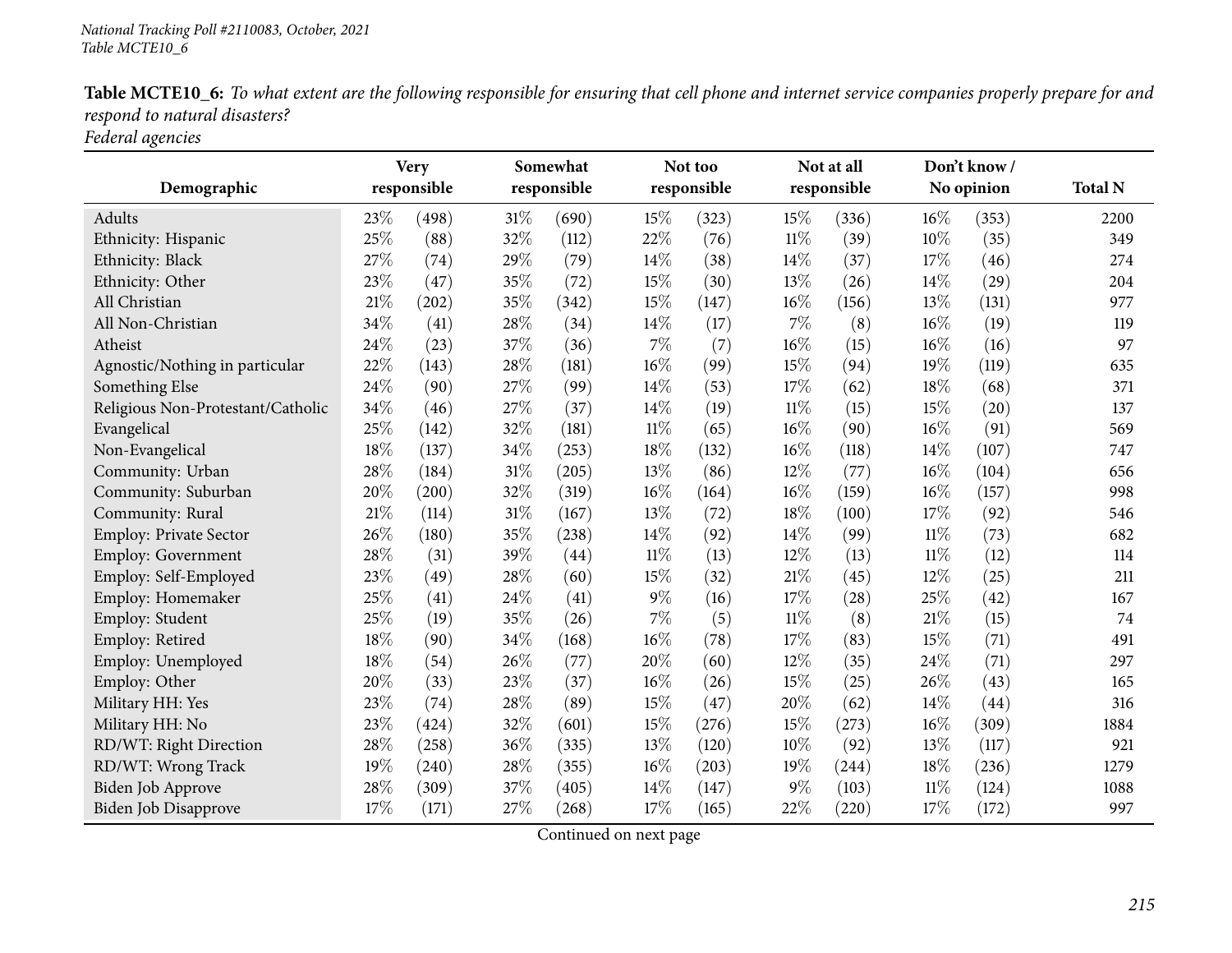Table MCTE10\_6: To what extent are the following responsible for ensuring that cell phone and internet service companies properly prepare for and *respon<sup>d</sup> to natural disasters? Federal agencies*

| Demographic                          | <b>Very</b><br>responsible |       | Somewhat<br>responsible |       |        | Not too<br>responsible |        | Not at all<br>responsible |        | Don't know/<br>No opinion | <b>Total N</b> |
|--------------------------------------|----------------------------|-------|-------------------------|-------|--------|------------------------|--------|---------------------------|--------|---------------------------|----------------|
|                                      |                            |       |                         |       |        |                        |        |                           |        |                           |                |
| <b>Adults</b>                        | 23%                        | (498) | $31\%$                  | (690) | 15%    | (323)                  | 15%    | (336)                     | 16%    | (353)                     | 2200           |
| <b>Biden Job Strongly Approve</b>    | 33%                        | (177) | 37%                     | (199) | 13%    | (68)                   | 7%     | (39)                      | 11%    | (60)                      | 543            |
| Biden Job Somewhat Approve           | 24%                        | (132) | 38%                     | (206) | 14%    | (79)                   | 12%    | (64)                      | 12%    | (63)                      | 545            |
| Biden Job Somewhat Disapprove        | 19%                        | (58)  | 32%                     | (98)  | 19%    | (57)                   | 17%    | (53)                      | 13%    | (38)                      | 305            |
| <b>Biden Job Strongly Disapprove</b> | 16%                        | (113) | 24\%                    | (169) | 16%    | (108)                  | 24%    | (168)                     | 19%    | (134)                     | 692            |
| Favorable of Biden                   | 28%                        | (313) | 36%                     | (405) | 14%    | (161)                  | $9\%$  | (106)                     | 12%    | (137)                     | 1122           |
| Unfavorable of Biden                 | 18%                        | (173) | 28%                     | (272) | $16\%$ | (155)                  | 22%    | (216)                     | 17%    | (168)                     | 984            |
| Very Favorable of Biden              | 34%                        | (194) | 34%                     | (192) | 12%    | (69)                   | $8\%$  | (46)                      | 11%    | (65)                      | 566            |
| Somewhat Favorable of Biden          | 21%                        | (119) | 38%                     | (214) | $16\%$ | (92)                   | $11\%$ | (60)                      | 13%    | (72)                      | 556            |
| Somewhat Unfavorable of Biden        | 19%                        | (49)  | 37%                     | (97)  | 13%    | (34)                   | 15%    | (39)                      | 15%    | (40)                      | 259            |
| Very Unfavorable of Biden            | 17%                        | (124) | 24\%                    | (175) | 17%    | (121)                  | 24%    | (177)                     | 18%    | (128)                     | 725            |
| #1 Issue: Economy                    | 23%                        | (185) | 33%                     | (274) | 16%    | (127)                  | 16%    | (132)                     | 12%    | (102)                     | 820            |
| #1 Issue: Security                   | 17%                        | (51)  | 29%                     | (85)  | 13%    | (38)                   | 27%    | (79)                      | 14\%   | (43)                      | 296            |
| #1 Issue: Health Care                | 26%                        | (84)  | 33%                     | (106) | $11\%$ | (35)                   | 10%    | (33)                      | 19%    | (62)                      | 320            |
| #1 Issue: Medicare / Social Security | 22%                        | (64)  | 30%                     | (87)  | 17%    | (51)                   | $11\%$ | (32)                      | 20%    | (59)                      | 292            |
| #1 Issue: Women's Issues             | 20%                        | (28)  | 26%                     | (36)  | 23%    | (31)                   | $8\%$  | (10)                      | 23%    | (32)                      | 137            |
| #1 Issue: Education                  | 31%                        | (27)  | 30%                     | (26)  | 14%    | (12)                   | 15%    | (13)                      | $11\%$ | (10)                      | 88             |
| #1 Issue: Energy                     | 28%                        | (30)  | 30%                     | (32)  | 13%    | (14)                   | 12%    | (13)                      | 17%    | (18)                      | 106            |
| #1 Issue: Other                      | $21\%$                     | (29)  | $31\%$                  | (44)  | 10%    | (15)                   | 17%    | (24)                      | 20%    | (28)                      | 140            |
| 2020 Vote: Joe Biden                 | 28%                        | (288) | 36%                     | (372) | 15%    | (149)                  | 10%    | (103)                     | 11%    | (111)                     | 1024           |
| 2020 Vote: Donald Trump              | 19%                        | (128) | 28%                     | (188) | 16%    | (107)                  | 22%    | (148)                     | 15%    | (98)                      | 668            |
| 2020 Vote: Other                     | $10\%$                     | (7)   | 33%                     | (23)  | 17%    | (12)                   | 23%    | (16)                      | 17%    | (12)                      | 69             |
| 2020 Vote: Didn't Vote               | 17%                        | (75)  | 24\%                    | (105) | 12%    | (53)                   | 16%    | (69)                      | 31%    | (133)                     | 435            |
| 2018 House Vote: Democrat            | 30%                        | (232) | 36%                     | (283) | 14%    | (110)                  | 10%    | (78)                      | 10%    | (75)                      | 778            |
| 2018 House Vote: Republican          | 19%                        | (102) | $31\%$                  | (167) | 16%    | (88)                   | $21\%$ | (114)                     | 13%    | (71)                      | 542            |
| 2018 House Vote: Someone else        | $12\%$                     | (9)   | 29%                     | (21)  | $7\%$  | (5)                    | 18%    | (13)                      | 33%    | (24)                      | 73             |
| 2016 Vote: Hillary Clinton           | 29%                        | (218) | 38%                     | (282) | 13%    | (97)                   | 10%    | (74)                      | 10%    | (76)                      | 746            |
| 2016 Vote: Donald Trump              | 20%                        | (123) | 27%                     | (173) | 18%    | (114)                  | 20%    | (125)                     | 15%    | (96)                      | 632            |
| 2016 Vote: Other                     | 15%                        | (16)  | 37%                     | (39)  | 12%    | (13)                   | 23%    | (25)                      | 14%    | (14)                      | 107            |
| 2016 Vote: Didn't Vote               | 19%                        | (138) | 28%                     | (197) | 14%    | (98)                   | 16%    | (110)                     | 23%    | (164)                     | 707            |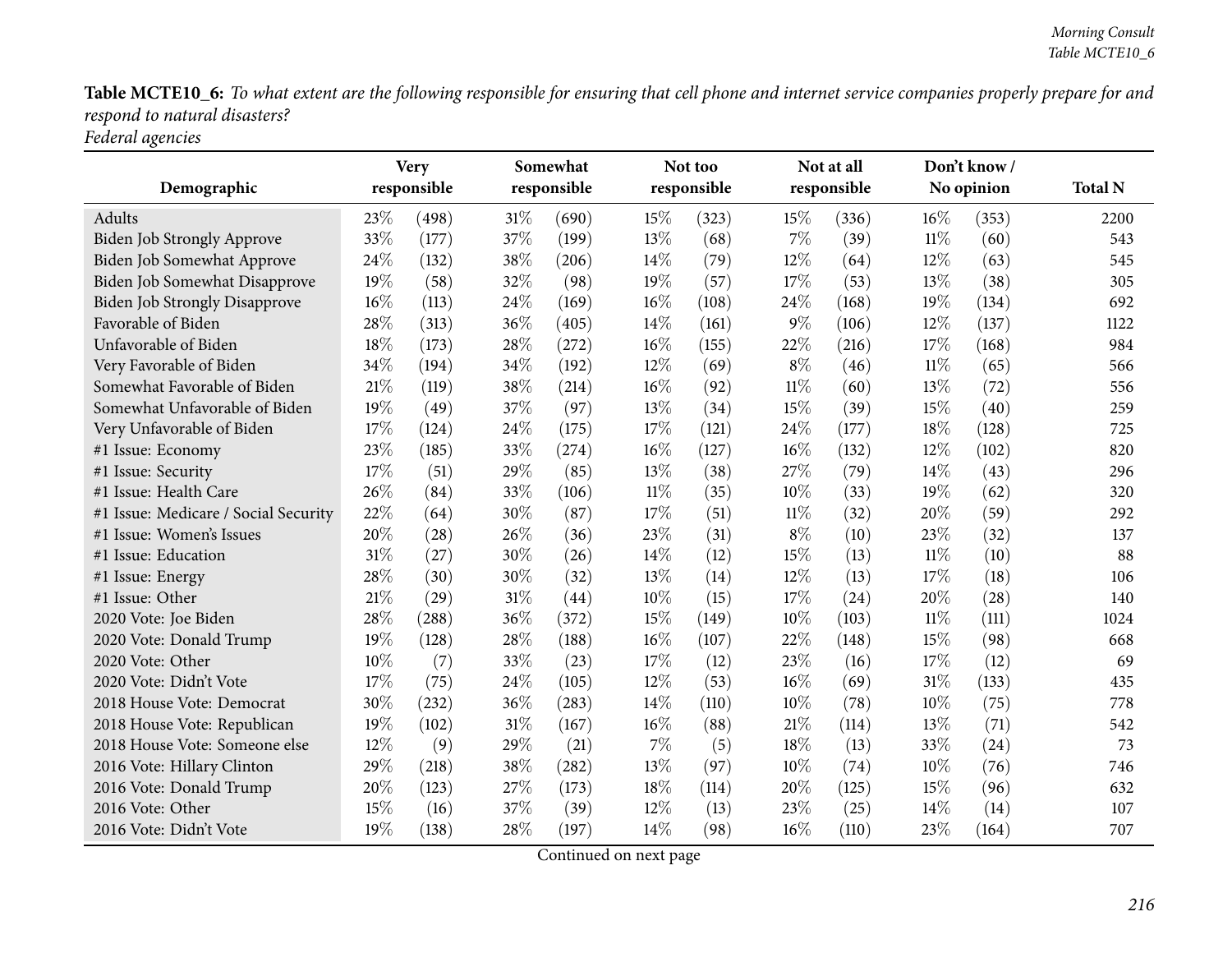| ັ                   |                     |       |                         |            |                        |       |                           |       |                            |                |                |
|---------------------|---------------------|-------|-------------------------|------------|------------------------|-------|---------------------------|-------|----------------------------|----------------|----------------|
| Demographic         | Very<br>responsible |       | Somewhat<br>responsible |            | Not too<br>responsible |       | Not at all<br>responsible |       | Don't know /<br>No opinion |                | <b>Total N</b> |
| Adults              | 23%                 | (498) | $31\%$                  | (690)      | 15%                    | (323) | 15%                       | (336) | $16\%$                     | (353)          | 2200           |
| Voted in 2014: Yes  | 24\%                | (283) | $34\%$                  | (405)      | $14\%$                 | (170) | 15%                       | (172) | 13\%                       | (152)          | 1182           |
| Voted in 2014: No   | 21%                 | (215) | 28\%                    | (285)      | 15%                    | (153) | $16\%$                    | (163) | 20%                        | $^{'}201)$     | 1018           |
| 4-Region: Northeast | 24\%                | (95)  | 33\%                    | (129)      | $15\%$                 | (58)  | 12\%                      | (48)  | $16\%$                     | (64)           | 394            |
| 4-Region: Midwest   | $19\%$              | (86)  | 32%                     | (150)      | $16\%$                 | (72)  | 18\%                      | (85)  | 15%                        | (69)           | 462            |
| 4-Region: South     | 22\%                | (180) | $31\%$                  | $^{'}259)$ | $13\%$                 | (110) | $16\%$                    | (130) | 18%                        | (145)          | 824            |
| 4-Region: West      | 26%                 | (137) | 29\%                    | (152)      | $16\%$                 | (84)  | $14\%$                    | (72)  | $14\%$                     | $^{\prime}75)$ | 520            |

Table MCTE10\_6: To what extent are the following responsible for ensuring that cell phone and internet service companies properly prepare for and *respon<sup>d</sup> to natural disasters?*

*Federal agencies*

*Note:* Row proportions may total to larger than one-hundred percen<sup>t</sup> due to rounding. For more information visit [MorningConsultIntelligence.com](https://morningconsultintelligence.com).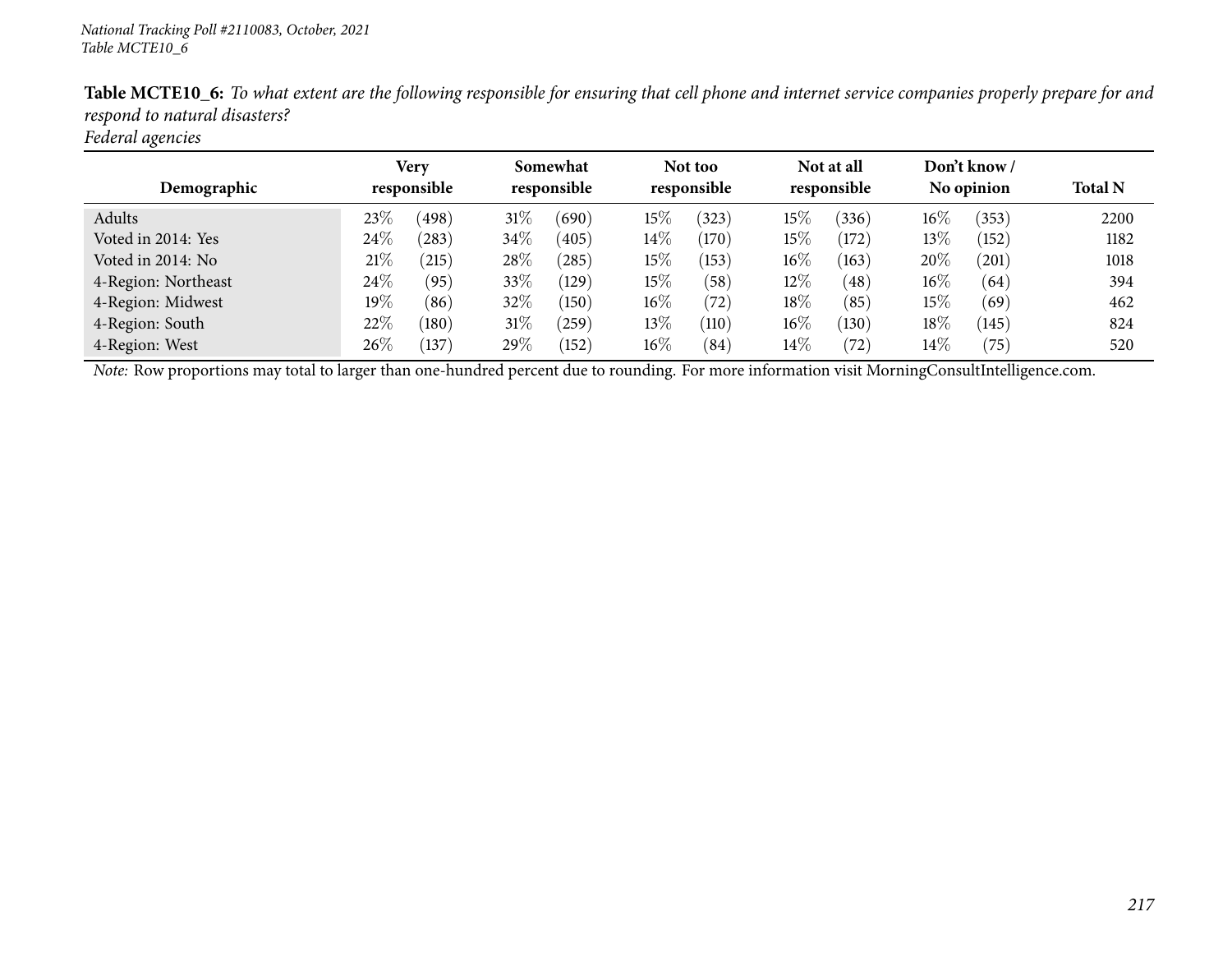Table MCTE10\_7: To what extent are the following responsible for ensuring that cell phone and internet service companies properly prepare for and *respon<sup>d</sup> to natural disasters? The courts*

| Demographic              |        | <b>Very</b><br>responsible |        | Somewhat<br>responsible |        | Not too<br>responsible |     | Not at all<br>responsible |     | Don't know/<br>No opinion | <b>Total N</b> |
|--------------------------|--------|----------------------------|--------|-------------------------|--------|------------------------|-----|---------------------------|-----|---------------------------|----------------|
| Adults                   | 13%    | (293)                      | 19%    | (427)                   | 20%    | (444)                  | 28% | (610)                     | 19% | (427)                     | 2200           |
| Gender: Male             | 16%    | (174)                      | 20%    | (214)                   | 21%    | (221)                  | 29% | (305)                     | 14% | (149)                     | 1062           |
| Gender: Female           | 10%    | (119)                      | 19%    | (214)                   | 20%    | (223)                  | 27% | (305)                     | 24% | (277)                     | 1138           |
| Age: 18-34               | 18%    | (121)                      | 25%    | (161)                   | 20%    | (130)                  | 19% | (126)                     | 18% | (117)                     | 655            |
| Age: 35-44               | 20%    | (72)                       | 22%    | (78)                    | 19%    | (68)                   | 24% | (84)                      | 16% | (56)                      | 358            |
| Age: 45-64               | 10%    | (78)                       | 19%    | (141)                   | 19%    | (141)                  | 31% | (233)                     | 21% | (158)                     | 751            |
| Age: 65+                 | $5\%$  | (22)                       | $11\%$ | (48)                    | 24%    | (105)                  | 38% | (165)                     | 22% | (95)                      | 436            |
| GenZers: 1997-2012       | 14%    | (30)                       | 26%    | (54)                    | 17%    | (36)                   | 20% | (43)                      | 22% | (46)                      | 210            |
| Millennials: 1981-1996   | 21%    | (140)                      | 25%    | (163)                   | 20%    | (130)                  | 19% | (127)                     | 16% | (103)                     | 664            |
| GenXers: 1965-1980       | 13%    | (66)                       | 16%    | (84)                    | 20%    | (105)                  | 30% | (158)                     | 21% | (112)                     | 526            |
| Baby Boomers: 1946-1964  | $7\%$  | (52)                       | 16%    | (113)                   | 22%    | (157)                  | 35% | (249)                     | 20% | (145)                     | 717            |
| PID: Dem (no lean)       | 17%    | (151)                      | 23%    | (199)                   | 22%    | (189)                  | 22% | (191)                     | 17% | (148)                     | 879            |
| PID: Ind (no lean)       | $11\%$ | (80)                       | 15%    | (106)                   | 20%    | (141)                  | 31% | (220)                     | 23% | (160)                     | 708            |
| PID: Rep (no lean)       | 10%    | (61)                       | 20%    | (123)                   | 18%    | (113)                  | 32% | (198)                     | 19% | (118)                     | 614            |
| PID/Gender: Dem Men      | 21%    | (93)                       | 25%    | (111)                   | 23%    | (103)                  | 21% | (95)                      | 10% | (47)                      | 449            |
| PID/Gender: Dem Women    | 14%    | (58)                       | 20%    | (87)                    | 20%    | (86)                   | 22% | (96)                      | 24% | (101)                     | 429            |
| PID/Gender: Ind Men      | 15%    | (50)                       | 15%    | (52)                    | 18%    | (60)                   | 33% | (113)                     | 18% | (62)                      | 337            |
| PID/Gender: Ind Women    | $8\%$  | (30)                       | 15%    | (54)                    | 22%    | (81)                   | 29% | (107)                     | 27% | (98)                      | 370            |
| PID/Gender: Rep Men      | $11\%$ | (30)                       | $18\%$ | (51)                    | $21\%$ | (58)                   | 35% | (97)                      | 15% | (40)                      | 276            |
| PID/Gender: Rep Women    | $9\%$  | (31)                       | $21\%$ | (72)                    | 16%    | (56)                   | 30% | (102)                     | 23% | (78)                      | 338            |
| Ideo: Liberal (1-3)      | 16%    | (102)                      | 22%    | (138)                   | 25%    | (161)                  | 23% | (147)                     | 14% | (90)                      | 637            |
| Ideo: Moderate (4)       | 14%    | (101)                      | 20%    | (147)                   | 19%    | (138)                  | 27% | (193)                     | 20% | (142)                     | 721            |
| Ideo: Conservative (5-7) | $11\%$ | (73)                       | 19%    | (132)                   | 18%    | (121)                  | 34% | (232)                     | 17% | (118)                     | 676            |
| Educ: < College          | 12%    | (181)                      | 18%    | (266)                   | 20%    | (307)                  | 28% | (428)                     | 22% | (330)                     | 1512           |
| Educ: Bachelors degree   | 15%    | (67)                       | 25%    | (112)                   | 18%    | (80)                   | 27% | (120)                     | 14% | (64)                      | 444            |
| Educ: Post-grad          | 18%    | (44)                       | 20%    | (50)                    | 23%    | (56)                   | 25% | (62)                      | 13% | (32)                      | 244            |
| Income: Under 50k        | 12%    | (154)                      | 18%    | (232)                   | 19%    | (240)                  | 28% | (357)                     | 23% | (291)                     | 1274           |
| Income: 50k-100k         | 13%    | (82)                       | 20%    | (122)                   | 24%    | (147)                  | 28% | (177)                     | 15% | (96)                      | 623            |
| Income: 100k+            | 19%    | (57)                       | 24%    | (73)                    | 19%    | (57)                   | 25% | (75)                      | 13% | (40)                      | 303            |
| Ethnicity: White         | 13%    | (222)                      | 19%    | (325)                   | 20%    | (349)                  | 29% | (495)                     | 19% | (331)                     | 1722           |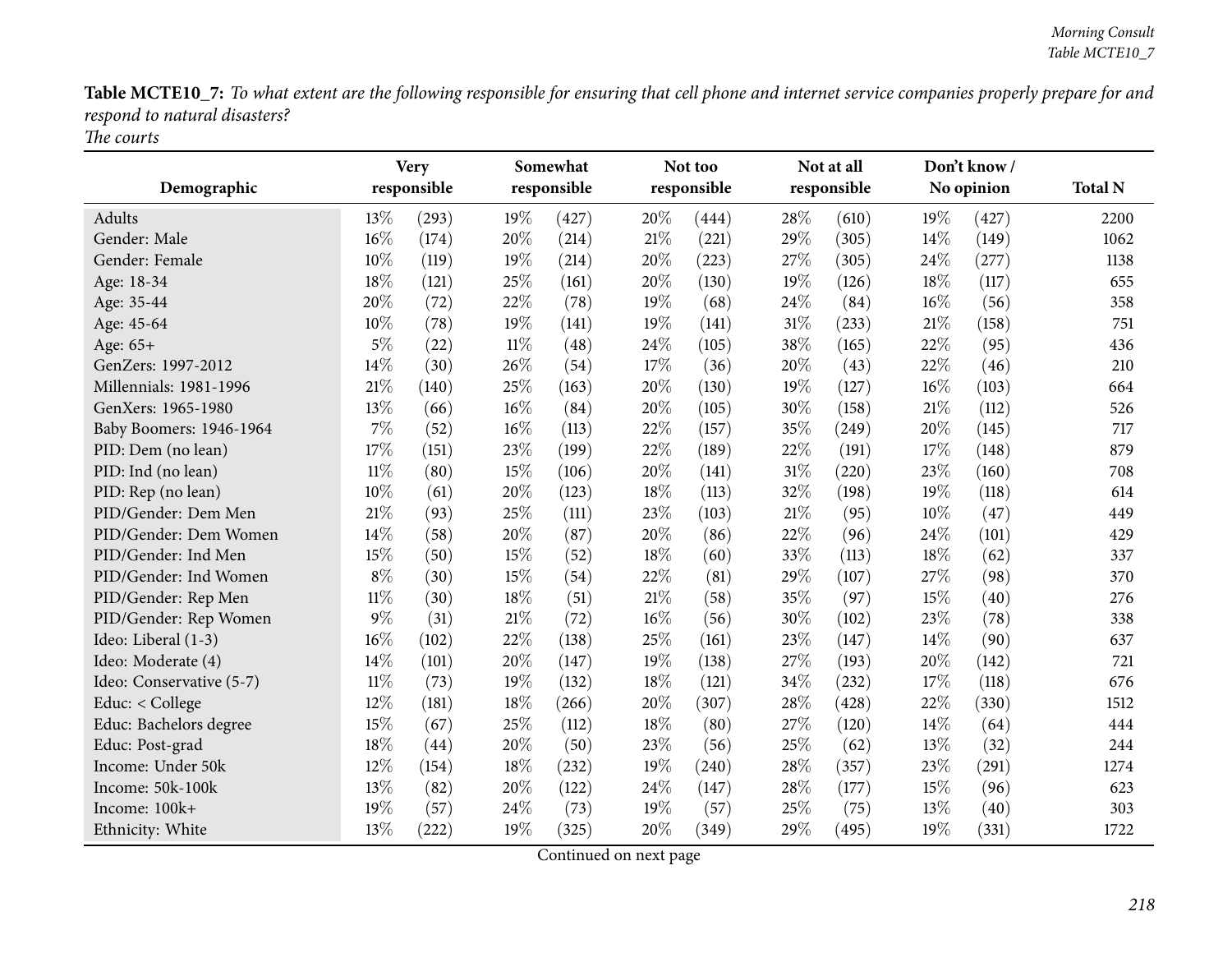|                               | Table MCTE10_7: To what extent are the following responsible for ensuring that cell phone and internet service companies properly prepare for and |  |  |  |
|-------------------------------|---------------------------------------------------------------------------------------------------------------------------------------------------|--|--|--|
| respond to natural disasters? |                                                                                                                                                   |  |  |  |

*The courts*

| Demographic                       |        | <b>Very</b><br>Somewhat<br>responsible<br>responsible |        |       |     | Not too<br>responsible |        | Not at all<br>responsible | Don't know/<br>No opinion |       | <b>Total N</b> |
|-----------------------------------|--------|-------------------------------------------------------|--------|-------|-----|------------------------|--------|---------------------------|---------------------------|-------|----------------|
| Adults                            | 13%    | (293)                                                 | 19%    | (427) | 20% | (444)                  | 28%    | (610)                     | 19%                       | (427) | 2200           |
| Ethnicity: Hispanic               | 21%    | (74)                                                  | 26%    | (90)  | 23% | (79)                   | 19%    | (65)                      | 12%                       | (42)  | 349            |
| Ethnicity: Black                  | 15%    | (42)                                                  | 22%    | (61)  | 18% | (49)                   | 25%    | (68)                      | 20%                       | (54)  | 274            |
| Ethnicity: Other                  | 14%    | (29)                                                  | 20%    | (42)  | 23% | (46)                   | 23%    | (47)                      | 20%                       | (41)  | 204            |
| All Christian                     | 12%    | (115)                                                 | 20%    | (200) | 19% | (187)                  | 31%    | (305)                     | 17%                       | (171) | 977            |
| All Non-Christian                 | 24%    | (28)                                                  | 18%    | (21)  | 20% | (23)                   | 19%    | (22)                      | 20%                       | (24)  | 119            |
| Atheist                           | 12%    | (12)                                                  | 14%    | (14)  | 21% | (20)                   | 30%    | (30)                      | 22%                       | (22)  | 97             |
| Agnostic/Nothing in particular    | 12%    | (77)                                                  | 20%    | (126) | 22% | (138)                  | 25%    | (160)                     | 21%                       | (135) | 635            |
| Something Else                    | 16%    | (61)                                                  | 18%    | (67)  | 20% | (75)                   | 25%    | (94)                      | 20%                       | (75)  | 371            |
| Religious Non-Protestant/Catholic | $21\%$ | (29)                                                  | 19%    | (26)  | 18% | (25)                   | 24%    | (32)                      | 18%                       | (25)  | 137            |
| Evangelical                       | 17%    | (98)                                                  | 22%    | (123) | 16% | (93)                   | 26%    | (150)                     | 18%                       | (105) | 569            |
| Non-Evangelical                   | 10%    | (74)                                                  | 18%    | (136) | 22% | (163)                  | 32%    | (235)                     | 19%                       | (139) | 747            |
| Community: Urban                  | 18%    | (118)                                                 | 24%    | (158) | 17% | (109)                  | 23%    | (150)                     | $18\%$                    | (120) | 656            |
| Community: Suburban               | 12%    | (115)                                                 | 17%    | (169) | 22% | (224)                  | 30%    | (296)                     | 20%                       | (196) | 998            |
| Community: Rural                  | $11\%$ | (60)                                                  | $18\%$ | (100) | 20% | (111)                  | 30%    | (164)                     | 20%                       | (111) | 546            |
| <b>Employ: Private Sector</b>     | 19%    | (127)                                                 | 22%    | (147) | 19% | (133)                  | 26%    | (177)                     | 14%                       | (97)  | 682            |
| <b>Employ: Government</b>         | 12%    | (14)                                                  | 28%    | (32)  | 23% | (26)                   | 24%    | (27)                      | 12%                       | (14)  | 114            |
| Employ: Self-Employed             | 15%    | (31)                                                  | 20%    | (42)  | 22% | (46)                   | 28%    | (59)                      | 16%                       | (33)  | 211            |
| Employ: Homemaker                 | 16%    | (27)                                                  | 16%    | (26)  | 16% | (26)                   | 26%    | (43)                      | 27%                       | (45)  | 167            |
| Employ: Student                   | 16%    | (11)                                                  | 32%    | (24)  | 12% | (9)                    | 14%    | (10)                      | 26%                       | (19)  | 74             |
| Employ: Retired                   | $5\%$  | (27)                                                  | 14%    | (67)  | 23% | (111)                  | 39%    | (189)                     | 20%                       | (96)  | 491            |
| Employ: Unemployed                | 12%    | (36)                                                  | $21\%$ | (61)  | 22% | (64)                   | 21%    | (62)                      | 25%                       | (74)  | 297            |
| Employ: Other                     | $11\%$ | (19)                                                  | 17%    | (28)  | 17% | (28)                   | 25%    | (42)                      | 29%                       | (48)  | 165            |
| Military HH: Yes                  | 13%    | (41)                                                  | 17%    | (54)  | 17% | (54)                   | 35%    | (112)                     | 18%                       | (56)  | 316            |
| Military HH: No                   | 13%    | (252)                                                 | 20%    | (374) | 21% | (390)                  | 26%    | (498)                     | 20%                       | (370) | 1884           |
| RD/WT: Right Direction            | 18%    | (168)                                                 | 23%    | (211) | 21% | (190)                  | $21\%$ | (195)                     | 17%                       | (157) | 921            |
| RD/WT: Wrong Track                | 10%    | (125)                                                 | 17%    | (216) | 20% | (254)                  | 32%    | (415)                     | 21%                       | (269) | 1279           |
| <b>Biden Job Approve</b>          | 17%    | (184)                                                 | 25%    | (267) | 21% | (225)                  | 22%    | (241)                     | 16%                       | (170) | 1088           |
| Biden Job Disapprove              | 9%     | (94)                                                  | 15%    | (147) | 21% | (208)                  | 35%    | (346)                     | 20%                       | (202) | 997            |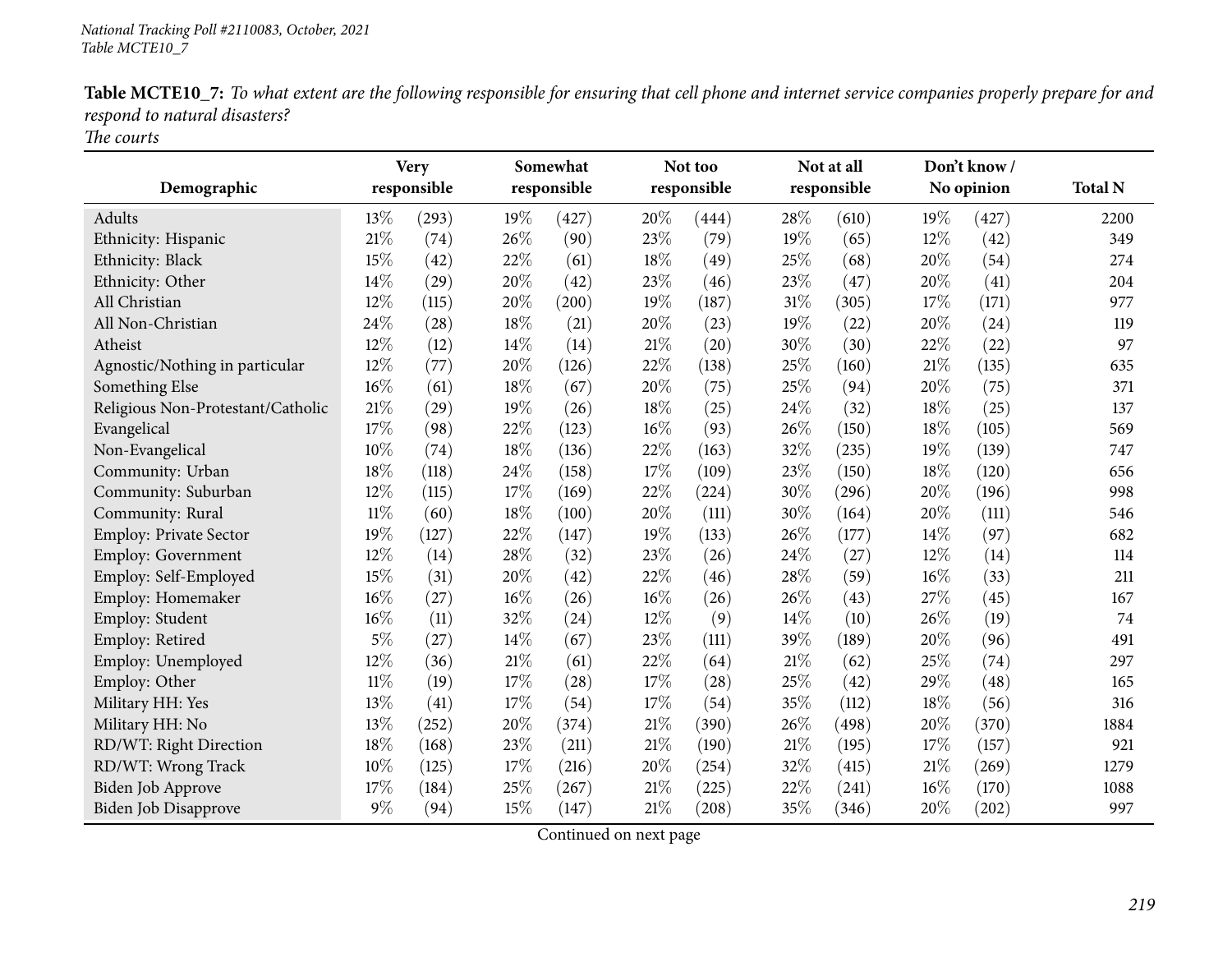Table MCTE10\_7: To what extent are the following responsible for ensuring that cell phone and internet service companies properly prepare for and *respon<sup>d</sup> to natural disasters? The courts*

|                                      |        | <b>Very</b> | Somewhat |             |        | Not too     |      | Not at all  | Don't know/ |            |                |
|--------------------------------------|--------|-------------|----------|-------------|--------|-------------|------|-------------|-------------|------------|----------------|
| Demographic                          |        | responsible |          | responsible |        | responsible |      | responsible |             | No opinion | <b>Total N</b> |
| <b>Adults</b>                        | 13%    | (293)       | 19%      | (427)       | 20%    | (444)       | 28%  | (610)       | 19%         | (427)      | 2200           |
| Biden Job Strongly Approve           | 21\%   | (116)       | 23%      | (124)       | 21%    | (114)       | 20%  | (107)       | 15%         | (83)       | 543            |
| Biden Job Somewhat Approve           | 13%    | (69)        | 26%      | (143)       | 20%    | (112)       | 25%  | (134)       | 16%         | (87)       | 545            |
| Biden Job Somewhat Disapprove        | 12%    | (35)        | 16%      | (49)        | 24%    | (74)        | 30%  | (93)        | 17%         | (53)       | 305            |
| <b>Biden Job Strongly Disapprove</b> | 9%     | (59)        | 14%      | (97)        | 19%    | (134)       | 37%  | (253)       | 22%         | (149)      | 692            |
| Favorable of Biden                   | 16%    | (184)       | 24\%     | (274)       | 21%    | (238)       | 22%  | (248)       | 16%         | (178)      | 1122           |
| Unfavorable of Biden                 | 10%    | (100)       | 14%      | (141)       | 20%    | (199)       | 35%  | (342)       | 21%         | (202)      | 984            |
| Very Favorable of Biden              | 20%    | (114)       | 24%      | (134)       | 20%    | (114)       | 21%  | (119)       | 15%         | (85)       | 566            |
| Somewhat Favorable of Biden          | 13%    | (70)        | 25%      | (140)       | 22%    | (125)       | 23%  | (129)       | 17%         | (93)       | 556            |
| Somewhat Unfavorable of Biden        | $11\%$ | (29)        | 15%      | (39)        | 24%    | (63)        | 29%  | (75)        | 21%         | (53)       | 259            |
| Very Unfavorable of Biden            | 10%    | (71)        | 14%      | (102)       | 19%    | (136)       | 37%  | (267)       | 20%         | (148)      | 725            |
| #1 Issue: Economy                    | 16%    | (130)       | 21\%     | (172)       | 20%    | (166)       | 28%  | (226)       | 16%         | (127)      | 820            |
| #1 Issue: Security                   | 7%     | (20)        | 17%      | (51)        | 19%    | (57)        | 39%  | (116)       | 17%         | (52)       | 296            |
| #1 Issue: Health Care                | 14%    | (46)        | 26%      | (83)        | 19%    | (60)        | 18%  | (59)        | 23%         | (73)       | 320            |
| #1 Issue: Medicare / Social Security | 13%    | (38)        | 13%      | (39)        | 23%    | (67)        | 28%  | (83)        | 22%         | (65)       | 292            |
| #1 Issue: Women's Issues             | 14%    | (19)        | 17%      | (24)        | 25%    | (35)        | 21\% | (29)        | 22%         | (30)       | 137            |
| #1 Issue: Education                  | 16%    | (14)        | 26%      | (23)        | 19%    | (17)        | 18%  | (16)        | 21%         | (18)       | 88             |
| #1 Issue: Energy                     | 13%    | (14)        | 18%      | (19)        | 21%    | (22)        | 24%  | (26)        | 24%         | (26)       | 106            |
| #1 Issue: Other                      | $9\%$  | (12)        | 12%      | (17)        | 15%    | (21)        | 39%  | (54)        | $26\%$      | (36)       | 140            |
| 2020 Vote: Joe Biden                 | 16%    | (162)       | 23%      | (231)       | 23%    | (237)       | 22%  | (229)       | 16%         | (165)      | 1024           |
| 2020 Vote: Donald Trump              | $11\%$ | (72)        | 17%      | (115)       | 20%    | (137)       | 36%  | (238)       | 16%         | (106)      | 668            |
| 2020 Vote: Other                     | 7%     | (5)         | 13%      | (9)         | 23%    | (16)        | 35%  | (25)        | 22%         | (15)       | 69             |
| 2020 Vote: Didn't Vote               | 12%    | (54)        | 17%      | (72)        | 12%    | (52)        | 27%  | (116)       | 32%         | (140)      | 435            |
| 2018 House Vote: Democrat            | 18%    | (141)       | $21\%$   | (167)       | 23%    | (178)       | 23%  | (176)       | 15%         | (116)      | 778            |
| 2018 House Vote: Republican          | 10%    | (56)        | 19%      | (103)       | 18%    | (97)        | 37%  | (198)       | $16\%$      | (88)       | 542            |
| 2018 House Vote: Someone else        | $11\%$ | (8)         | 19%      | (14)        | $11\%$ | (8)         | 33%  | (24)        | 26%         | (19)       | 73             |
| 2016 Vote: Hillary Clinton           | 17%    | (129)       | 22%      | (161)       | 22%    | (165)       | 23%  | (171)       | 16%         | (120)      | 746            |
| 2016 Vote: Donald Trump              | 10%    | (66)        | 17%      | (109)       | 21%    | (132)       | 34\% | (216)       | 17\%        | (108)      | 632            |
| 2016 Vote: Other                     | 9%     | (10)        | 15%      | (16)        | 23%    | (24)        | 35%  | (37)        | 18%         | (19)       | 107            |
| 2016 Vote: Didn't Vote               | 12%    | (84)        | 20%      | (141)       | 17%    | (122)       | 26%  | (182)       | 25%         | (177)      | 707            |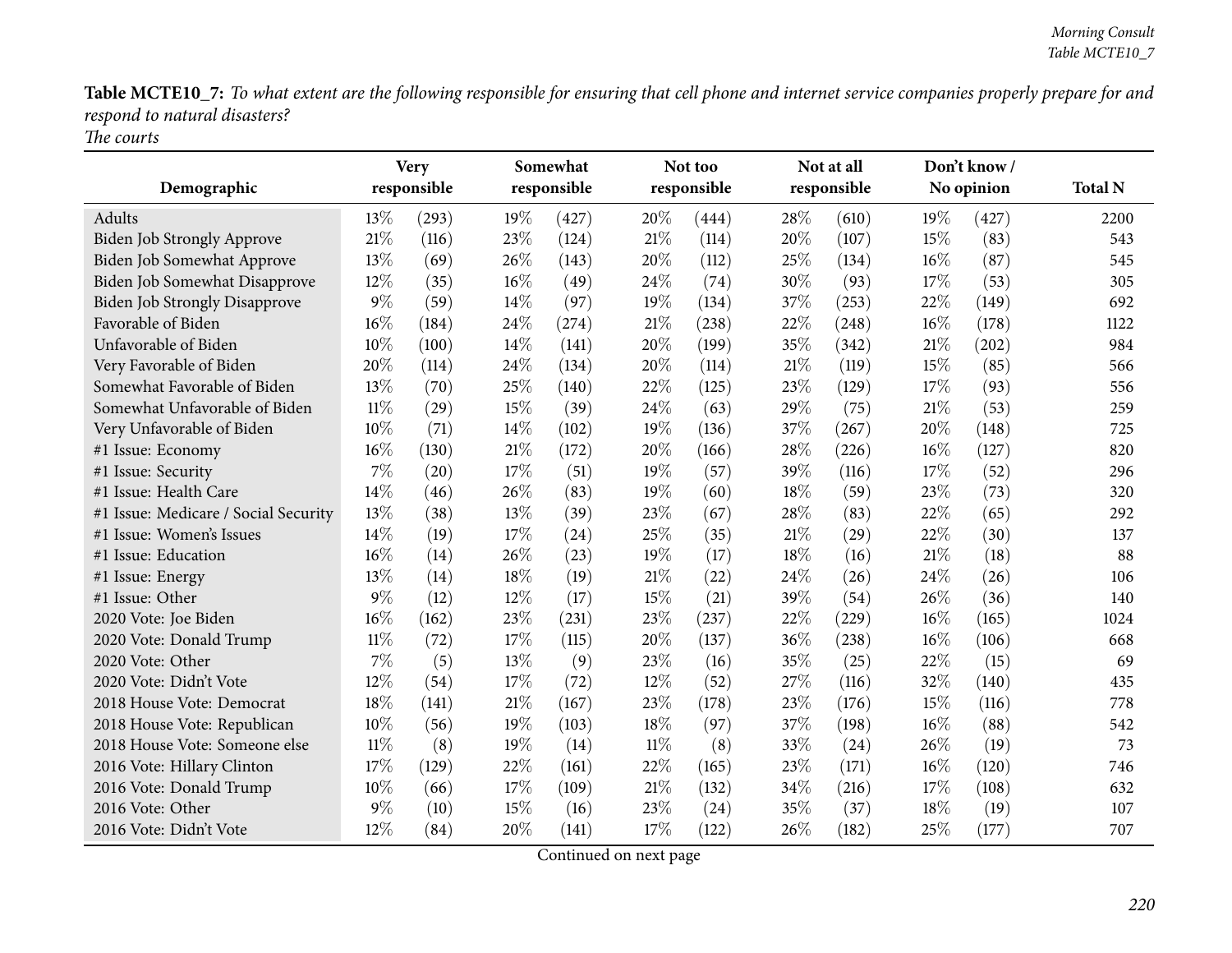| Demographic         | Very<br>responsible |       | Somewhat<br>responsible |            |        | Not too<br>responsible |        | Not at all<br>responsible |        | Don't know /<br>No opinion | <b>Total N</b> |
|---------------------|---------------------|-------|-------------------------|------------|--------|------------------------|--------|---------------------------|--------|----------------------------|----------------|
| Adults              | $13\%$              | (293) | $19\%$                  | (427)      | 20%    | (444)                  | 28\%   | (610)                     | $19\%$ | (427)                      | 2200           |
| Voted in 2014: Yes  | $14\%$              | (170) | $19\%$                  | (225)      | $19\%$ | (230)                  | 30\%   | (358)                     | $17\%$ | (199)                      | 1182           |
| Voted in 2014: No   | $12\%$              | 122   | 20%                     | $^{'}203)$ | 21%    | $^{(214)}$             | $25\%$ | (251)                     | $22\%$ | (228)                      | 1018           |
| 4-Region: Northeast | $17\%$              | (65)  | 21%                     | (81)       | $19\%$ | (76)                   | $25\%$ | (100)                     | 18\%   | (71)                       | 394            |
| 4-Region: Midwest   | $11\%$              | (51)  | $16\%$                  | (75)       | 21%    | (98)                   | 32%    | (150)                     | $19\%$ | (88)                       | 462            |
| 4-Region: South     | $11\%$              | (95)  | $19\%$                  | 157        | 20%    | (165)                  | 27%    | (223)                     | $22\%$ | (184)                      | 824            |
| 4-Region: West      | $16\%$              | (82)  | 22\%                    | (115)      | 20%    | (104)                  | $26\%$ | (136)                     | $16\%$ | (83)                       | 520            |

Table MCTE10\_7: To what extent are the following responsible for ensuring that cell phone and internet service companies properly prepare for and *respon<sup>d</sup> to natural disasters?*

*The courts*

*Note:* Row proportions may total to larger than one-hundred percen<sup>t</sup> due to rounding. For more information visit [MorningConsultIntelligence.com](https://morningconsultintelligence.com).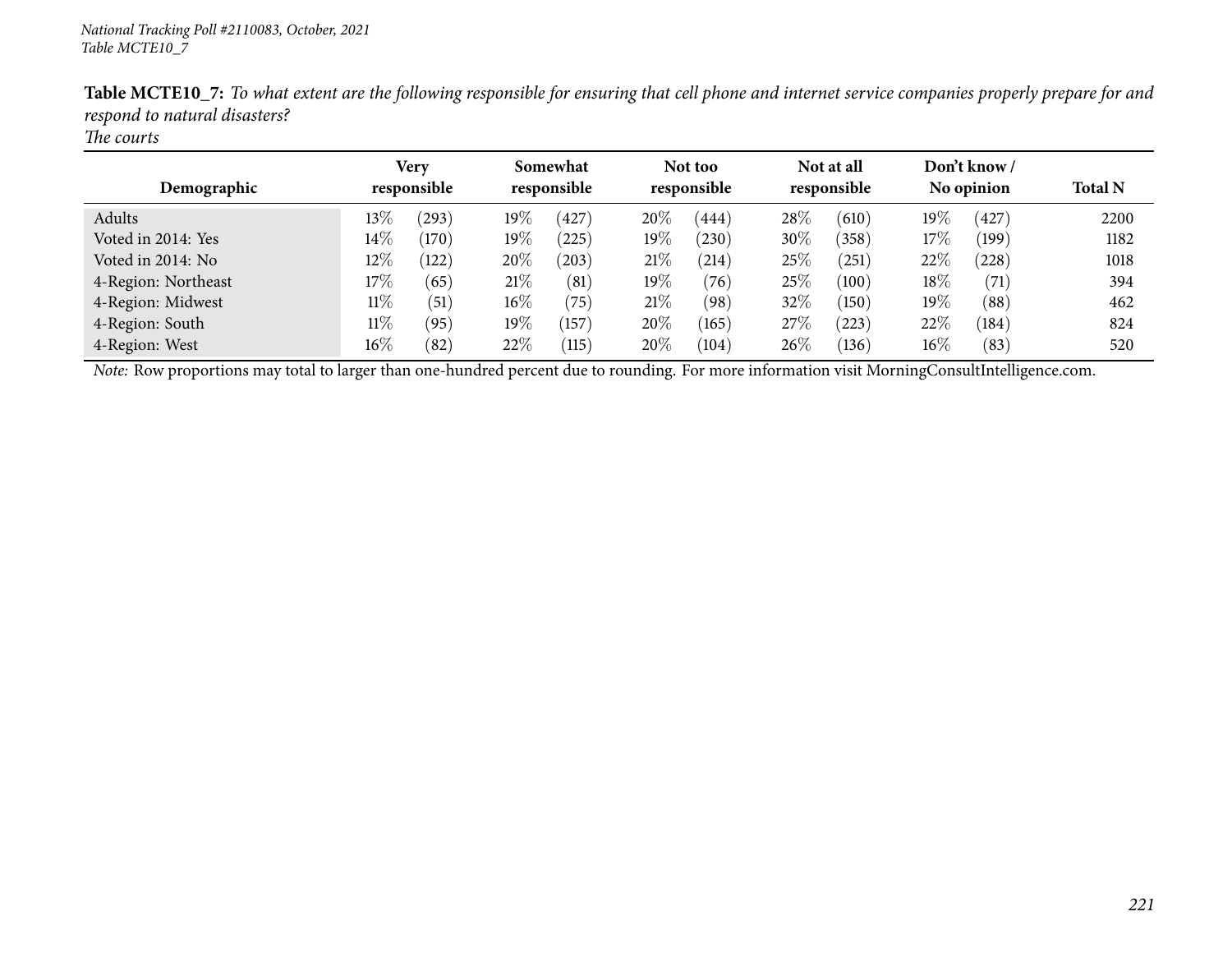| Table MCTE11: Who do you think should be most responsible for ensuring phone and internet services are not interrupted during a natural disaster? |
|---------------------------------------------------------------------------------------------------------------------------------------------------|
|---------------------------------------------------------------------------------------------------------------------------------------------------|

|                          | The             |                      |                        |                                 |                  |                     |                                 |                                          |                      |                |
|--------------------------|-----------------|----------------------|------------------------|---------------------------------|------------------|---------------------|---------------------------------|------------------------------------------|----------------------|----------------|
|                          | federal         |                      | State or               |                                 |                  |                     |                                 | Other,                                   | Don't                |                |
| Demographic              | govern-<br>ment | Service<br>providers | local gov-<br>ernments | Congress                        | The<br>president | Federal<br>agencies | The<br>courts                   | please<br>specify:                       | know / No<br>opinion | <b>Total N</b> |
|                          |                 |                      |                        |                                 |                  |                     |                                 |                                          |                      |                |
| Adults                   | $6\% (140)$     | 67\%1482)            | $7\%$ (155)            | $2\%$ (34)                      | $5\% (103)$      | $3\%$<br>(75)       | $1\%$<br>(20)                   | $1\%$<br>(12)                            | $8\% (179)$          | 2200           |
| Gender: Male             | $7\%$ (71)      | $69\% (734)$         | $7\%$ (74)             | $2\%$ (20)                      | $5\%$ (50)       | $4\%$<br>(38)       | $1\%$<br>(11)                   | (4)                                      | $6\%$ (59)           | 1062           |
| Gender: Female           | $6\%$<br>(69)   | $66\% (748)$         | $7\%$<br>(81)          | $1\%$<br>(14)                   | $5\%$<br>(53)    | $3\%$<br>(37)       | $1\%$<br>(9)                    | $1\%$<br>(8)                             | $11\% (120)$         | 1138           |
| Age: 18-34               | $8\%$<br>(53)   | $55\% (358)$         | $10\%$ (63)            | $3\%$<br>(22)                   | $7\%$ (48)       | $4\%$<br>(23)       | $2\%$<br>(12)                   | (1)                                      | $11\%$ (75)          | 655            |
| Age: 35-44               | $6\%$<br>(21)   | 58\%(209)            | $8\%$ (29)             | $2\%$<br>(6)                    | $10\%$<br>(35)   | $3\%$<br>(12)       | $2\%$<br>(7)                    | $1\%$<br>(5)                             | $9\%$ (34)           | 358            |
| Age: 45-64               | $6\%$<br>(45)   | $73\% (547)$         | $6\%$ (45)             | (5)<br>$1\%$                    | $2\%$<br>(17)    | $4\%$<br>(33)       | (2)                             | $1\%$<br>(6)                             | $7\%$ (52)           | 751            |
| Age: 65+                 | $5\%$<br>(20)   | $84\% (368)$         | $4\%$<br>(17)          | (1)<br>$\overline{\phantom{m}}$ | $1\%$<br>(3)     | $2\%$<br>(8)        | (0)<br>$\overline{\phantom{m}}$ | (1)                                      | $4\%$<br>(18)        | 436            |
| GenZers: 1997-2012       | $9\%$ (20)      | 55\% (115)           | $8\%$<br>(18)          | $3\%$<br>(6)                    | $7\%$<br>(16)    | $2\%$<br>(4)        | $2\%$<br>(4)                    | (0)<br>$\overbrace{\phantom{123221111}}$ | $13\%$ (28)          | 210            |
| Millennials: 1981-1996   | $7\%$<br>(43)   | $55\% (368)$         | $10\%$ (64)            | $3\%$<br>(22)                   | $9\%$<br>(58)    | $4\%$<br>(25)       | $2\%$<br>(14)                   | (2)<br>$\overbrace{\phantom{aaaaa}}$     | $10\%$ (67)          | 664            |
| GenXers: 1965-1980       | $6\%$<br>(33)   | $69\% (364)$         | $6\%$ (32)             | $1\%$<br>(4)                    | $4\%$<br>(22)    | $4\%$<br>(20)       | (2)                             | $1\%$<br>(6)                             | $8\%$ (44)           | 526            |
| Baby Boomers: 1946-1964  | $6\%$<br>(42)   | $79\% (567)$         | $5\%$ (37)             | (2)                             | $1\%$<br>(6)     | $3\%$<br>(25)       | (0)<br>$\overline{\phantom{m}}$ | $1\%$<br>(4)                             | $5\%$ (35)           | 717            |
| PID: Dem (no lean)       | $8\%$<br>(73)   | $63\%$ (551)         | $10\%$ (84)            | $2\%$<br>(17)                   | $6\%$<br>(54)    | $4\%$<br>(32)       | $1\%$<br>(11)                   | (2)                                      | $6\%$ (54)           | 879            |
| PID: Ind (no lean)       | $4\%$<br>(27)   | $71\% (500)$         | $6\%$<br>(41)          | $1\%$<br>(10)                   | $4\%$<br>(26)    | $3\%$<br>(25)       | (3)<br>$\overline{\phantom{m}}$ | (3)                                      | $10\%$ (73)          | 708            |
| PID: Rep (no lean)       | $7\%$<br>(40)   | $70\%$ (431)         | $5\%$<br>(30)          | $1\%$<br>(7)                    | $4\%$<br>(22)    | $3\%$<br>(19)       | $1\%$<br>(6)                    | $1\%$<br>(6)                             | $8\%$ (52)           | 614            |
| PID/Gender: Dem Men      | $7\%$<br>(32)   | $64\% (286)$         | $9\%$ (42)             | $3\%$<br>(14)                   | $7\%$<br>(30)    | $4\%$<br>(18)       | $2\%$<br>(7)                    | (0)                                      | $5\%$<br>(21)        | 449            |
| PID/Gender: Dem Women    | $9\%$<br>(40)   | $62\% (265)$         | $10\%$ (43)            | $1\%$<br>(4)                    | $6\%$<br>(25)    | $3\%$<br>(14)       | $1\%$<br>(4)                    | $1\%$<br>(2)                             | $8\%$ (33)           | 429            |
| PID/Gender: Ind Men      | $5\%$<br>(17)   | $74\% (250)$         | $6\%$ (20)             | $1\%$<br>(4)                    | $3\%$<br>(10)    | $3\%$<br>(11)       | (1)                             | (0)                                      | $7\%$ (23)           | 337            |
| PID/Gender: Ind Women    | $3\%$<br>(10)   | $67\% (249)$         | $6\%$<br>(21)          | $2\%$<br>(6)                    | $4\%$<br>(16)    | $4\%$<br>(14)       | (2)<br>$\overline{\phantom{m}}$ | $1\%$<br>(3)                             | $13\%$ (50)          | 370            |
| PID/Gender: Rep Men      | $8\%$<br>(22)   | $72\%$ (197)         | $5\%$<br>(12)          | $1\%$<br>(3)                    | $4\%$<br>(10)    | $4\%$<br>(10)       | $1\%$<br>(2)                    | $2\%$<br>(4)                             | $6\%$<br>(15)        | 276            |
| PID/Gender: Rep Women    | $6\%$<br>(19)   | $69\% (234)$         | $5\%$<br>(17)          | $1\%$<br>(4)                    | $4\%$<br>(12)    | $3\%$<br>(9)        | $1\%$<br>(4)                    | $1\%$<br>(2)                             | $11\%$ (37)          | 338            |
| Ideo: Liberal (1-3)      | $8\%$ (49)      | $65\% (412)$         | $10\%$ (64)            | $2\%$<br>(14)                   | $5\%$<br>(33)    | $4\%$<br>(26)       | $1\%$<br>(7)                    | (2)                                      | $5\%$ (30)           | 637            |
| Ideo: Moderate (4)       | $6\%$<br>(44)   | $70\% (504)$         | $6\%$ (43)             | (6)<br>$1\%$                    | $4\%$<br>(27)    | $4\%$<br>(25)       | $1\%$<br>(10)                   | (3)<br>$\overbrace{\phantom{123221111}}$ | $8\%$ (58)           | 721            |
| Ideo: Conservative (5-7) | $6\%$<br>(40)   | 70\%(470)            | $6\%$ (40)             | $2\%$<br>(10)                   | $5\%$<br>(35)    | $3\%$<br>(20)       | (3)                             | $1\%$<br>(6)                             | $8\%$<br>(51)        | 676            |
| Educ: < College          | $6\%$<br>(98)   | $67\% (1011)$        | $6\%$ (97)             | $1\%$<br>(20)                   | $5\%$<br>(72)    | $3\%$<br>(42)       | $1\%$<br>(13)                   | $1\%$<br>(8)                             | $10\% (152)$         | 1512           |
| Educ: Bachelors degree   | $6\%$<br>(27)   | $69\% (306)$         | $9\%$<br>(39)          | $3\%$<br>(11)                   | $4\%$<br>(19)    | $4\%$<br>(16)       | $1\%$<br>(4)                    | $1\%$<br>(3)                             | $4\%$ (19)           | 444            |
| Educ: Post-grad          | $7\%$<br>(16)   | $68\% (165)$         | $8\%$<br>(19)          | $1\%$<br>(3)                    | $5\%$<br>(12)    | $7\%$<br>(17)       | $1\%$<br>(3)                    | (1)                                      | $3\%$<br>(8)         | 244            |
| Income: Under 50k        | $7\%$<br>(83)   | $65\% (830)$         | $7\%$ (84)             | $2\%$<br>(21)                   | $5\%$<br>(58)    | $4\%$<br>(45)       | $1\%$<br>(12)                   | $1\%$<br>(8)                             | $10\% (133)$         | 1274           |
| Income: 50k-100k         | $6\%$<br>(38)   | $71\% (441)$         | $7\%$ (45)             | $2\%$<br>(10)                   | $5\%$<br>(28)    | $3\%$<br>(20)       | (2)                             | $1\%$<br>(4)                             | $6\%$ (36)           | 623            |
| Income: 100k+            | $6\%$<br>(19)   | $70\%$ (211)         | $9\%$ (26)             | (3)<br>$1\%$                    | $5\%$<br>(16)    | $3\%$<br>(10)       | $2\%$<br>(6)                    | (0)                                      | $3\%$<br>(11)        | 303            |
| Ethnicity: White         | $6\% (106)$     | 69%(1192)            | $6\%$ (110)            | $1\%$ (22)                      | $4\%$ (77)       | $4\%$<br>(61)       | $1\%$<br>(16)                   | $1\%$<br>(10)                            | $7\%$ (129)          | 1722           |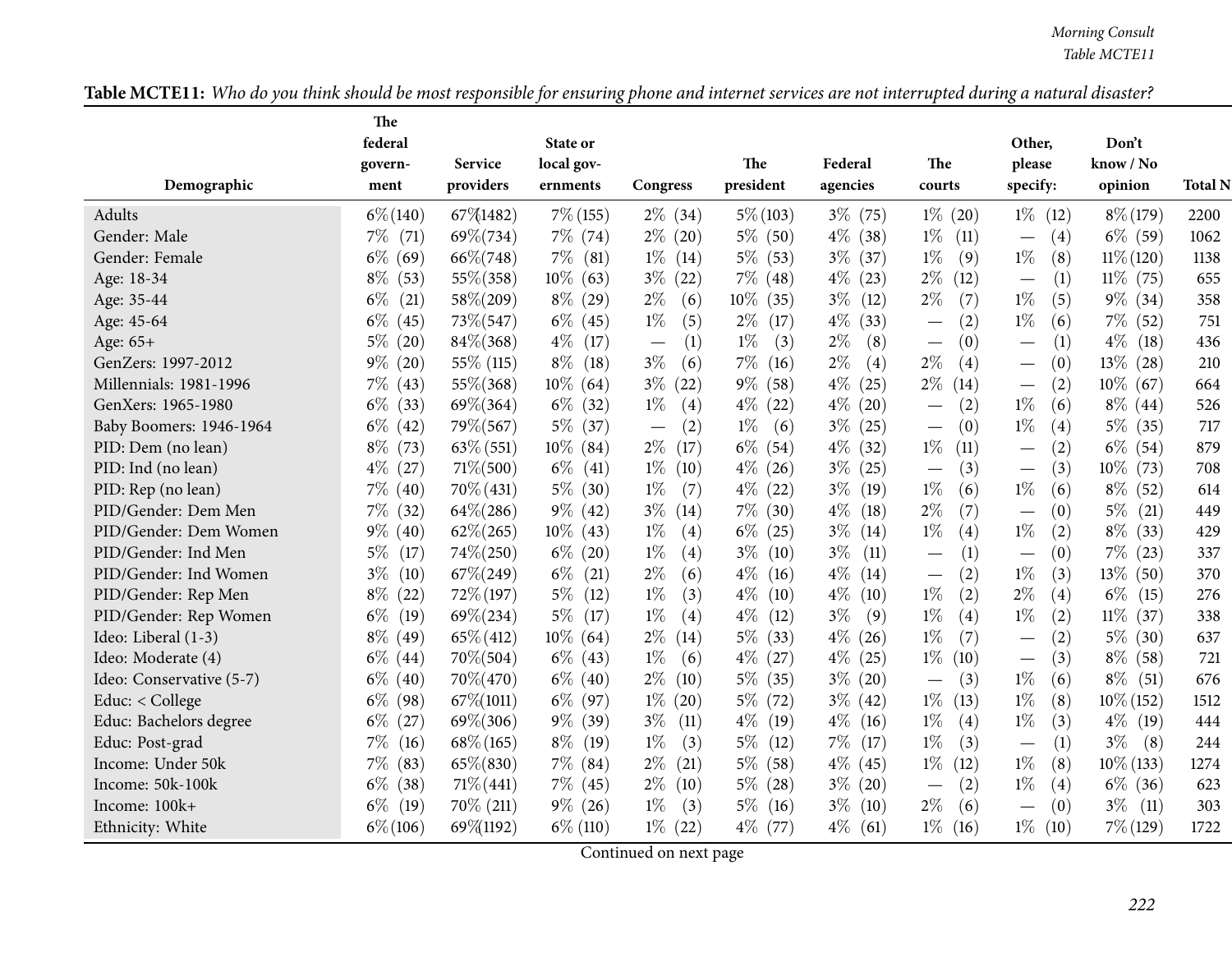| <b>Table MCTE11:</b> Who do you think should be most responsible for ensuring phone and internet services are not interrupted during a natural disaster? |
|----------------------------------------------------------------------------------------------------------------------------------------------------------|
|----------------------------------------------------------------------------------------------------------------------------------------------------------|

|                                   | The            |                |                |                                 |               |               |                                 |                                          |               |                |
|-----------------------------------|----------------|----------------|----------------|---------------------------------|---------------|---------------|---------------------------------|------------------------------------------|---------------|----------------|
|                                   | federal        |                | State or       |                                 |               |               |                                 | Other,                                   | Don't         |                |
|                                   | govern-        | <b>Service</b> | local gov-     |                                 | The           | Federal       | The                             | please                                   | know / No     |                |
| Demographic                       | ment           | providers      | ernments       | Congress                        | president     | agencies      | courts                          | specify:                                 | opinion       | <b>Total N</b> |
| Adults                            | $6\% (140)$    | 67\%1482)      | $7\%$ (155)    | $2\%$ (34)                      | $5\% (103)$   | $3\%$<br>(75) | $1\%$<br>(20)                   | $1\%$<br>(12)                            | $8\% (179)$   | 2200           |
| Ethnicity: Hispanic               | $7\%$ (23)     | 55\% (192)     | $13\%$ (46)    | $2\%$<br>(7)                    | $11\%$ (37)   | $3\%$<br>(12) | $2\%$<br>(6)                    | (0)                                      | $7\%$ (25)    | 349            |
| Ethnicity: Black                  | $9\%$ (24)     | 55\% (152)     | $9\%$ (23)     | $4\%$<br>(11)                   | $7\%$<br>(19) | $3\%$<br>(7)  | $2\%$<br>(4)                    | (1)<br>$\overbrace{\phantom{123221111}}$ | $12\%$ (33)   | 274            |
| Ethnicity: Other                  | $5\%$<br>(10)  | $67\%$ (138)   | $11\%$ (22)    | $1\%$<br>(1)                    | $3\%$<br>(6)  | $4\%$<br>(8)  | (0)<br>$\overline{\phantom{m}}$ | $1\%$<br>(2)                             | $9\%$<br>(18) | 204            |
| All Christian                     | $6\%$<br>(59)  | $71\% (690)$   | $8\%$ (73)     | $1\%$<br>(13)                   | $4\%$<br>(36) | $4\%$<br>(35) | $1\%$<br>(7)                    | $1\%$<br>(6)                             | $6\%$ (59)    | 977            |
| All Non-Christian                 | $9\%$<br>(11)  | $60\%$ (71)    | (7)<br>$6\%$   | 5%<br>(6)                       | $8\%$<br>(10) | $1\%$<br>(2)  | $2\%$<br>(2)                    | (0)                                      | $8\%$<br>(10) | 119            |
| Atheist                           | $8\%$<br>(8)   | $69\%$ (68)    | $6\%$<br>(6)   | (1)<br>$1\%$                    | $1\%$<br>(1)  | $5\%$<br>(5)  | $1\%$<br>(1)                    | (0)<br>$\overline{\phantom{0}}$          | $9\%$<br>(9)  | 97             |
| Agnostic/Nothing in particular    | $5\%$<br>(35)  | $66\% (417)$   | $7\%$ (46)     | $1\%$<br>(6)                    | $6\%$<br>(41) | $3\%$<br>(21) | (7)<br>$1\%$                    | (0)                                      | $10\%$ (63)   | 635            |
| Something Else                    | $8\%$<br>(28)  | $64\% (236)$   | $6\%$<br>(23)  | $2\%$<br>(9)                    | $4\%$<br>(16) | $3\%$<br>(13) | $1\%$<br>(3)                    | $2\%$<br>(6)                             | $10\%$ (37)   | 371            |
| Religious Non-Protestant/Catholic | $9\%$<br>(12)  | $62\%$ (85)    | $6\%$<br>(8)   | $4\%$<br>(6)                    | $8\%$<br>(10) | $1\%$<br>(2)  | $2\%$<br>(2)                    | (0)                                      | $8\%$<br>(11) | 137            |
| Evangelical                       | $7\%$<br>(40)  | $66\% (376)$   | $7\%$ (40)     | $2\%$<br>(11)                   | $6\%$<br>(32) | $4\%$<br>(21) | $1\%$<br>(5)                    | $1\%$<br>(4)                             | $7\%$ (40)    | 569            |
| Non-Evangelical                   | $6\%$ (44)     | $70\% (526)$   | $7\%$ (55)     | $1\%$<br>(11)                   | $3\%$<br>(19) | $4\%$<br>(26) | $1\%$<br>(4)                    | $1\%$<br>(9)                             | $7\%$ (54)    | 747            |
| Community: Urban                  | $8\%$ (54)     | 59\%(390)      | $8\%$ (54)     | $3\%$<br>(17)                   | $6\%$<br>(42) | $4\%$<br>(29) | $2\%$<br>(10)                   | $1\%$<br>(5)                             | $8\%$ (55)    | 656            |
| Community: Suburban               | $5\%$<br>(51)  | $72\%$ (717)   | $7\%$ (72)     | $1\%$<br>(10)                   | $4\%$<br>(40) | $2\%$<br>(24) | (5)<br>$\overline{\phantom{m}}$ | (4)                                      | $8\%$ (77)    | 998            |
| Community: Rural                  | $6\%$<br>(35)  | $69\% (375)$   | $5\%$ (29)     | (7)<br>$1\%$                    | $4\%$<br>(21) | $4\%$<br>(23) | $1\%$<br>(5)                    | $1\%$<br>(3)                             | $9\%$ (48)    | 546            |
| Employ: Private Sector            | $7\%$<br>(47)  | $66\% (453)$   | $9\%$ (60)     | $2\%$<br>(12)                   | $6\%$<br>(42) | $4\%$<br>(24) | $1\%$<br>(4)                    | $1\%$<br>(5)                             | $5\%$ (36)    | 682            |
| Employ: Government                | $8\%$<br>(10)  | $56\%$ (64)    | $11\%$<br>(12) | $3\%$<br>(4)                    | $9\%$<br>(10) | $4\%$<br>(4)  | $1\%$<br>(1)                    | (0)                                      | $8\%$<br>(9)  | 114            |
| Employ: Self-Employed             | $11\%$<br>(23) | $68\% (144)$   | $3\%$<br>(6)   | $1\%$<br>(1)                    | $3\%$<br>(7)  | $3\%$<br>(5)  | $3\%$<br>(7)                    | $1\%$<br>(2)                             | 7%<br>(16)    | 211            |
| Employ: Homemaker                 | $6\%$<br>(9)   | 58\% (97)      | $9\%$<br>(15)  | $1\%$<br>(1)                    | $6\%$<br>(11) | $2\%$<br>(4)  | (0)                             | (0)                                      | $17\%$ (29)   | 167            |
| Employ: Student                   | 13%<br>(9)     | $46\%$ (34)    | $8\%$<br>(6)   | $3\%$<br>(2)                    | $5\%$<br>(4)  | $6\%$<br>(4)  | $5\%$<br>(4)                    | (0)<br>—                                 | $14\%$ (10)   | 74             |
| Employ: Retired                   | $5\%$<br>(23)  | $80\% (394)$   | $4\%$<br>(21)  | (2)<br>$\overline{\phantom{m}}$ | $1\%$<br>(4)  | $3\%$<br>(16) | (2)                             | (2)<br>$\overline{\phantom{m}}$          | $5\%$ (26)    | 491            |
| Employ: Unemployed                | $4\%$<br>(12)  | $66\% (195)$   | $6\%$<br>(19)  | $2\%$<br>(6)                    | $6\%$<br>(18) | $4\%$<br>(12) | $1\%$<br>(2)                    | $1\%$<br>(2)                             | $11\%$ (31)   | 297            |
| Employ: Other                     | $4\%$<br>(7)   | $62\% (102)$   | $10\%$<br>(16) | (5)<br>$3\%$                    | $4\%$<br>(7)  | $3\%$<br>(5)  | (0)                             | $1\%$<br>(2)                             | $13\%$ (22)   | 165            |
| Military HH: Yes                  | $4\%$<br>(13)  | $76\% (240)$   | $9\%$ (27)     | $3\%$<br>(8)                    | $1\%$<br>(3)  | $2\%$<br>(7)  | $1\%$<br>(2)                    | $1\%$<br>(2)                             | $4\%$ (13)    | 316            |
| Military HH: No                   | $7\%$ (127)    | 66\\$\pm01242) | $7\%$ (128)    | (26)<br>$1\%$                   | $5\%$<br>(99) | $4\%$<br>(69) | $1\%$<br>(18)                   | $1\%$<br>(10)                            | $9\% (166)$   | 1884           |
| RD/WT: Right Direction            | $7\%$ (66)     | $62\% (575)$   | $9\%$ (78)     | $2\%$<br>(17)                   | $7\%$<br>(63) | $4\%$<br>(37) | $1\%$<br>(11)                   | (1)                                      | $8\%$ (73)    | 921            |
| RD/WT: Wrong Track                | $6\%$ (74)     | $71\% (907)$   | $6\%$ (76)     | $1\%$<br>(17)                   | $3\%$<br>(40) | $3\%$<br>(39) | $1\%$<br>(9)                    | $1\%$<br>(11)                            | $8\% (106)$   | 1279           |
| Biden Job Approve                 | $8\%$<br>(86)  | $63\%$ (681)   | $9\%$ (94)     | $2\%$<br>(23)                   | 7%<br>(75)    | $4\%$<br>(44) | $1\%$<br>(9)                    | (3)                                      | $7\%$ (74)    | 1088           |
| Biden Job Disapprove              | $5\%$<br>(51)  | $74\% (737)$   | $5\%$ (51)     | (11)<br>$1\%$                   | $3\%$ (27)    | $3\%$ (27)    | $1\%$<br>(11)                   | $1\%$<br>(8)                             | $7\%$ (74)    | 997            |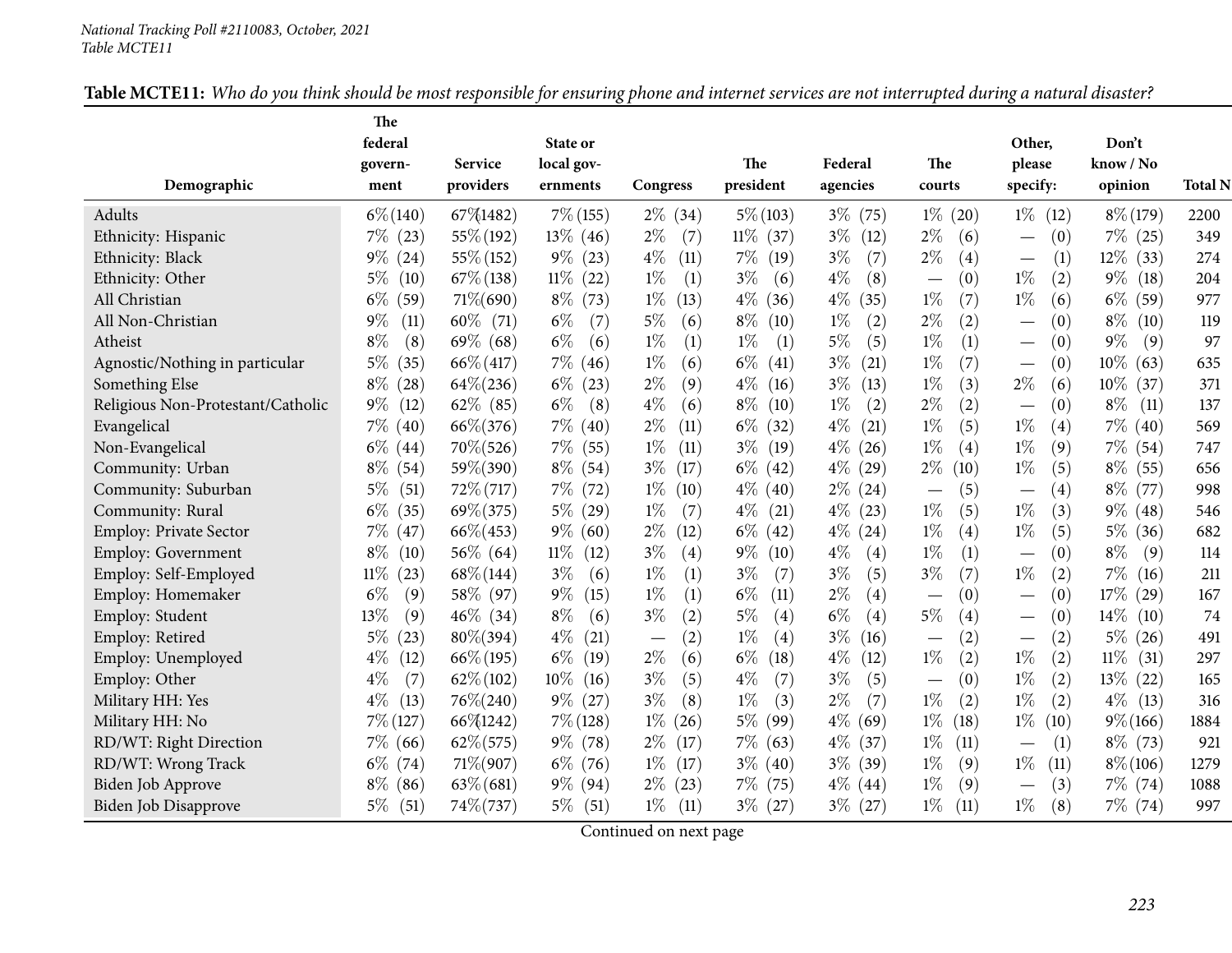| Table MCTE11: Who do you think should be most responsible for ensuring phone and internet services are not interrupted during a natural disaster? |
|---------------------------------------------------------------------------------------------------------------------------------------------------|
|---------------------------------------------------------------------------------------------------------------------------------------------------|

|                                      | The<br>federal                  |                | State or       |                                        |               |               |                                 | Other,                                       | Don't          |                |
|--------------------------------------|---------------------------------|----------------|----------------|----------------------------------------|---------------|---------------|---------------------------------|----------------------------------------------|----------------|----------------|
|                                      | govern-                         | <b>Service</b> | local gov-     |                                        | The           | Federal       | The                             | please                                       | know / No      |                |
| Demographic                          | ment                            | providers      | ernments       | Congress                               | president     | agencies      | courts                          | specify:                                     | opinion        | <b>Total N</b> |
| Adults                               | $6\% (140)$                     | 67\\$1482)     | $7\%$ (155)    | $2\%$ (34)                             | $5\% (103)$   | $3\%$<br>(75) | $1\%$<br>(20)                   | $1\%$<br>(12)                                | $8\% (179)$    | 2200           |
| Biden Job Strongly Approve           | $9\%$ (48)                      | 58\% (315)     | $10\%$ (55)    | $2\%$<br>(12)                          | $9\%$ (46)    | $5\%$<br>(25) | $1\%$<br>(7)                    | (1)<br>$\overline{\phantom{0}}$              | $7\%$ (36)     | 543            |
| Biden Job Somewhat Approve           | $7\%$ (38)                      | $67\% (367)$   | $7\%$ (39)     | $2\%$<br>(11)                          | $5\%$ (28)    | $3\%$<br>(19) | (2)                             | (2)                                          | $7\%$ (38)     | 545            |
| Biden Job Somewhat Disapprove        | $5\%$<br>(16)                   | $71\% (218)$   | 7%<br>(21)     | $1\%$<br>(4)                           | $3\%$<br>(10) | $3\%$<br>(9)  | (2)<br>$1\%$                    | $1\%$<br>(3)                                 | $7\%$ (23)     | 305            |
| Biden Job Strongly Disapprove        | $5\%$<br>(35)                   | $75\%$ (519)   | $4\%$ (30)     | (7)<br>$1\%$                           | $2\%$<br>(17) | $3\%$<br>(18) | (9)<br>$1\%$                    | $1\%$<br>(6)                                 | $7\%$<br>(51)  | 692            |
| Favorable of Biden                   | $8\%$ (92)                      | $64\% (714)$   | $9\% (102)$    | $2\%$<br>(20)                          | $7\%$ (74)    | $4\%$<br>(43) | $1\%$<br>(8)                    | $\left( 4\right)$                            | $6\%$ (66)     | 1122           |
| Unfavorable of Biden                 | $5\%$ (47)                      | $73\% (721)$   | $5\%$ (49)     | $1\%$<br>(13)                          | $3\%$<br>(27) | $3\%$<br>(29) | $1\%$<br>(11)                   | $1\%$<br>(8)                                 | $8\%$ (79)     | 984            |
| Very Favorable of Biden              | $9\%$ (48)                      | $61\% (346)$   | $11\%$ (60)    | $1\%$<br>(7)                           | $7\%$<br>(38) | $5\%$<br>(26) | $1\%$<br>(6)                    | $\left(1\right)$<br>$\overline{\phantom{m}}$ | $6\%$ (35)     | 566            |
| Somewhat Favorable of Biden          | $8\%$ (44)                      | $66\% (368)$   | $7\%$ (42)     | $2\%$<br>(13)                          | 7%<br>(37)    | $3\%$<br>(17) | (2)<br>$\overline{\phantom{0}}$ | $1\%$<br>(3)                                 | $6\%$<br>(31)  | 556            |
| Somewhat Unfavorable of Biden        | $4\%$<br>(11)                   | $71\% (184)$   | $5\%$<br>(14)  | $2\%$<br>(5)                           | (7)<br>$3\%$  | $4\%$<br>(11) | (1)<br>$\overline{\phantom{m}}$ | $1\%$<br>(3)                                 | $9\%$ (24)     | 259            |
| Very Unfavorable of Biden            | $5\%$<br>(36)                   | $74\% (537)$   | $5\%$<br>(35)  | $1\%$<br>(9)                           | (21)<br>$3\%$ | $2\%$<br>(18) | $1\%$<br>(10)                   | $1\%$<br>(6)                                 | $8\%$<br>(55)  | 725            |
| #1 Issue: Economy                    | $7\%$<br>(54)                   | $66\% (543)$   | $7\%$<br>(60)  | $2\%$<br>(13)                          | $5\%$<br>(41) | $3\%$<br>(26) | $1\%$<br>(9)                    | $\left( 4\right)$                            | $9\%$ (70)     | 820            |
| #1 Issue: Security                   | $5\%$<br>(15)                   | $78\%$ (231)   | $4\%$<br>(11)  | (2)<br>$1\%$                           | $3\%$<br>(9)  | $5\%$<br>(15) | $1\%$<br>(2)                    | $1\%$<br>(2)                                 | $3\%$<br>(9)   | 296            |
| #1 Issue: Health Care                | $6\%$<br>(18)                   | $63\% (203)$   | $9\%$<br>(28)  | $3\%$<br>(9)                           | $6\%$<br>(20) | $4\%$<br>(12) | $1\%$<br>(3)                    | (1)                                          | $8\%$<br>(26)  | 320            |
| #1 Issue: Medicare / Social Security | $5\%$<br>(15)                   | $76\% (221)$   | $6\%$<br>(17)  | $1\%$<br>(4)                           | $1\%$<br>(4)  | $2\%$<br>(5)  | (1)                             | $1\%$<br>(2)                                 | $8\%$<br>(23)  | 292            |
| #1 Issue: Women's Issues             | $9\%$<br>(12)                   | $52\%$ (71)    | $11\%$<br>(15) | $2\%$<br>(2)                           | $6\%$<br>(8)  | $4\%$<br>(5)  | (0)                             | (0)                                          | $17\%$ (23)    | 137            |
| #1 Issue: Education                  | 13%<br>(12)                     | 57\% (50)      | $9\%$<br>(8)   | $1\%$<br>(1)                           | (7)<br>$8\%$  | $3\%$<br>(2)  | $3\%$<br>(3)                    | (0)                                          | $6\%$<br>(6)   | 88             |
| #1 Issue: Energy                     | $4\%$<br>(4)                    | $63\%$ (67)    | $9\%$<br>(9)   | $2\%$<br>(2)                           | $8\%$<br>(8)  | $5\%$<br>(5)  | (0)                             | (0)                                          | $9\%$<br>(9)   | 106            |
| #1 Issue: Other                      | $8\%$<br>(11)                   | $68\%$ (95)    | (7)<br>$5\%$   | (0)<br>$\overline{\phantom{m}}$        | $4\%$<br>(5)  | $3\%$<br>(4)  | $1\%$<br>(2)                    | $2\%$<br>(3)                                 | $9\%$<br>(13)  | 140            |
| 2020 Vote: Joe Biden                 | $8\%$<br>(86)                   | 65\%(667)      | $8\%$<br>(86)  | $2\%$<br>(18)                          | $6\%$<br>(58) | $4\%$<br>(38) | $1\%$<br>(9)                    | (2)                                          | $6\%$<br>(59)  | 1024           |
| 2020 Vote: Donald Trump              | $6\%$<br>(38)                   | $73\% (488)$   | $5\%$<br>(36)  | $1\%$<br>(8)                           | $4\%$<br>(25) | $3\%$<br>(20) | (0)<br>$\overline{\phantom{m}}$ | $1\%$<br>(8)                                 | $7\%$ (46)     | 668            |
| 2020 Vote: Other                     | (0)<br>$\overline{\phantom{m}}$ | $68\%$ (47)    | $8\%$<br>(6)   | $2\%$<br>(1)                           | $2\%$<br>(1)  | $7\%$<br>(5)  | $3\%$<br>(2)                    | (0)                                          | $11\%$<br>(7)  | 69             |
| 2020 Vote: Didn't Vote               | $4\%$<br>(16)                   | $64\% (276)$   | $6\%$<br>(27)  | $2\%$<br>(7)                           | $4\%$<br>(18) | $3\%$<br>(13) | $2\%$<br>(8)                    | $1\%$<br>(2)                                 | $15\%$ (67)    | 435            |
| 2018 House Vote: Democrat            | $8\%$<br>(65)                   | $66\% (516)$   | (68)<br>$9\%$  | $2\%$<br>(14)                          | 5%<br>(41)    | $4\%$<br>(30) | $1\%$<br>(6)                    | (1)<br>$\overbrace{\phantom{123221111}}$     | $5\%$ (36)     | 778            |
| 2018 House Vote: Republican          | $4\%$<br>(22)                   | $73\% (395)$   | $7\%$<br>(36)  | $2\%$<br>(9)                           | $4\%$<br>(22) | $3\%$<br>(17) | (2)                             | $1\%$<br>(6)                                 | $6\%$<br>(33)  | 542            |
| 2018 House Vote: Someone else        | (0)                             | $65\%$ (48)    | (5)<br>$6\%$   | (0)<br>$\hspace{0.1mm}-\hspace{0.1mm}$ | $1\%$<br>(1)  | $8\%$<br>(6)  | 5%<br>(4)                       | (0)                                          | $14\%$<br>(10) | 73             |
| 2016 Vote: Hillary Clinton           | $8\%$<br>(61)                   | $66\% (493)$   | $8\%$<br>(60)  | $2\%$<br>(12)                          | $5\%$<br>(37) | $4\%$<br>(32) | $1\%$<br>(6)                    | (2)<br>$\overline{\phantom{m}}$              | $6\%$ (43)     | 746            |
| 2016 Vote: Donald Trump              | $6\%$<br>(37)                   | $73\% (459)$   | $5\%$<br>(32)  | $1\%$<br>(6)                           | $4\%$<br>(25) | $3\%$<br>(22) | $1\%$<br>(4)                    | $1\%$<br>(9)                                 | $6\%$ (37)     | 632            |
| 2016 Vote: Other                     | $3\%$<br>(4)                    | $69\%$ (74)    | $9\%$<br>(9)   | $3\%$<br>(3)                           | $4\%$<br>(4)  | $4\%$<br>(4)  | (0)                             | (0)                                          | $9\%$ (10)     | 107            |
| 2016 Vote: Didn't Vote               | 5% (39)                         | $64\% (454)$   | $7\%$ (50)     | $2\%$<br>(13)                          | $5\%$ (37)    | $2\%$<br>(18) | $1\%$<br>(9)                    | (1)                                          | $12\%$ (87)    | 707            |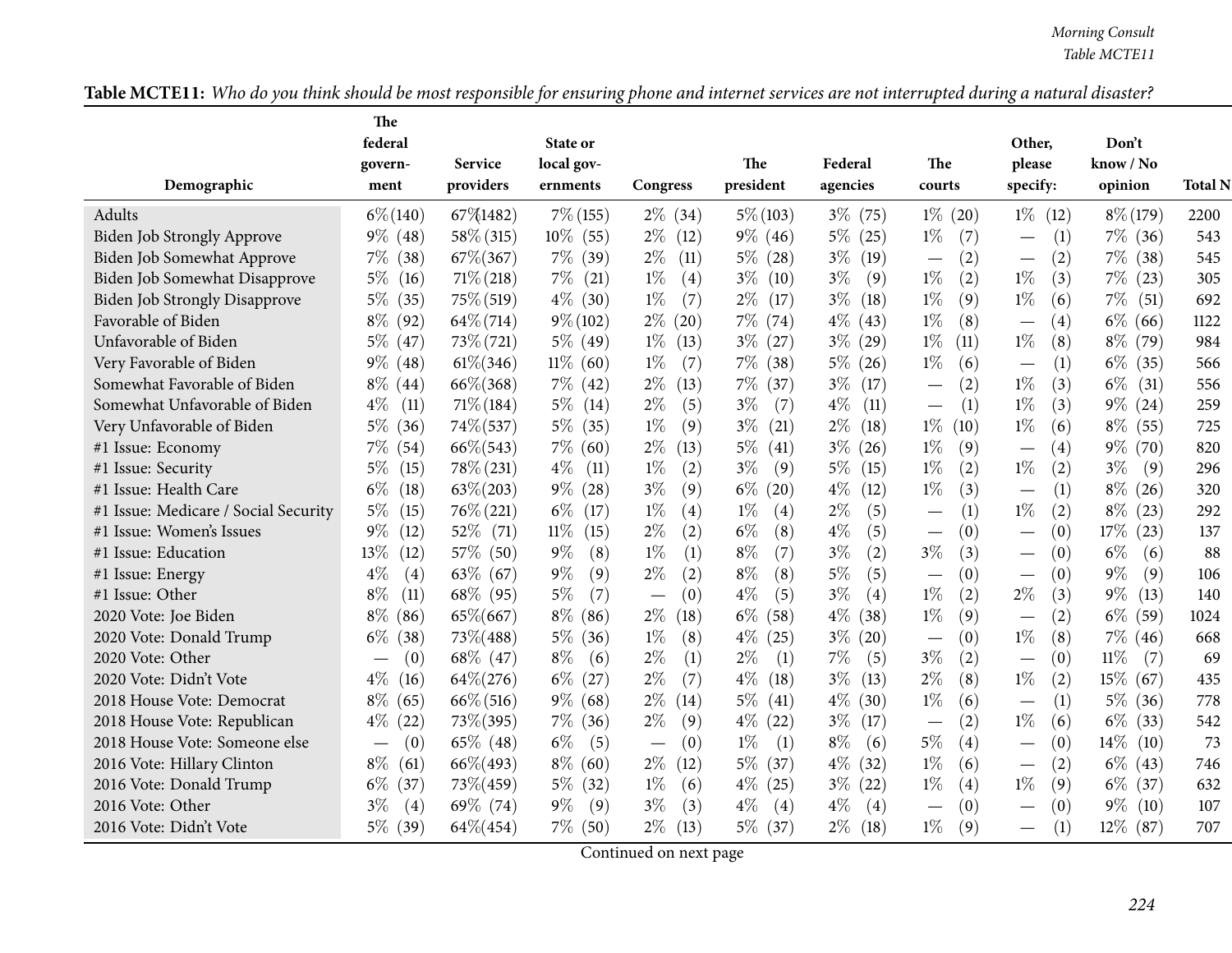| Demographic                                                                                                                                    | The<br>federal<br>govern-<br>ment | <b>Service</b><br>providers | State or<br>local gov-<br>ernments | Congress     | <b>The</b><br>president | Federal<br>agencies | The<br>courts                   | Other.<br>please<br>specify:    | Don't<br>$\text{know} / \text{No}$<br>opinion | <b>Total N</b> |
|------------------------------------------------------------------------------------------------------------------------------------------------|-----------------------------------|-----------------------------|------------------------------------|--------------|-------------------------|---------------------|---------------------------------|---------------------------------|-----------------------------------------------|----------------|
| Adults                                                                                                                                         | $6\% (140)$                       | 67\\$1482)                  | $7\%$ (155)                        | $2\%$ (34)   | $5\% (103)$             | $3\%$ (75)          | $1\%$ (20)                      | $1\%$ (12)                      | $8\% (179)$                                   | 2200           |
|                                                                                                                                                |                                   |                             |                                    |              |                         |                     |                                 |                                 |                                               |                |
| Voted in 2014: Yes                                                                                                                             | $7\%$ (79)                        | $70\%$ (831)                | $7\%$ (82)                         | $1\%$ (15)   | $4\%$ (47)              | $4\%$ (47)          | $1\%$ (10)                      | $1\%$<br>(6)                    | $6\%$ (66)                                    | 1182           |
| Voted in 2014: No                                                                                                                              | $6\%$<br>(62)                     | $64\%$ (651)                | $7\%$ (73)                         | $2\%$ (19)   | $5\%$ (55)              | $3\%$ (29)          | $1\%$ (10)                      | $1\%$<br>(6)                    | $11\%$ (113)                                  | 1018           |
| 4-Region: Northeast                                                                                                                            | $7\%$ (29)                        | $64\% (254)$                | $7\%$ (28)                         | $1\%$<br>(5) | $4\%$ (15)              | $5\%$ (20)          | $2\%$<br>(6)                    | $1\%$<br>(2)                    | $9\%$ (34)                                    | 394            |
| 4-Region: Midwest                                                                                                                              | $6\%$<br>(29)                     | $72\%$ (331)                | $6\%$ (29)                         | $1\%$<br>(6) | $4\%$ (17)              | $3\%$ (15)          | $1\%$<br>(3)                    | (2)<br>$\overline{\phantom{m}}$ | $7\%$<br>(31)                                 | 462            |
| 4-Region: South                                                                                                                                | $6\%$<br>(52)                     | $66\% (548)$                | $6\%$ (53)                         | $2\%$ (14)   | $4\%$ (33)              | $3\%$ (29)          | $1\%$<br>(8)                    | $1\%$<br>(7)                    | $10\%$ (80)                                   | 824            |
| 4-Region: West                                                                                                                                 | $6\%$<br>(30)                     | $67\% (349)$                | $9\%$ (44)                         | $2\%$ (10)   | $7\%$ (37)              | $2\%$ (12)          | (3)<br>$\overline{\phantom{0}}$ | (1)                             | $7\%$ (35)                                    | 520            |
| Note: Row proportions may total to larger than one-hundred percent due to rounding. For more information visit MorningConsultIntelligence.com. |                                   |                             |                                    |              |                         |                     |                                 |                                 |                                               |                |

### Table MCTE11: Who do you think should be most responsible for ensuring phone and internet services are not interrupted during a natural disaster?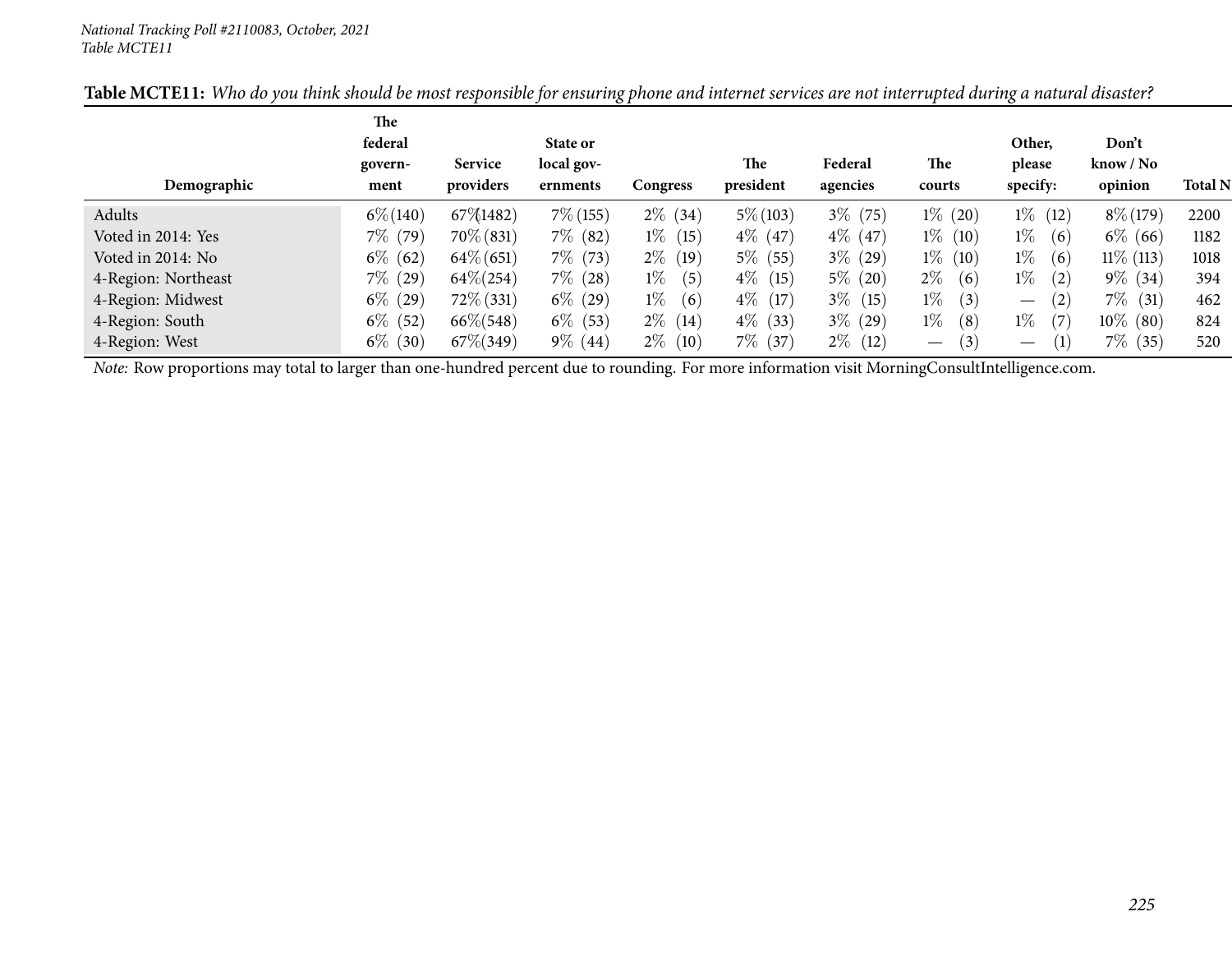### *Morning Consult Table MCTEdem1*

| Demographic              |        | Yes    |        | N <sub>o</sub> | <b>Total N</b> |
|--------------------------|--------|--------|--------|----------------|----------------|
| Adults                   | 88%    | (1941) | $12\%$ | (259)          | 2200           |
| Gender: Male             | 90%    | (953)  | 10%    | (109)          | 1062           |
| Gender: Female           | 87%    | (988)  | $13\%$ | (150)          | 1138           |
| Age: 18-34               | 85%    | (559)  | 15%    | (96)           | 655            |
| Age: 35-44               | 82%    | (293)  | 18%    | (64)           | 358            |
| Age: 45-64               | 89%    | (668)  | $11\%$ | (83)           | 751            |
| Age: 65+                 | 96%    | (420)  | $4\%$  | (16)           | 436            |
| GenZers: 1997-2012       | 82%    | (172)  | 18%    | (37)           | 210            |
| Millennials: 1981-1996   | 85%    | (566)  | 15%    | (98)           | 664            |
| GenXers: 1965-1980       | 87%    | (457)  | 13%    | (69)           | 526            |
| Baby Boomers: 1946-1964  | 93%    | (664)  | $7\%$  | (53)           | 717            |
| PID: Dem (no lean)       | 90%    | (786)  | 10%    | (92)           | 879            |
| PID: Ind (no lean)       | 85%    | (599)  | 15%    | (109)          | 708            |
| PID: Rep (no lean)       | $91\%$ | (556)  | $9\%$  | (58)           | 614            |
| PID/Gender: Dem Men      | 93%    | (417)  | $7\%$  | (32)           | 449            |
| PID/Gender: Dem Women    | 86%    | (370)  | 14\%   | (60)           | 429            |
| PID/Gender: Ind Men      | 85%    | (285)  | 15%    | (52)           | 337            |
| PID/Gender: Ind Women    | 85%    | (314)  | 15%    | (57)           | 370            |
| PID/Gender: Rep Men      | $91\%$ | (251)  | $9\%$  | (24)           | 276            |
| PID/Gender: Rep Women    | 90%    | (305)  | 10%    | (34)           | 338            |
| Ideo: Liberal (1-3)      | 89%    | (565)  | $11\%$ | (73)           | 637            |
| Ideo: Moderate (4)       | 86%    | (621)  | 14\%   | (100)          | 721            |
| Ideo: Conservative (5-7) | 93%    | (629)  | $7\%$  | (47)           | 676            |
| Educ: < College          | 85%    | (1289) | 15%    | (224)          | 1512           |
| Educ: Bachelors degree   | 94%    | (417)  | $6\%$  | (26)           | 444            |
| Educ: Post-grad          | 96%    | (235)  | $4\%$  | (9)            | 244            |
| Income: Under 50k        | 84%    | (1071) | $16\%$ | (202)          | 1274           |
| Income: 50k-100k         | 95%    | (590)  | $5\%$  | (34)           | 623            |
| Income: 100k+            | 92%    | (280)  | $8\%$  | (23)           | 303            |
| Ethnicity: White         | 89%    | (1532) | $11\%$ | (190)          | 1722           |
| Ethnicity: Hispanic      | 84%    | (295)  | $16\%$ | (55)           | 349            |
| Ethnicity: Black         | $84\%$ | (230)  | $16\%$ | (45)           | 274            |
| Ethnicity: Other         | 88%    | (179)  | 12%    | (25)           | 204            |

Table MCTEdem1: Do you currently subscribe to an internet service at home?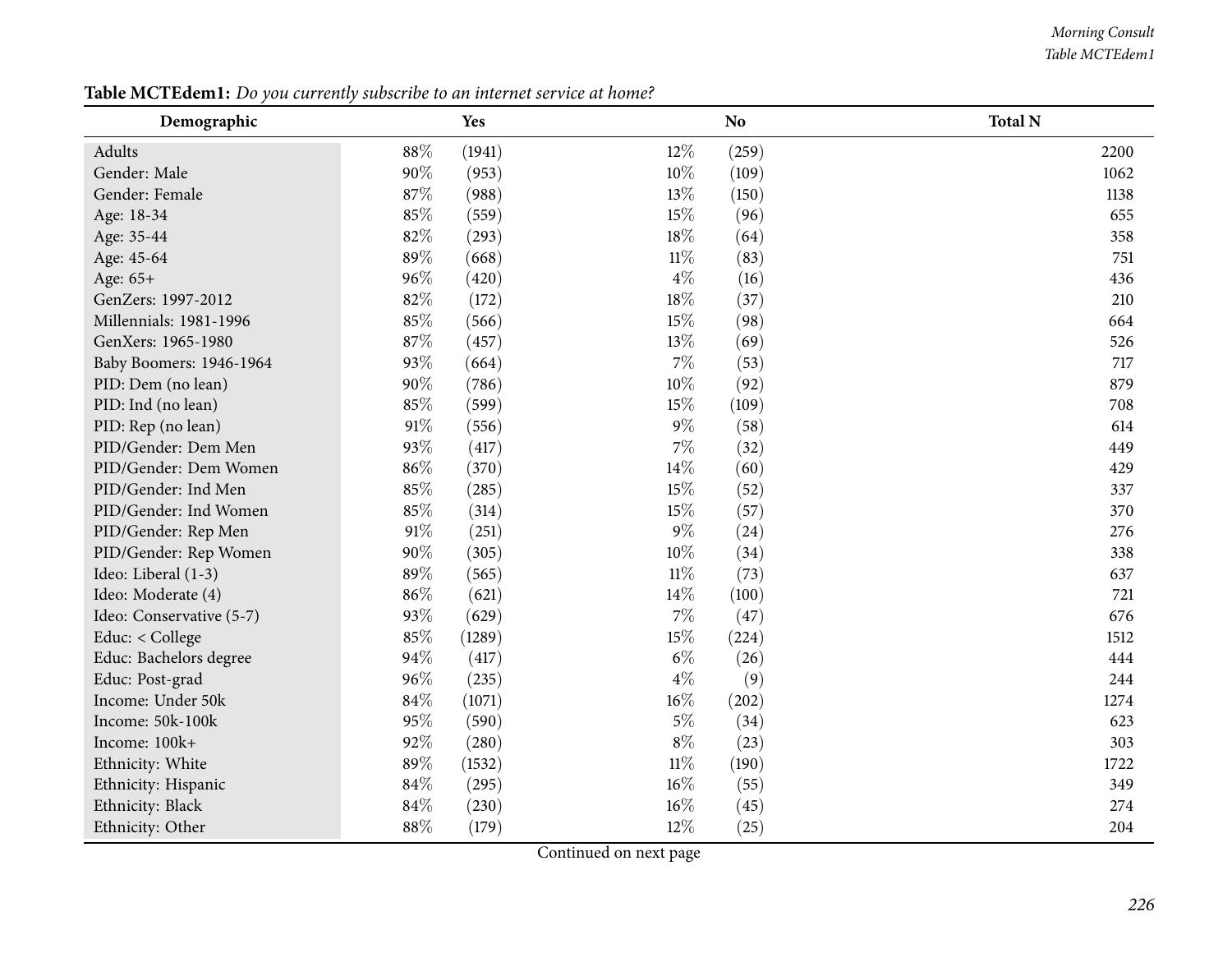## Table MCTEdem1: Do you currently subscribe to an internet service at home?

| Demographic                          |        | Yes    |        | N <sub>o</sub> | <b>Total N</b> |
|--------------------------------------|--------|--------|--------|----------------|----------------|
| Adults                               | 88%    | (1941) | 12%    | (259)          | 2200           |
| All Christian                        | 92%    | (896)  | $8\%$  | (82)           | 977            |
| All Non-Christian                    | 94%    | (112)  | $6\%$  | (7)            | 119            |
| Atheist                              | 90%    | (88)   | 10%    | (10)           | 97             |
| Agnostic/Nothing in particular       | 83%    | (528)  | 17%    | (107)          | 635            |
| Something Else                       | 86%    | (318)  | 14%    | (54)           | 371            |
| Religious Non-Protestant/Catholic    | 95%    | (130)  | $5\%$  | (7)            | 137            |
| Evangelical                          | 90%    | (510)  | 10%    | (59)           | 569            |
| Non-Evangelical                      | 90%    | (670)  | 10%    | (76)           | 747            |
| Community: Urban                     | 87%    | (570)  | 13%    | (86)           | 656            |
| Community: Suburban                  | $91\%$ | (908)  | $9\%$  | (90)           | 998            |
| Community: Rural                     | 85%    | (463)  | 15%    | (83)           | 546            |
| Employ: Private Sector               | $91\%$ | (622)  | $9\%$  | (60)           | 682            |
| Employ: Government                   | 92%    | (105)  | $8\%$  | (9)            | 114            |
| Employ: Self-Employed                | 86%    | (181)  | 14%    | (31)           | 211            |
| Employ: Homemaker                    | 85%    | (142)  | 15%    | (25)           | 167            |
| Employ: Student                      | 83%    | (61)   | 17%    | (12)           | 74             |
| Employ: Retired                      | 96%    | (470)  | $4\%$  | (21)           | 491            |
| Employ: Unemployed                   | 79%    | (234)  | $21\%$ | (63)           | 297            |
| Employ: Other                        | 76%    | (126)  | 24%    | (39)           | 165            |
| Military HH: Yes                     | 94%    | (297)  | $6\%$  | (19)           | 316            |
| Military HH: No                      | 87%    | (1644) | 13%    | (240)          | 1884           |
| RD/WT: Right Direction               | $91\%$ | (835)  | $9\%$  | (86)           | 921            |
| RD/WT: Wrong Track                   | 86%    | (1106) | 14%    | (173)          | 1279           |
| Biden Job Approve                    | 88%    | (960)  | 12%    | (128)          | 1088           |
| Biden Job Disapprove                 | 89%    | (884)  | $11\%$ | (112)          | 997            |
| Biden Job Strongly Approve           | 89%    | (485)  | $11\%$ | (58)           | 543            |
| Biden Job Somewhat Approve           | $87\%$ | (474)  | 13%    | (70)           | 545            |
| Biden Job Somewhat Disapprove        | 86%    | (262)  | 14%    | (43)           | 305            |
| <b>Biden Job Strongly Disapprove</b> | 90%    | (622)  | 10%    | (69)           | 692            |
| Favorable of Biden                   | 88%    | (993)  | 12%    | (130)          | 1122           |
| Unfavorable of Biden                 | 89%    | (877)  | $11\%$ | (108)          | 984            |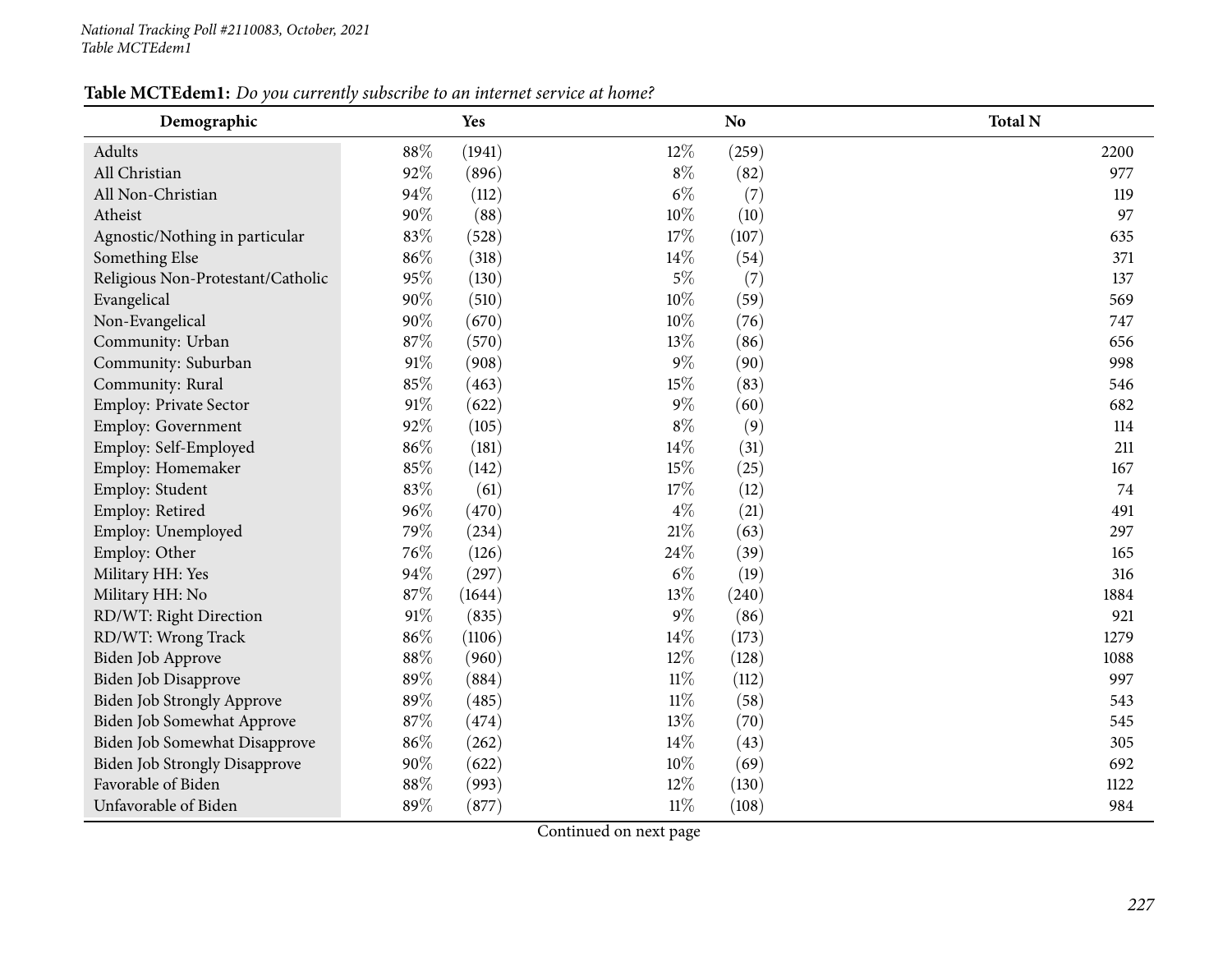### *Morning Consult Table MCTEdem1*

| Demographic                          |     | Yes    |        | N <sub>o</sub> | <b>Total N</b> |
|--------------------------------------|-----|--------|--------|----------------|----------------|
| Adults                               | 88% | (1941) | $12\%$ | (259)          | 2200           |
| Very Favorable of Biden              | 89% | (502)  | $11\%$ | (64)           | 566            |
| Somewhat Favorable of Biden          | 88% | (490)  | $12\%$ | (66)           | 556            |
| Somewhat Unfavorable of Biden        | 87% | (225)  | 13%    | (34)           | 259            |
| Very Unfavorable of Biden            | 90% | (652)  | $10\%$ | (73)           | 725            |
| #1 Issue: Economy                    | 88% | (722)  | $12\%$ | (98)           | 820            |
| #1 Issue: Security                   | 91% | (271)  | $9\%$  | (25)           | 296            |
| #1 Issue: Health Care                | 84% | (270)  | $16\%$ | (50)           | 320            |
| #1 Issue: Medicare / Social Security | 92% | (268)  | $8\%$  | (24)           | 292            |
| #1 Issue: Women's Issues             | 86% | (117)  | 14%    | (20)           | 137            |
| #1 Issue: Education                  | 89% | (78)   | $11\%$ | (9)            | 88             |
| #1 Issue: Energy                     | 88% | (93)   | 12%    | (13)           | 106            |
| #1 Issue: Other                      | 86% | (120)  | 14%    | (20)           | 140            |
| 2020 Vote: Joe Biden                 | 91% | (935)  | $9\%$  | (88)           | 1024           |
| 2020 Vote: Donald Trump              | 91% | (611)  | $9\%$  | (57)           | 668            |
| 2020 Vote: Other                     | 88% | (61)   | $12\%$ | (8)            | 69             |
| 2020 Vote: Didn't Vote               | 76% | (330)  | 24\%   | (105)          | 435            |
| 2018 House Vote: Democrat            | 92% | (712)  | $8\%$  | (66)           | 778            |
| 2018 House Vote: Republican          | 93% | (501)  | $7\%$  | (40)           | 542            |
| 2018 House Vote: Someone else        | 87% | (63)   | 13%    | (10)           | 73             |
| 2016 Vote: Hillary Clinton           | 90% | (671)  | 10%    | (76)           | 746            |
| 2016 Vote: Donald Trump              | 93% | (588)  | $7\%$  | (43)           | 632            |
| 2016 Vote: Other                     | 95% | (101)  | $5\%$  | (6)            | 107            |
| 2016 Vote: Didn't Vote               | 82% | (577)  | 18%    | (131)          | 707            |
| Voted in 2014: Yes                   | 93% | (1098) | $7\%$  | (84)           | 1182           |
| Voted in 2014: No                    | 83% | (843)  | 17%    | (175)          | 1018           |
| 4-Region: Northeast                  | 89% | (349)  | $11\%$ | (44)           | 394            |
| 4-Region: Midwest                    | 91% | (423)  | $9\%$  | (40)           | 462            |
| 4-Region: South                      | 87% | (714)  | 13%    | (110)          | 824            |
| 4-Region: West                       | 87% | (455)  | 13\%   | (65)           | 520            |

Table MCTEdem1: Do you currently subscribe to an internet service at home?

*Note:* Row proportions may total to larger than one-hundred percen<sup>t</sup> due to rounding. For more information visit [MorningConsultIntelligence.com](https://morningconsultintelligence.com).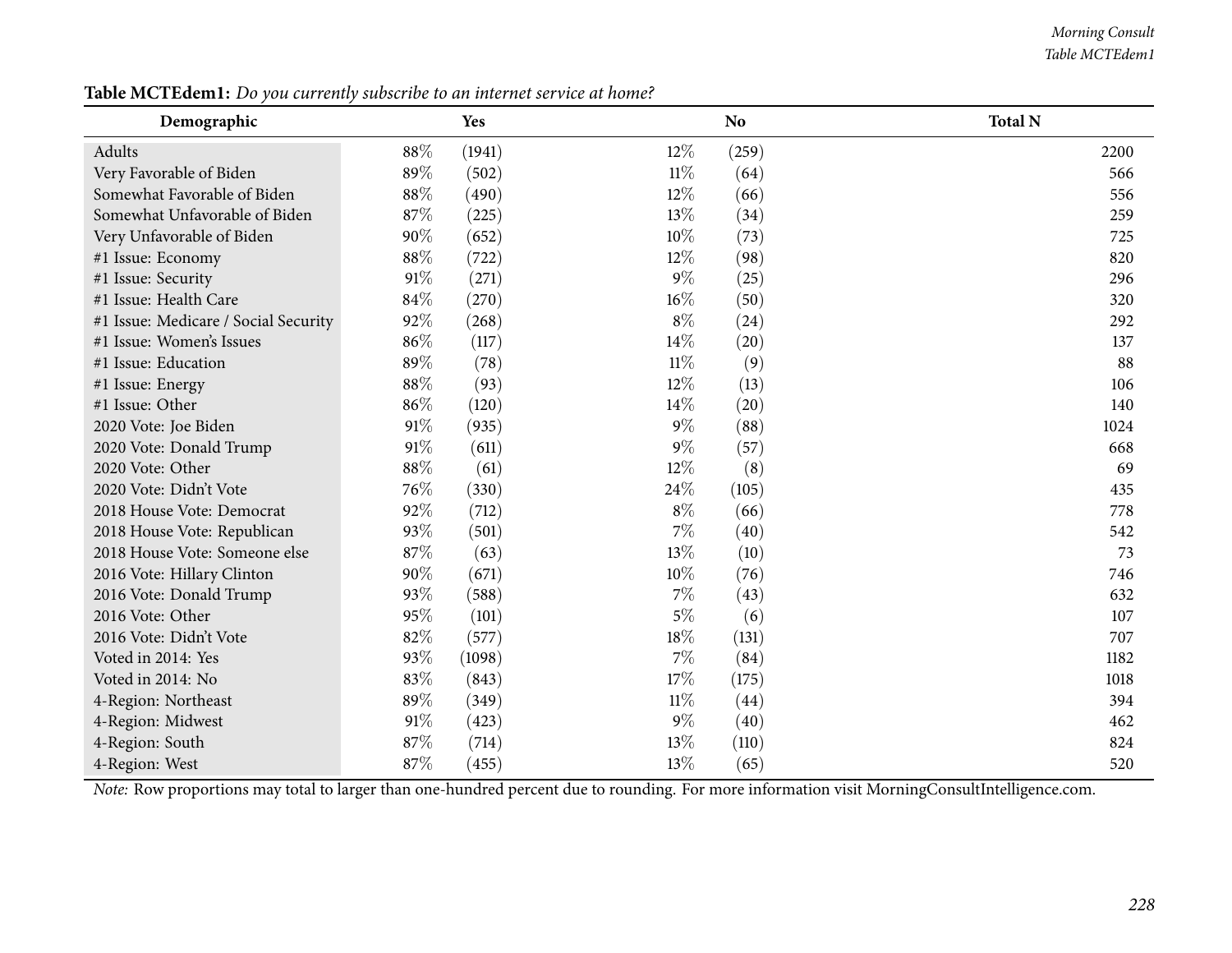# **Respondent Demographics Summary**

| Demographic      | Group                                                                                                                                                            | Frequency                                      | Percentage                             |
|------------------|------------------------------------------------------------------------------------------------------------------------------------------------------------------|------------------------------------------------|----------------------------------------|
| xdemAll          | Adults                                                                                                                                                           | 2200                                           | 100%                                   |
| xdemGender       | Gender: Male<br>Gender: Female<br>$\boldsymbol{N}$                                                                                                               | 1062<br>1138<br>2200                           | 48%<br>52%                             |
| age              | Age: 18-34<br>Age: 35-44<br>Age: 45-64<br>Age: 65+<br>$\boldsymbol{N}$                                                                                           | 655<br>358<br>751<br>436<br>2200               | $30\%$<br>$16\%$<br>34%<br>20%         |
| demAgeGeneration | GenZers: 1997-2012<br>Millennials: 1981-1996<br>GenXers: 1965-1980<br>Baby Boomers: 1946-1964<br>$\boldsymbol{N}$                                                | 210<br>664<br>526<br>717<br>2117               | 10%<br>30%<br>24\%<br>33%              |
| xpid3            | PID: Dem (no lean)<br>PID: Ind (no lean)<br>PID: Rep (no lean)<br>$\overline{N}$                                                                                 | 879<br>708<br>614<br>2200                      | 40%<br>32%<br>28%                      |
| xpidGender       | PID/Gender: Dem Men<br>PID/Gender: Dem Women<br>PID/Gender: Ind Men<br>PID/Gender: Ind Women<br>PID/Gender: Rep Men<br>PID/Gender: Rep Women<br>$\boldsymbol{N}$ | 449<br>429<br>337<br>370<br>276<br>338<br>2200 | 20%<br>20%<br>15%<br>17%<br>13%<br>15% |
| xdemIdeo3        | Ideo: Liberal (1-3)<br>Ideo: Moderate (4)<br>Ideo: Conservative (5-7)<br>$\boldsymbol{N}$                                                                        | 637<br>721<br>676<br>2035                      | 29\%<br>33\%<br>31%                    |
| xeduc3           | Educ: < College<br>Educ: Bachelors degree<br>Educ: Post-grad<br>$\boldsymbol{N}$                                                                                 | 1512<br>444<br>244<br>2200                     | 69%<br>20%<br>11%                      |

### **Summary Statistics of Survey Respondent Demographics**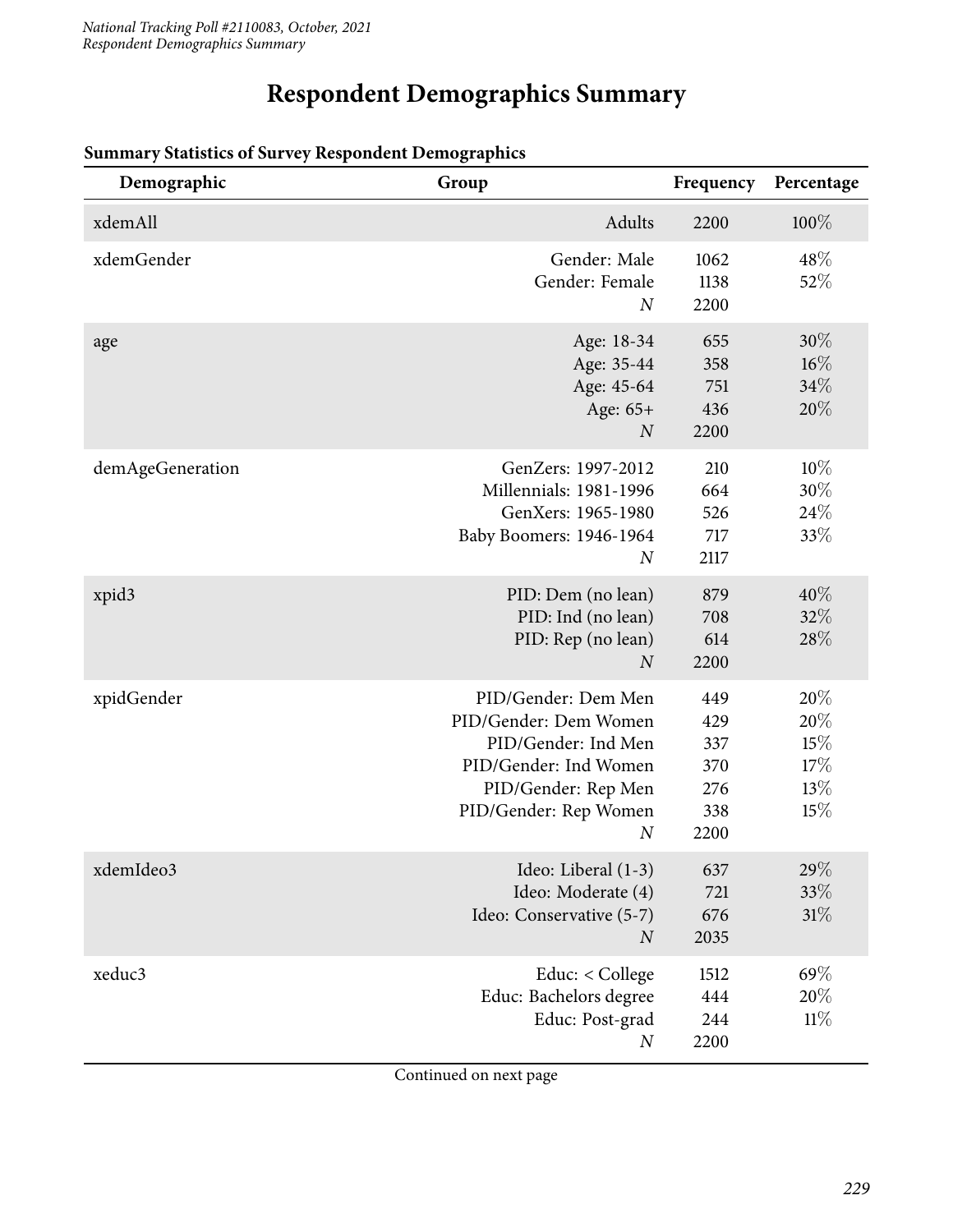| Demographic    | Group                                                                                                                                                                                                     | Frequency                                                   | Percentage                                                         |
|----------------|-----------------------------------------------------------------------------------------------------------------------------------------------------------------------------------------------------------|-------------------------------------------------------------|--------------------------------------------------------------------|
| xdemInc3       | Income: Under 50k<br>Income: 50k-100k<br>Income: 100k+<br>$\overline{N}$                                                                                                                                  | 1274<br>623<br>303<br>2200                                  | 58%<br>28%<br>14%                                                  |
| xdemWhite      | Ethnicity: White                                                                                                                                                                                          | 1722                                                        | 78%                                                                |
| xdemHispBin    | Ethnicity: Hispanic                                                                                                                                                                                       | 349                                                         | $16\%$                                                             |
| demBlackBin    | Ethnicity: Black                                                                                                                                                                                          | 274                                                         | $12\%$                                                             |
| demRaceOther   | Ethnicity: Other                                                                                                                                                                                          | 204                                                         | $9\%$                                                              |
| xdemReligion   | All Christian<br>All Non-Christian<br>Atheist<br>Agnostic/Nothing in particular<br>Something Else<br>$\boldsymbol{N}$                                                                                     | 977<br>119<br>97<br>635<br>371<br>2200                      | 44%<br>5%<br>$4\%$<br>29%<br>17%                                   |
| xdemReligOther | Religious Non-Protestant/Catholic                                                                                                                                                                         | 137                                                         | $6\%$                                                              |
| xdemEvang      | Evangelical<br>Non-Evangelical<br>$\boldsymbol{N}$                                                                                                                                                        | 569<br>747<br>1316                                          | 26\%<br>34%                                                        |
| xdemUsr        | Community: Urban<br>Community: Suburban<br>Community: Rural<br>$\overline{N}$                                                                                                                             | 656<br>998<br>546<br>2200                                   | 30%<br>45%<br>25%                                                  |
| xdemEmploy     | <b>Employ: Private Sector</b><br><b>Employ: Government</b><br>Employ: Self-Employed<br>Employ: Homemaker<br>Employ: Student<br>Employ: Retired<br>Employ: Unemployed<br>Employ: Other<br>$\boldsymbol{N}$ | 682<br>114<br>211<br>167<br>74<br>491<br>297<br>165<br>2200 | 31%<br>$5\%$<br>$10\%$<br>$8\%$<br>$3\%$<br>$22\%$<br>13%<br>$7\%$ |
| xdemMilHH1     | Military HH: Yes<br>Military HH: No<br>$\cal N$                                                                                                                                                           | 316<br>1884<br>2200                                         | 14%<br>86%                                                         |

## **Summary Statistics of Survey Respondent Demographics**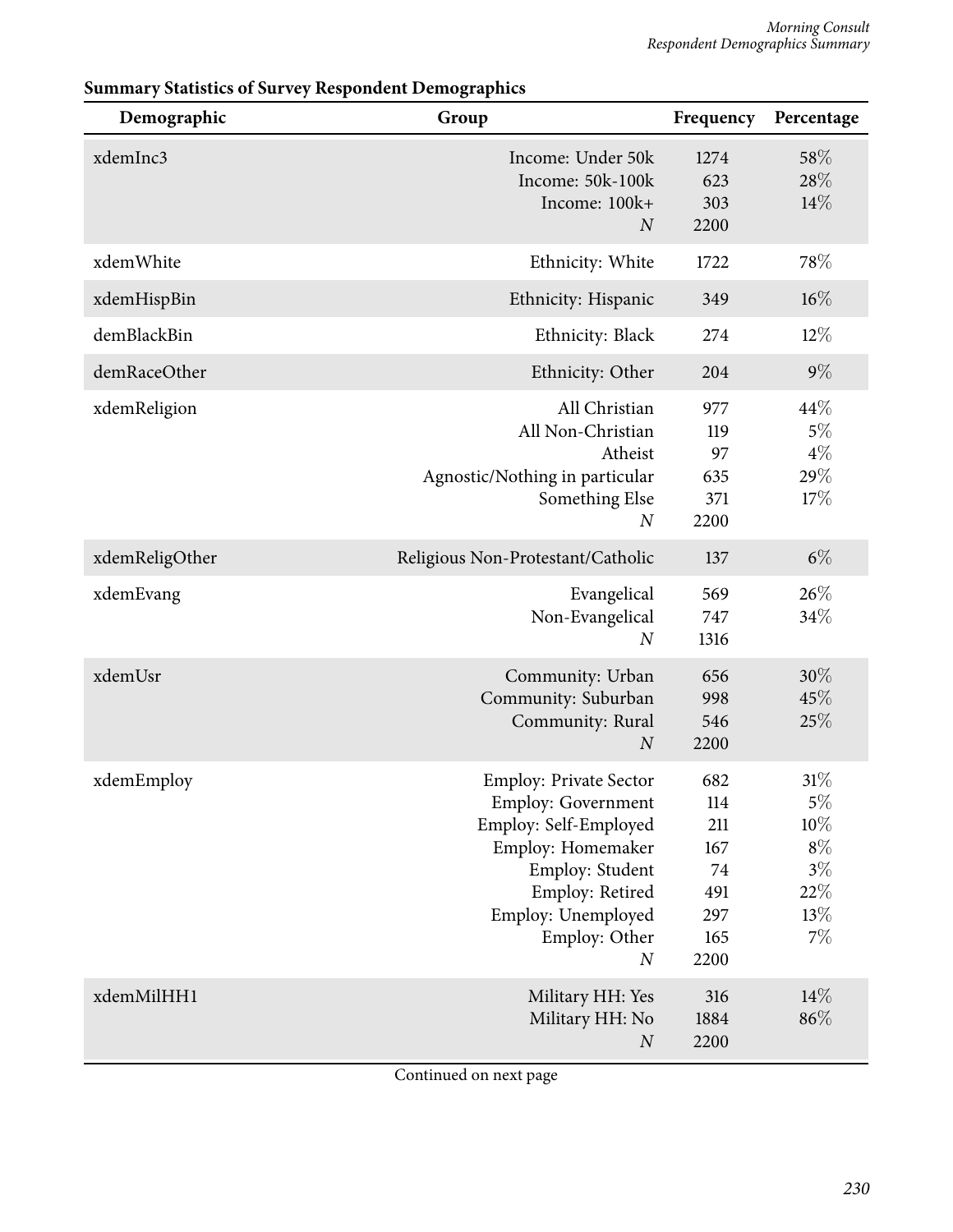| Demographic       | Group                                                                                                                                                                                                                  | Frequency                                                   | Percentage                                                   |
|-------------------|------------------------------------------------------------------------------------------------------------------------------------------------------------------------------------------------------------------------|-------------------------------------------------------------|--------------------------------------------------------------|
| xnrl              | RD/WT: Right Direction<br>RD/WT: Wrong Track<br>$\boldsymbol{N}$                                                                                                                                                       | 921<br>1279<br>2200                                         | 42%<br>58%                                                   |
| xdemBidenApprove  | Biden Job Approve<br>Biden Job Disapprove<br>$\boldsymbol{N}$                                                                                                                                                          | 1088<br>997<br>2085                                         | 49\%<br>45%                                                  |
| xdemBidenApprove2 | <b>Biden Job Strongly Approve</b><br>Biden Job Somewhat Approve<br>Biden Job Somewhat Disapprove<br><b>Biden Job Strongly Disapprove</b><br>$\boldsymbol{N}$                                                           | 543<br>545<br>305<br>692<br>2085                            | 25%<br>25%<br>$14\%$<br>31%                                  |
| xdemBidenFav      | Favorable of Biden<br>Unfavorable of Biden<br>$\boldsymbol{N}$                                                                                                                                                         | 1122<br>984<br>2107                                         | 51%<br>45%                                                   |
| xdemBidenFavFull  | Very Favorable of Biden<br>Somewhat Favorable of Biden<br>Somewhat Unfavorable of Biden<br>Very Unfavorable of Biden<br>$\boldsymbol{N}$                                                                               | 566<br>556<br>259<br>725<br>2107                            | 26\%<br>25%<br>$12\%$<br>33\%                                |
| xnr3              | #1 Issue: Economy<br>#1 Issue: Security<br>#1 Issue: Health Care<br>#1 Issue: Medicare / Social Security<br>#1 Issue: Women's Issues<br>#1 Issue: Education<br>#1 Issue: Energy<br>#1 Issue: Other<br>$\boldsymbol{N}$ | 820<br>296<br>320<br>292<br>137<br>88<br>106<br>140<br>2200 | 37%<br>13%<br>15%<br>13%<br>$6\%$<br>$4\%$<br>$5\%$<br>$6\%$ |
| xsubVote20O       | 2020 Vote: Joe Biden<br>2020 Vote: Donald Trump<br>2020 Vote: Other<br>2020 Vote: Didn't Vote<br>$\boldsymbol{N}$                                                                                                      | 1024<br>668<br>69<br>435<br>2196                            | 47\%<br>30%<br>$3\%$<br>20%                                  |
| xsubVote18O       | 2018 House Vote: Democrat<br>2018 House Vote: Republican<br>2018 House Vote: Someone else<br>$\boldsymbol{N}$                                                                                                          | 778<br>542<br>73<br>1392                                    | 35%<br>25%<br>$3\%$                                          |

## **Summary Statistics of Survey Respondent Demographics**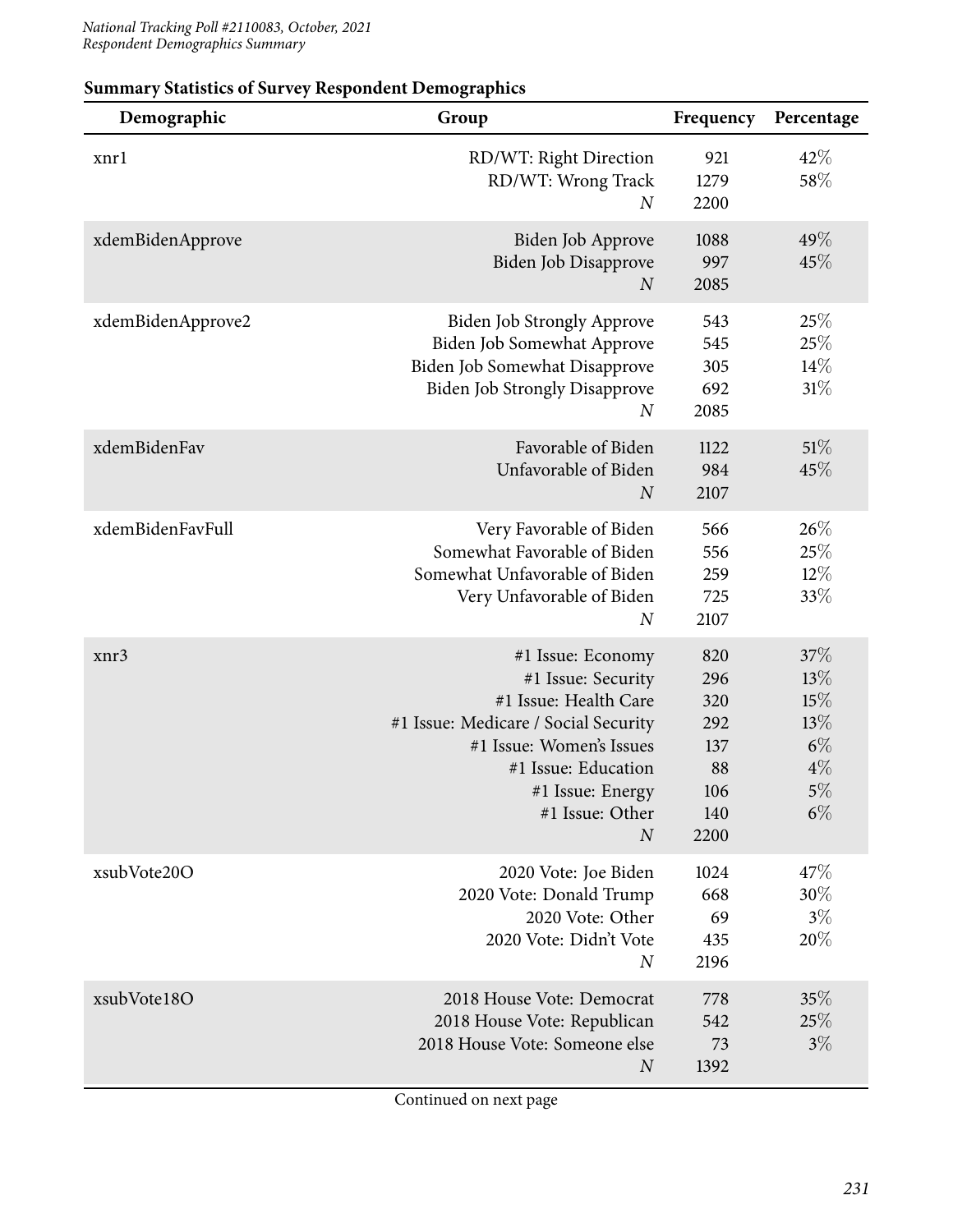| Demographic | Group                      | Frequency | Percentage |
|-------------|----------------------------|-----------|------------|
| xsubVote16O | 2016 Vote: Hillary Clinton | 746       | 34%        |
|             | 2016 Vote: Donald Trump    | 632       | 29\%       |
|             | 2016 Vote: Other           | 107       | $5\%$      |
|             | 2016 Vote: Didn't Vote     | 707       | 32%        |
|             | $\overline{N}$             | 2192      |            |
| xsubVote14O | Voted in 2014: Yes         | 1182      | $54\%$     |
|             | Voted in 2014: No          | 1018      | $46\%$     |
|             | $\overline{N}$             | 2200      |            |
| xreg4       | 4-Region: Northeast        | 394       | 18\%       |
|             | 4-Region: Midwest          | 462       | 21%        |
|             | 4-Region: South            | 824       | 37\%       |
|             | 4-Region: West             | 520       | 24\%       |
|             | $\boldsymbol{N}$           | 2200      |            |

## **Summary Statistics of Survey Respondent Demographics**

*Note:* Group proportions may total to larger than one-hundred percent due to rounding. All statistics are calculated with demographic post-stratification weights applied.